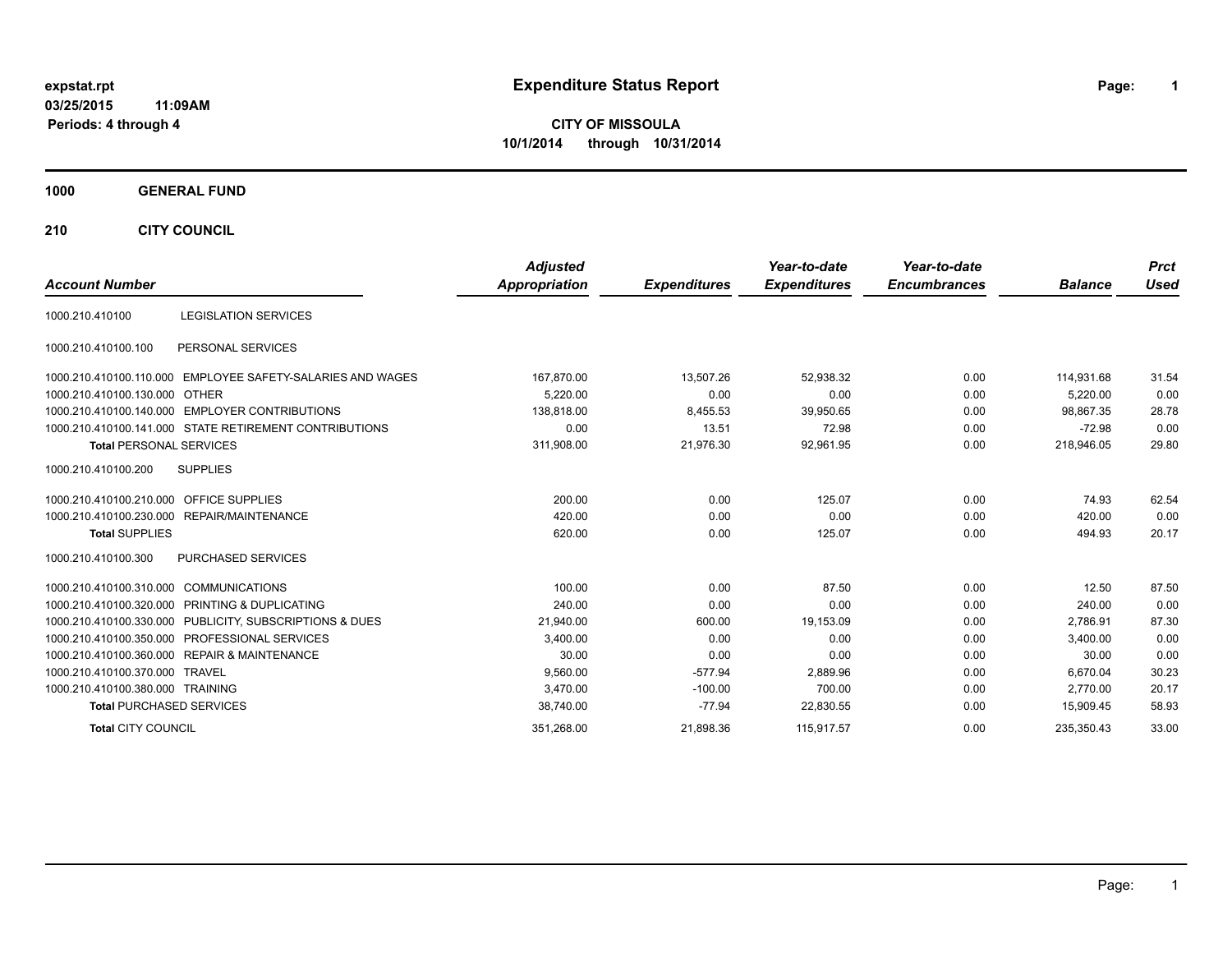**CITY OF MISSOULA 10/1/2014 through 10/31/2014**

**1000 GENERAL FUND**

**220 MAYOR**

| <b>Account Number</b>                   |                                                         | <b>Adjusted</b><br><b>Appropriation</b> | <b>Expenditures</b> | Year-to-date<br><b>Expenditures</b> | Year-to-date<br><b>Encumbrances</b> | <b>Balance</b> | <b>Prct</b><br><b>Used</b> |
|-----------------------------------------|---------------------------------------------------------|-----------------------------------------|---------------------|-------------------------------------|-------------------------------------|----------------|----------------------------|
| 1000.220.410210                         | <b>ADMINISTRATION</b>                                   |                                         |                     |                                     |                                     |                |                            |
| 1000.220.410210.100                     | PERSONAL SERVICES                                       |                                         |                     |                                     |                                     |                |                            |
|                                         | 1000.220.410210.110.000 SALARIES AND WAGES              | 292,159.00                              | 23,676.61           | 92,104.71                           | 0.00                                | 200.054.29     | 31.53                      |
|                                         | 1000.220.410210.120.000 OVERTIME/TERMINATION            | 500.00                                  | 0.00                | 0.00                                | 0.00                                | 500.00         | 0.00                       |
| 1000.220.410210.130.000 OTHER           |                                                         | 6,600.00                                | 0.00                | 0.00                                | 0.00                                | 6,600.00       | 0.00                       |
|                                         | 1000.220.410210.140.000 EMPLOYER CONTRIBUTIONS          | 90,363.00                               | 7,180.26            | 30,989.05                           | 0.00                                | 59,373.95      | 34.29                      |
|                                         | 1000.220.410210.141.000 STATE RETIREMENT CONTRIBUTIONS  | 0.00                                    | 29.04               | 158.63                              | 0.00                                | $-158.63$      | 0.00                       |
| <b>Total PERSONAL SERVICES</b>          |                                                         | 389,622.00                              | 30,885.91           | 123,252.39                          | 0.00                                | 266,369.61     | 31.63                      |
| 1000.220.410210.200                     | <b>SUPPLIES</b>                                         |                                         |                     |                                     |                                     |                |                            |
| 1000.220.410210.210.000 OFFICE SUPPLIES |                                                         | 1.004.00                                | 0.00                | 241.29                              | 0.00                                | 762.71         | 24.03                      |
| 1000.220.410210.220.000                 | OPERATING SUPPLIES                                      | 1,120.00                                | 26.00               | 150.98                              | 0.00                                | 969.02         | 13.48                      |
| 1000.220.410210.230.000                 | REPAIR/MAINTENANCE                                      | 100.00                                  | 0.00                | 0.00                                | 0.00                                | 100.00         | 0.00                       |
| 1000.220.410210.231.000 GASOLINE        |                                                         | 108.00                                  | 0.00                | 0.00                                | 0.00                                | 108.00         | 0.00                       |
| <b>Total SUPPLIES</b>                   |                                                         | 2,332.00                                | 26.00               | 392.27                              | 0.00                                | 1,939.73       | 16.82                      |
| 1000.220.410210.300                     | PURCHASED SERVICES                                      |                                         |                     |                                     |                                     |                |                            |
| 1000.220.410210.310.000 COMMUNICATIONS  |                                                         | 712.00                                  | 11.95               | 31.33                               | 0.00                                | 680.67         | 4.40                       |
|                                         | 1000.220.410210.320.000 PRINTING & DUPLICATING          | 956.00                                  | 0.00                | 33.40                               | 0.00                                | 922.60         | 3.49                       |
|                                         | 1000.220.410210.330.000 PUBLICITY, SUBSCRIPTIONS & DUES | 7,710.00                                | 792.00              | 7,392.27                            | 0.00                                | 317.73         | 95.88                      |
| 1000.220.410210.344.000                 | <b>TELEPHONE SERVICE</b>                                | 4,124.00                                | 243.60              | 719.71                              | 0.00                                | 3,404.29       | 17.45                      |
|                                         | 1000.220.410210.350.000 PROFESSIONAL SERVICES           | 2,072.00                                | 0.00                | 320.00                              | 0.00                                | 1,752.00       | 15.44                      |
|                                         | 1000.220.410210.360.000 REPAIR & MAINTENANCE            | 1,305.00                                | 31.67               | 180.14                              | 0.00                                | 1,124.86       | 13.80                      |
| 1000.220.410210.370.000 TRAVEL          |                                                         | 2,008.00                                | 1,054.20            | 158.00                              | 0.00                                | 1,850.00       | 7.87                       |
| 1000.220.410210.380.000 TRAINING        |                                                         | 1,600.00                                | 0.00                | 100.00                              | 0.00                                | 1,500.00       | 6.25                       |
|                                         | 1000.220.410210.390.000 OTHER PURCHASED SERVICES        | 1,050.00                                | 42.35               | 143.40                              | 0.00                                | 906.60         | 13.66                      |
| <b>Total PURCHASED SERVICES</b>         |                                                         | 21,537.00                               | 2,175.77            | 9,078.25                            | 0.00                                | 12,458.75      | 42.15                      |
| <b>Total ADMINISTRATION</b>             |                                                         | 413,491.00                              | 33,087.68           | 132,722.91                          | 0.00                                | 280,768.09     | 32.10                      |
| 1000000110000                           | $D(1D1)$ $D(2D1)$                                       |                                         |                     |                                     |                                     |                |                            |

1000.220.410225 PUBLIC RELATIONS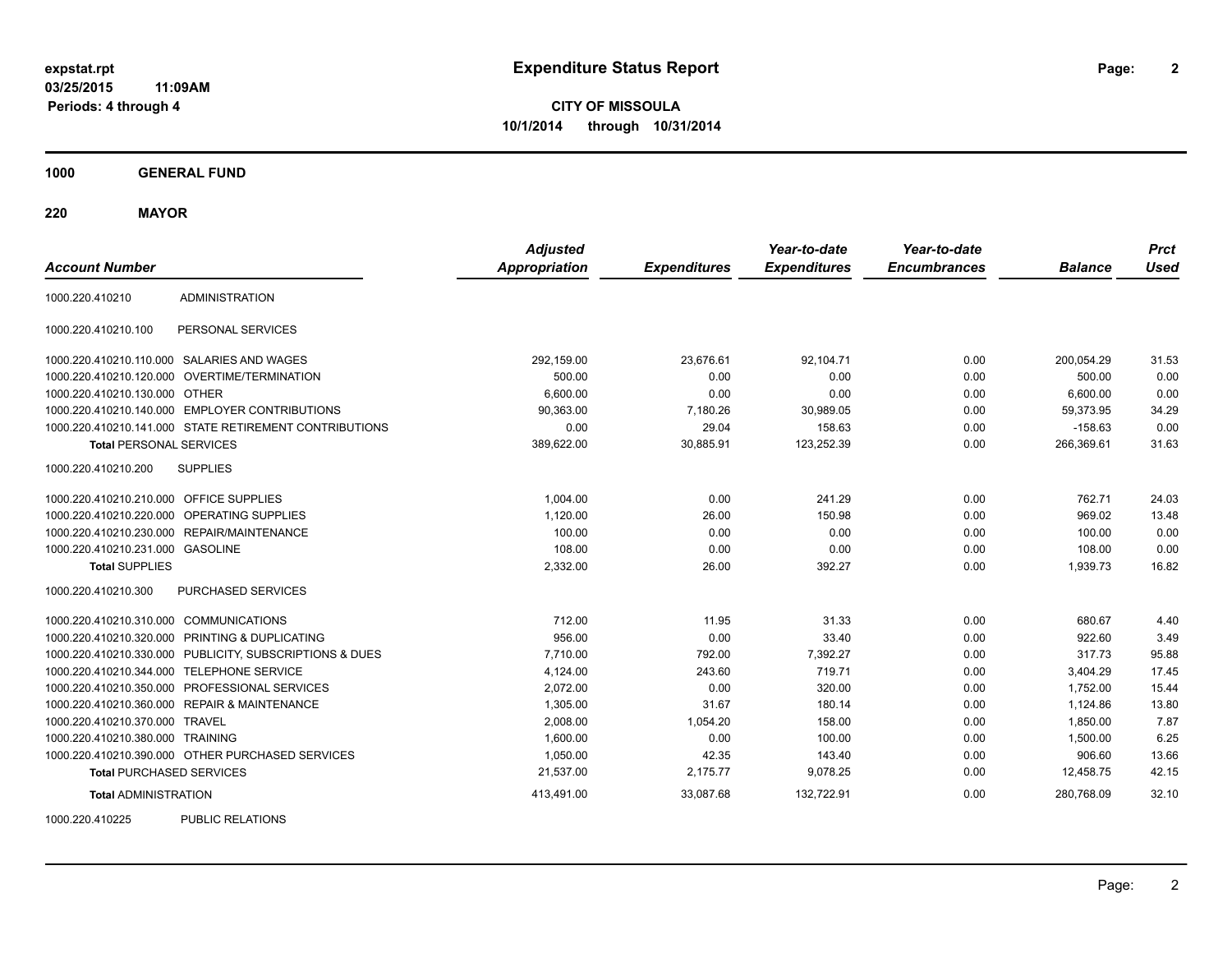**CITY OF MISSOULA 10/1/2014 through 10/31/2014**

**1000 GENERAL FUND**

**220 MAYOR**

| <b>Account Number</b>                                   | <b>Adjusted</b><br><b>Appropriation</b> | <b>Expenditures</b> | Year-to-date<br><b>Expenditures</b> | Year-to-date<br><b>Encumbrances</b> | <b>Balance</b> | <b>Prct</b><br><b>Used</b> |
|---------------------------------------------------------|-----------------------------------------|---------------------|-------------------------------------|-------------------------------------|----------------|----------------------------|
| PERSONAL SERVICES<br>1000.220.410225.100                |                                         |                     |                                     |                                     |                |                            |
| 1000.220.410225.110.000 SALARIES AND WAGES              | 5,962.00                                | 473.67              | 1,870.15                            | 0.00                                | 4,091.85       | 31.37                      |
| 1000.220.410225.140.000 EMPLOYER CONTRIBUTIONS          | 1,842.00                                | 144.88              | 630.86                              | 0.00                                | 1,211.14       | 34.25                      |
| <b>Total PERSONAL SERVICES</b>                          | 7,804.00                                | 618.55              | 2,501.01                            | 0.00                                | 5,302.99       | 32.05                      |
| <b>SUPPLIES</b><br>1000.220.410225.200                  |                                         |                     |                                     |                                     |                |                            |
| 1000.220.410225.240.000 OTHER SUPPLIES                  | 400.00                                  | 0.00                | 0.00                                | 0.00                                | 400.00         | 0.00                       |
| <b>Total SUPPLIES</b>                                   | 400.00                                  | 0.00                | 0.00                                | 0.00                                | 400.00         | 0.00                       |
| 1000.220.410225.300<br>PURCHASED SERVICES               |                                         |                     |                                     |                                     |                |                            |
| 1000.220.410225.330.000 PUBLICITY, SUBSCRIPTIONS & DUES | 1,970.00                                | 1,515.00            | 1,805.00                            | 0.00                                | 165.00         | 91.62                      |
| 1000.220.410225.390.000 OTHER PURCHASED SERVICES        | 200.00                                  | 0.00                | 0.00                                | 0.00                                | 200.00         | 0.00                       |
| <b>Total PURCHASED SERVICES</b>                         | 2.170.00                                | 1,515.00            | 1,805.00                            | 0.00                                | 365.00         | 83.18                      |
| <b>Total PUBLIC RELATIONS</b>                           | 10,374.00                               | 2,133.55            | 4.306.01                            | 0.00                                | 6.067.99       | 41.51                      |
| <b>ADMINISTRATION</b><br>1000.220.410250                |                                         |                     |                                     |                                     |                |                            |
| 1000.220.410250.100<br>PERSONAL SERVICES                |                                         |                     |                                     |                                     |                |                            |
| 1000.220.410250.110.000 SALARIES AND WAGES              | 69,954.00                               | 5,357.68            | 21,156.95                           | 0.00                                | 48,797.05      | 30.24                      |
| 1000.220.410250.140.000 EMPLOYER CONTRIBUTIONS          | 20,992.00                               | 1,662.38            | 7,295.22                            | 0.00                                | 13,696.78      | 34.75                      |
| <b>Total PERSONAL SERVICES</b>                          | 90,946.00                               | 7,020.06            | 28,452.17                           | 0.00                                | 62,493.83      | 31.28                      |
| 1000.220.410250.300<br>PURCHASED SERVICES               |                                         |                     |                                     |                                     |                |                            |
| 1000.220.410250.320.000 PRINTING & DUPLICATING          | 2,100.00                                | 0.00                | 0.00                                | 0.00                                | 2,100.00       | 0.00                       |
| 1000.220.410250.344.000 TELEPHONE SERVICE               | 1,952.00                                | 118.90              | 354.73                              | 0.00                                | 1,597.27       | 18.17                      |
| 1000.220.410250.350.000 PROFESSIONAL SERVICES           | 1,235.00                                | 0.00                | 0.00                                | 0.00                                | 1,235.00       | 0.00                       |
| 1000.220.410250.380.000 TRAINING                        | 420.00                                  | 0.00                | 0.00                                | 0.00                                | 420.00         | 0.00                       |
| <b>Total PURCHASED SERVICES</b>                         | 5,707.00                                | 118.90              | 354.73                              | 0.00                                | 5,352.27       | 6.22                       |
| <b>Total ADMINISTRATION</b>                             | 96,653.00                               | 7,138.96            | 28,806.90                           | 0.00                                | 67.846.10      | 29.80                      |
| <b>Total MAYOR</b>                                      | 520,518.00                              | 42,360.19           | 165,835.82                          | 0.00                                | 354,682.18     | 31.86                      |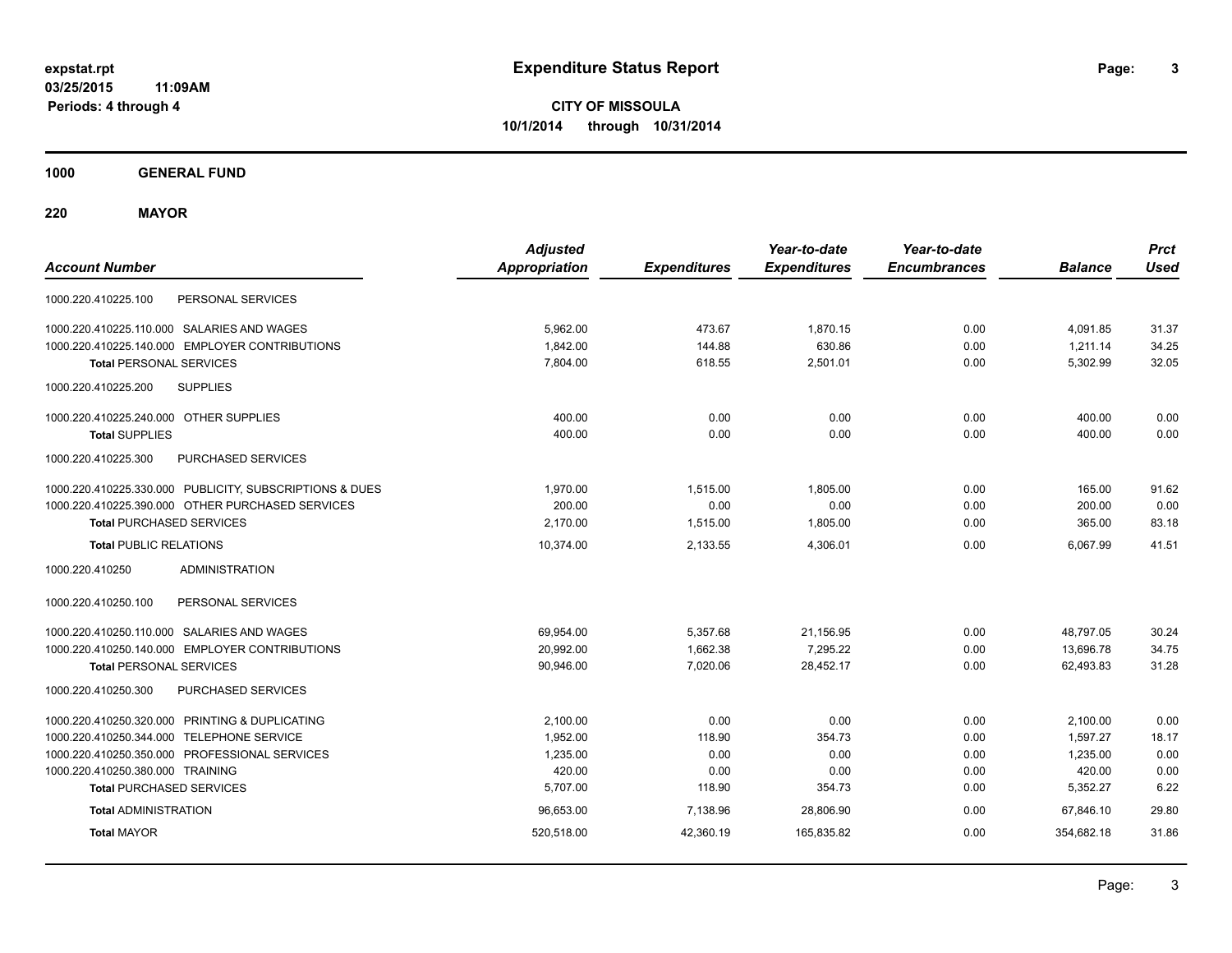**Periods: 4 through 4**

**4**

**CITY OF MISSOULA 10/1/2014 through 10/31/2014**

**1000 GENERAL FUND**

| <b>Account Number</b>                        |                                                         | <b>Adjusted</b><br>Appropriation | <b>Expenditures</b> | Year-to-date<br><b>Expenditures</b> | Year-to-date<br><b>Encumbrances</b> | <b>Balance</b> | <b>Prct</b><br><b>Used</b> |
|----------------------------------------------|---------------------------------------------------------|----------------------------------|---------------------|-------------------------------------|-------------------------------------|----------------|----------------------------|
| 1000.221.410810                              | <b>ADMINISTRATION</b>                                   |                                  |                     |                                     |                                     |                |                            |
| 1000.221.410810.100                          | PERSONAL SERVICES                                       |                                  |                     |                                     |                                     |                |                            |
| 1000.221.410810.110.000 SALARIES AND WAGES   |                                                         | 102,470.00                       | 4,193.11            | 16,335.78                           | 0.00                                | 86,134.22      | 15.94                      |
|                                              | 1000.221.410810.140.000 EMPLOYER CONTRIBUTIONS          | 34.869.00                        | 1,541.65            | 6,864.86                            | 0.00                                | 28.004.14      | 19.69                      |
|                                              | 1000.221.410810.141.000 STATE RETIREMENT CONTRIBUTIONS  | 0.00                             | 10.40               | 56.35                               | 0.00                                | $-56.35$       | 0.00                       |
| <b>Total PERSONAL SERVICES</b>               |                                                         | 137,339.00                       | 5,745.16            | 23,256.99                           | 0.00                                | 114,082.01     | 16.93                      |
| 1000.221.410810.200                          | <b>SUPPLIES</b>                                         |                                  |                     |                                     |                                     |                |                            |
| 1000.221.410810.210.000 OFFICE SUPPLIES      |                                                         | 1.000.00                         | 0.00                | 202.61                              | 0.00                                | 797.39         | 20.26                      |
| <b>Total SUPPLIES</b>                        |                                                         | 1,000.00                         | 0.00                | 202.61                              | 0.00                                | 797.39         | 20.26                      |
| 1000.221.410810.300                          | PURCHASED SERVICES                                      |                                  |                     |                                     |                                     |                |                            |
| 1000.221.410810.310.000 COMMUNICATIONS       |                                                         | 150.00                           | 37.02               | 112.05                              | 0.00                                | 37.95          | 74.70                      |
|                                              | 1000.221.410810.320.000 PRINTING & DUPLICATING          | 517.00                           | 0.00                | 82.50                               | 0.00                                | 434.50         | 15.96                      |
|                                              | 1000.221.410810.330.000 PUBLICITY, SUBSCRIPTIONS & DUES | 750.00                           | 0.00                | 1,069.90                            | 0.00                                | $-319.90$      | 142.65                     |
| 1000.221.410810.344.000 TELEPHONE SERVICE    |                                                         | 45.00                            | 4.65                | 26.76                               | 0.00                                | 18.24          | 59.47                      |
| 1000.221.410810.360.000 REPAIR & MAINTENANCE |                                                         | 1,260.00                         | 182.25              | 182.25                              | 0.00                                | 1.077.75       | 14.46                      |
| 1000.221.410810.370.000 TRAVEL               |                                                         | 995.00                           | 0.00                | 423.13                              | 0.00                                | 571.87         | 42.53                      |
| 1000.221.410810.380.000 TRAINING             |                                                         | 225.00                           | 0.00                | 0.00                                | 0.00                                | 225.00         | 0.00                       |
| <b>Total PURCHASED SERVICES</b>              |                                                         | 3,942.00                         | 223.92              | 1,896.59                            | 0.00                                | 2,045.41       | 48.11                      |
| <b>Total ADMINISTRATION</b>                  |                                                         | 142,281.00                       | 5,969.08            | 25,356.19                           | 0.00                                | 116,924.81     | 17.82                      |
| 1000.221.410820                              | <b>TRAINING</b>                                         |                                  |                     |                                     |                                     |                |                            |
| 1000.221.410820.100                          | PERSONAL SERVICES                                       |                                  |                     |                                     |                                     |                |                            |
| 1000.221.410820.110.000 SALARIES AND WAGES   |                                                         | 6,327.00                         | 177.15              | 699.42                              | 0.00                                | 5,627.58       | 11.05                      |
|                                              | 1000.221.410820.140.000 EMPLOYER CONTRIBUTIONS          | 2,132.00                         | 67.75               | 304.08                              | 0.00                                | 1,827.92       | 14.26                      |
| <b>Total PERSONAL SERVICES</b>               |                                                         | 8,459.00                         | 244.90              | 1,003.50                            | 0.00                                | 7,455.50       | 11.86                      |
| 1000.221.410820.200                          | <b>SUPPLIES</b>                                         |                                  |                     |                                     |                                     |                |                            |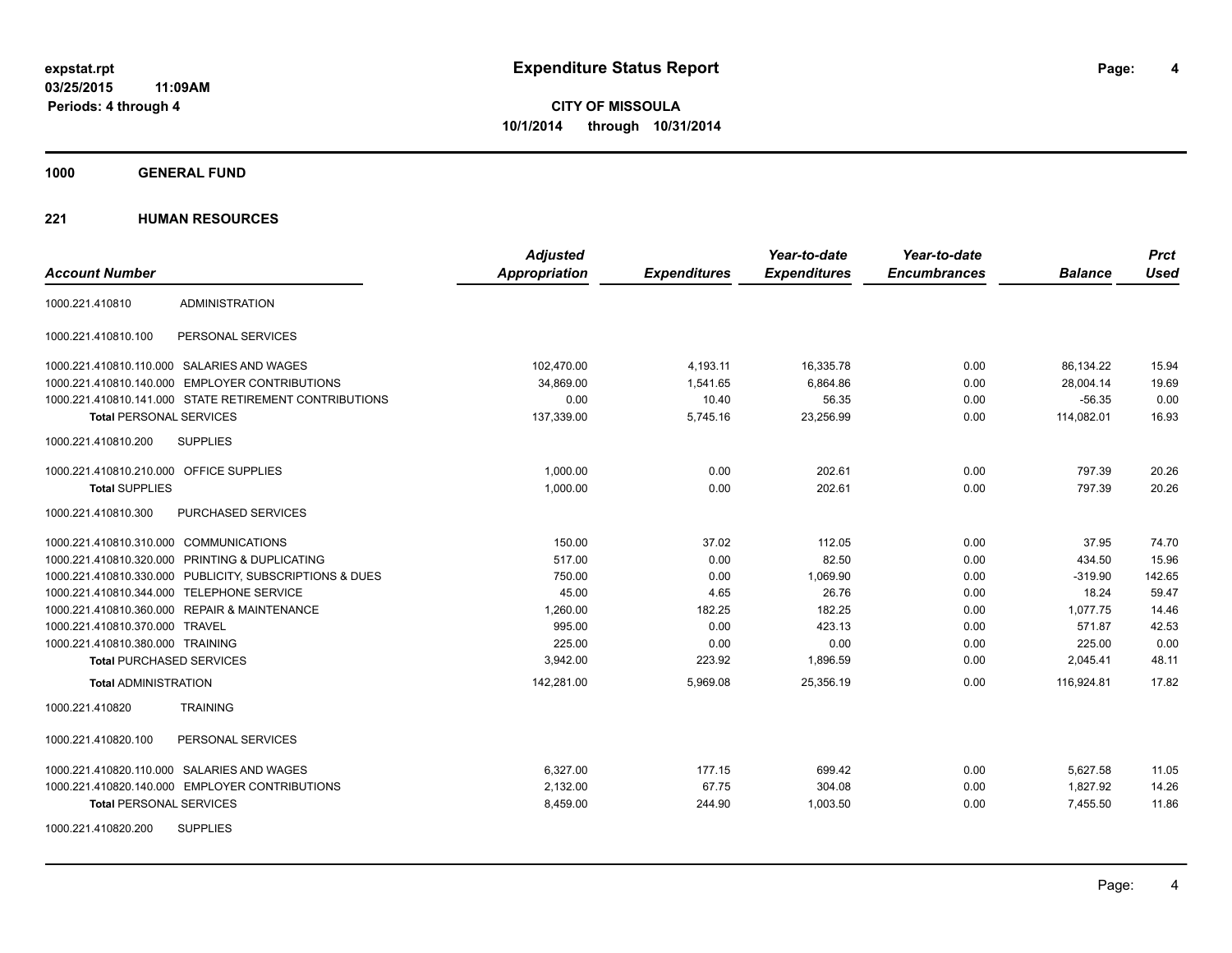**1000 GENERAL FUND**

|                                                         | <b>Adjusted</b>      |                     | Year-to-date        | Year-to-date        |                | <b>Prct</b> |
|---------------------------------------------------------|----------------------|---------------------|---------------------|---------------------|----------------|-------------|
| <b>Account Number</b>                                   | <b>Appropriation</b> | <b>Expenditures</b> | <b>Expenditures</b> | <b>Encumbrances</b> | <b>Balance</b> | <b>Used</b> |
| 1000.221.410820.210.000 OFFICE SUPPLIES                 | 405.00               | 0.00                | 0.00                | 0.00                | 405.00         | 0.00        |
| <b>Total SUPPLIES</b>                                   | 405.00               | 0.00                | 0.00                | 0.00                | 405.00         | 0.00        |
| 1000.221.410820.300<br>PURCHASED SERVICES               |                      |                     |                     |                     |                |             |
| 1000.221.410820.320.000 PRINTING & DUPLICATING          | 600.00               | 0.00                | 0.00                | 0.00                | 600.00         | 0.00        |
| 1000.221.410820.330.000 PUBLICITY, SUBSCRIPTIONS & DUES | 26.00                | 0.00                | 0.00                | 0.00                | 26.00          | 0.00        |
| 1000.221.410820.344.000 TELEPHONE SERVICE               | 34.00                | 0.00                | 0.00                | 0.00                | 34.00          | 0.00        |
| 1000.221.410820.350.000 PROFESSIONAL SERVICES           | 2,000.00             | 0.00                | 0.00                | 0.00                | 2,000.00       | 0.00        |
| 1000.221.410820.360.000 REPAIR & MAINTENANCE            | 1,556.00             | 0.00                | 0.00                | 0.00                | 1,556.00       | 0.00        |
| 1000.221.410820.370.000 TRAVEL                          | 600.00               | 0.00                | 0.00                | 0.00                | 600.00         | 0.00        |
| 1000.221.410820.380.000 TRAINING                        | 250.00               | 0.00                | 50.00               | 0.00                | 200.00         | 20.00       |
| <b>Total PURCHASED SERVICES</b>                         | 5,066.00             | 0.00                | 50.00               | 0.00                | 5,016.00       | 0.99        |
| <b>Total TRAINING</b>                                   | 13,930.00            | 244.90              | 1,053.50            | 0.00                | 12,876.50      | 7.56        |
| <b>LABOR RELATIONS</b><br>1000.221.410840               |                      |                     |                     |                     |                |             |
| PERSONAL SERVICES<br>1000.221.410840.100                |                      |                     |                     |                     |                |             |
| 1000.221.410840.110.000 SALARIES AND WAGES              | 43.665.00            | 3.039.27            | 11,993.56           | 0.00                | 31.671.44      | 27.47       |
| 1000.221.410840.140.000 EMPLOYER CONTRIBUTIONS          | 17.970.00            | 1,317.20            | 5,973.03            | 0.00                | 11,996.97      | 33.24       |
| <b>Total PERSONAL SERVICES</b>                          | 61,635.00            | 4,356.47            | 17,966.59           | 0.00                | 43,668.41      | 29.15       |
| <b>SUPPLIES</b><br>1000.221.410840.200                  |                      |                     |                     |                     |                |             |
| 1000.221.410840.210.000 OFFICE SUPPLIES                 | 950.00               | 0.00                | 78.66               | 0.00                | 871.34         | 8.28        |
| <b>Total SUPPLIES</b>                                   | 950.00               | 0.00                | 78.66               | 0.00                | 871.34         | 8.28        |
| 1000.221.410840.300<br>PURCHASED SERVICES               |                      |                     |                     |                     |                |             |
| 1000.221.410840.320.000 PRINTING & DUPLICATING          | 350.00               | 124.50              | 124.50              | 0.00                | 225.50         | 35.57       |
| 1000.221.410840.330.000 PUBLICITY, SUBSCRIPTIONS & DUES | 450.00               | 0.00                | 0.00                | 0.00                | 450.00         | 0.00        |
| 1000.221.410840.344.000 TELEPHONE SERVICE               | 24.00                | 0.00                | 0.00                | 0.00                | 24.00          | 0.00        |
| 1000.221.410840.360.000 REPAIR & MAINTENANCE            | 1,526.00             | 0.00                | 0.00                | 0.00                | 1,526.00       | 0.00        |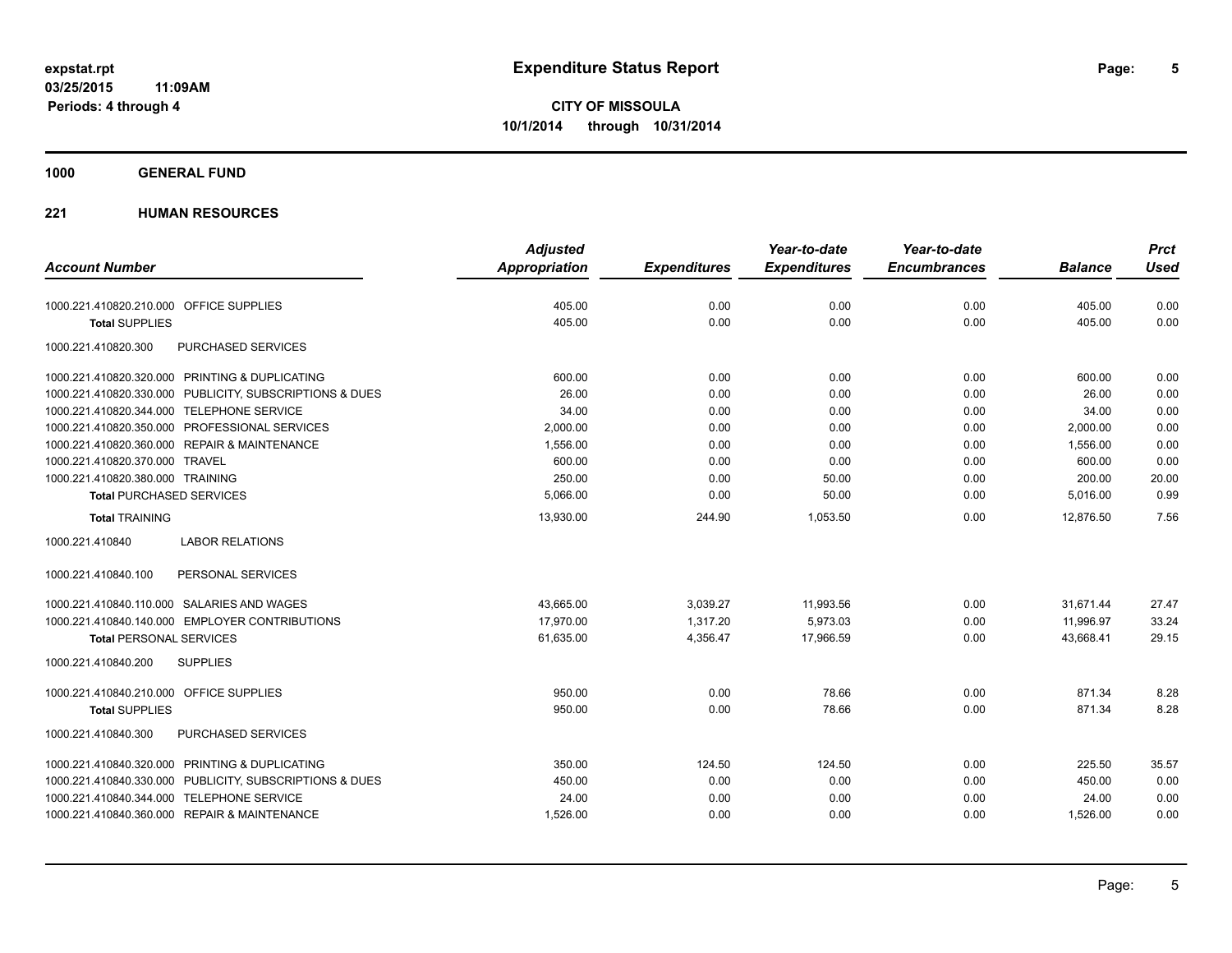**1000 GENERAL FUND**

| <b>Account Number</b>                          | <b>Adjusted</b><br>Appropriation | <b>Expenditures</b> | Year-to-date<br><b>Expenditures</b> | Year-to-date<br><b>Encumbrances</b> | <b>Balance</b> | <b>Prct</b><br><b>Used</b> |
|------------------------------------------------|----------------------------------|---------------------|-------------------------------------|-------------------------------------|----------------|----------------------------|
| 1000.221.410840.370.000 TRAVEL                 | 815.00                           | 0.00                | 0.00                                | 0.00                                | 815.00         | 0.00                       |
| 1000.221.410840.380.000 TRAINING               | 300.00                           | 0.00                | 0.00                                | 0.00                                | 300.00         | 0.00                       |
| <b>Total PURCHASED SERVICES</b>                | 3,465.00                         | 124.50              | 124.50                              | 0.00                                | 3,340.50       | 3.59                       |
| <b>Total LABOR RELATIONS</b>                   | 66,050.00                        | 4,480.97            | 18,169.75                           | 0.00                                | 47,880.25      | 27.51                      |
| <b>EEO COMPLIANCE</b><br>1000.221.410850       |                                  |                     |                                     |                                     |                |                            |
| PERSONAL SERVICES<br>1000.221.410850.100       |                                  |                     |                                     |                                     |                |                            |
| 1000.221.410850.110.000 SALARIES AND WAGES     | 39.214.00                        | 1,759.91            | 6,838.83                            | 0.00                                | 32,375.17      | 17.44                      |
| 1000.221.410850.140.000 EMPLOYER CONTRIBUTIONS | 13,384.00                        | 642.13              | 2,854.86                            | 0.00                                | 10,529.14      | 21.33                      |
| <b>Total PERSONAL SERVICES</b>                 | 52,598.00                        | 2,402.04            | 9,693.69                            | 0.00                                | 42,904.31      | 18.43                      |
| 1000.221.410850.200<br><b>SUPPLIES</b>         |                                  |                     |                                     |                                     |                |                            |
| <b>Total SUPPLIES</b>                          | 0.00                             | 0.00                | 0.00                                | 0.00                                | 0.00           | 0.00                       |
| 1000.221.410850.300<br>PURCHASED SERVICES      |                                  |                     |                                     |                                     |                |                            |
| 1000.221.410850.350.000 PROFESSIONAL SERVICES  | 9,000.00                         | 1,530.00            | 1,530.00                            | 0.00                                | 7,470.00       | 17.00                      |
| <b>Total PURCHASED SERVICES</b>                | 9,000.00                         | 1,530.00            | 1,530.00                            | 0.00                                | 7,470.00       | 17.00                      |
| 1000.221.410850.900<br><b>CAPITAL OUTLAY</b>   |                                  |                     |                                     |                                     |                |                            |
| <b>Total CAPITAL OUTLAY</b>                    | 0.00                             | 0.00                | 0.00                                | 0.00                                | 0.00           | 0.00                       |
| <b>Total EEO COMPLIANCE</b>                    | 61,598.00                        | 3,932.04            | 11,223.69                           | 0.00                                | 50,374.31      | 18.22                      |
| <b>EMPLOYEE BENEFITS</b><br>1000.221.410860    |                                  |                     |                                     |                                     |                |                            |
| 1000.221.410860.100<br>PERSONAL SERVICES       |                                  |                     |                                     |                                     |                |                            |
| 1000.221.410860.110.000 SALARIES AND WAGES     | 22,764.00                        | 1,299.28            | 5,020.06                            | 0.00                                | 17,743.94      | 22.05                      |
| 1000.221.410860.140.000 EMPLOYER CONTRIBUTIONS | 7,842.00                         | 465.69              | 2,063.22                            | 0.00                                | 5,778.78       | 26.31                      |
| <b>Total PERSONAL SERVICES</b>                 | 30,606.00                        | 1,764.97            | 7,083.28                            | 0.00                                | 23,522.72      | 23.14                      |
| <b>SUPPLIES</b><br>1000.221.410860.200         |                                  |                     |                                     |                                     |                |                            |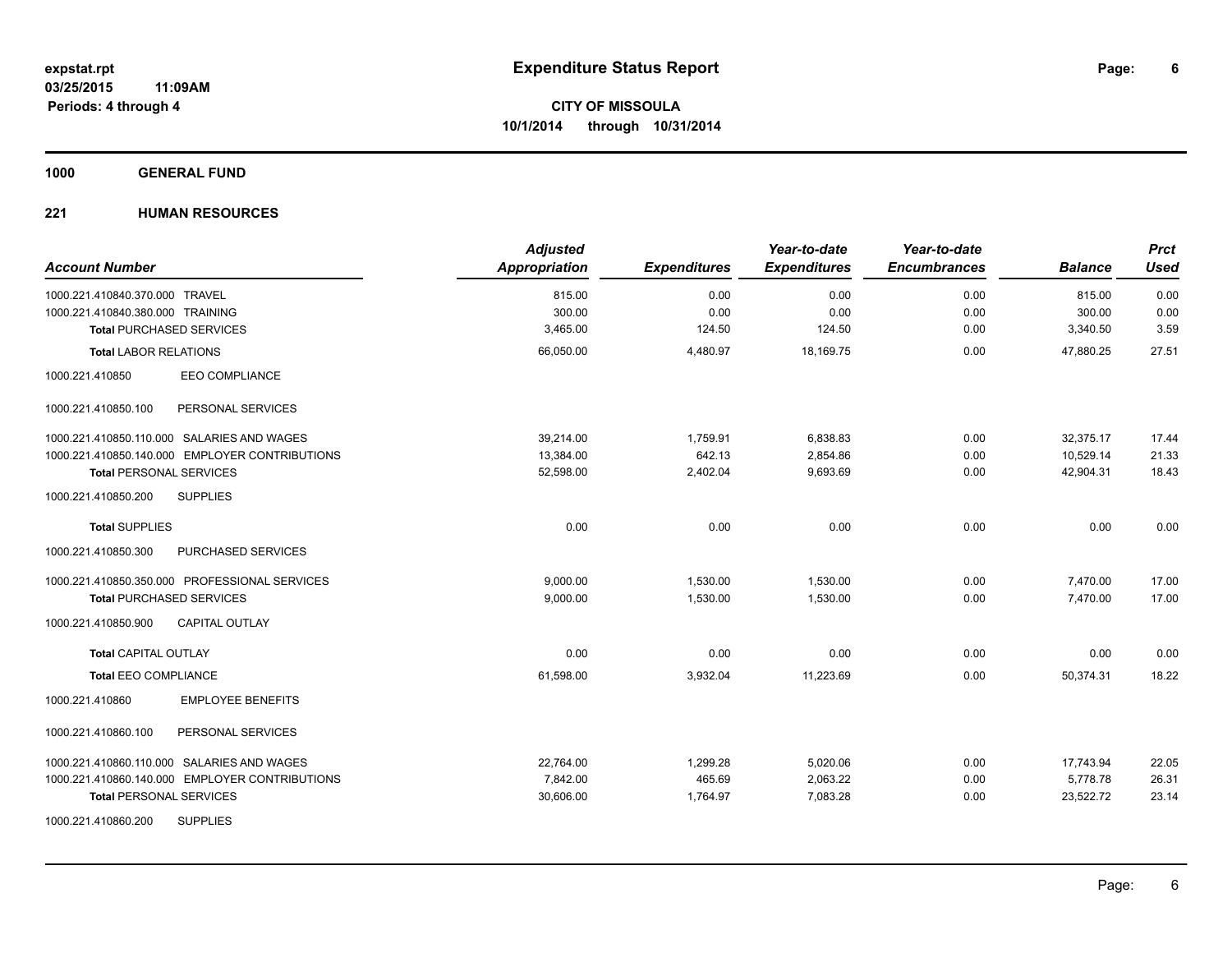**1000 GENERAL FUND**

|                                                         | <b>Adjusted</b> |                     | Year-to-date        | Year-to-date        |                | <b>Prct</b> |
|---------------------------------------------------------|-----------------|---------------------|---------------------|---------------------|----------------|-------------|
| <b>Account Number</b>                                   | Appropriation   | <b>Expenditures</b> | <b>Expenditures</b> | <b>Encumbrances</b> | <b>Balance</b> | <b>Used</b> |
| <b>OFFICE SUPPLIES</b><br>1000.221.410860.210.000       | 760.00          | 244.50              | 380.51              | 0.00                | 379.49         | 50.07       |
| <b>Total SUPPLIES</b>                                   | 760.00          | 244.50              | 380.51              | 0.00                | 379.49         | 50.07       |
| <b>PURCHASED SERVICES</b><br>1000.221.410860.300        |                 |                     |                     |                     |                |             |
| 1000.221.410860.320.000 PRINTING & DUPLICATING          | 465.00          | 142.43              | 142.43              | 0.00                | 322.57         | 30.63       |
| 1000.221.410860.330.000 PUBLICITY, SUBSCRIPTIONS & DUES | 865.00          | 0.00                | 0.00                | 0.00                | 865.00         | 0.00        |
| 1000.221.410860.344.000 TELEPHONE SERVICE               | 87.00           | 0.00                | 0.00                | 0.00                | 87.00          | 0.00        |
| 1000.221.410860.360.000 REPAIR & MAINTENANCE            | 1,650.00        | 0.00                | 0.00                | 0.00                | 1,650.00       | 0.00        |
| 1000.221.410860.370.000 TRAVEL                          | 678.00          | 0.00                | 0.00                | 0.00                | 678.00         | 0.00        |
| 1000.221.410860.380.000 TRAINING                        | 275.00          | 0.00                | 400.00              | 0.00                | $-125.00$      | 145.45      |
| 1000.221.410860.390.000 OTHER PURCHASED SERVICES        | 17,490.00       | 1,130.23            | 5,068.24            | 0.00                | 12.421.76      | 28.98       |
| <b>Total PURCHASED SERVICES</b>                         | 21,510.00       | 1,272.66            | 5,610.67            | 0.00                | 15,899.33      | 26.08       |
| <b>Total EMPLOYEE BENEFITS</b>                          | 52,876.00       | 3,282.13            | 13,074.46           | 0.00                | 39,801.54      | 24.73       |
| <b>Total HUMAN RESOURCES</b>                            | 336,735.00      | 17,909.12           | 68,877.59           | 0.00                | 267.857.41     | 20.45       |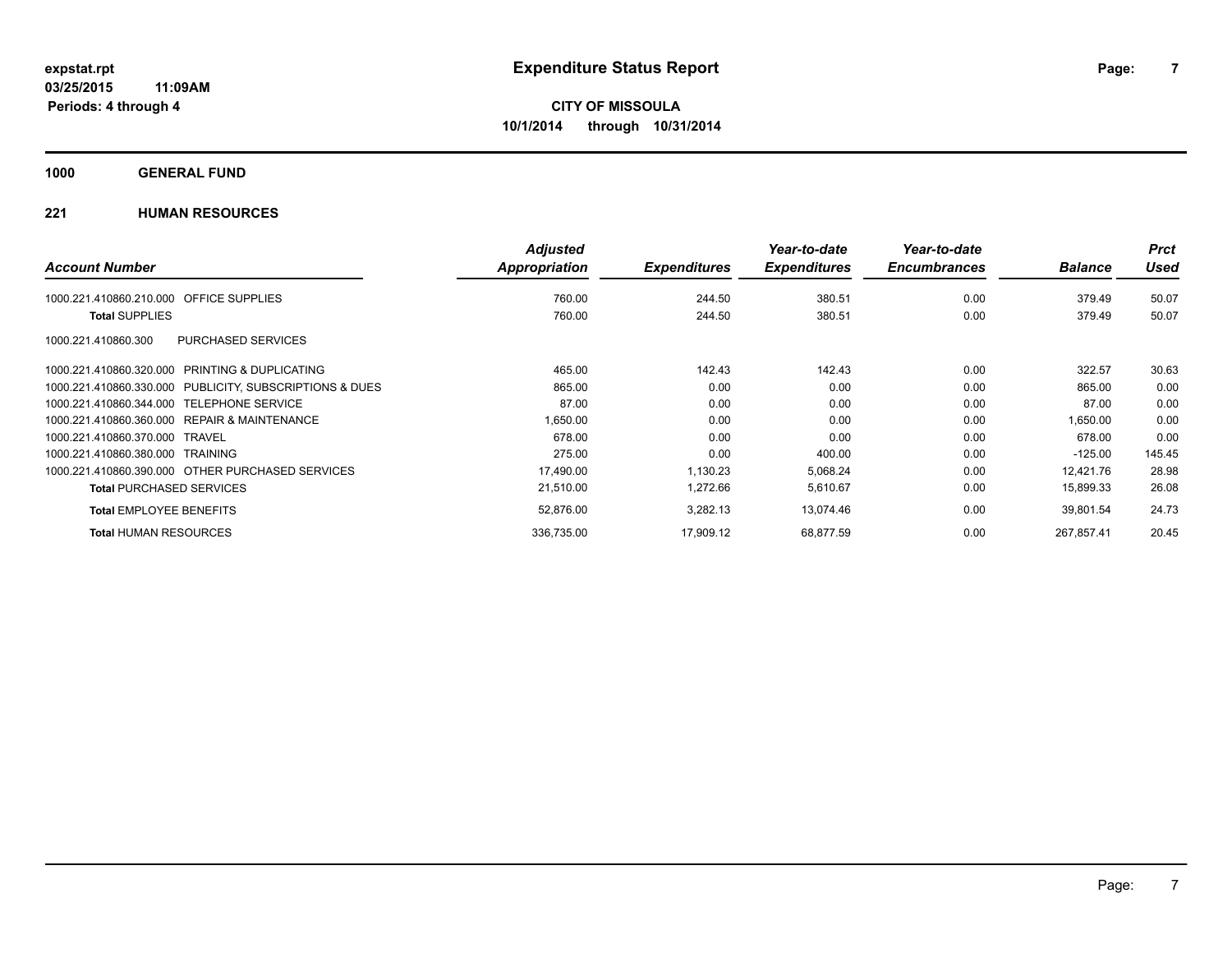**1000 GENERAL FUND**

| <b>Account Number</b>       |                                                                              | <b>Adjusted</b><br>Appropriation | <b>Expenditures</b> | Year-to-date<br><b>Expenditures</b> | Year-to-date<br><b>Encumbrances</b> | <b>Balance</b>   | <b>Prct</b><br><b>Used</b> |
|-----------------------------|------------------------------------------------------------------------------|----------------------------------|---------------------|-------------------------------------|-------------------------------------|------------------|----------------------------|
| 1000.223.410101             | <b>NC-GRANT CREEK</b>                                                        |                                  |                     |                                     |                                     |                  |                            |
| 1000.223.410101.300         | PURCHASED SERVICES                                                           |                                  |                     |                                     |                                     |                  |                            |
|                             | <b>Total PURCHASED SERVICES</b>                                              | 0.00                             | 0.00                | 0.00                                | 0.00                                | 0.00             | 0.00                       |
| 1000.223.410101.700         | <b>GRANTS &amp; CONTRIBUTIONS</b>                                            |                                  |                     |                                     |                                     |                  |                            |
| <b>Total NC-GRANT CREEK</b> | 1000.223.410101.700.000 GRANTS & CONTRIBUTIONS                               | 800.00<br>800.00                 | 0.00<br>0.00        | 0.00<br>0.00                        | 0.00<br>0.00                        | 800.00<br>800.00 | 0.00<br>0.00               |
| 1000.223.410102             | <b>NC-UPPER RATTLESNAKE</b>                                                  |                                  |                     |                                     |                                     |                  |                            |
| 1000.223.410102.300         | PURCHASED SERVICES                                                           |                                  |                     |                                     |                                     |                  |                            |
|                             | <b>Total PURCHASED SERVICES</b>                                              | 0.00                             | 0.00                | 0.00                                | 0.00                                | 0.00             | 0.00                       |
| 1000.223.410102.700         | <b>GRANTS &amp; CONTRIBUTIONS</b>                                            |                                  |                     |                                     |                                     |                  |                            |
|                             | 1000.223.410102.700.000 GRANTS & CONTRIBUTIONS<br>Total NC-UPPER RATTLESNAKE | 800.00<br>800.00                 | 0.00<br>0.00        | 0.00<br>0.00                        | 0.00<br>0.00                        | 800.00<br>800.00 | 0.00<br>0.00               |
| 1000.223.410103             | <b>NC-LOWER RATTLESNAKE</b>                                                  |                                  |                     |                                     |                                     |                  |                            |
| 1000.223.410103.300         | PURCHASED SERVICES                                                           |                                  |                     |                                     |                                     |                  |                            |
|                             | Total PURCHASED SERVICES                                                     | 0.00                             | 0.00                | 0.00                                | 0.00                                | 0.00             | 0.00                       |
| 1000.223.410103.700         | <b>GRANTS &amp; CONTRIBUTIONS</b>                                            |                                  |                     |                                     |                                     |                  |                            |
|                             | 1000.223.410103.700.000 GRANTS & CONTRIBUTIONS<br>Total NC-LOWER RATTLESNAKE | 800.00<br>800.00                 | 0.00<br>0.00        | 0.00<br>0.00                        | 0.00<br>0.00                        | 800.00<br>800.00 | 0.00<br>0.00               |
| 1000.223.410104             | NC-NORTHSIDE                                                                 |                                  |                     |                                     |                                     |                  |                            |
| 1000.223.410104.300         | <b>PURCHASED SERVICES</b>                                                    |                                  |                     |                                     |                                     |                  |                            |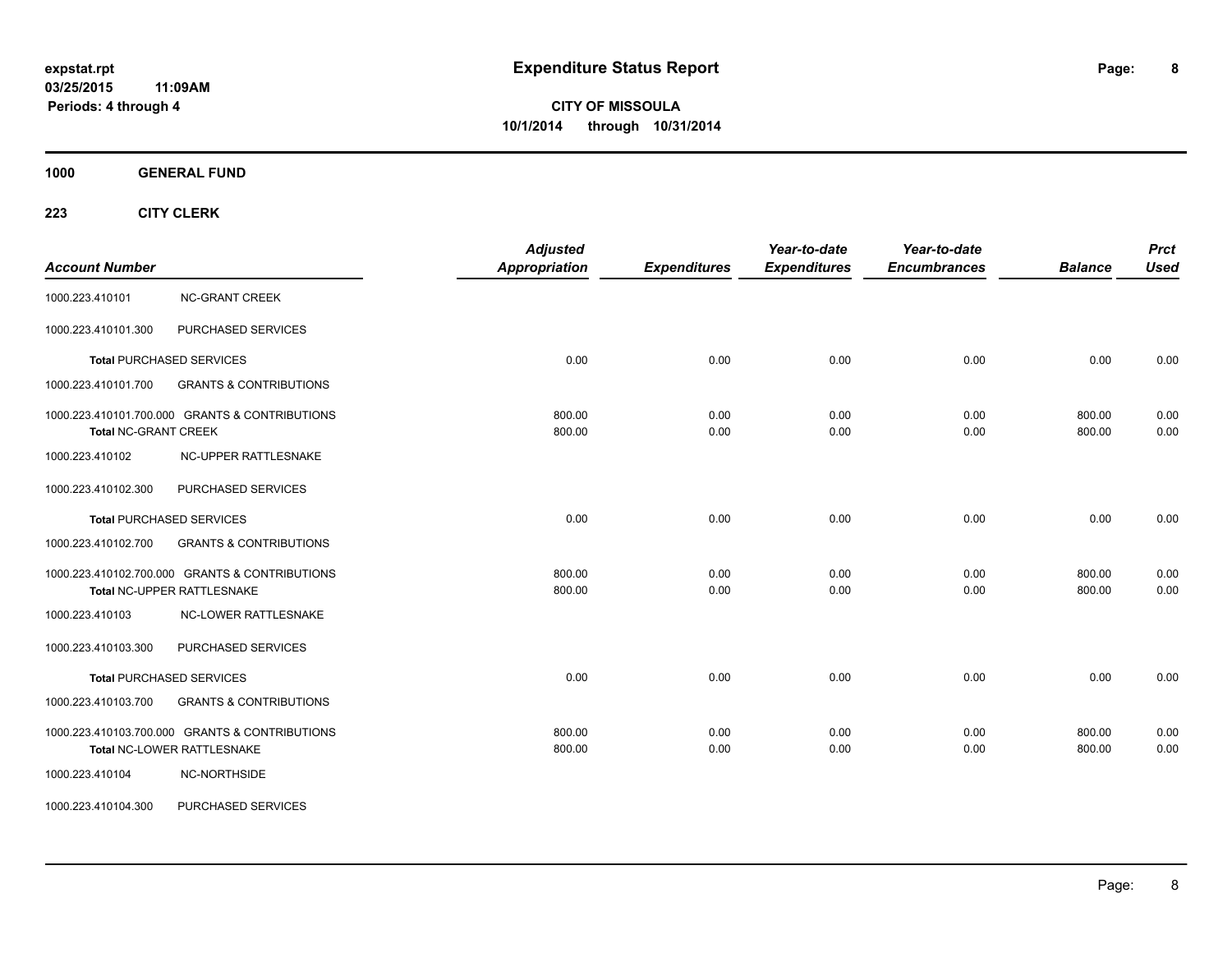**9**

**CITY OF MISSOULA 10/1/2014 through 10/31/2014**

**1000 GENERAL FUND**

| <b>Account Number</b>     |                                                                                           | <b>Adjusted</b><br>Appropriation | <b>Expenditures</b> | Year-to-date<br><b>Expenditures</b> | Year-to-date<br><b>Encumbrances</b> | <b>Balance</b>         | <b>Prct</b><br><b>Used</b> |
|---------------------------|-------------------------------------------------------------------------------------------|----------------------------------|---------------------|-------------------------------------|-------------------------------------|------------------------|----------------------------|
|                           | <b>Total PURCHASED SERVICES</b>                                                           | 0.00                             | 0.00                | 0.00                                | 0.00                                | 0.00                   | 0.00                       |
| 1000.223.410104.700       | <b>GRANTS &amp; CONTRIBUTIONS</b>                                                         |                                  |                     |                                     |                                     |                        |                            |
| <b>Total NC-NORTHSIDE</b> | 1000.223.410104.700.000 GRANTS & CONTRIBUTIONS                                            | 800.00<br>800.00                 | 0.00<br>0.00        | 23.73<br>23.73                      | 0.00<br>0.00                        | 776.27<br>776.27       | 2.97<br>2.97               |
| 1000.223.410105           | <b>NC-WESTSIDE</b>                                                                        |                                  |                     |                                     |                                     |                        |                            |
| 1000.223.410105.300       | PURCHASED SERVICES                                                                        |                                  |                     |                                     |                                     |                        |                            |
|                           | <b>Total PURCHASED SERVICES</b>                                                           | 0.00                             | 0.00                | 0.00                                | 0.00                                | 0.00                   | 0.00                       |
| 1000.223.410105.700       | <b>GRANTS &amp; CONTRIBUTIONS</b>                                                         |                                  |                     |                                     |                                     |                        |                            |
| <b>Total NC-WESTSIDE</b>  | 1000.223.410105.700.000 GRANTS & CONTRIBUTIONS                                            | 800.00<br>800.00                 | 0.00<br>0.00        | 23.72<br>23.72                      | 0.00<br>0.00                        | 776.28<br>776.28       | 2.97<br>2.97               |
| 1000.223.410106           | NC-HEART OF MISSOULA                                                                      |                                  |                     |                                     |                                     |                        |                            |
| 1000.223.410106.300       | PURCHASED SERVICES                                                                        |                                  |                     |                                     |                                     |                        |                            |
|                           | 1000.223.410106.310.000 COMMUNICATIONS<br><b>Total PURCHASED SERVICES</b>                 | 0.00<br>0.00                     | 0.00<br>0.00        | 456.29<br>456.29                    | 0.00<br>0.00                        | $-456.29$<br>$-456.29$ | 0.00<br>0.00               |
| 1000.223.410106.700       | <b>GRANTS &amp; CONTRIBUTIONS</b>                                                         |                                  |                     |                                     |                                     |                        |                            |
|                           | 1000.223.410106.700.000 GRANTS & CONTRIBUTIONS<br><b>Total GRANTS &amp; CONTRIBUTIONS</b> | 800.00<br>800.00                 | 72.48<br>72.48      | 87.26<br>87.26                      | 0.00<br>0.00                        | 712.74<br>712.74       | 10.91<br>10.91             |
|                           | Total NC-HEART OF MISSOULA                                                                | 800.00                           | 72.48               | 543.55                              | 0.00                                | 256.45                 | 67.94                      |
| 1000.223.410107           | NC-UNIVERSITY DISTRICT                                                                    |                                  |                     |                                     |                                     |                        |                            |
| 1000.223.410107.300       | PURCHASED SERVICES                                                                        |                                  |                     |                                     |                                     |                        |                            |
|                           | 1000.223.410107.310.000 COMMUNICATIONS<br><b>Total PURCHASED SERVICES</b>                 | 0.00<br>0.00                     | 352.22<br>352.22    | 352.22<br>352.22                    | 0.00<br>0.00                        | $-352.22$<br>$-352.22$ | 0.00<br>0.00               |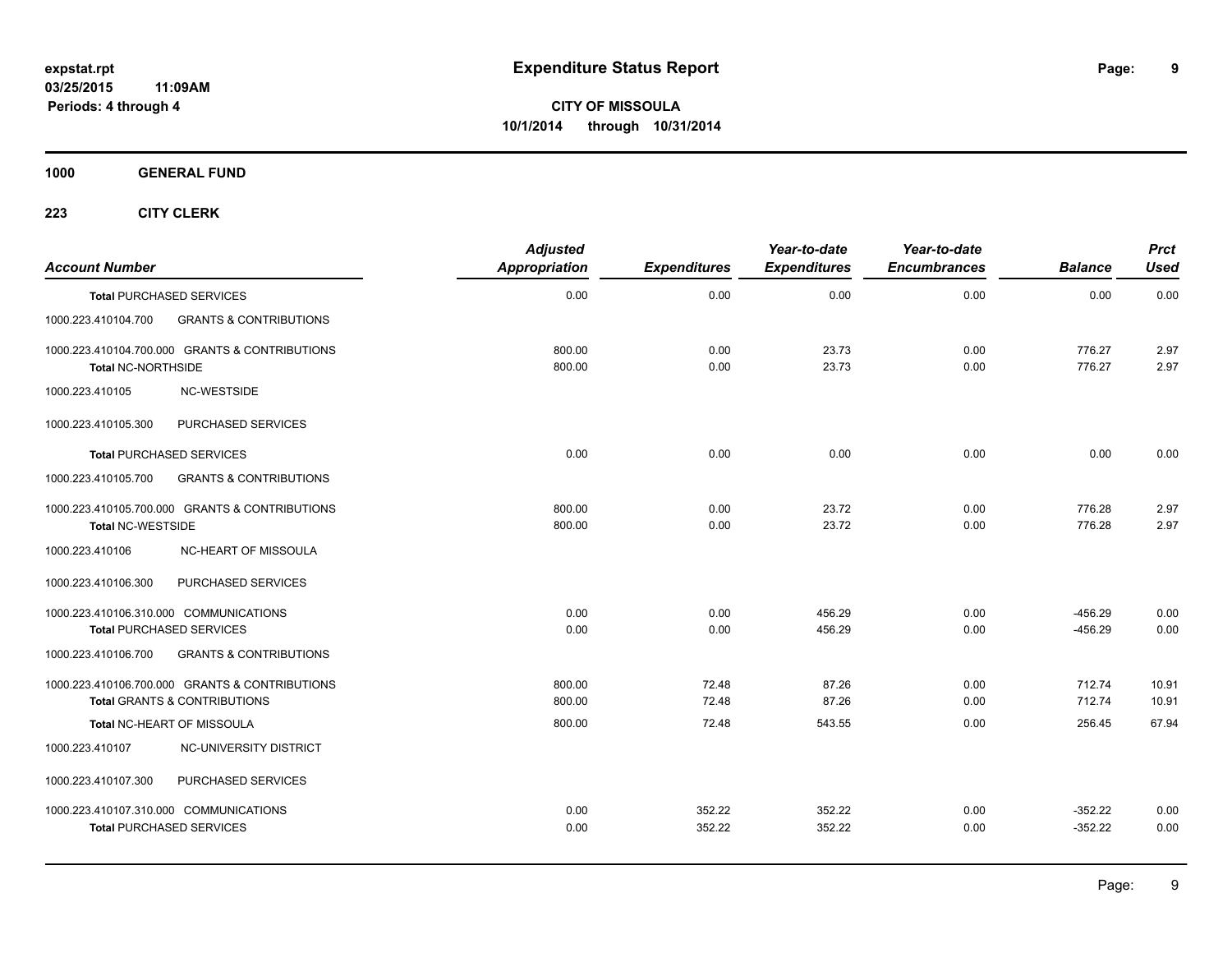**CITY OF MISSOULA 10/1/2014 through 10/31/2014**

**1000 GENERAL FUND**

| <b>Account Number</b>                                                                     | <b>Adjusted</b><br><b>Appropriation</b> | <b>Expenditures</b> | Year-to-date<br><b>Expenditures</b> | Year-to-date<br><b>Encumbrances</b> | <b>Balance</b>   | <b>Prct</b><br><b>Used</b> |
|-------------------------------------------------------------------------------------------|-----------------------------------------|---------------------|-------------------------------------|-------------------------------------|------------------|----------------------------|
| <b>GRANTS &amp; CONTRIBUTIONS</b><br>1000.223.410107.700                                  |                                         |                     |                                     |                                     |                  |                            |
| 1000.223.410107.700.000 GRANTS & CONTRIBUTIONS<br><b>Total GRANTS &amp; CONTRIBUTIONS</b> | 800.00<br>800.00                        | 0.00<br>0.00        | 26.00<br>26.00                      | 0.00<br>0.00                        | 774.00<br>774.00 | 3.25<br>3.25               |
| Total NC-UNIVERSITY DISTRICT                                                              | 800.00                                  | 352.22              | 378.22                              | 0.00                                | 421.78           | 47.28                      |
| NC-RIVERFRONT<br>1000.223.410108                                                          |                                         |                     |                                     |                                     |                  |                            |
| PURCHASED SERVICES<br>1000.223.410108.300                                                 |                                         |                     |                                     |                                     |                  |                            |
| 1000.223.410108.310.000 COMMUNICATIONS                                                    | 0.00                                    | 0.00                | 313.54                              | 0.00                                | $-313.54$        | 0.00                       |
| <b>Total PURCHASED SERVICES</b>                                                           | 0.00                                    | 0.00                | 313.54                              | 0.00                                | $-313.54$        | 0.00                       |
| 1000.223.410108.700<br><b>GRANTS &amp; CONTRIBUTIONS</b>                                  |                                         |                     |                                     |                                     |                  |                            |
| 1000.223.410108.700.000 GRANTS & CONTRIBUTIONS                                            | 800.00                                  | 167.50              | 184.15                              | 0.00                                | 615.85           | 23.02                      |
| <b>Total GRANTS &amp; CONTRIBUTIONS</b>                                                   | 800.00                                  | 167.50              | 184.15                              | 0.00                                | 615.85           | 23.02                      |
| <b>Total NC-RIVERFRONT</b>                                                                | 800.00                                  | 167.50              | 497.69                              | 0.00                                | 302.31           | 62.21                      |
| 1000.223.410109<br>NC-EMMA DICKENSON & ORCHARD HOMES                                      |                                         |                     |                                     |                                     |                  |                            |
| PURCHASED SERVICES<br>1000.223.410109.300                                                 |                                         |                     |                                     |                                     |                  |                            |
| <b>Total PURCHASED SERVICES</b>                                                           | 0.00                                    | 0.00                | 0.00                                | 0.00                                | 0.00             | 0.00                       |
| 1000.223.410109.700<br><b>GRANTS &amp; CONTRIBUTIONS</b>                                  |                                         |                     |                                     |                                     |                  |                            |
| 1000.223.410109.700.000 GRANTS & CONTRIBUTIONS                                            | 800.00                                  | 0.00                | 0.00                                | 0.00                                | 800.00           | 0.00                       |
| Total NC-EMMA DICKENSON & ORCHARD HOMES                                                   | 800.00                                  | 0.00                | 0.00                                | 0.00                                | 800.00           | 0.00                       |
| 1000.223.410110<br><b>NC-FRANKLIN TO FORT</b>                                             |                                         |                     |                                     |                                     |                  |                            |
| 1000.223.410110.300<br>PURCHASED SERVICES                                                 |                                         |                     |                                     |                                     |                  |                            |
| Total PURCHASED SERVICES                                                                  | 0.00                                    | 0.00                | 0.00                                | 0.00                                | 0.00             | 0.00                       |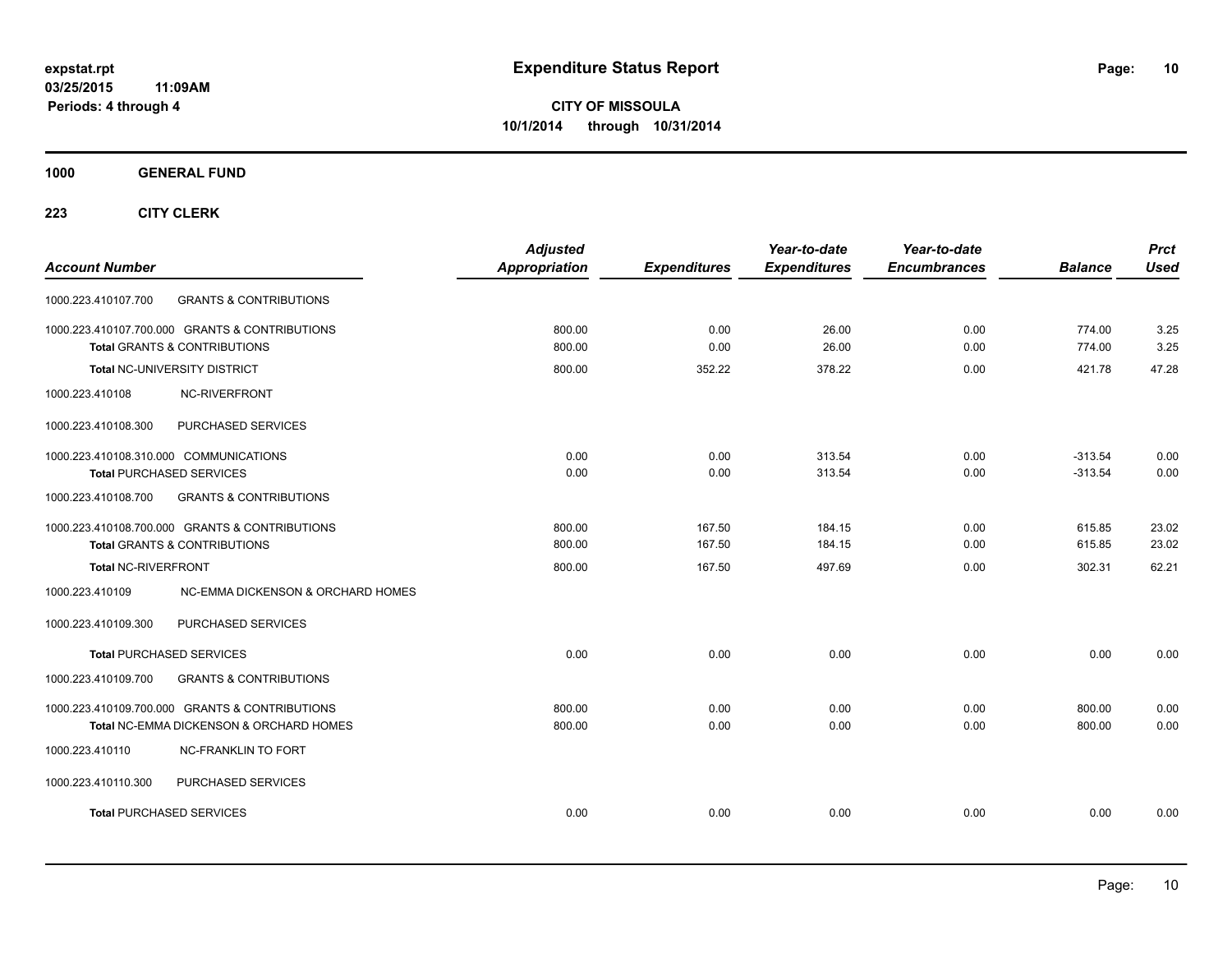**1000 GENERAL FUND**

| <b>Account Number</b>                                                     |                                                                                     | <b>Adjusted</b><br><b>Appropriation</b> | <b>Expenditures</b> | Year-to-date<br><b>Expenditures</b> | Year-to-date<br><b>Encumbrances</b> | <b>Balance</b>         | <b>Prct</b><br><b>Used</b> |
|---------------------------------------------------------------------------|-------------------------------------------------------------------------------------|-----------------------------------------|---------------------|-------------------------------------|-------------------------------------|------------------------|----------------------------|
| 1000.223.410110.700                                                       | <b>GRANTS &amp; CONTRIBUTIONS</b>                                                   |                                         |                     |                                     |                                     |                        |                            |
| Total NC-FRANKLIN TO FORT                                                 | 1000.223.410110.700.000 GRANTS & CONTRIBUTIONS                                      | 800.00<br>800.00                        | 0.00<br>0.00        | 17.46<br>17.46                      | 0.00<br>0.00                        | 782.54<br>782.54       | 2.18<br>2.18               |
| 1000.223.410111                                                           | <b>NC-ROSE PARK</b>                                                                 |                                         |                     |                                     |                                     |                        |                            |
| 1000.223.410111.300                                                       | PURCHASED SERVICES                                                                  |                                         |                     |                                     |                                     |                        |                            |
| 1000.223.410111.310.000 COMMUNICATIONS<br><b>Total PURCHASED SERVICES</b> |                                                                                     | 0.00<br>0.00                            | 0.00<br>0.00        | 627.50<br>627.50                    | 0.00<br>0.00                        | $-627.50$<br>$-627.50$ | 0.00<br>0.00               |
| 1000.223.410111.700                                                       | <b>GRANTS &amp; CONTRIBUTIONS</b>                                                   |                                         |                     |                                     |                                     |                        |                            |
| <b>Total GRANTS &amp; CONTRIBUTIONS</b>                                   | 1000.223.410111.700.000 GRANTS & CONTRIBUTIONS                                      | 800.00<br>800.00                        | 380.75<br>380.75    | 380.75<br>380.75                    | 0.00<br>0.00                        | 419.25<br>419.25       | 47.59<br>47.59             |
| <b>Total NC-ROSE PARK</b>                                                 |                                                                                     | 800.00                                  | 380.75              | 1,008.25                            | 0.00                                | $-208.25$              | 126.03                     |
| 1000.223.410112                                                           | <b>NC-FARVIEWS &amp; PATTEE CANYON</b>                                              |                                         |                     |                                     |                                     |                        |                            |
| 1000.223.410112.300                                                       | PURCHASED SERVICES                                                                  |                                         |                     |                                     |                                     |                        |                            |
| <b>Total PURCHASED SERVICES</b>                                           |                                                                                     | 0.00                                    | 0.00                | 0.00                                | 0.00                                | 0.00                   | 0.00                       |
| 1000.223.410112.700                                                       | <b>GRANTS &amp; CONTRIBUTIONS</b>                                                   |                                         |                     |                                     |                                     |                        |                            |
|                                                                           | 1000.223.410112.700.000 GRANTS & CONTRIBUTIONS<br>Total NC-FARVIEWS & PATTEE CANYON | 800.00<br>800.00                        | 0.00<br>0.00        | 82.24<br>82.24                      | 0.00<br>0.00                        | 717.76<br>717.76       | 10.28<br>10.28             |
| 1000.223.410113                                                           | <b>NC-SOUTHGATE &amp; TRIANGLE</b>                                                  |                                         |                     |                                     |                                     |                        |                            |
| 1000.223.410113.300                                                       | PURCHASED SERVICES                                                                  |                                         |                     |                                     |                                     |                        |                            |
| <b>Total PURCHASED SERVICES</b>                                           |                                                                                     | 0.00                                    | 0.00                | 0.00                                | 0.00                                | 0.00                   | 0.00                       |
| 1000.223.410113.700                                                       | <b>GRANTS &amp; CONTRIBUTIONS</b>                                                   |                                         |                     |                                     |                                     |                        |                            |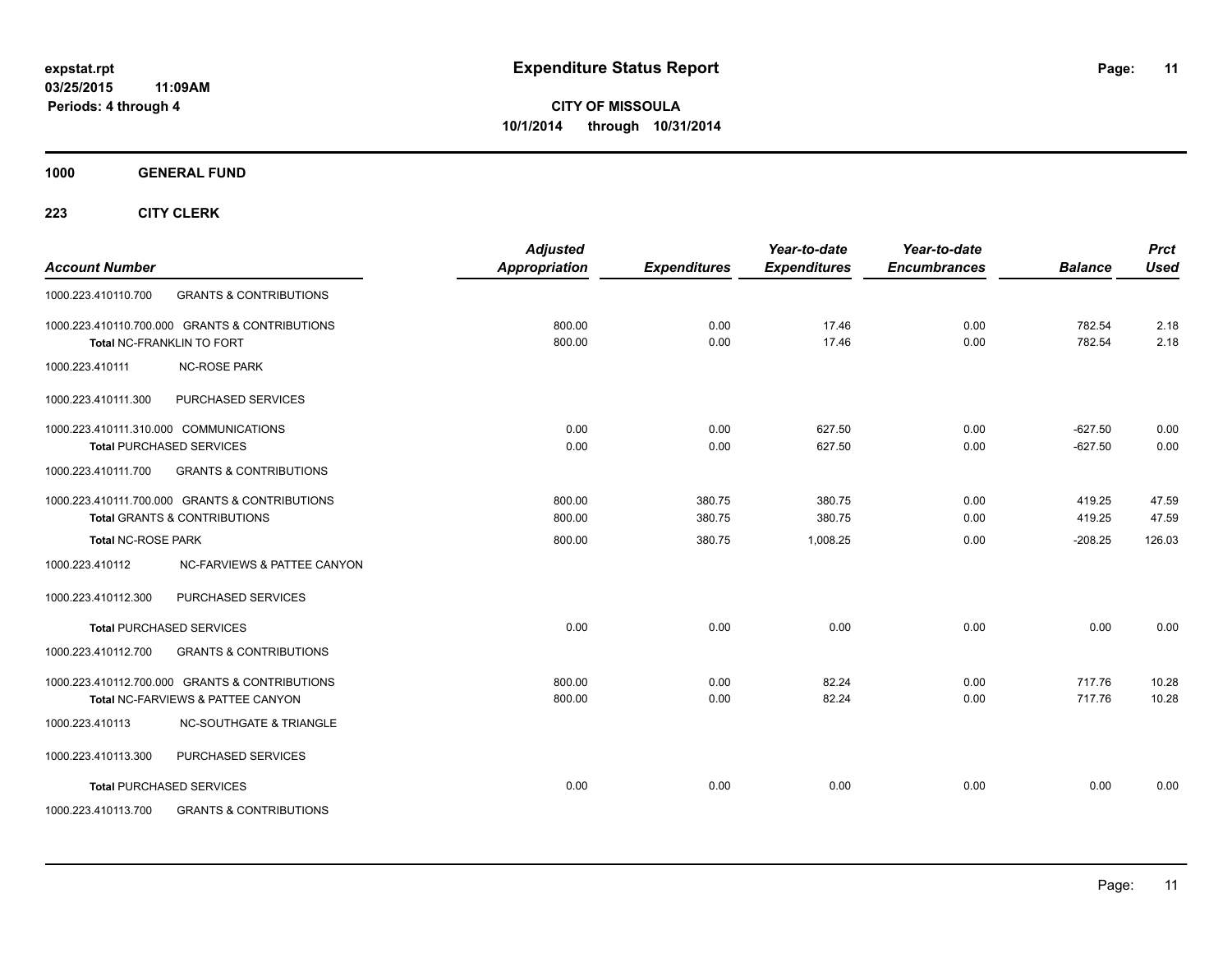**1000 GENERAL FUND**

| <b>Account Number</b>                  |                                                                                 | <b>Adjusted</b><br><b>Appropriation</b> | <b>Expenditures</b> | Year-to-date<br><b>Expenditures</b> | Year-to-date<br><b>Encumbrances</b> | <b>Balance</b>         | <b>Prct</b><br><b>Used</b> |
|----------------------------------------|---------------------------------------------------------------------------------|-----------------------------------------|---------------------|-------------------------------------|-------------------------------------|------------------------|----------------------------|
|                                        | 1000.223.410113.700.000 GRANTS & CONTRIBUTIONS<br>Total NC-SOUTHGATE & TRIANGLE | 800.00<br>800.00                        | 6.50<br>6.50        | 6.50<br>6.50                        | 0.00<br>0.00                        | 793.50<br>793.50       | 0.81<br>0.81               |
| 1000.223.410114                        | <b>NC-LEWIS &amp; CLARK</b>                                                     |                                         |                     |                                     |                                     |                        |                            |
| 1000.223.410114.300                    | PURCHASED SERVICES                                                              |                                         |                     |                                     |                                     |                        |                            |
|                                        | <b>Total PURCHASED SERVICES</b>                                                 | 0.00                                    | 0.00                | 0.00                                | 0.00                                | 0.00                   | 0.00                       |
| 1000.223.410114.700                    | <b>GRANTS &amp; CONTRIBUTIONS</b>                                               |                                         |                     |                                     |                                     |                        |                            |
| Total NC-LEWIS & CLARK                 | 1000.223.410114.700.000 GRANTS & CONTRIBUTIONS                                  | 800.00<br>800.00                        | 0.00<br>0.00        | 0.00<br>0.00                        | 0.00<br>0.00                        | 800.00<br>800.00       | 0.00<br>0.00               |
| 1000.223.410115                        | NC-S 39TH                                                                       |                                         |                     |                                     |                                     |                        |                            |
| 1000.223.410115.300                    | PURCHASED SERVICES                                                              |                                         |                     |                                     |                                     |                        |                            |
| <b>Total PURCHASED SERVICES</b>        | 1000.223.410115.320.000 PRINTING & DUPLICATING                                  | 0.00<br>0.00                            | 187.74<br>187.74    | 187.74<br>187.74                    | 0.00<br>0.00                        | $-187.74$<br>$-187.74$ | 0.00<br>0.00               |
| 1000.223.410115.700                    | <b>GRANTS &amp; CONTRIBUTIONS</b>                                               |                                         |                     |                                     |                                     |                        |                            |
|                                        | 1000.223.410115.700.000 GRANTS & CONTRIBUTIONS<br>Total GRANTS & CONTRIBUTIONS  | 800.00<br>800.00                        | 0.00<br>0.00        | 47.98<br>47.98                      | 0.00<br>0.00                        | 752.02<br>752.02       | 6.00<br>6.00               |
| Total NC-S 39TH                        |                                                                                 | 800.00                                  | 187.74              | 235.72                              | 0.00                                | 564.28                 | 29.47                      |
| 1000.223.410116                        | <b>NC-MOOSE CAN GULLY</b>                                                       |                                         |                     |                                     |                                     |                        |                            |
| 1000.223.410116.300                    | PURCHASED SERVICES                                                              |                                         |                     |                                     |                                     |                        |                            |
| 1000.223.410116.310.000 COMMUNICATIONS | <b>Total PURCHASED SERVICES</b>                                                 | 0.00<br>0.00                            | 0.00<br>0.00        | 720.83<br>720.83                    | 0.00<br>0.00                        | $-720.83$<br>$-720.83$ | 0.00<br>0.00               |
| 1000.223.410116.700                    | <b>GRANTS &amp; CONTRIBUTIONS</b>                                               |                                         |                     |                                     |                                     |                        |                            |
|                                        | 1000.223.410116.700.000 GRANTS & CONTRIBUTIONS                                  | 800.00                                  | 0.00                | 165.06                              | 0.00                                | 634.94                 | 20.63                      |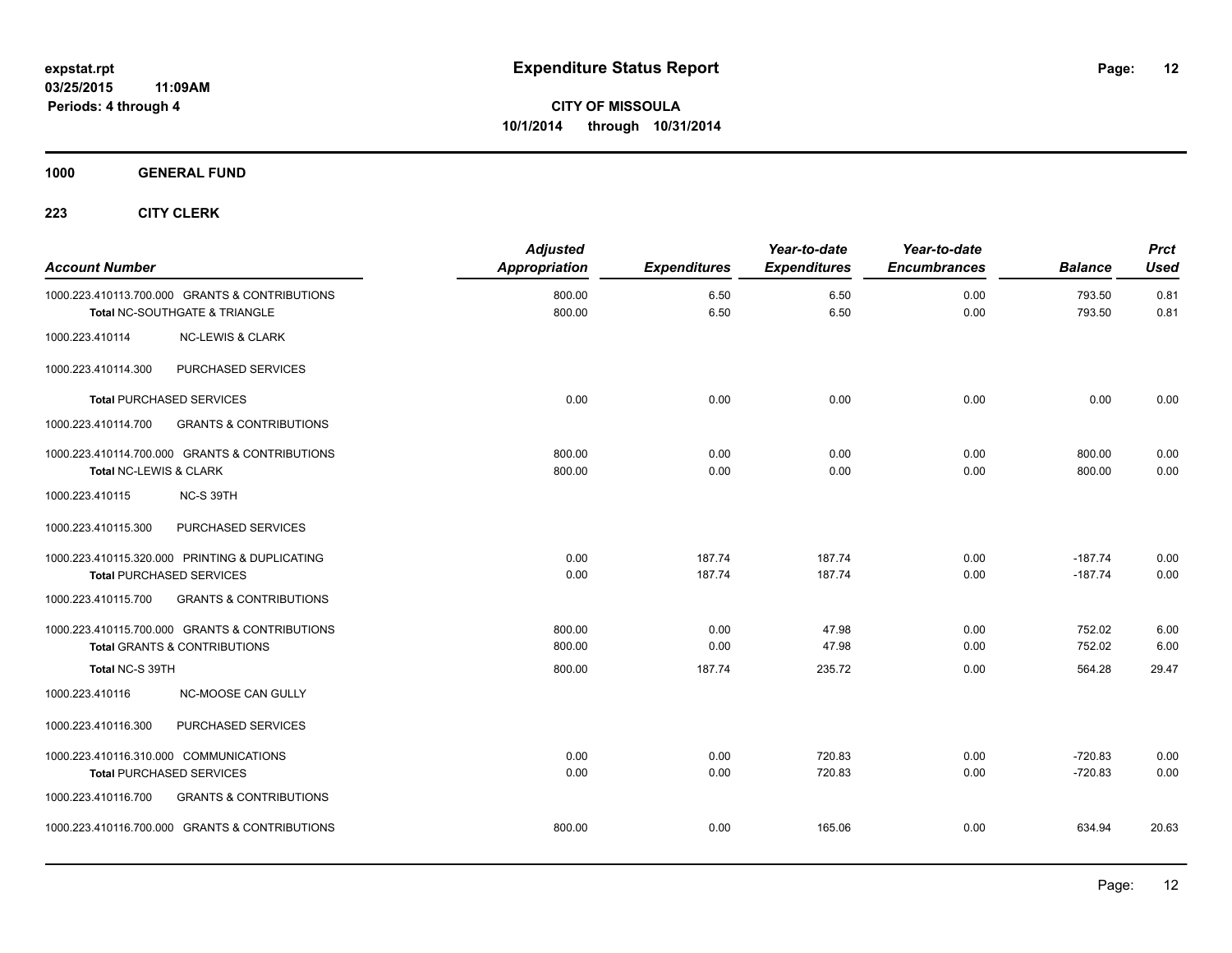**1000 GENERAL FUND**

| <b>Account Number</b>         |                                                            | <b>Adjusted</b><br><b>Appropriation</b> | <b>Expenditures</b> | Year-to-date<br><b>Expenditures</b> | Year-to-date<br><b>Encumbrances</b> | <b>Balance</b>   | <b>Prct</b><br><b>Used</b> |
|-------------------------------|------------------------------------------------------------|-----------------------------------------|---------------------|-------------------------------------|-------------------------------------|------------------|----------------------------|
|                               | <b>Total GRANTS &amp; CONTRIBUTIONS</b>                    | 800.00                                  | 0.00                | 165.06                              | 0.00                                | 634.94           | 20.63                      |
|                               | Total NC-MOOSE CAN GULLY                                   | 800.00                                  | 0.00                | 885.89                              | 0.00                                | $-85.89$         | 110.74                     |
| 1000.223.410117               | <b>NC-MILLER CREEK</b>                                     |                                         |                     |                                     |                                     |                  |                            |
| 1000.223.410117.300           | PURCHASED SERVICES                                         |                                         |                     |                                     |                                     |                  |                            |
|                               | <b>Total PURCHASED SERVICES</b>                            | 0.00                                    | 0.00                | 0.00                                | 0.00                                | 0.00             | 0.00                       |
| 1000.223.410117.700           | <b>GRANTS &amp; CONTRIBUTIONS</b>                          |                                         |                     |                                     |                                     |                  |                            |
| <b>Total NC-MILLER CREEK</b>  | 1000.223.410117.700.000 GRANTS & CONTRIBUTIONS             | 800.00<br>800.00                        | 0.00<br>0.00        | 0.00<br>0.00                        | 0.00<br>0.00                        | 800.00<br>800.00 | 0.00<br>0.00               |
| 1000.223.410118               | <b>MULLAN ROAD NC</b>                                      |                                         |                     |                                     |                                     |                  |                            |
| 1000.223.410118.300           | PURCHASED SERVICES                                         |                                         |                     |                                     |                                     |                  |                            |
|                               | <b>Total PURCHASED SERVICES</b>                            | 0.00                                    | 0.00                | 0.00                                | 0.00                                | 0.00             | 0.00                       |
| 1000.223.410118.700           | <b>GRANTS &amp; CONTRIBUTIONS</b>                          |                                         |                     |                                     |                                     |                  |                            |
|                               | 1000.223.410118.700.000 GRANTS & CONTRIBUTIONS             | 800.00                                  | 0.00                | 0.00                                | 0.00                                | 800.00           | 0.00                       |
| <b>Total MULLAN ROAD NC</b>   |                                                            | 800.00                                  | 0.00                | 0.00                                | 0.00                                | 800.00           | 0.00                       |
| 1000.223.410119               | <b>EAST MISSOULA NC</b>                                    |                                         |                     |                                     |                                     |                  |                            |
| 1000.223.410119.300           | PURCHASED SERVICES                                         |                                         |                     |                                     |                                     |                  |                            |
|                               | <b>Total PURCHASED SERVICES</b>                            | 0.00                                    | 0.00                | 0.00                                | 0.00                                | 0.00             | 0.00                       |
| 1000.223.410119.700           | <b>GRANTS &amp; CONTRIBUTIONS</b>                          |                                         |                     |                                     |                                     |                  |                            |
| <b>Total EAST MISSOULA NC</b> | 1000.223.410119.700.000 EAST MISSOULA NEIGHBORHOOD COUNCIL | 800.00<br>800.00                        | 0.00<br>0.00        | 0.00<br>0.00                        | 0.00<br>0.00                        | 800.00<br>800.00 | 0.00<br>0.00               |
| 1000.223.410120               | <b>COMMUNITY FORUM/NC LIAISON</b>                          |                                         |                     |                                     |                                     |                  |                            |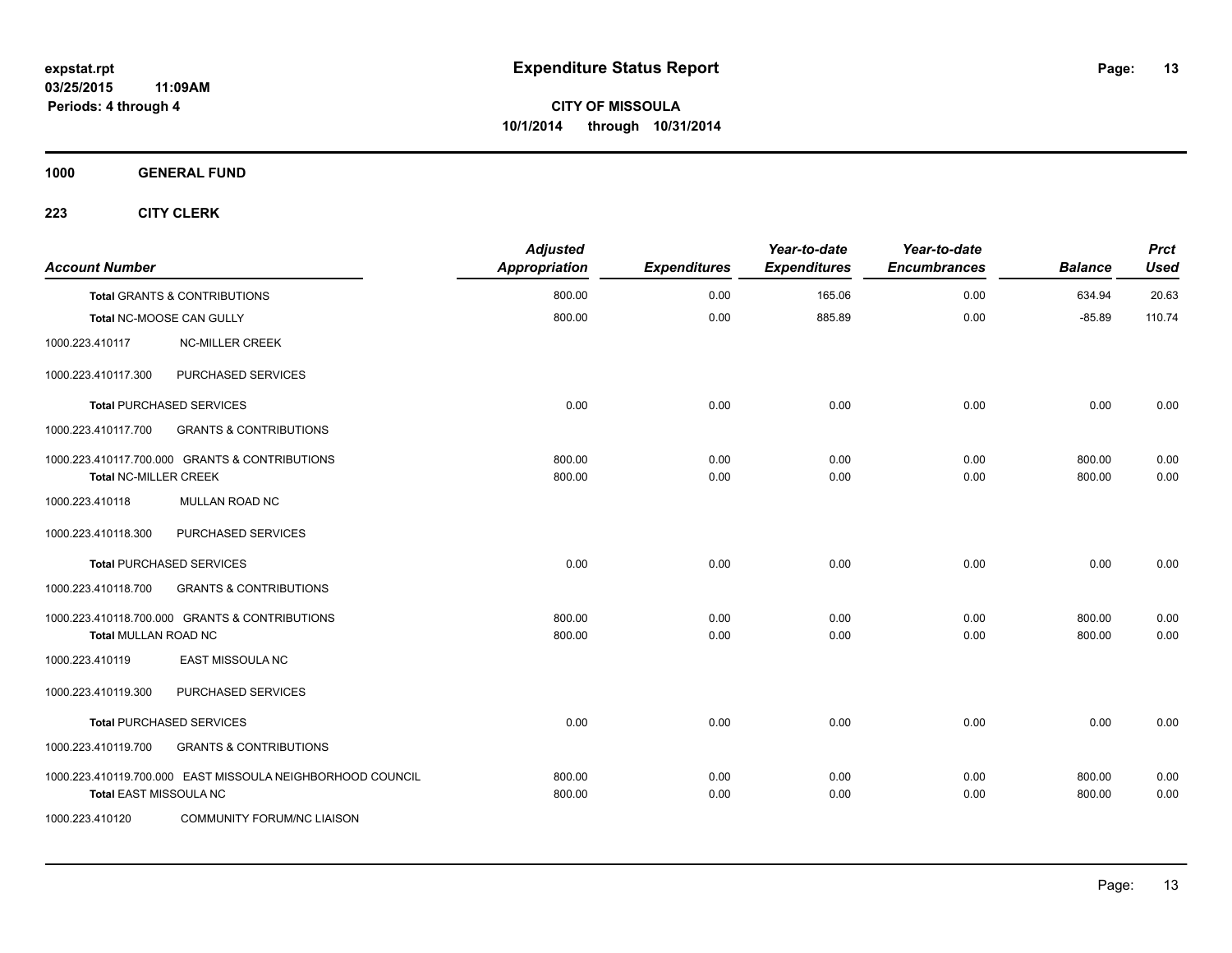**CITY OF MISSOULA 10/1/2014 through 10/31/2014**

**1000 GENERAL FUND**

| 1000.223.410120.300<br><b>PURCHASED SERVICES</b><br>1000.223.410120.310.000 COMMUNICATIONS<br>14.213.00<br>0.00<br>0.00<br>0.00<br>14,213.00<br>1000.223.410120.310.232 COMMUNICATIONS<br>0.00<br>0.00<br>111.92<br>0.00<br>$-111.92$<br>114.20<br>1000.223.410120.310.235 COMMUNICATIONS<br>0.00<br>0.00<br>$-114.20$<br>0.00<br>1000.223.410120.320.000 PRINTING & DUPLICATING<br>120.81<br>500.00<br>0.00<br>0.00<br>379.19<br>0.00<br>1000.223.410120.380.000 TRAINING<br>1,000.00<br>0.00<br>0.00<br>1,000.00<br><b>Total PURCHASED SERVICES</b><br>15,713.00<br>0.00<br>346.93<br>0.00<br>15.366.07<br><b>GRANTS &amp; CONTRIBUTIONS</b><br>1000.223.410120.700<br>1000.223.410120.700.000 GRANTS & CONTRIBUTIONS<br>1,700.00<br>60.00<br>88.46<br>0.00<br>1,611.54<br>1000.223.410120.700.799 GRANTS & CONTRIBUTIONS<br>0.00<br>0.00<br>308.50<br>0.00<br>$-308.50$<br>1,700.00<br>60.00<br>396.96<br>0.00<br>1,303.04<br><b>Total GRANTS &amp; CONTRIBUTIONS</b><br>17,413.00<br>60.00<br>743.89<br>0.00<br>16,669.11<br><b>Total COMMUNITY FORUM/NC LIAISON</b><br>NEIGHBORHOOD PROJECT<br>1000.223.410121 | <b>Account Number</b> | <b>Adjusted</b><br>Appropriation | <b>Expenditures</b> | Year-to-date<br><b>Expenditures</b> | Year-to-date<br><b>Encumbrances</b> | <b>Balance</b> | <b>Prct</b><br><b>Used</b> |
|---------------------------------------------------------------------------------------------------------------------------------------------------------------------------------------------------------------------------------------------------------------------------------------------------------------------------------------------------------------------------------------------------------------------------------------------------------------------------------------------------------------------------------------------------------------------------------------------------------------------------------------------------------------------------------------------------------------------------------------------------------------------------------------------------------------------------------------------------------------------------------------------------------------------------------------------------------------------------------------------------------------------------------------------------------------------------------------------------------------------|-----------------------|----------------------------------|---------------------|-------------------------------------|-------------------------------------|----------------|----------------------------|
|                                                                                                                                                                                                                                                                                                                                                                                                                                                                                                                                                                                                                                                                                                                                                                                                                                                                                                                                                                                                                                                                                                                     |                       |                                  |                     |                                     |                                     |                |                            |
|                                                                                                                                                                                                                                                                                                                                                                                                                                                                                                                                                                                                                                                                                                                                                                                                                                                                                                                                                                                                                                                                                                                     |                       |                                  |                     |                                     |                                     |                | 0.00                       |
|                                                                                                                                                                                                                                                                                                                                                                                                                                                                                                                                                                                                                                                                                                                                                                                                                                                                                                                                                                                                                                                                                                                     |                       |                                  |                     |                                     |                                     |                | 0.00                       |
|                                                                                                                                                                                                                                                                                                                                                                                                                                                                                                                                                                                                                                                                                                                                                                                                                                                                                                                                                                                                                                                                                                                     |                       |                                  |                     |                                     |                                     |                | 0.00                       |
|                                                                                                                                                                                                                                                                                                                                                                                                                                                                                                                                                                                                                                                                                                                                                                                                                                                                                                                                                                                                                                                                                                                     |                       |                                  |                     |                                     |                                     |                | 24.16                      |
|                                                                                                                                                                                                                                                                                                                                                                                                                                                                                                                                                                                                                                                                                                                                                                                                                                                                                                                                                                                                                                                                                                                     |                       |                                  |                     |                                     |                                     |                | 0.00                       |
|                                                                                                                                                                                                                                                                                                                                                                                                                                                                                                                                                                                                                                                                                                                                                                                                                                                                                                                                                                                                                                                                                                                     |                       |                                  |                     |                                     |                                     |                | 2.21                       |
|                                                                                                                                                                                                                                                                                                                                                                                                                                                                                                                                                                                                                                                                                                                                                                                                                                                                                                                                                                                                                                                                                                                     |                       |                                  |                     |                                     |                                     |                |                            |
|                                                                                                                                                                                                                                                                                                                                                                                                                                                                                                                                                                                                                                                                                                                                                                                                                                                                                                                                                                                                                                                                                                                     |                       |                                  |                     |                                     |                                     |                | 5.20                       |
|                                                                                                                                                                                                                                                                                                                                                                                                                                                                                                                                                                                                                                                                                                                                                                                                                                                                                                                                                                                                                                                                                                                     |                       |                                  |                     |                                     |                                     |                | 0.00                       |
|                                                                                                                                                                                                                                                                                                                                                                                                                                                                                                                                                                                                                                                                                                                                                                                                                                                                                                                                                                                                                                                                                                                     |                       |                                  |                     |                                     |                                     |                | 23.35                      |
|                                                                                                                                                                                                                                                                                                                                                                                                                                                                                                                                                                                                                                                                                                                                                                                                                                                                                                                                                                                                                                                                                                                     |                       |                                  |                     |                                     |                                     |                | 4.27                       |
|                                                                                                                                                                                                                                                                                                                                                                                                                                                                                                                                                                                                                                                                                                                                                                                                                                                                                                                                                                                                                                                                                                                     |                       |                                  |                     |                                     |                                     |                |                            |
| 1000.223.410121.700<br><b>GRANTS &amp; CONTRIBUTIONS</b>                                                                                                                                                                                                                                                                                                                                                                                                                                                                                                                                                                                                                                                                                                                                                                                                                                                                                                                                                                                                                                                            |                       |                                  |                     |                                     |                                     |                |                            |
| 1000.223.410121.700.000 NEIGHBORHOOD PROJECT<br>20,000.00<br>0.00<br>0.00<br>0.00<br>20,000.00                                                                                                                                                                                                                                                                                                                                                                                                                                                                                                                                                                                                                                                                                                                                                                                                                                                                                                                                                                                                                      |                       |                                  |                     |                                     |                                     |                | 0.00                       |
| 1000.223.410121.700.826 EVELYN BORG JOHNSON PARK<br>0.00<br>0.00<br>361.05<br>0.00<br>$-361.05$                                                                                                                                                                                                                                                                                                                                                                                                                                                                                                                                                                                                                                                                                                                                                                                                                                                                                                                                                                                                                     |                       |                                  |                     |                                     |                                     |                | 0.00                       |
| 1000.223.410121.700.836 GRANTS & CONTRIBUTIONS<br>0.00<br>1,295.00<br>1,295.00<br>0.00<br>$-1,295.00$                                                                                                                                                                                                                                                                                                                                                                                                                                                                                                                                                                                                                                                                                                                                                                                                                                                                                                                                                                                                               |                       |                                  |                     |                                     |                                     |                | 0.00                       |
| 20,000.00<br>1.295.00<br>1.656.05<br>0.00<br>18,343.95<br>Total NEIGHBORHOOD PROJECT                                                                                                                                                                                                                                                                                                                                                                                                                                                                                                                                                                                                                                                                                                                                                                                                                                                                                                                                                                                                                                |                       |                                  |                     |                                     |                                     |                | 8.28                       |
| ORCHARD HOMES NEIGHBORHOOD COUNCIL<br>1000.223.410122                                                                                                                                                                                                                                                                                                                                                                                                                                                                                                                                                                                                                                                                                                                                                                                                                                                                                                                                                                                                                                                               |                       |                                  |                     |                                     |                                     |                |                            |
| 1000.223.410122.300<br>PURCHASED SERVICES                                                                                                                                                                                                                                                                                                                                                                                                                                                                                                                                                                                                                                                                                                                                                                                                                                                                                                                                                                                                                                                                           |                       |                                  |                     |                                     |                                     |                |                            |
| <b>Total PURCHASED SERVICES</b><br>0.00<br>0.00<br>0.00<br>0.00<br>0.00                                                                                                                                                                                                                                                                                                                                                                                                                                                                                                                                                                                                                                                                                                                                                                                                                                                                                                                                                                                                                                             |                       |                                  |                     |                                     |                                     |                | 0.00                       |
| 1000.223.410122.700<br><b>GRANTS &amp; CONTRIBUTIONS</b>                                                                                                                                                                                                                                                                                                                                                                                                                                                                                                                                                                                                                                                                                                                                                                                                                                                                                                                                                                                                                                                            |                       |                                  |                     |                                     |                                     |                |                            |
| 1000.223.410122.700.000 ORCHARD HOMES NEIGHBORHOOD COUNCIL<br>0.00<br>0.00<br>800.00<br>0.00<br>800.00                                                                                                                                                                                                                                                                                                                                                                                                                                                                                                                                                                                                                                                                                                                                                                                                                                                                                                                                                                                                              |                       |                                  |                     |                                     |                                     |                | 0.00                       |
| 0.00<br>800.00<br>0.00<br>0.00<br>800.00<br><b>Total ORCHARD HOMES NEIGHBORHOOD COUNCIL</b>                                                                                                                                                                                                                                                                                                                                                                                                                                                                                                                                                                                                                                                                                                                                                                                                                                                                                                                                                                                                                         |                       |                                  |                     |                                     |                                     |                | 0.00                       |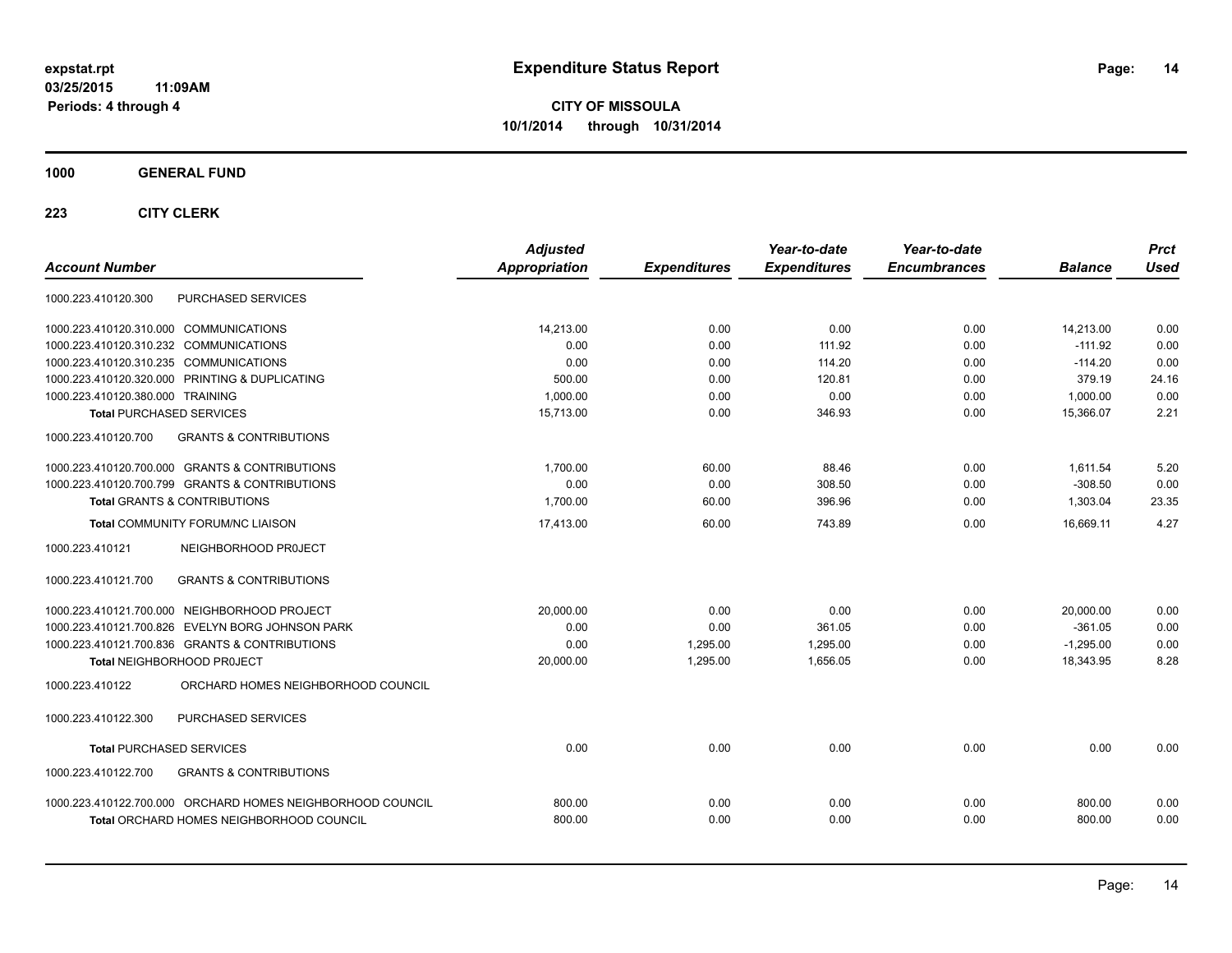**CITY OF MISSOULA 10/1/2014 through 10/31/2014**

**1000 GENERAL FUND**

| <b>Account Number</b>                                   | <b>Adjusted</b><br><b>Appropriation</b> | <b>Expenditures</b> | Year-to-date<br><b>Expenditures</b> | Year-to-date<br><b>Encumbrances</b> | <b>Balance</b> | <b>Prct</b><br><b>Used</b> |
|---------------------------------------------------------|-----------------------------------------|---------------------|-------------------------------------|-------------------------------------|----------------|----------------------------|
| NEIGHBORHOOD OFFICE<br>1000.223.410125                  |                                         |                     |                                     |                                     |                |                            |
| PERSONAL SERVICES<br>1000.223.410125.100                |                                         |                     |                                     |                                     |                |                            |
| 1000.223.410125.110.000 SALARIES AND WAGES              | 38.979.00                               | 14,603.63           | 14,603.63                           | 0.00                                | 24,375.37      | 37.47                      |
| 1000.223.410125.140.000 EMPLOYER CONTRIBUTIONS          | 26,339.00                               | 5,963.20            | 5,963.20                            | 0.00                                | 20,375.80      | 22.64                      |
| <b>Total PERSONAL SERVICES</b>                          | 65,318.00                               | 20,566.83           | 20,566.83                           | 0.00                                | 44,751.17      | 31.49                      |
| 1000.223.410125.200<br><b>SUPPLIES</b>                  |                                         |                     |                                     |                                     |                |                            |
| 1000.223.410125.210.000 OFFICE SUPPLIES                 | 200.00                                  | 80.04               | 89.52                               | 0.00                                | 110.48         | 44.76                      |
| 1000.223.410125.220.000 OPERATING SUPPLIES              | 150.00                                  | 649.75              | 649.75                              | 0.00                                | $-499.75$      | 433.17                     |
| 1000.223.410125.231.000 GASOLINE                        | 100.00                                  | 0.00                | 10.40                               | 0.00                                | 89.60          | 10.40                      |
| 1000.223.410125.240.000 OTHER SUPPLIES                  | 64.00                                   | 0.00                | 0.00                                | 0.00                                | 64.00          | 0.00                       |
| <b>Total SUPPLIES</b>                                   | 514.00                                  | 729.79              | 749.67                              | 0.00                                | $-235.67$      | 145.85                     |
| PURCHASED SERVICES<br>1000.223.410125.300               |                                         |                     |                                     |                                     |                |                            |
| 1000.223.410125.310.000 COMMUNICATIONS                  | 135.00                                  | 12.83               | 12.83                               | 0.00                                | 122.17         | 9.50                       |
| 1000.223.410125.320.000 PRINTING & DUPLICATING          | 100.00                                  | 39.95               | 39.95                               | 0.00                                | 60.05          | 39.95                      |
| 1000.223.410125.330.000 PUBLICITY, SUBSCRIPTIONS & DUES | 200.00                                  | 291.04              | 291.04                              | 0.00                                | $-91.04$       | 145.52                     |
| 1000.223.410125.344.000 TELEPHONE SERVICE               | 100.00                                  | 0.00                | 0.00                                | 0.00                                | 100.00         | 0.00                       |
| 1000.223.410125.350.000 PROFESSIONAL SERVICES           | 3.000.00                                | 267.38              | 642.02                              | 0.00                                | 2.357.98       | 21.40                      |
| 1000.223.410125.370.000 TRAVEL                          | 1,810.00                                | 0.00                | 0.00                                | 0.00                                | 1.810.00       | 0.00                       |
| 1000.223.410125.380.000 TRAINING                        | 200.00                                  | 0.00                | 0.00                                | 0.00                                | 200.00         | 0.00                       |
| <b>Total PURCHASED SERVICES</b>                         | 5,545.00                                | 611.20              | 985.84                              | 0.00                                | 4,559.16       | 17.78                      |
| 1000.223.410125.900<br><b>CAPITAL OUTLAY</b>            |                                         |                     |                                     |                                     |                |                            |
| 1000.223.410125.930.000 IMPROVEMENTS                    | 0.00                                    | 465.00              | 465.00                              | 0.00                                | $-465.00$      | 0.00                       |
| 1000.223.410125.940.000 MACHINERY & EQUIPMENT           | 0.00                                    | 435.00              | 435.00                              | 0.00                                | $-435.00$      | 0.00                       |
| <b>Total CAPITAL OUTLAY</b>                             | 0.00                                    | 900.00              | 900.00                              | 0.00                                | $-900.00$      | 0.00                       |
| Total NEIGHBORHOOD OFFICE                               | 71,377.00                               | 22,807.82           | 23,202.34                           | 0.00                                | 48.174.66      | 32.51                      |
| <b>ELECTIONS</b><br>1000.223.410600                     |                                         |                     |                                     |                                     |                |                            |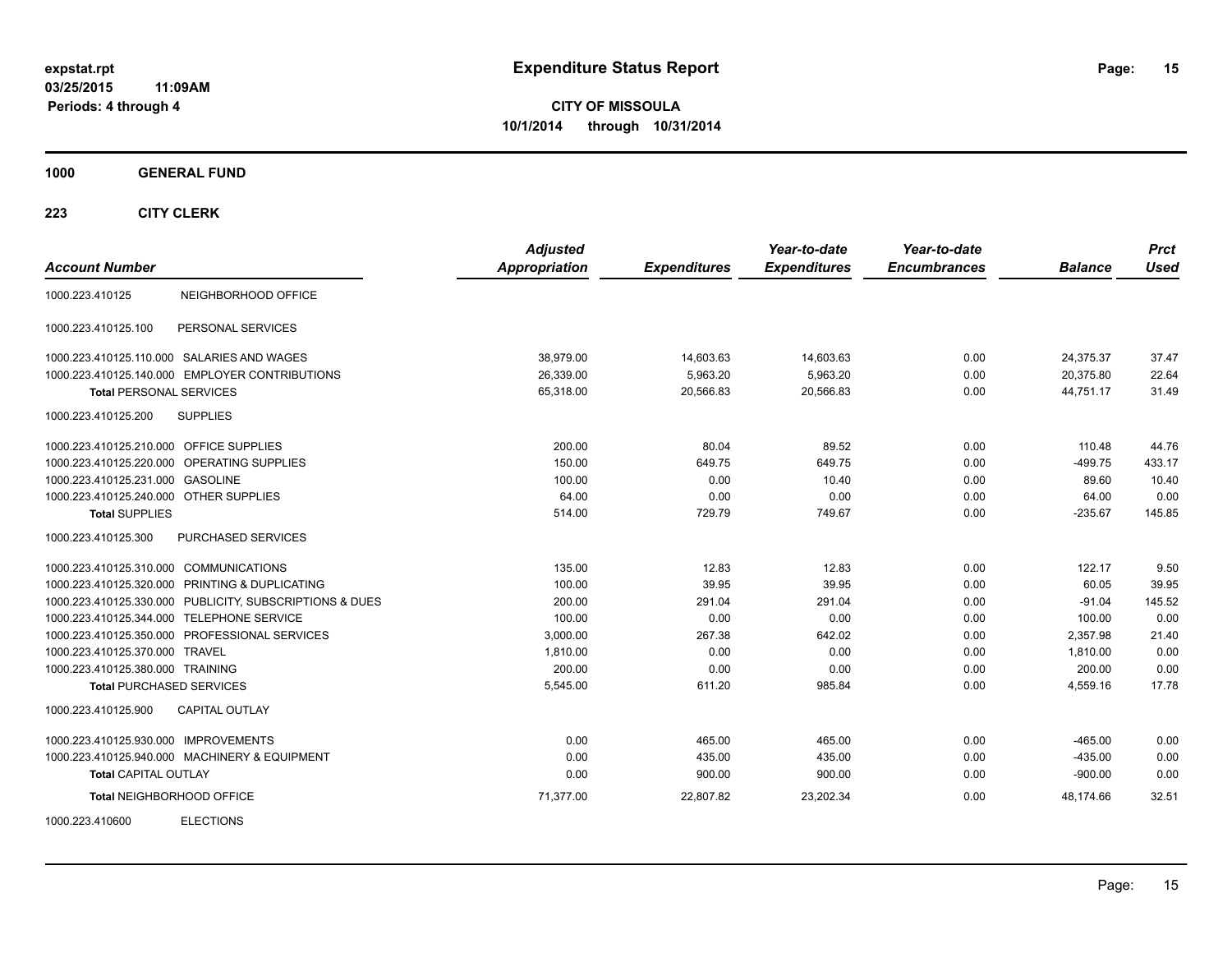**CITY OF MISSOULA 10/1/2014 through 10/31/2014**

**1000 GENERAL FUND**

| <b>Account Number</b>                                   | <b>Adjusted</b><br>Appropriation | <b>Expenditures</b> | Year-to-date<br><b>Expenditures</b> | Year-to-date<br><b>Encumbrances</b> | <b>Balance</b> | <b>Prct</b><br><b>Used</b> |
|---------------------------------------------------------|----------------------------------|---------------------|-------------------------------------|-------------------------------------|----------------|----------------------------|
| PURCHASED SERVICES<br>1000.223.410600.300               |                                  |                     |                                     |                                     |                |                            |
| <b>Total ELECTIONS</b>                                  | 0.00                             | 0.00                | 0.00                                | 0.00                                | 0.00           | 0.00                       |
| 1000.223.410900<br><b>RECORDS ADMINISTRATION</b>        |                                  |                     |                                     |                                     |                |                            |
| 1000.223.410900.100<br>PERSONAL SERVICES                |                                  |                     |                                     |                                     |                |                            |
| 1000.223.410900.141.000 STATE RETIREMENT CONTRIBUTIONS  | 0.00                             | 13.39               | 66.39                               | 0.00                                | $-66.39$       | 0.00                       |
| <b>Total RECORDS ADMINISTRATION</b>                     | 0.00                             | 13.39               | 66.39                               | 0.00                                | $-66.39$       | 0.00                       |
| 1000.223.410910<br><b>ADMINISTRATION</b>                |                                  |                     |                                     |                                     |                |                            |
| 1000.223.410910.100<br>PERSONAL SERVICES                |                                  |                     |                                     |                                     |                |                            |
| 1000.223.410910.110.000 SALARIES AND WAGES              | 145,695.00                       | $-165.72$           | 35,529.23                           | 0.00                                | 110, 165. 77   | 24.39                      |
| 1000.223.410910.140.000 EMPLOYER CONTRIBUTIONS          | 52,873.00                        | $-404.53$           | 15,491.92                           | 0.00                                | 37,381.08      | 29.30                      |
| <b>Total PERSONAL SERVICES</b>                          | 198,568.00                       | $-570.25$           | 51,021.15                           | 0.00                                | 147,546.85     | 25.69                      |
| 1000.223.410910.200<br><b>SUPPLIES</b>                  |                                  |                     |                                     |                                     |                |                            |
| 1000.223.410910.210.000 OFFICE SUPPLIES                 | 2,000.00                         | 47.55               | 1,146.44                            | 0.00                                | 853.56         | 57.32                      |
| 1000.223.410910.220.000 OPERATING SUPPLIES              | 100.00                           | 0.00                | 0.00                                | 0.00                                | 100.00         | 0.00                       |
| 1000.223.410910.231.000 GASOLINE                        | 150.00                           | 0.00                | 0.00                                | 0.00                                | 150.00         | 0.00                       |
| 1000.223.410910.240.000 OTHER SUPPLIES                  | 160.00                           | 0.00                | 0.00                                | 0.00                                | 160.00         | 0.00                       |
| <b>Total SUPPLIES</b>                                   | 2,410.00                         | 47.55               | 1,146.44                            | 0.00                                | 1,263.56       | 47.57                      |
| 1000.223.410910.300<br>PURCHASED SERVICES               |                                  |                     |                                     |                                     |                |                            |
| 1000.223.410910.310.000 COMMUNICATIONS                  | 4,390.00                         | $-2.506.86$         | $-3,113.57$                         | 0.00                                | 7.503.57       | 70.92                      |
| 1000.223.410910.320.000 PRINTING & DUPLICATING          | 100.00                           | 0.00                | 0.00                                | 0.00                                | 100.00         | 0.00                       |
| 1000.223.410910.330.000 PUBLICITY, SUBSCRIPTIONS & DUES | 1,725.00                         | 112.00              | 856.50                              | 0.00                                | 868.50         | 49.65                      |
| 1000.223.410910.344.000 TELEPHONE SERVICE               | 100.00                           | 11.43               | 17.43                               | 0.00                                | 82.57          | 17.43                      |
| 1000.223.410910.350.000 PROFESSIONAL SERVICES           | 11,800.00                        | 182.75              | 912.00                              | 0.00                                | 10,888.00      | 7.73                       |
| 1000.223.410910.360.000 REPAIR & MAINTENANCE            | 1,100.00                         | 259.10              | 259.10                              | 0.00                                | 840.90         | 23.55                      |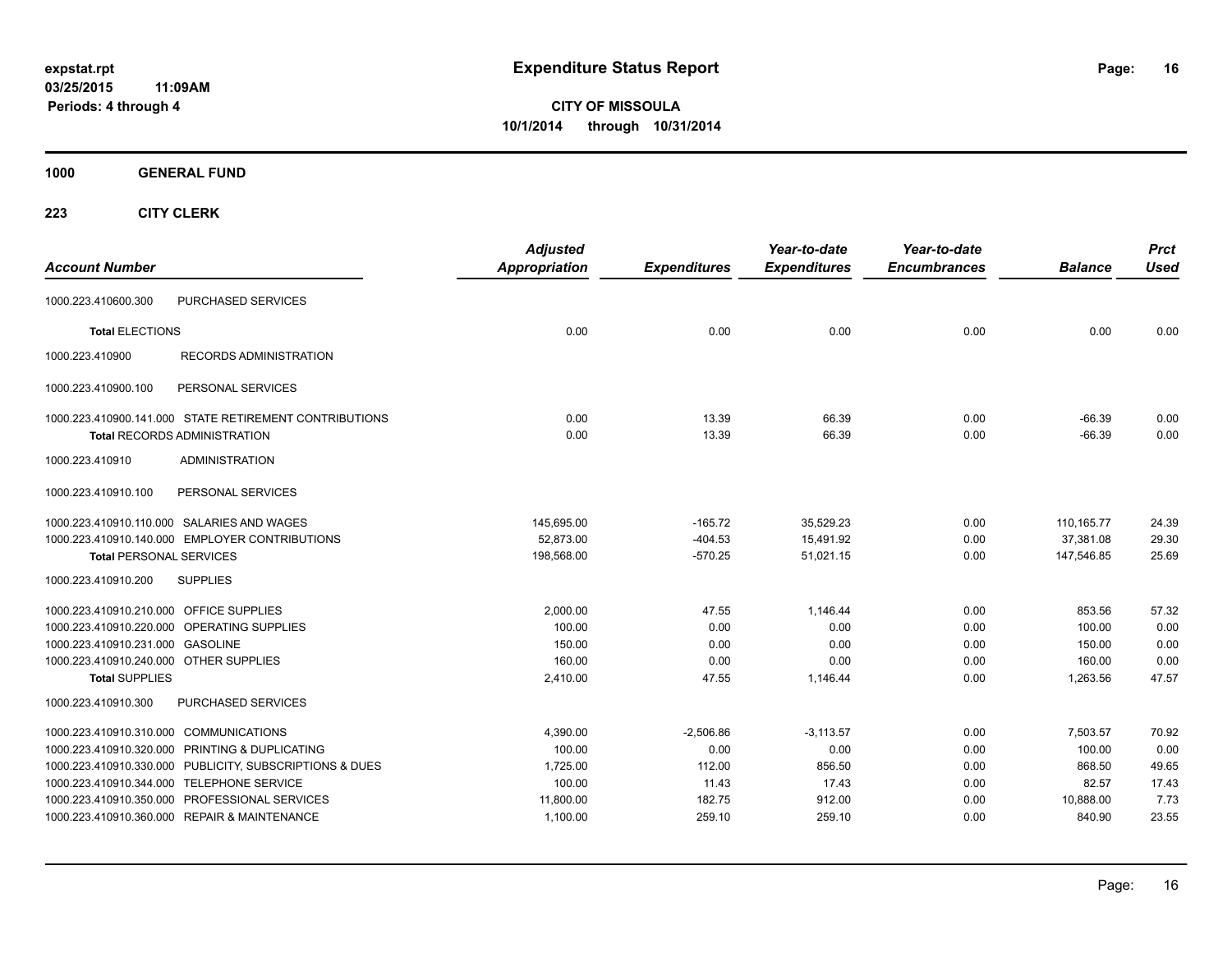**1000 GENERAL FUND**

|                                                  | <b>Adjusted</b>      |                     | Year-to-date        | Year-to-date        |                | <b>Prct</b> |
|--------------------------------------------------|----------------------|---------------------|---------------------|---------------------|----------------|-------------|
| <b>Account Number</b>                            | <b>Appropriation</b> | <b>Expenditures</b> | <b>Expenditures</b> | <b>Encumbrances</b> | <b>Balance</b> | <b>Used</b> |
| 1000.223.410910.370.000<br><b>TRAVEL</b>         | 3,690.00             | 0.00                | 385.24              | 0.00                | 3,304.76       | 10.44       |
| 1000.223.410910.380.000<br><b>TRAINING</b>       | 3,070.00             | 0.00                | 100.00              | 0.00                | 2,970.00       | 3.26        |
| 1000.223.410910.390.000 OTHER PURCHASED SERVICES | 3,500.00             | 0.00                | 0.00                | 0.00                | 3,500.00       | 0.00        |
| <b>Total PURCHASED SERVICES</b>                  | 29,475.00            | $-1,941.58$         | $-583.30$           | 0.00                | 30,058.30      | 0.00        |
| <b>FIXED CHARGES</b><br>1000.223.410910.500      |                      |                     |                     |                     |                |             |
| <b>Total FIXED CHARGES</b>                       | 0.00                 | 0.00                | 0.00                | 0.00                | 0.00           | 0.00        |
| OTHER OBJECTS<br>1000.223.410910.800             |                      |                     |                     |                     |                |             |
| <b>Total OTHER OBJECTS</b>                       | 0.00                 | 0.00                | 0.00                | 0.00                | 0.00           | 0.00        |
| <b>CAPITAL OUTLAY</b><br>1000.223.410910.900     |                      |                     |                     |                     |                |             |
| <b>Total CAPITAL OUTLAY</b>                      | 0.00                 | 0.00                | 0.00                | 0.00                | 0.00           | 0.00        |
| <b>Total ADMINISTRATION</b>                      | 230,453.00           | $-2,464.28$         | 51,584.29           | 0.00                | 178,868.71     | 22.38       |
| <b>Total CITY CLERK</b>                          | 355,243.00           | 22,879.12           | 80,955.93           | 0.00                | 274,287.07     | 22.79       |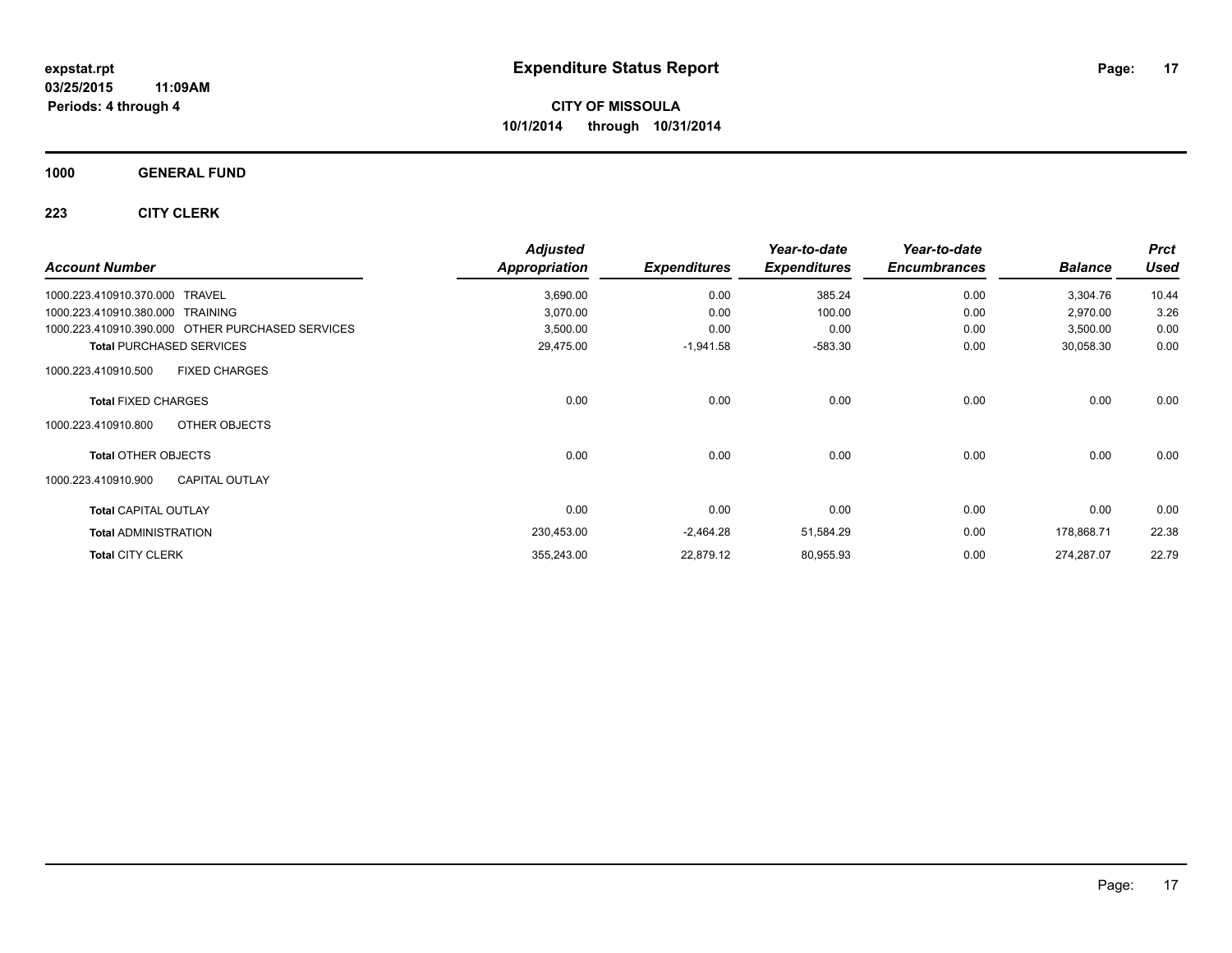**1000 GENERAL FUND**

#### **224 INFORMATION SERVICES**

| <b>Account Number</b>                   |                                                        | <b>Adjusted</b><br><b>Appropriation</b> | <b>Expenditures</b> | Year-to-date<br><b>Expenditures</b> | Year-to-date<br><b>Encumbrances</b> | <b>Balance</b> | <b>Prct</b><br><b>Used</b> |
|-----------------------------------------|--------------------------------------------------------|-----------------------------------------|---------------------|-------------------------------------|-------------------------------------|----------------|----------------------------|
|                                         |                                                        |                                         |                     |                                     |                                     |                |                            |
| 1000.224.410580                         | <b>INFORMATION TECHNOLOGIES</b>                        |                                         |                     |                                     |                                     |                |                            |
| 1000.224.410580.100                     | PERSONAL SERVICES                                      |                                         |                     |                                     |                                     |                |                            |
|                                         | 1000.224.410580.110.000 SALARIES AND WAGES             | 338,436.00                              | 25.597.57           | 97.021.38                           | 0.00                                | 241.414.62     | 28.67                      |
| 1000.224.410580.130.000 OTHER           |                                                        | 5.400.00                                | 0.00                | 0.00                                | 0.00                                | 5,400.00       | 0.00                       |
| 1000.224.410580.140.000                 | <b>EMPLOYER CONTRIBUTIONS</b>                          | 113,521.00                              | 9,045.62            | 37,988.52                           | 0.00                                | 75,532.48      | 33.46                      |
|                                         | 1000.224.410580.141.000 STATE RETIREMENT CONTRIBUTIONS | 0.00                                    | 25.41               | 133.12                              | 0.00                                | $-133.12$      | 0.00                       |
| <b>Total PERSONAL SERVICES</b>          |                                                        | 457,357.00                              | 34,668.60           | 135,143.02                          | 0.00                                | 322,213.98     | 29.55                      |
| 1000.224.410580.200                     | <b>SUPPLIES</b>                                        |                                         |                     |                                     |                                     |                |                            |
| 1000.224.410580.210.000 OFFICE SUPPLIES |                                                        | 1,135.00                                | 0.00                | 380.98                              | 0.00                                | 754.02         | 33.57                      |
| 1000.224.410580.220.000                 | OPERATING SUPPLIES                                     | 12,525.00                               | 71.80               | 1,005.48                            | 0.00                                | 11,519.52      | 8.03                       |
| 1000.224.410580.230.000                 | REPAIR/MAINTENANCE                                     | 3,000.00                                | 0.00                | 0.00                                | 0.00                                | 3,000.00       | 0.00                       |
| 1000.224.410580.231.000 GASOLINE        |                                                        | 250.00                                  | 0.00                | 53.66                               | 0.00                                | 196.34         | 21.46                      |
| 1000.224.410580.240.000 OTHER SUPPLIES  |                                                        | 3,500.00                                | 31.99               | 319.93                              | 0.00                                | 3,180.07       | 9.14                       |
| <b>Total SUPPLIES</b>                   |                                                        | 20,410.00                               | 103.79              | 1,760.05                            | 0.00                                | 18,649.95      | 8.62                       |
| 1000.224.410580.300                     | <b>PURCHASED SERVICES</b>                              |                                         |                     |                                     |                                     |                |                            |
| 1000.224.410580.310.000 COMMUNICATIONS  |                                                        | 100.00                                  | 0.00                | 0.00                                | 0.00                                | 100.00         | 0.00                       |
| 1000.224.410580.320.000                 | PRINTING & DUPLICATING                                 | 350.00                                  | 47.32               | 47.32                               | 0.00                                | 302.68         | 13.52                      |
| 1000.224.410580.330.000                 | PUBLICITY, SUBSCRIPTIONS & DUES                        | 179,199.00                              | 0.00                | 24,505.80                           | 0.00                                | 154,693.20     | 13.68                      |
| 1000.224.410580.344.000                 | <b>TELEPHONE SERVICE</b>                               | 135,330.00                              | 9,950.43            | 40,357.64                           | 0.00                                | 94,972.36      | 29.82                      |
| 1000.224.410580.350.000                 | PROFESSIONAL SERVICES                                  | 57,090.00                               | 32,195.90           | 77,900.99                           | 0.00                                | $-20,810.99$   | 136.45                     |
| 1000.224.410580.360.000                 | <b>REPAIR &amp; MAINTENANCE</b>                        | 1,350.00                                | 0.00                | 0.00                                | 0.00                                | 1,350.00       | 0.00                       |
| 1000.224.410580.370.000 TRAVEL          |                                                        | 6.809.00                                | 1.147.20            | 1.549.20                            | 0.00                                | 5.259.80       | 22.75                      |
| 1000.224.410580.380.000 TRAINING        |                                                        | 11,981.00                               | 2,747.00            | 3,579.35                            | 0.00                                | 8,401.65       | 29.88                      |
| <b>Total PURCHASED SERVICES</b>         |                                                        | 392,209.00                              | 46,087.85           | 147,940.30                          | 0.00                                | 244,268.70     | 37.72                      |
| 1000.224.410580.500                     | <b>FIXED CHARGES</b>                                   |                                         |                     |                                     |                                     |                |                            |
| <b>Total FIXED CHARGES</b>              |                                                        | 0.00                                    | 0.00                | 0.00                                | 0.00                                | 0.00           | 0.00                       |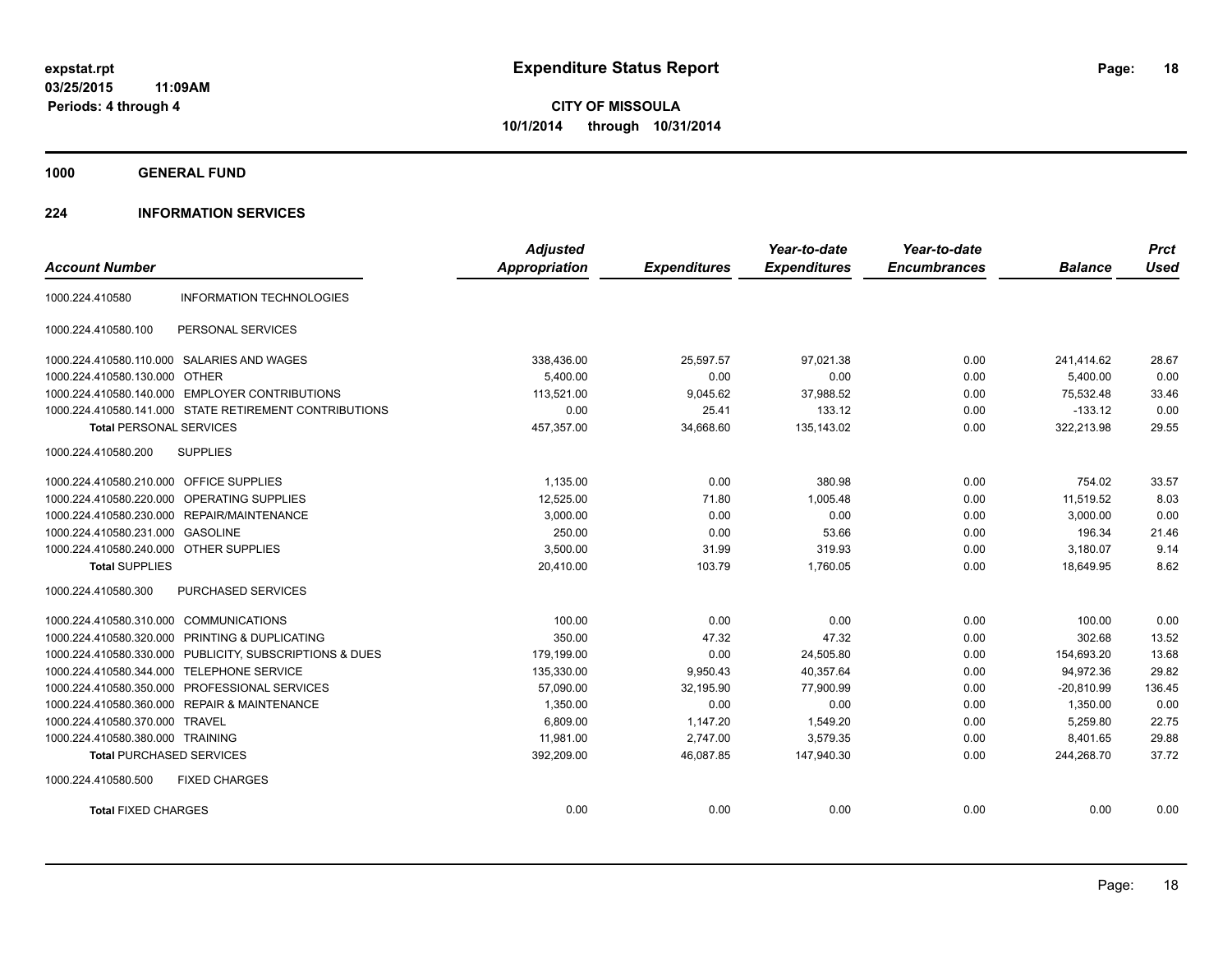**1000 GENERAL FUND**

#### **224 INFORMATION SERVICES**

| <b>Account Number</b>                        | <b>Adjusted</b><br>Appropriation | <b>Expenditures</b> | Year-to-date<br><b>Expenditures</b> | Year-to-date<br><b>Encumbrances</b> | <b>Balance</b> | Prct<br>Used |
|----------------------------------------------|----------------------------------|---------------------|-------------------------------------|-------------------------------------|----------------|--------------|
| <b>CAPITAL OUTLAY</b><br>1000.224.410580.900 |                                  |                     |                                     |                                     |                |              |
| <b>Total CAPITAL OUTLAY</b>                  | 0.00                             | 0.00                | 0.00                                | 0.00                                | 0.00           | 0.00         |
| <b>Total INFORMATION SERVICES</b>            | 869,976.00                       | 80.860.24           | 284,843.37                          | 0.00                                | 585.132.63     | 32.74        |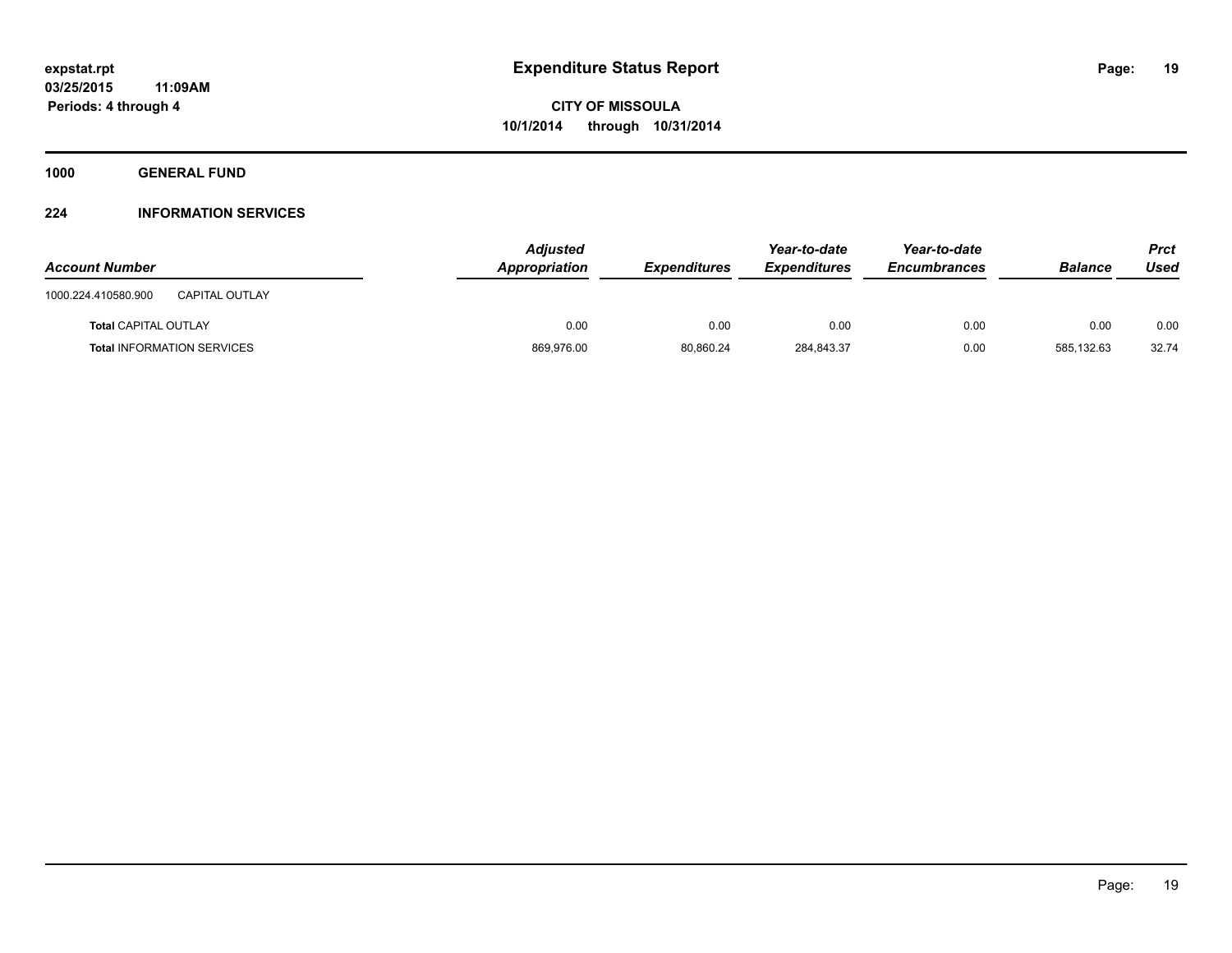**1000 GENERAL FUND**

**230 MUNICIPAL COURT**

| <b>Account Number</b>                   |                                                         | <b>Adjusted</b><br><b>Appropriation</b> | <b>Expenditures</b> | Year-to-date<br><b>Expenditures</b> | Year-to-date<br><b>Encumbrances</b> | <b>Balance</b> | <b>Prct</b><br><b>Used</b> |
|-----------------------------------------|---------------------------------------------------------|-----------------------------------------|---------------------|-------------------------------------|-------------------------------------|----------------|----------------------------|
| 1000.230.410360                         | CITY/MUNICIPAL COURT                                    |                                         |                     |                                     |                                     |                |                            |
| 1000.230.410360.100                     | PERSONAL SERVICES                                       |                                         |                     |                                     |                                     |                |                            |
|                                         | 1000.230.410360.110.000 SALARIES AND WAGES              | 745,063.00                              | 50,079.26           | 197,633.35                          | 0.00                                | 547,429.65     | 26.53                      |
|                                         | 1000.230.410360.120.000 OVERTIME/TERMINATION            | 10.000.00                               | 529.57              | 2.582.22                            | 0.00                                | 7.417.78       | 25.82                      |
|                                         | 1000.230.410360.140.000 EMPLOYER CONTRIBUTIONS          | 299,318.00                              | 20,104.87           | 91,037.13                           | 0.00                                | 208,280.87     | 30.41                      |
|                                         | 1000.230.410360.141.000 STATE RETIREMENT CONTRIBUTIONS  | 0.00                                    | 50.51               | 273.30                              | 0.00                                | $-273.30$      | 0.00                       |
| <b>Total PERSONAL SERVICES</b>          |                                                         | 1,054,381.00                            | 70.764.21           | 291,526.00                          | 0.00                                | 762,855.00     | 27.65                      |
| 1000.230.410360.200                     | <b>SUPPLIES</b>                                         |                                         |                     |                                     |                                     |                |                            |
| 1000.230.410360.210.000 OFFICE SUPPLIES |                                                         | 4,756.00                                | 756.96              | 2,626.28                            | 0.00                                | 2,129.72       | 55.22                      |
|                                         | 1000.230.410360.220.000 OPERATING SUPPLIES              | 4.972.00                                | 0.00                | 0.00                                | 0.00                                | 4,972.00       | 0.00                       |
| 1000.230.410360.240.000 OTHER SUPPLIES  |                                                         | 3.540.00                                | 185.00              | $-1.515.00$                         | 0.00                                | 5.055.00       | 42.80                      |
| <b>Total SUPPLIES</b>                   |                                                         | 13,268.00                               | 941.96              | 1,111.28                            | 0.00                                | 12,156.72      | 8.38                       |
| 1000.230.410360.300                     | PURCHASED SERVICES                                      |                                         |                     |                                     |                                     |                |                            |
| 1000.230.410360.310.000 COMMUNICATIONS  |                                                         | 11,500.00                               | 652.33              | 2,052.98                            | 0.00                                | 9,447.02       | 17.85                      |
|                                         | 1000.230.410360.320.000 PRINTING & DUPLICATING          | 1,187.00                                | 0.00                | 0.00                                | 0.00                                | 1,187.00       | 0.00                       |
|                                         | 1000.230.410360.330.000 PUBLICITY, SUBSCRIPTIONS & DUES | 10,196.00                               | 200.00              | 1,203.88                            | 0.00                                | 8,992.12       | 11.81                      |
|                                         | 1000.230.410360.344.000 TELEPHONE SERVICE               | 1,584.00                                | 23.35               | 165.67                              | 0.00                                | 1.418.33       | 10.46                      |
|                                         | 1000.230.410360.350.000 PROFESSIONAL SERVICES           | 220,707.00                              | 0.00                | 98.60                               | 0.00                                | 220,608.40     | 0.04                       |
|                                         | 1000.230.410360.350.004 PROFESSIONAL SERVICES           | 0.00                                    | 205.26              | 205.26                              | 0.00                                | $-205.26$      | 0.00                       |
|                                         | 1000.230.410360.350.005 PROFESSIONAL SERVICES           | 0.00                                    | 484.76              | 6,095.46                            | 0.00                                | $-6,095.46$    | 0.00                       |
|                                         | 1000.230.410360.350.006 PROFESSIONAL SERVICES           | 0.00                                    | 282.00              | 1,284.00                            | 0.00                                | $-1,284.00$    | 0.00                       |
|                                         | 1000.230.410360.360.000 REPAIR & MAINTENANCE            | 3,790.00                                | 0.00                | 7,305.00                            | 0.00                                | $-3,515.00$    | 192.74                     |
| 1000.230.410360.370.000 TRAVEL          |                                                         | 5,174.00                                | 1,372.10            | 2,293.30                            | 0.00                                | 2,880.70       | 44.32                      |
| 1000.230.410360.380.000 TRAINING        |                                                         | 9,000.00                                | 2,798.00            | 3,498.00                            | 0.00                                | 5,502.00       | 38.87                      |
|                                         | 1000.230.410360.390.000 OTHER PURCHASED SERVICES        | 6,263.00                                | 889.94              | 2,348.17                            | 0.00                                | 3,914.83       | 37.49                      |
| <b>Total PURCHASED SERVICES</b>         |                                                         | 269,401.00                              | 6,907.74            | 26,550.32                           | 0.00                                | 242,850.68     | 9.86                       |

1000.230.410360.500 FIXED CHARGES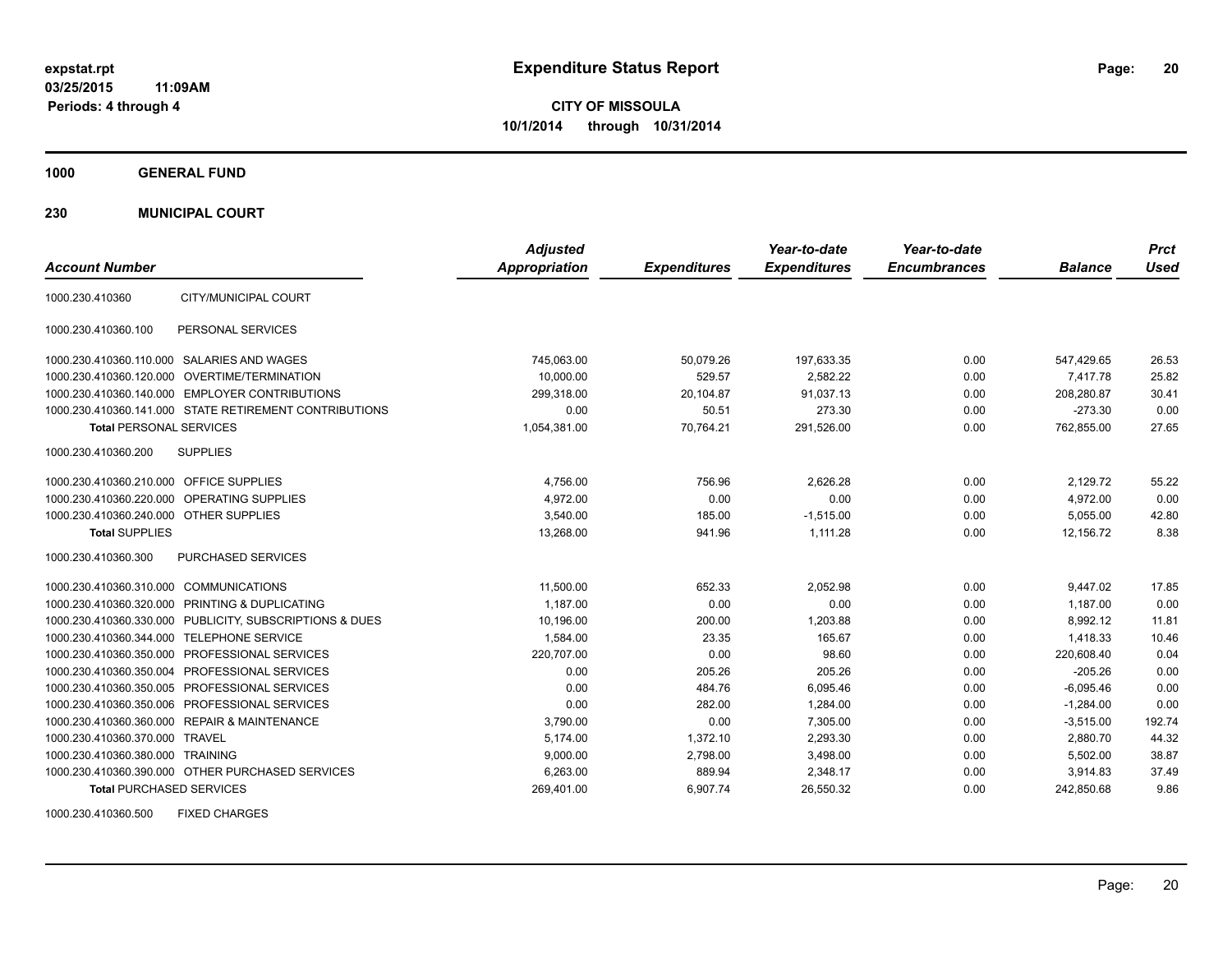**1000 GENERAL FUND**

#### **230 MUNICIPAL COURT**

|                                              | <b>Adjusted</b> |                     | Year-to-date        | Year-to-date        |                | <b>Prct</b> |
|----------------------------------------------|-----------------|---------------------|---------------------|---------------------|----------------|-------------|
| <b>Account Number</b>                        | Appropriation   | <b>Expenditures</b> | <b>Expenditures</b> | <b>Encumbrances</b> | <b>Balance</b> | Used        |
| <b>Total FIXED CHARGES</b>                   | 0.00            | 0.00                | 0.00                | 0.00                | 0.00           | 0.00        |
| 1000.230.410360.900<br><b>CAPITAL OUTLAY</b> |                 |                     |                     |                     |                |             |
| <b>Total CAPITAL OUTLAY</b>                  | 0.00            | 0.00                | 0.00                | 0.00                | 0.00           | 0.00        |
| <b>Total MUNICIPAL COURT</b>                 | 1,337,050.00    | 78,613.91           | 319,187.60          | 0.00                | 1,017,862.40   | 23.87       |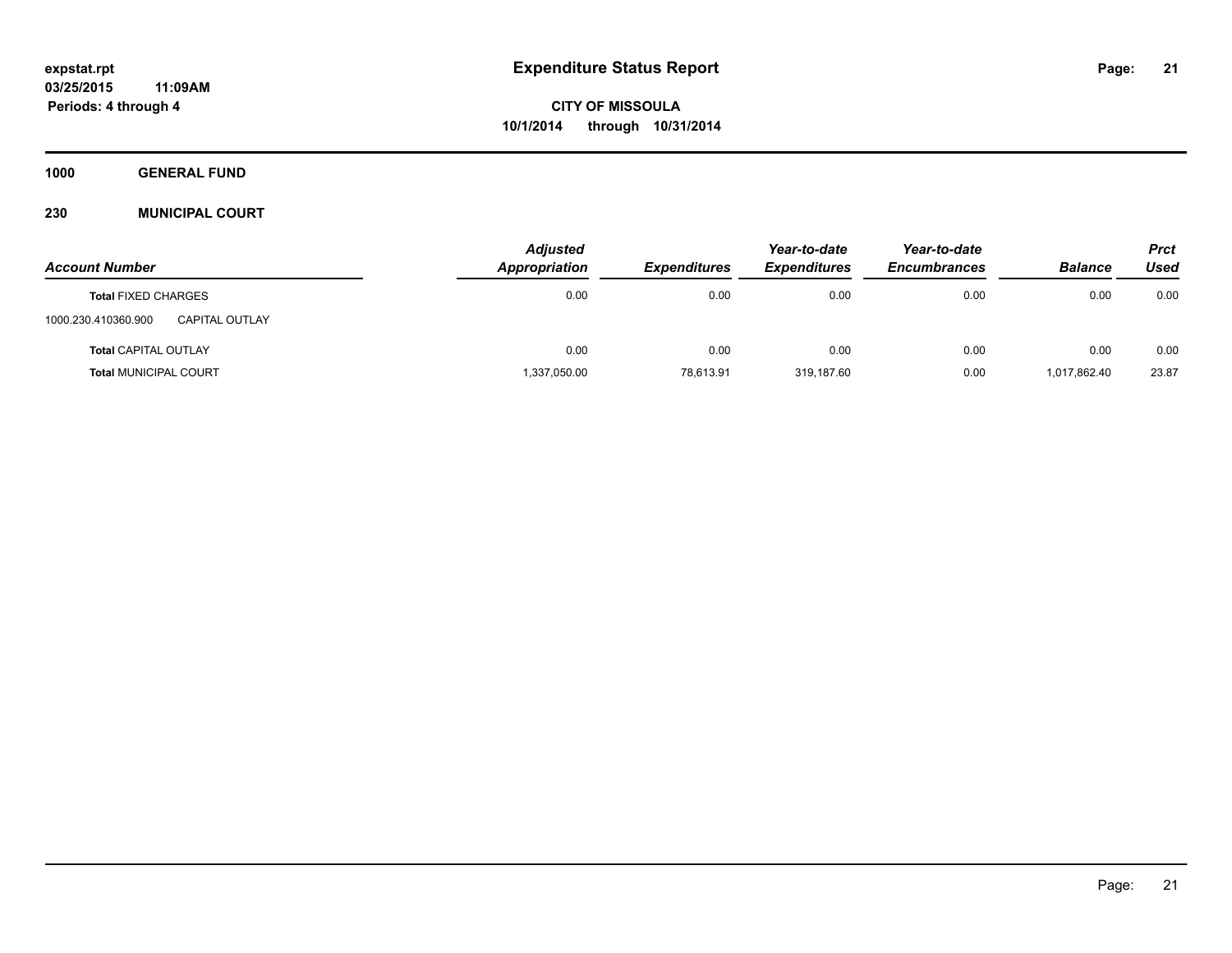**CITY OF MISSOULA 10/1/2014 through 10/31/2014**

**1000 GENERAL FUND**

| <b>Account Number</b>                            | <b>Adjusted</b><br><b>Appropriation</b> | <b>Expenditures</b> | Year-to-date<br><b>Expenditures</b> | Year-to-date<br><b>Encumbrances</b> | <b>Balance</b> | <b>Prct</b><br><b>Used</b> |
|--------------------------------------------------|-----------------------------------------|---------------------|-------------------------------------|-------------------------------------|----------------|----------------------------|
|                                                  |                                         |                     |                                     |                                     |                |                            |
| <b>BUDGETING</b><br>1000.240.410520              |                                         |                     |                                     |                                     |                |                            |
| PERSONAL SERVICES<br>1000.240.410520.100         |                                         |                     |                                     |                                     |                |                            |
| 1000.240.410520.110.000 SALARIES AND WAGES       | 77,443.00                               | 4,836.46            | 19,079.19                           | 0.00                                | 58,363.81      | 24.64                      |
| 1000.240.410520.140.000 EMPLOYER CONTRIBUTIONS   | 23,856.00                               | 1,614.65            | 7,143.83                            | 0.00                                | 16,712.17      | 29.95                      |
| <b>Total PERSONAL SERVICES</b>                   | 101,299.00                              | 6,451.11            | 26,223.02                           | 0.00                                | 75,075.98      | 25.89                      |
| 1000.240.410520.200<br><b>SUPPLIES</b>           |                                         |                     |                                     |                                     |                |                            |
| 1000.240.410520.210.000 OFFICE SUPPLIES          | 200.00                                  | 0.00                | 0.00                                | 0.00                                | 200.00         | 0.00                       |
| 1000.240.410520.220.000 OPERATING SUPPLIES       | 400.00                                  | 0.00                | 0.00                                | 0.00                                | 400.00         | 0.00                       |
| <b>Total SUPPLIES</b>                            | 600.00                                  | 0.00                | 0.00                                | 0.00                                | 600.00         | 0.00                       |
| 1000.240.410520.300<br><b>PURCHASED SERVICES</b> |                                         |                     |                                     |                                     |                |                            |
| 1000.240.410520.320.000 PRINTING & DUPLICATING   | 1,313.00                                | 147.79              | 147.79                              | 0.00                                | 1,165.21       | 11.26                      |
| 1000.240.410520.350.000 PROFESSIONAL SERVICES    | 9,289.00                                | 0.00                | 0.00                                | 0.00                                | 9,289.00       | 0.00                       |
| <b>Total PURCHASED SERVICES</b>                  | 10,602.00                               | 147.79              | 147.79                              | 0.00                                | 10,454.21      | 1.39                       |
| <b>Total BUDGETING</b>                           | 112,501.00                              | 6,598.90            | 26,370.81                           | 0.00                                | 86,130.19      | 23.44                      |
| <b>TREASURY</b><br>1000.240.410540               |                                         |                     |                                     |                                     |                |                            |
| PERSONAL SERVICES<br>1000.240.410540.100         |                                         |                     |                                     |                                     |                |                            |
| 1000.240.410540.110.000 SALARIES AND WAGES       | 194,511.00                              | 12,675.92           | 50,006.69                           | 0.00                                | 144,504.31     | 25.71                      |
| 1000.240.410540.140.000 EMPLOYER CONTRIBUTIONS   | 75,797.00                               | 5.077.10            | 22,832.48                           | 0.00                                | 52,964.52      | 30.12                      |
| <b>Total PERSONAL SERVICES</b>                   | 270,308.00                              | 17,753.02           | 72,839.17                           | 0.00                                | 197,468.83     | 26.95                      |
| 1000.240.410540.200<br><b>SUPPLIES</b>           |                                         |                     |                                     |                                     |                |                            |
| 1000.240.410540.210.000 OFFICE SUPPLIES          | 1,741.00                                | 32.60               | 310.02                              | 0.00                                | 1,430.98       | 17.81                      |
| 1000.240.410540.220.000 OPERATING SUPPLIES       | 425.00                                  | 0.00                | 10.00                               | 0.00                                | 415.00         | 2.35                       |
| <b>Total SUPPLIES</b>                            | 2,166.00                                | 32.60               | 320.02                              | 0.00                                | 1,845.98       | 14.77                      |
| 1000.240.410540.300<br>PURCHASED SERVICES        |                                         |                     |                                     |                                     |                |                            |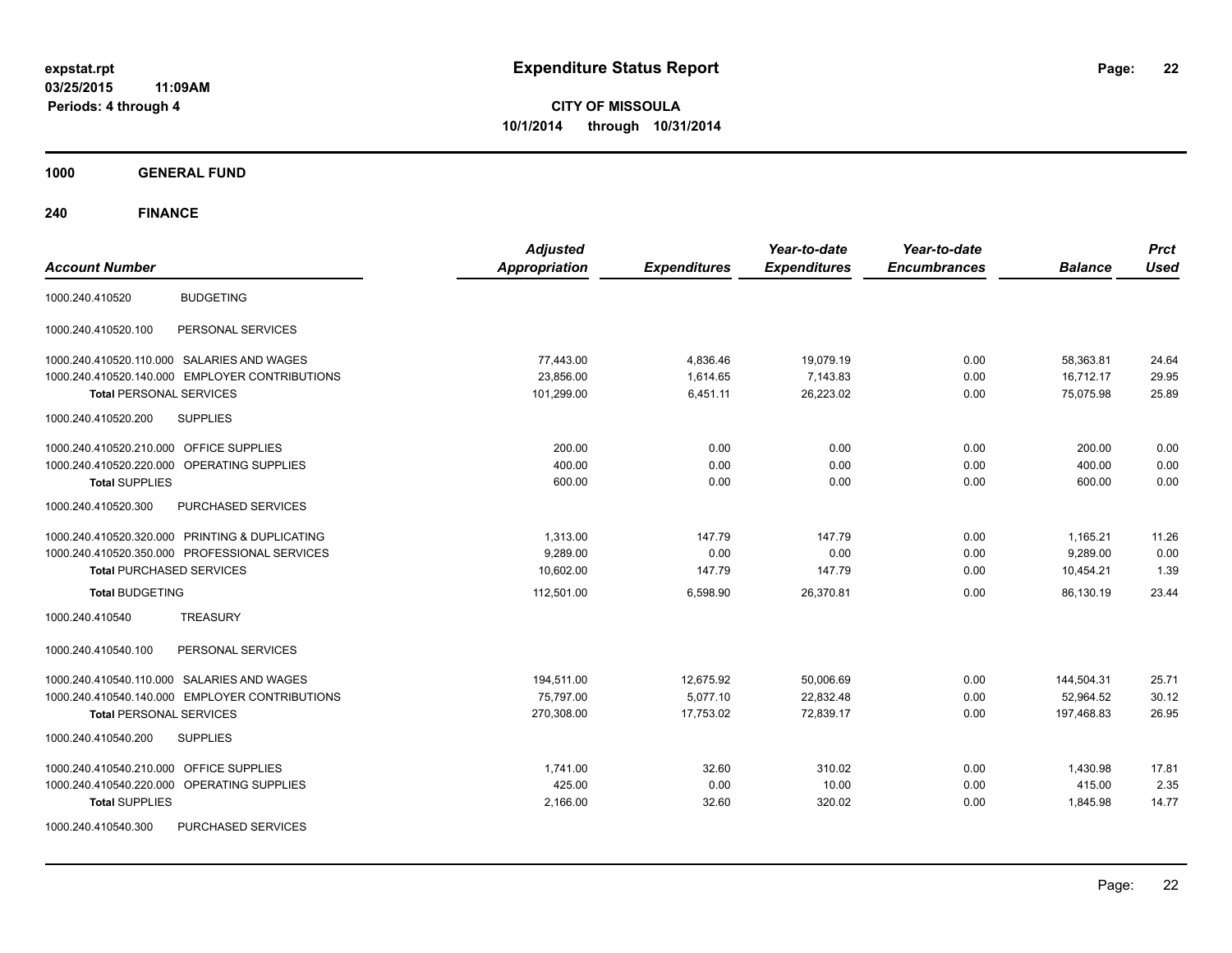**CITY OF MISSOULA 10/1/2014 through 10/31/2014**

**1000 GENERAL FUND**

| <b>Account Number</b>                                   | <b>Adjusted</b><br><b>Appropriation</b> | <b>Expenditures</b> | Year-to-date<br><b>Expenditures</b> | Year-to-date<br><b>Encumbrances</b> | <b>Balance</b> | <b>Prct</b><br><b>Used</b> |
|---------------------------------------------------------|-----------------------------------------|---------------------|-------------------------------------|-------------------------------------|----------------|----------------------------|
|                                                         |                                         |                     |                                     |                                     |                |                            |
| 1000.240.410540.310.000 COMMUNICATIONS                  | 4,814.00                                | 419.23              | 1,655.54                            | 0.00                                | 3,158.46       | 34.39                      |
| 1000.240.410540.320.000 PRINTING & DUPLICATING          | 715.00                                  | 677.98              | 2,226.47                            | 0.00                                | $-1,511.47$    | 311.39                     |
| 1000.240.410540.330.000 PUBLICITY, SUBSCRIPTIONS & DUES | 10.00                                   | 0.00                | 0.00                                | 0.00                                | 10.00          | 0.00                       |
| 1000.240.410540.344.000 TELEPHONE SERVICE               | 50.00                                   | 0.00                | 0.00                                | 0.00                                | 50.00          | 0.00                       |
| 1000.240.410540.350.000 PROFESSIONAL SERVICES           | 11,911.00                               | 405.00              | 1,239.00                            | 0.00                                | 10,672.00      | 10.40                      |
| 1000.240.410540.360.000 REPAIR & MAINTENANCE            | 170.00                                  | 0.00                | 0.00                                | 0.00                                | 170.00         | 0.00                       |
| 1000.240.410540.370.000 TRAVEL                          | 4,125.00                                | 413.90              | 413.90                              | 0.00                                | 3,711.10       | 10.03                      |
| 1000.240.410540.380.000 TRAINING                        | 2,000.00                                | 0.00                | 89.00                               | 0.00                                | 1.911.00       | 4.45                       |
| <b>Total PURCHASED SERVICES</b>                         | 23,795.00                               | 1,916.11            | 5,623.91                            | 0.00                                | 18.171.09      | 23.63                      |
| 1000.240.410540.500<br><b>FIXED CHARGES</b>             |                                         |                     |                                     |                                     |                |                            |
| 1000.240.410540.500.000 FIXED CHARGES                   | 500.00                                  | 0.00                | 0.00                                | 0.00                                | 500.00         | 0.00                       |
| <b>Total FIXED CHARGES</b>                              | 500.00                                  | 0.00                | 0.00                                | 0.00                                | 500.00         | 0.00                       |
| <b>CAPITAL OUTLAY</b><br>1000.240.410540.900            |                                         |                     |                                     |                                     |                |                            |
| <b>Total CAPITAL OUTLAY</b>                             | 0.00                                    | 0.00                | 0.00                                | 0.00                                | 0.00           | 0.00                       |
| <b>Total TREASURY</b>                                   | 296,769.00                              | 19,701.73           | 78,783.10                           | 0.00                                | 217,985.90     | 26.55                      |
| <b>ACCOUNTING</b><br>1000.240.410550                    |                                         |                     |                                     |                                     |                |                            |
| PERSONAL SERVICES<br>1000.240.410550.100                |                                         |                     |                                     |                                     |                |                            |
| 1000.240.410550.110.000 SALARIES AND WAGES              | 324,228.00                              | 25,941.01           | 102,378.91                          | 0.00                                | 221,849.09     | 31.58                      |
| 1000.240.410550.120.000 OVERTIME/TERMINATION            | 1.000.00                                | 0.00                | 0.00                                | 0.00                                | 1,000.00       | 0.00                       |
| 1000.240.410550.140.000 EMPLOYER CONTRIBUTIONS          | 121,819.00                              | 10,221.69           | 45,848.41                           | 0.00                                | 75,970.59      | 37.64                      |
| 1000.240.410550.141.000 STATE RETIREMENT CONTRIBUTIONS  | 0.00                                    | 47.28               | 254.56                              | 0.00                                | $-254.56$      | 0.00                       |
| <b>Total PERSONAL SERVICES</b>                          | 447,047.00                              | 36,209.98           | 148,481.88                          | 0.00                                | 298,565.12     | 33.21                      |
| 1000.240.410550.200<br><b>SUPPLIES</b>                  |                                         |                     |                                     |                                     |                |                            |
| 1000.240.410550.210.000 OFFICE SUPPLIES                 | 2.824.00                                | 48.85               | 663.13                              | 0.00                                | 2,160.87       | 23.48                      |
| 1000.240.410550.220.000 OPERATING SUPPLIES              | 1,300.00                                | 0.00                | 0.00                                | 0.00                                | 1,300.00       | 0.00                       |
| 1000.240.410550.230.000 REPAIR/MAINTENANCE              | 300.00                                  | 0.00                | 0.00                                | 0.00                                | 300.00         | 0.00                       |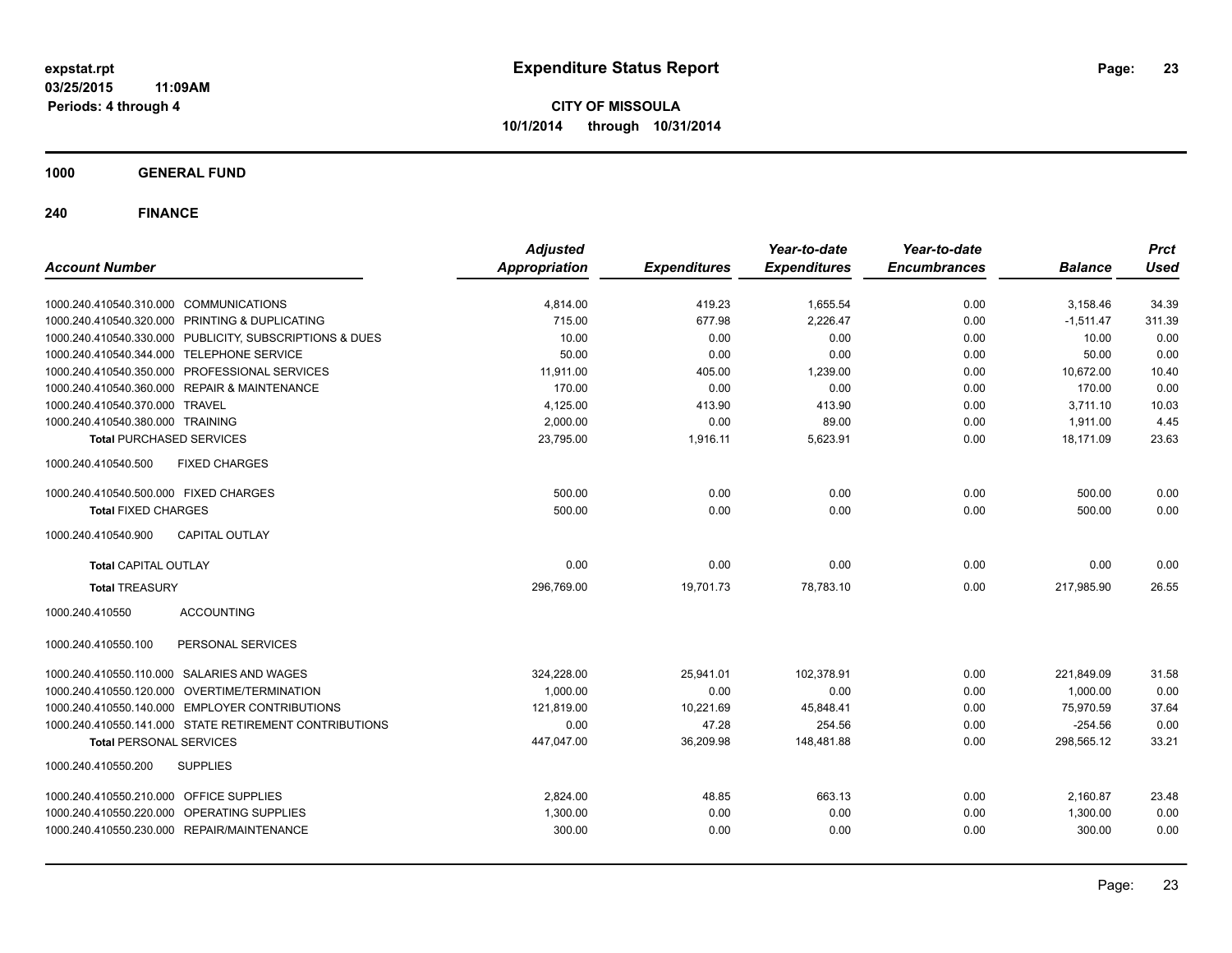**1000 GENERAL FUND**

| <b>Account Number</b>                                   | <b>Adjusted</b><br><b>Appropriation</b> | <b>Expenditures</b> | Year-to-date<br><b>Expenditures</b> | Year-to-date<br><b>Encumbrances</b> | <b>Balance</b> | <b>Prct</b><br><b>Used</b> |
|---------------------------------------------------------|-----------------------------------------|---------------------|-------------------------------------|-------------------------------------|----------------|----------------------------|
| 1000.240.410550.231.000 GASOLINE                        | 91.00                                   | 0.00                | 0.00                                | 0.00                                | 91.00          | 0.00                       |
| 1000.240.410550.240.000 OTHER SUPPLIES                  | 500.00                                  | 0.00                | 0.00                                | 0.00                                | 500.00         | 0.00                       |
| <b>Total SUPPLIES</b>                                   | 5,015.00                                | 48.85               | 663.13                              | 0.00                                | 4,351.87       | 13.22                      |
| 1000.240.410550.300<br>PURCHASED SERVICES               |                                         |                     |                                     |                                     |                |                            |
| 1000.240.410550.310.000 COMMUNICATIONS                  | 31,645.00                               | 31.49               | 15,976.54                           | 0.00                                | 15,668.46      | 50.49                      |
| 1000.240.410550.320.000 PRINTING & DUPLICATING          | 3,215.00                                | 56.35               | 187.91                              | 0.00                                | 3,027.09       | 5.84                       |
| 1000.240.410550.330.000 PUBLICITY, SUBSCRIPTIONS & DUES | 2,316.00                                | 0.00                | 0.00                                | 0.00                                | 2,316.00       | 0.00                       |
| 1000.240.410550.344.000 TELEPHONE SERVICE               | 2,075.00                                | 64.39               | 203.69                              | 0.00                                | 1,871.31       | 9.82                       |
| 1000.240.410550.350.000 PROFESSIONAL SERVICES           | 133,406.00                              | 755.14              | 7,229.14                            | 0.00                                | 126,176.86     | 5.42                       |
| 1000.240.410550.360.000 REPAIR & MAINTENANCE            | 1,135.00                                | 0.00                | 0.00                                | 0.00                                | 1,135.00       | 0.00                       |
| 1000.240.410550.370.000 TRAVEL                          | 3,520.00                                | 0.00                | 100.00                              | 0.00                                | 3,420.00       | 2.84                       |
| 1000.240.410550.380.000 TRAINING                        | 3,805.00                                | 0.00                | 0.00                                | 0.00                                | 3,805.00       | 0.00                       |
| <b>Total PURCHASED SERVICES</b>                         | 181,117.00                              | 907.37              | 23,697.28                           | 0.00                                | 157,419.72     | 13.08                      |
| 1000.240.410550.500<br><b>FIXED CHARGES</b>             |                                         |                     |                                     |                                     |                |                            |
| <b>Total FIXED CHARGES</b>                              | 0.00                                    | 0.00                | 0.00                                | 0.00                                | 0.00           | 0.00                       |
| <b>CAPITAL OUTLAY</b><br>1000.240.410550.900            |                                         |                     |                                     |                                     |                |                            |
| <b>Total CAPITAL OUTLAY</b>                             | 0.00                                    | 0.00                | 0.00                                | 0.00                                | 0.00           | 0.00                       |
| <b>Total ACCOUNTING</b>                                 | 633,179.00                              | 37,166.20           | 172,842.29                          | 0.00                                | 460,336.71     | 27.30                      |
| 1000.240.410552<br><b>FINANCIAL REPORTING</b>           |                                         |                     |                                     |                                     |                |                            |
| PERSONAL SERVICES<br>1000.240.410552.100                |                                         |                     |                                     |                                     |                |                            |
| 1000.240.410552.110.000 SALARIES AND WAGES              | 49,877.00                               | 3,097.04            | 12,217.40                           | 0.00                                | 37,659.60      | 24.50                      |
| 1000.240.410552.140.000 EMPLOYER CONTRIBUTIONS          | 15,662.00                               | 1,011.68            | 4,470.74                            | 0.00                                | 11,191.26      | 28.55                      |
| <b>Total PERSONAL SERVICES</b>                          | 65,539.00                               | 4,108.72            | 16,688.14                           | 0.00                                | 48,850.86      | 25.46                      |
| 1000.240.410552.200<br><b>SUPPLIES</b>                  |                                         |                     |                                     |                                     |                |                            |
| 1000.240.410552.210.000 OFFICE SUPPLIES                 | 160.00                                  | 0.00                | 0.00                                | 0.00                                | 160.00         | 0.00                       |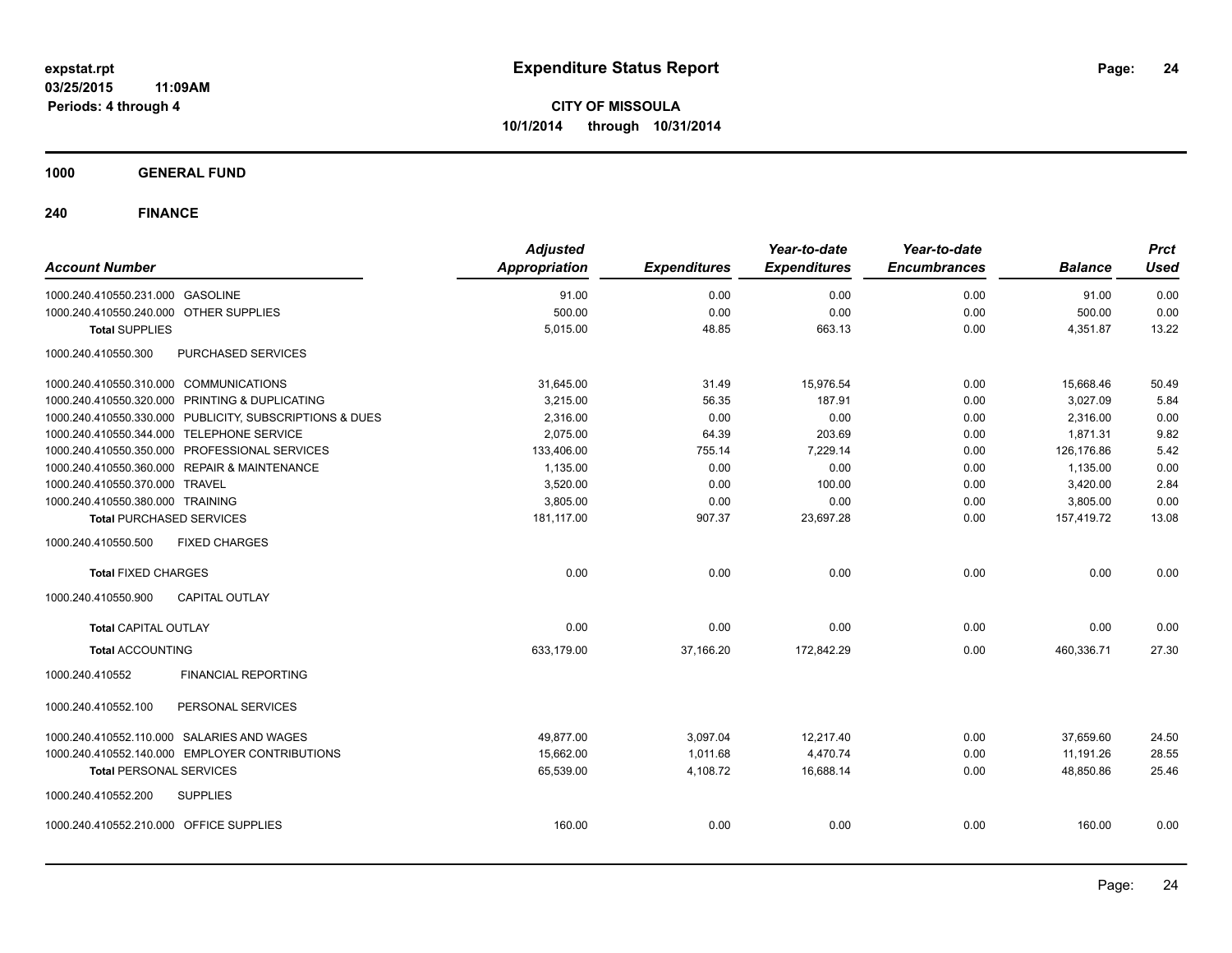**1000 GENERAL FUND**

| <b>Account Number</b>                  |                                               | <b>Adjusted</b><br>Appropriation | <b>Expenditures</b> | Year-to-date<br><b>Expenditures</b> | Year-to-date<br><b>Encumbrances</b> | <b>Balance</b> | <b>Prct</b><br><b>Used</b> |
|----------------------------------------|-----------------------------------------------|----------------------------------|---------------------|-------------------------------------|-------------------------------------|----------------|----------------------------|
| 1000.240.410552.220.000                | <b>OPERATING SUPPLIES</b>                     | 549.00                           | 0.00                | 0.00                                | 0.00                                | 549.00         | 0.00                       |
| <b>Total SUPPLIES</b>                  |                                               | 709.00                           | 0.00                | 0.00                                | 0.00                                | 709.00         | 0.00                       |
| 1000.240.410552.300                    | PURCHASED SERVICES                            |                                  |                     |                                     |                                     |                |                            |
| 1000.240.410552.310.000 COMMUNICATIONS |                                               | 321.00                           | 0.00                | 0.00                                | 0.00                                | 321.00         | 0.00                       |
| 1000.240.410552.320.000                | PRINTING & DUPLICATING                        | 3,503.00                         | 0.00                | 0.00                                | 0.00                                | 3,503.00       | 0.00                       |
|                                        | 1000.240.410552.350.000 PROFESSIONAL SERVICES | 10,530.00                        | 0.00                | 0.00                                | 0.00                                | 10,530.00      | 0.00                       |
| 1000.240.410552.370.000 TRAVEL         |                                               | 600.00                           | 0.00                | 0.00                                | 0.00                                | 600.00         | 0.00                       |
| 1000.240.410552.380.000 TRAINING       |                                               | 1,525.00                         | 0.00                | 0.00                                | 0.00                                | 1,525.00       | 0.00                       |
| <b>Total PURCHASED SERVICES</b>        |                                               | 16,479.00                        | 0.00                | 0.00                                | 0.00                                | 16.479.00      | 0.00                       |
| 1000.240.410552.900                    | <b>CAPITAL OUTLAY</b>                         |                                  |                     |                                     |                                     |                |                            |
| <b>Total CAPITAL OUTLAY</b>            |                                               | 0.00                             | 0.00                | 0.00                                | 0.00                                | 0.00           | 0.00                       |
| <b>Total FINANCIAL REPORTING</b>       |                                               | 82,727.00                        | 4,108.72            | 16,688.14                           | 0.00                                | 66,038.86      | 20.17                      |
| 1000.240.410553                        | FINANCIAL SOFTWARE                            |                                  |                     |                                     |                                     |                |                            |
| 1000.240.410553.100                    | PERSONAL SERVICES                             |                                  |                     |                                     |                                     |                |                            |
| <b>Total FINANCIAL SOFTWARE</b>        |                                               | 0.00                             | 0.00                | 0.00                                | 0.00                                | 0.00           | 0.00                       |
| <b>Total FINANCE</b>                   |                                               | 1,125,176.00                     | 67,575.55           | 294,684.34                          | 0.00                                | 830,491.66     | 26.19                      |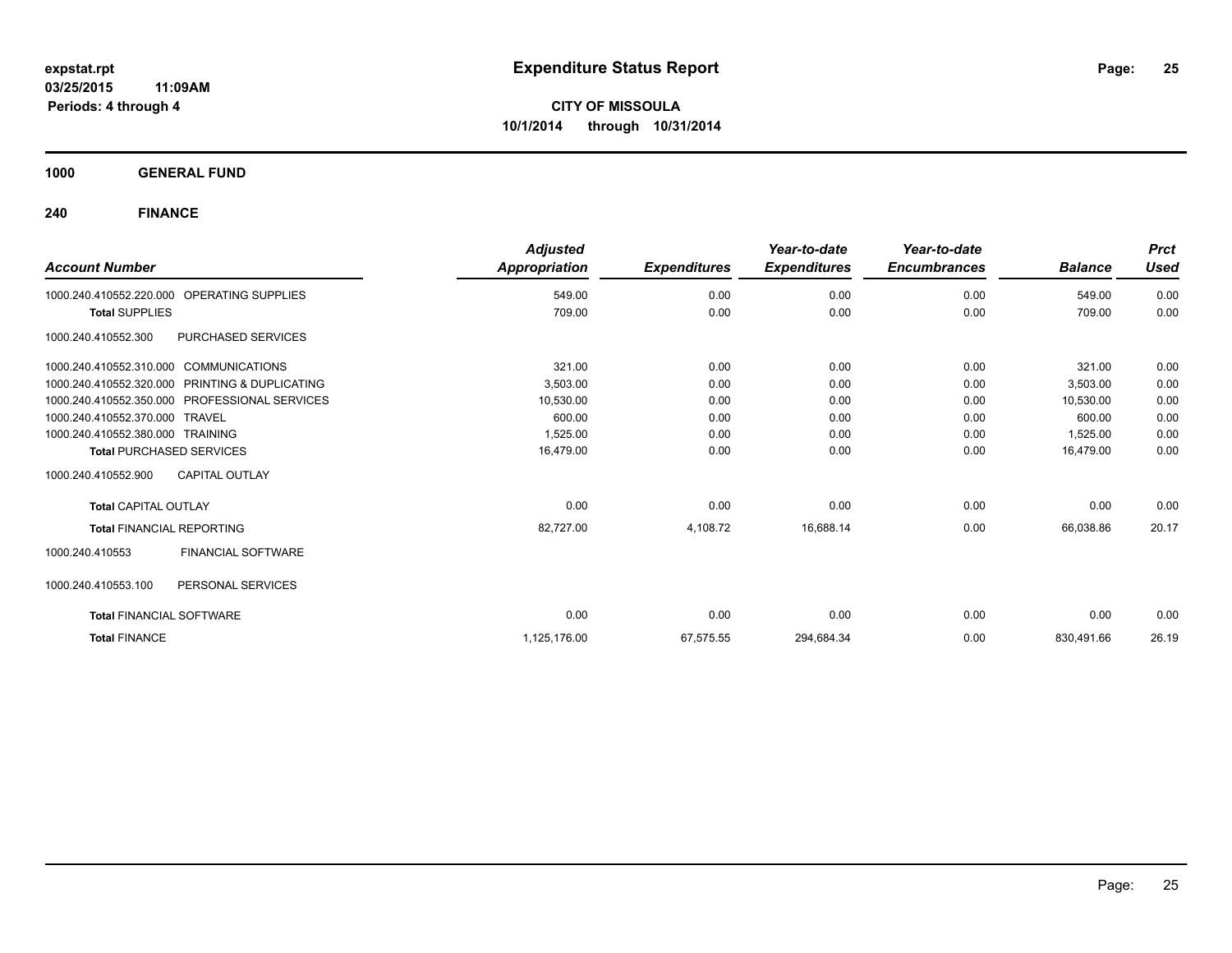**1000 GENERAL FUND**

#### **245 CENTRALIZED SERVICES**

| <b>Account Number</b>                   |                                                        | <b>Adjusted</b><br>Appropriation | <b>Expenditures</b> | Year-to-date<br><b>Expenditures</b> | Year-to-date<br><b>Encumbrances</b> | <b>Balance</b> | <b>Prct</b><br><b>Used</b> |
|-----------------------------------------|--------------------------------------------------------|----------------------------------|---------------------|-------------------------------------|-------------------------------------|----------------|----------------------------|
| 1000.245.410810                         | <b>ADMINISTRATION</b>                                  |                                  |                     |                                     |                                     |                |                            |
| 1000.245.410810.100                     | PERSONAL SERVICES                                      |                                  |                     |                                     |                                     |                |                            |
| 1000.245.410810.110.000                 | CENTRALIZED SERVICES/SALARIES AND WAGES                | 120,062.00                       | 9,111.55            | 35,989.84                           | 0.00                                | 84,072.16      | 29.98                      |
| 1000.245.410810.140.000                 | <b>EMPLOYER CONTRIBUTIONS</b>                          | 29,435.00                        | 2,247.00            | 11,900.16                           | 0.00                                | 17,534.84      | 40.43                      |
|                                         | 1000.245.410810.141.000 STATE RETIREMENT CONTRIBUTIONS | 0.00                             | 19.38               | 104.19                              | 0.00                                | $-104.19$      | 0.00                       |
| <b>Total PERSONAL SERVICES</b>          |                                                        | 149,497.00                       | 11,377.93           | 47,994.19                           | 0.00                                | 101,502.81     | 32.10                      |
| 1000.245.410810.200                     | <b>SUPPLIES</b>                                        |                                  |                     |                                     |                                     |                |                            |
| 1000.245.410810.210.000 OFFICE SUPPLIES |                                                        | 400.00                           | 0.00                | 0.00                                | 0.00                                | 400.00         | 0.00                       |
| <b>Total SUPPLIES</b>                   |                                                        | 400.00                           | 0.00                | 0.00                                | 0.00                                | 400.00         | 0.00                       |
| 1000.245.410810.300                     | PURCHASED SERVICES                                     |                                  |                     |                                     |                                     |                |                            |
| 1000.245.410810.370.000 TRAVEL          |                                                        | 1,000.00                         | 0.00                | 100.00                              | 0.00                                | 900.00         | 10.00                      |
| 1000.245.410810.380.000 TRAINING        |                                                        | 1,000.00                         | 0.00                | 0.00                                | 0.00                                | 1,000.00       | 0.00                       |
| <b>Total PURCHASED SERVICES</b>         |                                                        | 2,000.00                         | 0.00                | 100.00                              | 0.00                                | 1,900.00       | 5.00                       |
| 1000.245.410810.700                     | <b>GRANTS &amp; CONTRIBUTIONS</b>                      |                                  |                     |                                     |                                     |                |                            |
|                                         | <b>Total GRANTS &amp; CONTRIBUTIONS</b>                | 0.00                             | 0.00                | 0.00                                | 0.00                                | 0.00           | 0.00                       |
| <b>Total ADMINISTRATION</b>             |                                                        | 151.897.00                       | 11.377.93           | 48,094.19                           | 0.00                                | 103.802.81     | 31.66                      |
| 1000.245.410835                         | *** Title Not Found ***                                |                                  |                     |                                     |                                     |                |                            |
| 1000.245.410835.100                     | PERSONAL SERVICES                                      |                                  |                     |                                     |                                     |                |                            |
|                                         | 1000.245.410835.110.000 SALARIES AND WAGES             | 82,967.00                        | 6,421.31            | 25,358.29                           | 0.00                                | 57,608.71      | 30.56                      |
|                                         | 1000.245.410835.140.000 EMPLOYER CONTRIBUTIONS         | 23,184.00                        | 2,054.94            | 8,852.24                            | 0.00                                | 14,331.76      | 38.18                      |
| <b>Total PERSONAL SERVICES</b>          |                                                        | 106,151.00                       | 8,476.25            | 34,210.53                           | 0.00                                | 71,940.47      | 32.23                      |
| 1000.245.410835.200                     | <b>SUPPLIES</b>                                        |                                  |                     |                                     |                                     |                |                            |
| 1000.245.410835.210.000 OFFICE SUPPLIES |                                                        | 100.00                           | 0.00                | 0.00                                | 0.00                                | 100.00         | 0.00                       |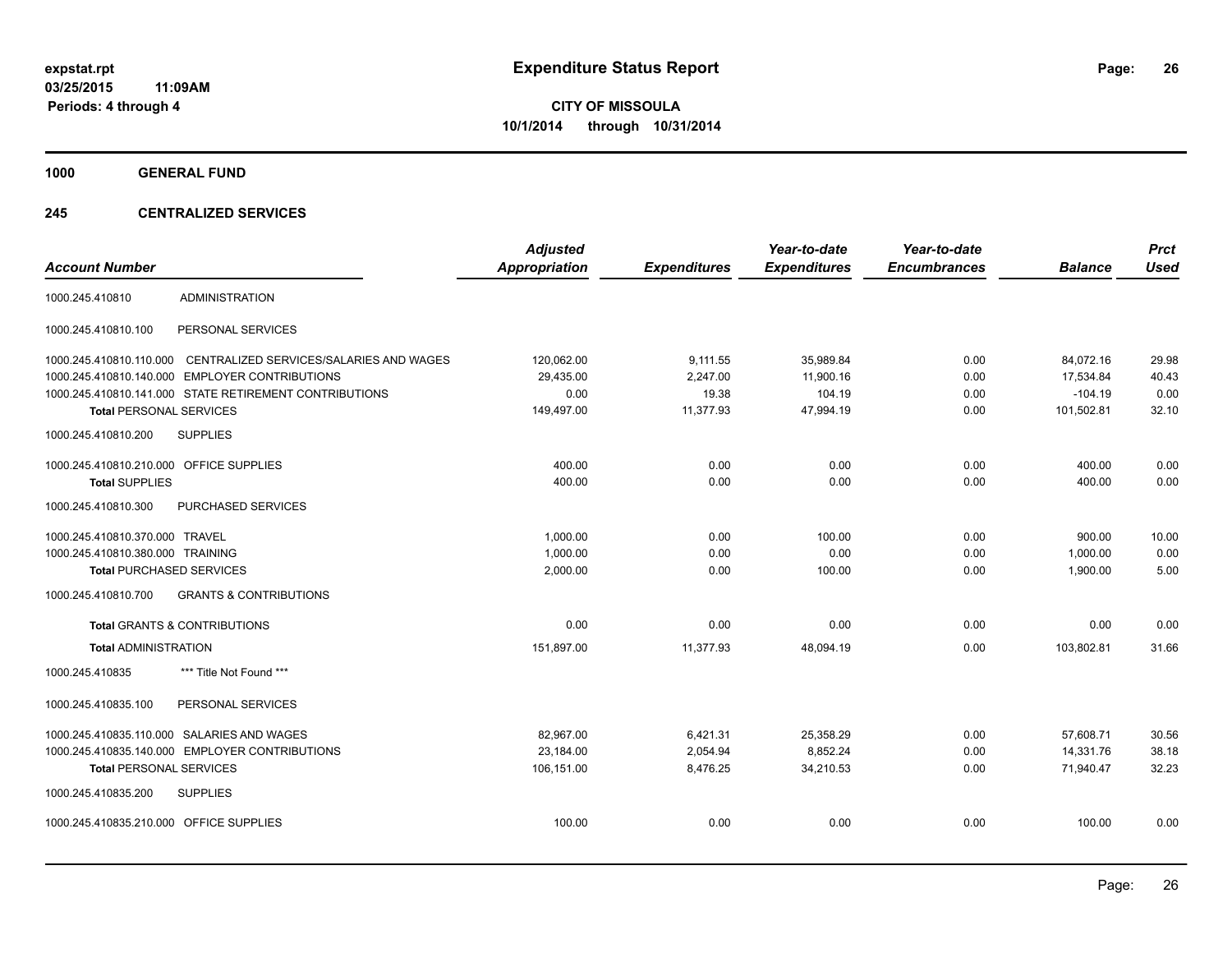**1000 GENERAL FUND**

#### **245 CENTRALIZED SERVICES**

| <b>Account Number</b>                                         | <b>Adjusted</b><br><b>Appropriation</b> | <b>Expenditures</b> | Year-to-date<br><b>Expenditures</b> | Year-to-date<br><b>Encumbrances</b> | <b>Balance</b> | <b>Prct</b><br><b>Used</b> |
|---------------------------------------------------------------|-----------------------------------------|---------------------|-------------------------------------|-------------------------------------|----------------|----------------------------|
| 1000.245.410835.220.000 OPERATING SUPPLIES                    | 500.00                                  | 0.00                | 0.00                                | 0.00                                | 500.00         | 0.00                       |
| <b>Total SUPPLIES</b>                                         | 600.00                                  | 0.00                | 0.00                                | 0.00                                | 600.00         | 0.00                       |
| 1000.245.410835.300<br>PURCHASED SERVICES                     |                                         |                     |                                     |                                     |                |                            |
| 1000.245.410835.310.000 COMMUNICATIONS                        | 100.00                                  | 0.00                | 0.00                                | 0.00                                | 100.00         | 0.00                       |
| 1000.245.410835.344.000 TELEPHONE SERVICE                     | 793.00                                  | 61.89               | 185.70                              | 0.00                                | 607.30         | 23.42                      |
| <b>Total PURCHASED SERVICES</b>                               | 893.00                                  | 61.89               | 185.70                              | 0.00                                | 707.30         | 20.80                      |
| Total *** Title Not Found ***                                 | 107,644.00                              | 8,538.14            | 34,396.23                           | 0.00                                | 73.247.77      | 31.95                      |
| 1000.245.411010<br>*** Title Not Found ***                    |                                         |                     |                                     |                                     |                |                            |
| PERSONAL SERVICES<br>1000.245.411010.100                      |                                         |                     |                                     |                                     |                |                            |
| Total *** Title Not Found ***                                 | 0.00                                    | 0.00                | 0.00                                | 0.00                                | 0.00           | 0.00                       |
| 1000.245.411231<br><b>ENERGY CONSERVATION</b>                 |                                         |                     |                                     |                                     |                |                            |
| 1000.245.411231.100<br>PERSONAL SERVICES                      |                                         |                     |                                     |                                     |                |                            |
| 1000.245.411231.110.000 ENERGY COORDINATOR/SALARIES AND WAGES | 50,446.00                               | 3,852.96            | 16,258.51                           | 0.00                                | 34,187.49      | 32.23                      |
| 1000.245.411231.140.000 EMPLOYER CONTRIBUTIONS                | 20,648.00                               | 1,580.34            | 4,400.39                            | 0.00                                | 16,247.61      | 21.31                      |
| <b>Total PERSONAL SERVICES</b>                                | 71,094.00                               | 5,433.30            | 20,658.90                           | 0.00                                | 50,435.10      | 29.06                      |
| 1000.245.411231.200<br><b>SUPPLIES</b>                        |                                         |                     |                                     |                                     |                |                            |
| 1000.245.411231.210.000 OFFICE SUPPLIES                       | 400.00                                  | 0.00                | 0.00                                | 0.00                                | 400.00         | 0.00                       |
| 1000.245.411231.220.000 OPERATING SUPPLIES                    | 200.00                                  | 0.00                | 0.00                                | 0.00                                | 200.00         | 0.00                       |
| 1000.245.411231.231.000 GASOLINE                              | 178.00                                  | 0.00                | 0.00                                | 0.00                                | 178.00         | 0.00                       |
| <b>Total SUPPLIES</b>                                         | 778.00                                  | 0.00                | 0.00                                | 0.00                                | 778.00         | 0.00                       |
| 1000.245.411231.300<br>PURCHASED SERVICES                     |                                         |                     |                                     |                                     |                |                            |
| 1000.245.411231.320.000 PRINTING & DUPLICATING                | 200.00                                  | 0.00                | 42.57                               | 0.00                                | 157.43         | 21.29                      |
| 1000.245.411231.330.000 PUBLICITY, SUBSCRIPTIONS & DUES       | 185.00                                  | 0.00                | 0.00                                | 0.00                                | 185.00         | 0.00                       |
| 1000.245.411231.350.000 PROFESSIONAL SERVICES                 | 8,000.00                                | 0.00                | 7,765.00                            | 0.00                                | 235.00         | 97.06                      |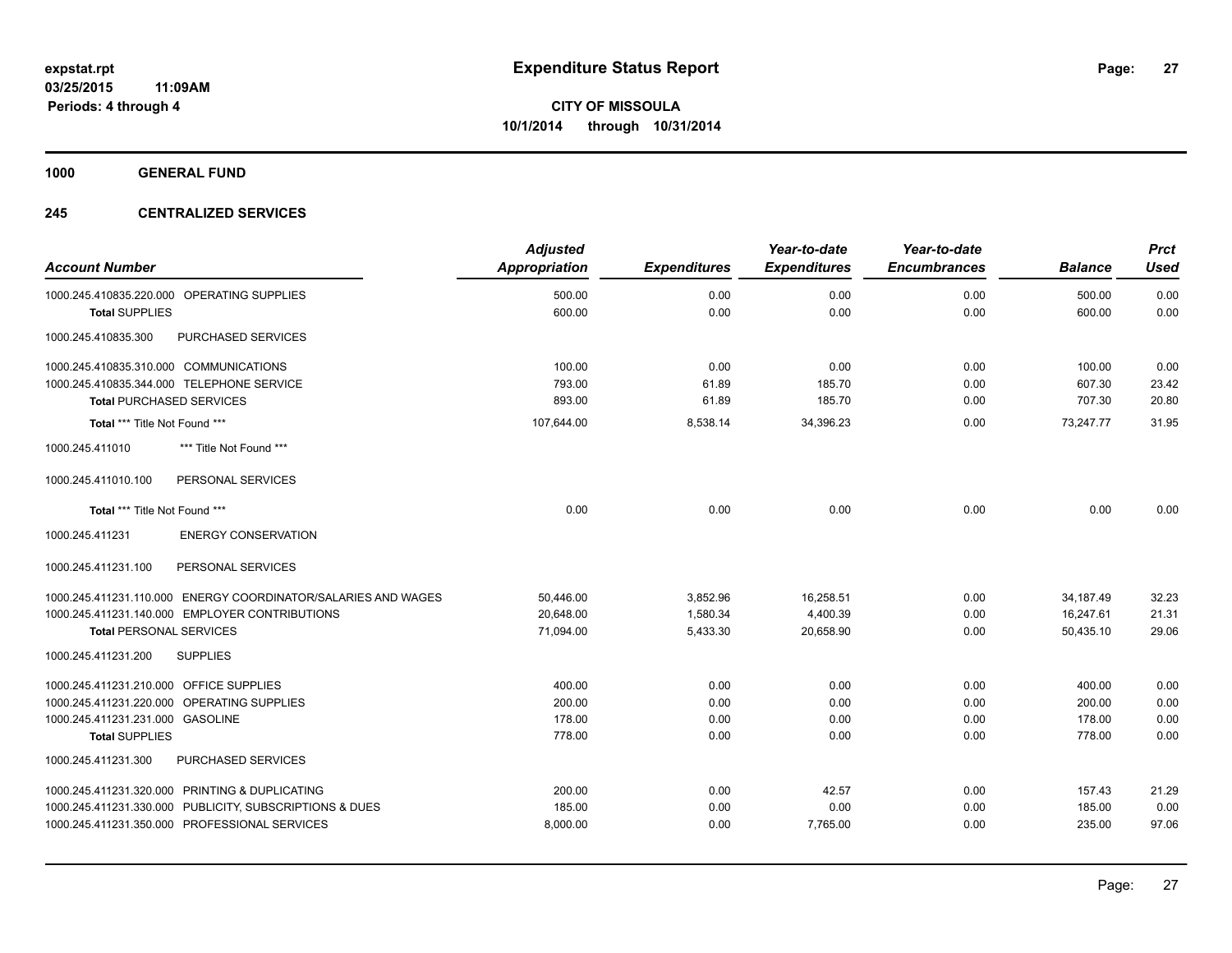**1000 GENERAL FUND**

#### **245 CENTRALIZED SERVICES**

|                                   | <b>Adjusted</b> |                     | Year-to-date        | Year-to-date        |                | <b>Prct</b> |
|-----------------------------------|-----------------|---------------------|---------------------|---------------------|----------------|-------------|
| <b>Account Number</b>             | Appropriation   | <b>Expenditures</b> | <b>Expenditures</b> | <b>Encumbrances</b> | <b>Balance</b> | Used        |
| 1000.245.411231.370.000 TRAVEL    | 1.000.00        | 0.00                | 0.00                | 0.00                | 1.000.00       | 0.00        |
| 1000.245.411231.380.000 TRAINING  | 1.000.00        | 0.00                | 0.00                | 0.00                | 1,000.00       | 0.00        |
| <b>Total PURCHASED SERVICES</b>   | 10,385.00       | 0.00                | 7.807.57            | 0.00                | 2.577.43       | 75.18       |
| <b>Total ENERGY CONSERVATION</b>  | 82.257.00       | 5.433.30            | 28.466.47           | 0.00                | 53.790.53      | 34.61       |
| <b>Total CENTRALIZED SERVICES</b> | 341,798.00      | 25,349.37           | 110.956.89          | 0.00                | 230.841.11     | 32.46       |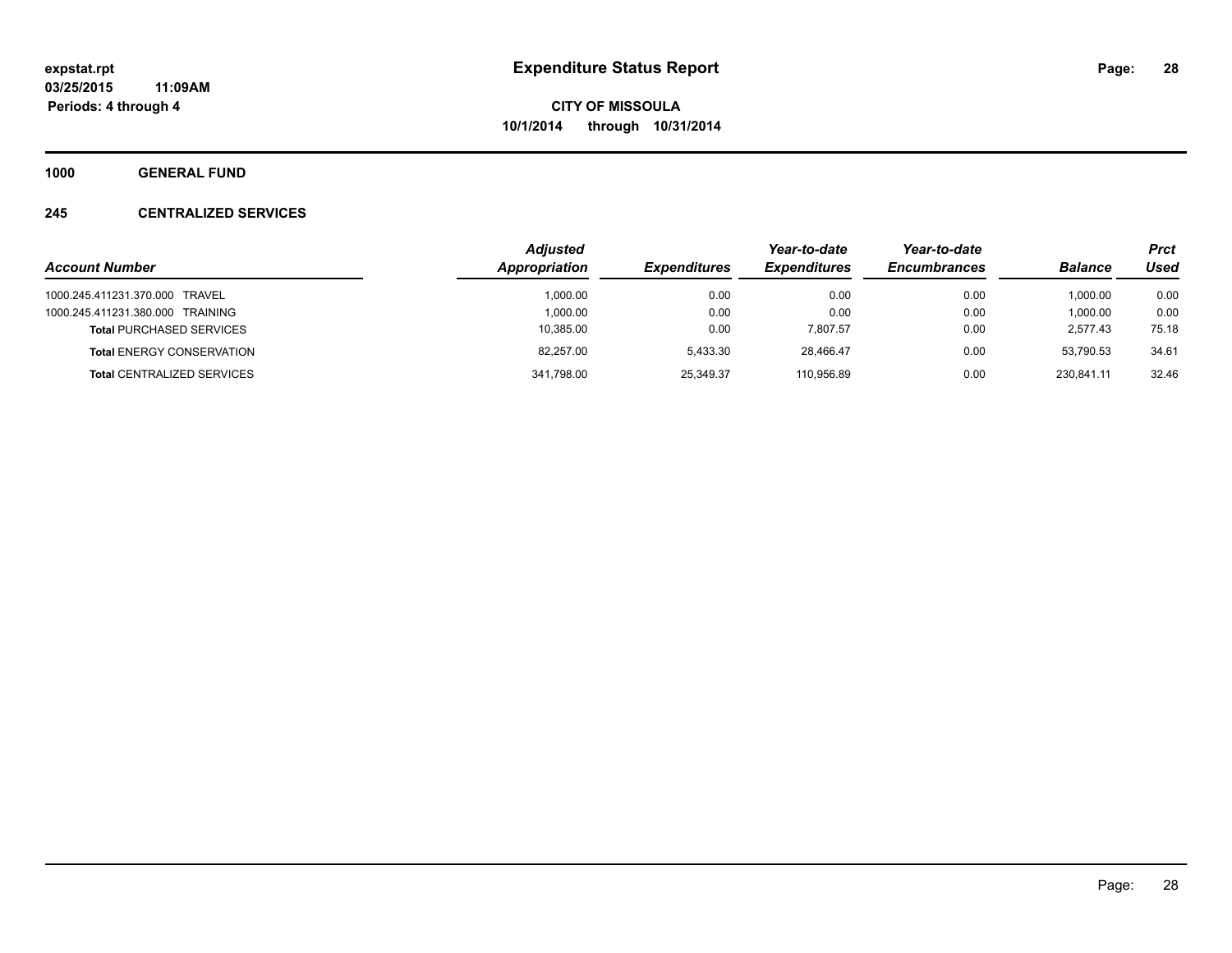**1000 GENERAL FUND**

|                                         |                                                              | <b>Adjusted</b>      |                     | Year-to-date        | Year-to-date        |                | <b>Prct</b> |
|-----------------------------------------|--------------------------------------------------------------|----------------------|---------------------|---------------------|---------------------|----------------|-------------|
| <b>Account Number</b>                   |                                                              | <b>Appropriation</b> | <b>Expenditures</b> | <b>Expenditures</b> | <b>Encumbrances</b> | <b>Balance</b> | <b>Used</b> |
| 1000.250.411010                         | <b>ADMINISTRATION</b>                                        |                      |                     |                     |                     |                |             |
| 1000.250.411010.100                     | PERSONAL SERVICES                                            |                      |                     |                     |                     |                |             |
|                                         | 1000.250.411010.110.000 ADMIN/SALARIES AND WAGES             | 142,441.00           | 33,409.97           | 126,656.91          | 0.00                | 15,784.09      | 88.92       |
|                                         | 1000.250.411010.120.000 ADMIN-OVERTIME/TERMINATION           | 1,155.00             | 0.00                | 0.00                | 0.00                | 1,155.00       | 0.00        |
|                                         | 1000.250.411010.140.000 ADMIN/EMPLOYER CONTRIBUTIONS         | 52.497.00            | 11,195.17           | 50,135.16           | 0.00                | 2.361.84       | 95.50       |
|                                         | 1000.250.411010.141.000 ADMIN-STATE RETIREMENT CONTRIBUTIONS | 0.00                 | 69.44               | 663.70              | 0.00                | $-663.70$      | 0.00        |
| <b>Total PERSONAL SERVICES</b>          |                                                              | 196,093.00           | 44,674.58           | 177,455.77          | 0.00                | 18,637.23      | 90.50       |
| 1000.250.411010.200                     | <b>SUPPLIES</b>                                              |                      |                     |                     |                     |                |             |
| 1000.250.411010.210.000 OFFICE SUPPLIES |                                                              | 7,100.00             | 0.00                | 0.00                | 0.00                | 7,100.00       | 0.00        |
| 1000.250.411010.210.300 OFFICE SUPPLIES |                                                              | 0.00                 | 203.10              | 899.67              | 0.00                | $-899.67$      | 0.00        |
| 1000.250.411010.210.301 OFFICE SUPPLIES |                                                              | 0.00                 | 167.94              | 656.39              | 0.00                | $-656.39$      | 0.00        |
| 1000.250.411010.210.304                 | OFFICE SUPPLIES                                              | 0.00                 | 0.00                | 299.99              | 0.00                | $-299.99$      | 0.00        |
|                                         | 1000.250.411010.220.000 ADMIN-OPERATING SUPPLIES             | 181.00               | 0.00                | 0.00                | 0.00                | 181.00         | 0.00        |
|                                         | 1000.250.411010.230.000 REPAIR/MAINTENANCE                   | 50.00                | 0.00                | 0.00                | 0.00                | 50.00          | 0.00        |
| 1000.250.411010.231.000 ADMIN-GASOLINE  |                                                              | 1,068.00             | 0.00                | 0.00                | 0.00                | 1,068.00       | 0.00        |
| 1000.250.411010.240.000 OTHER SUPPLIES  |                                                              | 100.00               | 0.00                | 0.00                | 0.00                | 100.00         | 0.00        |
| <b>Total SUPPLIES</b>                   |                                                              | 8,499.00             | 371.04              | 1,856.05            | 0.00                | 6,642.95       | 21.84       |
| 1000.250.411010.300                     | <b>PURCHASED SERVICES</b>                                    |                      |                     |                     |                     |                |             |
| 1000.250.411010.310.000 COMMUNICATIONS  |                                                              | 3,343.00             | 0.00                | 0.00                | 0.00                | 3,343.00       | 0.00        |
| 1000.250.411010.310.351                 | <b>COMMUNICATIONS</b>                                        | 0.00                 | 7.81                | 54.28               | 0.00                | $-54.28$       | 0.00        |
| 1000.250.411010.320.000                 | PRINTING & DUPLICATING                                       | 1,365.00             | 0.00                | 0.00                | 0.00                | 1,365.00       | 0.00        |
|                                         | 1000.250.411010.330.000 PUBLICITY, SUBSCRIPTIONS & DUES      | 1,370.00             | 0.00                | 0.00                | 0.00                | 1,370.00       | 0.00        |
|                                         | 1000.250.411010.330.375 PUBLICITY, SUBSCRIPTIONS & DUES      | 0.00                 | 0.00                | 353.70              | 0.00                | $-353.70$      | 0.00        |
| 1000.250.411010.344.000                 | <b>TELEPHONE SERVICE</b>                                     | 655.00               | 295.65              | 297.45              | 0.00                | 357.55         | 45.41       |
|                                         | 1000.250.411010.350.000 PROFESSIONAL SERVICES                | 500.00               | 722.03              | 2,226.19            | 0.00                | $-1,726.19$    | 445.24      |
| 1000.250.411010.350.300                 | PROFESSIONAL SERVICES                                        | 0.00                 | 90.41               | 90.41               | 0.00                | $-90.41$       | 0.00        |
|                                         | 1000.250.411010.360.000 REPAIR & MAINTENANCE                 | 650.00               | 0.00                | 0.00                | 0.00                | 650.00         | 0.00        |
| 1000.250.411010.370.000 TRAVEL          |                                                              | 1,500.00             | 0.00                | 0.00                | 0.00                | 1,500.00       | 0.00        |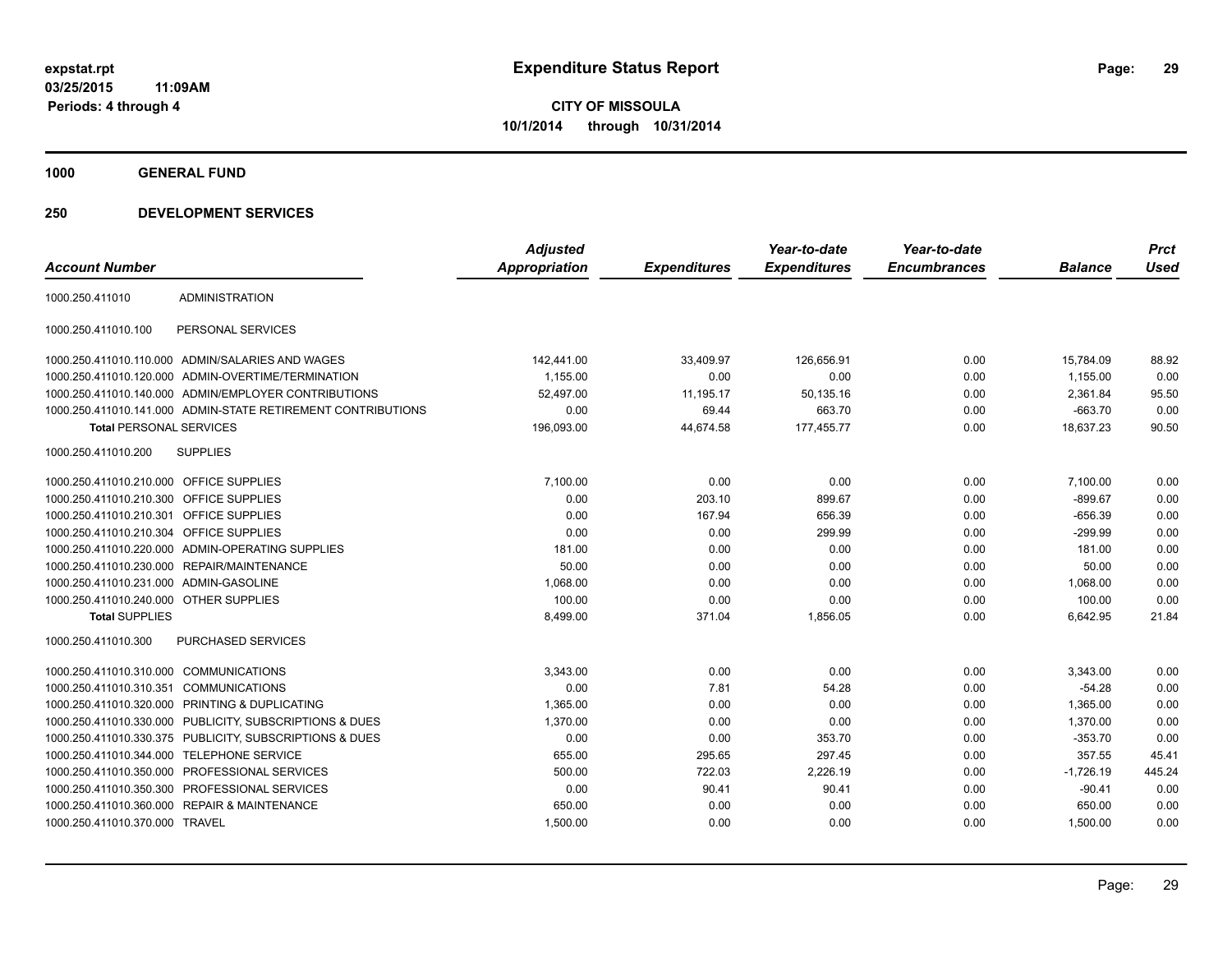**1000 GENERAL FUND**

| <b>Account Number</b>                   |                                                         | <b>Adjusted</b><br><b>Appropriation</b> | <b>Expenditures</b> | Year-to-date<br><b>Expenditures</b> | Year-to-date<br><b>Encumbrances</b> | <b>Balance</b>       | <b>Prct</b><br><b>Used</b> |
|-----------------------------------------|---------------------------------------------------------|-----------------------------------------|---------------------|-------------------------------------|-------------------------------------|----------------------|----------------------------|
| 1000.250.411010.380.000 TRAINING        | <b>Total PURCHASED SERVICES</b>                         | 1,300.00<br>10,683.00                   | 0.00<br>1,115.90    | 50.00<br>3,072.03                   | 0.00<br>0.00                        | 1,250.00<br>7,610.97 | 3.85<br>28.76              |
|                                         |                                                         |                                         |                     |                                     |                                     |                      |                            |
| <b>Total ADMINISTRATION</b>             |                                                         | 215,275.00                              | 46,161.52           | 182,383.85                          | 0.00                                | 32,891.15            | 84.72                      |
| 1000.250.411030                         | <b>PLANNING</b>                                         |                                         |                     |                                     |                                     |                      |                            |
| 1000.250.411030.100                     | PERSONAL SERVICES                                       |                                         |                     |                                     |                                     |                      |                            |
|                                         | 1000.250.411030.110.000 PLANNING/SALARIES AND WAGES     | 0.00                                    | 18,373.85           | 76,072.87                           | 0.00                                | $-76,072.87$         | 0.00                       |
|                                         | 1000.250.411030.140.000 PLANNING-EMPLOYER CONTRIBUTIONS | 0.00                                    | 6,778.61            | 31,737.93                           | 0.00                                | $-31,737.93$         | 0.00                       |
| <b>Total PERSONAL SERVICES</b>          |                                                         | 0.00                                    | 25,152.46           | 107,810.80                          | 0.00                                | $-107,810.80$        | 0.00                       |
| 1000.250.411030.200                     | <b>SUPPLIES</b>                                         |                                         |                     |                                     |                                     |                      |                            |
| 1000.250.411030.210.300 OFFICE SUPPLIES |                                                         | 0.00                                    | $-196.63$           | 0.00                                | 0.00                                | 0.00                 | 0.00                       |
| 1000.250.411030.210.301 OFFICE SUPPLIES |                                                         | 0.00                                    | $-83.69$            | 0.00                                | 0.00                                | 0.00                 | 0.00                       |
| 1000.250.411030.240.300 OTHER SUPPLIES  |                                                         | 0.00                                    | $-234.36$           | 0.00                                | 0.00                                | 0.00                 | 0.00                       |
| <b>Total SUPPLIES</b>                   |                                                         | 0.00                                    | $-514.68$           | 0.00                                | 0.00                                | 0.00                 | 0.00                       |
| 1000.250.411030.300                     | <b>PURCHASED SERVICES</b>                               |                                         |                     |                                     |                                     |                      |                            |
| 1000.250.411030.310.351 COMMUNICATIONS  |                                                         | 0.00                                    | $-729.52$           | $-7.69$                             | 0.00                                | 7.69                 | 0.00                       |
|                                         | 1000.250.411030.330.000 PUBLICITY, SUBSCRIPTIONS & DUES | 0.00                                    | 0.00                | 6.00                                | 0.00                                | $-6.00$              | 0.00                       |
|                                         | 1000.250.411030.330.300 PUBLICITY, SUBSCRIPTIONS & DUES | 0.00                                    | $-165.00$           | 0.00                                | 0.00                                | 0.00                 | 0.00                       |
|                                         | 1000.250.411030.330.377 PUBLICITY, SUBSCRIPTIONS & DUES | 0.00                                    | $-73.00$            | 0.00                                | 0.00                                | 0.00                 | 0.00                       |
| 1000.250.411030.370.000 PLANNING-TRAVEL |                                                         | 0.00                                    | $-400.00$           | 0.00                                | 0.00                                | 0.00                 | 0.00                       |
|                                         | 1000.250.411030.380.000 PLANNING-TRAINING               | 0.00                                    | $-295.00$           | 0.00                                | 0.00                                | 0.00                 | 0.00                       |
|                                         | <b>Total PURCHASED SERVICES</b>                         | 0.00                                    | $-1,662.52$         | $-1.69$                             | 0.00                                | 1.69                 | 0.00                       |
| 1000.250.411030.800                     | OTHER OBJECTS                                           |                                         |                     |                                     |                                     |                      |                            |
| <b>Total OTHER OBJECTS</b>              |                                                         | 0.00                                    | 0.00                | 0.00                                | 0.00                                | 0.00                 | 0.00                       |
| 1000.250.411030.900                     | <b>CAPITAL OUTLAY</b>                                   |                                         |                     |                                     |                                     |                      |                            |
| <b>Total CAPITAL OUTLAY</b>             |                                                         | 0.00                                    | 0.00                | 0.00                                | 0.00                                | 0.00                 | 0.00                       |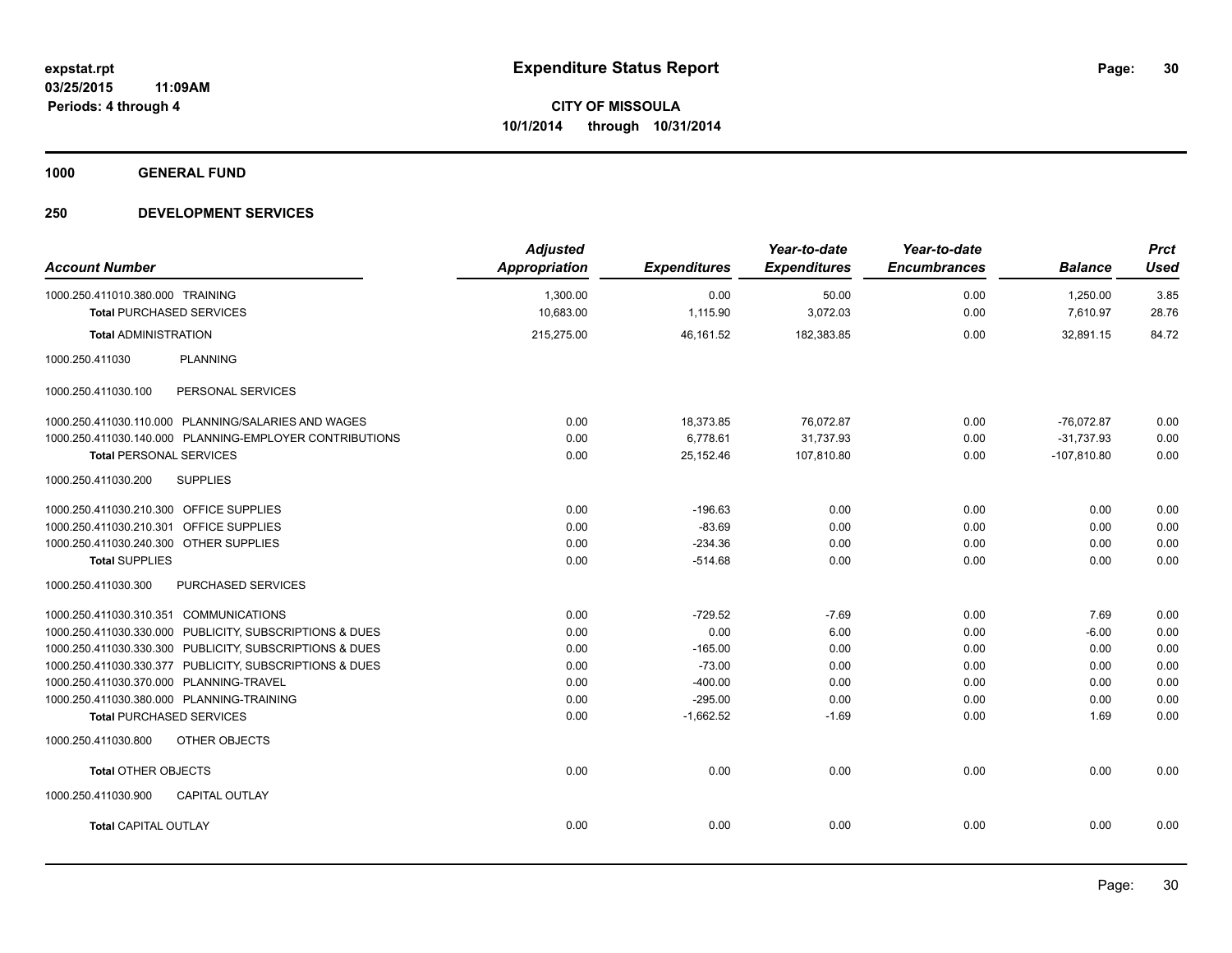**1000 GENERAL FUND**

|                                         |                                                                | <b>Adjusted</b> |                     | Year-to-date        | Year-to-date        |                | <b>Prct</b> |
|-----------------------------------------|----------------------------------------------------------------|-----------------|---------------------|---------------------|---------------------|----------------|-------------|
| <b>Account Number</b>                   |                                                                | Appropriation   | <b>Expenditures</b> | <b>Expenditures</b> | <b>Encumbrances</b> | <b>Balance</b> | <b>Used</b> |
| <b>Total PLANNING</b>                   |                                                                | 0.00            | 22,975.26           | 107,809.11          | 0.00                | $-107,809.11$  | 0.00        |
| 1000.250.411050                         | DEVELOPMENT & PERMIT REVIEWS                                   |                 |                     |                     |                     |                |             |
| 1000.250.411050.100                     | PERSONAL SERVICES                                              |                 |                     |                     |                     |                |             |
|                                         | 1000.250.411050.110.000 DEV & PERMIT REVIEW/SALARIES AND WAGES | 467,890.00      | 45,087.76           | 178.400.40          | 0.00                | 289.489.60     | 38.13       |
|                                         | 1000.250.411050.120.000 OVERTIME/TERMINATION                   | 684.00          | 0.00                | 0.00                | 0.00                | 684.00         | 0.00        |
|                                         | 1000.250.411050.140.000 EMPLOYER CONTRIBUTIONS                 | 149,655.00      | 17,285.22           | 78,920.43           | 0.00                | 70,734.57      | 52.73       |
| <b>Total PERSONAL SERVICES</b>          |                                                                | 618,229.00      | 62,372.98           | 257,320.83          | 0.00                | 360,908.17     | 41.62       |
| 1000.250.411050.200                     | <b>SUPPLIES</b>                                                |                 |                     |                     |                     |                |             |
|                                         | 1000.250.411050.210.000 DEV & PERMIT REVIEW-OFFICE SUPPLIES    | 4,550.00        | 10.86               | 30.48               | 0.00                | 4,519.52       | 0.67        |
| 1000.250.411050.210.300 OFFICE SUPPLIES |                                                                | 0.00            | 295.59              | 422.47              | 0.00                | $-422.47$      | 0.00        |
| 1000.250.411050.210.301 OFFICE SUPPLIES |                                                                | 0.00            | 0.00                | 58.74               | 0.00                | $-58.74$       | 0.00        |
| 1000.250.411050.210.304 OFFICE SUPPLIES |                                                                | 0.00            | $-30.43$            | 289.35              | 0.00                | $-289.35$      | 0.00        |
|                                         | 1000.250.411050.220.000 OPERATING SUPPLIES                     | 600.00          | 0.00                | 0.00                | 0.00                | 600.00         | 0.00        |
|                                         | 1000.250.411050.230.000 REPAIR/MAINTENANCE                     | 700.00          | 0.00                | 0.00                | 0.00                | 700.00         | 0.00        |
|                                         | 1000.250.411050.230.300 REPAIR/MAINTENANCE                     | 0.00            | 107.64              | 202.10              | 0.00                | $-202.10$      | 0.00        |
|                                         | 1000.250.411050.231.000 DEV & PERMIT REVIEW-GASOLINE           | 2,800.00        | 10.59               | 665.51              | 0.00                | 2,134.49       | 23.77       |
| 1000.250.411050.240.000 OTHER SUPPLIES  |                                                                | 255.00          | 0.00                | 0.00                | 0.00                | 255.00         | 0.00        |
| 1000.250.411050.240.300 OTHER SUPPLIES  |                                                                | 0.00            | 30.96               | 130.94              | 0.00                | $-130.94$      | 0.00        |
| <b>Total SUPPLIES</b>                   |                                                                | 8,905.00        | 425.21              | 1.799.59            | 0.00                | 7.105.41       | 20.21       |
| 1000.250.411050.300                     | <b>PURCHASED SERVICES</b>                                      |                 |                     |                     |                     |                |             |
| 1000.250.411050.310.000 COMMUNICATIONS  |                                                                | 7.350.00        | 0.00                | 0.00                | 0.00                | 7,350.00       | 0.00        |
| 1000.250.411050.310.351                 | <b>COMMUNICATIONS</b>                                          | 0.00            | 114.84              | 772.40              | 0.00                | $-772.40$      | 0.00        |
|                                         | 1000.250.411050.320.000 PRINTING & DUPLICATING                 | 5,019.00        | 0.00                | 0.00                | 0.00                | 5,019.00       | 0.00        |
|                                         | 1000.250.411050.320.300 PRINTING & DUPLICATING                 | 0.00            | 29.95               | 30.95               | 0.00                | $-30.95$       | 0.00        |
|                                         | 1000.250.411050.330.000 PUBLICITY, SUBSCRIPTIONS & DUES        | 3,680.00        | 0.00                | 195.00              | 0.00                | 3,485.00       | 5.30        |
|                                         | 1000.250.411050.330.377 PUBLICITY, SUBSCRIPTIONS & DUES        | 0.00            | 84.00               | 442.00              | 0.00                | $-442.00$      | 0.00        |
| 1000.250.411050.344.000                 | <b>TELEPHONE SERVICE</b>                                       | 3,015.00        | 1,498.90            | 1,545.66            | 0.00                | 1,469.34       | 51.27       |
|                                         | 1000.250.411050.350.000 PROFESSIONAL SERVICES                  | 22,105.00       | 0.00                | 0.00                | 0.00                | 22,105.00      | 0.00        |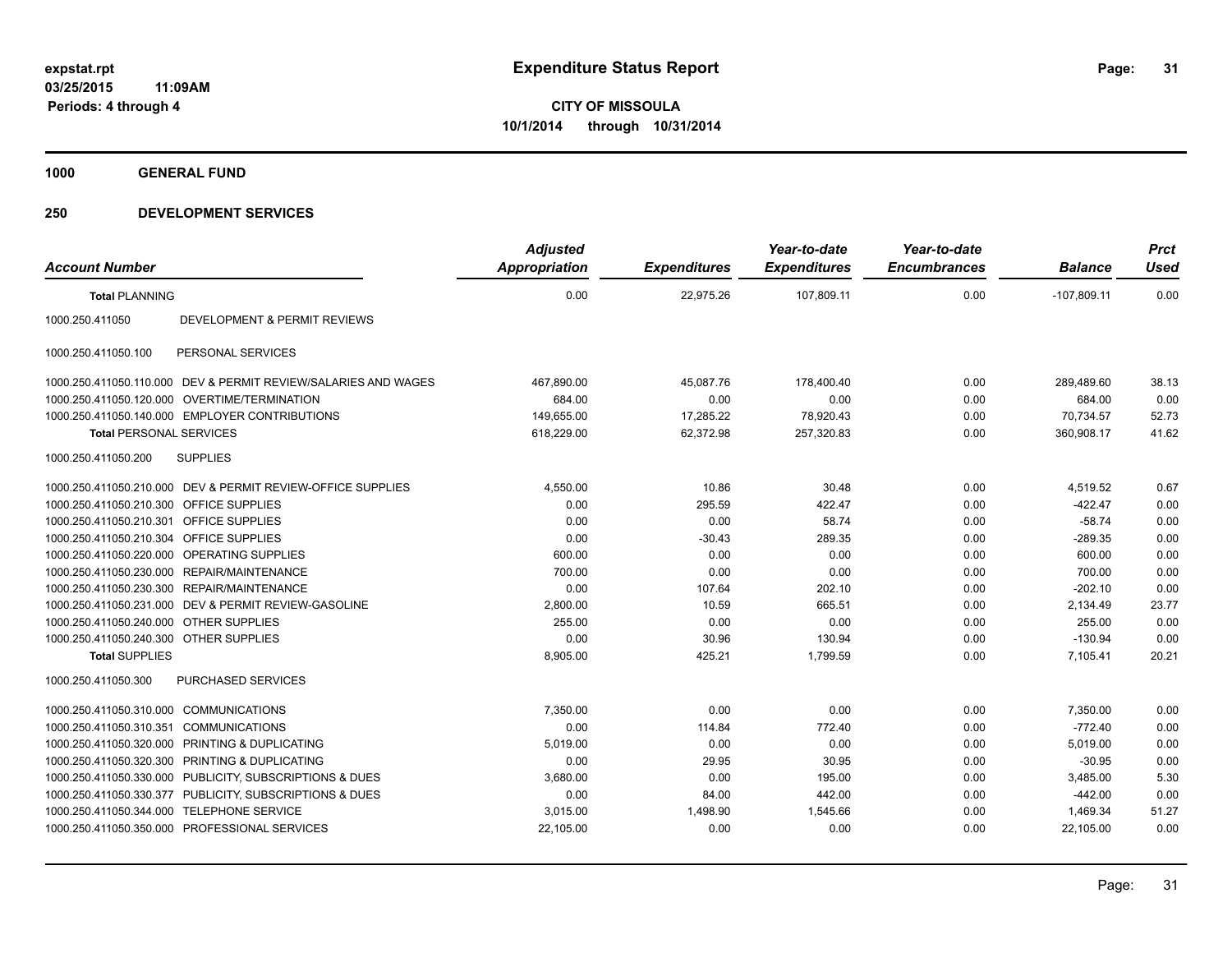**1000 GENERAL FUND**

|                                                         | <b>Adjusted</b>      |                     | Year-to-date        | Year-to-date        |                | <b>Prct</b> |
|---------------------------------------------------------|----------------------|---------------------|---------------------|---------------------|----------------|-------------|
| <b>Account Number</b>                                   | <b>Appropriation</b> | <b>Expenditures</b> | <b>Expenditures</b> | <b>Encumbrances</b> | <b>Balance</b> | <b>Used</b> |
| 1000.250.411050.350.300 PROFESSIONAL SERVICES           | 0.00                 | 0.00                | 629.00              | 0.00                | $-629.00$      | 0.00        |
| 1000.250.411050.360.000 REPAIR & MAINTENANCE            | 945.00               | 0.00                | 0.00                | 0.00                | 945.00         | 0.00        |
| 1000.250.411050.370.000 DEV & PERMIT REVIEW-TRAVEL      | 8,372.00             | 0.00                | 0.00                | 0.00                | 8,372.00       | 0.00        |
| 1000.250.411050.370.300 TRAVEL                          | 6,589.00             | 0.00                | 1,781.50            | 0.00                | 4,807.50       | 27.04       |
| <b>Total PURCHASED SERVICES</b>                         | 57,075.00            | 1,727.69            | 5,396.51            | 0.00                | 51,678.49      | 9.46        |
| CAPITAL OUTLAY<br>1000.250.411050.900                   |                      |                     |                     |                     |                |             |
| <b>Total CAPITAL OUTLAY</b>                             | 0.00                 | 0.00                | 0.00                | 0.00                | 0.00           | 0.00        |
| Total DEVELOPMENT & PERMIT REVIEWS                      | 684,209.00           | 64,525.88           | 264,516.93          | 0.00                | 419,692.07     | 38.66       |
| CODE COMPLIANCE<br>1000.250.411055                      |                      |                     |                     |                     |                |             |
| 1000.250.411055.100<br>PERSONAL SERVICES                |                      |                     |                     |                     |                |             |
| 1000.250.411055.110.000 SALARIES AND WAGES              | 280,542.00           | 7,178.59            | 24,598.00           | 0.00                | 255,944.00     | 8.77        |
| 1000.250.411055.140.000 EMPLOYER CONTRIBUTIONS          | 109,263.00           | 2,293.51            | 9,529.51            | 0.00                | 99,733.49      | 8.72        |
| <b>Total PERSONAL SERVICES</b>                          | 389,805.00           | 9,472.10            | 34,127.51           | 0.00                | 355,677.49     | 8.76        |
| 1000.250.411055.200<br><b>SUPPLIES</b>                  |                      |                     |                     |                     |                |             |
| 1000.250.411055.210.000 OFFICE SUPPLIES                 | 3,233.00             | 49.45               | 49.45               | 0.00                | 3,183.55       | 1.53        |
| 1000.250.411055.210.300 OFFICE SUPPLIES                 | 0.00                 | 0.00                | 19.98               | 0.00                | $-19.98$       | 0.00        |
| 1000.250.411055.220.000 OPERATING SUPPLIES              | 200.00               | 0.00                | 248.94              | 0.00                | $-48.94$       | 124.47      |
| 1000.250.411055.230.000 1200                            | 1.200.00             | 0.00                | 0.00                | 0.00                | 1.200.00       | 0.00        |
| 1000.250.411055.231.000 GASOLINE                        | 8,600.00             | 0.00                | 1.280.02            | 0.00                | 7.319.98       | 14.88       |
| 1000.250.411055.240.000 OTHER SUPPLIES                  | 650.00               | 0.00                | 0.00                | 0.00                | 650.00         | 0.00        |
| <b>Total SUPPLIES</b>                                   | 13,883.00            | 49.45               | 1,598.39            | 0.00                | 12,284.61      | 11.51       |
| PURCHASED SERVICES<br>1000.250.411055.300               |                      |                     |                     |                     |                |             |
| 1000.250.411055.310.000 COMMUNICATIONS                  | 1,050.00             | 0.00                | 0.00                | 0.00                | 1,050.00       | 0.00        |
| 1000.250.411055.320.000 PRINTING & DUPLICATING          | 1,450.00             | 0.00                | 0.00                | 0.00                | 1,450.00       | 0.00        |
| 1000.250.411055.330.000 PUBLICITY, SUBSCRIPTIONS & DUES | 200.00               | 0.00                | 310.32              | 0.00                | $-110.32$      | 155.16      |
| 1000.250.411055.330.377 PUBLICITY, SUBSCRIPTIONS & DUES | 0.00                 | 0.00                | 35.00               | 0.00                | $-35.00$       | 0.00        |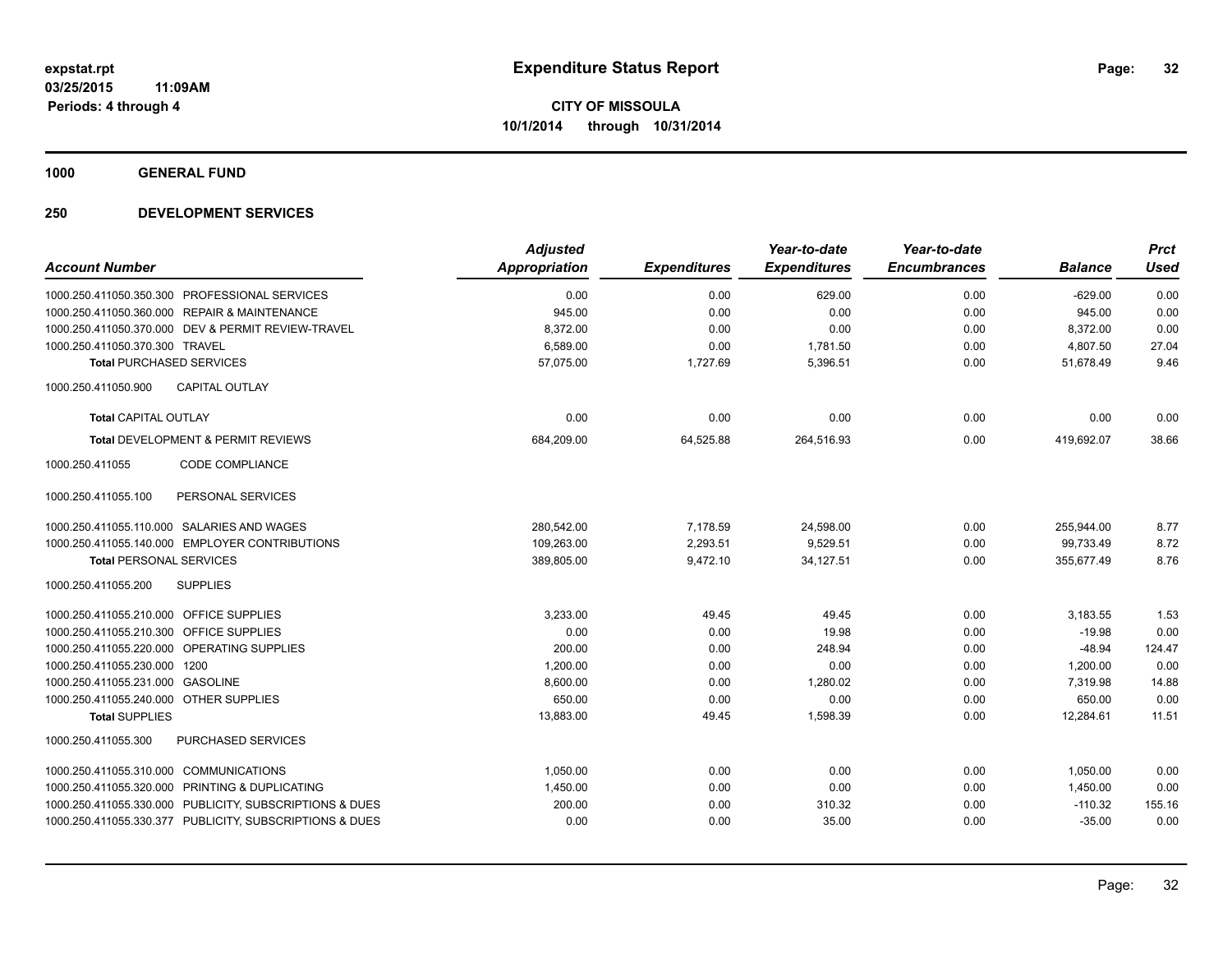**1000 GENERAL FUND**

| <b>Account Number</b>                                    | <b>Adjusted</b><br>Appropriation | <b>Expenditures</b> | Year-to-date<br><b>Expenditures</b> | Year-to-date<br><b>Encumbrances</b> | <b>Balance</b> | <b>Prct</b><br><b>Used</b> |
|----------------------------------------------------------|----------------------------------|---------------------|-------------------------------------|-------------------------------------|----------------|----------------------------|
| 1000.250.411055.344.000 TELEPHONE SERVICE                | 3,185.00                         | 1,127.21            | 1,194.97                            | 0.00                                | 1,990.03       | 37.52                      |
| 1000.250.411055.350.000 PROFESSIONAL SERVICES            | 150.00                           | 0.00                | 0.00                                | 0.00                                | 150.00         | 0.00                       |
| 1000.250.411055.360.000 REPAIR & MAINTENANCE             | 500.00                           | 0.00                | 48.00                               | 0.00                                | 452.00         | 9.60                       |
| 1000.250.411055.370.000 TRAVEL                           | 2,300.00                         | 0.00                | 178.60                              | 0.00                                | 2,121.40       | 7.77                       |
| 1000.250.411055.380.000 TRAINING                         | 2,375.00                         | 0.00                | 0.00                                | 0.00                                | 2,375.00       | 0.00                       |
| 1000.250.411055.390.000 OTHER PURCHASED SERVICES         | 1.450.00                         | 0.00                | 0.00                                | 0.00                                | 1,450.00       | 0.00                       |
| <b>Total PURCHASED SERVICES</b>                          | 12,660.00                        | 1,127.21            | 1,766.89                            | 0.00                                | 10,893.11      | 13.96                      |
| <b>Total CODE COMPLIANCE</b>                             | 416,348.00                       | 10,648.76           | 37,492.79                           | 0.00                                | 378,855.21     | 9.01                       |
| 1000.250.411070<br><b>TRANSPORTATION</b>                 |                                  |                     |                                     |                                     |                |                            |
| PERSONAL SERVICES<br>1000.250.411070.100                 |                                  |                     |                                     |                                     |                |                            |
| 1000.250.411070.110.000 TRANSPORTATION/SALARIES & WAGES  | 0.00                             | 17,245.68           | 17,245.68                           | 0.00                                | $-17,245.68$   | 0.00                       |
| 1000.250.411070.140.000 EMPLOYER CONTRIBUTIONS           | 0.00                             | 6,034.78            | 6,034.78                            | 0.00                                | $-6,034.78$    | 0.00                       |
| <b>Total PERSONAL SERVICES</b>                           | 0.00                             | 23,280.46           | 23,280.46                           | 0.00                                | $-23,280.46$   | 0.00                       |
| 1000.250.411070.200<br><b>SUPPLIES</b>                   |                                  |                     |                                     |                                     |                |                            |
| <b>Total SUPPLIES</b>                                    | 0.00                             | 0.00                | 0.00                                | 0.00                                | 0.00           | 0.00                       |
| PURCHASED SERVICES<br>1000.250.411070.300                |                                  |                     |                                     |                                     |                |                            |
| <b>Total PURCHASED SERVICES</b>                          | 0.00                             | 0.00                | 0.00                                | 0.00                                | 0.00           | 0.00                       |
| <b>FIXED CHARGES</b><br>1000.250.411070.500              |                                  |                     |                                     |                                     |                |                            |
| <b>Total FIXED CHARGES</b>                               | 0.00                             | 0.00                | 0.00                                | 0.00                                | 0.00           | 0.00                       |
| 1000.250.411070.700<br><b>GRANTS &amp; CONTRIBUTIONS</b> |                                  |                     |                                     |                                     |                |                            |
| <b>Total GRANTS &amp; CONTRIBUTIONS</b>                  | 0.00                             | 0.00                | 0.00                                | 0.00                                | 0.00           | 0.00                       |
| 1000.250.411070.800<br>OTHER OBJECTS                     |                                  |                     |                                     |                                     |                |                            |
| <b>Total OTHER OBJECTS</b>                               | 0.00                             | 0.00                | 0.00                                | 0.00                                | 0.00           | 0.00                       |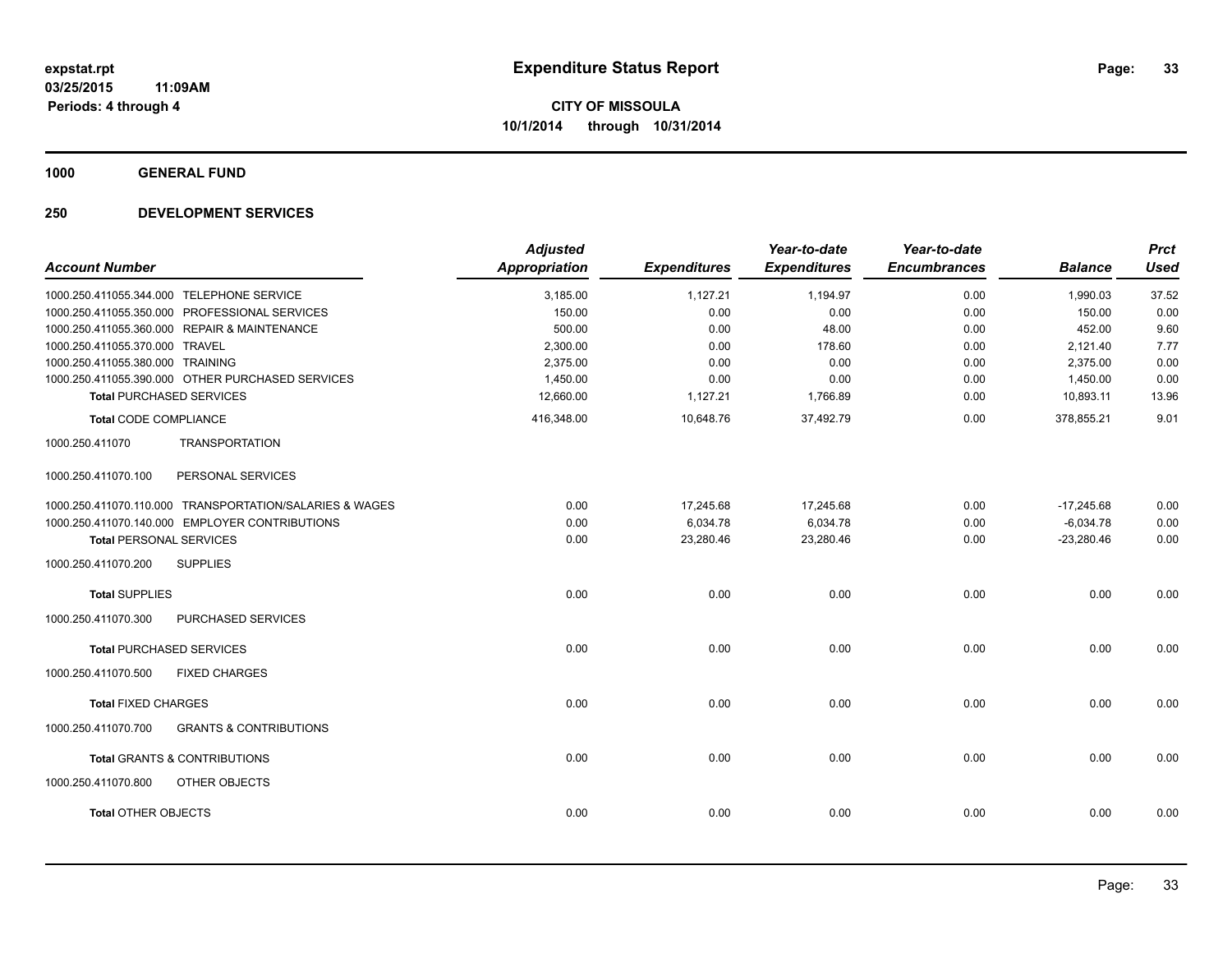**1000 GENERAL FUND**

| <b>Account Number</b>                   |                                                        | <b>Adjusted</b><br>Appropriation | <b>Expenditures</b> | Year-to-date<br><b>Expenditures</b> | Year-to-date<br><b>Encumbrances</b> | <b>Balance</b> | <b>Prct</b><br><b>Used</b> |
|-----------------------------------------|--------------------------------------------------------|----------------------------------|---------------------|-------------------------------------|-------------------------------------|----------------|----------------------------|
| <b>Total TRANSPORTATION</b>             |                                                        | 0.00                             | 23,280.46           | 23,280.46                           | 0.00                                | $-23,280.46$   | 0.00                       |
| 1000.250.411080                         | <b>MIM MDT</b>                                         |                                  |                     |                                     |                                     |                |                            |
| 1000.250.411080.100                     | PERSONAL SERVICES                                      |                                  |                     |                                     |                                     |                |                            |
|                                         | 1000.250.411080.110.000 MIM-MDT/SALARIES AND WAGES     | 0.00                             | 2,158.07            | 2,158.07                            | 0.00                                | $-2,158.07$    | 0.00                       |
|                                         | 1000.250.411080.140.000 EMPLOYER CONTRIBUTIONS         | 0.00                             | 1,311.49            | 1,311.49                            | 0.00                                | $-1,311.49$    | 0.00                       |
| <b>Total PERSONAL SERVICES</b>          |                                                        | 0.00                             | 3,469.56            | 3,469.56                            | 0.00                                | $-3,469.56$    | 0.00                       |
| 1000.250.411080.200                     | <b>SUPPLIES</b>                                        |                                  |                     |                                     |                                     |                |                            |
| 1000.250.411080.210.301 OFFICE SUPPLIES |                                                        | 0.00                             | $-87.89$            | $-87.89$                            | 0.00                                | 87.89          | 0.00                       |
| <b>Total SUPPLIES</b>                   |                                                        | 0.00                             | $-87.89$            | $-87.89$                            | 0.00                                | 87.89          | 0.00                       |
| 1000.250.411080.300                     | PURCHASED SERVICES                                     |                                  |                     |                                     |                                     |                |                            |
| 1000.250.411080.310.000 COMMUNICATIONS  |                                                        | 0.00                             | $-3.88$             | 0.00                                | 0.00                                | 0.00           | 0.00                       |
| <b>Total PURCHASED SERVICES</b>         |                                                        | 0.00                             | $-3.88$             | 0.00                                | 0.00                                | 0.00           | 0.00                       |
| 1000.250.411080.500                     | <b>FIXED CHARGES</b>                                   |                                  |                     |                                     |                                     |                |                            |
| <b>Total FIXED CHARGES</b>              |                                                        | 0.00                             | 0.00                | 0.00                                | 0.00                                | 0.00           | 0.00                       |
| 1000.250.411080.700                     | <b>GRANTS &amp; CONTRIBUTIONS</b>                      |                                  |                     |                                     |                                     |                |                            |
|                                         | <b>Total GRANTS &amp; CONTRIBUTIONS</b>                | 0.00                             | 0.00                | 0.00                                | 0.00                                | 0.00           | 0.00                       |
| <b>Total MIM MDT</b>                    |                                                        | 0.00                             | 3,377.79            | 3,381.67                            | 0.00                                | $-3,381.67$    | 0.00                       |
| 1000.250.411081                         | <b>MIM-TRANSIT</b>                                     |                                  |                     |                                     |                                     |                |                            |
| 1000.250.411081.100                     | PERSONAL SERVICES                                      |                                  |                     |                                     |                                     |                |                            |
|                                         | 1000.250.411081.110.000 MIM-TRANSIT/SALARIES AND WAGES | 0.00                             | 1,927.83            | 1,927.83                            | 0.00                                | $-1,927.83$    | 0.00                       |
|                                         | 1000.250.411081.140.000 EMPLOYER CONTRIBUTIONS         | 0.00                             | 1,081.74            | 1,081.74                            | 0.00                                | $-1,081.74$    | 0.00                       |
| <b>Total PERSONAL SERVICES</b>          |                                                        | 0.00                             | 3,009.57            | 3,009.57                            | 0.00                                | $-3,009.57$    | 0.00                       |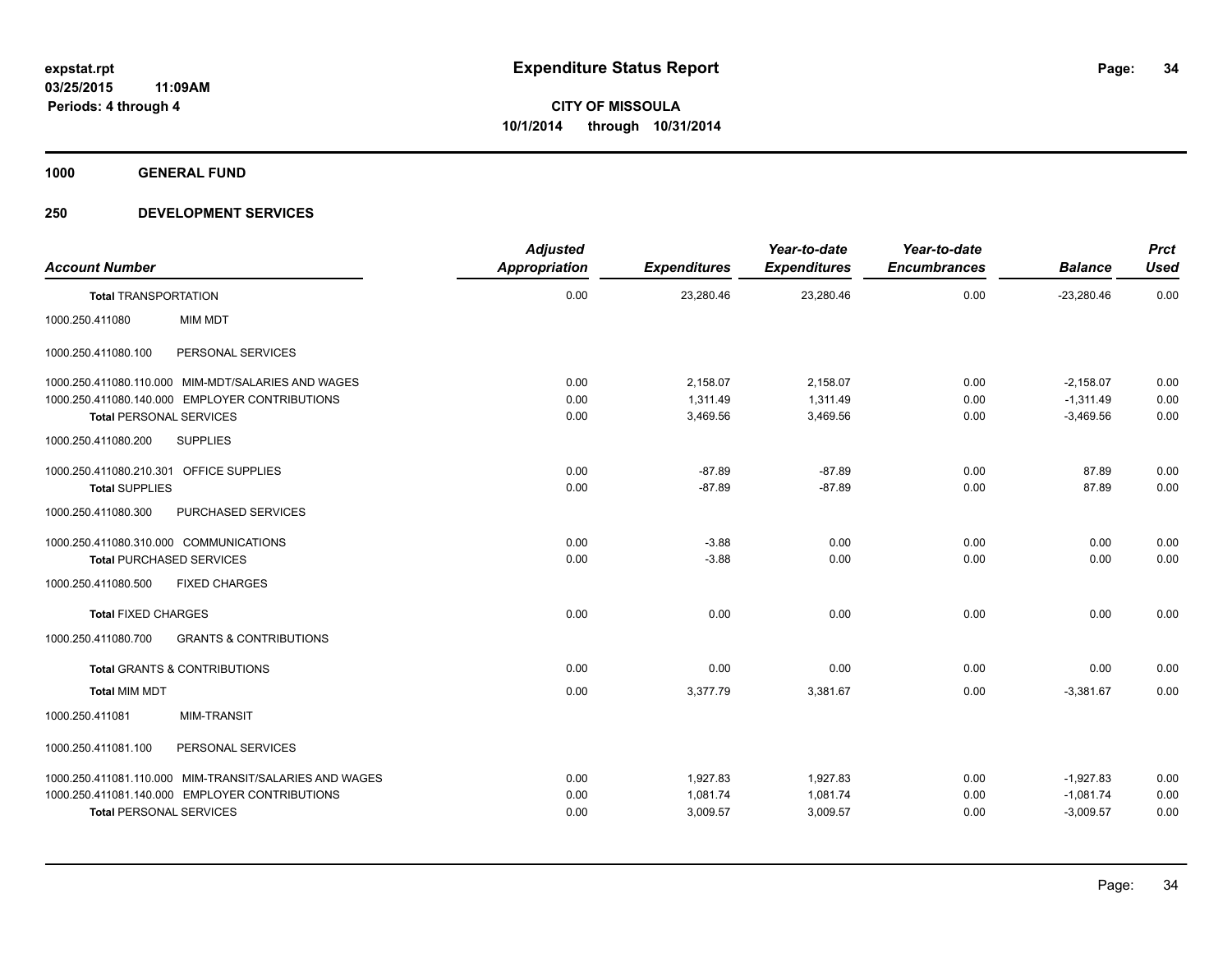**1000 GENERAL FUND**

|                                |                                                | <b>Adjusted</b>      |                     | Year-to-date        | Year-to-date        |                | <b>Prct</b> |
|--------------------------------|------------------------------------------------|----------------------|---------------------|---------------------|---------------------|----------------|-------------|
| <b>Account Number</b>          |                                                | <b>Appropriation</b> | <b>Expenditures</b> | <b>Expenditures</b> | <b>Encumbrances</b> | <b>Balance</b> | <b>Used</b> |
| 1000.250.411081.200            | <b>SUPPLIES</b>                                |                      |                     |                     |                     |                |             |
| <b>Total SUPPLIES</b>          |                                                | 0.00                 | 0.00                | 0.00                | 0.00                | 0.00           | 0.00        |
| 1000.250.411081.300            | PURCHASED SERVICES                             |                      |                     |                     |                     |                |             |
|                                | <b>Total PURCHASED SERVICES</b>                | 0.00                 | 0.00                | 0.00                | 0.00                | 0.00           | 0.00        |
| 1000.250.411081.500            | <b>FIXED CHARGES</b>                           |                      |                     |                     |                     |                |             |
| <b>Total FIXED CHARGES</b>     |                                                | 0.00                 | 0.00                | 0.00                | 0.00                | 0.00           | 0.00        |
| 1000.250.411081.700            | <b>GRANTS &amp; CONTRIBUTIONS</b>              |                      |                     |                     |                     |                |             |
|                                | <b>Total GRANTS &amp; CONTRIBUTIONS</b>        | 0.00                 | 0.00                | 0.00                | 0.00                | 0.00           | 0.00        |
| 1000.250.411081.900            | <b>CAPITAL OUTLAY</b>                          |                      |                     |                     |                     |                |             |
| <b>Total CAPITAL OUTLAY</b>    |                                                | 0.00                 | 0.00                | 0.00                | 0.00                | 0.00           | 0.00        |
| <b>Total MIM-TRANSIT</b>       |                                                | 0.00                 | 3,009.57            | 3,009.57            | 0.00                | $-3,009.57$    | 0.00        |
| 1000.250.430255                | <b>BIKE-PED PROGRAM</b>                        |                      |                     |                     |                     |                |             |
| 1000.250.430255.100            | PERSONAL SERVICES                              |                      |                     |                     |                     |                |             |
|                                | 1000.250.430255.110.000 SALARIES AND WAGES     | 0.00                 | 2,288.08            | 2,288.08            | 0.00                | $-2,288.08$    | 0.00        |
|                                | 1000.250.430255.120.000 OVERTIME/TERMINATION   | 0.00                 | 39.97               | 39.97               | 0.00                | $-39.97$       | 0.00        |
|                                | 1000.250.430255.140.000 EMPLOYER CONTRIBUTIONS | 0.00                 | 824.50              | 824.50              | 0.00                | $-824.50$      | 0.00        |
| <b>Total PERSONAL SERVICES</b> |                                                | 0.00                 | 3,152.55            | 3,152.55            | 0.00                | $-3,152.55$    | 0.00        |
| 1000.250.430255.200            | <b>SUPPLIES</b>                                |                      |                     |                     |                     |                |             |
| <b>Total SUPPLIES</b>          |                                                | 0.00                 | 0.00                | 0.00                | 0.00                | 0.00           | 0.00        |
| 1000.250.430255.300            | PURCHASED SERVICES                             |                      |                     |                     |                     |                |             |
| 1000.250.430255.370.000 TRAVEL |                                                | 0.00                 | 271.89              | 271.89              | 0.00                | $-271.89$      | 0.00        |
|                                | <b>Total PURCHASED SERVICES</b>                | 0.00                 | 271.89              | 271.89              | 0.00                | $-271.89$      | 0.00        |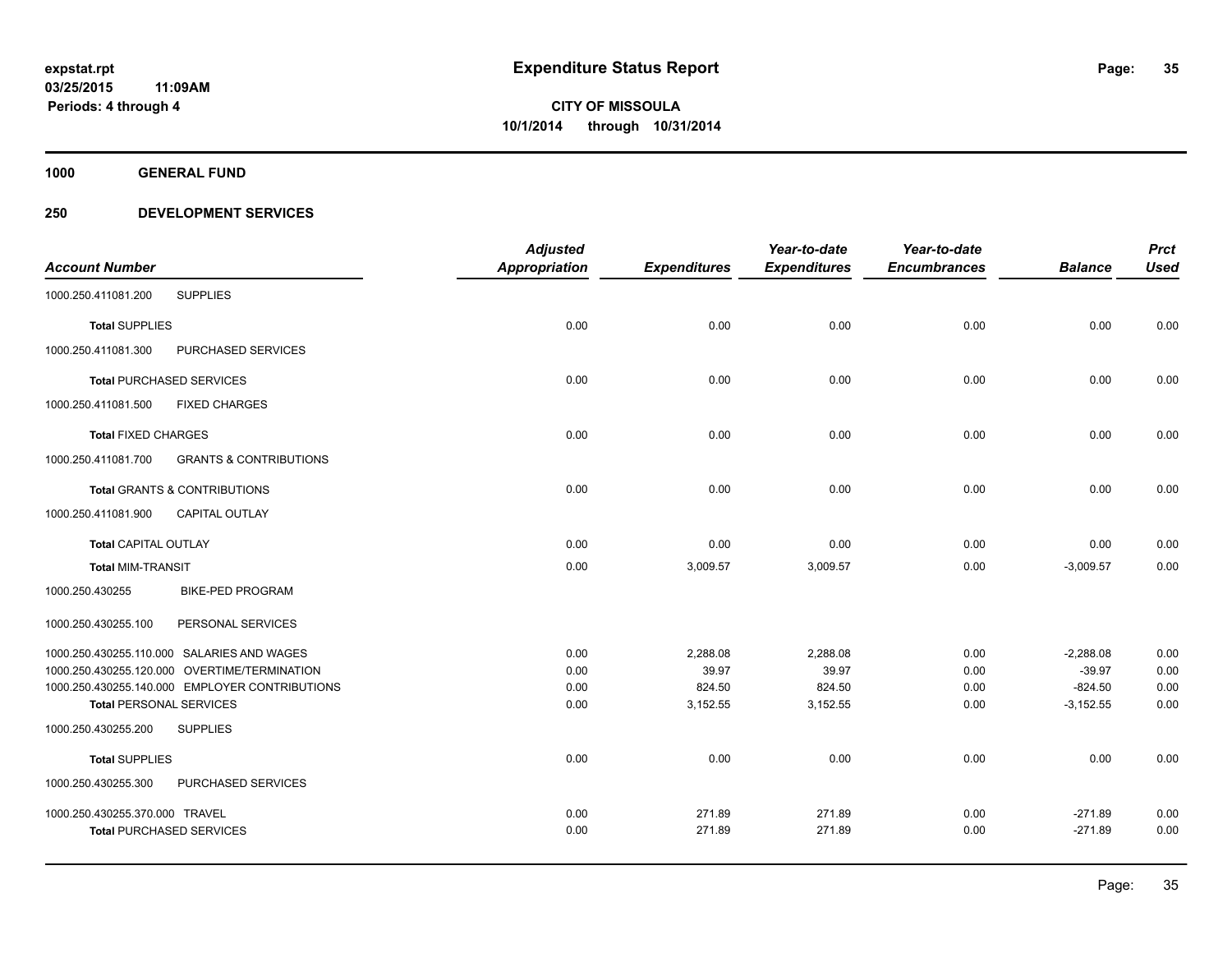**1000 GENERAL FUND**

| <b>Account Number</b>          |                                         | <b>Adjusted</b><br><b>Appropriation</b> | <b>Expenditures</b> | Year-to-date<br><b>Expenditures</b> | Year-to-date<br><b>Encumbrances</b> | <b>Balance</b> | <b>Prct</b><br><b>Used</b> |
|--------------------------------|-----------------------------------------|-----------------------------------------|---------------------|-------------------------------------|-------------------------------------|----------------|----------------------------|
| 1000.250.430255.500            | <b>FIXED CHARGES</b>                    |                                         |                     |                                     |                                     |                |                            |
| <b>Total FIXED CHARGES</b>     |                                         | 0.00                                    | 0.00                | 0.00                                | 0.00                                | 0.00           | 0.00                       |
| 1000.250.430255.700            | <b>GRANTS &amp; CONTRIBUTIONS</b>       |                                         |                     |                                     |                                     |                |                            |
|                                | <b>Total GRANTS &amp; CONTRIBUTIONS</b> | 0.00                                    | 0.00                | 0.00                                | 0.00                                | 0.00           | 0.00                       |
| 1000.250.430255.800            | OTHER OBJECTS                           |                                         |                     |                                     |                                     |                |                            |
| <b>Total OTHER OBJECTS</b>     |                                         | 0.00                                    | 0.00                | 0.00                                | 0.00                                | 0.00           | 0.00                       |
| Total BIKE-PED PROGRAM         |                                         | 0.00                                    | 3,424.44            | 3,424.44                            | 0.00                                | $-3,424.44$    | 0.00                       |
| 1000.250.430256                | SAFE ROUTES TO SCHOOLS                  |                                         |                     |                                     |                                     |                |                            |
| 1000.250.430256.100            | PERSONAL SERVICES                       |                                         |                     |                                     |                                     |                |                            |
|                                | <b>Total PERSONAL SERVICES</b>          | 0.00                                    | 0.00                | 0.00                                | 0.00                                | 0.00           | 0.00                       |
| 1000.250.430256.300            | PURCHASED SERVICES                      |                                         |                     |                                     |                                     |                |                            |
|                                | Total SAFE ROUTES TO SCHOOLS            | 0.00                                    | 0.00                | 0.00                                | 0.00                                | 0.00           | 0.00                       |
| 1000.250.430262                | <b>SIDEWALKS</b>                        |                                         |                     |                                     |                                     |                |                            |
| 1000.250.430262.300            | PURCHASED SERVICES                      |                                         |                     |                                     |                                     |                |                            |
| <b>Total SIDEWALKS</b>         |                                         | 0.00                                    | 0.00                | 0.00                                | 0.00                                | 0.00           | 0.00                       |
| 1000.250.430267                | <b>CMAQ GRANT</b>                       |                                         |                     |                                     |                                     |                |                            |
| 1000.250.430267.100            | PERSONAL SERVICES                       |                                         |                     |                                     |                                     |                |                            |
| <b>Total PERSONAL SERVICES</b> |                                         | 0.00                                    | 0.00                | 0.00                                | 0.00                                | 0.00           | 0.00                       |
| 1000.250.430267.200            | <b>SUPPLIES</b>                         |                                         |                     |                                     |                                     |                |                            |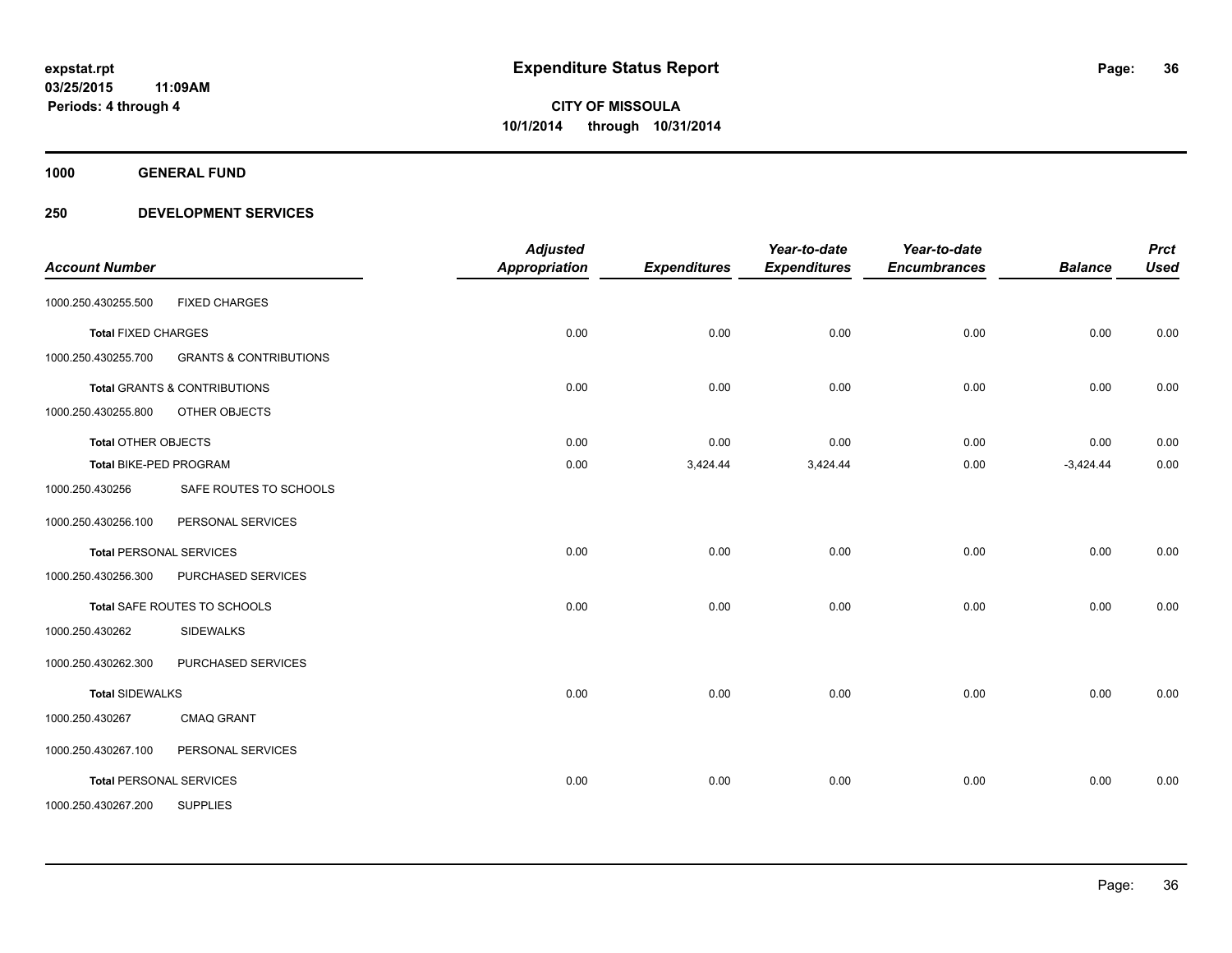**1000 GENERAL FUND**

### **250 DEVELOPMENT SERVICES**

| <b>Account Number</b>                       |                                                        | <b>Adjusted</b><br>Appropriation | <b>Expenditures</b> | Year-to-date<br><b>Expenditures</b> | Year-to-date<br><b>Encumbrances</b> | <b>Balance</b> | <b>Prct</b><br><b>Used</b> |
|---------------------------------------------|--------------------------------------------------------|----------------------------------|---------------------|-------------------------------------|-------------------------------------|----------------|----------------------------|
| 1000.250.430267.240.000 OTHER SUPPLIES      |                                                        | 0.00                             | $-53.02$            | 0.00                                | 0.00                                | 0.00           | 0.00                       |
| <b>Total SUPPLIES</b>                       |                                                        | 0.00                             | $-53.02$            | 0.00                                | 0.00                                | 0.00           | 0.00                       |
| 1000.250.430267.300                         | <b>PURCHASED SERVICES</b>                              |                                  |                     |                                     |                                     |                |                            |
| <b>Total PURCHASED SERVICES</b>             |                                                        | 0.00                             | 0.00                | 0.00                                | 0.00                                | 0.00           | 0.00                       |
| 1000.250.430267.500                         | <b>FIXED CHARGES</b>                                   |                                  |                     |                                     |                                     |                |                            |
| <b>Total FIXED CHARGES</b>                  |                                                        | 0.00                             | 0.00                | 0.00                                | 0.00                                | 0.00           | 0.00                       |
| <b>Total CMAQ GRANT</b>                     |                                                        | 0.00                             | $-53.02$            | 0.00                                | 0.00                                | 0.00           | 0.00                       |
| 1000.250.431400                             | <b>ENGINEERING</b>                                     |                                  |                     |                                     |                                     |                |                            |
| 1000.250.431400.100                         | PERSONAL SERVICES                                      |                                  |                     |                                     |                                     |                |                            |
|                                             | 1000.250.431400.110.000 ENGINEERING/SALARIES AND WAGES | 338,846.00                       | 21,568.69           | 85,156.40                           | 0.00                                | 253,689.60     | 25.13                      |
| 1000.250.431400.120.00 OVERTIME/TERMINATION |                                                        | 2,437.00                         | 0.00                | 0.00                                | 0.00                                | 2,437.00       | 0.00                       |
|                                             | 1000.250.431400.140.000 EMPLOYER CONTRIBUTIONS         | 108,540.00                       | 7,007.72            | 30,779.22                           | 0.00                                | 77,760.78      | 28.36                      |
| <b>Total PERSONAL SERVICES</b>              |                                                        | 449,823.00                       | 28,576.41           | 115,935.62                          | 0.00                                | 333,887.38     | 25.77                      |
| 1000.250.431400.200                         | <b>SUPPLIES</b>                                        |                                  |                     |                                     |                                     |                |                            |
|                                             | 1000.250.431400.210.000 ENGINEERING-OFFICE SUPPLIES    | 875.00                           | 0.00                | 0.00                                | 0.00                                | 875.00         | 0.00                       |
| 1000.250.431400.210.300 OFFICE SUPPLIES     |                                                        | 0.00                             | 11.89               | 81.98                               | 0.00                                | $-81.98$       | 0.00                       |
| 1000.250.431400.210.301 OFFICE SUPPLIES     |                                                        | 0.00                             | 29.03               | 61.75                               | 0.00                                | $-61.75$       | 0.00                       |
| 1000.250.431400.220.000 OPERATING SUPPLIES  |                                                        | 425.00                           | 0.00                | 0.00                                | 0.00                                | 425.00         | 0.00                       |
| 1000.250.431400.220.300 OPERATING SUPPLIES  |                                                        | 0.00                             | 0.00                | 84.48                               | 0.00                                | $-84.48$       | 0.00                       |
| 1000.250.431400.230.000 REPAIR/MAINTENANCE  |                                                        | 1,050.00                         | 0.00                | 0.00                                | 0.00                                | 1,050.00       | 0.00                       |
| 1000.250.431400.230.300 REPAIR/MAINTENANCE  |                                                        | 0.00                             | 0.00                | 5.50                                | 0.00                                | $-5.50$        | 0.00                       |
| 1000.250.431400.230.321 REPAIR/MAINTENANCE  |                                                        | 0.00                             | 257.34              | 257.34                              | 0.00                                | $-257.34$      | 0.00                       |
|                                             | 1000.250.431400.231.000 ENGINEERING-GASOLINE           | 3,500.00                         | 0.00                | 616.08                              | 0.00                                | 2,883.92       | 17.60                      |
| 1000.250.431400.240.000 OTHER SUPPLIES      |                                                        | 400.00                           | 0.00                | 0.00                                | 0.00                                | 400.00         | 0.00                       |
| 1000.250.431400.240.300 OTHER SUPPLIES      |                                                        | 0.00                             | 50.38               | 85.23                               | 0.00                                | $-85.23$       | 0.00                       |
| <b>Total SUPPLIES</b>                       |                                                        | 6,250.00                         | 348.64              | 1,192.36                            | 0.00                                | 5,057.64       | 19.08                      |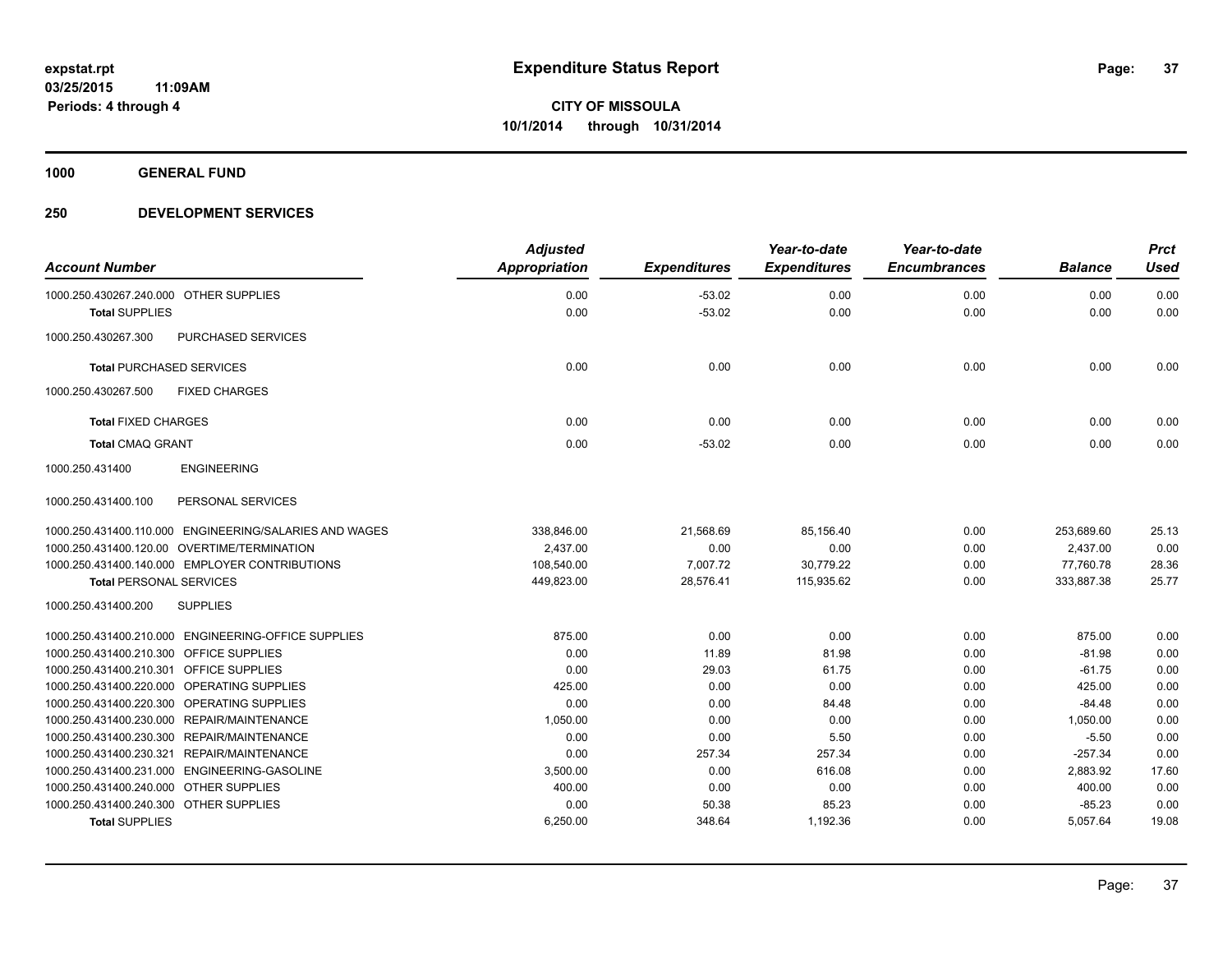**1000 GENERAL FUND**

### **250 DEVELOPMENT SERVICES**

|                                                             | <b>Adjusted</b>      |                     | Year-to-date        | Year-to-date        |                | <b>Prct</b> |
|-------------------------------------------------------------|----------------------|---------------------|---------------------|---------------------|----------------|-------------|
| <b>Account Number</b>                                       | <b>Appropriation</b> | <b>Expenditures</b> | <b>Expenditures</b> | <b>Encumbrances</b> | <b>Balance</b> | <b>Used</b> |
| <b>PURCHASED SERVICES</b><br>1000.250.431400.300            |                      |                     |                     |                     |                |             |
| <b>COMMUNICATIONS</b><br>1000.250.431400.310.000            | 4,270.00             | 0.00                | 0.00                | 0.00                | 4,270.00       | 0.00        |
| 1000.250.431400.310.351<br><b>COMMUNICATIONS</b>            | 0.00                 | 3.26                | 94.07               | 0.00                | $-94.07$       | 0.00        |
| 1000.250.431400.320.000<br>PRINTING & DUPLICATING           | 520.00               | 0.00                | 0.00                | 0.00                | 520.00         | 0.00        |
| 1000.250.431400.320.300<br>PRINTING & DUPLICATING           | 0.00                 | 0.00                | 33.40               | 0.00                | $-33.40$       | 0.00        |
| PUBLICITY, SUBSCRIPTIONS & DUES<br>1000.250.431400.330.000  | 6.800.00             | 0.00                | 0.00                | 0.00                | 6,800.00       | 0.00        |
| 1000.250.431400.330.377<br>PUBLICITY, SUBSCRIPTIONS & DUES  | 0.00                 | 0.00                | 176.00              | 0.00                | $-176.00$      | 0.00        |
| 1000.250.431400.344.000<br><b>TELEPHONE SERVICE</b>         | 1,975.00             | 1,359.87            | 1,365.79            | 0.00                | 609.21         | 69.15       |
| PROFESSIONAL SERVICES<br>1000.250.431400.350.000            | 63,330.00            | 0.00                | 16,065.36           | 0.00                | 47,264.64      | 25.37       |
| ENGINEERING-REPAIR & MAINTENANCE<br>1000.250.431400.360.000 | 400.00               | 0.00                | 0.00                | 0.00                | 400.00         | 0.00        |
| <b>ENGINEERING-TRAVEL</b><br>1000.250.431400.370.000        | 1,850.00             | 0.00                | 199.59              | 0.00                | 1.650.41       | 10.79       |
| 1000.250.431400.380.000<br><b>TRAINING</b>                  | 1.850.00             | 0.00                | 0.00                | 0.00                | 1.850.00       | 0.00        |
| 1000.250.431400.380.300<br><b>TRAINING</b>                  | 0.00                 | 0.00                | 89.00               | 0.00                | $-89.00$       | 0.00        |
| 1000.250.431400.390.000 OTHER PURCHASED SERVICES            | 100.00               | 0.00                | 0.00                | 0.00                | 100.00         | 0.00        |
| <b>Total PURCHASED SERVICES</b>                             | 81,095.00            | 1,363.13            | 18,023.21           | 0.00                | 63,071.79      | 22.22       |
| 1000.250.431400.900<br><b>CAPITAL OUTLAY</b>                |                      |                     |                     |                     |                |             |
| 1000.250.431400.940.000 MACHINERY & EQUIPMENT               | 8.576.00             | 0.00                | 0.00                | 0.00                | 8,576.00       | 0.00        |
| <b>Total CAPITAL OUTLAY</b>                                 | 8,576.00             | 0.00                | 0.00                | 0.00                | 8,576.00       | 0.00        |
| <b>Total ENGINEERING</b>                                    | 545,744.00           | 30,288.18           | 135, 151.19         | 0.00                | 410,592.81     | 24.76       |
| <b>MERCHANT SERVICES</b><br>1000.250.510110                 |                      |                     |                     |                     |                |             |
| 1000.250.510110.500<br><b>FIXED CHARGES</b>                 |                      |                     |                     |                     |                |             |
| 1000.250.510110.550.000 MERCHANT SERVICE FEES               | 0.00                 | 1.076.96            | 2,962.02            | 0.00                | $-2,962.02$    | 0.00        |
| <b>Total MERCHANT SERVICES</b>                              | 0.00                 | 1.076.96            | 2,962.02            | 0.00                | $-2.962.02$    | 0.00        |
| <b>Total DEVELOPMENT SERVICES</b>                           | 1.861.576.00         | 208.715.80          | 763.412.03          | 0.00                | 1.098.163.97   | 41.01       |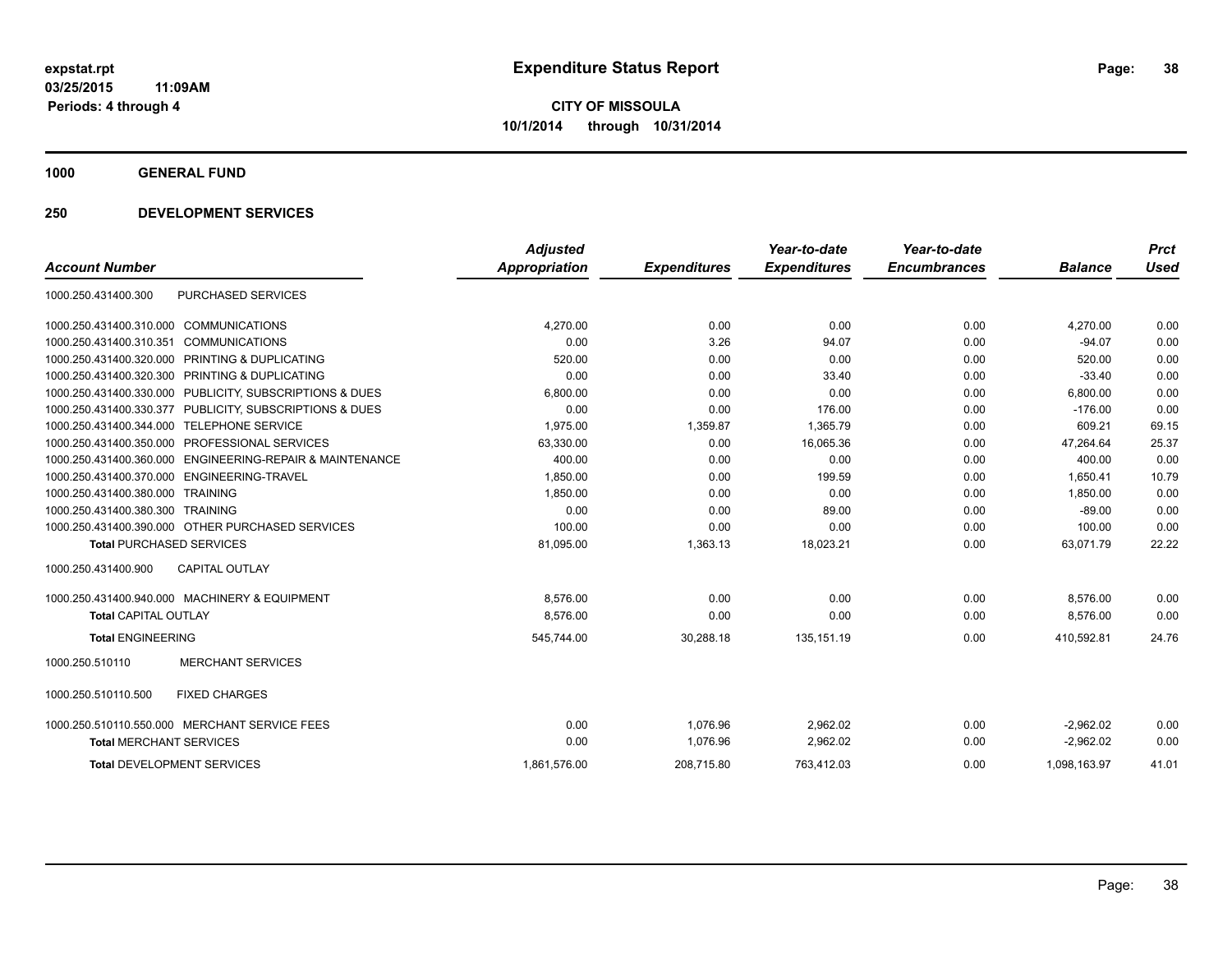**CITY OF MISSOULA 10/1/2014 through 10/31/2014**

**1000 GENERAL FUND**

**260 GIS SERVICES**

| <b>Account Number</b>                     |                                                         | <b>Adjusted</b><br><b>Appropriation</b> | <b>Expenditures</b> | Year-to-date<br><b>Expenditures</b> | Year-to-date<br><b>Encumbrances</b> | <b>Balance</b> | <b>Prct</b><br>Used |
|-------------------------------------------|---------------------------------------------------------|-----------------------------------------|---------------------|-------------------------------------|-------------------------------------|----------------|---------------------|
| 1000.260.411060                           | GIS                                                     |                                         |                     |                                     |                                     |                |                     |
| 1000.260.411060.100                       | PERSONAL SERVICES                                       |                                         |                     |                                     |                                     |                |                     |
|                                           | 1000.260.411060.110.000 SALARIES AND WAGES              | 160,098.00                              | 11,941.41           | 47,149.57                           | 0.00                                | 112.948.43     | 29.45               |
|                                           | 1000.260.411060.140.000 EMPLOYER CONTRIBUTIONS          | 57.165.00                               | 4,463.16            | 19.819.15                           | 0.00                                | 37,345.85      | 34.67               |
|                                           | 1000.260.411060.141.000 STATE RETIREMENT CONTRIBUTIONS  | 0.00                                    | 11.94               | 65.24                               | 0.00                                | $-65.24$       | 0.00                |
| <b>Total PERSONAL SERVICES</b>            |                                                         | 217,263.00                              | 16,416.51           | 67,033.96                           | 0.00                                | 150,229.04     | 30.85               |
| 1000.260.411060.200                       | <b>SUPPLIES</b>                                         |                                         |                     |                                     |                                     |                |                     |
| 1000.260.411060.210.000 OFFICE SUPPLIES   |                                                         | 3,500.00                                | 0.00                | 53.09                               | 0.00                                | 3,446.91       | 1.52                |
|                                           | 1000.260.411060.220.000 OPERATING SUPPLIES              | 684.00                                  | 0.00                | 81.98                               | 0.00                                | 602.02         | 11.99               |
|                                           | 1000.260.411060.230.000 REPAIR/MAINTENANCE              | 2,140.00                                | 0.00                | 0.00                                | 0.00                                | 2,140.00       | 0.00                |
| 1000.260.411060.231.000 GASOLINE          |                                                         | 500.00                                  | 0.00                | 0.00                                | 0.00                                | 500.00         | 0.00                |
| 1000.260.411060.240.000 OTHER SUPPLIES    |                                                         | 1,000.00                                | 0.00                | 0.00                                | 0.00                                | 1,000.00       | 0.00                |
| <b>Total SUPPLIES</b>                     |                                                         | 7.824.00                                | 0.00                | 135.07                              | 0.00                                | 7,688.93       | 1.73                |
| 1000.260.411060.300                       | PURCHASED SERVICES                                      |                                         |                     |                                     |                                     |                |                     |
| 1000.260.411060.310.000 COMMUNICATIONS    |                                                         | 1.220.00                                | 61.91               | 123.81                              | 0.00                                | 1,096.19       | 10.15               |
|                                           | 1000.260.411060.330.000 PUBLICITY, SUBSCRIPTIONS & DUES | 500.00                                  | 0.00                | 91.90                               | 0.00                                | 408.10         | 18.38               |
| 1000.260.411060.344.000 TELEPHONE SERVICE |                                                         | 2,000.00                                | 2.38                | 11.41                               | 0.00                                | 1.988.59       | 0.57                |
|                                           | 1000.260.411060.350.000 PROFESSIONAL SERVICES           | 380.00                                  | 2.00                | 6.00                                | 0.00                                | 374.00         | 1.58                |
|                                           | 1000.260.411060.360.000 REPAIR & MAINTENANCE            | 172,800.00                              | 0.00                | 108,206.09                          | 0.00                                | 64,593.91      | 62.62               |
| 1000.260.411060.370.000 TRAVEL            |                                                         | 2.450.00                                | 0.00                | 1.946.46                            | 0.00                                | 503.54         | 79.45               |
| 1000.260.411060.380.000 TRAINING          |                                                         | 2,425.00                                | 0.00                | 0.00                                | 0.00                                | 2,425.00       | 0.00                |
|                                           | 1000.260.411060.390.000 OTHER PURCHASED SERVICES        | 1,550.00                                | 0.00                | 0.00                                | 0.00                                | 1.550.00       | 0.00                |
| <b>Total PURCHASED SERVICES</b>           |                                                         | 183,325.00                              | 66.29               | 110,385.67                          | 0.00                                | 72,939.33      | 60.21               |
| <b>Total GIS SERVICES</b>                 |                                                         | 408.412.00                              | 16.482.80           | 177.554.70                          | 0.00                                | 230.857.30     | 43.47               |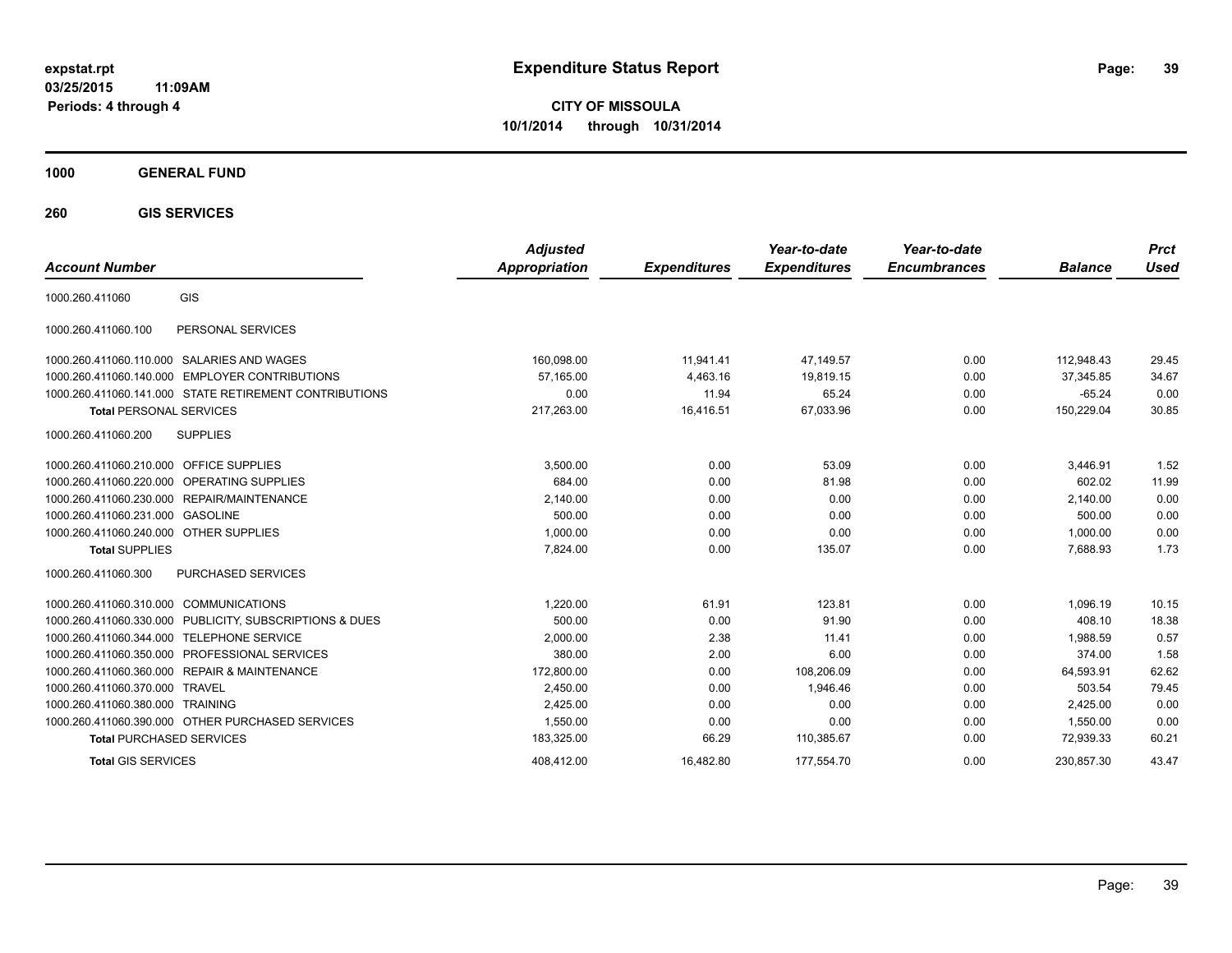**CITY OF MISSOULA 10/1/2014 through 10/31/2014**

**1000 GENERAL FUND**

**270 CITY ATTORNEY**

| <b>Account Number</b>                                  | <b>Adjusted</b><br><b>Appropriation</b> | <b>Expenditures</b> | Year-to-date<br><b>Expenditures</b> | Year-to-date<br><b>Encumbrances</b> | <b>Balance</b> | <b>Prct</b><br><b>Used</b> |
|--------------------------------------------------------|-----------------------------------------|---------------------|-------------------------------------|-------------------------------------|----------------|----------------------------|
| <b>CRIME VICTIM GRANT</b><br>1000.270.411115           |                                         |                     |                                     |                                     |                |                            |
| PERSONAL SERVICES<br>1000.270.411115.100               |                                         |                     |                                     |                                     |                |                            |
| 1000.270.411115.110.000 SALARIES AND WAGES             | 19,661.00                               | 0.00                | 0.00                                | 0.00                                | 19,661.00      | 0.00                       |
| 1000.270.411115.140.000 EMPLOYER CONTRIBUTIONS         | 6,114.00                                | 0.00                | 0.00                                | 0.00                                | 6,114.00       | 0.00                       |
| 1000.270.411115.141.000 STATE RETIREMENT CONTRIBUTIONS | 0.00                                    | 69.04               | 377.02                              | 0.00                                | $-377.02$      | 0.00                       |
| <b>Total PERSONAL SERVICES</b>                         | 25,775.00                               | 69.04               | 377.02                              | 0.00                                | 25.397.98      | 1.46                       |
| PURCHASED SERVICES<br>1000.270.411115.300              |                                         |                     |                                     |                                     |                |                            |
| 1000.270.411115.350.000 PROFESSIONAL SERVICES          | 9,665.00                                | 0.00                | 0.00                                | 0.00                                | 9,665.00       | 0.00                       |
| <b>Total PURCHASED SERVICES</b>                        | 9,665.00                                | 0.00                | 0.00                                | 0.00                                | 9,665.00       | 0.00                       |
| 1000.270.411115.900<br><b>CAPITAL OUTLAY</b>           |                                         |                     |                                     |                                     |                |                            |
| <b>Total CAPITAL OUTLAY</b>                            | 0.00                                    | 0.00                | 0.00                                | 0.00                                | 0.00           | 0.00                       |
| <b>Total CRIME VICTIM GRANT</b>                        | 35,440.00                               | 69.04               | 377.02                              | 0.00                                | 35,062.98      | 1.06                       |
| 1000.270.411120<br>ADMINISTRATION & CIVIL LAW          |                                         |                     |                                     |                                     |                |                            |
| PERSONAL SERVICES<br>1000.270.411120.100               |                                         |                     |                                     |                                     |                |                            |
| 1000.270.411120.110.000 SALARIES AND WAGES             | 295,203.00                              | 37,484.87           | 148,004.18                          | 0.00                                | 147,198.82     | 50.14                      |
| 1000.270.411120.120.000 OVERTIME/TERMINATION           | 1,816.00                                | 416.45              | 1,103.76                            | 0.00                                | 712.24         | 60.78                      |
| 1000.270.411120.140.000 EMPLOYER CONTRIBUTIONS         | 88,671.00                               | 11,810.20           | 51,532.93                           | 0.00                                | 37,138.07      | 58.12                      |
| Total PERSONAL SERVICES                                | 385,690.00                              | 49,711.52           | 200,640.87                          | 0.00                                | 185,049.13     | 52.02                      |
| 1000.270.411120.200<br><b>SUPPLIES</b>                 |                                         |                     |                                     |                                     |                |                            |
| 1000.270.411120.210.000 OFFICE SUPPLIES                | 2,709.00                                | 0.00                | 271.73                              | 0.00                                | 2,437.27       | 10.03                      |
| 1000.270.411120.220.000 OPERATING SUPPLIES             | 800.00                                  | 0.00                | 0.00                                | 0.00                                | 800.00         | 0.00                       |
| 1000.270.411120.231.000 GASOLINE                       | 163.00                                  | 19.32               | 68.55                               | 0.00                                | 94.45          | 42.06                      |
| <b>Total SUPPLIES</b>                                  | 3,672.00                                | 19.32               | 340.28                              | 0.00                                | 3,331.72       | 9.27                       |
| 1000.270.411120.300<br><b>PURCHASED SERVICES</b>       |                                         |                     |                                     |                                     |                |                            |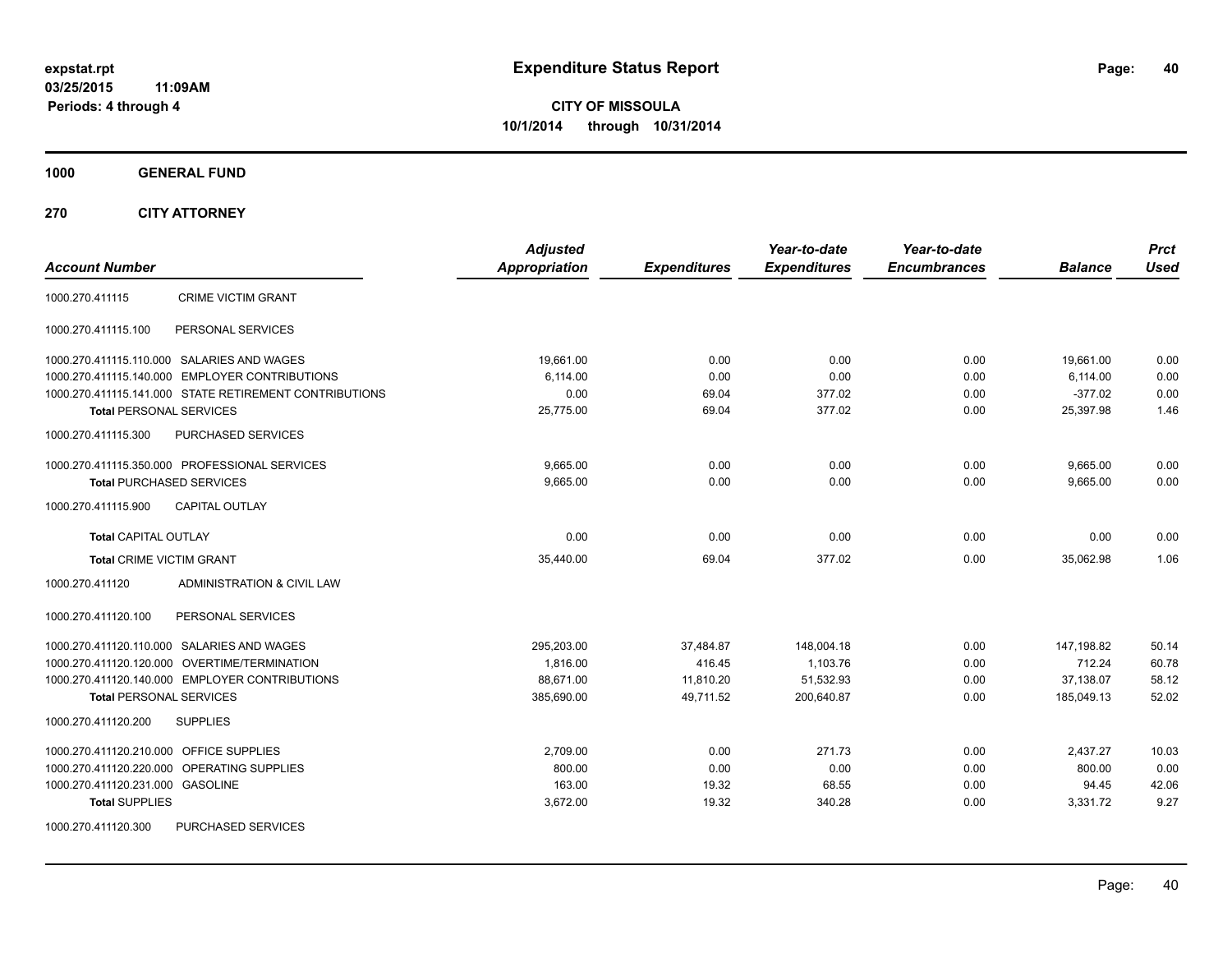**CITY OF MISSOULA 10/1/2014 through 10/31/2014**

**1000 GENERAL FUND**

**270 CITY ATTORNEY**

| <b>Account Number</b>                                   | <b>Adjusted</b><br><b>Appropriation</b> | <b>Expenditures</b> | Year-to-date<br><b>Expenditures</b> | Year-to-date<br><b>Encumbrances</b> | <b>Balance</b> | <b>Prct</b><br><b>Used</b> |
|---------------------------------------------------------|-----------------------------------------|---------------------|-------------------------------------|-------------------------------------|----------------|----------------------------|
| 1000.270.411120.310.000 COMMUNICATIONS                  | 500.00                                  | 0.00                | 0.00                                | 0.00                                | 500.00         | 0.00                       |
| 1000.270.411120.320.000 PRINTING & DUPLICATING          | 325.00                                  | 0.00                | 0.00                                | 0.00                                | 325.00         | 0.00                       |
| 1000.270.411120.330.000 PUBLICITY, SUBSCRIPTIONS & DUES | 10,505.00                               | 0.00                | 1,342.46                            | 0.00                                | 9,162.54       | 12.78                      |
| 1000.270.411120.344.000 TELEPHONE SERVICE               | 132.00                                  | 21.40               | 52.44                               | 0.00                                | 79.56          | 39.73                      |
| 1000.270.411120.350.000 PROFESSIONAL SERVICES           | 900.00                                  | 0.00                | 0.00                                | 0.00                                | 900.00         | 0.00                       |
| 1000.270.411120.360.000 REPAIR & MAINTENANCE            | 2,758.00                                | 756.44              | 756.44                              | 0.00                                | 2,001.56       | 27.43                      |
| 1000.270.411120.370.000 TRAVEL                          | 1,875.00                                | 925.00              | 1,092.00                            | 0.00                                | 783.00         | 58.24                      |
| 1000.270.411120.380.000 TRAINING                        | 3,761.00                                | 89.00               | 389.00                              | 0.00                                | 3,372.00       | 10.34                      |
| <b>Total PURCHASED SERVICES</b>                         | 20,756.00                               | 1,791.84            | 3,632.34                            | 0.00                                | 17,123.66      | 17.50                      |
| 1000.270.411120.800<br>OTHER OBJECTS                    |                                         |                     |                                     |                                     |                |                            |
| <b>Total OTHER OBJECTS</b>                              | 0.00                                    | 0.00                | 0.00                                | 0.00                                | 0.00           | 0.00                       |
| <b>CAPITAL OUTLAY</b><br>1000.270.411120.900            |                                         |                     |                                     |                                     |                |                            |
| <b>Total CAPITAL OUTLAY</b>                             | 0.00                                    | 0.00                | 0.00                                | 0.00                                | 0.00           | 0.00                       |
| Total ADMINISTRATION & CIVIL LAW                        | 410,118.00                              | 51,522.68           | 204,613.49                          | 0.00                                | 205,504.51     | 49.89                      |
| 1000.270.411125<br><b>CRIMINAL LAW</b>                  |                                         |                     |                                     |                                     |                |                            |
| PERSONAL SERVICES<br>1000.270.411125.100                |                                         |                     |                                     |                                     |                |                            |
| 1000.270.411125.110.000 SALARIES AND WAGES              | 586,828.00                              | 31,581.72           | 124,658.37                          | 0.00                                | 462,169.63     | 21.24                      |
| 1000.270.411125.120.000 OVERTIME/TERMINATION            | 454.00                                  | 46.27               | 122.63                              | 0.00                                | 331.37         | 27.01                      |
| 1000.270.411125.140.000 EMPLOYER CONTRIBUTIONS          | 207.358.00                              | 12,134.78           | 54,282.85                           | 0.00                                | 153,075.15     | 26.18                      |
| <b>Total PERSONAL SERVICES</b>                          | 794,640.00                              | 43,762.77           | 179,063.85                          | 0.00                                | 615,576.15     | 22.53                      |
| 1000.270.411125.200<br><b>SUPPLIES</b>                  |                                         |                     |                                     |                                     |                |                            |
| 1000.270.411125.210.000 OFFICE SUPPLIES                 | 2,909.00                                | 200.00              | 423.05                              | 0.00                                | 2,485.95       | 14.54                      |
| 1000.270.411125.220.000 OPERATING SUPPLIES              | 950.00                                  | 0.00                | 0.00                                | 0.00                                | 950.00         | 0.00                       |
| 1000.270.411125.231.000 GASOLINE                        | 100.00                                  | 0.00                | 0.00                                | 0.00                                | 100.00         | 0.00                       |
| <b>Total SUPPLIES</b>                                   | 3,959.00                                | 200.00              | 423.05                              | 0.00                                | 3,535.95       | 10.69                      |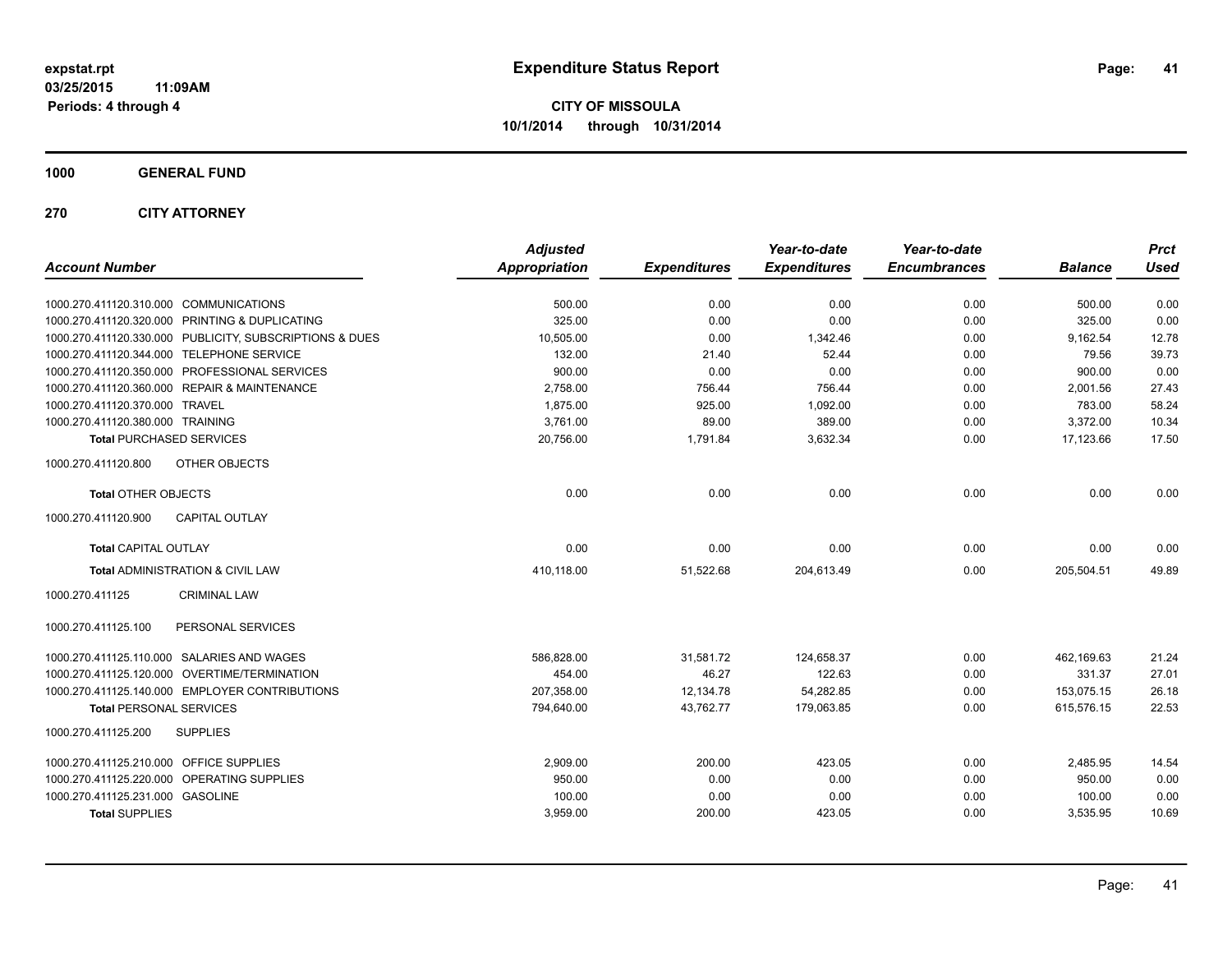**Periods: 4 through 4**

**CITY OF MISSOULA 10/1/2014 through 10/31/2014**

**1000 GENERAL FUND**

**270 CITY ATTORNEY**

|                                                         | <b>Adjusted</b> |                     | Year-to-date        | Year-to-date        |                | <b>Prct</b> |
|---------------------------------------------------------|-----------------|---------------------|---------------------|---------------------|----------------|-------------|
| <b>Account Number</b>                                   | Appropriation   | <b>Expenditures</b> | <b>Expenditures</b> | <b>Encumbrances</b> | <b>Balance</b> | Used        |
| PURCHASED SERVICES<br>1000.270.411125.300               |                 |                     |                     |                     |                |             |
| 1000.270.411125.310.000 COMMUNICATIONS                  | 850.00          | 90.80               | 242.03              | 0.00                | 607.97         | 28.47       |
| 1000.270.411125.320.000 PRINTING & DUPLICATING          | 325.00          | 0.00                | 0.00                | 0.00                | 325.00         | 0.00        |
| 1000.270.411125.330.000 PUBLICITY, SUBSCRIPTIONS & DUES | 6,645.00        | 0.00                | 0.00                | 0.00                | 6,645.00       | 0.00        |
| 1000.270.411125.344.000 TELEPHONE SERVICE               | 132.00          | 0.00                | 0.00                | 0.00                | 132.00         | 0.00        |
| 1000.270.411125.350.000 PROFESSIONAL SERVICES           | 1,100.00        | 2,839.95            | 2,943.35            | 0.00                | $-1,843.35$    | 267.58      |
| 1000.270.411125.360.000 REPAIR & MAINTENANCE            | 14,688.00       | 45.01               | 14,990.67           | 0.00                | $-302.67$      | 102.06      |
| 1000.270.411125.370.000 TRAVEL                          | 3,125.00        | 331.80              | 1.674.68            | 0.00                | 1.450.32       | 53.59       |
| 1000.270.411125.380.000 TRAINING                        | 5.239.00        | 100.00              | 1.985.00            | 0.00                | 3.254.00       | 37.89       |
| <b>Total PURCHASED SERVICES</b>                         | 32,104.00       | 3,407.56            | 21,835.73           | 0.00                | 10,268.27      | 68.02       |
| <b>FIXED CHARGES</b><br>1000.270.411125.500             |                 |                     |                     |                     |                |             |
| <b>Total FIXED CHARGES</b>                              | 0.00            | 0.00                | 0.00                | 0.00                | 0.00           | 0.00        |
| <b>CAPITAL OUTLAY</b><br>1000.270.411125.900            |                 |                     |                     |                     |                |             |
| 1000.270.411125.940.000 MACHINERY & EQUIPMENT           | 0.00            | 0.00                | 616.26              | 0.00                | $-616.26$      | 0.00        |
| <b>Total CAPITAL OUTLAY</b>                             | 0.00            | 0.00                | 616.26              | 0.00                | $-616.26$      | 0.00        |
| <b>Total CRIMINAL LAW</b>                               | 830,703.00      | 47,370.33           | 201,938.89          | 0.00                | 628,764.11     | 24.31       |
| <b>Total CITY ATTORNEY</b>                              | 1,276,261.00    | 98,962.05           | 406,929.40          | 0.00                | 869,331.60     | 31.88       |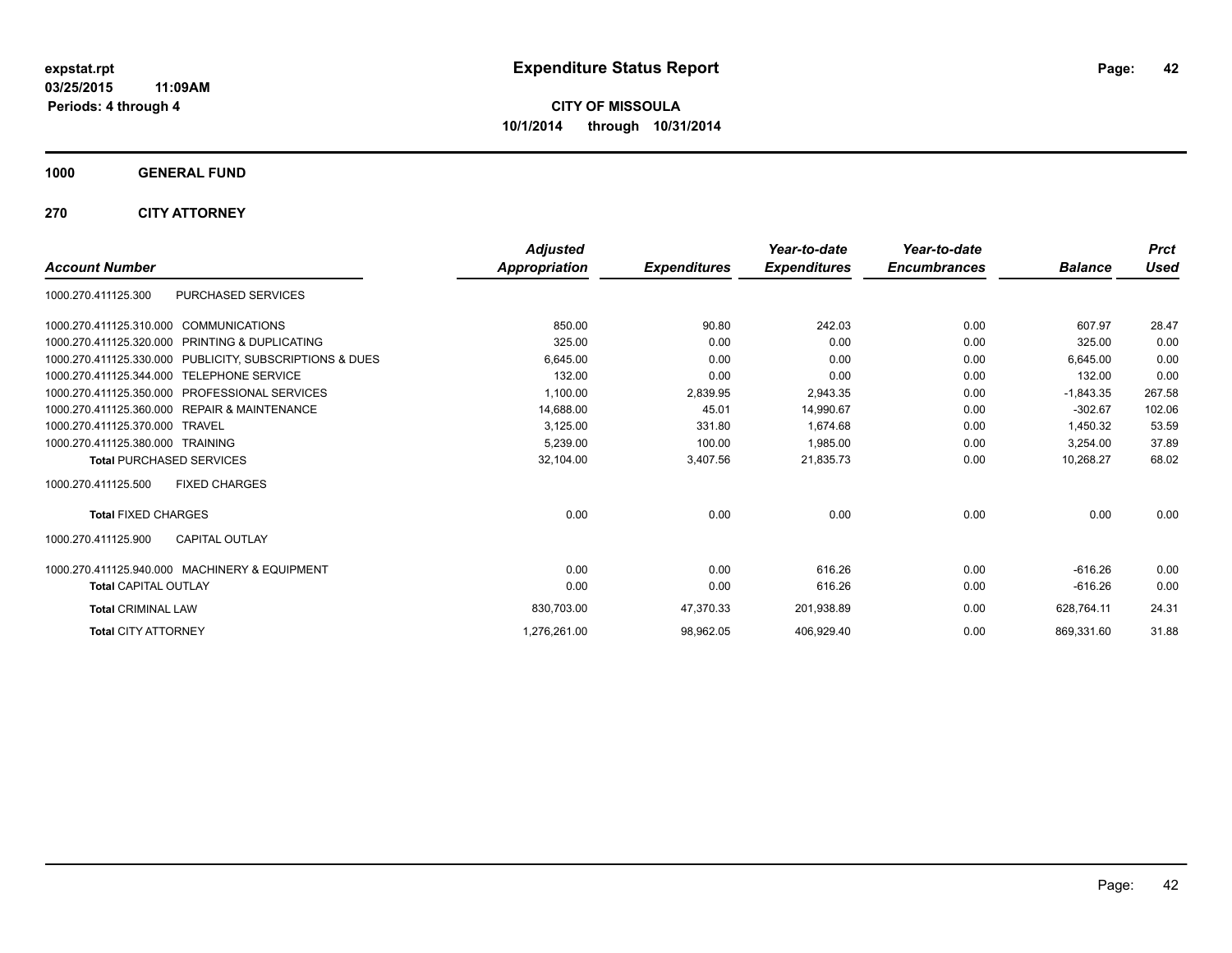**1000 GENERAL FUND**

| <b>Account Number</b>                   |                                                        | <b>Adjusted</b><br><b>Appropriation</b> | <b>Expenditures</b> | Year-to-date<br><b>Expenditures</b> | Year-to-date<br><b>Encumbrances</b> | <b>Balance</b> | <b>Prct</b><br><b>Used</b> |
|-----------------------------------------|--------------------------------------------------------|-----------------------------------------|---------------------|-------------------------------------|-------------------------------------|----------------|----------------------------|
|                                         |                                                        |                                         |                     |                                     |                                     |                |                            |
| 1000.280.430100                         | PUBLIC WORKS ADMINISTRATION                            |                                         |                     |                                     |                                     |                |                            |
| 1000.280.430100.100                     | PERSONAL SERVICES                                      |                                         |                     |                                     |                                     |                |                            |
|                                         | 1000.280.430100.110.000 SALARIES AND WAGES             | 89,026.00                               | 1,068.54            | 6,207.50                            | 0.00                                | 82,818.50      | 6.97                       |
| 1000.280.430100.120.000                 | <b>OVERTIME/TERMINATION</b>                            | 291.00                                  | 0.00                | 0.00                                | 0.00                                | 291.00         | 0.00                       |
|                                         | 1000.280.430100.140.000 EMPLOYER CONTRIBUTIONS         | 25,924.00                               | 180.34              | 1,049.19                            | 0.00                                | 24,874.81      | 4.05                       |
|                                         | 1000.280.430100.141.000 STATE RETIREMENT CONTRIBUTIONS | 0.00                                    | 30.13               | 166.55                              | 0.00                                | $-166.55$      | 0.00                       |
| <b>Total PERSONAL SERVICES</b>          |                                                        | 115,241.00                              | 1,279.01            | 7,423.24                            | 0.00                                | 107,817.76     | 6.44                       |
| 1000.280.430100.200                     | <b>SUPPLIES</b>                                        |                                         |                     |                                     |                                     |                |                            |
| 1000.280.430100.210.000 OFFICE SUPPLIES |                                                        | 250.00                                  | 0.00                | 0.00                                | 0.00                                | 250.00         | 0.00                       |
| 1000.280.430100.230.000                 | REPAIR/MAINTENANCE                                     | 50.00                                   | 0.00                | 0.00                                | 0.00                                | 50.00          | 0.00                       |
| 1000.280.430100.231.000 GASOLINE        |                                                        | 249.00                                  | 0.00                | 0.00                                | 0.00                                | 249.00         | 0.00                       |
| <b>Total SUPPLIES</b>                   |                                                        | 549.00                                  | 0.00                | 0.00                                | 0.00                                | 549.00         | 0.00                       |
| 1000.280.430100.300                     | PURCHASED SERVICES                                     |                                         |                     |                                     |                                     |                |                            |
| 1000.280.430100.310.000                 | <b>COMMUNICATIONS</b>                                  | 500.00                                  | 0.00                | 0.00                                | 0.00                                | 500.00         | 0.00                       |
| 1000.280.430100.310.351                 | COMMUNICATIONS~POSTAGE                                 | 0.00                                    | 0.00                | 2.03                                | 0.00                                | $-2.03$        | 0.00                       |
|                                         | 1000.280.430100.320.000 PRINTING & DUPLICATING         | 200.00                                  | 0.00                | 0.00                                | 0.00                                | 200.00         | 0.00                       |
| 1000.280.430100.330.000                 | PUBLICITY, SUBSCRIPTIONS & DUES                        | 920.00                                  | 0.00                | 0.00                                | 0.00                                | 920.00         | 0.00                       |
| 1000.280.430100.344.000                 | TELEPHONE SERVICE                                      | 733.00                                  | 42.34               | 127.06                              | 0.00                                | 605.94         | 17.33                      |
|                                         | 1000.280.430100.360.000 REPAIR & MAINTENANCE           | 100.00                                  | 0.00                | 0.00                                | 0.00                                | 100.00         | 0.00                       |
| 1000.280.430100.370.000                 | <b>TRAVEL</b>                                          | 700.00                                  | 0.00                | 0.00                                | 0.00                                | 700.00         | 0.00                       |
| 1000.280.430100.380.000 TRAINING        |                                                        | 800.00                                  | 0.00                | 0.00                                | 0.00                                | 800.00         | 0.00                       |
| <b>Total PURCHASED SERVICES</b>         |                                                        | 3,953.00                                | 42.34               | 129.09                              | 0.00                                | 3,823.91       | 3.27                       |
| 1000.280.430100.500                     | <b>FIXED CHARGES</b>                                   |                                         |                     |                                     |                                     |                |                            |
| <b>Total FIXED CHARGES</b>              |                                                        | 0.00                                    | 0.00                | 0.00                                | 0.00                                | 0.00           | 0.00                       |
|                                         | <b>Total PUBLIC WORKS ADMINISTRATION</b>               | 119,743.00                              | 1,321.35            | 7,552.33                            | 0.00                                | 112,190.67     | 6.31                       |
| 1000.280.430250                         | REIMBURSABLE SERVICES                                  |                                         |                     |                                     |                                     |                |                            |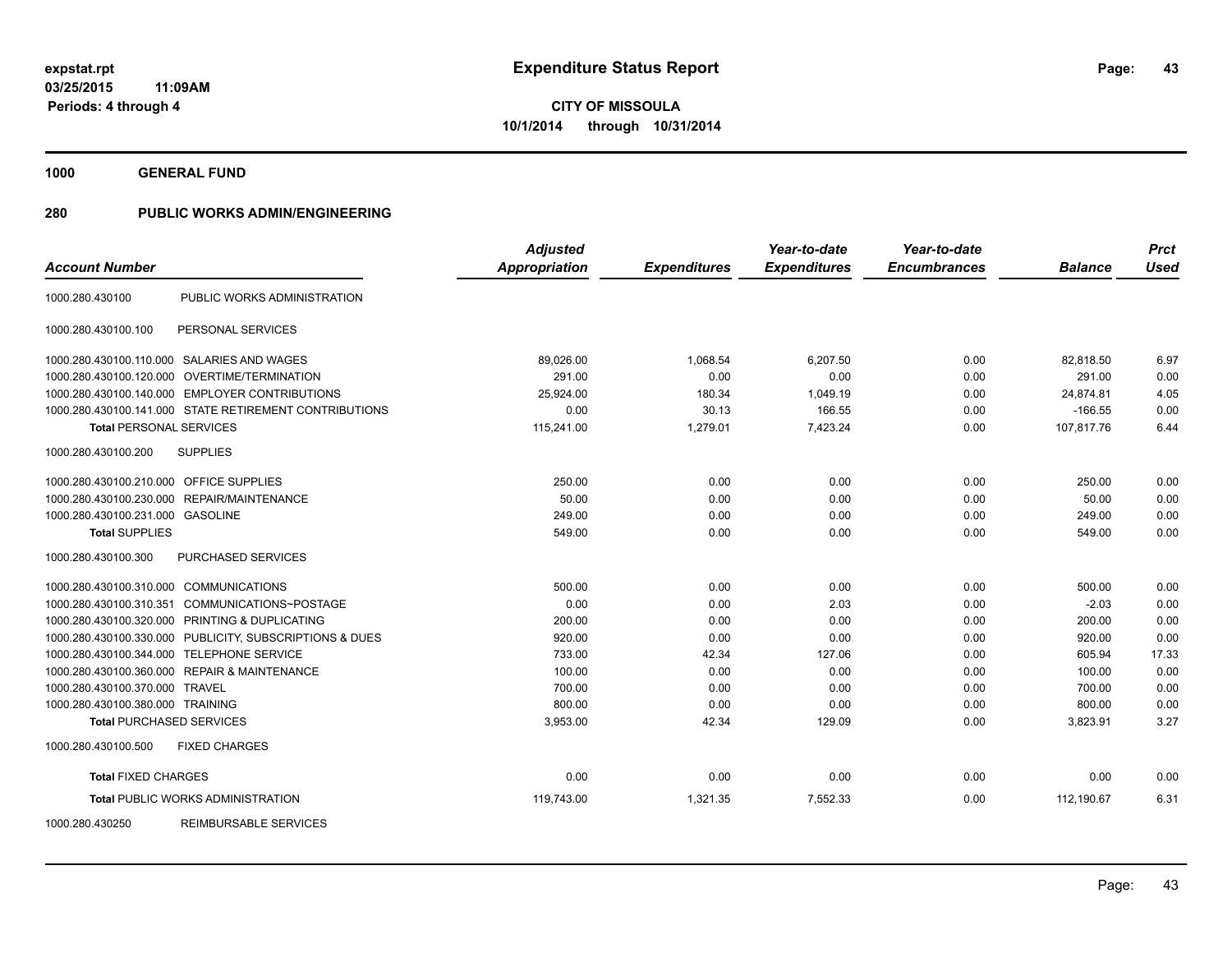**1000 GENERAL FUND**

|                                                      | <b>Adjusted</b>      |                     | Year-to-date        | Year-to-date        |                | <b>Prct</b> |
|------------------------------------------------------|----------------------|---------------------|---------------------|---------------------|----------------|-------------|
| <b>Account Number</b>                                | <b>Appropriation</b> | <b>Expenditures</b> | <b>Expenditures</b> | <b>Encumbrances</b> | <b>Balance</b> | <b>Used</b> |
| <b>SUPPLIES</b><br>1000.280.430250.200               |                      |                     |                     |                     |                |             |
|                                                      |                      |                     |                     |                     |                |             |
| 1000.280.430250.230.000 REPAIR/MAINTENANCE           | 10,000.00            | 0.00                | 0.00                | 0.00                | 10,000.00      | 0.00        |
| <b>Total SUPPLIES</b>                                | 10.000.00            | 0.00                | 0.00                | 0.00                | 10.000.00      | 0.00        |
| 1000.280.430250.300<br>PURCHASED SERVICES            |                      |                     |                     |                     |                |             |
| 1000.280.430250.360.000 REPAIR & MAINTENANCE         | 10,000.00            | 0.00                | 0.00                | 0.00                | 10,000.00      | 0.00        |
| 1000.280.430250.360.300 REPAIR & MAINTENANCE         | 0.00                 | 559.32              | 739.08              | 0.00                | $-739.08$      | 0.00        |
| <b>Total PURCHASED SERVICES</b>                      | 10,000.00            | 559.32              | 739.08              | 0.00                | 9,260.92       | 7.39        |
| <b>Total REIMBURSABLE SERVICES</b>                   | 20,000.00            | 559.32              | 739.08              | 0.00                | 19,260.92      | 3.70        |
| <b>STREET LIGHTING</b><br>1000.280.430263            |                      |                     |                     |                     |                |             |
| PERSONAL SERVICES<br>1000.280.430263.100             |                      |                     |                     |                     |                |             |
| 1000.280.430263.110.000 SALARIES AND WAGES           | 3,483.00             | 249.85              | 986.51              | 0.00                | 2,496.49       | 28.32       |
| 1000.280.430263.120.000 OVERTIME/TERMINATION         | 380.00               | 0.00                | 8.06                | 0.00                | 371.94         | 2.12        |
| 1000.280.430263.130.000 OTHER                        | 267.00               | 0.00                | 0.00                | 0.00                | 267.00         | 0.00        |
| 1000.280.430263.140.000 EMPLOYER CONTRIBUTIONS       | 1,772.00             | 99.03               | 437.14              | 0.00                | 1,334.86       | 24.67       |
| <b>Total PERSONAL SERVICES</b>                       | 5,902.00             | 348.88              | 1,431.71            | 0.00                | 4,470.29       | 24.26       |
| PURCHASED SERVICES<br>1000.280.430263.300            |                      |                     |                     |                     |                |             |
| 1000.280.430263.341.000 ELECTRICITY & NATURAL GAS    | 118,654.00           | 10,022.86           | 29,597.87           | 0.00                | 89,056.13      | 24.94       |
| <b>Total PURCHASED SERVICES</b>                      | 118,654.00           | 10,022.86           | 29,597.87           | 0.00                | 89,056.13      | 24.94       |
| <b>Total STREET LIGHTING</b>                         | 124,556.00           | 10,371.74           | 31,029.58           | 0.00                | 93,526.42      | 24.91       |
| <b>TRAFFIC SIGNAL MAINTENANCE</b><br>1000.280.430264 |                      |                     |                     |                     |                |             |
| 1000.280.430264.100<br>PERSONAL SERVICES             |                      |                     |                     |                     |                |             |
| 1000.280.430264.110.000 SALARIES AND WAGES           | 78,359.00            | 5,621.97            | 22,196.66           | 0.00                | 56,162.34      | 28.33       |
| 1000.280.430264.120.000 OVERTIME/TERMINATION         | 1,229.00             | 0.00                | 181.54              | 0.00                | 1,047.46       | 14.77       |
| 1000.280.430264.130.000 OTHER                        | 6,007.00             | 0.00                | 0.00                | 0.00                | 6,007.00       | 0.00        |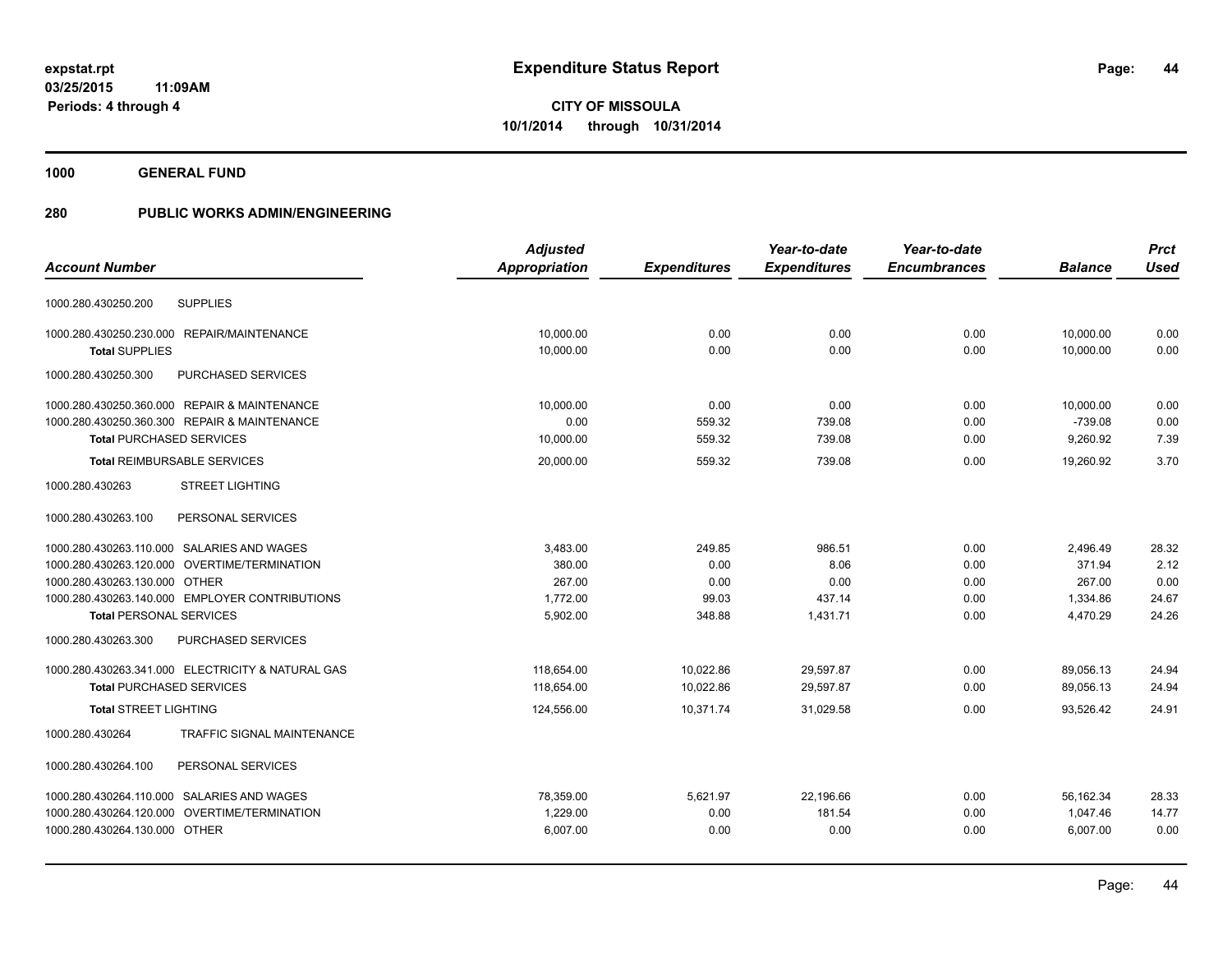**1000 GENERAL FUND**

| <b>Account Number</b>                                    | <b>Adjusted</b><br>Appropriation | <b>Expenditures</b> | Year-to-date<br><b>Expenditures</b> | Year-to-date<br><b>Encumbrances</b> | <b>Balance</b> | <b>Prct</b><br><b>Used</b> |
|----------------------------------------------------------|----------------------------------|---------------------|-------------------------------------|-------------------------------------|----------------|----------------------------|
| 1000.280.430264.140.000 EMPLOYER CONTRIBUTIONS           | 37.169.00                        | 2,229.71            | 9,838.26                            | 0.00                                | 27,330.74      | 26.47                      |
| <b>Total PERSONAL SERVICES</b>                           | 122,764.00                       | 7,851.68            | 32,216.46                           | 0.00                                | 90,547.54      | 26.24                      |
| <b>SUPPLIES</b><br>1000.280.430264.200                   |                                  |                     |                                     |                                     |                |                            |
| 1000.280.430264.210.000 OFFICE SUPPLIES                  | 350.00                           | 23.97               | 23.97                               | 0.00                                | 326.03         | 6.85                       |
| 1000.280.430264.220.000 OPERATING SUPPLIES               | 235.00                           | 0.00                | 0.00                                | 0.00                                | 235.00         | 0.00                       |
| 1000.280.430264.220.311 OPERATING SUPPLIES               | 0.00                             | 0.00                | 75.00                               | 0.00                                | $-75.00$       | 0.00                       |
| 1000.280.430264.230.000 REPAIR/MAINTENANCE               | 1,060.00                         | 0.00                | 79.99                               | 0.00                                | 980.01         | 7.55                       |
| 1000.280.430264.230.321 REPAIR/MAINTENANCE~VEHICLE PARTS | 0.00                             | 0.00                | 344.12                              | 0.00                                | $-344.12$      | 0.00                       |
| 1000.280.430264.231.000 GASOLINE                         | 2,799.00                         | 229.44              | 229.44                              | 0.00                                | 2,569.56       | 8.20                       |
| 1000.280.430264.240.000 OTHER SUPPLIES                   | 9,880.00                         | 0.00                | 65.52                               | 0.00                                | 9,814.48       | 0.66                       |
| 1000.280.430264.240.336 OTHER SUPPLIES~LIGHT PARTS       | 0.00                             | 196.86              | 2,463.86                            | 0.00                                | $-2,463.86$    | 0.00                       |
| <b>Total SUPPLIES</b>                                    | 14,324.00                        | 450.27              | 3,281.90                            | 0.00                                | 11,042.10      | 22.91                      |
| 1000.280.430264.300<br><b>PURCHASED SERVICES</b>         |                                  |                     |                                     |                                     |                |                            |
| 1000.280.430264.341.000 ELECTRICITY & NATURAL GAS        | 14,650.00                        | 813.04              | 2,573.93                            | 0.00                                | 12,076.07      | 17.57                      |
| 1000.280.430264.350.000 PROFESSIONAL SERVICES            | 200.00                           | 185.00              | 185.00                              | 0.00                                | 15.00          | 92.50                      |
| 1000.280.430264.360.000 REPAIR & MAINTENANCE             | 1,100.00                         | 0.00                | 0.00                                | 0.00                                | 1,100.00       | 0.00                       |
| 1000.280.430264.370.000 TRAVEL                           | 150.00                           | 0.00                | 0.00                                | 0.00                                | 150.00         | 0.00                       |
| 1000.280.430264.380.000 TRAINING                         | 450.00                           | 0.00                | 0.00                                | 0.00                                | 450.00         | 0.00                       |
| <b>Total PURCHASED SERVICES</b>                          | 16,550.00                        | 998.04              | 2,758.93                            | 0.00                                | 13,791.07      | 16.67                      |
| Total TRAFFIC SIGNAL MAINTENANCE                         | 153,638.00                       | 9,299.99            | 38,257.29                           | 0.00                                | 115,380.71     | 24.90                      |
| 1000.280.430265<br><b>SIGNING &amp; STRIPING</b>         |                                  |                     |                                     |                                     |                |                            |
| 1000.280.430265.100<br>PERSONAL SERVICES                 |                                  |                     |                                     |                                     |                |                            |
| 1000.280.430265.110.000 SALARIES AND WAGES               | 171,067.00                       | 16,211.95           | 64,352.58                           | 0.00                                | 106,714.42     | 37.62                      |
| 1000.280.430265.120.000 OVERTIME/TERMINATION             | 67.00                            | 0.00                | 0.00                                | 0.00                                | 67.00          | 0.00                       |
| 1000.280.430265.130.000 OTHER                            | 1,900.00                         | 0.00                | 0.00                                | 0.00                                | 1,900.00       | 0.00                       |
| 1000.280.430265.140.000 EMPLOYER CONTRIBUTIONS           | 91,664.00                        | 9,200.33            | 36,450.40                           | 0.00                                | 55,213.60      | 39.77                      |
| <b>Total PERSONAL SERVICES</b>                           | 264,698.00                       | 25,412.28           | 100,802.98                          | 0.00                                | 163,895.02     | 38.08                      |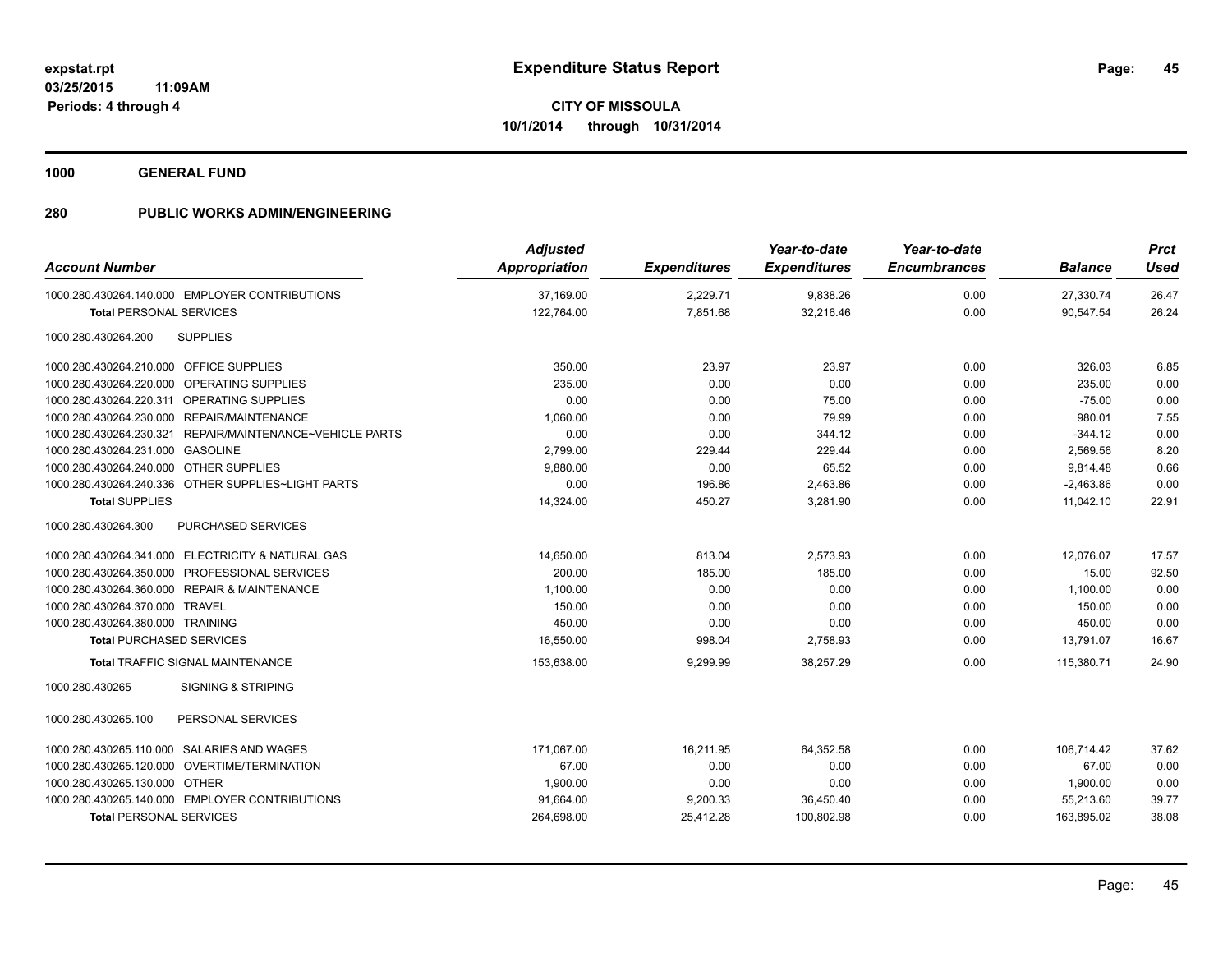**1000 GENERAL FUND**

|                                         |                                                           | <b>Adjusted</b> |                     | Year-to-date        | Year-to-date        |                | <b>Prct</b> |
|-----------------------------------------|-----------------------------------------------------------|-----------------|---------------------|---------------------|---------------------|----------------|-------------|
| <b>Account Number</b>                   |                                                           | Appropriation   | <b>Expenditures</b> | <b>Expenditures</b> | <b>Encumbrances</b> | <b>Balance</b> | <b>Used</b> |
| 1000.280.430265.200                     | <b>SUPPLIES</b>                                           |                 |                     |                     |                     |                |             |
| 1000.280.430265.210.000 OFFICE SUPPLIES |                                                           | 350.00          | 192.65              | 192.65              | 0.00                | 157.35         | 55.04       |
|                                         | 1000.280.430265.220.000 OPERATING SUPPLIES                | 1,700.00        | 219.96              | 237.32              | 0.00                | 1,462.68       | 13.96       |
|                                         | 1000.280.430265.220.311 OPERATING SUPPLIES~CLOTHING ALLOW | 0.00            | 246.64              | 654.85              | 0.00                | $-654.85$      | 0.00        |
|                                         | 1000.280.430265.230.000 REPAIR/MAINTENANCE                | 40,700.00       | 0.00                | 527.25              | 0.00                | 40,172.75      | 1.30        |
| 1000.280.430265.230.321                 | REPAIR/MAINTENANCE~VEHICLE PARTS                          | 0.00            | 435.72              | 462.21              | 0.00                | $-462.21$      | 0.00        |
| 1000.280.430265.231.000                 | <b>GASOLINE</b>                                           | 3,739.00        | 456.94              | 2,033.44            | 0.00                | 1,705.56       | 54.38       |
| 1000.280.430265.240.000 OTHER SUPPLIES  |                                                           | 21,210.00       | 234.14              | 859.62              | 0.00                | 20,350.38      | 4.05        |
| <b>Total SUPPLIES</b>                   |                                                           | 67,699.00       | 1,786.05            | 4,967.34            | 0.00                | 62,731.66      | 7.34        |
| 1000.280.430265.300                     | PURCHASED SERVICES                                        |                 |                     |                     |                     |                |             |
|                                         | 1000.280.430265.344.000 TELEPHONE SERVICE                 | 558.00          | 1.89                | 3.67                | 0.00                | 554.33         | 0.66        |
|                                         | 1000.280.430265.344.399 TELEPHONE SERVICE                 | 0.00            | 0.00                | 236.97              | 0.00                | $-236.97$      | 0.00        |
| 1000.280.430265.345.000 GARBAGE         |                                                           | 457.00          | 15.60               | 62.40               | 0.00                | 394.60         | 13.65       |
|                                         | 1000.280.430265.350.000 PROFESSIONAL SERVICES             | 570.00          | 0.00                | 0.00                | 0.00                | 570.00         | 0.00        |
|                                         | 1000.280.430265.360.000 REPAIR & MAINTENANCE              | 1,700.00        | 0.00                | 0.00                | 0.00                | 1,700.00       | 0.00        |
| 1000.280.430265.370.000 TRAVEL          |                                                           | 700.00          | 0.00                | 0.00                | 0.00                | 700.00         | 0.00        |
| 1000.280.430265.380.000 TRAINING        |                                                           | 950.00          | 0.00                | 0.00                | 0.00                | 950.00         | 0.00        |
| <b>Total PURCHASED SERVICES</b>         |                                                           | 4,935.00        | 17.49               | 303.04              | 0.00                | 4,631.96       | 6.14        |
| <b>Total SIGNING &amp; STRIPING</b>     |                                                           | 337,332.00      | 27,215.82           | 106,073.36          | 0.00                | 231,258.64     | 31.44       |
| 1000.280.430267                         | <b>CMAQ GRANT</b>                                         |                 |                     |                     |                     |                |             |
| 1000.280.430267.100                     | PERSONAL SERVICES                                         |                 |                     |                     |                     |                |             |
| <b>Total CMAQ GRANT</b>                 |                                                           | 0.00            | 0.00                | 0.00                | 0.00                | 0.00           | 0.00        |
| 1000.280.430270                         | <b>COMMUNICATIONS</b>                                     |                 |                     |                     |                     |                |             |
| 1000.280.430270.100                     | PERSONAL SERVICES                                         |                 |                     |                     |                     |                |             |
|                                         | 1000.280.430270.110.000 SALARIES AND WAGES                | 92,289.00       | 6,621.40            | 26,142.51           | 0.00                | 66,146.49      | 28.33       |
|                                         | 1000.280.430270.120.000 OVERTIME/TERMINATION              | 268.00          | 0.00                | 213.81              | 0.00                | 54.19          | 79.78       |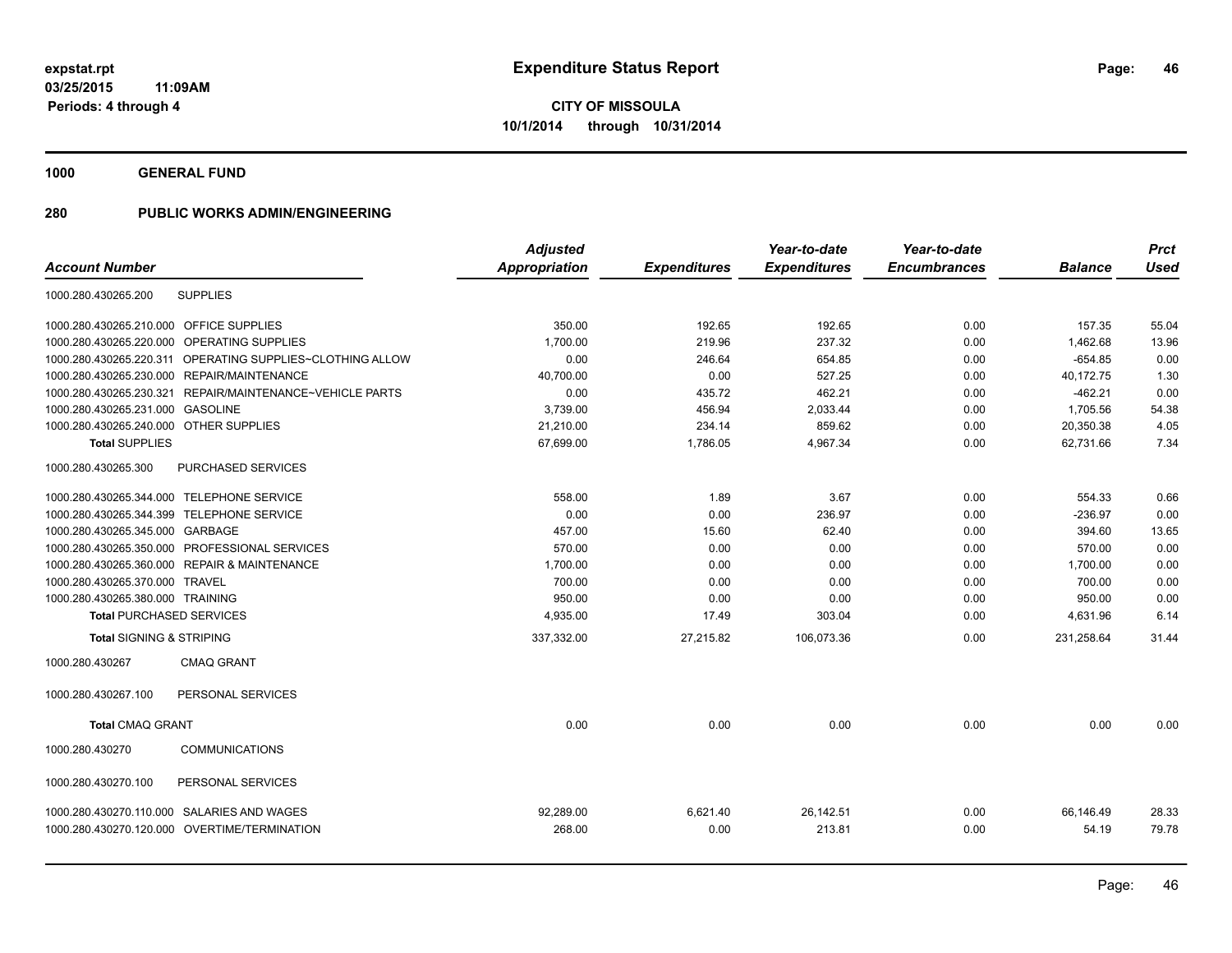**1000 GENERAL FUND**

| <b>Account Number</b>            |                                                         | <b>Adjusted</b><br>Appropriation | <b>Expenditures</b> | Year-to-date<br><b>Expenditures</b> | Year-to-date<br><b>Encumbrances</b> | <b>Balance</b> | <b>Prct</b><br><b>Used</b> |
|----------------------------------|---------------------------------------------------------|----------------------------------|---------------------|-------------------------------------|-------------------------------------|----------------|----------------------------|
| 1000.280.430270.130.000 OTHER    |                                                         | 7,076.00                         | 0.00                | 0.00                                | 0.00                                | 7,076.00       | 0.00                       |
|                                  | 1000.280.430270.140.000 EMPLOYER CONTRIBUTIONS          | 43,341.00                        | 2,626.24            | 11,587.83                           | 0.00                                | 31,753.17      | 26.74                      |
|                                  | <b>Total PERSONAL SERVICES</b>                          | 142.974.00                       | 9.247.64            | 37,944.15                           | 0.00                                | 105.029.85     | 26.54                      |
| 1000.280.430270.200              | <b>SUPPLIES</b>                                         |                                  |                     |                                     |                                     |                |                            |
|                                  | 1000.280.430270.230.000 REPAIR/MAINTENANCE              | 8,050.00                         | 0.00                | 109.54                              | 0.00                                | 7,940.46       | 1.36                       |
|                                  | 1000.280.430270.230.324 REPAIR/MAINTENANCE~COMM PARTS   | 0.00                             | 445.83              | 850.47                              | 0.00                                | $-850.47$      | 0.00                       |
| 1000.280.430270.231.000 GASOLINE |                                                         | 2,493.00                         | 0.00                | 466.18                              | 0.00                                | 2,026.82       | 18.70                      |
| <b>Total SUPPLIES</b>            |                                                         | 10,543.00                        | 445.83              | 1,426.19                            | 0.00                                | 9,116.81       | 13.53                      |
| 1000.280.430270.300              | PURCHASED SERVICES                                      |                                  |                     |                                     |                                     |                |                            |
|                                  | 1000.280.430270.330.000 PUBLICITY, SUBSCRIPTIONS & DUES | 180.00                           | 0.00                | 0.00                                | 0.00                                | 180.00         | 0.00                       |
|                                  | 1000.280.430270.341.000 ELECTRICITY & NATURAL GAS       | 2,474.00                         | 259.82              | 875.99                              | 0.00                                | 1,598.01       | 35.41                      |
|                                  | 1000.280.430270.344.000 TELEPHONE SERVICE               | 513.00                           | 1.83                | 8.95                                | 0.00                                | 504.05         | 1.74                       |
|                                  | 1000.280.430270.344.400 TELEPHONE SERVICE               | 0.00                             | 0.00                | 208.77                              | 0.00                                | $-208.77$      | 0.00                       |
|                                  | 1000.280.430270.350.000 PROFESSIONAL SERVICES           | 100.00                           | 0.00                | 0.00                                | 0.00                                | 100.00         | 0.00                       |
|                                  | 1000.280.430270.360.000 REPAIR & MAINTENANCE            | 3,000.00                         | 630.00              | 630.00                              | 0.00                                | 2,370.00       | 21.00                      |
|                                  | <b>Total PURCHASED SERVICES</b>                         | 6,267.00                         | 891.65              | 1,723.71                            | 0.00                                | 4,543.29       | 27.50                      |
| <b>Total COMMUNICATIONS</b>      |                                                         | 159,784.00                       | 10,585.12           | 41,094.05                           | 0.00                                | 118,689.95     | 25.72                      |
| 1000.280.431120                  | <b>WEED PROGRAM</b>                                     |                                  |                     |                                     |                                     |                |                            |
| 1000.280.431120.100              | PERSONAL SERVICES                                       |                                  |                     |                                     |                                     |                |                            |
| <b>Total WEED PROGRAM</b>        |                                                         | 0.00                             | 0.00                | 0.00                                | 0.00                                | 0.00           | 0.00                       |
| 1000.280.431400                  | <b>ENGINEERING</b>                                      |                                  |                     |                                     |                                     |                |                            |
| 1000.280.431400.100              | PERSONAL SERVICES                                       |                                  |                     |                                     |                                     |                |                            |
|                                  | <b>Total PERSONAL SERVICES</b>                          | 0.00                             | 0.00                | 0.00                                | 0.00                                | 0.00           | 0.00                       |
| 1000.280.431400.300              | <b>PURCHASED SERVICES</b>                               |                                  |                     |                                     |                                     |                |                            |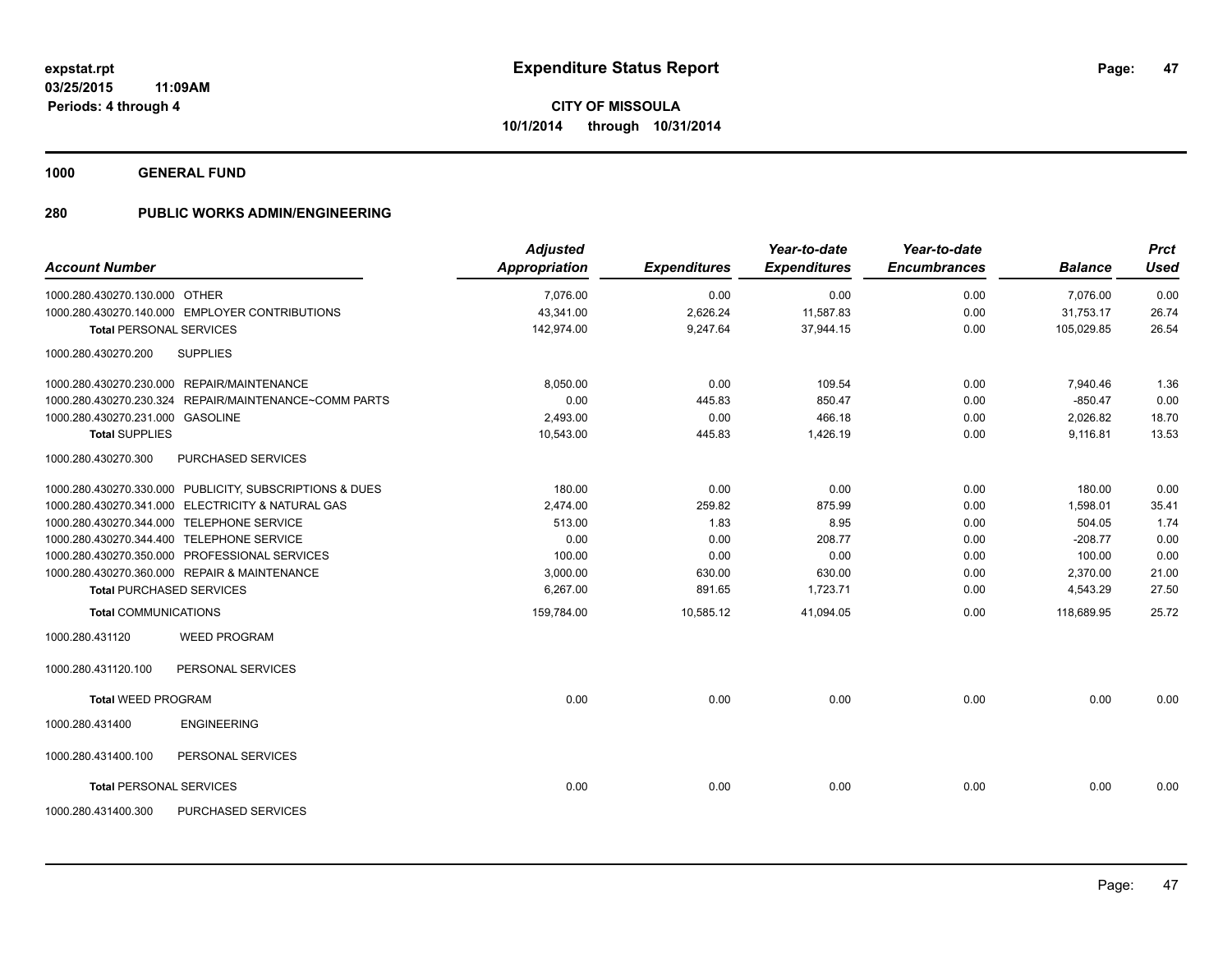**1000 GENERAL FUND**

|                                             | <b>Adjusted</b> |                            | Year-to-date        | Year-to-date        |                | <b>Prct</b> |
|---------------------------------------------|-----------------|----------------------------|---------------------|---------------------|----------------|-------------|
| <b>Account Number</b>                       | Appropriation   | <i><b>Expenditures</b></i> | <b>Expenditures</b> | <b>Encumbrances</b> | <b>Balance</b> | Used        |
| 1000.280.431400.310.000 COMMUNICATIONS      | 0.00            | 0.00                       | 3.65                | 0.00                | $-3.65$        | 0.00        |
| 1000.280.431400.344.000 TELEPHONE SERVICE   | 0.00            | 3.48                       | 3.48                | 0.00                | $-3.48$        | 0.00        |
| <b>Total ENGINEERING</b>                    | 0.00            | 3.48                       | 7.13                | 0.00                | $-7.13$        | 0.00        |
| <b>Total PUBLIC WORKS ADMIN/ENGINEERING</b> | 915,053.00      | 59,356.82                  | 224,752.82          | 0.00                | 690.300.18     | 24.56       |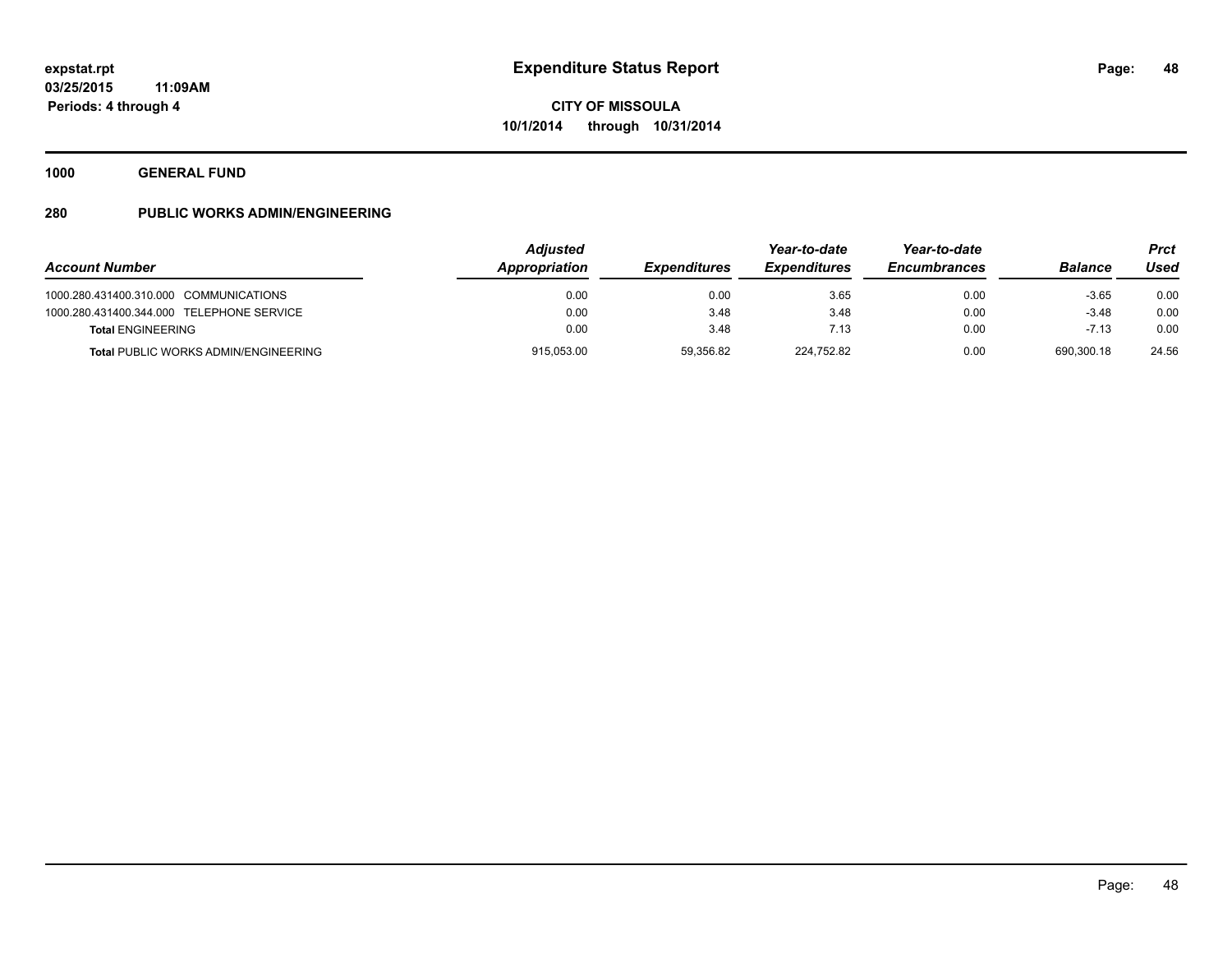**CITY OF MISSOULA 10/1/2014 through 10/31/2014**

**1000 GENERAL FUND**

**290 POLICE**

| <b>Account Number</b>                   |                                                            | <b>Adjusted</b><br><b>Appropriation</b> | <b>Expenditures</b> | Year-to-date<br><b>Expenditures</b> | Year-to-date<br><b>Encumbrances</b> | <b>Balance</b> | <b>Prct</b><br>Used |
|-----------------------------------------|------------------------------------------------------------|-----------------------------------------|---------------------|-------------------------------------|-------------------------------------|----------------|---------------------|
| 1000.290.420110                         | <b>ADMINISTRATION</b>                                      |                                         |                     |                                     |                                     |                |                     |
| 1000.290.420110.100                     | PERSONAL SERVICES                                          |                                         |                     |                                     |                                     |                |                     |
|                                         | 1000.290.420110.110.000 SALARIES AND WAGES                 | 721,945.00                              | 48,749.79           | 186,507.57                          | 0.00                                | 535.437.43     | 25.83               |
| 1000.290.420110.115.000                 | SALARIES/HEALTH INSURANCE BENEFIT                          | 0.00                                    | 2,850.00            | 9,319.50                            | 0.00                                | $-9,319.50$    | 0.00                |
|                                         | 1000.290.420110.120.000 OVERTIME/TERMINATION               | 8.471.00                                | 824.16              | 2.215.35                            | 0.00                                | 6.255.65       | 26.15               |
|                                         | 1000.290.420110.121.000 OUTSIDE HIRE OVERTIME              | 75,000.00                               | 6,004.04            | 59,623.54                           | 0.00                                | 15,376.46      | 79.50               |
| 1000.290.420110.130.000 OTHER           |                                                            | 3,365.00                                | 0.00                | 3,365.45                            | 0.00                                | $-0.45$        | 100.01              |
|                                         | 1000.290.420110.140.000 EMPLOYER CONTRIBUTIONS             | 394,750.00                              | 15.770.54           | 66,017.17                           | 0.00                                | 328.732.83     | 16.72               |
|                                         | 1000.290.420110.141.000 STATE RETIREMENT CONTRIBUTIONS     | 0.00                                    | 11,284.01           | 42,470.17                           | 0.00                                | $-42,470.17$   | 0.00                |
| <b>Total PERSONAL SERVICES</b>          |                                                            | 1,203,531.00                            | 85,482.54           | 369,518.75                          | 0.00                                | 834,012.25     | 30.70               |
| 1000.290.420110.200                     | <b>SUPPLIES</b>                                            |                                         |                     |                                     |                                     |                |                     |
| 1000.290.420110.210.000 OFFICE SUPPLIES |                                                            | 11,650.00                               | 148.10              | 2,891.58                            | 0.00                                | 8,758.42       | 24.82               |
| 1000.290.420110.220.000                 | <b>OPERATING SUPPLIES</b>                                  | 19,550.00                               | 4,910.46            | 8.811.47                            | 0.00                                | 10,738.53      | 45.07               |
|                                         | 1000.290.420110.230.000 REPAIR/MAINTENANCE                 | 900.00                                  | 0.00                | 30.38                               | 0.00                                | 869.62         | 3.38                |
| 1000.290.420110.231.000 GASOLINE        |                                                            | 3,515.00                                | 0.00                | 1,135.51                            | 0.00                                | 2,379.49       | 32.30               |
| <b>Total SUPPLIES</b>                   |                                                            | 35,615.00                               | 5,058.56            | 12,868.94                           | 0.00                                | 22.746.06      | 36.13               |
| 1000.290.420110.300                     | PURCHASED SERVICES                                         |                                         |                     |                                     |                                     |                |                     |
| 1000.290.420110.310.000 COMMUNICATIONS  |                                                            | 4,713.00                                | 375.06              | 2,280.65                            | 0.00                                | 2,432.35       | 48.39               |
| 1000.290.420110.320.000                 | PRINTING & DUPLICATING                                     | 500.00                                  | 0.00                | 0.00                                | 0.00                                | 500.00         | 0.00                |
|                                         | 1000.290.420110.330.000 PUBLICITY, SUBSCRIPTIONS & DUES    | 12,538.00                               | 433.95              | 9.626.47                            | 0.00                                | 2.911.53       | 76.78               |
|                                         | 1000.290.420110.344.000 TELEPHONE SERVICE                  | 47,692.00                               | 4,003.72            | 12,119.43                           | 0.00                                | 35,572.57      | 25.41               |
| 1000.290.420110.350.000                 | PROFESSIONAL SERVICES                                      | 7,920.00                                | 4.876.60            | 29,875.80                           | 0.00                                | $-21,955.80$   | 377.22              |
|                                         | 1000.290.420110.350.048    400 RYMAN/PROFESSIONAL SERVICES | 0.00                                    | 0.00                | 13.60                               | 0.00                                | $-13.60$       | 0.00                |
|                                         | 1000.290.420110.350.049 PROFESSIONAL SERVICES              | 0.00                                    | 0.00                | 1,217.15                            | 0.00                                | $-1,217.15$    | 0.00                |
|                                         | 1000.290.420110.360.000 REPAIR & MAINTENANCE               | 10,600.00                               | 1,199.98            | 8,699.98                            | 0.00                                | 1.900.02       | 82.08               |
| <b>Total PURCHASED SERVICES</b>         |                                                            | 83,963.00                               | 10,889.31           | 63,833.08                           | 0.00                                | 20,129.92      | 76.03               |

1000.290.420110.500 FIXED CHARGES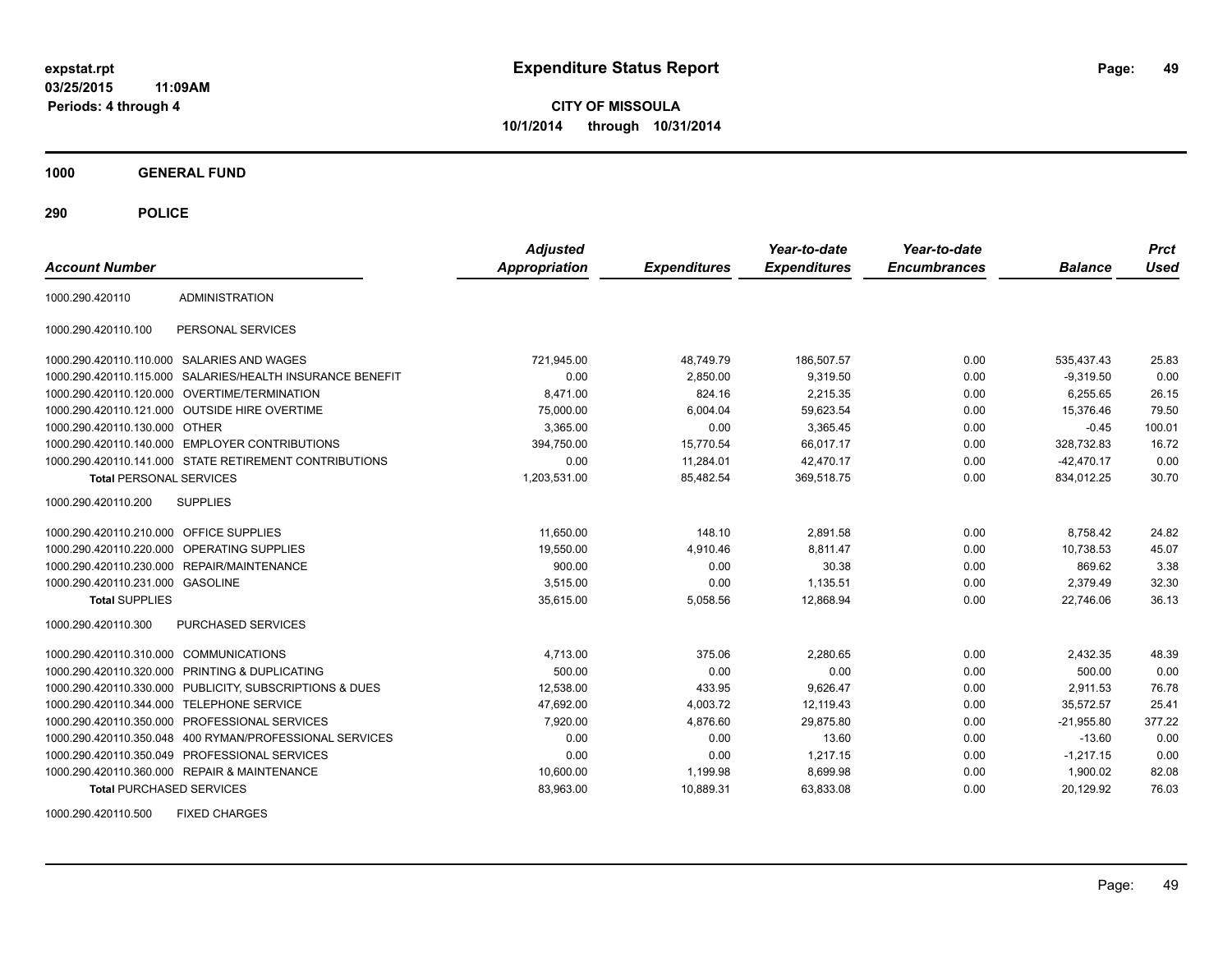**1000 GENERAL FUND**

| <b>Account Number</b>                                     | <b>Adjusted</b><br>Appropriation | <b>Expenditures</b> | Year-to-date<br><b>Expenditures</b> | Year-to-date<br><b>Encumbrances</b> | <b>Balance</b> | <b>Prct</b><br><b>Used</b> |
|-----------------------------------------------------------|----------------------------------|---------------------|-------------------------------------|-------------------------------------|----------------|----------------------------|
| 1000.290.420110.500.000 FIXED CHARGES                     | 21,500.00                        | 2,633.00            | 13,165.00                           | 0.00                                | 8,335.00       | 61.23                      |
| <b>Total FIXED CHARGES</b>                                | 21,500.00                        | 2,633.00            | 13,165.00                           | 0.00                                | 8,335.00       | 61.23                      |
| 1000.290.420110.700<br><b>GRANTS &amp; CONTRIBUTIONS</b>  |                                  |                     |                                     |                                     |                |                            |
| 1000.290.420110.700.000 GRANTS & CONTRIBUTIONS            | 4,000.00                         | 0.00                | 0.00                                | 0.00                                | 4,000.00       | 0.00                       |
| <b>Total GRANTS &amp; CONTRIBUTIONS</b>                   | 4,000.00                         | 0.00                | 0.00                                | 0.00                                | 4,000.00       | 0.00                       |
| OTHER OBJECTS<br>1000.290.420110.800                      |                                  |                     |                                     |                                     |                |                            |
| <b>Total OTHER OBJECTS</b>                                | 0.00                             | 0.00                | 0.00                                | 0.00                                | 0.00           | 0.00                       |
| <b>CAPITAL OUTLAY</b><br>1000.290.420110.900              |                                  |                     |                                     |                                     |                |                            |
| <b>Total CAPITAL OUTLAY</b>                               | 0.00                             | 0.00                | 0.00                                | 0.00                                | 0.00           | 0.00                       |
| <b>Total ADMINISTRATION</b>                               | 1.348.609.00                     | 104.063.41          | 459.385.77                          | 0.00                                | 889.223.23     | 34.06                      |
| PERSONNEL TRAINING<br>1000.290.420130                     |                                  |                     |                                     |                                     |                |                            |
| PERSONAL SERVICES<br>1000.290.420130.100                  |                                  |                     |                                     |                                     |                |                            |
| 1000.290.420130.110.000 SALARIES AND WAGES                | 71,576.00                        | 4,967.47            | 19,581.04                           | 0.00                                | 51,994.96      | 27.36                      |
| 1000.290.420130.115.000 SALARIES/HEALTH INSURANCE BENEFIT | 0.00                             | 570.00              | 1.966.50                            | 0.00                                | $-1,966.50$    | 0.00                       |
| 1000.290.420130.120.000 OVERTIME/TERMINATION              | 1,070.00                         | 230.89              | 738.84                              | 0.00                                | 331.16         | 69.05                      |
| 1000.290.420130.130.000 OTHER                             | 673.00                           | 0.00                | 673.09                              | 0.00                                | $-0.09$        | 100.01                     |
| 1000.290.420130.140.000 EMPLOYER CONTRIBUTIONS            | 39,156.00                        | 1,406.27            | 5,686.22                            | 0.00                                | 33,469.78      | 14.52                      |
| 1000.290.420130.141.000 STATE RETIREMENT CONTRIBUTIONS    | 0.00                             | 1.626.35            | 6.328.51                            | 0.00                                | $-6,328.51$    | 0.00                       |
| <b>Total PERSONAL SERVICES</b>                            | 112,475.00                       | 8,800.98            | 34.974.20                           | 0.00                                | 77.500.80      | 31.10                      |
| 1000.290.420130.200<br><b>SUPPLIES</b>                    |                                  |                     |                                     |                                     |                |                            |
| 1000.290.420130.210.000 OFFICE SUPPLIES                   | 200.00                           | 0.00                | 0.00                                | 0.00                                | 200.00         | 0.00                       |
| 1000.290.420130.220.000 OPERATING SUPPLIES                | 25,020.00                        | 5,498.80            | 9,569.39                            | 0.00                                | 15,450.61      | 38.25                      |
| <b>Total SUPPLIES</b>                                     | 25,220.00                        | 5,498.80            | 9,569.39                            | 0.00                                | 15,650.61      | 37.94                      |
| 1000.290.420130.300<br>PURCHASED SERVICES                 |                                  |                     |                                     |                                     |                |                            |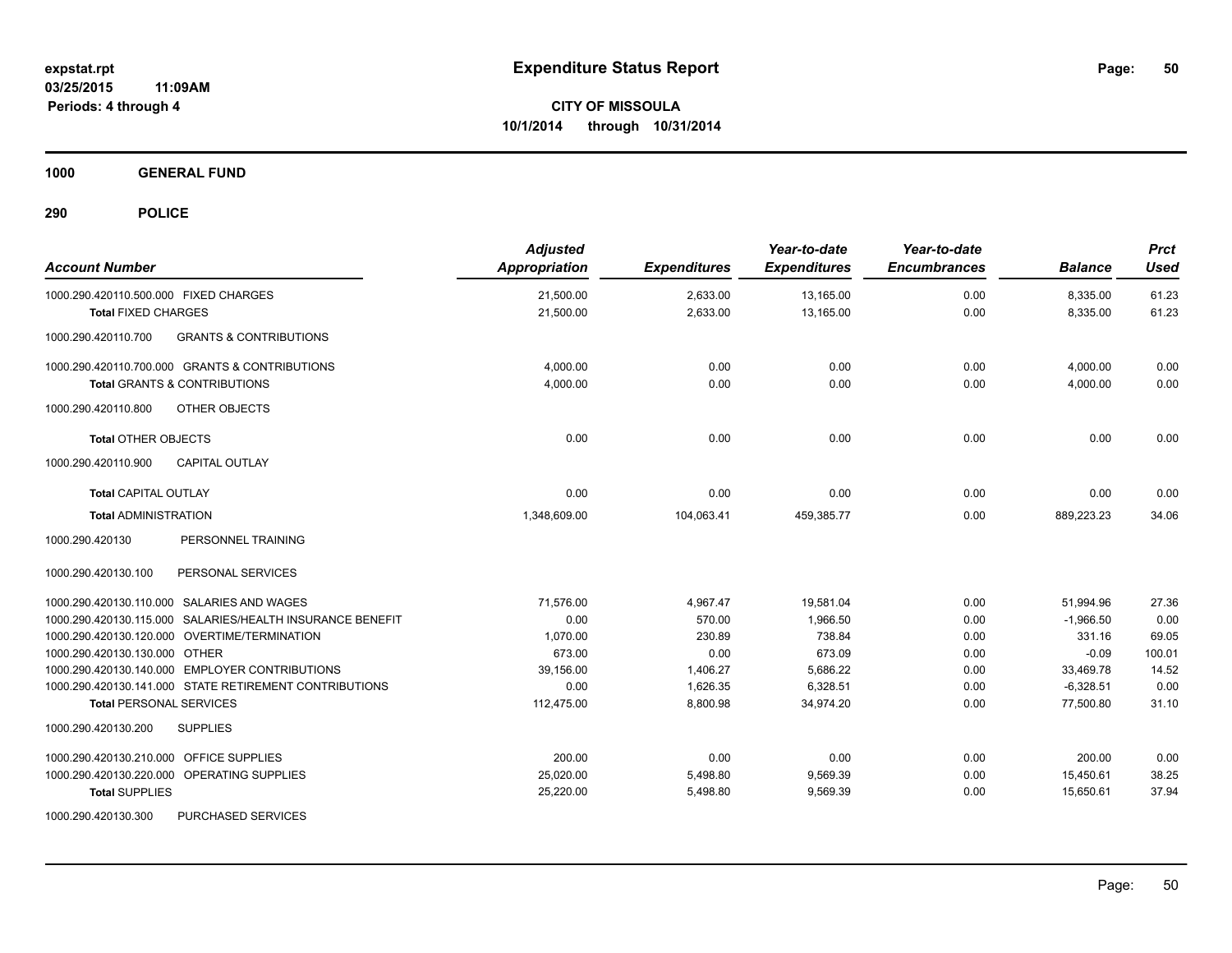**1000 GENERAL FUND**

| <b>Account Number</b>                                     | <b>Adjusted</b><br><b>Appropriation</b> | <b>Expenditures</b> | Year-to-date<br><b>Expenditures</b> | Year-to-date<br><b>Encumbrances</b> | <b>Balance</b> | <b>Prct</b><br>Used |
|-----------------------------------------------------------|-----------------------------------------|---------------------|-------------------------------------|-------------------------------------|----------------|---------------------|
| 1000.290.420130.320.000 PRINTING & DUPLICATING            | 350.00                                  | 0.00                | 0.00                                | 0.00                                | 350.00         | 0.00                |
| 1000.290.420130.360.000 REPAIR & MAINTENANCE              | 100.00                                  | 0.00                | 0.00                                | 0.00                                | 100.00         | 0.00                |
| 1000.290.420130.370.000 TRAVEL                            | 26,000.00                               | 2,466.99            | 6,405.43                            | 0.00                                | 19,594.57      | 24.64               |
| 1000.290.420130.380.000 TRAINING                          | 31,300.00                               | 4,940.00            | 16,789.94                           | 0.00                                | 14,510.06      | 53.64               |
| 1000.290.420130.390.000 OTHER PURCHASED SERVICES          | 25,000.00                               | 0.00                | 0.00                                | 0.00                                | 25.000.00      | 0.00                |
| 1000.290.420130.390.031 MISC TRAINING/TRAVEL EXPENSES     | 0.00                                    | 1,696.40            | 3,042.83                            | 0.00                                | $-3,042.83$    | 0.00                |
| <b>Total PURCHASED SERVICES</b>                           | 82,750.00                               | 9,103.39            | 26,238.20                           | 0.00                                | 56,511.80      | 31.71               |
| <b>Total PERSONNEL TRAINING</b>                           | 220,445.00                              | 23,403.17           | 70.781.79                           | 0.00                                | 149,663.21     | 32.11               |
| CRIMINAL INVESTIGATION<br>1000.290.420141                 |                                         |                     |                                     |                                     |                |                     |
| PERSONAL SERVICES<br>1000.290.420141.100                  |                                         |                     |                                     |                                     |                |                     |
| 1000.290.420141.110.000 SALARIES AND WAGES                | 1,238,112.00                            | 86,723.38           | 342.657.89                          | 0.00                                | 895.454.11     | 27.68               |
| 1000.290.420141.115.000 SALARIES/HEALTH INSURANCE BENEFIT | 0.00                                    | 8,550.00            | 29,469.00                           | 0.00                                | $-29,469.00$   | 0.00                |
| 1000.290.420141.120.000 OVERTIME/TERMINATION              | 46,370.00                               | 7,183.18            | 27,476.34                           | 0.00                                | 18,893.66      | 59.25               |
| 1000.290.420141.130.000 OTHER                             | 10,096.00                               | 0.00                | 10,769.44                           | 0.00                                | $-673.44$      | 106.67              |
| 1000.290.420141.140.000 EMPLOYER CONTRIBUTIONS            | 673.430.00                              | 25,152.45           | 103.878.91                          | 0.00                                | 569.551.09     | 15.43               |
| 1000.290.420141.141.000 STATE RETIREMENT CONTRIBUTIONS    | 0.00                                    | 26,201.81           | 101,575.71                          | 0.00                                | $-101,575.71$  | 0.00                |
| <b>Total PERSONAL SERVICES</b>                            | 1,968,008.00                            | 153,810.82          | 615,827.29                          | 0.00                                | 1,352,180.71   | 31.29               |
| 1000.290.420141.200<br><b>SUPPLIES</b>                    |                                         |                     |                                     |                                     |                |                     |
| 1000.290.420141.210.000 OFFICE SUPPLIES                   | 2.500.00                                | 114.72              | 1.113.46                            | 0.00                                | 1.386.54       | 44.54               |
| 1000.290.420141.220.000 OPERATING SUPPLIES                | 3,500.00                                | 848.72              | 1.827.17                            | 0.00                                | 1.672.83       | 52.20               |
| 1000.290.420141.230.000 REPAIR/MAINTENANCE                | 3,900.00                                | 69.58               | 1,241.64                            | 0.00                                | 2,658.36       | 31.84               |
| 1000.290.420141.231.000 GASOLINE                          | 7,744.00                                | 0.00                | 2,334.04                            | 0.00                                | 5,409.96       | 30.14               |
| <b>Total SUPPLIES</b>                                     | 17,644.00                               | 1,033.02            | 6.516.31                            | 0.00                                | 11,127.69      | 36.93               |
| PURCHASED SERVICES<br>1000.290.420141.300                 |                                         |                     |                                     |                                     |                |                     |
| 1000.290.420141.310.000 COMMUNICATIONS                    | 200.00                                  | 0.00                | 0.00                                | 0.00                                | 200.00         | 0.00                |
| 1000.290.420141.320.000 PRINTING & DUPLICATING            | 1,300.00                                | 0.00                | 442.84                              | 0.00                                | 857.16         | 34.06               |
| 1000.290.420141.350.000 PROFESSIONAL SERVICES             | 2,500.00                                | 49.62               | 536.38                              | 0.00                                | 1,963.62       | 21.46               |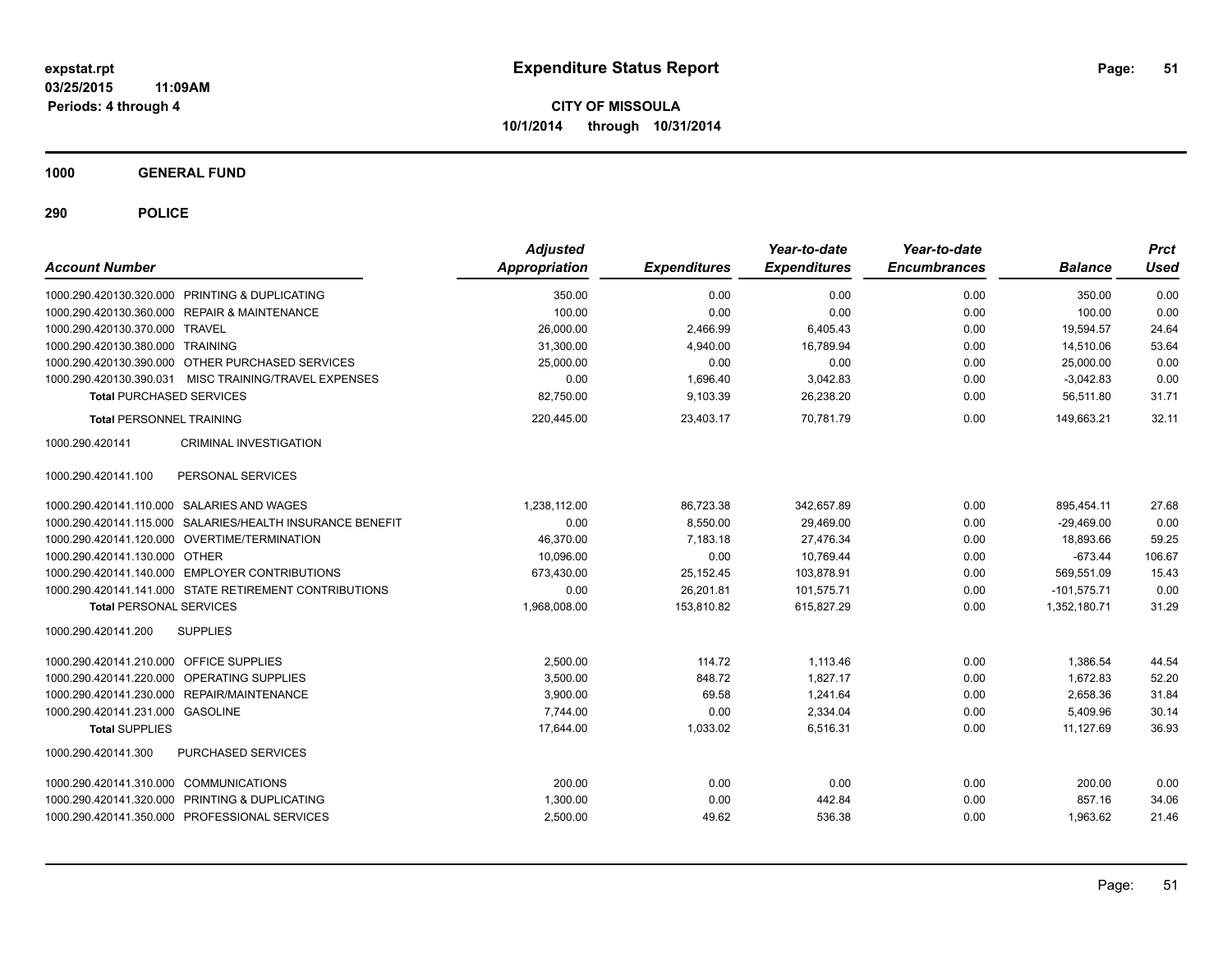**1000 GENERAL FUND**

| <b>Account Number</b>                   |                                                           | <b>Adjusted</b><br><b>Appropriation</b> | <b>Expenditures</b> | Year-to-date<br><b>Expenditures</b> | Year-to-date<br><b>Encumbrances</b> | <b>Balance</b> | <b>Prct</b><br><b>Used</b> |
|-----------------------------------------|-----------------------------------------------------------|-----------------------------------------|---------------------|-------------------------------------|-------------------------------------|----------------|----------------------------|
|                                         | 1000.290.420141.360.000 REPAIR & MAINTENANCE              | 1,500.00                                | 0.00                | 389.02                              | 0.00                                | 1,110.98       | 25.93                      |
| <b>Total PURCHASED SERVICES</b>         |                                                           | 5,500.00                                | 49.62               | 1,368.24                            | 0.00                                | 4,131.76       | 24.88                      |
| 1000.290.420141.900                     | <b>CAPITAL OUTLAY</b>                                     |                                         |                     |                                     |                                     |                |                            |
| <b>Total CAPITAL OUTLAY</b>             |                                                           | 0.00                                    | 0.00                | 0.00                                | 0.00                                | 0.00           | 0.00                       |
|                                         | <b>Total CRIMINAL INVESTIGATION</b>                       | 1,991,152.00                            | 154,893.46          | 623,711.84                          | 0.00                                | 1,367,440.16   | 31.32                      |
| 1000.290.420142                         | <b>NARCOTICS</b>                                          |                                         |                     |                                     |                                     |                |                            |
| 1000.290.420142.100                     | PERSONAL SERVICES                                         |                                         |                     |                                     |                                     |                |                            |
|                                         | 1000.290.420142.110.000 SALARIES AND WAGES                | 156.349.00                              | 14,834.64           | 57,091.47                           | 0.00                                | 99,257.53      | 36.52                      |
|                                         | 1000.290.420142.115.000 SALARIES/HEALTH INSURANCE BENEFIT | 0.00                                    | 1.710.00            | 5.899.50                            | 0.00                                | $-5.899.50$    | 0.00                       |
|                                         | 1000.290.420142.120.000 OVERTIME/TERMINATION              | 4,637.00                                | 296.32              | 2,689.15                            | 0.00                                | 1,947.85       | 57.99                      |
| 1000.290.420142.130.000 OTHER           |                                                           | 2.019.00                                | 0.00                | 2.019.27                            | 0.00                                | $-0.27$        | 100.01                     |
|                                         | 1000.290.420142.140.000 EMPLOYER CONTRIBUTIONS            | 85,356.00                               | 4,152.07            | 16,894.67                           | 0.00                                | 68,461.33      | 19.79                      |
|                                         | 1000.290.420142.141.000 STATE RETIREMENT CONTRIBUTIONS    | 0.00                                    | 4,735.27            | 18,376.56                           | 0.00                                | $-18,376.56$   | 0.00                       |
| <b>Total PERSONAL SERVICES</b>          |                                                           | 248,361.00                              | 25,728.30           | 102,970.62                          | 0.00                                | 145,390.38     | 41.46                      |
| 1000.290.420142.200                     | <b>SUPPLIES</b>                                           |                                         |                     |                                     |                                     |                |                            |
| 1000.290.420142.210.000 OFFICE SUPPLIES |                                                           | 100.00                                  | 0.00                | 0.00                                | 0.00                                | 100.00         | 0.00                       |
|                                         | 1000.290.420142.220.000 OPERATING SUPPLIES                | 200.00                                  | 0.00                | 0.00                                | 0.00                                | 200.00         | 0.00                       |
|                                         | 1000.290.420142.230.000 REPAIR/MAINTENANCE                | 700.00                                  | 0.00                | 0.00                                | 0.00                                | 700.00         | 0.00                       |
| 1000.290.420142.231.000 GASOLINE        |                                                           | 2,674.00                                | 0.00                | 58.86                               | 0.00                                | 2,615.14       | 2.20                       |
| <b>Total SUPPLIES</b>                   |                                                           | 3,674.00                                | 0.00                | 58.86                               | 0.00                                | 3,615.14       | 1.60                       |
| 1000.290.420142.300                     | <b>PURCHASED SERVICES</b>                                 |                                         |                     |                                     |                                     |                |                            |
|                                         | 1000.290.420142.320.000 PRINTING & DUPLICATING            | 100.00                                  | 0.00                | 0.00                                | 0.00                                | 100.00         | 0.00                       |
|                                         | 1000.290.420142.350.000 PROFESSIONAL SERVICES             | 300.00                                  | 0.00                | 0.00                                | 0.00                                | 300.00         | 0.00                       |
|                                         | 1000.290.420142.360.000 REPAIR & MAINTENANCE              | 300.00                                  | 0.00                | 0.00                                | 0.00                                | 300.00         | 0.00                       |
| <b>Total PURCHASED SERVICES</b>         |                                                           | 700.00                                  | 0.00                | 0.00                                | 0.00                                | 700.00         | 0.00                       |
| <b>Total NARCOTICS</b>                  |                                                           | 252,735.00                              | 25,728.30           | 103,029.48                          | 0.00                                | 149,705.52     | 40.77                      |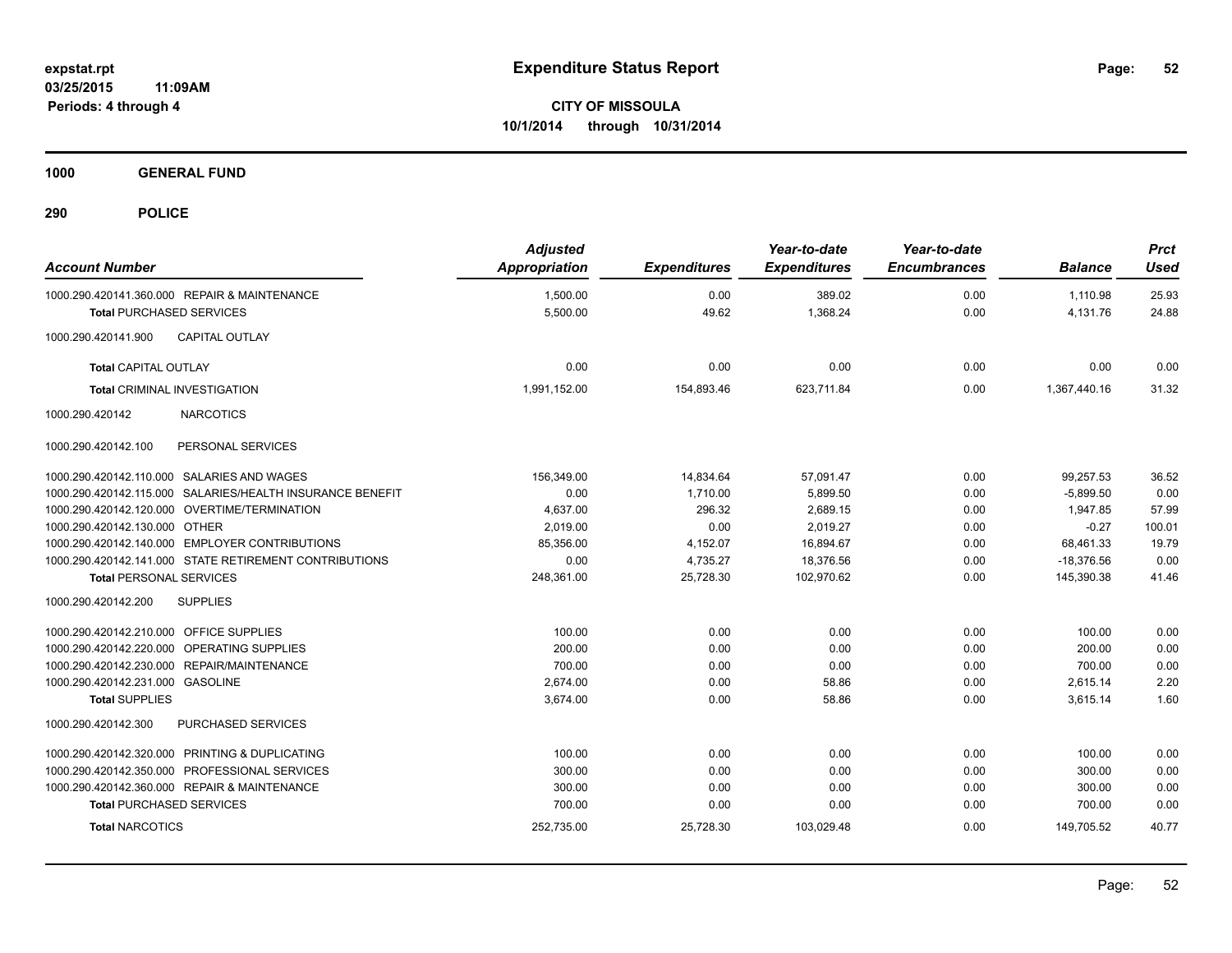**CITY OF MISSOULA 10/1/2014 through 10/31/2014**

**1000 GENERAL FUND**

**290 POLICE**

| <b>Account Number</b>                                  |                                   | <b>Adjusted</b><br><b>Appropriation</b> | <b>Expenditures</b> | Year-to-date<br><b>Expenditures</b> | Year-to-date<br><b>Encumbrances</b> | <b>Balance</b> | <b>Prct</b><br>Used |
|--------------------------------------------------------|-----------------------------------|-----------------------------------------|---------------------|-------------------------------------|-------------------------------------|----------------|---------------------|
| TRAFFIC POLICING-UNIFORM<br>1000.290.420150            |                                   |                                         |                     |                                     |                                     |                |                     |
| 1000.290.420150.100<br>PERSONAL SERVICES               |                                   |                                         |                     |                                     |                                     |                |                     |
| 1000.290.420150.110.000 SALARIES AND WAGES             |                                   | 4,383,773.00                            | 295,446.70          | 1,155,837.10                        | 0.00                                | 3,227,935.90   | 26.37               |
| 1000.290.420150.115.000                                | SALARIES/HEALTH INSURANCE BENEFIT | 0.00                                    | 35,340.00           | 120,754.50                          | 0.00                                | $-120,754.50$  | 0.00                |
| <b>OVERTIME/TERMINATION</b><br>1000.290.420150.120.000 |                                   | 154,166.00                              | 13,010.36           | 59,613.27                           | 0.00                                | 94,552.73      | 38.67               |
| 1000.290.420150.122.000 COURT OVERTIME                 |                                   | 0.00                                    | 830.68              | 4,512.54                            | 0.00                                | $-4,512.54$    | 0.00                |
| 1000.290.420150.130.000 OTHER                          |                                   | 44.424.00                               | 0.00                | 39,430.18                           | 0.00                                | 4,993.82       | 88.76               |
| 1000.290.420150.140.000 EMPLOYER CONTRIBUTIONS         |                                   | 2.421.411.00                            | 84,448.63           | 341.892.63                          | 0.00                                | 2.079.518.37   | 14.12               |
| 1000.290.420150.141.000 STATE RETIREMENT CONTRIBUTIONS |                                   | 0.00                                    | 96,541.13           | 374,324.03                          | 0.00                                | $-374,324.03$  | 0.00                |
| <b>Total PERSONAL SERVICES</b>                         |                                   | 7,003,774.00                            | 525,617.50          | 2,096,364.25                        | 0.00                                | 4,907,409.75   | 29.93               |
| 1000.290.420150.200<br><b>SUPPLIES</b>                 |                                   |                                         |                     |                                     |                                     |                |                     |
| 1000.290.420150.210.000 OFFICE SUPPLIES                |                                   | 1,444.00                                | 0.00                | 59.82                               | 0.00                                | 1,384.18       | 4.14                |
| 1000.290.420150.220.000 OPERATING SUPPLIES             |                                   | 9,384.00                                | 1,857.41            | 2,721.07                            | 0.00                                | 6.662.93       | 29.00               |
| 1000.290.420150.230.000<br>REPAIR/MAINTENANCE          |                                   | 34,284.00                               | 3,435.88            | 11,647.88                           | 0.00                                | 22.636.12      | 33.97               |
| 1000.290.420150.231.000 GASOLINE                       |                                   | 141,236.00                              | 0.00                | 25,889.37                           | 0.00                                | 115.346.63     | 18.33               |
| <b>Total SUPPLIES</b>                                  |                                   | 186,348.00                              | 5,293.29            | 40,318.14                           | 0.00                                | 146,029.86     | 21.64               |
| 1000.290.420150.300<br>PURCHASED SERVICES              |                                   |                                         |                     |                                     |                                     |                |                     |
| 1000.290.420150.320.000 PRINTING & DUPLICATING         |                                   | 5,669.00                                | 119.25              | 158.96                              | 0.00                                | 5,510.04       | 2.80                |
| PROFESSIONAL SERVICES<br>1000.290.420150.350.000       |                                   | 4,425.00                                | $-86.99$            | 1,265.99                            | 0.00                                | 3,159.01       | 28.61               |
| 1000.290.420150.360.000 REPAIR & MAINTENANCE           |                                   | 13,630.00                               | 259.00              | 2,653.60                            | 0.00                                | 10.976.40      | 19.47               |
| <b>Total PURCHASED SERVICES</b>                        |                                   | 23,724.00                               | 291.26              | 4,078.55                            | 0.00                                | 19.645.45      | 17.19               |
| 1000.290.420150.900<br><b>CAPITAL OUTLAY</b>           |                                   |                                         |                     |                                     |                                     |                |                     |
| <b>Total CAPITAL OUTLAY</b>                            |                                   | 0.00                                    | 0.00                | 0.00                                | 0.00                                | 0.00           | 0.00                |
| <b>Total TRAFFIC POLICING-UNIFORM</b>                  |                                   | 7,213,846.00                            | 531,202.05          | 2,140,760.94                        | 0.00                                | 5,073,085.06   | 29.68               |

1000.290.420151 ACCIDENT INVESTIGATION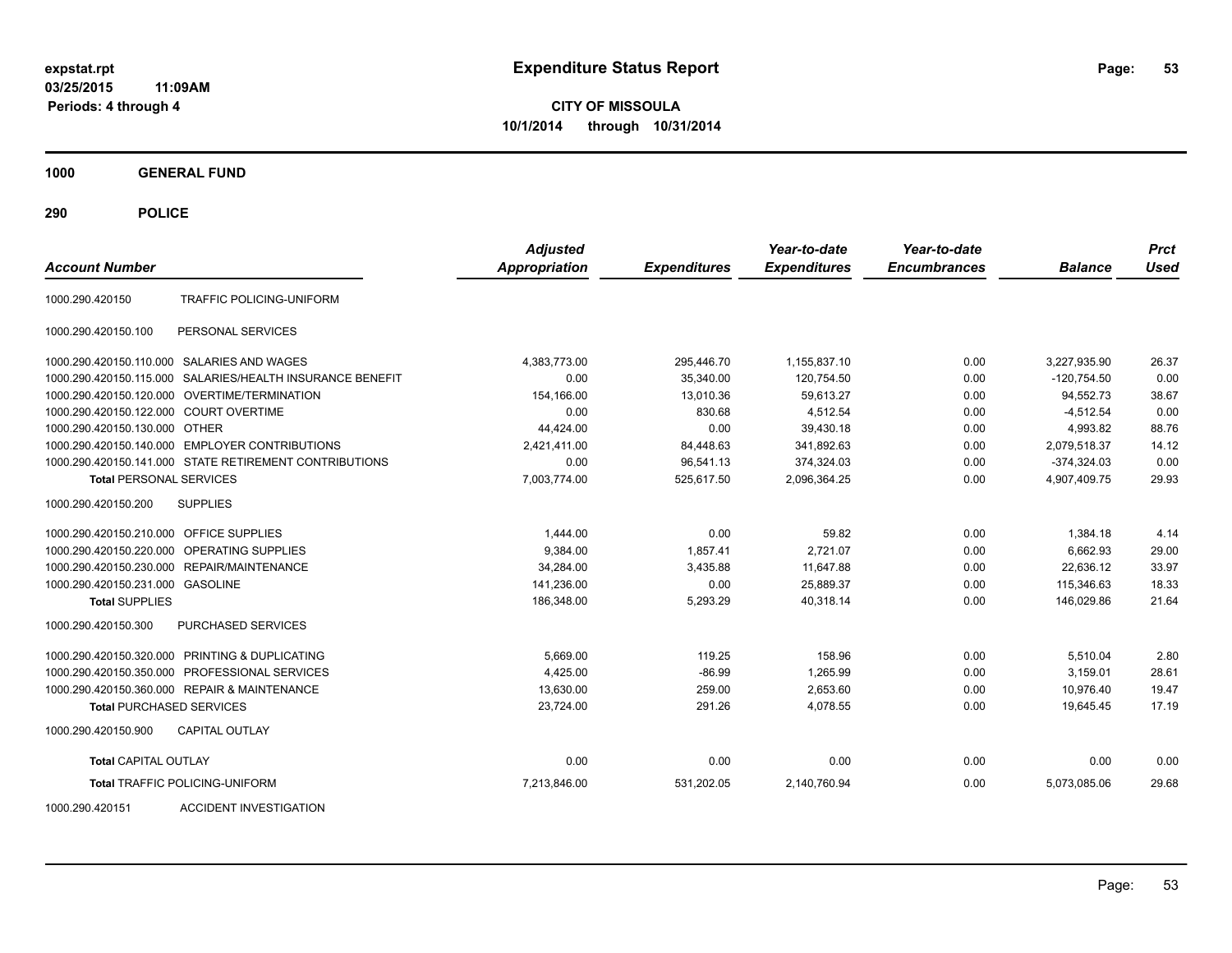**CITY OF MISSOULA 10/1/2014 through 10/31/2014**

**1000 GENERAL FUND**

| <b>Account Number</b>                                  |                                                           | <b>Adjusted</b><br><b>Appropriation</b> | <b>Expenditures</b> | Year-to-date<br><b>Expenditures</b> | Year-to-date<br><b>Encumbrances</b> | <b>Balance</b> | <b>Prct</b><br><b>Used</b> |
|--------------------------------------------------------|-----------------------------------------------------------|-----------------------------------------|---------------------|-------------------------------------|-------------------------------------|----------------|----------------------------|
| 1000.290.420151.100                                    | PERSONAL SERVICES                                         |                                         |                     |                                     |                                     |                |                            |
| 1000.290.420151.110.000 SALARIES AND WAGES             |                                                           | 484,216.00                              | 39,015.65           | 156,242.09                          | 0.00                                | 327,973.91     | 32.27                      |
|                                                        | 1000.290.420151.115.000 SALARIES/HEALTH INSURANCE BENEFIT | 0.00                                    | 3,420.00            | 11,799.00                           | 0.00                                | $-11,799.00$   | 0.00                       |
| 1000.290.420151.120.000 OVERTIME/TERMINATION           |                                                           | 13,376.00                               | 1,643.14            | 7,968.98                            | 0.00                                | 5,407.02       | 59.58                      |
| 1000.290.420151.130.000 OTHER                          |                                                           | 3,365.00                                | 0.00                | 4,038.54                            | 0.00                                | $-673.54$      | 120.02                     |
| 1000.290.420151.140.000 EMPLOYER CONTRIBUTIONS         |                                                           | 256,313.00                              | 12,134.82           | 50,559.22                           | 0.00                                | 205,753.78     | 19.73                      |
| 1000.290.420151.141.000 STATE RETIREMENT CONTRIBUTIONS |                                                           | 0.00                                    | 12,735.36           | 50,037.95                           | 0.00                                | $-50,037.95$   | 0.00                       |
| <b>Total PERSONAL SERVICES</b>                         |                                                           | 757,270.00                              | 68,948.97           | 280,645.78                          | 0.00                                | 476,624.22     | 37.06                      |
| 1000.290.420151.200<br><b>SUPPLIES</b>                 |                                                           |                                         |                     |                                     |                                     |                |                            |
| 1000.290.420151.210.000 OFFICE SUPPLIES                |                                                           | 200.00                                  | 0.00                | 0.00                                | 0.00                                | 200.00         | 0.00                       |
| 1000.290.420151.220.000                                | OPERATING SUPPLIES                                        | 2.966.00                                | 990.15              | 1,313.40                            | 0.00                                | 1.652.60       | 44.28                      |
| 1000.290.420151.230.000 REPAIR/MAINTENANCE             |                                                           | 4,151.00                                | 150.31              | 2,436.93                            | 0.00                                | 1,714.07       | 58.71                      |
| 1000.290.420151.231.000 GASOLINE                       |                                                           | 13,423.00                               | 0.00                | 3,234.62                            | 0.00                                | 10,188.38      | 24.10                      |
| <b>Total SUPPLIES</b>                                  |                                                           | 20,740.00                               | 1,140.46            | 6,984.95                            | 0.00                                | 13,755.05      | 33.68                      |
| 1000.290.420151.300                                    | PURCHASED SERVICES                                        |                                         |                     |                                     |                                     |                |                            |
| 1000.290.420151.320.000 PRINTING & DUPLICATING         |                                                           | 207.00                                  | 0.00                | 0.00                                | 0.00                                | 207.00         | 0.00                       |
| 1000.290.420151.350.000 PROFESSIONAL SERVICES          |                                                           | 300.00                                  | 0.00                | 0.00                                | 0.00                                | 300.00         | 0.00                       |
| 1000.290.420151.360.000 REPAIR & MAINTENANCE           |                                                           | 5,615.00                                | 0.00                | 2,206.20                            | 0.00                                | 3,408.80       | 39.29                      |
| <b>Total PURCHASED SERVICES</b>                        |                                                           | 6,122.00                                | 0.00                | 2,206.20                            | 0.00                                | 3,915.80       | 36.04                      |
| 1000.290.420151.900<br><b>CAPITAL OUTLAY</b>           |                                                           |                                         |                     |                                     |                                     |                |                            |
| <b>Total CAPITAL OUTLAY</b>                            |                                                           | 0.00                                    | 0.00                | 0.00                                | 0.00                                | 0.00           | 0.00                       |
| <b>Total ACCIDENT INVESTIGATION</b>                    |                                                           | 784,132.00                              | 70,089.43           | 289,836.93                          | 0.00                                | 494,295.07     | 36.96                      |
| 1000.290.420152<br><b>PLANS UNIT</b>                   |                                                           |                                         |                     |                                     |                                     |                |                            |
| 1000.290.420152.100                                    | PERSONAL SERVICES                                         |                                         |                     |                                     |                                     |                |                            |
| 1000.290.420152.110.000 SALARIES AND WAGES             |                                                           | 167,190.00                              | 16,836.00           | 68,856.31                           | 0.00                                | 98,333.69      | 41.18                      |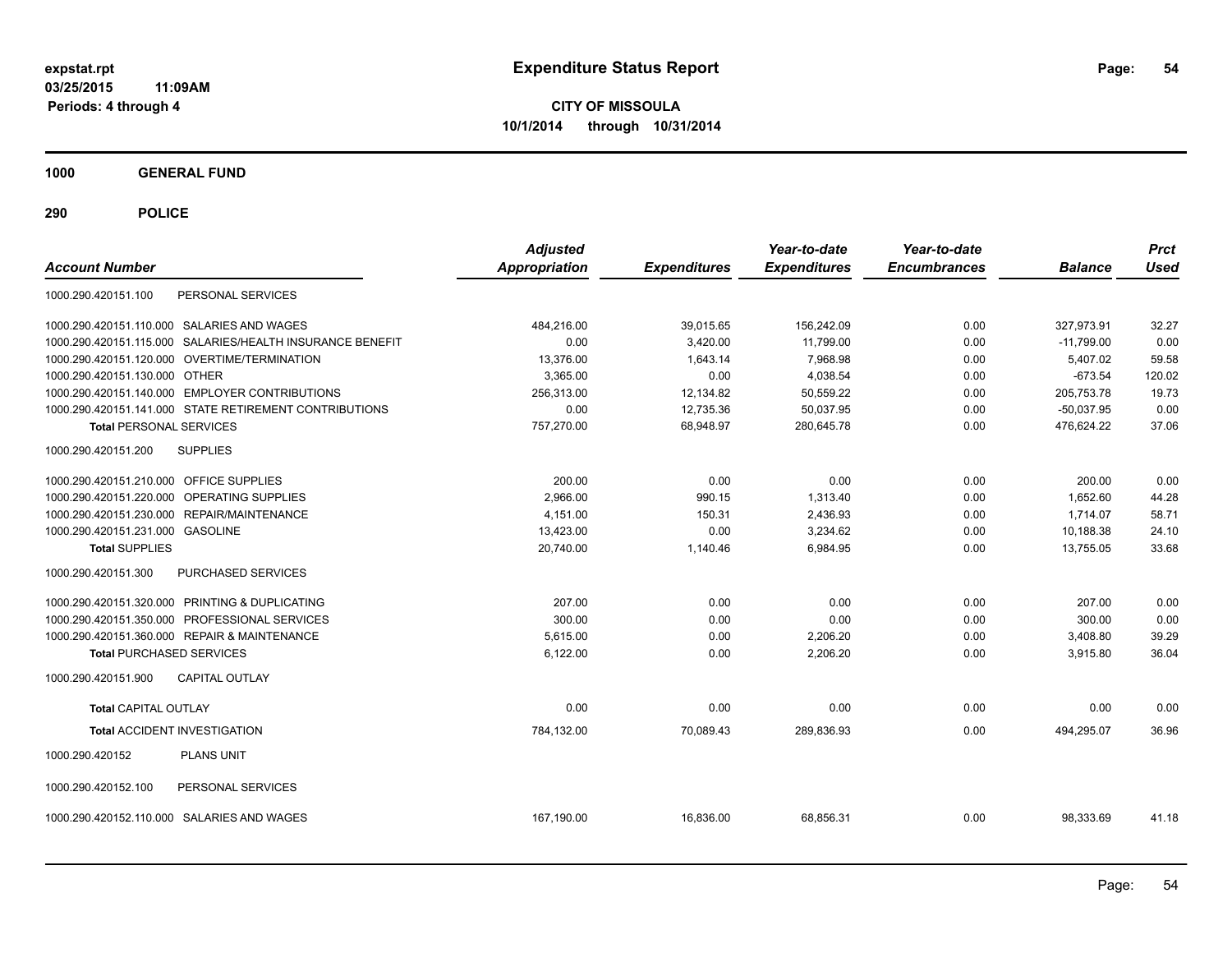**1000 GENERAL FUND**

**290 POLICE**

| <b>Account Number</b>                      |                                                           | <b>Adjusted</b><br><b>Appropriation</b> | <b>Expenditures</b> | Year-to-date<br><b>Expenditures</b> | Year-to-date<br><b>Encumbrances</b> | <b>Balance</b> | <b>Prct</b><br>Used |
|--------------------------------------------|-----------------------------------------------------------|-----------------------------------------|---------------------|-------------------------------------|-------------------------------------|----------------|---------------------|
|                                            | 1000.290.420152.115.000 SALARIES/HEALTH INSURANCE BENEFIT | 0.00                                    | 1.710.00            | 6.156.00                            | 0.00                                | $-6, 156.00$   | 0.00                |
|                                            | 1000.290.420152.120.000 OVERTIME/TERMINATION              | 2.675.00                                | 0.00                | 0.00                                | 0.00                                | 2.675.00       | 0.00                |
| 1000.290.420152.130.000 OTHER              |                                                           | 2.019.00                                | 0.00                | 2,019.27                            | 0.00                                | $-0.27$        | 100.01              |
|                                            | 1000.290.420152.140.000 EMPLOYER CONTRIBUTIONS            | 90.718.00                               | 4,524.04            | 19.272.82                           | 0.00                                | 71,445.18      | 21.24               |
|                                            | 1000.290.420152.141.000 STATE RETIREMENT CONTRIBUTIONS    | 0.00                                    | 5,437.82            | 22,021.98                           | 0.00                                | $-22,021.98$   | 0.00                |
| <b>Total PERSONAL SERVICES</b>             |                                                           | 262,602.00                              | 28,507.86           | 118,326.38                          | 0.00                                | 144,275.62     | 45.06               |
| 1000.290.420152.200                        | <b>SUPPLIES</b>                                           |                                         |                     |                                     |                                     |                |                     |
| 1000.290.420152.210.000 OFFICE SUPPLIES    |                                                           | 200.00                                  | 0.00                | 0.00                                | 0.00                                | 200.00         | 0.00                |
| 1000.290.420152.220.000 OPERATING SUPPLIES |                                                           | 2,000.00                                | 0.00                | 169.95                              | 0.00                                | 1,830.05       | 8.50                |
| <b>Total SUPPLIES</b>                      |                                                           | 2,200.00                                | 0.00                | 169.95                              | 0.00                                | 2,030.05       | 7.73                |
| 1000.290.420152.300                        | PURCHASED SERVICES                                        |                                         |                     |                                     |                                     |                |                     |
|                                            | 1000.290.420152.320.000 PRINTING & DUPLICATING            | 200.00                                  | 0.00                | 0.00                                | 0.00                                | 200.00         | 0.00                |
|                                            | 1000.290.420152.350.000 PROFESSIONAL SERVICES             | 150.00                                  | 0.00                | 0.00                                | 0.00                                | 150.00         | 0.00                |
|                                            | 1000.290.420152.360.000 REPAIR & MAINTENANCE              | 500.00                                  | 0.00                | 0.00                                | 0.00                                | 500.00         | 0.00                |
| <b>Total PURCHASED SERVICES</b>            |                                                           | 850.00                                  | 0.00                | 0.00                                | 0.00                                | 850.00         | 0.00                |
| <b>Total PLANS UNIT</b>                    |                                                           | 265,652.00                              | 28,507.86           | 118,496.33                          | 0.00                                | 147, 155.67    | 44.61               |
| 1000.290.420153                            | <b>COMMUNITY RESOURCE</b>                                 |                                         |                     |                                     |                                     |                |                     |
| 1000.290.420153.100                        | PERSONAL SERVICES                                         |                                         |                     |                                     |                                     |                |                     |
|                                            | 1000.290.420153.110.000 CRO/SALARIES AND WAGES            | 670,485.00                              | 42,531.43           | 160,710.83                          | 0.00                                | 509,774.17     | 23.97               |
|                                            | 1000.290.420153.115.000 SALARIES/HEALTH INSURANCE BENEFIT | 0.00                                    | 3,990.00            | 13,252.50                           | 0.00                                | $-13,252.50$   | 0.00                |
|                                            | 1000.290.420153.120.000 OVERTIME/TERMINATION              | 3.567.00                                | 968.35              | 2.655.22                            | 0.00                                | 911.78         | 74.44               |
| 1000.290.420153.130.000 OTHER              |                                                           | 3.365.00                                | 0.00                | 4.711.63                            | 0.00                                | $-1,346.63$    | 140.02              |
|                                            | 1000.290.420153.140.000 EMPLOYER CONTRIBUTIONS            | 359,368.00                              | 12,255.88           | 48,617.06                           | 0.00                                | 310,750.94     | 13.53               |
|                                            | 1000.290.420153.141.000 STATE RETIREMENT CONTRIBUTIONS    | 0.00                                    | 12,937.06           | 50,366.75                           | 0.00                                | $-50,366.75$   | 0.00                |
| <b>Total PERSONAL SERVICES</b>             |                                                           | 1,036,785.00                            | 72,682.72           | 280,313.99                          | 0.00                                | 756,471.01     | 27.04               |

1000.290.420153.200 SUPPLIES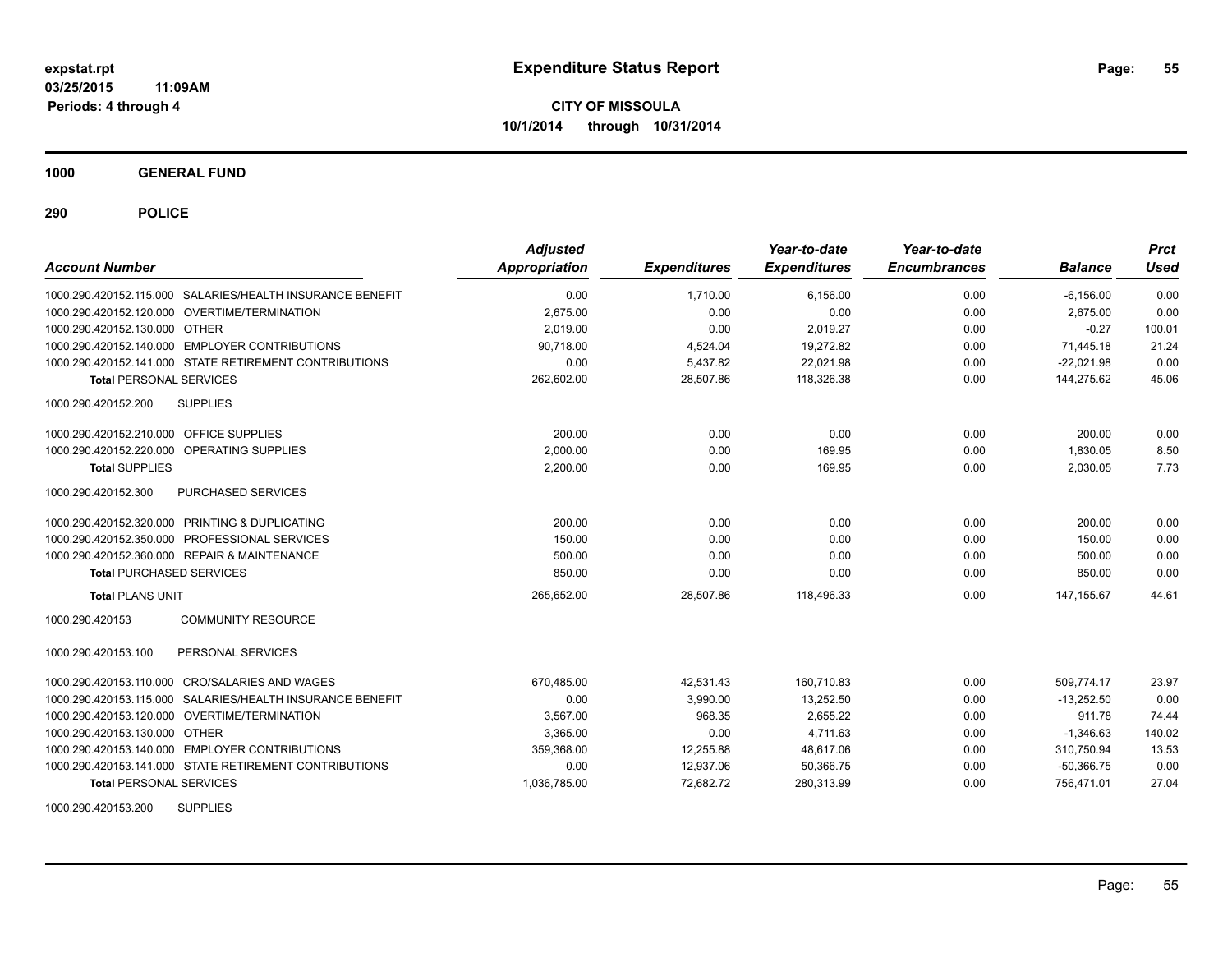**1000 GENERAL FUND**

| <b>Account Number</b>                          | <b>Adjusted</b><br><b>Appropriation</b> | <b>Expenditures</b> | Year-to-date<br><b>Expenditures</b> | Year-to-date<br><b>Encumbrances</b> | <b>Balance</b> | <b>Prct</b><br><b>Used</b> |
|------------------------------------------------|-----------------------------------------|---------------------|-------------------------------------|-------------------------------------|----------------|----------------------------|
| 1000.290.420153.210.000 OFFICE SUPPLIES        | 1,340.00                                | 0.00                | 0.00                                | 0.00                                | 1,340.00       | 0.00                       |
| 1000.290.420153.220.000 OPERATING SUPPLIES     | 3,500.00                                | 1,877.20            | 2,654.48                            | 0.00                                | 845.52         | 75.84                      |
| 1000.290.420153.230.000 REPAIR/MAINTENANCE     | 1,100.00                                | 0.00                | 103.00                              | 0.00                                | 997.00         | 9.36                       |
| 1000.290.420153.231.000 GASOLINE               | 3,561.00                                | 0.00                | 335.69                              | 0.00                                | 3,225.31       | 9.43                       |
| <b>Total SUPPLIES</b>                          | 9,501.00                                | 1,877.20            | 3,093.17                            | 0.00                                | 6,407.83       | 32.56                      |
| 1000.290.420153.300<br>PURCHASED SERVICES      |                                         |                     |                                     |                                     |                |                            |
| 1000.290.420153.320.000 PRINTING & DUPLICATING | 580.00                                  | 0.00                | 0.00                                | 0.00                                | 580.00         | 0.00                       |
| 1000.290.420153.360.000 REPAIR & MAINTENANCE   | 500.00                                  | 0.00                | 225.00                              | 0.00                                | 275.00         | 45.00                      |
| <b>Total PURCHASED SERVICES</b>                | 1,080.00                                | 0.00                | 225.00                              | 0.00                                | 855.00         | 20.83                      |
| 1000.290.420153.900<br><b>CAPITAL OUTLAY</b>   |                                         |                     |                                     |                                     |                |                            |
| <b>Total CAPITAL OUTLAY</b>                    | 0.00                                    | 0.00                | 0.00                                | 0.00                                | 0.00           | 0.00                       |
| <b>Total COMMUNITY RESOURCE</b>                | 1,047,366.00                            | 74,559.92           | 283,632.16                          | 0.00                                | 763,733.84     | 27.08                      |
| ABANDONED VEHICLE PROGRAM<br>1000.290.420154   |                                         |                     |                                     |                                     |                |                            |
| PERSONAL SERVICES<br>1000.290.420154.100       |                                         |                     |                                     |                                     |                |                            |
| 1000.290.420154.110.000 SALARIES AND WAGES     | 36.885.00                               | 2.823.63            | 11.151.87                           | 0.00                                | 25.733.13      | 30.23                      |
| 1000.290.420154.120.000 OVERTIME/TERMINATION   | 892.00                                  | 0.00                | 12.73                               | 0.00                                | 879.27         | 1.43                       |
| 1000.290.420154.140.000 EMPLOYER CONTRIBUTIONS | 15,844.00                               | 1,263.20            | 5,722.88                            | 0.00                                | 10,121.12      | 36.12                      |
| <b>Total PERSONAL SERVICES</b>                 | 53,621.00                               | 4,086.83            | 16.887.48                           | 0.00                                | 36.733.52      | 31.49                      |
| 1000.290.420154.200<br><b>SUPPLIES</b>         |                                         |                     |                                     |                                     |                |                            |
| 1000.290.420154.210.000 OFFICE SUPPLIES        | 240.00                                  | 7.94                | 7.94                                | 0.00                                | 232.06         | 3.31                       |
| 1000.290.420154.220.000 OPERATING SUPPLIES     | 400.00                                  | 195.82              | 195.82                              | 0.00                                | 204.18         | 48.96                      |
| <b>Total SUPPLIES</b>                          | 640.00                                  | 203.76              | 203.76                              | 0.00                                | 436.24         | 31.84                      |
| PURCHASED SERVICES<br>1000.290.420154.300      |                                         |                     |                                     |                                     |                |                            |
| 1000.290.420154.310.000 COMMUNICATIONS         | 2,484.00                                | 71.28               | 252.72                              | 0.00                                | 2,231.28       | 10.17                      |
| 1000.290.420154.320.000 PRINTING & DUPLICATING | 768.00                                  | 0.00                | 0.00                                | 0.00                                | 768.00         | 0.00                       |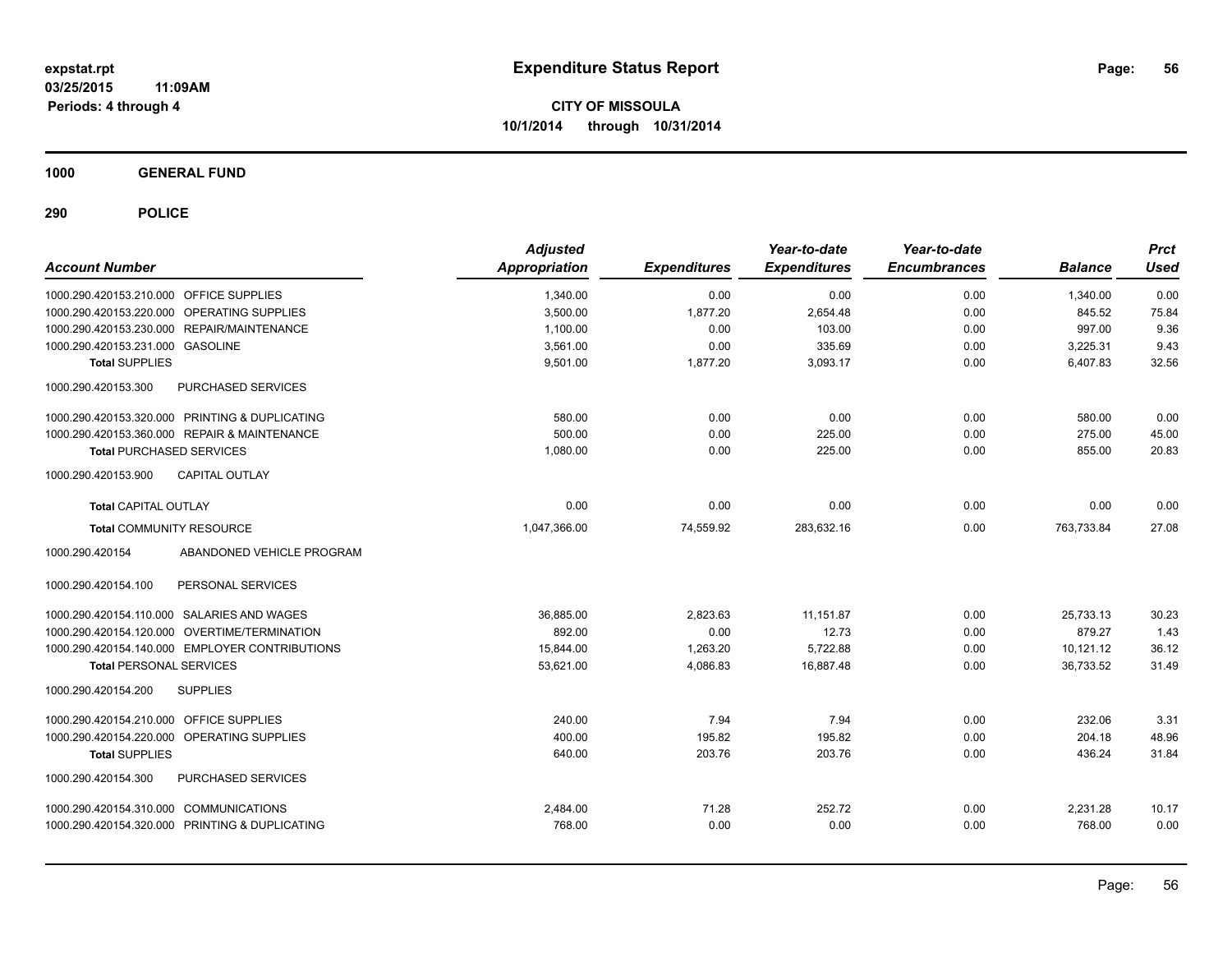**1000 GENERAL FUND**

| <b>Account Number</b>                          |                                                           | <b>Adjusted</b><br><b>Appropriation</b> | <b>Expenditures</b> | Year-to-date<br><b>Expenditures</b> | Year-to-date<br><b>Encumbrances</b> | <b>Balance</b> | Prct<br><b>Used</b> |
|------------------------------------------------|-----------------------------------------------------------|-----------------------------------------|---------------------|-------------------------------------|-------------------------------------|----------------|---------------------|
|                                                | 1000.290.420154.330.000 PUBLICITY, SUBSCRIPTIONS & DUES   | 2,400.00                                | 0.00                | 0.00                                | 0.00                                | 2,400.00       | 0.00                |
| 1000.290.420154.350.000 PROFESSIONAL SERVICES  |                                                           | 12,429.00                               | 0.00                | 31.50                               | 0.00                                | 12,397.50      | 0.25                |
| 1000.290.420154.350.011 PROFESSIONAL SERVICES  |                                                           | 0.00                                    | 0.00                | 615.00                              | 0.00                                | $-615.00$      | 0.00                |
| 1000.290.420154.350.012 PROFESSIONAL SERVICES  |                                                           | 0.00                                    | 0.00                | 1,200.00                            | 0.00                                | $-1,200.00$    | 0.00                |
| <b>Total PURCHASED SERVICES</b>                |                                                           | 18,081.00                               | 71.28               | 2,099.22                            | 0.00                                | 15,981.78      | 11.61               |
|                                                | Total ABANDONED VEHICLE PROGRAM                           | 72,342.00                               | 4,361.87            | 19,190.46                           | 0.00                                | 53,151.54      | 26.53               |
| 1000.290.420160                                | <b>COMMUNICATIONS</b>                                     |                                         |                     |                                     |                                     |                |                     |
| 1000.290.420160.100                            | PERSONAL SERVICES                                         |                                         |                     |                                     |                                     |                |                     |
| 1000.290.420160.110.000 SALARIES AND WAGES     |                                                           | 223.110.00                              | 14,036.55           | 58,712.18                           | 0.00                                | 164,397.82     | 26.32               |
|                                                | 1000.290.420160.115.000 SALARIES/HEALTH INSURANCE BENEFIT | 0.00                                    | 0.00                | $-256.50$                           | 0.00                                | 256.50         | 0.00                |
| 1000.290.420160.120.000 OVERTIME/TERMINATION   |                                                           | 8,917.00                                | 789.81              | 2,985.37                            | 0.00                                | 5,931.63       | 33.48               |
|                                                | 1000.290.420160.140.000 EMPLOYER CONTRIBUTIONS            | 86,520.00                               | 5,615.41            | 25,427.30                           | 0.00                                | 61.092.70      | 29.39               |
| <b>Total PERSONAL SERVICES</b>                 |                                                           | 318,547.00                              | 20,441.77           | 86,868.35                           | 0.00                                | 231,678.65     | 27.27               |
| 1000.290.420160.200                            | <b>SUPPLIES</b>                                           |                                         |                     |                                     |                                     |                |                     |
| 1000.290.420160.210.000 OFFICE SUPPLIES        |                                                           | 400.00                                  | 117.57              | 157.22                              | 0.00                                | 242.78         | 39.31               |
| 1000.290.420160.220.000 OPERATING SUPPLIES     |                                                           | 800.00                                  | 0.00                | 18.85                               | 0.00                                | 781.15         | 2.36                |
| <b>Total SUPPLIES</b>                          |                                                           | 1,200.00                                | 117.57              | 176.07                              | 0.00                                | 1,023.93       | 14.67               |
| 1000.290.420160.300                            | PURCHASED SERVICES                                        |                                         |                     |                                     |                                     |                |                     |
| 1000.290.420160.310.000 COMMUNICATIONS         |                                                           | 6,700.00                                | 0.00                | 6,773.49                            | 0.00                                | $-73.49$       | 101.10              |
| 1000.290.420160.320.000 PRINTING & DUPLICATING |                                                           | 150.00                                  | 0.00                | 39.71                               | 0.00                                | 110.29         | 26.47               |
| <b>Total PURCHASED SERVICES</b>                |                                                           | 6,850.00                                | 0.00                | 6,813.20                            | 0.00                                | 36.80          | 99.46               |
| <b>Total COMMUNICATIONS</b>                    |                                                           | 326,597.00                              | 20,559.34           | 93.857.62                           | 0.00                                | 232,739.38     | 28.74               |
| 1000.290.420170                                | <b>RECORDS</b>                                            |                                         |                     |                                     |                                     |                |                     |
| 1000.290.420170.100                            | PERSONAL SERVICES                                         |                                         |                     |                                     |                                     |                |                     |
| 1000.290.420170.110.000 SALARIES AND WAGES     |                                                           | 165,924.00                              | 10,179.86           | 40,194.63                           | 0.00                                | 125,729.37     | 24.22               |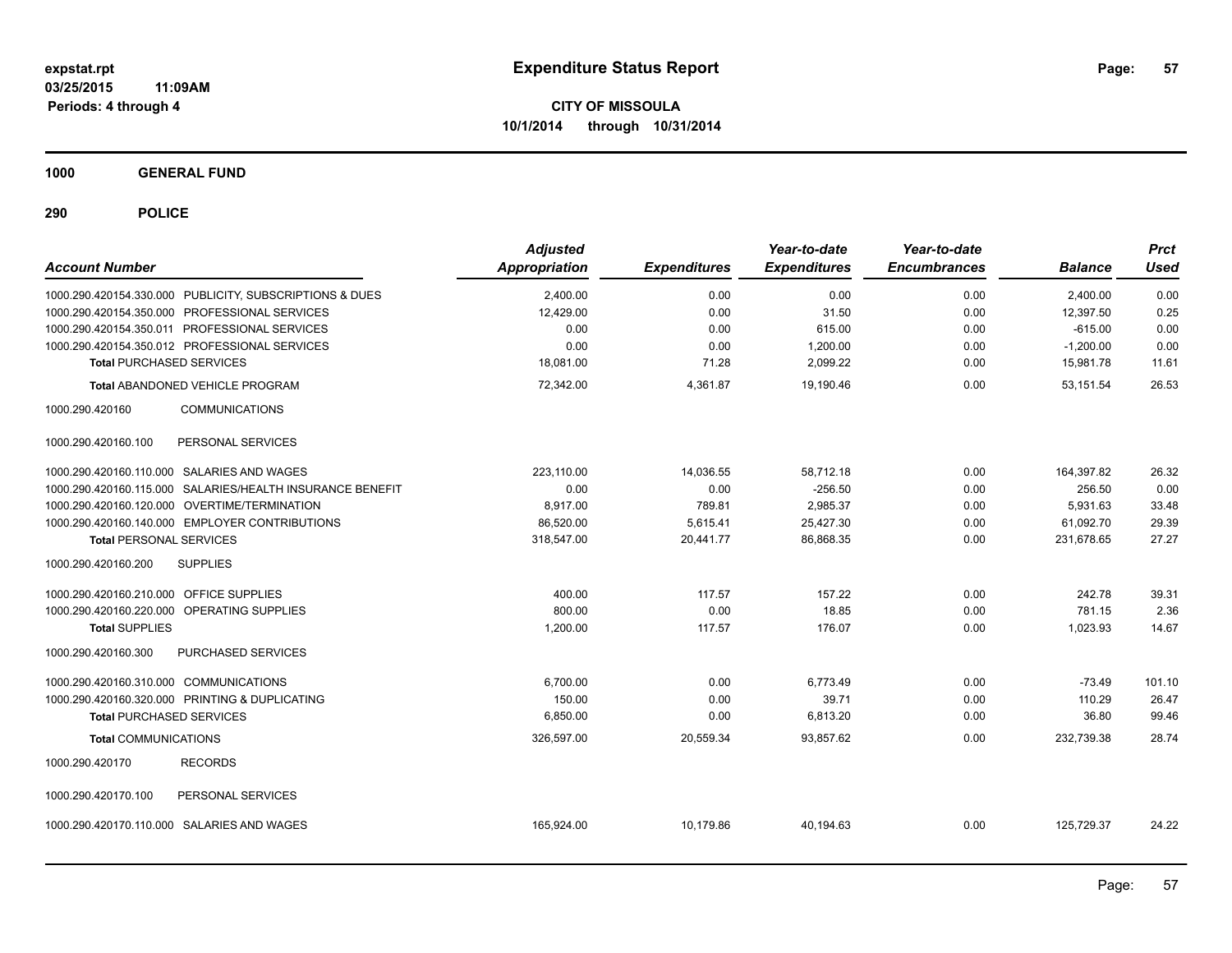**1000 GENERAL FUND**

| <b>Account Number</b>                          | <b>Adjusted</b><br><b>Appropriation</b> | <b>Expenditures</b> | Year-to-date<br><b>Expenditures</b> | Year-to-date<br><b>Encumbrances</b> | <b>Balance</b> | <b>Prct</b><br><b>Used</b> |
|------------------------------------------------|-----------------------------------------|---------------------|-------------------------------------|-------------------------------------|----------------|----------------------------|
| 1000.290.420170.120.000 OVERTIME/TERMINATION   | 713.00                                  | 65.95               | 495.33                              | 0.00                                | 217.67         | 69.47                      |
| 1000.290.420170.140.000 EMPLOYER CONTRIBUTIONS | 66,367.00                               | 4,859.02            | 22,159.85                           | 0.00                                | 44,207.15      | 33.39                      |
| Total PERSONAL SERVICES                        | 233,004.00                              | 15,104.83           | 62,849.81                           | 0.00                                | 170,154.19     | 26.97                      |
| 1000.290.420170.200<br><b>SUPPLIES</b>         |                                         |                     |                                     |                                     |                |                            |
| 1000.290.420170.210.000 OFFICE SUPPLIES        | 800.00                                  | 4.03                | 4.03                                | 0.00                                | 795.97         | 0.50                       |
| 1000.290.420170.220.000 OPERATING SUPPLIES     | 850.00                                  | 19.99               | 19.99                               | 0.00                                | 830.01         | 2.35                       |
| <b>Total SUPPLIES</b>                          | 1,650.00                                | 24.02               | 24.02                               | 0.00                                | 1,625.98       | 1.46                       |
| PURCHASED SERVICES<br>1000.290.420170.300      |                                         |                     |                                     |                                     |                |                            |
| <b>Total PURCHASED SERVICES</b>                | 0.00                                    | 0.00                | 0.00                                | 0.00                                | 0.00           | 0.00                       |
| <b>FIXED CHARGES</b><br>1000.290.420170.500    |                                         |                     |                                     |                                     |                |                            |
| <b>Total FIXED CHARGES</b>                     | 0.00                                    | 0.00                | 0.00                                | 0.00                                | 0.00           | 0.00                       |
| 1000.290.420170.900<br><b>CAPITAL OUTLAY</b>   |                                         |                     |                                     |                                     |                |                            |
| <b>Total CAPITAL OUTLAY</b>                    | 0.00                                    | 0.00                | 0.00                                | 0.00                                | 0.00           | 0.00                       |
| <b>Total RECORDS</b>                           | 234,654.00                              | 15,128.85           | 62,873.83                           | 0.00                                | 171,780.17     | 26.79                      |
| <b>EVIDENCE</b><br>1000.290.420182             |                                         |                     |                                     |                                     |                |                            |
| 1000.290.420182.100<br>PERSONAL SERVICES       |                                         |                     |                                     |                                     |                |                            |
| 1000.290.420182.110.000 SALARIES AND WAGES     | 71,541.00                               | 5,485.16            | 21,641.32                           | 0.00                                | 49,899.68      | 30.25                      |
| 1000.290.420182.120.000 OVERTIME/TERMINATION   | 2.229.00                                | 364.71              | 1.380.47                            | 0.00                                | 848.53         | 61.93                      |
| 1000.290.420182.140.000 EMPLOYER CONTRIBUTIONS | 31,334.00                               | 2,554.40            | 11,540.78                           | 0.00                                | 19,793.22      | 36.83                      |
| <b>Total PERSONAL SERVICES</b>                 | 105,104.00                              | 8,404.27            | 34,562.57                           | 0.00                                | 70,541.43      | 32.88                      |
| 1000.290.420182.200<br><b>SUPPLIES</b>         |                                         |                     |                                     |                                     |                |                            |
| 1000.290.420182.210.000 OFFICE SUPPLIES        | 800.00                                  | 0.00                | 476.63                              | 0.00                                | 323.37         | 59.58                      |
| 1000.290.420182.220.000 OPERATING SUPPLIES     | 5,800.00                                | 463.66              | 3,639.90                            | 0.00                                | 2,160.10       | 62.76                      |
| 1000.290.420182.230.000 REPAIR/MAINTENANCE     | 500.00                                  | 0.00                | 0.00                                | 0.00                                | 500.00         | 0.00                       |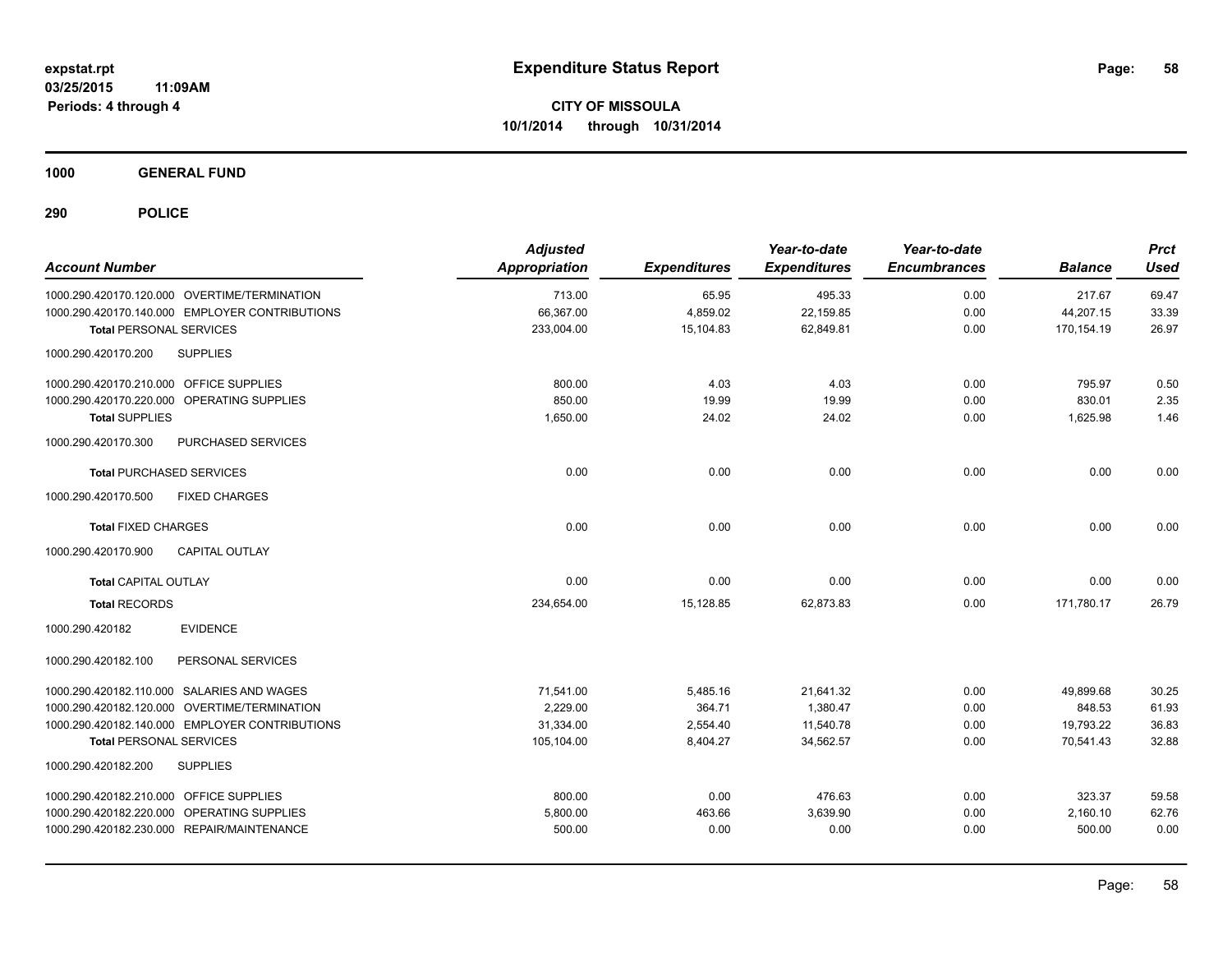**1000 GENERAL FUND**

| <b>Account Number</b>                          | <b>Adjusted</b><br><b>Appropriation</b> | <b>Expenditures</b> | Year-to-date<br><b>Expenditures</b> | Year-to-date<br><b>Encumbrances</b> | <b>Balance</b> | <b>Prct</b><br><b>Used</b> |
|------------------------------------------------|-----------------------------------------|---------------------|-------------------------------------|-------------------------------------|----------------|----------------------------|
| 1000.290.420182.231.000 GASOLINE               | 479.00                                  | 0.00                | 95.13                               | 0.00                                | 383.87         | 19.86                      |
| <b>Total SUPPLIES</b>                          | 7,579.00                                | 463.66              | 4,211.66                            | 0.00                                | 3,367.34       | 55.57                      |
| PURCHASED SERVICES<br>1000.290.420182.300      |                                         |                     |                                     |                                     |                |                            |
| 1000.290.420182.310.000 COMMUNICATIONS         | 300.00                                  | 0.00                | 0.00                                | 0.00                                | 300.00         | 0.00                       |
| 1000.290.420182.320.000 PRINTING & DUPLICATING | 1,000.00                                | 0.00                | 0.00                                | 0.00                                | 1.000.00       | 0.00                       |
| 1000.290.420182.350.000 PROFESSIONAL SERVICES  | 34,700.00                               | 523.00              | 2,932.40                            | 0.00                                | 31.767.60      | 8.45                       |
| 1000.290.420182.360.000 REPAIR & MAINTENANCE   | 150.00                                  | 0.00                | 0.00                                | 0.00                                | 150.00         | 0.00                       |
| <b>Total PURCHASED SERVICES</b>                | 36,150.00                               | 523.00              | 2,932.40                            | 0.00                                | 33,217.60      | 8.11                       |
| 1000.290.420182.500<br><b>FIXED CHARGES</b>    |                                         |                     |                                     |                                     |                |                            |
| 1000.290.420182.500.000 FIXED CHARGES          | 650.00                                  | 0.00                | 0.00                                | 0.00                                | 650.00         | 0.00                       |
| <b>Total FIXED CHARGES</b>                     | 650.00                                  | 0.00                | 0.00                                | 0.00                                | 650.00         | 0.00                       |
| <b>Total EVIDENCE</b>                          | 149,483.00                              | 9,390.93            | 41,706.63                           | 0.00                                | 107,776.37     | 27.90                      |
| 1000.290.420185<br><b>SPECIAL TEAMS</b>        |                                         |                     |                                     |                                     |                |                            |
| 1000.290.420185.100<br>PERSONAL SERVICES       |                                         |                     |                                     |                                     |                |                            |
| <b>Total PERSONAL SERVICES</b>                 | 0.00                                    | 0.00                | 0.00                                | 0.00                                | 0.00           | 0.00                       |
| <b>SUPPLIES</b><br>1000.290.420185.200         |                                         |                     |                                     |                                     |                |                            |
| 1000.290.420185.220.000 OPERATING SUPPLIES     | 6,325.00                                | 0.00                | 6,197.69                            | 0.00                                | 127.31         | 97.99                      |
| REPAIR/MAINTENANCE<br>1000.290.420185.230.000  | 200.00                                  | 775.40              | 775.40                              | 0.00                                | $-575.40$      | 387.70                     |
| 1000.290.420185.231.000 GASOLINE               | 239.00                                  | 0.00                | 40.52                               | 0.00                                | 198.48         | 16.95                      |
| <b>Total SUPPLIES</b>                          | 6,764.00                                | 775.40              | 7,013.61                            | 0.00                                | $-249.61$      | 103.69                     |
| 1000.290.420185.300<br>PURCHASED SERVICES      |                                         |                     |                                     |                                     |                |                            |
| 1000.290.420185.350.000 PROFESSIONAL SERVICES  | 175.00                                  | 0.00                | 0.00                                | 0.00                                | 175.00         | 0.00                       |
| 1000.290.420185.360.000 REPAIR & MAINTENANCE   | 350.00                                  | 0.00                | 0.00                                | 0.00                                | 350.00         | 0.00                       |
| <b>Total PURCHASED SERVICES</b>                | 525.00                                  | 0.00                | 0.00                                | 0.00                                | 525.00         | 0.00                       |
| <b>Total SPECIAL TEAMS</b>                     | 7,289.00                                | 775.40              | 7,013.61                            | 0.00                                | 275.39         | 96.22                      |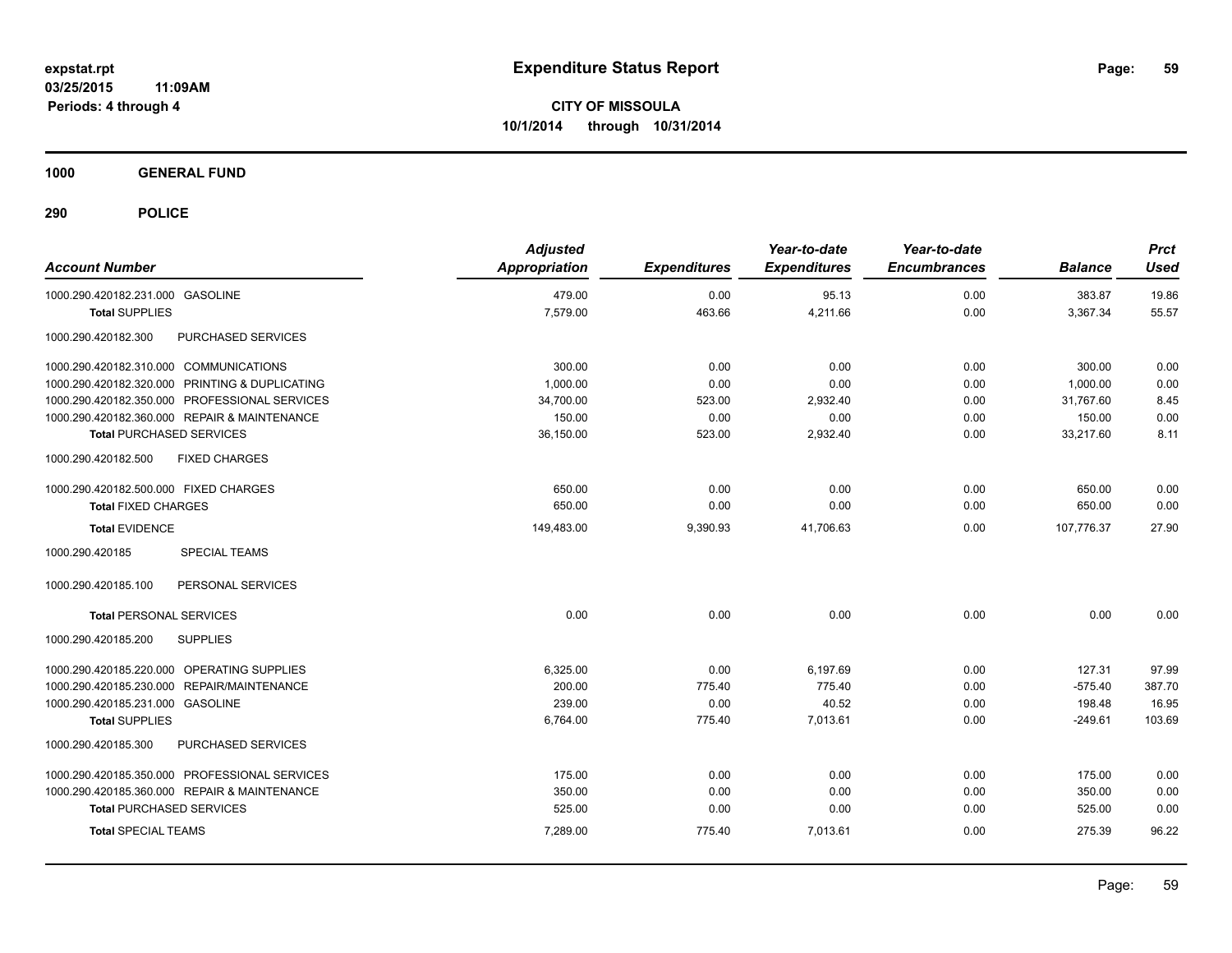**CITY OF MISSOULA 10/1/2014 through 10/31/2014**

**1000 GENERAL FUND**

| <b>Account Number</b>         |                                     | <b>Adjusted</b><br><b>Appropriation</b> | <b>Expenditures</b> | Year-to-date<br><b>Expenditures</b> | Year-to-date<br><b>Encumbrances</b> | <b>Balance</b> | <b>Prct</b><br><b>Used</b> |
|-------------------------------|-------------------------------------|-----------------------------------------|---------------------|-------------------------------------|-------------------------------------|----------------|----------------------------|
| 1000.290.420199               | CONTINGENCY-NEW AWARD FUNDING       |                                         |                     |                                     |                                     |                |                            |
| 1000.290.420199.100           | PERSONAL SERVICES                   |                                         |                     |                                     |                                     |                |                            |
|                               | <b>Total PERSONAL SERVICES</b>      | 0.00                                    | 0.00                | 0.00                                | 0.00                                | 0.00           | 0.00                       |
| 1000.290.420199.200           | <b>SUPPLIES</b>                     |                                         |                     |                                     |                                     |                |                            |
| <b>Total SUPPLIES</b>         |                                     | 0.00                                    | 0.00                | 0.00                                | 0.00                                | 0.00           | 0.00                       |
| 1000.290.420199.300           | PURCHASED SERVICES                  |                                         |                     |                                     |                                     |                |                            |
|                               | <b>Total PURCHASED SERVICES</b>     | 0.00                                    | 0.00                | 0.00                                | 0.00                                | 0.00           | 0.00                       |
| 1000.290.420199.900           | <b>CAPITAL OUTLAY</b>               |                                         |                     |                                     |                                     |                |                            |
|                               | Total CONTINGENCY-NEW AWARD FUNDING | 0.00                                    | 0.00                | 0.00                                | 0.00                                | 0.00           | 0.00                       |
| 1000.290.420256               | *** Title Not Found ***             |                                         |                     |                                     |                                     |                |                            |
| 1000.290.420256.100           | PERSONAL SERVICES                   |                                         |                     |                                     |                                     |                |                            |
| Total *** Title Not Found *** |                                     | 0.00                                    | 0.00                | 0.00                                | 0.00                                | 0.00           | 0.00                       |
| <b>Total POLICE</b>           |                                     | 13,914,302.00                           | 1,062,663.99        | 4,314,277.39                        | 0.00                                | 9,600,024.61   | 31.01                      |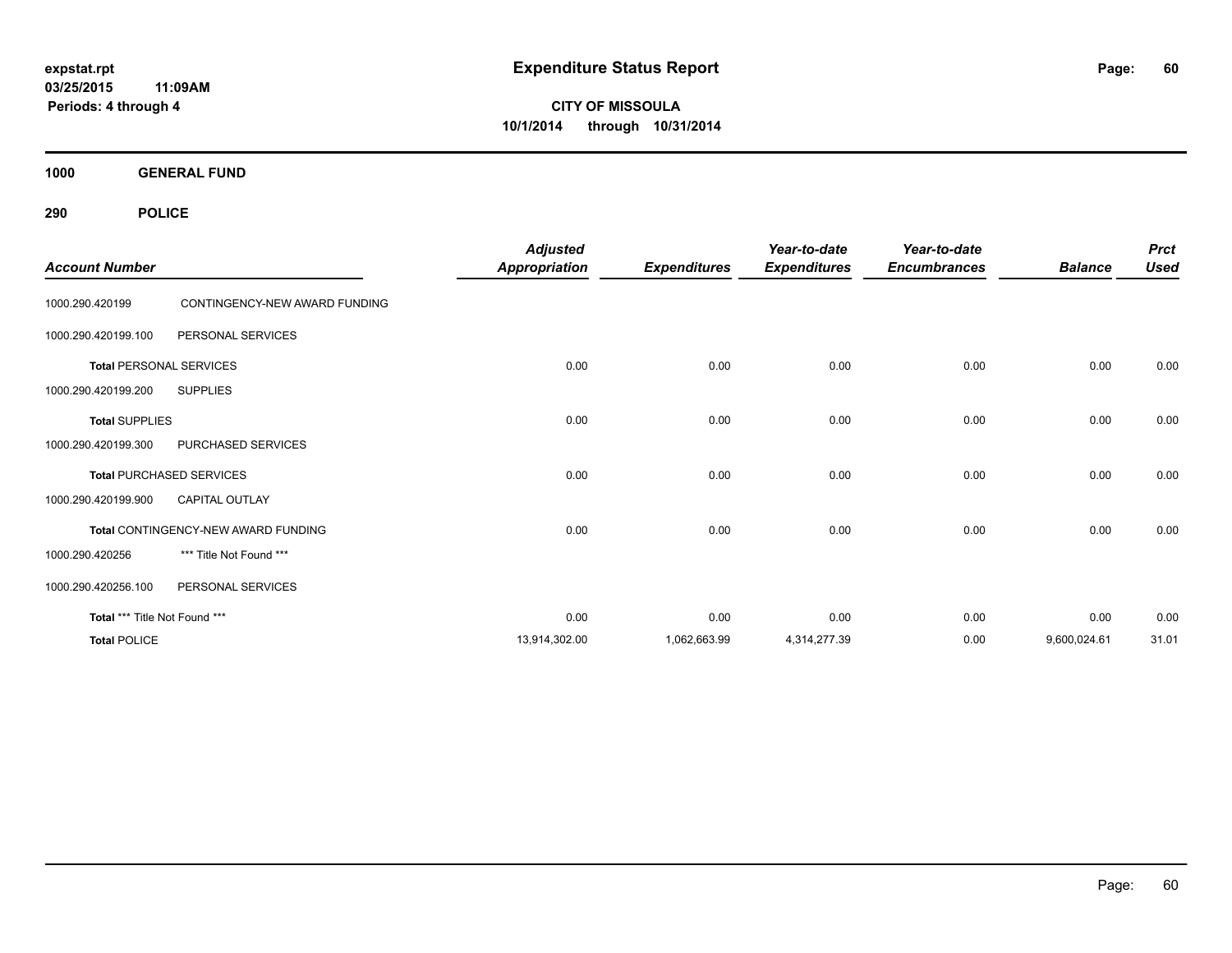**CITY OF MISSOULA 10/1/2014 through 10/31/2014**

**1000 GENERAL FUND**

| <b>Account Number</b>                   |                                                           | <b>Adjusted</b><br><b>Appropriation</b> | <b>Expenditures</b> | Year-to-date<br><b>Expenditures</b> | Year-to-date<br><b>Encumbrances</b> | <b>Balance</b> | <b>Prct</b><br><b>Used</b> |
|-----------------------------------------|-----------------------------------------------------------|-----------------------------------------|---------------------|-------------------------------------|-------------------------------------|----------------|----------------------------|
|                                         |                                                           |                                         |                     |                                     |                                     |                |                            |
| 1000.300.420410                         | <b>ADMINISTRATION</b>                                     |                                         |                     |                                     |                                     |                |                            |
| 1000.300.420410.100                     | PERSONAL SERVICES                                         |                                         |                     |                                     |                                     |                |                            |
|                                         | 1000.300.420410.110.000 SALARIES AND WAGES                | 410.937.00                              | 31,457.07           | 124,223.12                          | 0.00                                | 286.713.88     | 30.23                      |
|                                         | 1000.300.420410.115.000 SALARIES/HEALTH INSURANCE BENEFIT | 20.520.00                               | 1.710.00            | 5,899.50                            | 0.00                                | 14.620.50      | 28.75                      |
| 1000.300.420410.140.000                 | <b>EMPLOYER CONTRIBUTIONS</b>                             | 119,415.00                              | 9,366.08            | 39,589.51                           | 0.00                                | 79,825.49      | 33.15                      |
|                                         | 1000.300.420410.141.000 STATE RETIREMENT CONTRIBUTIONS    | 103,109.00                              | 7,936.88            | 31,082.29                           | 0.00                                | 72,026.71      | 30.15                      |
| <b>Total PERSONAL SERVICES</b>          |                                                           | 653,981.00                              | 50,470.03           | 200,794.42                          | 0.00                                | 453,186.58     | 30.70                      |
| 1000.300.420410.200                     | <b>SUPPLIES</b>                                           |                                         |                     |                                     |                                     |                |                            |
| 1000.300.420410.210.000 OFFICE SUPPLIES |                                                           | 8,471.00                                | 540.14              | 1,666.99                            | 0.00                                | 6,804.01       | 19.68                      |
| 1000.300.420410.220.000                 | OPERATING SUPPLIES                                        | 2,822.00                                | 430.77              | 430.77                              | 0.00                                | 2,391.23       | 15.26                      |
|                                         | 1000.300.420410.230.000 REPAIR/MAINTENANCE                | 900.00                                  | 4.29                | 4.29                                | 0.00                                | 895.71         | 0.48                       |
| 1000.300.420410.240.000 OTHER SUPPLIES  |                                                           | 2,848.00                                | 0.00                | 0.00                                | 0.00                                | 2,848.00       | 0.00                       |
| <b>Total SUPPLIES</b>                   |                                                           | 15,041.00                               | 975.20              | 2,102.05                            | 0.00                                | 12,938.95      | 13.98                      |
| 1000.300.420410.300                     | PURCHASED SERVICES                                        |                                         |                     |                                     |                                     |                |                            |
| 1000.300.420410.310.000 COMMUNICATIONS  |                                                           | 577.00                                  | 61.83               | 102.90                              | 0.00                                | 474.10         | 17.83                      |
|                                         | 1000.300.420410.320.000 PRINTING & DUPLICATING            | 240.00                                  | 0.00                | 0.00                                | 0.00                                | 240.00         | 0.00                       |
|                                         | 1000.300.420410.330.000 PUBLICITY, SUBSCRIPTIONS & DUES   | 1,238.00                                | 117.00              | 117.00                              | 0.00                                | 1,121.00       | 9.45                       |
|                                         | 1000.300.420410.350.000 PROFESSIONAL SERVICES             | 192.00                                  | 0.00                | 192.00                              | 0.00                                | 0.00           | 100.00                     |
| 1000.300.420410.370.000                 | <b>TRAVEL</b>                                             | 4,240.00                                | 115.00              | 115.00                              | 0.00                                | 4,125.00       | 2.71                       |
| 1000.300.420410.380.000 TRAINING        |                                                           | 1,054.00                                | 0.00                | 0.00                                | 0.00                                | 1,054.00       | 0.00                       |
| <b>Total PURCHASED SERVICES</b>         |                                                           | 7,541.00                                | 293.83              | 526.90                              | 0.00                                | 7,014.10       | 6.99                       |
| <b>Total ADMINISTRATION</b>             |                                                           | 676,563.00                              | 51,739.06           | 203,423.37                          | 0.00                                | 473.139.63     | 30.07                      |
| 1000.300.420420                         | <b>FACILITY</b>                                           |                                         |                     |                                     |                                     |                |                            |
| 1000.300.420420.100                     | PERSONAL SERVICES                                         |                                         |                     |                                     |                                     |                |                            |
| <b>Total PERSONAL SERVICES</b>          |                                                           | 0.00                                    | 0.00                | 0.00                                | 0.00                                | 0.00           | 0.00                       |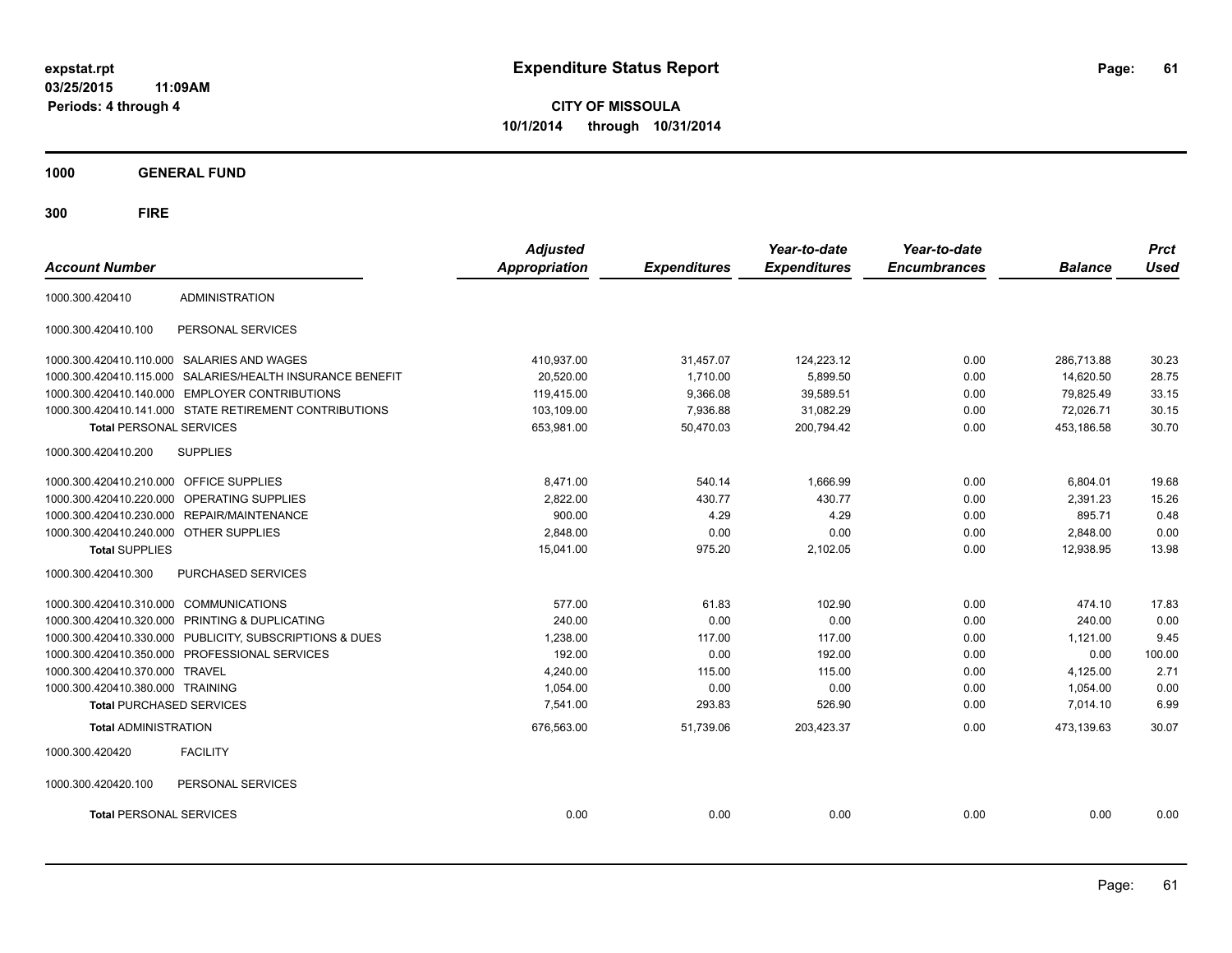**CITY OF MISSOULA 10/1/2014 through 10/31/2014**

**1000 GENERAL FUND**

| <b>Account Number</b>                                        | <b>Adjusted</b><br><b>Appropriation</b> | <b>Expenditures</b> | Year-to-date<br><b>Expenditures</b> | Year-to-date<br><b>Encumbrances</b> | <b>Balance</b> | <b>Prct</b><br><b>Used</b> |
|--------------------------------------------------------------|-----------------------------------------|---------------------|-------------------------------------|-------------------------------------|----------------|----------------------------|
| <b>SUPPLIES</b><br>1000.300.420420.200                       |                                         |                     |                                     |                                     |                |                            |
| 1000.300.420420.210.000 OFFICE SUPPLIES                      | 7,245.00                                | 40.00               | 75.00                               | 0.00                                | 7,170.00       | 1.04                       |
| <b>OPERATING SUPPLIES</b><br>1000.300.420420.220.000         | 6.448.00                                | 0.00                | 1,245.52                            | 0.00                                | 5.202.48       | 19.32                      |
| 1000.300.420420.230.000 REPAIR/MAINTENANCE                   | 14,000.00                               | 403.99              | 3,870.09                            | 0.00                                | 10,129.91      | 27.64                      |
| <b>Total SUPPLIES</b>                                        | 27,693.00                               | 443.99              | 5,190.61                            | 0.00                                | 22,502.39      | 18.74                      |
| PURCHASED SERVICES<br>1000.300.420420.300                    |                                         |                     |                                     |                                     |                |                            |
| 1000.300.420420.340.000 SEWER                                | 1,394.00                                | 0.00                | 604.62                              | 0.00                                | 789.38         | 43.37                      |
| 1000.300.420420.341.000 ELECTRICITY & NATURAL GAS            | 65,579.00                               | 4,520.21            | 14,556.17                           | 0.00                                | 51,022.83      | 22.20                      |
| 1000.300.420420.343.000 WATER CHARGES                        | 14.677.00                               | 1.531.38            | 5.020.97                            | 0.00                                | 9.656.03       | 34.21                      |
| 1000.300.420420.344.000 TELEPHONE SERVICE                    | 20,485.00                               | 939.95              | 3,639.41                            | 0.00                                | 16,845.59      | 17.77                      |
| 1000.300.420420.345.000 GARBAGE                              | 5,462.00                                | 428.50              | 1,714.00                            | 0.00                                | 3,748.00       | 31.38                      |
| 1000.300.420420.360.000 REPAIR & MAINTENANCE                 | 25,258.00                               | 2,037.18            | 9,225.31                            | 0.00                                | 16,032.69      | 36.52                      |
| <b>Total PURCHASED SERVICES</b>                              | 132,855.00                              | 9,457.22            | 34,760.48                           | 0.00                                | 98,094.52      | 26.16                      |
| 1000.300.420420.500<br><b>FIXED CHARGES</b>                  |                                         |                     |                                     |                                     |                |                            |
| 1000.300.420420.500.000 FIXED CHARGES                        | 226.00                                  | 0.00                | 0.00                                | 0.00                                | 226.00         | 0.00                       |
| <b>Total FIXED CHARGES</b>                                   | 226.00                                  | 0.00                | 0.00                                | 0.00                                | 226.00         | 0.00                       |
| <b>Total FACILITY</b>                                        | 160,774.00                              | 9,901.21            | 39,951.09                           | 0.00                                | 120,822.91     | 24.85                      |
| PERSONNEL TRAINING<br>1000.300.420430                        |                                         |                     |                                     |                                     |                |                            |
| 1000.300.420430.100<br>PERSONAL SERVICES                     |                                         |                     |                                     |                                     |                |                            |
| 1000.300.420430.110.000 SALARIES AND WAGES                   | 85,034.00                               | 6,541.02            | 25,696.80                           | 0.00                                | 59,337.20      | 30.22                      |
| SALARIES/HEALTH INSURANCE BENEFIT<br>1000.300.420430.115.000 | 6,840.00                                | 570.00              | 1.995.00                            | 0.00                                | 4.845.00       | 29.17                      |
| 1000.300.420430.120.000 OVERTIME/TERMINATION                 | 2,065.00                                | 0.00                | 0.00                                | 0.00                                | 2,065.00       | 0.00                       |
| 1000.300.420430.140.000 EMPLOYER CONTRIBUTIONS               | 21,201.00                               | 1,647.74            | 6,464.97                            | 0.00                                | 14,736.03      | 30.49                      |
| 1000.300.420430.141.000 STATE RETIREMENT CONTRIBUTIONS       | 29,960.00                               | 2,318.90            | 9,061.55                            | 0.00                                | 20,898.45      | 30.25                      |
| <b>Total PERSONAL SERVICES</b>                               | 145,100.00                              | 11,077.66           | 43,218.32                           | 0.00                                | 101,881.68     | 29.79                      |
| <b>SUPPLIES</b><br>1000.300.420430.200                       |                                         |                     |                                     |                                     |                |                            |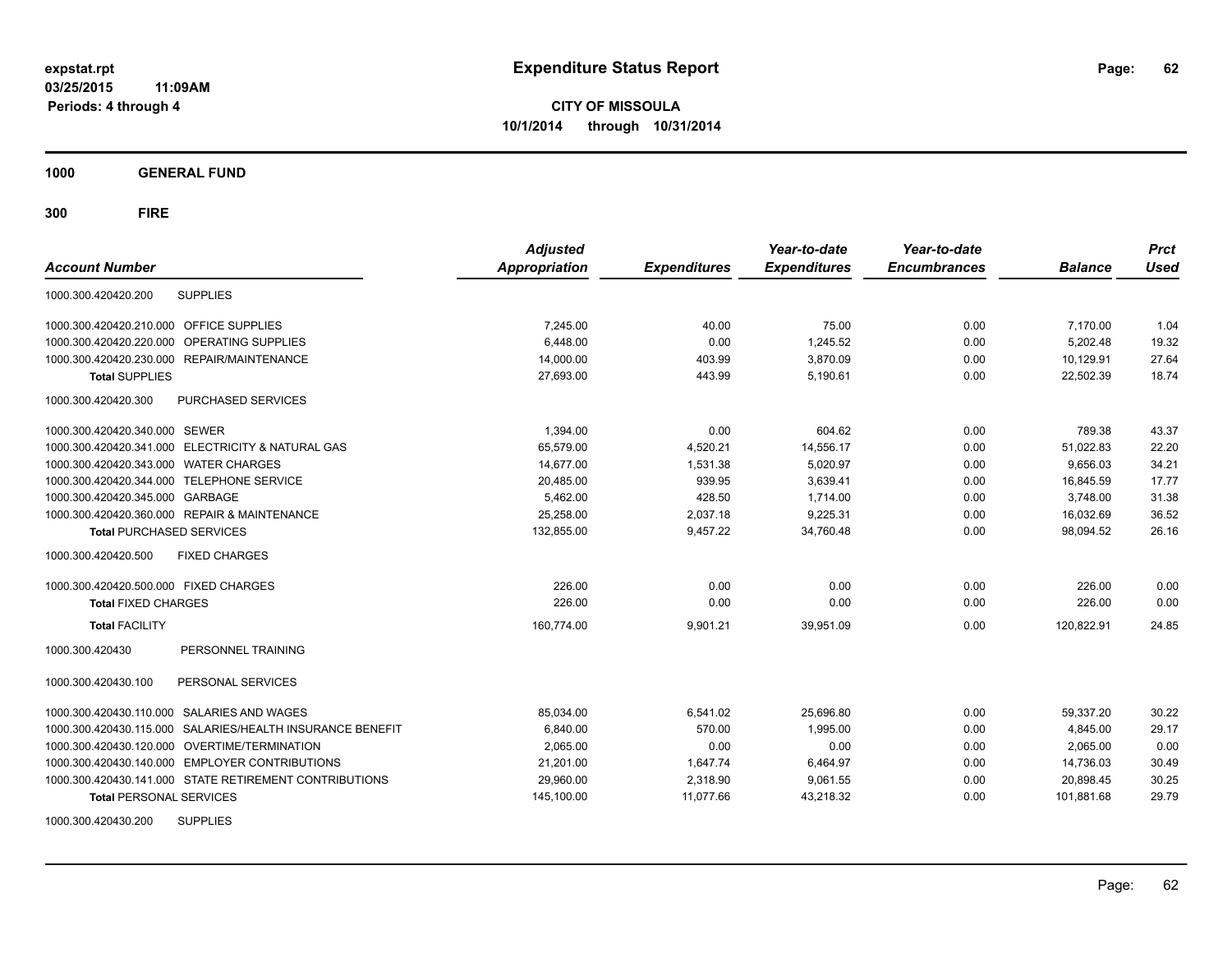**1000 GENERAL FUND**

| <b>Account Number</b>                                     | <b>Adjusted</b><br><b>Appropriation</b> | <b>Expenditures</b> | Year-to-date<br><b>Expenditures</b> | Year-to-date<br><b>Encumbrances</b> | <b>Balance</b> | <b>Prct</b><br><b>Used</b> |
|-----------------------------------------------------------|-----------------------------------------|---------------------|-------------------------------------|-------------------------------------|----------------|----------------------------|
| 1000.300.420430.210.000 OFFICE SUPPLIES                   | 96.00                                   | 0.00                | 0.00                                | 0.00                                | 96.00          | 0.00                       |
| OPERATING SUPPLIES<br>1000.300.420430.220.000             | 2,741.00                                | 19.98               | 94.98                               | 0.00                                | 2,646.02       | 3.47                       |
| 1000.300.420430.230.000<br><b>REPAIR/MAINTENANCE</b>      | 320.00                                  | 0.00                | 0.00                                | 0.00                                | 320.00         | 0.00                       |
| <b>Total SUPPLIES</b>                                     | 3,157.00                                | 19.98               | 94.98                               | 0.00                                | 3,062.02       | 3.01                       |
| 1000.300.420430.300<br><b>PURCHASED SERVICES</b>          |                                         |                     |                                     |                                     |                |                            |
| 1000.300.420430.320.000 PRINTING & DUPLICATING            | 192.00                                  | 0.00                | 0.00                                | 0.00                                | 192.00         | 0.00                       |
| 1000.300.420430.330.000 PUBLICITY, SUBSCRIPTIONS & DUES   | 322.00                                  | 0.00                | 0.00                                | 0.00                                | 322.00         | 0.00                       |
| 1000.300.420430.370.000 TRAVEL                            | 1,148.00                                | 0.00                | 0.00                                | 0.00                                | 1,148.00       | 0.00                       |
| 1000.300.420430.380.000 TRAINING                          | 480.00                                  | 0.00                | 0.00                                | 0.00                                | 480.00         | 0.00                       |
| <b>Total PURCHASED SERVICES</b>                           | 2,142.00                                | 0.00                | 0.00                                | 0.00                                | 2,142.00       | 0.00                       |
| <b>Total PERSONNEL TRAINING</b>                           | 150,399.00                              | 11,097.64           | 43,313.30                           | 0.00                                | 107.085.70     | 28.80                      |
| <b>FIRE PREVENTION</b><br>1000.300.420440                 |                                         |                     |                                     |                                     |                |                            |
| 1000.300.420440.100<br>PERSONAL SERVICES                  |                                         |                     |                                     |                                     |                |                            |
| 1000.300.420440.110.000 SALARIES AND WAGES                | 398,627.00                              | 29,984.40           | 117,564.54                          | 0.00                                | 281,062.46     | 29.49                      |
| 1000.300.420440.115.000 SALARIES/HEALTH INSURANCE BENEFIT | 34,200.00                               | 2,850.00            | 9,975.00                            | 0.00                                | 24,225.00      | 29.17                      |
| 1000.300.420440.120.000 OVERTIME/TERMINATION              | 8.909.00                                | 2.506.04            | 4.993.55                            | 0.00                                | 3,915.45       | 56.05                      |
| 1000.300.420440.140.000 EMPLOYER CONTRIBUTIONS            | 100,565.00                              | 7,762.84            | 30,339.94                           | 0.00                                | 70,225.06      | 30.17                      |
| 1000.300.420440.141.000 STATE RETIREMENT CONTRIBUTIONS    | 141,145.00                              | 10,707.30           | 41,729.40                           | 0.00                                | 99,415.60      | 29.56                      |
| <b>Total PERSONAL SERVICES</b>                            | 683,446.00                              | 53,810.58           | 204,602.43                          | 0.00                                | 478,843.57     | 29.94                      |
| 1000.300.420440.200<br><b>SUPPLIES</b>                    |                                         |                     |                                     |                                     |                |                            |
| 1000.300.420440.210.000 OFFICE SUPPLIES                   | 144.00                                  | 0.00                | 0.00                                | 0.00                                | 144.00         | 0.00                       |
| 1000.300.420440.220.000<br>OPERATING SUPPLIES             | 4,956.00                                | 0.00                | 817.85                              | 0.00                                | 4,138.15       | 16.50                      |
| 1000.300.420440.230.000<br><b>REPAIR/MAINTENANCE</b>      | 1,540.00                                | 0.00                | 49.96                               | 0.00                                | 1,490.04       | 3.24                       |
| <b>Total SUPPLIES</b>                                     | 6,640.00                                | 0.00                | 867.81                              | 0.00                                | 5,772.19       | 13.07                      |
| PURCHASED SERVICES<br>1000.300.420440.300                 |                                         |                     |                                     |                                     |                |                            |
| 1000.300.420440.320.000 PRINTING & DUPLICATING            | 192.00                                  | 0.00                | 23.91                               | 0.00                                | 168.09         | 12.45                      |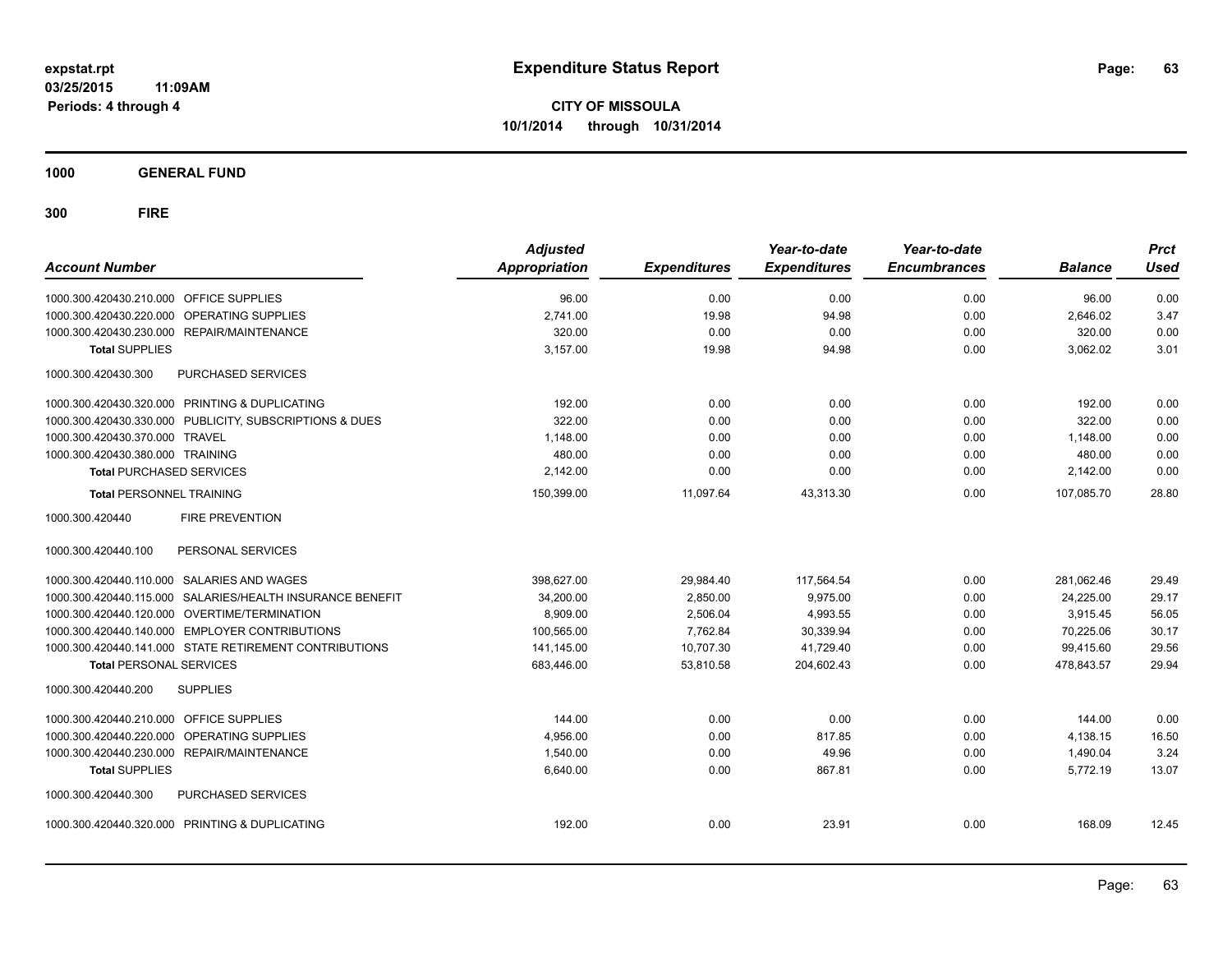**CITY OF MISSOULA 10/1/2014 through 10/31/2014**

**1000 GENERAL FUND**

| <b>Account Number</b>            |                                                         | <b>Adjusted</b><br><b>Appropriation</b> | <b>Expenditures</b> | Year-to-date<br><b>Expenditures</b> | Year-to-date<br><b>Encumbrances</b> | <b>Balance</b> | <b>Prct</b><br><b>Used</b> |
|----------------------------------|---------------------------------------------------------|-----------------------------------------|---------------------|-------------------------------------|-------------------------------------|----------------|----------------------------|
|                                  | 1000.300.420440.330.000 PUBLICITY, SUBSCRIPTIONS & DUES | 3,916.00                                | 120.00              | 2,785.50                            | 0.00                                | 1,130.50       | 71.13                      |
| 1000.300.420440.370.000 TRAVEL   |                                                         | 5,448.00                                | 181.62              | 375.62                              | 0.00                                | 5,072.38       | 6.89                       |
| 1000.300.420440.380.000 TRAINING |                                                         | 2.506.00                                | 0.00                | 419.00                              | 0.00                                | 2.087.00       | 16.72                      |
| <b>Total PURCHASED SERVICES</b>  |                                                         | 12.062.00                               | 301.62              | 3,604.03                            | 0.00                                | 8.457.97       | 29.88                      |
| <b>Total FIRE PREVENTION</b>     |                                                         | 702,148.00                              | 54,112.20           | 209,074.27                          | 0.00                                | 493,073.73     | 29.78                      |
| 1000.300.420450                  | <b>FIRE GRANTS</b>                                      |                                         |                     |                                     |                                     |                |                            |
| 1000.300.420450.300              | <b>PURCHASED SERVICES</b>                               |                                         |                     |                                     |                                     |                |                            |
| <b>Total FIRE GRANTS</b>         |                                                         | 0.00                                    | 0.00                | 0.00                                | 0.00                                | 0.00           | 0.00                       |
| 1000.300.420455                  | <b>EMS</b>                                              |                                         |                     |                                     |                                     |                |                            |
| 1000.300.420455.100              | PERSONAL SERVICES                                       |                                         |                     |                                     |                                     |                |                            |
|                                  | 1000.300.420455.110.000 SALARIES AND WAGES              | 81,698.00                               | 6,284.40            | 24,208.66                           | 0.00                                | 57,489.34      | 29.63                      |
| 1000.300.420455.115.000          | SALARIES/HEALTH INSURANCE BENEFIT                       | 6,840.00                                | 570.00              | 1.995.00                            | 0.00                                | 4.845.00       | 29.17                      |
|                                  | 1000.300.420455.120.000 OVERTIME/TERMINATION            | 2.005.00                                | 0.00                | 265.12                              | 0.00                                | 1.739.88       | 13.22                      |
|                                  | 1000.300.420455.140.000 EMPLOYER CONTRIBUTIONS          | 20,517.00                               | 1,594.96            | 6,263.26                            | 0.00                                | 14,253.74      | 30.53                      |
|                                  | 1000.300.420455.141.000 STATE RETIREMENT CONTRIBUTIONS  | 28,872.00                               | 2,235.22            | 8,590.34                            | 0.00                                | 20,281.66      | 29.75                      |
| <b>Total PERSONAL SERVICES</b>   |                                                         | 139,932.00                              | 10,684.58           | 41,322.38                           | 0.00                                | 98,609.62      | 29.53                      |
| 1000.300.420455.200              | <b>SUPPLIES</b>                                         |                                         |                     |                                     |                                     |                |                            |
|                                  | 1000.300.420455.220.000 OPERATING SUPPLIES              | 13,581.00                               | 2,807.40            | 7,766.25                            | 0.00                                | 5,814.75       | 57.18                      |
|                                  | 1000.300.420455.230.000 REPAIR/MAINTENANCE              | 320.00                                  | 0.00                | 0.00                                | 0.00                                | 320.00         | 0.00                       |
| <b>Total SUPPLIES</b>            |                                                         | 13,901.00                               | 2,807.40            | 7,766.25                            | 0.00                                | 6,134.75       | 55.87                      |
| 1000.300.420455.300              | PURCHASED SERVICES                                      |                                         |                     |                                     |                                     |                |                            |
|                                  | 1000.300.420455.330.000 PUBLICITY, SUBSCRIPTIONS & DUES | 3,984.00                                | 0.00                | 0.00                                | 0.00                                | 3,984.00       | 0.00                       |
|                                  | 1000.300.420455.350.000 PROFESSIONAL SERVICES           | 5,000.00                                | 0.00                | 0.00                                | 0.00                                | 5,000.00       | 0.00                       |
|                                  | 1000.300.420455.360.000 REPAIR & MAINTENANCE            | 2,500.00                                | 1,500.00            | 1,500.00                            | 0.00                                | 1,000.00       | 60.00                      |
| 1000.300.420455.370.000 TRAVEL   |                                                         | 1,023.00                                | 334.12              | 334.12                              | 0.00                                | 688.88         | 32.66                      |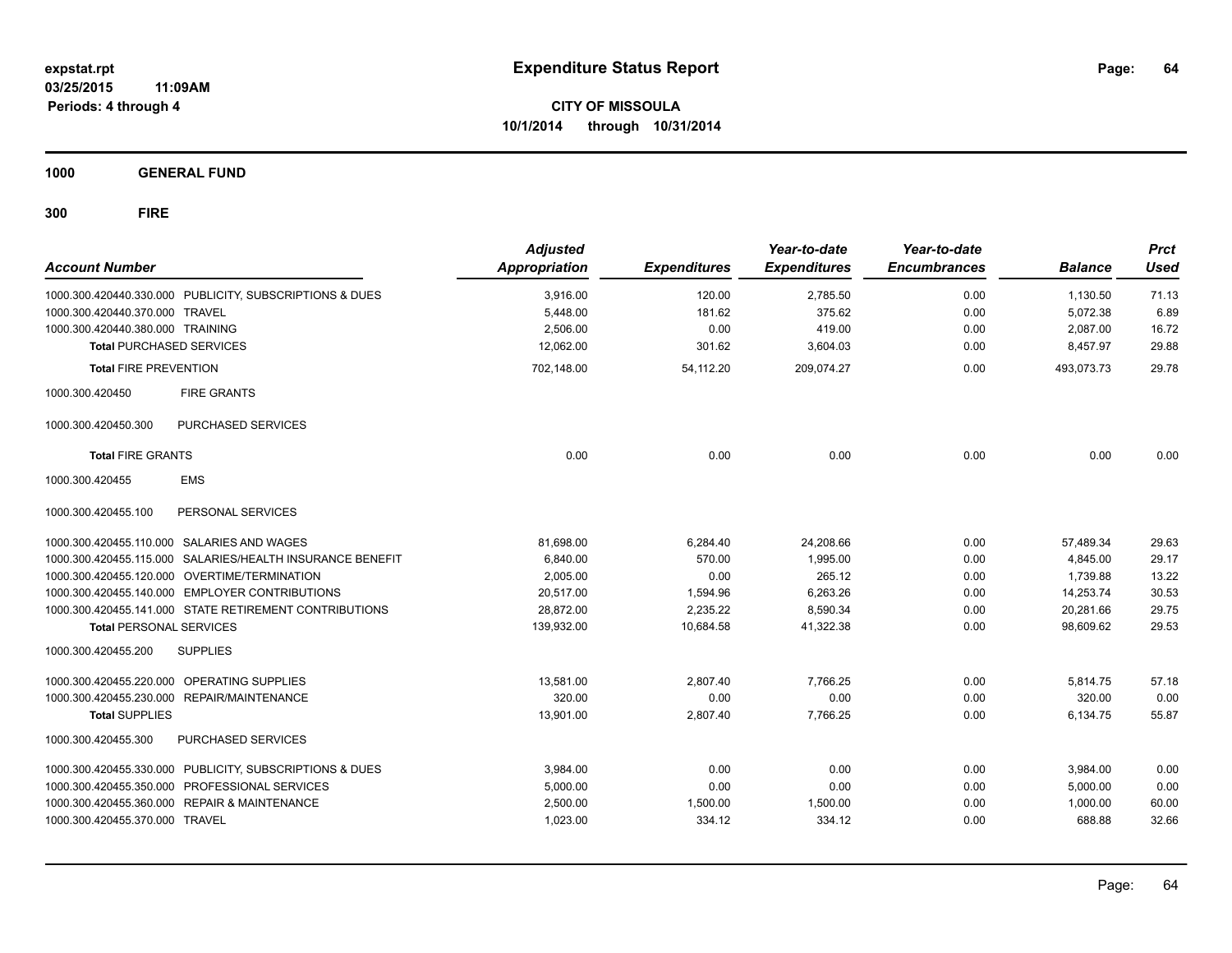**CITY OF MISSOULA 10/1/2014 through 10/31/2014**

**1000 GENERAL FUND**

| <b>Account Number</b>            |                                                         | <b>Adjusted</b><br><b>Appropriation</b> | <b>Expenditures</b> | Year-to-date<br><b>Expenditures</b> | Year-to-date<br><b>Encumbrances</b> | <b>Balance</b> | <b>Prct</b><br><b>Used</b> |
|----------------------------------|---------------------------------------------------------|-----------------------------------------|---------------------|-------------------------------------|-------------------------------------|----------------|----------------------------|
| 1000.300.420455.380.000 TRAINING |                                                         | 1,920.00                                | 0.00                | 525.75                              | 0.00                                | 1,394.25       | 27.38                      |
|                                  | 1000.300.420455.390.000 OTHER PURCHASED SERVICES        | 10,080.00                               | 987.55              | 1,062.55                            | 0.00                                | 9.017.45       | 10.54                      |
| <b>Total PURCHASED SERVICES</b>  |                                                         | 24.507.00                               | 2.821.67            | 3,422.42                            | 0.00                                | 21,084.58      | 13.97                      |
| <b>Total EMS</b>                 |                                                         | 178,340.00                              | 16,313.65           | 52,511.05                           | 0.00                                | 125,828.95     | 29.44                      |
| 1000.300.420460                  | <b>OPERATIONS</b>                                       |                                         |                     |                                     |                                     |                |                            |
| 1000.300.420460.100              | PERSONAL SERVICES                                       |                                         |                     |                                     |                                     |                |                            |
|                                  | 1000.300.420460.110.000 SALARIES AND WAGES              | 5,324,104.00                            | 401,894.49          | 1,584,967.55                        | 0.00                                | 3,739,136.45   | 29.77                      |
| 1000.300.420460.115.000          | SALARIES/HEALTH INSURANCE BENEFIT                       | 547.200.00                              | 45.030.00           | 157.605.00                          | 0.00                                | 389.595.00     | 28.80                      |
|                                  | 1000.300.420460.120.000 OVERTIME/TERMINATION            | 680,682.00                              | 89.199.70           | 375.121.03                          | 0.00                                | 305.560.97     | 55.11                      |
| 1000.300.420460.130.000 OTHER    |                                                         | 54.464.00                               | 0.00                | 53,872.00                           | 0.00                                | 592.00         | 98.91                      |
|                                  | 1000.300.420460.140.000 EMPLOYER CONTRIBUTIONS          | 1,435,306.00                            | 110,822.79          | 451,647.74                          | 0.00                                | 983,658.26     | 31.47                      |
|                                  | 1000.300.420460.141.000 STATE RETIREMENT CONTRIBUTIONS  | 1,905,873.00                            | 146,580.85          | 570,894.66                          | 0.00                                | 1,334,978.34   | 29.95                      |
| <b>Total PERSONAL SERVICES</b>   |                                                         | 9,947,629.00                            | 793,527.83          | 3,194,107.98                        | 0.00                                | 6,753,521.02   | 32.11                      |
| 1000.300.420460.200              | <b>SUPPLIES</b>                                         |                                         |                     |                                     |                                     |                |                            |
|                                  | 1000.300.420460.220.000 OPERATING SUPPLIES              | 177,196.00                              | 18,531.10           | 31,583.99                           | 0.00                                | 145.612.01     | 17.82                      |
| 1000.300.420460.230.000          | REPAIR/MAINTENANCE                                      | 40,820.00                               | 2,982.70            | 6,743.17                            | 0.00                                | 34,076.83      | 16.52                      |
| 1000.300.420460.231.000 GASOLINE |                                                         | 61,827.00                               | 6,026.03            | 17,836.16                           | 0.00                                | 43,990.84      | 28.85                      |
| <b>Total SUPPLIES</b>            |                                                         | 279,843.00                              | 27,539.83           | 56,163.32                           | 0.00                                | 223,679.68     | 20.07                      |
| 1000.300.420460.300              | <b>PURCHASED SERVICES</b>                               |                                         |                     |                                     |                                     |                |                            |
|                                  | 1000.300.420460.320.000 PRINTING & DUPLICATING          | 864.00                                  | 0.00                | 280.18                              | 0.00                                | 583.82         | 32.43                      |
|                                  | 1000.300.420460.330.000 PUBLICITY, SUBSCRIPTIONS & DUES | 312.00                                  | 0.00                | 0.00                                | 0.00                                | 312.00         | 0.00                       |
|                                  | 1000.300.420460.350.000 PROFESSIONAL SERVICES           | 19,080.00                               | 0.00                | 0.00                                | 0.00                                | 19,080.00      | 0.00                       |
| 1000.300.420460.360.000          | <b>REPAIR &amp; MAINTENANCE</b>                         | 22,225.00                               | 55.60               | 2,464.78                            | 0.00                                | 19,760.22      | 11.09                      |
| 1000.300.420460.370.000          | <b>TRAVEL</b>                                           | 6,158.00                                | 460.00              | 460.00                              | 0.00                                | 5,698.00       | 7.47                       |
| 1000.300.420460.380.000 TRAINING |                                                         | 5,956.00                                | 51.37               | 3,395.37                            | 0.00                                | 2,560.63       | 57.01                      |
|                                  | 1000.300.420460.390.000 OTHER PURCHASED SERVICES        | 1,500.00                                | 0.00                | 0.00                                | 0.00                                | 1,500.00       | 0.00                       |
| <b>Total PURCHASED SERVICES</b>  |                                                         | 56,095.00                               | 566.97              | 6,600.33                            | 0.00                                | 49,494.67      | 11.77                      |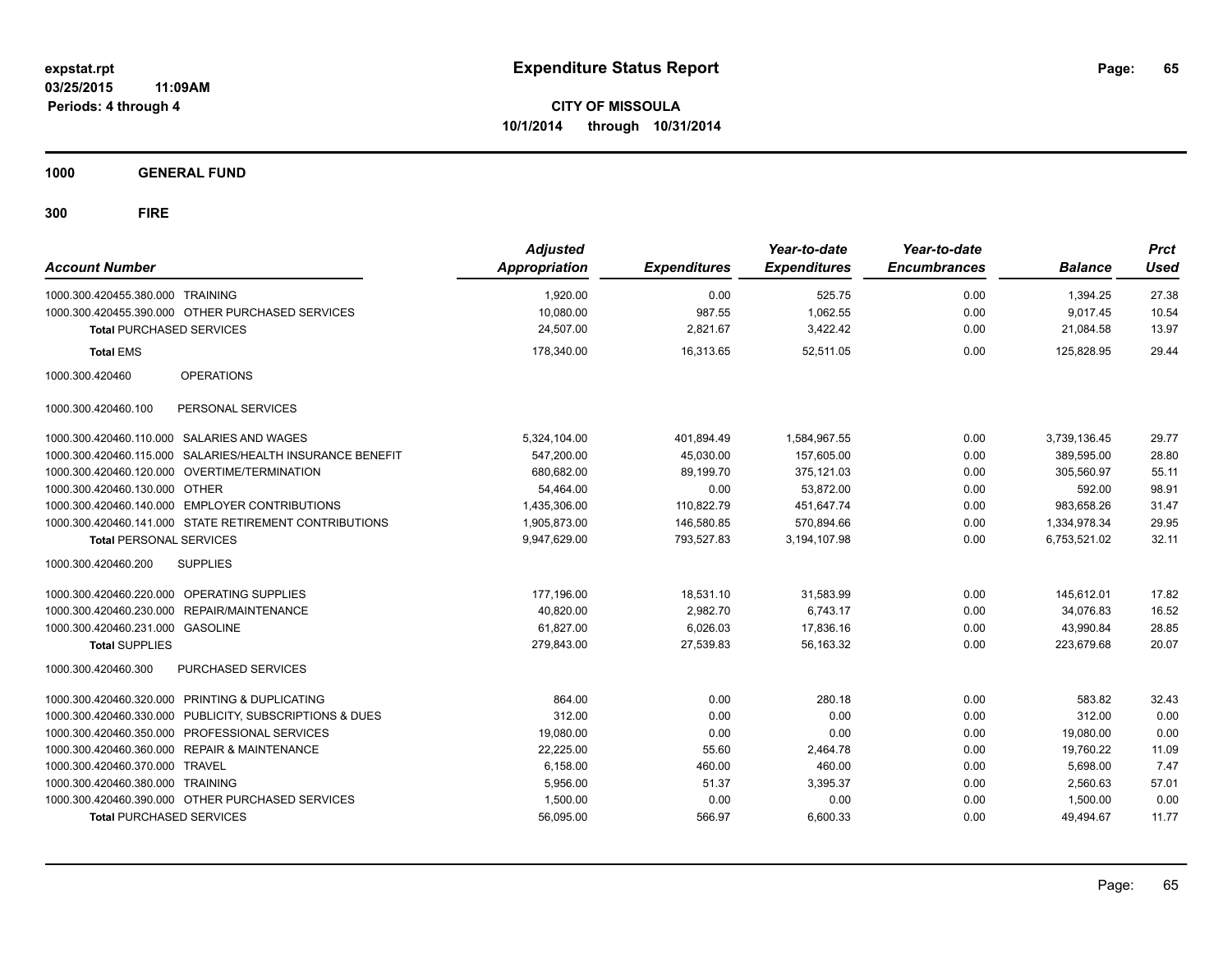**CITY OF MISSOULA 10/1/2014 through 10/31/2014**

**1000 GENERAL FUND**

| <b>Account Number</b>                                        | <b>Adjusted</b><br><b>Appropriation</b> | <b>Expenditures</b> | Year-to-date<br><b>Expenditures</b> | Year-to-date<br><b>Encumbrances</b> | <b>Balance</b> | <b>Prct</b><br><b>Used</b> |
|--------------------------------------------------------------|-----------------------------------------|---------------------|-------------------------------------|-------------------------------------|----------------|----------------------------|
| <b>CAPITAL OUTLAY</b><br>1000.300.420460.900                 |                                         |                     |                                     |                                     |                |                            |
| <b>Total CAPITAL OUTLAY</b>                                  | 0.00                                    | 0.00                | 0.00                                | 0.00                                | 0.00           | 0.00                       |
| <b>Total OPERATIONS</b>                                      | 10,283,567.00                           | 821,634.63          | 3,256,871.63                        | 0.00                                | 7,026,695.37   | 31.67                      |
| <b>MAINTENANCE</b><br>1000.300.420490                        |                                         |                     |                                     |                                     |                |                            |
| PERSONAL SERVICES<br>1000.300.420490.100                     |                                         |                     |                                     |                                     |                |                            |
| SALARIES AND WAGES<br>1000.300.420490.110.000                | 157,468.00                              | 11,993.09           | 47,115.56                           | 0.00                                | 110,352.44     | 29.92                      |
| SALARIES/HEALTH INSURANCE BENEFIT<br>1000.300.420490.115.000 | 13,680.00                               | 1.140.00            | 3,990.00                            | 0.00                                | 9.690.00       | 29.17                      |
| 1000.300.420490.120.000<br><b>OVERTIME/TERMINATION</b>       | 4,112.00                                | 0.00                | 2,208.61                            | 0.00                                | 1,903.39       | 53.71                      |
| <b>EMPLOYER CONTRIBUTIONS</b><br>1000.300.420490.140.000     | 39,820.00                               | 3,081.44            | 11,798.52                           | 0.00                                | 28,021.48      | 29.63                      |
| 1000.300.420490.141.000 STATE RETIREMENT CONTRIBUTIONS       | 55,811.00                               | 4,282.69            | 16,720.87                           | 0.00                                | 39,090.13      | 29.96                      |
| <b>Total PERSONAL SERVICES</b>                               | 270,891.00                              | 20,497.22           | 81,833.56                           | 0.00                                | 189,057.44     | 30.21                      |
| 1000.300.420490.200<br><b>SUPPLIES</b>                       |                                         |                     |                                     |                                     |                |                            |
| <b>OFFICE SUPPLIES</b><br>1000.300.420490.210.000            | 48.00                                   | 0.00                | 0.00                                | 0.00                                | 48.00          | 0.00                       |
| 1000.300.420490.230.000 REPAIR/MAINTENANCE                   | 3,600.00                                | 158.90              | 1,277.75                            | 0.00                                | 2,322.25       | 35.49                      |
| <b>Total SUPPLIES</b>                                        | 3,648.00                                | 158.90              | 1,277.75                            | 0.00                                | 2,370.25       | 35.03                      |
| 1000.300.420490.300<br>PURCHASED SERVICES                    |                                         |                     |                                     |                                     |                |                            |
| 1000.300.420490.330.000 PUBLICITY, SUBSCRIPTIONS & DUES      | 91.00                                   | 0.00                | 0.00                                | 0.00                                | 91.00          | 0.00                       |
| 1000.300.420490.370.000<br><b>TRAVEL</b>                     | 2,000.00                                | 0.00                | 0.00                                | 0.00                                | 2,000.00       | 0.00                       |
| 1000.300.420490.380.000 TRAINING                             | 1,500.00                                | 0.00                | 0.00                                | 0.00                                | 1,500.00       | 0.00                       |
| <b>Total PURCHASED SERVICES</b>                              | 3,591.00                                | 0.00                | 0.00                                | 0.00                                | 3,591.00       | 0.00                       |
| <b>Total MAINTENANCE</b>                                     | 278,130.00                              | 20,656.12           | 83,111.31                           | 0.00                                | 195.018.69     | 29.88                      |
| <b>Total FIRE</b>                                            | 12.429.921.00                           | 985.454.51          | 3.888.256.02                        | 0.00                                | 8.541.664.98   | 31.28                      |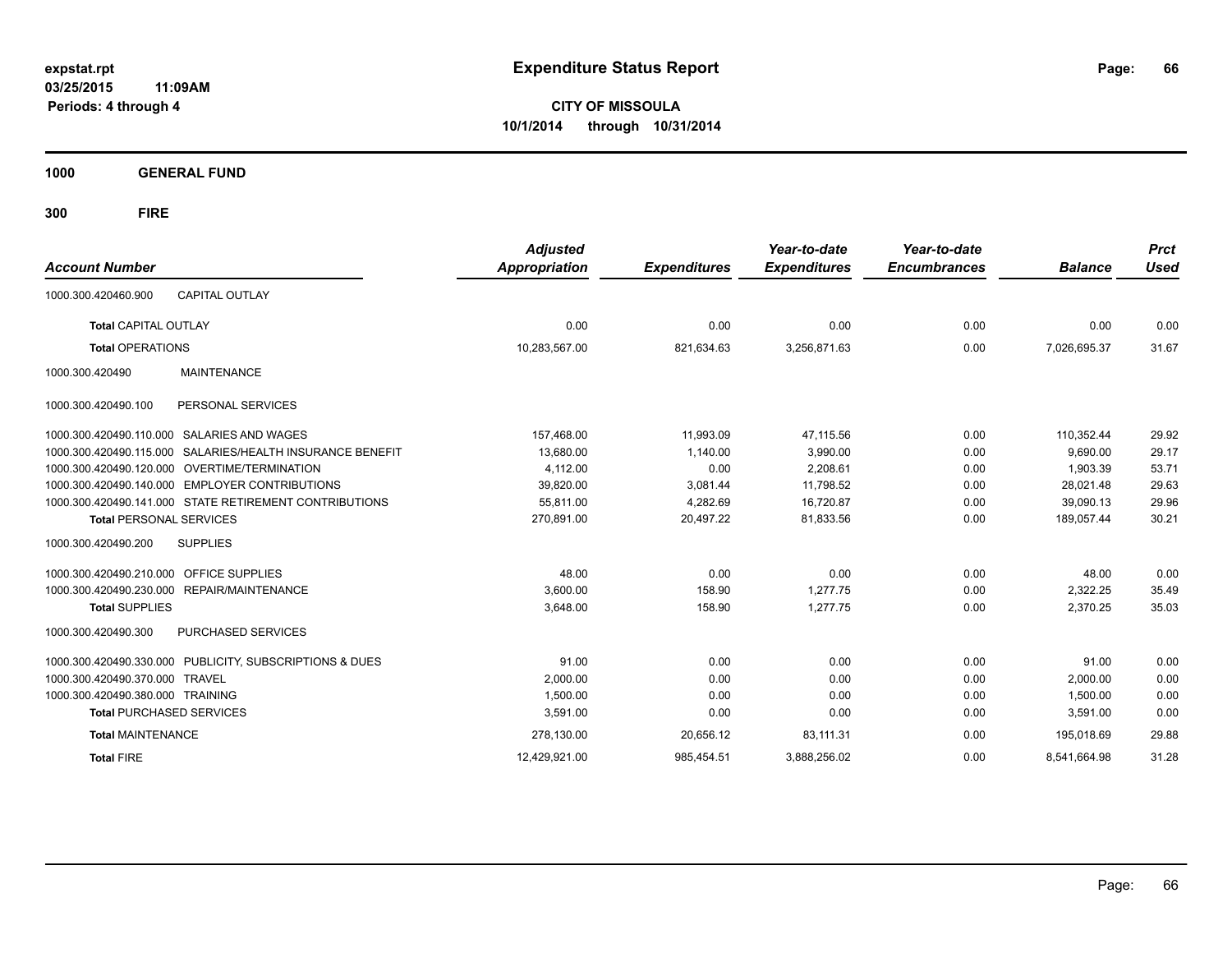**1000 GENERAL FUND**

|                                        |                                                         | <b>Adjusted</b>      |                     | Year-to-date        | Year-to-date        |                | <b>Prct</b> |
|----------------------------------------|---------------------------------------------------------|----------------------|---------------------|---------------------|---------------------|----------------|-------------|
| <b>Account Number</b>                  |                                                         | <b>Appropriation</b> | <b>Expenditures</b> | <b>Expenditures</b> | <b>Encumbrances</b> | <b>Balance</b> | <b>Used</b> |
| 1000.320.430210                        | <b>ADMINISTRATION</b>                                   |                      |                     |                     |                     |                |             |
| 1000.320.430210.100                    | PERSONAL SERVICES                                       |                      |                     |                     |                     |                |             |
|                                        | 1000.320.430210.110.000 SALARIES AND WAGES              | 96,588.00            | 7,700.69            | 29,994.05           | 0.00                | 66,593.95      | 31.05       |
| 1000.320.430210.120.000                | OVERTIME/TERMINATION                                    | 0.00                 | 1.18                | 677.06              | 0.00                | $-677.06$      | 0.00        |
|                                        | 1000.320.430210.140.000 EMPLOYER CONTRIBUTIONS          | 53,146.00            | 4,416.21            | 18,804.17           | 0.00                | 34,341.83      | 35.38       |
|                                        | 1000.320.430210.141.000 STATE RETIREMENT CONTRIBUTIONS  | 0.00                 | 102.56              | 555.87              | 0.00                | $-555.87$      | 0.00        |
| <b>Total PERSONAL SERVICES</b>         |                                                         | 149,734.00           | 12,220.64           | 50,031.15           | 0.00                | 99,702.85      | 33.41       |
| 1000.320.430210.200                    | <b>SUPPLIES</b>                                         |                      |                     |                     |                     |                |             |
| 1000.320.430210.210.000                | <b>OFFICE SUPPLIES</b>                                  | 1,600.00             | 0.00                | 287.40              | 0.00                | 1,312.60       | 17.96       |
|                                        | 1000.320.430210.220.000 OPERATING SUPPLIES              | 8,440.00             | 712.58              | 4,560.53            | 0.00                | 3,879.47       | 54.03       |
| <b>Total SUPPLIES</b>                  |                                                         | 10,040.00            | 712.58              | 4,847.93            | 0.00                | 5,192.07       | 48.29       |
| 1000.320.430210.300                    | PURCHASED SERVICES                                      |                      |                     |                     |                     |                |             |
| 1000.320.430210.310.000 COMMUNICATIONS |                                                         | 7,000.00             | 0.00                | 0.00                | 0.00                | 7,000.00       | 0.00        |
|                                        | 1000.320.430210.320.000 PRINTING & DUPLICATING          | 3,000.00             | 0.00                | 160.00              | 0.00                | 2,840.00       | 5.33        |
|                                        | 1000.320.430210.330.000 PUBLICITY, SUBSCRIPTIONS & DUES | 0.00                 | 1,320.75            | 1,320.75            | 0.00                | $-1,320.75$    | 0.00        |
| 1000.320.430210.370.000                | <b>TRAVEL</b>                                           | 3,300.00             | 489.76              | 768.76              | 0.00                | 2,531.24       | 23.30       |
| 1000.320.430210.380.000 TRAINING       |                                                         | 1,500.00             | 0.00                | 300.00              | 0.00                | 1,200.00       | 20.00       |
| <b>Total PURCHASED SERVICES</b>        |                                                         | 14,800.00            | 1,810.51            | 2,549.51            | 0.00                | 12,250.49      | 17.23       |
| 1000.320.430210.900                    | <b>CAPITAL OUTLAY</b>                                   |                      |                     |                     |                     |                |             |
| <b>Total CAPITAL OUTLAY</b>            |                                                         | 0.00                 | 0.00                | 0.00                | 0.00                | 0.00           | 0.00        |
| <b>Total ADMINISTRATION</b>            |                                                         | 174,574.00           | 14,743.73           | 57,428.59           | 0.00                | 117.145.41     | 32.90       |
| 1000.320.430220                        | <b>FACILITY</b>                                         |                      |                     |                     |                     |                |             |
| 1000.320.430220.100                    | PERSONAL SERVICES                                       |                      |                     |                     |                     |                |             |
|                                        | 1000.320.430220.110.000 SALARIES AND WAGES              | 44,477.00            | 3,543.98            | 13,803.65           | 0.00                | 30,673.35      | 31.04       |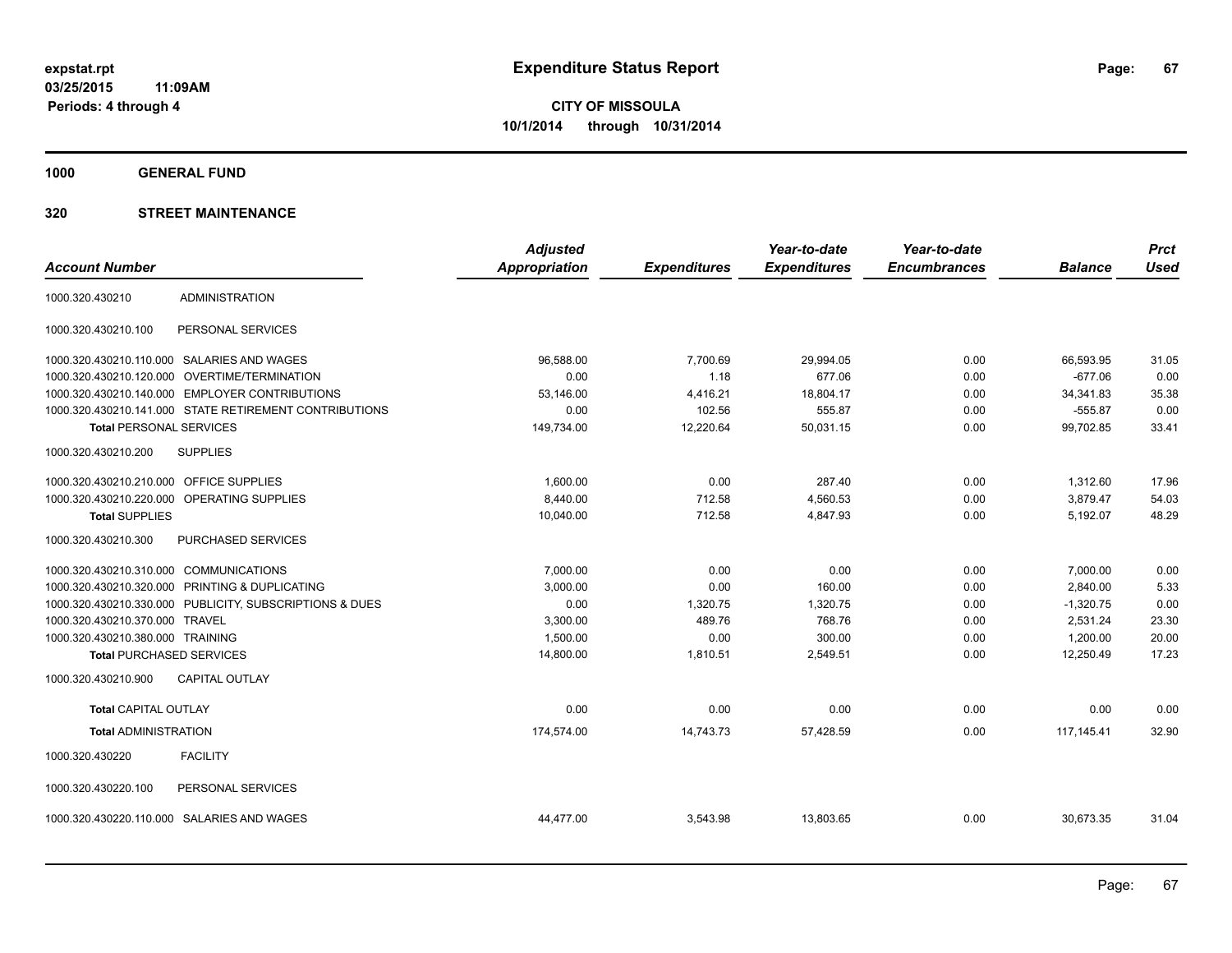**1000 GENERAL FUND**

| <b>Account Number</b>                           | <b>Adjusted</b><br><b>Appropriation</b> | <b>Expenditures</b> | Year-to-date<br><b>Expenditures</b> | Year-to-date<br><b>Encumbrances</b> | <b>Balance</b> | <b>Prct</b><br><b>Used</b> |
|-------------------------------------------------|-----------------------------------------|---------------------|-------------------------------------|-------------------------------------|----------------|----------------------------|
| 1000.320.430220.120.000 OVERTIME/TERMINATION    | 0.00                                    | 0.54                | 311.60                              | 0.00                                | $-311.60$      | 0.00                       |
| 1000.320.430220.140.000 EMPLOYER CONTRIBUTIONS  | 24,473.00                               | 2,032.93            | 8,655.85                            | 0.00                                | 15,817.15      | 35.37                      |
| <b>Total PERSONAL SERVICES</b>                  | 68,950.00                               | 5,577.45            | 22,771.10                           | 0.00                                | 46,178.90      | 33.03                      |
| 1000.320.430220.200<br><b>SUPPLIES</b>          |                                         |                     |                                     |                                     |                |                            |
| 1000.320.430220.220.000 OPERATING SUPPLIES      | 8,000.00                                | 0.00                | 5,046.02                            | 0.00                                | 2,953.98       | 63.08                      |
| <b>Total SUPPLIES</b>                           | 8,000.00                                | 0.00                | 5,046.02                            | 0.00                                | 2,953.98       | 63.08                      |
| 1000.320.430220.300<br>PURCHASED SERVICES       |                                         |                     |                                     |                                     |                |                            |
| 1000.320.430220.343.000 WATER CHARGES           | 6.000.00                                | 793.95              | 3,347.30                            | 0.00                                | 2,652.70       | 55.79                      |
| 1000.320.430220.344.000 TELEPHONE SERVICE       | 1,821.00                                | 0.72                | 630.81                              | 0.00                                | 1,190.19       | 34.64                      |
| 1000.320.430220.350.000 PROFESSIONAL SERVICES   | 1,650.00                                | 230.00              | 346.50                              | 0.00                                | 1,303.50       | 21.00                      |
| <b>Total PURCHASED SERVICES</b>                 | 9,471.00                                | 1,024.67            | 4,324.61                            | 0.00                                | 5,146.39       | 45.66                      |
| 1000.320.430220.500<br><b>FIXED CHARGES</b>     |                                         |                     |                                     |                                     |                |                            |
| 1000.320.430220.500.000 FIXED CHARGES           | 9.000.00                                | 0.00                | 0.00                                | 0.00                                | 9,000.00       | 0.00                       |
| <b>Total FIXED CHARGES</b>                      | 9,000.00                                | 0.00                | 0.00                                | 0.00                                | 9,000.00       | 0.00                       |
| <b>Total FACILITY</b>                           | 95,421.00                               | 6,602.12            | 32,141.73                           | 0.00                                | 63,279.27      | 33.68                      |
| <b>STREET RESTORATION</b><br>1000.320.430230    |                                         |                     |                                     |                                     |                |                            |
| 1000.320.430230.100<br>PERSONAL SERVICES        |                                         |                     |                                     |                                     |                |                            |
| 1000.320.430230.110.000 SALARIES AND WAGES      | 289,005.00                              | 23,289.78           | 90,713.80                           | 0.00                                | 198.291.20     | 31.39                      |
| OVERTIME/TERMINATION<br>1000.320.430230.120.000 | 3,000.00                                | 3.55                | 2,047.64                            | 0.00                                | 952.36         | 68.25                      |
| 1000.320.430230.140.000 EMPLOYER CONTRIBUTIONS  | 160,673.00                              | 13,354.91           | 56,865.00                           | 0.00                                | 103,808.00     | 35.39                      |
| <b>Total PERSONAL SERVICES</b>                  | 452,678.00                              | 36,648.24           | 149,626.44                          | 0.00                                | 303,051.56     | 33.05                      |
| 1000.320.430230.200<br><b>SUPPLIES</b>          |                                         |                     |                                     |                                     |                |                            |
| 1000.320.430230.220.000 OPERATING SUPPLIES      | 1,599.00                                | 0.00                | 1,218.00                            | 0.00                                | 381.00         | 76.17                      |
| 1000.320.430230.230.000 REPAIR/MAINTENANCE      | 25,009.00                               | 819.00              | 8,594.60                            | 0.00                                | 16,414.40      | 34.37                      |
| 1000.320.430230.231.000 GASOLINE                | 74,487.00                               | 65.72               | 39,349.21                           | 0.00                                | 35,137.79      | 52.83                      |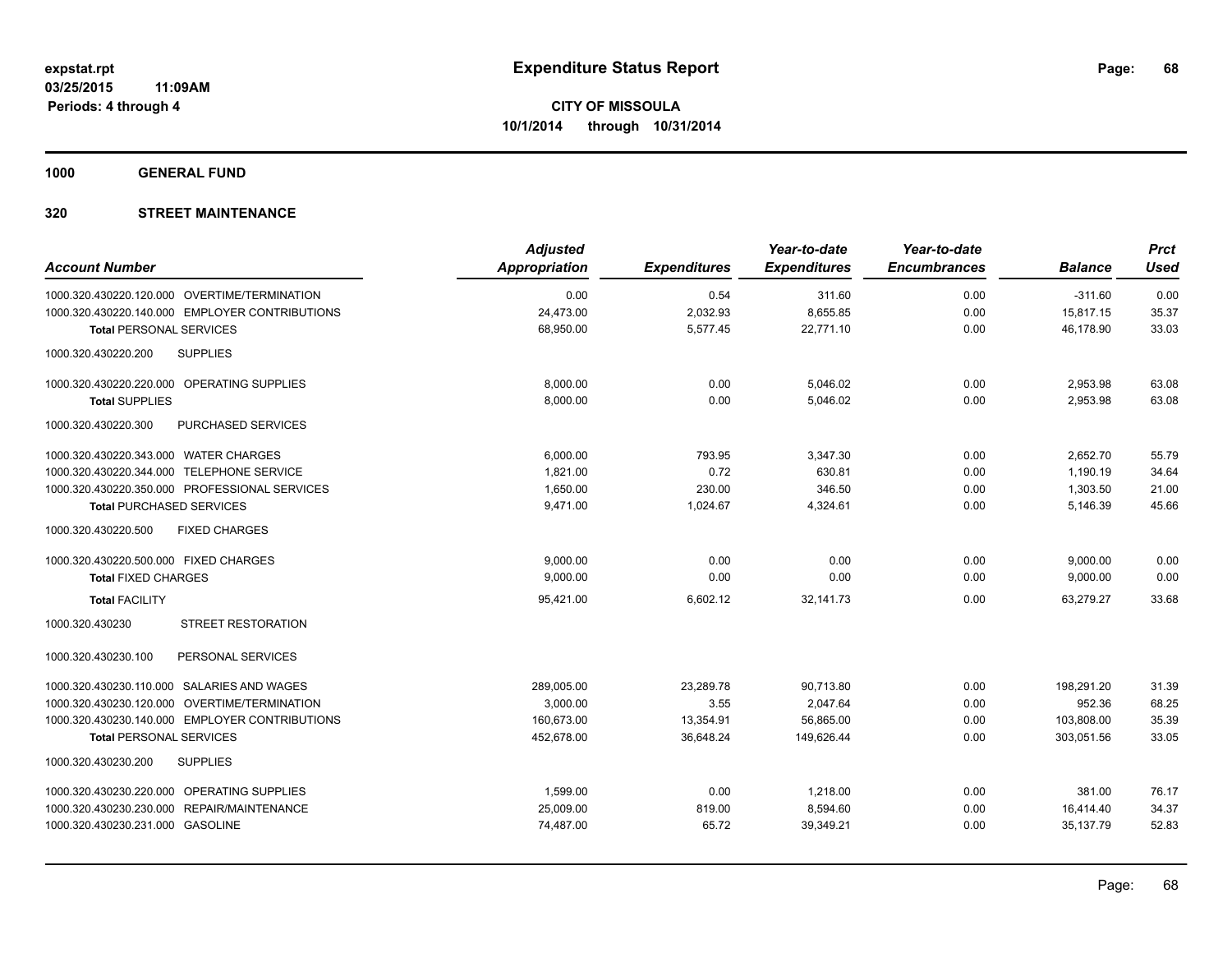**1000 GENERAL FUND**

| <b>Account Number</b>                            | <b>Adjusted</b><br><b>Appropriation</b> | <b>Expenditures</b> | Year-to-date<br><b>Expenditures</b> | Year-to-date<br><b>Encumbrances</b> | <b>Balance</b> | <b>Prct</b><br><b>Used</b> |
|--------------------------------------------------|-----------------------------------------|---------------------|-------------------------------------|-------------------------------------|----------------|----------------------------|
| <b>Total SUPPLIES</b>                            | 101,095.00                              | 884.72              | 49,161.81                           | 0.00                                | 51,933.19      | 48.63                      |
| PURCHASED SERVICES<br>1000.320.430230.300        |                                         |                     |                                     |                                     |                |                            |
| 1000.320.430230.345.000 GARBAGE                  | 5,200.00                                | 99.00               | 282.12                              | 0.00                                | 4,917.88       | 5.43                       |
| 1000.320.430230.350.000 PROFESSIONAL SERVICES    | 1,000.00                                | 0.00                | 0.00                                | 0.00                                | 1,000.00       | 0.00                       |
| 1000.320.430230.360.000 REPAIR & MAINTENANCE     | 2,000.00                                | 0.00                | 1,191.58                            | 0.00                                | 808.42         | 59.58                      |
| <b>Total PURCHASED SERVICES</b>                  | 8,200.00                                | 99.00               | 1,473.70                            | 0.00                                | 6,726.30       | 17.97                      |
| <b>BUILDING MATERIALS</b><br>1000.320.430230.400 |                                         |                     |                                     |                                     |                |                            |
| 1000.320.430230.400.000 BUILDING MATERIALS       | 17,598.00                               | 0.00                | 4,783.04                            | 0.00                                | 12,814.96      | 27.18                      |
| <b>Total BUILDING MATERIALS</b>                  | 17.598.00                               | 0.00                | 4,783.04                            | 0.00                                | 12,814.96      | 27.18                      |
| 1000.320.430230.500<br><b>FIXED CHARGES</b>      |                                         |                     |                                     |                                     |                |                            |
| 1000.320.430230.500.000 FIXED CHARGES            | 5,500.00                                | 500.00              | 5,060.00                            | 0.00                                | 440.00         | 92.00                      |
| <b>Total FIXED CHARGES</b>                       | 5,500.00                                | 500.00              | 5,060.00                            | 0.00                                | 440.00         | 92.00                      |
| 1000.320.430230.900<br><b>CAPITAL OUTLAY</b>     |                                         |                     |                                     |                                     |                |                            |
| <b>Total CAPITAL OUTLAY</b>                      | 0.00                                    | 0.00                | 0.00                                | 0.00                                | 0.00           | 0.00                       |
| <b>Total STREET RESTORATION</b>                  | 585.071.00                              | 38.131.96           | 210.104.99                          | 0.00                                | 374.966.01     | 35.91                      |
| <b>STREET MAINTENANCE</b><br>1000.320.430240     |                                         |                     |                                     |                                     |                |                            |
| PERSONAL SERVICES<br>1000.320.430240.100         |                                         |                     |                                     |                                     |                |                            |
| 1000.320.430240.110.000 SALARIES AND WAGES       | 391,128.00                              | 31,614.47           | 123,137.90                          | 0.00                                | 267,990.10     | 31.48                      |
| 1000.320.430240.120.000 OVERTIME/TERMINATION     | 2,100.00                                | 4.83                | 2,779.51                            | 0.00                                | $-679.51$      | 132.36                     |
| 1000.320.430240.130.000 OTHER                    | 3,000.00                                | 0.00                | 0.00                                | 0.00                                | 3,000.00       | 0.00                       |
| 1000.320.430240.140.000 EMPLOYER CONTRIBUTIONS   | 218,020.00                              | 18,127.48           | 77,186.82                           | 0.00                                | 140,833.18     | 35.40                      |
| <b>Total PERSONAL SERVICES</b>                   | 614,248.00                              | 49,746.78           | 203,104.23                          | 0.00                                | 411, 143. 77   | 33.07                      |
| 1000.320.430240.200<br><b>SUPPLIES</b>           |                                         |                     |                                     |                                     |                |                            |
| 1000.320.430240.220.000 OPERATING SUPPLIES       | 1,599.00                                | 0.00                | 0.00                                | 0.00                                | 1,599.00       | 0.00                       |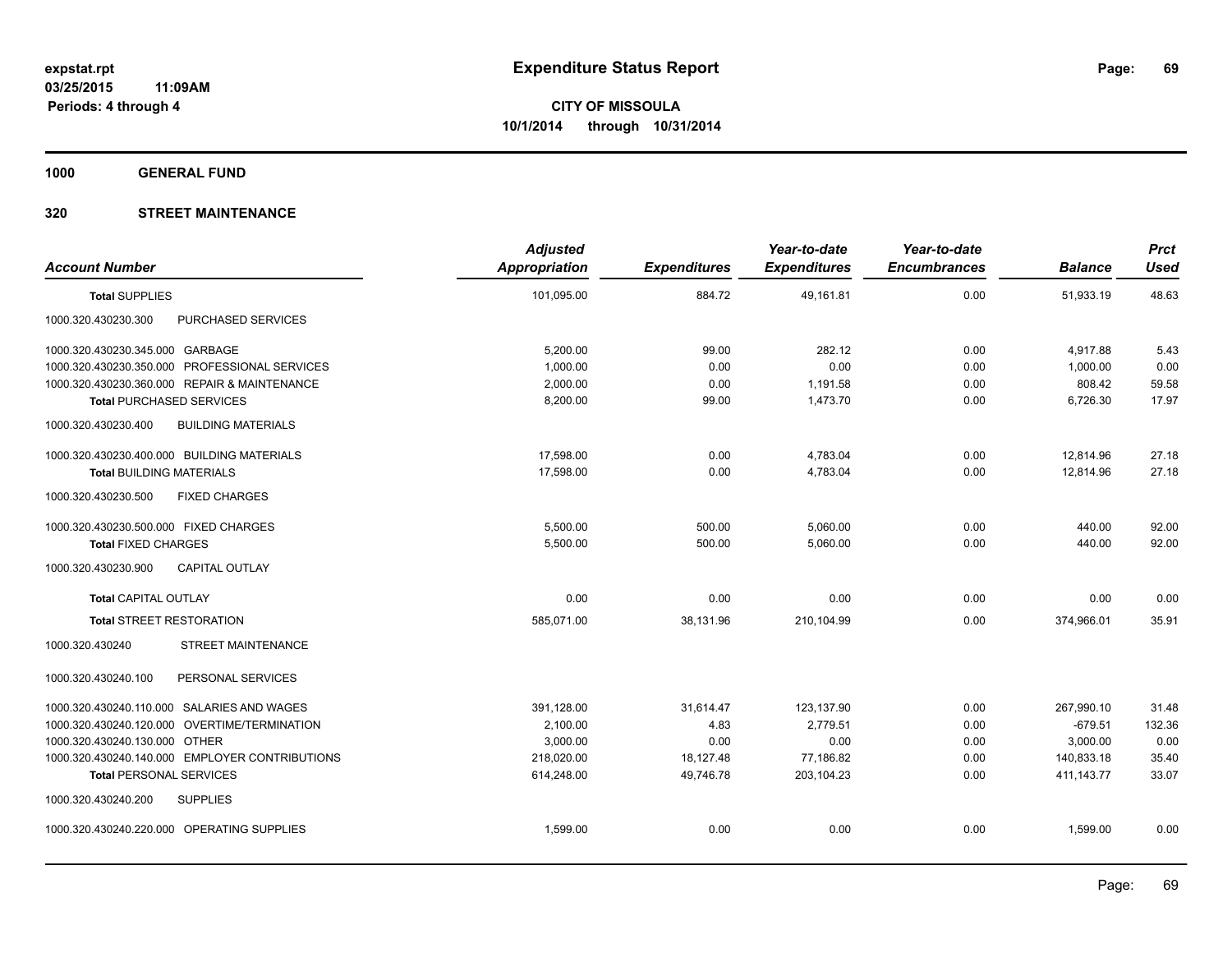**1000 GENERAL FUND**

| <b>Account Number</b>                            | <b>Adjusted</b><br>Appropriation | <b>Expenditures</b> | Year-to-date<br><b>Expenditures</b> | Year-to-date<br><b>Encumbrances</b> | <b>Balance</b> | <b>Prct</b><br><b>Used</b> |
|--------------------------------------------------|----------------------------------|---------------------|-------------------------------------|-------------------------------------|----------------|----------------------------|
| 1000.320.430240.230.000 REPAIR/MAINTENANCE       | 19,455.00                        | 0.00                | 1,410.12                            | 0.00                                | 18,044.88      | 7.25                       |
| 1000.320.430240.231.000 GASOLINE                 | 14,132.00                        | 205.31              | 787.81                              | 0.00                                | 13,344.19      | 5.57                       |
| <b>Total SUPPLIES</b>                            | 35,186.00                        | 205.31              | 2,197.93                            | 0.00                                | 32,988.07      | 6.25                       |
| 1000.320.430240.300<br>PURCHASED SERVICES        |                                  |                     |                                     |                                     |                |                            |
| 1000.320.430240.345.000 GARBAGE                  | 2,080.00                         | 0.00                | 0.00                                | 0.00                                | 2,080.00       | 0.00                       |
| 1000.320.430240.350.000 PROFESSIONAL SERVICES    | 2.000.00                         | 0.00                | 0.00                                | 0.00                                | 2,000.00       | 0.00                       |
| 1000.320.430240.360.000 REPAIR & MAINTENANCE     | 0.00                             | 0.00                | 270.98                              | 0.00                                | $-270.98$      | 0.00                       |
| <b>Total PURCHASED SERVICES</b>                  | 4,080.00                         | 0.00                | 270.98                              | 0.00                                | 3,809.02       | 6.64                       |
| <b>BUILDING MATERIALS</b><br>1000.320.430240.400 |                                  |                     |                                     |                                     |                |                            |
| 1000.320.430240.400.000 BUILDING MATERIALS       | 44,665.00                        | 0.00                | 20,459.05                           | 0.00                                | 24,205.95      | 45.81                      |
| <b>Total BUILDING MATERIALS</b>                  | 44,665.00                        | 0.00                | 20,459.05                           | 0.00                                | 24,205.95      | 45.81                      |
| 1000.320.430240.500<br><b>FIXED CHARGES</b>      |                                  |                     |                                     |                                     |                |                            |
| 1000.320.430240.500.000 FIXED CHARGES            | 5,000.00                         | 0.00                | 0.00                                | 0.00                                | 5,000.00       | 0.00                       |
| <b>Total FIXED CHARGES</b>                       | 5,000.00                         | 0.00                | 0.00                                | 0.00                                | 5,000.00       | 0.00                       |
| 1000.320.430240.900<br><b>CAPITAL OUTLAY</b>     |                                  |                     |                                     |                                     |                |                            |
| <b>Total CAPITAL OUTLAY</b>                      | 0.00                             | 0.00                | 0.00                                | 0.00                                | 0.00           | 0.00                       |
| <b>Total STREET MAINTENANCE</b>                  | 703,179.00                       | 49,952.09           | 226,032.19                          | 0.00                                | 477,146.81     | 32.14                      |
| ICE & SNOW REMOVAL<br>1000.320.430251            |                                  |                     |                                     |                                     |                |                            |
| 1000.320.430251.100<br>PERSONAL SERVICES         |                                  |                     |                                     |                                     |                |                            |
| 1000.320.430251.110.000 SALARIES AND WAGES       | 130,722.00                       | 10,829.09           | 42,179.41                           | 0.00                                | 88,542.59      | 32.27                      |
| 1000.320.430251.120.000 OVERTIME/TERMINATION     | 4,950.00                         | 1.65                | 952.12                              | 0.00                                | 3,997.88       | 19.23                      |
| 1000.320.430251.140.000 EMPLOYER CONTRIBUTIONS   | 74,652.00                        | 6,207.84            | 26,434.13                           | 0.00                                | 48,217.87      | 35.41                      |
| <b>Total PERSONAL SERVICES</b>                   | 210,324.00                       | 17,038.58           | 69,565.66                           | 0.00                                | 140,758.34     | 33.08                      |
| <b>SUPPLIES</b><br>1000.320.430251.200           |                                  |                     |                                     |                                     |                |                            |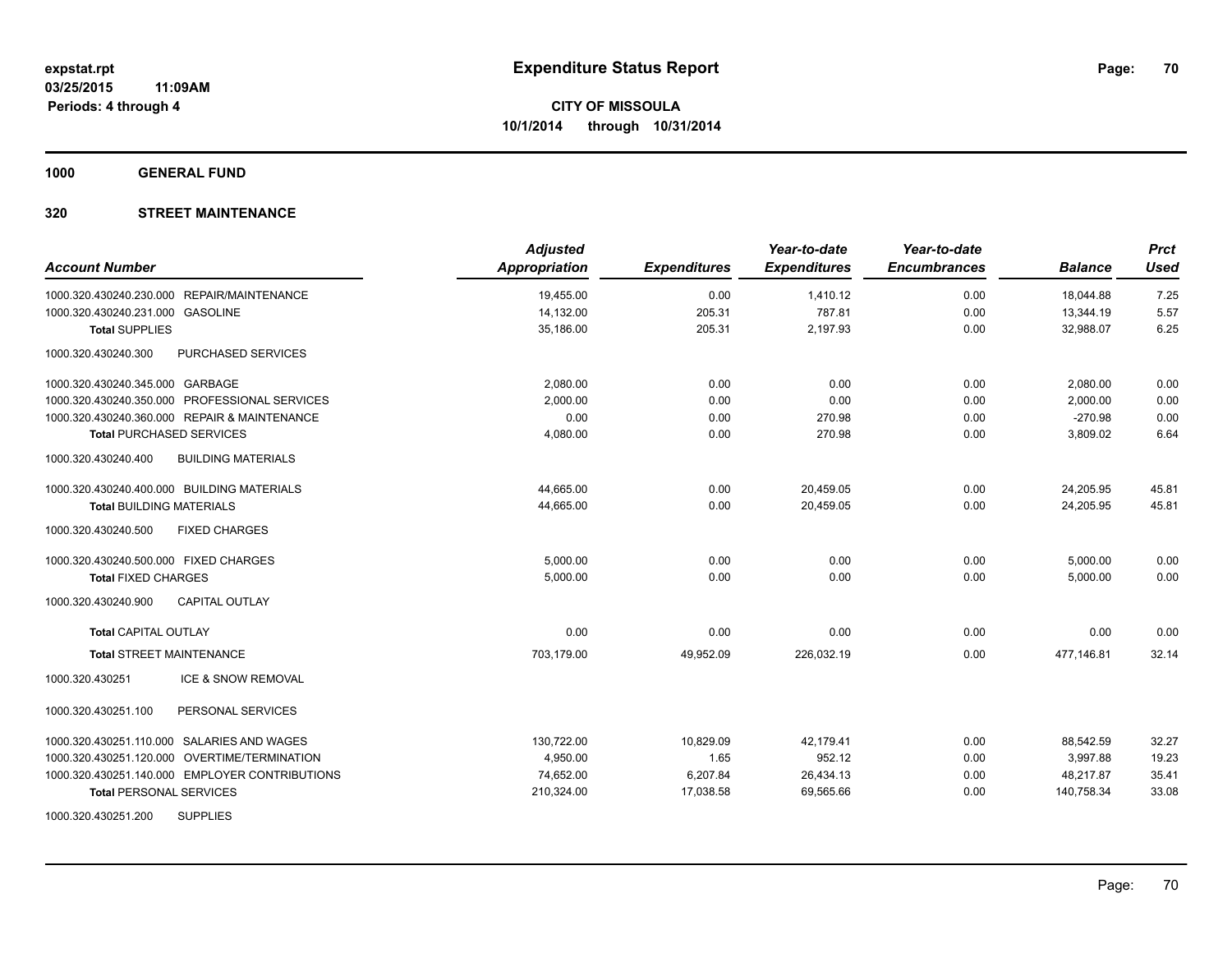**1000 GENERAL FUND**

| <b>Account Number</b>                            | <b>Adjusted</b><br><b>Appropriation</b> | <b>Expenditures</b> | Year-to-date<br><b>Expenditures</b> | Year-to-date<br><b>Encumbrances</b> | <b>Balance</b> | <b>Prct</b><br><b>Used</b> |
|--------------------------------------------------|-----------------------------------------|---------------------|-------------------------------------|-------------------------------------|----------------|----------------------------|
| 1000.320.430251.220.000 OPERATING SUPPLIES       | 148,547.00                              | 0.00                | 0.00                                | 0.00                                | 148.547.00     | 0.00                       |
| REPAIR/MAINTENANCE<br>1000.320.430251.230.000    | 14,315.00                               | 0.00                | 3,821.87                            | 0.00                                | 10,493.13      | 26.70                      |
| 1000.320.430251.231.000 GASOLINE                 | 86,170.00                               | 0.00                | 0.00                                | 0.00                                | 86,170.00      | 0.00                       |
| <b>Total SUPPLIES</b>                            | 249,032.00                              | 0.00                | 3,821.87                            | 0.00                                | 245,210.13     | 1.53                       |
| 1000.320.430251.300<br><b>PURCHASED SERVICES</b> |                                         |                     |                                     |                                     |                |                            |
| 1000.320.430251.360.000 REPAIR & MAINTENANCE     | 5,000.00                                | 0.00                | 0.00                                | 0.00                                | 5,000.00       | 0.00                       |
| <b>Total PURCHASED SERVICES</b>                  | 5,000.00                                | 0.00                | 0.00                                | 0.00                                | 5,000.00       | 0.00                       |
| 1000.320.430251.500<br><b>FIXED CHARGES</b>      |                                         |                     |                                     |                                     |                |                            |
| 1000.320.430251.500.000 FIXED CHARGES            | 2,000.00                                | 0.00                | 0.00                                | 0.00                                | 2,000.00       | 0.00                       |
| <b>Total FIXED CHARGES</b>                       | 2,000.00                                | 0.00                | 0.00                                | 0.00                                | 2,000.00       | 0.00                       |
| <b>CAPITAL OUTLAY</b><br>1000.320.430251.900     |                                         |                     |                                     |                                     |                |                            |
| <b>Total CAPITAL OUTLAY</b>                      | 0.00                                    | 0.00                | 0.00                                | 0.00                                | 0.00           | 0.00                       |
| Total ICE & SNOW REMOVAL                         | 466,356.00                              | 17,038.58           | 73,387.53                           | 0.00                                | 392,968.47     | 15.74                      |
| 1000.320.430252<br><b>STREET CLEANING</b>        |                                         |                     |                                     |                                     |                |                            |
| 1000.320.430252.100<br>PERSONAL SERVICES         |                                         |                     |                                     |                                     |                |                            |
| 1000.320.430252.110.000 SALARIES AND WAGES       | 329,861.00                              | 26,947.64           | 104,960.68                          | 0.00                                | 224,900.32     | 31.82                      |
| 1000.320.430252.120.000 OVERTIME/TERMINATION     | 4,950.00                                | 4.11                | 2,369.22                            | 0.00                                | 2,580.78       | 47.86                      |
| 1000.320.430252.130.000 OTHER                    | 3,000.00                                | 0.00                | 0.00                                | 0.00                                | 3,000.00       | 0.00                       |
| 1000.320.430252.140.000 EMPLOYER CONTRIBUTIONS   | 185,877.00                              | 15,449.91           | 66,818.36                           | 0.00                                | 119,058.64     | 35.95                      |
| <b>Total PERSONAL SERVICES</b>                   | 523,688.00                              | 42,401.66           | 174,148.26                          | 0.00                                | 349,539.74     | 33.25                      |
| 1000.320.430252.200<br><b>SUPPLIES</b>           |                                         |                     |                                     |                                     |                |                            |
| 1000.320.430252.220.000 OPERATING SUPPLIES       | 2,132.00                                | 0.00                | 0.00                                | 0.00                                | 2,132.00       | 0.00                       |
| 1000.320.430252.230.000 REPAIR/MAINTENANCE       | 25,435.00                               | 0.00                | 14,009.31                           | 0.00                                | 11,425.69      | 55.08                      |
| 1000.320.430252.231.000 GASOLINE                 | 43,814.00                               | 0.00                | 0.00                                | 0.00                                | 43,814.00      | 0.00                       |
| <b>Total SUPPLIES</b>                            | 71,381.00                               | 0.00                | 14,009.31                           | 0.00                                | 57,371.69      | 19.63                      |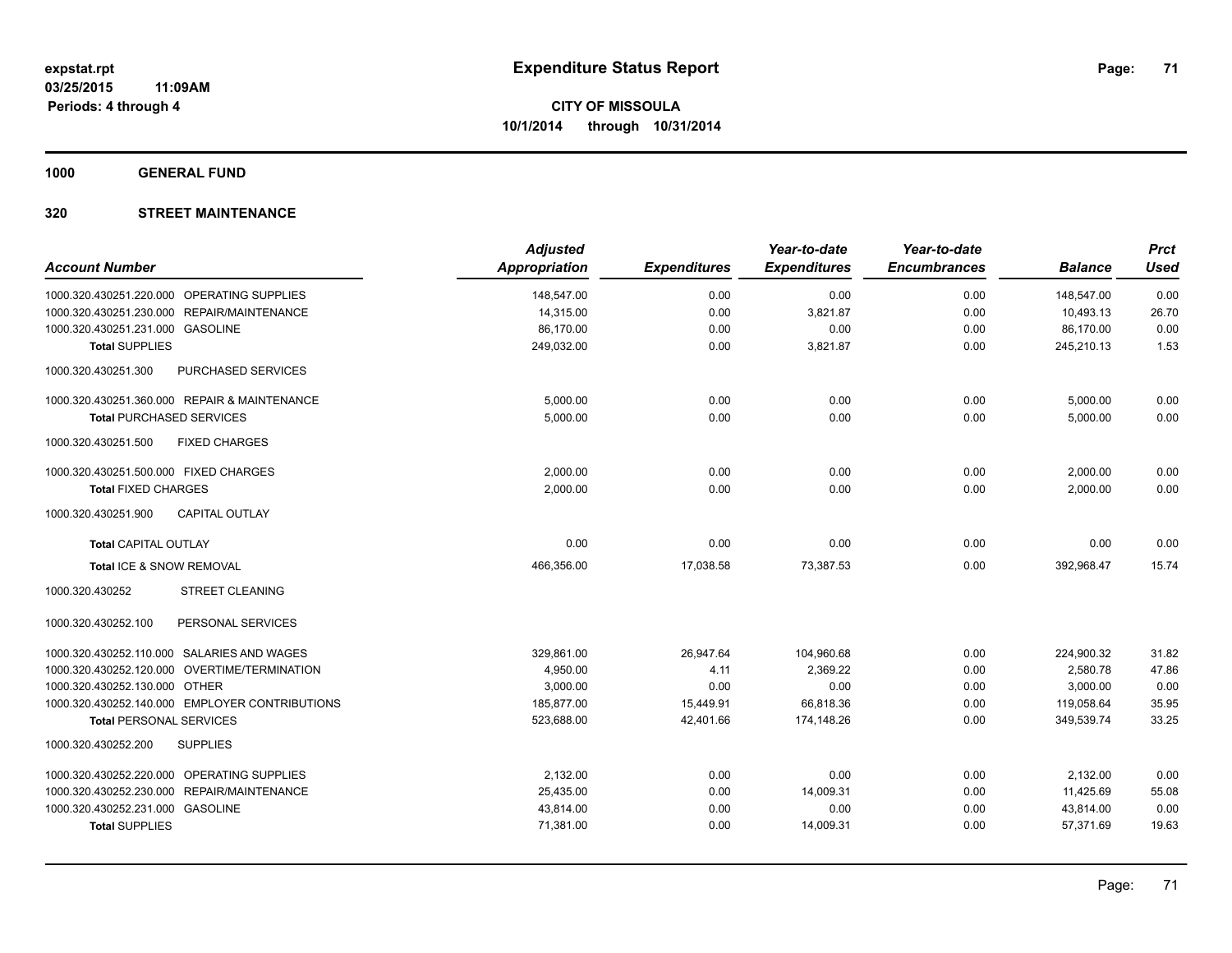**1000 GENERAL FUND**

|                                                  | <b>Adjusted</b> |                     | Year-to-date        | Year-to-date        |                | <b>Prct</b> |
|--------------------------------------------------|-----------------|---------------------|---------------------|---------------------|----------------|-------------|
| <b>Account Number</b>                            | Appropriation   | <b>Expenditures</b> | <b>Expenditures</b> | <b>Encumbrances</b> | <b>Balance</b> | <b>Used</b> |
| PURCHASED SERVICES<br>1000.320.430252.300        |                 |                     |                     |                     |                |             |
| 1000.320.430252.350.000 PROFESSIONAL SERVICES    | 500.00          | 0.00                | 0.00                | 0.00                | 500.00         | 0.00        |
| 1000.320.430252.360.000 REPAIR & MAINTENANCE     | 14,000.00       | 0.00                | 1,578.53            | 0.00                | 12,421.47      | 11.28       |
| <b>Total PURCHASED SERVICES</b>                  | 14,500.00       | 0.00                | 1,578.53            | 0.00                | 12,921.47      | 10.89       |
| 1000.320.430252.400<br><b>BUILDING MATERIALS</b> |                 |                     |                     |                     |                |             |
| 1000.320.430252.400.000 BUILDING MATERIALS       | 9,000.00        | 0.00                | 0.00                | 0.00                | 9,000.00       | 0.00        |
| <b>Total BUILDING MATERIALS</b>                  | 9,000.00        | 0.00                | 0.00                | 0.00                | 9,000.00       | 0.00        |
| 1000.320.430252.500<br><b>FIXED CHARGES</b>      |                 |                     |                     |                     |                |             |
| <b>Total FIXED CHARGES</b>                       | 0.00            | 0.00                | 0.00                | 0.00                | 0.00           | 0.00        |
| <b>Total STREET CLEANING</b>                     | 618,569.00      | 42,401.66           | 189,736.10          | 0.00                | 428,832.90     | 30.67       |
| 1000.320.430270<br>COMMUNICATIONS MAINTENANCE    |                 |                     |                     |                     |                |             |
| PERSONAL SERVICES<br>1000.320.430270.100         |                 |                     |                     |                     |                |             |
| <b>Total PERSONAL SERVICES</b>                   | 0.00            | 0.00                | 0.00                | 0.00                | 0.00           | 0.00        |
| 1000.320.430270.200<br><b>SUPPLIES</b>           |                 |                     |                     |                     |                |             |
| <b>Total SUPPLIES</b>                            | 0.00            | 0.00                | 0.00                | 0.00                | 0.00           | 0.00        |
| 1000.320.430270.900<br><b>CAPITAL OUTLAY</b>     |                 |                     |                     |                     |                |             |
| 1000.320.430270.930.000 IMPROVEMENTS             | 196,558.00      | 30,272.35           | 85,308.13           | 0.00                | 111,249.87     | 43.40       |
| <b>Total COMMUNICATIONS MAINTENANCE</b>          | 196,558.00      | 30,272.35           | 85,308.13           | 0.00                | 111,249.87     | 43.40       |
| <b>DEBT SERVICE</b><br>1000.320.490504           |                 |                     |                     |                     |                |             |
| 1000.320.490504.600<br><b>DEBT SERVICE</b>       |                 |                     |                     |                     |                |             |
| <b>Total DEBT SERVICE</b>                        | 0.00            | 0.00                | 0.00                | 0.00                | 0.00           | 0.00        |
| <b>Total STREET MAINTENANCE</b>                  | 2,839,728.00    | 199,142.49          | 874,139.26          | 0.00                | 1,965,588.74   | 30.78       |
|                                                  |                 |                     |                     |                     |                |             |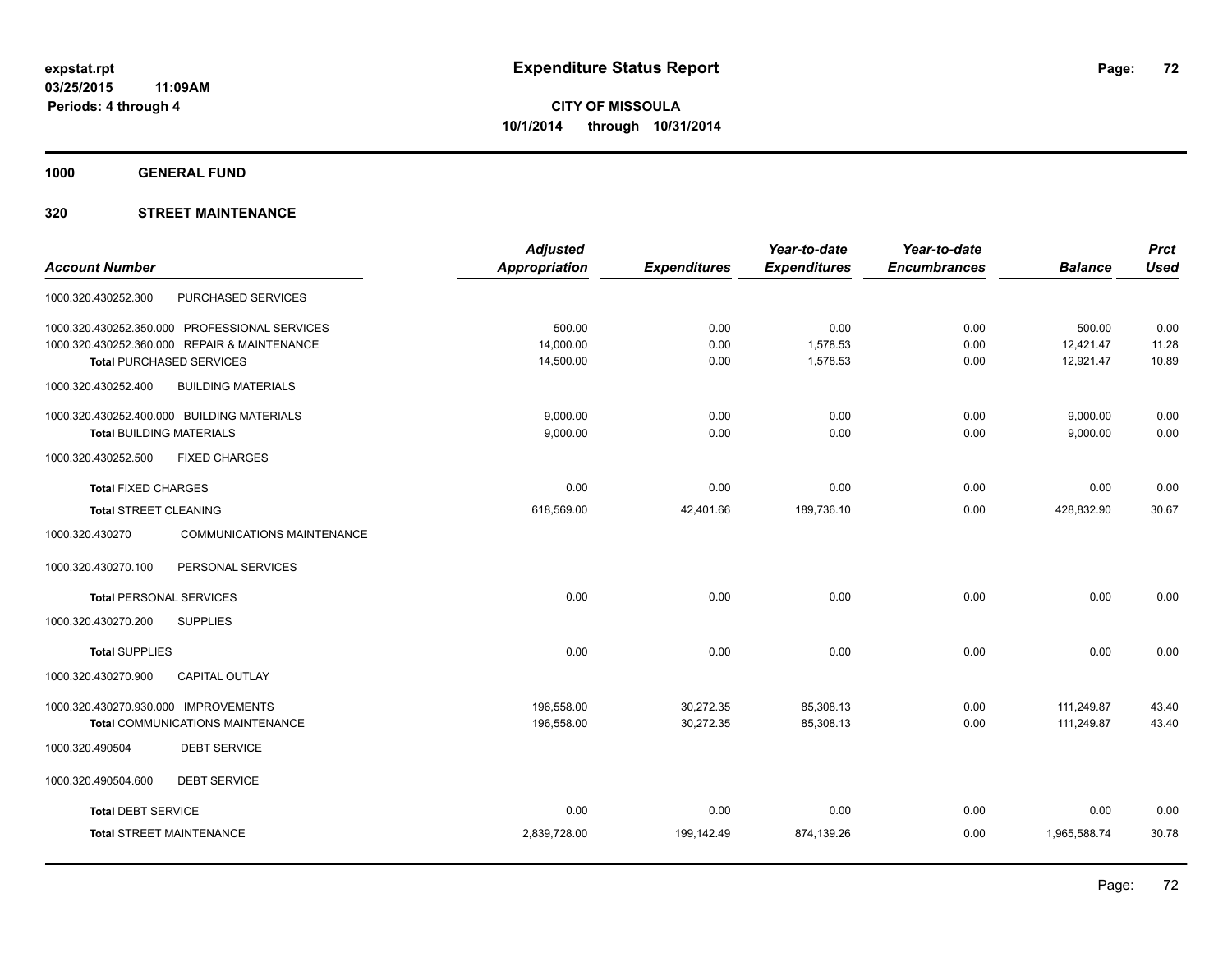**1000 GENERAL FUND**

| <b>Account Number</b>                  |                                                   | <b>Adjusted</b><br><b>Appropriation</b> | <b>Expenditures</b> | Year-to-date<br><b>Expenditures</b> | Year-to-date<br><b>Encumbrances</b> | <b>Balance</b> | <b>Prct</b><br><b>Used</b> |
|----------------------------------------|---------------------------------------------------|-----------------------------------------|---------------------|-------------------------------------|-------------------------------------|----------------|----------------------------|
| 1000.321.411231                        | <b>ENERGY CONSERVATION</b>                        |                                         |                     |                                     |                                     |                |                            |
| 1000.321.411231.100                    | PERSONAL SERVICES                                 |                                         |                     |                                     |                                     |                |                            |
|                                        | 1000.321.411231.140.000 EMPLOYER CONTRIBUTIONS    | 0.00                                    | 0.00                | 1,534.00                            | 0.00                                | $-1,534.00$    | 0.00                       |
| <b>Total PERSONAL SERVICES</b>         |                                                   | 0.00                                    | 0.00                | 1,534.00                            | 0.00                                | $-1,534.00$    | 0.00                       |
| 1000.321.411231.200                    | <b>SUPPLIES</b>                                   |                                         |                     |                                     |                                     |                |                            |
| <b>Total SUPPLIES</b>                  |                                                   | 0.00                                    | 0.00                | 0.00                                | 0.00                                | 0.00           | 0.00                       |
| 1000.321.411231.300                    | <b>PURCHASED SERVICES</b>                         |                                         |                     |                                     |                                     |                |                            |
| <b>Total PURCHASED SERVICES</b>        |                                                   | 0.00                                    | 0.00                | 0.00                                | 0.00                                | 0.00           | 0.00                       |
|                                        | <b>Total ENERGY CONSERVATION</b>                  | 0.00                                    | 0.00                | 1.534.00                            | 0.00                                | $-1.534.00$    | 0.00                       |
| 1000.321.411810                        | <b>FACILITY MAINTENANCE</b>                       |                                         |                     |                                     |                                     |                |                            |
| 1000.321.411810.100                    | PERSONAL SERVICES                                 |                                         |                     |                                     |                                     |                |                            |
|                                        | 1000.321.411810.110.000 SALARIES AND WAGES        | 40,266.00                               | 3,109.00            | 12,117.40                           | 0.00                                | 28,148.60      | 30.09                      |
|                                        | 1000.321.411810.120.000 OVERTIME/TERMINATION      | 0.00                                    | 1.76                | 3.23                                | 0.00                                | $-3.23$        | 0.00                       |
|                                        | 1000.321.411810.140.000 EMPLOYER CONTRIBUTIONS    | 18,339.00                               | 1,312.53            | 5,660.96                            | 0.00                                | 12,678.04      | 30.87                      |
| <b>Total PERSONAL SERVICES</b>         |                                                   | 58,605.00                               | 4,423.29            | 17,781.59                           | 0.00                                | 40,823.41      | 30.34                      |
| 1000.321.411810.200                    | <b>SUPPLIES</b>                                   |                                         |                     |                                     |                                     |                |                            |
|                                        | 1000.321.411810.220.000 OPERATING SUPPLIES        | 450.00                                  | 0.00                | 0.00                                | 0.00                                | 450.00         | 0.00                       |
| 1000.321.411810.231.000 GASOLINE       |                                                   | 198.00                                  | 0.00                | 0.00                                | 0.00                                | 198.00         | 0.00                       |
| 1000.321.411810.240.000 OTHER SUPPLIES |                                                   | 6,070.00                                | 0.00                | 0.00                                | 0.00                                | 6,070.00       | 0.00                       |
| <b>Total SUPPLIES</b>                  |                                                   | 6,718.00                                | 0.00                | 0.00                                | 0.00                                | 6,718.00       | 0.00                       |
| 1000.321.411810.300                    | <b>PURCHASED SERVICES</b>                         |                                         |                     |                                     |                                     |                |                            |
| 1000.321.411810.340.000 SEWER          |                                                   | 679.00                                  | 0.00                | 0.00                                | 0.00                                | 679.00         | 0.00                       |
|                                        | 1000.321.411810.341.000 ELECTRICITY & NATURAL GAS | 3,680.00                                | 468.50              | 1,747.55                            | 0.00                                | 1,932.45       | 47.49                      |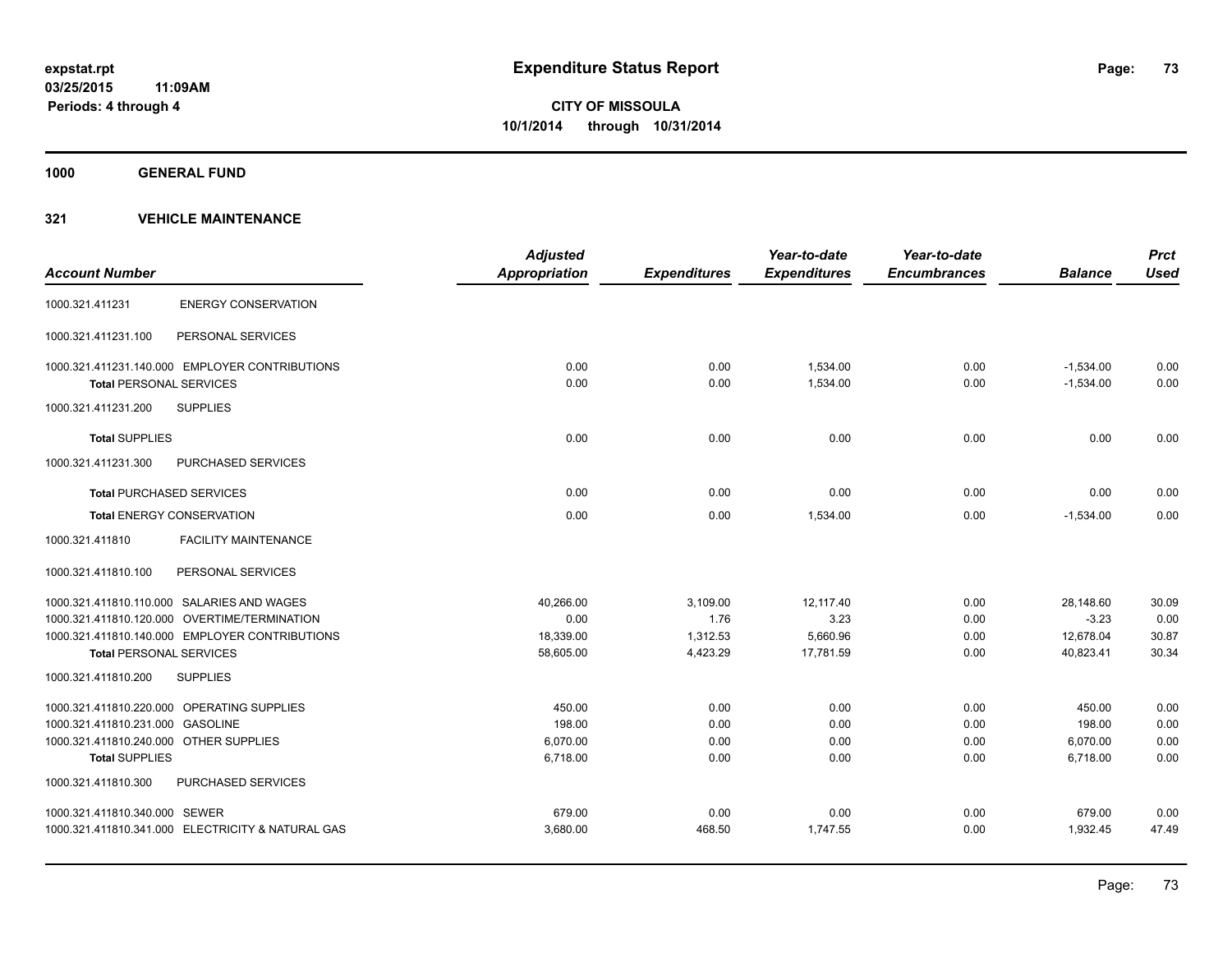**1000 GENERAL FUND**

| <b>Account Number</b>                     |                                                            | <b>Adjusted</b><br><b>Appropriation</b> | <b>Expenditures</b> | Year-to-date<br><b>Expenditures</b> | Year-to-date<br><b>Encumbrances</b> | <b>Balance</b> | <b>Prct</b><br><b>Used</b> |
|-------------------------------------------|------------------------------------------------------------|-----------------------------------------|---------------------|-------------------------------------|-------------------------------------|----------------|----------------------------|
| 1000.321.411810.343.000 WATER CHARGES     |                                                            | 957.00                                  | 0.00                | 0.00                                | 0.00                                | 957.00         | 0.00                       |
|                                           | 1000.321.411810.360.000 REPAIR & MAINTENANCE               | 9,982.00                                | 0.00                | 0.00                                | 0.00                                | 9,982.00       | 0.00                       |
| 1000.321.411810.370.000 TRAVEL            |                                                            | 150.00                                  | 0.00                | 0.00                                | 0.00                                | 150.00         | 0.00                       |
| <b>Total PURCHASED SERVICES</b>           |                                                            | 15,448.00                               | 468.50              | 1,747.55                            | 0.00                                | 13.700.45      | 11.31                      |
| 1000.321.411810.900                       | <b>CAPITAL OUTLAY</b>                                      |                                         |                     |                                     |                                     |                |                            |
| <b>Total CAPITAL OUTLAY</b>               |                                                            | 0.00                                    | 0.00                | 0.00                                | 0.00                                | 0.00           | 0.00                       |
| <b>Total FACILITY MAINTENANCE</b>         |                                                            | 80,771.00                               | 4,891.79            | 19,529.14                           | 0.00                                | 61,241.86      | 24.18                      |
| 1000.321.430220                           | <b>CITY HALL UTILITIES</b>                                 |                                         |                     |                                     |                                     |                |                            |
| 1000.321.430220.200                       | <b>SUPPLIES</b>                                            |                                         |                     |                                     |                                     |                |                            |
|                                           | 1000.321.430220.240.000 CITY HALL UTILITIES/OTHER SUPPLIES | 2,340.00                                | 54.27               | 381.60                              | 0.00                                | 1,958.40       | 16.31                      |
| <b>Total SUPPLIES</b>                     |                                                            | 2,340.00                                | 54.27               | 381.60                              | 0.00                                | 1,958.40       | 16.31                      |
| 1000.321.430220.300                       | PURCHASED SERVICES                                         |                                         |                     |                                     |                                     |                |                            |
| 1000.321.430220.340.000 CITY HALL/SEWER   |                                                            | 1.222.00                                | 0.00                | 577.43                              | 0.00                                | 644.57         | 47.25                      |
|                                           | 1000.321.430220.341.000 CITYHALL/ELECTRICITY & NATURAL GAS | 72.651.00                               | 8,531.64            | 36,838.93                           | 0.00                                | 35.812.07      | 50.71                      |
|                                           | 1000.321.430220.343.000 CITYHALL/WATER CHARGES             | 7,677.00                                | 443.52              | 1,252.36                            | 0.00                                | 6,424.64       | 16.31                      |
|                                           | 1000.321.430220.344.000 CITYHALL/TELEPHONE SERVICE         | 637.00                                  | 0.00                | 0.00                                | 0.00                                | 637.00         | 0.00                       |
| 1000.321.430220.345.000 CITY HALL/GARBAGE |                                                            | 5,747.00                                | 445.32              | 1,731.86                            | 0.00                                | 4,015.14       | 30.14                      |
|                                           | 1000.321.430220.350.000 PROFESSIONAL SERVICES              | 1,720.00                                | 0.00                | 0.00                                | 0.00                                | 1,720.00       | 0.00                       |
|                                           | 1000.321.430220.360.000 CITY HALL/REPAIR & MAINTENANCE     | 150,939.00                              | 19,542.88           | 53,814.50                           | 0.00                                | 97,124.50      | 35.65                      |
| <b>Total PURCHASED SERVICES</b>           |                                                            | 240,593.00                              | 28,963.36           | 94,215.08                           | 0.00                                | 146,377.92     | 39.16                      |
| 1000.321.430220.900                       | <b>CAPITAL OUTLAY</b>                                      |                                         |                     |                                     |                                     |                |                            |
| <b>Total CAPITAL OUTLAY</b>               |                                                            | 0.00                                    | 0.00                | 0.00                                | 0.00                                | 0.00           | 0.00                       |
| <b>Total CITY HALL UTILITIES</b>          |                                                            | 242,933.00                              | 29,017.63           | 94,596.68                           | 0.00                                | 148,336.32     | 38.94                      |
| 1000.321.431310                           | ADMINISTRATION                                             |                                         |                     |                                     |                                     |                |                            |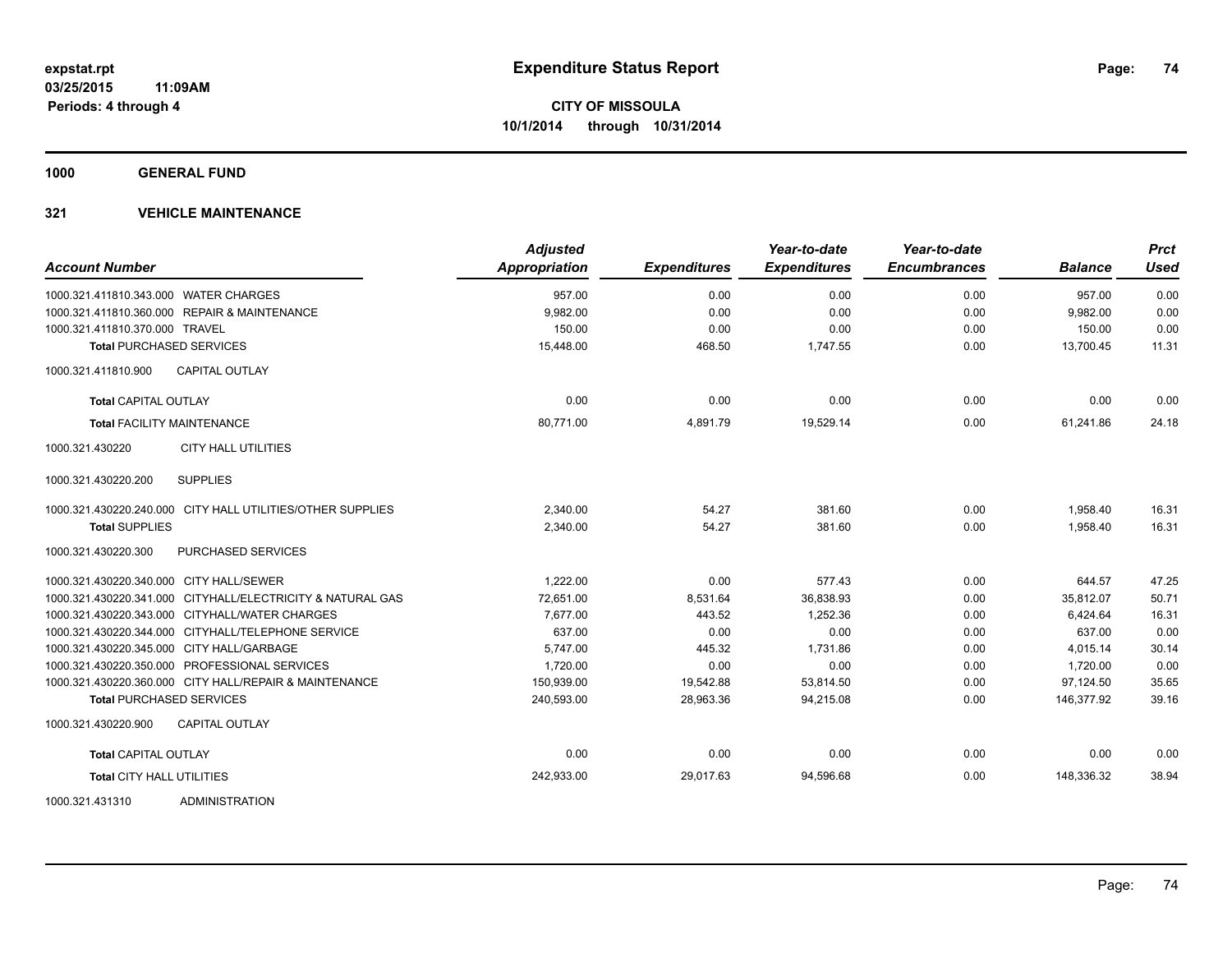**1000 GENERAL FUND**

|                                                         | <b>Adjusted</b> |                     | Year-to-date        | Year-to-date        |                | <b>Prct</b> |
|---------------------------------------------------------|-----------------|---------------------|---------------------|---------------------|----------------|-------------|
| <b>Account Number</b>                                   | Appropriation   | <b>Expenditures</b> | <b>Expenditures</b> | <b>Encumbrances</b> | <b>Balance</b> | <b>Used</b> |
| PERSONAL SERVICES<br>1000.321.431310.100                |                 |                     |                     |                     |                |             |
| 1000.321.431310.110.000 SALARIES AND WAGES              | 85,202.00       | 7,106.38            | 27,696.90           | 0.00                | 57,505.10      | 32.51       |
| 1000.321.431310.120.000 OVERTIME/TERMINATION            | 0.00            | 4.02                | 7.37                | 0.00                | $-7.37$        | 0.00        |
| 1000.321.431310.140.000 EMPLOYER CONTRIBUTIONS          | 34,864.00       | 3,000.19            | 12,939.88           | 0.00                | 21,924.12      | 37.12       |
| <b>Total PERSONAL SERVICES</b>                          | 120,066.00      | 10,110.59           | 40,644.15           | 0.00                | 79,421.85      | 33.85       |
| <b>SUPPLIES</b><br>1000.321.431310.200                  |                 |                     |                     |                     |                |             |
| 1000.321.431310.210.000 OFFICE SUPPLIES                 | 1,000.00        | 84.49               | 137.41              | 0.00                | 862.59         | 13.74       |
| 1000.321.431310.220.000 OPERATING SUPPLIES              | 150.00          | 0.00                | 0.00                | 0.00                | 150.00         | 0.00        |
| <b>Total SUPPLIES</b>                                   | 1,150.00        | 84.49               | 137.41              | 0.00                | 1,012.59       | 11.95       |
| 1000.321.431310.300<br>PURCHASED SERVICES               |                 |                     |                     |                     |                |             |
| 1000.321.431310.310.000 COMMUNICATIONS                  | 150.00          | 0.00                | 0.00                | 0.00                | 150.00         | 0.00        |
| 1000.321.431310.320.000 PRINTING & DUPLICATING          | 100.00          | 0.00                | 0.00                | 0.00                | 100.00         | 0.00        |
| 1000.321.431310.330.000 PUBLICITY, SUBSCRIPTIONS & DUES | 230.00          | 0.00                | 0.00                | 0.00                | 230.00         | 0.00        |
| <b>Total PURCHASED SERVICES</b>                         | 480.00          | 0.00                | 0.00                | 0.00                | 480.00         | 0.00        |
| 1000.321.431310.800<br>OTHER OBJECTS                    |                 |                     |                     |                     |                |             |
| <b>Total OTHER OBJECTS</b>                              | 0.00            | 0.00                | 0.00                | 0.00                | 0.00           | 0.00        |
| <b>Total ADMINISTRATION</b>                             | 121,696.00      | 10,195.08           | 40,781.56           | 0.00                | 80,914.44      | 33.51       |
| <b>EQUIPMENT MAINTENANCE</b><br>1000.321.431330         |                 |                     |                     |                     |                |             |
| PERSONAL SERVICES<br>1000.321.431330.100                |                 |                     |                     |                     |                |             |
| 1000.321.431330.110.000 SALARIES AND WAGES              | 392,694.00      | 34,199.33           | 133,290.48          | 0.00                | 259,403.52     | 33.94       |
| 1000.321.431330.120.000 OVERTIME/TERMINATION            | 2.000.00        | 19.36               | 35.49               | 0.00                | 1.964.51       | 1.77        |
| 1000.321.431330.130.000 OTHER                           | 75,168.00       | 0.00                | 0.00                | 0.00                | 75,168.00      | 0.00        |
| 1000.321.431330.140.000 EMPLOYER CONTRIBUTIONS          | 190,116.00      | 14,555.79           | 62,509.14           | 0.00                | 127,606.86     | 32.88       |
| 1000.321.431330.141.000 STATE RETIREMENT CONTRIBUTIONS  | 0.00            | 40.96               | 234.59              | 0.00                | $-234.59$      | 0.00        |
| <b>Total PERSONAL SERVICES</b>                          | 659,978.00      | 48,815.44           | 196,069.70          | 0.00                | 463,908.30     | 29.71       |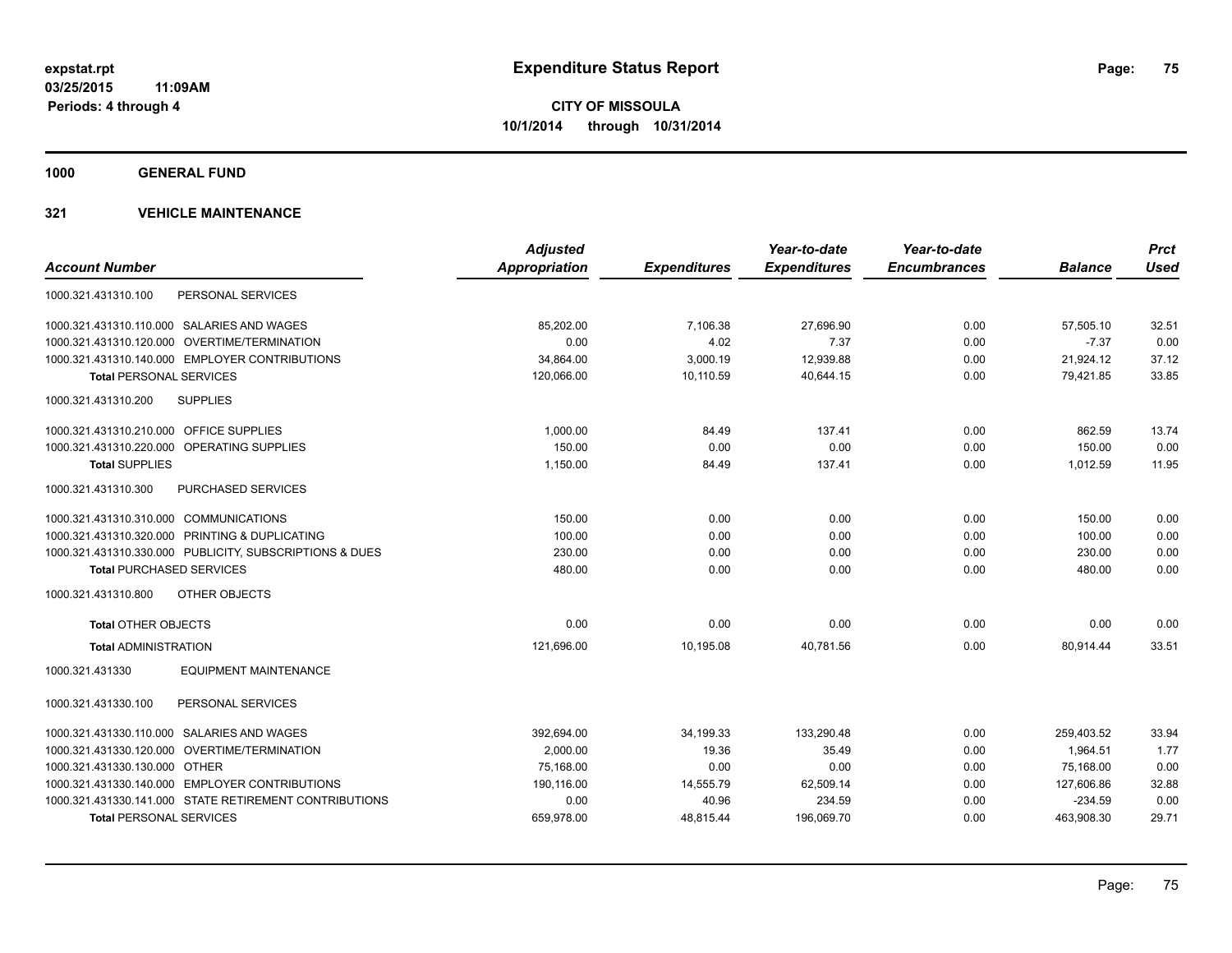**1000 GENERAL FUND**

|                                                   | <b>Adjusted</b>      |                     | Year-to-date        | Year-to-date        |                | <b>Prct</b> |
|---------------------------------------------------|----------------------|---------------------|---------------------|---------------------|----------------|-------------|
| <b>Account Number</b>                             | <b>Appropriation</b> | <b>Expenditures</b> | <b>Expenditures</b> | <b>Encumbrances</b> | <b>Balance</b> | <b>Used</b> |
| <b>SUPPLIES</b><br>1000.321.431330.200            |                      |                     |                     |                     |                |             |
| 1000.321.431330.220.000 OPERATING SUPPLIES        | 17,600.00            | 1,085.36            | 5,464.14            | 0.00                | 12,135.86      | 31.05       |
| REPAIR/MAINTENANCE<br>1000.321.431330.230.000     | 34,631.00            | 2,088.39            | 12,527.92           | 0.00                | 22,103.08      | 36.18       |
| 1000.321.431330.231.000 GASOLINE                  | 4,615.00             | 611.87              | 1,457.62            | 0.00                | 3,157.38       | 31.58       |
| 1000.321.431330.240.000 OTHER SUPPLIES            | 2,600.00             | 89.99               | 2,280.90            | 0.00                | 319.10         | 87.73       |
| <b>Total SUPPLIES</b>                             | 59,446.00            | 3,875.61            | 21,730.58           | 0.00                | 37,715.42      | 36.56       |
| PURCHASED SERVICES<br>1000.321.431330.300         |                      |                     |                     |                     |                |             |
| 1000.321.431330.320.000 PRINTING & DUPLICATING    | 250.00               | 0.00                | 0.00                | 0.00                | 250.00         | 0.00        |
| 1000.321.431330.350.000 PROFESSIONAL SERVICES     | 5,980.00             | 0.00                | 2,098.00            | 0.00                | 3,882.00       | 35.08       |
| 1000.321.431330.360.000 REPAIR & MAINTENANCE      | 15,735.00            | 439.76              | 1,766.41            | 0.00                | 13,968.59      | 11.23       |
| 1000.321.431330.370.000 TRAVEL                    | 900.00               | 0.00                | 0.00                | 0.00                | 900.00         | 0.00        |
| 1000.321.431330.380.000 TRAINING                  | 850.00               | 284.85              | 284.85              | 0.00                | 565.15         | 33.51       |
| <b>Total PURCHASED SERVICES</b>                   | 23,715.00            | 724.61              | 4,149.26            | 0.00                | 19,565.74      | 17.50       |
| <b>CAPITAL OUTLAY</b><br>1000.321.431330.900      |                      |                     |                     |                     |                |             |
| <b>Total CAPITAL OUTLAY</b>                       | 0.00                 | 0.00                | 0.00                | 0.00                | 0.00           | 0.00        |
| <b>Total EQUIPMENT MAINTENANCE</b>                | 743,139.00           | 53,415.66           | 221,949.54          | 0.00                | 521,189.46     | 29.87       |
| <b>VEHICLE FACILITY</b><br>1000.321.431350        |                      |                     |                     |                     |                |             |
| 1000.321.431350.200<br><b>SUPPLIES</b>            |                      |                     |                     |                     |                |             |
| 1000.321.431350.210.000 OFFICE SUPPLIES           | 0.00                 | 79.50               | 107.51              | 0.00                | $-107.51$      | 0.00        |
| 1000.321.431350.220.000 OPERATING SUPPLIES        | 10.106.00            | 0.00                | 0.00                | 0.00                | 10.106.00      | 0.00        |
| <b>Total SUPPLIES</b>                             | 10,106.00            | 79.50               | 107.51              | 0.00                | 9,998.49       | 1.06        |
| 1000.321.431350.300<br><b>PURCHASED SERVICES</b>  |                      |                     |                     |                     |                |             |
| 1000.321.431350.340.000 SEWER                     | 679.00               | 0.00                | 171.66              | 0.00                | 507.34         | 25.28       |
| 1000.321.431350.341.000 ELECTRICITY & NATURAL GAS | 85,671.00            | 2,275.14            | 6,496.36            | 0.00                | 79,174.64      | 7.58        |
| 1000.321.431350.343.000 WATER CHARGES             | 3,722.00             | 0.00                | 239.58              | 0.00                | 3,482.42       | 6.44        |
|                                                   |                      |                     |                     |                     |                |             |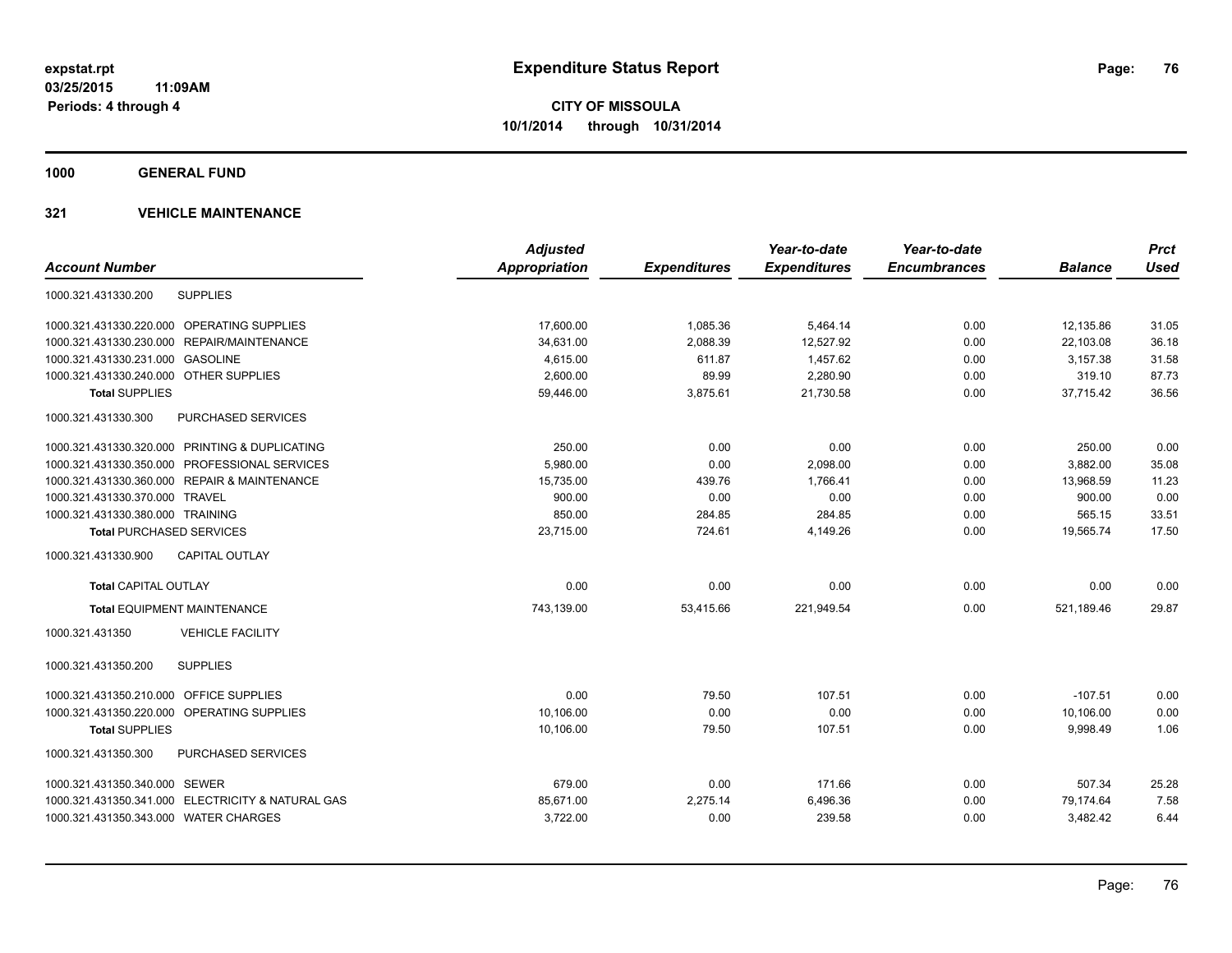**1000 GENERAL FUND**

|                                               | <b>Adjusted</b> |                     | Year-to-date        | Year-to-date        |                | <b>Prct</b> |
|-----------------------------------------------|-----------------|---------------------|---------------------|---------------------|----------------|-------------|
| <b>Account Number</b>                         | Appropriation   | <b>Expenditures</b> | <b>Expenditures</b> | <b>Encumbrances</b> | <b>Balance</b> | Used        |
| 1000.321.431350.344.000 TELEPHONE SERVICE     | 1,953.00        | 312.13              | 464.53              | 0.00                | 1.488.47       | 23.79       |
| 1000.321.431350.345.000 GARBAGE               | 4.068.00        | 181.80              | 836.70              | 0.00                | 3.231.30       | 20.57       |
| 1000.321.431350.350.000 PROFESSIONAL SERVICES | 5.195.00        | 0.00                | 344.06              | 0.00                | 4.850.94       | 6.62        |
| 1000.321.431350.360.000 REPAIR & MAINTENANCE  | 35,670.00       | 5.250.20            | 12,349.20           | 0.00                | 23.320.80      | 34.62       |
| <b>Total PURCHASED SERVICES</b>               | 136,958.00      | 8.019.27            | 20.902.09           | 0.00                | 116.055.91     | 15.26       |
| 1000.321.431350.900<br>CAPITAL OUTLAY         |                 |                     |                     |                     |                |             |
| <b>Total CAPITAL OUTLAY</b>                   | 0.00            | 0.00                | 0.00                | 0.00                | 0.00           | 0.00        |
| <b>Total VEHICLE FACILITY</b>                 | 147.064.00      | 8.098.77            | 21.009.60           | 0.00                | 126.054.40     | 14.29       |
| <b>Total VEHICLE MAINTENANCE</b>              | 1.335.603.00    | 105.618.93          | 399.400.52          | 0.00                | 936.202.48     | 29.90       |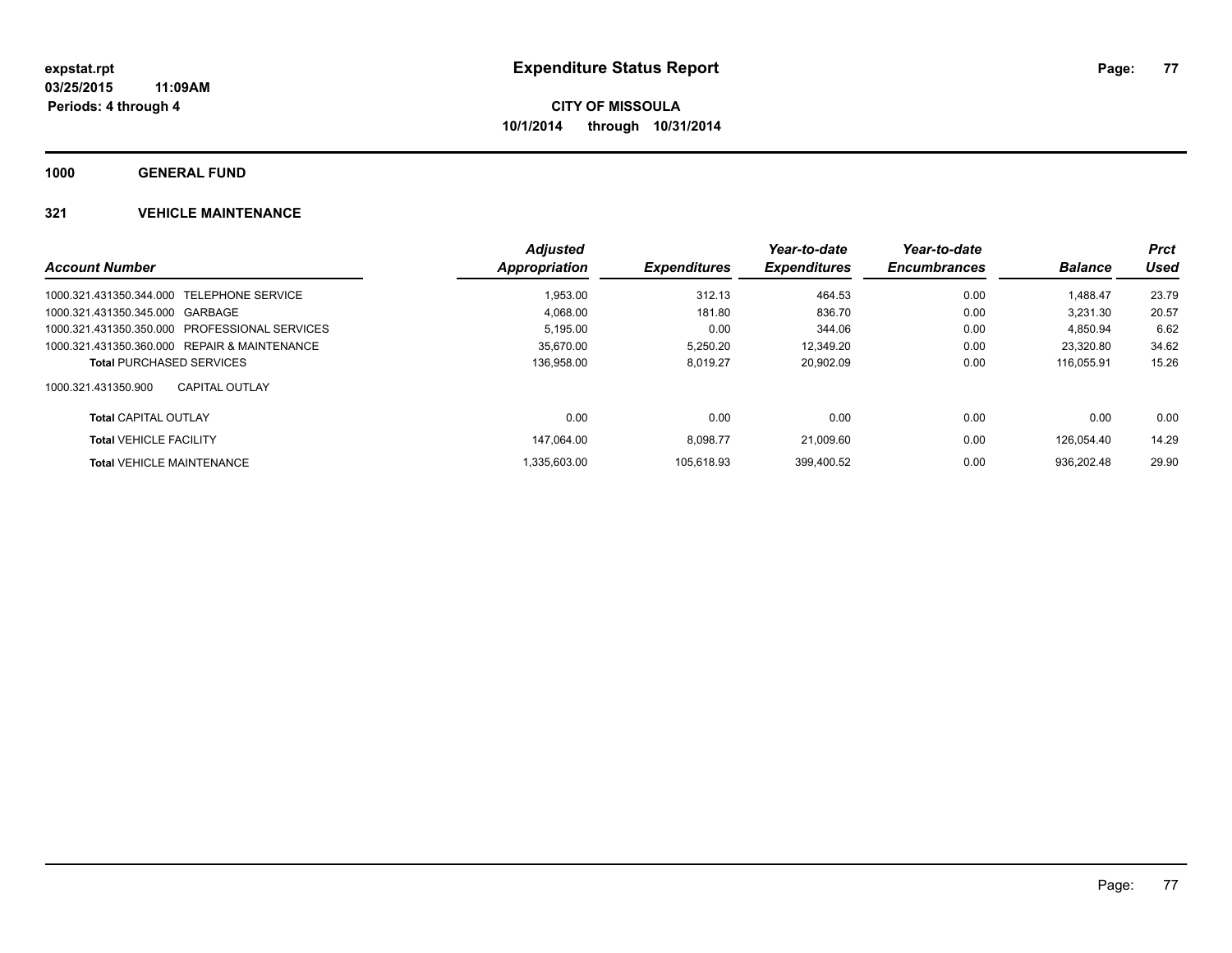**03/25/2015 11:09AM Periods: 4 through 4**

**CITY OF MISSOULA 10/1/2014 through 10/31/2014**

**1000 GENERAL FUND**

**340 CEMETERY**

| <b>Account Number</b>                   |                                                         | <b>Adjusted</b><br>Appropriation | <b>Expenditures</b> | Year-to-date<br><b>Expenditures</b> | Year-to-date<br><b>Encumbrances</b> | <b>Balance</b> | <b>Prct</b><br><b>Used</b> |
|-----------------------------------------|---------------------------------------------------------|----------------------------------|---------------------|-------------------------------------|-------------------------------------|----------------|----------------------------|
|                                         |                                                         |                                  |                     |                                     |                                     |                |                            |
| 1000.340.430910                         | <b>ADMINISTRATION</b>                                   |                                  |                     |                                     |                                     |                |                            |
| 1000.340.430910.100                     | PERSONAL SERVICES                                       |                                  |                     |                                     |                                     |                |                            |
|                                         | 1000.340.430910.110.000 SALARIES AND WAGES              | 98,754.00                        | 9.165.14            | 36.184.25                           | 0.00                                | 62,569.75      | 36.64                      |
|                                         | 1000.340.430910.120.000 OVERTIME/TERMINATION            | 5,000.00                         | 0.00                | 0.00                                | 0.00                                | 5,000.00       | 0.00                       |
|                                         | 1000.340.430910.140.000 EMPLOYER CONTRIBUTIONS          | 36,292.00                        | 3,297.87            | 14,073.16                           | 0.00                                | 22,218.84      | 38.78                      |
|                                         | 1000.340.430910.141.000 STATE RETIREMENT CONTRIBUTIONS  | 0.00                             | 29.79               | 162.66                              | 0.00                                | $-162.66$      | 0.00                       |
| <b>Total PERSONAL SERVICES</b>          |                                                         | 140,046.00                       | 12,492.80           | 50,420.07                           | 0.00                                | 89,625.93      | 36.00                      |
| 1000.340.430910.200                     | <b>SUPPLIES</b>                                         |                                  |                     |                                     |                                     |                |                            |
| 1000.340.430910.210.000 OFFICE SUPPLIES |                                                         | 2.770.00                         | 0.00                | 344.68                              | 0.00                                | 2,425.32       | 12.44                      |
| <b>Total SUPPLIES</b>                   |                                                         | 2,770.00                         | 0.00                | 344.68                              | 0.00                                | 2,425.32       | 12.44                      |
| 1000.340.430910.300                     | PURCHASED SERVICES                                      |                                  |                     |                                     |                                     |                |                            |
| 1000.340.430910.310.000 COMMUNICATIONS  |                                                         | 1,933.00                         | 323.78              | 478.74                              | 0.00                                | 1,454.26       | 24.77                      |
|                                         | 1000.340.430910.320.000 PRINTING & DUPLICATING          | 775.00                           | 0.00                | 129.95                              | 0.00                                | 645.05         | 16.77                      |
|                                         | 1000.340.430910.330.000 PUBLICITY, SUBSCRIPTIONS & DUES | 814.00                           | 0.00                | 0.00                                | 0.00                                | 814.00         | 0.00                       |
|                                         | 1000.340.430910.344.000 TELEPHONE SERVICE               | 2,100.00                         | 0.20                | 292.99                              | 0.00                                | 1,807.01       | 13.95                      |
|                                         | 1000.340.430910.350.000 PROFESSIONAL SERVICES           | 600.00                           | 0.00                | 0.00                                | 0.00                                | 600.00         | 0.00                       |
|                                         | 1000.340.430910.360.000 REPAIR & MAINTENANCE            | 600.00                           | 177.83              | 233.05                              | 0.00                                | 366.95         | 38.84                      |
| 1000.340.430910.370.000 TRAVEL          |                                                         | 500.00                           | 0.00                | 0.00                                | 0.00                                | 500.00         | 0.00                       |
| 1000.340.430910.380.000 TRAINING        |                                                         | 1,006.00                         | 0.00                | 50.00                               | 0.00                                | 956.00         | 4.97                       |
| <b>Total PURCHASED SERVICES</b>         |                                                         | 8,328.00                         | 501.81              | 1,184.73                            | 0.00                                | 7,143.27       | 14.23                      |
| 1000.340.430910.900                     | <b>CAPITAL OUTLAY</b>                                   |                                  |                     |                                     |                                     |                |                            |
| <b>Total CAPITAL OUTLAY</b>             |                                                         | 0.00                             | 0.00                | 0.00                                | 0.00                                | 0.00           | 0.00                       |
| <b>Total ADMINISTRATION</b>             |                                                         | 151,144.00                       | 12,994.61           | 51,949.48                           | 0.00                                | 99,194.52      | 34.37                      |
| 1000.340.430920                         | <b>FACILITIES</b>                                       |                                  |                     |                                     |                                     |                |                            |

1000.340.430920.100 PERSONAL SERVICES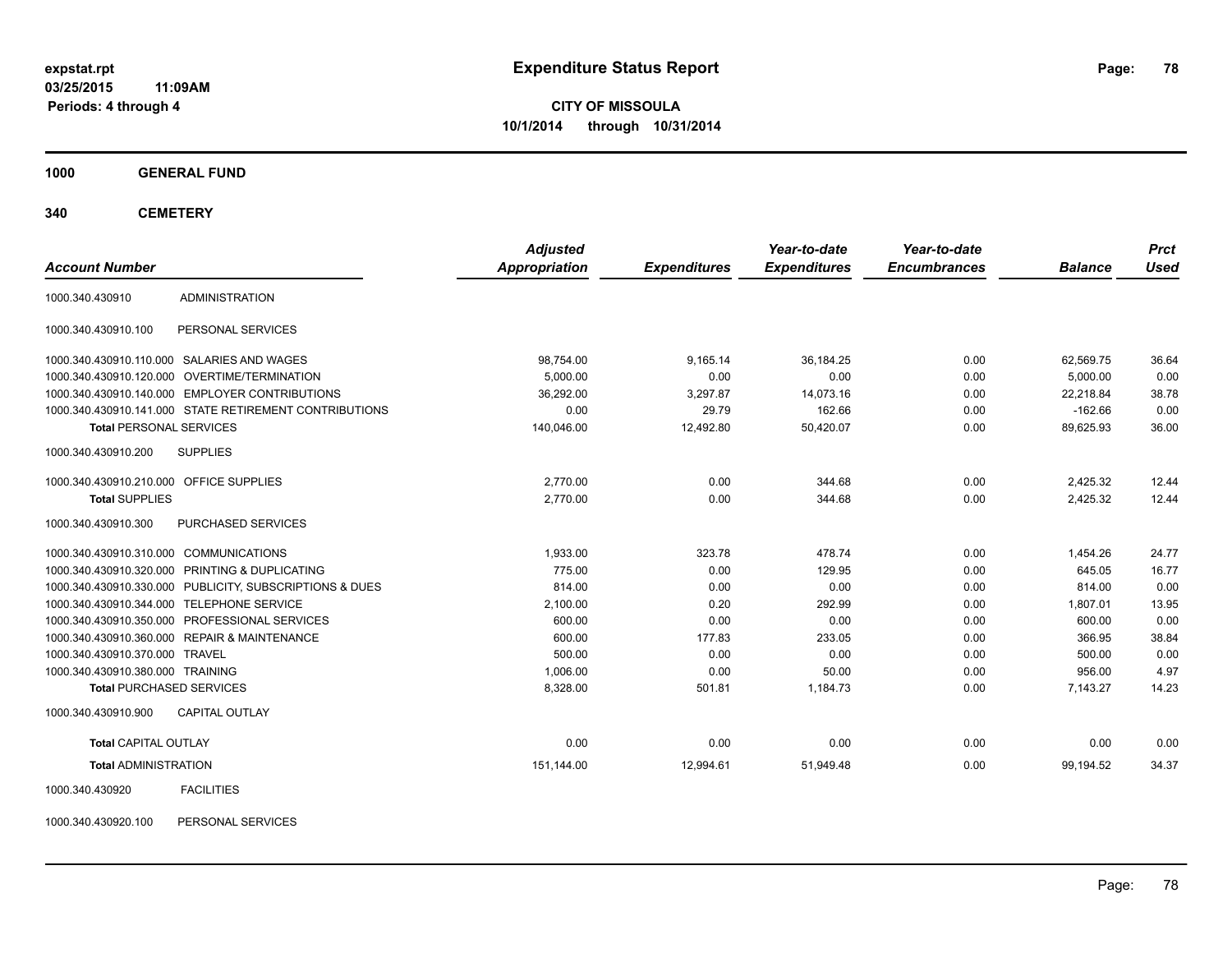**03/25/2015 11:09AM Periods: 4 through 4**

**CITY OF MISSOULA 10/1/2014 through 10/31/2014**

**1000 GENERAL FUND**

**340 CEMETERY**

| <b>Account Number</b>                             | <b>Adjusted</b><br><b>Appropriation</b> | <b>Expenditures</b> | Year-to-date<br><b>Expenditures</b> | Year-to-date<br><b>Encumbrances</b> | <b>Balance</b> | <b>Prct</b><br><b>Used</b> |
|---------------------------------------------------|-----------------------------------------|---------------------|-------------------------------------|-------------------------------------|----------------|----------------------------|
| 1000.340.430920.110.000 SALARIES AND WAGES        | 11,890.00                               | 446.54              | 1,763.04                            | 0.00                                | 10,126.96      | 14.83                      |
| 1000.340.430920.120.000 OVERTIME/TERMINATION      | 0.00                                    | 2.62                | 6.50                                | 0.00                                | $-6.50$        | 0.00                       |
| 1000.340.430920.140.000 EMPLOYER CONTRIBUTIONS    | 4.867.00                                | 201.96              | 968.13                              | 0.00                                | 3,898.87       | 19.89                      |
| <b>Total PERSONAL SERVICES</b>                    | 16,757.00                               | 651.12              | 2,737.67                            | 0.00                                | 14,019.33      | 16.34                      |
| <b>SUPPLIES</b><br>1000.340.430920.200            |                                         |                     |                                     |                                     |                |                            |
| 1000.340.430920.220.000 OPERATING SUPPLIES        | 2,050.00                                | 27.60               | 685.70                              | 0.00                                | 1,364.30       | 33.45                      |
| 1000.340.430920.230.000<br>REPAIR/MAINTENANCE     | 500.00                                  | 0.00                | 110.39                              | 0.00                                | 389.61         | 22.08                      |
| <b>Total SUPPLIES</b>                             | 2,550.00                                | 27.60               | 796.09                              | 0.00                                | 1,753.91       | 31.22                      |
| 1000.340.430920.300<br>PURCHASED SERVICES         |                                         |                     |                                     |                                     |                |                            |
| 1000.340.430920.341.000 ELECTRICITY & NATURAL GAS | 10,208.00                               | 365.89              | 1,173.39                            | 0.00                                | 9,034.61       | 11.49                      |
| 1000.340.430920.343.000 WATER CHARGES             | 1,082.00                                | 71.41               | 210.23                              | 0.00                                | 871.77         | 19.43                      |
| 1000.340.430920.345.000 GARBAGE                   | 780.00                                  | 76.50               | 306.00                              | 0.00                                | 474.00         | 39.23                      |
| 1000.340.430920.350.000 PROFESSIONAL SERVICES     | 400.00                                  | 0.00                | 0.00                                | 0.00                                | 400.00         | 0.00                       |
| 1000.340.430920.360.000 REPAIR & MAINTENANCE      | 2,145.00                                | 0.00                | 707.00                              | 0.00                                | 1,438.00       | 32.96                      |
| <b>Total PURCHASED SERVICES</b>                   | 14,615.00                               | 513.80              | 2,396.62                            | 0.00                                | 12,218.38      | 16.40                      |
| 1000.340.430920.400<br><b>BUILDING MATERIALS</b>  |                                         |                     |                                     |                                     |                |                            |
| <b>Total BUILDING MATERIALS</b>                   | 0.00                                    | 0.00                | 0.00                                | 0.00                                | 0.00           | 0.00                       |
| 1000.340.430920.900<br><b>CAPITAL OUTLAY</b>      |                                         |                     |                                     |                                     |                |                            |
| <b>Total CAPITAL OUTLAY</b>                       | 0.00                                    | 0.00                | 0.00                                | 0.00                                | 0.00           | 0.00                       |
| <b>Total FACILITIES</b>                           | 33,922.00                               | 1,192.52            | 5,930.38                            | 0.00                                | 27,991.62      | 17.48                      |
| 1000.340.430930<br><b>GROUNDS MAINTENANCE</b>     |                                         |                     |                                     |                                     |                |                            |
| 1000.340.430930.100<br>PERSONAL SERVICES          |                                         |                     |                                     |                                     |                |                            |
| 1000.340.430930.110.000 SALARIES AND WAGES        | 189.613.00                              | 14,960.99           | 59.072.06                           | 0.00                                | 130,540.94     | 31.15                      |
| 1000.340.430930.120.000 OVERTIME/TERMINATION      | 0.00                                    | 98.13               | 243.62                              | 0.00                                | $-243.62$      | 0.00                       |
| 1000.340.430930.140.000 EMPLOYER CONTRIBUTIONS    | 85,314.00                               | 7,153.74            | 32,149.60                           | 0.00                                | 53,164.40      | 37.68                      |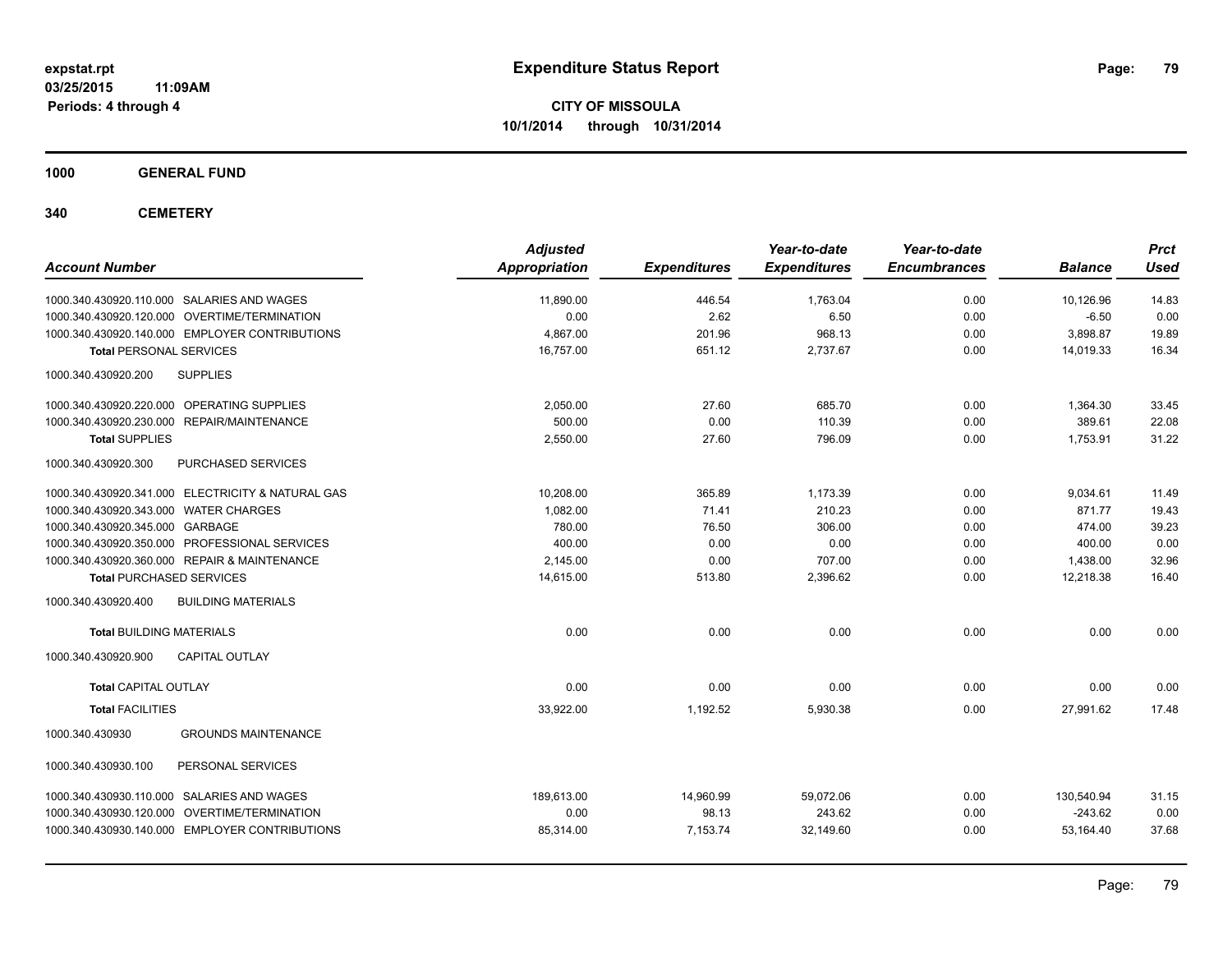**Periods: 4 through 4**

**CITY OF MISSOULA 10/1/2014 through 10/31/2014**

**1000 GENERAL FUND**

**340 CEMETERY**

| <b>Account Number</b>                                | <b>Adjusted</b><br><b>Appropriation</b> | <b>Expenditures</b> | Year-to-date<br><b>Expenditures</b> | Year-to-date<br><b>Encumbrances</b> | <b>Balance</b> | <b>Prct</b><br><b>Used</b> |
|------------------------------------------------------|-----------------------------------------|---------------------|-------------------------------------|-------------------------------------|----------------|----------------------------|
| <b>Total PERSONAL SERVICES</b>                       | 274,927.00                              | 22,212.86           | 91,465.28                           | 0.00                                | 183,461.72     | 33.27                      |
| 1000.340.430930.200<br><b>SUPPLIES</b>               |                                         |                     |                                     |                                     |                |                            |
| 1000.340.430930.220.000 OPERATING SUPPLIES           | 32.252.00                               | 4,412.80            | 8.831.15                            | 0.00                                | 23.420.85      | 27.38                      |
| 1000.340.430930.230.000 REPAIR/MAINTENANCE           | 19.620.00                               | 2,147.51            | 8,451.81                            | 0.00                                | 11.168.19      | 43.08                      |
| 1000.340.430930.231.000 GASOLINE                     | 14,398.00                               | 1,648.99            | 4,527.71                            | 0.00                                | 9,870.29       | 31.45                      |
| <b>Total SUPPLIES</b>                                | 66,270.00                               | 8,209.30            | 21,810.67                           | 0.00                                | 44,459.33      | 32.91                      |
| 1000.340.430930.300<br>PURCHASED SERVICES            |                                         |                     |                                     |                                     |                |                            |
| 1000.340.430930.341.000 ELECTRICITY & NATURAL GAS    | 7.657.00                                | 1.169.95            | 4.680.91                            | 0.00                                | 2,976.09       | 61.13                      |
| 1000.340.430930.344.000 TELEPHONE SERVICE            | 300.00                                  | 0.00                | 156.55                              | 0.00                                | 143.45         | 52.18                      |
| 1000.340.430930.345.000 GARBAGE                      | 290.00                                  | 0.00                | 0.00                                | 0.00                                | 290.00         | 0.00                       |
| 1000.340.430930.360.000 REPAIR & MAINTENANCE         | 955.00                                  | 5.50                | 190.50                              | 0.00                                | 764.50         | 19.95                      |
| 1000.340.430930.390.000 OTHER PURCHASED SERVICES     | 3,342.00                                | 202.80              | 811.20                              | 0.00                                | 2,530.80       | 24.27                      |
| <b>Total PURCHASED SERVICES</b>                      | 12,544.00                               | 1,378.25            | 5,839.16                            | 0.00                                | 6,704.84       | 46.55                      |
| <b>BUILDING MATERIALS</b><br>1000.340.430930.400     |                                         |                     |                                     |                                     |                |                            |
| <b>Total BUILDING MATERIALS</b>                      | 0.00                                    | 0.00                | 0.00                                | 0.00                                | 0.00           | 0.00                       |
| 1000.340.430930.500<br><b>FIXED CHARGES</b>          |                                         |                     |                                     |                                     |                |                            |
| 1000.340.430930.530.000 EQUIPMENT RENTAL             | 500.00                                  | 140.50              | 161.50                              | 0.00                                | 338.50         | 32.30                      |
| <b>Total FIXED CHARGES</b>                           | 500.00                                  | 140.50              | 161.50                              | 0.00                                | 338.50         | 32.30                      |
| 1000.340.430930.900<br><b>CAPITAL OUTLAY</b>         |                                         |                     |                                     |                                     |                |                            |
| <b>Total CAPITAL OUTLAY</b>                          | 0.00                                    | 0.00                | 0.00                                | 0.00                                | 0.00           | 0.00                       |
| <b>Total GROUNDS MAINTENANCE</b>                     | 354,241.00                              | 31,940.91           | 119,276.61                          | 0.00                                | 234,964.39     | 33.67                      |
| 1000.340.430940<br><b>BURIALS</b>                    |                                         |                     |                                     |                                     |                |                            |
| PERSONAL SERVICES<br>1000.340.430940.100             |                                         |                     |                                     |                                     |                |                            |
| <b>SALARIES AND WAGES</b><br>1000.340.430940.110.000 | 87,654.00                               | 5,220.72            | 20,612.59                           | 0.00                                | 67,041.41      | 23.52                      |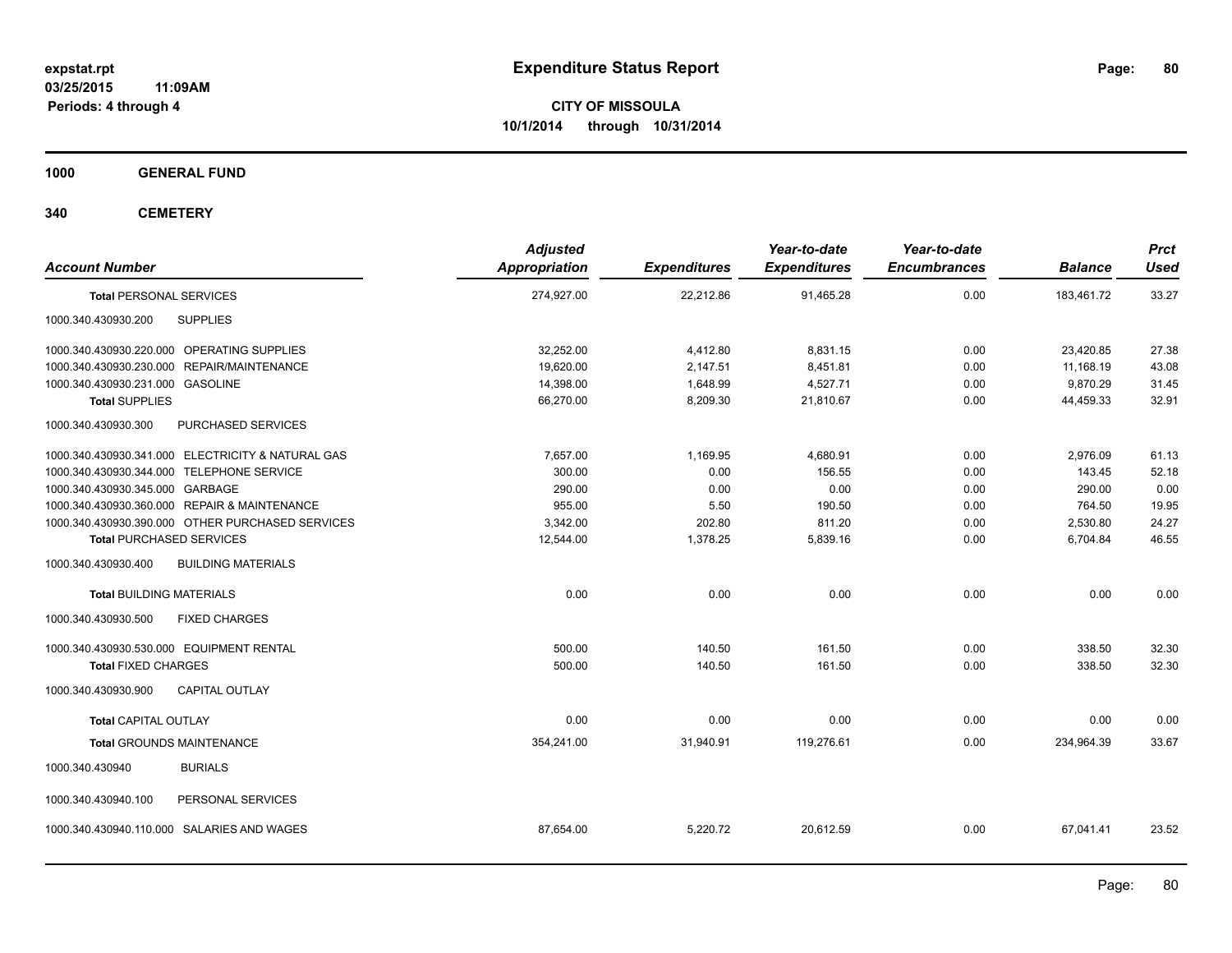**1000 GENERAL FUND**

**340 CEMETERY**

|                                                  | <b>Adjusted</b>      |                     | Year-to-date        | Year-to-date        |                | <b>Prct</b> |
|--------------------------------------------------|----------------------|---------------------|---------------------|---------------------|----------------|-------------|
| <b>Account Number</b>                            | <b>Appropriation</b> | <b>Expenditures</b> | <b>Expenditures</b> | <b>Encumbrances</b> | <b>Balance</b> | <b>Used</b> |
| 1000.340.430940.120.000 OVERTIME/TERMINATION     | 0.00                 | 30.09               | 74.71               | 0.00                | $-74.71$       | 0.00        |
| 1000.340.430940.140.000 EMPLOYER CONTRIBUTIONS   | 36,980.00            | 2,363.66            | 10,762.30           | 0.00                | 26,217.70      | 29.10       |
| <b>Total PERSONAL SERVICES</b>                   | 124,634.00           | 7,614.47            | 31,449.60           | 0.00                | 93,184.40      | 25.23       |
| <b>SUPPLIES</b><br>1000.340.430940.200           |                      |                     |                     |                     |                |             |
| 1000.340.430940.220.000 OPERATING SUPPLIES       | 1,500.00             | 0.00                | 0.00                | 0.00                | 1,500.00       | 0.00        |
| <b>Total SUPPLIES</b>                            | 1,500.00             | 0.00                | 0.00                | 0.00                | 1,500.00       | 0.00        |
| 1000.340.430940.300<br>PURCHASED SERVICES        |                      |                     |                     |                     |                |             |
| <b>Total PURCHASED SERVICES</b>                  | 0.00                 | 0.00                | 0.00                | 0.00                | 0.00           | 0.00        |
| <b>BUILDING MATERIALS</b><br>1000.340.430940.400 |                      |                     |                     |                     |                |             |
| <b>Total BUILDING MATERIALS</b>                  | 0.00                 | 0.00                | 0.00                | 0.00                | 0.00           | 0.00        |
| 1000.340.430940.800<br>OTHER OBJECTS             |                      |                     |                     |                     |                |             |
| 1000.340.430940.845.000 CONTINGENCY              | 8,185.00             | 0.00                | 2,268.00            | 0.00                | 5,917.00       | 27.71       |
| <b>Total OTHER OBJECTS</b>                       | 8.185.00             | 0.00                | 2,268.00            | 0.00                | 5.917.00       | 27.71       |
| 1000.340.430940.900<br><b>CAPITAL OUTLAY</b>     |                      |                     |                     |                     |                |             |
| <b>Total CAPITAL OUTLAY</b>                      | 0.00                 | 0.00                | 0.00                | 0.00                | 0.00           | 0.00        |
| <b>Total BURIALS</b>                             | 134,319.00           | 7,614.47            | 33,717.60           | 0.00                | 100,601.40     | 25.10       |
| <b>Total CEMETERY</b>                            | 673,626.00           | 53,742.51           | 210,874.07          | 0.00                | 462,751.93     | 31.30       |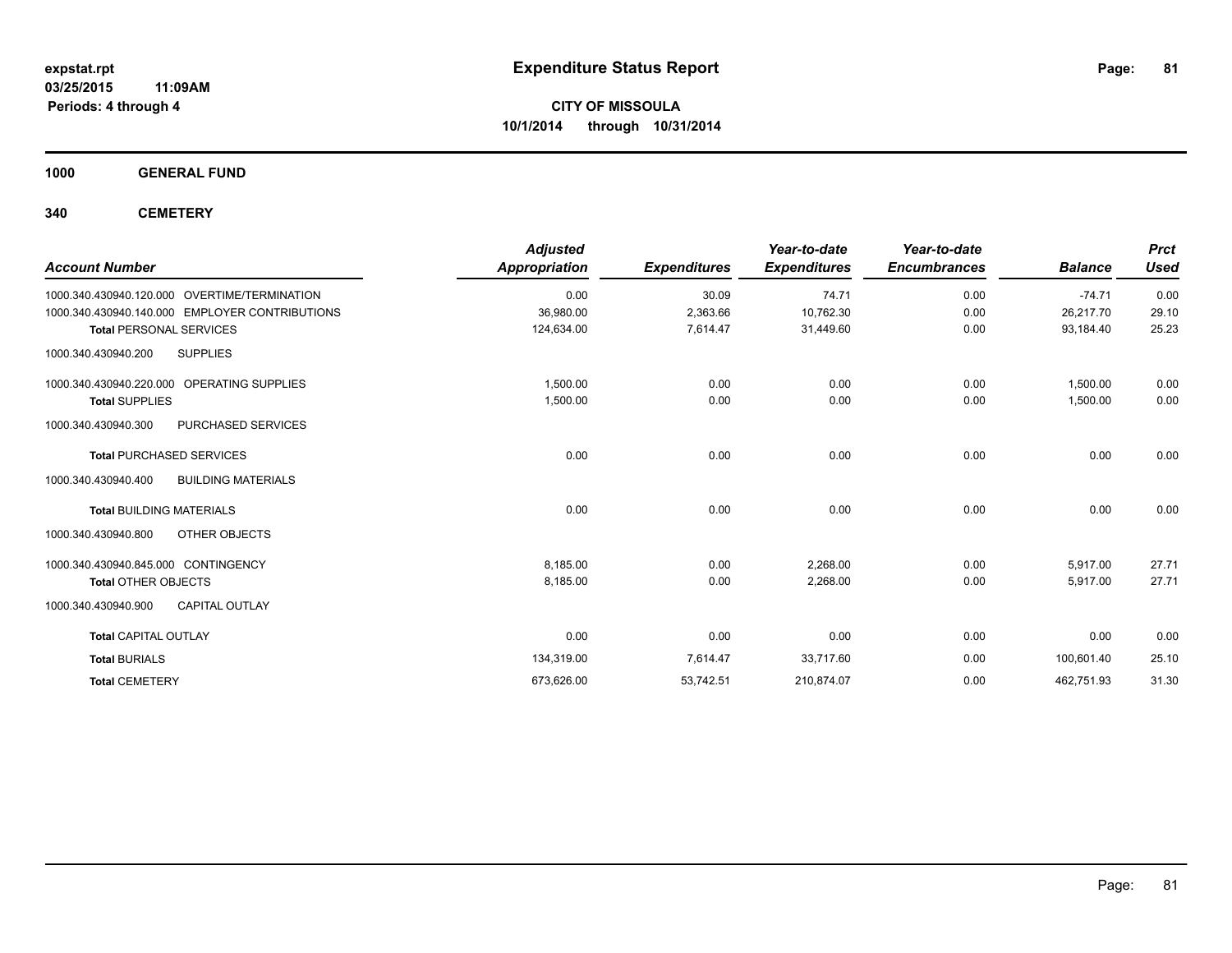**1000 GENERAL FUND**

#### **370 PARKS & RECREATION**

|                                         |                                                        | <b>Adjusted</b> |                     | Year-to-date        | Year-to-date        |                | <b>Prct</b> |
|-----------------------------------------|--------------------------------------------------------|-----------------|---------------------|---------------------|---------------------|----------------|-------------|
| <b>Account Number</b>                   |                                                        | Appropriation   | <b>Expenditures</b> | <b>Expenditures</b> | <b>Encumbrances</b> | <b>Balance</b> | <b>Used</b> |
| 1000.370.460410                         | PARKS & RECREATION ADMINISTRATION                      |                 |                     |                     |                     |                |             |
| 1000.370.460410.100                     | PERSONAL SERVICES                                      |                 |                     |                     |                     |                |             |
|                                         | 1000.370.460410.110.000 SALARIES AND WAGES             | 255,239.00      | 18,953.21           | 74,906.57           | 0.00                | 180,332.43     | 29.35       |
|                                         | 1000.370.460410.120.000 OVERTIME/TERMINATION           | 700.00          | 0.00                | 0.00                | 0.00                | 700.00         | 0.00        |
| 1000.370.460410.140.000                 | <b>EMPLOYER CONTRIBUTIONS</b>                          | 84.446.00       | 6,492.04            | 28,586.70           | 0.00                | 55.859.30      | 33.85       |
|                                         | 1000.370.460410.141.000 STATE RETIREMENT CONTRIBUTIONS | 0.00            | 166.05              | 987.90              | 0.00                | $-987.90$      | 0.00        |
| <b>Total PERSONAL SERVICES</b>          |                                                        | 340,385.00      | 25,611.30           | 104,481.17          | 0.00                | 235,903.83     | 30.69       |
| 1000.370.460410.200                     | <b>SUPPLIES</b>                                        |                 |                     |                     |                     |                |             |
| 1000.370.460410.210.000 OFFICE SUPPLIES |                                                        | 2,095.00        | 74.08               | 672.32              | 0.00                | 1,422.68       | 32.09       |
|                                         | 1000.370.460410.220.000 OPERATING SUPPLIES             | 1,500.00        | 0.00                | 0.00                | 0.00                | 1.500.00       | 0.00        |
| <b>Total SUPPLIES</b>                   |                                                        | 3,595.00        | 74.08               | 672.32              | 0.00                | 2,922.68       | 18.70       |
| 1000.370.460410.300                     | PURCHASED SERVICES                                     |                 |                     |                     |                     |                |             |
| 1000.370.460410.310.000                 | <b>COMMUNICATIONS</b>                                  | 3.464.00        | 0.00                | 527.58              | 0.00                | 2.936.42       | 15.23       |
| 1000.370.460410.320.000                 | PRINTING & DUPLICATING                                 | 900.00          | 0.00                | 0.00                | 0.00                | 900.00         | 0.00        |
| 1000.370.460410.330.000                 | PUBLICITY, SUBSCRIPTIONS & DUES                        | 550.00          | 0.00                | 143.00              | 0.00                | 407.00         | 26.00       |
| 1000.370.460410.341.000                 | <b>ELECTRICITY &amp; NATURAL GAS</b>                   | 15.225.00       | 0.00                | 0.00                | 0.00                | 15.225.00      | 0.00        |
| 1000.370.460410.343.000                 | <b>WATER CHARGES</b>                                   | 3,397.00        | 0.00                | 0.00                | 0.00                | 3,397.00       | 0.00        |
| 1000.370.460410.344.000                 | <b>TELEPHONE SERVICE</b>                               | 1.319.00        | 64.31               | 194.10              | 0.00                | 1.124.90       | 14.72       |
| 1000.370.460410.350.000                 | PROFESSIONAL SERVICES                                  | 19,725.00       | 3,526.14            | 4,578.58            | 0.00                | 15,146.42      | 23.21       |
|                                         | 1000.370.460410.360.000 REPAIR & MAINTENANCE           | 4,867.00        | 259.71              | 1,047.89            | 0.00                | 3,819.11       | 21.53       |
| 1000.370.460410.370.000 TRAVEL          |                                                        | 350.00          | 285.74              | 285.74              | 0.00                | 64.26          | 81.64       |
| 1000.370.460410.380.000 TRAINING        |                                                        | 800.00          | 99.60               | 244.60              | 0.00                | 555.40         | 30.58       |
| <b>Total PURCHASED SERVICES</b>         |                                                        | 50,597.00       | 4,235.50            | 7,021.49            | 0.00                | 43,575.51      | 13.88       |
|                                         | <b>Total PARKS &amp; RECREATION ADMINISTRATION</b>     | 394.577.00      | 29.920.88           | 112.174.98          | 0.00                | 282.402.02     | 28.43       |

1000.370.460411 NMT ADMIN

1000.370.460411.100 PERSONAL SERVICES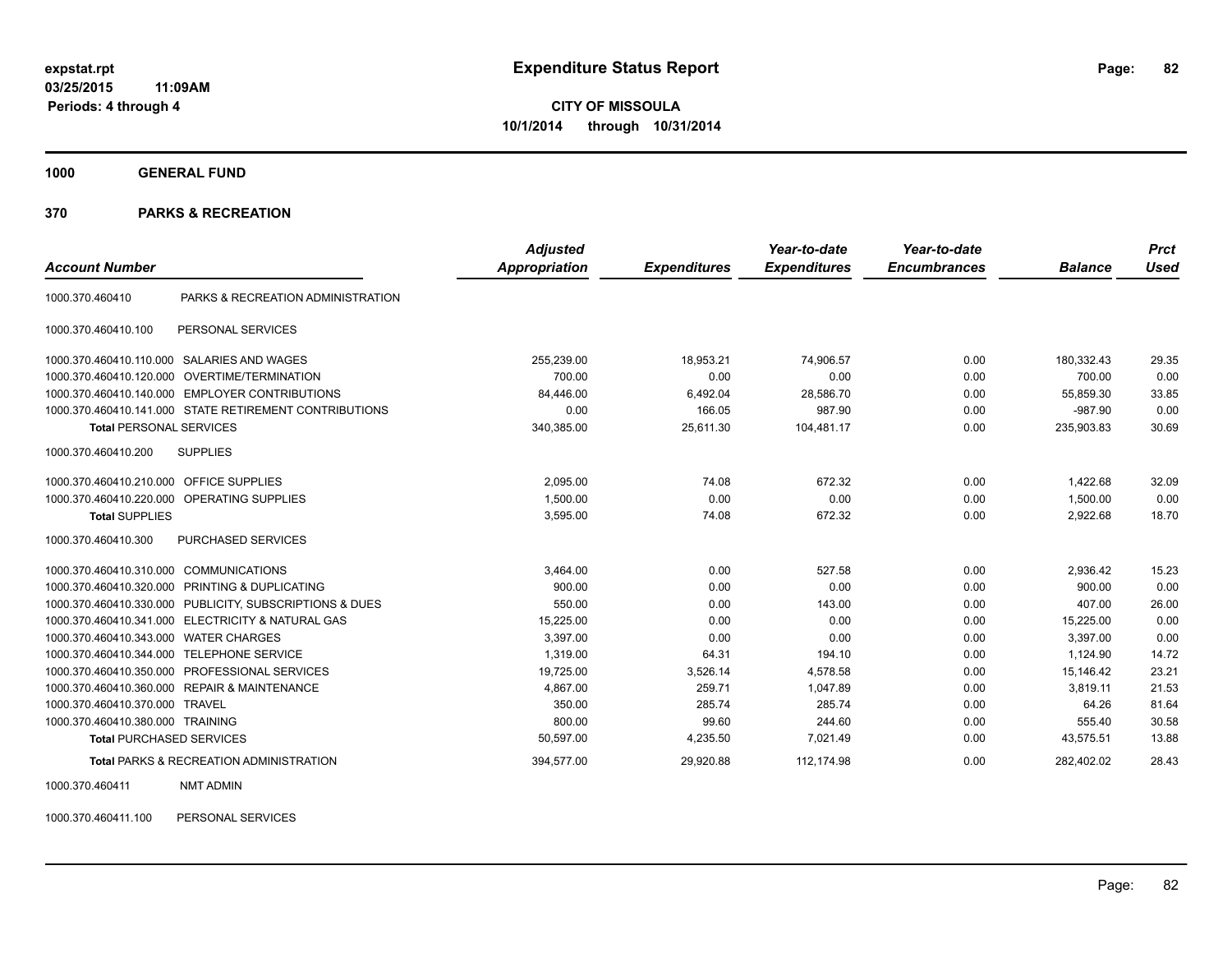**1000 GENERAL FUND**

|                                           |                                                         | <b>Adjusted</b>      |                     | Year-to-date        | Year-to-date        |                | <b>Prct</b> |
|-------------------------------------------|---------------------------------------------------------|----------------------|---------------------|---------------------|---------------------|----------------|-------------|
| <b>Account Number</b>                     |                                                         | <b>Appropriation</b> | <b>Expenditures</b> | <b>Expenditures</b> | <b>Encumbrances</b> | <b>Balance</b> | <b>Used</b> |
|                                           | 1000.370.460411.110.000 SALARIES AND WAGES              | 45,719.00            | 4,166.65            | 16,439.18           | 0.00                | 29,279.82      | 35.96       |
|                                           | 1000.370.460411.140.000 EMPLOYER CONTRIBUTIONS          | 16,908.00            | 1,442.79            | 6,430.07            | 0.00                | 10,477.93      | 38.03       |
| <b>Total PERSONAL SERVICES</b>            |                                                         | 62,627.00            | 5,609.44            | 22,869.25           | 0.00                | 39,757.75      | 36.52       |
| 1000.370.460411.200                       | <b>SUPPLIES</b>                                         |                      |                     |                     |                     |                |             |
| 1000.370.460411.210.000 OFFICE SUPPLIES   |                                                         | 300.00               | 0.00                | 0.00                | 0.00                | 300.00         | 0.00        |
|                                           | 1000.370.460411.220.000 OPERATING SUPPLIES              | 400.00               | 26.59               | 56.54               | 0.00                | 343.46         | 14.14       |
| <b>Total SUPPLIES</b>                     |                                                         | 700.00               | 26.59               | 56.54               | 0.00                | 643.46         | 8.08        |
| 1000.370.460411.300                       | PURCHASED SERVICES                                      |                      |                     |                     |                     |                |             |
| 1000.370.460411.310.000 COMMUNICATIONS    |                                                         | 150.00               | 0.00                | 0.00                | 0.00                | 150.00         | 0.00        |
|                                           | 1000.370.460411.320.000 PRINTING & DUPLICATING          | 350.00               | 0.00                | 0.00                | 0.00                | 350.00         | 0.00        |
|                                           | 1000.370.460411.330.000 PUBLICITY, SUBSCRIPTIONS & DUES | 1,150.00             | 0.00                | 121.00              | 0.00                | 1,029.00       | 10.52       |
| 1000.370.460411.344.000 TELEPHONE SERVICE |                                                         | 795.00               | 42.83               | 169.35              | 0.00                | 625.65         | 21.30       |
|                                           | 1000.370.460411.350.000 PROFESSIONAL SERVICES           | 1,436.00             | 0.00                | 0.00                | 0.00                | 1,436.00       | 0.00        |
|                                           | 1000.370.460411.360.000 REPAIR & MAINTENANCE            | 1,346.00             | 0.00                | 0.00                | 0.00                | 1,346.00       | 0.00        |
| 1000.370.460411.370.000 TRAVEL            |                                                         | 300.00               | 285.64              | 285.64              | 0.00                | 14.36          | 95.21       |
| 1000.370.460411.380.000 TRAINING          |                                                         | 200.00               | 0.00                | 145.00              | 0.00                | 55.00          | 72.50       |
|                                           | 1000.370.460411.390.000 OTHER PURCHASED SERVICES        | 9,497.00             | 0.00                | 0.00                | 0.00                | 9,497.00       | 0.00        |
| <b>Total PURCHASED SERVICES</b>           |                                                         | 15,224.00            | 328.47              | 720.99              | 0.00                | 14,503.01      | 4.74        |
| <b>Total NMT ADMIN</b>                    |                                                         | 78,551.00            | 5,964.50            | 23,646.78           | 0.00                | 54.904.22      | 30.10       |
| 1000.370.460413                           | <b>PARKS PROJECTS</b>                                   |                      |                     |                     |                     |                |             |
| 1000.370.460413.100                       | PERSONAL SERVICES                                       |                      |                     |                     |                     |                |             |
|                                           | 1000.370.460413.110.000 SALARIES AND WAGES              | 55,322.00            | 4,236.84            | 16,183.42           | 0.00                | 39,138.58      | 29.25       |
|                                           | 1000.370.460413.140.000 EMPLOYER CONTRIBUTIONS          | 18,526.00            | 1,460.65            | 6,408.03            | 0.00                | 12.117.97      | 34.59       |
| <b>Total PERSONAL SERVICES</b>            |                                                         | 73,848.00            | 5,697.49            | 22,591.45           | 0.00                | 51,256.55      | 30.59       |
| 1000.370.460413.200                       | <b>SUPPLIES</b>                                         |                      |                     |                     |                     |                |             |
| 1000.370.460413.210.000 OFFICE SUPPLIES   |                                                         | 100.00               | 0.00                | 0.00                | 0.00                | 100.00         | 0.00        |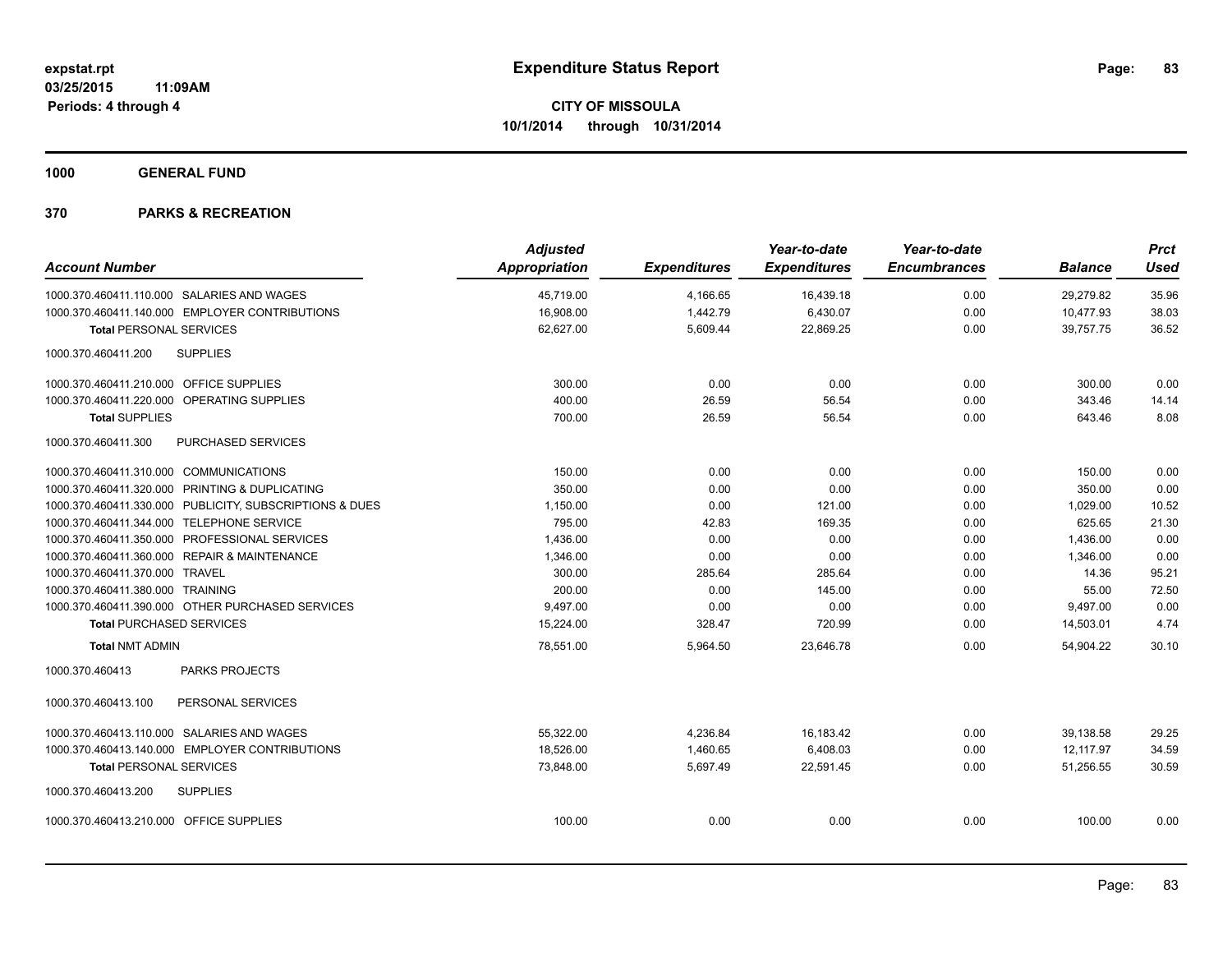**1000 GENERAL FUND**

|                                                         | <b>Adjusted</b> |                     | Year-to-date        | Year-to-date        |                | <b>Prct</b> |
|---------------------------------------------------------|-----------------|---------------------|---------------------|---------------------|----------------|-------------|
| <b>Account Number</b>                                   | Appropriation   | <b>Expenditures</b> | <b>Expenditures</b> | <b>Encumbrances</b> | <b>Balance</b> | <b>Used</b> |
| 1000.370.460413.220.000 OPERATING SUPPLIES              | 550.00          | 0.00                | 0.00                | 0.00                | 550.00         | 0.00        |
| <b>Total SUPPLIES</b>                                   | 650.00          | 0.00                | 0.00                | 0.00                | 650.00         | 0.00        |
| 1000.370.460413.300<br>PURCHASED SERVICES               |                 |                     |                     |                     |                |             |
| 1000.370.460413.320.000 PRINTING & DUPLICATING          | 150.00          | 0.00                | 0.00                | 0.00                | 150.00         | 0.00        |
| 1000.370.460413.344.000 TELEPHONE SERVICE               | 700.00          | 58.13               | 232.52              | 0.00                | 467.48         | 33.22       |
| 1000.370.460413.350.000 PROFESSIONAL SERVICES           | 150.00          | 0.00                | 0.00                | 0.00                | 150.00         | 0.00        |
| 1000.370.460413.360.000 REPAIR & MAINTENANCE            | 1,500.00        | 0.00                | 0.00                | 0.00                | 1,500.00       | 0.00        |
| 1000.370.460413.370.000 TRAVEL                          | 300.00          | 0.00                | 0.00                | 0.00                | 300.00         | 0.00        |
| 1000.370.460413.380.000 TRAINING                        | 200.00          | 0.00                | 0.00                | 0.00                | 200.00         | 0.00        |
| 1000.370.460413.390.000 OTHER PURCHASED SERVICES        | 137.00          | 0.00                | 0.00                | 0.00                | 137.00         | 0.00        |
| <b>Total PURCHASED SERVICES</b>                         | 3,137.00        | 58.13               | 232.52              | 0.00                | 2,904.48       | 7.41        |
| <b>Total PARKS PROJECTS</b>                             | 77,635.00       | 5,755.62            | 22,823.97           | 0.00                | 54.811.03      | 29.40       |
| 1000.370.460431<br>OPEN SPACE                           |                 |                     |                     |                     |                |             |
| 1000.370.460431.100<br>PERSONAL SERVICES                |                 |                     |                     |                     |                |             |
| 1000.370.460431.110.000 SALARIES AND WAGES              | 52,827.00       | 4,279.53            | 16,901.04           | 0.00                | 35,925.96      | 31.99       |
| 1000.370.460431.140.000 EMPLOYER CONTRIBUTIONS          | 18,106.00       | 1,440.78            | 6,427.97            | 0.00                | 11,678.03      | 35.50       |
| <b>Total PERSONAL SERVICES</b>                          | 70,933.00       | 5,720.31            | 23,329.01           | 0.00                | 47,603.99      | 32.89       |
| 1000.370.460431.200<br><b>SUPPLIES</b>                  |                 |                     |                     |                     |                |             |
| 1000.370.460431.210.000 OFFICE SUPPLIES                 | 200.00          | 0.00                | 0.00                | 0.00                | 200.00         | 0.00        |
| 1000.370.460431.220.000 OPERATING SUPPLIES              | 300.00          | 0.00                | 0.00                | 0.00                | 300.00         | 0.00        |
| <b>Total SUPPLIES</b>                                   | 500.00          | 0.00                | 0.00                | 0.00                | 500.00         | 0.00        |
| PURCHASED SERVICES<br>1000.370.460431.300               |                 |                     |                     |                     |                |             |
| 1000.370.460431.320.000 PRINTING & DUPLICATING          | 300.00          | 0.00                | 0.00                | 0.00                | 300.00         | 0.00        |
| 1000.370.460431.330.000 PUBLICITY, SUBSCRIPTIONS & DUES | 400.00          | 0.00                | 0.00                | 0.00                | 400.00         | 0.00        |
| 1000.370.460431.344.000 TELEPHONE SERVICE               | 425.00          | 0.00                | 0.00                | 0.00                | 425.00         | 0.00        |
| 1000.370.460431.350.000 PROFESSIONAL SERVICES           | 200.00          | 37.65               | 192.33              | 0.00                | 7.67           | 96.17       |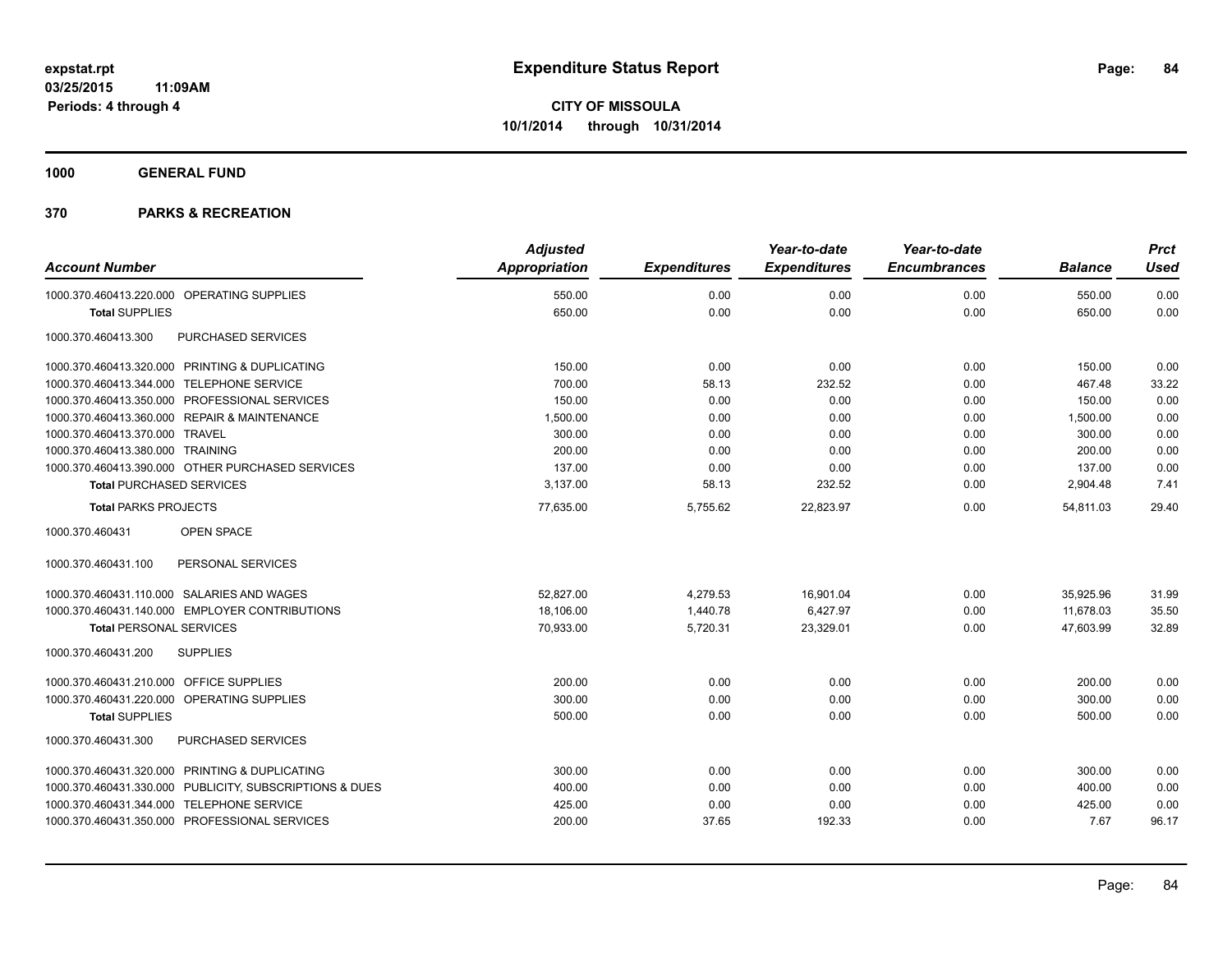**1000 GENERAL FUND**

|                                                         | <b>Adjusted</b>      |                     | Year-to-date        | Year-to-date        |                | <b>Prct</b> |
|---------------------------------------------------------|----------------------|---------------------|---------------------|---------------------|----------------|-------------|
| <b>Account Number</b>                                   | <b>Appropriation</b> | <b>Expenditures</b> | <b>Expenditures</b> | <b>Encumbrances</b> | <b>Balance</b> | <b>Used</b> |
| 1000.370.460431.370.000 TRAVEL                          | 300.00               | 0.00                | 0.00                | 0.00                | 300.00         | 0.00        |
| 1000.370.460431.380.000 TRAINING                        | 200.00               | 0.00                | 0.00                | 0.00                | 200.00         | 0.00        |
| <b>Total PURCHASED SERVICES</b>                         | 1,825.00             | 37.65               | 192.33              | 0.00                | 1,632.67       | 10.54       |
| <b>Total OPEN SPACE</b>                                 | 73,258.00            | 5,757.96            | 23.521.34           | 0.00                | 49.736.66      | 32.11       |
| 1000.370.460432<br>PARK ADMIN                           |                      |                     |                     |                     |                |             |
| 1000.370.460432.100<br>PERSONAL SERVICES                |                      |                     |                     |                     |                |             |
| 1000.370.460432.110.000 SALARIES AND WAGES              | 94,645.00            | 7.029.76            | 20,583.54           | 0.00                | 74,061.46      | 21.75       |
| 1000.370.460432.130.000 OTHER                           | 7,880.00             | 0.00                | 0.00                | 0.00                | 7,880.00       | 0.00        |
| 1000.370.460432.140.000 EMPLOYER CONTRIBUTIONS          | 46,217.00            | 3,483.02            | 8,767.71            | 0.00                | 37,449.29      | 18.97       |
| <b>Total PERSONAL SERVICES</b>                          | 148,742.00           | 10,512.78           | 29,351.25           | 0.00                | 119,390.75     | 19.73       |
| 1000.370.460432.200<br><b>SUPPLIES</b>                  |                      |                     |                     |                     |                |             |
| 1000.370.460432.210.000 OFFICE SUPPLIES                 | 1,520.00             | 116.44              | 684.80              | 0.00                | 835.20         | 45.05       |
| 1000.370.460432.220.000 OPERATING SUPPLIES              | 6.650.00             | 415.95              | 2.443.93            | 0.00                | 4.206.07       | 36.75       |
| <b>Total SUPPLIES</b>                                   | 8,170.00             | 532.39              | 3,128.73            | 0.00                | 5,041.27       | 38.30       |
| PURCHASED SERVICES<br>1000.370.460432.300               |                      |                     |                     |                     |                |             |
| 1000.370.460432.310.000 COMMUNICATIONS                  | 100.00               | 47.29               | 86.89               | 0.00                | 13.11          | 86.89       |
| 1000.370.460432.320.000 PRINTING & DUPLICATING          | 150.00               | 0.00                | 0.00                | 0.00                | 150.00         | 0.00        |
| 1000.370.460432.330.000 PUBLICITY, SUBSCRIPTIONS & DUES | 500.00               | 0.00                | 0.00                | 0.00                | 500.00         | 0.00        |
| 1000.370.460432.340.000 SEWER                           | 2,154.00             | 0.00                | 1,053.75            | 0.00                | 1,100.25       | 48.92       |
| 1000.370.460432.344.000 TELEPHONE SERVICE               | 14,429.00            | 1,213.27            | 3,688.24            | 0.00                | 10,740.76      | 25.56       |
| 1000.370.460432.350.000 PROFESSIONAL SERVICES           | 20,112.00            | 87.50               | 2.269.36            | 0.00                | 17,842.64      | 11.28       |
| 1000.370.460432.390.000 OTHER PURCHASED SERVICES        | 2,345.00             | 0.00                | 0.00                | 0.00                | 2,345.00       | 0.00        |
| <b>Total PURCHASED SERVICES</b>                         | 39,790.00            | 1,348.06            | 7,098.24            | 0.00                | 32,691.76      | 17.84       |
| 1000.370.460432.900<br><b>CAPITAL OUTLAY</b>            |                      |                     |                     |                     |                |             |
| <b>Total CAPITAL OUTLAY</b>                             | 0.00                 | 0.00                | 0.00                | 0.00                | 0.00           | 0.00        |
| <b>Total PARK ADMIN</b>                                 | 196,702.00           | 12,393.23           | 39,578.22           | 0.00                | 157, 123.78    | 20.12       |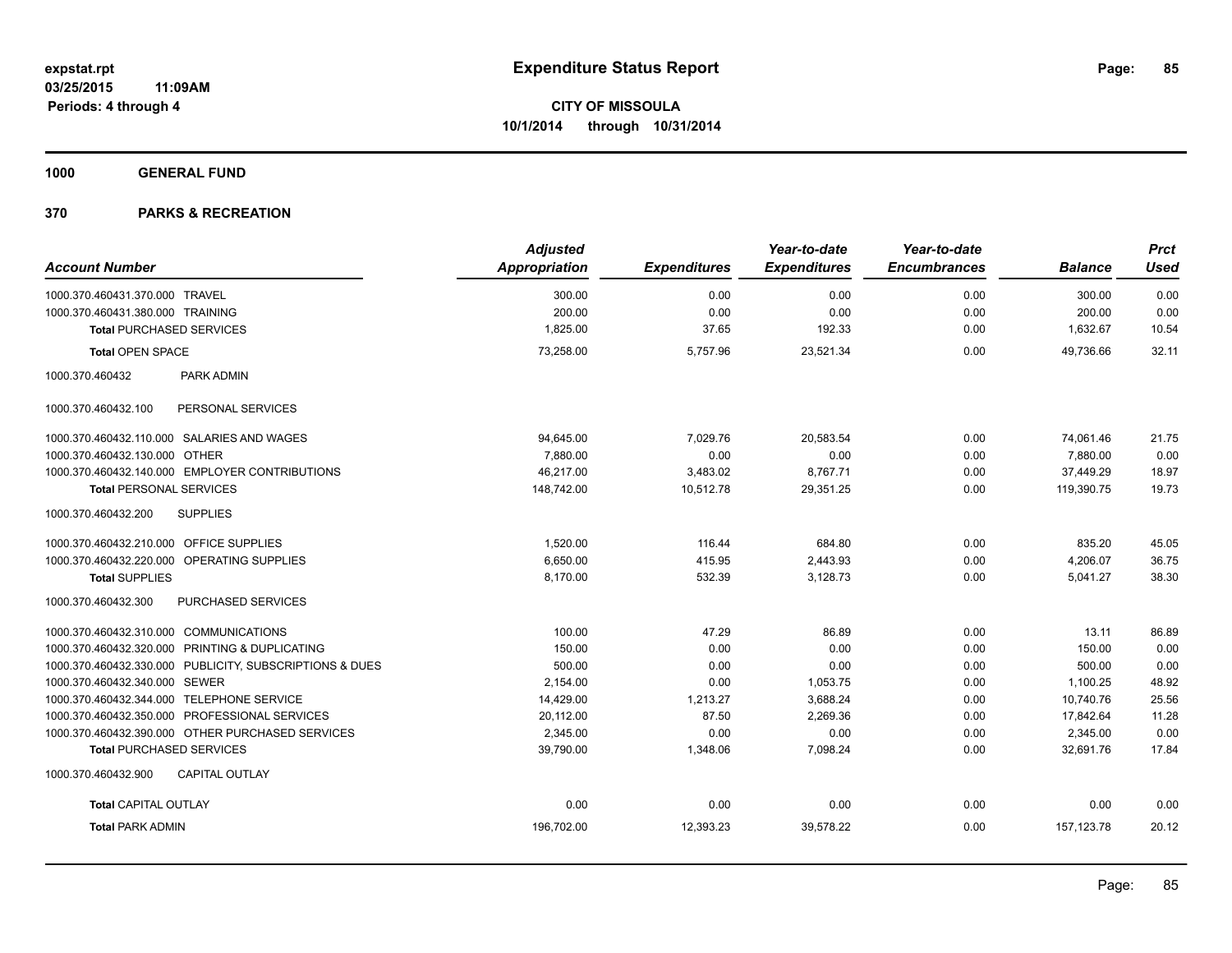**1000 GENERAL FUND**

| <b>Account Number</b>                                   | <b>Adjusted</b><br><b>Appropriation</b> | <b>Expenditures</b> | Year-to-date<br><b>Expenditures</b> | Year-to-date<br><b>Encumbrances</b> | <b>Balance</b> | <b>Prct</b><br><b>Used</b> |
|---------------------------------------------------------|-----------------------------------------|---------------------|-------------------------------------|-------------------------------------|----------------|----------------------------|
| <b>GREENWAYS &amp; HORTICULTURE</b><br>1000.370.460434  |                                         |                     |                                     |                                     |                |                            |
| PERSONAL SERVICES<br>1000.370.460434.100                |                                         |                     |                                     |                                     |                |                            |
| 1000.370.460434.110.000 SALARIES AND WAGES              | 99.547.00                               | 9,870.63            | 38,165.59                           | 0.00                                | 61,381.41      | 38.34                      |
| OVERTIME/TERMINATION<br>1000.370.460434.120.000         | 0.00                                    | 0.00                | 114.75                              | 0.00                                | $-114.75$      | 0.00                       |
| 1000.370.460434.140.000 EMPLOYER CONTRIBUTIONS          | 40.275.00                               | 3,909.87            | 14,568.45                           | 0.00                                | 25.706.55      | 36.17                      |
| Total GREENWAYS & HORTICULTURE                          | 139,822.00                              | 13,780.50           | 52,848.79                           | 0.00                                | 86,973.21      | 37.80                      |
| 1000.370.460439<br><b>URBAN FORESTRY</b>                |                                         |                     |                                     |                                     |                |                            |
| 1000.370.460439.100<br>PERSONAL SERVICES                |                                         |                     |                                     |                                     |                |                            |
| 1000.370.460439.110.000 SALARIES AND WAGES              | 178,792.00                              | 12,667.99           | 54.419.40                           | 0.00                                | 124,372.60     | 30.44                      |
| OVERTIME/TERMINATION<br>1000.370.460439.120.000         | 1,750.00                                | 0.00                | 0.00                                | 0.00                                | 1,750.00       | 0.00                       |
| 1000.370.460439.140.000 EMPLOYER CONTRIBUTIONS          | 77,057.00                               | 5,155.00            | 23,214.16                           | 0.00                                | 53,842.84      | 30.13                      |
| <b>Total PERSONAL SERVICES</b>                          | 257,599.00                              | 17,822.99           | 77,633.56                           | 0.00                                | 179,965.44     | 30.14                      |
| <b>SUPPLIES</b><br>1000.370.460439.200                  |                                         |                     |                                     |                                     |                |                            |
| <b>OPERATING SUPPLIES</b><br>1000.370.460439.220.000    | 2,132.00                                | 0.00                | 0.00                                | 0.00                                | 2,132.00       | 0.00                       |
| 1000.370.460439.230.000 REPAIR/MAINTENANCE              | 581.00                                  | 0.00                | 0.00                                | 0.00                                | 581.00         | 0.00                       |
| <b>Total SUPPLIES</b>                                   | 2,713.00                                | 0.00                | 0.00                                | 0.00                                | 2,713.00       | 0.00                       |
| 1000.370.460439.300<br><b>PURCHASED SERVICES</b>        |                                         |                     |                                     |                                     |                |                            |
| 1000.370.460439.310.000 COMMUNICATIONS                  | 145.00                                  | 0.00                | 0.00                                | 0.00                                | 145.00         | 0.00                       |
| 1000.370.460439.320.000 PRINTING & DUPLICATING          | 100.00                                  | 0.00                | 0.00                                | 0.00                                | 100.00         | 0.00                       |
| 1000.370.460439.330.000 PUBLICITY, SUBSCRIPTIONS & DUES | 700.00                                  | 0.00                | 0.00                                | 0.00                                | 700.00         | 0.00                       |
| 1000.370.460439.350.000 PROFESSIONAL SERVICES           | 525.00                                  | 0.00                | 0.00                                | 0.00                                | 525.00         | 0.00                       |
| 1000.370.460439.360.000 REPAIR & MAINTENANCE            | 22,382.00                               | 0.00                | 0.00                                | 0.00                                | 22,382.00      | 0.00                       |
| <b>Total PURCHASED SERVICES</b>                         | 23,852.00                               | 0.00                | 0.00                                | 0.00                                | 23,852.00      | 0.00                       |
| <b>Total URBAN FORESTRY</b>                             | 284,164.00                              | 17,822.99           | 77,633.56                           | 0.00                                | 206,530.44     | 27.32                      |
| CITY LIFE GYM LEASE<br>1000.370.460440                  |                                         |                     |                                     |                                     |                |                            |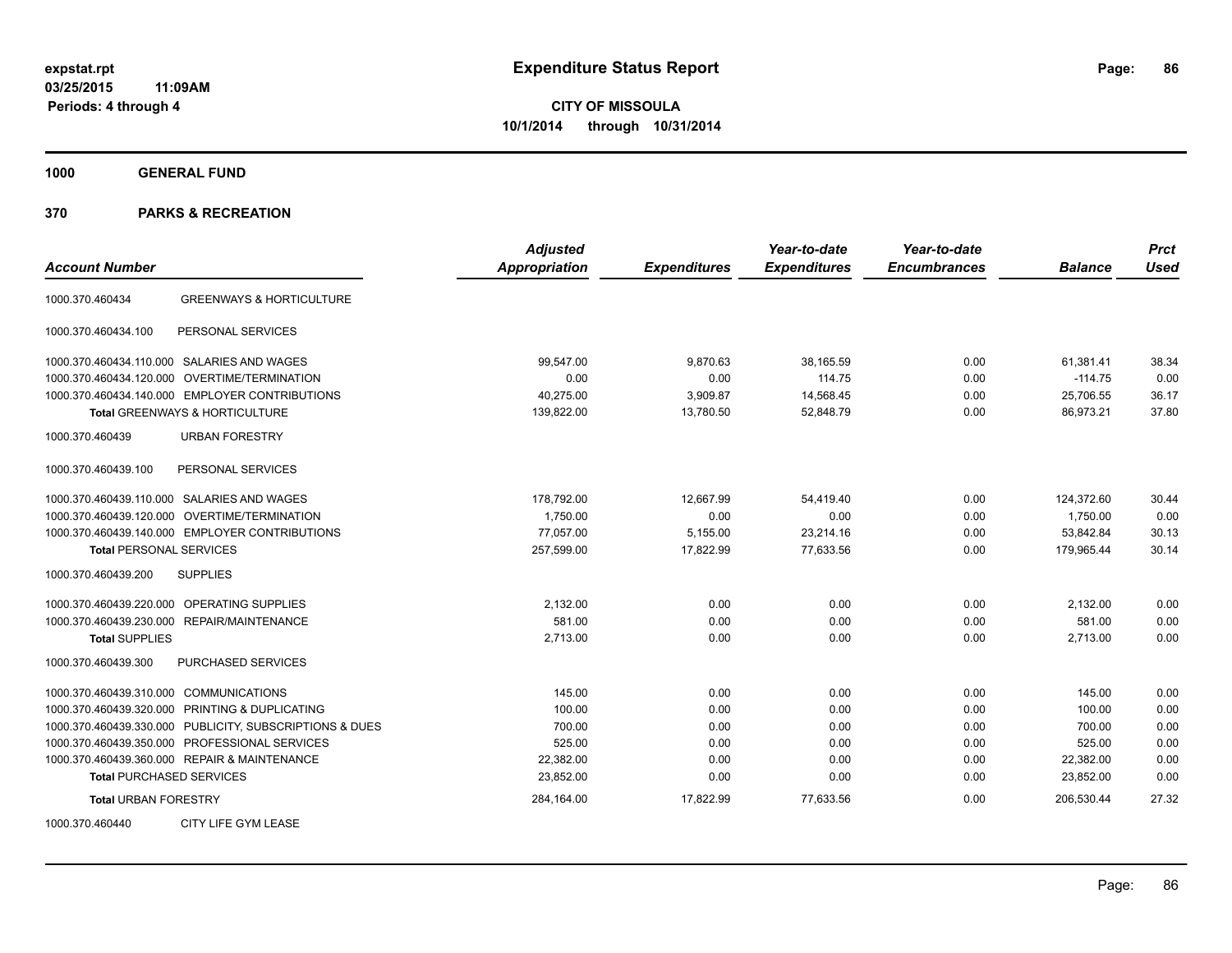**1000 GENERAL FUND**

|                                                         | <b>Adjusted</b>      |                     | Year-to-date        | Year-to-date        |                | <b>Prct</b> |
|---------------------------------------------------------|----------------------|---------------------|---------------------|---------------------|----------------|-------------|
| <b>Account Number</b>                                   | <b>Appropriation</b> | <b>Expenditures</b> | <b>Expenditures</b> | <b>Encumbrances</b> | <b>Balance</b> | <b>Used</b> |
| <b>SUPPLIES</b><br>1000.370.460440.200                  |                      |                     |                     |                     |                |             |
| 1000.370.460440.220.000 OPERATING SUPPLIES              | 0.00                 | 0.00                | 131.90              | 0.00                | $-131.90$      | 0.00        |
| Total CITY LIFE GYM LEASE                               | 0.00                 | 0.00                | 131.90              | 0.00                | $-131.90$      | 0.00        |
| 1000.370.460441<br><b>RECREATION</b>                    |                      |                     |                     |                     |                |             |
| 1000.370.460441.100<br>PERSONAL SERVICES                |                      |                     |                     |                     |                |             |
| 1000.370.460441.110.000 SALARIES AND WAGES              | 130,631.00           | 10,181.77           | 40,186.79           | 0.00                | 90,444.21      | 30.76       |
| 1000.370.460441.120.000 OVERTIME/TERMINATION            | 700.00               | 0.00                | 0.00                | 0.00                | 700.00         | 0.00        |
| 1000.370.460441.130.000 OTHER                           | 4,880.00             | 0.00                | 0.00                | 0.00                | 4,880.00       | 0.00        |
| 1000.370.460441.140.000 EMPLOYER CONTRIBUTIONS          | 55,299.00            | 4,334.35            | 19,314.72           | 0.00                | 35,984.28      | 34.93       |
| <b>Total PERSONAL SERVICES</b>                          | 191,510.00           | 14,516.12           | 59,501.51           | 0.00                | 132,008.49     | 31.07       |
| <b>SUPPLIES</b><br>1000.370.460441.200                  |                      |                     |                     |                     |                |             |
| 1000.370.460441.210.000 OFFICE SUPPLIES                 | 300.00               | 0.00                | 33.49               | 0.00                | 266.51         | 11.16       |
| <b>Total SUPPLIES</b>                                   | 300.00               | 0.00                | 33.49               | 0.00                | 266.51         | 11.16       |
| 1000.370.460441.300<br><b>PURCHASED SERVICES</b>        |                      |                     |                     |                     |                |             |
| 1000.370.460441.320.000 PRINTING & DUPLICATING          | 2,150.00             | 0.00                | 0.00                | 0.00                | 2,150.00       | 0.00        |
| 1000.370.460441.330.000 PUBLICITY, SUBSCRIPTIONS & DUES | 1,490.00             | 0.00                | 75.00               | 0.00                | 1,415.00       | 5.03        |
| 1000.370.460441.344.000 TELEPHONE SERVICE               | 696.00               | 41.39               | 123.68              | 0.00                | 572.32         | 17.77       |
| 1000.370.460441.350.000 PROFESSIONAL SERVICES           | 1,360.00             | 0.00                | 169.50              | 0.00                | 1,190.50       | 12.46       |
| 1000.370.460441.360.000 REPAIR & MAINTENANCE            | 1.200.00             | 68.98               | 392.98              | 0.00                | 807.02         | 32.75       |
| 1000.370.460441.370.000 TRAVEL                          | 1,200.00             | 0.00                | 0.00                | 0.00                | 1.200.00       | 0.00        |
| 1000.370.460441.380.000 TRAINING                        | 900.00               | 0.00                | 277.00              | 0.00                | 623.00         | 30.78       |
| <b>Total PURCHASED SERVICES</b>                         | 8,996.00             | 110.37              | 1,038.16            | 0.00                | 7,957.84       | 11.54       |
| OTHER OBJECTS<br>1000.370.460441.800                    |                      |                     |                     |                     |                |             |
| 1000.370.460441.820.000 TRANSFERS TO OTHER FUNDS        | 10,000.00            | 0.00                | 0.00                | 0.00                | 10,000.00      | 0.00        |
| <b>Total OTHER OBJECTS</b>                              | 10,000.00            | 0.00                | 0.00                | 0.00                | 10,000.00      | 0.00        |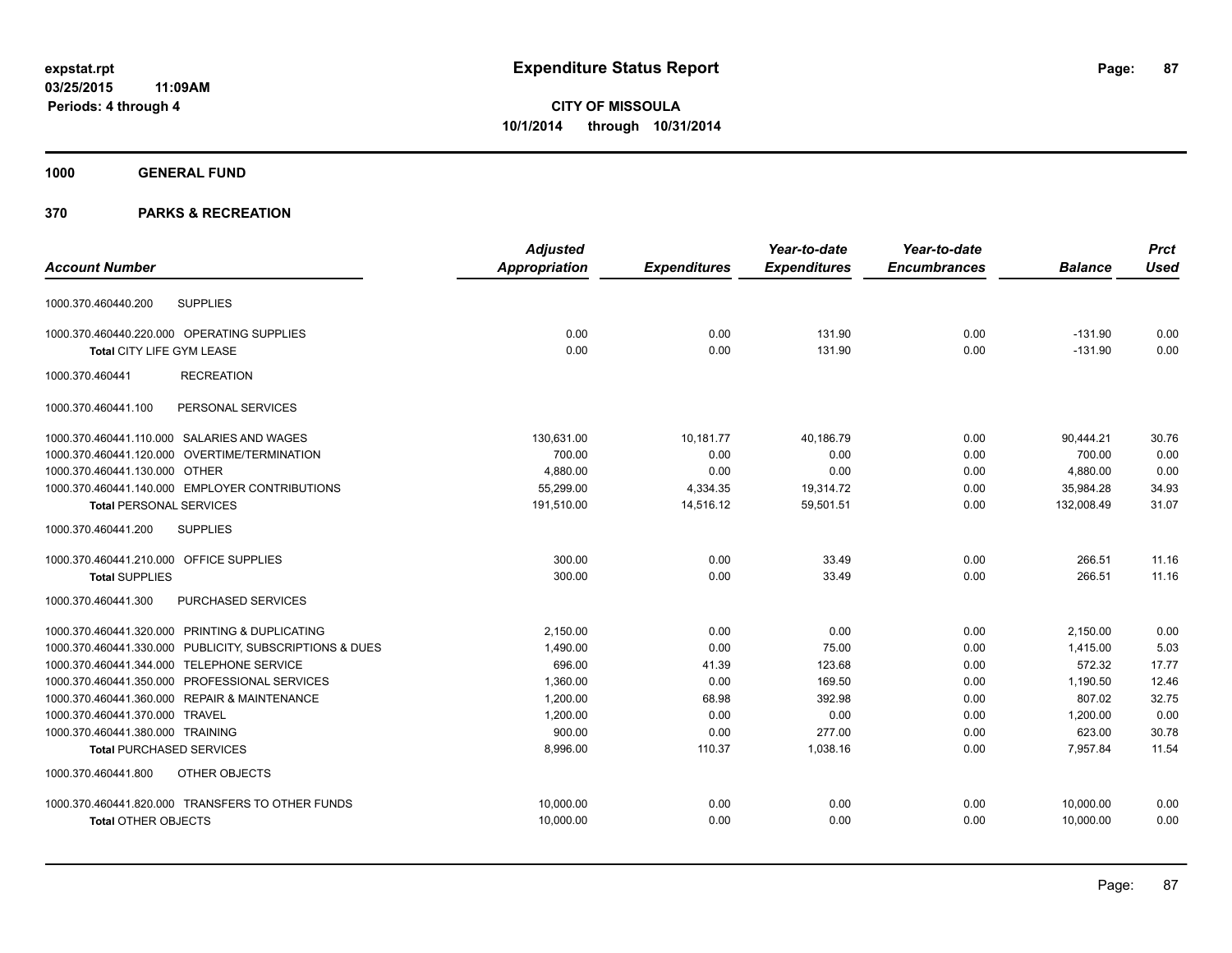**1000 GENERAL FUND**

## **370 PARKS & RECREATION**

| <b>Account Number</b>                   |                                                         | <b>Adjusted</b><br>Appropriation | <b>Expenditures</b> | Year-to-date<br><b>Expenditures</b> | Year-to-date<br><b>Encumbrances</b> | <b>Balance</b> | <b>Prct</b><br><b>Used</b> |
|-----------------------------------------|---------------------------------------------------------|----------------------------------|---------------------|-------------------------------------|-------------------------------------|----------------|----------------------------|
| <b>Total RECREATION</b>                 |                                                         | 210,806.00                       | 14,626.49           | 60,573.16                           | 0.00                                | 150,232.84     | 28.73                      |
| 1000.370.460470                         | <b>RECREATION MORE</b>                                  |                                  |                     |                                     |                                     |                |                            |
| 1000.370.460470.100                     | PERSONAL SERVICES                                       |                                  |                     |                                     |                                     |                |                            |
|                                         | 1000.370.460470.110.000 SALARIES AND WAGES              | 95.117.00                        | 7,734.61            | 40,543.53                           | 0.00                                | 54,573.47      | 42.62                      |
|                                         | 1000.370.460470.120.000 OVERTIME/TERMINATION            | 0.00                             | 0.00                | 109.14                              | 0.00                                | $-109.14$      | 0.00                       |
|                                         | 1000.370.460470.140.000 EMPLOYER CONTRIBUTIONS          | 31,432.00                        | 3,084.39            | 13,636.54                           | 0.00                                | 17,795.46      | 43.38                      |
| <b>Total PERSONAL SERVICES</b>          |                                                         | 126,549.00                       | 10,819.00           | 54,289.21                           | 0.00                                | 72,259.79      | 42.90                      |
| 1000.370.460470.200                     | <b>SUPPLIES</b>                                         |                                  |                     |                                     |                                     |                |                            |
| 1000.370.460470.210.000 OFFICE SUPPLIES |                                                         | 100.00                           | 0.00                | 82.68                               | 0.00                                | 17.32          | 82.68                      |
|                                         | 1000.370.460470.220.000 OPERATING SUPPLIES              | 1.512.00                         | 336.47              | 725.82                              | 0.00                                | 786.18         | 48.00                      |
|                                         | 1000.370.460470.220.155 OPERATING SUPPLIES              | 0.00                             | 0.00                | 380.79                              | 0.00                                | $-380.79$      | 0.00                       |
|                                         | 1000.370.460470.220.156 OPERATING SUPPLIES              | 0.00                             | 0.00                | 288.64                              | 0.00                                | $-288.64$      | 0.00                       |
|                                         | 1000.370.460470.220.159 OPERATING SUPPLIES              | 0.00                             | 282.00              | 282.00                              | 0.00                                | $-282.00$      | 0.00                       |
| <b>Total SUPPLIES</b>                   |                                                         | 1,612.00                         | 618.47              | 1,759.93                            | 0.00                                | $-147.93$      | 109.18                     |
| 1000.370.460470.300                     | PURCHASED SERVICES                                      |                                  |                     |                                     |                                     |                |                            |
|                                         | 1000.370.460470.320.000 PRINTING & DUPLICATING          | 1.200.00                         | 0.00                | 0.00                                | 0.00                                | 1,200.00       | 0.00                       |
|                                         | 1000.370.460470.330.000 PUBLICITY, SUBSCRIPTIONS & DUES | 780.00                           | 118.57              | 205.17                              | 0.00                                | 574.83         | 26.30                      |
|                                         | 1000.370.460470.344.000 TELEPHONE SERVICE               | 428.00                           | 65.78               | 196.35                              | 0.00                                | 231.65         | 45.88                      |
|                                         | 1000.370.460470.390.000 OTHER PURCHASED SERVICES        | 2,500.00                         | 0.00                | 2,440.00                            | 0.00                                | 60.00          | 97.60                      |
|                                         | 1000.370.460470.390.154 OTHER PURCHASED SERVICES        | 0.00                             | 0.00                | 97.50                               | 0.00                                | $-97.50$       | 0.00                       |
|                                         | 1000.370.460470.390.156 OTHER PURCHASED SERVICES        | 0.00                             | 0.00                | 2,800.00                            | 0.00                                | $-2,800.00$    | 0.00                       |
| <b>Total PURCHASED SERVICES</b>         |                                                         | 4,908.00                         | 184.35              | 5,739.02                            | 0.00                                | $-831.02$      | 116.93                     |
| <b>Total RECREATION MORE</b>            |                                                         | 133,069.00                       | 11,621.82           | 61,788.16                           | 0.00                                | 71,280.84      | 46.43                      |
| 1000.370.460471                         | <b>RECREATION ADULTS</b>                                |                                  |                     |                                     |                                     |                |                            |

1000.370.460471.100 PERSONAL SERVICES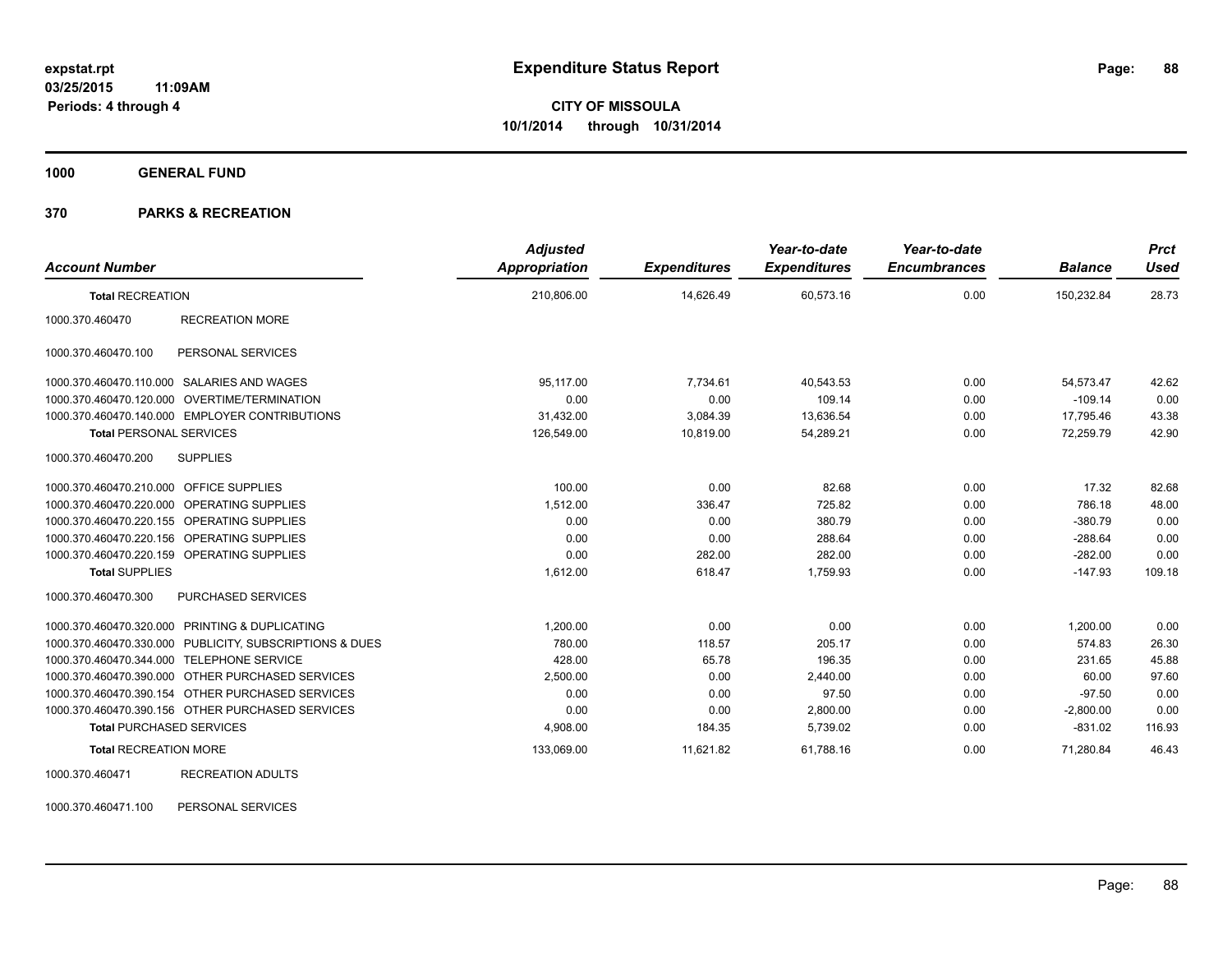**1000 GENERAL FUND**

| <b>Account Number</b>                                   | <b>Adjusted</b><br>Appropriation | <b>Expenditures</b> | Year-to-date<br><b>Expenditures</b> | Year-to-date<br><b>Encumbrances</b> | <b>Balance</b> | <b>Prct</b><br><b>Used</b> |
|---------------------------------------------------------|----------------------------------|---------------------|-------------------------------------|-------------------------------------|----------------|----------------------------|
| 1000.370.460471.110.000 SALARIES AND WAGES              | 107,130.00                       | 5,884.71            | 32,311.74                           | 0.00                                | 74,818.26      | 30.16                      |
| 1000.370.460471.140.000 EMPLOYER CONTRIBUTIONS          | 29,028.00                        | 2,009.28            | 10,052.98                           | 0.00                                | 18,975.02      | 34.63                      |
| <b>Total PERSONAL SERVICES</b>                          | 136,158.00                       | 7,893.99            | 42,364.72                           | 0.00                                | 93,793.28      | 31.11                      |
| 1000.370.460471.200<br><b>SUPPLIES</b>                  |                                  |                     |                                     |                                     |                |                            |
| 1000.370.460471.210.000 OFFICE SUPPLIES                 | 600.00                           | 0.00                | 60.09                               | 0.00                                | 539.91         | 10.02                      |
| 1000.370.460471.210.147 OFFICE SUPPLIES                 | 0.00                             | 0.00                | 24.51                               | 0.00                                | $-24.51$       | 0.00                       |
| 1000.370.460471.220.000 OPERATING SUPPLIES              | 8,892.00                         | $-148.14$           | $-148.14$                           | 0.00                                | 9,040.14       | 1.67                       |
| 1000.370.460471.220.142 OPERATING SUPPLIES              | 0.00                             | 143.35              | 143.35                              | 0.00                                | $-143.35$      | 0.00                       |
| 1000.370.460471.220.144 OPERATING SUPPLIES              | 0.00                             | 508.92              | 688.56                              | 0.00                                | $-688.56$      | 0.00                       |
| 1000.370.460471.220.146 OPERATING SUPPLIES              | 0.00                             | 79.54               | 129.52                              | 0.00                                | $-129.52$      | 0.00                       |
| 1000.370.460471.220.147 OPERATING SUPPLIES              | 0.00                             | 161.01              | 2,560.75                            | 0.00                                | $-2,560.75$    | 0.00                       |
| 1000.370.460471.220.192 OPERATING SUPPLIES              | 0.00                             | 0.00                | 11.65                               | 0.00                                | $-11.65$       | 0.00                       |
| 1000.370.460471.220.193 OPERATING SUPPLIES              | 0.00                             | 0.00                | 97.49                               | 0.00                                | $-97.49$       | 0.00                       |
| <b>Total SUPPLIES</b>                                   | 9,492.00                         | 744.68              | 3,567.78                            | 0.00                                | 5,924.22       | 37.59                      |
| 1000.370.460471.300<br><b>PURCHASED SERVICES</b>        |                                  |                     |                                     |                                     |                |                            |
| 1000.370.460471.310.000 COMMUNICATIONS                  | 460.00                           | 0.00                | 0.00                                | 0.00                                | 460.00         | 0.00                       |
| 1000.370.460471.320.000 PRINTING & DUPLICATING          | 1,800.00                         | 0.00                | 0.00                                | 0.00                                | 1,800.00       | 0.00                       |
| 1000.370.460471.320.147 PRINTING & DUPLICATING          | 0.00                             | 0.00                | 30.00                               | 0.00                                | $-30.00$       | 0.00                       |
| 1000.370.460471.330.000 PUBLICITY, SUBSCRIPTIONS & DUES | 1,220.00                         | 0.00                | 0.00                                | 0.00                                | 1,220.00       | 0.00                       |
| 1000.370.460471.330.147 PUBLICITY, SUBSCRIPTIONS & DUES | 0.00                             | 25.00               | 25.00                               | 0.00                                | $-25.00$       | 0.00                       |
| 1000.370.460471.344.000 TELEPHONE SERVICE               | 567.00                           | 51.00               | 162.12                              | 0.00                                | 404.88         | 28.59                      |
| 1000.370.460471.390.000 OTHER PURCHASED SERVICES        | 10,000.00                        | 0.00                | 0.00                                | 0.00                                | 10,000.00      | 0.00                       |
| <b>Total PURCHASED SERVICES</b>                         | 14,047.00                        | 76.00               | 217.12                              | 0.00                                | 13,829.88      | 1.55                       |
| <b>Total RECREATION ADULTS</b>                          | 159,697.00                       | 8,714.67            | 46,149.62                           | 0.00                                | 113,547.38     | 28.90                      |
| 1000.370.460472<br><b>RECREATION YOUTH</b>              |                                  |                     |                                     |                                     |                |                            |
| 1000.370.460472.100<br>PERSONAL SERVICES                |                                  |                     |                                     |                                     |                |                            |
| 1000.370.460472.110.000 SALARIES AND WAGES              | 91.974.00                        | 2,518.04            | 34.449.84                           | 0.00                                | 57,524.16      | 37.46                      |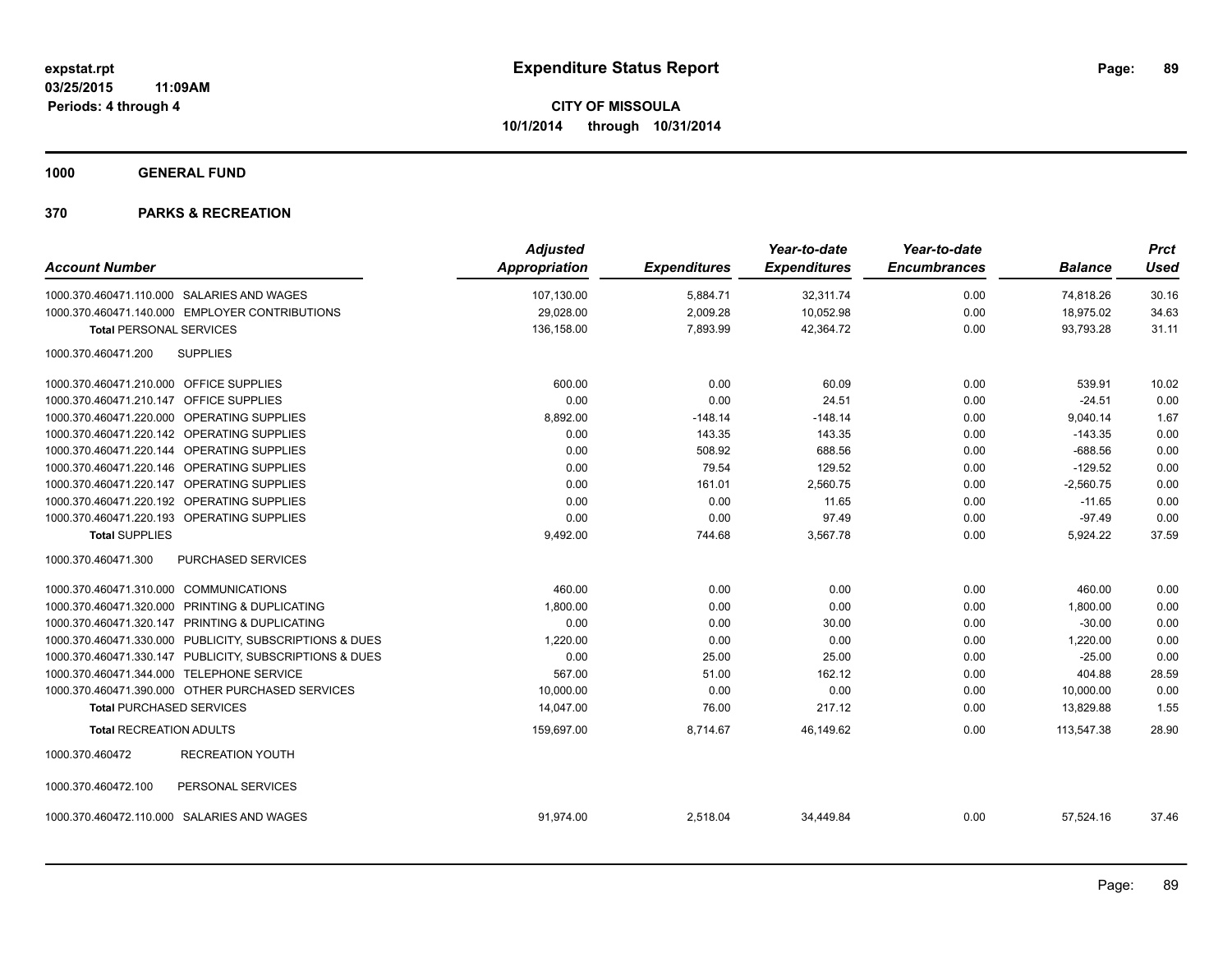**1000 GENERAL FUND**

#### **370 PARKS & RECREATION**

| <b>Account Number</b>                                   | <b>Adjusted</b><br>Appropriation | <b>Expenditures</b> | Year-to-date<br><b>Expenditures</b> | Year-to-date<br><b>Encumbrances</b> | <b>Balance</b> | <b>Prct</b><br><b>Used</b> |
|---------------------------------------------------------|----------------------------------|---------------------|-------------------------------------|-------------------------------------|----------------|----------------------------|
| 1000.370.460472.140.000 EMPLOYER CONTRIBUTIONS          | 17,686.00                        | 1,251.21            | 7,960.57                            | 0.00                                | 9,725.43       | 45.01                      |
| <b>Total PERSONAL SERVICES</b>                          | 109,660.00                       | 3,769.25            | 42,410.41                           | 0.00                                | 67,249.59      | 38.67                      |
| <b>SUPPLIES</b><br>1000.370.460472.200                  |                                  |                     |                                     |                                     |                |                            |
| 1000.370.460472.210.000 OFFICE SUPPLIES                 | 100.00                           | 0.00                | 50.00                               | 0.00                                | 50.00          | 50.00                      |
| 1000.370.460472.210.190 OFFICE SUPPLIES                 | 0.00                             | 0.00                | 0.99                                | 0.00                                | $-0.99$        | 0.00                       |
| 1000.370.460472.220.000 OPERATING SUPPLIES              | 16,006.00                        | 0.00                | 154.00                              | 0.00                                | 15,852.00      | 0.96                       |
| 1000.370.460472.220.145 OPERATING SUPPLIES              | 0.00                             | 0.00                | 28.97                               | 0.00                                | $-28.97$       | 0.00                       |
| 1000.370.460472.220.147 OPERATING SUPPLIES              | 0.00                             | 0.00                | 258.13                              | 0.00                                | $-258.13$      | 0.00                       |
| 1000.370.460472.220.190 OPERATING SUPPLIES              | 0.00                             | 189.00              | 697.26                              | 0.00                                | $-697.26$      | 0.00                       |
| 1000.370.460472.220.191 OPERATING SUPPLIES              | 0.00                             | 156.39              | 4,628.01                            | 0.00                                | $-4,628.01$    | 0.00                       |
| 1000.370.460472.220.192 OPERATING SUPPLIES              | 0.00                             | 105.00              | 357.57                              | 0.00                                | $-357.57$      | 0.00                       |
| 1000.370.460472.220.193 OPERATING SUPPLIES              | 0.00                             | 49.60               | 49.60                               | 0.00                                | $-49.60$       | 0.00                       |
| <b>Total SUPPLIES</b>                                   | 16,106.00                        | 499.99              | 6,224.53                            | 0.00                                | 9,881.47       | 38.65                      |
| 1000.370.460472.300<br>PURCHASED SERVICES               |                                  |                     |                                     |                                     |                |                            |
| 1000.370.460472.320.000 PRINTING & DUPLICATING          | 1,300.00                         | 0.00                | 21.00                               | 0.00                                | 1,279.00       | 1.62                       |
| 1000.370.460472.320.191 PRINTING & DUPLICATING~TENNIS   | 0.00                             | 12.00               | 12.00                               | 0.00                                | $-12.00$       | 0.00                       |
| 1000.370.460472.330.000 PUBLICITY, SUBSCRIPTIONS & DUES | 1,500.00                         | 236.37              | 402.00                              | 0.00                                | 1,098.00       | 26.80                      |
| 1000.370.460472.341.000 ELECTRICITY & NATURAL GAS       | 1,225.00                         | 0.00                | 0.00                                | 0.00                                | 1,225.00       | 0.00                       |
| 1000.370.460472.343.000 WATER CHARGES                   | 601.00                           | 0.00                | 0.00                                | 0.00                                | 601.00         | 0.00                       |
| 1000.370.460472.344.000 TELEPHONE SERVICE               | 662.00                           | 21.39               | 66.00                               | 0.00                                | 596.00         | 9.97                       |
| 1000.370.460472.345.000 GARBAGE                         | 450.00                           | 81.00               | 635.41                              | 0.00                                | $-185.41$      | 141.20                     |
| 1000.370.460472.350.000 PROFESSIONAL SERVICES           | 2,487.00                         | 0.00                | 169.00                              | 0.00                                | 2,318.00       | 6.80                       |
| 1000.370.460472.350.190 PROFESSIONAL SERVICES           | 0.00                             | 0.00                | 1,272.25                            | 0.00                                | $-1,272.25$    | 0.00                       |
| 1000.370.460472.350.191 PROFESSIONAL SERVICES-TENNIS    | 0.00                             | 0.00                | 40.00                               | 0.00                                | $-40.00$       | 0.00                       |
| 1000.370.460472.390.000 OTHER PURCHASED SERVICES        | 500.00                           | 0.00                | 0.00                                | 0.00                                | 500.00         | 0.00                       |
| <b>Total PURCHASED SERVICES</b>                         | 8,725.00                         | 350.76              | 2,617.66                            | 0.00                                | 6,107.34       | 30.00                      |
| <b>Total RECREATION YOUTH</b>                           | 134,491.00                       | 4,620.00            | 51,252.60                           | 0.00                                | 83,238.40      | 38.11                      |

1000.370.460473 RECREATION SPECIAL EVENTS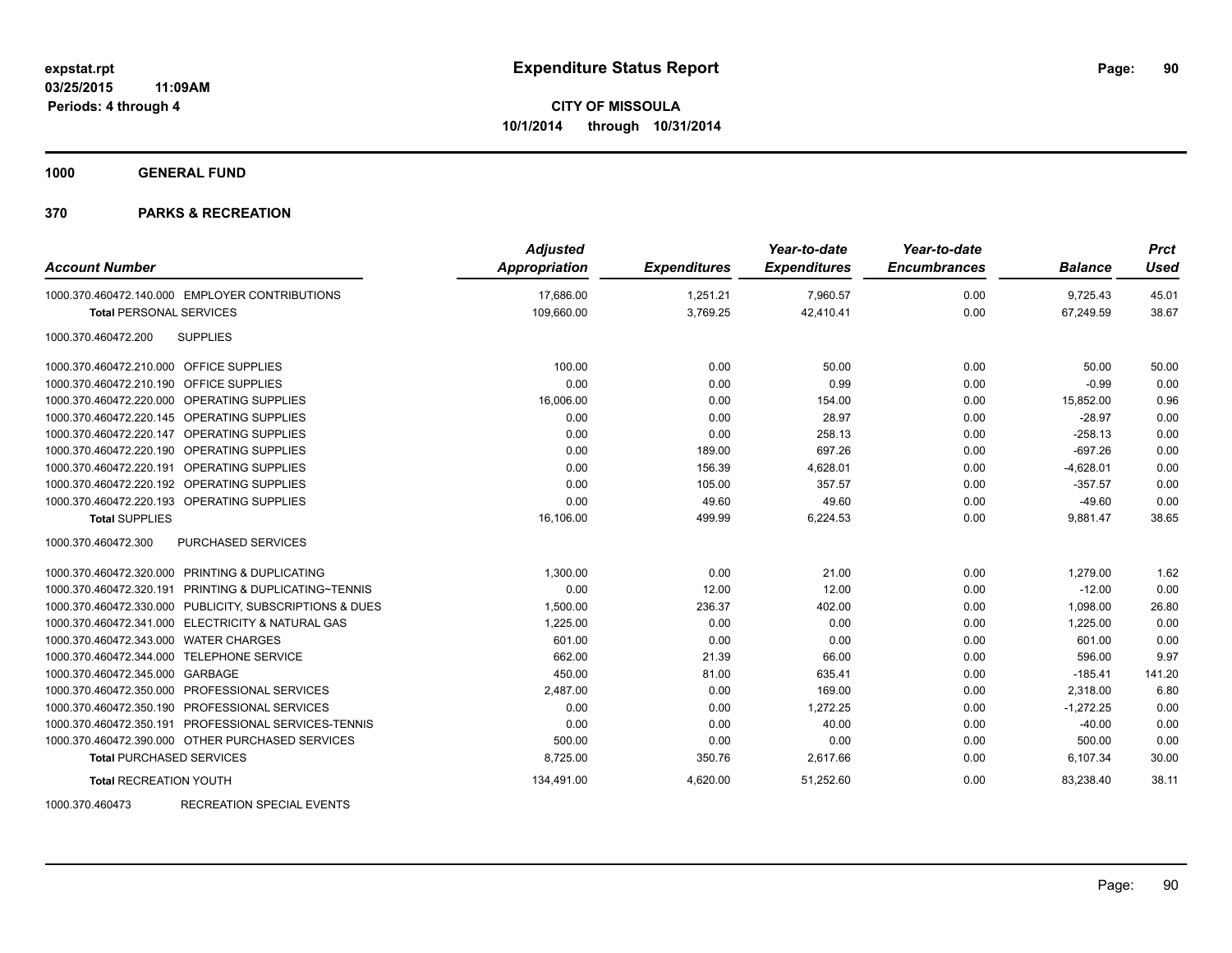**1000 GENERAL FUND**

|                                                         | <b>Adjusted</b> |                     | Year-to-date        | Year-to-date        |                | <b>Prct</b> |
|---------------------------------------------------------|-----------------|---------------------|---------------------|---------------------|----------------|-------------|
| <b>Account Number</b>                                   | Appropriation   | <b>Expenditures</b> | <b>Expenditures</b> | <b>Encumbrances</b> | <b>Balance</b> | <b>Used</b> |
| <b>SUPPLIES</b><br>1000.370.460473.200                  |                 |                     |                     |                     |                |             |
| 1000.370.460473.220.000 OPERATING SUPPLIES              | 2.328.00        | 123.81              | 356.05              | 0.00                | 1,971.95       | 15.29       |
| 1000.370.460473.220.193 OPERATING SUPPLIES              | 0.00            | 0.00                | 23.96               | 0.00                | $-23.96$       | 0.00        |
| <b>Total SUPPLIES</b>                                   | 2,328.00        | 123.81              | 380.01              | 0.00                | 1,947.99       | 16.32       |
| 1000.370.460473.300<br>PURCHASED SERVICES               |                 |                     |                     |                     |                |             |
| <b>Total PURCHASED SERVICES</b>                         | 0.00            | 0.00                | 0.00                | 0.00                | 0.00           | 0.00        |
| <b>Total RECREATION SPECIAL EVENTS</b>                  | 2,328.00        | 123.81              | 380.01              | 0.00                | 1,947.99       | 16.32       |
| 1000.370.460474<br><b>SPRAY DECKS</b>                   |                 |                     |                     |                     |                |             |
| PERSONAL SERVICES<br>1000.370.460474.100                |                 |                     |                     |                     |                |             |
| 1000.370.460474.110.000 SALARIES AND WAGES              | 8.023.00        | 0.00                | 0.00                | 0.00                | 8,023.00       | 0.00        |
| 1000.370.460474.140.000 EMPLOYER CONTRIBUTIONS          | 1,157.00        | 0.00                | 0.00                | 0.00                | 1,157.00       | 0.00        |
| <b>Total PERSONAL SERVICES</b>                          | 9,180.00        | 0.00                | 0.00                | 0.00                | 9,180.00       | 0.00        |
| 1000.370.460474.200<br><b>SUPPLIES</b>                  |                 |                     |                     |                     |                |             |
| 1000.370.460474.220.000 OPERATING SUPPLIES              | 1,535.00        | 0.00                | 0.00                | 0.00                | 1,535.00       | 0.00        |
| 1000.370.460474.230.000 REPAIR/MAINTENANCE              | 5.424.00        | 0.00                | 666.97              | 0.00                | 4,757.03       | 12.30       |
| <b>Total SUPPLIES</b>                                   | 6,959.00        | 0.00                | 666.97              | 0.00                | 6,292.03       | 9.58        |
| 1000.370.460474.300<br>PURCHASED SERVICES               |                 |                     |                     |                     |                |             |
| 1000.370.460474.330.000 PUBLICITY, SUBSCRIPTIONS & DUES | 750.00          | 0.00                | 159.00              | 0.00                | 591.00         | 21.20       |
| 1000.370.460474.360.000 REPAIR & MAINTENANCE            | 2.050.00        | 0.00                | 1.083.62            | 0.00                | 966.38         | 52.86       |
| <b>Total PURCHASED SERVICES</b>                         | 2,800.00        | 0.00                | 1.242.62            | 0.00                | 1,557.38       | 44.38       |
| 1000.370.460474.900<br><b>CAPITAL OUTLAY</b>            |                 |                     |                     |                     |                |             |
| 1000.370.460474.930.125 SACAJAWEA SPRAYDECKS            | 0.00            | 3,900.00            | 7,640.00            | 0.00                | $-7,640.00$    | 0.00        |
| 1000.370.460474.930.127 SOUTHSIDE LIONS SPRAYDECKS      | 0.00            | 3,900.00            | 7,640.00            | 0.00                | $-7,640.00$    | 0.00        |
| <b>Total CAPITAL OUTLAY</b>                             | 0.00            | 7,800.00            | 15,280.00           | 0.00                | $-15,280.00$   | 0.00        |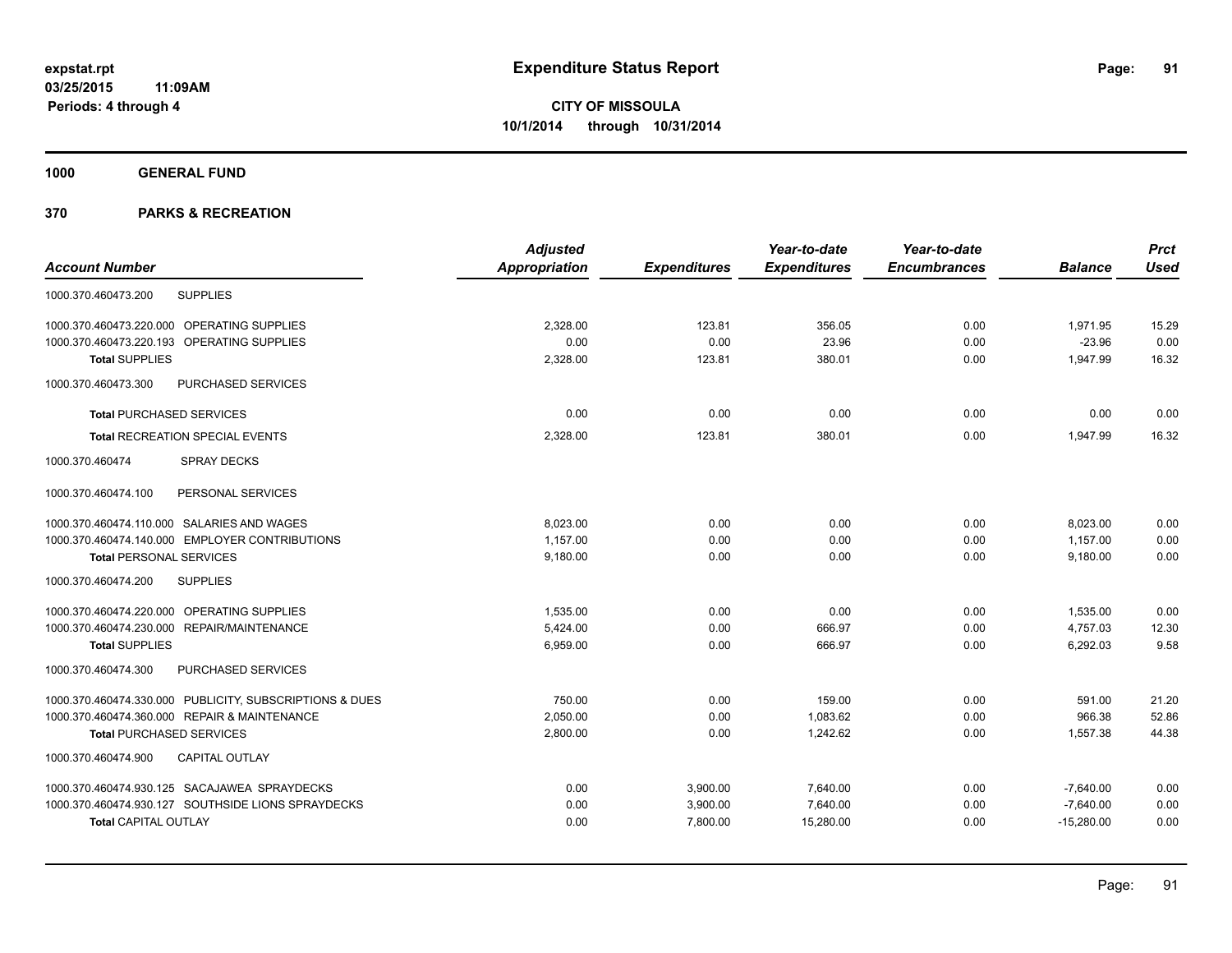**1000 GENERAL FUND**

| <b>Account Number</b>                   |                                                         | <b>Adjusted</b><br>Appropriation | <b>Expenditures</b> | Year-to-date<br><b>Expenditures</b> | Year-to-date<br><b>Encumbrances</b> | <b>Balance</b> | <b>Prct</b><br><b>Used</b> |
|-----------------------------------------|---------------------------------------------------------|----------------------------------|---------------------|-------------------------------------|-------------------------------------|----------------|----------------------------|
| <b>Total SPRAY DECKS</b>                |                                                         | 18,939.00                        | 7,800.00            | 17,189.59                           | 0.00                                | 1,749.41       | 90.76                      |
| 1000.370.460476                         | YOUTH DRUG                                              |                                  |                     |                                     |                                     |                |                            |
| 1000.370.460476.100                     | PERSONAL SERVICES                                       |                                  |                     |                                     |                                     |                |                            |
|                                         | 1000.370.460476.110.000 SALARIES AND WAGES              | 8,922.00                         | 0.00                | 0.00                                | 0.00                                | 8,922.00       | 0.00                       |
|                                         | 1000.370.460476.140.000 EMPLOYER CONTRIBUTIONS          | 1,286.00                         | 0.00                | 0.00                                | 0.00                                | 1,286.00       | 0.00                       |
| <b>Total PERSONAL SERVICES</b>          |                                                         | 10,208.00                        | 0.00                | 0.00                                | 0.00                                | 10,208.00      | 0.00                       |
| 1000.370.460476.200                     | <b>SUPPLIES</b>                                         |                                  |                     |                                     |                                     |                |                            |
| 1000.370.460476.210.000 OFFICE SUPPLIES |                                                         | 150.00                           | 0.00                | 0.00                                | 0.00                                | 150.00         | 0.00                       |
|                                         | 1000.370.460476.220.000 OPERATING SUPPLIES              | 2.200.00                         | 4.98                | 4.98                                | 0.00                                | 2,195.02       | 0.23                       |
| <b>Total SUPPLIES</b>                   |                                                         | 2,350.00                         | 4.98                | 4.98                                | 0.00                                | 2,345.02       | 0.21                       |
| 1000.370.460476.300                     | PURCHASED SERVICES                                      |                                  |                     |                                     |                                     |                |                            |
|                                         | 1000.370.460476.320.000 PRINTING & DUPLICATING          | 250.00                           | 0.00                | 0.00                                | 0.00                                | 250.00         | 0.00                       |
|                                         | 1000.370.460476.330.000 PUBLICITY, SUBSCRIPTIONS & DUES | 100.00                           | 0.00                | 0.00                                | 0.00                                | 100.00         | 0.00                       |
|                                         | 1000.370.460476.350.000 PROFESSIONAL SERVICES           | 1,200.00                         | 0.00                | 169.00                              | 0.00                                | 1,031.00       | 14.08                      |
| <b>Total PURCHASED SERVICES</b>         |                                                         | 1,550.00                         | 0.00                | 169.00                              | 0.00                                | 1,381.00       | 10.90                      |
| <b>Total YOUTH DRUG</b>                 |                                                         | 14,108.00                        | 4.98                | 173.98                              | 0.00                                | 13,934.02      | 1.23                       |
| 1000.370.460477                         | <b>GRILL VAN</b>                                        |                                  |                     |                                     |                                     |                |                            |
| 1000.370.460477.200                     | <b>SUPPLIES</b>                                         |                                  |                     |                                     |                                     |                |                            |
|                                         | 1000.370.460477.220.000 OPERATING SUPPLIES              | 12,754.00                        | 0.00                | 1,437.27                            | 0.00                                | 11,316.73      | 11.27                      |
|                                         | 1000.370.460477.230.000 REPAIR/MAINTENANCE              | 29,102.00                        | 2,781.50            | 15,598.06                           | 0.00                                | 13,503.94      | 53.60                      |
| <b>Total SUPPLIES</b>                   |                                                         | 41,856.00                        | 2,781.50            | 17.035.33                           | 0.00                                | 24,820.67      | 40.70                      |
| 1000.370.460477.300                     | PURCHASED SERVICES                                      |                                  |                     |                                     |                                     |                |                            |
|                                         | 1000.370.460477.350.000 PROFESSIONAL SERVICES           | 900.00                           | 0.00                | 0.00                                | 0.00                                | 900.00         | 0.00                       |
|                                         | 1000.370.460477.360.000 REPAIR & MAINTENANCE            | 5,228.00                         | 2,282.64            | 2,997.64                            | 0.00                                | 2,230.36       | 57.34                      |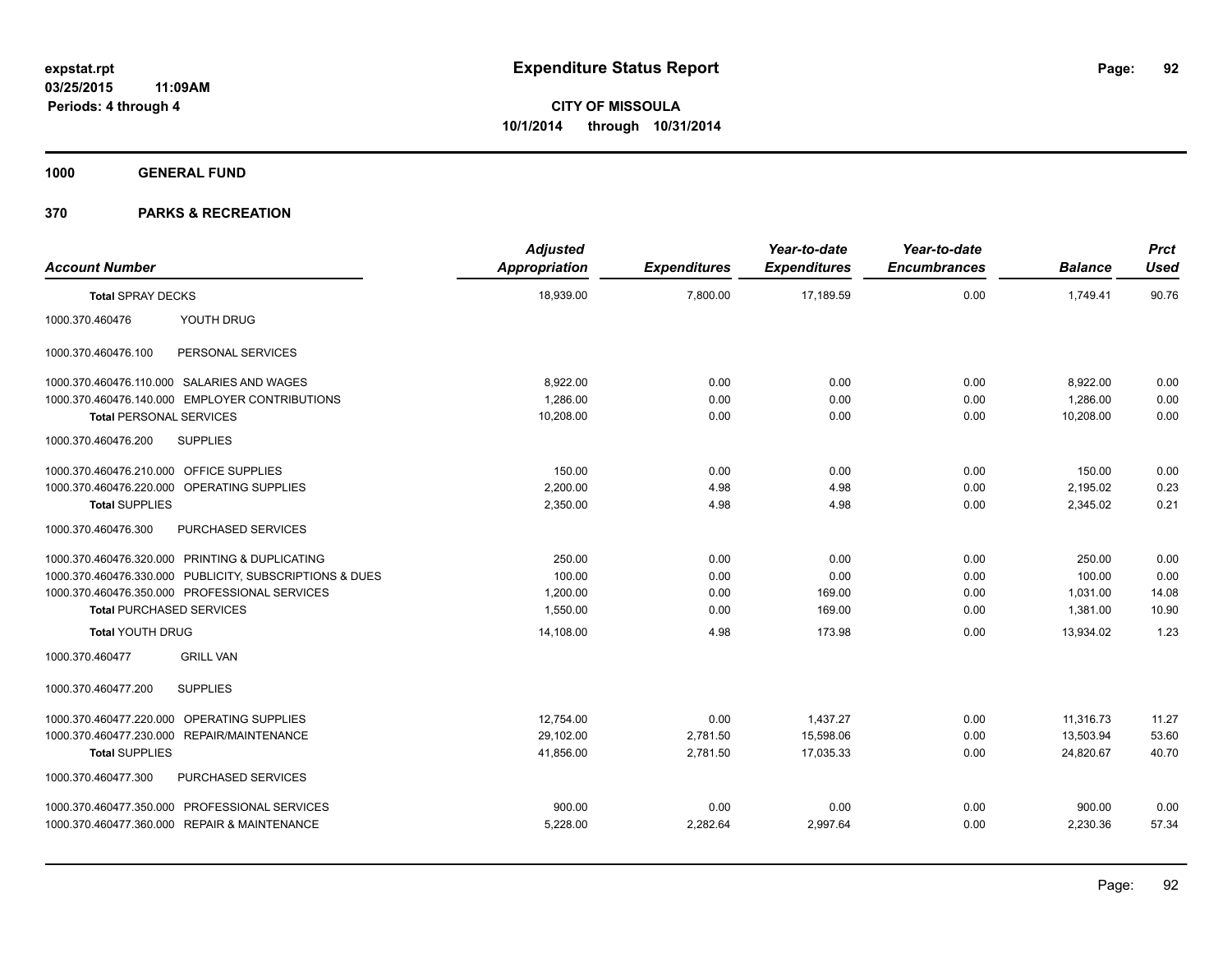**1000 GENERAL FUND**

| <b>Account Number</b>                             | <b>Adjusted</b><br><b>Appropriation</b> | <b>Expenditures</b> | Year-to-date<br><b>Expenditures</b> | Year-to-date<br><b>Encumbrances</b> | <b>Balance</b> | <b>Prct</b><br><b>Used</b> |
|---------------------------------------------------|-----------------------------------------|---------------------|-------------------------------------|-------------------------------------|----------------|----------------------------|
| <b>Total PURCHASED SERVICES</b>                   | 6,128.00                                | 2,282.64            | 2,997.64                            | 0.00                                | 3,130.36       | 48.92                      |
| <b>Total GRILL VAN</b>                            | 47.984.00                               | 5.064.14            | 20.032.97                           | 0.00                                | 27.951.03      | 41.75                      |
| 1000.370.460484<br><b>CONSERVATION LANDS MGMT</b> |                                         |                     |                                     |                                     |                |                            |
| 1000.370.460484.100<br>PERSONAL SERVICES          |                                         |                     |                                     |                                     |                |                            |
| 1000.370.460484.110.000 SALARIES AND WAGES        | 166,892.00                              | 15,462.64           | 60,586.28                           | 0.00                                | 106,305.72     | 36.30                      |
| 1000.370.460484.120.000 OVERTIME/TERMINATION      | 1,750.00                                | 13.10               | 971.58                              | 0.00                                | 778.42         | 55.52                      |
| 1000.370.460484.140.000 EMPLOYER CONTRIBUTIONS    | 61,048.00                               | 5,311.22            | 23,384.85                           | 0.00                                | 37,663.15      | 38.31                      |
| <b>Total PERSONAL SERVICES</b>                    | 229,690.00                              | 20,786.96           | 84,942.71                           | 0.00                                | 144,747.29     | 36.98                      |
| <b>SUPPLIES</b><br>1000.370.460484.200            |                                         |                     |                                     |                                     |                |                            |
| 1000.370.460484.220.000 OPERATING SUPPLIES        | 6,337.00                                | 610.85              | 1,237.86                            | 0.00                                | 5,099.14       | 19.53                      |
| 1000.370.460484.230.000 REPAIR/MAINTENANCE        | 10,364.00                               | 1,810.39            | 2,718.69                            | 0.00                                | 7,645.31       | 26.23                      |
| <b>Total SUPPLIES</b>                             | 16,701.00                               | 2,421.24            | 3,956.55                            | 0.00                                | 12,744.45      | 23.69                      |
| 1000.370.460484.300<br>PURCHASED SERVICES         |                                         |                     |                                     |                                     |                |                            |
| 1000.370.460484.350.000 PROFESSIONAL SERVICES     | 6,228.00                                | 0.00                | 0.00                                | 0.00                                | 6,228.00       | 0.00                       |
| 1000.370.460484.390.000 OTHER PURCHASED SERVICES  | 520.00                                  | 0.00                | 0.00                                | 0.00                                | 520.00         | 0.00                       |
| <b>Total PURCHASED SERVICES</b>                   | 6,748.00                                | 0.00                | 0.00                                | 0.00                                | 6,748.00       | 0.00                       |
| <b>Total CONSERVATION LANDS MGMT</b>              | 253,139.00                              | 23,208.20           | 88,899.26                           | 0.00                                | 164,239.74     | 35.12                      |
| <b>SAFETY &amp; TRAINING</b><br>1000.370.460485   |                                         |                     |                                     |                                     |                |                            |
| <b>SUPPLIES</b><br>1000.370.460485.200            |                                         |                     |                                     |                                     |                |                            |
| 1000.370.460485.220.000 OPERATING SUPPLIES        | 5,980.00                                | 543.57              | 884.59                              | 0.00                                | 5,095.41       | 14.79                      |
| <b>Total SUPPLIES</b>                             | 5,980.00                                | 543.57              | 884.59                              | 0.00                                | 5,095.41       | 14.79                      |
| 1000.370.460485.300<br>PURCHASED SERVICES         |                                         |                     |                                     |                                     |                |                            |
| 1000.370.460485.310.000 COMMUNICATIONS            | 50.00                                   | 0.00                | 0.00                                | 0.00                                | 50.00          | 0.00                       |
| 1000.370.460485.320.000 PRINTING & DUPLICATING    | 50.00                                   | 0.00                | 0.00                                | 0.00                                | 50.00          | 0.00                       |
|                                                   |                                         |                     |                                     |                                     |                |                            |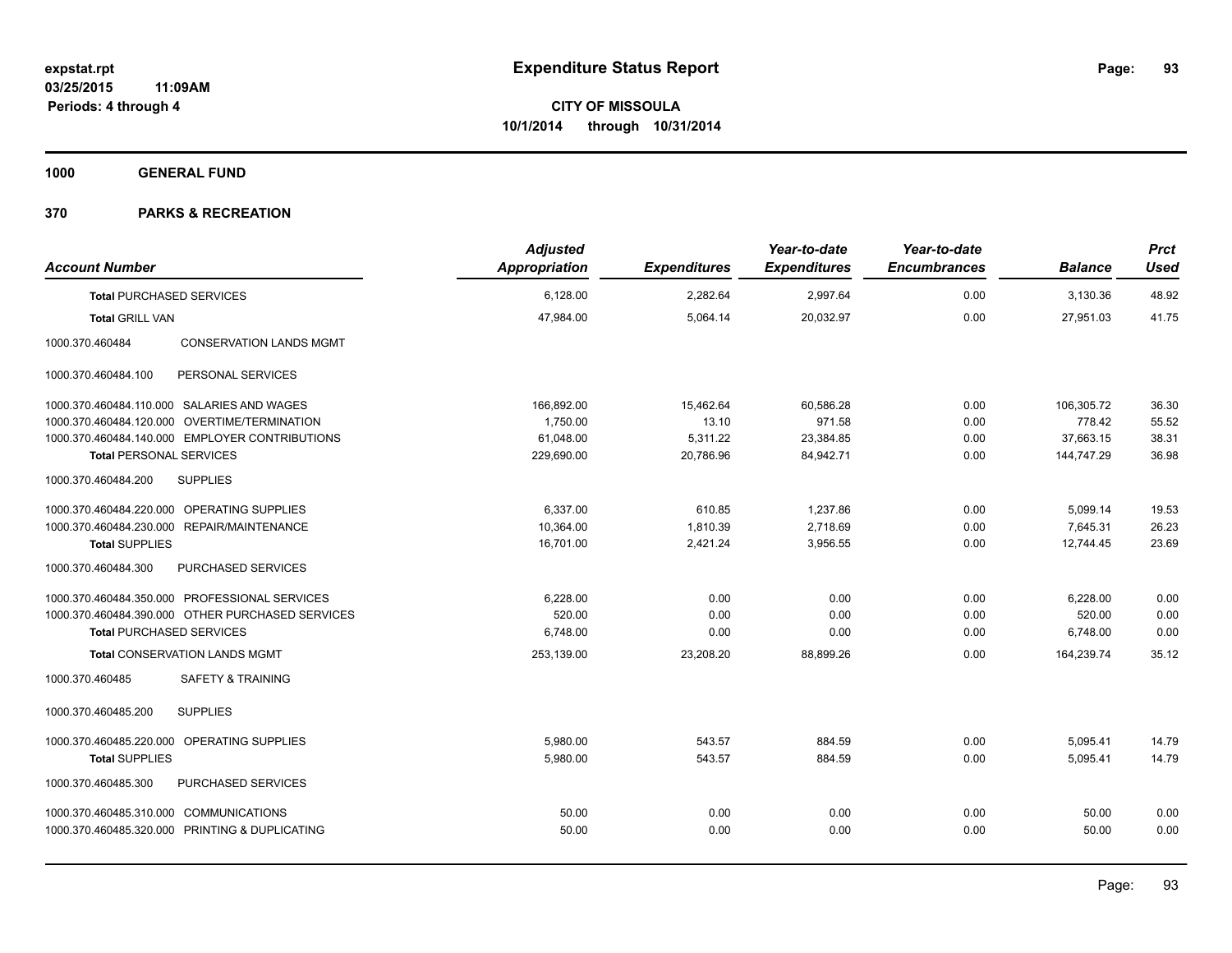**1000 GENERAL FUND**

| <b>Account Number</b>              |                                                | <b>Adjusted</b><br><b>Appropriation</b> | <b>Expenditures</b> | Year-to-date<br><b>Expenditures</b> | Year-to-date<br><b>Encumbrances</b> | <b>Balance</b> | <b>Prct</b><br><b>Used</b> |
|------------------------------------|------------------------------------------------|-----------------------------------------|---------------------|-------------------------------------|-------------------------------------|----------------|----------------------------|
| 1000.370.460485.370.000 TRAVEL     |                                                | 3,744.00                                | 311.52              | 623.77                              | 0.00                                | 3,120.23       | 16.66                      |
| 1000.370.460485.380.000 TRAINING   |                                                | 2,936.00                                | 407.08              | 1,232.08                            | 0.00                                | 1,703.92       | 41.96                      |
| <b>Total PURCHASED SERVICES</b>    |                                                | 6,780.00                                | 718.60              | 1,855.85                            | 0.00                                | 4,924.15       | 27.37                      |
| <b>Total SAFETY &amp; TRAINING</b> |                                                | 12,760.00                               | 1,262.17            | 2,740.44                            | 0.00                                | 10,019.56      | 21.48                      |
| 1000.370.460490                    | <b>CURRENTS POOL EXPENSES</b>                  |                                         |                     |                                     |                                     |                |                            |
| 1000.370.460490.200                | <b>SUPPLIES</b>                                |                                         |                     |                                     |                                     |                |                            |
|                                    | Total CURRENTS POOL EXPENSES                   | 0.00                                    | 0.00                | 0.00                                | 0.00                                | 0.00           | 0.00                       |
| 1000.370.460500                    | PARK MAINTENANCE CONTRACTS                     |                                         |                     |                                     |                                     |                |                            |
| 1000.370.460500.200                | <b>SUPPLIES</b>                                |                                         |                     |                                     |                                     |                |                            |
|                                    | 1000.370.460500.220.000 OPERATING SUPPLIES     | 6,540.00                                | 0.00                | 0.00                                | 0.00                                | 6,540.00       | 0.00                       |
|                                    | 1000.370.460500.230.000 REPAIR/MAINTENANCE     | 3,939.00                                | 0.00                | 374.48                              | 0.00                                | 3,564.52       | 9.51                       |
| <b>Total SUPPLIES</b>              |                                                | 10,479.00                               | 0.00                | 374.48                              | 0.00                                | 10,104.52      | 3.57                       |
| 1000.370.460500.300                | PURCHASED SERVICES                             |                                         |                     |                                     |                                     |                |                            |
| <b>Total PURCHASED SERVICES</b>    |                                                | 0.00                                    | 0.00                | 0.00                                | 0.00                                | 0.00           | 0.00                       |
|                                    | <b>Total PARK MAINTENANCE CONTRACTS</b>        | 10,479.00                               | 0.00                | 374.48                              | 0.00                                | 10,104.52      | 3.57                       |
| 1000.370.460501                    | PARK MAINTENANCE ROUTINE                       |                                         |                     |                                     |                                     |                |                            |
| 1000.370.460501.100                | PERSONAL SERVICES                              |                                         |                     |                                     |                                     |                |                            |
|                                    | 1000.370.460501.110.000 SALARIES AND WAGES     | 602,320.00                              | 50,896.66           | 225,273.25                          | 0.00                                | 377,046.75     | 37.40                      |
|                                    | 1000.370.460501.120.000 OVERTIME/TERMINATION   | 2,100.00                                | 378.03              | 991.40                              | 0.00                                | 1,108.60       | 47.21                      |
|                                    | 1000.370.460501.140.000 EMPLOYER CONTRIBUTIONS | 230,451.00                              | 18,719.87           | 89,246.22                           | 0.00                                | 141,204.78     | 38.73                      |
| <b>Total PERSONAL SERVICES</b>     |                                                | 834,871.00                              | 69,994.56           | 315,510.87                          | 0.00                                | 519,360.13     | 37.79                      |
| 1000.370.460501.200                | <b>SUPPLIES</b>                                |                                         |                     |                                     |                                     |                |                            |
|                                    | 1000.370.460501.220.000 OPERATING SUPPLIES     | 5,319.00                                | 0.00                | 0.00                                | 0.00                                | 5,319.00       | 0.00                       |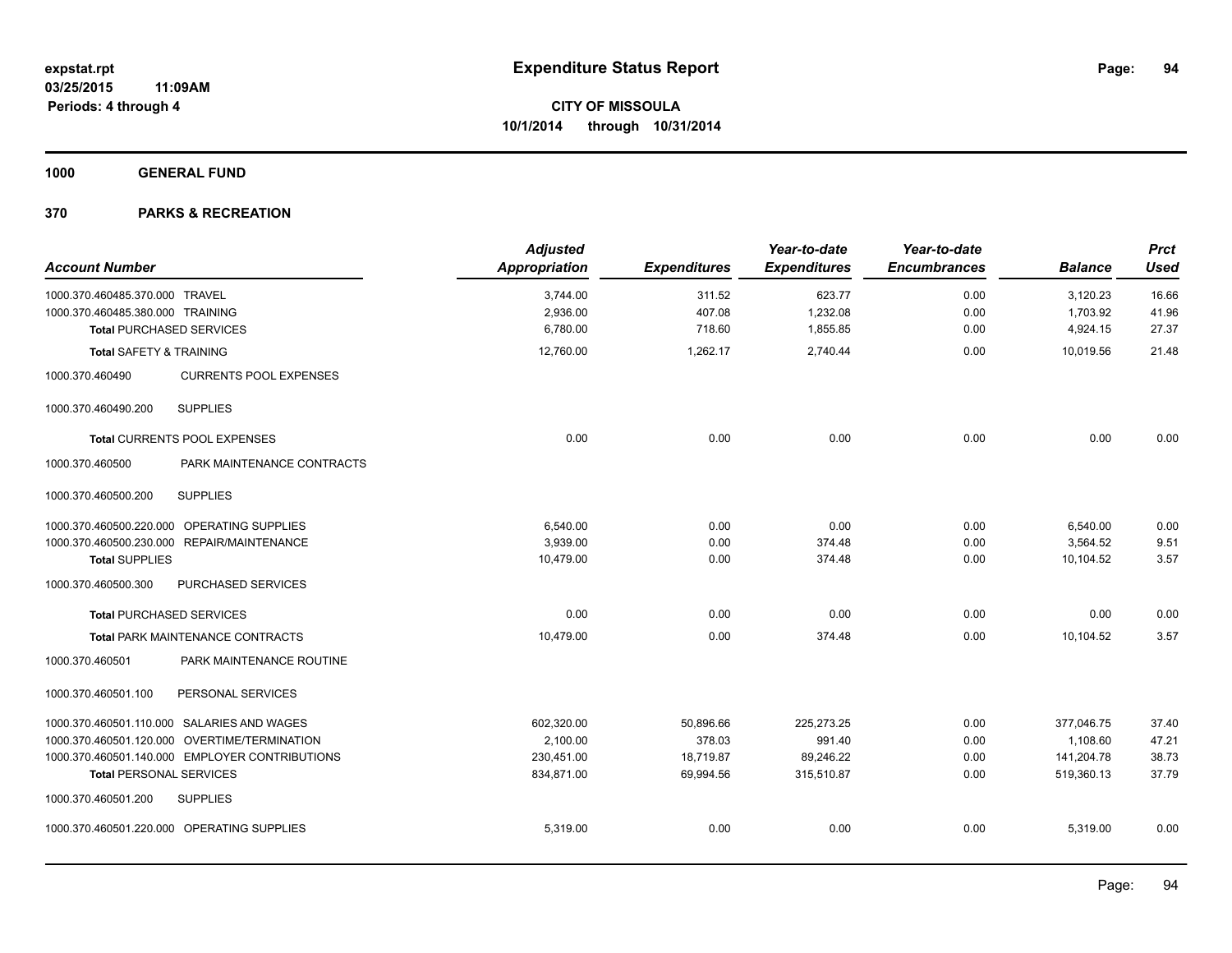**1000 GENERAL FUND**

| <b>Account Number</b>                             | <b>Adjusted</b><br>Appropriation | <b>Expenditures</b> | Year-to-date<br><b>Expenditures</b> | Year-to-date<br><b>Encumbrances</b> | <b>Balance</b> | Prct<br><b>Used</b> |
|---------------------------------------------------|----------------------------------|---------------------|-------------------------------------|-------------------------------------|----------------|---------------------|
| 1000.370.460501.230.000 REPAIR/MAINTENANCE        | 5,275.00                         | 0.00                | 0.00                                | 0.00                                | 5,275.00       | 0.00                |
| 1000.370.460501.231.000 GASOLINE                  | 79,836.00                        | 10,512.91           | 32,110.05                           | 0.00                                | 47,725.95      | 40.22               |
| <b>Total SUPPLIES</b>                             | 90,430.00                        | 10,512.91           | 32,110.05                           | 0.00                                | 58,319.95      | 35.51               |
| 1000.370.460501.300<br>PURCHASED SERVICES         |                                  |                     |                                     |                                     |                |                     |
| 1000.370.460501.341.000 ELECTRICITY & NATURAL GAS | 89,012.00                        | 8,082.37            | 9,094.03                            | 0.00                                | 79,917.97      | 10.22               |
| 1000.370.460501.343.000 WATER CHARGES             | 152,803.00                       | 33,376.05           | 114,386.83                          | 0.00                                | 38,416.17      | 74.86               |
| 1000.370.460501.345.000 GARBAGE                   | 27,833.00                        | 3,687.54            | 13,525.26                           | 0.00                                | 14,307.74      | 48.59               |
| 1000.370.460501.350.000 PROFESSIONAL SERVICES     | 2,347.00                         | 0.00                | 0.00                                | 0.00                                | 2,347.00       | 0.00                |
| 1000.370.460501.360.000 REPAIR & MAINTENANCE      | 3.183.00                         | 793.00              | 1,586.00                            | 0.00                                | 1.597.00       | 49.83               |
| <b>Total PURCHASED SERVICES</b>                   | 275,178.00                       | 45,938.96           | 138,592.12                          | 0.00                                | 136,585.88     | 50.36               |
| 1000.370.460501.800<br>OTHER OBJECTS              |                                  |                     |                                     |                                     |                |                     |
| <b>Total OTHER OBJECTS</b>                        | 0.00                             | 0.00                | 0.00                                | 0.00                                | 0.00           | 0.00                |
| <b>Total PARK MAINTENANCE ROUTINE</b>             | 1,200,479.00                     | 126,446.43          | 486,213.04                          | 0.00                                | 714,265.96     | 40.50               |
| HICKORY FACILITY MAINTENANCE<br>1000.370.460502   |                                  |                     |                                     |                                     |                |                     |
| PERSONAL SERVICES<br>1000.370.460502.100          |                                  |                     |                                     |                                     |                |                     |
| <b>Total PERSONAL SERVICES</b>                    | 0.00                             | 0.00                | 0.00                                | 0.00                                | 0.00           | 0.00                |
| 1000.370.460502.200<br><b>SUPPLIES</b>            |                                  |                     |                                     |                                     |                |                     |
| 1000.370.460502.220.000 OPERATING SUPPLIES        | 3,200.00                         | 0.00                | 0.00                                | 0.00                                | 3,200.00       | 0.00                |
| 1000.370.460502.230.000 REPAIR/MAINTENANCE        | 1,500.00                         | 0.00                | 0.00                                | 0.00                                | 1,500.00       | 0.00                |
| <b>Total SUPPLIES</b>                             | 4,700.00                         | 0.00                | 0.00                                | 0.00                                | 4,700.00       | 0.00                |
| 1000.370.460502.300<br>PURCHASED SERVICES         |                                  |                     |                                     |                                     |                |                     |
| 1000.370.460502.350.000 PROFESSIONAL SERVICES     | 3.080.00                         | 0.00                | 0.00                                | 0.00                                | 3.080.00       | 0.00                |
| 1000.370.460502.360.000 REPAIR & MAINTENANCE      | 6.000.00                         | 0.00                | 0.00                                | 0.00                                | 6,000.00       | 0.00                |
| <b>Total PURCHASED SERVICES</b>                   | 9,080.00                         | 0.00                | 0.00                                | 0.00                                | 9,080.00       | 0.00                |
| Total HICKORY FACILITY MAINTENANCE                | 13,780.00                        | 0.00                | 0.00                                | 0.00                                | 13,780.00      | 0.00                |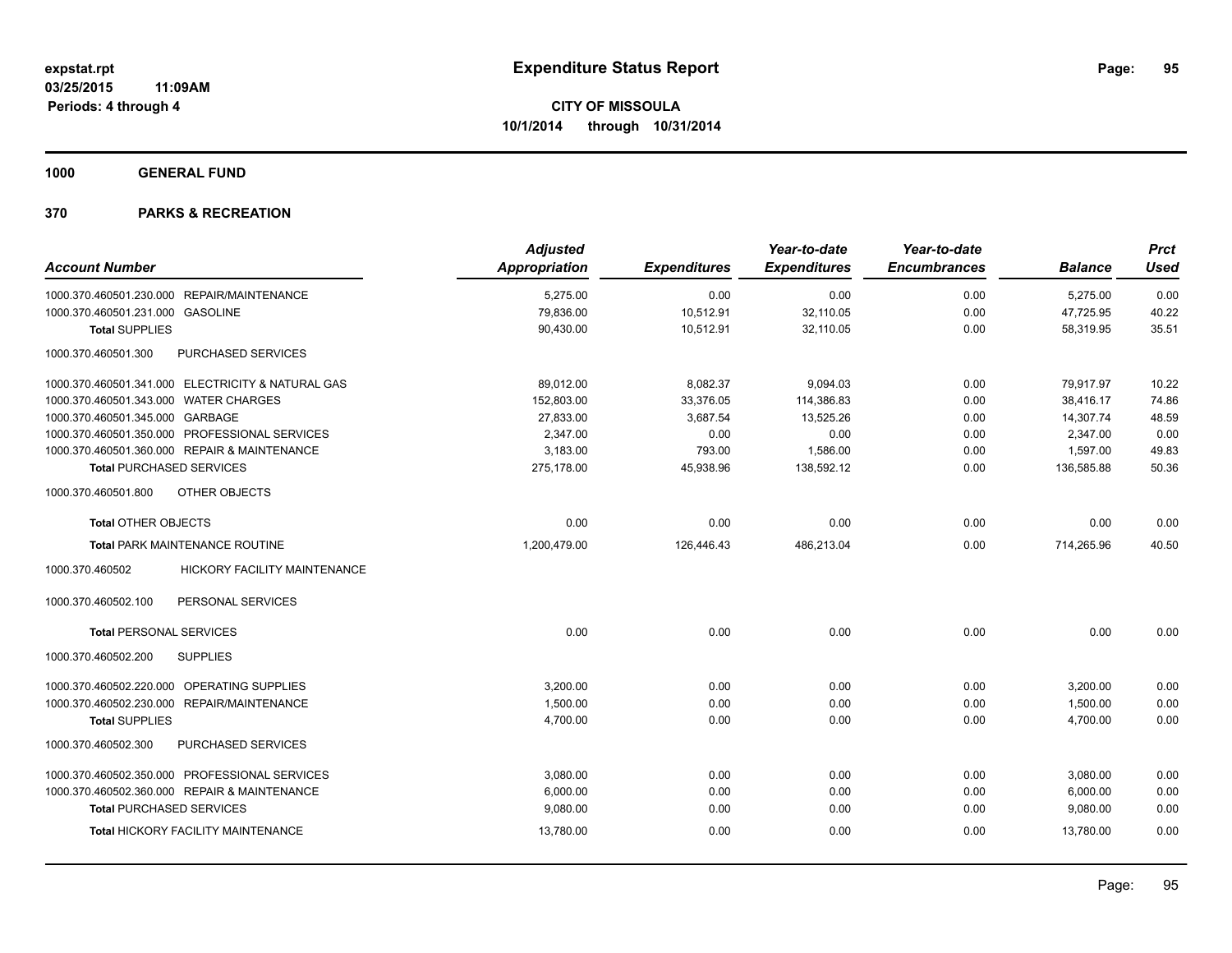**1000 GENERAL FUND**

| <b>Account Number</b>               |                                                | <b>Adjusted</b><br>Appropriation | <b>Expenditures</b> | Year-to-date<br><b>Expenditures</b> | Year-to-date<br><b>Encumbrances</b> | <b>Balance</b> | <b>Prct</b><br><b>Used</b> |
|-------------------------------------|------------------------------------------------|----------------------------------|---------------------|-------------------------------------|-------------------------------------|----------------|----------------------------|
|                                     |                                                |                                  |                     |                                     |                                     |                |                            |
| 1000.370.460503                     | SPORTS FACILITIES MAINTENANCE                  |                                  |                     |                                     |                                     |                |                            |
| 1000.370.460503.100                 | PERSONAL SERVICES                              |                                  |                     |                                     |                                     |                |                            |
|                                     | 1000.370.460503.110.000 SALARIES AND WAGES     | 62,722.00                        | 5,697.42            | 22,504.82                           | 0.00                                | 40,217.18      | 35.88                      |
|                                     | 1000.370.460503.140.000 EMPLOYER CONTRIBUTIONS | 23,433.00                        | 2,057.26            | 8,855.69                            | 0.00                                | 14,577.31      | 37.79                      |
| <b>Total PERSONAL SERVICES</b>      |                                                | 86,155.00                        | 7,754.68            | 31,360.51                           | 0.00                                | 54,794.49      | 36.40                      |
| 1000.370.460503.200                 | <b>SUPPLIES</b>                                |                                  |                     |                                     |                                     |                |                            |
|                                     | 1000.370.460503.220.000 OPERATING SUPPLIES     | 10.211.00                        | 0.00                | 60.69                               | 0.00                                | 10,150.31      | 0.59                       |
|                                     | 1000.370.460503.230.000 REPAIR/MAINTENANCE     | 12,464.00                        | 0.00                | 9,045.98                            | 0.00                                | 3,418.02       | 72.58                      |
| <b>Total SUPPLIES</b>               |                                                | 22,675.00                        | 0.00                | 9,106.67                            | 0.00                                | 13,568.33      | 40.16                      |
| 1000.370.460503.300                 | PURCHASED SERVICES                             |                                  |                     |                                     |                                     |                |                            |
|                                     | <b>Total PURCHASED SERVICES</b>                | 0.00                             | 0.00                | 0.00                                | 0.00                                | 0.00           | 0.00                       |
|                                     | <b>Total SPORTS FACILITIES MAINTENANCE</b>     | 108,830.00                       | 7,754.68            | 40,467.18                           | 0.00                                | 68,362.82      | 37.18                      |
| 1000.370.460504                     | PARK SPECIAL DISTRICTS                         |                                  |                     |                                     |                                     |                |                            |
| 1000.370.460504.100                 | PERSONAL SERVICES                              |                                  |                     |                                     |                                     |                |                            |
| <b>Total PERSONAL SERVICES</b>      |                                                | 0.00                             | 0.00                | 0.00                                | 0.00                                | 0.00           | 0.00                       |
| 1000.370.460504.200                 | <b>SUPPLIES</b>                                |                                  |                     |                                     |                                     |                |                            |
| <b>Total SUPPLIES</b>               |                                                | 0.00                             | 0.00                | 0.00                                | 0.00                                | 0.00           | 0.00                       |
| 1000.370.460504.300                 | PURCHASED SERVICES                             |                                  |                     |                                     |                                     |                |                            |
|                                     | <b>Total PARK SPECIAL DISTRICTS</b>            | 0.00                             | 0.00                | 0.00                                | 0.00                                | 0.00           | 0.00                       |
| <b>Total PARKS &amp; RECREATION</b> |                                                | 3,565,598.00                     | 302,643.07          | 1,228,594.03                        | 0.00                                | 2,337,003.97   | 34.46                      |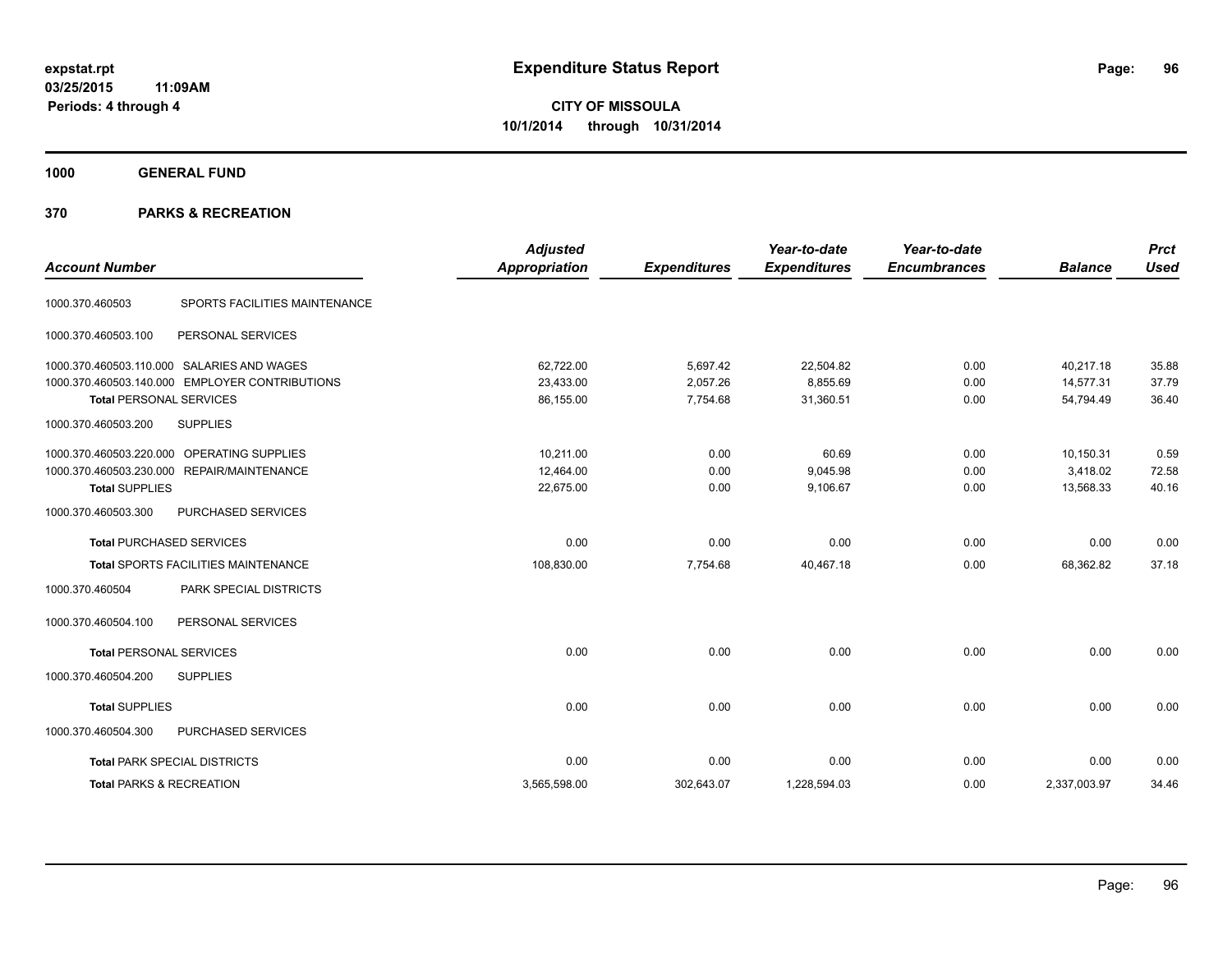**1000 GENERAL FUND**

| <b>Account Number</b>          |                                                      | <b>Adjusted</b><br>Appropriation | <b>Expenditures</b> | Year-to-date<br><b>Expenditures</b> | Year-to-date<br><b>Encumbrances</b> | <b>Balance</b> | <b>Prct</b><br><b>Used</b> |
|--------------------------------|------------------------------------------------------|----------------------------------|---------------------|-------------------------------------|-------------------------------------|----------------|----------------------------|
| 1000.390.410000                | <b>GENERAL GOVERNMENT</b>                            |                                  |                     |                                     |                                     |                |                            |
| 1000.390.410000.200            | <b>SUPPLIES</b>                                      |                                  |                     |                                     |                                     |                |                            |
|                                | <b>Total GENERAL GOVERNMENT</b>                      | 0.00                             | 0.00                | 0.00                                | 0.00                                | 0.00           | 0.00                       |
| 1000.390.410123                | <b>LEGISLATIVE PROGRAM</b>                           |                                  |                     |                                     |                                     |                |                            |
| 1000.390.410123.300            | PURCHASED SERVICES                                   |                                  |                     |                                     |                                     |                |                            |
|                                | 1000.390.410123.350.000 LEGISLATIVE PROGRAM/PROF SVS | 33,000.00                        | 500.00              | 2,500.00                            | 0.00                                | 30,500.00      | 7.58                       |
|                                | <b>Total LEGISLATIVE PROGRAM</b>                     | 33,000.00                        | 500.00              | 2,500.00                            | 0.00                                | 30,500.00      | 7.58                       |
| 1000.390.410230                | WORK COMP CONSULTANT                                 |                                  |                     |                                     |                                     |                |                            |
| 1000.390.410230.100            | PERSONAL SERVICES                                    |                                  |                     |                                     |                                     |                |                            |
| <b>Total PERSONAL SERVICES</b> |                                                      | 0.00                             | 0.00                | 0.00                                | 0.00                                | 0.00           | 0.00                       |
| 1000.390.410230.300            | PURCHASED SERVICES                                   |                                  |                     |                                     |                                     |                |                            |
|                                | <b>Total WORK COMP CONSULTANT</b>                    | 0.00                             | 0.00                | 0.00                                | 0.00                                | 0.00           | 0.00                       |
| 1000.390.410360                | COMMUNITY DISPUTE RESOLUTION                         |                                  |                     |                                     |                                     |                |                            |
| 1000.390.410360.700            | <b>GRANTS &amp; CONTRIBUTIONS</b>                    |                                  |                     |                                     |                                     |                |                            |
|                                | 1000.390.410360.700.000 CDR GRANTS & CONTRIBUTION    | 7,200.00                         | 0.00                | 0.00                                | 0.00                                | 7,200.00       | 0.00                       |
|                                | Total COMMUNITY DISPUTE RESOLUTION                   | 7,200.00                         | 0.00                | 0.00                                | 0.00                                | 7,200.00       | 0.00                       |
| 1000.390.410371                | SEXUAL ASSUALT PREVENTION CAMPAIGN                   |                                  |                     |                                     |                                     |                |                            |
| 1000.390.410371.300            | PURCHASED SERVICES                                   |                                  |                     |                                     |                                     |                |                            |
|                                | 1000.390.410371.350.000 HEALTHY RELATIONSHIP PROJECT | 55,766.00                        | 5,757.51            | 5,757.51                            | 0.00                                | 50,008.49      | 10.32                      |
|                                | Total SEXUAL ASSUALT PREVENTION CAMPAIGN             | 55,766.00                        | 5,757.51            | 5,757.51                            | 0.00                                | 50,008.49      | 10.32                      |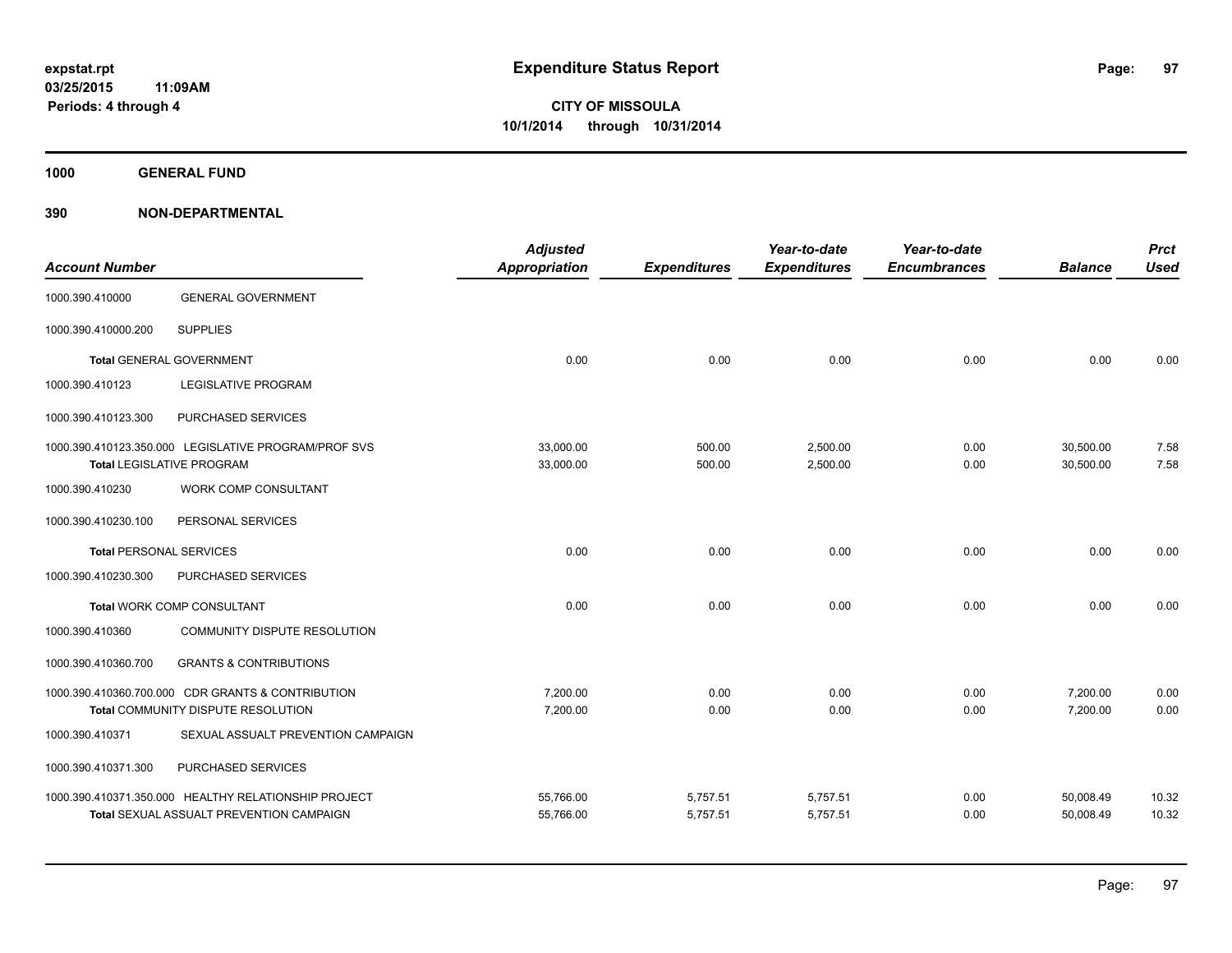**1000 GENERAL FUND**

| <b>Account Number</b>                  |                                                      | <b>Adjusted</b><br><b>Appropriation</b> | <b>Expenditures</b> | Year-to-date<br><b>Expenditures</b> | Year-to-date<br><b>Encumbrances</b> | <b>Balance</b> | <b>Prct</b><br><b>Used</b> |
|----------------------------------------|------------------------------------------------------|-----------------------------------------|---------------------|-------------------------------------|-------------------------------------|----------------|----------------------------|
| 1000.390.410550                        | <b>ACCOUNTING</b>                                    |                                         |                     |                                     |                                     |                |                            |
| 1000.390.410550.500                    | <b>FIXED CHARGES</b>                                 |                                         |                     |                                     |                                     |                |                            |
| <b>Total ACCOUNTING</b>                |                                                      | 0.00                                    | 0.00                | 0.00                                | 0.00                                | 0.00           | 0.00                       |
| 1000.390.410551                        | RESERVE FOR SALARY INCREASES                         |                                         |                     |                                     |                                     |                |                            |
| 1000.390.410551.100                    | PERSONAL SERVICES                                    |                                         |                     |                                     |                                     |                |                            |
| 1000.390.410551.110.000 SALARY RESERVE |                                                      | 44,976.00                               | $-0.75$             | $-2.85$                             | 0.00                                | 44,978.85      | 0.01                       |
|                                        | 1000.390.410551.140.000 EMPLOYER CONTRIBUTIONS       | $-22,556.00$                            | 0.00                | $-366.65$                           | 0.00                                | $-22,189.35$   | 1.63                       |
|                                        | Total RESERVE FOR SALARY INCREASES                   | 22,420.00                               | $-0.75$             | $-369.50$                           | 0.00                                | 22,789.50      | 0.00                       |
| 1000.390.411000                        | <b>MRTMA</b>                                         |                                         |                     |                                     |                                     |                |                            |
| 1000.390.411000.700                    | <b>GRANTS &amp; CONTRIBUTIONS</b>                    |                                         |                     |                                     |                                     |                |                            |
| 1000.390.411000.700.000 MRTMA          |                                                      | 10,780.00                               | 0.00                | 0.00                                | 0.00                                | 10,780.00      | 0.00                       |
| <b>Total MRTMA</b>                     |                                                      | 10,780.00                               | 0.00                | 0.00                                | 0.00                                | 10,780.00      | 0.00                       |
| 1000.390.411030                        | <b>PLANNING</b>                                      |                                         |                     |                                     |                                     |                |                            |
| 1000.390.411030.300                    | PURCHASED SERVICES                                   |                                         |                     |                                     |                                     |                |                            |
|                                        | 1000.390.411030.390.000 GRANTS & COMMUNITY PROGRAMS  | 161,796.00                              | 0.00                | 0.00                                | 0.00                                | 161,796.00     | 0.00                       |
| <b>Total PLANNING</b>                  |                                                      | 161,796.00                              | 0.00                | 0.00                                | 0.00                                | 161,796.00     | 0.00                       |
| 1000.390.411031                        | PLANNING SUBSIDY                                     |                                         |                     |                                     |                                     |                |                            |
| 1000.390.411031.800                    | OTHER OBJECTS                                        |                                         |                     |                                     |                                     |                |                            |
|                                        | 1000.390.411031.820.000 PLANNING SUBSIDY TRANSFER TO | 18,900.00                               | 0.00                | 0.00                                | 0.00                                | 18,900.00      | 0.00                       |
| <b>Total PLANNING SUBSIDY</b>          |                                                      | 18,900.00                               | 0.00                | 0.00                                | 0.00                                | 18,900.00      | 0.00                       |
| 1000.390.411071                        | MOUNTAIN LINE SUBSIDY                                |                                         |                     |                                     |                                     |                |                            |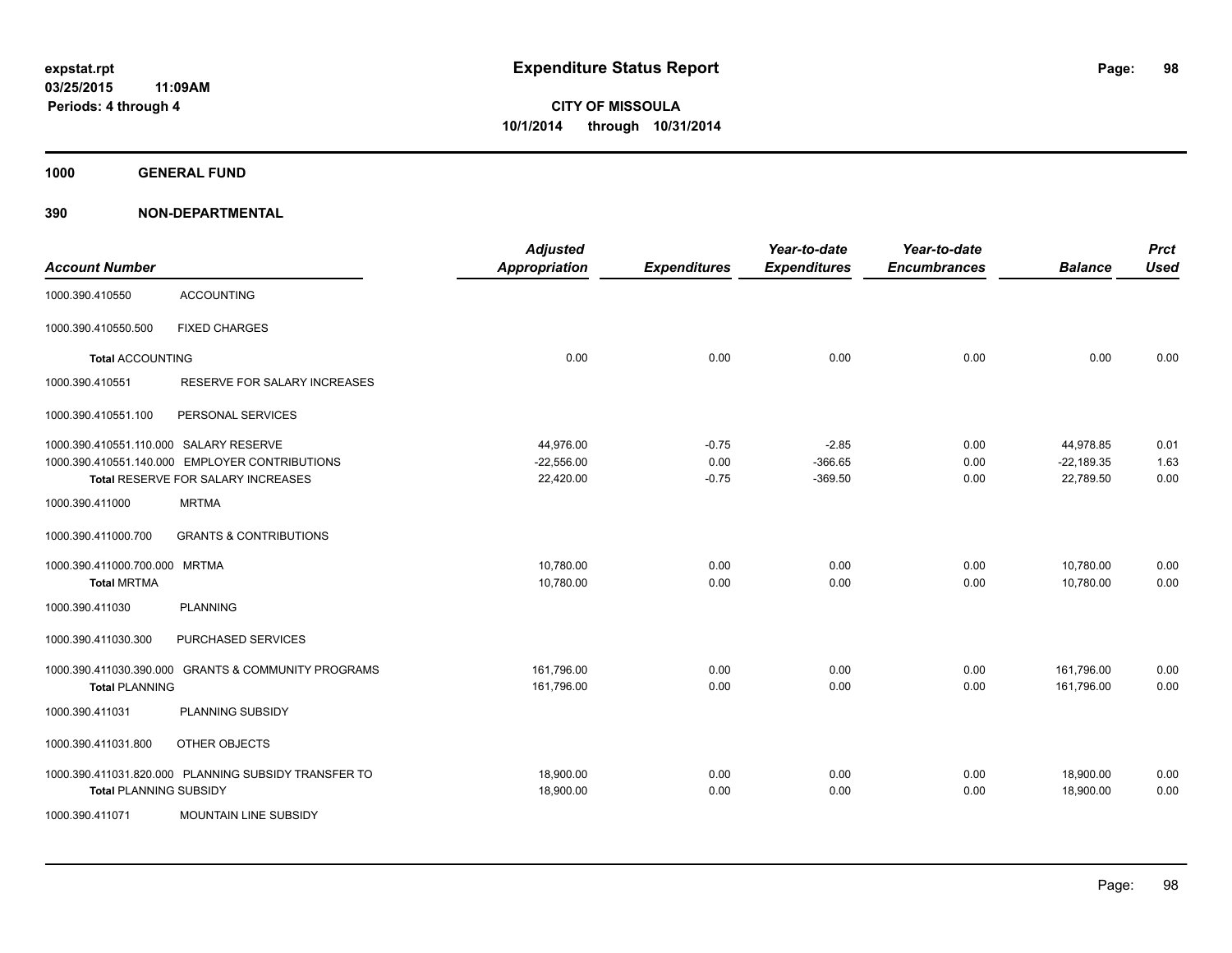**1000 GENERAL FUND**

|                                 |                                                    | <b>Adjusted</b>      |                     | Year-to-date        | Year-to-date        |                | <b>Prct</b> |
|---------------------------------|----------------------------------------------------|----------------------|---------------------|---------------------|---------------------|----------------|-------------|
| <b>Account Number</b>           |                                                    | <b>Appropriation</b> | <b>Expenditures</b> | <b>Expenditures</b> | <b>Encumbrances</b> | <b>Balance</b> | <b>Used</b> |
| 1000.390.411071.700             | <b>GRANTS &amp; CONTRIBUTIONS</b>                  |                      |                     |                     |                     |                |             |
|                                 | 1000.390.411071.700.000 MOUNTAIN LINE FARE SUBSIDY | 50,000.00            | 0.00                | 0.00                | 0.00                | 50,000.00      | 0.00        |
|                                 | Total MOUNTAIN LINE SUBSIDY                        | 50,000.00            | 0.00                | 0.00                | 0.00                | 50,000.00      | 0.00        |
| 1000.390.411080                 | <b>MIM MDT</b>                                     |                      |                     |                     |                     |                |             |
| 1000.390.411080.800             | OTHER OBJECTS                                      |                      |                     |                     |                     |                |             |
| 1000.390.411080.820.000         | TRANSPORTATION-MIM SUBSIDY TRANSFER TO             | 9,900.00             | 0.00                | 0.00                | 0.00                | 9,900.00       | 0.00        |
| <b>Total MIM MDT</b>            |                                                    | 9,900.00             | 0.00                | 0.00                | 0.00                | 9,900.00       | 0.00        |
| 1000.390.411240                 | OPG OFFICE REMODEL                                 |                      |                     |                     |                     |                |             |
| 1000.390.411240.400             | <b>BUILDING MATERIALS</b>                          |                      |                     |                     |                     |                |             |
| <b>Total OPG OFFICE REMODEL</b> |                                                    | 0.00                 | 0.00                | 0.00                | 0.00                | 0.00           | 0.00        |
| 1000.390.411802                 | <b>VOLUNTEER MISSOULA</b>                          |                      |                     |                     |                     |                |             |
| 1000.390.411802.700             | <b>GRANTS &amp; CONTRIBUTIONS</b>                  |                      |                     |                     |                     |                |             |
|                                 | 1000.390.411802.700.000 VOLUNTEER MISSOULA         | 15,000.00            | 0.00                | 15,000.00           | 0.00                | 0.00           | 100.00      |
|                                 | Total VOLUNTEER MISSOULA                           | 15,000.00            | 0.00                | 15,000.00           | 0.00                | 0.00           | 100.00      |
| 1000.390.411810                 | <b>TERMINATION PAY</b>                             |                      |                     |                     |                     |                |             |
| 1000.390.411810.100             | PERSONAL SERVICES                                  |                      |                     |                     |                     |                |             |
|                                 | 1000.390.411810.120.000 OVERTIME/TERMINATION       | 25,000.00            | 0.00                | 0.00                | 0.00                | 25,000.00      | 0.00        |
| <b>Total PERSONAL SERVICES</b>  |                                                    | 25,000.00            | 0.00                | 0.00                | 0.00                | 25.000.00      | 0.00        |
| 1000.390.411810.300             | PURCHASED SERVICES                                 |                      |                     |                     |                     |                |             |
|                                 | <b>Total PURCHASED SERVICES</b>                    | 0.00                 | 0.00                | 0.00                | 0.00                | 0.00           | 0.00        |
| <b>Total TERMINATION PAY</b>    |                                                    | 25,000.00            | 0.00                | 0.00                | 0.00                | 25,000.00      | 0.00        |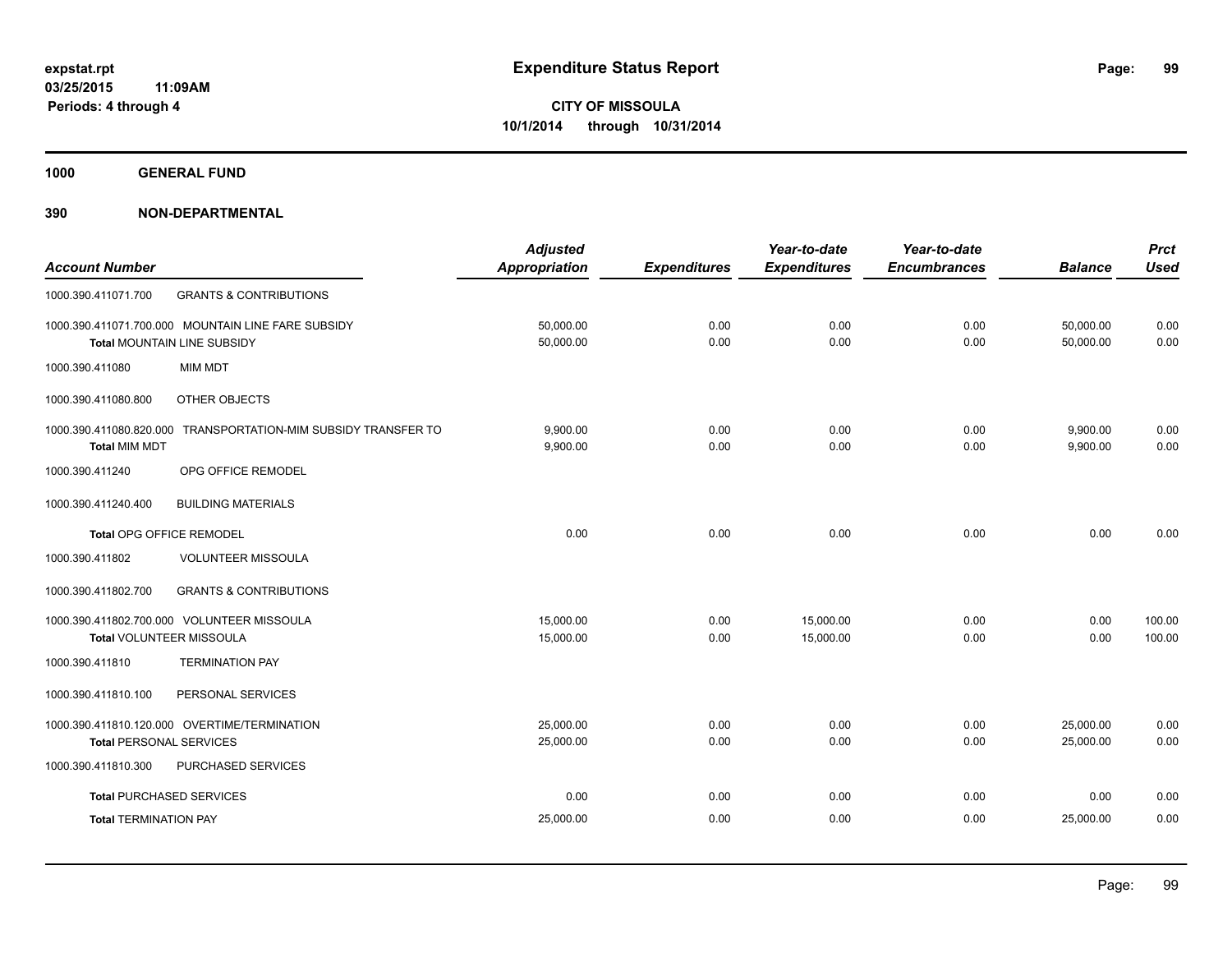**1000 GENERAL FUND**

|                                |                                                       | <b>Adjusted</b>      |                     | Year-to-date        | Year-to-date        |                | <b>Prct</b> |
|--------------------------------|-------------------------------------------------------|----------------------|---------------------|---------------------|---------------------|----------------|-------------|
| <b>Account Number</b>          |                                                       | <b>Appropriation</b> | <b>Expenditures</b> | <b>Expenditures</b> | <b>Encumbrances</b> | <b>Balance</b> | <b>Used</b> |
| 1000.390.411850                | <b>ECONOMIC DEVELOPMENT</b>                           |                      |                     |                     |                     |                |             |
| 1000.390.411850.300            | PURCHASED SERVICES                                    |                      |                     |                     |                     |                |             |
|                                | <b>Total PURCHASED SERVICES</b>                       | 0.00                 | 0.00                | 0.00                | 0.00                | 0.00           | 0.00        |
| 1000.390.411850.700            | <b>GRANTS &amp; CONTRIBUTIONS</b>                     |                      |                     |                     |                     |                |             |
|                                | 1000.390.411850.700.000 ECONOMIC PARTNERSHIP          | 100,000.00           | 0.00                | 100,000.00          | 0.00                | 0.00           | 100.00      |
|                                | Total ECONOMIC DEVELOPMENT                            | 100,000.00           | 0.00                | 100,000.00          | 0.00                | 0.00           | 100.00      |
| 1000.390.411853                | <b>COMMUNITY SERVICE</b>                              |                      |                     |                     |                     |                |             |
| 1000.390.411853.300            | PURCHASED SERVICES                                    |                      |                     |                     |                     |                |             |
|                                | 1000.390.411853.390.000 COMMUNITY SERVICES(MCS)       | 68.401.00            | 0.00                | 0.00                | 0.00                | 68,401.00      | 0.00        |
| <b>Total COMMUNITY SERVICE</b> |                                                       | 68,401.00            | 0.00                | 0.00                | 0.00                | 68,401.00      | 0.00        |
| 1000.390.411854                | NEIGHBORHOOD AMBASSADOR                               |                      |                     |                     |                     |                |             |
| 1000.390.411854.700            | <b>GRANTS &amp; CONTRIBUTIONS</b>                     |                      |                     |                     |                     |                |             |
|                                | 1000.390.411854.700.000 NEIGHBORHOOD AMBASSADOR       | 0.00                 | 0.00                | 9.950.00            | 0.00                | $-9,950.00$    | 0.00        |
|                                | Total NEIGHBORHOOD AMBASSADOR                         | 0.00                 | 0.00                | 9.950.00            | 0.00                | $-9.950.00$    | 0.00        |
| 1000.390.411860                | SPECIAL IMPROVEMENT ASSESSMENTS                       |                      |                     |                     |                     |                |             |
| 1000.390.411860.500            | <b>FIXED CHARGES</b>                                  |                      |                     |                     |                     |                |             |
|                                | 1000.390.411860.500.000 SID ASSESSMENTS-FIXED CHARGES | 116,000.00           | 0.00                | 0.00                | 0.00                | 116,000.00     | 0.00        |
|                                | Total SPECIAL IMPROVEMENT ASSESSMENTS                 | 116,000.00           | 0.00                | 0.00                | 0.00                | 116,000.00     | 0.00        |
| 1000.390.420183                | CELL PHONE EDUCATION CAMPAIGN                         |                      |                     |                     |                     |                |             |
| 1000.390.420183.200            | <b>SUPPLIES</b>                                       |                      |                     |                     |                     |                |             |
|                                | <b>Total CELL PHONE EDUCATION CAMPAIGN</b>            | 0.00                 | 0.00                | 0.00                | 0.00                | 0.00           | 0.00        |
|                                |                                                       |                      |                     |                     |                     |                |             |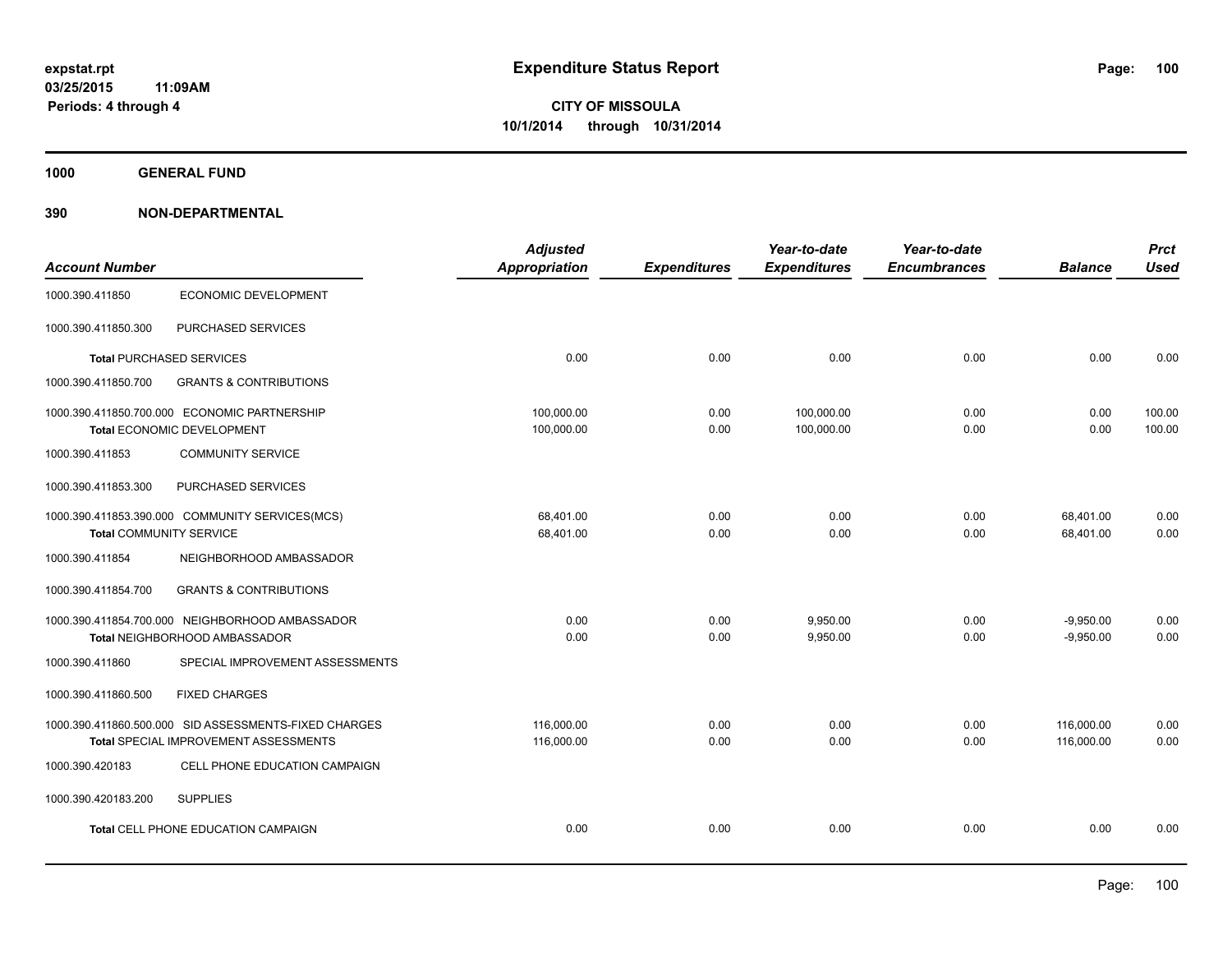**1000 GENERAL FUND**

| <b>Account Number</b>           |                                                                                                      | <b>Adjusted</b><br><b>Appropriation</b> | <b>Expenditures</b> | Year-to-date<br><b>Expenditures</b> | Year-to-date<br><b>Encumbrances</b> | <b>Balance</b>               | <b>Prct</b><br><b>Used</b> |
|---------------------------------|------------------------------------------------------------------------------------------------------|-----------------------------------------|---------------------|-------------------------------------|-------------------------------------|------------------------------|----------------------------|
| 1000.390.420500                 | PROTECTIVE INSPECTIONS                                                                               |                                         |                     |                                     |                                     |                              |                            |
| 1000.390.420500.500             | <b>FIXED CHARGES</b>                                                                                 |                                         |                     |                                     |                                     |                              |                            |
|                                 | 1000.390.420500.500.000 BLDG DEPT REIMB FOR GENERAL FUND TIME<br><b>Total PROTECTIVE INSPECTIONS</b> | 5.000.00<br>5,000.00                    | 0.00<br>0.00        | 0.00<br>0.00                        | 0.00<br>0.00                        | 5,000.00<br>5,000.00         | 0.00<br>0.00               |
| 1000.390.430255                 | <b>BIKE-PED PROGRAM</b>                                                                              |                                         |                     |                                     |                                     |                              |                            |
| 1000.390.430255.800             | OTHER OBJECTS                                                                                        |                                         |                     |                                     |                                     |                              |                            |
| Total BIKE-PED PROGRAM          | 1000.390.430255.820.000 BIKE PED SUBSIDY/TRANSFER TO                                                 | 74,718.00<br>74,718.00                  | 0.00<br>0.00        | 0.00<br>0.00                        | 0.00<br>0.00                        | 74,718.00<br>74,718.00       | 0.00<br>0.00               |
| 1000.390.440190                 | <b>HEALTH DEPT CONTRIBUTIONS</b>                                                                     |                                         |                     |                                     |                                     |                              |                            |
| 1000.390.440190.700             | <b>GRANTS &amp; CONTRIBUTIONS</b>                                                                    |                                         |                     |                                     |                                     |                              |                            |
|                                 | 1000.390.440190.700.000 HEALTH DEPT CONTRIBUTIONS<br>Total HEALTH DEPT CONTRIBUTIONS                 | 1,314,264.00<br>1,314,264.00            | 0.00<br>0.00        | 0.00<br>0.00                        | 0.00<br>0.00                        | 1,314,264.00<br>1,314,264.00 | 0.00<br>0.00               |
| 1000.390.440191                 | PARTNERSHIP HEALTH                                                                                   |                                         |                     |                                     |                                     |                              |                            |
| 1000.390.440191.700             | <b>GRANTS &amp; CONTRIBUTIONS</b>                                                                    |                                         |                     |                                     |                                     |                              |                            |
| <b>Total PARTNERSHIP HEALTH</b> | 1000.390.440191.700.000 PARTNERSHIP HEALTH - CONTRIBUTIONS                                           | 42.532.00<br>42,532.00                  | 0.00<br>0.00        | 0.00<br>0.00                        | 0.00<br>0.00                        | 42,532.00<br>42,532.00       | 0.00<br>0.00               |
| 1000.390.440600                 | ANIMAL CONTROL SERVICES                                                                              |                                         |                     |                                     |                                     |                              |                            |
| 1000.390.440600.700             | <b>GRANTS &amp; CONTRIBUTIONS</b>                                                                    |                                         |                     |                                     |                                     |                              |                            |
|                                 | 1000.390.440600.700.000 ANIMAL CONTROL TRANSFER<br><b>Total ANIMAL CONTROL SERVICES</b>              | 284,695.00<br>284,695.00                | 0.00<br>0.00        | 0.00<br>0.00                        | 0.00<br>0.00                        | 284,695.00<br>284,695.00     | 0.00<br>0.00               |
| 1000.390.440700                 | PEST MANAGEMENT CONTROL                                                                              |                                         |                     |                                     |                                     |                              |                            |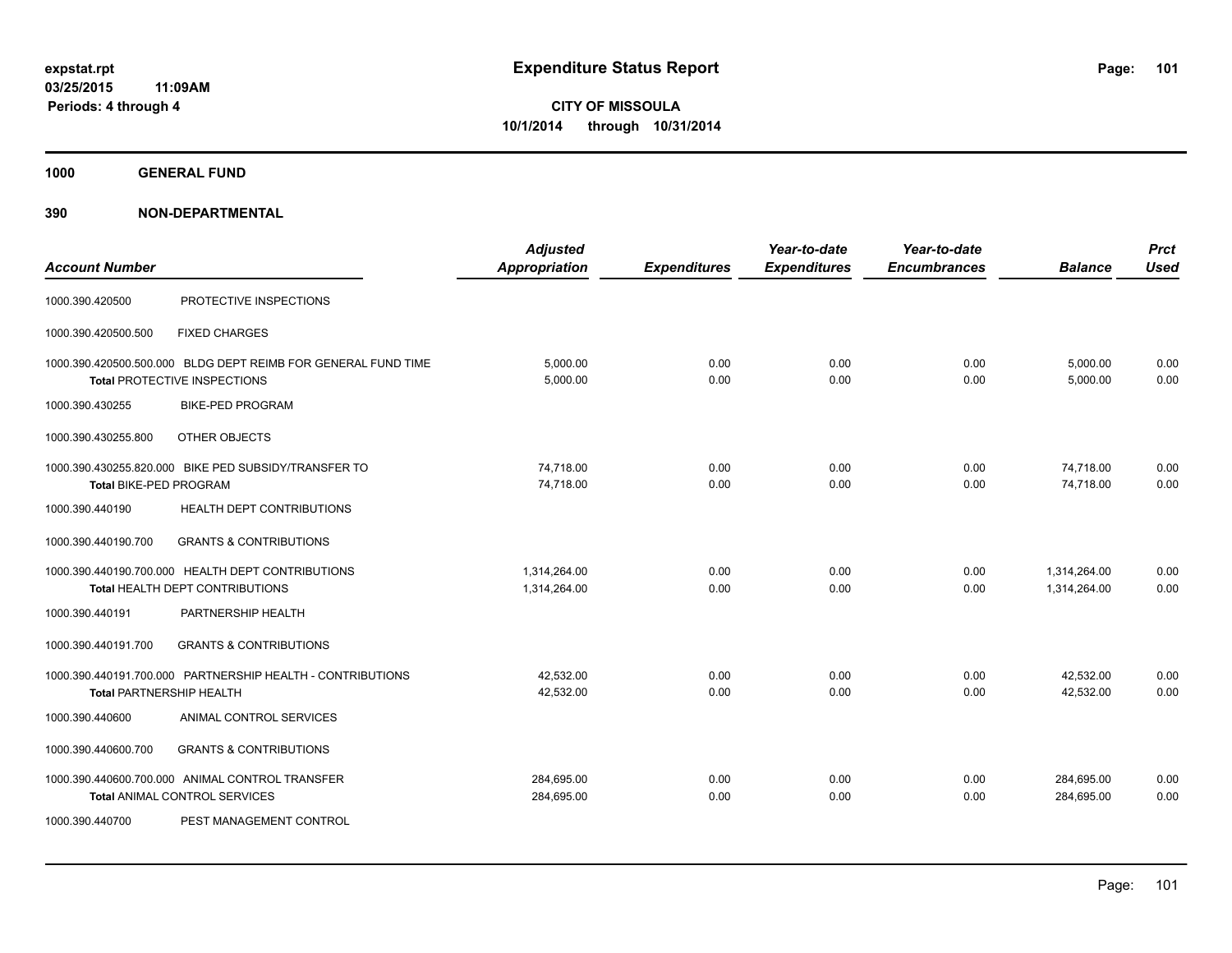**1000 GENERAL FUND**

## **390 NON-DEPARTMENTAL**

|                                                                 | <b>Adjusted</b> |                     | Year-to-date        | Year-to-date        |                | <b>Prct</b> |
|-----------------------------------------------------------------|-----------------|---------------------|---------------------|---------------------|----------------|-------------|
| <b>Account Number</b>                                           | Appropriation   | <b>Expenditures</b> | <b>Expenditures</b> | <b>Encumbrances</b> | <b>Balance</b> | <b>Used</b> |
| <b>GRANTS &amp; CONTRIBUTIONS</b><br>1000.390.440700.700        |                 |                     |                     |                     |                |             |
| 1000.390.440700.700.000 PEST MGMT EDUCATION- CONTRIBUTIONS      | 2,940.00        | 0.00                | 0.00                | 0.00                | 2,940.00       | 0.00        |
| Total PEST MANAGEMENT CONTROL                                   | 2,940.00        | 0.00                | 0.00                | 0.00                | 2,940.00       | 0.00        |
| <b>AGING SERVICES</b><br>1000.390.450000                        |                 |                     |                     |                     |                |             |
| 1000.390.450000.700<br><b>GRANTS &amp; CONTRIBUTIONS</b>        |                 |                     |                     |                     |                |             |
| 1000.390.450000.700.000 AGING SERVICES - GRANTS & CONTRIBUTIONS | 175,000.00      | 0.00                | 0.00                | 0.00                | 175,000.00     | 0.00        |
| <b>Total AGING SERVICES</b>                                     | 175,000.00      | 0.00                | 0.00                | 0.00                | 175,000.00     | 0.00        |
| <b>GENERAL ASSISTANCE</b><br>1000.390.450131                    |                 |                     |                     |                     |                |             |
| 1000.390.450131.700<br><b>GRANTS &amp; CONTRIBUTIONS</b>        |                 |                     |                     |                     |                |             |
| 1000.390.450131.700.000 10 YR PLAN TO END HOMELESSNESS          | 35,000.00       | 0.00                | 0.00                | 0.00                | 35,000.00      | 0.00        |
| <b>Total GENERAL ASSISTANCE</b>                                 | 35,000.00       | 0.00                | 0.00                | 0.00                | 35,000.00      | 0.00        |
| 1000.390.460300<br>OTHER COMMUNITY EVENTS                       |                 |                     |                     |                     |                |             |
| 1000.390.460300.700<br><b>GRANTS &amp; CONTRIBUTIONS</b>        |                 |                     |                     |                     |                |             |
| 1000.390.460300.700.000 CULTURAL COUNCIL-GRANTS & CONTRIBUTIONS | 62,500.00       | 0.00                | 31,250.00           | 0.00                | 31,250.00      | 50.00       |
| <b>Total OTHER COMMUNITY EVENTS</b>                             | 62,500.00       | 0.00                | 31,250.00           | 0.00                | 31,250.00      | 50.00       |
| <b>AQUATICS SUBSIDY</b><br>1000.390.460433                      |                 |                     |                     |                     |                |             |
| OTHER OBJECTS<br>1000.390.460433.800                            |                 |                     |                     |                     |                |             |
| 1000.390.460433.820.000 AQUATICS SUBSIDY/TRANS TO OTHER FUNDS   | 203,000.00      | 0.00                | 0.00                | 0.00                | 203,000.00     | 0.00        |
| <b>Total AQUATICS SUBSIDY</b>                                   | 203,000.00      | 0.00                | 0.00                | 0.00                | 203,000.00     | 0.00        |
| 1000.390.460451<br><b>CITY BAND</b>                             |                 |                     |                     |                     |                |             |
|                                                                 |                 |                     |                     |                     |                |             |

1000.390.460451.700 GRANTS & CONTRIBUTIONS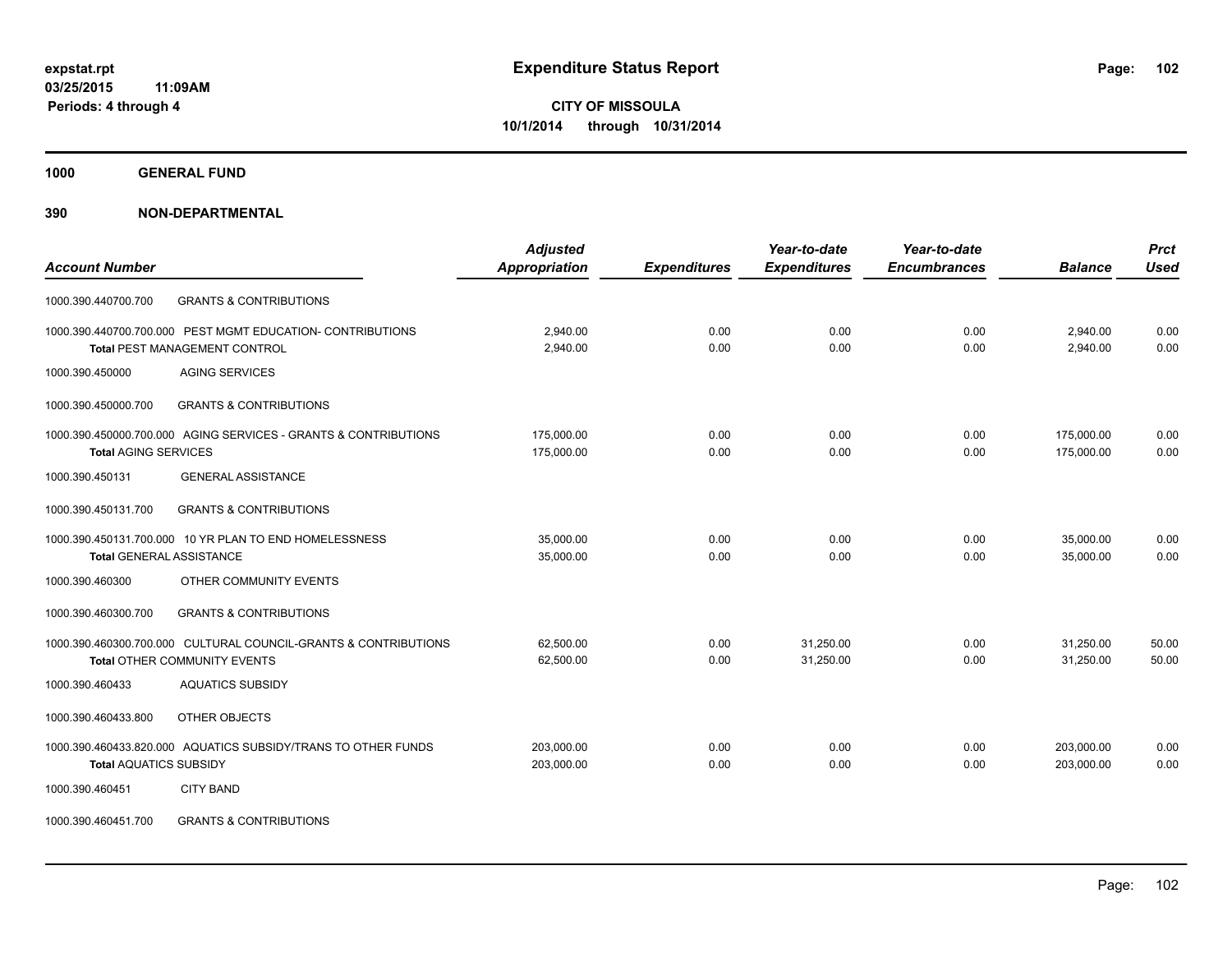**1000 GENERAL FUND**

| <b>Account Number</b>                                                                                | <b>Adjusted</b><br>Appropriation | <b>Expenditures</b>  | Year-to-date<br><b>Expenditures</b> | Year-to-date<br><b>Encumbrances</b> | <b>Balance</b>         | <b>Prct</b><br><b>Used</b> |
|------------------------------------------------------------------------------------------------------|----------------------------------|----------------------|-------------------------------------|-------------------------------------|------------------------|----------------------------|
| 1000.390.460451.700.000 CITY BAND-GRANTS & CONTRIBUTIONS<br><b>Total CITY BAND</b>                   | 5,880.00<br>5,880.00             | 5,781.97<br>5,781.97 | 5,781.97<br>5,781.97                | 0.00<br>0.00                        | 98.03<br>98.03         | 98.33<br>98.33             |
| 1000.390.460452<br><b>ART MUSEUM</b>                                                                 |                                  |                      |                                     |                                     |                        |                            |
| 1000.390.460452.700<br><b>GRANTS &amp; CONTRIBUTIONS</b>                                             |                                  |                      |                                     |                                     |                        |                            |
| 1000.390.460452.700.000 ART MUSEUM-GRANTS & CONTRIBUTIONS<br><b>Total ART MUSEUM</b>                 | 44,526.00<br>44,526.00           | 6,042.54<br>6,042.54 | 13,949.83<br>13,949.83              | 0.00<br>0.00                        | 30,576.17<br>30,576.17 | 31.33<br>31.33             |
| 1000.390.460453<br><b>INTL CHORAL FESTIVAL</b>                                                       |                                  |                      |                                     |                                     |                        |                            |
| <b>GRANTS &amp; CONTRIBUTIONS</b><br>1000.390.460453.700                                             |                                  |                      |                                     |                                     |                        |                            |
| 1000.390.460453.700.000 INT'L CHORAL FESTIVAL<br>Total INTL CHORAL FESTIVAL                          | 12,000.00<br>12,000.00           | 0.00<br>0.00         | 0.00<br>0.00                        | 0.00<br>0.00                        | 12,000.00<br>12,000.00 | 0.00<br>0.00               |
| 1000.390.460455<br><b>MUSIC RIGHTS</b>                                                               |                                  |                      |                                     |                                     |                        |                            |
| 1000.390.460455.500<br><b>FIXED CHARGES</b>                                                          |                                  |                      |                                     |                                     |                        |                            |
| 1000.390.460455.500.000 MUSIC RIGHTS/MUSICAL VENUES<br><b>Total MUSIC RIGHTS</b>                     | 1,300.00<br>1,300.00             | 0.00<br>0.00         | 0.00<br>0.00                        | 0.00<br>0.00                        | 1,300.00<br>1,300.00   | 0.00<br>0.00               |
| 1000.390.460460<br><b>HISTORIC PRESERVATION</b>                                                      |                                  |                      |                                     |                                     |                        |                            |
| OTHER OBJECTS<br>1000.390.460460.800                                                                 |                                  |                      |                                     |                                     |                        |                            |
| 1000.390.460460.820.000 HISTORIC PRESERVATION SUBSIDY TRANSFER<br><b>Total HISTORIC PRESERVATION</b> | 61,228.00<br>61,228.00           | 0.00<br>0.00         | 0.00<br>0.00                        | 0.00<br>0.00                        | 61,228.00<br>61,228.00 | 0.00<br>0.00               |
| 1000.390.470324<br><b>BIG SKY TRUST FUND SUPPORT</b>                                                 |                                  |                      |                                     |                                     |                        |                            |
| <b>GRANTS &amp; CONTRIBUTIONS</b><br>1000.390.470324.700                                             |                                  |                      |                                     |                                     |                        |                            |
| 1000.390.470324.700.000 BIG SKY TRUST FUND SUPPORT                                                   | 40,000.00                        | 0.00                 | 0.00                                | 0.00                                | 40.000.00              | 0.00                       |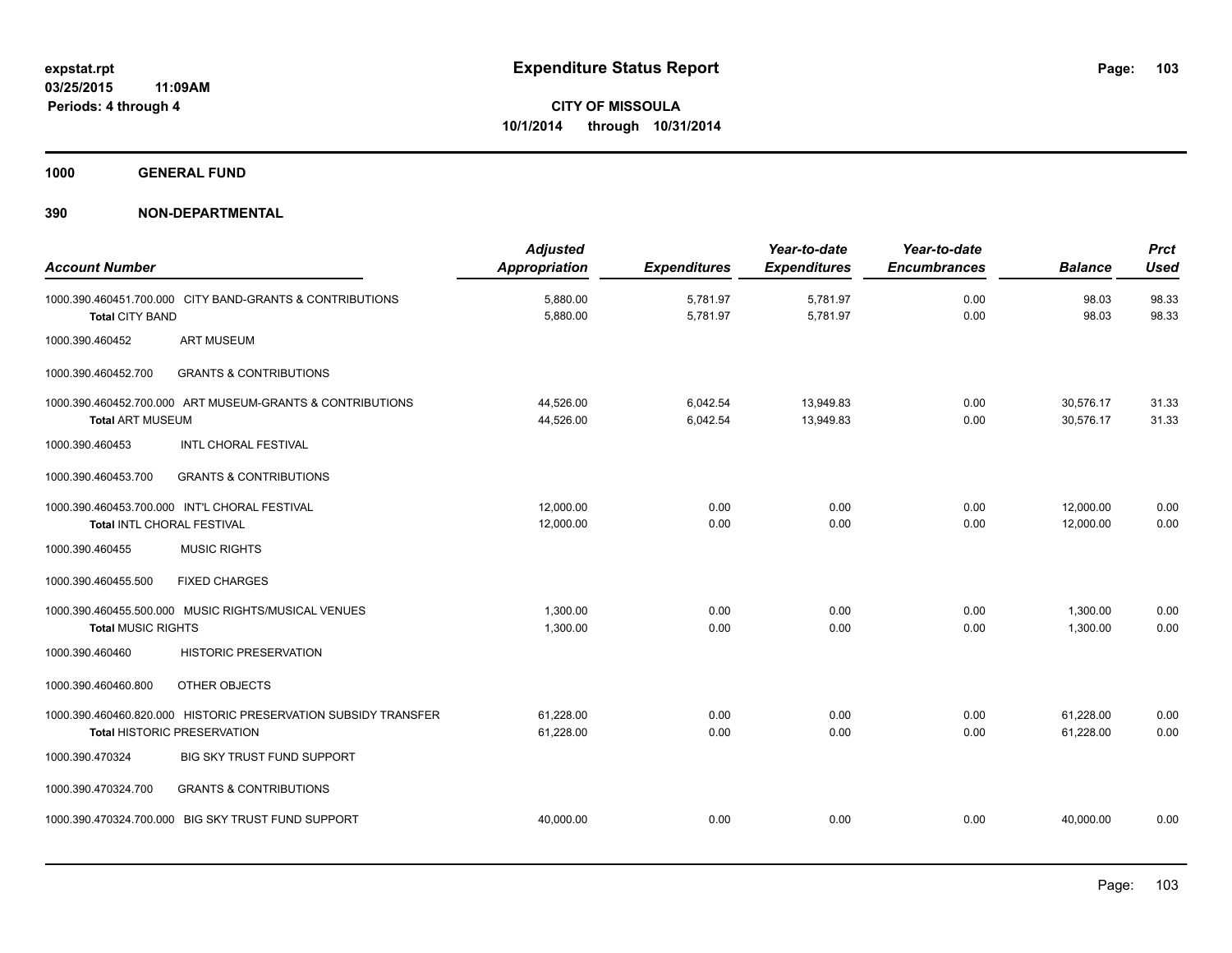**1000 GENERAL FUND**

| <b>Account Number</b>                    |                                                            | <b>Adjusted</b><br><b>Appropriation</b> | <b>Expenditures</b> | Year-to-date<br><b>Expenditures</b> | Year-to-date<br><b>Encumbrances</b> | <b>Balance</b> | <b>Prct</b><br><b>Used</b> |
|------------------------------------------|------------------------------------------------------------|-----------------------------------------|---------------------|-------------------------------------|-------------------------------------|----------------|----------------------------|
|                                          | Total BIG SKY TRUST FUND SUPPORT                           | 40,000.00                               | 0.00                | 0.00                                | 0.00                                | 40.000.00      | 0.00                       |
| 1000.390.480400                          | <b>REC/GREEN TAG PROGRAM</b>                               |                                         |                     |                                     |                                     |                |                            |
| 1000.390.480400.300                      | PURCHASED SERVICES                                         |                                         |                     |                                     |                                     |                |                            |
|                                          | <b>Total REC/GREEN TAG PROGRAM</b>                         | 0.00                                    | 0.00                | 0.00                                | 0.00                                | 0.00           | 0.00                       |
| 1000.390.490504                          | OPERATING EQUIPMENT DEBT SERVICE                           |                                         |                     |                                     |                                     |                |                            |
| 1000.390.490504.600                      | <b>DEBT SERVICE</b>                                        |                                         |                     |                                     |                                     |                |                            |
|                                          | 1000.390.490504.610.000 OPERATING EQUIP DEBT SVS-PRINCIPAL | 365,154.00                              | 0.00                | 204,804.43                          | 0.00                                | 160,349.57     | 56.09                      |
|                                          | 1000.390.490504.620.000 OPERATING EQUIP DEBT SVS-INTEREST  | 9.617.00                                | 0.00                | 3,914.22                            | 0.00                                | 5,702.78       | 40.70                      |
|                                          | Total OPERATING EQUIPMENT DEBT SERVICE                     | 374,771.00                              | 0.00                | 208,718.65                          | 0.00                                | 166,052.35     | 55.69                      |
| 1000.390.490505                          | ACCELA LOAN DEBT SERVICE                                   |                                         |                     |                                     |                                     |                |                            |
| 1000.390.490505.600                      | <b>DEBT SERVICE</b>                                        |                                         |                     |                                     |                                     |                |                            |
| 1000.390.490505.610.000 ACCELA/PRINCIPAL |                                                            | 44,651.00                               | 0.00                | 0.00                                | 0.00                                | 44,651.00      | 0.00                       |
|                                          | 1000.390.490505.620.000 INTEREST / SERVICE FEES            | 5,562.00                                | 0.00                | 0.00                                | 0.00                                | 5,562.00       | 0.00                       |
|                                          | Total ACCELA LOAN DEBT SERVICE                             | 50,213.00                               | 0.00                | 0.00                                | 0.00                                | 50,213.00      | 0.00                       |
| 1000.390.510000                          | MISCELLANEOUS                                              |                                         |                     |                                     |                                     |                |                            |
| 1000.390.510000.800                      | OTHER OBJECTS                                              |                                         |                     |                                     |                                     |                |                            |
| <b>Total MISCELLANEOUS</b>               |                                                            | 0.00                                    | 0.00                | 0.00                                | 0.00                                | 0.00           | 0.00                       |
| 1000.390.510110                          | <b>MERCHANT SERVICES</b>                                   |                                         |                     |                                     |                                     |                |                            |
| 1000.390.510110.500                      | <b>FIXED CHARGES</b>                                       |                                         |                     |                                     |                                     |                |                            |
|                                          | 1000.390.510110.550.000 MERCHANT SERVICE FEES              | 29,700.00                               | 0.00                | 0.00                                | 0.00                                | 29,700.00      | 0.00                       |
| <b>Total MERCHANT SERVICES</b>           |                                                            | 29,700.00                               | 0.00                | 0.00                                | 0.00                                | 29,700.00      | 0.00                       |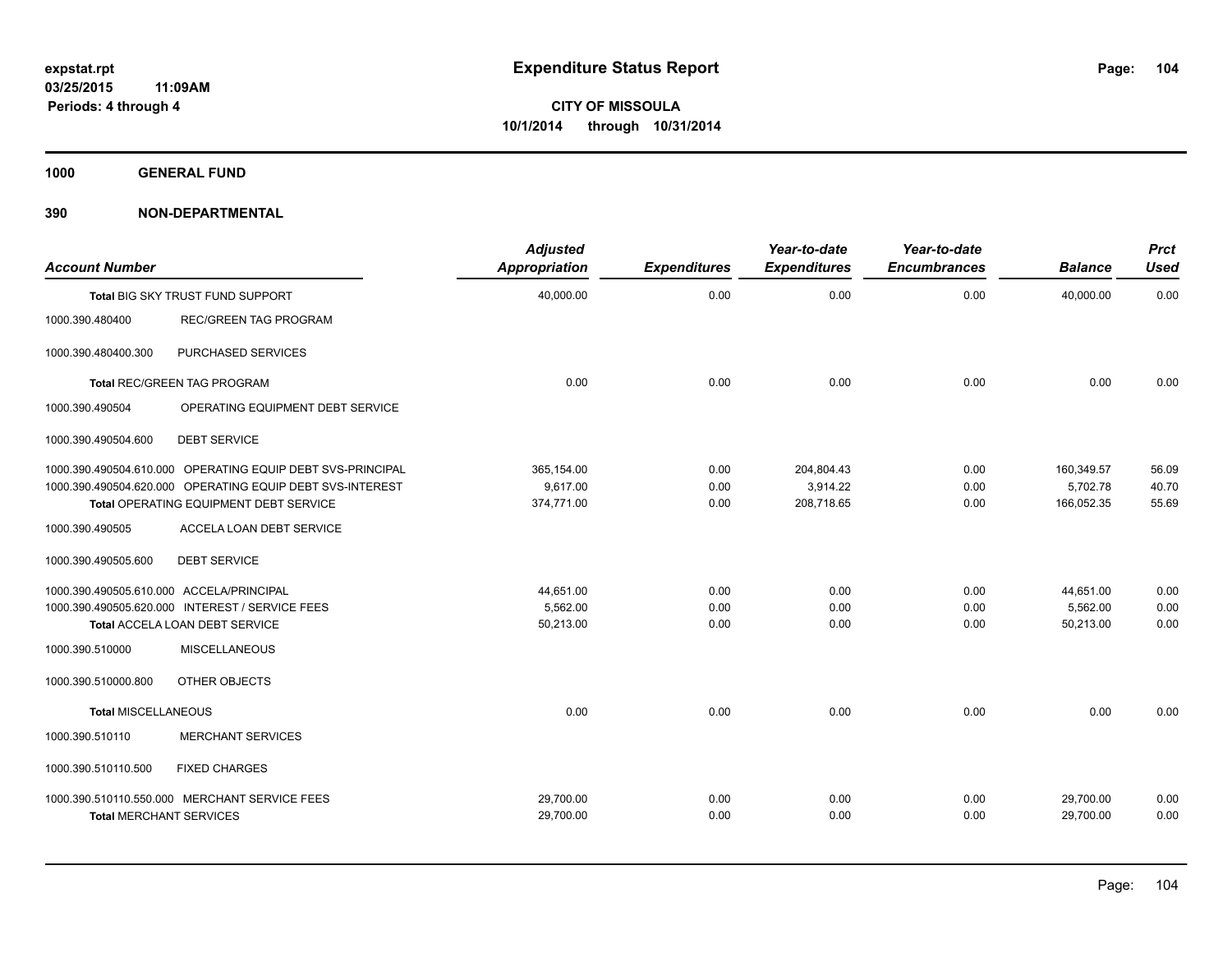**1000 GENERAL FUND**

## **390 NON-DEPARTMENTAL**

|                                     |                                                                 | <b>Adjusted</b>      |                     | Year-to-date        | Year-to-date        |                | <b>Prct</b> |
|-------------------------------------|-----------------------------------------------------------------|----------------------|---------------------|---------------------|---------------------|----------------|-------------|
| <b>Account Number</b>               |                                                                 | <b>Appropriation</b> | <b>Expenditures</b> | <b>Expenditures</b> | <b>Encumbrances</b> | <b>Balance</b> | <b>Used</b> |
| 1000.390.510250                     | <b>REIMBURSABLE LOSSES</b>                                      |                      |                     |                     |                     |                |             |
| 1000.390.510250.200                 | <b>SUPPLIES</b>                                                 |                      |                     |                     |                     |                |             |
|                                     | 1000.390.510250.230.000 REIMBURSEABLE LOSSES-REPAIR/MAINTENANCE | 50,000.00            | 0.00                | 0.00                | 0.00                | 50,000.00      | 0.00        |
| <b>Total SUPPLIES</b>               |                                                                 | 50,000.00            | 0.00                | 0.00                | 0.00                | 50,000.00      | 0.00        |
| 1000.390.510250.300                 | PURCHASED SERVICES                                              |                      |                     |                     |                     |                |             |
|                                     | 1000.390.510250.360.000 REPAIR & MAINTENANCE                    | 0.00                 | 874.95              | 1.004.90            | 0.00                | $-1,004.90$    | 0.00        |
|                                     | <b>Total PURCHASED SERVICES</b>                                 | 0.00                 | 874.95              | 1,004.90            | 0.00                | $-1,004.90$    | 0.00        |
|                                     | Total REIMBURSABLE LOSSES                                       | 50,000.00            | 874.95              | 1,004.90            | 0.00                | 48,995.10      | 2.01        |
| 1000.390.510300                     | <b>CONTINGENCY</b>                                              |                      |                     |                     |                     |                |             |
| 1000.390.510300.800                 | OTHER OBJECTS                                                   |                      |                     |                     |                     |                |             |
| 1000.390.510300.845.000 CONTINGENCY |                                                                 | 108,000.00           | 0.00                | 0.00                | 0.00                | 108,000.00     | 0.00        |
| <b>Total CONTINGENCY</b>            |                                                                 | 108,000.00           | 0.00                | 0.00                | 0.00                | 108,000.00     | 0.00        |
| 1000.390.510301                     | <b>EMERGENCY RESPONSE OVERTIME</b>                              |                      |                     |                     |                     |                |             |
| 1000.390.510301.800                 | OTHER OBJECTS                                                   |                      |                     |                     |                     |                |             |
| 1000.390.510301.845.000 CONTINGENCY |                                                                 | 50,000.00            | 0.00                | 0.00                | 0.00                | 50,000.00      | 0.00        |
|                                     | Total EMERGENCY RESPONSE OVERTIME                               | 50,000.00            | 0.00                | 0.00                | 0.00                | 50,000.00      | 0.00        |
| 1000.390.510303                     | <b>VEHICLE TRANSFERS</b>                                        |                      |                     |                     |                     |                |             |
| 1000.390.510303.900                 | <b>CAPITAL OUTLAY</b>                                           |                      |                     |                     |                     |                |             |
| <b>Total VEHICLE TRANSFERS</b>      |                                                                 | 0.00                 | 0.00                | 0.00                | 0.00                | 0.00           | 0.00        |
| 1000.390.510304                     | RESERVE-INSURANCE PREMIUM SAVINGS                               |                      |                     |                     |                     |                |             |
|                                     |                                                                 |                      |                     |                     |                     |                |             |

1000.390.510304.500 FIXED CHARGES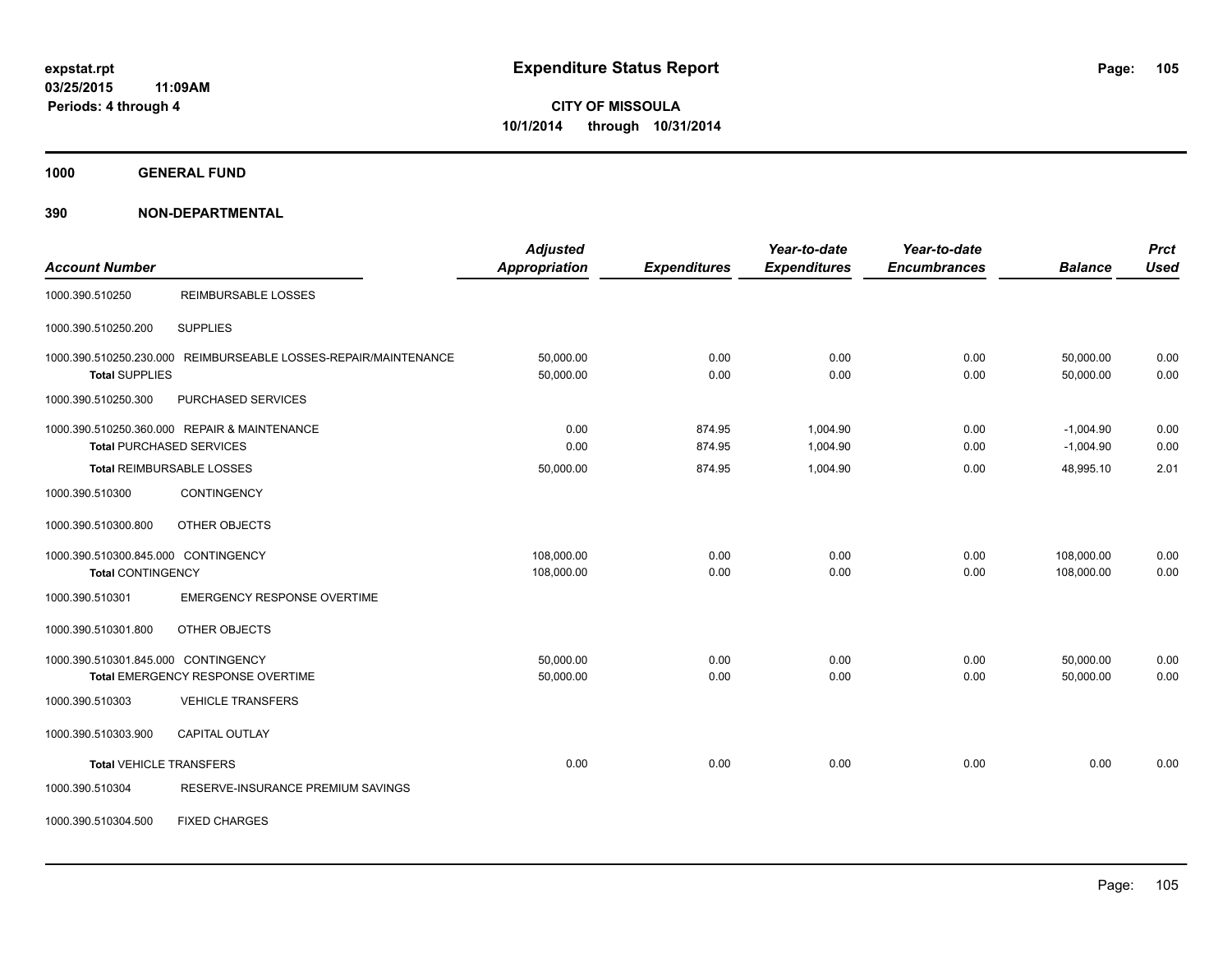**1000 GENERAL FUND**

| <b>Account Number</b>     |                                                                                                  | <b>Adjusted</b><br><b>Appropriation</b> | <b>Expenditures</b>  | Year-to-date<br><b>Expenditures</b> | Year-to-date<br><b>Encumbrances</b> | <b>Balance</b>           | <b>Prct</b><br><b>Used</b> |
|---------------------------|--------------------------------------------------------------------------------------------------|-----------------------------------------|----------------------|-------------------------------------|-------------------------------------|--------------------------|----------------------------|
|                           | <b>Total RESERVE-INSURANCE PREMIUM SAVINGS</b>                                                   | 0.00                                    | 0.00                 | 0.00                                | 0.00                                | 0.00                     | 0.00                       |
| 1000.390.510305           | UTILITIES & GAS/DIESEL RESERVE                                                                   |                                         |                      |                                     |                                     |                          |                            |
| 1000.390.510305.200       | <b>SUPPLIES</b>                                                                                  |                                         |                      |                                     |                                     |                          |                            |
| <b>Total SUPPLIES</b>     |                                                                                                  | 0.00                                    | 0.00                 | 0.00                                | 0.00                                | 0.00                     | 0.00                       |
| 1000.390.510305.300       | PURCHASED SERVICES                                                                               |                                         |                      |                                     |                                     |                          |                            |
|                           | Total UTILITIES & GAS/DIESEL RESERVE                                                             | 0.00                                    | 0.00                 | 0.00                                | 0.00                                | 0.00                     | 0.00                       |
| 1000.390.510330           | COMPREHENSIVE LIABILITY INSURANCE                                                                |                                         |                      |                                     |                                     |                          |                            |
| 1000.390.510330.500       | <b>FIXED CHARGES</b>                                                                             |                                         |                      |                                     |                                     |                          |                            |
|                           | 1000.390.510330.500.000 COMPREHENSIVE INSURANCE-FIXED<br>Total COMPREHENSIVE LIABILITY INSURANCE | 907.563.00<br>907,563.00                | 5,943.52<br>5,943.52 | 655.228.46<br>655,228.46            | 0.00<br>0.00                        | 252,334.54<br>252,334.54 | 72.20<br>72.20             |
| 1000.390.521001           | <b>TRANSFER TO CIP</b>                                                                           |                                         |                      |                                     |                                     |                          |                            |
| 1000.390.521001.800       | OTHER OBJECTS                                                                                    |                                         |                      |                                     |                                     |                          |                            |
|                           | 1000.390.521001.820.000 TRANSFERS TO CIP                                                         | 913.831.00                              | 0.00                 | 0.00                                | 0.00                                | 913.831.00               | 0.00                       |
| Total TRANSFER TO CIP     |                                                                                                  | 913,831.00                              | 0.00                 | 0.00                                | 0.00                                | 913,831.00               | 0.00                       |
| 1000.390.521006           | <b>HEALTH INSURANCE TRANSFER</b>                                                                 |                                         |                      |                                     |                                     |                          |                            |
| 1000.390.521006.800       | OTHER OBJECTS                                                                                    |                                         |                      |                                     |                                     |                          |                            |
|                           | 1000.390.521006.820.000 HEALTH INSURANCE TRANSFER                                                | 692.000.00                              | 6,518.65             | 33.862.91                           | 0.00                                | 658,137.09               | 4.89                       |
|                           | <b>Total HEALTH INSURANCE TRANSFER</b>                                                           | 692,000.00                              | 6,518.65             | 33,862.91                           | 0.00                                | 658,137.09               | 4.89                       |
| Total NON-DEPARTMENTAL    |                                                                                                  | 6,234,824.00                            | 31,418.39            | 1,082,634.73                        | 0.00                                | 5, 152, 189. 27          | 17.36                      |
| <b>Total GENERAL FUND</b> |                                                                                                  | 50,692,668.00                           | 3,481,647.22         | 15,012,084.08                       | 0.00                                | 35,680,583.92            | 29.61                      |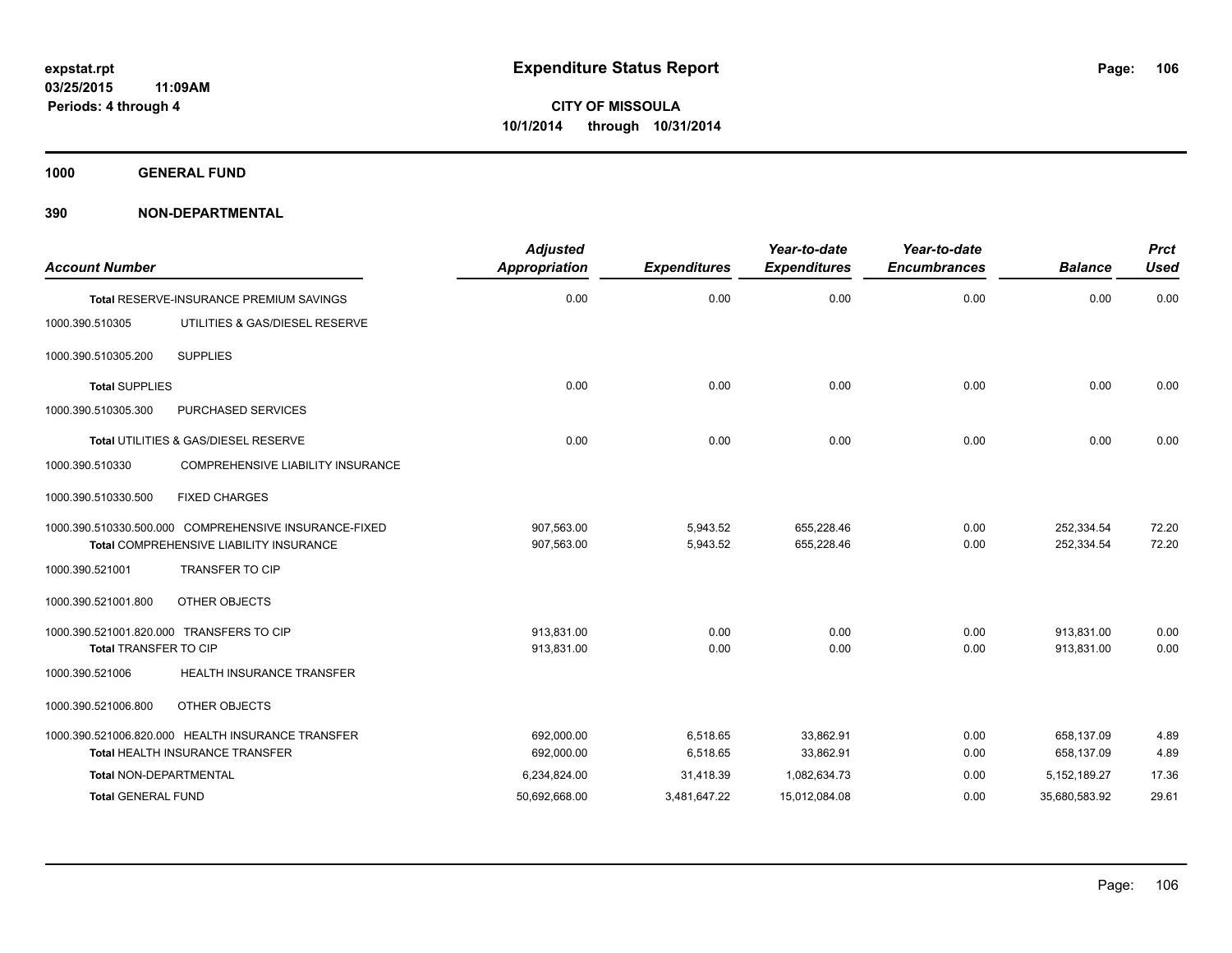#### **1211 PARK ACQUISITION & DEVELOPMENT**

|                                                  | <b>Adjusted</b>      |                     | Year-to-date        | Year-to-date        |                | <b>Prct</b> |
|--------------------------------------------------|----------------------|---------------------|---------------------|---------------------|----------------|-------------|
| <b>Account Number</b>                            | <b>Appropriation</b> | <b>Expenditures</b> | <b>Expenditures</b> | <b>Encumbrances</b> | <b>Balance</b> | <b>Used</b> |
| *** Title Not Found ***<br>1211.370.460433       |                      |                     |                     |                     |                |             |
| <b>SUPPLIES</b><br>1211.370.460433.200           |                      |                     |                     |                     |                |             |
| <b>Total SUPPLIES</b>                            | 0.00                 | 0.00                | 0.00                | 0.00                | 0.00           | 0.00        |
| 1211.370.460433.300<br>PURCHASED SERVICES        |                      |                     |                     |                     |                |             |
| Total *** Title Not Found ***                    | 0.00                 | 0.00                | 0.00                | 0.00                | 0.00           | 0.00        |
| 1211.370.460510<br>PARK ACQUISITION & DEV        |                      |                     |                     |                     |                |             |
| <b>SUPPLIES</b><br>1211.370.460510.200           |                      |                     |                     |                     |                |             |
| 1211.370.460510.220.000 OPERATING SUPPLIES       | 10,000.00            | 0.00                | 0.00                | 0.00                | 10,000.00      | 0.00        |
| <b>Total SUPPLIES</b>                            | 10,000.00            | 0.00                | 0.00                | 0.00                | 10,000.00      | 0.00        |
| PURCHASED SERVICES<br>1211.370.460510.300        |                      |                     |                     |                     |                |             |
| 1211.370.460510.350.000 PROFESSIONAL SERVICES    | 25,000.00            | 0.00                | 0.00                | 0.00                | 25,000.00      | 0.00        |
| 1211.370.460510.390.000 OTHER PURCHASED SERVICES | 10,000.00            | 0.00                | 0.00                | 0.00                | 10,000.00      | 0.00        |
| <b>Total PURCHASED SERVICES</b>                  | 35,000.00            | 0.00                | 0.00                | 0.00                | 35,000.00      | 0.00        |
| 1211.370.460510.800<br>OTHER OBJECTS             |                      |                     |                     |                     |                |             |
| <b>Total OTHER OBJECTS</b>                       | 0.00                 | 0.00                | 0.00                | 0.00                | 0.00           | 0.00        |
| <b>CAPITAL OUTLAY</b><br>1211.370.460510.900     |                      |                     |                     |                     |                |             |
| 1211.370.460510.930.000 IMPROVEMENTS             | 243,120.00           | 0.00                | 0.00                | 0.00                | 243,120.00     | 0.00        |
| <b>Total CAPITAL OUTLAY</b>                      | 243,120.00           | 0.00                | 0.00                | 0.00                | 243,120.00     | 0.00        |
| Total PARK ACQUISITION & DEV                     | 288,120.00           | 0.00                | 0.00                | 0.00                | 288,120.00     | 0.00        |
| 1211.370.460511<br><b>PARK ENTERPRISE</b>        |                      |                     |                     |                     |                |             |
| <b>CAPITAL OUTLAY</b><br>1211.370.460511.900     |                      |                     |                     |                     |                |             |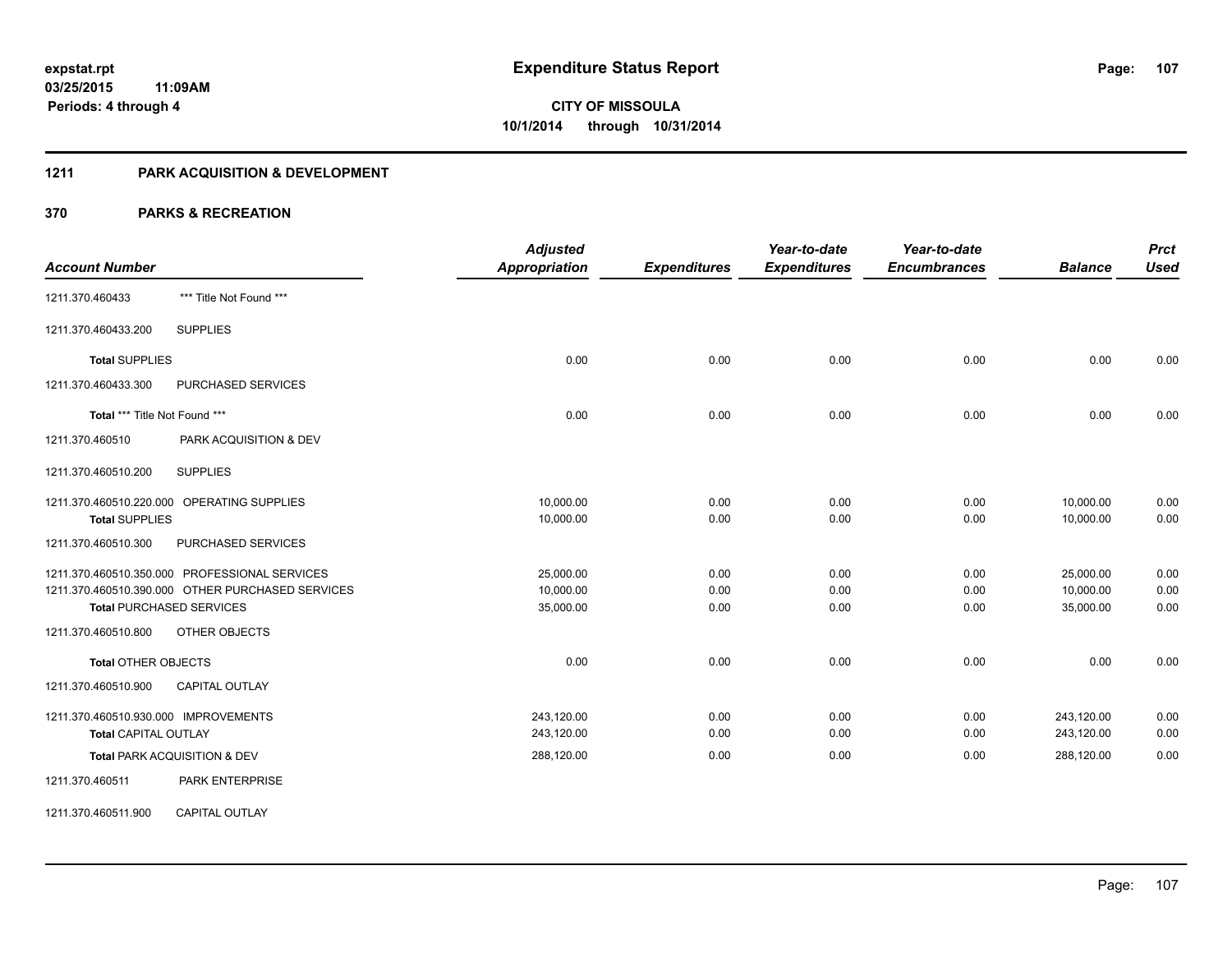## **1211 PARK ACQUISITION & DEVELOPMENT**

| <b>Account Number</b>                           | Adiusted<br>Appropriation | <b>Expenditures</b> | Year-to-date<br><i><b>Expenditures</b></i> | Year-to-date<br><b>Encumbrances</b> | <b>Balance</b> | Prct<br>Used |
|-------------------------------------------------|---------------------------|---------------------|--------------------------------------------|-------------------------------------|----------------|--------------|
| <b>Total PARK ENTERPRISE</b>                    | 0.00                      | 0.00                | 0.00                                       | 0.00                                | 0.00           | 0.00         |
| <b>Total PARK ACQUISITION &amp; DEVELOPMENT</b> | 288,120.00                | 0.00                | 0.00                                       | 0.00                                | 288,120.00     | 0.00         |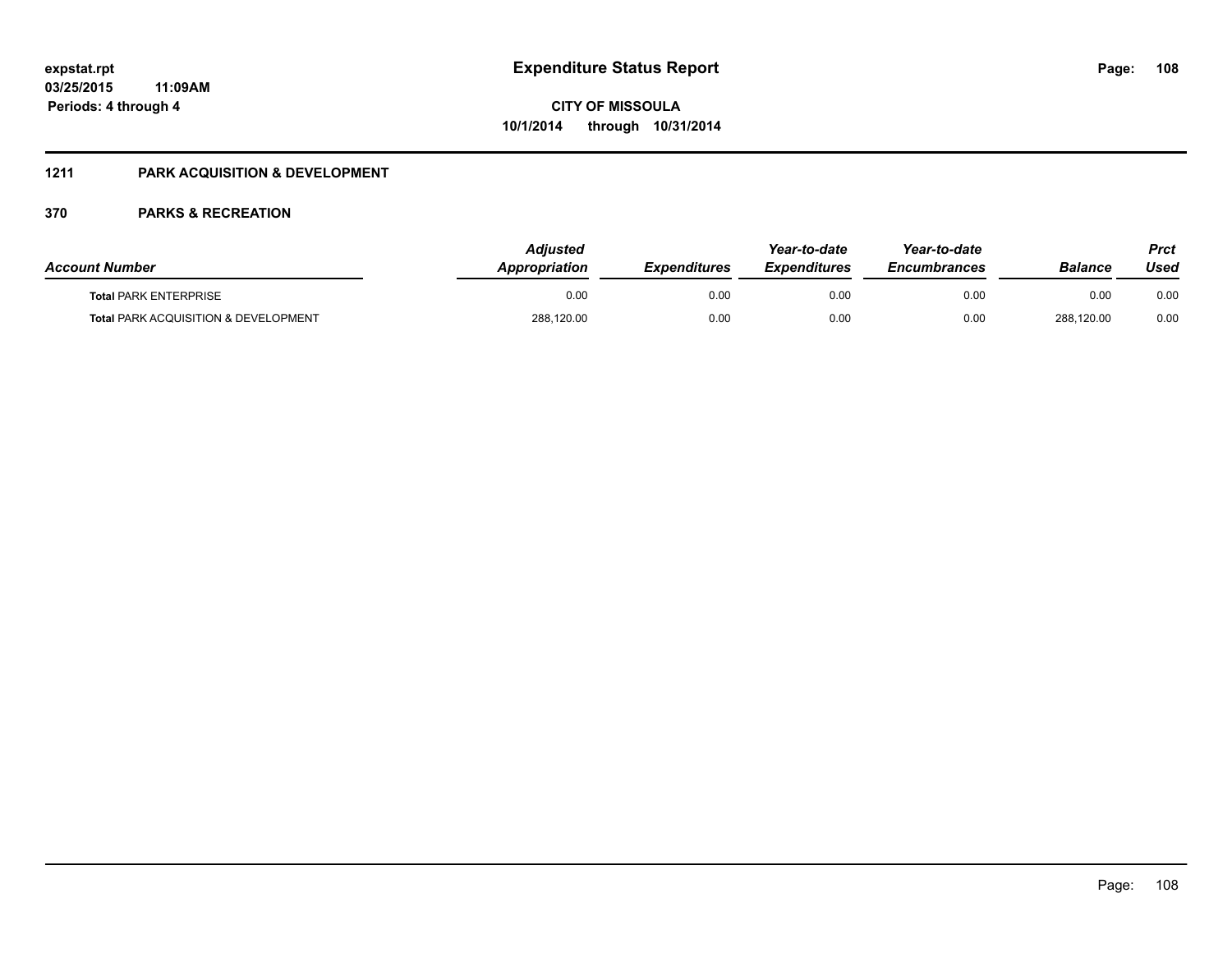#### **1212 PARK ENTERPRISE FUND**

|                                      |                                                  | <b>Adjusted</b>      |                     | Year-to-date        | Year-to-date        |                | <b>Prct</b> |
|--------------------------------------|--------------------------------------------------|----------------------|---------------------|---------------------|---------------------|----------------|-------------|
| <b>Account Number</b>                |                                                  | <b>Appropriation</b> | <b>Expenditures</b> | <b>Expenditures</b> | <b>Encumbrances</b> | <b>Balance</b> | <b>Used</b> |
| 1212.370.460443                      | <b>TRAINING</b>                                  |                      |                     |                     |                     |                |             |
| 1212.370.460443.200                  | <b>SUPPLIES</b>                                  |                      |                     |                     |                     |                |             |
| <b>Total TRAINING</b>                |                                                  | 0.00                 | 0.00                | 0.00                | 0.00                | 0.00           | 0.00        |
| 1212.370.460510                      | PARK ACQUISITION & DEV                           |                      |                     |                     |                     |                |             |
| 1212.370.460510.200                  | <b>SUPPLIES</b>                                  |                      |                     |                     |                     |                |             |
| <b>Total SUPPLIES</b>                |                                                  | 0.00                 | 0.00                | 0.00                | 0.00                | 0.00           | 0.00        |
| 1212.370.460510.300                  | PURCHASED SERVICES                               |                      |                     |                     |                     |                |             |
|                                      | Total PARK ACQUISITION & DEV                     | 0.00                 | 0.00                | 0.00                | 0.00                | 0.00           | 0.00        |
| 1212.370.460511                      | PARK ENTERPRISE                                  |                      |                     |                     |                     |                |             |
| 1212.370.460511.200                  | <b>SUPPLIES</b>                                  |                      |                     |                     |                     |                |             |
|                                      | 1212.370.460511.220.000 OPERATING SUPPLIES       | 20,000.00            | 0.00                | 3,900.00            | 0.00                | 16,100.00      | 19.50       |
|                                      | 1212.370.460511.230.000 REPAIR/MAINTENANCE       | 15,000.00            | 0.00                | 0.00                | 0.00                | 15,000.00      | 0.00        |
| <b>Total SUPPLIES</b>                |                                                  | 35,000.00            | 0.00                | 3,900.00            | 0.00                | 31,100.00      | 11.14       |
| 1212.370.460511.300                  | PURCHASED SERVICES                               |                      |                     |                     |                     |                |             |
|                                      | 1212.370.460511.350.000 PROFESSIONAL SERVICES    | 10,000.00            | 0.00                | 102.98              | 0.00                | 9,897.02       | 1.03        |
|                                      | 1212.370.460511.390.000 OTHER PURCHASED SERVICES | 20,000.00            | 0.00                | 0.00                | 0.00                | 20,000.00      | 0.00        |
| <b>Total PURCHASED SERVICES</b>      |                                                  | 30,000.00            | 0.00                | 102.98              | 0.00                | 29,897.02      | 0.34        |
| 1212.370.460511.800                  | OTHER OBJECTS                                    |                      |                     |                     |                     |                |             |
| <b>Total OTHER OBJECTS</b>           |                                                  | 0.00                 | 0.00                | 0.00                | 0.00                | 0.00           | 0.00        |
| 1212.370.460511.900                  | <b>CAPITAL OUTLAY</b>                            |                      |                     |                     |                     |                |             |
| 1212.370.460511.930.000 IMPROVEMENTS |                                                  | 152,000.00           | 0.00                | 0.00                | 0.00                | 152,000.00     | 0.00        |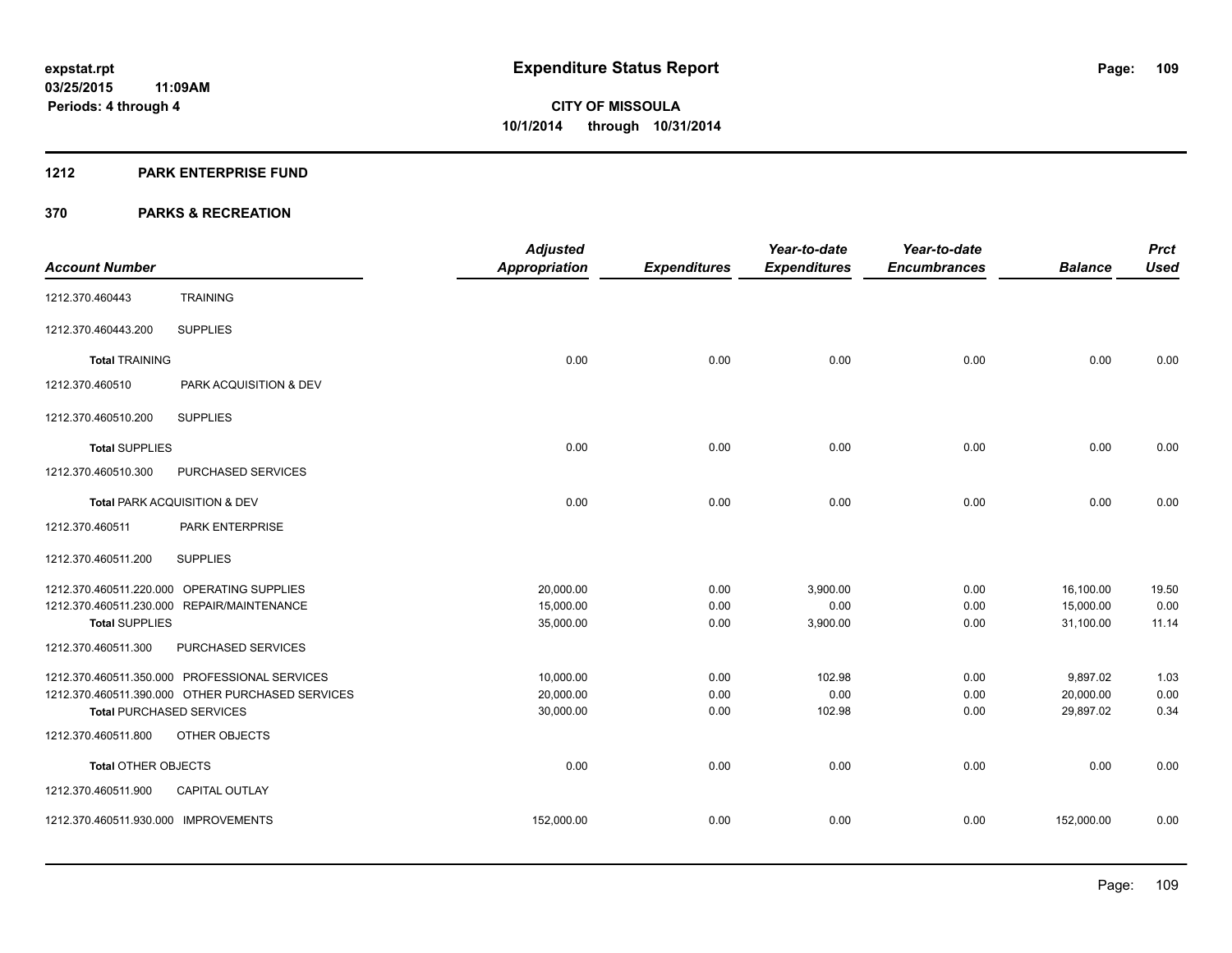### **1212 PARK ENTERPRISE FUND**

|                                               | <b>Adjusted</b> |                     | Year-to-date        | Year-to-date        |                | Prct |  |
|-----------------------------------------------|-----------------|---------------------|---------------------|---------------------|----------------|------|--|
| <b>Account Number</b>                         | Appropriation   | <b>Expenditures</b> | <b>Expenditures</b> | <b>Encumbrances</b> | <b>Balance</b> | Used |  |
| 1212.370.460511.940.000 MACHINERY & EQUIPMENT | 30,000.00       | 0.00                | 0.00                | 0.00                | 30.000.00      | 0.00 |  |
| <b>Total CAPITAL OUTLAY</b>                   | 182,000.00      | 0.00                | 0.00                | 0.00                | 182.000.00     | 0.00 |  |
| <b>Total PARK ENTERPRISE</b>                  | 247.000.00      | 0.00                | 4.002.98            | 0.00                | 242.997.02     | 1.62 |  |
| <b>Total PARK ENTERPRISE FUND</b>             | 247,000.00      | 0.00                | 4.002.98            | 0.00                | 242.997.02     | 1.62 |  |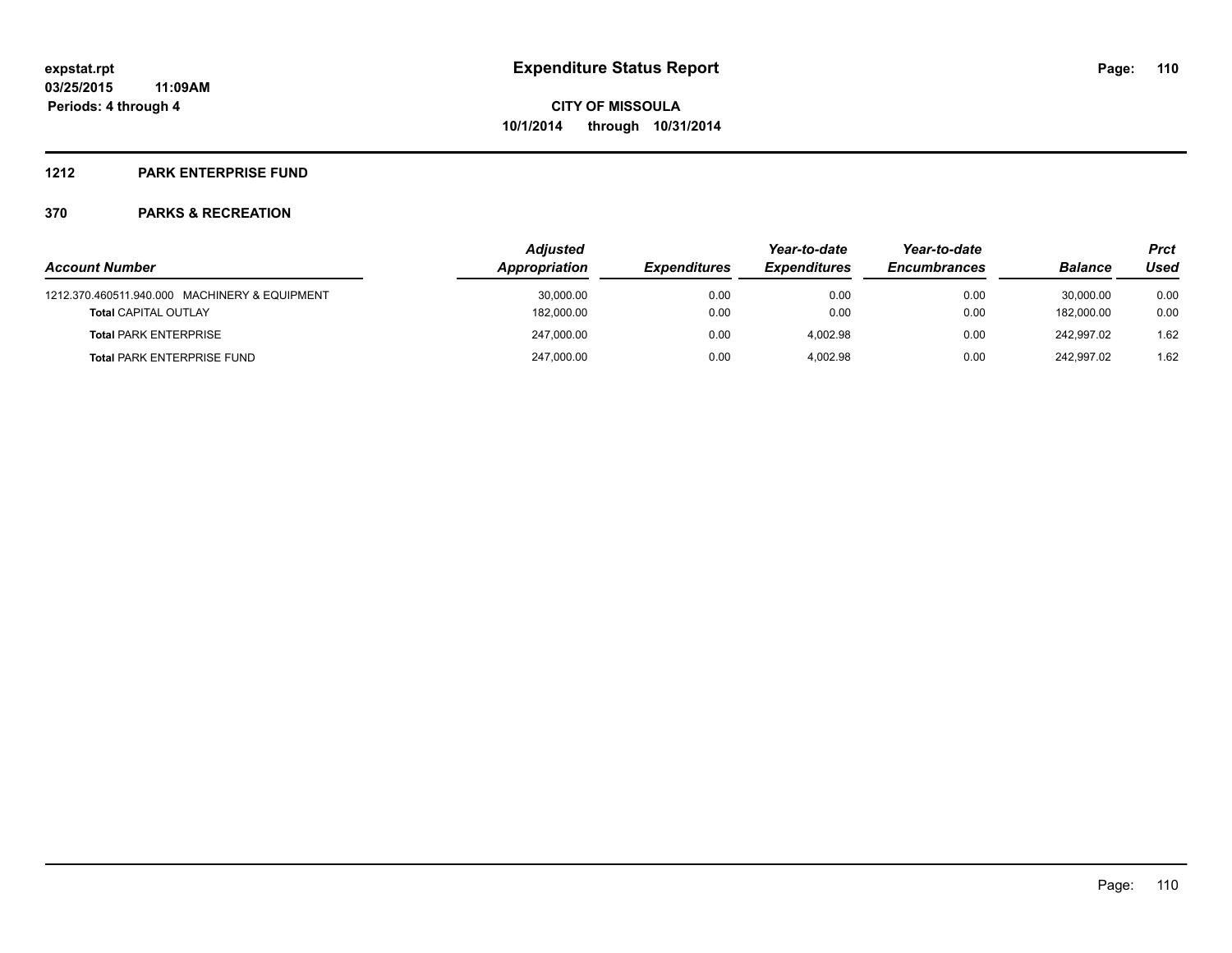## **1216 PARKS & REC TRAILS, DEV**

| <b>Account Number</b>       |                                                         | <b>Adjusted</b><br><b>Appropriation</b> | <b>Expenditures</b> | Year-to-date<br><b>Expenditures</b> | Year-to-date<br><b>Encumbrances</b> | <b>Balance</b> | <b>Prct</b><br><b>Used</b> |
|-----------------------------|---------------------------------------------------------|-----------------------------------------|---------------------|-------------------------------------|-------------------------------------|----------------|----------------------------|
| 1216.370.460403             | PARK DEVELOPMENT & EXPANSION                            |                                         |                     |                                     |                                     |                |                            |
| 1216.370.460403.900         | <b>CAPITAL OUTLAY</b>                                   |                                         |                     |                                     |                                     |                |                            |
|                             | Total PARK DEVELOPMENT & EXPANSION                      | 0.00                                    | 0.00                | 0.00                                | 0.00                                | 0.00           | 0.00                       |
| 1216.370.460434             | <b>GREENWAYS &amp; HORTICULTURE</b>                     |                                         |                     |                                     |                                     |                |                            |
| 1216.370.460434.200         | <b>SUPPLIES</b>                                         |                                         |                     |                                     |                                     |                |                            |
|                             | 1216.370.460434.220.000 OPERATING SUPPLIES              | 7,000.00                                | 0.00                | 0.00                                | 0.00                                | 7,000.00       | 0.00                       |
| <b>Total SUPPLIES</b>       |                                                         | 7,000.00                                | 0.00                | 0.00                                | 0.00                                | 7,000.00       | 0.00                       |
| 1216.370.460434.300         | PURCHASED SERVICES                                      |                                         |                     |                                     |                                     |                |                            |
|                             | 1216.370.460434.350.000 RECREATION TRAIL PROGRAM GRANT  | 18.000.00                               | 0.00                | 0.00                                | 0.00                                | 18,000.00      | 0.00                       |
|                             | <b>Total PURCHASED SERVICES</b>                         | 18,000.00                               | 0.00                | 0.00                                | 0.00                                | 18,000.00      | 0.00                       |
| 1216.370.460434.900         | CAPITAL OUTLAY                                          |                                         |                     |                                     |                                     |                |                            |
|                             | 1216.370.460434.930.000 RECREATION TRAILS PROGRAM GRANT | 65,000.00                               | 0.00                | 0.00                                | 0.00                                | 65,000.00      | 0.00                       |
| <b>Total CAPITAL OUTLAY</b> |                                                         | 65,000.00                               | 0.00                | 0.00                                | 0.00                                | 65,000.00      | 0.00                       |
|                             | Total GREENWAYS & HORTICULTURE                          | 90,000.00                               | 0.00                | 0.00                                | 0.00                                | 90.000.00      | 0.00                       |
| 1216.370.460437             | TREE INVENTORY DNRC GRANT                               |                                         |                     |                                     |                                     |                |                            |
| 1216.370.460437.100         | PERSONAL SERVICES                                       |                                         |                     |                                     |                                     |                |                            |
|                             | <b>Total PERSONAL SERVICES</b>                          | 0.00                                    | 0.00                | 0.00                                | 0.00                                | 0.00           | 0.00                       |
| 1216.370.460437.200         | <b>SUPPLIES</b>                                         |                                         |                     |                                     |                                     |                |                            |
|                             | Total TREE INVENTORY DNRC GRANT                         | 0.00                                    | 0.00                | 0.00                                | 0.00                                | 0.00           | 0.00                       |
| 1216.370.460438             | MCCORMICK PARK SITE PLAN                                |                                         |                     |                                     |                                     |                |                            |
| 1216.370.460438.200         | <b>SUPPLIES</b>                                         |                                         |                     |                                     |                                     |                |                            |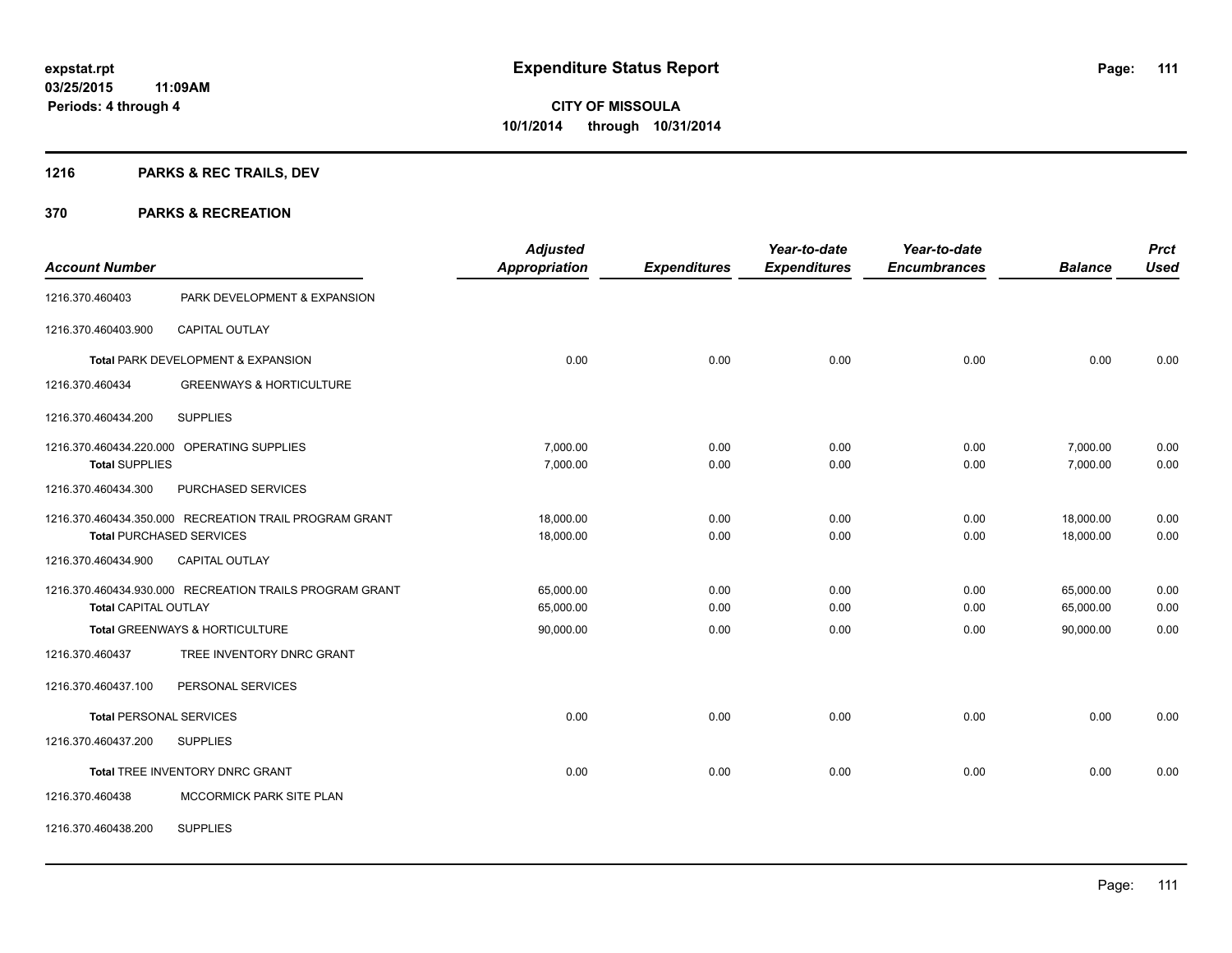## **1216 PARKS & REC TRAILS, DEV**

| <b>Account Number</b>    |                                                                                                                                           | <b>Adjusted</b><br><b>Appropriation</b> | <b>Expenditures</b>  | Year-to-date<br><b>Expenditures</b> | Year-to-date<br><b>Encumbrances</b> | <b>Balance</b>                      | <b>Prct</b><br><b>Used</b> |
|--------------------------|-------------------------------------------------------------------------------------------------------------------------------------------|-----------------------------------------|----------------------|-------------------------------------|-------------------------------------|-------------------------------------|----------------------------|
| <b>Total SUPPLIES</b>    |                                                                                                                                           | 0.00                                    | 0.00                 | 0.00                                | 0.00                                | 0.00                                | 0.00                       |
| 1216.370.460438.300      | PURCHASED SERVICES                                                                                                                        |                                         |                      |                                     |                                     |                                     |                            |
|                          | Total MCCORMICK PARK SITE PLAN                                                                                                            | 0.00                                    | 0.00                 | 0.00                                | 0.00                                | 0.00                                | 0.00                       |
| 1216.370.460443          | <b>TRAINING</b>                                                                                                                           |                                         |                      |                                     |                                     |                                     |                            |
| 1216.370.460443.200      | <b>SUPPLIES</b>                                                                                                                           |                                         |                      |                                     |                                     |                                     |                            |
| <b>Total SUPPLIES</b>    |                                                                                                                                           | 0.00                                    | 0.00                 | 0.00                                | 0.00                                | 0.00                                | 0.00                       |
| 1216.370.460443.300      | PURCHASED SERVICES                                                                                                                        |                                         |                      |                                     |                                     |                                     |                            |
| <b>Total TRAINING</b>    |                                                                                                                                           | 0.00                                    | 0.00                 | 0.00                                | 0.00                                | 0.00                                | 0.00                       |
| 1216.370.460444          | <b>PLAYGROUNDS</b>                                                                                                                        |                                         |                      |                                     |                                     |                                     |                            |
| 1216.370.460444.900      | <b>CAPITAL OUTLAY</b>                                                                                                                     |                                         |                      |                                     |                                     |                                     |                            |
| <b>Total PLAYGROUNDS</b> | 1216.370.460444.930.000 LITTLE MCCORMICK PLAYGROUND/MPROVEMENTS                                                                           | 75,000.00<br>75,000.00                  | 0.00<br>0.00         | 0.00<br>0.00                        | 0.00<br>0.00                        | 75,000.00<br>75,000.00              | 0.00<br>0.00               |
| 1216.370.460470          | <b>RECREATION MORE</b>                                                                                                                    |                                         |                      |                                     |                                     |                                     |                            |
| 1216.370.460470.200      | <b>SUPPLIES</b>                                                                                                                           |                                         |                      |                                     |                                     |                                     |                            |
| <b>Total SUPPLIES</b>    | 1216.370.460470.220.000 MORE/OPERATING SUPPLIES<br>1216.370.460470.230.000 MORE/REPAI & MAINTENANCE                                       | 5,000.00<br>5,000.00<br>10,000.00       | 0.00<br>0.00<br>0.00 | 0.00<br>0.00<br>0.00                | 0.00<br>0.00<br>0.00                | 5,000.00<br>5,000.00<br>10,000.00   | 0.00<br>0.00<br>0.00       |
| 1216.370.460470.300      | PURCHASED SERVICES                                                                                                                        |                                         |                      |                                     |                                     |                                     |                            |
|                          | 1216.370.460470.350.000 MORE/PROFESSIONAL SERVICES<br>1216.370.460470.390.000 OTHER PURCHASED SERVICES<br><b>Total PURCHASED SERVICES</b> | 10,000.00<br>10,000.00<br>20,000.00     | 0.00<br>0.00<br>0.00 | 0.00<br>0.00<br>0.00                | 0.00<br>0.00<br>0.00                | 10,000.00<br>10,000.00<br>20,000.00 | 0.00<br>0.00<br>0.00       |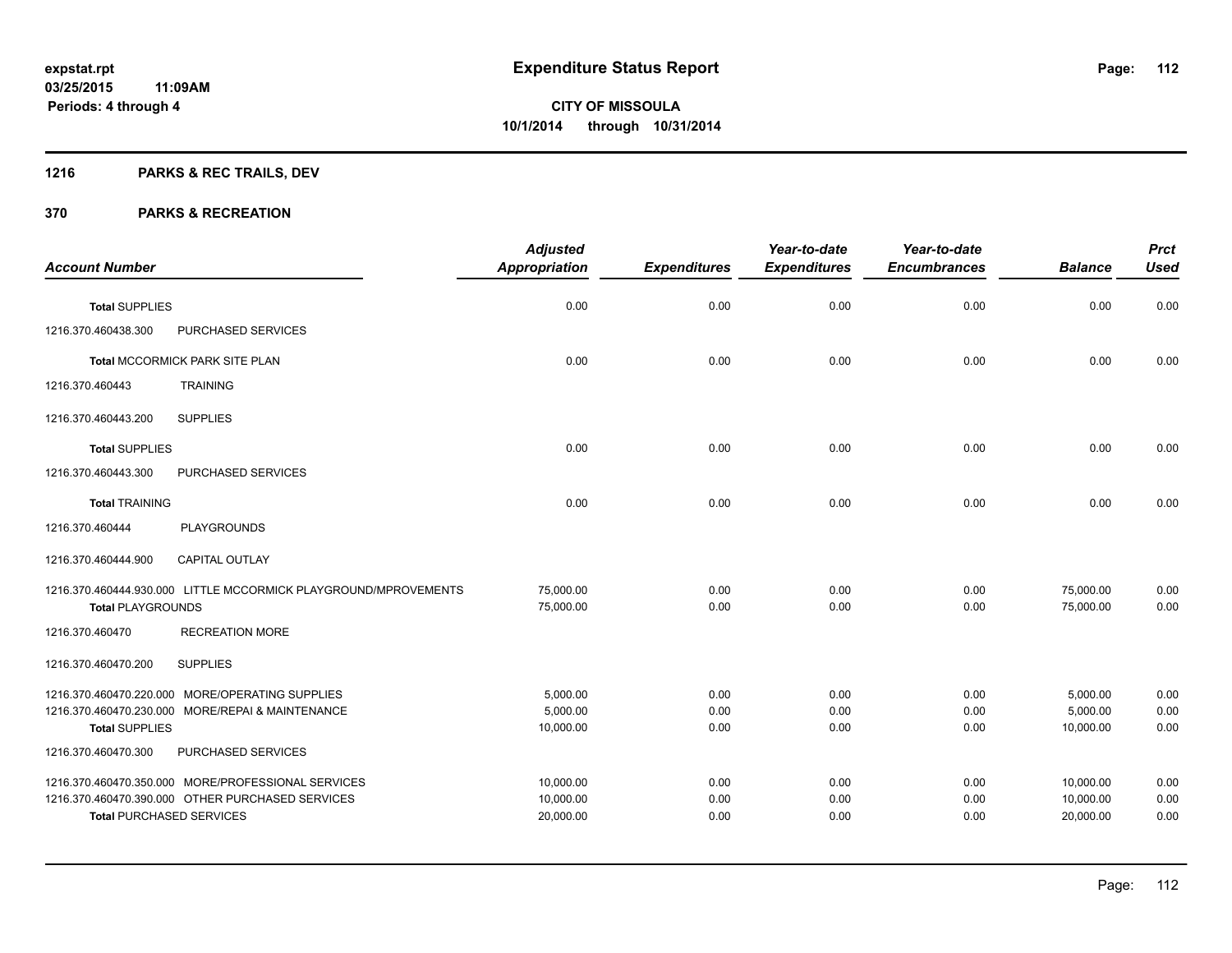## **1216 PARKS & REC TRAILS, DEV**

|                                |                                                      | <b>Adjusted</b>      |                     | Year-to-date        | Year-to-date        |                | <b>Prct</b> |
|--------------------------------|------------------------------------------------------|----------------------|---------------------|---------------------|---------------------|----------------|-------------|
| <b>Account Number</b>          |                                                      | <b>Appropriation</b> | <b>Expenditures</b> | <b>Expenditures</b> | <b>Encumbrances</b> | <b>Balance</b> | <b>Used</b> |
| 1216.370.460470.900            | <b>CAPITAL OUTLAY</b>                                |                      |                     |                     |                     |                |             |
| <b>Total CAPITAL OUTLAY</b>    |                                                      | 0.00                 | 0.00                | 0.00                | 0.00                | 0.00           | 0.00        |
| <b>Total RECREATION MORE</b>   |                                                      | 30,000.00            | 0.00                | 0.00                | 0.00                | 30,000.00      | 0.00        |
| 1216.370.460471                | <b>RECREATION ADULTS</b>                             |                      |                     |                     |                     |                |             |
| 1216.370.460471.200            | <b>SUPPLIES</b>                                      |                      |                     |                     |                     |                |             |
|                                | 1216.370.460471.220.000 REC ADULT/OPERATING SUPPLIES | 5,000.00             | 0.00                | 0.00                | 0.00                | 5,000.00       | 0.00        |
| <b>Total SUPPLIES</b>          |                                                      | 5,000.00             | 0.00                | 0.00                | 0.00                | 5,000.00       | 0.00        |
| 1216.370.460471.300            | PURCHASED SERVICES                                   |                      |                     |                     |                     |                |             |
|                                | <b>Total PURCHASED SERVICES</b>                      | 0.00                 | 0.00                | 0.00                | 0.00                | 0.00           | 0.00        |
| 1216.370.460471.800            | OTHER OBJECTS                                        |                      |                     |                     |                     |                |             |
|                                | 1216.370.460471.820.000 TRANSFERS TO OTHER FUNDS     | 20,000.00            | 0.00                | 0.00                | 0.00                | 20,000.00      | 0.00        |
| <b>Total OTHER OBJECTS</b>     |                                                      | 20,000.00            | 0.00                | 0.00                | 0.00                | 20,000.00      | 0.00        |
| 1216.370.460471.900            | <b>CAPITAL OUTLAY</b>                                |                      |                     |                     |                     |                |             |
| <b>Total CAPITAL OUTLAY</b>    |                                                      | 0.00                 | 0.00                | 0.00                | 0.00                | 0.00           | 0.00        |
| <b>Total RECREATION ADULTS</b> |                                                      | 25,000.00            | 0.00                | 0.00                | 0.00                | 25,000.00      | 0.00        |
| 1216.370.460472                | <b>RECREATION YOUTH</b>                              |                      |                     |                     |                     |                |             |
| 1216.370.460472.200            | <b>SUPPLIES</b>                                      |                      |                     |                     |                     |                |             |
|                                | 1216.370.460472.220.000 REC YOUTH/OPERATING SUPPLIES | 5.000.00             | 0.00                | 0.00                | 0.00                | 5,000.00       | 0.00        |
| <b>Total SUPPLIES</b>          |                                                      | 5,000.00             | 0.00                | 0.00                | 0.00                | 5,000.00       | 0.00        |
| 1216.370.460472.300            | PURCHASED SERVICES                                   |                      |                     |                     |                     |                |             |
|                                | <b>Total PURCHASED SERVICES</b>                      | 0.00                 | 0.00                | 0.00                | 0.00                | 0.00           | 0.00        |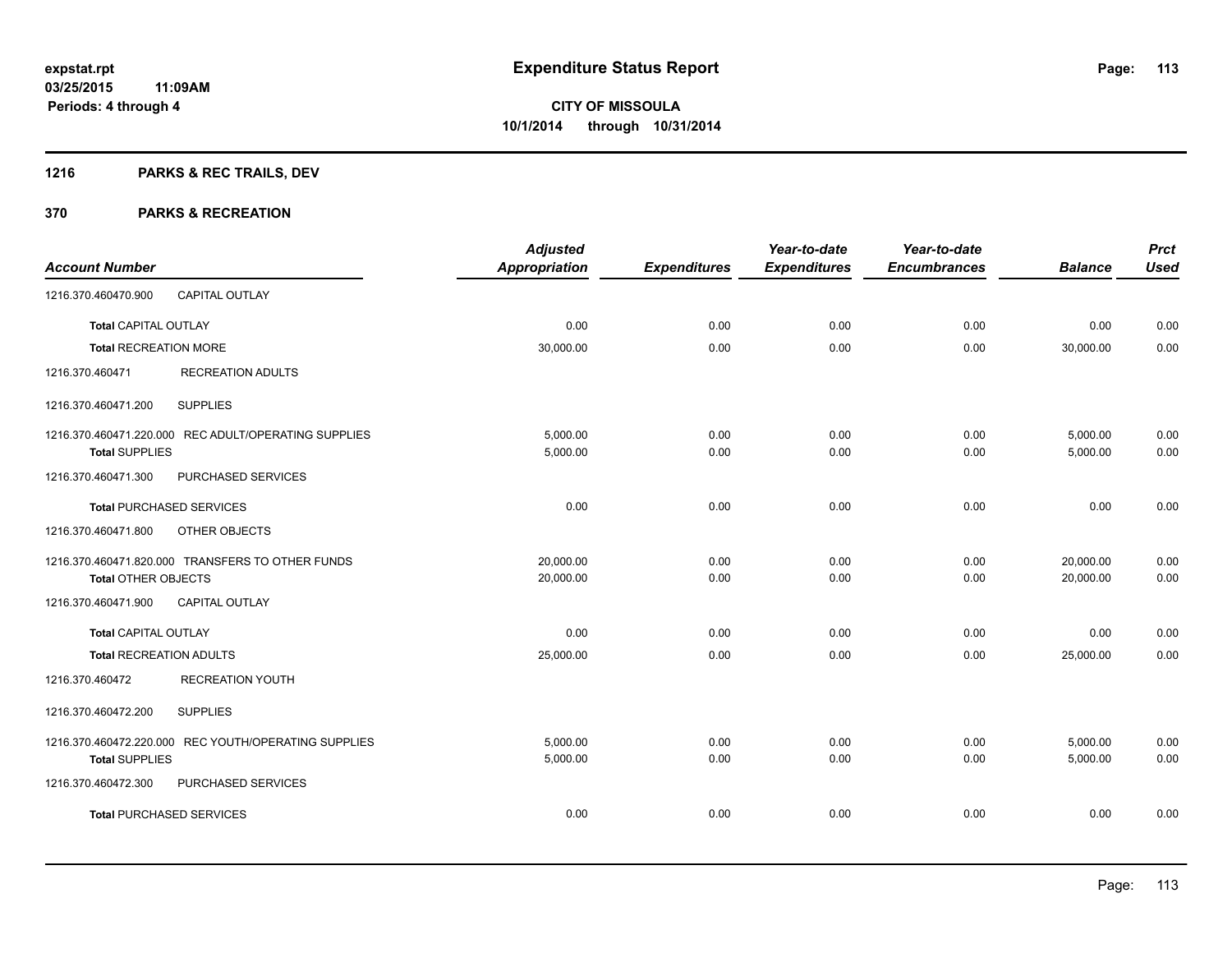## **1216 PARKS & REC TRAILS, DEV**

|                                        |                                                        | <b>Adjusted</b>      |                     | Year-to-date        | Year-to-date        |                | <b>Prct</b> |
|----------------------------------------|--------------------------------------------------------|----------------------|---------------------|---------------------|---------------------|----------------|-------------|
| <b>Account Number</b>                  |                                                        | <b>Appropriation</b> | <b>Expenditures</b> | <b>Expenditures</b> | <b>Encumbrances</b> | <b>Balance</b> | <b>Used</b> |
| 1216.370.460472.700                    | <b>GRANTS &amp; CONTRIBUTIONS</b>                      |                      |                     |                     |                     |                |             |
|                                        | <b>Total GRANTS &amp; CONTRIBUTIONS</b>                | 0.00                 | 0.00                | 0.00                | 0.00                | 0.00           | 0.00        |
| 1216.370.460472.800                    | OTHER OBJECTS                                          |                      |                     |                     |                     |                |             |
|                                        | 1216.370.460472.820.000 TRANSFERS TO OTHER FUNDS       | 30,000.00            | 0.00                | 0.00                | 0.00                | 30,000.00      | 0.00        |
| <b>Total OTHER OBJECTS</b>             |                                                        | 30,000.00            | 0.00                | 0.00                | 0.00                | 30,000.00      | 0.00        |
| 1216.370.460472.900                    | <b>CAPITAL OUTLAY</b>                                  |                      |                     |                     |                     |                |             |
| <b>Total CAPITAL OUTLAY</b>            |                                                        | 0.00                 | 0.00                | 0.00                | 0.00                | 0.00           | 0.00        |
| <b>Total RECREATION YOUTH</b>          |                                                        | 35,000.00            | 0.00                | 0.00                | 0.00                | 35,000.00      | 0.00        |
| 1216.370.460506                        | <b>CARAS PARK</b>                                      |                      |                     |                     |                     |                |             |
| 1216.370.460506.200                    | <b>SUPPLIES</b>                                        |                      |                     |                     |                     |                |             |
| <b>Total SUPPLIES</b>                  |                                                        | 0.00                 | 0.00                | 0.00                | 0.00                | 0.00           | 0.00        |
| 1216.370.460506.300                    | PURCHASED SERVICES                                     |                      |                     |                     |                     |                |             |
|                                        | <b>Total PURCHASED SERVICES</b>                        | 0.00                 | 0.00                | 0.00                | 0.00                | 0.00           | 0.00        |
| 1216.370.460506.900                    | <b>CAPITAL OUTLAY</b>                                  |                      |                     |                     |                     |                |             |
| <b>Total CARAS PARK</b>                |                                                        | 0.00                 | 0.00                | 0.00                | 0.00                | 0.00           | 0.00        |
| 1216.370.460507                        | <b>COMMUNITY TRAILS</b>                                |                      |                     |                     |                     |                |             |
| 1216.370.460507.200                    | <b>SUPPLIES</b>                                        |                      |                     |                     |                     |                |             |
|                                        | 1216.370.460507.220.000 COMM TRAILS/OPERATING SUPPLIES | 5,000.00             | 0.00                | 0.00                | 0.00                | 5,000.00       | 0.00        |
|                                        | 1216.370.460507.230.000 COMM TRAILS/REPAIR/MAINTENANCE | 5,000.00             | 0.00                | 0.00                | 0.00                | 5,000.00       | 0.00        |
| 1216.370.460507.240.000 OTHER SUPPLIES |                                                        | 1,100.00             | 0.00                | 0.00                | 0.00                | 1,100.00       | 0.00        |
| <b>Total SUPPLIES</b>                  |                                                        | 11,100.00            | 0.00                | 0.00                | 0.00                | 11,100.00      | 0.00        |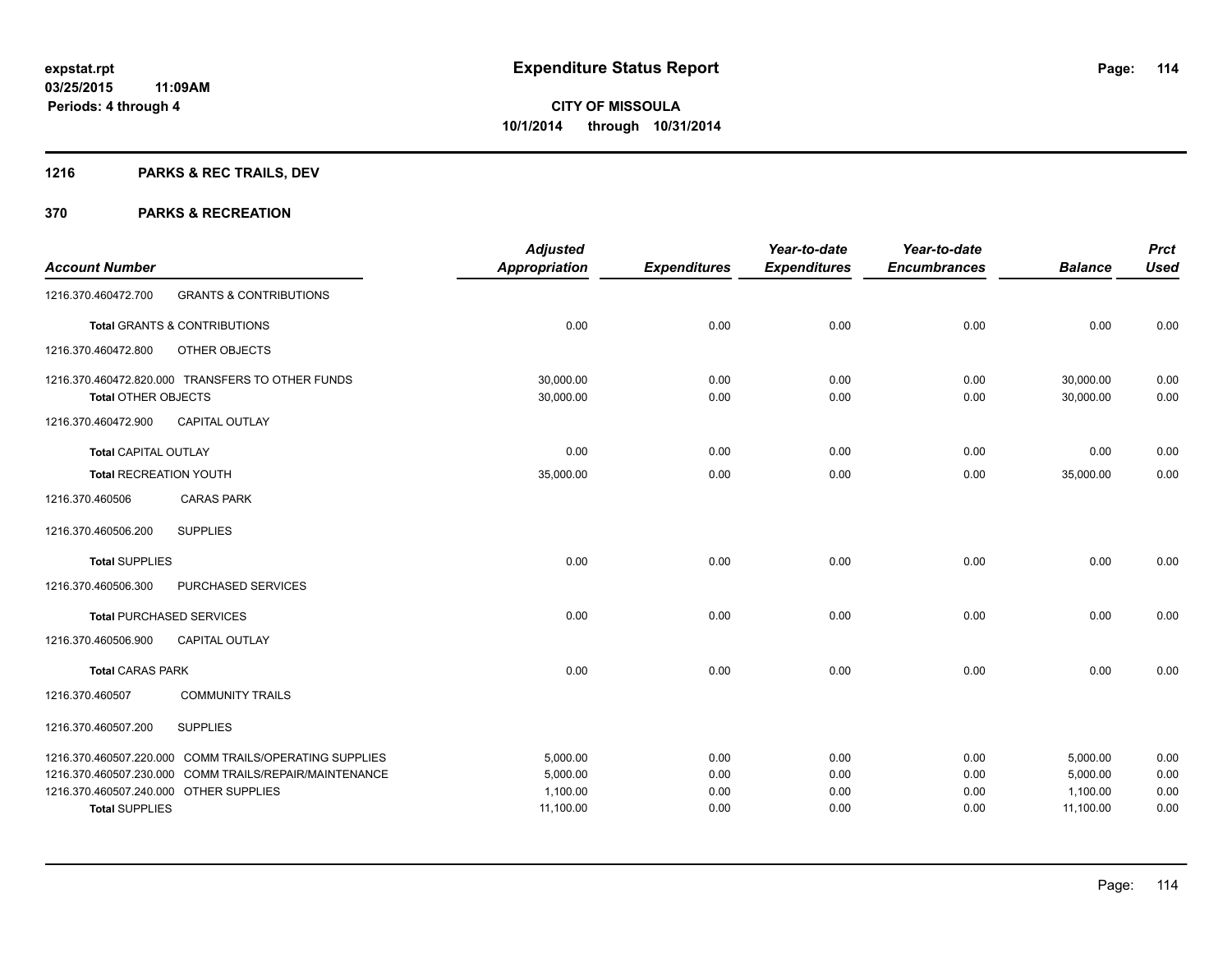## **1216 PARKS & REC TRAILS, DEV**

|                                                              | <b>Adjusted</b>      |                     | Year-to-date        | Year-to-date        |                | <b>Prct</b> |
|--------------------------------------------------------------|----------------------|---------------------|---------------------|---------------------|----------------|-------------|
| <b>Account Number</b>                                        | <b>Appropriation</b> | <b>Expenditures</b> | <b>Expenditures</b> | <b>Encumbrances</b> | <b>Balance</b> | <b>Used</b> |
| PURCHASED SERVICES<br>1216.370.460507.300                    |                      |                     |                     |                     |                |             |
| 1216.370.460507.350.000 COMM TRAILS/PROFESSIONAL SERVICES    | 10,000.00            | 0.00                | 0.00                | 0.00                | 10,000.00      | 0.00        |
| 1216.370.460507.360.000 COMM TRAILS/REPAIR & MAINTENANCE     | 10.000.00            | 0.00                | 0.00                | 0.00                | 10,000.00      | 0.00        |
| 1216.370.460507.390.000 COMM TRAILS/OTHER PURCHASED SERVICES | 40,000.00            | 0.00                | 0.00                | 0.00                | 40,000.00      | 0.00        |
| <b>Total PURCHASED SERVICES</b>                              | 60,000.00            | 0.00                | 0.00                | 0.00                | 60,000.00      | 0.00        |
| <b>CAPITAL OUTLAY</b><br>1216.370.460507.900                 |                      |                     |                     |                     |                |             |
| 1216.370.460507.930.000 COMM TRAILS/IMPROVEMENTS             | 50,000.00            | 0.00                | 0.00                | 0.00                | 50,000.00      | 0.00        |
| <b>Total CAPITAL OUTLAY</b>                                  | 50,000.00            | 0.00                | 0.00                | 0.00                | 50,000.00      | 0.00        |
| <b>Total COMMUNITY TRAILS</b>                                | 121,100.00           | 0.00                | 0.00                | 0.00                | 121,100.00     | 0.00        |
| 1216.370.460508<br><b>KIWANIS PARK</b>                       |                      |                     |                     |                     |                |             |
| CAPITAL OUTLAY<br>1216.370.460508.900                        |                      |                     |                     |                     |                |             |
| 1216.370.460508.930.000 KIWANIS PARK IMPROVEMENTS            | 160,000.00           | 0.00                | 0.00                | 0.00                | 160,000.00     | 0.00        |
| <b>Total KIWANIS PARK</b>                                    | 160,000.00           | 0.00                | 0.00                | 0.00                | 160,000.00     | 0.00        |
| <b>KIM WILLIAMS TRAIL</b><br>1216.370.460509                 |                      |                     |                     |                     |                |             |
| 1216.370.460509.900<br><b>CAPITAL OUTLAY</b>                 |                      |                     |                     |                     |                |             |
| 1216.370.460509.930.000 KIM WILLIAMS/IMPROVEMENTS            | 36,170.00            | 0.00                | 0.00                | 0.00                | 36,170.00      | 0.00        |
| <b>Total KIM WILLIAMS TRAIL</b>                              | 36,170.00            | 0.00                | 0.00                | 0.00                | 36,170.00      | 0.00        |
| PARK ENTERPRISE<br>1216.370.460511                           |                      |                     |                     |                     |                |             |
| <b>SUPPLIES</b><br>1216.370.460511.200                       |                      |                     |                     |                     |                |             |
| <b>Total SUPPLIES</b>                                        | 0.00                 | 0.00                | 0.00                | 0.00                | 0.00           | 0.00        |
| 1216.370.460511.300<br><b>PURCHASED SERVICES</b>             |                      |                     |                     |                     |                |             |
| <b>Total PARK ENTERPRISE</b>                                 | 0.00                 | 0.00                | 0.00                | 0.00                | 0.00           | 0.00        |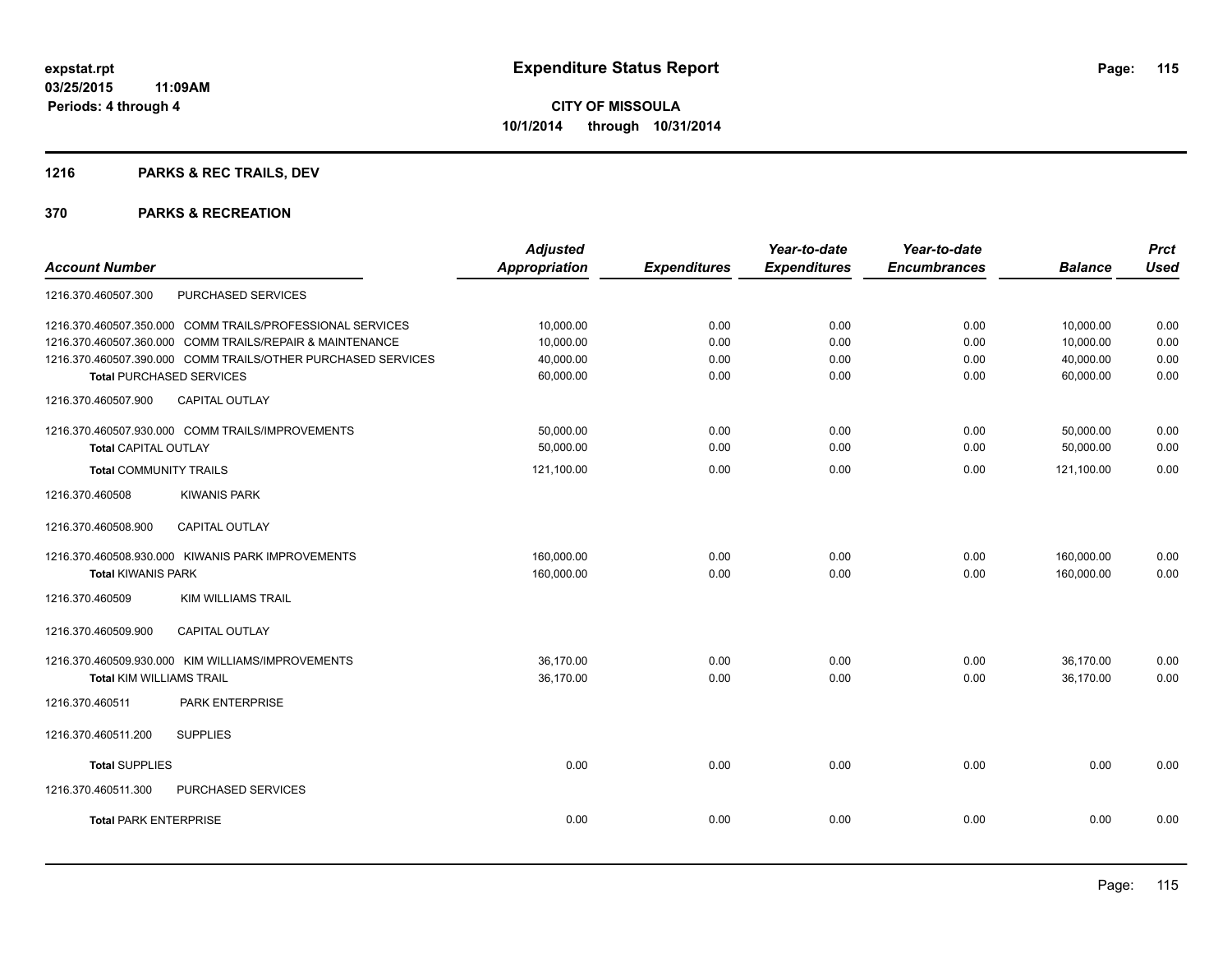## **1216 PARKS & REC TRAILS, DEV**

| <b>Account Number</b>           |                                                                | <b>Adjusted</b><br><b>Appropriation</b> | <b>Expenditures</b> | Year-to-date<br><b>Expenditures</b> | Year-to-date<br><b>Encumbrances</b> | <b>Balance</b> | <b>Prct</b><br><b>Used</b> |
|---------------------------------|----------------------------------------------------------------|-----------------------------------------|---------------------|-------------------------------------|-------------------------------------|----------------|----------------------------|
| 1216.370.460512                 | <b>PARK MEMORIALS</b>                                          |                                         |                     |                                     |                                     |                |                            |
| 1216.370.460512.200             | <b>SUPPLIES</b>                                                |                                         |                     |                                     |                                     |                |                            |
| <b>Total SUPPLIES</b>           |                                                                | 0.00                                    | 0.00                | 0.00                                | 0.00                                | 0.00           | 0.00                       |
| 1216.370.460512.300             | PURCHASED SERVICES                                             |                                         |                     |                                     |                                     |                |                            |
| <b>Total PURCHASED SERVICES</b> |                                                                | 0.00                                    | 0.00                | 0.00                                | 0.00                                | 0.00           | 0.00                       |
| 1216.370.460512.800             | OTHER OBJECTS                                                  |                                         |                     |                                     |                                     |                |                            |
| <b>Total OTHER OBJECTS</b>      |                                                                | 0.00                                    | 0.00                | 0.00                                | 0.00                                | 0.00           | 0.00                       |
| 1216.370.460512.900             | <b>CAPITAL OUTLAY</b>                                          |                                         |                     |                                     |                                     |                |                            |
|                                 | 1216.370.460512.920.000 PARK MEMORIALS/BUILDINGS               | 100,000.00                              | 0.00                | 0.00                                | 0.00                                | 100,000.00     | 0.00                       |
|                                 | 1216.370.460512.930.000 PARK MEMORIALS/IMPROVEMENTS            | 50,000.00                               | 0.00                | 0.00                                | 0.00                                | 50,000.00      | 0.00                       |
| <b>Total PARK MEMORIALS</b>     |                                                                | 150,000.00                              | 0.00                | 0.00                                | 0.00                                | 150,000.00     | 0.00                       |
| 1216.370.460513                 | RECREATIONAL DONATIONS SPEC EVENTS                             |                                         |                     |                                     |                                     |                |                            |
| 1216.370.460513.200             | <b>SUPPLIES</b>                                                |                                         |                     |                                     |                                     |                |                            |
|                                 | 1216.370.460513.220.000 REC DONATIONS/OPERATING SUPPLIES       | 20,000.00                               | 0.00                | 875.00                              | 0.00                                | 19,125.00      | 4.38                       |
|                                 | 1216.370.460513.230.000 REC DONATIONS-REPAIR/MAINTENANCE       | 5,000.00                                | 0.00                | 0.00                                | 0.00                                | 5,000.00       | 0.00                       |
| <b>Total SUPPLIES</b>           |                                                                | 25,000.00                               | 0.00                | 875.00                              | 0.00                                | 24,125.00      | 3.50                       |
| 1216.370.460513.300             | PURCHASED SERVICES                                             |                                         |                     |                                     |                                     |                |                            |
|                                 | 1216.370.460513.350.000 REC DONATIONS/PROFESSIONAL SERVICES    | 5,000.00                                | 0.00                | 0.00                                | 0.00                                | 5,000.00       | 0.00                       |
|                                 | 1216.370.460513.390.000 REC DONATIONS/OTHER PURCHASED SERVICES | 40,000.00                               | 0.00                | 0.00                                | 0.00                                | 40,000.00      | 0.00                       |
| <b>Total PURCHASED SERVICES</b> |                                                                | 45,000.00                               | 0.00                | 0.00                                | 0.00                                | 45,000.00      | 0.00                       |
| 1216.370.460513.800             | OTHER OBJECTS                                                  |                                         |                     |                                     |                                     |                |                            |
| <b>Total OTHER OBJECTS</b>      |                                                                | 0.00                                    | 0.00                | 0.00                                | 0.00                                | 0.00           | 0.00                       |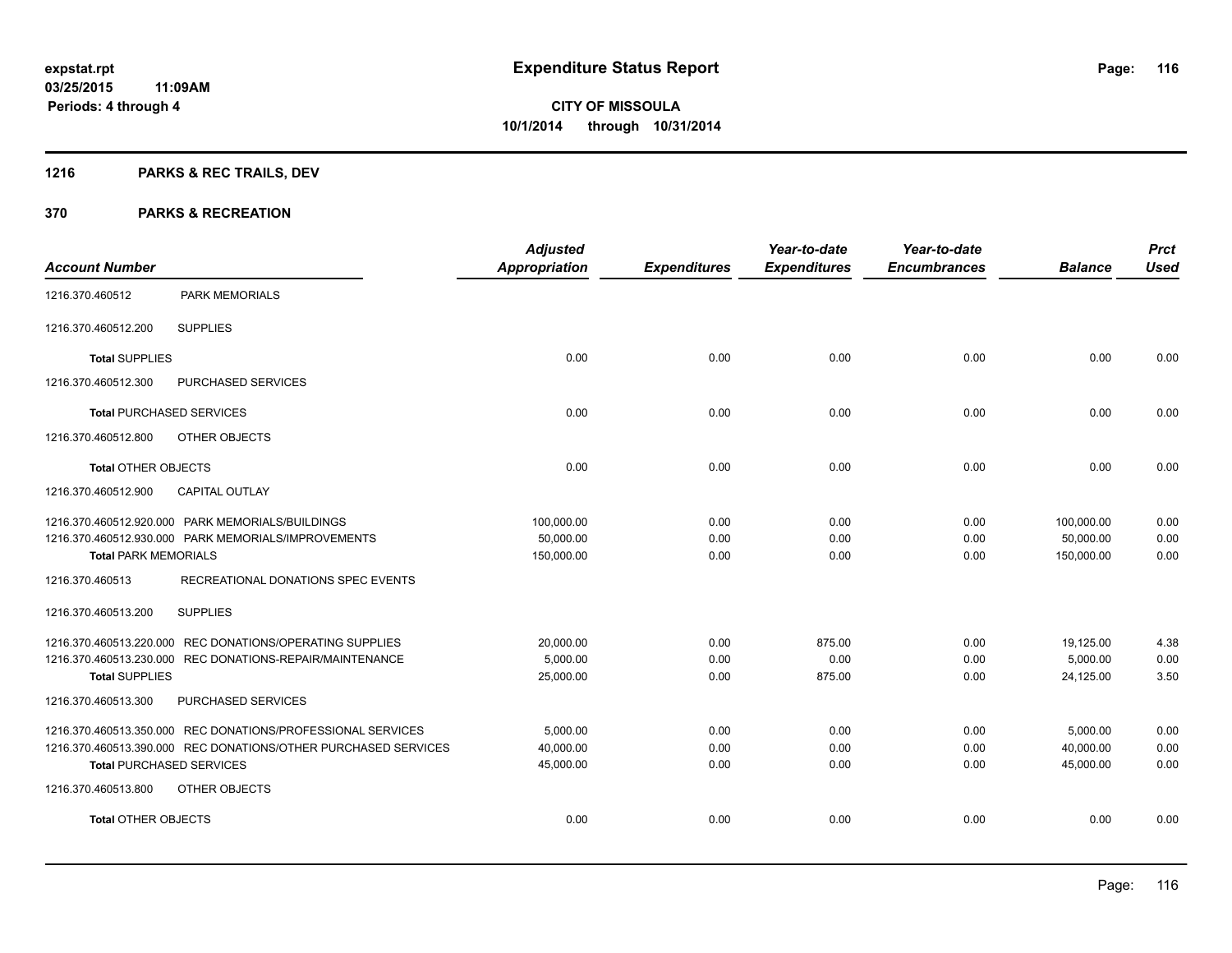## **1216 PARKS & REC TRAILS, DEV**

| <b>Account Number</b>                                        | <b>Adjusted</b><br>Appropriation | <b>Expenditures</b> | Year-to-date<br><b>Expenditures</b> | Year-to-date<br><b>Encumbrances</b> | <b>Balance</b> | <b>Prct</b><br><b>Used</b> |
|--------------------------------------------------------------|----------------------------------|---------------------|-------------------------------------|-------------------------------------|----------------|----------------------------|
| 1216.370.460513.900<br><b>CAPITAL OUTLAY</b>                 |                                  |                     |                                     |                                     |                |                            |
| <b>Total CAPITAL OUTLAY</b>                                  | 0.00                             | 0.00                | 0.00                                | 0.00                                | 0.00           | 0.00                       |
| <b>Total RECREATIONAL DONATIONS SPEC EVENTS</b>              | 70,000.00                        | 0.00                | 875.00                              | 0.00                                | 69,125.00      | 1.25                       |
| <b>URBAN FORESTRY</b><br>1216.370.460514                     |                                  |                     |                                     |                                     |                |                            |
| PERSONAL SERVICES<br>1216.370.460514.100                     |                                  |                     |                                     |                                     |                |                            |
| <b>Total PERSONAL SERVICES</b>                               | 0.00                             | 0.00                | 0.00                                | 0.00                                | 0.00           | 0.00                       |
| <b>SUPPLIES</b><br>1216.370.460514.200                       |                                  |                     |                                     |                                     |                |                            |
| 1216.370.460514.220.000 URBAN FORESTRY/OPERATING SUPPLIES    | 10,000.00                        | 0.00                | 0.00                                | 0.00                                | 10,000.00      | 0.00                       |
| 1216.370.460514.230.000 URBAN FORESTRY-REPAIR/MAINTENANCE    | 5,000.00                         | 0.00                | 0.00                                | 0.00                                | 5,000.00       | 0.00                       |
| <b>Total SUPPLIES</b>                                        | 15,000.00                        | 0.00                | 0.00                                | 0.00                                | 15,000.00      | 0.00                       |
| PURCHASED SERVICES<br>1216.370.460514.300                    |                                  |                     |                                     |                                     |                |                            |
| 1216.370.460514.350.000 URBAN FORESTRY/PROFESSIONAL SERVICES | 20,000.00                        | 0.00                | 0.00                                | 0.00                                | 20,000.00      | 0.00                       |
| 1216.370.460514.350.085 FOREST HEALTH GRANT                  | 59,000.00                        | 0.00                | 0.00                                | 0.00                                | 59,000.00      | 0.00                       |
| <b>Total PURCHASED SERVICES</b>                              | 79,000.00                        | 0.00                | 0.00                                | 0.00                                | 79,000.00      | 0.00                       |
| 1216.370.460514.900<br><b>CAPITAL OUTLAY</b>                 |                                  |                     |                                     |                                     |                |                            |
| 1216.370.460514.930.000 IMPROVEMENTS                         | 20,000.00                        | 0.00                | 0.00                                | 0.00                                | 20,000.00      | 0.00                       |
| <b>Total CAPITAL OUTLAY</b>                                  | 20,000.00                        | 0.00                | 0.00                                | 0.00                                | 20,000.00      | 0.00                       |
| <b>Total URBAN FORESTRY</b>                                  | 114,000.00                       | 0.00                | 0.00                                | 0.00                                | 114,000.00     | 0.00                       |
| PARK REVOLVING<br>1216.370.460516                            |                                  |                     |                                     |                                     |                |                            |
| 1216.370.460516.800<br>OTHER OBJECTS                         |                                  |                     |                                     |                                     |                |                            |
| 1216.370.460516.845.000 CONTINGENCY                          | 25,000.00                        | 0.00                | 0.00                                | 0.00                                | 25,000.00      | 0.00                       |
| <b>Total PARK REVOLVING</b>                                  | 25,000.00                        | 0.00                | 0.00                                | 0.00                                | 25,000.00      | 0.00                       |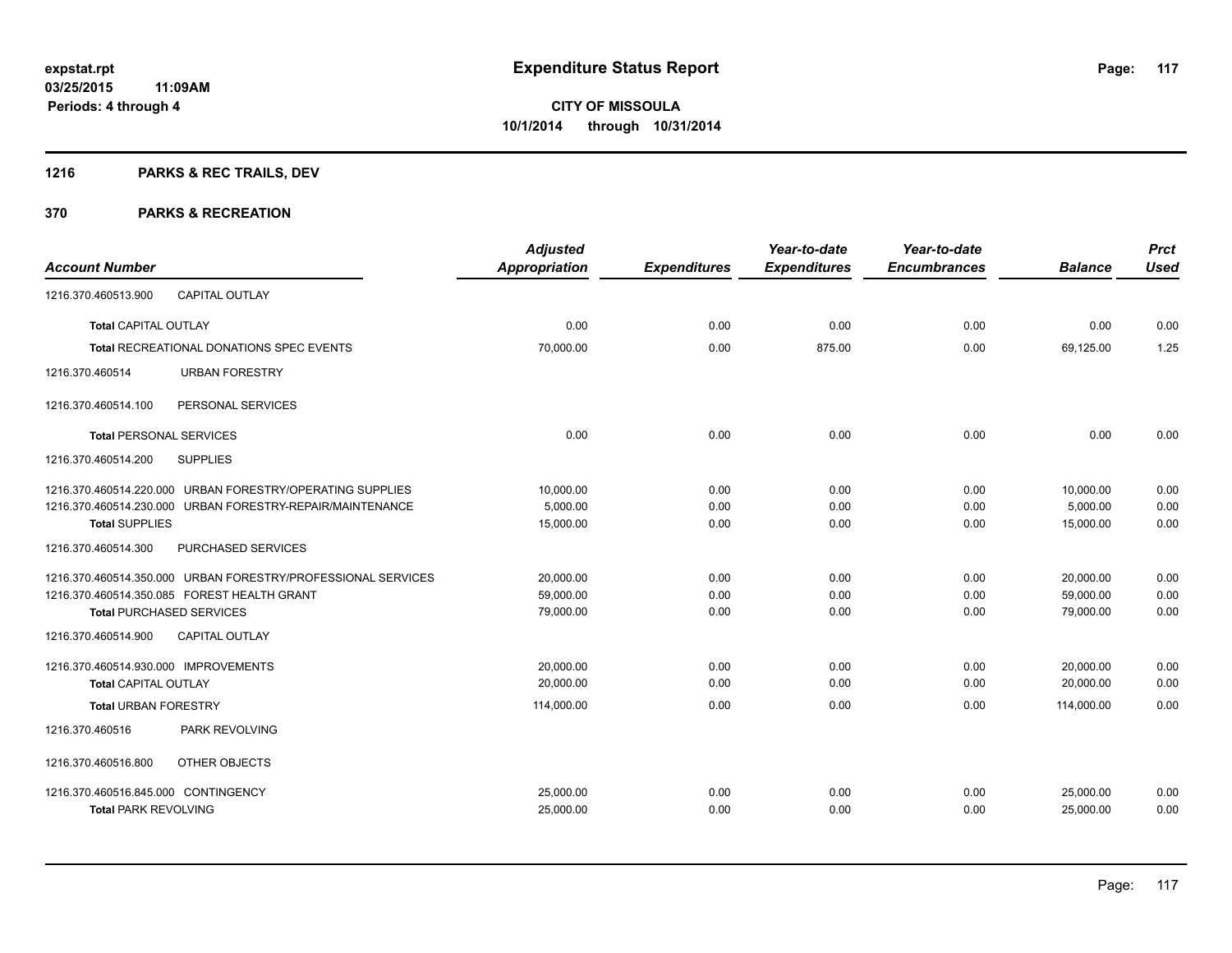## **1216 PARKS & REC TRAILS, DEV**

| <b>Account Number</b>         |                                                                                     | <b>Adjusted</b><br><b>Appropriation</b> | <b>Expenditures</b> | Year-to-date<br><b>Expenditures</b> | Year-to-date<br><b>Encumbrances</b> | <b>Balance</b>         | <b>Prct</b><br><b>Used</b> |
|-------------------------------|-------------------------------------------------------------------------------------|-----------------------------------------|---------------------|-------------------------------------|-------------------------------------|------------------------|----------------------------|
| 1216.370.460517               | OPEN SPACE PURCHASE & DONATIONS                                                     |                                         |                     |                                     |                                     |                        |                            |
| 1216.370.460517.200           | <b>SUPPLIES</b>                                                                     |                                         |                     |                                     |                                     |                        |                            |
| <b>Total SUPPLIES</b>         |                                                                                     | 0.00                                    | 0.00                | 0.00                                | 0.00                                | 0.00                   | 0.00                       |
| 1216.370.460517.300           | PURCHASED SERVICES                                                                  |                                         |                     |                                     |                                     |                        |                            |
|                               | 1216.370.460517.390.000 OTHER PURCHASED SERVICES<br><b>Total PURCHASED SERVICES</b> | 10,000.00<br>10,000.00                  | 0.00<br>0.00        | 0.00<br>0.00                        | 0.00<br>0.00                        | 10,000.00<br>10,000.00 | 0.00<br>0.00               |
| 1216.370.460517.900           | CAPITAL OUTLAY                                                                      |                                         |                     |                                     |                                     |                        |                            |
| <b>Total CAPITAL OUTLAY</b>   |                                                                                     | 0.00                                    | 0.00                | 0.00                                | 0.00                                | 0.00                   | 0.00                       |
|                               | Total OPEN SPACE PURCHASE & DONATIONS                                               | 10,000.00                               | 0.00                | 0.00                                | 0.00                                | 10,000.00              | 0.00                       |
| 1216.370.460518               | SILVERS LAGOON                                                                      |                                         |                     |                                     |                                     |                        |                            |
| 1216.370.460518.900           | <b>CAPITAL OUTLAY</b>                                                               |                                         |                     |                                     |                                     |                        |                            |
| Total SILVERS LAGOON          |                                                                                     | 0.00                                    | 0.00                | 0.00                                | 0.00                                | 0.00                   | 0.00                       |
| 1216.370.460519               | <b>AQUATICS CAPITAL</b>                                                             |                                         |                     |                                     |                                     |                        |                            |
| 1216.370.460519.200           | <b>SUPPLIES</b>                                                                     |                                         |                     |                                     |                                     |                        |                            |
| <b>Total SUPPLIES</b>         |                                                                                     | 0.00                                    | 0.00                | 0.00                                | 0.00                                | 0.00                   | 0.00                       |
| 1216.370.460519.300           | PURCHASED SERVICES                                                                  |                                         |                     |                                     |                                     |                        |                            |
|                               | <b>Total PURCHASED SERVICES</b>                                                     | 0.00                                    | 0.00                | 0.00                                | 0.00                                | 0.00                   | 0.00                       |
| 1216.370.460519.900           | <b>CAPITAL OUTLAY</b>                                                               |                                         |                     |                                     |                                     |                        |                            |
| <b>Total AQUATICS CAPITAL</b> |                                                                                     | 0.00                                    | 0.00                | 0.00                                | 0.00                                | 0.00                   | 0.00                       |
| 1216.370.460520               | *** Title Not Found ***                                                             |                                         |                     |                                     |                                     |                        |                            |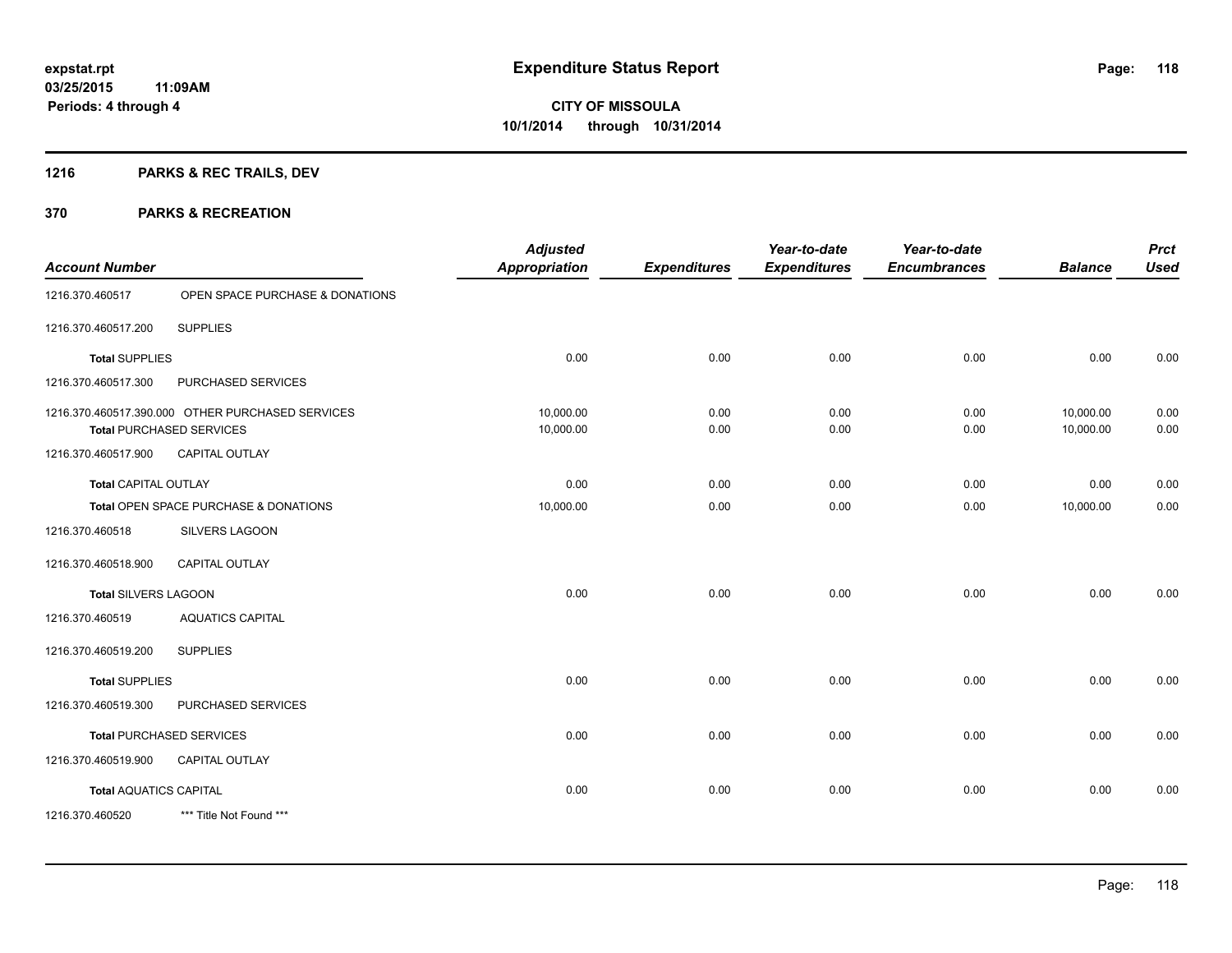## **1216 PARKS & REC TRAILS, DEV**

| <b>Account Number</b>                                           | <b>Adjusted</b><br><b>Appropriation</b> | <b>Expenditures</b> | Year-to-date<br><b>Expenditures</b> | Year-to-date<br><b>Encumbrances</b> | <b>Balance</b> | <b>Prct</b><br><b>Used</b> |
|-----------------------------------------------------------------|-----------------------------------------|---------------------|-------------------------------------|-------------------------------------|----------------|----------------------------|
| <b>SUPPLIES</b><br>1216.370.460520.200                          |                                         |                     |                                     |                                     |                |                            |
| <b>Total SUPPLIES</b>                                           | 0.00                                    | 0.00                | 0.00                                | 0.00                                | 0.00           | 0.00                       |
| 1216.370.460520.300<br><b>PURCHASED SERVICES</b>                |                                         |                     |                                     |                                     |                |                            |
| <b>Total PURCHASED SERVICES</b>                                 | 0.00                                    | 0.00                | 0.00                                | 0.00                                | 0.00           | 0.00                       |
| 1216.370.460520.900<br><b>CAPITAL OUTLAY</b>                    |                                         |                     |                                     |                                     |                |                            |
| Total *** Title Not Found ***                                   | 0.00                                    | 0.00                | 0.00                                | 0.00                                | 0.00           | 0.00                       |
| CONSERVATION LANDS DONATIONS<br>1216.370.460521                 |                                         |                     |                                     |                                     |                |                            |
| PERSONAL SERVICES<br>1216.370.460521.100                        |                                         |                     |                                     |                                     |                |                            |
| 1216.370.460521.110.000 CONSV LANDS MGMT GRANTS                 | 11.291.00                               | 492.75              | 1,972.88                            | 0.00                                | 9,318.12       | 17.47                      |
| 1216.370.460521.110.106 SALARIES AND WAGES                      | 0.00                                    | 324.00              | 587.25                              | 0.00                                | $-587.25$      | 0.00                       |
| 1216.370.460521.140.000 CONSERVATION LAND MGMT GRANT/EMP CONTRI | 1,909.00                                | 185.23              | 556.03                              | 0.00                                | 1,352.97       | 29.13                      |
| 1216.370.460521.141.000 STATE RETIREMENT CONTRIBUTIONS          | 0.00                                    | 0.53                | 2.98                                | 0.00                                | $-2.98$        | 0.00                       |
| <b>Total PERSONAL SERVICES</b>                                  | 13,200.00                               | 1,002.51            | 3,119.14                            | 0.00                                | 10,080.86      | 23.63                      |
| <b>SUPPLIES</b><br>1216.370.460521.200                          |                                         |                     |                                     |                                     |                |                            |
| 1216.370.460521.220.000 CONSVERVATION LANDS GRANT/OPER SUPPLIES | 10,000.00                               | 0.00                | 0.00                                | 0.00                                | 10,000.00      | 0.00                       |
| 1216.370.460521.230.000 CONSERVATION LANDS MGMT GRANT           | 5,000.00                                | 779.86              | 847.85                              | 0.00                                | 4,152.15       | 16.96                      |
| 1216.370.460521.230.086 REPAIR/MAINTENANCE                      | 0.00                                    | 22,882.51           | 22,882.51                           | 0.00                                | $-22,882.51$   | 0.00                       |
| <b>Total SUPPLIES</b>                                           | 15,000.00                               | 23,662.37           | 23,730.36                           | 0.00                                | $-8,730.36$    | 158.20                     |
| 1216.370.460521.300<br><b>PURCHASED SERVICES</b>                |                                         |                     |                                     |                                     |                |                            |
| 1216.370.460521.350.000 CONSERVATION LANDS                      | 24,700.00                               | 0.00                | 1,521.39                            | 0.00                                | 23,178.61      | 6.16                       |
| 1216.370.460521.370.000 TRAVEL                                  | 150.00                                  | 0.00                | 0.00                                | 0.00                                | 150.00         | 0.00                       |
| 1216.370.460521.380.000 TRAINING                                | 150.00                                  | 0.00                | 0.00                                | 0.00                                | 150.00         | 0.00                       |
| <b>Total PURCHASED SERVICES</b>                                 | 25,000.00                               | 0.00                | 1,521.39                            | 0.00                                | 23.478.61      | 6.09                       |
| <b>CAPITAL OUTLAY</b><br>1216.370.460521.900                    |                                         |                     |                                     |                                     |                |                            |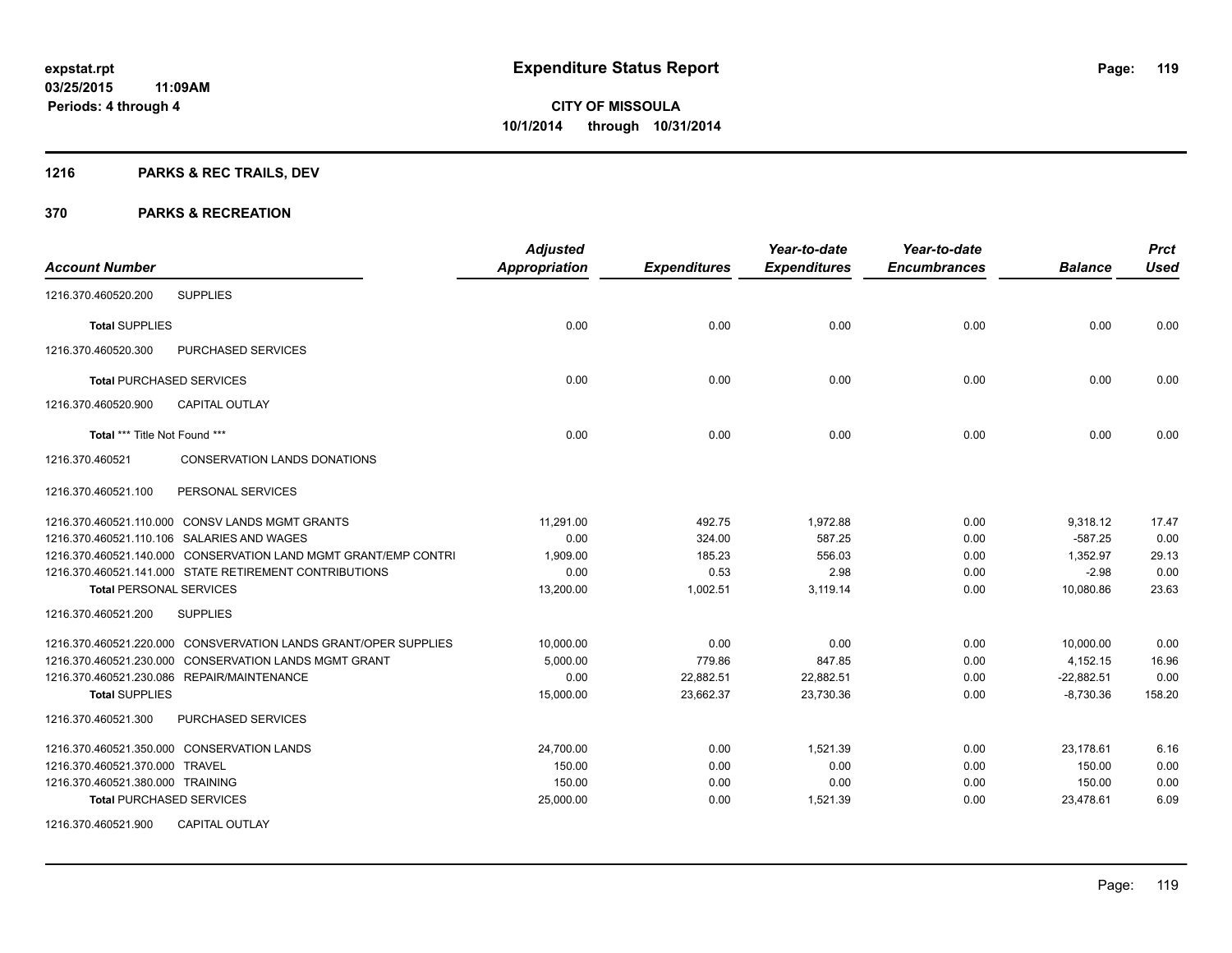## **1216 PARKS & REC TRAILS, DEV**

| <b>Account Number</b>                                                                                                            | <b>Adjusted</b><br>Appropriation       | <b>Expenditures</b>    | Year-to-date<br><b>Expenditures</b> | Year-to-date<br><b>Encumbrances</b> | <b>Balance</b>                         | <b>Prct</b><br><b>Used</b> |
|----------------------------------------------------------------------------------------------------------------------------------|----------------------------------------|------------------------|-------------------------------------|-------------------------------------|----------------------------------------|----------------------------|
| 1216.370.460521.930.000 IMPROVEMENTS<br><b>Total CAPITAL OUTLAY</b>                                                              | 6,800.00<br>6,800.00                   | 0.00<br>0.00           | 0.00<br>0.00                        | 0.00<br>0.00                        | 6,800.00<br>6,800.00                   | 0.00<br>0.00               |
| Total CONSERVATION LANDS DONATIONS                                                                                               | 60,000.00                              | 24,664.88              | 28,370.89                           | 0.00                                | 31,629.11                              | 47.28                      |
| 1216.370.460522<br>CONVERSATION LAND DONATIONS                                                                                   |                                        |                        |                                     |                                     |                                        |                            |
| <b>SUPPLIES</b><br>1216.370.460522.200                                                                                           |                                        |                        |                                     |                                     |                                        |                            |
| 1216.370.460522.230.000 REPAIR/MAINTENANCE<br><b>Total SUPPLIES</b>                                                              | 10,000.00<br>10,000.00                 | 0.00<br>0.00           | 0.00<br>0.00                        | 0.00<br>0.00                        | 10,000.00<br>10.000.00                 | 0.00<br>0.00               |
| CAPITAL OUTLAY<br>1216.370.460522.900                                                                                            |                                        |                        |                                     |                                     |                                        |                            |
| 1216.370.460522.930.000 IMPROVEMENTS<br><b>Total CAPITAL OUTLAY</b>                                                              | 10,000.00<br>10,000.00                 | 0.00<br>0.00           | 0.00<br>0.00                        | 0.00<br>0.00                        | 10.000.00<br>10,000.00                 | 0.00<br>0.00               |
| Total CONVERSATION LAND DONATIONS                                                                                                | 20,000.00                              | 0.00                   | 0.00                                | 0.00                                | 20,000.00                              | 0.00                       |
| *** Title Not Found ***<br>1216.370.460523                                                                                       |                                        |                        |                                     |                                     |                                        |                            |
| PERSONAL SERVICES<br>1216.370.460523.100                                                                                         |                                        |                        |                                     |                                     |                                        |                            |
| 1216.370.460523.120.000 OVERTIME/TERMINATION<br>1216.370.460523.140.000 EMPLOYER CONTRIBUTIONS<br><b>Total PERSONAL SERVICES</b> | 0.00<br>0.00<br>0.00                   | 43.23<br>7.08<br>50.31 | 216.13<br>35.41<br>251.54           | 0.00<br>0.00<br>0.00                | $-216.13$<br>$-35.41$<br>$-251.54$     | 0.00<br>0.00<br>0.00       |
| PURCHASED SERVICES<br>1216.370.460523.300                                                                                        |                                        |                        |                                     |                                     |                                        |                            |
| <b>Total PURCHASED SERVICES</b>                                                                                                  | 0.00                                   | 0.00                   | 0.00                                | 0.00                                | 0.00                                   | 0.00                       |
| 1216.370.460523.900<br><b>CAPITAL OUTLAY</b>                                                                                     |                                        |                        |                                     |                                     |                                        |                            |
| 1216.370.460523.930.000 WOOD RECLAMATION PH II/MPROVEMENTS<br><b>Total CAPITAL OUTLAY</b><br>Total *** Title Not Found ***       | 223,123.00<br>223,123.00<br>223,123.00 | 0.00<br>0.00<br>50.31  | 51,530.82<br>51,530.82<br>51,782.36 | 0.00<br>0.00<br>0.00                | 171,592.18<br>171,592.18<br>171,340.64 | 23.10<br>23.10<br>23.21    |
|                                                                                                                                  |                                        |                        |                                     |                                     |                                        |                            |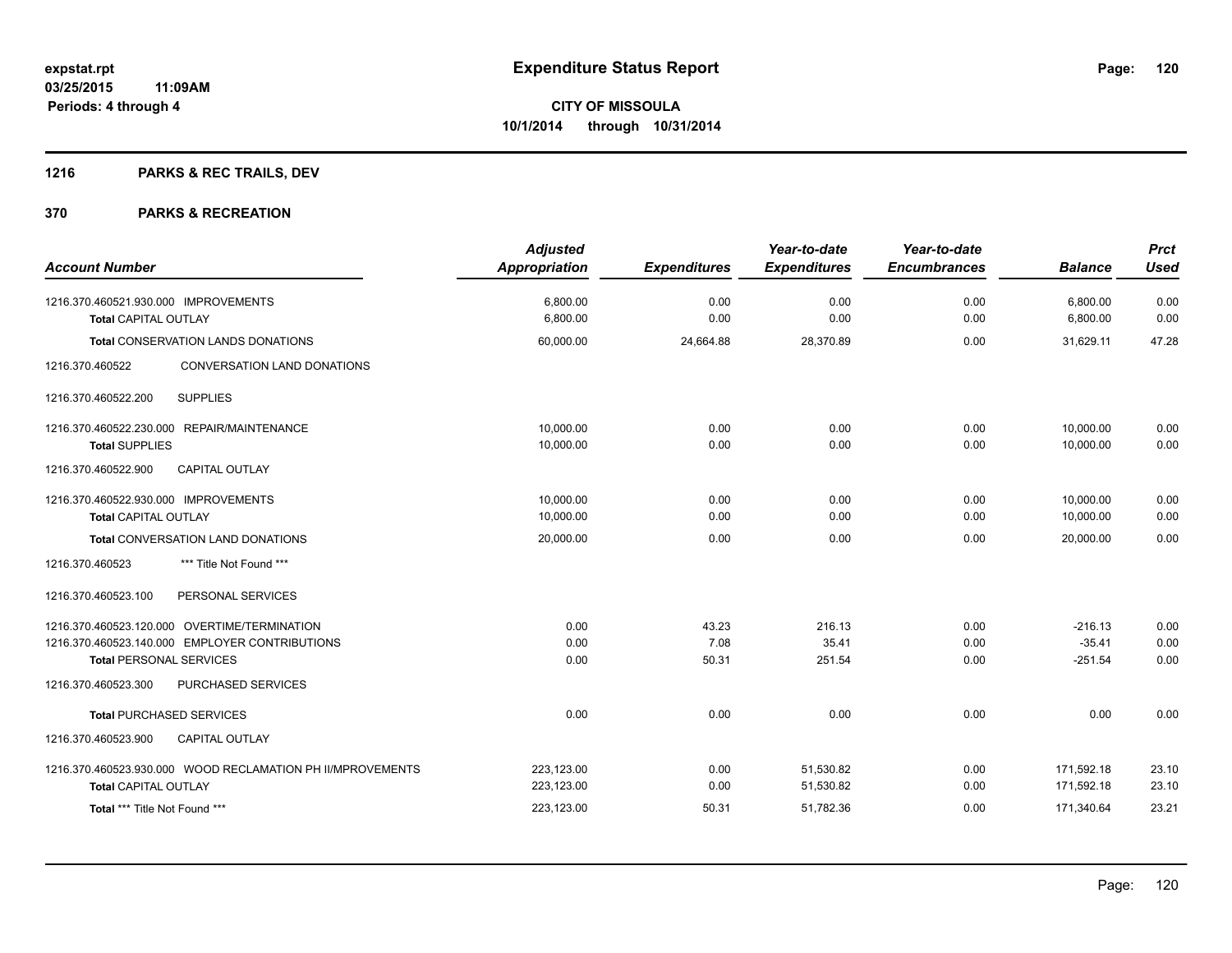## **1216 PARKS & REC TRAILS, DEV**

| <b>Account Number</b>                |                               | <b>Adjusted</b><br><b>Appropriation</b> | <b>Expenditures</b> | Year-to-date<br><b>Expenditures</b> | Year-to-date<br><b>Encumbrances</b> | <b>Balance</b> | <b>Prct</b><br><b>Used</b> |
|--------------------------------------|-------------------------------|-----------------------------------------|---------------------|-------------------------------------|-------------------------------------|----------------|----------------------------|
| 1216.370.460524                      | *** Title Not Found ***       |                                         |                     |                                     |                                     |                |                            |
| 1216.370.460524.100                  | PERSONAL SERVICES             |                                         |                     |                                     |                                     |                |                            |
| <b>Total PERSONAL SERVICES</b>       |                               | 0.00                                    | 0.00                | 0.00                                | 0.00                                | 0.00           | 0.00                       |
| 1216.370.460524.200                  | <b>SUPPLIES</b>               |                                         |                     |                                     |                                     |                |                            |
| <b>Total SUPPLIES</b>                |                               | 0.00                                    | 0.00                | 0.00                                | 0.00                                | 0.00           | 0.00                       |
| 1216.370.460524.300                  | PURCHASED SERVICES            |                                         |                     |                                     |                                     |                |                            |
| <b>Total *** Title Not Found ***</b> |                               | 0.00                                    | 0.00                | 0.00                                | 0.00                                | 0.00           | 0.00                       |
|                                      | Total PARKS & REC TRAILS, DEV | 1,244,393.00                            | 24,715.19           | 81,028.25                           | 0.00                                | 1,163,364.75   | 6.51                       |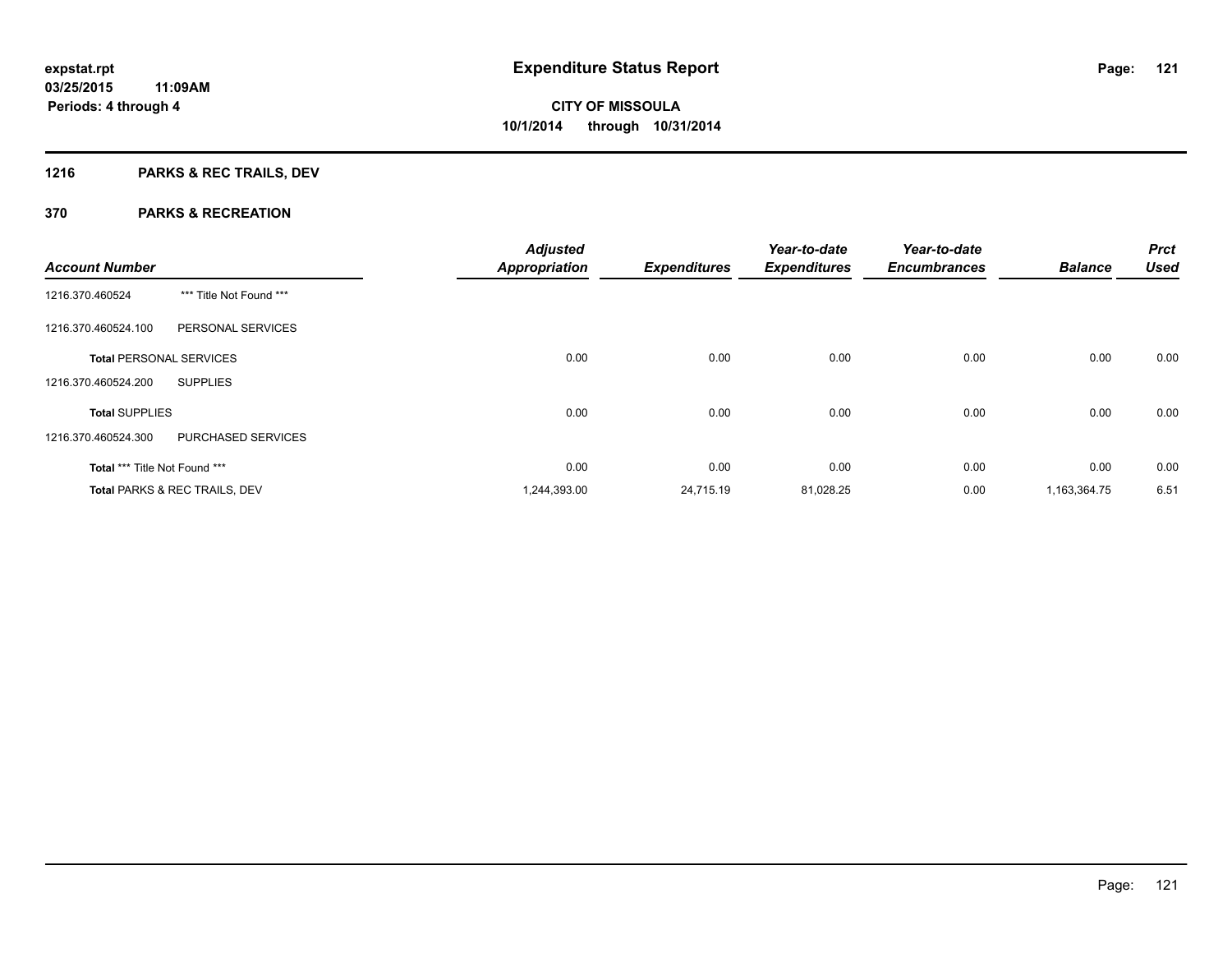#### **1217 PARKS CITY LIFE GYM LEASE**

|                                                         | <b>Adjusted</b>      |                     | Year-to-date        | Year-to-date        |                | <b>Prct</b> |
|---------------------------------------------------------|----------------------|---------------------|---------------------|---------------------|----------------|-------------|
| <b>Account Number</b>                                   | <b>Appropriation</b> | <b>Expenditures</b> | <b>Expenditures</b> | <b>Encumbrances</b> | <b>Balance</b> | <b>Used</b> |
| CITY LIFE GYM LEASE<br>1217.370.460440                  |                      |                     |                     |                     |                |             |
| PERSONAL SERVICES<br>1217.370.460440.100                |                      |                     |                     |                     |                |             |
| 1217.370.460440.110.000 SALARIES AND WAGES              | 12.000.00            | 0.00                | 0.00                | 0.00                | 12.000.00      | 0.00        |
| <b>Total PERSONAL SERVICES</b>                          | 12,000.00            | 0.00                | 0.00                | 0.00                | 12,000.00      | 0.00        |
| <b>SUPPLIES</b><br>1217.370.460440.200                  |                      |                     |                     |                     |                |             |
| 1217.370.460440.220.000 OPERATING SUPPLIES              | 2,500.00             | 0.00                | 0.00                | 0.00                | 2,500.00       | 0.00        |
| 1217.370.460440.220.147 OPERATING SUPPLIES              | 0.00                 | 0.00                | 12.87               | 0.00                | $-12.87$       | 0.00        |
| 1217.370.460440.230.000 REPAIR/MAINTENANCE              | 2,500.00             | 0.00                | 872.50              | 0.00                | 1.627.50       | 34.90       |
| <b>Total SUPPLIES</b>                                   | 5,000.00             | 0.00                | 885.37              | 0.00                | 4,114.63       | 17.71       |
| 1217.370.460440.300<br><b>PURCHASED SERVICES</b>        |                      |                     |                     |                     |                |             |
| 1217.370.460440.320.000 PRINTING & DUPLICATING          | 1,000.00             | 0.00                | 0.00                | 0.00                | 1.000.00       | 0.00        |
| 1217.370.460440.330.000 PUBLICITY, SUBSCRIPTIONS & DUES | 1,000.00             | 0.00                | 0.00                | 0.00                | 1,000.00       | 0.00        |
| <b>Total PURCHASED SERVICES</b>                         | 2,000.00             | 0.00                | 0.00                | 0.00                | 2,000.00       | 0.00        |
| <b>FIXED CHARGES</b><br>1217.370.460440.500             |                      |                     |                     |                     |                |             |
| 1217.370.460440.500.000 LEASE/FIXED CHARGES             | 24,000.00            | 4,000.00            | 10,000.00           | 0.00                | 14,000.00      | 41.67       |
| <b>Total FIXED CHARGES</b>                              | 24,000.00            | 4,000.00            | 10,000.00           | 0.00                | 14,000.00      | 41.67       |
| Total CITY LIFE GYM LEASE                               | 43,000.00            | 4,000.00            | 10,885.37           | 0.00                | 32.114.63      | 25.31       |
| <b>RECREATION ADULTS</b><br>1217.370.460471             |                      |                     |                     |                     |                |             |
| 1217.370.460471.200<br><b>SUPPLIES</b>                  |                      |                     |                     |                     |                |             |
| <b>Total RECREATION ADULTS</b>                          | 0.00                 | 0.00                | 0.00                | 0.00                | 0.00           | 0.00        |
| <b>Total PARKS CITY LIFE GYM LEASE</b>                  | 43,000.00            | 4,000.00            | 10,885.37           | 0.00                | 32,114.63      | 25.31       |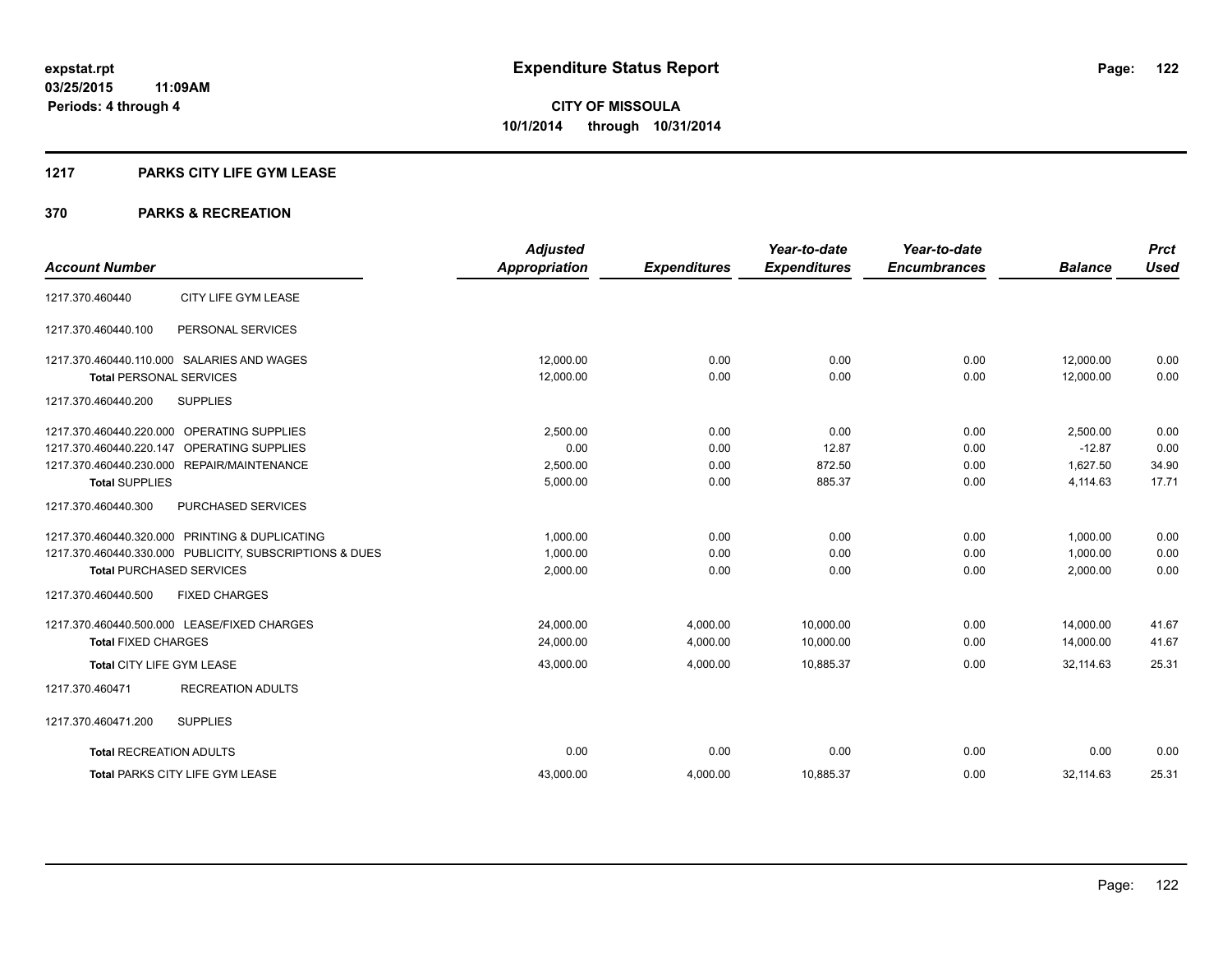### **1218 ALL ABILITIES PLAYGROUND**

|                                                | <b>Adjusted</b> |                     | Year-to-date        | Year-to-date        |                | <b>Prct</b> |
|------------------------------------------------|-----------------|---------------------|---------------------|---------------------|----------------|-------------|
| <b>Account Number</b>                          | Appropriation   | <b>Expenditures</b> | <b>Expenditures</b> | <b>Encumbrances</b> | <b>Balance</b> | <b>Used</b> |
| <b>PLAYGROUNDS</b><br>1218.370.460444          |                 |                     |                     |                     |                |             |
| PURCHASED SERVICES<br>1218.370.460444.300      |                 |                     |                     |                     |                |             |
| 1218.370.460444.350.000 PROFESSIONAL SERVICES  | 50,000.00       | 17,859.81           | 213.713.71          | 0.00                | $-163.713.71$  | 427.43      |
| 1218.370.460444.360.000 REPAIR & MAINTENANCE   | 0.00            | 0.00                | 340.80              | 0.00                | $-340.80$      | 0.00        |
| <b>Total PURCHASED SERVICES</b>                | 50,000.00       | 17,859.81           | 214,054.51          | 0.00                | $-164,054.51$  | 428.11      |
| <b>CAPITAL OUTLAY</b><br>1218.370.460444.900   |                 |                     |                     |                     |                |             |
| 1218.370.460444.930.000<br><b>IMPROVEMENTS</b> | 736,092.00      | 0.00                | 0.00                | 0.00                | 736.092.00     | 0.00        |
| <b>Total CAPITAL OUTLAY</b>                    | 736,092.00      | 0.00                | 0.00                | 0.00                | 736,092.00     | 0.00        |
| <b>Total PLAYGROUNDS</b>                       | 786,092.00      | 17,859.81           | 214,054.51          | 0.00                | 572,037.49     | 27.23       |
| <b>Total ALL ABILITIES PLAYGROUND</b>          | 786.092.00      | 17.859.81           | 214,054.51          | 0.00                | 572.037.49     | 27.23       |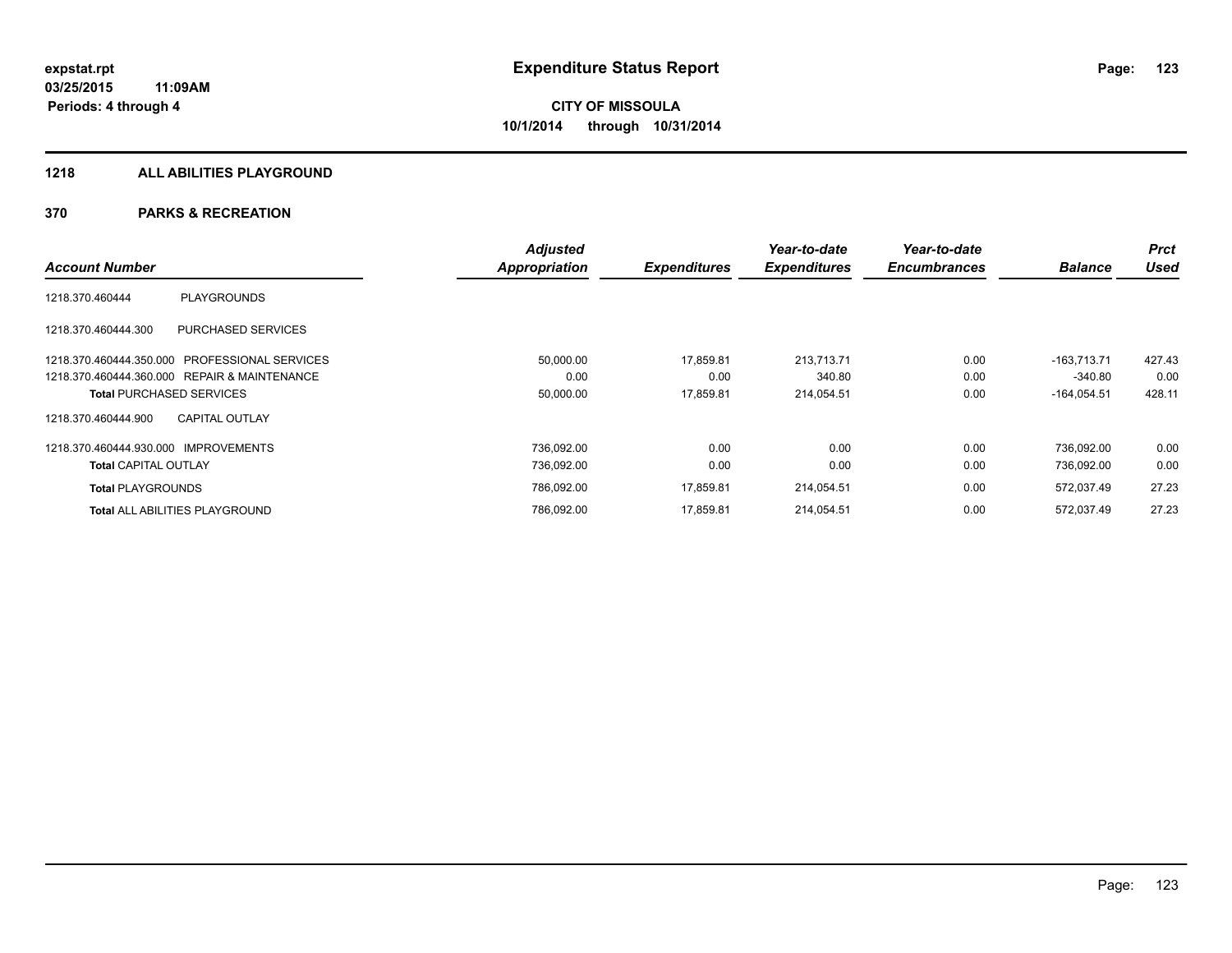### **1219 FY14 PARK & TRAIL BOND**

| <b>Account Number</b> |                                         | <b>Adjusted</b><br><b>Appropriation</b> | <b>Expenditures</b> | Year-to-date<br><b>Expenditures</b> | Year-to-date<br><b>Encumbrances</b> | <b>Balance</b> | <b>Prct</b><br><b>Used</b> |
|-----------------------|-----------------------------------------|-----------------------------------------|---------------------|-------------------------------------|-------------------------------------|----------------|----------------------------|
| 1219.370.460401       | FORT MSLA REGIONAL PARK                 |                                         |                     |                                     |                                     |                |                            |
| 1219.370.460401.300   | <b>PURCHASED SERVICES</b>               |                                         |                     |                                     |                                     |                |                            |
|                       | Total FORT MSLA REGIONAL PARK           | 0.00                                    | 0.00                | 0.00                                | 0.00                                | 0.00           | 0.00                       |
| 1219.370.460444       | <b>PLAYGROUNDS</b>                      |                                         |                     |                                     |                                     |                |                            |
| 1219.370.460444.300   | PURCHASED SERVICES                      |                                         |                     |                                     |                                     |                |                            |
|                       | <b>Total PURCHASED SERVICES</b>         | 0.00                                    | 0.00                | 0.00                                | 0.00                                | 0.00           | 0.00                       |
| 1219.370.460444.900   | <b>CAPITAL OUTLAY</b>                   |                                         |                     |                                     |                                     |                |                            |
|                       | <b>Total FY14 PARK &amp; TRAIL BOND</b> | 0.00                                    | 0.00                | 0.00                                | 0.00                                | 0.00           | 0.00                       |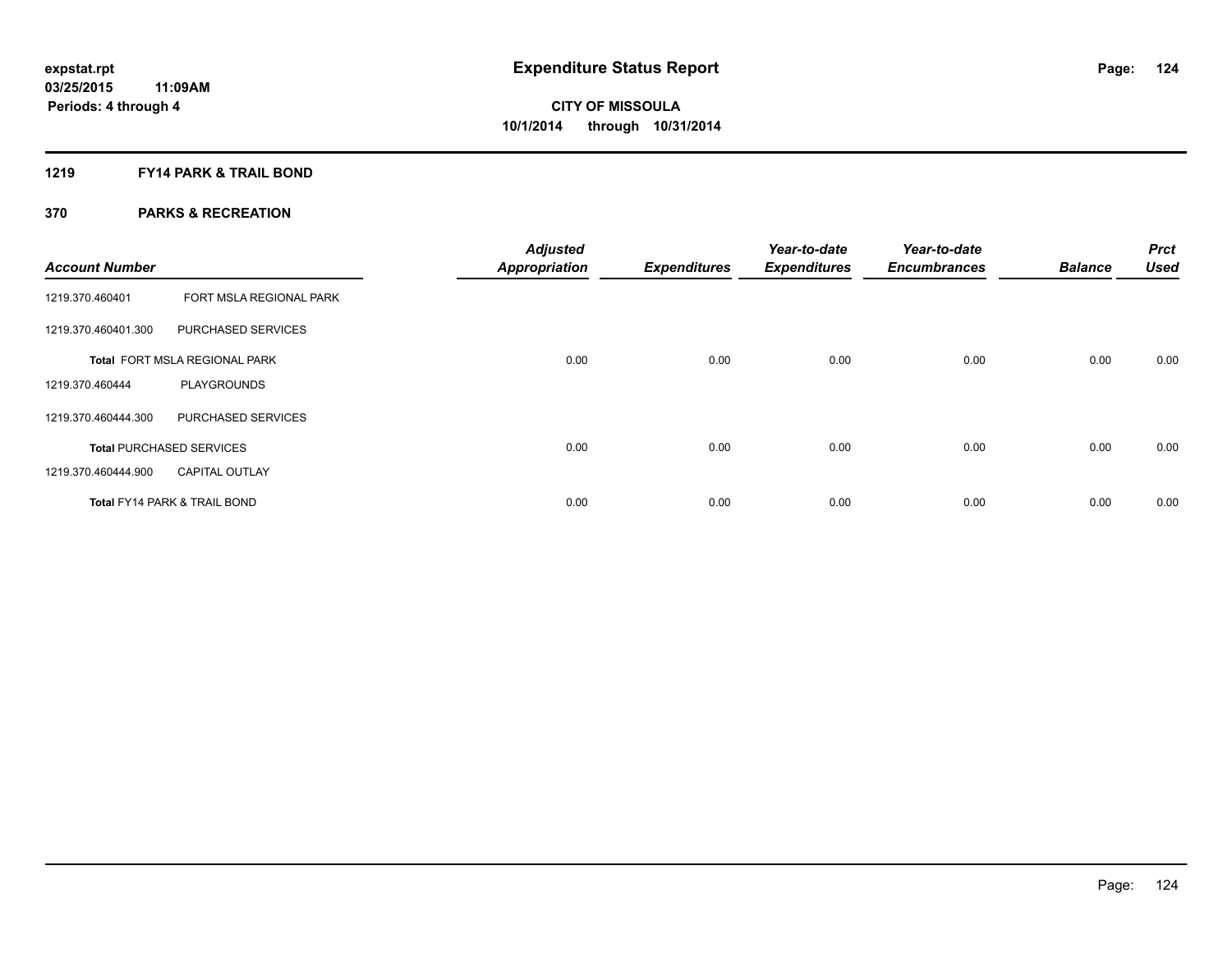### **03/25/2015 11:09AM Periods: 4 through 4**

**CITY OF MISSOULA 10/1/2014 through 10/31/2014**

### **1241 CREMAIN WALL & CEMETERY DONATIONS FUND**

**340 CEMETERY**

|                                                    |                                              | <b>Adjusted</b>      |                     | Year-to-date        | Year-to-date        |                      | <b>Prct</b>  |
|----------------------------------------------------|----------------------------------------------|----------------------|---------------------|---------------------|---------------------|----------------------|--------------|
| <b>Account Number</b>                              |                                              | <b>Appropriation</b> | <b>Expenditures</b> | <b>Expenditures</b> | <b>Encumbrances</b> | <b>Balance</b>       | <b>Used</b>  |
| 1241.340.430920                                    | <b>FACILITIES</b>                            |                      |                     |                     |                     |                      |              |
| 1241.340.430920.900                                | CAPITAL OUTLAY                               |                      |                     |                     |                     |                      |              |
| 1241.340.430920.930.000<br><b>Total FACILITIES</b> | <b>IMPROVEMENTS</b>                          | 2,500.00<br>2,500.00 | 0.00<br>0.00        | 0.00<br>0.00        | 0.00<br>0.00        | 2,500.00<br>2,500.00 | 0.00<br>0.00 |
| 1241.340.430921                                    | <b>CEMETERY MEMORIAL</b>                     |                      |                     |                     |                     |                      |              |
| 1241.340.430921.900                                | <b>CAPITAL OUTLAY</b>                        |                      |                     |                     |                     |                      |              |
| <b>Total CEMETERY MEMORIAL</b>                     |                                              | 0.00                 | 0.00                | 0.00                | 0.00                | 0.00                 | 0.00         |
| 1241.340.430930                                    | <b>GROUNDS MAINTENANCE</b>                   |                      |                     |                     |                     |                      |              |
| 1241.340.430930.900                                | <b>CAPITAL OUTLAY</b>                        |                      |                     |                     |                     |                      |              |
| 1241.340.430930.930.000 IMPROVEMENTS               |                                              | 0.00                 | 292.00              | 373.00              | 0.00                | $-373.00$            | 0.00         |
| <b>Total GROUNDS MAINTENANCE</b>                   |                                              | 0.00                 | 292.00              | 373.00              | 0.00                | $-373.00$            | 0.00         |
|                                                    | Total CREMAIN WALL & CEMETERY DONATIONS FUND | 2,500.00             | 292.00              | 373.00              | 0.00                | 2,127.00             | 14.92        |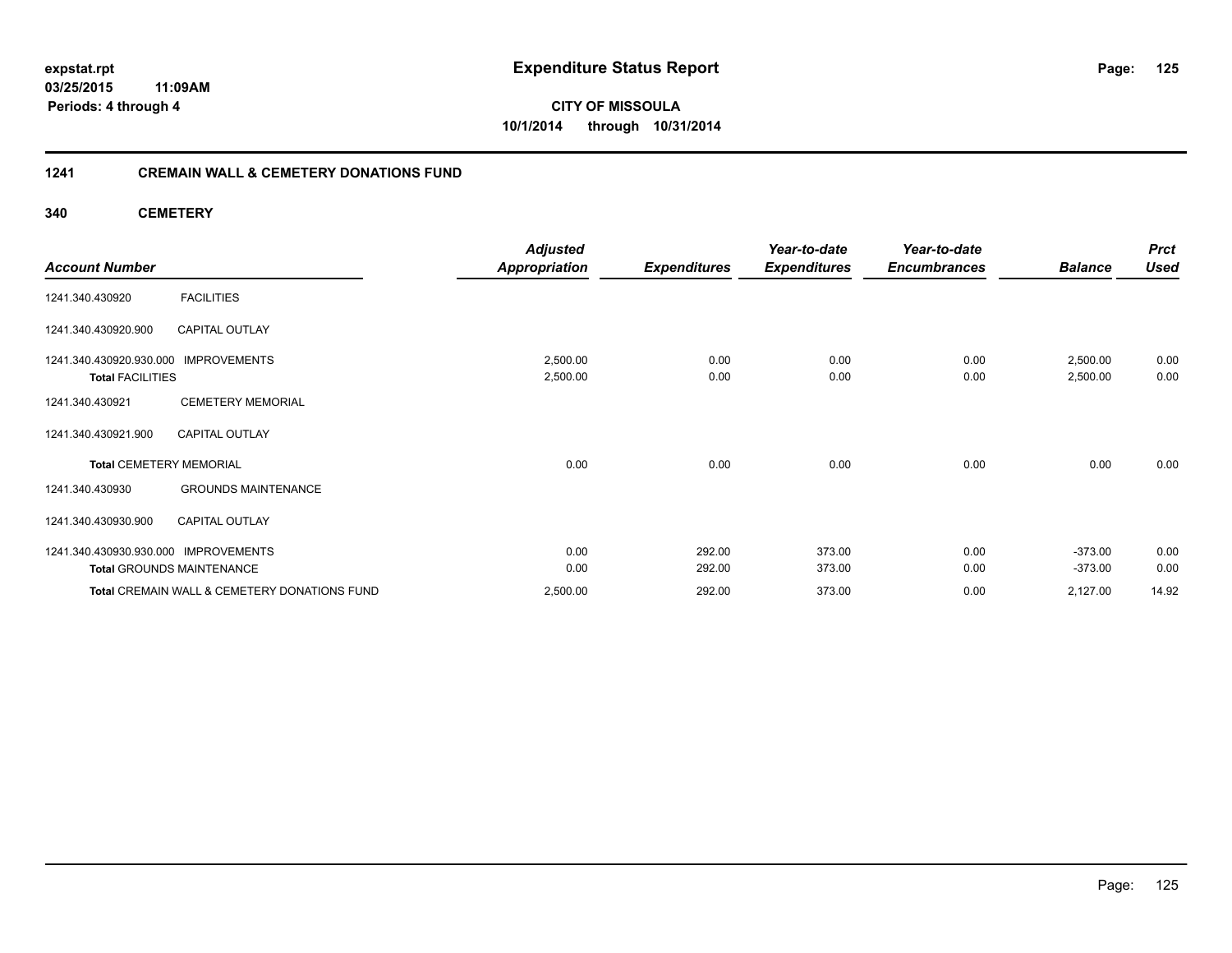### **1242 CEMETERY CARE FUND**

### **340 CEMETERY**

|                                     |                                               | <b>Adjusted</b>      |                     | Year-to-date        | Year-to-date        |                | <b>Prct</b> |
|-------------------------------------|-----------------------------------------------|----------------------|---------------------|---------------------|---------------------|----------------|-------------|
| <b>Account Number</b>               |                                               | <b>Appropriation</b> | <b>Expenditures</b> | <b>Expenditures</b> | <b>Encumbrances</b> | <b>Balance</b> | <b>Used</b> |
| 1242.340.430920                     | <b>FACILITIES</b>                             |                      |                     |                     |                     |                |             |
| 1242.340.430920.800                 | OTHER OBJECTS                                 |                      |                     |                     |                     |                |             |
| 1242.340.430920.845.000 CONTINGENCY |                                               | 10,000.00            | 0.00                | 0.00                | 0.00                | 10,000.00      | 0.00        |
| <b>Total OTHER OBJECTS</b>          |                                               | 10,000.00            | 0.00                | 0.00                | 0.00                | 10,000.00      | 0.00        |
| 1242.340.430920.900                 | <b>CAPITAL OUTLAY</b>                         |                      |                     |                     |                     |                |             |
|                                     | 1242.340.430920.940.000 MACHINERY & EQUIPMENT | 65,000.00            | 0.00                | 0.00                | 0.00                | 65,000.00      | 0.00        |
| <b>Total CAPITAL OUTLAY</b>         |                                               | 65,000.00            | 0.00                | 0.00                | 0.00                | 65,000.00      | 0.00        |
| <b>Total FACILITIES</b>             |                                               | 75,000.00            | 0.00                | 0.00                | 0.00                | 75,000.00      | 0.00        |
| 1242.340.430930                     | <b>GROUNDS MAINTENANCE</b>                    |                      |                     |                     |                     |                |             |
| 1242.340.430930.900                 | <b>CAPITAL OUTLAY</b>                         |                      |                     |                     |                     |                |             |
| <b>Total GROUNDS MAINTENANCE</b>    |                                               | 0.00                 | 0.00                | 0.00                | 0.00                | 0.00           | 0.00        |
| <b>Total CEMETERY CARE FUND</b>     |                                               | 75,000.00            | 0.00                | 0.00                | 0.00                | 75,000.00      | 0.00        |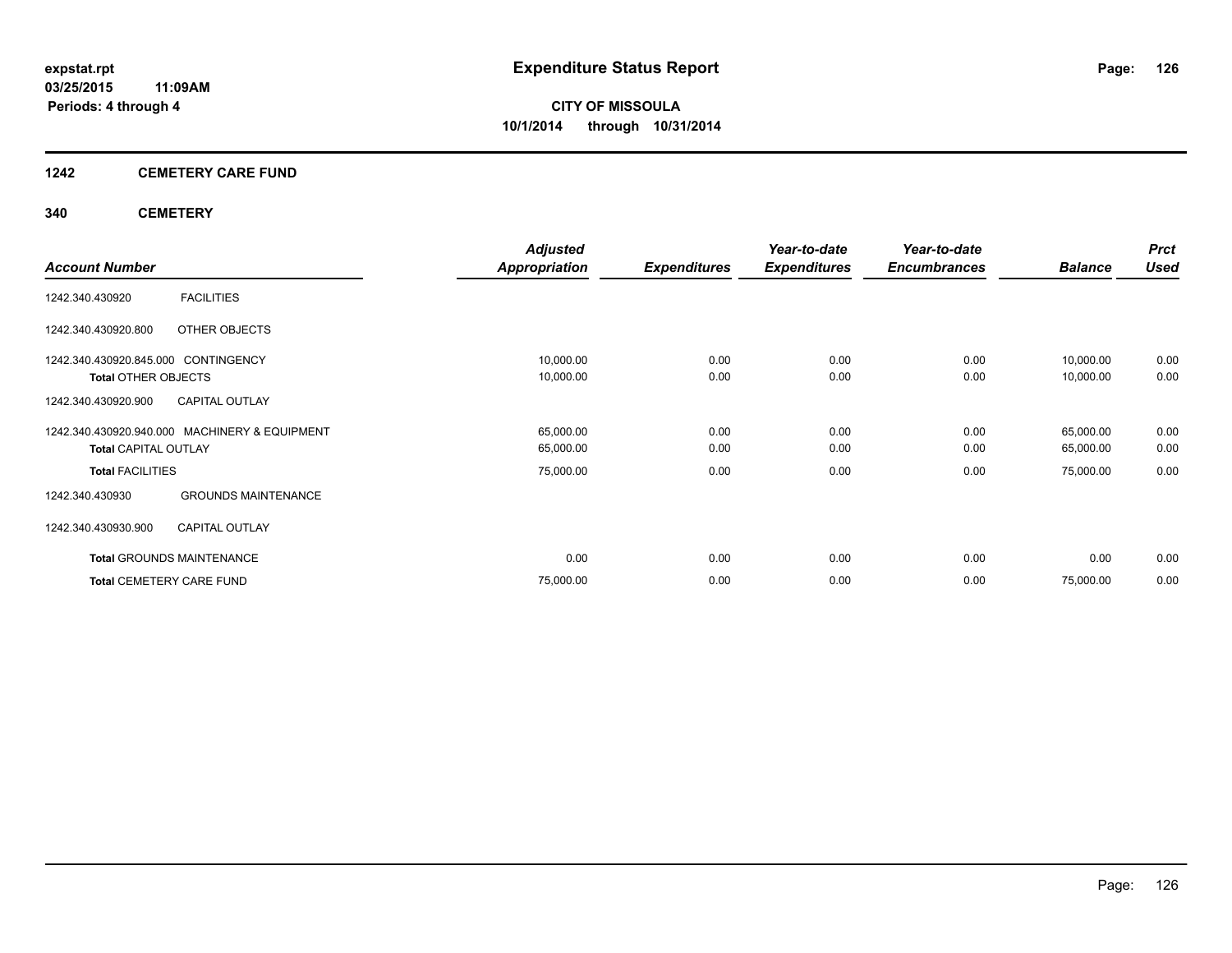### **1243 CEMETERY MEMORIAL FUND**

### **340 CEMETERY**

| <b>Account Number</b>                                                  |                                     | Adjusted<br><b>Appropriation</b> | <b>Expenditures</b> | Year-to-date<br><b>Expenditures</b> | Year-to-date<br><b>Encumbrances</b> | <b>Balance</b>       | <b>Prct</b><br><b>Used</b> |
|------------------------------------------------------------------------|-------------------------------------|----------------------------------|---------------------|-------------------------------------|-------------------------------------|----------------------|----------------------------|
| 1243.340.430921                                                        | <b>CEMETERY MEMORIAL</b>            |                                  |                     |                                     |                                     |                      |                            |
| 1243.340.430921.900                                                    | <b>CAPITAL OUTLAY</b>               |                                  |                     |                                     |                                     |                      |                            |
| 1243.340.430921.930.000 IMPROVEMENTS<br><b>Total CEMETERY MEMORIAL</b> |                                     | 2,000.00<br>2,000.00             | 0.00<br>0.00        | 0.00<br>0.00                        | 0.00<br>0.00                        | 2,000.00<br>2,000.00 | 0.00<br>0.00               |
| 1243.340.430930                                                        | <b>GROUNDS MAINTENANCE</b>          |                                  |                     |                                     |                                     |                      |                            |
| 1243.340.430930.900                                                    | <b>CAPITAL OUTLAY</b>               |                                  |                     |                                     |                                     |                      |                            |
|                                                                        | <b>Total GROUNDS MAINTENANCE</b>    | 0.00                             | 0.00                | 0.00                                | 0.00                                | 0.00                 | 0.00                       |
|                                                                        | <b>Total CEMETERY MEMORIAL FUND</b> | 2,000.00                         | 0.00                | 0.00                                | 0.00                                | 2,000.00             | 0.00                       |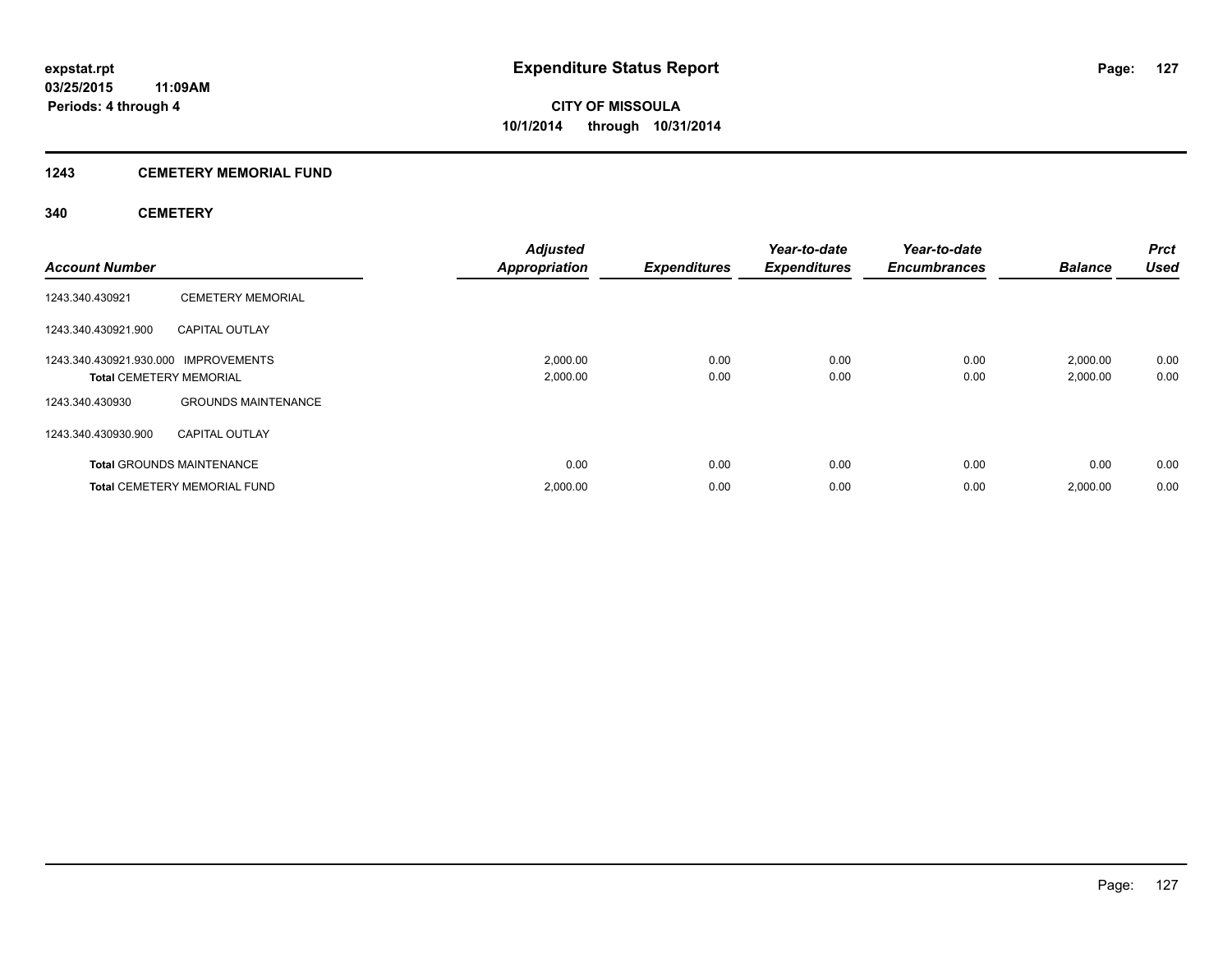### **1265 TITLE 1 PROJECTS FUND**

## **240 FINANCE**

| <b>Account Number</b>         |                                                                                           | <b>Adjusted</b><br><b>Appropriation</b> | <b>Expenditures</b> | Year-to-date<br><b>Expenditures</b> | Year-to-date<br><b>Encumbrances</b> | <b>Balance</b>         | <b>Prct</b><br><b>Used</b> |
|-------------------------------|-------------------------------------------------------------------------------------------|-----------------------------------------|---------------------|-------------------------------------|-------------------------------------|------------------------|----------------------------|
| 1265.240.411850               | ECONOMIC DEVELOPMENT                                                                      |                                         |                     |                                     |                                     |                        |                            |
| 1265.240.411850.500           | <b>FIXED CHARGES</b>                                                                      |                                         |                     |                                     |                                     |                        |                            |
| <b>Total FIXED CHARGES</b>    |                                                                                           | 0.00                                    | 0.00                | 0.00                                | 0.00                                | 0.00                   | 0.00                       |
| 1265.240.411850.700           | <b>GRANTS &amp; CONTRIBUTIONS</b>                                                         |                                         |                     |                                     |                                     |                        |                            |
|                               | 1265.240.411850.700.000 GRANTS & CONTRIBUTIONS<br><b>Total GRANTS &amp; CONTRIBUTIONS</b> | 59,088.00<br>59,088.00                  | 0.00<br>0.00        | 0.00<br>0.00                        | 0.00<br>0.00                        | 59,088.00<br>59,088.00 | 0.00<br>0.00               |
| 1265.240.411850.800           | <b>OTHER OBJECTS</b>                                                                      |                                         |                     |                                     |                                     |                        |                            |
| <b>Total OTHER OBJECTS</b>    |                                                                                           | 0.00                                    | 0.00                | 0.00                                | 0.00                                | 0.00                   | 0.00                       |
|                               | Total ECONOMIC DEVELOPMENT                                                                | 59,088.00                               | 0.00                | 0.00                                | 0.00                                | 59,088.00              | 0.00                       |
| 1265.240.440150               | *** Title Not Found ***                                                                   |                                         |                     |                                     |                                     |                        |                            |
| 1265.240.440150.800           | <b>OTHER OBJECTS</b>                                                                      |                                         |                     |                                     |                                     |                        |                            |
| Total *** Title Not Found *** |                                                                                           | 0.00                                    | 0.00                | 0.00                                | 0.00                                | 0.00                   | 0.00                       |
| 1265.240.470343               | MISSOULA HOUSING CORPORATION                                                              |                                         |                     |                                     |                                     |                        |                            |
| 1265.240.470343.700           | <b>GRANTS &amp; CONTRIBUTIONS</b>                                                         |                                         |                     |                                     |                                     |                        |                            |
|                               | <b>Total MISSOULA HOUSING CORPORATION</b>                                                 | 0.00                                    | 0.00                | 0.00                                | 0.00                                | 0.00                   | 0.00                       |
|                               | Total TITLE 1 PROJECTS FUND                                                               | 59,088.00                               | 0.00                | 0.00                                | 0.00                                | 59,088.00              | 0.00                       |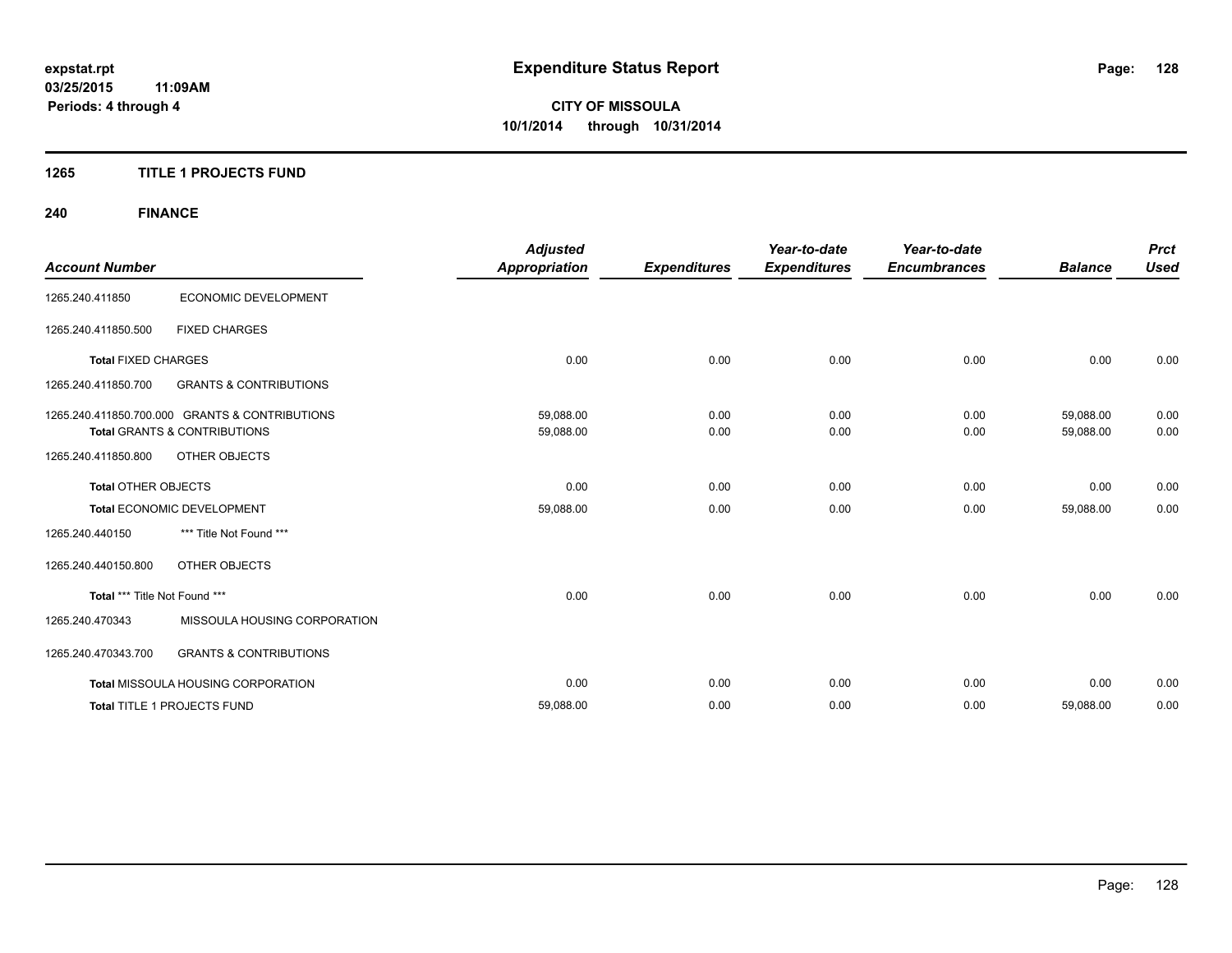**03/25/2015 11:09AM Periods: 4 through 4**

**CITY OF MISSOULA 10/1/2014 through 10/31/2014**

### **1396 PROGRAM INCOME REVOLVING LOAN PROGRAM**

| <b>Account Number</b>      |                                                    | <b>Adjusted</b><br><b>Appropriation</b> | <b>Expenditures</b> | Year-to-date<br><b>Expenditures</b> | Year-to-date<br><b>Encumbrances</b> | <b>Balance</b> | <b>Prct</b><br><b>Used</b> |
|----------------------------|----------------------------------------------------|-----------------------------------------|---------------------|-------------------------------------|-------------------------------------|----------------|----------------------------|
| 1396.390.470200            | <b>HOUSING REHAB</b>                               |                                         |                     |                                     |                                     |                |                            |
| 1396.390.470200.700        | <b>GRANTS &amp; CONTRIBUTIONS</b>                  |                                         |                     |                                     |                                     |                |                            |
|                            | 1396.390.470200.700.000 RENTAL REHAB GRANTS        | 51,791.00                               | 0.00                | 0.00                                | 0.00                                | 51,791.00      | 0.00                       |
| <b>Total HOUSING REHAB</b> |                                                    | 51,791.00                               | 0.00                | 0.00                                | 0.00                                | 51,791.00      | 0.00                       |
| 1396.390.470401            | <b>WORD GRANT</b>                                  |                                         |                     |                                     |                                     |                |                            |
| 1396.390.470401.300        | PURCHASED SERVICES                                 |                                         |                     |                                     |                                     |                |                            |
| <b>Total WORD GRANT</b>    |                                                    | 0.00                                    | 0.00                | 0.00                                | 0.00                                | 0.00           | 0.00                       |
|                            | <b>Total PROGRAM INCOME REVOLVING LOAN PROGRAM</b> | 51,791.00                               | 0.00                | 0.00                                | 0.00                                | 51,791.00      | 0.00                       |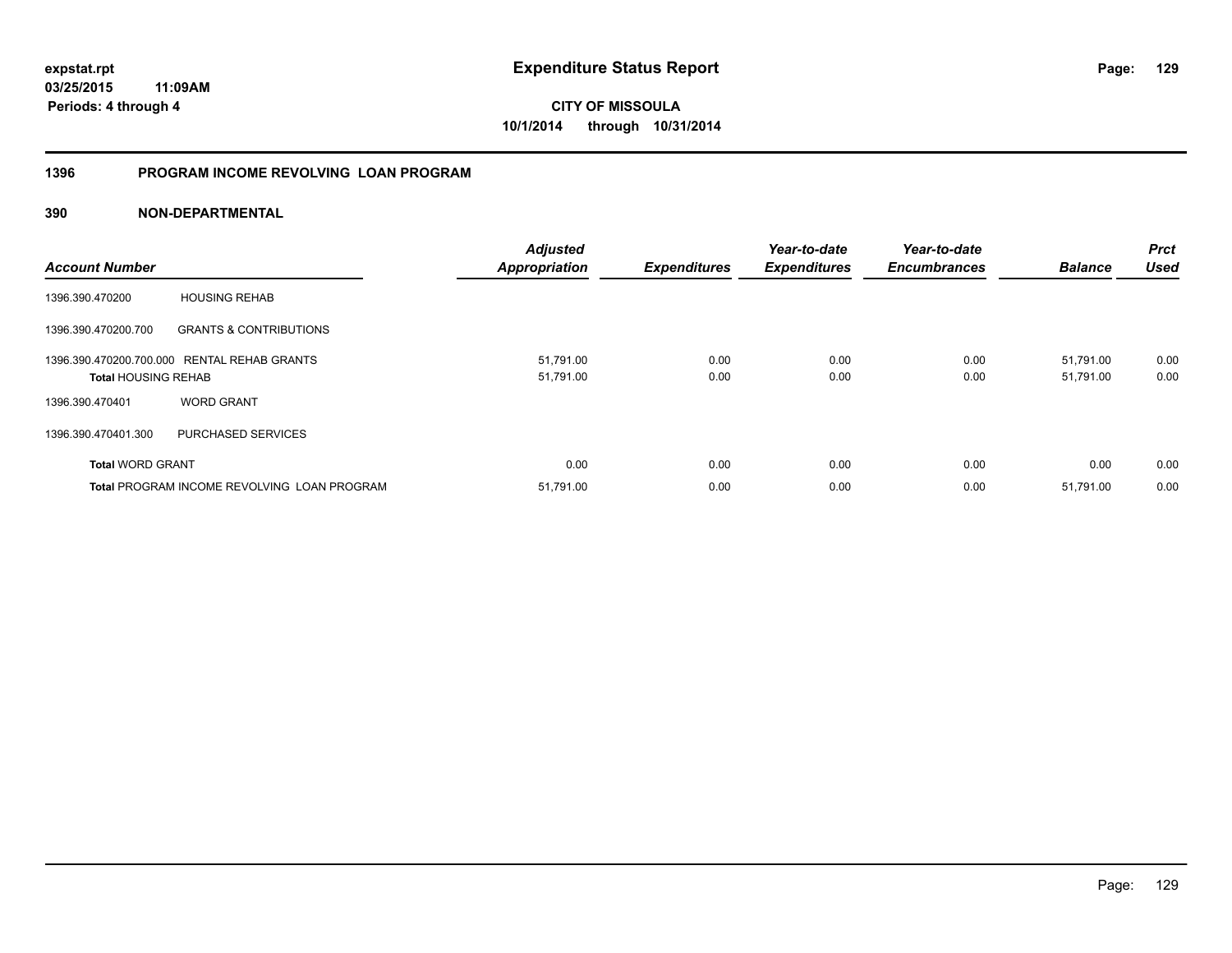### **1397 STATE HOME PROGRAM INCOME**

| <b>Account Number</b> |                                                                                                          | <b>Adjusted</b><br>Appropriation | <b>Expenditures</b> | Year-to-date<br><b>Expenditures</b> | Year-to-date<br><b>Encumbrances</b> | <b>Balance</b>           | Prct<br>Used |
|-----------------------|----------------------------------------------------------------------------------------------------------|----------------------------------|---------------------|-------------------------------------|-------------------------------------|--------------------------|--------------|
| 1397.390.470200       | <b>HOUSING REHAB</b>                                                                                     |                                  |                     |                                     |                                     |                          |              |
| 1397.390.470200.300   | PURCHASED SERVICES                                                                                       |                                  |                     |                                     |                                     |                          |              |
|                       | 1397.390.470200.350.000 STATE HOME PROGRAM INCOME/CONTRACT SVS<br><b>Total STATE HOME PROGRAM INCOME</b> | 600,000.00<br>600,000.00         | 0.00<br>0.00        | 0.00<br>0.00                        | 0.00<br>0.00                        | 600.000.00<br>600.000.00 | 0.00<br>0.00 |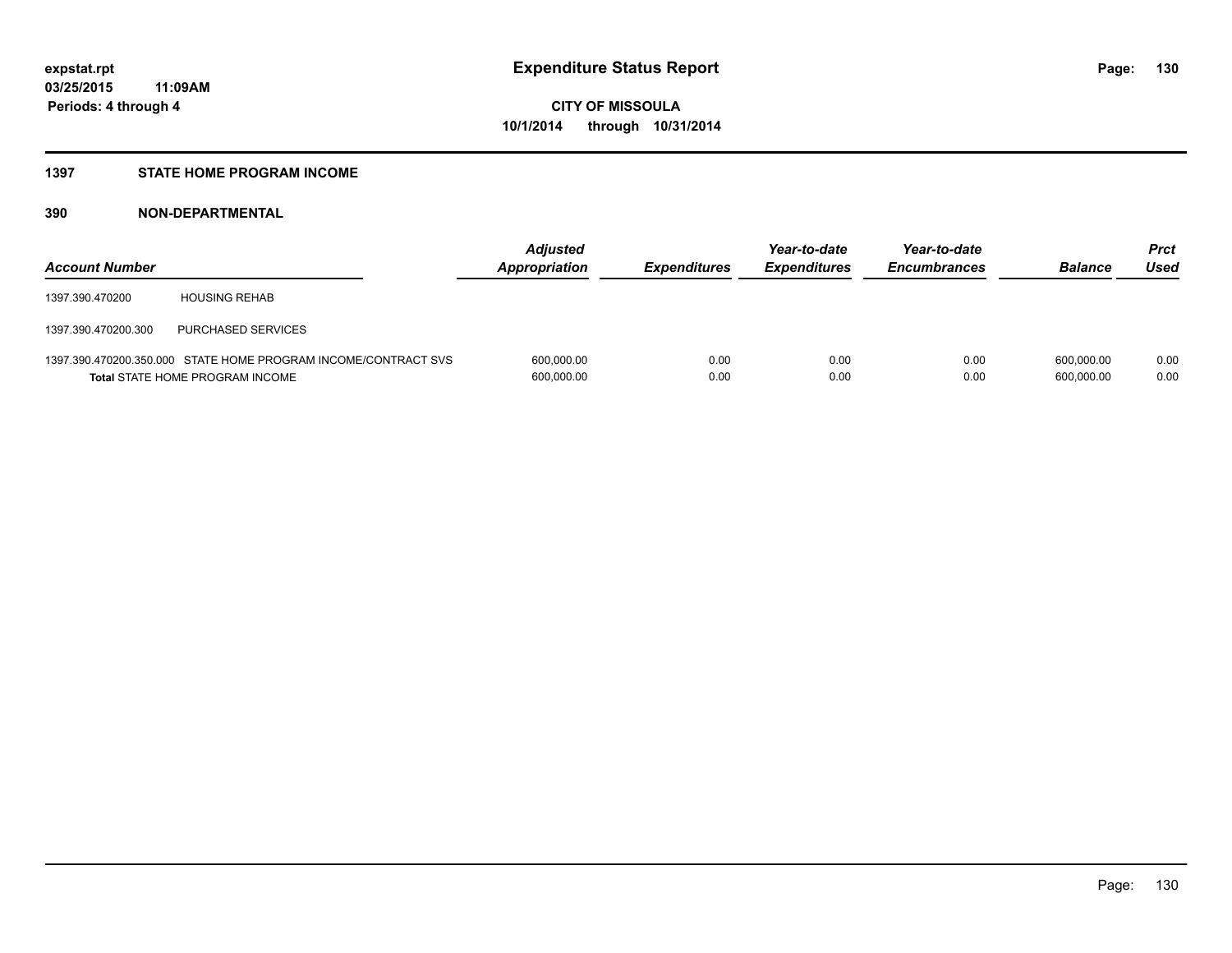**2250 PLANNING FUND**

### **250 DEVELOPMENT SERVICES**

|                                         |                                                         | <b>Adjusted</b> |                     | Year-to-date        | Year-to-date        |                | <b>Prct</b> |
|-----------------------------------------|---------------------------------------------------------|-----------------|---------------------|---------------------|---------------------|----------------|-------------|
| <b>Account Number</b>                   |                                                         | Appropriation   | <b>Expenditures</b> | <b>Expenditures</b> | <b>Encumbrances</b> | <b>Balance</b> | <b>Used</b> |
| 2250.250.411030                         | <b>PLANNING</b>                                         |                 |                     |                     |                     |                |             |
| 2250.250.411030.100                     | PERSONAL SERVICES                                       |                 |                     |                     |                     |                |             |
|                                         | 2250.250.411030.110.000 SALARIES AND WAGES              | 296,680.00      | 4,267.00            | 10,801.01           | 0.00                | 285,878.99     | 3.64        |
|                                         | 2250.250.411030.140.000 EMPLOYER CONTRIBUTIONS          | 90.685.00       | 1,483.92            | 3,349.61            | 0.00                | 87,335.39      | 3.69        |
|                                         | 2250.250.411030.141.000 STATE RETIREMENT CONTRIBUTIONS  | 0.00            | 4.53                | 13.06               | 0.00                | $-13.06$       | 0.00        |
| <b>Total PERSONAL SERVICES</b>          |                                                         | 387,365.00      | 5,755.45            | 14,163.68           | 0.00                | 373,201.32     | 3.66        |
| 2250.250.411030.200                     | <b>SUPPLIES</b>                                         |                 |                     |                     |                     |                |             |
| 2250.250.411030.210.000 OFFICE SUPPLIES |                                                         | 2,550.00        | 0.00                | 0.00                | 0.00                | 2,550.00       | 0.00        |
| 2250.250.411030.210.300 OFFICE SUPPLIES |                                                         | 0.00            | 245.69              | 245.69              | 0.00                | $-245.69$      | 0.00        |
| 2250.250.411030.210.301 OFFICE SUPPLIES |                                                         | 0.00            | 153.33              | 153.33              | 0.00                | $-153.33$      | 0.00        |
|                                         | 2250.250.411030.220.000 OPERATING SUPPLIES              | 1,300.00        | 0.00                | 0.00                | 0.00                | 1,300.00       | 0.00        |
| 2250.250.411030.240.300 OTHER SUPPLIES  |                                                         | 0.00            | 289.75              | 289.75              | 0.00                | $-289.75$      | 0.00        |
| <b>Total SUPPLIES</b>                   |                                                         | 3,850.00        | 688.77              | 688.77              | 0.00                | 3,161.23       | 17.89       |
| 2250.250.411030.300                     | PURCHASED SERVICES                                      |                 |                     |                     |                     |                |             |
| 2250.250.411030.310.000 COMMUNICATIONS  |                                                         | 1,100.00        | 0.00                | 0.00                | 0.00                | 1,100.00       | 0.00        |
| 2250.250.411030.310.351 COMMUNICATIONS  |                                                         | 0.00            | 764.81              | 764.81              | 0.00                | $-764.81$      | 0.00        |
|                                         | 2250.250.411030.320.000 PRINTING & DUPLICATING          | 9,300.00        | 0.00                | 0.00                | 0.00                | 9,300.00       | 0.00        |
|                                         | 2250.250.411030.330.000 PUBLICITY, SUBSCRIPTIONS & DUES | 3,306.00        | 569.41              | 569.41              | 0.00                | 2,736.59       | 17.22       |
|                                         | 2250.250.411030.330.300 PUBLICITY, SUBSCRIPTIONS & DUES | 0.00            | 859.20              | 859.20              | 0.00                | $-859.20$      | 0.00        |
|                                         | 2250.250.411030.330.377 PUBLICITY, SUBSCRIPTIONS & DUES | 0.00            | 73.00               | 73.00               | 0.00                | $-73.00$       | 0.00        |
|                                         | 2250.250.411030.344.000 TELEPHONE SERVICE               | 125.00          | 23.12               | 36.00               | 0.00                | 89.00          | 28.80       |
|                                         | 2250.250.411030.350.000 PROFESSIONAL SERVICES           | 100,000.00      | 3,131.00            | 19,657.59           | 0.00                | 80.342.41      | 19.66       |
|                                         | 2250.250.411030.360.000 REPAIR & MAINTENANCE            | 1,540.00        | 0.00                | 0.00                | 0.00                | 1,540.00       | 0.00        |
| 2250.250.411030.370.000 TRAVEL          |                                                         | 5,185.00        | 640.16              | 640.16              | 0.00                | 4,544.84       | 12.35       |
| 2250.250.411030.370.300 TRAVEL          |                                                         | 0.00            | 107.99              | 107.99              | 0.00                | $-107.99$      | 0.00        |
| 2250.250.411030.380.000 TRAINING        |                                                         | 3,595.00        | 660.00              | 660.00              | 0.00                | 2,935.00       | 18.36       |
|                                         | 2250.250.411030.390.000 OTHER PURCHASED SERVICES        | 4,750.00        | 0.00                | 194.85              | 0.00                | 4,555.15       | 4.10        |
| <b>Total PURCHASED SERVICES</b>         |                                                         | 128,901.00      | 6,828.69            | 23,563.01           | 0.00                | 105,337.99     | 18.28       |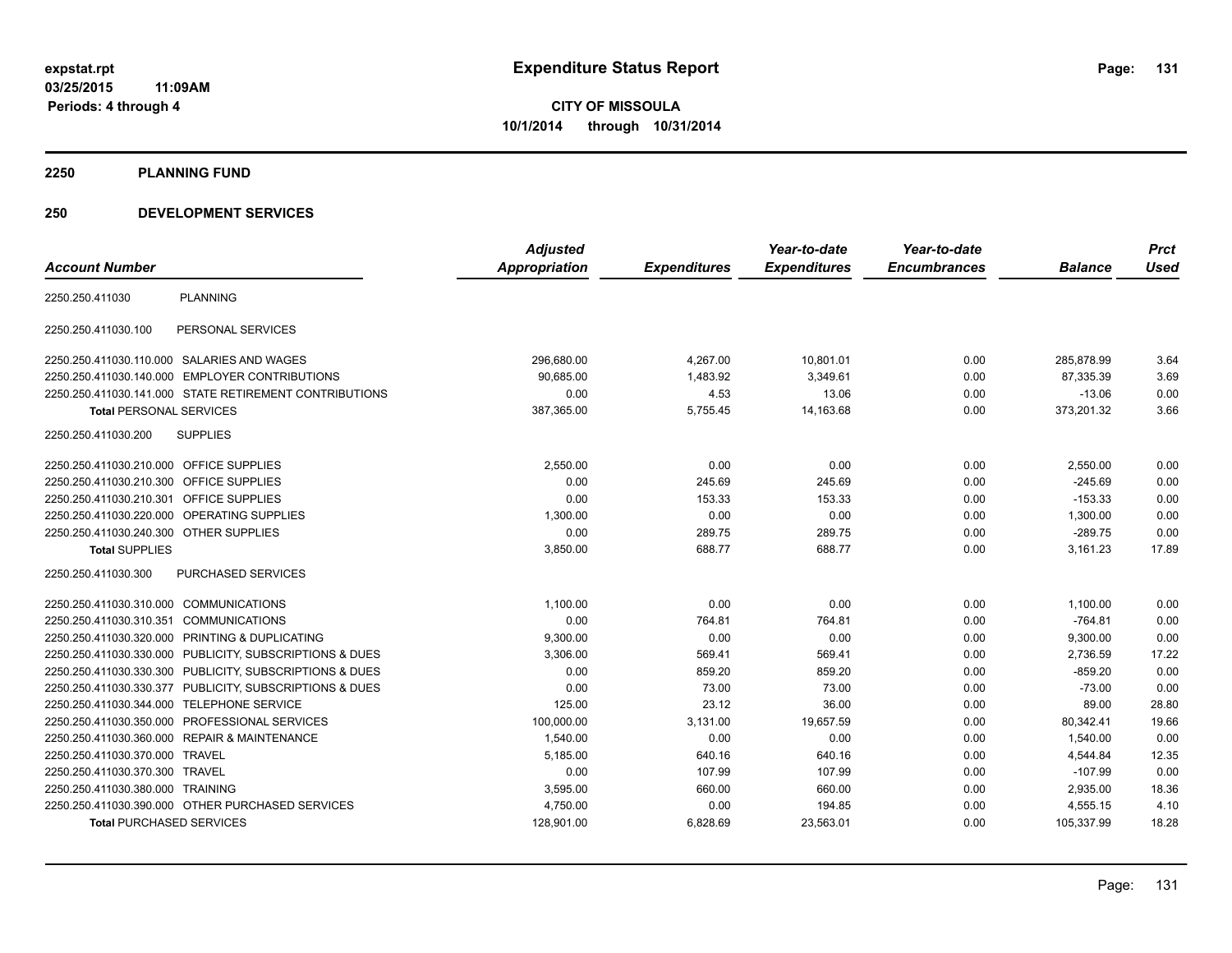**2250 PLANNING FUND**

### **250 DEVELOPMENT SERVICES**

| <b>Account Number</b>                                               |                                            | <b>Adjusted</b><br><b>Appropriation</b> | <b>Expenditures</b> | Year-to-date<br><b>Expenditures</b> | Year-to-date<br><b>Encumbrances</b> | <b>Balance</b>           | <b>Prct</b><br><b>Used</b> |
|---------------------------------------------------------------------|--------------------------------------------|-----------------------------------------|---------------------|-------------------------------------|-------------------------------------|--------------------------|----------------------------|
| 2250.250.411030.500                                                 | <b>FIXED CHARGES</b>                       |                                         |                     |                                     |                                     |                          |                            |
| 2250.250.411030.500.000 FIXED CHARGES<br><b>Total FIXED CHARGES</b> |                                            | 24,000.00<br>24,000.00                  | 0.00<br>0.00        | 0.00<br>0.00                        | 0.00<br>0.00                        | 24,000.00<br>24,000.00   | 0.00<br>0.00               |
| 2250.250.411030.800                                                 | OTHER OBJECTS                              |                                         |                     |                                     |                                     |                          |                            |
| 2250.250.411030.845.000 CONTINGENCY<br><b>Total OTHER OBJECTS</b>   |                                            | 149,604.00<br>149,604.00                | 0.00<br>0.00        | 0.00<br>0.00                        | 0.00<br>0.00                        | 149,604.00<br>149,604.00 | 0.00<br>0.00               |
| <b>Total PLANNING</b>                                               |                                            | 693,720.00                              | 13,272.91           | 38,415.46                           | 0.00                                | 655,304.54               | 5.54                       |
| 2250.250.411050                                                     | DEVELOPMENT & PERMIT REVIEWS               |                                         |                     |                                     |                                     |                          |                            |
| 2250.250.411050.200                                                 | <b>SUPPLIES</b>                            |                                         |                     |                                     |                                     |                          |                            |
|                                                                     | Total DEVELOPMENT & PERMIT REVIEWS         | 0.00                                    | 0.00                | 0.00                                | 0.00                                | 0.00                     | 0.00                       |
| 2250.250.411070                                                     | <b>TRANSPORTATION</b>                      |                                         |                     |                                     |                                     |                          |                            |
| 2250.250.411070.100                                                 | PERSONAL SERVICES                          |                                         |                     |                                     |                                     |                          |                            |
| <b>Total TRANSPORTATION</b>                                         |                                            | 0.00                                    | 0.00                | 0.00                                | 0.00                                | 0.00                     | 0.00                       |
| 2250.250.430255                                                     | <b>BIKE-PED PROGRAM</b>                    |                                         |                     |                                     |                                     |                          |                            |
| 2250.250.430255.300                                                 | PURCHASED SERVICES                         |                                         |                     |                                     |                                     |                          |                            |
| <b>Total BIKE-PED PROGRAM</b>                                       |                                            | 0.00                                    | 0.00                | 0.00                                | 0.00                                | 0.00                     | 0.00                       |
| 2250.250.521000                                                     | INTERFUND OPERATING TRANSFERS              |                                         |                     |                                     |                                     |                          |                            |
| 2250.250.521000.800                                                 | OTHER OBJECTS                              |                                         |                     |                                     |                                     |                          |                            |
|                                                                     | <b>Total INTERFUND OPERATING TRANSFERS</b> | 0.00                                    | 0.00                | 0.00                                | 0.00                                | 0.00                     | 0.00                       |
| <b>Total PLANNING FUND</b>                                          |                                            | 693,720.00                              | 13,272.91           | 38,415.46                           | 0.00                                | 655,304.54               | 5.54                       |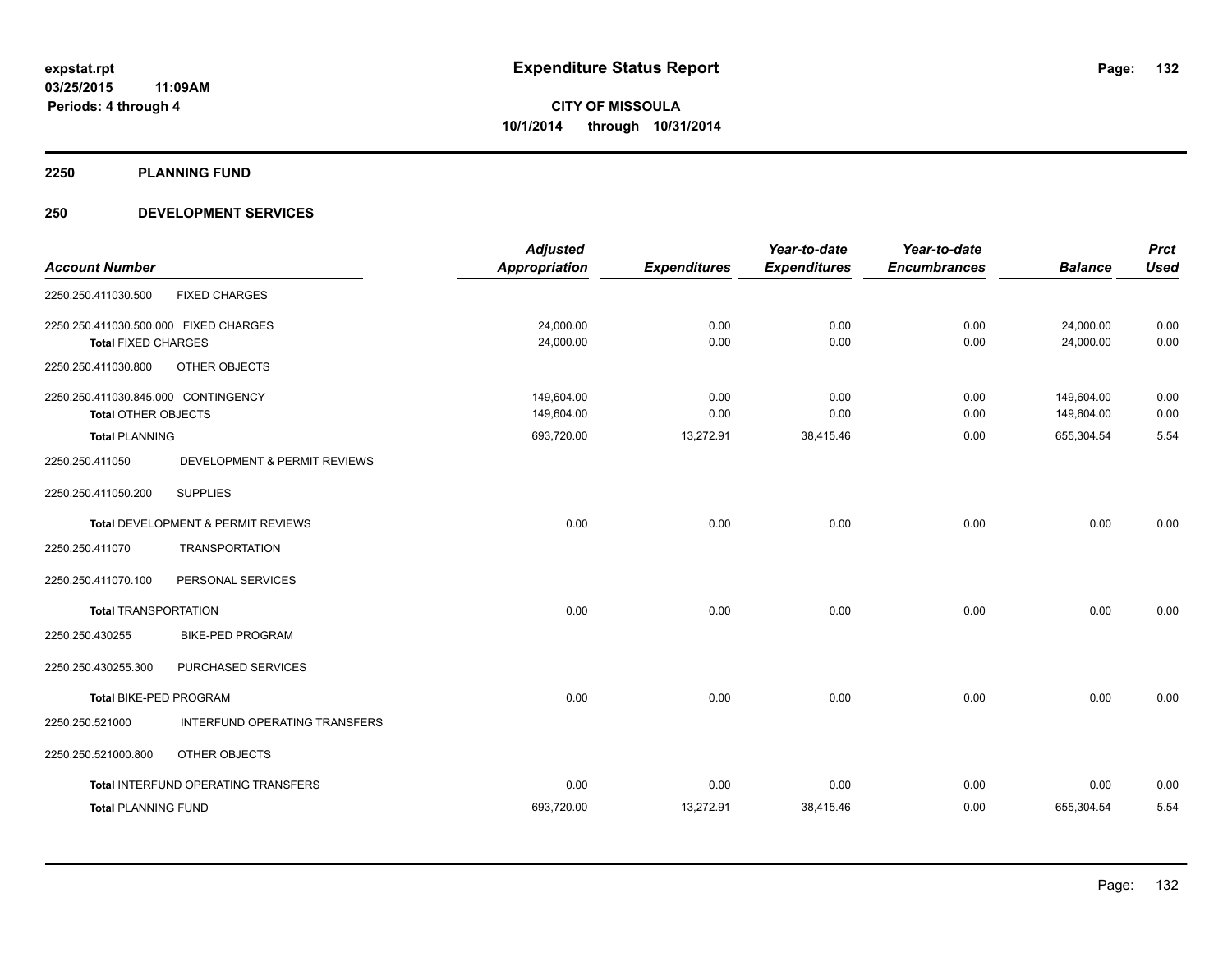### **2310 PUBLIC SAFETY INFORMATION SYSTEMS**

### **310 BUILDING INSPECTION**

| <b>Account Number</b> |                                                | Appropriation | Adjusted<br><b>Expenditures</b> |      | Year-to-date<br><b>Expenditures</b> | Year-to-date<br><b>Encumbrances</b> | <b>Balance</b> | <b>Prct</b><br>Used |
|-----------------------|------------------------------------------------|---------------|---------------------------------|------|-------------------------------------|-------------------------------------|----------------|---------------------|
| 2310.310.420510       | ADMINISTRATION                                 |               |                                 |      |                                     |                                     |                |                     |
| 2310.310.420510.800   | OTHER OBJECTS                                  |               |                                 |      |                                     |                                     |                |                     |
|                       | <b>Total PUBLIC SAFETY INFORMATION SYSTEMS</b> |               | 0.00                            | 0.00 | 0.00                                | 0.00                                | 0.00           | 0.00                |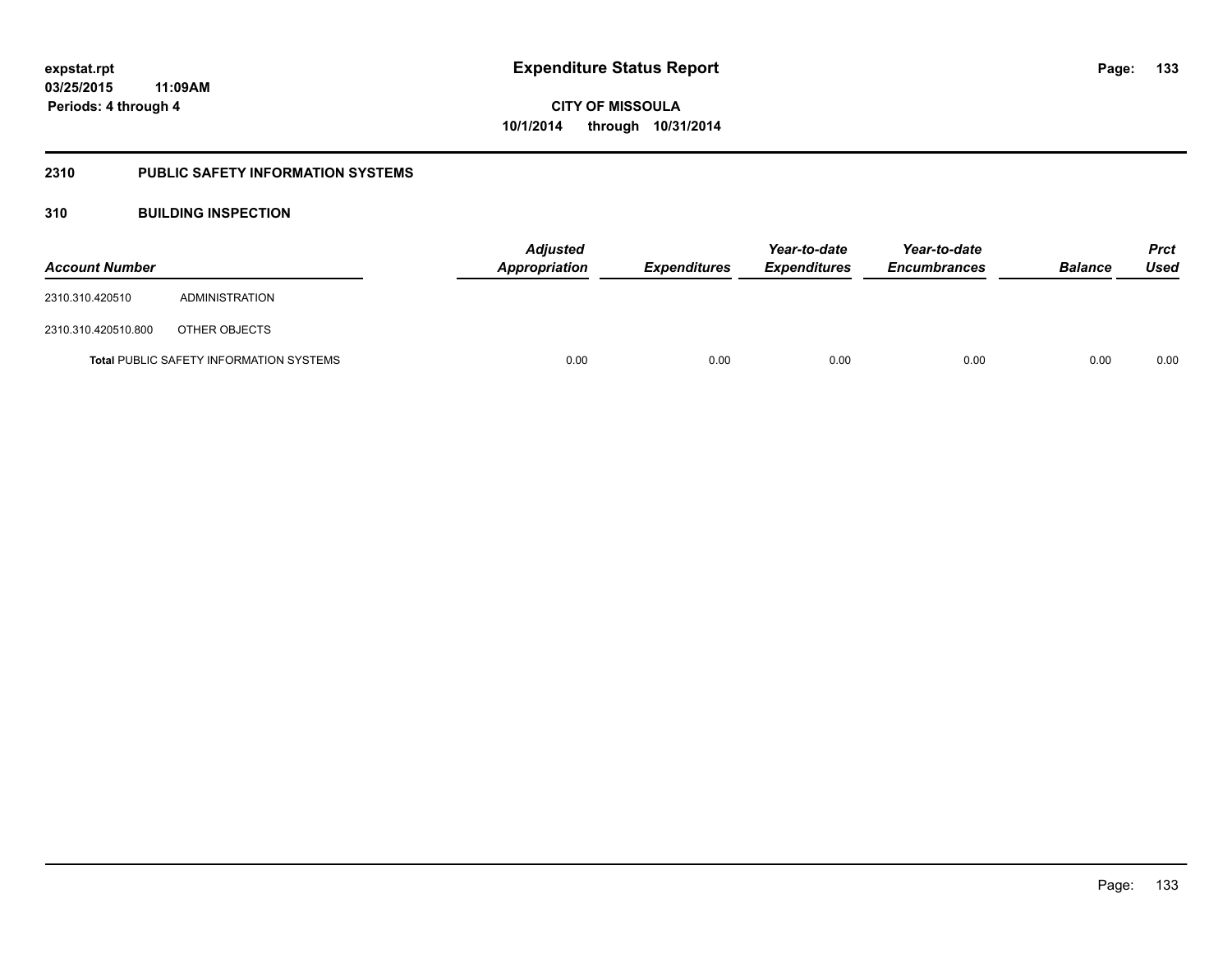### **2321 IMPACT FEE FUND**

| <b>Account Number</b>           |                                                          | <b>Adjusted</b><br><b>Appropriation</b> | <b>Expenditures</b> | Year-to-date<br><b>Expenditures</b> | Year-to-date<br><b>Encumbrances</b> | <b>Balance</b> | <b>Prct</b><br><b>Used</b> |
|---------------------------------|----------------------------------------------------------|-----------------------------------------|---------------------|-------------------------------------|-------------------------------------|----------------|----------------------------|
|                                 |                                                          |                                         |                     |                                     |                                     |                |                            |
| 2321.390.430247                 | HILLVIEW WAY STREET IMPROVEMENTS                         |                                         |                     |                                     |                                     |                |                            |
| 2321.390.430247.900             | CAPITAL OUTLAY                                           |                                         |                     |                                     |                                     |                |                            |
|                                 | 2321.390.430247.930.000 HILLVIEW WAY STREET IMPROVEMENTS | 1,069,122.00                            | 0.00                | 0.00                                | 0.00                                | 1,069,122.00   | 0.00                       |
|                                 | Total HILLVIEW WAY STREET IMPROVEMENTS                   | 1,069,122.00                            | 0.00                | 0.00                                | 0.00                                | 1,069,122.00   | 0.00                       |
| 2321.390.430248                 | <b>CREGG LN IMPROVEMENTS</b>                             |                                         |                     |                                     |                                     |                |                            |
| 2321.390.430248.900             | <b>CAPITAL OUTLAY</b>                                    |                                         |                     |                                     |                                     |                |                            |
|                                 | 2321.390.430248.930.000 CREGG LN IMPROVEMENTS            | 225,480.00                              | 0.00                | 0.00                                | 0.00                                | 225,480.00     | 0.00                       |
|                                 | Total CREGG LN IMPROVEMENTS                              | 225,480.00                              | 0.00                | 0.00                                | 0.00                                | 225,480.00     | 0.00                       |
| 2321.390.430249                 | OLD US HWY 93 IMPROVEMENTS                               |                                         |                     |                                     |                                     |                |                            |
| 2321.390.430249.900             | CAPITAL OUTLAY                                           |                                         |                     |                                     |                                     |                |                            |
|                                 | 2321.390.430249.930.000 OLD US HWY 93 IMPROVEMENTS       | 77,500.00                               | 0.00                | 0.00                                | 0.00                                | 77,500.00      | 0.00                       |
|                                 | Total OLD US HWY 93 IMPROVEMENTS                         | 77,500.00                               | 0.00                | 0.00                                | 0.00                                | 77,500.00      | 0.00                       |
| 2321.390.430260                 | <b>TRAFFIC &amp; PEDESTRIAN SERVICES</b>                 |                                         |                     |                                     |                                     |                |                            |
| 2321.390.430260.300             | <b>PURCHASED SERVICES</b>                                |                                         |                     |                                     |                                     |                |                            |
| <b>Total PURCHASED SERVICES</b> |                                                          | 0.00                                    | 0.00                | 0.00                                | 0.00                                | 0.00           | 0.00                       |
| 2321.390.430260.900             | CAPITAL OUTLAY                                           |                                         |                     |                                     |                                     |                |                            |
|                                 | 2321.390.430260.930.000 VAN BUREN ST RECONSTRUCTION      | 85,000.00                               | 0.00                | 0.00                                | 0.00                                | 85,000.00      | 0.00                       |
|                                 | Total TRAFFIC & PEDESTRIAN SERVICES                      | 85,000.00                               | 0.00                | 0.00                                | 0.00                                | 85,000.00      | 0.00                       |
| 2321.390.430261                 | *** Title Not Found ***                                  |                                         |                     |                                     |                                     |                |                            |
| 2321.390.430261.300             | PURCHASED SERVICES                                       |                                         |                     |                                     |                                     |                |                            |
| <b>Total PURCHASED SERVICES</b> |                                                          | 0.00                                    | 0.00                | 0.00                                | 0.00                                | 0.00           | 0.00                       |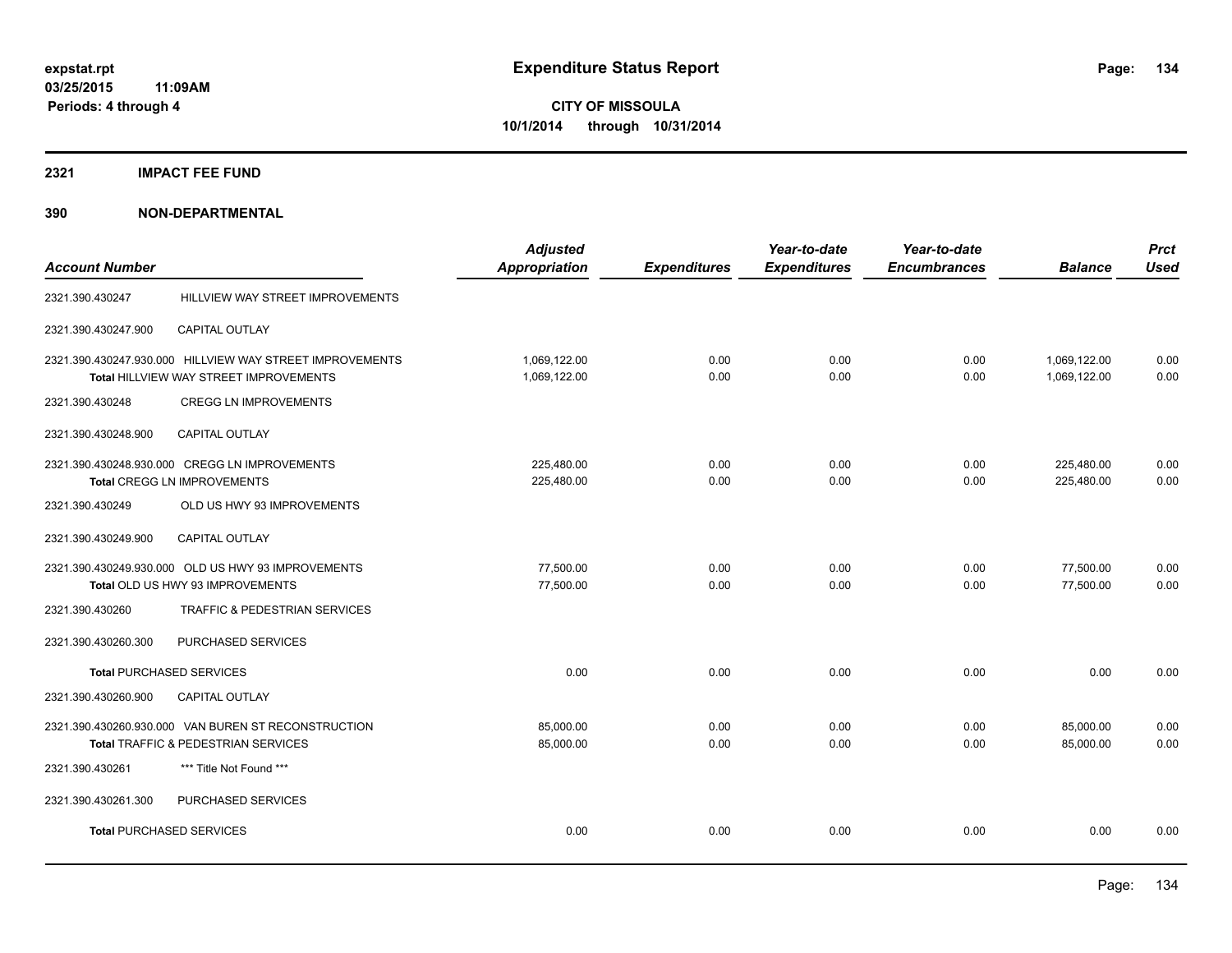### **2321 IMPACT FEE FUND**

| <b>Account Number</b>                 |                                                | <b>Adjusted</b><br>Appropriation | <b>Expenditures</b> | Year-to-date<br><b>Expenditures</b> | Year-to-date<br><b>Encumbrances</b> | <b>Balance</b> | <b>Prct</b><br><b>Used</b> |
|---------------------------------------|------------------------------------------------|----------------------------------|---------------------|-------------------------------------|-------------------------------------|----------------|----------------------------|
|                                       |                                                |                                  |                     |                                     |                                     |                |                            |
| 2321.390.430261.800                   | OTHER OBJECTS                                  |                                  |                     |                                     |                                     |                |                            |
| Total OTHER OBJECTS                   |                                                | 0.00                             | 0.00                | 0.00                                | 0.00                                | 0.00           | 0.00                       |
| 2321.390.430261.900                   | <b>CAPITAL OUTLAY</b>                          |                                  |                     |                                     |                                     |                |                            |
| Total *** Title Not Found ***         |                                                | 0.00                             | 0.00                | 0.00                                | 0.00                                | 0.00           | 0.00                       |
| 2321.390.430280                       | MILLER CR: BRIGGS TO MOCKINGBIRD               |                                  |                     |                                     |                                     |                |                            |
| 2321.390.430280.900                   | CAPITAL OUTLAY                                 |                                  |                     |                                     |                                     |                |                            |
|                                       | <b>Total MILLER CR: BRIGGS TO MOCKINGBIRD</b>  | 0.00                             | 0.00                | 0.00                                | 0.00                                | 0.00           | 0.00                       |
| 2321.390.430281                       | SOUTH 3RD STREET PROJECT                       |                                  |                     |                                     |                                     |                |                            |
| 2321.390.430281.900                   | CAPITAL OUTLAY                                 |                                  |                     |                                     |                                     |                |                            |
|                                       | 2321.390.430281.930.000 SO 3RD ST/IMPROVEMENTS | 785,000.00                       | 126,338.97          | 505,060.59                          | 0.00                                | 279,939.41     | 64.34                      |
|                                       | Total SOUTH 3RD STREET PROJECT                 | 785,000.00                       | 126,338.97          | 505,060.59                          | 0.00                                | 279,939.41     | 64.34                      |
| 2321.390.460401                       | FORT MSLA REGIONAL PARK                        |                                  |                     |                                     |                                     |                |                            |
| 2321.390.460401.900                   | <b>CAPITAL OUTLAY</b>                          |                                  |                     |                                     |                                     |                |                            |
| 2321.390.460401.930.000 FORT MISSOULA |                                                | 150,000.00                       | 0.00                | 0.00                                | 0.00                                | 150,000.00     | 0.00                       |
|                                       | Total FORT MSLA REGIONAL PARK                  | 150,000.00                       | 0.00                | 0.00                                | 0.00                                | 150,000.00     | 0.00                       |
| 2321.390.460404                       | <b>EATON TRAIL</b>                             |                                  |                     |                                     |                                     |                |                            |
| 2321.390.460404.100                   | PERSONAL SERVICES                              |                                  |                     |                                     |                                     |                |                            |
|                                       | <b>Total PERSONAL SERVICES</b>                 | 0.00                             | 0.00                | 0.00                                | 0.00                                | 0.00           | 0.00                       |
| 2321.390.460404.300                   | PURCHASED SERVICES                             |                                  |                     |                                     |                                     |                |                            |
|                                       | <b>Total PURCHASED SERVICES</b>                | 0.00                             | 0.00                | 0.00                                | 0.00                                | 0.00           | 0.00                       |
|                                       |                                                |                                  |                     |                                     |                                     |                |                            |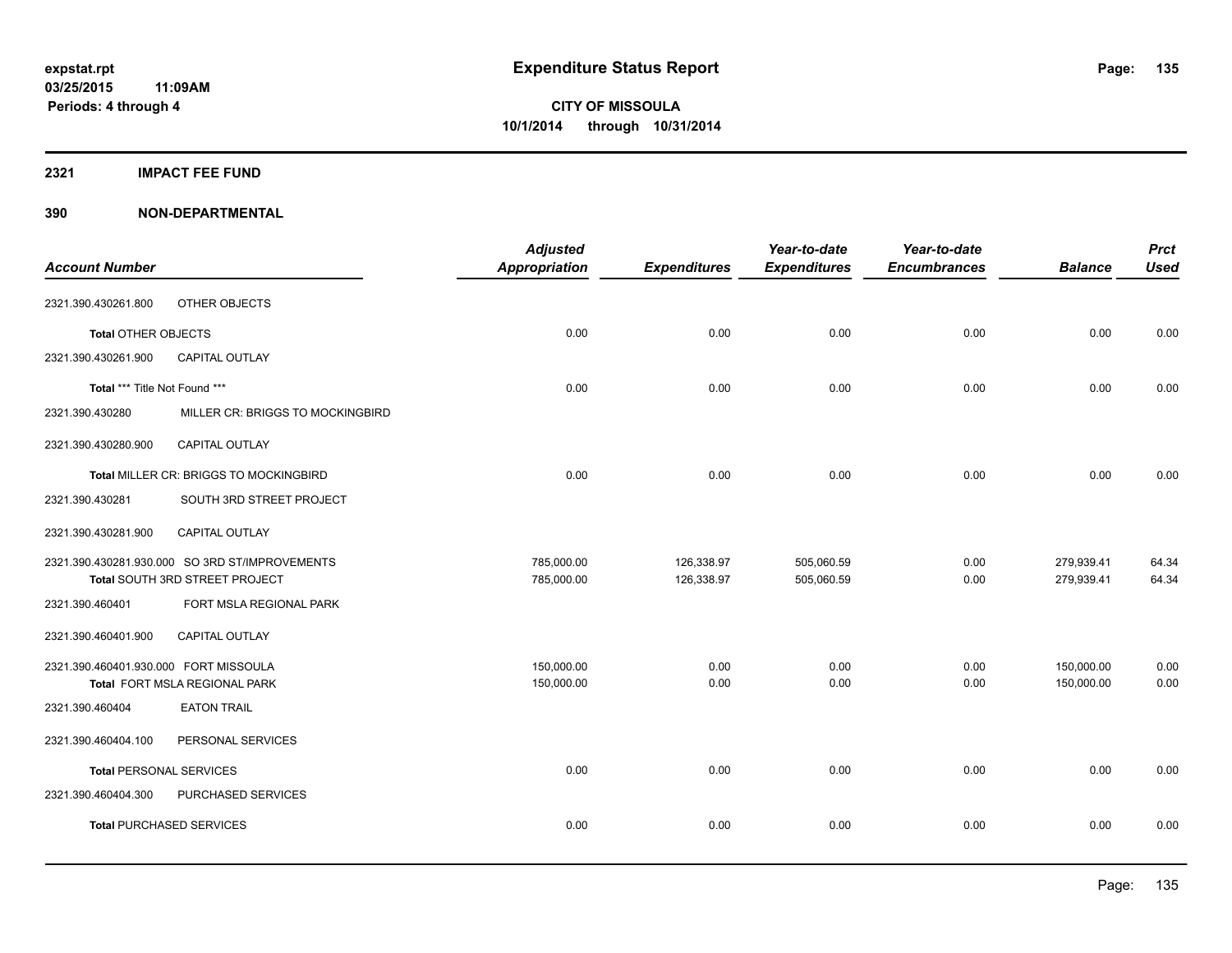**2321 IMPACT FEE FUND**

| <b>Account Number</b>          |                                                | <b>Adjusted</b><br>Appropriation | <b>Expenditures</b> | Year-to-date<br><b>Expenditures</b> | Year-to-date<br><b>Encumbrances</b> | <b>Balance</b> | <b>Prct</b><br><b>Used</b> |
|--------------------------------|------------------------------------------------|----------------------------------|---------------------|-------------------------------------|-------------------------------------|----------------|----------------------------|
| 2321.390.460404.900            | CAPITAL OUTLAY                                 |                                  |                     |                                     |                                     |                |                            |
| <b>Total EATON TRAIL</b>       |                                                | 0.00                             | 0.00                | 0.00                                | 0.00                                | 0.00           | 0.00                       |
| 2321.390.460406                | <b>WHITE PINE PARK</b>                         |                                  |                     |                                     |                                     |                |                            |
| 2321.390.460406.100            | PERSONAL SERVICES                              |                                  |                     |                                     |                                     |                |                            |
| <b>Total PERSONAL SERVICES</b> |                                                | 0.00                             | 0.00                | 0.00                                | 0.00                                | 0.00           | 0.00                       |
| 2321.390.460406.300            | PURCHASED SERVICES                             |                                  |                     |                                     |                                     |                |                            |
| <b>Total WHITE PINE PARK</b>   |                                                | 0.00                             | 0.00                | 0.00                                | 0.00                                | 0.00           | 0.00                       |
| 2321.390.460408                | CONSERVATION LAND MANAGEMENT PLAN              |                                  |                     |                                     |                                     |                |                            |
| 2321.390.460408.900            | <b>CAPITAL OUTLAY</b>                          |                                  |                     |                                     |                                     |                |                            |
|                                | Total CONSERVATION LAND MANAGEMENT PLAN        | 0.00                             | 0.00                | 0.00                                | 0.00                                | 0.00           | 0.00                       |
| 2321.390.460409                | MISSOULA TO LOLO TRAIL                         |                                  |                     |                                     |                                     |                |                            |
| 2321.390.460409.900            | <b>CAPITAL OUTLAY</b>                          |                                  |                     |                                     |                                     |                |                            |
|                                | 2321.390.460409.930.000 MISSOULA TO LOLO TRAIL | 24,465.00                        | 8,120.83            | 8,120.83                            | 0.00                                | 16,344.17      | 33.19                      |
|                                | Total MISSOULA TO LOLO TRAIL                   | 24,465.00                        | 8,120.83            | 8,120.83                            | 0.00                                | 16,344.17      | 33.19                      |
| 2321.390.460411                | <b>NMT ADMIN</b>                               |                                  |                     |                                     |                                     |                |                            |
| 2321.390.460411.900            | CAPITAL OUTLAY                                 |                                  |                     |                                     |                                     |                |                            |
| <b>Total NMT ADMIN</b>         |                                                | 0.00                             | 0.00                | 0.00                                | 0.00                                | 0.00           | 0.00                       |
| 2321.390.460412                | PLEASANT VIEW PARK                             |                                  |                     |                                     |                                     |                |                            |
| 2321.390.460412.900            | <b>CAPITAL OUTLAY</b>                          |                                  |                     |                                     |                                     |                |                            |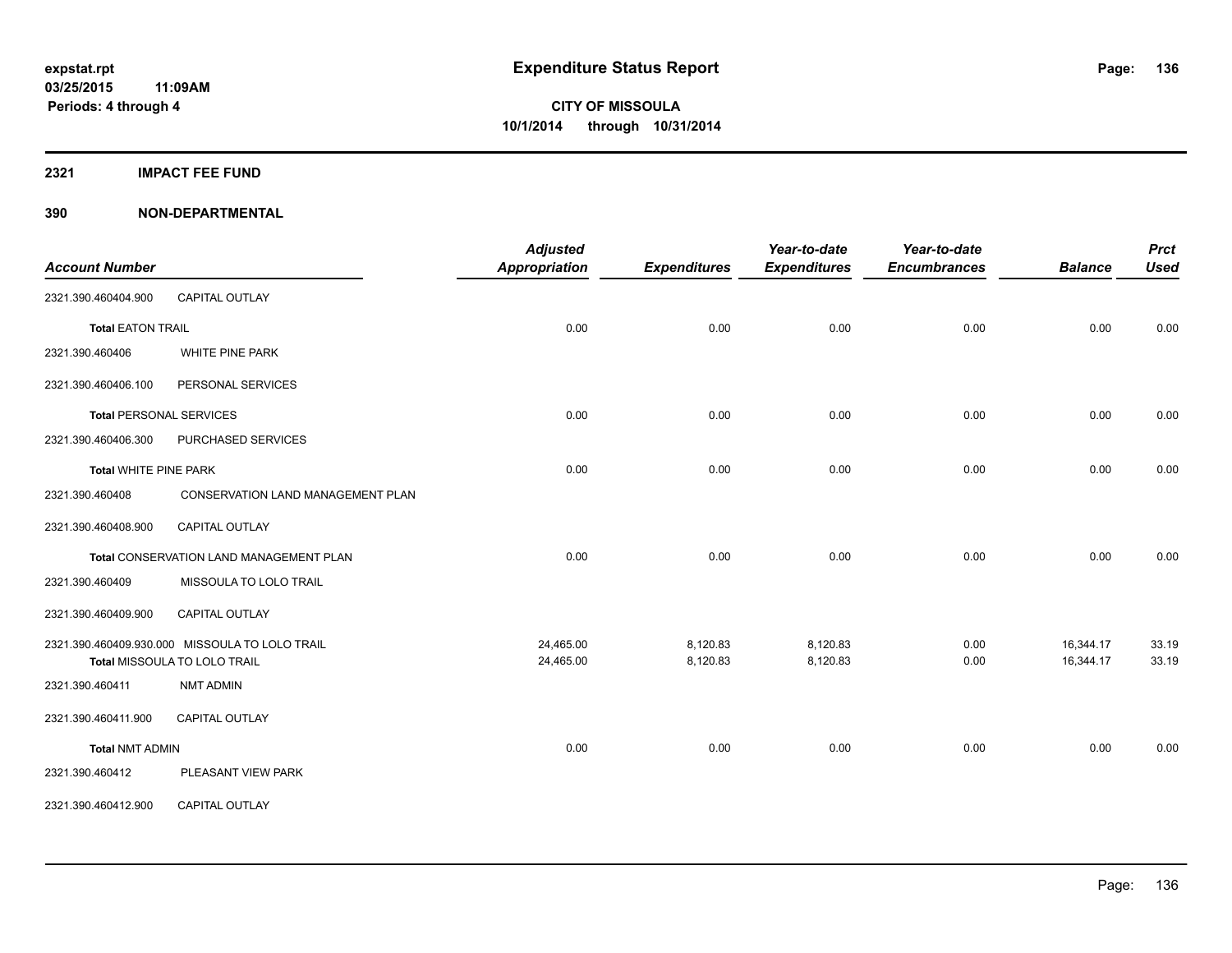**2321 IMPACT FEE FUND**

| <b>Account Number</b>           |                                      | <b>Adjusted</b><br><b>Appropriation</b> | <b>Expenditures</b> | Year-to-date<br><b>Expenditures</b> | Year-to-date<br><b>Encumbrances</b> | <b>Balance</b> | <b>Prct</b><br><b>Used</b> |
|---------------------------------|--------------------------------------|-----------------------------------------|---------------------|-------------------------------------|-------------------------------------|----------------|----------------------------|
| <b>Total PLEASANT VIEW PARK</b> |                                      | 0.00                                    | 0.00                | 0.00                                | 0.00                                | 0.00           | 0.00                       |
| 2321.390.510000                 | UNALLOCATED IMPACT FEES              |                                         |                     |                                     |                                     |                |                            |
| 2321.390.510000.800             | OTHER OBJECTS                        |                                         |                     |                                     |                                     |                |                            |
| <b>Total OTHER OBJECTS</b>      |                                      | 0.00                                    | 0.00                | 0.00                                | 0.00                                | 0.00           | 0.00                       |
| 2321.390.510000.900             | CAPITAL OUTLAY                       |                                         |                     |                                     |                                     |                |                            |
|                                 | <b>Total UNALLOCATED IMPACT FEES</b> | 0.00                                    | 0.00                | 0.00                                | 0.00                                | 0.00           | 0.00                       |
| <b>Total IMPACT FEE FUND</b>    |                                      | 2,416,567.00                            | 134.459.80          | 513,181.42                          | 0.00                                | 1,903,385.58   | 21.24                      |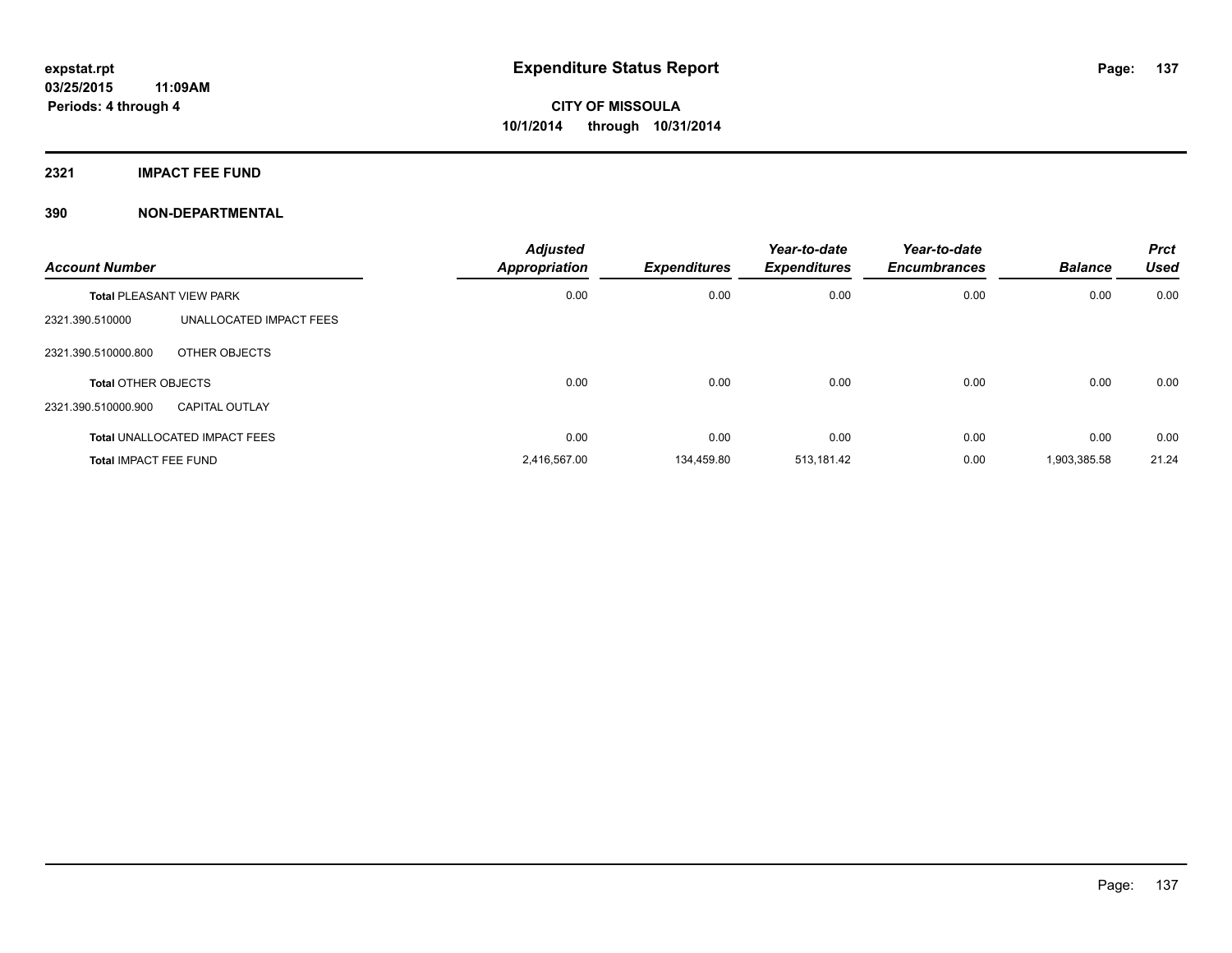### **2322 GEORGE ELMER/CATTLE DR INTERSECTION**

|                                                  | <b>Adjusted</b>      |                     | Year-to-date        | Year-to-date        | <b>Balance</b> | <b>Prct</b><br><b>Used</b> |
|--------------------------------------------------|----------------------|---------------------|---------------------|---------------------|----------------|----------------------------|
| <b>Account Number</b>                            | <b>Appropriation</b> | <b>Expenditures</b> | <b>Expenditures</b> | <b>Encumbrances</b> |                |                            |
| <b>SPECIAL ASSESSMENTS</b><br>2322.390.510100    |                      |                     |                     |                     |                |                            |
| <b>PURCHASED SERVICES</b><br>2322.390.510100.300 |                      |                     |                     |                     |                |                            |
| 2322.390.510100.350.000 PROFESSIONAL SERVICES    | 15,000.00            | 0.00                | 0.00                | 0.00                | 15,000.00      | 0.00                       |
| <b>Total PURCHASED SERVICES</b>                  | 15,000.00            | 0.00                | 0.00                | 0.00                | 15,000.00      | 0.00                       |
| 2322.390.510100.800<br>OTHER OBJECTS             |                      |                     |                     |                     |                |                            |
| <b>Total OTHER OBJECTS</b>                       | 0.00                 | 0.00                | 0.00                | 0.00                | 0.00           | 0.00                       |
| 2322.390.510100.900<br><b>CAPITAL OUTLAY</b>     |                      |                     |                     |                     |                |                            |
| <b>Total CAPITAL OUTLAY</b>                      | 0.00                 | 0.00                | 0.00                | 0.00                | 0.00           | 0.00                       |
| <b>Total GEORGE ELMER/CATTLE DR INTERSECTION</b> | 15,000.00            | 0.00                | 0.00                | 0.00                | 15,000.00      | 0.00                       |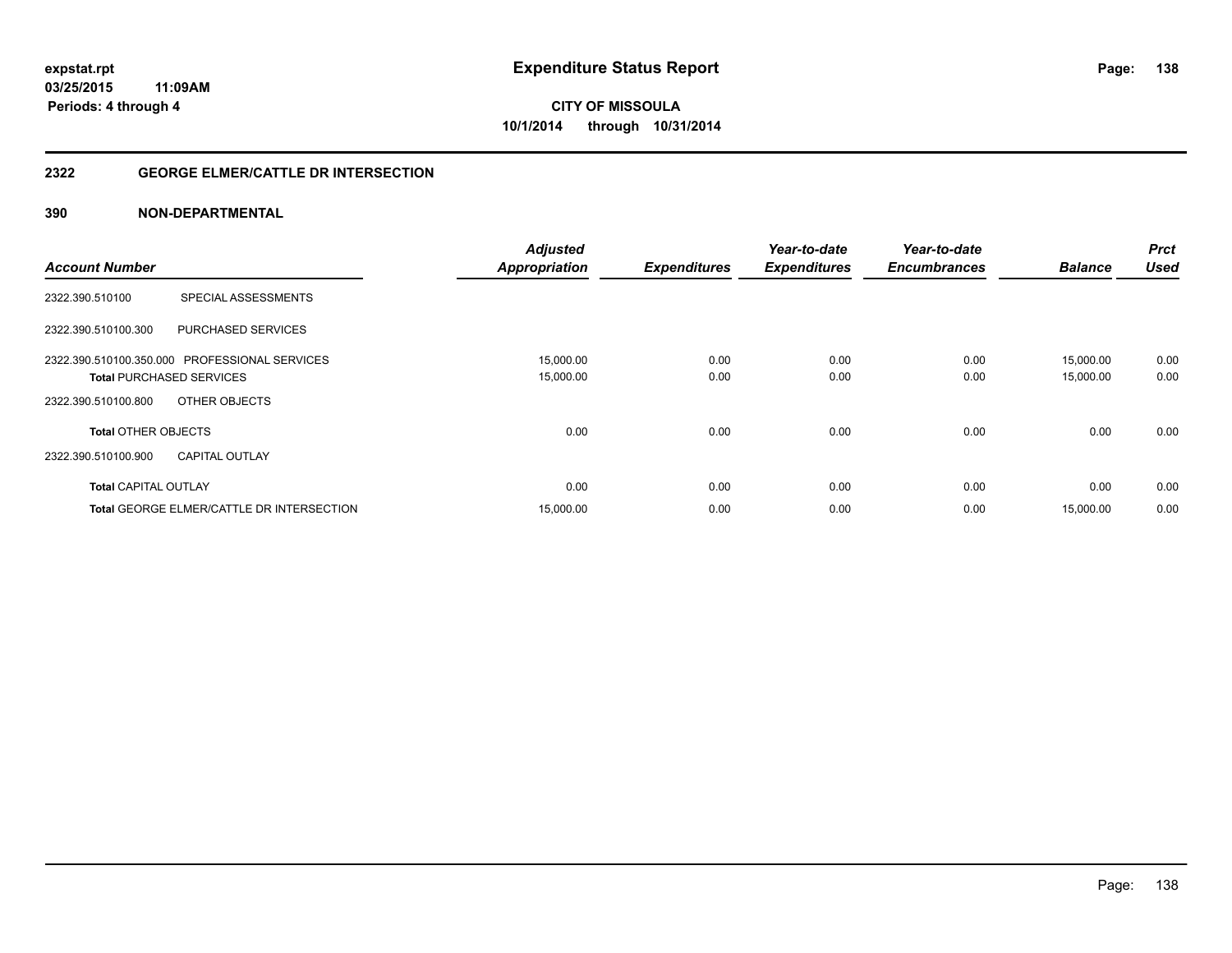### **2365 PUBLIC ART FUND**

### **220 MAYOR**

|                                                  | <b>Adjusted</b> |                     | Year-to-date        | Year-to-date        |                | <b>Prct</b> |
|--------------------------------------------------|-----------------|---------------------|---------------------|---------------------|----------------|-------------|
| <b>Account Number</b>                            | Appropriation   | <b>Expenditures</b> | <b>Expenditures</b> | <b>Encumbrances</b> | <b>Balance</b> | <b>Used</b> |
| PUBLIC ART PROJECTS<br>2365.220.460518           |                 |                     |                     |                     |                |             |
| <b>PURCHASED SERVICES</b><br>2365.220.460518.300 |                 |                     |                     |                     |                |             |
| 2365.220.460518.350.000 PROFESSIONAL SERVICES    | 3,000.00        | 0.00                | 0.00                | 0.00                | 3,000.00       | 0.00        |
| <b>Total PURCHASED SERVICES</b>                  | 3,000.00        | 0.00                | 0.00                | 0.00                | 3,000.00       | 0.00        |
| OTHER OBJECTS<br>2365.220.460518.800             |                 |                     |                     |                     |                |             |
| 2365.220.460518.845.000 CONTINGENCY              | 24,256.00       | 0.00                | 0.00                | 0.00                | 24,256.00      | 0.00        |
| <b>Total OTHER OBJECTS</b>                       | 24,256.00       | 0.00                | 0.00                | 0.00                | 24,256.00      | 0.00        |
| <b>CAPITAL OUTLAY</b><br>2365.220.460518.900     |                 |                     |                     |                     |                |             |
| 2365.220.460518.930.000 IMPROVEMENTS             | 5,615.00        | 0.00                | 5,000.00            | 0.00                | 615.00         | 89.05       |
| <b>Total CAPITAL OUTLAY</b>                      | 5,615.00        | 0.00                | 5,000.00            | 0.00                | 615.00         | 89.05       |
| <b>Total PUBLIC ART FUND</b>                     | 32,871.00       | 0.00                | 5,000.00            | 0.00                | 27,871.00      | 15.21       |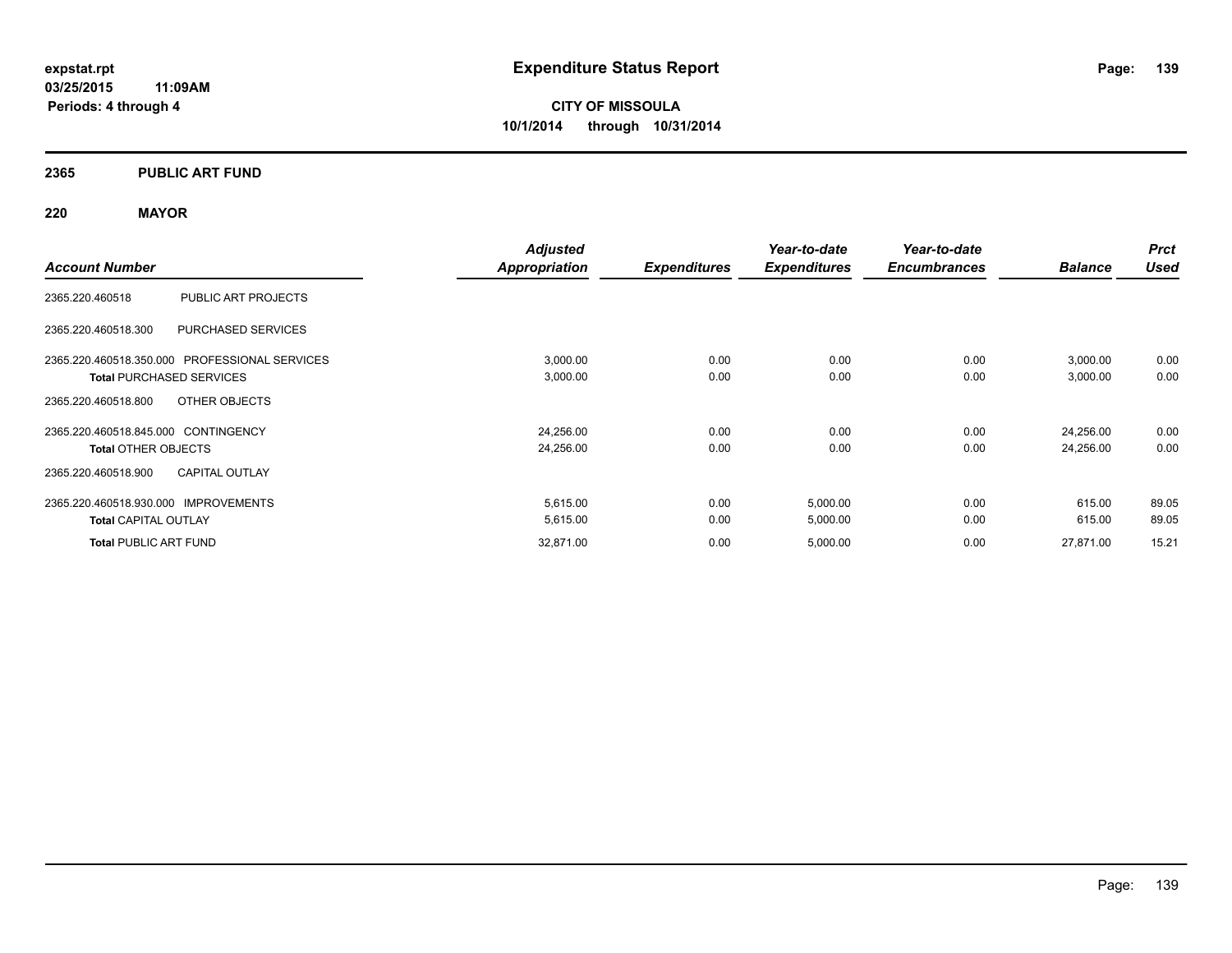### **2371 EMPLOYEE HEALTH INSURANCE LEVY FUND**

| <b>Account Number</b>      |                                                  | <b>Adjusted</b><br>Appropriation | <b>Expenditures</b> | Year-to-date<br><b>Expenditures</b> | Year-to-date<br><b>Encumbrances</b> | <b>Balance</b> | <b>Prct</b><br>Used |
|----------------------------|--------------------------------------------------|----------------------------------|---------------------|-------------------------------------|-------------------------------------|----------------|---------------------|
| 2371.390.521000            | INTERFUND OPERATING TRANSFERS                    |                                  |                     |                                     |                                     |                |                     |
| 2371.390.521000.800        | OTHER OBJECTS                                    |                                  |                     |                                     |                                     |                |                     |
|                            | 2371.390.521000.820.000 TRANSFERS TO OTHER FUNDS | 1.324.945.00                     | 0.00                | 0.00                                | 0.00                                | 1.324.945.00   | 0.00                |
| <b>Total OTHER OBJECTS</b> |                                                  | 1,324,945.00                     | 0.00                | 0.00                                | 0.00                                | 1,324,945.00   | 0.00                |
|                            | <b>Total INTERFUND OPERATING TRANSFERS</b>       | 1,324,945.00                     | 0.00                | 0.00                                | 0.00                                | 1.324.945.00   | 0.00                |
|                            | Total EMPLOYEE HEALTH INSURANCE LEVY FUND        | 1,324,945.00                     | 0.00                | 0.00                                | 0.00                                | 1.324.945.00   | 0.00                |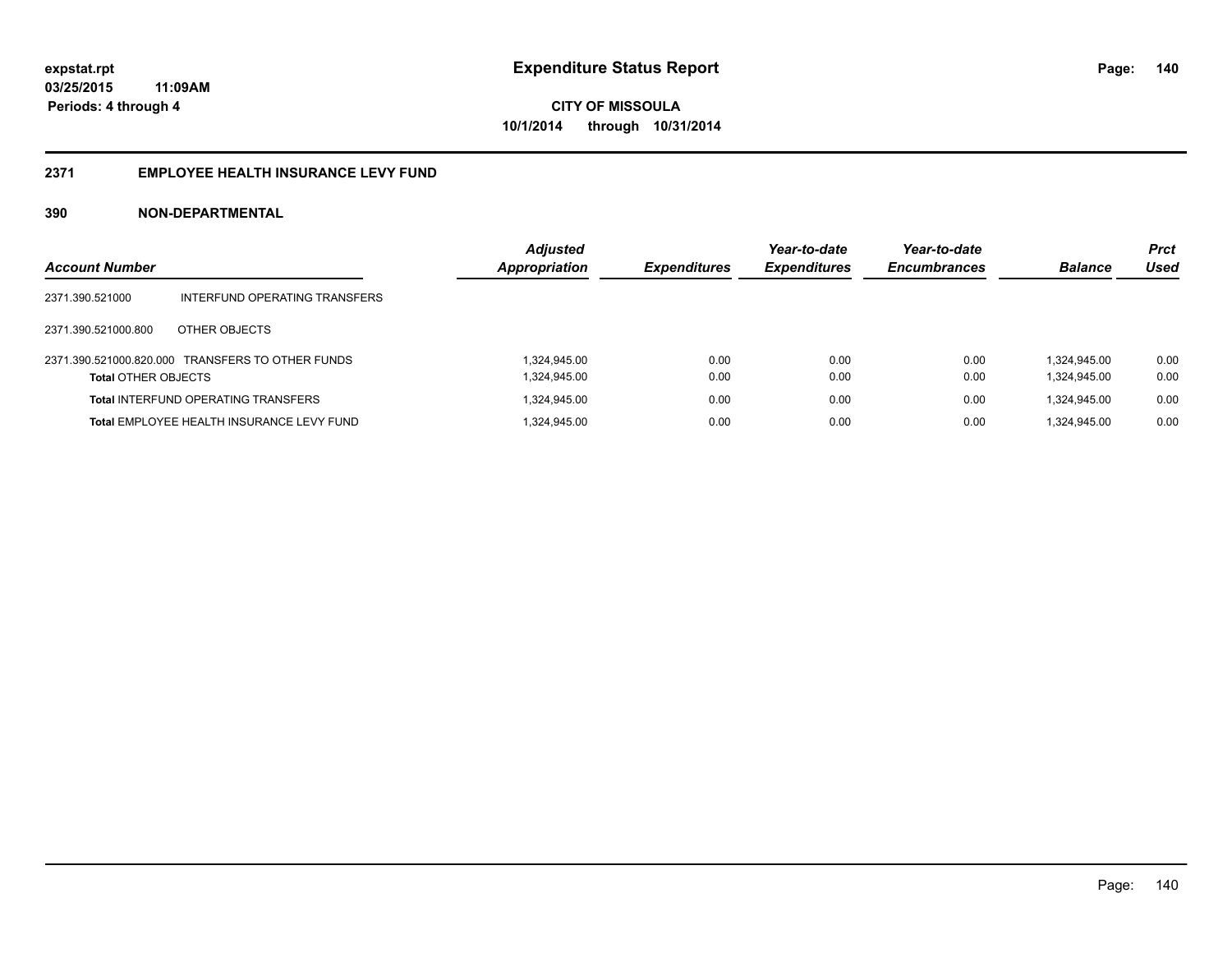#### **2372 PERMISSIVE MEDICAL LEVY**

| <b>Account Number</b> |                                                                                                | <b>Adjusted</b><br><b>Appropriation</b> | <b>Expenditures</b> | Year-to-date<br><b>Expenditures</b> | Year-to-date<br><b>Encumbrances</b> | <b>Balance</b>               | <b>Prct</b><br>Used |
|-----------------------|------------------------------------------------------------------------------------------------|-----------------------------------------|---------------------|-------------------------------------|-------------------------------------|------------------------------|---------------------|
| 2372.390.521000       | INTERFUND OPERATING TRANSFERS                                                                  |                                         |                     |                                     |                                     |                              |                     |
| 2372.390.521000.800   | OTHER OBJECTS                                                                                  |                                         |                     |                                     |                                     |                              |                     |
|                       | 2372.390.521000.820.000 TRANSFERS TO OTHER FUNDS<br><b>Total INTERFUND OPERATING TRANSFERS</b> | 2,971,522.00<br>2.971.522.00            | 0.00<br>0.00        | 0.00<br>0.00                        | 0.00<br>0.00                        | 2.971.522.00<br>2.971.522.00 | 0.00<br>0.00        |
|                       | <b>Total PERMISSIVE MEDICAL LEVY</b>                                                           | 2.971.522.00                            | 0.00                | 0.00                                | 0.00                                | 2.971.522.00                 | 0.00                |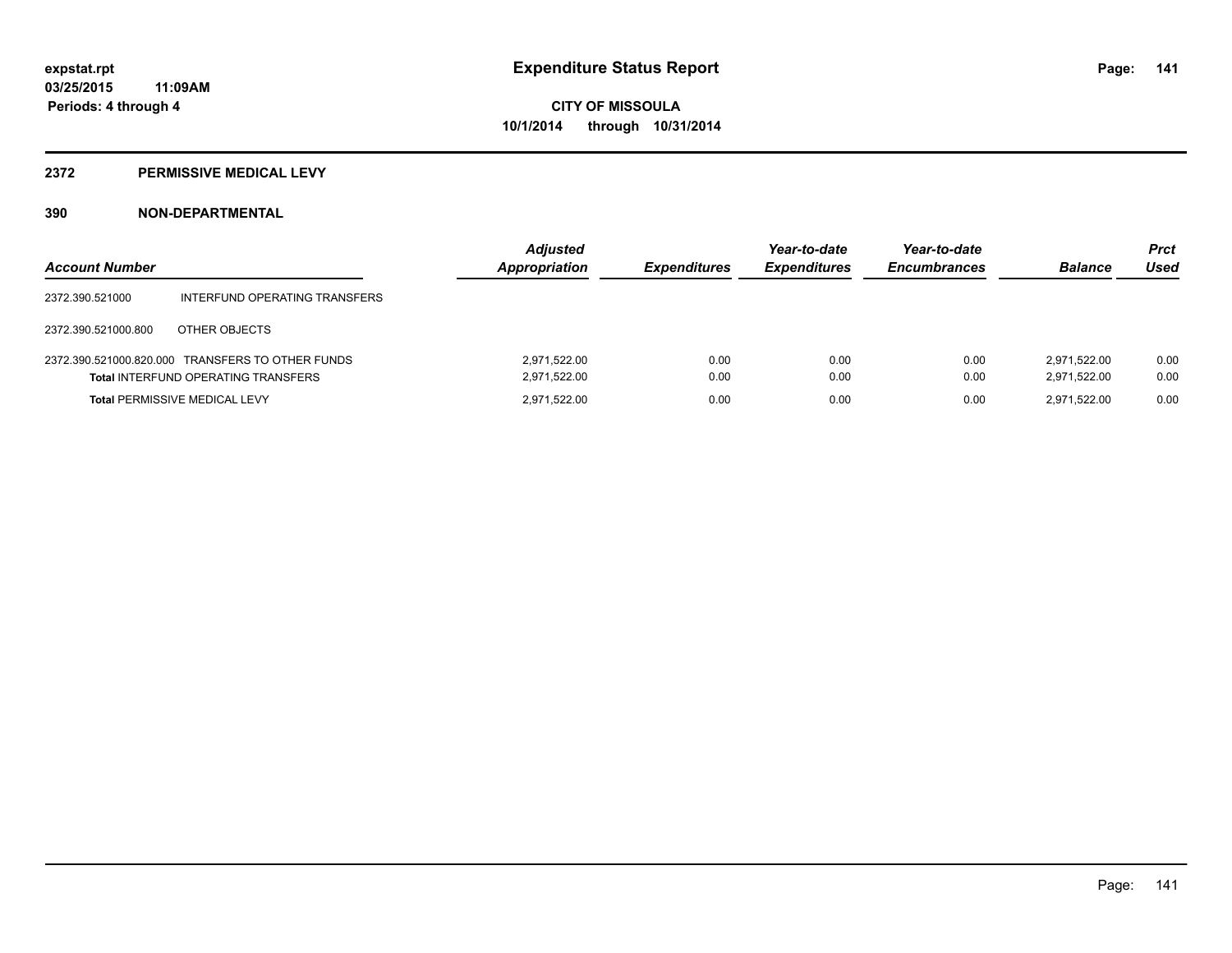#### **2389 CABLE TELEVISION FRANCHISE FUND**

|                                                          | <b>Adjusted</b>      |                     | Year-to-date        | Year-to-date        |                | <b>Prct</b> |
|----------------------------------------------------------|----------------------|---------------------|---------------------|---------------------|----------------|-------------|
| <b>Account Number</b>                                    | <b>Appropriation</b> | <b>Expenditures</b> | <b>Expenditures</b> | <b>Encumbrances</b> | <b>Balance</b> | <b>Used</b> |
| <b>CABLE TV FRANCHISE</b><br>2389.390.411810             |                      |                     |                     |                     |                |             |
| 2389.390.411810.300<br><b>PURCHASED SERVICES</b>         |                      |                     |                     |                     |                |             |
| 2389.390.411810.350.000<br>PROFESSIONAL SERVICES         | 5,000.00             | 1,305.00            | 2,133.00            | 0.00                | 2.867.00       | 42.66       |
| 2389.390.411810.370.000<br>TRAVEL                        | 1.000.00             | 0.00                | 0.00                | 0.00                | 1.000.00       | 0.00        |
| 2389.390.411810.380.000 TRAINING                         | 1,000.00             | 0.00                | 0.00                | 0.00                | 1,000.00       | 0.00        |
| <b>Total PURCHASED SERVICES</b>                          | 7,000.00             | 1,305.00            | 2,133.00            | 0.00                | 4.867.00       | 30.47       |
| <b>GRANTS &amp; CONTRIBUTIONS</b><br>2389.390.411810.700 |                      |                     |                     |                     |                |             |
| 2389.390.411810.700.000 GRANTS & CONTRIBUTIONS           | 440,000.00           | 110.094.20          | 110.094.20          | 0.00                | 329.905.80     | 25.02       |
| <b>Total GRANTS &amp; CONTRIBUTIONS</b>                  | 440,000.00           | 110,094.20          | 110,094.20          | 0.00                | 329,905.80     | 25.02       |
| OTHER OBJECTS<br>2389.390.411810.800                     |                      |                     |                     |                     |                |             |
| 2389.390.411810.820.000 TRANSFERS TO OTHER FUNDS         | 244,110.00           | 0.00                | 0.00                | 0.00                | 244,110.00     | 0.00        |
| <b>Total OTHER OBJECTS</b>                               | 244.110.00           | 0.00                | 0.00                | 0.00                | 244.110.00     | 0.00        |
| <b>CAPITAL OUTLAY</b><br>2389.390.411810.900             |                      |                     |                     |                     |                |             |
| 2389.390.411810.940.000 MACHINERY & EQUIPMENT            | 44.890.00            | 0.00                | 0.00                | 0.00                | 44.890.00      | 0.00        |
| <b>Total CAPITAL OUTLAY</b>                              | 44,890.00            | 0.00                | 0.00                | 0.00                | 44,890.00      | 0.00        |
| <b>Total CABLE TELEVISION FRANCHISE FUND</b>             | 736,000.00           | 111,399.20          | 112,227.20          | 0.00                | 623,772.80     | 15.25       |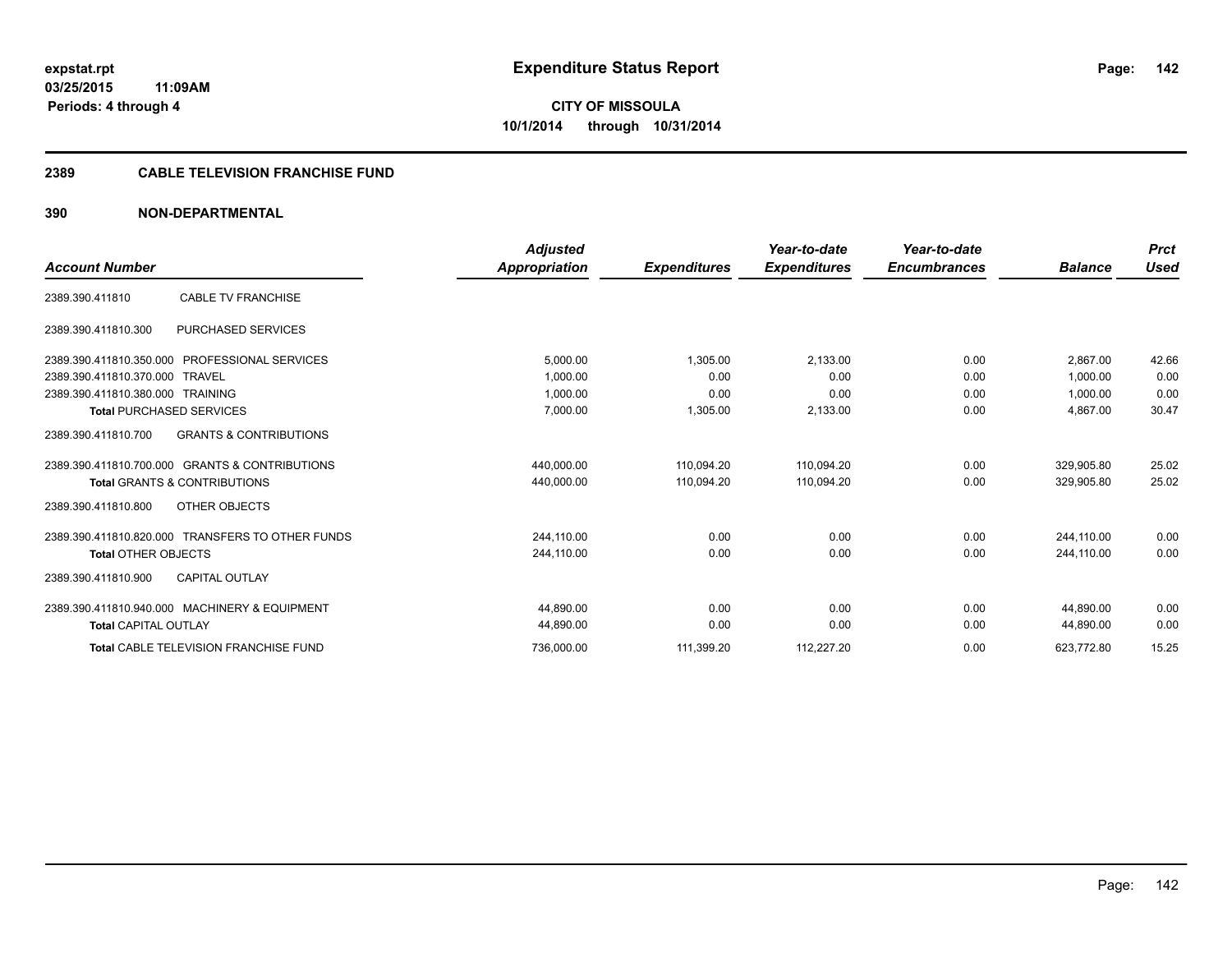## **2390 DRUG FORFEITURE FUND**

## **290 POLICE**

|                                                          | <b>Adjusted</b> |                     | Year-to-date        | Year-to-date        |                | <b>Prct</b> |
|----------------------------------------------------------|-----------------|---------------------|---------------------|---------------------|----------------|-------------|
| <b>Account Number</b>                                    | Appropriation   | <b>Expenditures</b> | <b>Expenditures</b> | <b>Encumbrances</b> | <b>Balance</b> | <b>Used</b> |
| <b>NARCOTICS</b><br>2390.290.420142                      |                 |                     |                     |                     |                |             |
| PERSONAL SERVICES<br>2390.290.420142.100                 |                 |                     |                     |                     |                |             |
| <b>Total PERSONAL SERVICES</b>                           | 0.00            | 0.00                | 0.00                | 0.00                | 0.00           | 0.00        |
| <b>SUPPLIES</b><br>2390.290.420142.200                   |                 |                     |                     |                     |                |             |
| 2390.290.420142.220.000 OPERATING SUPPLIES               | 3,000.00        | 5,403.14            | 11,432.31           | 0.00                | $-8,432.31$    | 381.08      |
| 2390.290.420142.230.000 REPAIR/MAINTENANCE               | 3,000.00        | 0.00                | 0.00                | 0.00                | 3,000.00       | 0.00        |
| 2390.290.420142.231.000 GASOLINE                         | 500.00          | 0.00                | 0.00                | 0.00                | 500.00         | 0.00        |
| <b>Total SUPPLIES</b>                                    | 6,500.00        | 5,403.14            | 11,432.31           | 0.00                | $-4,932.31$    | 175.88      |
| 2390.290.420142.300<br>PURCHASED SERVICES                |                 |                     |                     |                     |                |             |
| 2390.290.420142.310.000 COMMUNICATIONS                   | 500.00          | 0.00                | 0.00                | 0.00                | 500.00         | 0.00        |
| 2390.290.420142.320.000 PRINTING & DUPLICATING           | 300.00          | 0.00                | 0.00                | 0.00                | 300.00         | 0.00        |
| 2390.290.420142.360.000 REPAIR & MAINTENANCE             | 1,000.00        | 0.00                | 0.00                | 0.00                | 1,000.00       | 0.00        |
| 2390.290.420142.370.000 TRAVEL                           | 4,000.00        | 0.00                | 0.00                | 0.00                | 4,000.00       | 0.00        |
| 2390.290.420142.380.000 TRAINING                         | 2,000.00        | 0.00                | 0.00                | 0.00                | 2,000.00       | 0.00        |
| 2390.290.420142.390.000 OTHER PURCHASED SERVICES         | 500.00          | 0.00                | 0.00                | 0.00                | 500.00         | 0.00        |
| <b>Total PURCHASED SERVICES</b>                          | 8,300.00        | 0.00                | 0.00                | 0.00                | 8,300.00       | 0.00        |
| 2390.290.420142.500<br><b>FIXED CHARGES</b>              |                 |                     |                     |                     |                |             |
| 2390.290.420142.500.000 FIXED CHARGES                    | 1,000.00        | 0.00                | 0.00                | 0.00                | 1,000.00       | 0.00        |
| <b>Total FIXED CHARGES</b>                               | 1,000.00        | 0.00                | 0.00                | 0.00                | 1,000.00       | 0.00        |
| 2390.290.420142.700<br><b>GRANTS &amp; CONTRIBUTIONS</b> |                 |                     |                     |                     |                |             |
| <b>Total GRANTS &amp; CONTRIBUTIONS</b>                  | 0.00            | 0.00                | 0.00                | 0.00                | 0.00           | 0.00        |
| 2390.290.420142.800<br>OTHER OBJECTS                     |                 |                     |                     |                     |                |             |
| <b>Total OTHER OBJECTS</b>                               | 0.00            | 0.00                | 0.00                | 0.00                | 0.00           | 0.00        |
| 2390.290.420142.900<br><b>CAPITAL OUTLAY</b>             |                 |                     |                     |                     |                |             |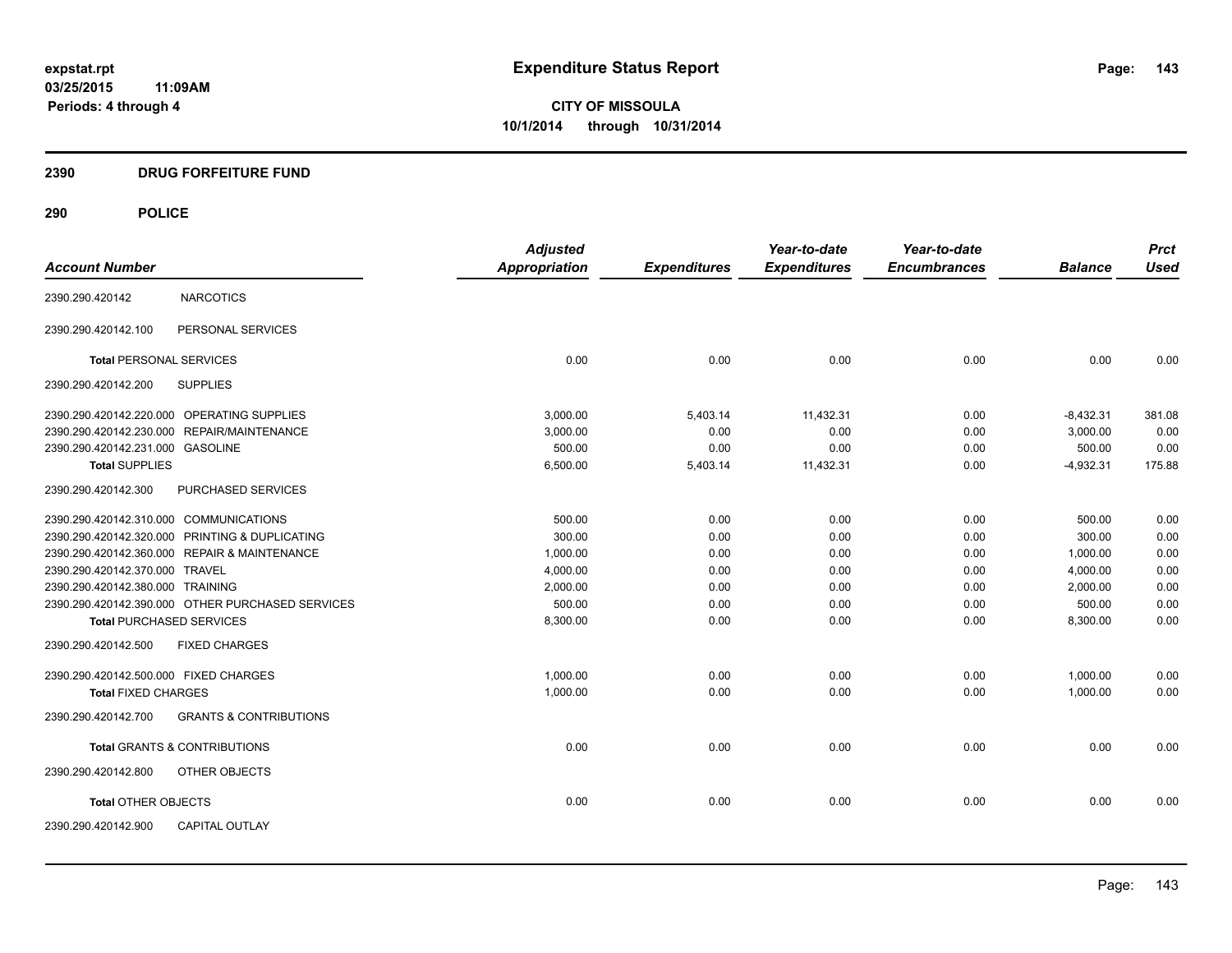## **2390 DRUG FORFEITURE FUND**

## **290 POLICE**

| <b>Account Number</b>                                                        | <b>Adjusted</b><br>Appropriation | <b>Expenditures</b> | Year-to-date<br><b>Expenditures</b> | Year-to-date<br><b>Encumbrances</b> | <b>Balance</b>         | Prct<br>Used |
|------------------------------------------------------------------------------|----------------------------------|---------------------|-------------------------------------|-------------------------------------|------------------------|--------------|
| 2390.290.420142.940.000 MACHINERY & EQUIPMENT<br><b>Total CAPITAL OUTLAY</b> | 12,000.00<br>12.000.00           | 0.00<br>0.00        | 0.00<br>0.00                        | 0.00<br>0.00                        | 12,000.00<br>12.000.00 | 0.00<br>0.00 |
| <b>Total DRUG FORFEITURE FUND</b>                                            | 27,800.00                        | 5.403.14            | 11,432.31                           | 0.00                                | 16.367.69              | 41.12        |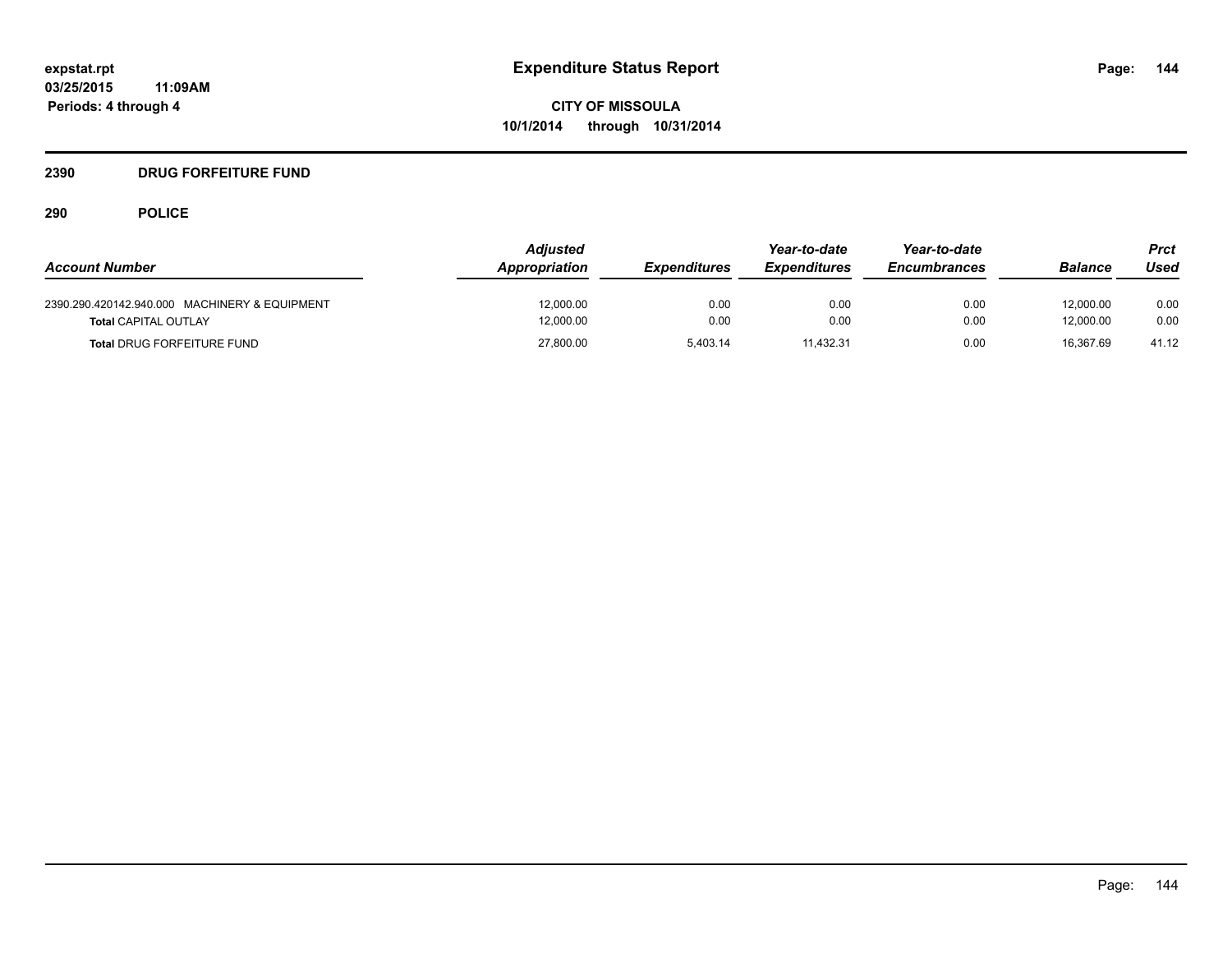### **2394 BUILDING INSPECTION FUND**

## **310 BUILDING INSPECTION**

| <b>Account Number</b>                                   | <b>Adjusted</b><br>Appropriation | <b>Expenditures</b> | Year-to-date<br><b>Expenditures</b> | Year-to-date<br><b>Encumbrances</b> | <b>Balance</b> | <b>Prct</b><br><b>Used</b> |
|---------------------------------------------------------|----------------------------------|---------------------|-------------------------------------|-------------------------------------|----------------|----------------------------|
|                                                         |                                  |                     |                                     |                                     |                |                            |
| PROTECTIVE INSPECTIONS<br>2394.310.420500               |                                  |                     |                                     |                                     |                |                            |
| PERSONAL SERVICES<br>2394.310.420500.100                |                                  |                     |                                     |                                     |                |                            |
| 2394.310.420500.110.000 SALARIES AND WAGES              | 612,658.00                       | 29,656.41           | 116,927.13                          | 0.00                                | 495,730.87     | 19.09                      |
| 2394.310.420500.120.000 OVERTIME/TERMINATION            | 500.00                           | 0.00                | 0.00                                | 0.00                                | 500.00         | 0.00                       |
| 2394.310.420500.130.000 OTHER                           | 19,836.00                        | 0.00                | 0.00                                | 0.00                                | 19,836.00      | 0.00                       |
| 2394.310.420500.140.000 EMPLOYER CONTRIBUTIONS          | 206,562.00                       | 11,319.22           | 49,807.89                           | 0.00                                | 156,754.11     | 24.11                      |
| 2394.310.420500.141.000 STATE RETIREMENT CONTRIBUTIONS  | 0.00                             | 29.60               | 161.43                              | 0.00                                | $-161.43$      | 0.00                       |
| <b>Total PERSONAL SERVICES</b>                          | 839,556.00                       | 41,005.23           | 166,896.45                          | 0.00                                | 672,659.55     | 19.88                      |
| <b>SUPPLIES</b><br>2394.310.420500.200                  |                                  |                     |                                     |                                     |                |                            |
| 2394.310.420500.210.000<br>OFFICE SUPPLIES              | 2,200.00                         | 242.51              | 775.79                              | 0.00                                | 1,424.21       | 35.26                      |
| <b>OPERATING SUPPLIES</b><br>2394.310.420500.220.000    | 5,500.00                         | 1,503.80            | 1,503.80                            | 0.00                                | 3,996.20       | 27.34                      |
| 2394.310.420500.230.000 REPAIR/MAINTENANCE              | 3,000.00                         | 0.00                | 11.00                               | 0.00                                | 2,989.00       | 0.37                       |
| 2394.310.420500.231.000 GASOLINE                        | 11,475.00                        | 0.00                | 1,303.60                            | 0.00                                | 10,171.40      | 11.36                      |
| 2394.310.420500.250.000 SUPPLIES FOR RESALE             | 500.00                           | 0.00                | 0.00                                | 0.00                                | 500.00         | 0.00                       |
| <b>Total SUPPLIES</b>                                   | 22,675.00                        | 1,746.31            | 3,594.19                            | 0.00                                | 19,080.81      | 15.85                      |
| 2394.310.420500.300<br><b>PURCHASED SERVICES</b>        |                                  |                     |                                     |                                     |                |                            |
| 2394.310.420500.310.000 COMMUNICATIONS                  | 1,000.00                         | 0.00                | 0.00                                | 0.00                                | 1,000.00       | 0.00                       |
| 2394.310.420500.320.000 PRINTING & DUPLICATING          | 7,600.00                         | 0.00                | 1,417.33                            | 0.00                                | 6,182.67       | 18.65                      |
| 2394.310.420500.330.000 PUBLICITY, SUBSCRIPTIONS & DUES | 2,100.00                         | 0.00                | 478.50                              | 0.00                                | 1,621.50       | 22.79                      |
| <b>TELEPHONE SERVICE</b><br>2394.310.420500.344.000     | 13,548.00                        | 4,026.67            | 5,454.67                            | 0.00                                | 8,093.33       | 40.26                      |
| PROFESSIONAL SERVICES<br>2394.310.420500.350.000        | 5,300.00                         | 1,601.48            | 5,498.32                            | 0.00                                | $-198.32$      | 103.74                     |
| 2394.310.420500.360.000 REPAIR & MAINTENANCE            | 33,378.00                        | 143.50              | 195.64                              | 0.00                                | 33,182.36      | 0.59                       |
| 2394.310.420500.370.000 TRAVEL                          | 5,025.00                         | 115.00              | 115.00                              | 0.00                                | 4,910.00       | 2.29                       |
| 2394.310.420500.380.000 TRAINING                        | 6,500.00                         | 0.00                | 200.00                              | 0.00                                | 6,300.00       | 3.08                       |
| <b>Total PURCHASED SERVICES</b>                         | 74,451.00                        | 5,886.65            | 13,359.46                           | 0.00                                | 61,091.54      | 17.94                      |
| 2394.310.420500.500<br><b>FIXED CHARGES</b>             |                                  |                     |                                     |                                     |                |                            |
| 2394.310.420500.500.000 FIXED CHARGES                   | 259,008.00                       | 0.00                | 2,055.44                            | 0.00                                | 256,952.56     | 0.79                       |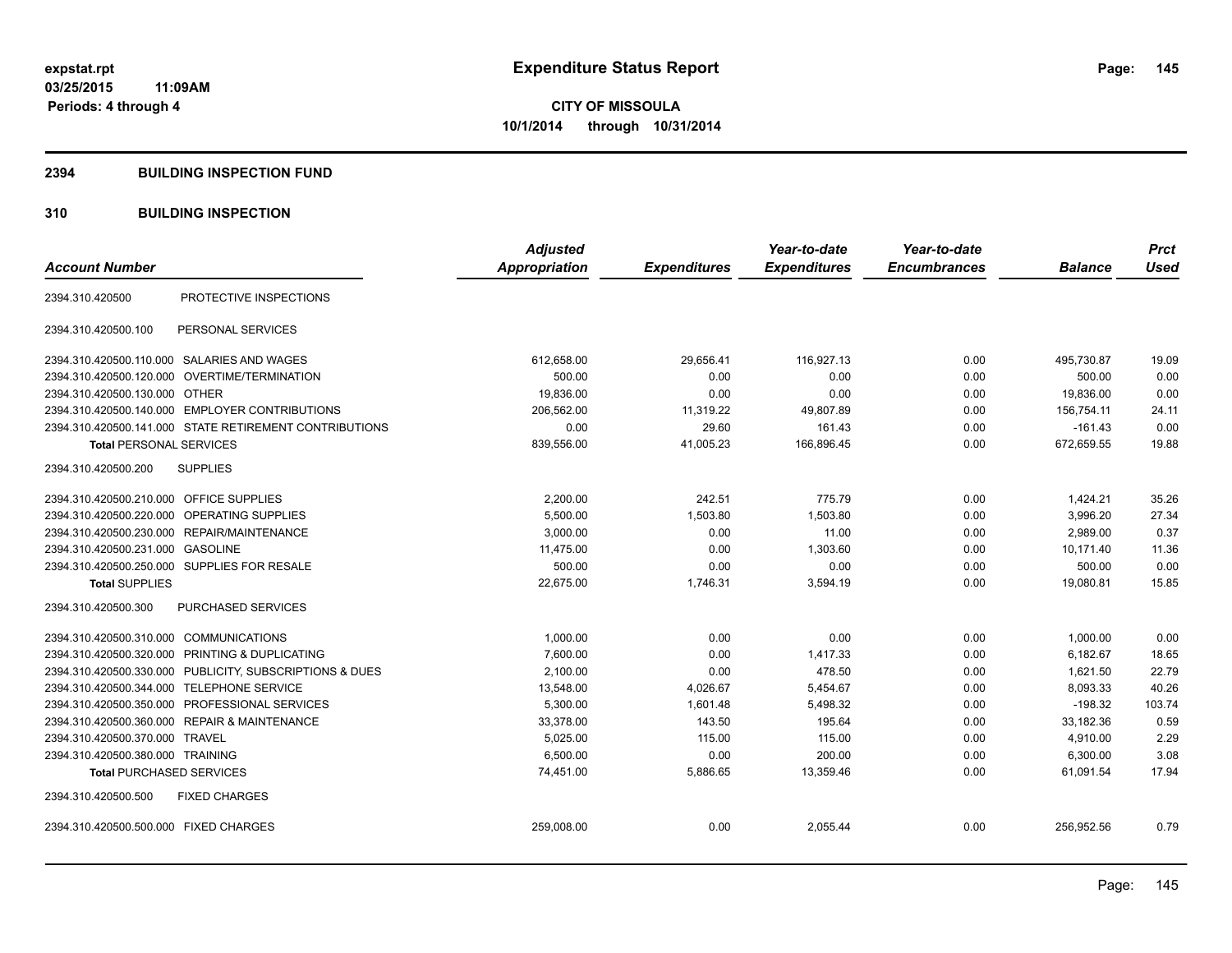## **2394 BUILDING INSPECTION FUND**

## **310 BUILDING INSPECTION**

| <b>Account Number</b>                         | <b>Adjusted</b><br>Appropriation | <b>Expenditures</b> | Year-to-date<br><b>Expenditures</b> | Year-to-date<br><b>Encumbrances</b> | <b>Balance</b> | <b>Prct</b><br><b>Used</b> |
|-----------------------------------------------|----------------------------------|---------------------|-------------------------------------|-------------------------------------|----------------|----------------------------|
| <b>Total FIXED CHARGES</b>                    | 259,008.00                       | 0.00                | 2,055.44                            | 0.00                                | 256,952.56     | 0.79                       |
| <b>DEBT SERVICE</b><br>2394.310.420500.600    |                                  |                     |                                     |                                     |                |                            |
| <b>Total DEBT SERVICE</b>                     | 0.00                             | 0.00                | 0.00                                | 0.00                                | 0.00           | 0.00                       |
| <b>CAPITAL OUTLAY</b><br>2394.310.420500.900  |                                  |                     |                                     |                                     |                |                            |
| 2394.310.420500.940.000 MACHINERY & EQUIPMENT | 0.00                             | 20,219.00           | 20,219.00                           | 0.00                                | $-20,219.00$   | 0.00                       |
| <b>Total CAPITAL OUTLAY</b>                   | 0.00                             | 20,219.00           | 20,219.00                           | 0.00                                | $-20,219.00$   | 0.00                       |
| <b>Total PROTECTIVE INSPECTIONS</b>           | 1,195,690.00                     | 68,857.19           | 206,124.54                          | 0.00                                | 989,565.46     | 17.24                      |
| <b>MERCHANT SERVICES</b><br>2394.310.510110   |                                  |                     |                                     |                                     |                |                            |
| <b>FIXED CHARGES</b><br>2394.310.510110.500   |                                  |                     |                                     |                                     |                |                            |
| 2394.310.510110.550.000 MERCHANT SERVICE FEES | 0.00                             | 1,463.98            | 3,473.55                            | 0.00                                | $-3,473.55$    | 0.00                       |
| <b>Total MERCHANT SERVICES</b>                | 0.00                             | 1,463.98            | 3,473.55                            | 0.00                                | $-3,473.55$    | 0.00                       |
| <b>Total BUILDING INSPECTION FUND</b>         | 1,195,690.00                     | 70,321.17           | 209,598.09                          | 0.00                                | 986,091.91     | 17.53                      |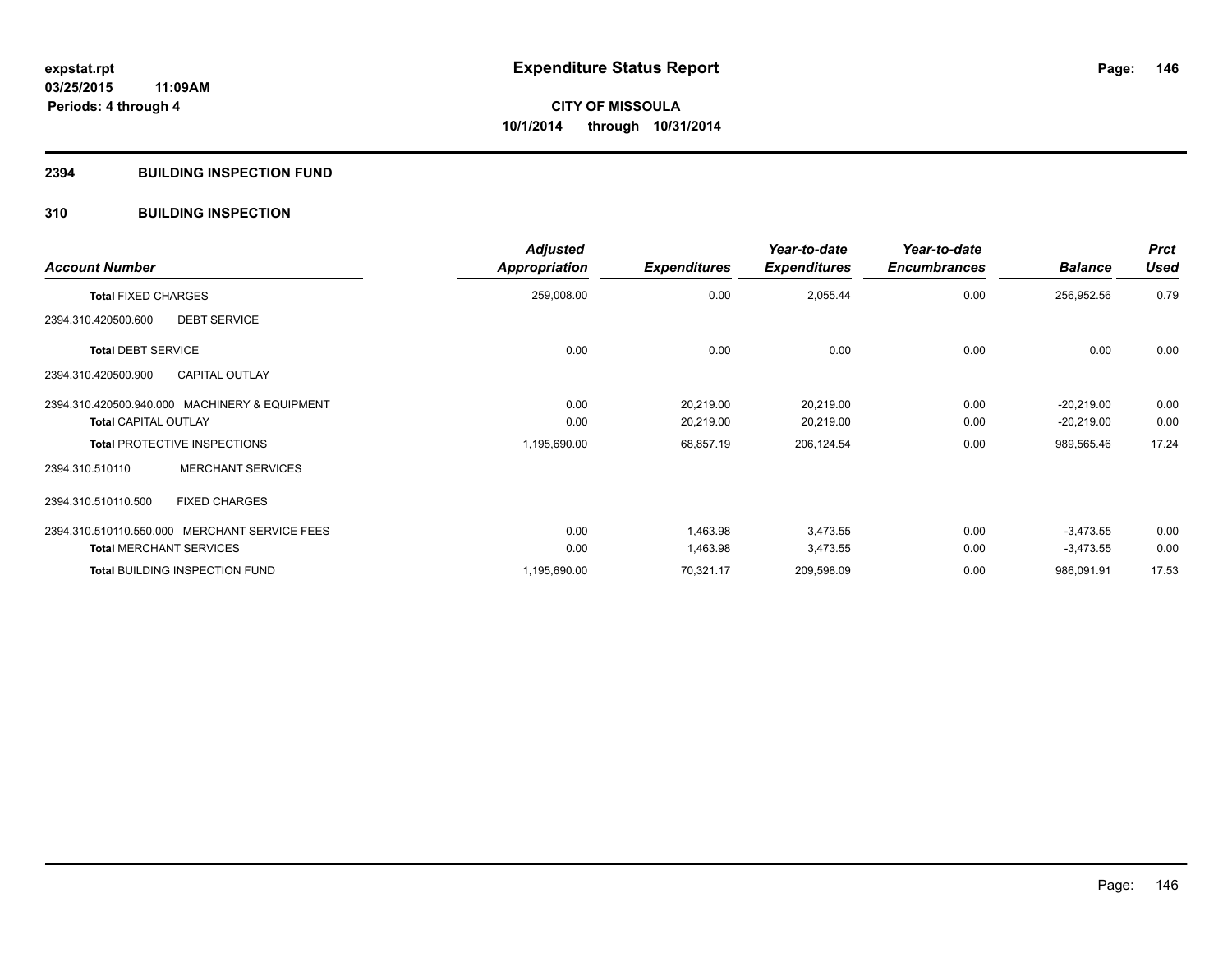## **2395 CITY GRANTS & PROGRAM INCOME FUND**

## **390 NON-DEPARTMENTAL**

| <b>Account Number</b>       |                                               | <b>Adjusted</b><br><b>Appropriation</b> | <b>Expenditures</b> | Year-to-date<br><b>Expenditures</b> | Year-to-date<br><b>Encumbrances</b> | <b>Balance</b> | <b>Prct</b><br><b>Used</b> |
|-----------------------------|-----------------------------------------------|-----------------------------------------|---------------------|-------------------------------------|-------------------------------------|----------------|----------------------------|
|                             |                                               |                                         |                     |                                     |                                     |                |                            |
| 2395.390.470200             | <b>HOUSING REHAB</b>                          |                                         |                     |                                     |                                     |                |                            |
| 2395.390.470200.700         | <b>GRANTS &amp; CONTRIBUTIONS</b>             |                                         |                     |                                     |                                     |                |                            |
|                             | <b>Total GRANTS &amp; CONTRIBUTIONS</b>       | 0.00                                    | 0.00                | 0.00                                | 0.00                                | 0.00           | 0.00                       |
| 2395.390.470200.800         | OTHER OBJECTS                                 |                                         |                     |                                     |                                     |                |                            |
| <b>Total HOUSING REHAB</b>  |                                               | 0.00                                    | 0.00                | 0.00                                | 0.00                                | 0.00           | 0.00                       |
| 2395.390.470210             | <b>ADMINISTRATION</b>                         |                                         |                     |                                     |                                     |                |                            |
| 2395.390.470210.300         | PURCHASED SERVICES                            |                                         |                     |                                     |                                     |                |                            |
|                             | 2395.390.470210.350.000 PROFESSIONAL SERVICES | 2,103.00                                | 0.00                | 0.00                                | 0.00                                | 2,103.00       | 0.00                       |
|                             | <b>Total PURCHASED SERVICES</b>               | 2,103.00                                | 0.00                | 0.00                                | 0.00                                | 2,103.00       | 0.00                       |
| 2395.390.470210.800         | OTHER OBJECTS                                 |                                         |                     |                                     |                                     |                |                            |
| <b>Total OTHER OBJECTS</b>  |                                               | 0.00                                    | 0.00                | 0.00                                | 0.00                                | 0.00           | 0.00                       |
| <b>Total ADMINISTRATION</b> |                                               | 2,103.00                                | 0.00                | 0.00                                | 0.00                                | 2,103.00       | 0.00                       |
| 2395.390.470220             | <b>ACQUISITION OF PROPERTY</b>                |                                         |                     |                                     |                                     |                |                            |
| 2395.390.470220.300         | PURCHASED SERVICES                            |                                         |                     |                                     |                                     |                |                            |
|                             | Total ACQUISITION OF PROPERTY                 | 0.00                                    | 0.00                | 0.00                                | 0.00                                | 0.00           | 0.00                       |
| 2395.390.470300             | ECONOMIC DEVELOPMENT                          |                                         |                     |                                     |                                     |                |                            |
| 2395.390.470300.700         | <b>GRANTS &amp; CONTRIBUTIONS</b>             |                                         |                     |                                     |                                     |                |                            |
|                             | Total ECONOMIC DEVELOPMENT                    | 0.00                                    | 0.00                | 0.00                                | 0.00                                | 0.00           | 0.00                       |
|                             | Total CITY GRANTS & PROGRAM INCOME FUND       | 2,103.00                                | 0.00                | 0.00                                | 0.00                                | 2,103.00       | 0.00                       |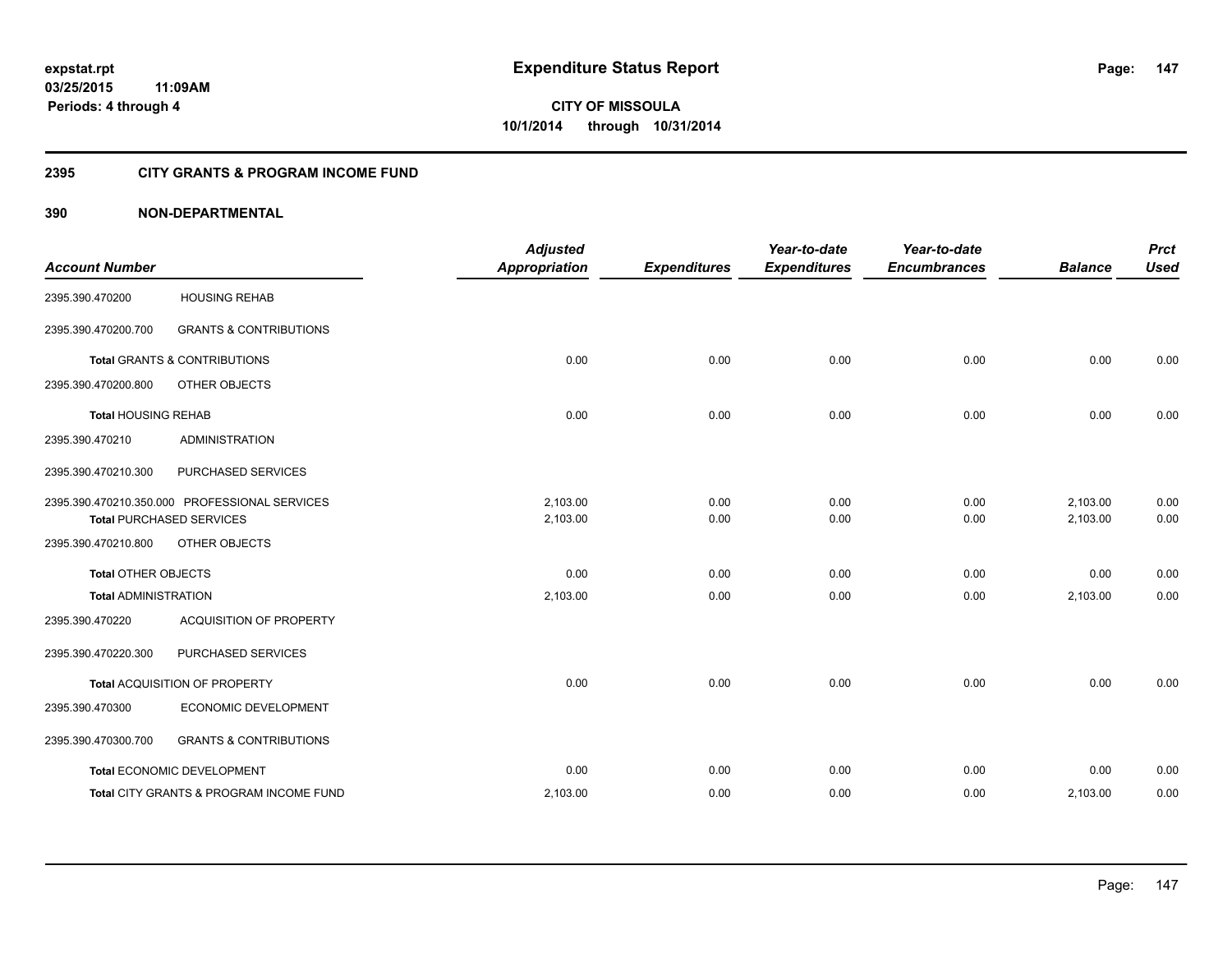**CITY OF MISSOULA 10/1/2014 through 10/31/2014**

## **2396 ENERGY EFFICIENCY REVOLVING LOAN FUND**

## **390 NON-DEPARTMENTAL**

| <b>Account Number</b> |                                                    | <b>Adjusted</b><br>Appropriation | <b>Expenditures</b> | Year-to-date<br><i><b>Expenditures</b></i> | Year-to-date<br><b>Encumbrances</b> | <b>Balance</b> | <b>Prct</b><br>Used |
|-----------------------|----------------------------------------------------|----------------------------------|---------------------|--------------------------------------------|-------------------------------------|----------------|---------------------|
| 2396.390.510001       | EECBG REVOLVING LOAN FUND                          |                                  |                     |                                            |                                     |                |                     |
| 2396.390.510001.700   | <b>GRANTS &amp; CONTRIBUTIONS</b>                  |                                  |                     |                                            |                                     |                |                     |
|                       | <b>Total ENERGY EFFICIENCY REVOLVING LOAN FUND</b> | 0.00                             | 0.00                | 0.00                                       | 0.00                                | 0.00           | 0.00                |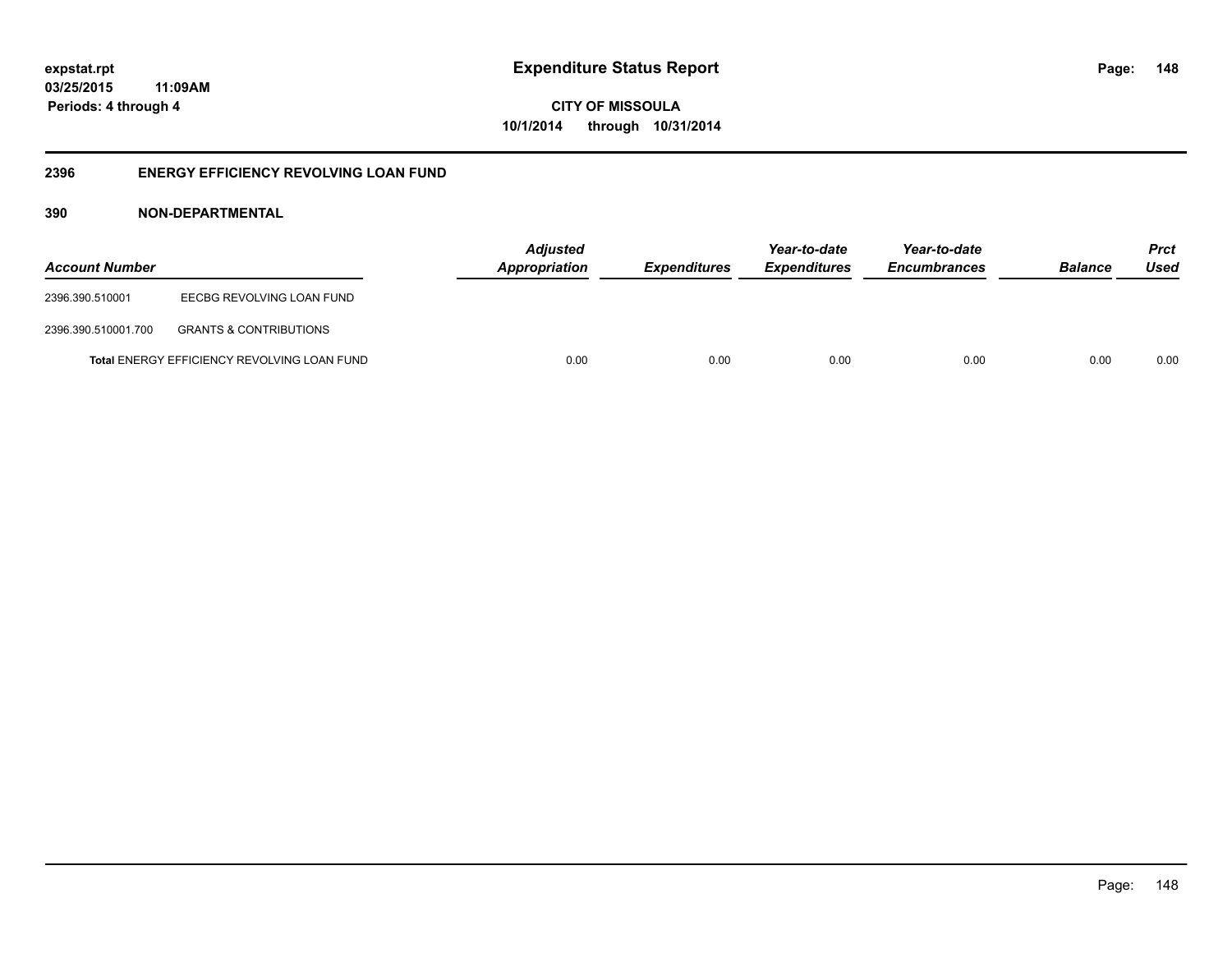**CITY OF MISSOULA 10/1/2014 through 10/31/2014**

## **2399 DANGEROUS BUILDING DEMOLITION & REPAIR F**

## **310 BUILDING INSPECTION**

| <b>Account Number</b>               |                                                           | <b>Adjusted</b><br><b>Appropriation</b> | <i><b>Expenditures</b></i> | Year-to-date<br><b>Expenditures</b> | Year-to-date<br><b>Encumbrances</b> | <b>Balance</b>         | Prct<br>Used |
|-------------------------------------|-----------------------------------------------------------|-----------------------------------------|----------------------------|-------------------------------------|-------------------------------------|------------------------|--------------|
| 2399.310.420510                     | ADMINISTRATION                                            |                                         |                            |                                     |                                     |                        |              |
| 2399.310.420510.800                 | OTHER OBJECTS                                             |                                         |                            |                                     |                                     |                        |              |
| 2399.310.420510.845.000 CONTINGENCY | <b>Total DANGEROUS BUILDING DEMOLITION &amp; REPAIR F</b> | 15,000.00<br>15,000.00                  | 0.00<br>0.00               | 0.00<br>0.00                        | 0.00<br>0.00                        | 15.000.00<br>15,000.00 | 0.00<br>0.00 |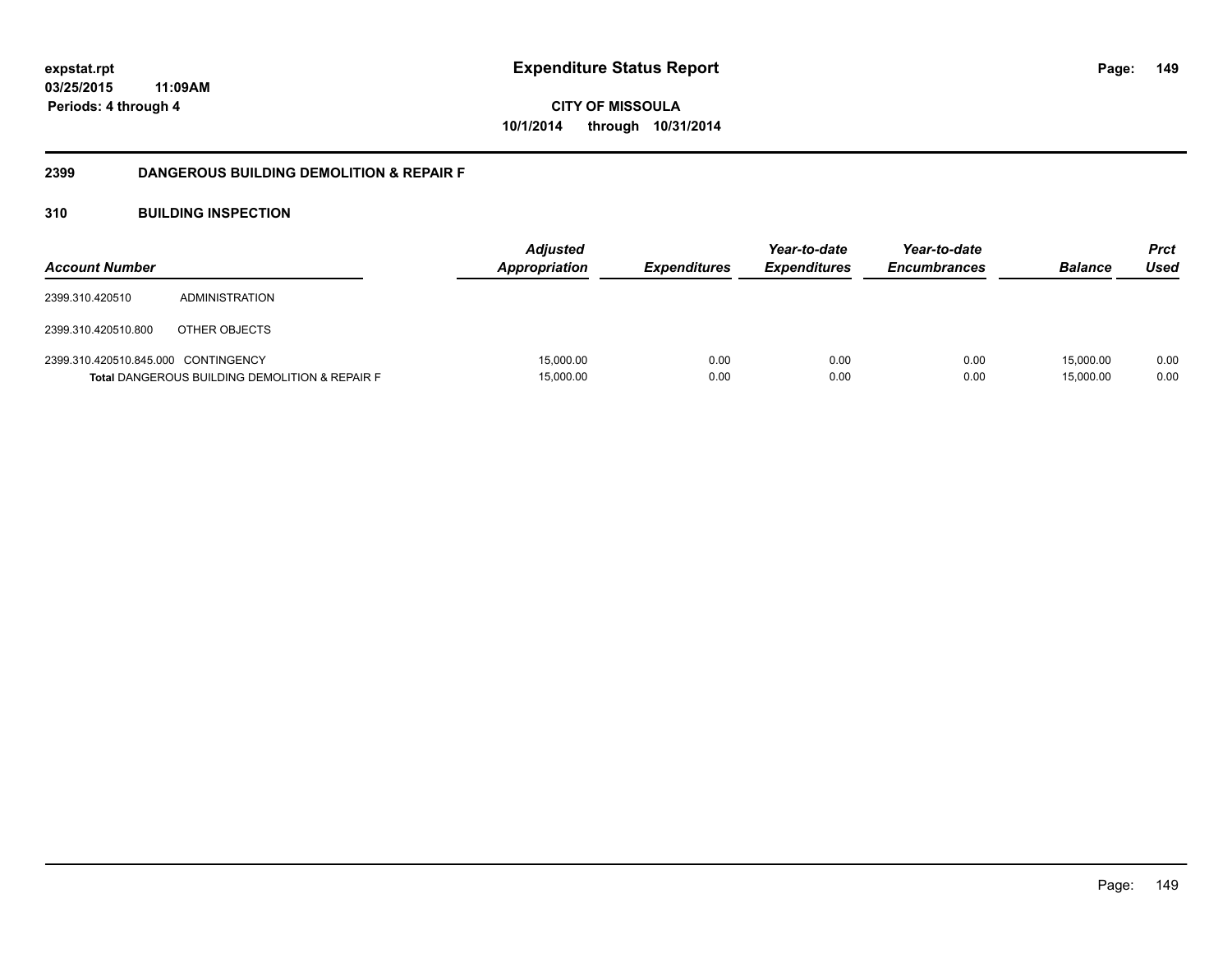**150**

**03/25/2015 11:09AM Periods: 4 through 4**

**CITY OF MISSOULA 10/1/2014 through 10/31/2014**

#### **2400 STREET LIGHTING ASSESSMENTS FUND**

# **280 PUBLIC WORKS ADMIN/ENGINEERING**

| <b>Account Number</b> |                                                   | <b>Adjusted</b><br>Appropriation | <b>Expenditures</b> | Year-to-date<br><b>Expenditures</b> | Year-to-date<br><b>Encumbrances</b> | <b>Balance</b> | Prct<br>Used |
|-----------------------|---------------------------------------------------|----------------------------------|---------------------|-------------------------------------|-------------------------------------|----------------|--------------|
| 2400.280.430263       | <b>STREET LIGHTING</b>                            |                                  |                     |                                     |                                     |                |              |
| 2400.280.430263.300   | PURCHASED SERVICES                                |                                  |                     |                                     |                                     |                |              |
|                       | 2400.280.430263.341.000 ELECTRICITY & NATURAL GAS | 323.551.00                       | 26.417.72           | 78.875.39                           | 0.00                                | 244.675.61     | 24.38        |
|                       | 2400.280.430263.350.000 PROFESSIONAL SERVICES     | 21.806.00                        | 0.00                | 0.00                                | 0.00                                | 21.806.00      | 0.00         |
|                       | <b>Total STREET LIGHTING ASSESSMENTS FUND</b>     | 345,357.00                       | 26.417.72           | 78.875.39                           | 0.00                                | 266.481.61     | 22.84        |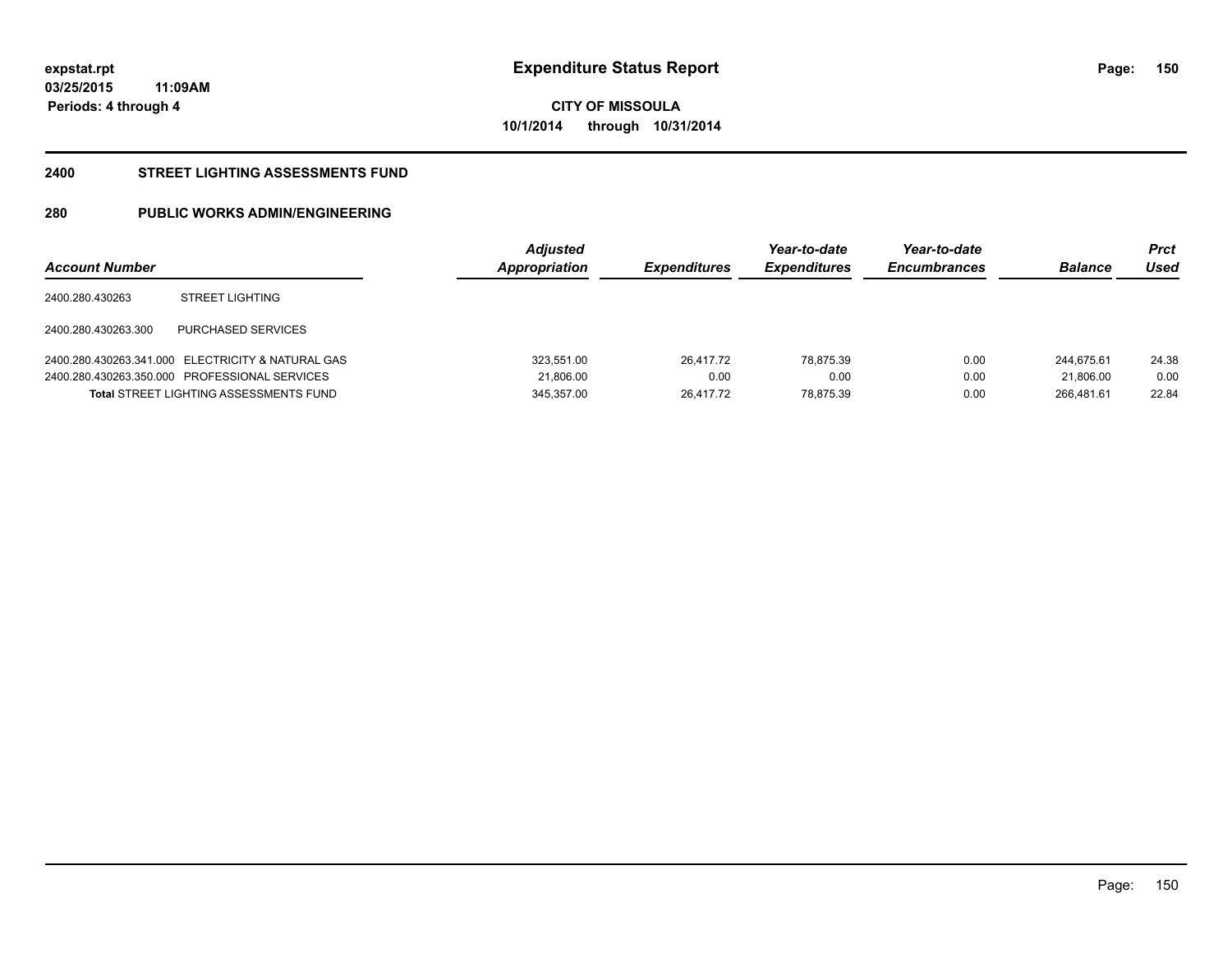**CITY OF MISSOULA 10/1/2014 through 10/31/2014**

### **2500 STREET MAINTENANCE ASSESSMENT FUND**

## **390 NON-DEPARTMENTAL**

| <b>Account Number</b>           |                                                  | <b>Adjusted</b><br><b>Appropriation</b> | <b>Expenditures</b> | Year-to-date<br><b>Expenditures</b> | Year-to-date<br><b>Encumbrances</b> | <b>Balance</b> | <b>Prct</b><br>Used |
|---------------------------------|--------------------------------------------------|-----------------------------------------|---------------------|-------------------------------------|-------------------------------------|----------------|---------------------|
|                                 |                                                  |                                         |                     |                                     |                                     |                |                     |
| 2500.390.521000                 | INTERFUND OPERATING TRANSFERS                    |                                         |                     |                                     |                                     |                |                     |
| 2500.390.521000.300             | PURCHASED SERVICES                               |                                         |                     |                                     |                                     |                |                     |
| 2500.390.521000.345.000 GARBAGE |                                                  | 32.014.00                               | 1,953.17            | 7.812.68                            | 0.00                                | 24.201.32      | 24.40               |
|                                 | <b>Total PURCHASED SERVICES</b>                  | 32.014.00                               | 1.953.17            | 7.812.68                            | 0.00                                | 24.201.32      | 24.40               |
| 2500.390.521000.800             | OTHER OBJECTS                                    |                                         |                     |                                     |                                     |                |                     |
|                                 | 2500.390.521000.820.000 TRANSFERS TO OTHER FUNDS | 27.281.00                               | 0.00                | 0.00                                | 0.00                                | 27.281.00      | 0.00                |
| <b>Total OTHER OBJECTS</b>      |                                                  | 27.281.00                               | 0.00                | 0.00                                | 0.00                                | 27.281.00      | 0.00                |
|                                 | <b>Total STREET MAINTENANCE ASSESSMENT FUND</b>  | 59.295.00                               | 1.953.17            | 7.812.68                            | 0.00                                | 51.482.32      | 13.18               |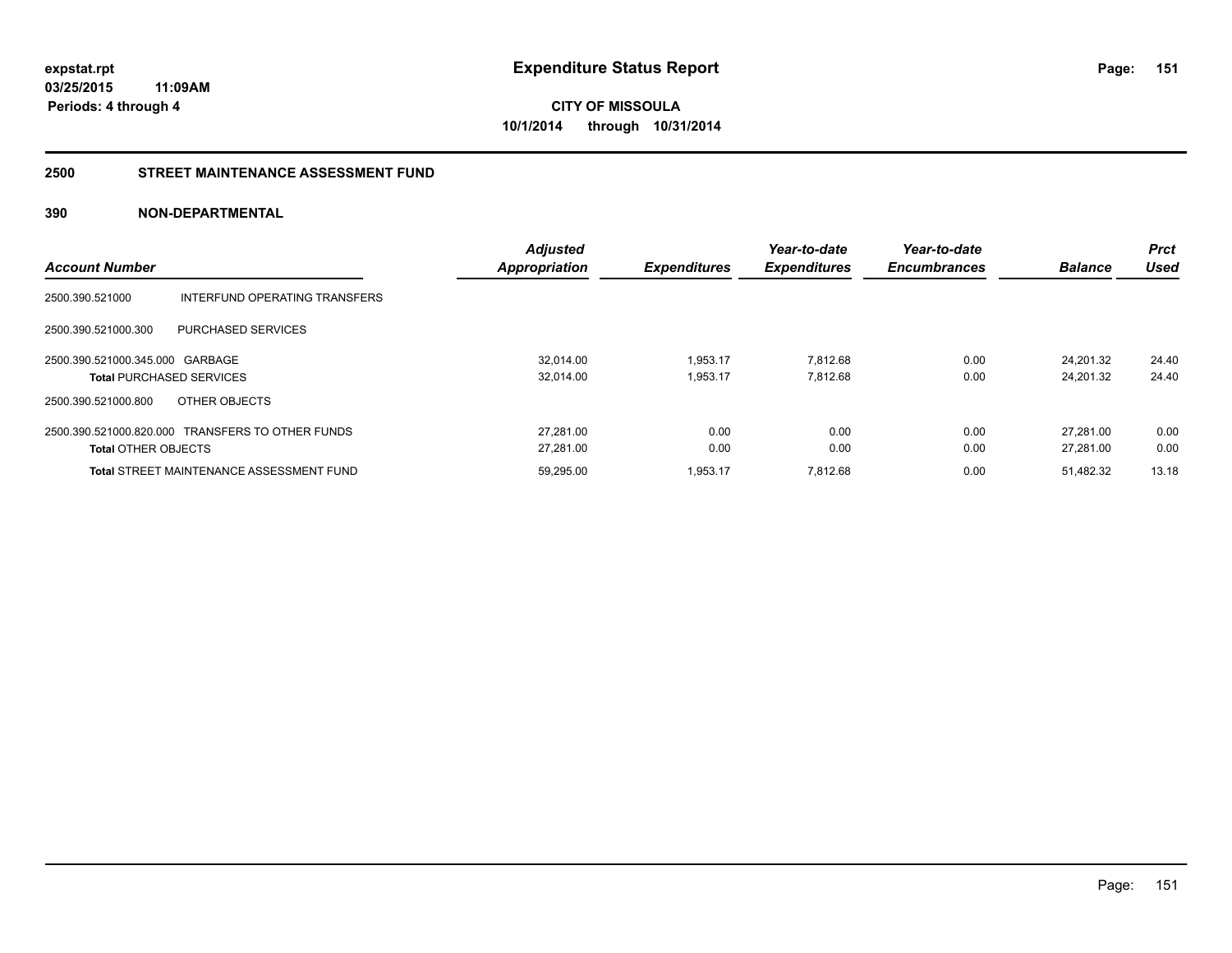**CITY OF MISSOULA 10/1/2014 through 10/31/2014**

## **2510 RUSSELL PARK MAINTENANCE ASSESSMENT FUND**

| <b>Account Number</b>      |                                                       | <b>Adjusted</b><br>Appropriation | <b>Expenditures</b> | Year-to-date<br><b>Expenditures</b> | Year-to-date<br><b>Encumbrances</b> | <b>Balance</b> | <b>Prct</b><br>Used |
|----------------------------|-------------------------------------------------------|----------------------------------|---------------------|-------------------------------------|-------------------------------------|----------------|---------------------|
| 2510.370.460430            | <b>PARKS</b>                                          |                                  |                     |                                     |                                     |                |                     |
| 2510.370.460430.800        | OTHER OBJECTS                                         |                                  |                     |                                     |                                     |                |                     |
| <b>Total OTHER OBJECTS</b> |                                                       | 0.00                             | 0.00                | 0.00                                | 0.00                                | 0.00           | 0.00                |
| <b>Total PARKS</b>         |                                                       | 0.00                             | 0.00                | 0.00                                | 0.00                                | 0.00           | 0.00                |
|                            | <b>Total RUSSELL PARK MAINTENANCE ASSESSMENT FUND</b> | 0.00                             | 0.00                | 0.00                                | 0.00                                | 0.00           | 0.00                |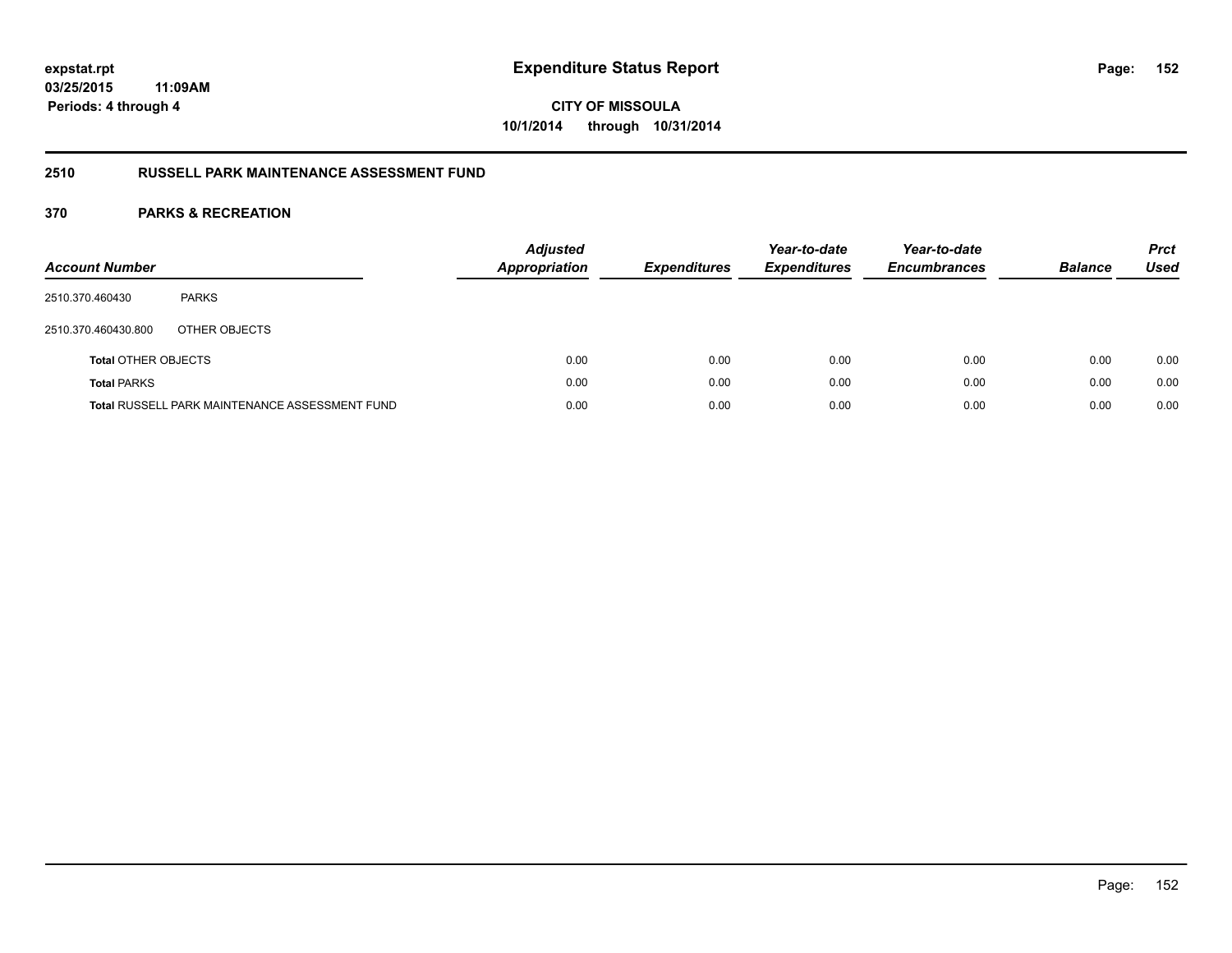**CITY OF MISSOULA 10/1/2014 through 10/31/2014**

## **2511 WILLOWWOOD PARK MAINTENANCE ASSESSMENT F**

| <b>Account Number</b>     |                                                | <b>Adjusted</b><br><b>Appropriation</b> | <b>Expenditures</b> | Year-to-date<br><b>Expenditures</b> | Year-to-date<br><b>Encumbrances</b> | <b>Balance</b> | <b>Prct</b><br>Used |
|---------------------------|------------------------------------------------|-----------------------------------------|---------------------|-------------------------------------|-------------------------------------|----------------|---------------------|
| 2511.370.460430           | <b>PARKS</b>                                   |                                         |                     |                                     |                                     |                |                     |
| 2511.370.460430.600       | <b>DEBT SERVICE</b>                            |                                         |                     |                                     |                                     |                |                     |
| <b>Total DEBT SERVICE</b> |                                                | 0.00                                    | 0.00                | 0.00                                | 0.00                                | 0.00           | 0.00                |
| 2511.370.460430.800       | OTHER OBJECTS                                  |                                         |                     |                                     |                                     |                |                     |
|                           | Total WILLOWWOOD PARK MAINTENANCE ASSESSMENT F | 0.00                                    | 0.00                | 0.00                                | 0.00                                | 0.00           | 0.00                |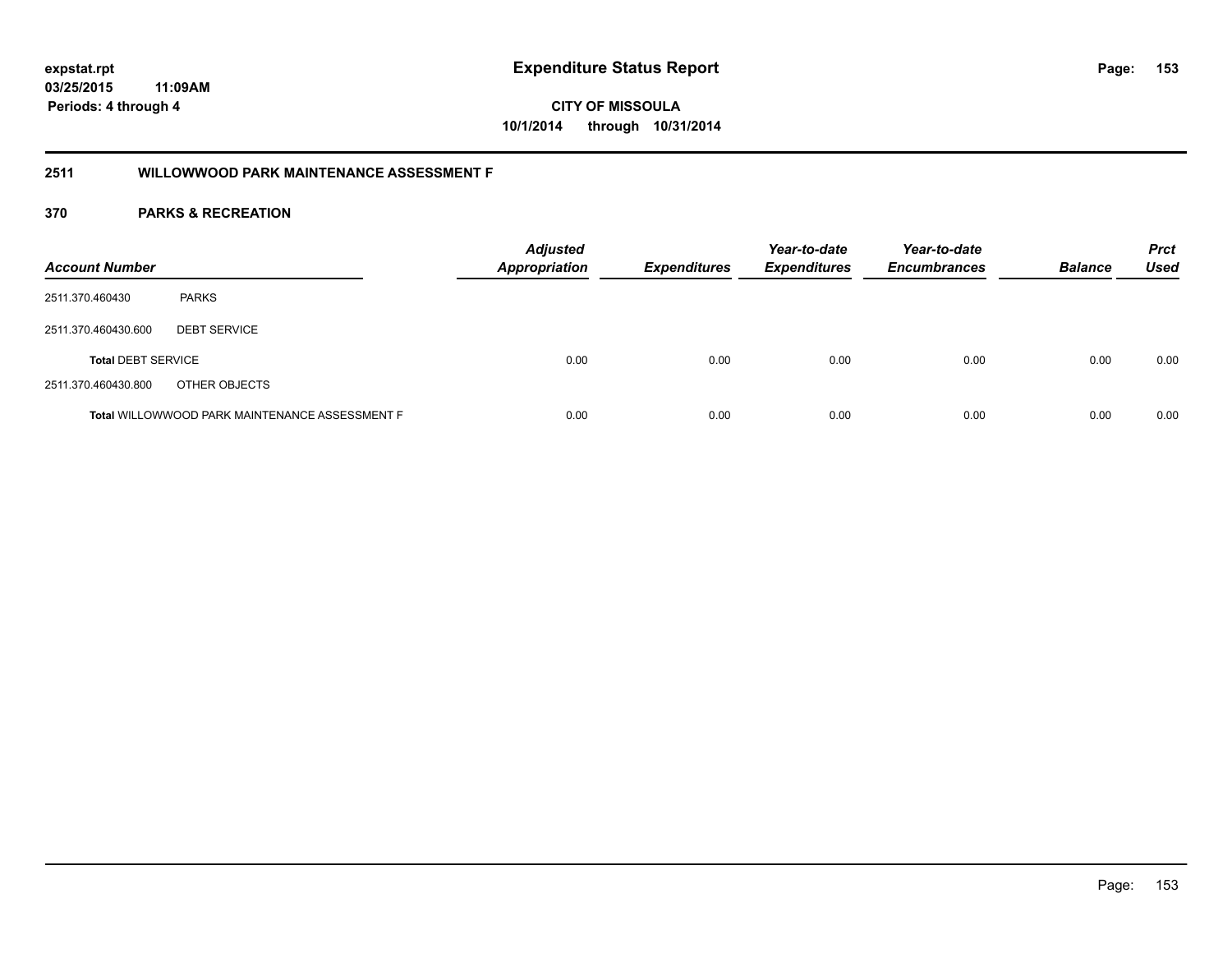## **2512 ROAD DISTRICT #1**

|                                                           | <b>Adjusted</b>      |                     | Year-to-date        | Year-to-date        |                | <b>Prct</b> |
|-----------------------------------------------------------|----------------------|---------------------|---------------------|---------------------|----------------|-------------|
| <b>Account Number</b>                                     | <b>Appropriation</b> | <b>Expenditures</b> | <b>Expenditures</b> | <b>Encumbrances</b> | <b>Balance</b> | <b>Used</b> |
| 2512.320.430100<br>PUBLIC WORKS ADMINISTRATION            |                      |                     |                     |                     |                |             |
| PERSONAL SERVICES<br>2512.320.430100.100                  |                      |                     |                     |                     |                |             |
| 2512.320.430100.110.000 SALARIES AND WAGES                | 14,940.00            | 0.00                | 0.00                | 0.00                | 14,940.00      | 0.00        |
| 2512.320.430100.140.000 EMPLOYER CONTRIBUTIONS            | 2,355.00             | 0.00                | 0.00                | 0.00                | 2,355.00       | 0.00        |
| <b>Total PERSONAL SERVICES</b>                            | 17,295.00            | 0.00                | 0.00                | 0.00                | 17,295.00      | 0.00        |
| 2512.320.430100.300<br>PURCHASED SERVICES                 |                      |                     |                     |                     |                |             |
| 2512.320.430100.350.000 PROFESSIONAL SERVICES             | 20,000.00            | 0.00                | 0.00                | 0.00                | 20,000.00      | 0.00        |
| <b>Total PURCHASED SERVICES</b>                           | 20,000.00            | 0.00                | 0.00                | 0.00                | 20,000.00      | 0.00        |
| 2512.320.430100.800<br>OTHER OBJECTS                      |                      |                     |                     |                     |                |             |
| <b>Total OTHER OBJECTS</b>                                | 0.00                 | 0.00                | 0.00                | 0.00                | 0.00           | 0.00        |
| <b>Total PUBLIC WORKS ADMINISTRATION</b>                  | 37,295.00            | 0.00                | 0.00                | 0.00                | 37,295.00      | 0.00        |
| <b>FACILITY</b><br>2512.320.430220                        |                      |                     |                     |                     |                |             |
| PURCHASED SERVICES<br>2512.320.430220.300                 |                      |                     |                     |                     |                |             |
| <b>Total FACILITY</b>                                     | 0.00                 | 0.00                | 0.00                | 0.00                | 0.00           | 0.00        |
| STREET RESTORATION<br>2512.320.430230                     |                      |                     |                     |                     |                |             |
| <b>SUPPLIES</b><br>2512.320.430230.200                    |                      |                     |                     |                     |                |             |
| 2512.320.430230.220.000 STREET RESTORATION/OPERATING SUPP | 1,401.00             | 50.67               | 1,391.34            | 0.00                | 9.66           | 99.31       |
| 2512.320.430230.230.000 STREET RESTORATION/MAINT & REPAIR | 31,739.00            | 1.671.17            | 6,165.80            | 0.00                | 25,573.20      | 19.43       |
| <b>Total SUPPLIES</b>                                     | 33,140.00            | 1,721.84            | 7,557.14            | 0.00                | 25,582.86      | 22.80       |
| 2512.320.430230.400<br><b>BUILDING MATERIALS</b>          |                      |                     |                     |                     |                |             |
| 2512.320.430230.400.000 BUILDING MATERIALS                | 115,418.00           | 325.00              | 325.00              | 0.00                | 115,093.00     | 0.28        |
| <b>Total BUILDING MATERIALS</b>                           | 115,418.00           | 325.00              | 325.00              | 0.00                | 115,093.00     | 0.28        |
|                                                           |                      |                     |                     |                     |                |             |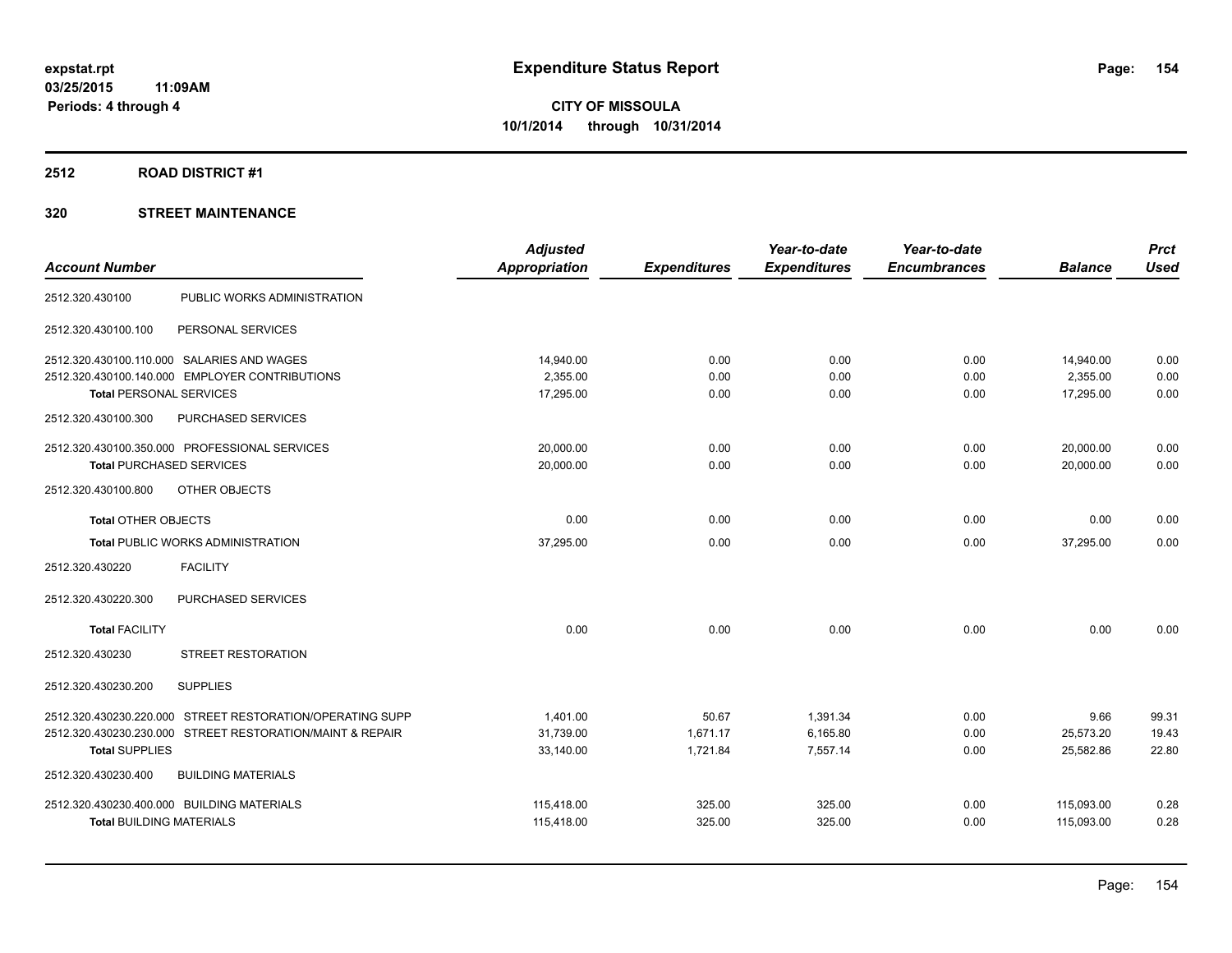### **2512 ROAD DISTRICT #1**

|                                                     | <b>Adjusted</b>      |                     | Year-to-date        | Year-to-date        |                | <b>Prct</b> |
|-----------------------------------------------------|----------------------|---------------------|---------------------|---------------------|----------------|-------------|
| <b>Account Number</b>                               | <b>Appropriation</b> | <b>Expenditures</b> | <b>Expenditures</b> | <b>Encumbrances</b> | <b>Balance</b> | <b>Used</b> |
| OTHER OBJECTS<br>2512.320.430230.800                |                      |                     |                     |                     |                |             |
| Total OTHER OBJECTS                                 | 0.00                 | 0.00                | 0.00                | 0.00                | 0.00           | 0.00        |
| 2512.320.430230.900<br>CAPITAL OUTLAY               |                      |                     |                     |                     |                |             |
| 2512.320.430230.930.000 IMPROVEMENTS                | 527,303.00           | 0.00                | 0.00                | 0.00                | 527,303.00     | 0.00        |
| <b>Total CAPITAL OUTLAY</b>                         | 527,303.00           | 0.00                | 0.00                | 0.00                | 527,303.00     | 0.00        |
| <b>Total STREET RESTORATION</b>                     | 675,861.00           | 2,046.84            | 7,882.14            | 0.00                | 667,978.86     | 1.17        |
| 2512.320.430234<br><b>CURB &amp; GUTTERS</b>        |                      |                     |                     |                     |                |             |
| 2512.320.430234.900<br><b>CAPITAL OUTLAY</b>        |                      |                     |                     |                     |                |             |
| 2512.320.430234.930.000 ADA SIDEWALK ASSISTANCE     | 60,000.00            | 3,317.00            | 4,145.75            | 0.00                | 55,854.25      | 6.91        |
| Total CURB & GUTTERS                                | 60,000.00            | 3,317.00            | 4,145.75            | 0.00                | 55,854.25      | 6.91        |
| <b>STREET MAINTENANCE</b><br>2512.320.430240        |                      |                     |                     |                     |                |             |
| <b>SUPPLIES</b><br>2512.320.430240.200              |                      |                     |                     |                     |                |             |
| 2512.320.430240.220.000 STREET MAINT/OPER SUPPLIES  | 1,401.00             | 1,486.71            | 1,486.71            | 0.00                | $-85.71$       | 106.12      |
| 2512.320.430240.230.000 STREET MAINT/REPAIR & MAINT | 17.045.00            | 138.18              | 190.54              | 0.00                | 16,854.46      | 1.12        |
| <b>Total SUPPLIES</b>                               | 18,446.00            | 1,624.89            | 1,677.25            | 0.00                | 16,768.75      | 9.09        |
| <b>BUILDING MATERIALS</b><br>2512.320.430240.400    |                      |                     |                     |                     |                |             |
| 2512.320.430240.400.000 BUILDING MATERIALS          | 59,783.00            | 776.90              | 12,776.52           | 0.00                | 47,006.48      | 21.37       |
| <b>Total BUILDING MATERIALS</b>                     | 59,783.00            | 776.90              | 12,776.52           | 0.00                | 47,006.48      | 21.37       |
| <b>Total STREET MAINTENANCE</b>                     | 78,229.00            | 2,401.79            | 14,453.77           | 0.00                | 63,775.23      | 18.48       |
| TRANSFER CENTER IMPROVEMENTS<br>2512.320.430247     |                      |                     |                     |                     |                |             |
| 2512.320.430247.900<br><b>CAPITAL OUTLAY</b>        |                      |                     |                     |                     |                |             |
| Total TRANSFER CENTER IMPROVEMENTS                  | 0.00                 | 0.00                | 0.00                | 0.00                | 0.00           | 0.00        |
|                                                     |                      |                     |                     |                     |                |             |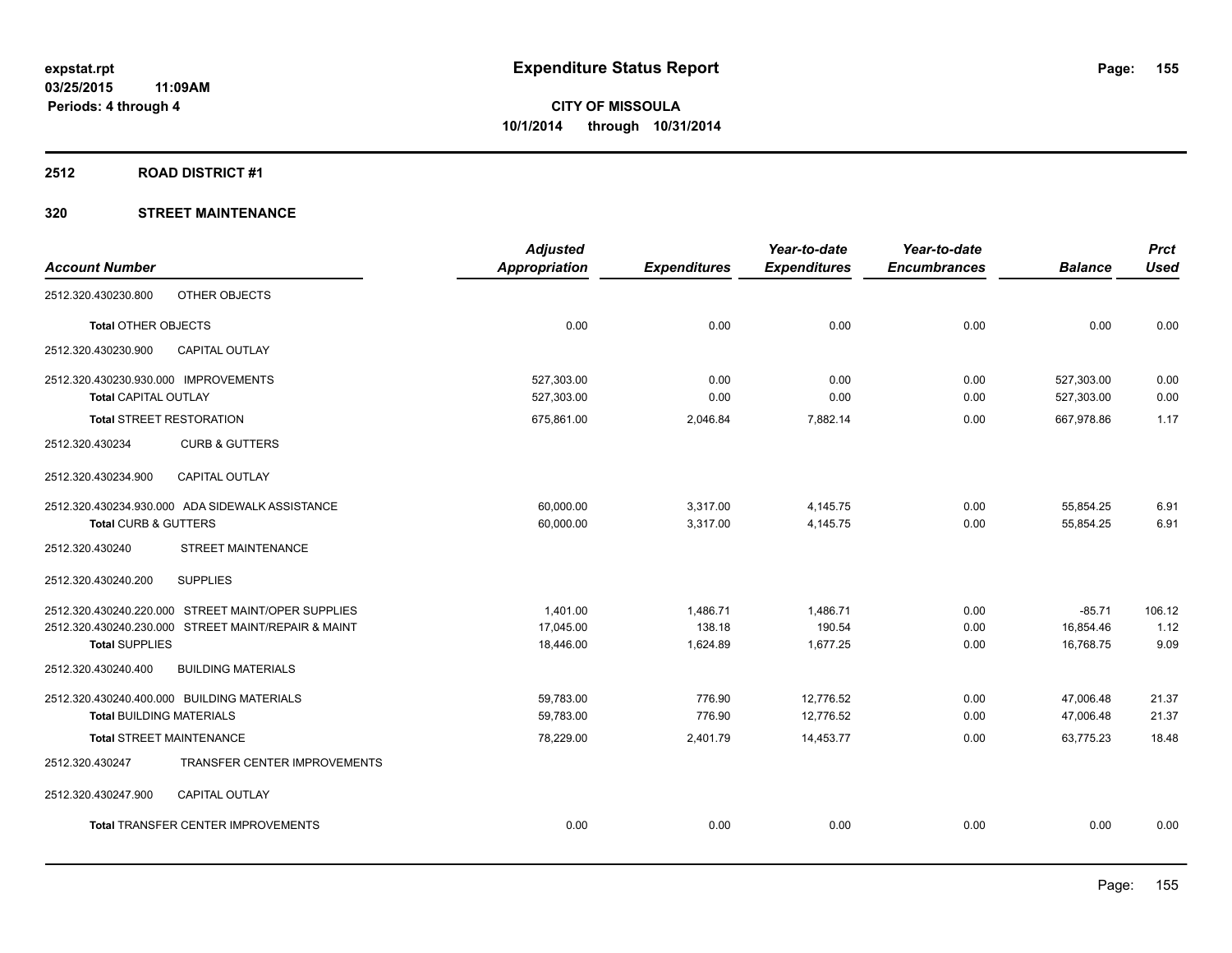### **2512 ROAD DISTRICT #1**

|                                                                  | <b>Adjusted</b>      |                     | Year-to-date        | Year-to-date        |                | <b>Prct</b> |
|------------------------------------------------------------------|----------------------|---------------------|---------------------|---------------------|----------------|-------------|
| <b>Account Number</b>                                            | <b>Appropriation</b> | <b>Expenditures</b> | <b>Expenditures</b> | <b>Encumbrances</b> | <b>Balance</b> | <b>Used</b> |
| <b>ICE &amp; SNOW REMOVAL</b><br>2512.320.430251                 |                      |                     |                     |                     |                |             |
| 2512.320.430251.100<br>PERSONAL SERVICES                         |                      |                     |                     |                     |                |             |
| 2512.320.430251.110.000 SALARIES AND WAGES                       | 10,680.00            | 0.00                | 0.00                | 0.00                | 10,680.00      | 0.00        |
| 2512.320.430251.140.000 EMPLOYER CONTRIBUTIONS                   | 3,900.00             | 0.00                | 0.00                | 0.00                | 3,900.00       | 0.00        |
| <b>Total PERSONAL SERVICES</b>                                   | 14,580.00            | 0.00                | 0.00                | 0.00                | 14,580.00      | 0.00        |
| <b>SUPPLIES</b><br>2512.320.430251.200                           |                      |                     |                     |                     |                |             |
| 2512.320.430251.220.000 OPERATING SUPPLIES                       | 86,343.00            | 4,263.00            | 4,263.00            | 0.00                | 82,080.00      | 4.94        |
| SNOW/ICE CTRL REPAIR & MAINT<br>2512.320.430251.230.000          | 12,544.00            | 1,979.51            | 3,841.96            | 0.00                | 8,702.04       | 30.63       |
| <b>Total SUPPLIES</b>                                            | 98,887.00            | 6,242.51            | 8,104.96            | 0.00                | 90,782.04      | 8.20        |
| Total ICE & SNOW REMOVAL                                         | 113,467.00           | 6.242.51            | 8.104.96            | 0.00                | 105,362.04     | 7.14        |
| 2512.320.430252<br>STREET CLEANING                               |                      |                     |                     |                     |                |             |
| <b>SUPPLIES</b><br>2512.320.430252.200                           |                      |                     |                     |                     |                |             |
| 2512.320.430252.220.000 STREET CLEANING/OPERATING SUPPLIES       | 1,869.00             | 0.00                | 0.00                | 0.00                | 1,869.00       | 0.00        |
| 2512.320.430252.230.000 STREET CLEANING/REPAIR & MAINT           | 22,285.00            | 178.63              | 281.66              | 0.00                | 22,003.34      | 1.26        |
| <b>Total SUPPLIES</b>                                            | 24,154.00            | 178.63              | 281.66              | 0.00                | 23,872.34      | 1.17        |
| 2512.320.430252.500<br><b>FIXED CHARGES</b>                      |                      |                     |                     |                     |                |             |
| 2512.320.430252.500.000 FIXED CHARGES                            | 10.000.00            | 0.00                | 10.000.00           | 0.00                | 0.00           | 100.00      |
| <b>Total FIXED CHARGES</b>                                       | 10,000.00            | 0.00                | 10,000.00           | 0.00                | 0.00           | 100.00      |
| <b>Total STREET CLEANING</b>                                     | 34,154.00            | 178.63              | 10.281.66           | 0.00                | 23,872.34      | 30.10       |
| <b>SIGNING &amp; STRIPING</b><br>2512.320.430265                 |                      |                     |                     |                     |                |             |
| 2512.320.430265.200<br><b>SUPPLIES</b>                           |                      |                     |                     |                     |                |             |
| SIGNING & STRIPING-REPAIR/MAINTENANCE<br>2512.320.430265.230.000 | 8,865.00             | 0.00                | 0.00                | 0.00                | 8,865.00       | 0.00        |
| 2512.320.430265.231.000 SIGNING & STRIPING/GASOLINE              | 1,135.00             | 0.00                | 0.00                | 0.00                | 1,135.00       | 0.00        |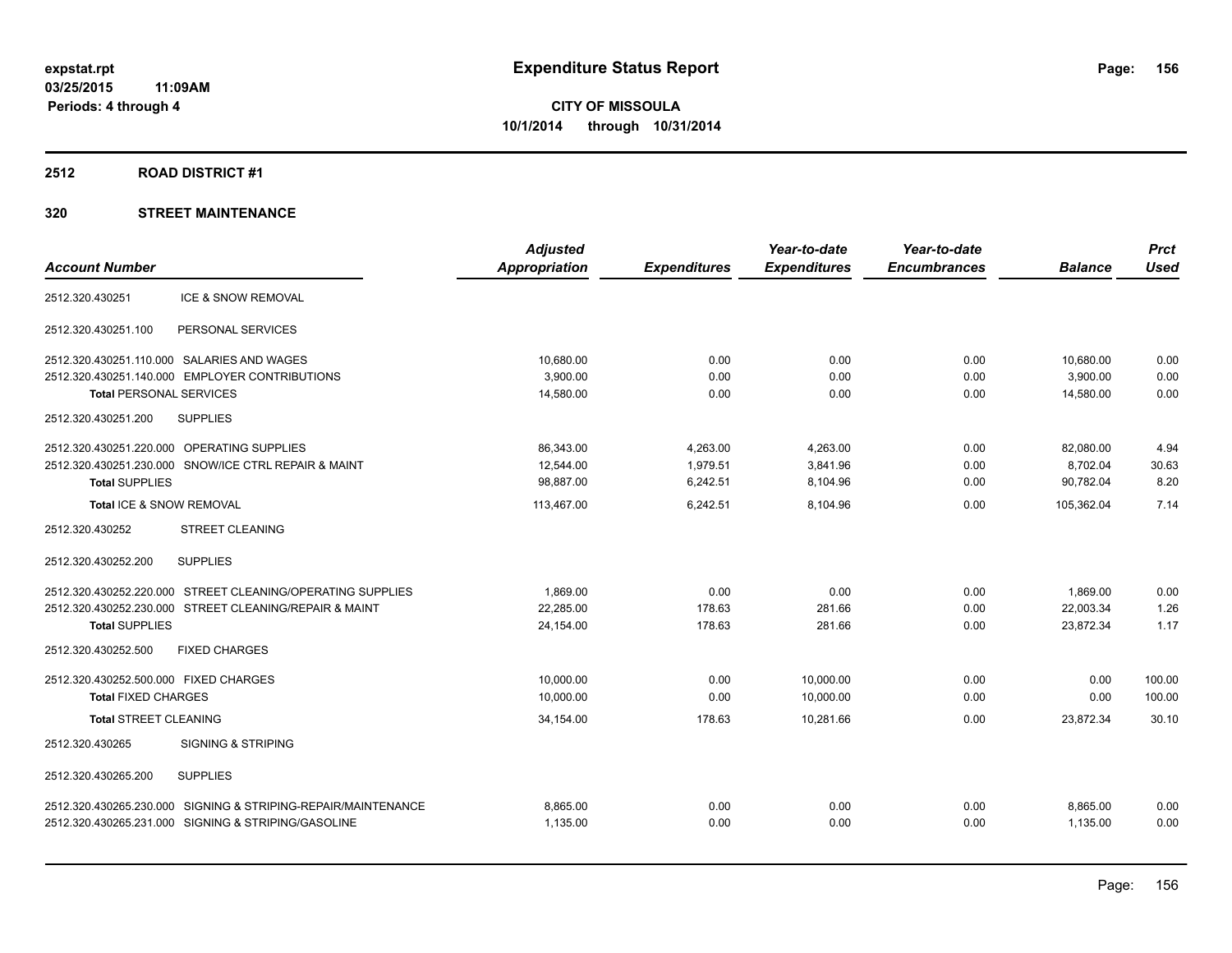## **2512 ROAD DISTRICT #1**

| <b>Account Number</b>                                                                                             | <b>Adjusted</b><br><b>Appropriation</b> | <b>Expenditures</b>  | Year-to-date<br><b>Expenditures</b> | Year-to-date<br><b>Encumbrances</b> | <b>Balance</b>                        | <b>Prct</b><br><b>Used</b> |
|-------------------------------------------------------------------------------------------------------------------|-----------------------------------------|----------------------|-------------------------------------|-------------------------------------|---------------------------------------|----------------------------|
| <b>Total SIGNING &amp; STRIPING</b>                                                                               | 10,000.00                               | 0.00                 | 0.00                                | 0.00                                | 10,000.00                             | 0.00                       |
| <b>FLOOD CONTROL</b><br>2512.320.431200                                                                           |                                         |                      |                                     |                                     |                                       |                            |
| <b>CAPITAL OUTLAY</b><br>2512.320.431200.900                                                                      |                                         |                      |                                     |                                     |                                       |                            |
| 2512.320.431200.930.000 FLOOD CONTROL MAINT/MPROVEMENTS<br><b>Total FLOOD CONTROL</b>                             | 10,000.00<br>10,000.00                  | 2,461.90<br>2,461.90 | 2,461.90<br>2,461.90                | 0.00<br>0.00                        | 7,538.10<br>7,538.10                  | 24.62<br>24.62             |
| <b>GREENWAYS &amp; HORTICULTURE</b><br>2512.320.460434                                                            |                                         |                      |                                     |                                     |                                       |                            |
| <b>SUPPLIES</b><br>2512.320.460434.200                                                                            |                                         |                      |                                     |                                     |                                       |                            |
| 2512.320.460434.230.000 ADOPT A TRAFFIC CIRCLE<br>Total GREENWAYS & HORTICULTURE                                  | 2.500.00<br>2,500.00                    | 0.00<br>0.00         | 486.86<br>486.86                    | 0.00<br>0.00                        | 2,013.14<br>2,013.14                  | 19.47<br>19.47             |
| <b>DEBT SERVICE</b><br>2512.320.490504                                                                            |                                         |                      |                                     |                                     |                                       |                            |
| 2512.320.490504.600<br><b>DEBT SERVICE</b>                                                                        |                                         |                      |                                     |                                     |                                       |                            |
| 2512.320.490504.610.000 PRINCIPAL<br>2512.320.490504.620.000 INTEREST / SERVICE FEES<br><b>Total DEBT SERVICE</b> | 218.771.00<br>32,025.00<br>250,796.00   | 0.00<br>0.00<br>0.00 | 45,470.94<br>2,584.58<br>48,055.52  | 0.00<br>0.00<br>0.00                | 173,300.06<br>29,440.42<br>202,740.48 | 20.78<br>8.07<br>19.16     |
| Total ROAD DISTRICT #1                                                                                            | 1,272,302.00                            | 16,648.67            | 95,872.56                           | 0.00                                | 1,176,429.44                          | 7.54                       |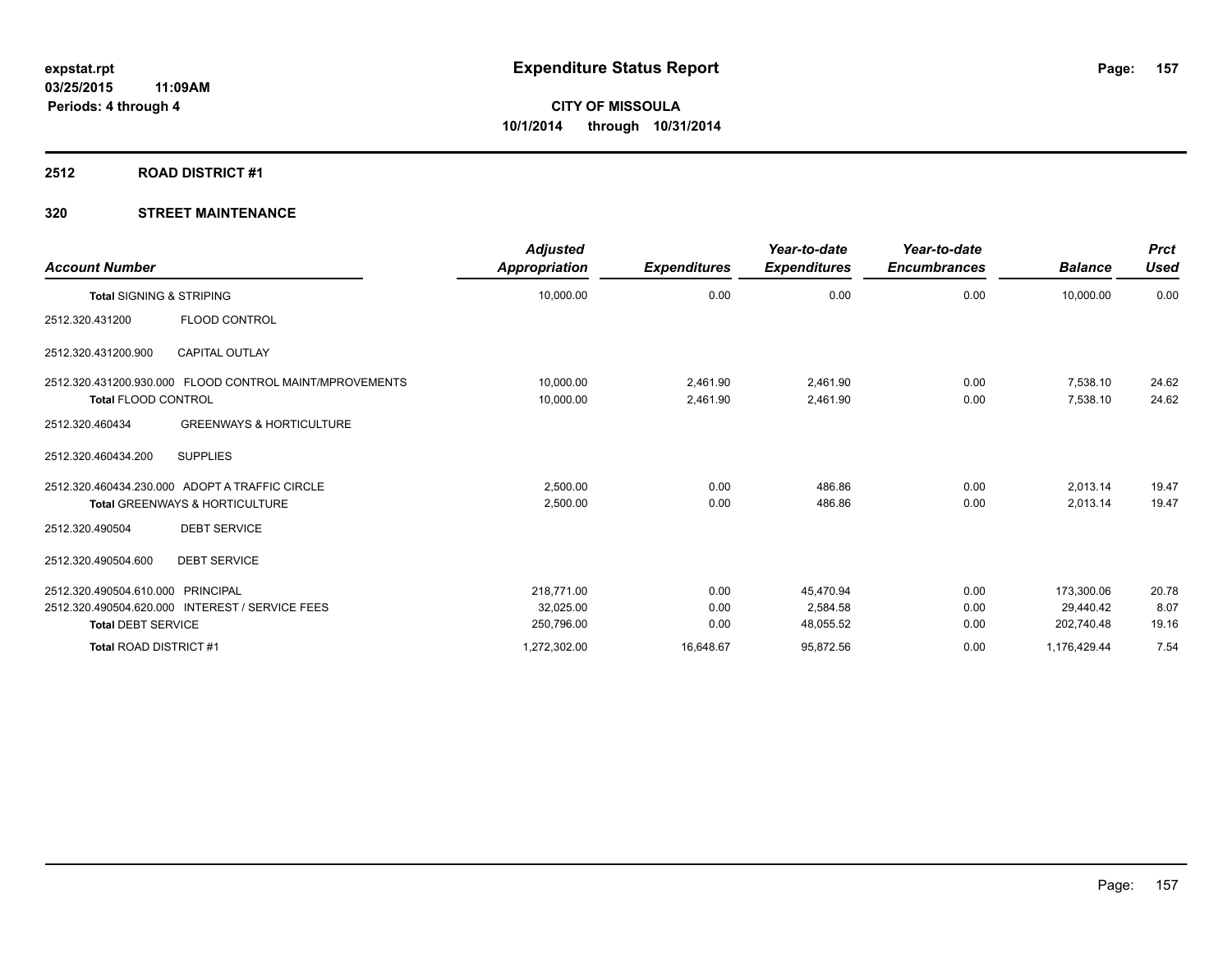# **2513 PARK DISTRICT #1**

## **270 CITY ATTORNEY**

| <b>Account Number</b>      |                                | <b>Adjusted</b><br><b>Appropriation</b> | <b>Expenditures</b> | Year-to-date<br><b>Expenditures</b> | Year-to-date<br><b>Encumbrances</b> | <b>Balance</b> | <b>Prct</b><br>Used |
|----------------------------|--------------------------------|-----------------------------------------|---------------------|-------------------------------------|-------------------------------------|----------------|---------------------|
| 2513.270.460484            | <b>CONSERVATION LANDS MGMT</b> |                                         |                     |                                     |                                     |                |                     |
| 2513.270.460484.100        | PERSONAL SERVICES              |                                         |                     |                                     |                                     |                |                     |
| <b>Total CITY ATTORNEY</b> |                                | 0.00                                    | 0.00                | 0.00                                | 0.00                                | 0.00           | 0.00                |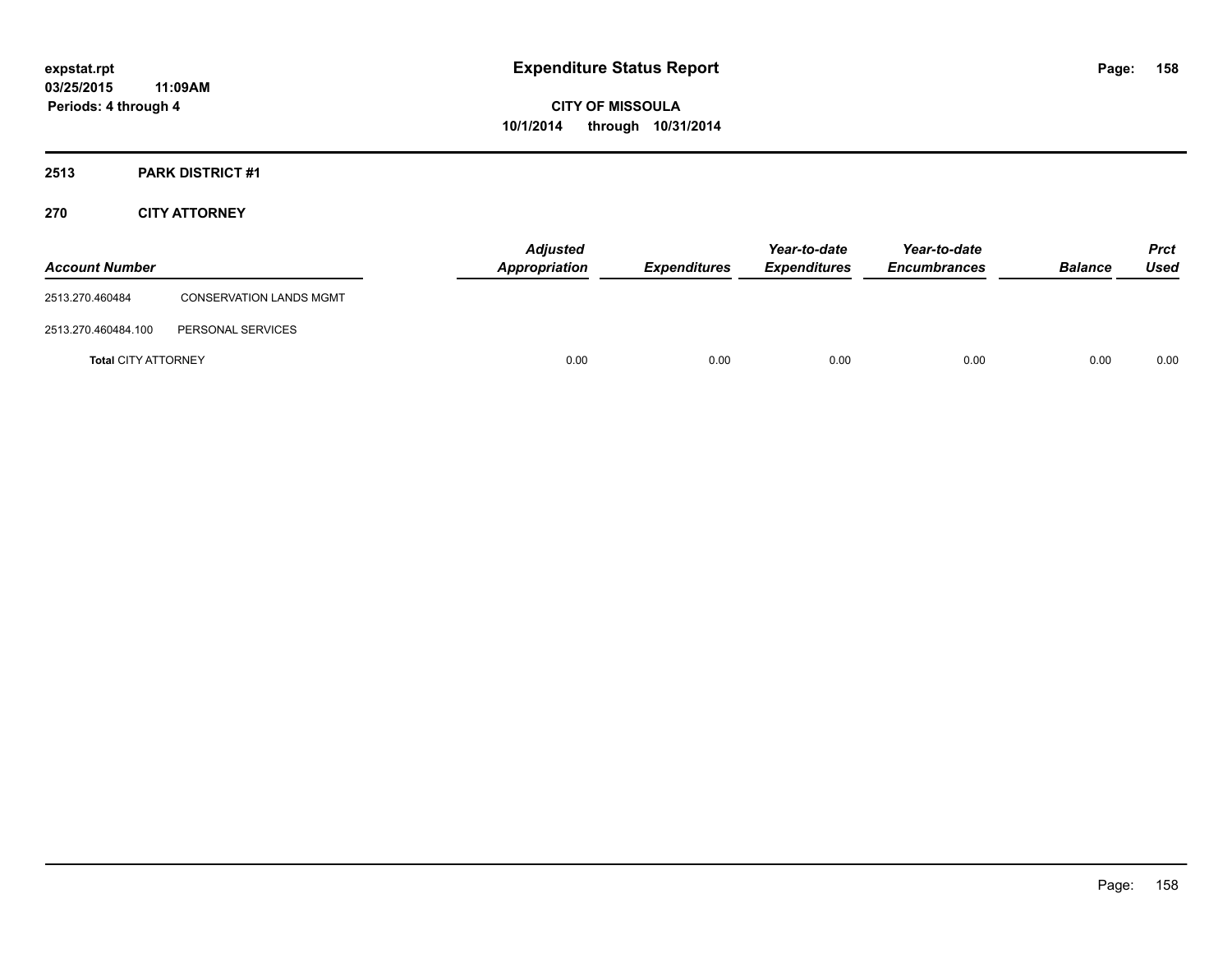# **2513 PARK DISTRICT #1**

|                                                        |                                     | <b>Adjusted</b> |                     | Year-to-date        | Year-to-date        |                | <b>Prct</b> |
|--------------------------------------------------------|-------------------------------------|-----------------|---------------------|---------------------|---------------------|----------------|-------------|
| <b>Account Number</b>                                  |                                     | Appropriation   | <b>Expenditures</b> | <b>Expenditures</b> | <b>Encumbrances</b> | <b>Balance</b> | <b>Used</b> |
| 2513.370.460400                                        | RENOVATE REPLACE IMPROV             |                 |                     |                     |                     |                |             |
| 2513.370.460400.300                                    | PURCHASED SERVICES                  |                 |                     |                     |                     |                |             |
| 2513.370.460400.350.000 RENOVATE REPLACE IMPROVE       |                                     | 40,000.00       | 0.00                | 0.00                | 0.00                | 40,000.00      | 0.00        |
| <b>Total PURCHASED SERVICES</b>                        |                                     | 40,000.00       | 0.00                | 0.00                | 0.00                | 40.000.00      | 0.00        |
| <b>CAPITAL OUTLAY</b><br>2513.370.460400.900           |                                     |                 |                     |                     |                     |                |             |
| 2513.370.460400.930.000 RENOVATE REPLACE IMPROVE       |                                     | 30,000.00       | 0.00                | 15,846.00           | 0.00                | 14,154.00      | 52.82       |
| <b>Total CAPITAL OUTLAY</b>                            |                                     | 30,000.00       | 0.00                | 15,846.00           | 0.00                | 14,154.00      | 52.82       |
| <b>Total RENOVATE REPLACE IMPROV</b>                   |                                     | 70,000.00       | 0.00                | 15,846.00           | 0.00                | 54,154.00      | 22.64       |
| 2513.370.460432<br>PARK ADMIN                          |                                     |                 |                     |                     |                     |                |             |
| PERSONAL SERVICES<br>2513.370.460432.100               |                                     |                 |                     |                     |                     |                |             |
| 2513.370.460432.141.000 STATE RETIREMENT CONTRIBUTIONS |                                     | 0.00            | 2.31                | 16.22               | 0.00                | $-16.22$       | 0.00        |
| <b>Total PERSONAL SERVICES</b>                         |                                     | 0.00            | 2.31                | 16.22               | 0.00                | $-16.22$       | 0.00        |
| 2513.370.460432.300                                    | PURCHASED SERVICES                  |                 |                     |                     |                     |                |             |
| 2513.370.460432.350.000 PROFESSIONAL SERVICES          |                                     | 11,500.00       | 1,174.39            | 2,928.94            | 0.00                | 8,571.06       | 25.47       |
| 2513.370.460432.360.000 REPAIR & MAINTENANCE           |                                     | 3,000.00        | 0.00                | 0.00                | 0.00                | 3,000.00       | 0.00        |
| <b>Total PURCHASED SERVICES</b>                        |                                     | 14,500.00       | 1,174.39            | 2,928.94            | 0.00                | 11,571.06      | 20.20       |
| 2513.370.460432.600<br><b>DEBT SERVICE</b>             |                                     |                 |                     |                     |                     |                |             |
| <b>Total DEBT SERVICE</b>                              |                                     | 0.00            | 0.00                | 0.00                | 0.00                | 0.00           | 0.00        |
| <b>Total PARK ADMIN</b>                                |                                     | 14,500.00       | 1,176.70            | 2,945.16            | 0.00                | 11,554.84      | 20.31       |
| 2513.370.460434                                        | <b>GREENWAYS &amp; HORTICULTURE</b> |                 |                     |                     |                     |                |             |
| 2513.370.460434.100<br>PERSONAL SERVICES               |                                     |                 |                     |                     |                     |                |             |
| 2513.370.460434.110.000 GREENWAYS & HORTCULTURE        |                                     | 8,842.00        | 1,238.56            | 3,767.95            | 0.00                | 5,074.05       | 42.61       |
|                                                        |                                     |                 |                     |                     |                     |                |             |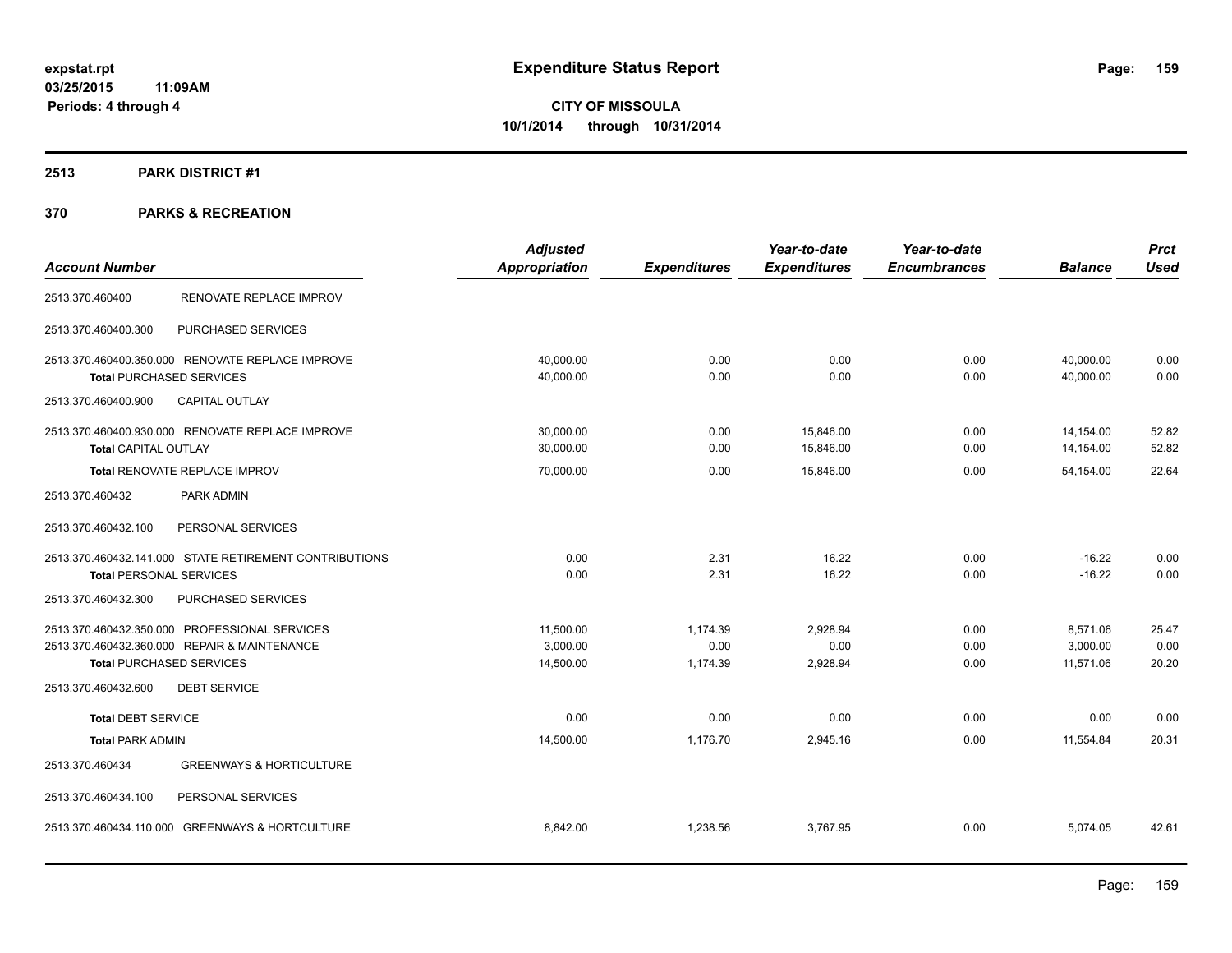### **2513 PARK DISTRICT #1**

| Appropriation<br><b>Expenditures</b><br><b>Expenditures</b><br><b>Encumbrances</b><br><b>Account Number</b><br><b>Balance</b><br>0.00<br>2513.370.460434.140.000 GREENWAYS & HORTICLTURE<br>1.356.00<br>280.87<br>647.78<br>708.22<br>10,198.00<br>1,519.43<br>4,415.73<br>0.00<br>5,782.27<br><b>Total PERSONAL SERVICES</b><br><b>SUPPLIES</b><br>2513.370.460434.200 | <b>Used</b><br>47.77<br>43.30<br>41.94<br>0.00 |
|-------------------------------------------------------------------------------------------------------------------------------------------------------------------------------------------------------------------------------------------------------------------------------------------------------------------------------------------------------------------------|------------------------------------------------|
|                                                                                                                                                                                                                                                                                                                                                                         |                                                |
|                                                                                                                                                                                                                                                                                                                                                                         |                                                |
|                                                                                                                                                                                                                                                                                                                                                                         |                                                |
|                                                                                                                                                                                                                                                                                                                                                                         |                                                |
| 2513.370.460434.220.000 OPERATING SUPPLIES<br>3,373.00<br>162.24<br>1,414.65<br>0.00<br>1,958.35                                                                                                                                                                                                                                                                        |                                                |
| 2513.370.460434.230.000 REPAIR/MAINTENANCE<br>0.00<br>0.00<br>0.00<br>7,134.00<br>7,134.00                                                                                                                                                                                                                                                                              |                                                |
| 2513.370.460434.231.000 GASOLINE<br>2.000.00<br>0.00<br>0.00<br>0.00<br>2,000.00                                                                                                                                                                                                                                                                                        | 0.00                                           |
| 12,507.00<br>162.24<br>1,414.65<br>0.00<br>11,092.35<br><b>Total SUPPLIES</b>                                                                                                                                                                                                                                                                                           | 11.31                                          |
| <b>PURCHASED SERVICES</b><br>2513.370.460434.300                                                                                                                                                                                                                                                                                                                        |                                                |
| 2513.370.460434.341.000 ELECTRICITY & NATURAL GAS<br>122.73<br>310.00<br>8.09<br>0.00<br>187.27                                                                                                                                                                                                                                                                         | 39.59                                          |
| $-7,370.80$<br>2513.370.460434.343.000 WATER CHARGES<br>310.00<br>0.00<br>7.680.80<br>0.00                                                                                                                                                                                                                                                                              | 2,477.68                                       |
| 2513.370.460434.345.000 GARBAGE<br>133.53<br>0.00<br>2.47<br>136.00<br>0.00                                                                                                                                                                                                                                                                                             | 98.18                                          |
| 2513.370.460434.350.000 PROFESSIONAL SERVICES<br>0.00<br>0.00<br>1,185.00<br>0.00<br>$-1,185.00$                                                                                                                                                                                                                                                                        | 0.00                                           |
| 2513.370.460434.360.000 REPAIR & MAINTENANCE<br>0.00<br>2,589.00<br>1,200.00<br>2,748.00<br>$-159.00$                                                                                                                                                                                                                                                                   | 106.14                                         |
| 3,345.00<br>1,208.09<br><b>Total PURCHASED SERVICES</b><br>11,870.06<br>0.00<br>$-8,525.06$                                                                                                                                                                                                                                                                             | 354.86                                         |
| 0.00<br>26,050.00<br>2,889.76<br>17,700.44<br>8,349.56<br>Total GREENWAYS & HORTICULTURE                                                                                                                                                                                                                                                                                | 67.95                                          |
| 2513.370.460439<br><b>URBAN FORESTRY</b>                                                                                                                                                                                                                                                                                                                                |                                                |
| 2513.370.460439.200<br><b>SUPPLIES</b>                                                                                                                                                                                                                                                                                                                                  |                                                |
| 2513.370.460439.220.000 OPERATING SUPPLIES<br>24,352.00<br>111.30<br>3,765.73<br>0.00<br>20,586.27                                                                                                                                                                                                                                                                      | 15.46                                          |
| 3.952.00<br>0.00<br>130.00<br>0.00<br>3,822.00<br>2513.370.460439.230.000 REPAIR/MAINTENANCE                                                                                                                                                                                                                                                                            | 3.29                                           |
| 28,304.00<br>111.30<br>3,895.73<br>0.00<br>24,408.27<br><b>Total SUPPLIES</b>                                                                                                                                                                                                                                                                                           | 13.76                                          |
| 2513.370.460439.300<br><b>PURCHASED SERVICES</b>                                                                                                                                                                                                                                                                                                                        |                                                |
| 2513.370.460439.350.000 PROFESSIONAL SERVICES<br>2.660.00<br>65.00<br>245.00<br>0.00<br>2,415.00                                                                                                                                                                                                                                                                        | 9.21                                           |
| 2513.370.460439.360.000 REPAIR & MAINTENANCE<br>130.00<br>0.00<br>60,000.00<br>20,116.63<br>39,883.37                                                                                                                                                                                                                                                                   | 33.53                                          |
| <b>Total PURCHASED SERVICES</b><br>62,660.00<br>195.00<br>20,361.63<br>0.00<br>42,298.37                                                                                                                                                                                                                                                                                | 32.50                                          |
| 90,964.00<br>306.30<br>0.00<br>66,706.64<br><b>Total URBAN FORESTRY</b><br>24,257.36                                                                                                                                                                                                                                                                                    | 26.67                                          |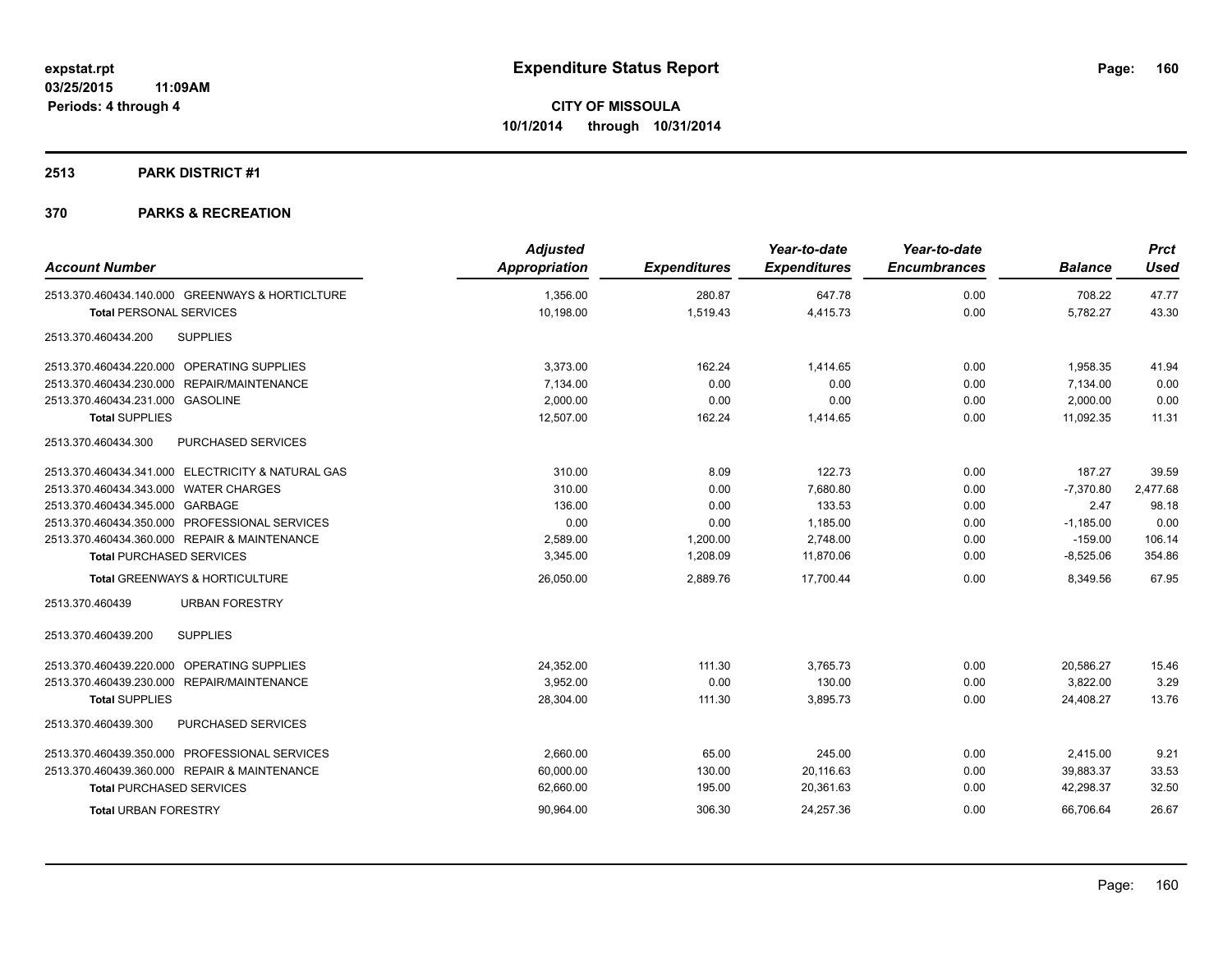## **2513 PARK DISTRICT #1**

|                                                              | <b>Adjusted</b>      |                     | Year-to-date        | Year-to-date        |                | <b>Prct</b> |
|--------------------------------------------------------------|----------------------|---------------------|---------------------|---------------------|----------------|-------------|
| <b>Account Number</b>                                        | <b>Appropriation</b> | <b>Expenditures</b> | <b>Expenditures</b> | <b>Encumbrances</b> | <b>Balance</b> | <b>Used</b> |
| <b>SPRAY DECKS</b><br>2513.370.460474                        |                      |                     |                     |                     |                |             |
| <b>SUPPLIES</b><br>2513.370.460474.200                       |                      |                     |                     |                     |                |             |
| 2513.370.460474.230.000 SPRAY DECKS/REPAIR/MAINTENANCE       | 1.600.00             | 0.00                | 0.00                | 0.00                | 1,600.00       | 0.00        |
| <b>Total SUPPLIES</b>                                        | 1,600.00             | 0.00                | 0.00                | 0.00                | 1.600.00       | 0.00        |
| 2513.370.460474.300<br>PURCHASED SERVICES                    |                      |                     |                     |                     |                |             |
| 2513.370.460474.341.000 ELECTRICITY & NATURAL GAS            | 2,100.00             | 0.00                | 0.00                | 0.00                | 2,100.00       | 0.00        |
| 2513.370.460474.360.000 REPAIR & MAINTENANCE                 | 6,300.00             | 0.00                | 0.00                | 0.00                | 6,300.00       | 0.00        |
| <b>Total PURCHASED SERVICES</b>                              | 8,400.00             | 0.00                | 0.00                | 0.00                | 8,400.00       | 0.00        |
| <b>Total SPRAY DECKS</b>                                     | 10,000.00            | 0.00                | 0.00                | 0.00                | 10,000.00      | 0.00        |
| 2513.370.460477<br><b>GRILL VAN</b>                          |                      |                     |                     |                     |                |             |
| PURCHASED SERVICES<br>2513.370.460477.300                    |                      |                     |                     |                     |                |             |
| <b>Total GRILL VAN</b>                                       | 0.00                 | 0.00                | 0.00                | 0.00                | 0.00           | 0.00        |
| 2513.370.460484<br><b>CONSERVATION LANDS MGMT</b>            |                      |                     |                     |                     |                |             |
| PERSONAL SERVICES<br>2513.370.460484.100                     |                      |                     |                     |                     |                |             |
| 2513.370.460484.110.000 CONSRVTN LAND MGMT/WAGES             | 58,793.00            | 1,820.89            | 7,797.09            | 0.00                | 50,995.91      | 13.26       |
| 2513.370.460484.140.000 CONSRVTN LAND MGMT/EMP CONTRIBUTIONS | 31,394.00            | 354.83              | 1,521.75            | 0.00                | 29,872.25      | 4.85        |
| <b>Total PERSONAL SERVICES</b>                               | 90,187.00            | 2,175.72            | 9,318.84            | 0.00                | 80,868.16      | 10.33       |
| 2513.370.460484.200<br><b>SUPPLIES</b>                       |                      |                     |                     |                     |                |             |
| <b>Total SUPPLIES</b>                                        | 0.00                 | 0.00                | 0.00                | 0.00                | 0.00           | 0.00        |
| 2513.370.460484.300<br>PURCHASED SERVICES                    |                      |                     |                     |                     |                |             |
| 2513.370.460484.350.000 PROFESSIONAL SERVICES                | 37,127.00            | 2,203.64            | 10,305.60           | 0.00                | 26,821.40      | 27.76       |
| <b>Total PURCHASED SERVICES</b>                              | 37,127.00            | 2,203.64            | 10,305.60           | 0.00                | 26,821.40      | 27.76       |
|                                                              |                      |                     |                     |                     |                |             |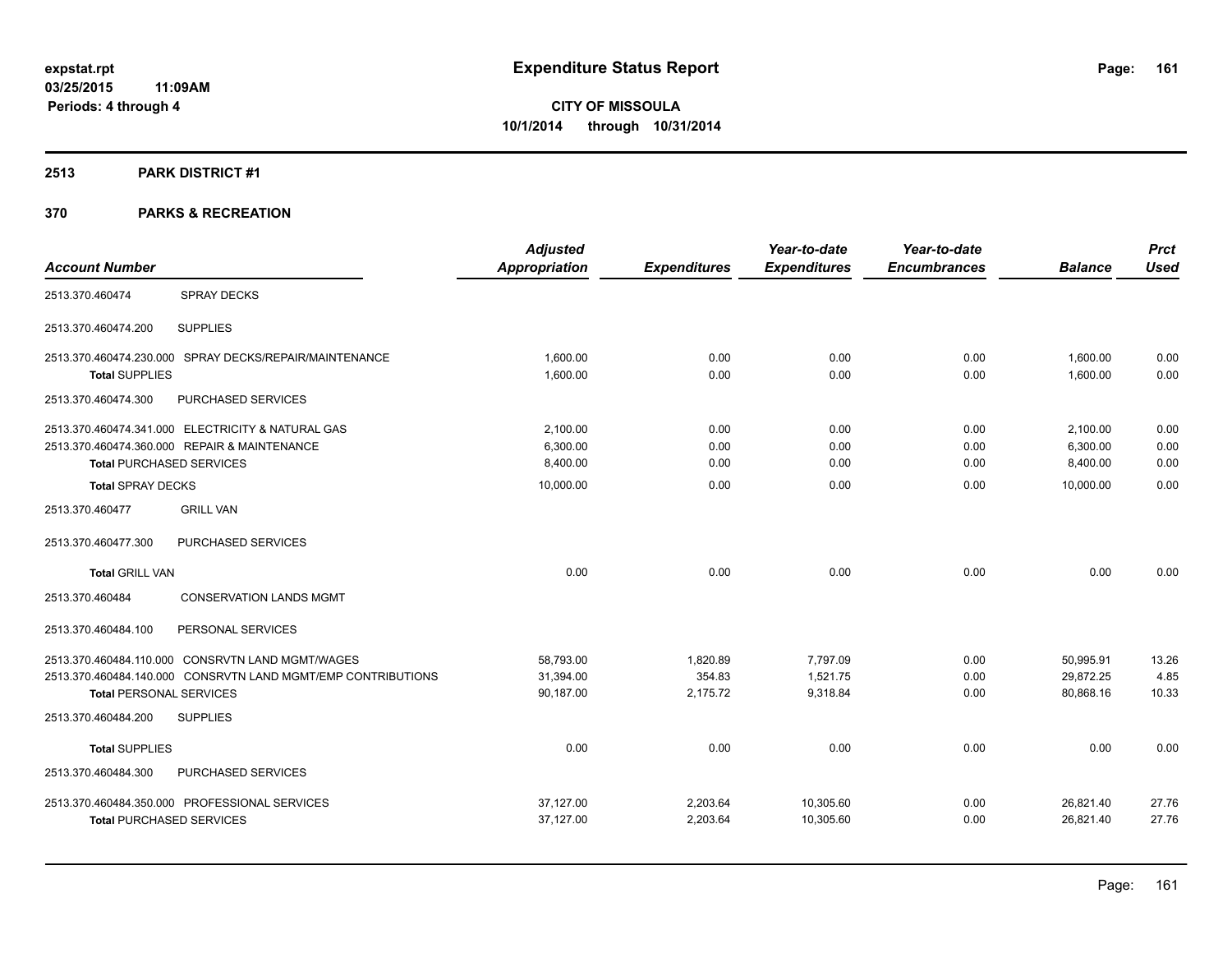## **2513 PARK DISTRICT #1**

| <b>Account Number</b>                 |                                                               | <b>Adjusted</b><br><b>Appropriation</b> | <b>Expenditures</b> | Year-to-date<br><b>Expenditures</b> | Year-to-date<br><b>Encumbrances</b> | <b>Balance</b> | <b>Prct</b><br><b>Used</b> |
|---------------------------------------|---------------------------------------------------------------|-----------------------------------------|---------------------|-------------------------------------|-------------------------------------|----------------|----------------------------|
|                                       | <b>Total CONSERVATION LANDS MGMT</b>                          | 127,314.00                              | 4,379.36            | 19,624.44                           | 0.00                                | 107,689.56     | 15.41                      |
| 2513.370.460485                       | <b>SAFETY &amp; TRAINING</b>                                  |                                         |                     |                                     |                                     |                |                            |
| 2513.370.460485.100                   | PERSONAL SERVICES                                             |                                         |                     |                                     |                                     |                |                            |
| <b>Total PERSONAL SERVICES</b>        |                                                               | 0.00                                    | 0.00                | 0.00                                | 0.00                                | 0.00           | 0.00                       |
| 2513.370.460485.300                   | PURCHASED SERVICES                                            |                                         |                     |                                     |                                     |                |                            |
| <b>Total SAFETY &amp; TRAINING</b>    |                                                               | 0.00                                    | 0.00                | 0.00                                | 0.00                                | 0.00           | 0.00                       |
| 2513.370.460501                       | PARK MAINTENANCE ROUTINE                                      |                                         |                     |                                     |                                     |                |                            |
| 2513.370.460501.100                   | PERSONAL SERVICES                                             |                                         |                     |                                     |                                     |                |                            |
|                                       | 2513.370.460501.110.000 PARK MAINT ROUTINE/SALARIES AND WAGES | 10,402.00                               | 0.00                | 0.00                                | 0.00                                | 10,402.00      | 0.00                       |
|                                       | 2513.370.460501.140.000 PARK MAINT ROUTINE/WAGES              | 2,164.00                                | 0.00                | 0.00                                | 0.00                                | 2,164.00       | 0.00                       |
| <b>Total PERSONAL SERVICES</b>        |                                                               | 12.566.00                               | 0.00                | 0.00                                | 0.00                                | 12.566.00      | 0.00                       |
| 2513.370.460501.200                   | <b>SUPPLIES</b>                                               |                                         |                     |                                     |                                     |                |                            |
|                                       | 2513.370.460501.220.000 OPERATING SUPPLIES                    | 41,491.00                               | 14,342.41           | 25,049.65                           | 0.00                                | 16,441.35      | 60.37                      |
|                                       | 2513.370.460501.230.000 REPAIR/MAINTENANCE                    | 77,580.00                               | 3,374.75            | 15,799.38                           | 0.00                                | 61,780.62      | 20.37                      |
| 2513.370.460501.231.000 GASOLINE      |                                                               | 8,144.00                                | 0.00                | 4,072.00                            | 0.00                                | 4,072.00       | 50.00                      |
| <b>Total SUPPLIES</b>                 |                                                               | 127,215.00                              | 17,717.16           | 44,921.03                           | 0.00                                | 82,293.97      | 35.31                      |
| 2513.370.460501.300                   | PURCHASED SERVICES                                            |                                         |                     |                                     |                                     |                |                            |
|                                       | 2513.370.460501.341.000 ELECTRICITY & NATURAL GAS             | 26.212.00                               | 2,998.90            | 22.333.42                           | 0.00                                | 3,878.58       | 85.20                      |
| 2513.370.460501.343.000 WATER CHARGES |                                                               | 7,375.00                                | 0.00                | 446.20                              | 0.00                                | 6,928.80       | 6.05                       |
| 2513.370.460501.345.000 GARBAGE       |                                                               | 2,954.00                                | 153.25              | 436.05                              | 0.00                                | 2,517.95       | 14.76                      |
|                                       | 2513.370.460501.350.000 PROFESSIONAL SERVICES                 | 5,558.00                                | 1,344.00            | 5,113.34                            | 0.00                                | 444.66         | 92.00                      |
|                                       | 2513.370.460501.360.000 REPAIR & MAINTENANCE                  | 55,751.00                               | 5,068.40            | 13,850.78                           | 0.00                                | 41,900.22      | 24.84                      |
| <b>Total PURCHASED SERVICES</b>       |                                                               | 97,850.00                               | 9,564.55            | 42,179.79                           | 0.00                                | 55,670.21      | 43.11                      |
|                                       | <b>Total PARK MAINTENANCE ROUTINE</b>                         | 237,631.00                              | 27,281.71           | 87,100.82                           | 0.00                                | 150,530.18     | 36.65                      |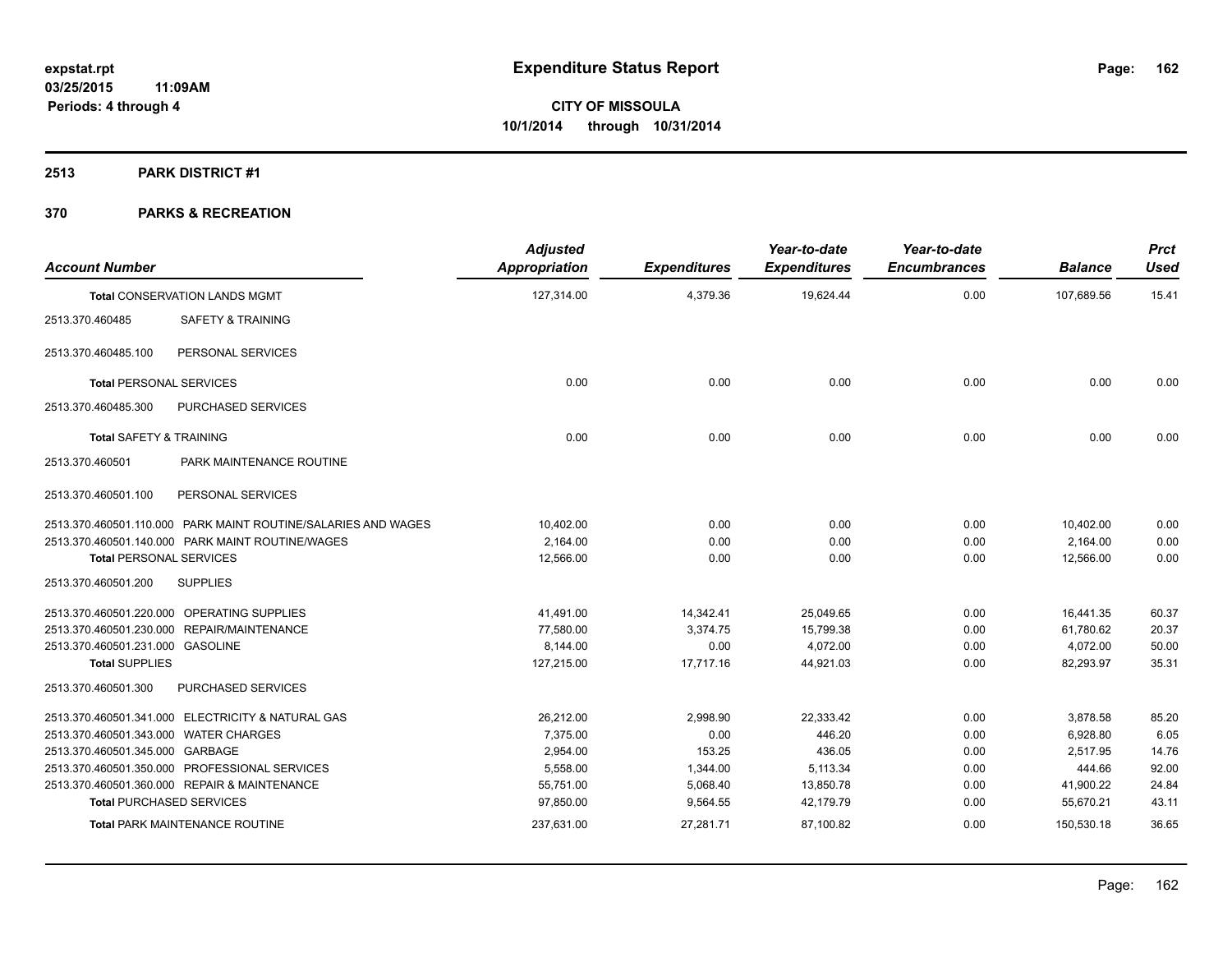# **2513 PARK DISTRICT #1**

|                                   |                                                 | <b>Adjusted</b>      |                     | Year-to-date        | Year-to-date        |                | <b>Prct</b> |
|-----------------------------------|-------------------------------------------------|----------------------|---------------------|---------------------|---------------------|----------------|-------------|
| <b>Account Number</b>             |                                                 | <b>Appropriation</b> | <b>Expenditures</b> | <b>Expenditures</b> | <b>Encumbrances</b> | <b>Balance</b> | <b>Used</b> |
| 2513.370.460506                   | <b>CARAS PARK IMPROVEMENTS</b>                  |                      |                     |                     |                     |                |             |
| 2513.370.460506.900               | <b>CAPITAL OUTLAY</b>                           |                      |                     |                     |                     |                |             |
|                                   | <b>Total CARAS PARK IMPROVEMENTS</b>            | 0.00                 | 0.00                | 0.00                | 0.00                | 0.00           | 0.00        |
| 2513.370.490504                   | <b>DEBT SERVICE</b>                             |                      |                     |                     |                     |                |             |
| 2513.370.490504.600               | <b>DEBT SERVICE</b>                             |                      |                     |                     |                     |                |             |
| 2513.370.490504.610.000 PRINCIPAL |                                                 | 57.511.00            | 0.00                | 103.590.49          | 0.00                | $-46,079.49$   | 180.12      |
|                                   | 2513.370.490504.620.000 INTEREST / SERVICE FEES | 487.00               | 0.00                | 1,946.27            | 0.00                | $-1,459.27$    | 399.64      |
| <b>Total DEBT SERVICE</b>         |                                                 | 57,998.00            | 0.00                | 105,536.76          | 0.00                | -47,538.76     | 181.97      |
| <b>Total PARK DISTRICT #1</b>     |                                                 | 634,457.00           | 36,033.83           | 273,010.98          | 0.00                | 361.446.02     | 43.03       |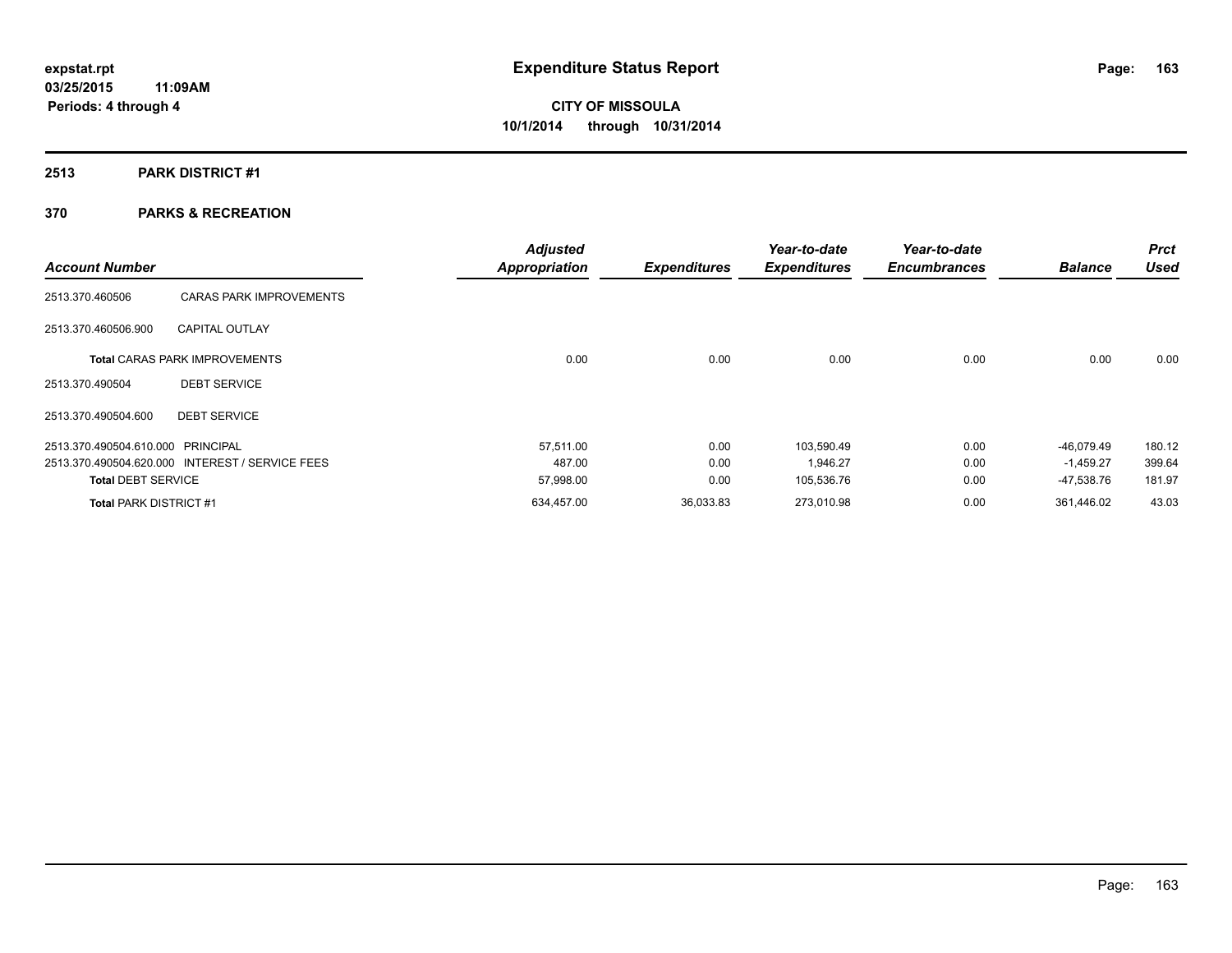# **2514 PUBLIC SAFETY & JUSTICE DISTRICT**

## **297 PUBLIC SAFETY/JUSTICE**

| <b>Account Number</b> |                                                   | <b>Adjusted</b><br>Appropriation | <b>Expenditures</b> | Year-to-date<br><b>Expenditures</b> | Year-to-date<br><b>Encumbrances</b> | <b>Balance</b> | <b>Prct</b><br>Used |
|-----------------------|---------------------------------------------------|----------------------------------|---------------------|-------------------------------------|-------------------------------------|----------------|---------------------|
| 2514.297.420000       | <b>PUBLIC SAFETY</b>                              |                                  |                     |                                     |                                     |                |                     |
| 2514.297.420000.300   | PURCHASED SERVICES                                |                                  |                     |                                     |                                     |                |                     |
|                       | <b>Total PUBLIC SAFETY &amp; JUSTICE DISTRICT</b> | 0.00                             | 0.00                | 0.00                                | 0.00                                | 0.00           | 0.00                |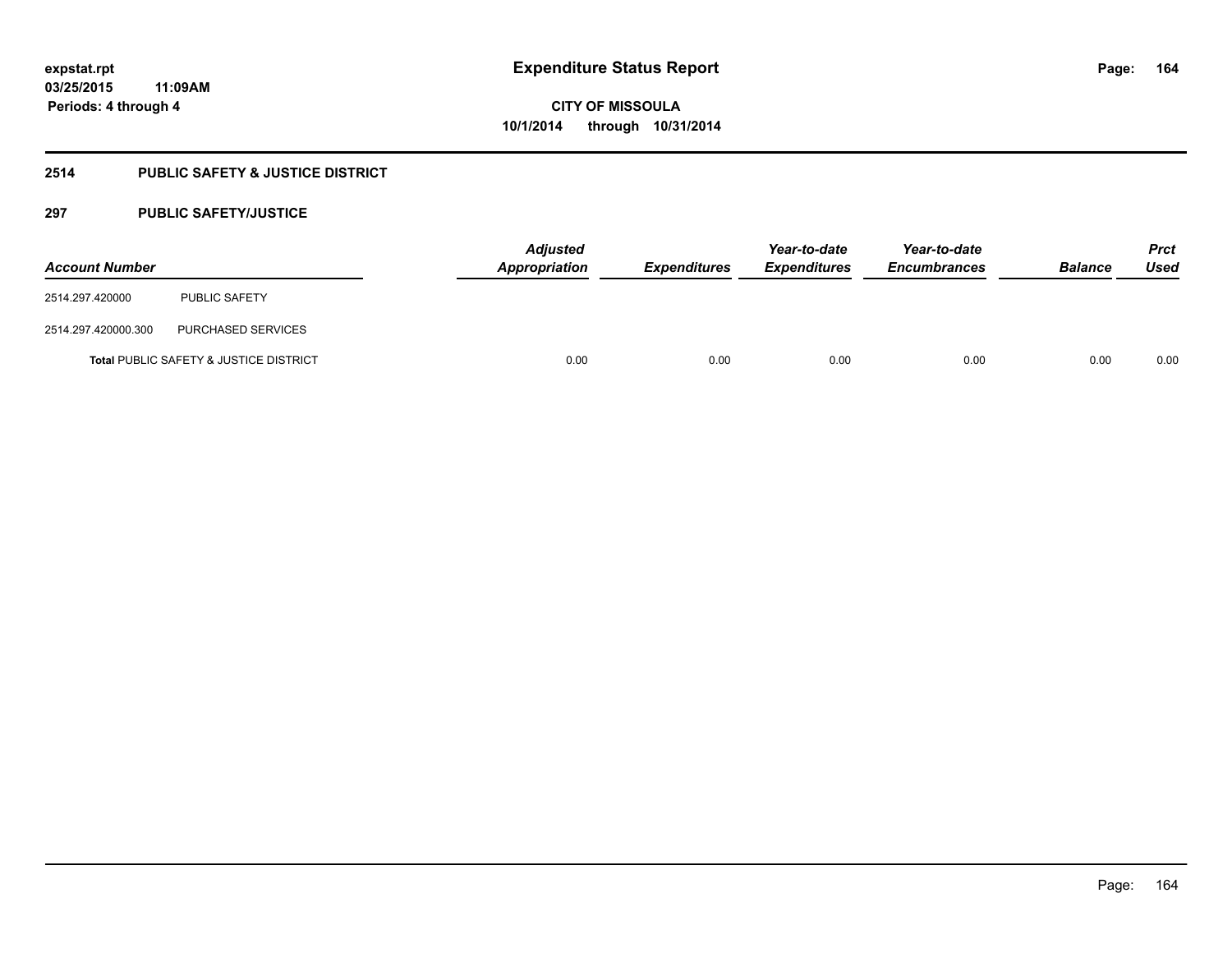# **2820 STATE GAS TAX FUND**

# **280 PUBLIC WORKS ADMIN/ENGINEERING**

|                                                  | <b>Adjusted</b> |                     | Year-to-date        | Year-to-date        |                | <b>Prct</b> |
|--------------------------------------------------|-----------------|---------------------|---------------------|---------------------|----------------|-------------|
| <b>Account Number</b>                            | Appropriation   | <b>Expenditures</b> | <b>Expenditures</b> | <b>Encumbrances</b> | <b>Balance</b> | <b>Used</b> |
| STREET RESTORATION<br>2820.280.430230            |                 |                     |                     |                     |                |             |
| 2820.280.430230.300<br>PURCHASED SERVICES        |                 |                     |                     |                     |                |             |
| <b>Total PURCHASED SERVICES</b>                  | 0.00            | 0.00                | 0.00                | 0.00                | 0.00           | 0.00        |
| <b>FIXED CHARGES</b><br>2820.280.430230.500      |                 |                     |                     |                     |                |             |
| <b>Total FIXED CHARGES</b>                       | 0.00            | 0.00                | 0.00                | 0.00                | 0.00           | 0.00        |
| OTHER OBJECTS<br>2820.280.430230.800             |                 |                     |                     |                     |                |             |
| 2820.280.430230.820.000 TRANSFERS TO OTHER FUNDS | 564,000.00      | 0.00                | 0.00                | 0.00                | 564,000.00     | 0.00        |
| <b>Total OTHER OBJECTS</b>                       | 564,000.00      | 0.00                | 0.00                | 0.00                | 564,000.00     | 0.00        |
| <b>CAPITAL OUTLAY</b><br>2820.280.430230.900     |                 |                     |                     |                     |                |             |
| 2820.280.430230.930.000 IMPROVEMENTS             | 373,100.00      | 1,283.00            | 158,485.81          | 0.00                | 214.614.19     | 42.48       |
| <b>Total CAPITAL OUTLAY</b>                      | 373,100.00      | 1,283.00            | 158,485.81          | 0.00                | 214,614.19     | 42.48       |
| <b>Total STATE GAS TAX FUND</b>                  | 937,100.00      | 1,283.00            | 158,485.81          | 0.00                | 778,614.19     | 16.91       |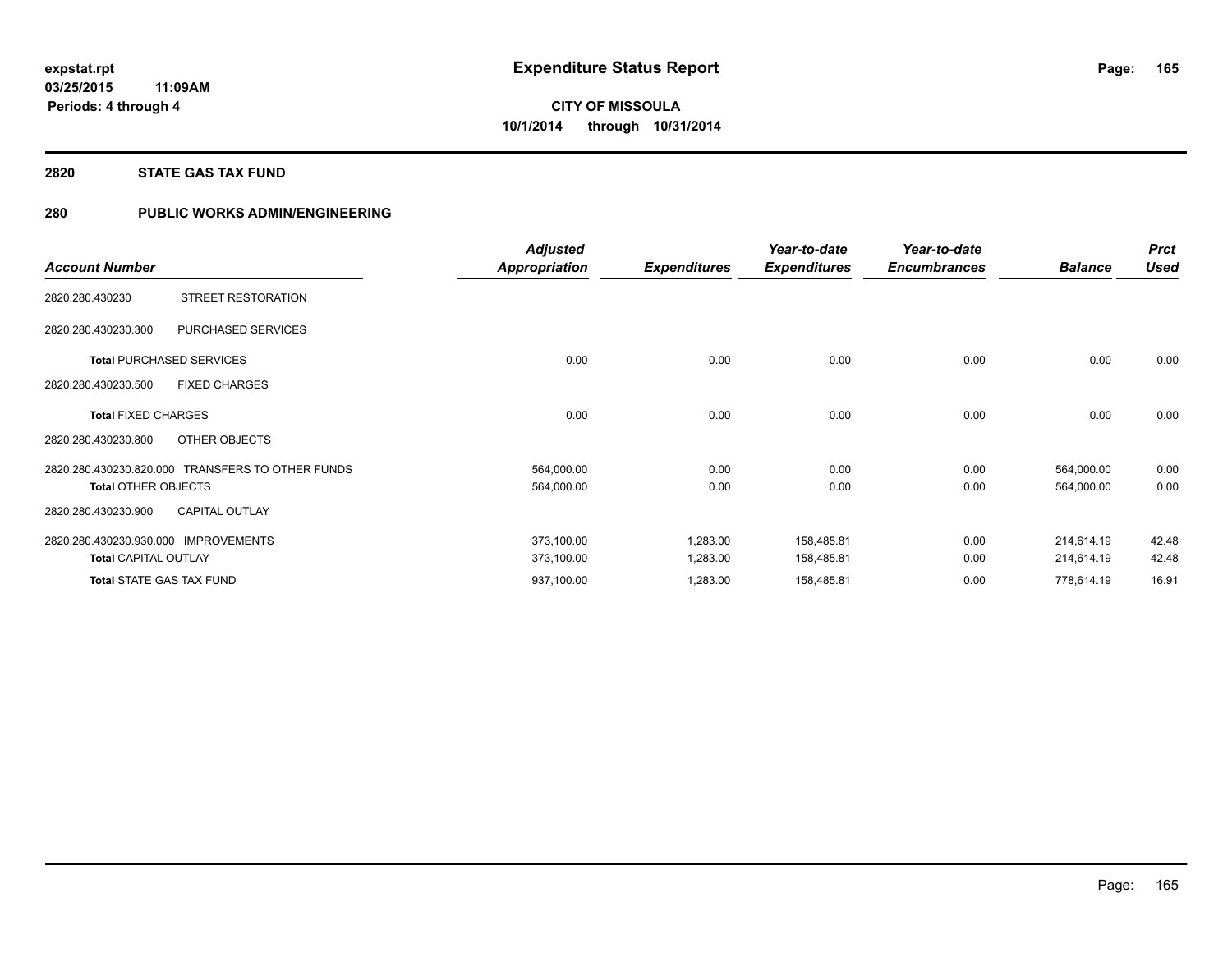**166**

**03/25/2015 11:09AM Periods: 4 through 4**

**CITY OF MISSOULA 10/1/2014 through 10/31/2014**

## **2918 LAW ENFORCEMENT BLOCK GRANT FUND**

| <b>Account Number</b>           |                                            | <b>Adjusted</b><br><b>Appropriation</b> | <b>Expenditures</b> | Year-to-date<br><b>Expenditures</b> | Year-to-date<br><b>Encumbrances</b> | <b>Balance</b> | <b>Prct</b><br><b>Used</b> |
|---------------------------------|--------------------------------------------|-----------------------------------------|---------------------|-------------------------------------|-------------------------------------|----------------|----------------------------|
| 2918.290.420170                 | <b>JAG VIII GRANT</b>                      |                                         |                     |                                     |                                     |                |                            |
| 2918.290.420170.200             | <b>SUPPLIES</b>                            |                                         |                     |                                     |                                     |                |                            |
| <b>Total SUPPLIES</b>           |                                            | 0.00                                    | 0.00                | 0.00                                | 0.00                                | 0.00           | 0.00                       |
| 2918.290.420170.300             | PURCHASED SERVICES                         |                                         |                     |                                     |                                     |                |                            |
| <b>Total PURCHASED SERVICES</b> |                                            | 0.00                                    | 0.00                | 0.00                                | 0.00                                | 0.00           | 0.00                       |
| 2918.290.420170.900             | CAPITAL OUTLAY                             |                                         |                     |                                     |                                     |                |                            |
| <b>Total JAG VIII GRANT</b>     |                                            | 0.00                                    | 0.00                | 0.00                                | 0.00                                | 0.00           | 0.00                       |
| 2918.290.420171                 | <b>JAG IX GRANT</b>                        |                                         |                     |                                     |                                     |                |                            |
| 2918.290.420171.200             | <b>SUPPLIES</b>                            |                                         |                     |                                     |                                     |                |                            |
|                                 | 2918.290.420171.220.000 OPERATING SUPPLIES | 0.00                                    | 0.00                | 1,726.00                            | 0.00                                | $-1,726.00$    | 0.00                       |
| <b>Total SUPPLIES</b>           |                                            | 0.00                                    | 0.00                | 1,726.00                            | 0.00                                | $-1,726.00$    | 0.00                       |
| 2918.290.420171.300             | PURCHASED SERVICES                         |                                         |                     |                                     |                                     |                |                            |
| 2918.290.420171.370.000 TRAVEL  |                                            | 0.00                                    | 0.00                | 1,045.20                            | 0.00                                | $-1,045.20$    | 0.00                       |
| <b>Total PURCHASED SERVICES</b> |                                            | 0.00                                    | 0.00                | 1,045.20                            | 0.00                                | $-1,045.20$    | 0.00                       |
| 2918.290.420171.700             | <b>GRANTS &amp; CONTRIBUTIONS</b>          |                                         |                     |                                     |                                     |                |                            |
|                                 | <b>Total GRANTS &amp; CONTRIBUTIONS</b>    | 0.00                                    | 0.00                | 0.00                                | 0.00                                | 0.00           | 0.00                       |
| Total JAG IX GRANT              |                                            | 0.00                                    | 0.00                | 2,771.20                            | 0.00                                | $-2,771.20$    | 0.00                       |
| 2918.290.420173                 | <b>JAG XI</b>                              |                                         |                     |                                     |                                     |                |                            |
| 2918.290.420173.200             | <b>SUPPLIES</b>                            |                                         |                     |                                     |                                     |                |                            |
| <b>Total SUPPLIES</b>           |                                            | 0.00                                    | 0.00                | 0.00                                | 0.00                                | 0.00           | 0.00                       |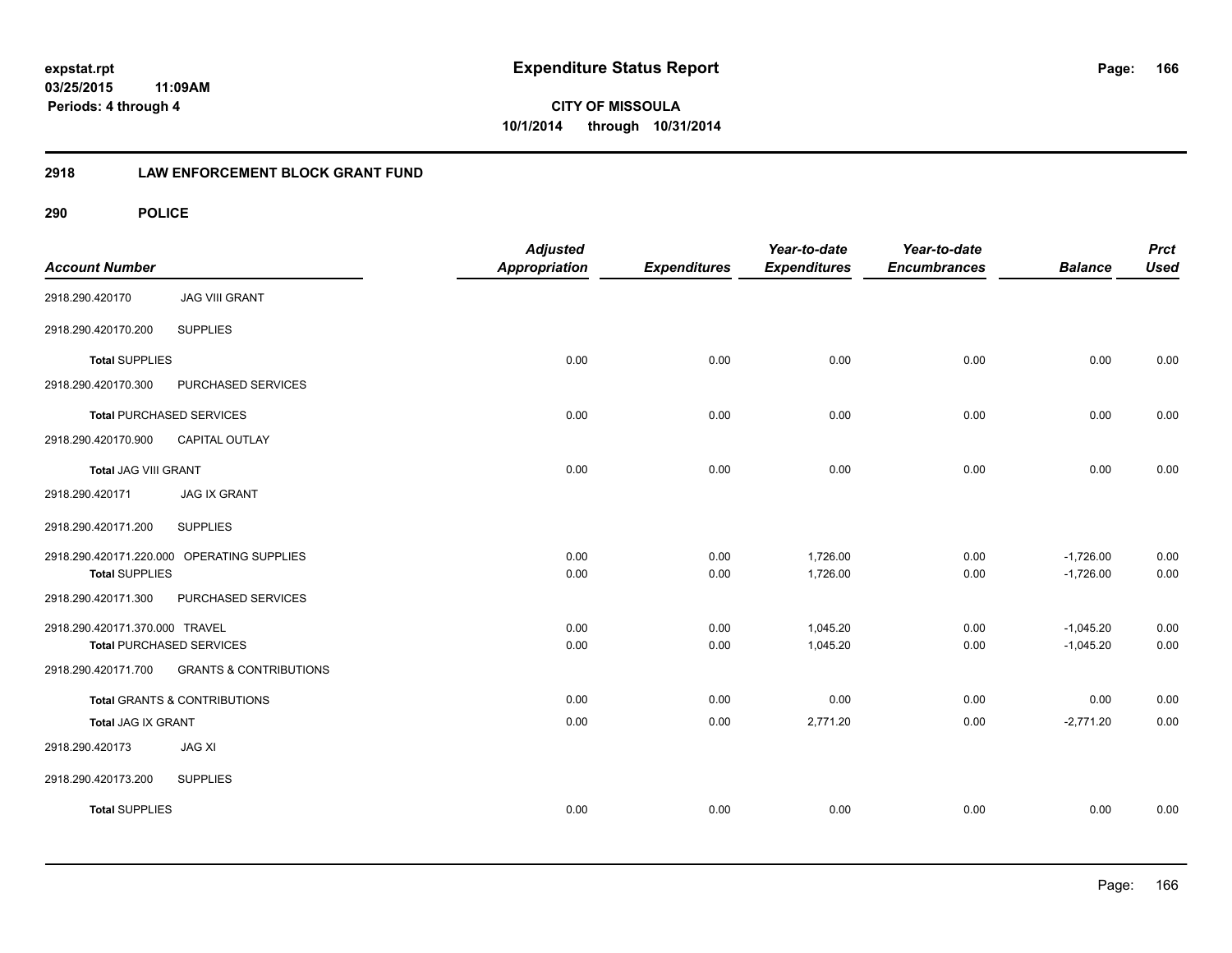**167**

**03/25/2015 11:09AM Periods: 4 through 4**

**CITY OF MISSOULA 10/1/2014 through 10/31/2014**

## **2918 LAW ENFORCEMENT BLOCK GRANT FUND**

| <b>Account Number</b>       |                                                                                | <b>Adjusted</b><br><b>Appropriation</b> | <b>Expenditures</b> | Year-to-date<br><b>Expenditures</b> | Year-to-date<br><b>Encumbrances</b> | <b>Balance</b>         | <b>Prct</b><br><b>Used</b> |
|-----------------------------|--------------------------------------------------------------------------------|-----------------------------------------|---------------------|-------------------------------------|-------------------------------------|------------------------|----------------------------|
| 2918.290.420173.300         | PURCHASED SERVICES                                                             |                                         |                     |                                     |                                     |                        |                            |
|                             | <b>Total PURCHASED SERVICES</b>                                                | 0.00                                    | 0.00                | 0.00                                | 0.00                                | 0.00                   | 0.00                       |
| 2918.290.420173.700         | <b>GRANTS &amp; CONTRIBUTIONS</b>                                              |                                         |                     |                                     |                                     |                        |                            |
|                             | 2918.290.420173.700.000 GRANTS & CONTRIBUTIONS<br>Total GRANTS & CONTRIBUTIONS | 58,000.00<br>58,000.00                  | 0.00<br>0.00        | 0.00<br>0.00                        | 0.00<br>0.00                        | 58,000.00<br>58,000.00 | 0.00<br>0.00               |
| 2918.290.420173.900         | CAPITAL OUTLAY                                                                 |                                         |                     |                                     |                                     |                        |                            |
| <b>Total CAPITAL OUTLAY</b> |                                                                                | 0.00                                    | 0.00                | 0.00                                | 0.00                                | 0.00                   | 0.00                       |
| Total JAG XI                |                                                                                | 58,000.00                               | 0.00                | 0.00                                | 0.00                                | 58,000.00              | 0.00                       |
| 2918.290.420174             | <b>JAG V GRANT</b>                                                             |                                         |                     |                                     |                                     |                        |                            |
| 2918.290.420174.200         | <b>SUPPLIES</b>                                                                |                                         |                     |                                     |                                     |                        |                            |
| <b>Total SUPPLIES</b>       |                                                                                | 0.00                                    | 0.00                | 0.00                                | 0.00                                | 0.00                   | 0.00                       |
| 2918.290.420174.300         | PURCHASED SERVICES                                                             |                                         |                     |                                     |                                     |                        |                            |
|                             | <b>Total PURCHASED SERVICES</b>                                                | 0.00                                    | 0.00                | 0.00                                | 0.00                                | 0.00                   | 0.00                       |
| 2918.290.420174.700         | <b>GRANTS &amp; CONTRIBUTIONS</b>                                              |                                         |                     |                                     |                                     |                        |                            |
|                             | Total GRANTS & CONTRIBUTIONS                                                   | 0.00                                    | 0.00                | 0.00                                | 0.00                                | 0.00                   | 0.00                       |
| 2918.290.420174.900         | CAPITAL OUTLAY                                                                 |                                         |                     |                                     |                                     |                        |                            |
| Total JAG V GRANT           |                                                                                | 0.00                                    | 0.00                | 0.00                                | 0.00                                | 0.00                   | 0.00                       |
| 2918.290.420175             | <b>JAG X GRANT</b>                                                             |                                         |                     |                                     |                                     |                        |                            |
| 2918.290.420175.200         | <b>SUPPLIES</b>                                                                |                                         |                     |                                     |                                     |                        |                            |
| <b>Total SUPPLIES</b>       |                                                                                | 0.00                                    | 0.00                | 0.00                                | 0.00                                | 0.00                   | 0.00                       |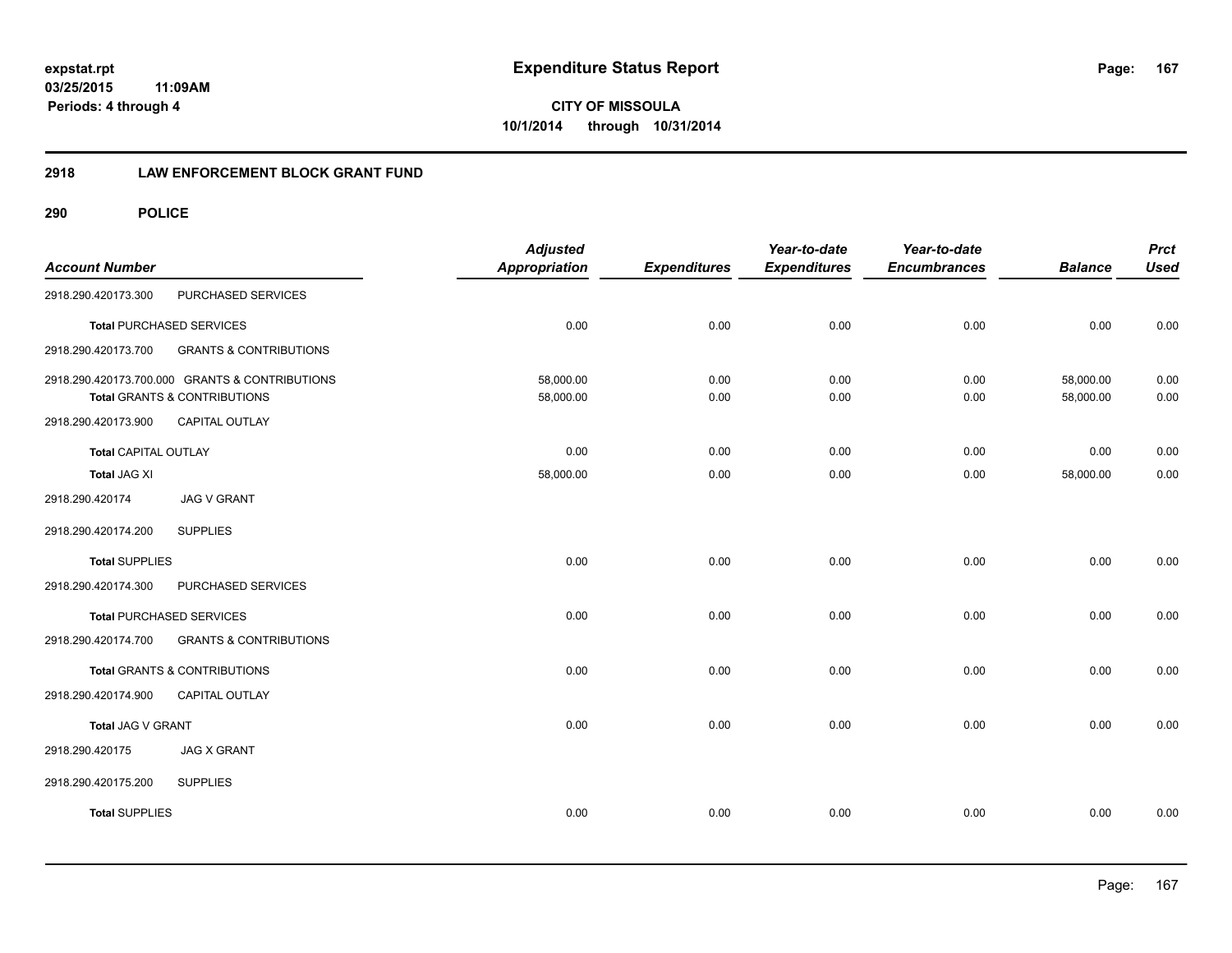**168**

**CITY OF MISSOULA 10/1/2014 through 10/31/2014**

## **2918 LAW ENFORCEMENT BLOCK GRANT FUND**

| <b>Account Number</b>          |                                                             | <b>Adjusted</b><br>Appropriation | <b>Expenditures</b>  | Year-to-date<br><b>Expenditures</b> | Year-to-date<br><b>Encumbrances</b> | <b>Balance</b>         | <b>Prct</b><br><b>Used</b> |
|--------------------------------|-------------------------------------------------------------|----------------------------------|----------------------|-------------------------------------|-------------------------------------|------------------------|----------------------------|
| 2918.290.420175.300            | PURCHASED SERVICES                                          |                                  |                      |                                     |                                     |                        |                            |
| <b>Total JAG X GRANT</b>       | 2918.290.420175.350.000 PROFESSIONAL SERVICES               | 25,166.00<br>25,166.00           | 6,257.01<br>6,257.01 | 6,257.01<br>6,257.01                | 0.00<br>0.00                        | 18,908.99<br>18,908.99 | 24.86<br>24.86             |
| 2918.290.420176                | <b>JAG VII GRANT</b>                                        |                                  |                      |                                     |                                     |                        |                            |
| 2918.290.420176.100            | PERSONAL SERVICES                                           |                                  |                      |                                     |                                     |                        |                            |
| <b>Total PERSONAL SERVICES</b> |                                                             | 0.00                             | 0.00                 | 0.00                                | 0.00                                | 0.00                   | 0.00                       |
| 2918.290.420176.200            | <b>SUPPLIES</b>                                             |                                  |                      |                                     |                                     |                        |                            |
| <b>Total SUPPLIES</b>          |                                                             | 0.00                             | 0.00                 | 0.00                                | 0.00                                | 0.00                   | 0.00                       |
| 2918.290.420176.300            | PURCHASED SERVICES                                          |                                  |                      |                                     |                                     |                        |                            |
|                                | <b>Total PURCHASED SERVICES</b>                             | 0.00                             | 0.00                 | 0.00                                | 0.00                                | 0.00                   | 0.00                       |
| 2918.290.420176.700            | <b>GRANTS &amp; CONTRIBUTIONS</b>                           |                                  |                      |                                     |                                     |                        |                            |
|                                | Total GRANTS & CONTRIBUTIONS                                | 0.00                             | 0.00                 | 0.00                                | 0.00                                | 0.00                   | 0.00                       |
| 2918.290.420176.900            | CAPITAL OUTLAY                                              |                                  |                      |                                     |                                     |                        |                            |
| <b>Total JAG VII GRANT</b>     |                                                             | 0.00                             | 0.00                 | 0.00                                | 0.00                                | 0.00                   | 0.00                       |
| 2918.290.420177                | <b>SMART POLICING</b>                                       |                                  |                      |                                     |                                     |                        |                            |
| 2918.290.420177.700            | <b>GRANTS &amp; CONTRIBUTIONS</b>                           |                                  |                      |                                     |                                     |                        |                            |
| <b>Total SMART POLICING</b>    |                                                             | 0.00                             | 0.00                 | 0.00                                | 0.00                                | 0.00                   | 0.00                       |
| 2918.290.420178                | COPS HIRING FY2011                                          |                                  |                      |                                     |                                     |                        |                            |
| 2918.290.420178.100            | PERSONAL SERVICES                                           |                                  |                      |                                     |                                     |                        |                            |
|                                | 2918.290.420178.110.000 COPS HIRING FY12/SALARIES AND WAGES | 40,150.00                        | 4,147.40             | 16,483.09                           | 0.00                                | 23,666.91              | 41.05                      |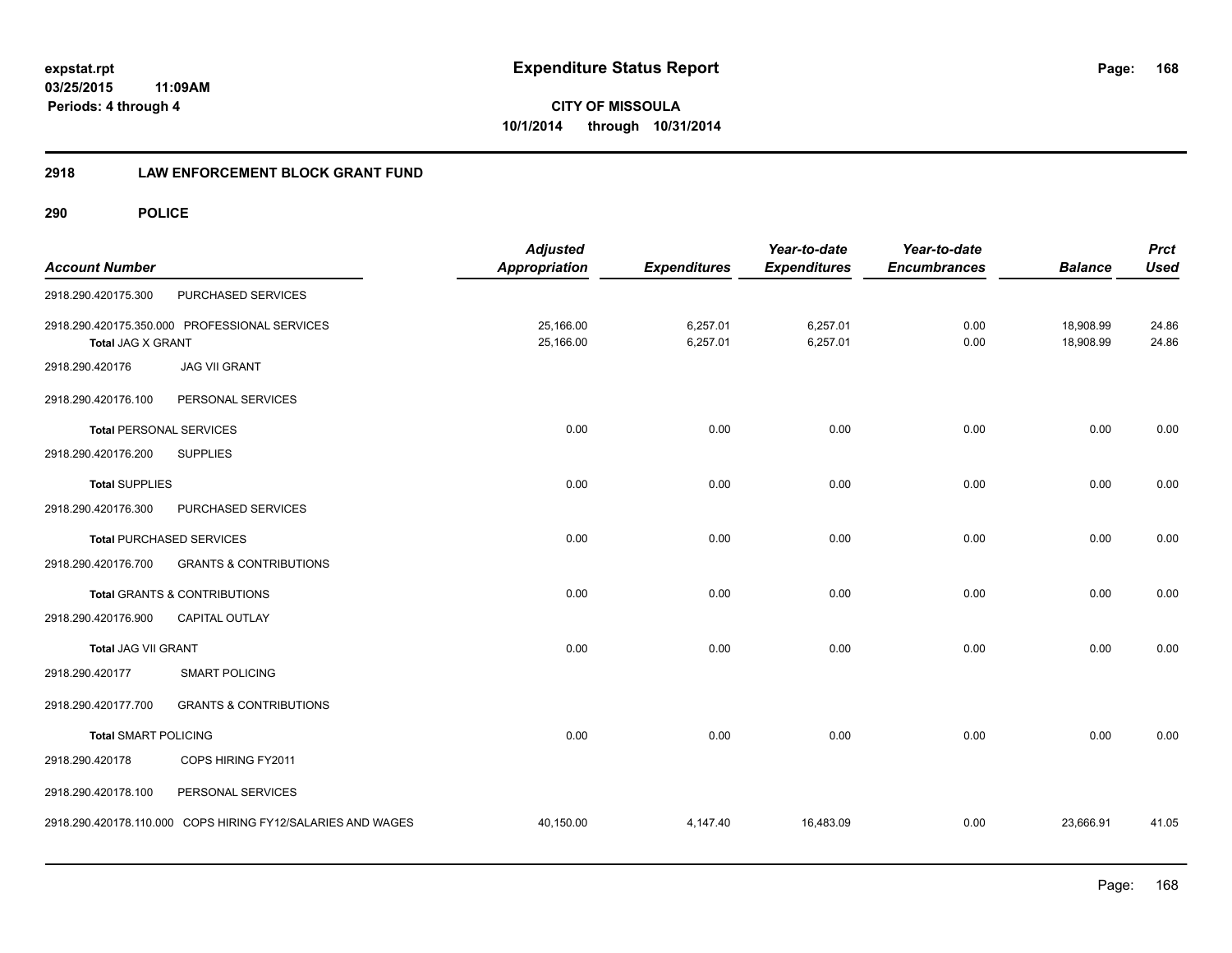**CITY OF MISSOULA 10/1/2014 through 10/31/2014**

## **2918 LAW ENFORCEMENT BLOCK GRANT FUND**

| <b>Account Number</b>                                     | <b>Adjusted</b><br>Appropriation | <b>Expenditures</b> | Year-to-date<br><b>Expenditures</b> | Year-to-date<br><b>Encumbrances</b> | <b>Balance</b> | <b>Prct</b><br><b>Used</b> |
|-----------------------------------------------------------|----------------------------------|---------------------|-------------------------------------|-------------------------------------|----------------|----------------------------|
| 2918.290.420178.115.000 SALARIES/HEALTH INSURANCE BENEFIT | 0.00                             | 570.00              | 1,966.50                            | 0.00                                | $-1,966.50$    | 0.00                       |
| 2918.290.420178.120.000 OVERTIME/TERMINATION              | 14.850.00                        | 0.00                | 0.00                                | 0.00                                | 14.850.00      | 0.00                       |
| 2918.290.420178.140.000 EMPLOYER CONTRIBUTIONS            | 0.00                             | 1,220.72            | 4,934.74                            | 0.00                                | $-4,934.74$    | 0.00                       |
| 2918.290.420178.141.000 STATE RETIREMENT CONTRIBUTIONS    | 0.00                             | 1,385.50            | 5,418.64                            | 0.00                                | $-5,418.64$    | 0.00                       |
| <b>Total PERSONAL SERVICES</b>                            | 55,000.00                        | 7,323.62            | 28,802.97                           | 0.00                                | 26,197.03      | 52.37                      |
| <b>SUPPLIES</b><br>2918.290.420178.200                    |                                  |                     |                                     |                                     |                |                            |
| <b>Total SUPPLIES</b>                                     | 0.00                             | 0.00                | 0.00                                | 0.00                                | 0.00           | 0.00                       |
| PURCHASED SERVICES<br>2918.290.420178.300                 |                                  |                     |                                     |                                     |                |                            |
| <b>Total PURCHASED SERVICES</b>                           | 0.00                             | 0.00                | 0.00                                | 0.00                                | 0.00           | 0.00                       |
| 2918.290.420178.900<br><b>CAPITAL OUTLAY</b>              |                                  |                     |                                     |                                     |                |                            |
| <b>Total CAPITAL OUTLAY</b>                               | 0.00                             | 0.00                | 0.00                                | 0.00                                | 0.00           | 0.00                       |
| Total COPS HIRING FY2011                                  | 55,000.00                        | 7,323.62            | 28,802.97                           | 0.00                                | 26.197.03      | 52.37                      |
| <b>FY14 COPS HIRING GRANT</b><br>2918.290.420179          |                                  |                     |                                     |                                     |                |                            |
| 2918.290.420179.100<br>PERSONAL SERVICES                  |                                  |                     |                                     |                                     |                |                            |
| <b>Total FY14 COPS HIRING GRANT</b>                       | 0.00                             | 0.00                | 0.00                                | 0.00                                | 0.00           | 0.00                       |
| LAW ENFORCEMENT BLOCK GRANT<br>2918.290.420190            |                                  |                     |                                     |                                     |                |                            |
| <b>CAPITAL OUTLAY</b><br>2918.290.420190.900              |                                  |                     |                                     |                                     |                |                            |
| Total LAW ENFORCEMENT BLOCK GRANT                         | 0.00                             | 0.00                | 0.00                                | 0.00                                | 0.00           | 0.00                       |
| <b>Total POLICE</b>                                       | 138,166.00                       | 13,580.63           | 37,831.18                           | 0.00                                | 100,334.82     | 27.38                      |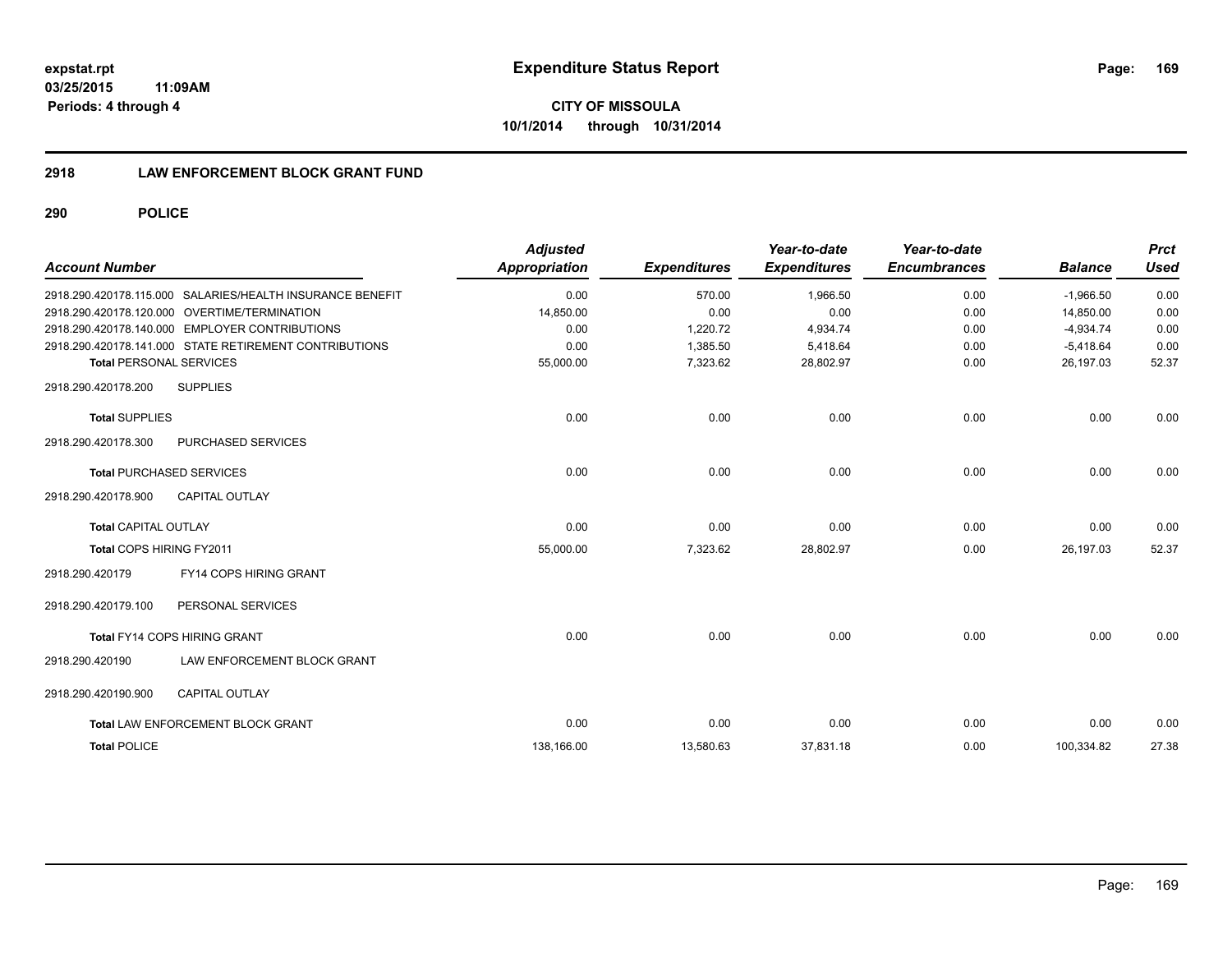# **2918 LAW ENFORCEMENT BLOCK GRANT FUND**

# **390 NON-DEPARTMENTAL**

| <b>Account Number</b>         |                                               | <b>Adjusted</b><br><b>Appropriation</b> | <b>Expenditures</b> | Year-to-date<br><b>Expenditures</b> | Year-to-date<br><b>Encumbrances</b> | <b>Balance</b> | <b>Prct</b><br>Used |
|-------------------------------|-----------------------------------------------|-----------------------------------------|---------------------|-------------------------------------|-------------------------------------|----------------|---------------------|
| 2918.390.420191               | <b>COPS TECHNOLOGY</b>                        |                                         |                     |                                     |                                     |                |                     |
| 2918.390.420191.500           | <b>FIXED CHARGES</b>                          |                                         |                     |                                     |                                     |                |                     |
| <b>Total NON-DEPARTMENTAL</b> |                                               | 0.00                                    | 0.00                | 0.00                                | 0.00                                | 0.00           | 0.00                |
|                               | <b>Total LAW ENFORCEMENT BLOCK GRANT FUND</b> | 138,166.00                              | 13,580.63           | 37,831.18                           | 0.00                                | 100.334.82     | 27.38               |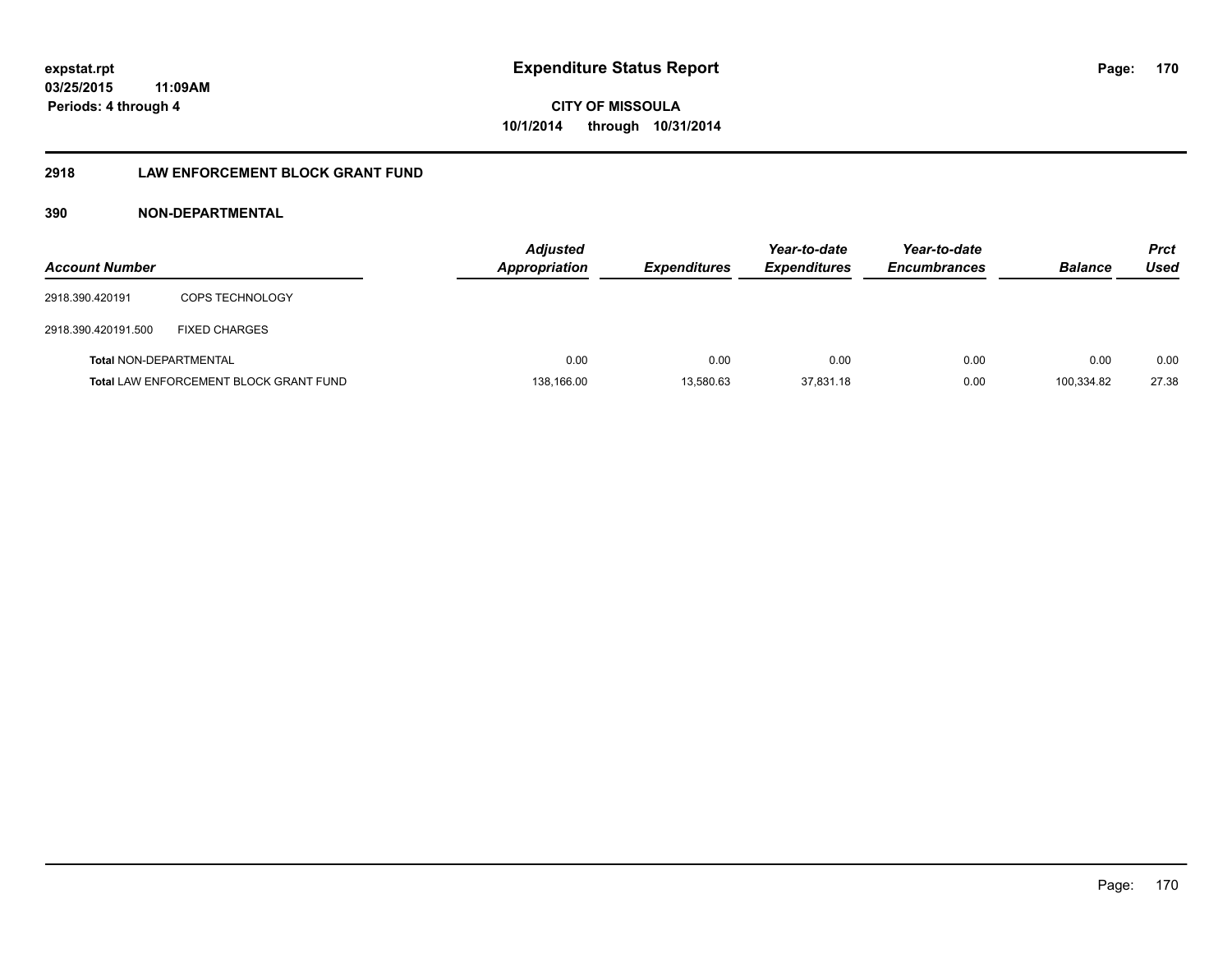**CITY OF MISSOULA 10/1/2014 through 10/31/2014**

**2919 HIDTA FUND**

| <b>Account Number</b>                                    | <b>Adjusted</b><br><b>Appropriation</b> | <b>Expenditures</b> | Year-to-date<br><b>Expenditures</b> | Year-to-date<br><b>Encumbrances</b> | <b>Balance</b> | <b>Prct</b><br><b>Used</b> |
|----------------------------------------------------------|-----------------------------------------|---------------------|-------------------------------------|-------------------------------------|----------------|----------------------------|
| <b>HIDTA STATE FORFEITURES</b><br>2919.290.420142        |                                         |                     |                                     |                                     |                |                            |
| PERSONAL SERVICES<br>2919.290.420142.100                 |                                         |                     |                                     |                                     |                |                            |
| 2919.290.420142.120.000 OVERTIME/TERMINATION             | 15,000.00                               | 0.00                | 0.00                                | 0.00                                | 15,000.00      | 0.00                       |
| 2919.290.420142.140.000 EMPLOYER CONTRIBUTIONS           | 1,350.00                                | 0.00                | 0.00                                | 0.00                                | 1,350.00       | 0.00                       |
| <b>Total PERSONAL SERVICES</b>                           | 16,350.00                               | 0.00                | 0.00                                | 0.00                                | 16,350.00      | 0.00                       |
| <b>SUPPLIES</b><br>2919.290.420142.200                   |                                         |                     |                                     |                                     |                |                            |
| 2919.290.420142.210.000 OFFICE SUPPLIES                  | 500.00                                  | 0.00                | 0.00                                | 0.00                                | 500.00         | 0.00                       |
| 2919.290.420142.220.000 OPERATING SUPPLIES               | 500.00                                  | 181.23              | 519.55                              | 0.00                                | $-19.55$       | 103.91                     |
| <b>Total SUPPLIES</b>                                    | 1,000.00                                | 181.23              | 519.55                              | 0.00                                | 480.45         | 51.96                      |
| PURCHASED SERVICES<br>2919.290.420142.300                |                                         |                     |                                     |                                     |                |                            |
| 2919.290.420142.341.000 ELECTRICITY & NATURAL GAS        | 4,600.00                                | 0.00                | 0.00                                | 0.00                                | 4,600.00       | 0.00                       |
| 2919.290.420142.344.000 TELEPHONE SERVICE                | 250.00                                  | 0.00                | 0.00                                | 0.00                                | 250.00         | 0.00                       |
| 2919.290.420142.350.000 PROFESSIONAL SERVICES            | 4,000.00                                | 75.50               | 268.00                              | 0.00                                | 3,732.00       | 6.70                       |
| 2919.290.420142.350.011 TOWING/PROFESSIONAL SERVICES     | 0.00                                    | 0.00                | 766.61                              | 0.00                                | $-766.61$      | 0.00                       |
| 2919.290.420142.360.000 REPAIR & MAINTENANCE             | 1,200.00                                | 0.00                | 0.00                                | 0.00                                | 1.200.00       | 0.00                       |
| 2919.290.420142.370.000 TRAVEL                           | 1,500.00                                | 0.00                | 0.00                                | 0.00                                | 1,500.00       | 0.00                       |
| 2919.290.420142.380.000 TRAINING                         | 1,500.00                                | 0.00                | 0.00                                | 0.00                                | 1,500.00       | 0.00                       |
| 2919.290.420142.390.000 OTHER PURCHASED SERVICES         | 200.00                                  | 0.00                | 0.00                                | 0.00                                | 200.00         | 0.00                       |
| <b>Total PURCHASED SERVICES</b>                          | 13,250.00                               | 75.50               | 1,034.61                            | 0.00                                | 12,215.39      | 7.81                       |
| 2919.290.420142.500<br><b>FIXED CHARGES</b>              |                                         |                     |                                     |                                     |                |                            |
| 2919.290.420142.500.000 FIXED CHARGES                    | 11,700.00                               | 1,719.87            | 8,599.35                            | 0.00                                | 3,100.65       | 73.50                      |
| <b>Total FIXED CHARGES</b>                               | 11,700.00                               | 1,719.87            | 8,599.35                            | 0.00                                | 3,100.65       | 73.50                      |
| <b>GRANTS &amp; CONTRIBUTIONS</b><br>2919.290.420142.700 |                                         |                     |                                     |                                     |                |                            |
| 2919.290.420142.700.000 HIDTA STATE FORFEITURE           | 100,000.00                              | 0.00                | 18,203.85                           | 0.00                                | 81,796.15      | 18.20                      |
| 2919.290.420142.700.003 FEDERAL/GRANTS & CONTRIBUTIONS   | 0.00                                    | 2,708.30            | 5.917.65                            | 0.00                                | $-5,917.65$    | 0.00                       |
| <b>Total GRANTS &amp; CONTRIBUTIONS</b>                  | 100,000.00                              | 2,708.30            | 24,121.50                           | 0.00                                | 75,878.50      | 24.12                      |
|                                                          |                                         |                     |                                     |                                     |                |                            |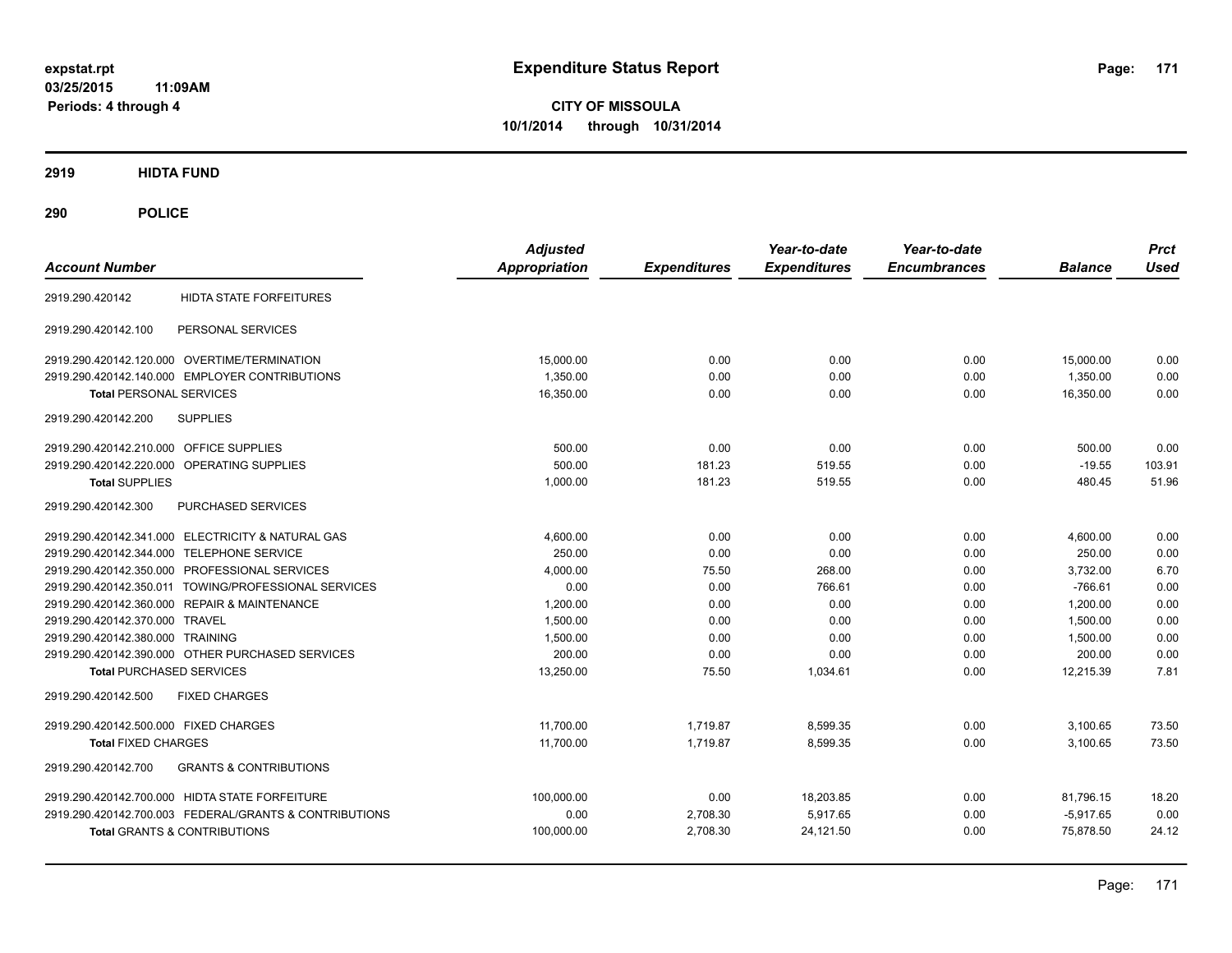**CITY OF MISSOULA 10/1/2014 through 10/31/2014**

**2919 HIDTA FUND**

| <b>Account Number</b>                                            | <b>Adjusted</b><br>Appropriation | <b>Expenditures</b> | Year-to-date<br><b>Expenditures</b> | Year-to-date<br><b>Encumbrances</b> | <b>Balance</b>         | <b>Prct</b><br><b>Used</b> |
|------------------------------------------------------------------|----------------------------------|---------------------|-------------------------------------|-------------------------------------|------------------------|----------------------------|
| 2919.290.420142.900<br><b>CAPITAL OUTLAY</b>                     |                                  |                     |                                     |                                     |                        |                            |
| 2919.290.420142.920.000 BUILDINGS<br><b>Total CAPITAL OUTLAY</b> | 50,000.00<br>50,000.00           | 0.00<br>0.00        | 0.00<br>0.00                        | 0.00<br>0.00                        | 50,000.00<br>50,000.00 | 0.00<br>0.00               |
| <b>Total HIDTA FUND</b>                                          | 192,300.00                       | 4.684.90            | 34,275.01                           | 0.00                                | 158.024.99             | 17.82                      |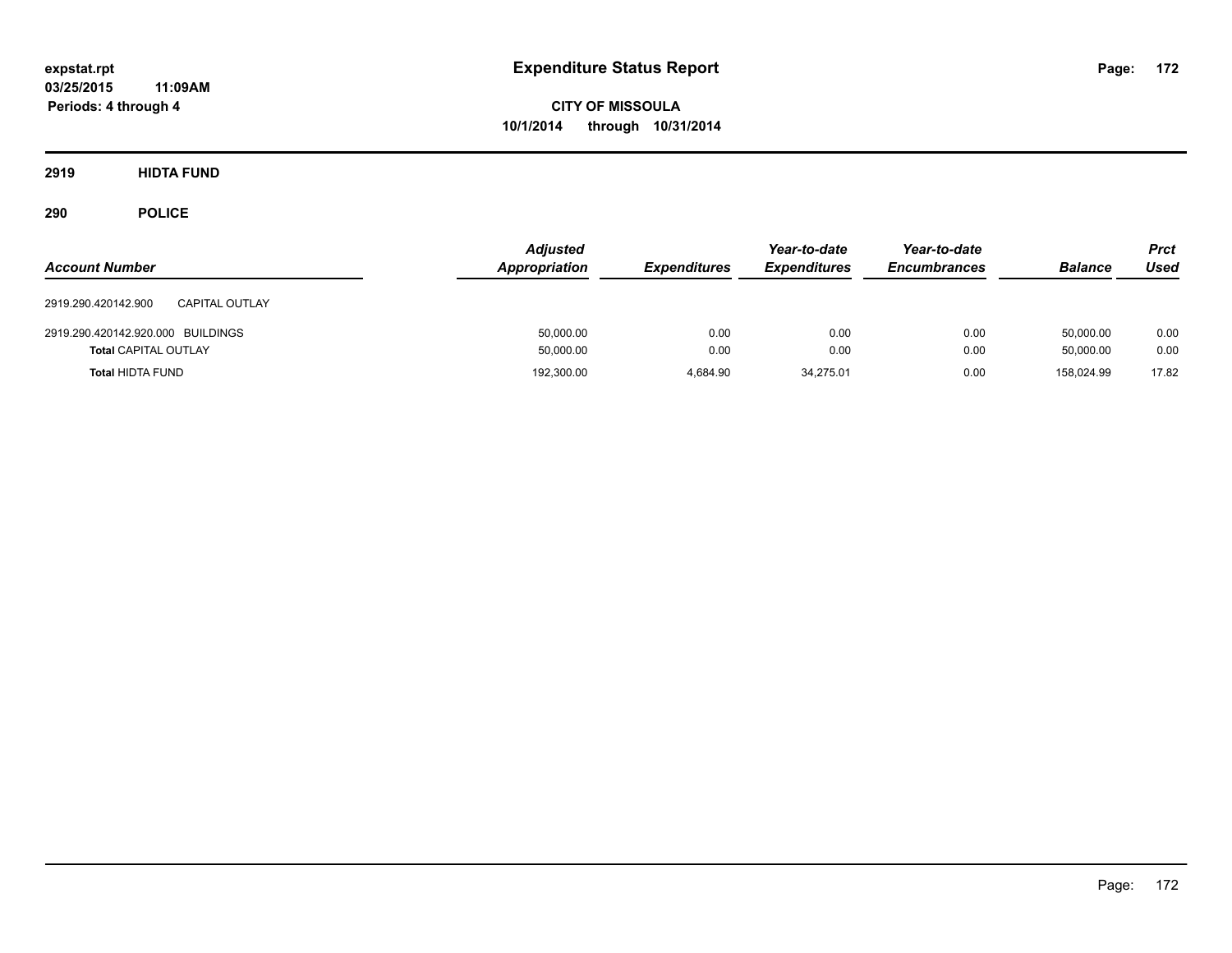## **2939 CDBG PROGRAM INCOME ACCOUNT**

|                                 |                                                  | <b>Adjusted</b>      |                     | Year-to-date        | Year-to-date        |                | <b>Prct</b> |
|---------------------------------|--------------------------------------------------|----------------------|---------------------|---------------------|---------------------|----------------|-------------|
| <b>Account Number</b>           |                                                  | <b>Appropriation</b> | <b>Expenditures</b> | <b>Expenditures</b> | <b>Encumbrances</b> | <b>Balance</b> | Used        |
| 2939.400.470000                 | <b>HOUSING &amp; COMMUNITY DEVELOPMENT</b>       |                      |                     |                     |                     |                |             |
| 2939.400.470000.300             | <b>PURCHASED SERVICES</b>                        |                      |                     |                     |                     |                |             |
|                                 | 2939.400.470000.350.000 PROFESSIONAL SERVICES    | 14,383.00            | 0.00                | 0.00                | 0.00                | 14,383.00      | 0.00        |
| <b>Total PURCHASED SERVICES</b> |                                                  | 14,383.00            | 0.00                | 0.00                | 0.00                | 14,383.00      | 0.00        |
| 2939.400.470000.800             | OTHER OBJECTS                                    |                      |                     |                     |                     |                |             |
|                                 | 2939.400.470000.820.000 TRANSFERS TO OTHER FUNDS | 0.00                 | 0.00                | 11,083.00           | 0.00                | $-11.083.00$   | 0.00        |
| <b>Total OTHER OBJECTS</b>      |                                                  | 0.00                 | 0.00                | 11,083.00           | 0.00                | $-11,083.00$   | 0.00        |
|                                 | <b>Total HOUSING &amp; COMMUNITY DEVELOPMENT</b> | 14,383.00            | 0.00                | 11,083.00           | 0.00                | 3,300.00       | 77.06       |
|                                 | <b>Total CDBG PROGRAM INCOME ACCOUNT</b>         | 14,383.00            | 0.00                | 11.083.00           | 0.00                | 3,300.00       | 77.06       |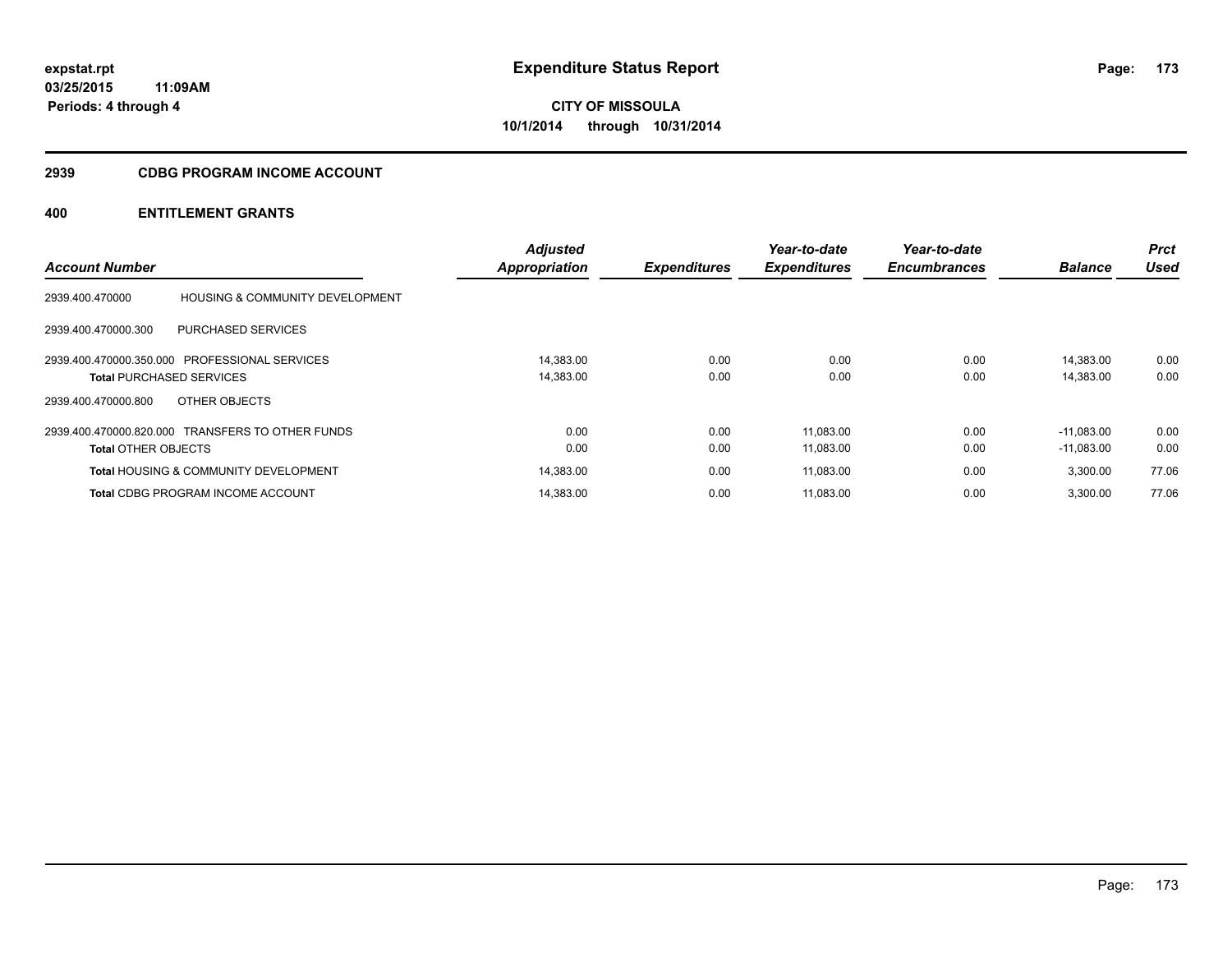**2940 CDBG FUND**

| <b>Account Number</b>             |                                                              | <b>Adjusted</b><br><b>Appropriation</b> | <b>Expenditures</b> | Year-to-date<br><b>Expenditures</b> | Year-to-date<br><b>Encumbrances</b> | <b>Balance</b> | <b>Prct</b><br><b>Used</b> |
|-----------------------------------|--------------------------------------------------------------|-----------------------------------------|---------------------|-------------------------------------|-------------------------------------|----------------|----------------------------|
| 2940.400.470001                   | <b>FAIR HOUSING STUDY</b>                                    |                                         |                     |                                     |                                     |                |                            |
| 2940.400.470001.700               | <b>GRANTS &amp; CONTRIBUTIONS</b>                            |                                         |                     |                                     |                                     |                |                            |
| Total FAIR HOUSING STUDY          |                                                              | 0.00                                    | 0.00                | 0.00                                | 0.00                                | 0.00           | 0.00                       |
| 2940.400.470291                   | <b>YWCA</b>                                                  |                                         |                     |                                     |                                     |                |                            |
| 2940.400.470291.700               | <b>GRANTS &amp; CONTRIBUTIONS</b>                            |                                         |                     |                                     |                                     |                |                            |
| 2940.400.470291.700.000           | FY13 YWCA                                                    | 17,000.00                               | 0.00                | 0.00                                | 0.00                                | 17,000.00      | 0.00                       |
| <b>Total YWCA</b>                 |                                                              | 17,000.00                               | 0.00                | 0.00                                | 0.00                                | 17,000.00      | 0.00                       |
| 2940.400.470292                   | FY12 homeWORD                                                |                                         |                     |                                     |                                     |                |                            |
| 2940.400.470292.700               | <b>GRANTS &amp; CONTRIBUTIONS</b>                            |                                         |                     |                                     |                                     |                |                            |
|                                   | 2940.400.470292.700.000 FY13 homeWORD/GRANTS & CONTRIBUTIONS | 6,707.00                                | 0.00                | 0.00                                | 0.00                                | 6,707.00       | 0.00                       |
| Total FY12 homeWORD               |                                                              | 6,707.00                                | 0.00                | 0.00                                | 0.00                                | 6,707.00       | 0.00                       |
| 2940.400.470293                   | MISSOULA FOOD BANK                                           |                                         |                     |                                     |                                     |                |                            |
| 2940.400.470293.700               | <b>GRANTS &amp; CONTRIBUTIONS</b>                            |                                         |                     |                                     |                                     |                |                            |
|                                   | Total MISSOULA FOOD BANK                                     | 0.00                                    | 0.00                | 0.00                                | 0.00                                | 0.00           | 0.00                       |
| 2940.400.470294                   | FY12 WORD                                                    |                                         |                     |                                     |                                     |                |                            |
| 2940.400.470294.700               | <b>GRANTS &amp; CONTRIBUTIONS</b>                            |                                         |                     |                                     |                                     |                |                            |
| 2940.400.470294.700.000 FY13 WORD |                                                              | 17,000.00                               | 0.00                | 0.00                                | 0.00                                | 17,000.00      | 0.00                       |
| Total FY12 WORD                   |                                                              | 17,000.00                               | 0.00                | 0.00                                | 0.00                                | 17,000.00      | 0.00                       |
| 2940.400.470296                   | MISSOULA AGING SERVICES                                      |                                         |                     |                                     |                                     |                |                            |
| 2940.400.470296.700               | <b>GRANTS &amp; CONTRIBUTIONS</b>                            |                                         |                     |                                     |                                     |                |                            |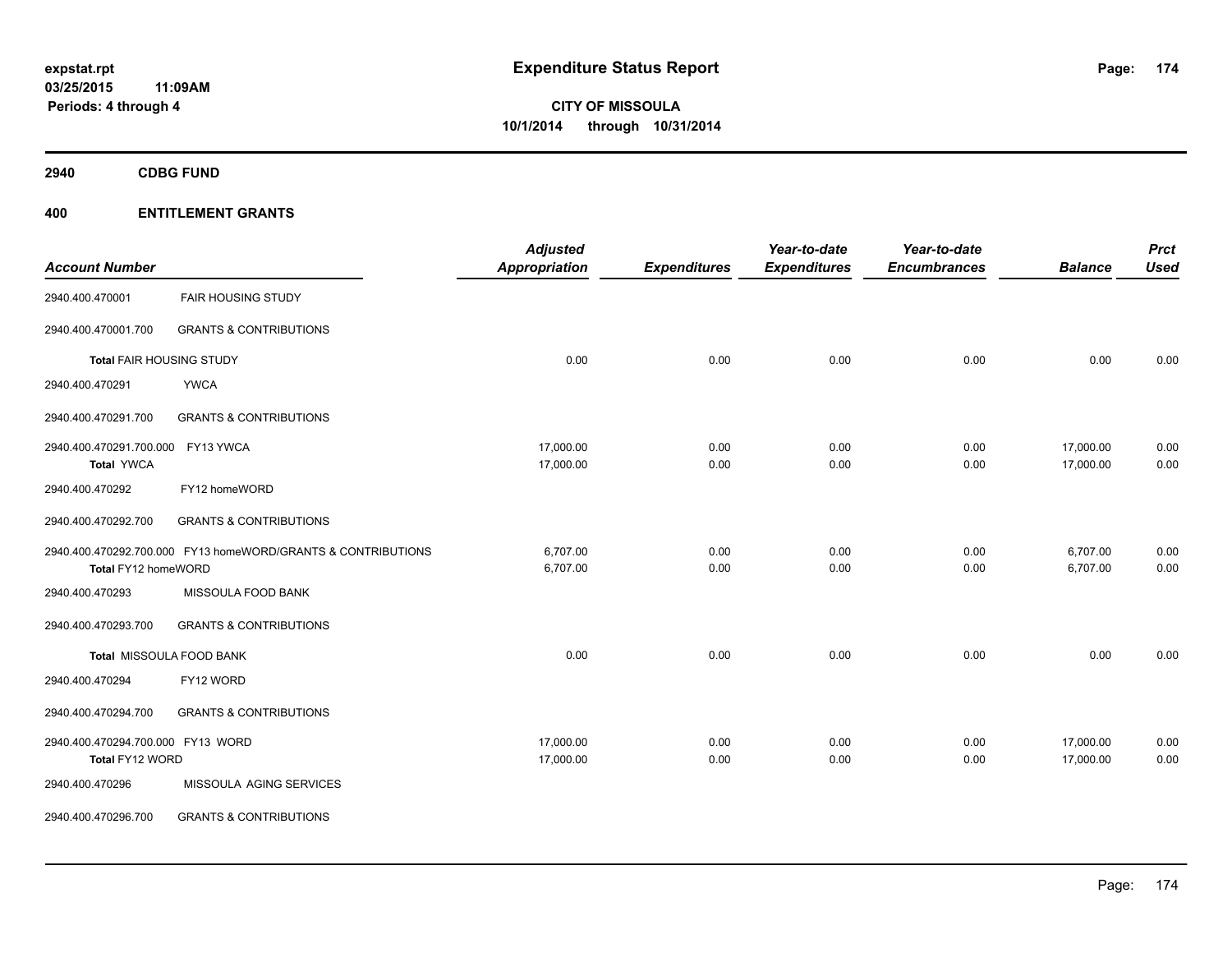**2940 CDBG FUND**

| <b>Account Number</b>                                |                                                                                              | <b>Adjusted</b><br>Appropriation | <b>Expenditures</b>  | Year-to-date<br><b>Expenditures</b> | Year-to-date<br><b>Encumbrances</b> | <b>Balance</b>           | <b>Prct</b><br><b>Used</b> |
|------------------------------------------------------|----------------------------------------------------------------------------------------------|----------------------------------|----------------------|-------------------------------------|-------------------------------------|--------------------------|----------------------------|
|                                                      | 2940.400.470296.700.000 GRANTS & CONTRIBUTIONS<br>Total MISSOULA AGING SERVICES              | 17,000.00<br>17,000.00           | 0.00<br>0.00         | 0.00<br>0.00                        | 0.00<br>0.00                        | 17,000.00<br>17,000.00   | 0.00<br>0.00               |
| 2940.400.470298                                      | FY12 RAMP                                                                                    |                                  |                      |                                     |                                     |                          |                            |
| 2940.400.470298.700                                  | <b>GRANTS &amp; CONTRIBUTIONS</b>                                                            |                                  |                      |                                     |                                     |                          |                            |
| 2940.400.470298.700.000 FY13 RAMP<br>Total FY12 RAMP |                                                                                              | 75,000.00<br>75,000.00           | 1,786.90<br>1,786.90 | 7,850.68<br>7,850.68                | 0.00<br>0.00                        | 67,149.32<br>67,149.32   | 10.47<br>10.47             |
| 2940.400.470313                                      | MISSOULA SENIOR CENTER                                                                       |                                  |                      |                                     |                                     |                          |                            |
| 2940.400.470313.700                                  | <b>GRANTS &amp; CONTRIBUTIONS</b>                                                            |                                  |                      |                                     |                                     |                          |                            |
|                                                      | <b>Total MISSOULA SENIOR CENTER</b>                                                          | 0.00                             | 0.00                 | 0.00                                | 0.00                                | 0.00                     | 0.00                       |
| 2940.400.470315                                      | MISSOULA PARKS & REC                                                                         |                                  |                      |                                     |                                     |                          |                            |
| 2940.400.470315.700                                  | <b>GRANTS &amp; CONTRIBUTIONS</b>                                                            |                                  |                      |                                     |                                     |                          |                            |
| 2940.400.470315.700.000 FY13 PARKS & REC             | Total MISSOULA PARKS & REC                                                                   | 160,000.00<br>160,000.00         | 0.00<br>0.00         | 0.00<br>0.00                        | 0.00<br>0.00                        | 160,000.00<br>160,000.00 | 0.00<br>0.00               |
| 2940.400.470318                                      | FY12 POVERELLO FACILITY REPAIRS                                                              |                                  |                      |                                     |                                     |                          |                            |
| 2940.400.470318.700                                  | <b>GRANTS &amp; CONTRIBUTIONS</b>                                                            |                                  |                      |                                     |                                     |                          |                            |
| 2940.400.470318.700.000 FY13 POVERELLO               | Total FY12 POVERELLO FACILITY REPAIRS                                                        | 12,000.00<br>12,000.00           | 0.00<br>0.00         | 2,057.50<br>2,057.50                | 0.00<br>0.00                        | 9,942.50<br>9,942.50     | 17.15<br>17.15             |
| 2940.400.470335                                      | <b>GRANT &amp; COMMUNITY PROGRAMS</b>                                                        |                                  |                      |                                     |                                     |                          |                            |
| 2940.400.470335.300                                  | PURCHASED SERVICES                                                                           |                                  |                      |                                     |                                     |                          |                            |
|                                                      | 2940.400.470335.350.000 PROFESSIONAL SERVICES<br><b>Total GRANT &amp; COMMUNITY PROGRAMS</b> | 130,366.00<br>130,366.00         | 0.00<br>0.00         | 0.00<br>0.00                        | 0.00<br>0.00                        | 130,366.00<br>130,366.00 | 0.00<br>0.00               |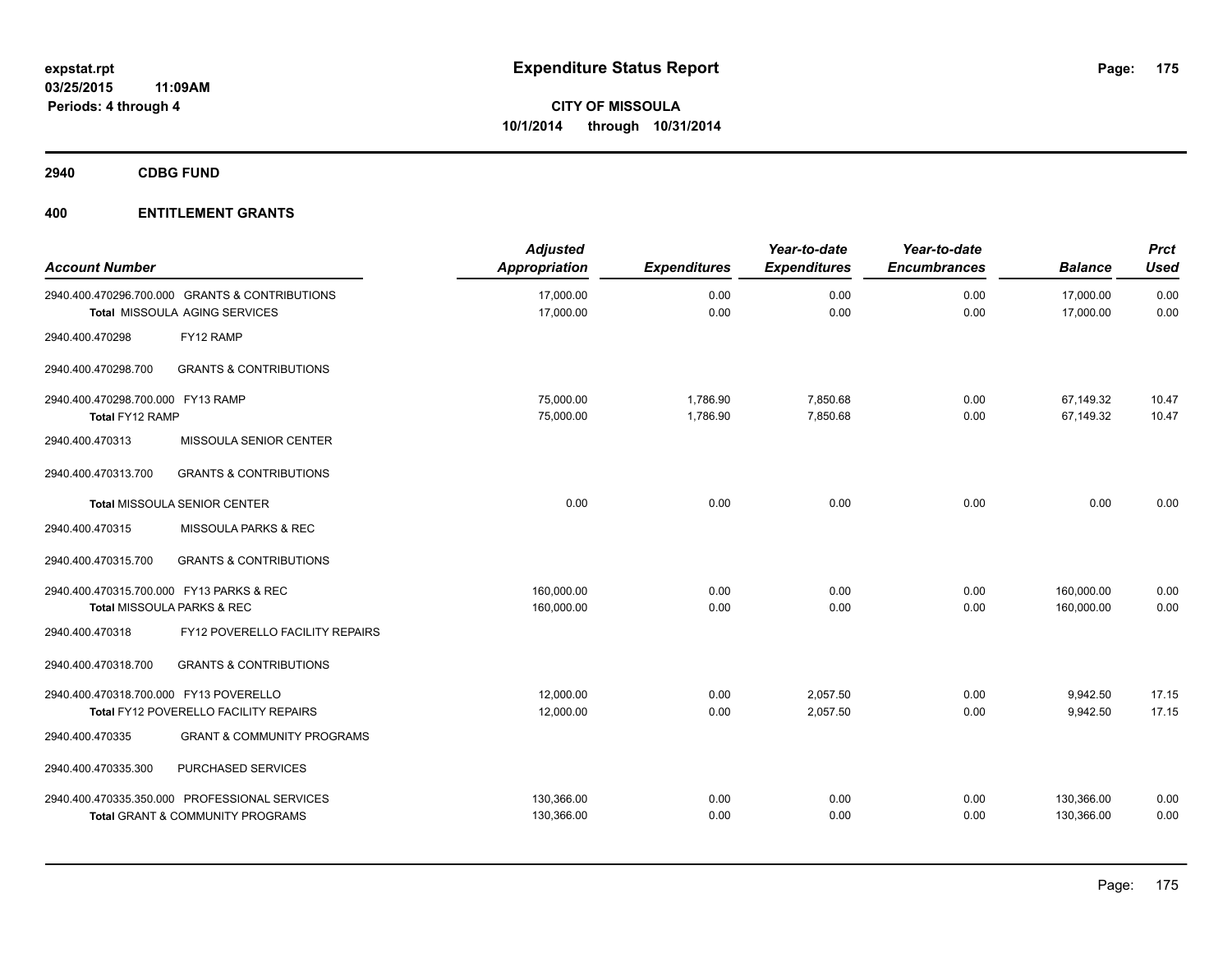**2940 CDBG FUND**

| <b>Account Number</b>  |                                                                                                       | <b>Adjusted</b><br>Appropriation | <b>Expenditures</b> | Year-to-date<br><b>Expenditures</b> | Year-to-date<br><b>Encumbrances</b> | <b>Balance</b>         | <b>Prct</b><br>Used |
|------------------------|-------------------------------------------------------------------------------------------------------|----------------------------------|---------------------|-------------------------------------|-------------------------------------|------------------------|---------------------|
| 2940.400.470372        | WESTERN MT MENTAL HEALTH CENTER                                                                       |                                  |                     |                                     |                                     |                        |                     |
| 2940.400.470372.700    | <b>GRANTS &amp; CONTRIBUTIONS</b>                                                                     |                                  |                     |                                     |                                     |                        |                     |
|                        | 2940.400.470372.700.000 PY12 WESTERN MT MENTAL HEALTH CENTER<br>Total WESTERN MT MENTAL HEALTH CENTER | 175.000.00<br>175,000.00         | 0.00<br>0.00        | 174.839.00<br>174,839.00            | 0.00<br>0.00                        | 161.00<br>161.00       | 99.91<br>99.91      |
| 2940.400.470397        | FY12 GARDEN CITY HARVEST                                                                              |                                  |                     |                                     |                                     |                        |                     |
| 2940.400.470397.700    | <b>GRANTS &amp; CONTRIBUTIONS</b>                                                                     |                                  |                     |                                     |                                     |                        |                     |
|                        | 2940.400.470397.700.000 FY13 GARDEN CITY HARVEST<br>Total FY12 GARDEN CITY HARVEST                    | 10.000.00<br>10,000.00           | 0.00<br>0.00        | 0.00<br>0.00                        | 0.00<br>0.00                        | 10,000.00<br>10,000.00 | 0.00<br>0.00        |
| 2940.400.470403        | FY12 PARKS & RECREATION GRANTS                                                                        |                                  |                     |                                     |                                     |                        |                     |
| 2940.400.470403.700    | <b>GRANTS &amp; CONTRIBUTIONS</b>                                                                     |                                  |                     |                                     |                                     |                        |                     |
|                        | Total FY12 PARKS & RECREATION GRANTS                                                                  | 0.00                             | 0.00                | 0.00                                | 0.00                                | 0.00                   | 0.00                |
| 2940.400.470440        | FY10 DIST XI HRS/RESIDENCES REHAB                                                                     |                                  |                     |                                     |                                     |                        |                     |
| 2940.400.470440.700    | <b>GRANTS &amp; CONTRIBUTIONS</b>                                                                     |                                  |                     |                                     |                                     |                        |                     |
|                        | Total FY10 DIST XI HRS/RESIDENCES REHAB                                                               | 0.00                             | 0.00                | 0.00                                | 0.00                                | 0.00                   | 0.00                |
| 2940.400.470520        | TENANT BASED RENTAL ASSISTANCE                                                                        |                                  |                     |                                     |                                     |                        |                     |
| 2940.400.470520.700    | <b>GRANTS &amp; CONTRIBUTIONS</b>                                                                     |                                  |                     |                                     |                                     |                        |                     |
|                        | Total TENANT BASED RENTAL ASSISTANCE                                                                  | 0.00                             | 0.00                | 0.00                                | 0.00                                | 0.00                   | 0.00                |
| <b>Total CDBG FUND</b> |                                                                                                       | 620,073.00                       | 1,786.90            | 184,747.18                          | 0.00                                | 435,325.82             | 29.79               |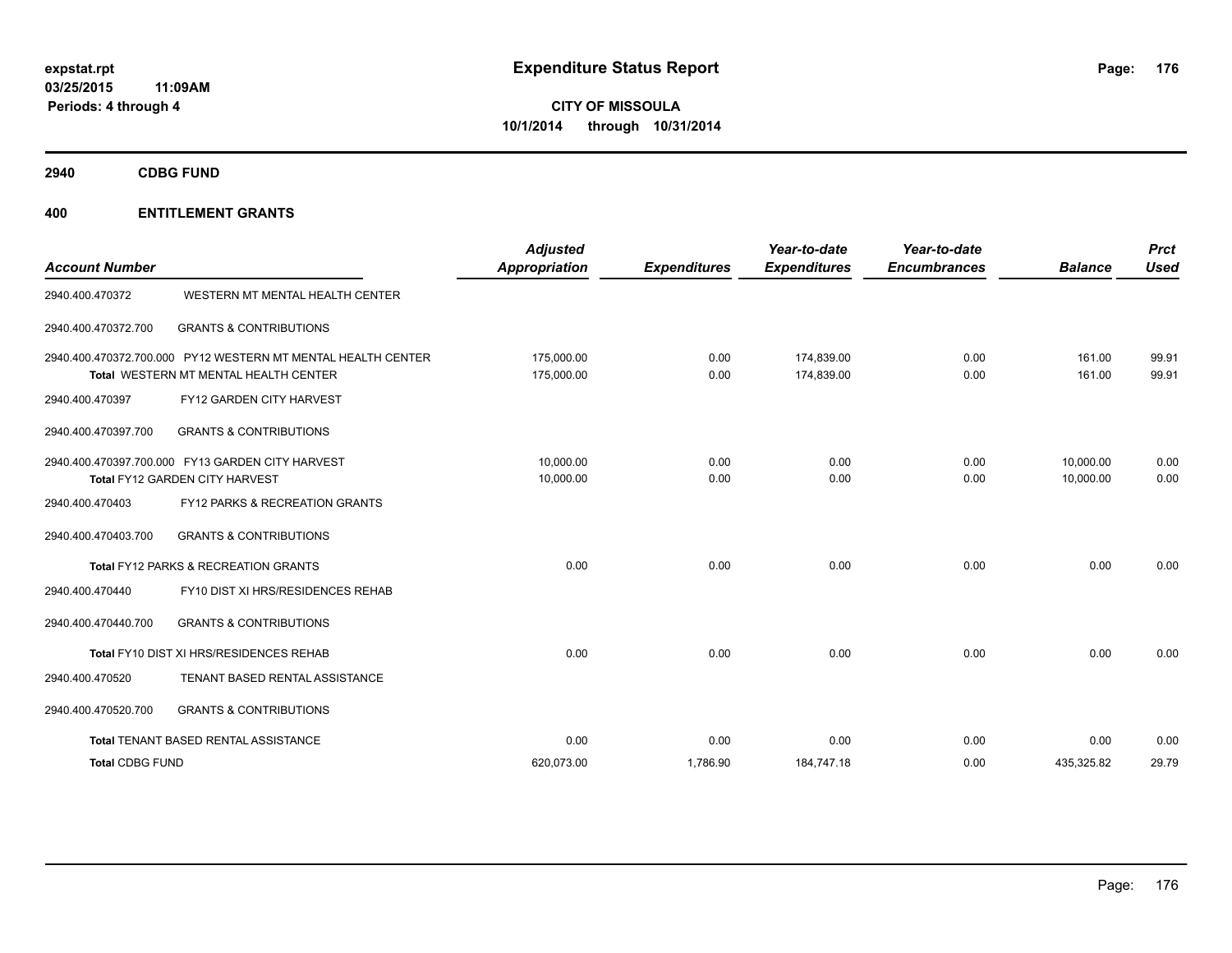**2941 HOME FUND**

|                                                         | <b>Adjusted</b> |                      | Year-to-date        | Year-to-date        |                     | <b>Prct</b>    |
|---------------------------------------------------------|-----------------|----------------------|---------------------|---------------------|---------------------|----------------|
|                                                         |                 |                      |                     |                     |                     | <b>Used</b>    |
| *** Title Not Found ***                                 |                 |                      |                     |                     |                     |                |
| <b>GRANTS &amp; CONTRIBUTIONS</b>                       |                 |                      |                     |                     |                     |                |
| Total *** Title Not Found ***                           | 0.00            | 0.00                 | 0.00                | 0.00                | 0.00                | 0.00           |
| <b>GRANT &amp; COMMUNITY PROGRAMS</b>                   |                 |                      |                     |                     |                     |                |
| PURCHASED SERVICES                                      |                 |                      |                     |                     |                     |                |
| 2941.400.470335.350.000 ADMIN FEES                      | 352,009.00      | 0.00                 | 0.00                | 0.00                | 352,009.00          | 0.00           |
| <b>Total PURCHASED SERVICES</b>                         | 352,009.00      | 0.00                 | 0.00                | 0.00                | 352,009.00          | 0.00           |
| OTHER OBJECTS                                           |                 |                      |                     |                     |                     |                |
| <b>Total OTHER OBJECTS</b>                              | 0.00            | 0.00                 | 0.00                | 0.00                | 0.00                | 0.00           |
| Total GRANT & COMMUNITY PROGRAMS                        | 352,009.00      | 0.00                 | 0.00                | 0.00                | 352,009.00          | 0.00           |
| WESTERN MT MENTAL HEALTH CENTER                         |                 |                      |                     |                     |                     |                |
| <b>GRANTS &amp; CONTRIBUTIONS</b>                       |                 |                      |                     |                     |                     |                |
| 2941.400.470372.700.000 WESTERN MT MENTAL HEALTH CENTER | 0.00            | 117,108.34           | 274,008.90          | 0.00                | $-274,008.90$       | 0.00           |
| Total WESTERN MT MENTAL HEALTH CENTER                   | 0.00            | 117,108.34           | 274,008.90          | 0.00                | $-274,008.90$       | 0.00           |
| FY14 DISTRICT XI HRC TBRA                               |                 |                      |                     |                     |                     |                |
| <b>GRANTS &amp; CONTRIBUTIONS</b>                       |                 |                      |                     |                     |                     |                |
| Total FY14 DISTRICT XI HRC TBRA                         | 0.00            | 0.00                 | 0.00                | 0.00                | 0.00                | 0.00           |
| HOME PROGRAM INCOME                                     |                 |                      |                     |                     |                     |                |
| <b>GRANTS &amp; CONTRIBUTIONS</b>                       |                 |                      |                     |                     |                     |                |
| Total HOME PROGRAM INCOME                               | 0.00            | 0.00                 | 0.00                | 0.00                | 0.00                | 0.00           |
|                                                         |                 | <b>Appropriation</b> | <b>Expenditures</b> | <b>Expenditures</b> | <b>Encumbrances</b> | <b>Balance</b> |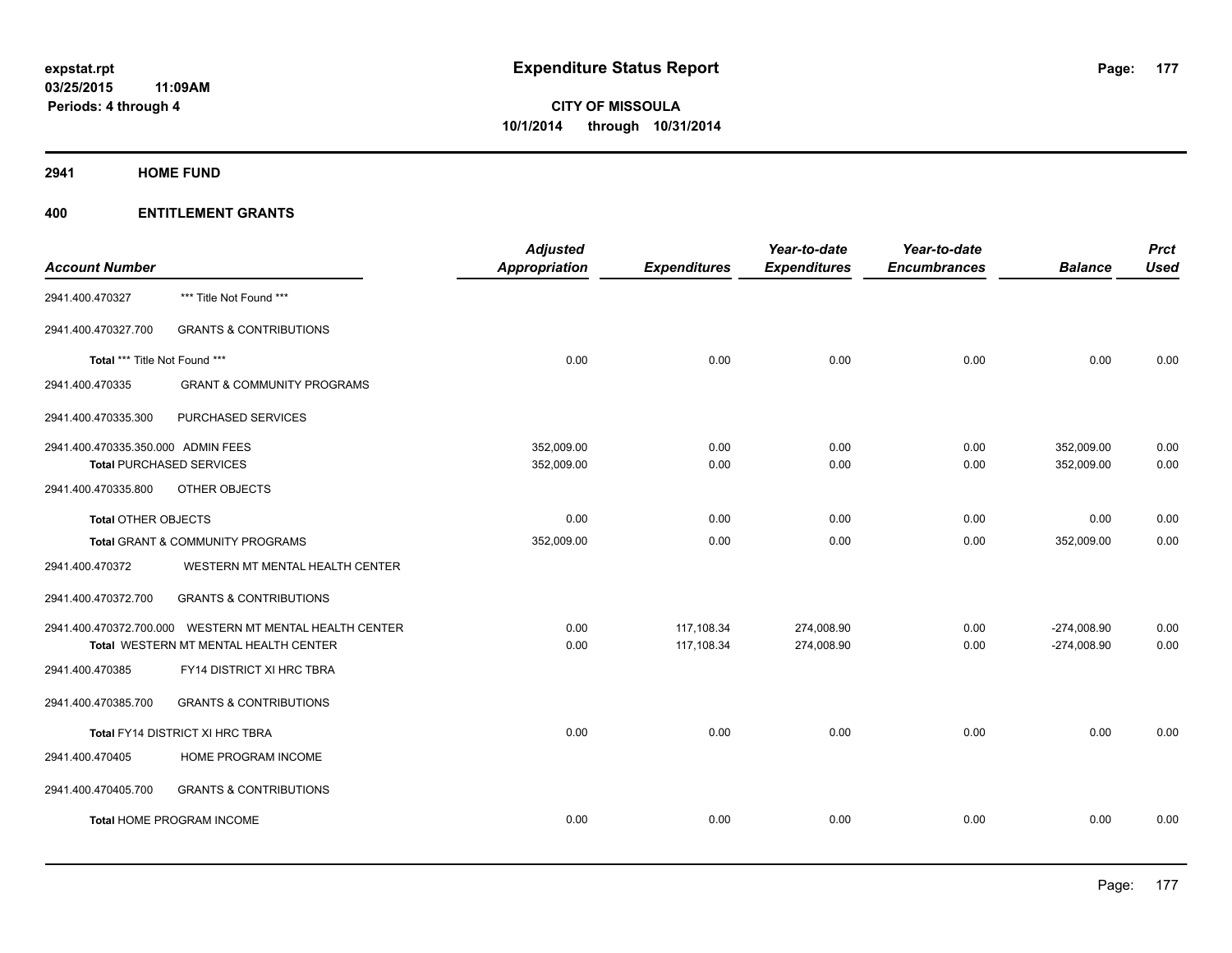**2941 HOME FUND**

| <b>Account Number</b>             |                                              | <b>Adjusted</b><br><b>Appropriation</b> | <b>Expenditures</b> | Year-to-date<br><b>Expenditures</b> | Year-to-date<br><b>Encumbrances</b> | <b>Balance</b> | <b>Prct</b><br><b>Used</b> |
|-----------------------------------|----------------------------------------------|-----------------------------------------|---------------------|-------------------------------------|-------------------------------------|----------------|----------------------------|
| 2941.400.470407                   | FY12 DIST XI HRC                             |                                         |                     |                                     |                                     |                |                            |
| 2941.400.470407.700               | <b>GRANTS &amp; CONTRIBUTIONS</b>            |                                         |                     |                                     |                                     |                |                            |
| Total FY12 DIST XI HRC            |                                              | 0.00                                    | 0.00                | 0.00                                | 0.00                                | 0.00           | 0.00                       |
| 2941.400.470408                   | FY12 homeWORD                                |                                         |                     |                                     |                                     |                |                            |
| 2941.400.470408.700               | <b>GRANTS &amp; CONTRIBUTIONS</b>            |                                         |                     |                                     |                                     |                |                            |
| Total FY12 homeWORD               |                                              | 0.00                                    | 0.00                | 0.00                                | 0.00                                | 0.00           | 0.00                       |
| 2941.400.470410                   | FY10-12 DIST XI HRC/1ST TIME HOMEBUYER       |                                         |                     |                                     |                                     |                |                            |
| 2941.400.470410.700               | <b>GRANTS &amp; CONTRIBUTIONS</b>            |                                         |                     |                                     |                                     |                |                            |
|                                   | Total FY10-12 DIST XI HRC/1ST TIME HOMEBUYER | 0.00                                    | 0.00                | 0.00                                | 0.00                                | 0.00           | 0.00                       |
| 2941.400.470520                   | TENANT BASED RENTAL ASSISTANCE               |                                         |                     |                                     |                                     |                |                            |
| 2941.400.470520.700               | <b>GRANTS &amp; CONTRIBUTIONS</b>            |                                         |                     |                                     |                                     |                |                            |
| 2941.400.470520.700.000 WORD TBRA |                                              | 0.00                                    | 10,731.00           | 32,410.43                           | 0.00                                | $-32.410.43$   | 0.00                       |
|                                   | Total TENANT BASED RENTAL ASSISTANCE         | 0.00                                    | 10,731.00           | 32,410.43                           | 0.00                                | $-32,410.43$   | 0.00                       |
| 2941.400.521000                   | INTERFUND OPERATING TRANSFERS                |                                         |                     |                                     |                                     |                |                            |
| 2941.400.521000.800               | OTHER OBJECTS                                |                                         |                     |                                     |                                     |                |                            |
|                                   | Total INTERFUND OPERATING TRANSFERS          | 0.00                                    | 0.00                | 0.00                                | 0.00                                | 0.00           | 0.00                       |
| <b>Total HOME FUND</b>            |                                              | 352,009.00                              | 127,839.34          | 306,419.33                          | 0.00                                | 45,589.67      | 87.05                      |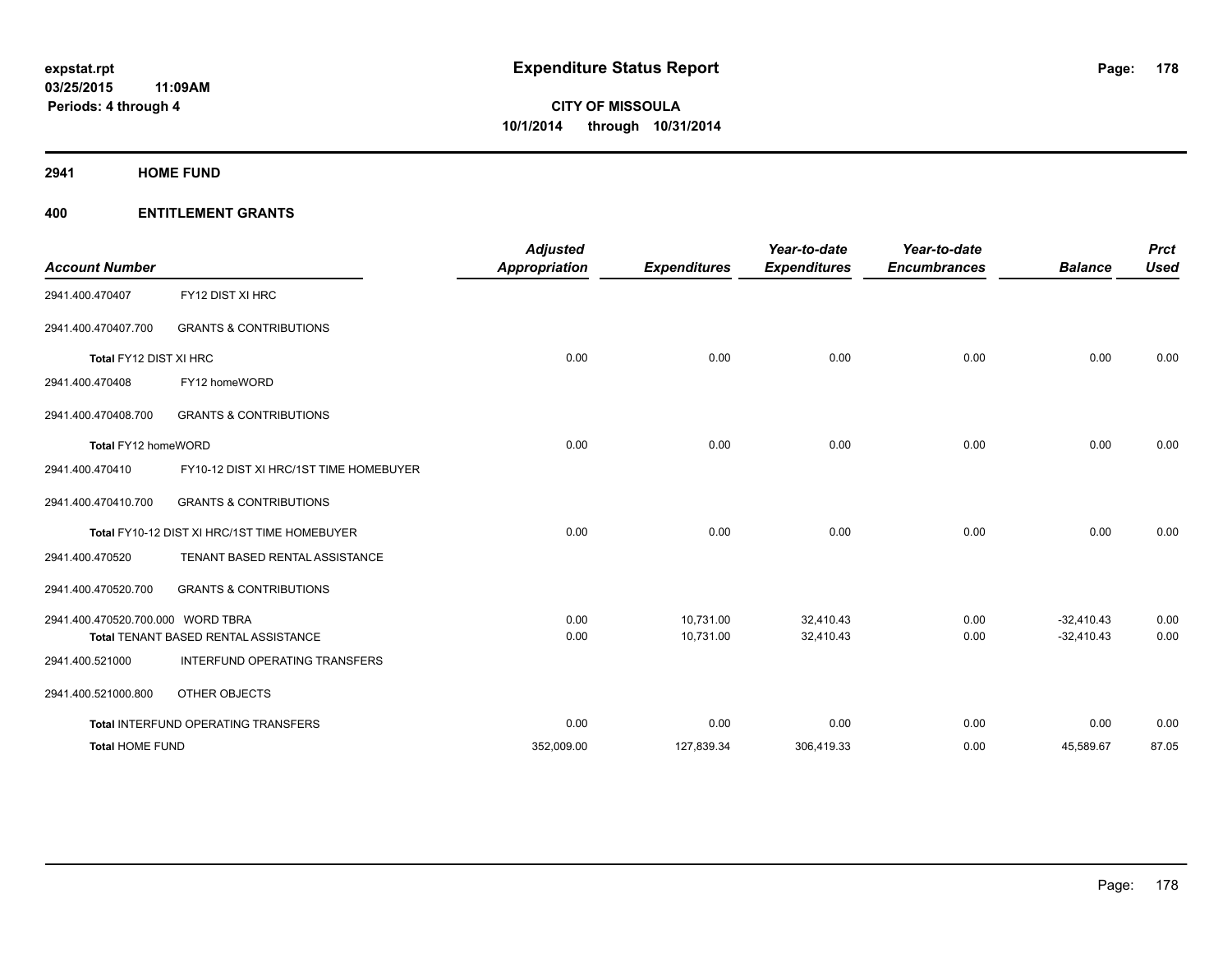**2942 ADDI PROGRAM**

| <b>Account Number</b>        |                                                             | <b>Adjusted</b><br><b>Appropriation</b> | <b>Expenditures</b> | Year-to-date<br><b>Expenditures</b> | Year-to-date<br><b>Encumbrances</b> | <b>Balance</b> | <b>Prct</b><br><b>Used</b> |
|------------------------------|-------------------------------------------------------------|-----------------------------------------|---------------------|-------------------------------------|-------------------------------------|----------------|----------------------------|
| 2942.400.470335              | <b>GRANT &amp; COMMUNITY PROGRAMS</b>                       |                                         |                     |                                     |                                     |                |                            |
| 2942.400.470335.300          | PURCHASED SERVICES                                          |                                         |                     |                                     |                                     |                |                            |
|                              | <b>Total GRANT &amp; COMMUNITY PROGRAMS</b>                 | 0.00                                    | 0.00                | 0.00                                | 0.00                                | 0.00           | 0.00                       |
| 2942.400.470370              | PARENTING PLACE                                             |                                         |                     |                                     |                                     |                |                            |
| 2942.400.470370.700          | <b>GRANTS &amp; CONTRIBUTIONS</b>                           |                                         |                     |                                     |                                     |                |                            |
|                              | 2942.400.470370.700.000 ADDI FUNDS-1ST TIME HOMEBUYERS FUND | 12,243.00                               | 0.00                | 0.00                                | 0.00                                | 12.243.00      | 0.00                       |
| <b>Total PARENTING PLACE</b> |                                                             | 12,243.00                               | 0.00                | 0.00                                | 0.00                                | 12.243.00      | 0.00                       |
| <b>Total ADDI PROGRAM</b>    |                                                             | 12,243.00                               | 0.00                | 0.00                                | 0.00                                | 12,243.00      | 0.00                       |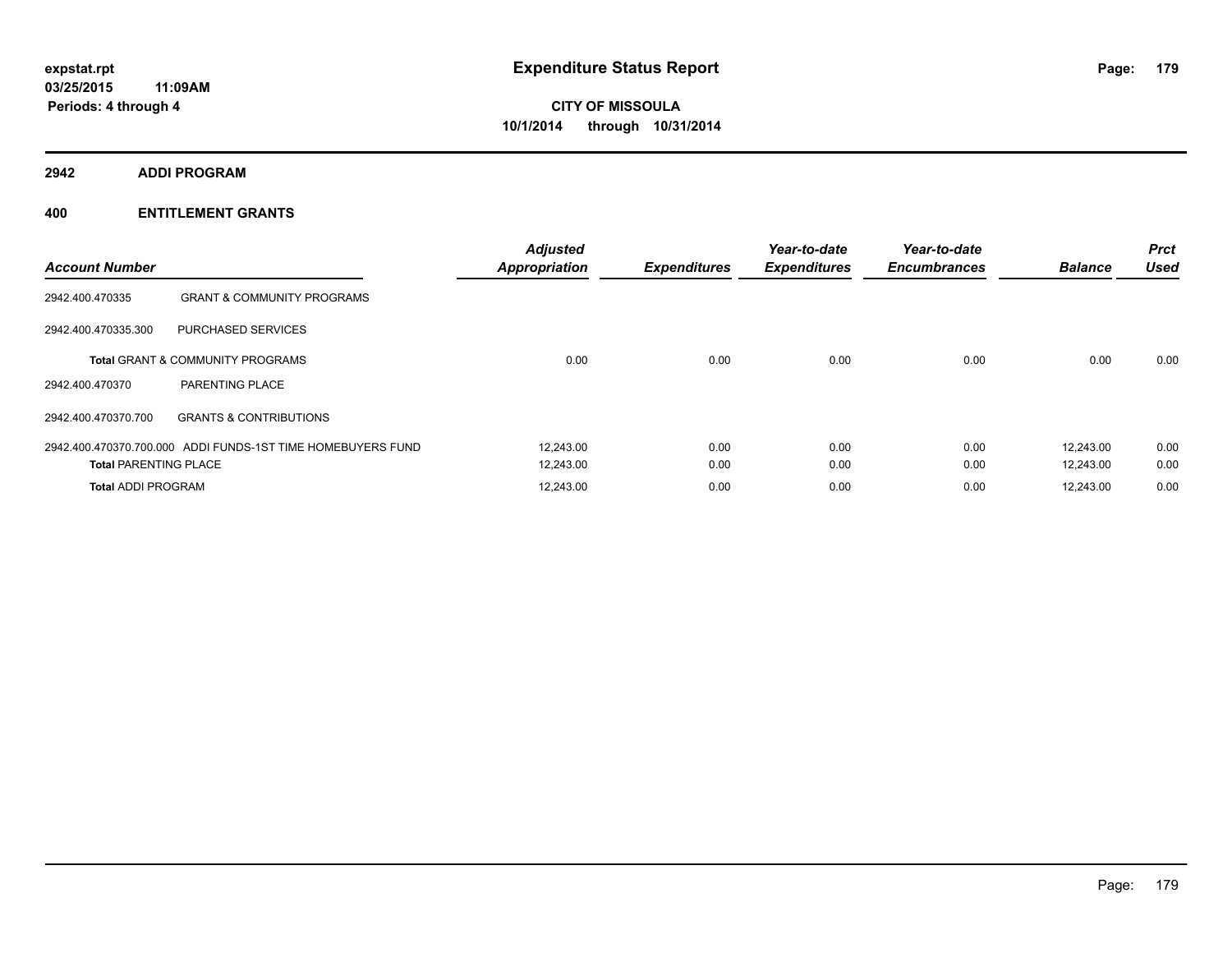## **2943 CITY HOME PROGRAM INCOME**

|                                                          | <b>Adjusted</b> |                     | Year-to-date        | Year-to-date        |                | <b>Prct</b> |
|----------------------------------------------------------|-----------------|---------------------|---------------------|---------------------|----------------|-------------|
| <b>Account Number</b>                                    | Appropriation   | <b>Expenditures</b> | <b>Expenditures</b> | <b>Encumbrances</b> | <b>Balance</b> | <b>Used</b> |
| *** Title Not Found ***<br>2943.400.470405               |                 |                     |                     |                     |                |             |
| <b>PURCHASED SERVICES</b><br>2943.400.470405.300         |                 |                     |                     |                     |                |             |
| 2943.400.470405.350.000 PROFESSIONAL SERVICES            | 35,000.00       | 0.00                | 0.00                | 0.00                | 35,000.00      | 0.00        |
| 2943.400.470405.390.000 OTHER PURCHASED SERVICES         | 500.00          | 0.00                | 0.00                | 0.00                | 500.00         | 0.00        |
| <b>Total PURCHASED SERVICES</b>                          | 35,500.00       | 0.00                | 0.00                | 0.00                | 35,500.00      | 0.00        |
| <b>GRANTS &amp; CONTRIBUTIONS</b><br>2943.400.470405.700 |                 |                     |                     |                     |                |             |
| <b>Total GRANTS &amp; CONTRIBUTIONS</b>                  | 0.00            | 0.00                | 0.00                | 0.00                | 0.00           | 0.00        |
| Total *** Title Not Found ***                            | 35,500.00       | 0.00                | 0.00                | 0.00                | 35.500.00      | 0.00        |
| <b>Total CITY HOME PROGRAM INCOME</b>                    | 35.500.00       | 0.00                | 0.00                | 0.00                | 35.500.00      | 0.00        |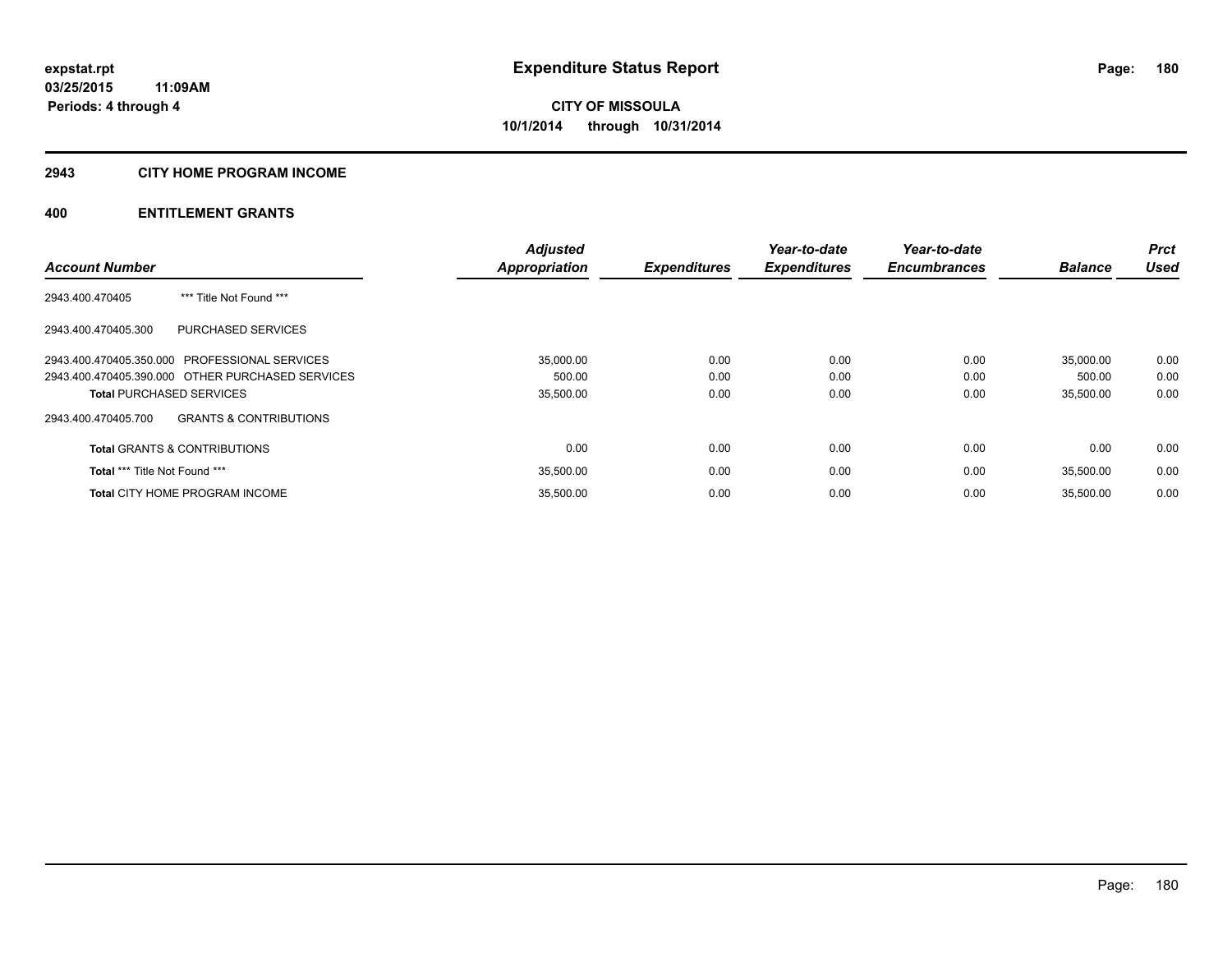**CITY OF MISSOULA 10/1/2014 through 10/31/2014**

#### **2944 NEIGHBORHOOD STABILIZATION PROGRAM**

## **400 ENTITLEMENT GRANTS**

| <b>Account Number</b> |                                 | <b>Adjusted</b><br>Appropriation | <b>Expenditures</b> | Year-to-date<br><b>Expenditures</b> | Year-to-date<br><b>Encumbrances</b> | <b>Balance</b> | <b>Prct</b><br><b>Used</b> |
|-----------------------|---------------------------------|----------------------------------|---------------------|-------------------------------------|-------------------------------------|----------------|----------------------------|
| 2944.400.470425       | SILVERTIP APARTMENTS            |                                  |                     |                                     |                                     |                |                            |
| 2944.400.470425.300   | PURCHASED SERVICES              |                                  |                     |                                     |                                     |                |                            |
|                       | <b>Total PURCHASED SERVICES</b> | 0.00                             | 0.00                | 0.00                                | 0.00                                | 0.00           | 0.00                       |
|                       | <b>Total ENTITLEMENT GRANTS</b> | 0.00                             | 0.00                | 0.00                                | 0.00                                | 0.00           | 0.00                       |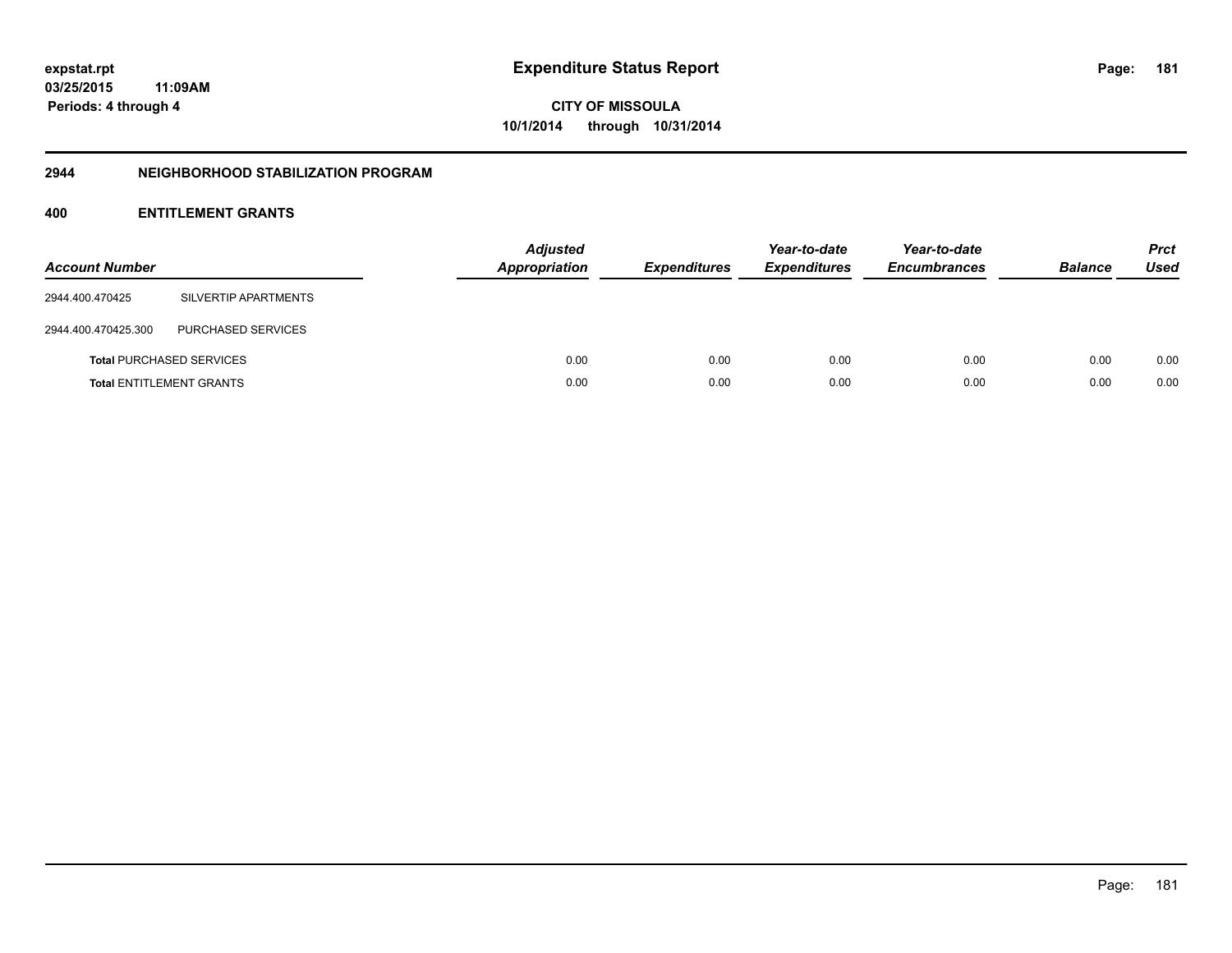**CITY OF MISSOULA 10/1/2014 through 10/31/2014**

## **2944 NEIGHBORHOOD STABILIZATION PROGRAM**

## **401 MHA/SILVERTIP**

| <b>Account Number</b>      |                                 | <b>Adjusted</b><br>Appropriation | <b>Expenditures</b> | Year-to-date<br><b>Expenditures</b> | Year-to-date<br><b>Encumbrances</b> | <b>Balance</b> | <b>Prct</b><br><b>Used</b> |
|----------------------------|---------------------------------|----------------------------------|---------------------|-------------------------------------|-------------------------------------|----------------|----------------------------|
| 2944.401.470425            | *** Title Not Found ***         |                                  |                     |                                     |                                     |                |                            |
| 2944.401.470425.300        | PURCHASED SERVICES              |                                  |                     |                                     |                                     |                |                            |
|                            | <b>Total PURCHASED SERVICES</b> | 0.00                             | 0.00                | 0.00                                | 0.00                                | 0.00           | 0.00                       |
| <b>Total MHA/SILVERTIP</b> |                                 | 0.00                             | 0.00                | 0.00                                | 0.00                                | 0.00           | 0.00                       |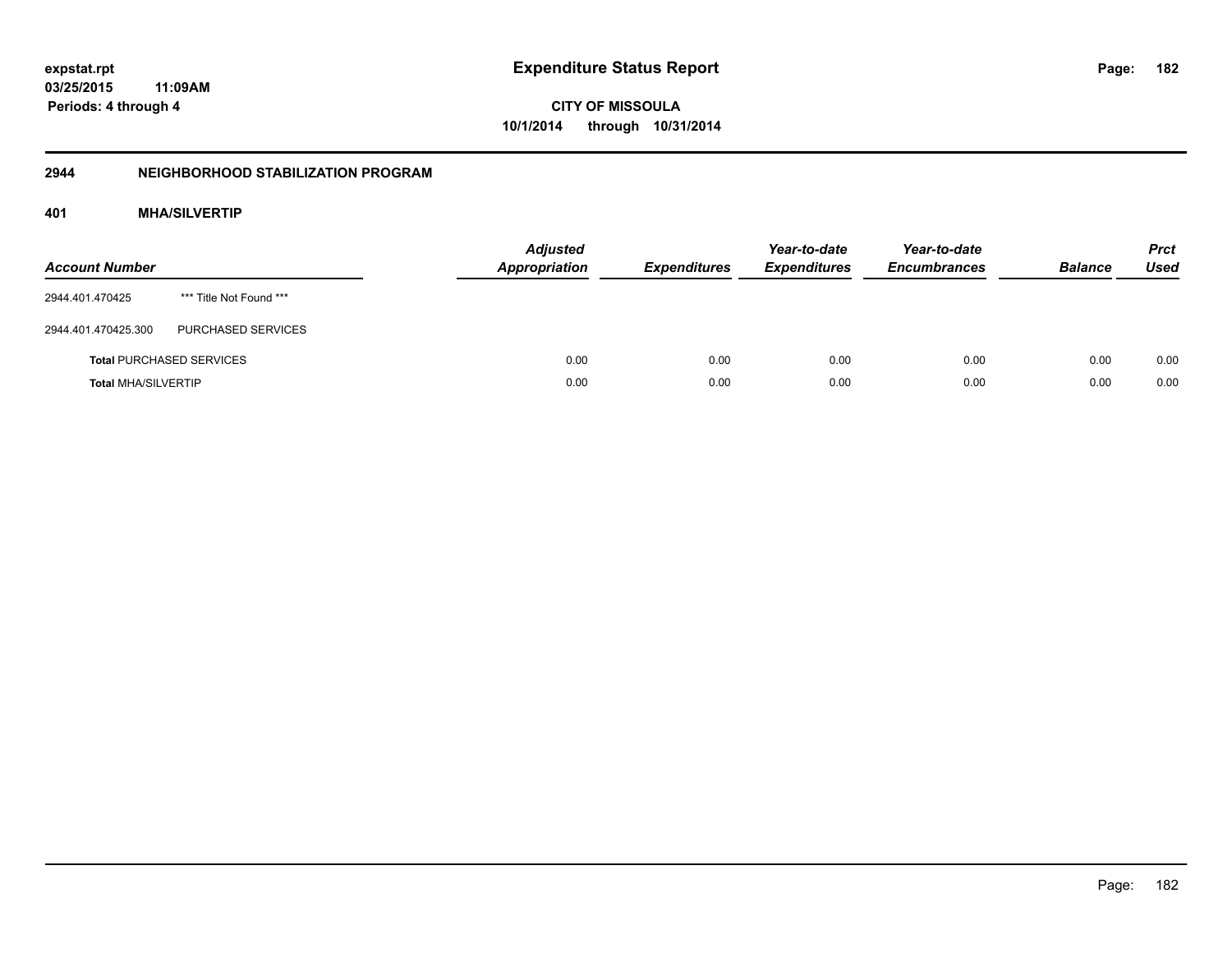**CITY OF MISSOULA 10/1/2014 through 10/31/2014**

## **2944 NEIGHBORHOOD STABILIZATION PROGRAM**

## **402 HUD/SILVERTIP**

| <b>Account Number</b> |                                                 | <b>Adjusted</b><br>Appropriation | <b>Expenditures</b> | Year-to-date<br><b>Expenditures</b> | Year-to-date<br><b>Encumbrances</b> | <b>Balance</b> | Prct<br>Used |
|-----------------------|-------------------------------------------------|----------------------------------|---------------------|-------------------------------------|-------------------------------------|----------------|--------------|
| 2944.402.470425       | *** Title Not Found ***                         |                                  |                     |                                     |                                     |                |              |
| 2944.402.470425.300   | PURCHASED SERVICES                              |                                  |                     |                                     |                                     |                |              |
|                       | <b>Total NEIGHBORHOOD STABILIZATION PROGRAM</b> | 0.00                             | 0.00                | 0.00                                | 0.00                                | 0.00           | 0.00         |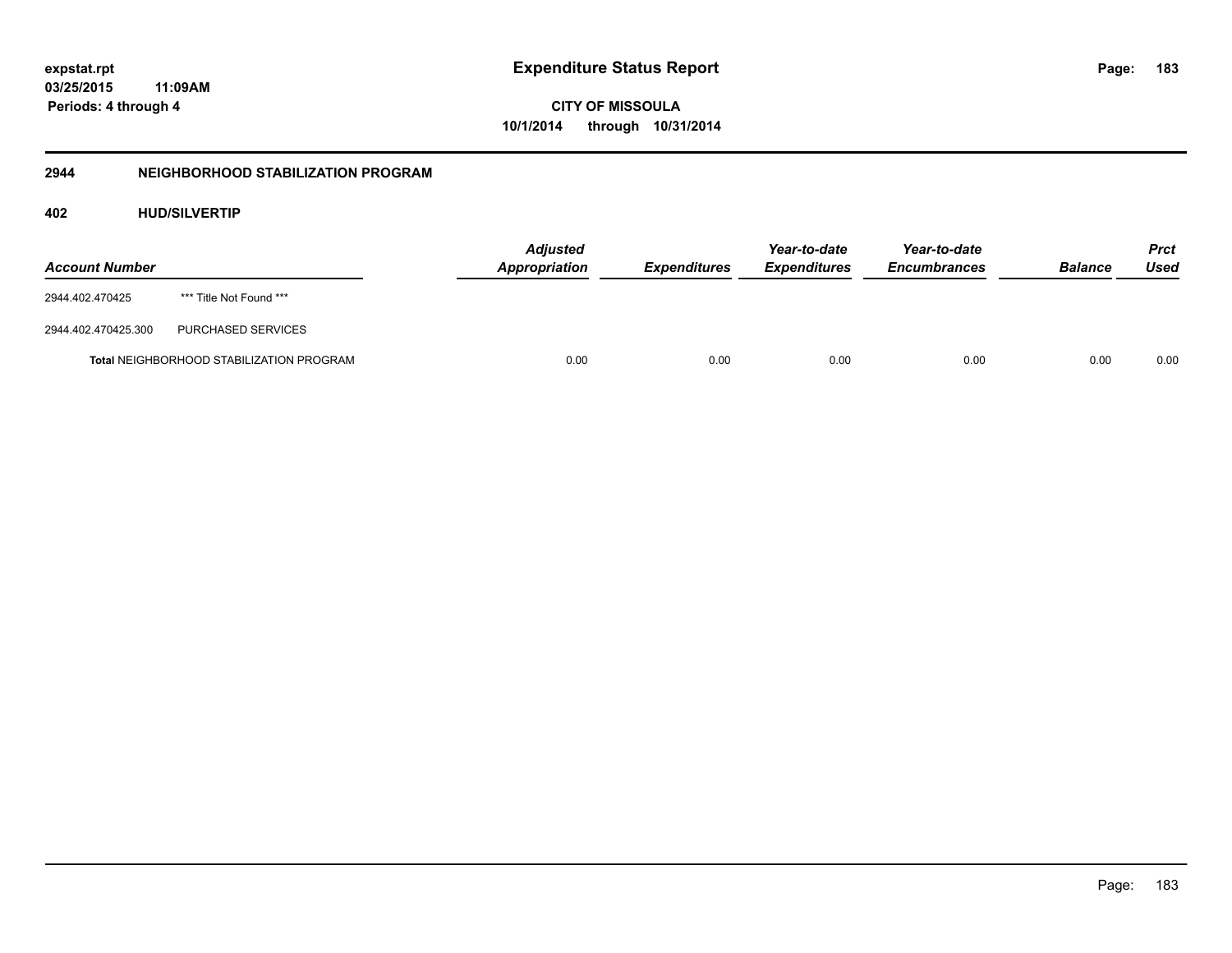#### **2955 TRANSPORTATION**

|                                                         | <b>Adjusted</b> |                     | Year-to-date        | Year-to-date        |                | <b>Prct</b> |
|---------------------------------------------------------|-----------------|---------------------|---------------------|---------------------|----------------|-------------|
| <b>Account Number</b>                                   | Appropriation   | <b>Expenditures</b> | <b>Expenditures</b> | <b>Encumbrances</b> | <b>Balance</b> | <b>Used</b> |
| <b>TRANSPORTATION</b><br>2955.250.411070                |                 |                     |                     |                     |                |             |
| 2955.250.411070.100<br>PERSONAL SERVICES                |                 |                     |                     |                     |                |             |
| 2955.250.411070.110.000 SALARIES AND WAGES              | 253,880.00      | 1,218.90            | 54,689.04           | 0.00                | 199,190.96     | 21.54       |
| 2955.250.411070.140.000 EMPLOYER CONTRIBUTIONS          | 87,768.00       | 659.04              | 22,467.76           | 0.00                | 65,300.24      | 25.60       |
| 2955.250.411070.141.000 STATE RETIREMENT CONTRIBUTIONS  | 0.00            | 81.76               | 170.70              | 0.00                | $-170.70$      | 0.00        |
| <b>Total PERSONAL SERVICES</b>                          | 341,648.00      | 1,959.70            | 77,327.50           | 0.00                | 264,320.50     | 22.63       |
| 2955.250.411070.200<br><b>SUPPLIES</b>                  |                 |                     |                     |                     |                |             |
| 2955.250.411070.210.000 OFFICE SUPPLIES                 | 5,000.00        | 0.00                | 256.26              | 0.00                | 4,743.74       | 5.13        |
| 2955.250.411070.220.000 OPERATING SUPPLIES              | 0.00            | 5,383.16            | 5,383.16            | 0.00                | $-5,383.16$    | 0.00        |
| 2955.250.411070.230.000 REPAIR/MAINTENANCE              | 0.00            | 6.99                | 6.99                | 0.00                | $-6.99$        | 0.00        |
| 2955.250.411070.231.000 GASOLINE                        | 0.00            | 125.30              | 163.24              | 0.00                | $-163.24$      | 0.00        |
| <b>Total SUPPLIES</b>                                   | 5,000.00        | 5,515.45            | 5,809.65            | 0.00                | $-809.65$      | 116.19      |
| PURCHASED SERVICES<br>2955.250.411070.300               |                 |                     |                     |                     |                |             |
| 2955.250.411070.310.000 COMMUNICATIONS                  | 500.00          | 0.00                | 0.00                | 0.00                | 500.00         | 0.00        |
| 2955.250.411070.320.000 PRINTING & DUPLICATING          | 4,400.00        | 0.00                | 405.30              | 0.00                | 3,994.70       | 9.21        |
| 2955.250.411070.330.000 PUBLICITY, SUBSCRIPTIONS & DUES | 4,000.00        | 12.50               | 386.50              | 0.00                | 3,613.50       | 9.66        |
| 2955.250.411070.341.000 ELECTRICITY & NATURAL GAS       | 2,650.00        | 0.00                | 50.01               | 0.00                | 2,599.99       | 1.89        |
| 2955.250.411070.344.000 TELEPHONE SERVICE               | 880.00          | 106.15              | 276.96              | 0.00                | 603.04         | 31.47       |
| 2955.250.411070.350.000 PROFESSIONAL SERVICES           | 0.00            | 700.00              | 1,067.50            | 0.00                | $-1,067.50$    | 0.00        |
| 2955.250.411070.360.000 REPAIR & MAINTENANCE            | 7,900.00        | 0.00                | 121.50              | 0.00                | 7,778.50       | 1.54        |
| 2955.250.411070.370.000<br><b>TRAVEL</b>                | 6,000.00        | 634.79              | 1,464.79            | 0.00                | 4,535.21       | 24.41       |
| 2955.250.411070.380.000 TRAINING                        | 2,500.00        | 0.00                | 0.00                | 0.00                | 2,500.00       | 0.00        |
| <b>Total PURCHASED SERVICES</b>                         | 28,830.00       | 1,453.44            | 3,772.56            | 0.00                | 25,057.44      | 13.09       |
| 2955.250.411070.500<br><b>FIXED CHARGES</b>             |                 |                     |                     |                     |                |             |
| 2955.250.411070.500.000 FIXED CHARGES                   | 17,004.00       | 466.66              | 616.12              | 0.00                | 16,387.88      | 3.62        |
| <b>Total FIXED CHARGES</b>                              | 17,004.00       | 466.66              | 616.12              | 0.00                | 16,387.88      | 3.62        |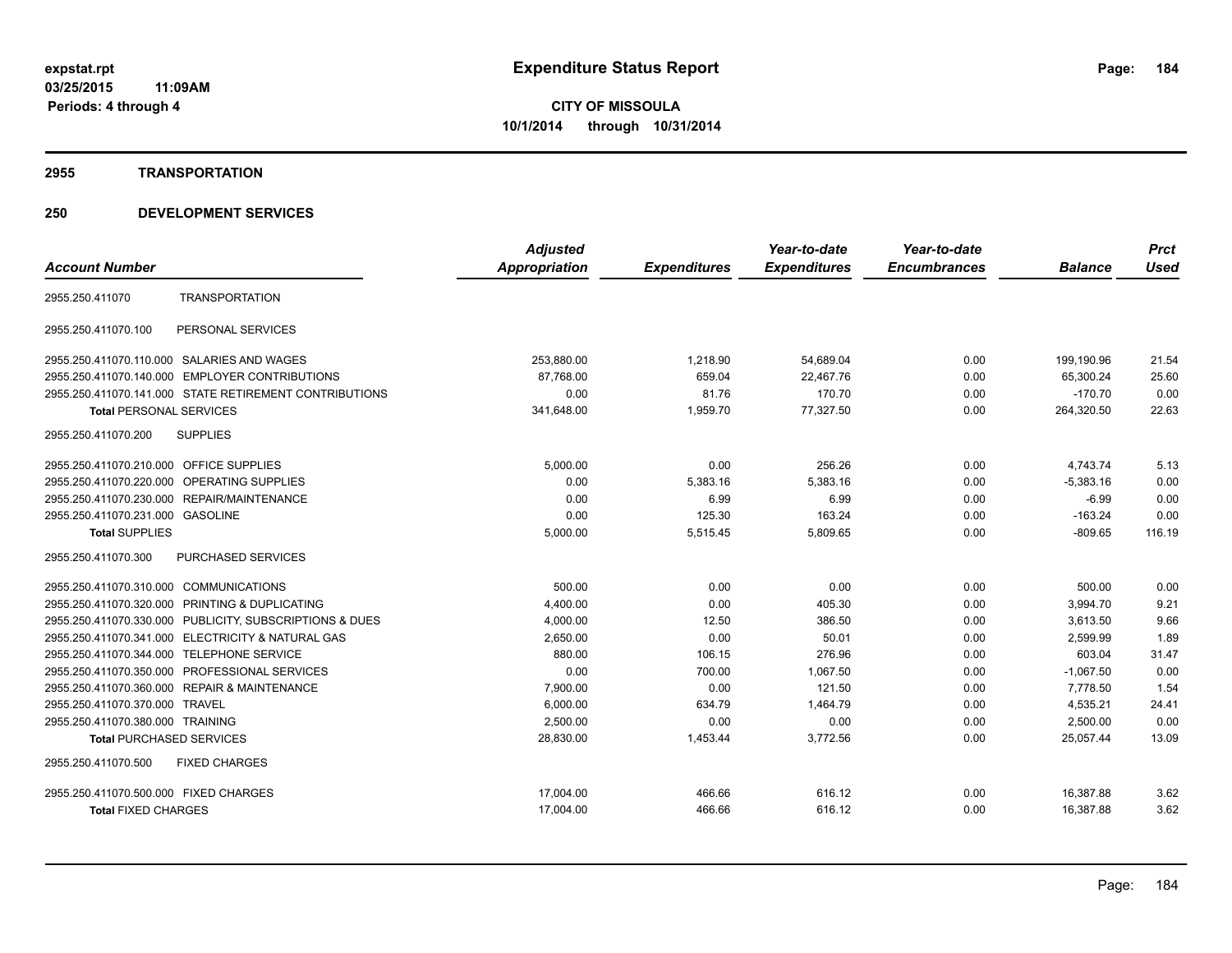#### **2955 TRANSPORTATION**

|                                                |                                                         | <b>Adjusted</b>      |                     | Year-to-date        | Year-to-date        |                | <b>Prct</b> |
|------------------------------------------------|---------------------------------------------------------|----------------------|---------------------|---------------------|---------------------|----------------|-------------|
| <b>Account Number</b>                          |                                                         | <b>Appropriation</b> | <b>Expenditures</b> | <b>Expenditures</b> | <b>Encumbrances</b> | <b>Balance</b> | <b>Used</b> |
| 2955.250.411070.700                            | <b>GRANTS &amp; CONTRIBUTIONS</b>                       |                      |                     |                     |                     |                |             |
| <b>Total GRANTS &amp; CONTRIBUTIONS</b>        |                                                         | 0.00                 | 0.00                | 0.00                | 0.00                | 0.00           | 0.00        |
| 2955.250.411070.800                            | OTHER OBJECTS                                           |                      |                     |                     |                     |                |             |
| 2955.250.411070.845.000 CONTINGENCY            |                                                         | 32,825.00            | 0.00                | 0.00                | 0.00                | 32,825.00      | 0.00        |
| <b>Total OTHER OBJECTS</b>                     |                                                         | 32,825.00            | 0.00                | 0.00                | 0.00                | 32,825.00      | 0.00        |
| <b>Total TRANSPORTATION</b>                    |                                                         | 425,307.00           | 9,395.25            | 87,525.83           | 0.00                | 337.781.17     | 20.58       |
| <b>MIM MDT</b><br>2955.250.411080              |                                                         |                      |                     |                     |                     |                |             |
| 2955.250.411080.100                            | PERSONAL SERVICES                                       |                      |                     |                     |                     |                |             |
| 2955.250.411080.110.000 SALARIES AND WAGES     |                                                         | 66.675.00            | 1,218.88            | 16,225.79           | 0.00                | 50.449.21      | 24.34       |
| 2955.250.411080.120.000 OVERTIME/TERMINATION   |                                                         | 0.00                 | 0.00                | 203.26              | 0.00                | $-203.26$      | 0.00        |
| 2955.250.411080.140.000 EMPLOYER CONTRIBUTIONS |                                                         | 26,412.00            | 659.08              | 7,446.07            | 0.00                | 18,965.93      | 28.19       |
| <b>Total PERSONAL SERVICES</b>                 |                                                         | 93,087.00            | 1,877.96            | 23,875.12           | 0.00                | 69,211.88      | 25.65       |
| 2955.250.411080.200<br><b>SUPPLIES</b>         |                                                         |                      |                     |                     |                     |                |             |
| 2955.250.411080.210.000 OFFICE SUPPLIES        |                                                         | 290.00               | 258.63              | 272.10              | 0.00                | 17.90          | 93.83       |
| 2955.250.411080.210.301 OFFICE SUPPLIES        |                                                         | 0.00                 | 0.00                | 51.52               | 0.00                | $-51.52$       | 0.00        |
| 2955.250.411080.220.000 OPERATING SUPPLIES     |                                                         | 0.00                 | 2,623.88            | 2,683.88            | 0.00                | $-2,683.88$    | 0.00        |
| 2955.250.411080.240.000 OTHER SUPPLIES         |                                                         | 132.00               | 28.02               | 28.02               | 0.00                | 103.98         | 21.23       |
| <b>Total SUPPLIES</b>                          |                                                         | 422.00               | 2,910.53            | 3,035.52            | 0.00                | $-2,613.52$    | 719.32      |
| 2955.250.411080.300                            | <b>PURCHASED SERVICES</b>                               |                      |                     |                     |                     |                |             |
| 2955.250.411080.310.000 COMMUNICATIONS         |                                                         | 55.00                | 142.81              | 459.87              | 0.00                | $-404.87$      | 836.13      |
| 2955.250.411080.320.000 PRINTING & DUPLICATING |                                                         | 0.00                 | 2,716.40            | 2,906.43            | 0.00                | $-2,906.43$    | 0.00        |
|                                                | 2955.250.411080.330.000 PUBLICITY, SUBSCRIPTIONS & DUES | 18,620.00            | 2,850.00            | 4,635.00            | 0.00                | 13,985.00      | 24.89       |
| 2955.250.411080.344.000 TELEPHONE SERVICE      |                                                         | 430.00               | 2.33                | 7.59                | 0.00                | 422.41         | 1.77        |
| 2955.250.411080.350.000 PROFESSIONAL SERVICES  |                                                         | 4,049.00             | 300.00              | 855.00              | 0.00                | 3,194.00       | 21.12       |
| 2955.250.411080.360.000 REPAIR & MAINTENANCE   |                                                         | 2,426.00             | 0.00                | 0.00                | 0.00                | 2,426.00       | 0.00        |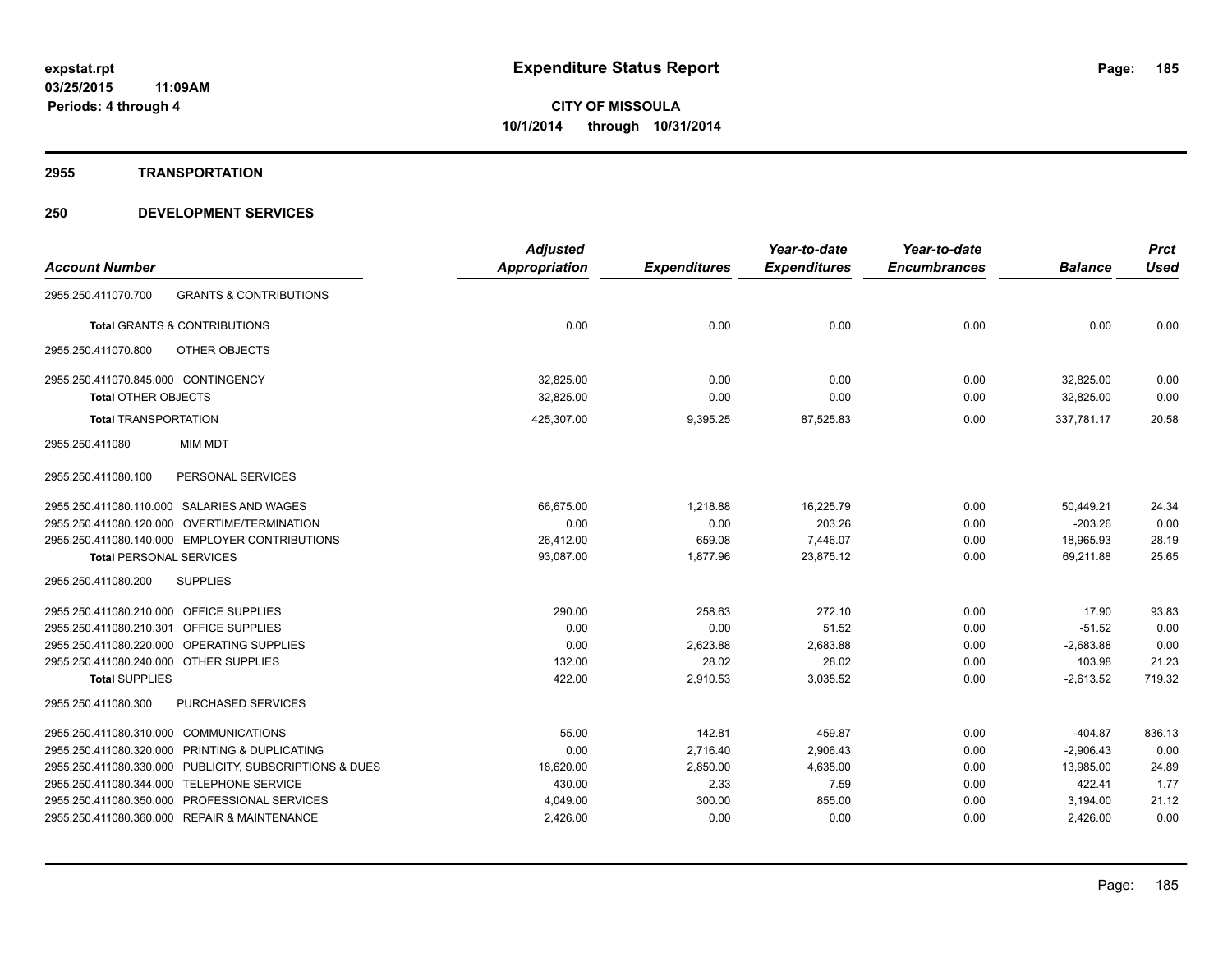#### **2955 TRANSPORTATION**

| <b>Account Number</b>                                    | <b>Adjusted</b><br><b>Appropriation</b> | <b>Expenditures</b> | Year-to-date<br><b>Expenditures</b> | Year-to-date<br><b>Encumbrances</b> | <b>Balance</b> | <b>Prct</b><br><b>Used</b> |
|----------------------------------------------------------|-----------------------------------------|---------------------|-------------------------------------|-------------------------------------|----------------|----------------------------|
| 2955.250.411080.370.000 TRAVEL                           | 1,000.00                                | 196.02              | 1,234.72                            | 0.00                                | $-234.72$      | 123.47                     |
| 2955.250.411080.380.000 TRAINING                         | 4,951.00                                | 625.00              | 625.00                              | 0.00                                | 4,326.00       | 12.62                      |
| 2955.250.411080.390.000 OTHER PURCHASED SERVICES         | 0.00                                    | 3,453.90            | 3,684.08                            | 0.00                                | $-3,684.08$    | 0.00                       |
| <b>Total PURCHASED SERVICES</b>                          | 31,531.00                               | 10,286.46           | 14.407.69                           | 0.00                                | 17,123.31      | 45.69                      |
| 2955.250.411080.500<br><b>FIXED CHARGES</b>              |                                         |                     |                                     |                                     |                |                            |
| 2955.250.411080.500.000 FIXED CHARGES                    | 3,582.00                                | 0.00                | 0.00                                | 0.00                                | 3,582.00       | 0.00                       |
| <b>Total FIXED CHARGES</b>                               | 3,582.00                                | 0.00                | 0.00                                | 0.00                                | 3,582.00       | 0.00                       |
| 2955.250.411080.700<br><b>GRANTS &amp; CONTRIBUTIONS</b> |                                         |                     |                                     |                                     |                |                            |
| 2955.250.411080.700.000 GRANTS & CONTRIBUTIONS           | 18,281.00                               | 0.00                | 0.00                                | 0.00                                | 18,281.00      | 0.00                       |
| <b>Total GRANTS &amp; CONTRIBUTIONS</b>                  | 18,281.00                               | 0.00                | 0.00                                | 0.00                                | 18.281.00      | 0.00                       |
| 2955.250.411080.800<br>OTHER OBJECTS                     |                                         |                     |                                     |                                     |                |                            |
| <b>Total OTHER OBJECTS</b>                               | 0.00                                    | 0.00                | 0.00                                | 0.00                                | 0.00           | 0.00                       |
| <b>Total MIM MDT</b>                                     | 146,903.00                              | 15,074.95           | 41,318.33                           | 0.00                                | 105,584.67     | 28.13                      |
| <b>MIM-TRANSIT</b><br>2955.250.411081                    |                                         |                     |                                     |                                     |                |                            |
| 2955.250.411081.100<br>PERSONAL SERVICES                 |                                         |                     |                                     |                                     |                |                            |
| 2955.250.411081.110.000 SALARIES AND WAGES               | 53,954.00                               | 0.00                | 9,437.20                            | 0.00                                | 44,516.80      | 17.49                      |
| 2955.250.411081.120.000 OVERTIME/TERMINATION             | 0.00                                    | 0.00                | 187.62                              | 0.00                                | $-187.62$      | 0.00                       |
| 2955.250.411081.140.000 EMPLOYER CONTRIBUTIONS           | 21,725.00                               | 0.00                | 4,549.22                            | 0.00                                | 17,175.78      | 20.94                      |
| <b>Total PERSONAL SERVICES</b>                           | 75,679.00                               | 0.00                | 14.174.04                           | 0.00                                | 61.504.96      | 18.73                      |
| 2955.250.411081.200<br><b>SUPPLIES</b>                   |                                         |                     |                                     |                                     |                |                            |
| 2955.250.411081.210.000 OFFICE SUPPLIES                  | 210.00                                  | 0.00                | 0.00                                | 0.00                                | 210.00         | 0.00                       |
| 2955.250.411081.240.000 OTHER SUPPLIES                   | 68.00                                   | 0.00                | 0.00                                | 0.00                                | 68.00          | 0.00                       |
| <b>Total SUPPLIES</b>                                    | 278.00                                  | 0.00                | 0.00                                | 0.00                                | 278.00         | 0.00                       |
| 2955.250.411081.300<br>PURCHASED SERVICES                |                                         |                     |                                     |                                     |                |                            |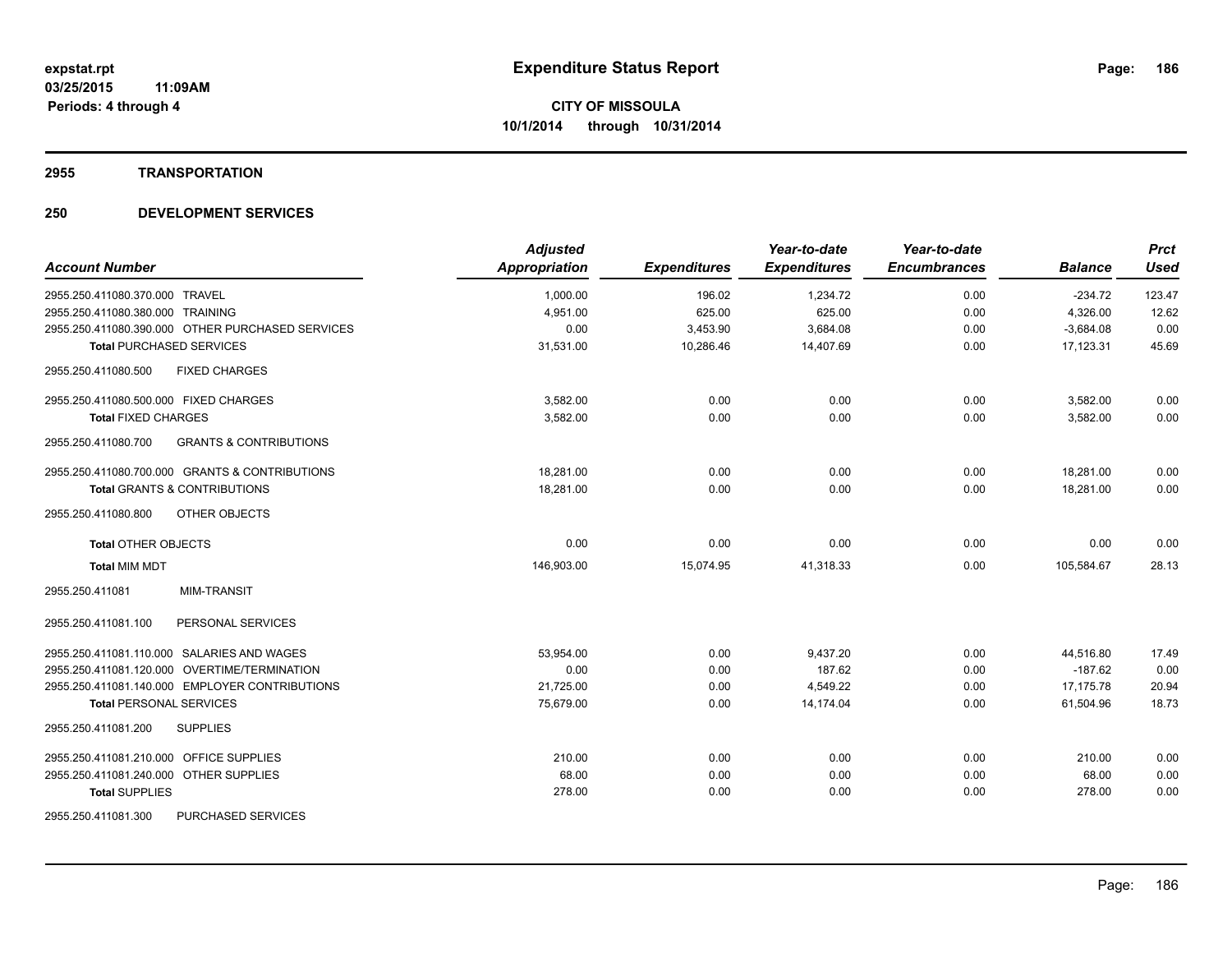#### **2955 TRANSPORTATION**

|                                                          | <b>Adjusted</b> |                     | Year-to-date        | Year-to-date        |                | <b>Prct</b> |
|----------------------------------------------------------|-----------------|---------------------|---------------------|---------------------|----------------|-------------|
| <b>Account Number</b>                                    | Appropriation   | <b>Expenditures</b> | <b>Expenditures</b> | <b>Encumbrances</b> | <b>Balance</b> | Used        |
| 2955.250.411081.310.000 COMMUNICATIONS                   | 45.00           | 0.00                | 0.00                | 0.00                | 45.00          | 0.00        |
| 2955.250.411081.330.000 PUBLICITY, SUBSCRIPTIONS & DUES  | 17,362.00       | 0.00                | 2,975.00            | 0.00                | 14,387.00      | 17.14       |
| 2955.250.411081.344.000 TELEPHONE SERVICE                | 270.00          | 0.00                | 0.00                | 0.00                | 270.00         | 0.00        |
| 2955.250.411081.350.000 PROFESSIONAL SERVICES            | 5,264.00        | 0.00                | 0.00                | 0.00                | 5,264.00       | 0.00        |
| 2955.250.411081.360.000 REPAIR & MAINTENANCE             | 2,790.00        | 0.00                | 0.00                | 0.00                | 2,790.00       | 0.00        |
| 2955.250.411081.370.000 TRAVEL                           | 1,000.00        | 0.00                | 0.00                | 0.00                | 1,000.00       | 0.00        |
| 2955.250.411081.380.000 TRAINING                         | 4,499.00        | 0.00                | 0.00                | 0.00                | 4,499.00       | 0.00        |
| <b>Total PURCHASED SERVICES</b>                          | 31,230.00       | 0.00                | 2,975.00            | 0.00                | 28,255.00      | 9.53        |
| 2955.250.411081.500<br><b>FIXED CHARGES</b>              |                 |                     |                     |                     |                |             |
| 2955.250.411081.500.000 FIXED CHARGES                    | 2,919.00        | 0.00                | 0.00                | 0.00                | 2,919.00       | 0.00        |
| <b>Total FIXED CHARGES</b>                               | 2,919.00        | 0.00                | 0.00                | 0.00                | 2,919.00       | 0.00        |
| <b>GRANTS &amp; CONTRIBUTIONS</b><br>2955.250.411081.700 |                 |                     |                     |                     |                |             |
| 2955.250.411081.700.000 GRANTS & CONTRIBUTIONS           | 14,356.00       | 0.00                | 0.00                | 0.00                | 14,356.00      | 0.00        |
| <b>Total GRANTS &amp; CONTRIBUTIONS</b>                  | 14,356.00       | 0.00                | 0.00                | 0.00                | 14,356.00      | 0.00        |
| <b>Total MIM-TRANSIT</b>                                 | 124,462.00      | 0.00                | 17.149.04           | 0.00                | 107.312.96     | 13.78       |
| 2955.250.430255<br><b>BIKE-PED PROGRAM</b>               |                 |                     |                     |                     |                |             |
| PERSONAL SERVICES<br>2955.250.430255.100                 |                 |                     |                     |                     |                |             |
| 2955.250.430255.110.000 SALARIES AND WAGES               | 46,737.00       | 0.00                | 7,434.58            | 0.00                | 39,302.42      | 15.91       |
| 2955.250.430255.140.000 EMPLOYER CONTRIBUTIONS           | 16.570.00       | 0.00                | 1.115.27            | 0.00                | 15,454.73      | 6.73        |
| <b>Total PERSONAL SERVICES</b>                           | 63,307.00       | 0.00                | 8,549.85            | 0.00                | 54,757.15      | 13.51       |
| 2955.250.430255.200<br><b>SUPPLIES</b>                   |                 |                     |                     |                     |                |             |
| 2955.250.430255.210.000 OFFICE SUPPLIES                  | 200.00          | 0.00                | 0.00                | 0.00                | 200.00         | 0.00        |
| <b>Total SUPPLIES</b>                                    | 200.00          | 0.00                | 0.00                | 0.00                | 200.00         | 0.00        |
| 2955.250.430255.300<br>PURCHASED SERVICES                |                 |                     |                     |                     |                |             |
| 2955.250.430255.320.000 PRINTING & DUPLICATING           | 375.00          | 0.00                | 0.00                | 0.00                | 375.00         | 0.00        |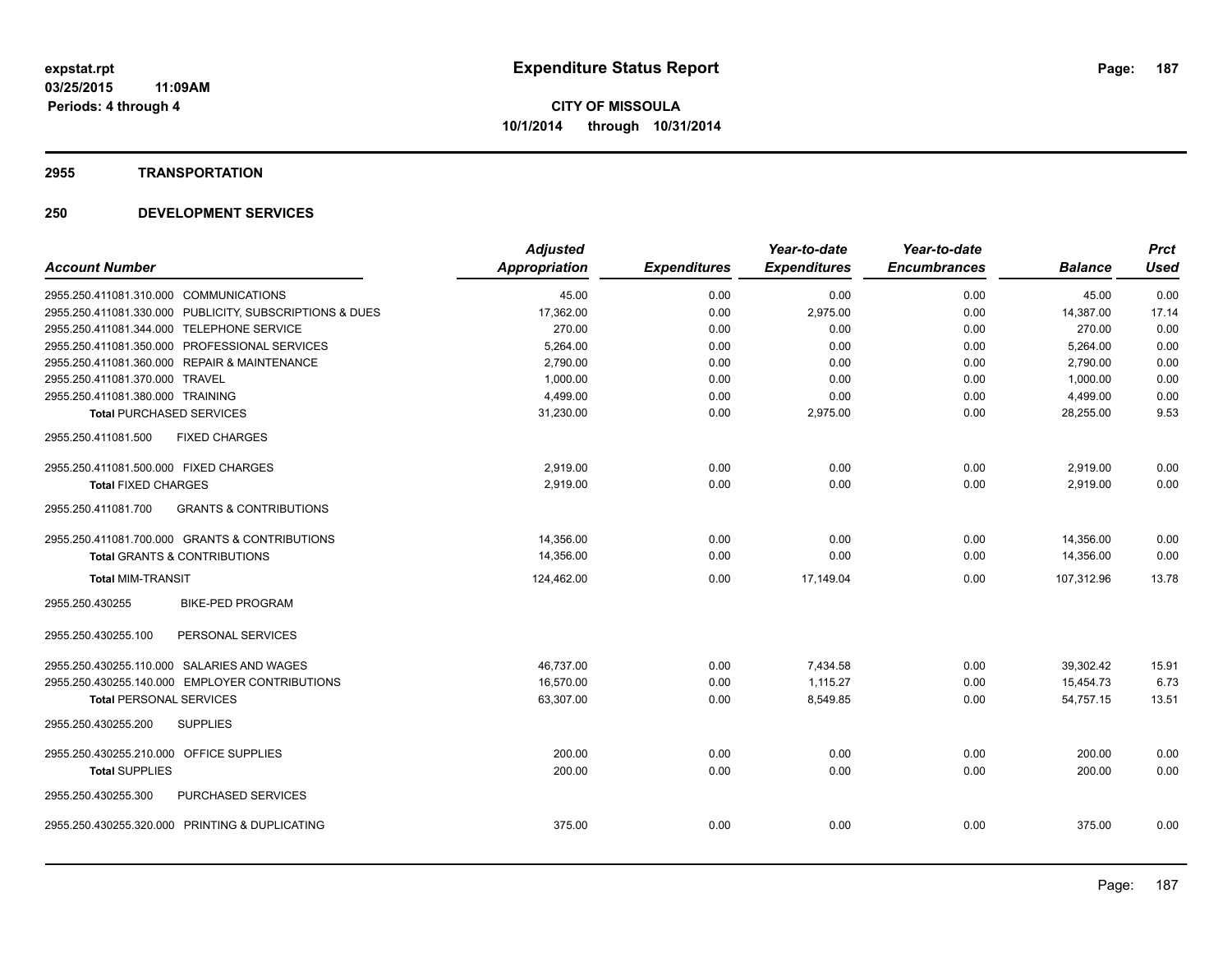#### **2955 TRANSPORTATION**

| <b>Account Number</b>                                      | <b>Adjusted</b><br>Appropriation | <b>Expenditures</b> | Year-to-date<br><b>Expenditures</b> | Year-to-date<br><b>Encumbrances</b> | <b>Balance</b> | <b>Prct</b><br>Used |
|------------------------------------------------------------|----------------------------------|---------------------|-------------------------------------|-------------------------------------|----------------|---------------------|
| PUBLICITY, SUBSCRIPTIONS & DUES<br>2955.250.430255.330.000 | 395.00                           | 0.00                | 0.00                                | 0.00                                | 395.00         | 0.00                |
| 2955.250.430255.344.000<br><b>TELEPHONE SERVICE</b>        | 29.00                            | 1.25                | 8.49                                | 0.00                                | 20.51          | 29.28               |
| 2955.250.430255.350.000<br><b>PROFESSIONAL SERVICES</b>    | 4,004.00                         | 0.00                | 0.00                                | 0.00                                | 4,004.00       | 0.00                |
| 2955.250.430255.370.000<br><b>TRAVEL</b>                   | 800.00                           | 0.00                | 1,126.20                            | 0.00                                | $-326.20$      | 140.78              |
| 2955.250.430255.380.000<br><b>TRAINING</b>                 | 650.00                           | 0.00                | 565.00                              | 0.00                                | 85.00          | 86.92               |
| 2955.250.430255.390.000 OTHER PURCHASED SERVICES           | 4,300.00                         | 0.00                | 0.00                                | 0.00                                | 4,300.00       | 0.00                |
| <b>Total PURCHASED SERVICES</b>                            | 10,553.00                        | 1.25                | 1,699.69                            | 0.00                                | 8,853.31       | 16.11               |
| <b>FIXED CHARGES</b><br>2955.250.430255.500                |                                  |                     |                                     |                                     |                |                     |
| 2955.250.430255.500.000 FIXED CHARGES                      | 658.00                           | 0.00                | 0.00                                | 0.00                                | 658.00         | 0.00                |
| <b>Total FIXED CHARGES</b>                                 | 658.00                           | 0.00                | 0.00                                | 0.00                                | 658.00         | 0.00                |
| <b>Total BIKE-PED PROGRAM</b>                              | 74,718.00                        | 1.25                | 10,249.54                           | 0.00                                | 64,468.46      | 13.72               |
| INTERFUND OPERATING TRANSFERS<br>2955.250.521000           |                                  |                     |                                     |                                     |                |                     |
| 2955.250.521000.800<br>OTHER OBJECTS                       |                                  |                     |                                     |                                     |                |                     |
| <b>Total INTERFUND OPERATING TRANSFERS</b>                 | 0.00                             | 0.00                | 0.00                                | 0.00                                | 0.00           | 0.00                |
| <b>Total TRANSPORTATION</b>                                | 771,390.00                       | 24,471.45           | 156,242.74                          | 0.00                                | 615,147.26     | 20.25               |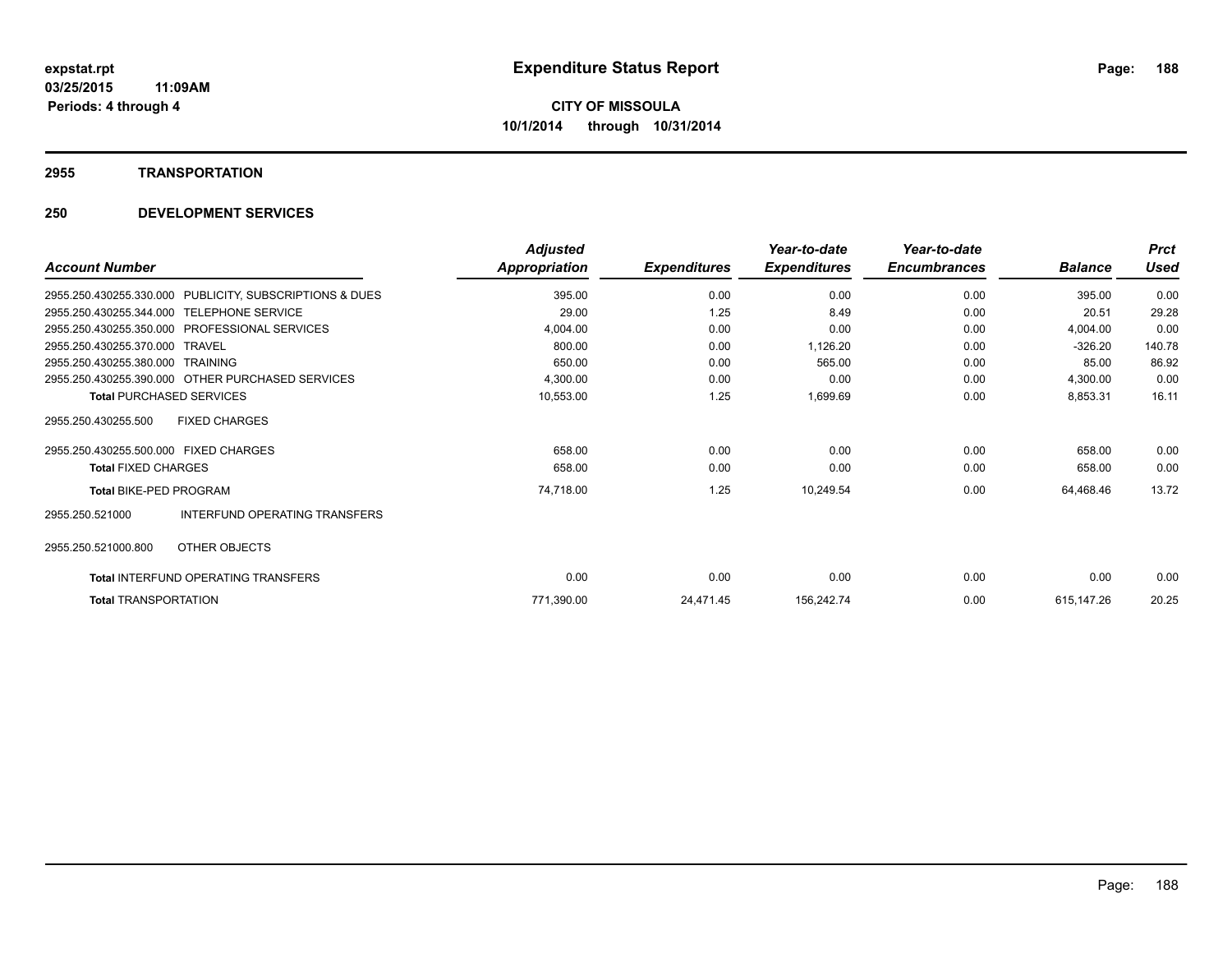## **2987 FEDERAL TRANSPORTATION FUND**

## **370 PARKS & RECREATION**

| <b>Account Number</b>                                  | <b>Adjusted</b><br><b>Appropriation</b> | <b>Expenditures</b> | Year-to-date<br><b>Expenditures</b> | Year-to-date<br><b>Encumbrances</b> | <b>Balance</b> | <b>Prct</b><br><b>Used</b> |
|--------------------------------------------------------|-----------------------------------------|---------------------|-------------------------------------|-------------------------------------|----------------|----------------------------|
| DV ACCOUNTABILITY GRANT<br>2987.370.411121             |                                         |                     |                                     |                                     |                |                            |
| 2987.370.411121.100<br>PERSONAL SERVICES               |                                         |                     |                                     |                                     |                |                            |
| 2987.370.411121.141.000 STATE RETIREMENT CONTRIBUTIONS | 0.00                                    | 0.30                | 2.29                                | 0.00                                | $-2.29$        | 0.00                       |
| <b>Total DV ACCOUNTABILITY GRANT</b>                   | 0.00                                    | 0.30                | 2.29                                | 0.00                                | $-2.29$        | 0.00                       |
| *** Title Not Found ***<br>2987.370.430258             |                                         |                     |                                     |                                     |                |                            |
| 2987.370.430258.100<br>PERSONAL SERVICES               |                                         |                     |                                     |                                     |                |                            |
| 2987.370.430258.110.000 SALARIES AND WAGES             | 0.00                                    | 96.29               | .322.16                             | 0.00                                | $-1.322.16$    | 0.00                       |
| 2987.370.430258.140.000 EMPLOYER CONTRIBUTIONS         | 0.00                                    | 21.84               | 299.84                              | 0.00                                | $-299.84$      | 0.00                       |
| Total *** Title Not Found ***                          | 0.00                                    | 118.13              | 1,622.00                            | 0.00                                | $-1,622.00$    | 0.00                       |
| <b>Total PARKS &amp; RECREATION</b>                    | 0.00                                    | 118.43              | 1,624.29                            | 0.00                                | $-1,624.29$    | 0.00                       |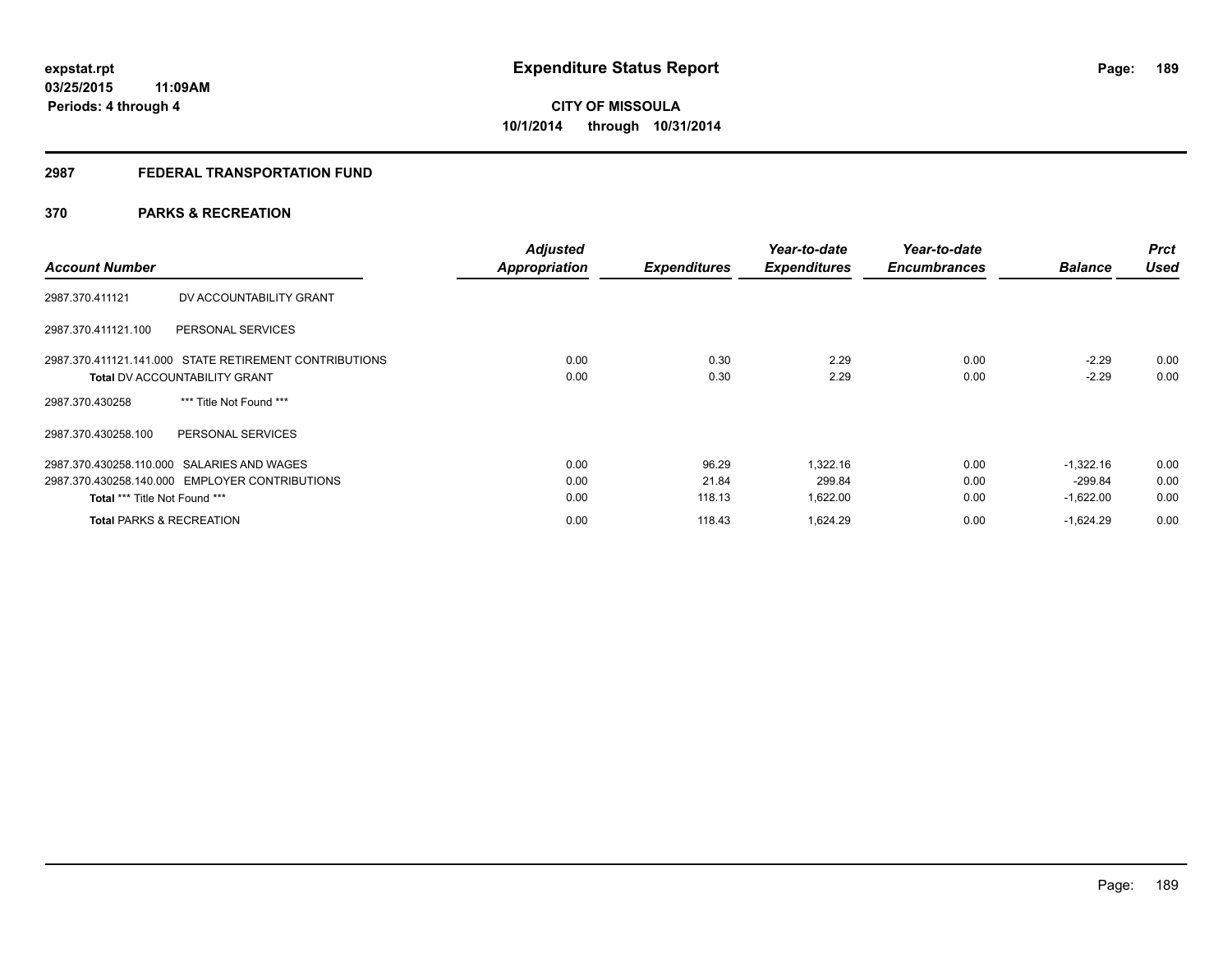## **2987 FEDERAL TRANSPORTATION FUND**

| <b>Account Number</b>         |                                                                                                 | <b>Adjusted</b><br><b>Appropriation</b> | <b>Expenditures</b>      | Year-to-date<br><b>Expenditures</b> | Year-to-date<br><b>Encumbrances</b> | <b>Balance</b>           | <b>Prct</b><br><b>Used</b> |
|-------------------------------|-------------------------------------------------------------------------------------------------|-----------------------------------------|--------------------------|-------------------------------------|-------------------------------------|--------------------------|----------------------------|
| 2987.390.430233               | *** Title Not Found ***                                                                         |                                         |                          |                                     |                                     |                          |                            |
| 2987.390.430233.900           | <b>CAPITAL OUTLAY</b>                                                                           |                                         |                          |                                     |                                     |                          |                            |
| Total *** Title Not Found *** |                                                                                                 | 0.00                                    | 0.00                     | 0.00                                | 0.00                                | 0.00                     | 0.00                       |
| 2987.390.430256               | SAFE ROUTES TO SCHOOLS                                                                          |                                         |                          |                                     |                                     |                          |                            |
| 2987.390.430256.900           | <b>CAPITAL OUTLAY</b>                                                                           |                                         |                          |                                     |                                     |                          |                            |
|                               | Total SAFE ROUTES TO SCHOOLS                                                                    | 0.00                                    | 0.00                     | 0.00                                | 0.00                                | 0.00                     | 0.00                       |
| 2987.390.430257               | <b>BICYCLE COMMUTER NETWORK</b>                                                                 |                                         |                          |                                     |                                     |                          |                            |
| 2987.390.430257.900           | <b>CAPITAL OUTLAY</b>                                                                           |                                         |                          |                                     |                                     |                          |                            |
|                               | 2987.390.430257.930.000 BICYCLE COMMUTER NETWORK/IMPROVEMENTS<br>Total BICYCLE COMMUTER NETWORK | 762,189.00<br>762,189.00                | 0.00<br>0.00             | 0.00<br>0.00                        | 0.00<br>0.00                        | 762,189.00<br>762,189.00 | 0.00<br>0.00               |
| 2987.390.430258               | <b>GRANT CREEK TRAIL BCN</b>                                                                    |                                         |                          |                                     |                                     |                          |                            |
| 2987.390.430258.100           | PERSONAL SERVICES                                                                               |                                         |                          |                                     |                                     |                          |                            |
| Total PERSONAL SERVICES       |                                                                                                 | 0.00                                    | 0.00                     | 0.00                                | 0.00                                | 0.00                     | 0.00                       |
| 2987.390.430258.900           | CAPITAL OUTLAY                                                                                  |                                         |                          |                                     |                                     |                          |                            |
|                               | 2987.390.430258.930.000 GRANT CREEK TRAIL BCN<br><b>Total GRANT CREEK TRAIL BCN</b>             | 870,129.00<br>870,129.00                | 177,106.12<br>177,106.12 | 474,657.61<br>474,657.61            | 0.00<br>0.00                        | 395,471.39<br>395,471.39 | 54.55<br>54.55             |
| 2987.390.430259               | RTLSNK CR/BRDWAY CROSSING                                                                       |                                         |                          |                                     |                                     |                          |                            |
| 2987.390.430259.900           | <b>CAPITAL OUTLAY</b>                                                                           |                                         |                          |                                     |                                     |                          |                            |
|                               | Total RTLSNK CR/BRDWAY CROSSING                                                                 | 0.00                                    | 0.00                     | 0.00                                | 0.00                                | 0.00                     | 0.00                       |
| 2987.390.430262               | <b>MASTER SIDEWALK PLAN</b>                                                                     |                                         |                          |                                     |                                     |                          |                            |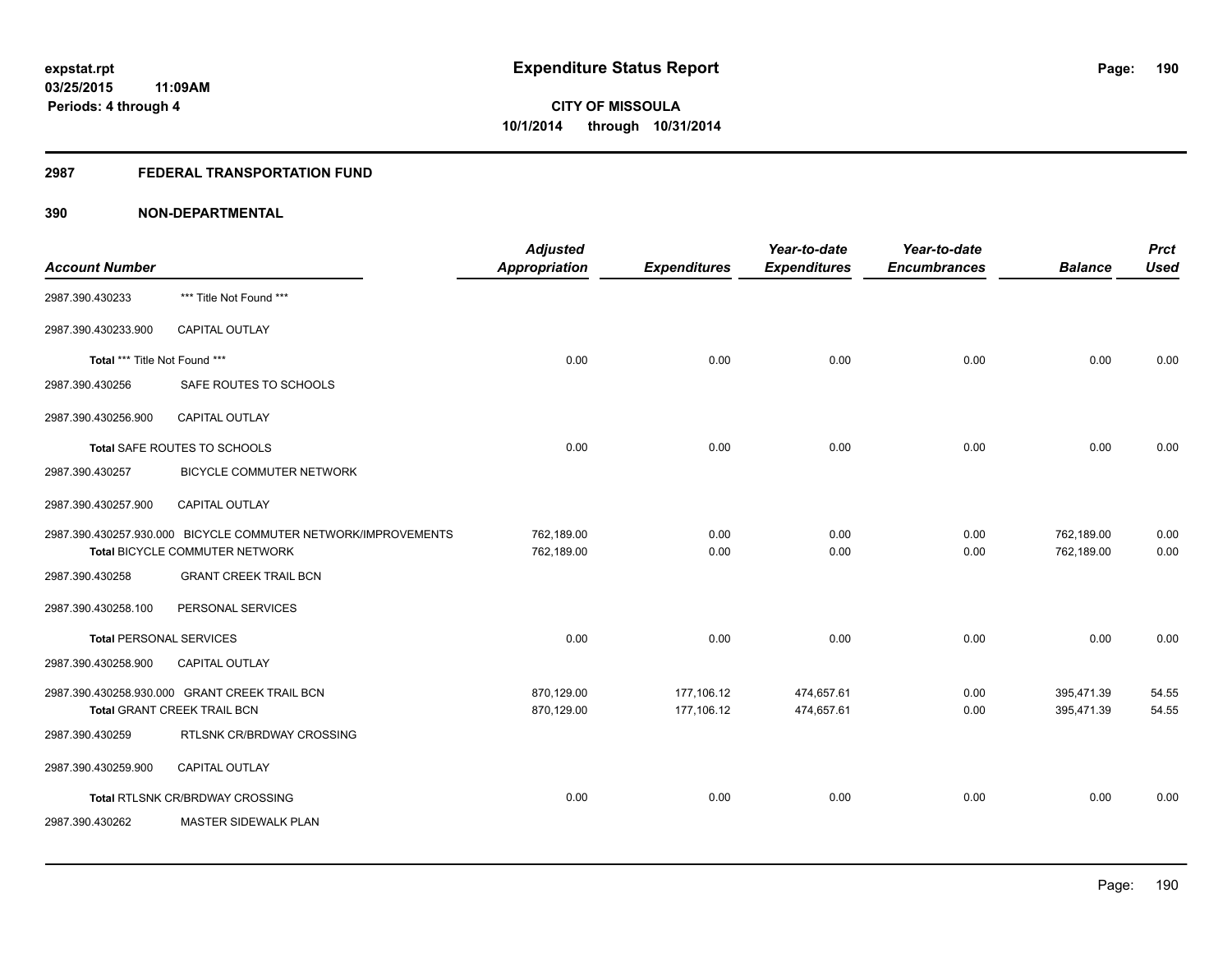#### **2987 FEDERAL TRANSPORTATION FUND**

|                            |                                            | <b>Adjusted</b>      |                     | Year-to-date        | Year-to-date        |                | <b>Prct</b> |
|----------------------------|--------------------------------------------|----------------------|---------------------|---------------------|---------------------|----------------|-------------|
| <b>Account Number</b>      |                                            | <b>Appropriation</b> | <b>Expenditures</b> | <b>Expenditures</b> | <b>Encumbrances</b> | <b>Balance</b> | <b>Used</b> |
| 2987.390.430262.900        | CAPITAL OUTLAY                             |                      |                     |                     |                     |                |             |
|                            | Total MASTER SIDEWALK PLAN                 | 0.00                 | 0.00                | 0.00                | 0.00                | 0.00           | 0.00        |
| 2987.390.430271            | HIGGINS HILL/BECKWITH RECONSTRUCTION       |                      |                     |                     |                     |                |             |
| 2987.390.430271.900        | CAPITAL OUTLAY                             |                      |                     |                     |                     |                |             |
|                            | Total HIGGINS HILL/BECKWITH RECONSTRUCTION | 0.00                 | 0.00                | 0.00                | 0.00                | 0.00           | 0.00        |
| 2987.390.430272            | SIGNALIZATION                              |                      |                     |                     |                     |                |             |
| 2987.390.430272.900        | <b>CAPITAL OUTLAY</b>                      |                      |                     |                     |                     |                |             |
| <b>Total SIGNALIZATION</b> |                                            | 0.00                 | 0.00                | 0.00                | 0.00                | 0.00           | 0.00        |
| 2987.390.430276            | RUSSELL S 3RD IMPROVEMENTS                 |                      |                     |                     |                     |                |             |
| 2987.390.430276.900        | CAPITAL OUTLAY                             |                      |                     |                     |                     |                |             |
|                            | Total RUSSELL S 3RD IMPROVEMENTS           | 0.00                 | 0.00                | 0.00                | 0.00                | 0.00           | 0.00        |
| 2987.390.430278            | LOLO ST-BRIDGE TO DUNCAN S/C               |                      |                     |                     |                     |                |             |
| 2987.390.430278.900        | <b>CAPITAL OUTLAY</b>                      |                      |                     |                     |                     |                |             |
|                            | Total LOLO ST-BRIDGE TO DUNCAN S/C         | 0.00                 | 0.00                | 0.00                | 0.00                | 0.00           | 0.00        |
| 2987.390.430279            | U OF M CROSSWALK PROJECT                   |                      |                     |                     |                     |                |             |
| 2987.390.430279.900        | <b>CAPITAL OUTLAY</b>                      |                      |                     |                     |                     |                |             |
|                            | Total U OF M CROSSWALK PROJECT             | 0.00                 | 0.00                | 0.00                | 0.00                | 0.00           | 0.00        |
| 2987.390.460405            | PLAYFAIR PARK - MINOR IMPROVEMENTS         |                      |                     |                     |                     |                |             |
| 2987.390.460405.900        | CAPITAL OUTLAY                             |                      |                     |                     |                     |                |             |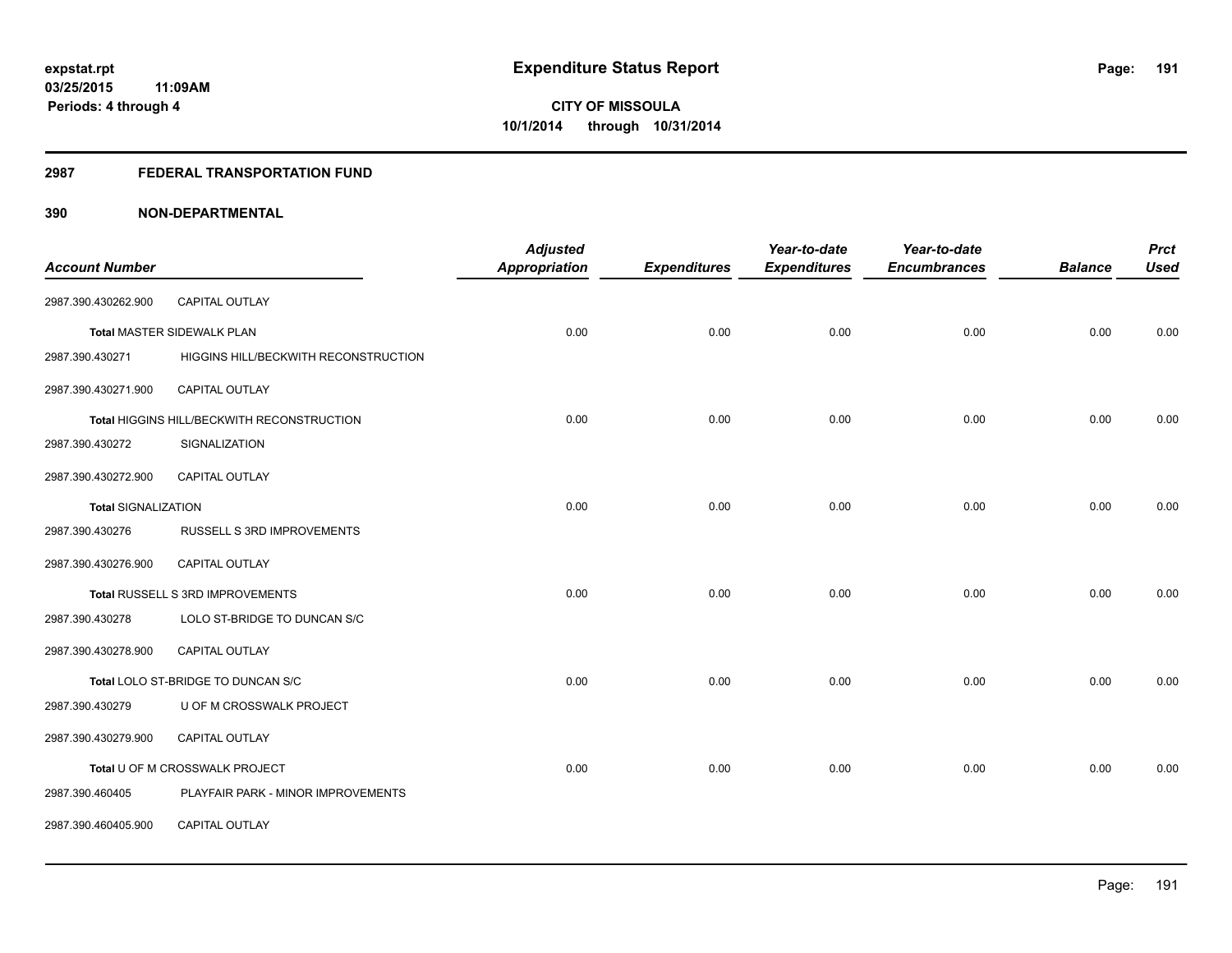## **2987 FEDERAL TRANSPORTATION FUND**

| <b>Account Number</b>           |                                          | <b>Adjusted</b><br><b>Appropriation</b> | <b>Expenditures</b> | Year-to-date<br><b>Expenditures</b> | Year-to-date<br><b>Encumbrances</b> | <b>Balance</b> | <b>Prct</b><br><b>Used</b> |
|---------------------------------|------------------------------------------|-----------------------------------------|---------------------|-------------------------------------|-------------------------------------|----------------|----------------------------|
|                                 | Total PLAYFAIR PARK - MINOR IMPROVEMENTS | 0.00                                    | 0.00                | 0.00                                | 0.00                                | 0.00           | 0.00                       |
| 2987.390.460415                 | SOUTH HILLS TRAIL SYSTEM                 |                                         |                     |                                     |                                     |                |                            |
| 2987.390.460415.900             | <b>CAPITAL OUTLAY</b>                    |                                         |                     |                                     |                                     |                |                            |
|                                 | Total SOUTH HILLS TRAIL SYSTEM           | 0.00                                    | 0.00                | 0.00                                | 0.00                                | 0.00           | 0.00                       |
| 2987.390.460435                 | SILVER PARK MILL SITE                    |                                         |                     |                                     |                                     |                |                            |
| 2987.390.460435.900             | <b>CAPITAL OUTLAY</b>                    |                                         |                     |                                     |                                     |                |                            |
|                                 | <b>Total SILVER PARK MILL SITE</b>       | 0.00                                    | 0.00                | 0.00                                | 0.00                                | 0.00           | 0.00                       |
| 2987.390.460509                 | KIM WILLIAMS TRAIL                       |                                         |                     |                                     |                                     |                |                            |
| 2987.390.460509.900             | <b>CAPITAL OUTLAY</b>                    |                                         |                     |                                     |                                     |                |                            |
| <b>Total KIM WILLIAMS TRAIL</b> |                                          | 0.00                                    | 0.00                | 0.00                                | 0.00                                | 0.00           | 0.00                       |
| 2987.390.510000                 | <b>MISCELLANEOUS</b>                     |                                         |                     |                                     |                                     |                |                            |
| 2987.390.510000.800             | OTHER OBJECTS                            |                                         |                     |                                     |                                     |                |                            |
| <b>Total MISCELLANEOUS</b>      |                                          | 0.00                                    | 0.00                | 0.00                                | 0.00                                | 0.00           | 0.00                       |
| Total NON-DEPARTMENTAL          |                                          | 1,632,318.00                            | 177,106.12          | 474,657.61                          | 0.00                                | 1,157,660.39   | 29.08                      |
|                                 | Total FEDERAL TRANSPORTATION FUND        | 1,632,318.00                            | 177,224.55          | 476,281.90                          | 0.00                                | 1,156,036.10   | 29.18                      |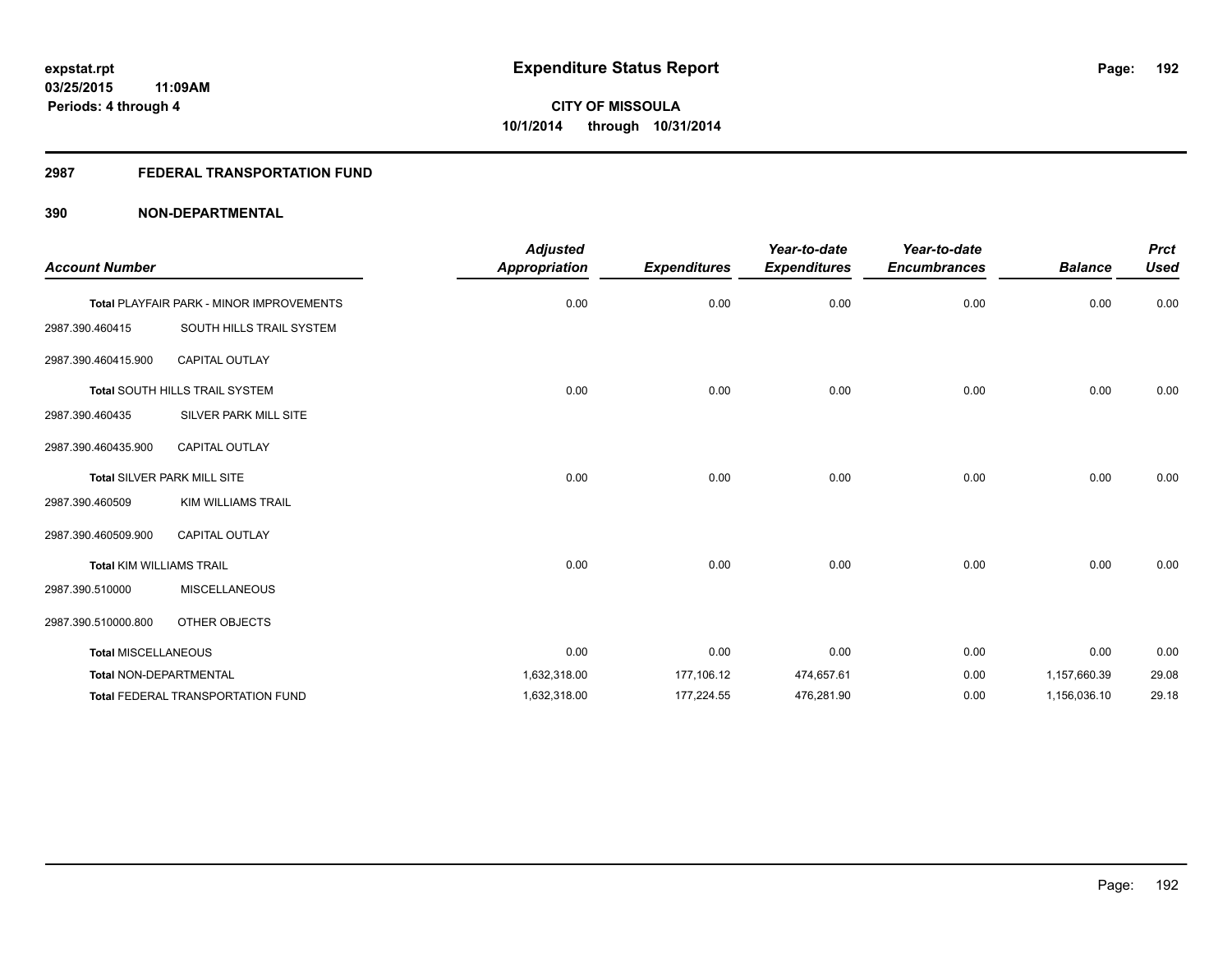## **2988 GRANTS & DONATIONS FUND**

## **223 CITY CLERK**

| <b>Account Number</b>   |                      | <b>Adjusted</b><br>Appropriation | <b>Expenditures</b> | Year-to-date<br><b>Expenditures</b> | Year-to-date<br><b>Encumbrances</b> | <b>Balance</b> | <b>Prct</b><br><b>Used</b> |
|-------------------------|----------------------|----------------------------------|---------------------|-------------------------------------|-------------------------------------|----------------|----------------------------|
| 2988.223.420000         | <b>PUBLIC SAFETY</b> |                                  |                     |                                     |                                     |                |                            |
| 2988.223.420000.200     | <b>SUPPLIES</b>      |                                  |                     |                                     |                                     |                |                            |
| <b>Total CITY CLERK</b> |                      | 0.00                             | 0.00                | 0.00                                | 0.00                                | 0.00           | 0.00                       |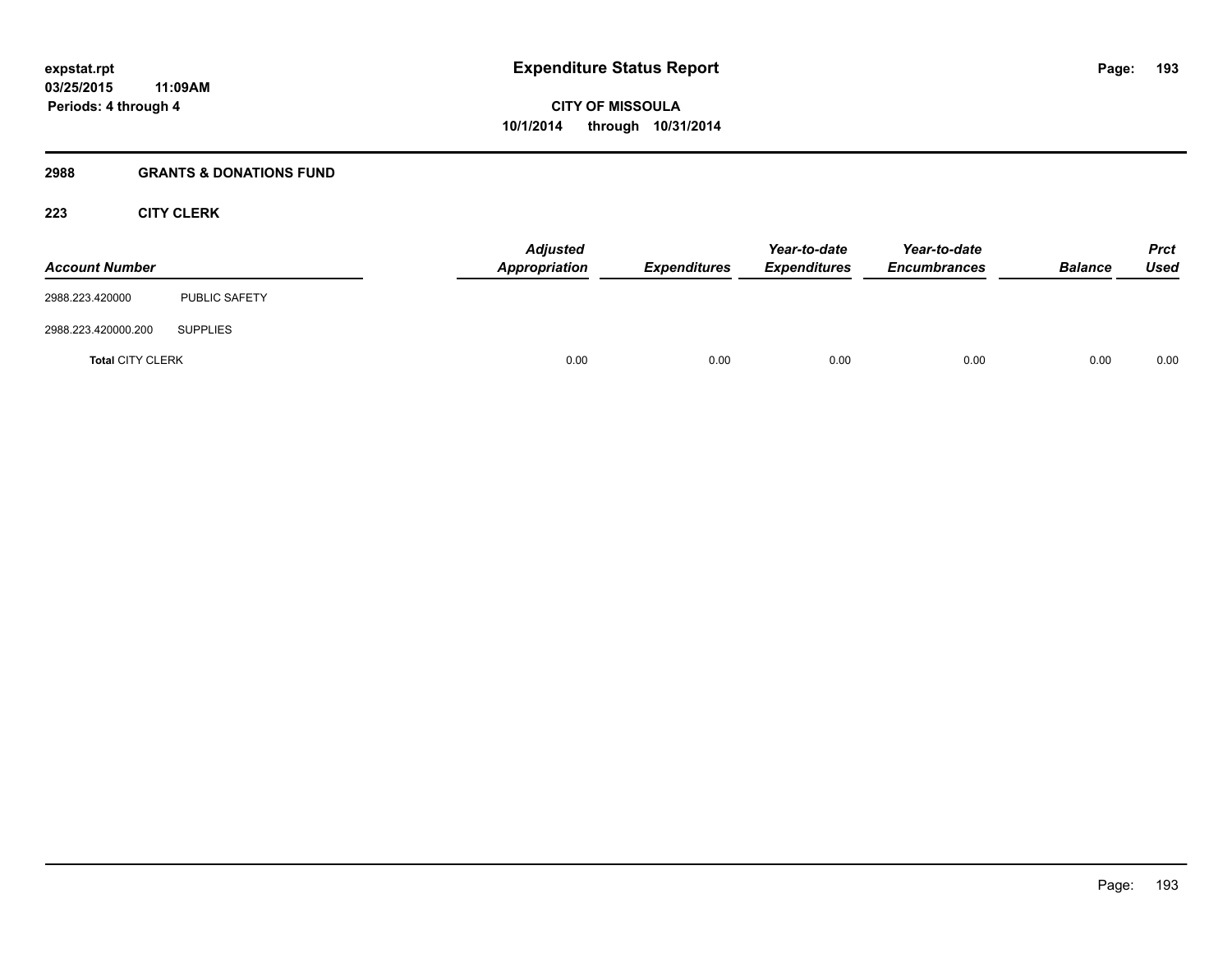#### **2988 GRANTS & DONATIONS FUND**

## **270 CITY ATTORNEY**

|                                 |                                                        | <b>Adjusted</b>      |                     | Year-to-date        | Year-to-date        |                | <b>Prct</b> |
|---------------------------------|--------------------------------------------------------|----------------------|---------------------|---------------------|---------------------|----------------|-------------|
| <b>Account Number</b>           |                                                        | <b>Appropriation</b> | <b>Expenditures</b> | <b>Expenditures</b> | <b>Encumbrances</b> | <b>Balance</b> | <b>Used</b> |
| 2988.270.411121                 | DV ACCOUNTABILITY GRANT                                |                      |                     |                     |                     |                |             |
| 2988.270.411121.100             | PERSONAL SERVICES                                      |                      |                     |                     |                     |                |             |
|                                 | 2988.270.411121.110.000 DV GRANT/SALARIES AND WAGES    | 0.00                 | 2.254.34            | 8.897.54            | 0.00                | $-8.897.54$    | 0.00        |
|                                 | 2988.270.411121.140.000 EMPLOYER CONTRIBUTIONS         | 0.00                 | 760.51              | 3,355.74            | 0.00                | $-3.355.74$    | 0.00        |
|                                 | 2988.270.411121.141.000 STATE RETIREMENT CONTRIBUTIONS | 0.00                 | 2.25                | 12.30               | 0.00                | $-12.30$       | 0.00        |
| <b>Total PERSONAL SERVICES</b>  |                                                        | 0.00                 | 3.017.10            | 12.265.58           | 0.00                | $-12.265.58$   | 0.00        |
| 2988.270.411121.300             | <b>PURCHASED SERVICES</b>                              |                      |                     |                     |                     |                |             |
| <b>Total PURCHASED SERVICES</b> |                                                        | 0.00                 | 0.00                | 0.00                | 0.00                | 0.00           | 0.00        |
| <b>Total CITY ATTORNEY</b>      |                                                        | 0.00                 | 3.017.10            | 12.265.58           | 0.00                | $-12.265.58$   | 0.00        |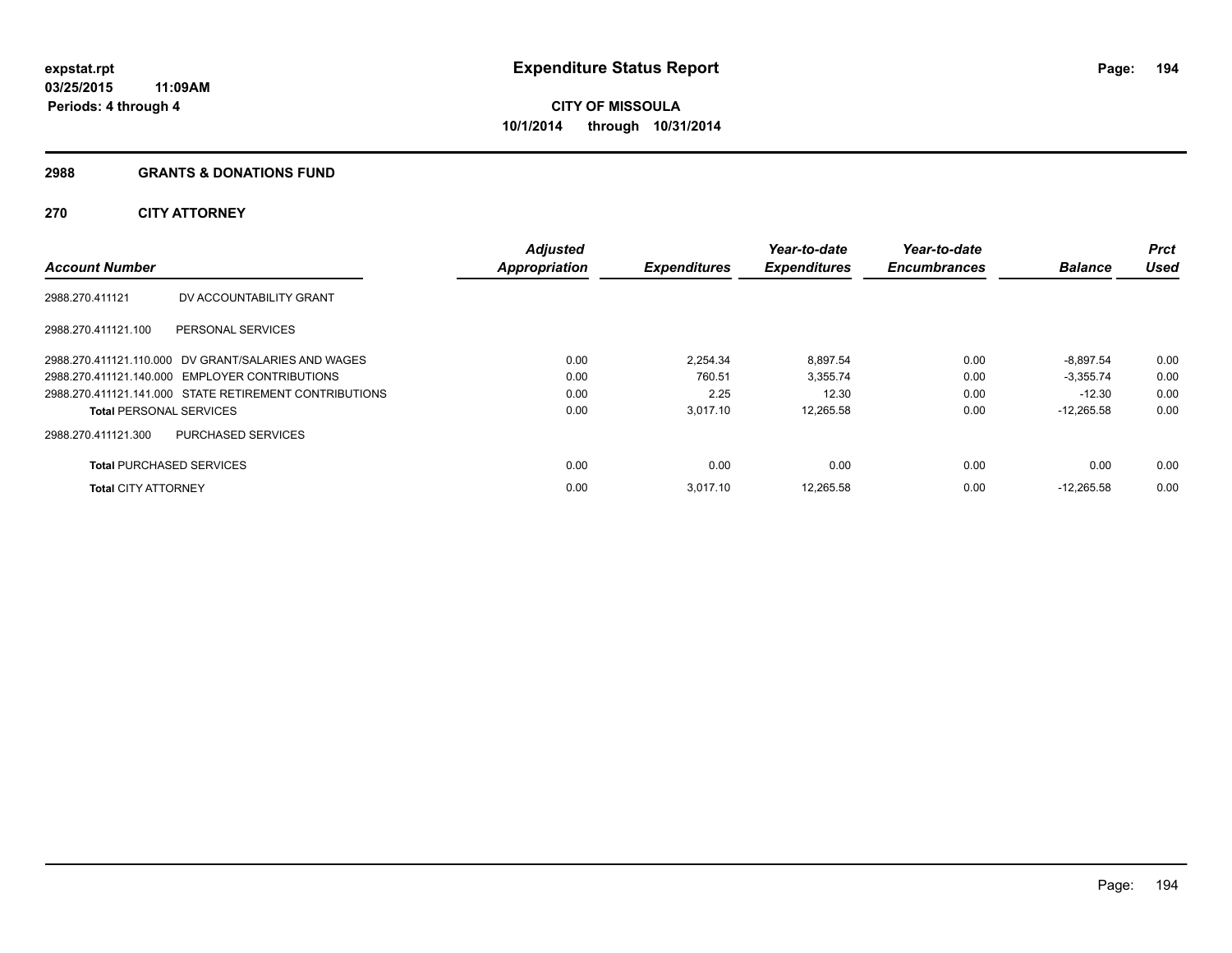## **2988 GRANTS & DONATIONS FUND**

## **290 POLICE**

| <b>Account Number</b> |                    | <b>Adjusted</b><br><b>Appropriation</b> | <b>Expenditures</b> | Year-to-date<br><b>Expenditures</b> | Year-to-date<br><b>Encumbrances</b> | <b>Balance</b> | <b>Prct</b><br><b>Used</b> |
|-----------------------|--------------------|-----------------------------------------|---------------------|-------------------------------------|-------------------------------------|----------------|----------------------------|
| 2988.290.420186       | FY15 HITDA         |                                         |                     |                                     |                                     |                |                            |
| 2988.290.420186.200   | <b>SUPPLIES</b>    |                                         |                     |                                     |                                     |                |                            |
| <b>Total SUPPLIES</b> |                    | 0.00                                    | 0.00                | 0.00                                | 0.00                                | 0.00           | 0.00                       |
| 2988.290.420186.300   | PURCHASED SERVICES |                                         |                     |                                     |                                     |                |                            |
| <b>Total POLICE</b>   |                    | 0.00                                    | 0.00                | 0.00                                | 0.00                                | 0.00           | 0.00                       |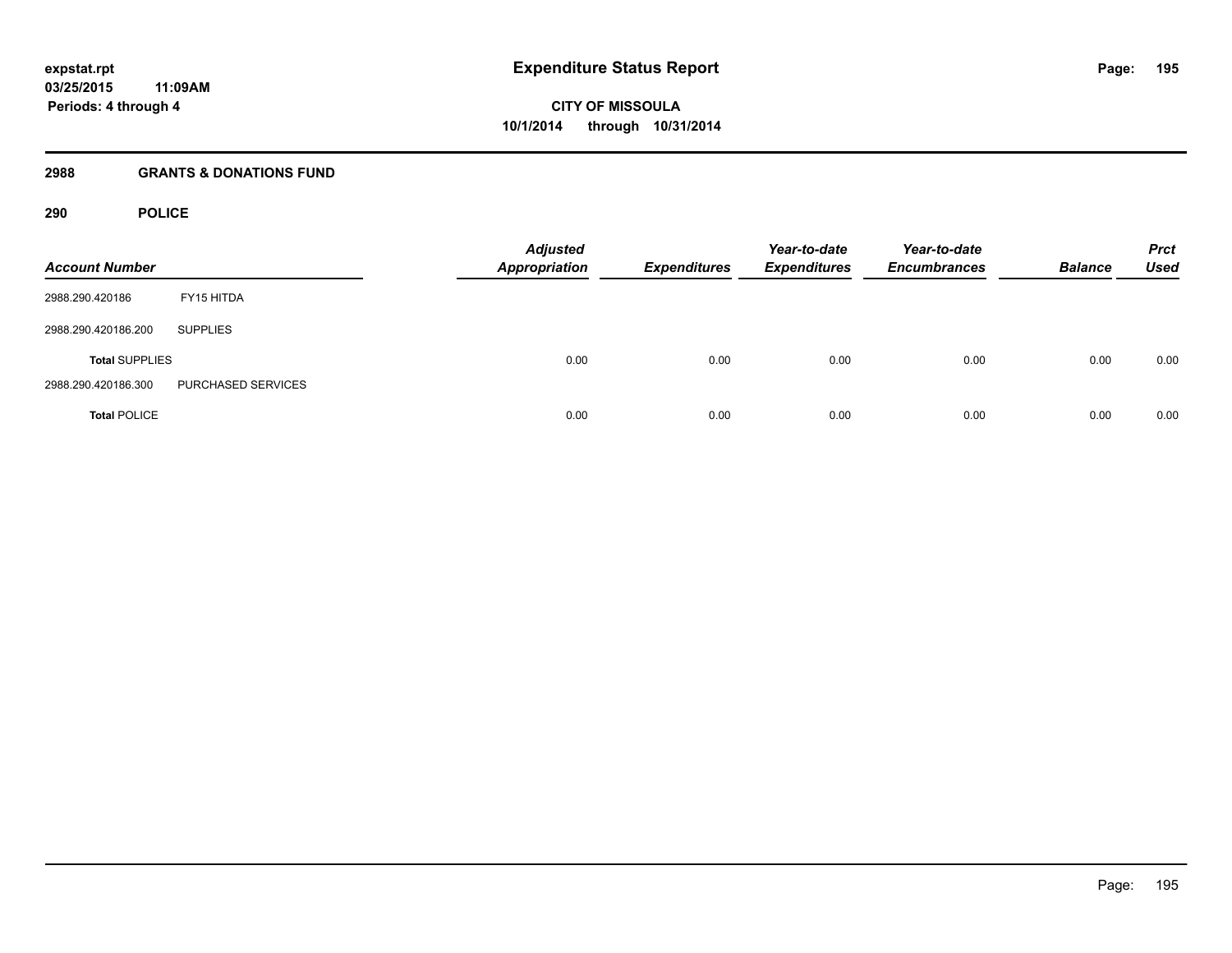#### **2988 GRANTS & DONATIONS FUND**

|                               |                                                | <b>Adjusted</b> |                     | Year-to-date        | Year-to-date        |                | <b>Prct</b> |
|-------------------------------|------------------------------------------------|-----------------|---------------------|---------------------|---------------------|----------------|-------------|
| <b>Account Number</b>         |                                                | Appropriation   | <b>Expenditures</b> | <b>Expenditures</b> | <b>Encumbrances</b> | <b>Balance</b> | <b>Used</b> |
| 2988.390.402816               | *** Title Not Found ***                        |                 |                     |                     |                     |                |             |
| 2988.390.402816.300           | PURCHASED SERVICES                             |                 |                     |                     |                     |                |             |
| Total *** Title Not Found *** |                                                | 0.00            | 0.00                | 0.00                | 0.00                | 0.00           | 0.00        |
| 2988.390.410105               | WAPIKIYA HOMEOWNERS ASSN GRANT                 |                 |                     |                     |                     |                |             |
| 2988.390.410105.200           | <b>SUPPLIES</b>                                |                 |                     |                     |                     |                |             |
|                               | Total WAPIKIYA HOMEOWNERS ASSN GRANT           | 0.00            | 0.00                | 0.00                | 0.00                | 0.00           | 0.00        |
| 2988.390.420000               | <b>MISC GRANTS</b>                             |                 |                     |                     |                     |                |             |
| 2988.390.420000.700           | <b>GRANTS &amp; CONTRIBUTIONS</b>              |                 |                     |                     |                     |                |             |
|                               | 2988.390.420000.700.000 GRANTS & CONTRIBUTIONS | 46,000.00       | 0.00                | 1,332.85            | 0.00                | 44,667.15      | 2.90        |
|                               | Total GRANTS & CONTRIBUTIONS                   | 46,000.00       | 0.00                | 1,332.85            | 0.00                | 44,667.15      | 2.90        |
| 2988.390.420000.800           | OTHER OBJECTS                                  |                 |                     |                     |                     |                |             |
| <b>Total OTHER OBJECTS</b>    |                                                | 0.00            | 0.00                | 0.00                | 0.00                | 0.00           | 0.00        |
| <b>Total MISC GRANTS</b>      |                                                | 46,000.00       | 0.00                | 1,332.85            | 0.00                | 44,667.15      | 2.90        |
| 2988.390.420110               | COPS TECHNOLOGY GRANT(D0J)                     |                 |                     |                     |                     |                |             |
| 2988.390.420110.900           | <b>CAPITAL OUTLAY</b>                          |                 |                     |                     |                     |                |             |
|                               | Total COPS TECHNOLOGY GRANT(D0J)               | 0.00            | 0.00                | 0.00                | 0.00                | 0.00           | 0.00        |
| 2988.390.420112               | COPS TECH GRANT X2 \$750,000                   |                 |                     |                     |                     |                |             |
| 2988.390.420112.300           | PURCHASED SERVICES                             |                 |                     |                     |                     |                |             |
|                               | <b>Total PURCHASED SERVICES</b>                | 0.00            | 0.00                | 0.00                | 0.00                | 0.00           | 0.00        |
| 2988.390.420112.800           | OTHER OBJECTS                                  |                 |                     |                     |                     |                |             |
|                               |                                                |                 |                     |                     |                     |                |             |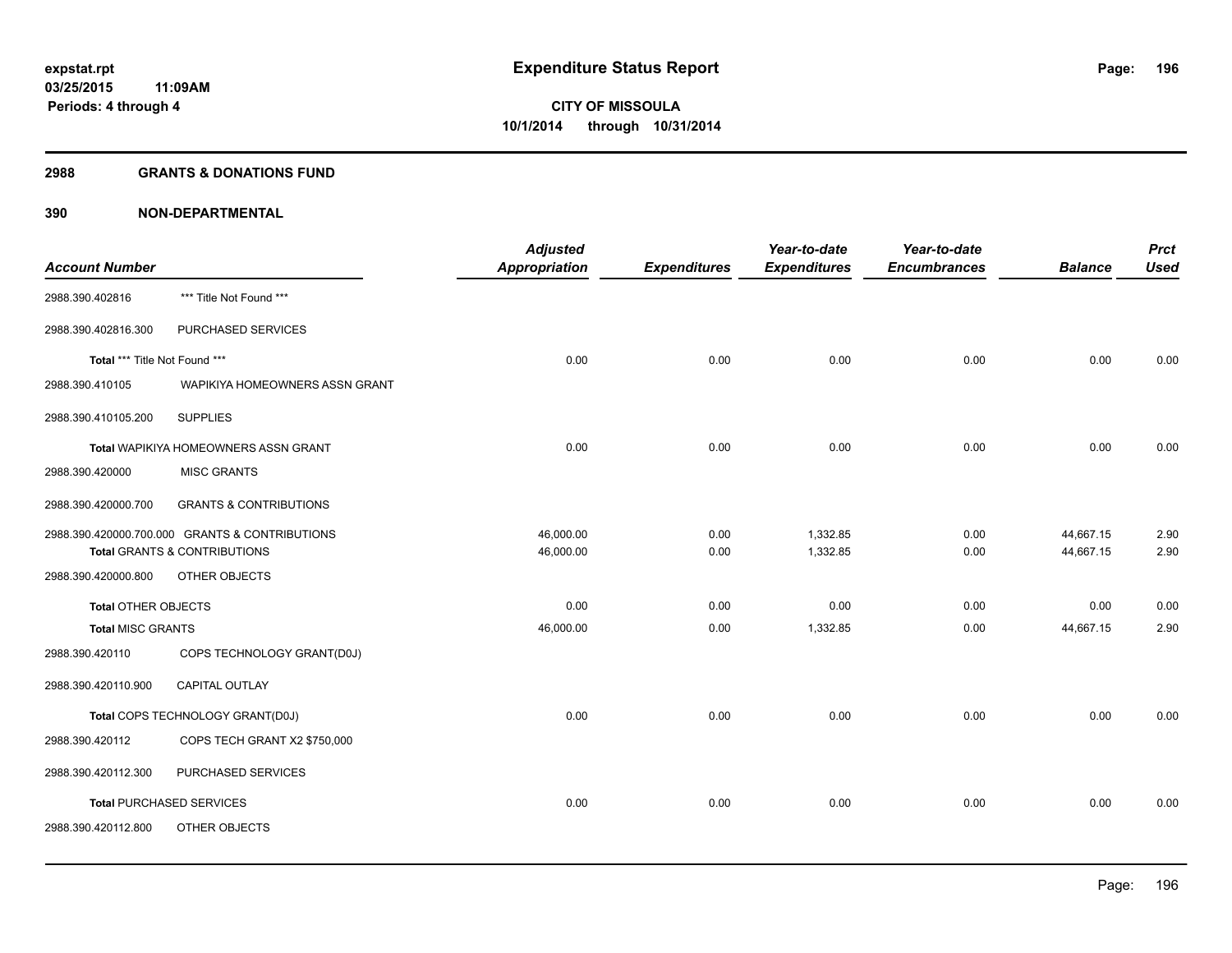#### **2988 GRANTS & DONATIONS FUND**

|                                                                                                                                                            | <b>Adjusted</b>              |                        | Year-to-date           | Year-to-date         |                                  | <b>Prct</b>          |
|------------------------------------------------------------------------------------------------------------------------------------------------------------|------------------------------|------------------------|------------------------|----------------------|----------------------------------|----------------------|
| <b>Account Number</b>                                                                                                                                      | <b>Appropriation</b>         | <b>Expenditures</b>    | <b>Expenditures</b>    | <b>Encumbrances</b>  | <b>Balance</b>                   | <b>Used</b>          |
| Total OTHER OBJECTS                                                                                                                                        | 0.00                         | 0.00                   | 0.00                   | 0.00                 | 0.00                             | 0.00                 |
| 2988.390.420112.900<br><b>CAPITAL OUTLAY</b>                                                                                                               |                              |                        |                        |                      |                                  |                      |
| 2988.390.420112.940.000 MACHINERY & EQUIPMENT                                                                                                              | 34,000.00                    | 0.00                   | 0.00<br>0.00           | 0.00                 | 34,000.00                        | 0.00<br>0.00         |
| Total COPS TECH GRANT X2 \$750,000<br>ANTI-GRAFFITI PROJECT<br>2988.390.420143                                                                             | 34,000.00                    | 0.00                   |                        | 0.00                 | 34,000.00                        |                      |
| <b>SUPPLIES</b><br>2988.390.420143.200                                                                                                                     |                              |                        |                        |                      |                                  |                      |
| 2988.390.420143.210.000 OFFICE SUPPLIES - ANTI-GRAFFITI PROJECT<br>2988.390.420143.220.000 OPERATING SUPPLIES-ANTI GRAFITTI<br>Total ANTI-GRAFFITI PROJECT | 5.000.00<br>0.00<br>5,000.00 | 0.00<br>39.99<br>39.99 | 0.00<br>98.93<br>98.93 | 0.00<br>0.00<br>0.00 | 5,000.00<br>$-98.93$<br>4,901.07 | 0.00<br>0.00<br>1.98 |
| 2988.390.420144<br><b>BIAS CRIME CONTROL CAMPAIGN</b>                                                                                                      |                              |                        |                        |                      |                                  |                      |
| 2988.390.420144.300<br>PURCHASED SERVICES                                                                                                                  |                              |                        |                        |                      |                                  |                      |
| 2988.390.420144.350.000 BIAS CAMPAIGN - PROFESSIONAL SERVICES<br>Total BIAS CRIME CONTROL CAMPAIGN                                                         | 10,000.00<br>10,000.00       | 0.00<br>0.00           | 0.00<br>0.00           | 0.00<br>0.00         | 10,000.00<br>10,000.00           | 0.00<br>0.00         |
| FY10 UNDERAGE DRINKING<br>2988.390.420145                                                                                                                  |                              |                        |                        |                      |                                  |                      |
| 2988.390.420145.100<br>PERSONAL SERVICES                                                                                                                   |                              |                        |                        |                      |                                  |                      |
| <b>Total PERSONAL SERVICES</b>                                                                                                                             | 0.00                         | 0.00                   | 0.00                   | 0.00                 | 0.00                             | 0.00                 |
| 2988.390.420145.200<br><b>SUPPLIES</b>                                                                                                                     |                              |                        |                        |                      |                                  |                      |
| <b>Total SUPPLIES</b>                                                                                                                                      | 0.00                         | 0.00                   | 0.00                   | 0.00                 | 0.00                             | 0.00                 |
| 2988.390.420145.300<br>PURCHASED SERVICES                                                                                                                  |                              |                        |                        |                      |                                  |                      |
| Total FY10 UNDERAGE DRINKING                                                                                                                               | 0.00                         | 0.00                   | 0.00                   | 0.00                 | 0.00                             | 0.00                 |
| <b>TRAFFIC POLICING-UNIFORM</b><br>2988.390.420150                                                                                                         |                              |                        |                        |                      |                                  |                      |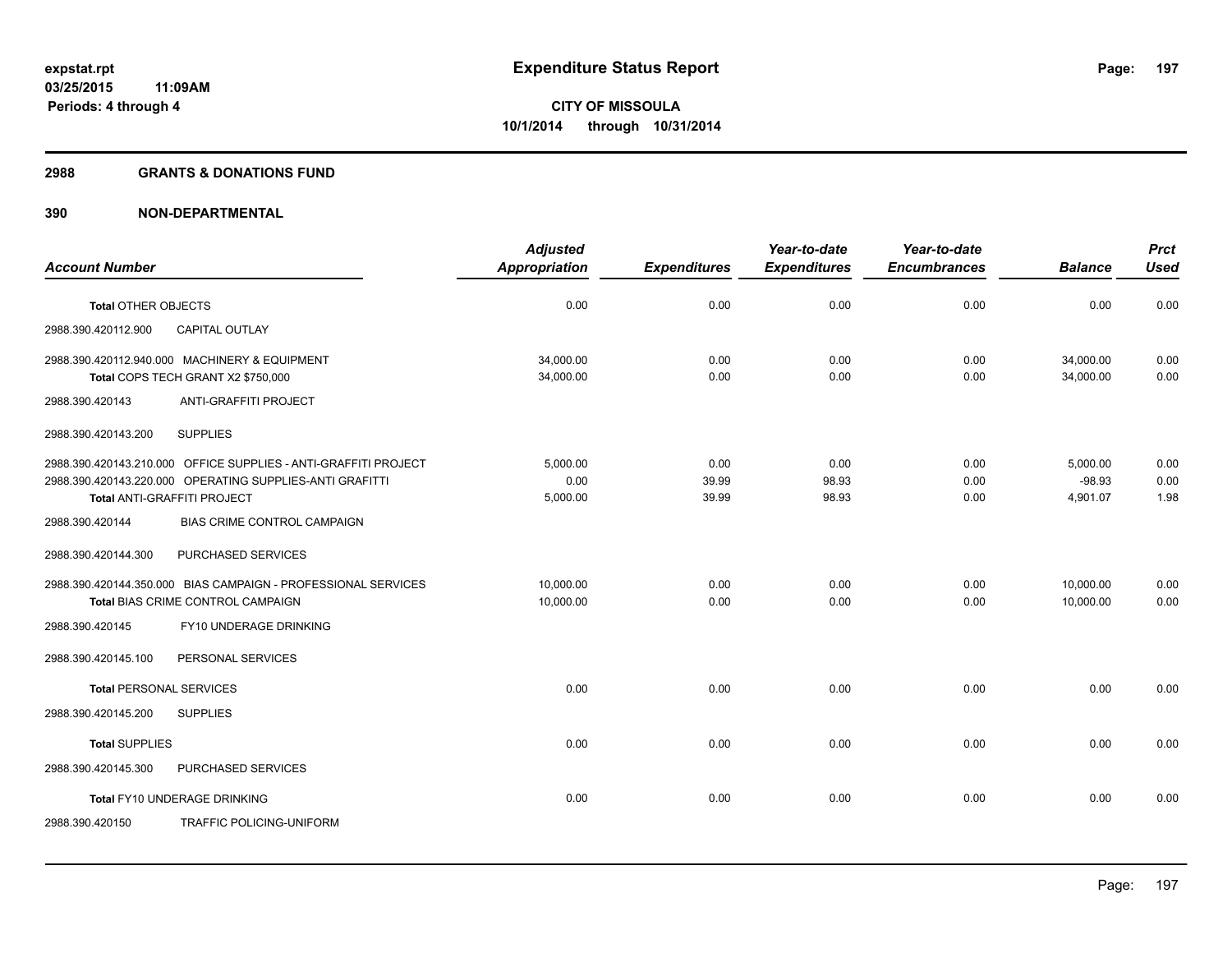#### **2988 GRANTS & DONATIONS FUND**

|                                            |                                                                  | <b>Adjusted</b>      |                     | Year-to-date        | Year-to-date        |                | <b>Prct</b> |
|--------------------------------------------|------------------------------------------------------------------|----------------------|---------------------|---------------------|---------------------|----------------|-------------|
| <b>Account Number</b>                      |                                                                  | <b>Appropriation</b> | <b>Expenditures</b> | <b>Expenditures</b> | <b>Encumbrances</b> | <b>Balance</b> | <b>Used</b> |
| 2988.390.420150.900                        | <b>CAPITAL OUTLAY</b>                                            |                      |                     |                     |                     |                |             |
|                                            | <b>Total TRAFFIC POLICING-UNIFORM</b>                            | 0.00                 | 0.00                | 0.00                | 0.00                | 0.00           | 0.00        |
| 2988.390.420160                            | FY09 POLICE ICAC FEDERAL GRANT                                   |                      |                     |                     |                     |                |             |
| 2988.390.420160.100                        | PERSONAL SERVICES                                                |                      |                     |                     |                     |                |             |
|                                            | 2988.390.420160.110.000 FY09 POLICE ICAC GRANT/SALARIES          | 59,584.00            | 5,007.71            | 19,857.32           | 0.00                | 39,726.68      | 33.33       |
|                                            | 2988.390.420160.115.000 SALARIES/HEALTH INSURANCE BENEFIT        | 0.00                 | 570.00              | 1,966.50            | 0.00                | $-1,966.50$    | 0.00        |
|                                            | 2988.390.420160.120.000 FY09 POLICE ICAC GRANT/OT & /TERMINATION | 0.00                 | 1,003.32            | 3,724.61            | 0.00                | $-3,724.61$    | 0.00        |
| 2988.390.420160.130.000 OTHER              |                                                                  | 675.00               | 0.00                | 0.00                | 0.00                | 675.00         | 0.00        |
|                                            | 2988.390.420160.140.000 FY09 POLICE ICAC GRANT                   | 19,070.00            | 1,465.91            | 5,717.46            | 0.00                | 13,352.54      | 29.98       |
|                                            | 2988.390.420160.141.000 STATE RETIREMENT CONTRIBUTIONS           | 0.00                 | 1,638.17            | 6,409.65            | 0.00                | $-6,409.65$    | 0.00        |
| <b>Total PERSONAL SERVICES</b>             |                                                                  | 79,329.00            | 9,685.11            | 37,675.54           | 0.00                | 41,653.46      | 47.49       |
| 2988.390.420160.200                        | <b>SUPPLIES</b>                                                  |                      |                     |                     |                     |                |             |
|                                            | 2988.390.420160.210.000 FY09 POLIC ICAC GRANT/SUPPLIES           | 620.00               | 0.00                | 0.00                | 0.00                | 620.00         | 0.00        |
|                                            | 2988.390.420160.220.000 OPERATING SUPPLIES                       | 7,570.00             | 0.00                | 160.50              | 0.00                | 7,409.50       | 2.12        |
|                                            | 2988.390.420160.230.000 REPAIR/MAINTENANCE                       | 3,000.00             | 0.00                | 0.00                | 0.00                | 3,000.00       | 0.00        |
| 2988.390.420160.231.000 GASOLINE           |                                                                  | 8.500.00             | 0.00                | 0.00                | 0.00                | 8.500.00       | 0.00        |
| <b>Total SUPPLIES</b>                      |                                                                  | 19,690.00            | 0.00                | 160.50              | 0.00                | 19,529.50      | 0.82        |
| 2988.390.420160.300                        | PURCHASED SERVICES                                               |                      |                     |                     |                     |                |             |
| 2988.390.420160.344.000 TELEPHONE SERVICE  |                                                                  | 979.00               | 0.00                | 0.00                | 0.00                | 979.00         | 0.00        |
|                                            | 2988.390.420160.370.000 Fy09 POLICE ICAC GRANT/TRAVEL            | 500.00               | 0.00                | 1,780.73            | 0.00                | $-1,280.73$    | 356.15      |
| 2988.390.420160.380.000 TRAINING           |                                                                  | 1,500.00             | 0.00                | 0.00                | 0.00                | 1,500.00       | 0.00        |
| <b>Total PURCHASED SERVICES</b>            |                                                                  | 2,979.00             | 0.00                | 1,780.73            | 0.00                | 1,198.27       | 59.78       |
| 2988.390.420160.400                        | <b>BUILDING MATERIALS</b>                                        |                      |                     |                     |                     |                |             |
| 2988.390.420160.400.000 BUILDING MATERIALS |                                                                  | 700.00               | 0.00                | 0.00                | 0.00                | 700.00         | 0.00        |
| <b>Total BUILDING MATERIALS</b>            |                                                                  | 700.00               | 0.00                | 0.00                | 0.00                | 700.00         | 0.00        |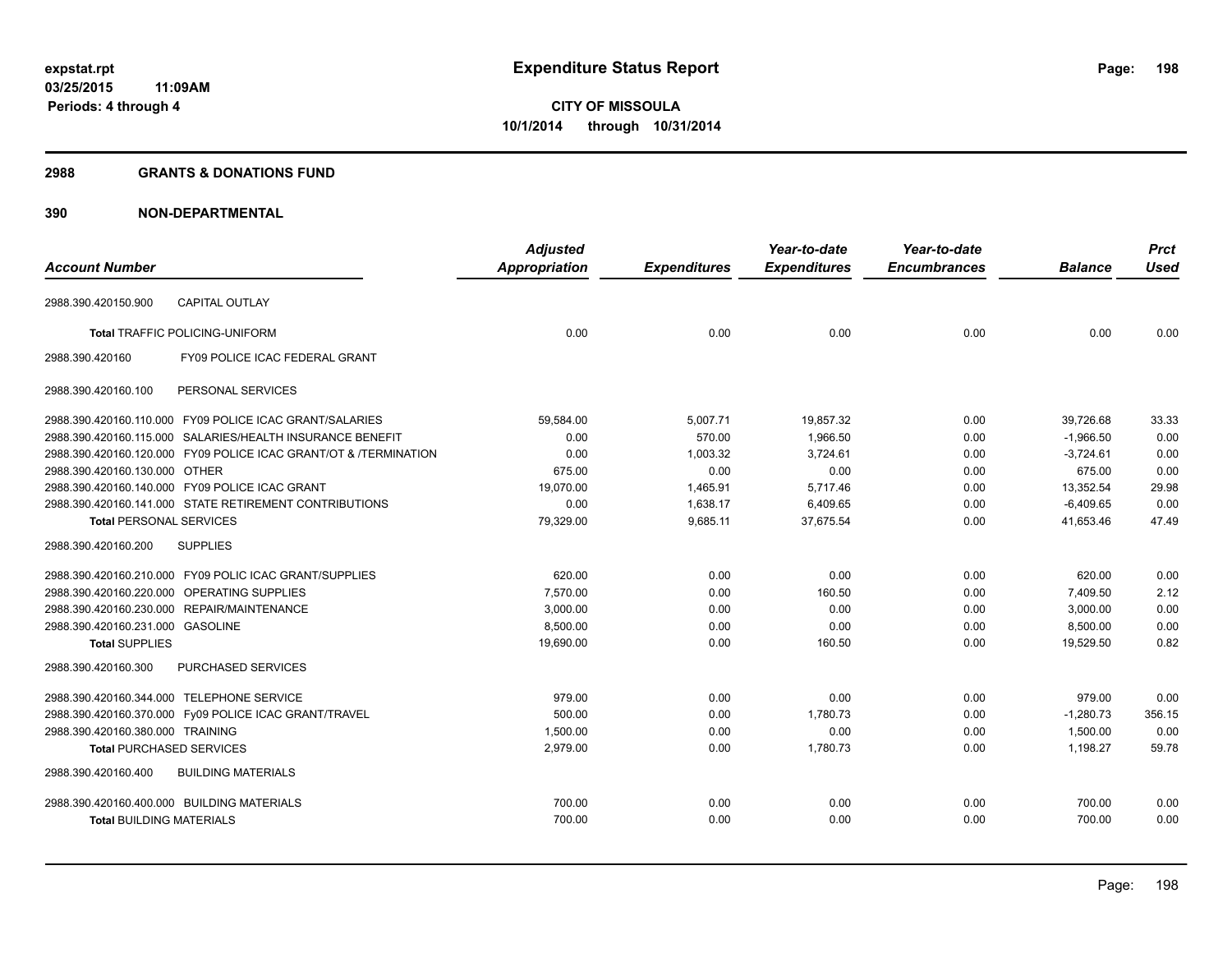#### **2988 GRANTS & DONATIONS FUND**

|                                |                                                                 | <b>Adjusted</b>      |                     | Year-to-date        | Year-to-date        |                | <b>Prct</b> |
|--------------------------------|-----------------------------------------------------------------|----------------------|---------------------|---------------------|---------------------|----------------|-------------|
| <b>Account Number</b>          |                                                                 | <b>Appropriation</b> | <b>Expenditures</b> | <b>Expenditures</b> | <b>Encumbrances</b> | <b>Balance</b> | <b>Used</b> |
| 2988.390.420160.500            | <b>FIXED CHARGES</b>                                            |                      |                     |                     |                     |                |             |
| <b>Total FIXED CHARGES</b>     |                                                                 | 0.00                 | 0.00                | 0.00                | 0.00                | 0.00           | 0.00        |
| 2988.390.420160.800            | OTHER OBJECTS                                                   |                      |                     |                     |                     |                |             |
| <b>Total OTHER OBJECTS</b>     |                                                                 | 0.00                 | 0.00                | 0.00                | 0.00                | 0.00           | 0.00        |
| 2988.390.420160.900            | <b>CAPITAL OUTLAY</b>                                           |                      |                     |                     |                     |                |             |
| <b>Total CAPITAL OUTLAY</b>    |                                                                 | 0.00                 | 0.00                | 0.00                | 0.00                | 0.00           | 0.00        |
|                                | Total FY09 POLICE ICAC FEDERAL GRANT                            | 102,698.00           | 9,685.11            | 39,616.77           | 0.00                | 63,081.23      | 38.58       |
| 2988.390.420180                | <b>BULLETPROOF VEST PROGRAM</b>                                 |                      |                     |                     |                     |                |             |
| 2988.390.420180.200            | <b>SUPPLIES</b>                                                 |                      |                     |                     |                     |                |             |
|                                | 2988.390.420180.220.000 OPERATING SUPPLIES-BULLETPROOF VEST GNT | 10,500.00            | 628.00              | 1,290.50            | 0.00                | 9,209.50       | 12.29       |
|                                | Total BULLETPROOF VEST PROGRAM                                  | 10,500.00            | 628.00              | 1,290.50            | 0.00                | 9,209.50       | 12.29       |
| 2988.390.420181                | FY12 HIDTA                                                      |                      |                     |                     |                     |                |             |
| 2988.390.420181.100            | PERSONAL SERVICES                                               |                      |                     |                     |                     |                |             |
| <b>Total PERSONAL SERVICES</b> |                                                                 | 0.00                 | 0.00                | 0.00                | 0.00                | 0.00           | 0.00        |
| 2988.390.420181.200            | <b>SUPPLIES</b>                                                 |                      |                     |                     |                     |                |             |
| <b>Total SUPPLIES</b>          |                                                                 | 0.00                 | 0.00                | 0.00                | 0.00                | 0.00           | 0.00        |
| 2988.390.420181.300            | PURCHASED SERVICES                                              |                      |                     |                     |                     |                |             |
|                                | <b>Total PURCHASED SERVICES</b>                                 | 0.00                 | 0.00                | 0.00                | 0.00                | 0.00           | 0.00        |
| 2988.390.420181.500            | <b>FIXED CHARGES</b>                                            |                      |                     |                     |                     |                |             |
| <b>Total FIXED CHARGES</b>     |                                                                 | 0.00                 | 0.00                | 0.00                | 0.00                | 0.00           | 0.00        |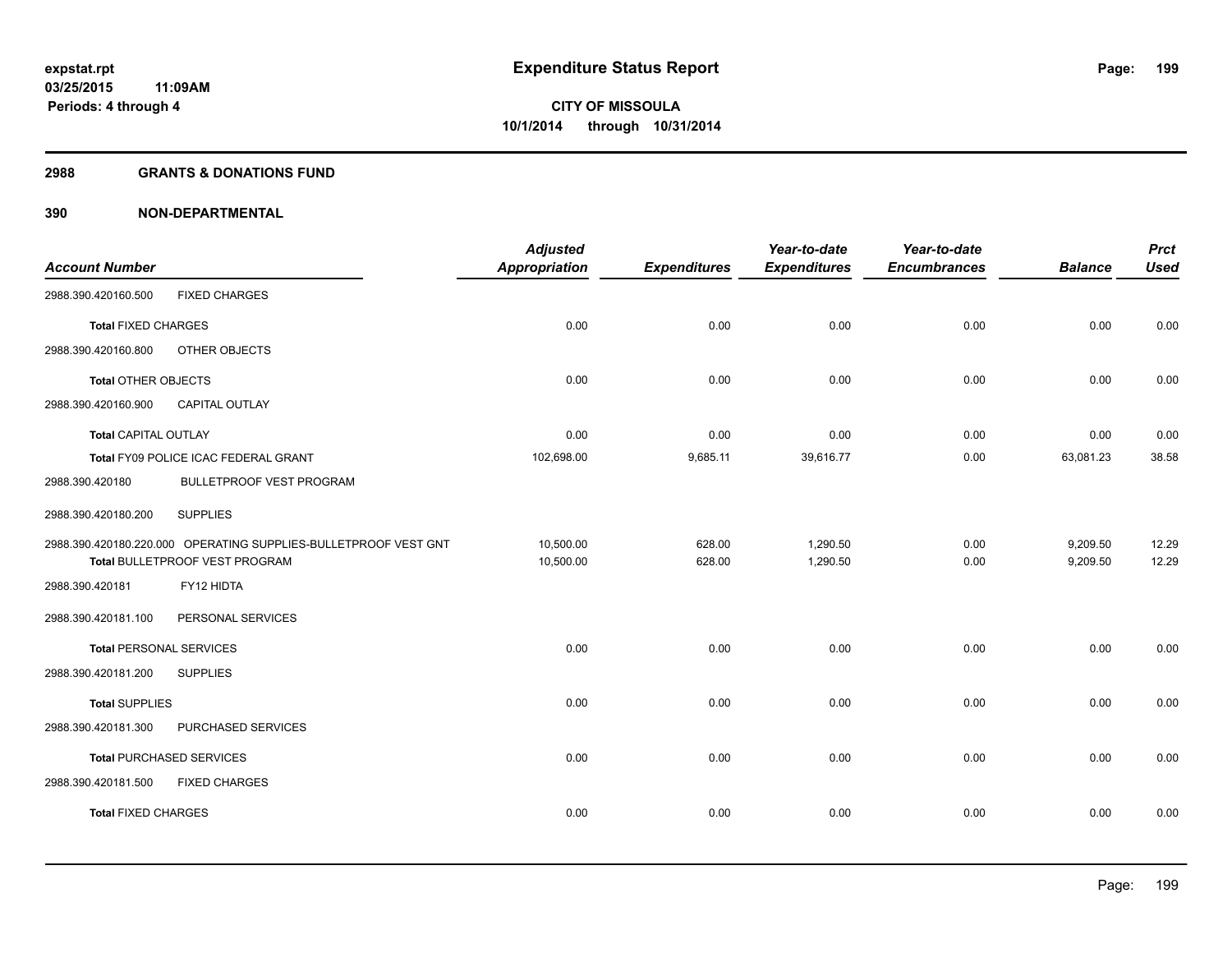#### **2988 GRANTS & DONATIONS FUND**

|                                |                                                               | <b>Adjusted</b>      |                     | Year-to-date        | Year-to-date        |                    | <b>Prct</b>    |
|--------------------------------|---------------------------------------------------------------|----------------------|---------------------|---------------------|---------------------|--------------------|----------------|
| <b>Account Number</b>          |                                                               | <b>Appropriation</b> | <b>Expenditures</b> | <b>Expenditures</b> | <b>Encumbrances</b> | <b>Balance</b>     | <b>Used</b>    |
| 2988.390.420181.900            | CAPITAL OUTLAY                                                |                      |                     |                     |                     |                    |                |
| Total FY12 HIDTA               |                                                               | 0.00                 | 0.00                | 0.00                | 0.00                | 0.00               | 0.00           |
| 2988.390.420184                | <b>DUI TASK FORCE GRANT</b>                                   |                      |                     |                     |                     |                    |                |
| 2988.390.420184.100            | PERSONAL SERVICES                                             |                      |                     |                     |                     |                    |                |
|                                | 2988.390.420184.120.000 DUI TASK FORCE OVERTIME/TERMINATION   | 4,300.00             | 349.94              | 984.88              | 0.00                | 3,315.12           | 22.90          |
| <b>Total PERSONAL SERVICES</b> | 2988.390.420184.140.000 DUI TASK FORCE-EMPLOYER CONTRIBUTIONS | 700.00<br>5,000.00   | 24.84<br>374.78     | 70.03<br>1,054.91   | 0.00<br>0.00        | 629.97<br>3,945.09 | 10.00<br>21.10 |
| 2988.390.420184.200            | <b>SUPPLIES</b>                                               |                      |                     |                     |                     |                    |                |
| <b>Total SUPPLIES</b>          |                                                               | 0.00                 | 0.00                | 0.00                | 0.00                | 0.00               | 0.00           |
| Total DUI TASK FORCE GRANT     |                                                               | 5,000.00             | 374.78              | 1,054.91            | 0.00                | 3,945.09           | 21.10          |
| 2988.390.420185                | DUI - COPS IN SHOPS                                           |                      |                     |                     |                     |                    |                |
| 2988.390.420185.100            | PERSONAL SERVICES                                             |                      |                     |                     |                     |                    |                |
| <b>Total PERSONAL SERVICES</b> |                                                               | 0.00                 | 0.00                | 0.00                | 0.00                | 0.00               | 0.00           |
| 2988.390.420185.200            | <b>SUPPLIES</b>                                               |                      |                     |                     |                     |                    |                |
| Total DUI - COPS IN SHOPS      |                                                               | 0.00                 | 0.00                | 0.00                | 0.00                | 0.00               | 0.00           |
| 2988.390.420186                | FY15 HITDA                                                    |                      |                     |                     |                     |                    |                |
| 2988.390.420186.100            | PERSONAL SERVICES                                             |                      |                     |                     |                     |                    |                |
| <b>Total PERSONAL SERVICES</b> |                                                               | 0.00                 | 0.00                | 0.00                | 0.00                | 0.00               | 0.00           |
| 2988.390.420186.200            | <b>SUPPLIES</b>                                               |                      |                     |                     |                     |                    |                |
| <b>Total SUPPLIES</b>          |                                                               | 0.00                 | 0.00                | 0.00                | 0.00                | 0.00               | 0.00           |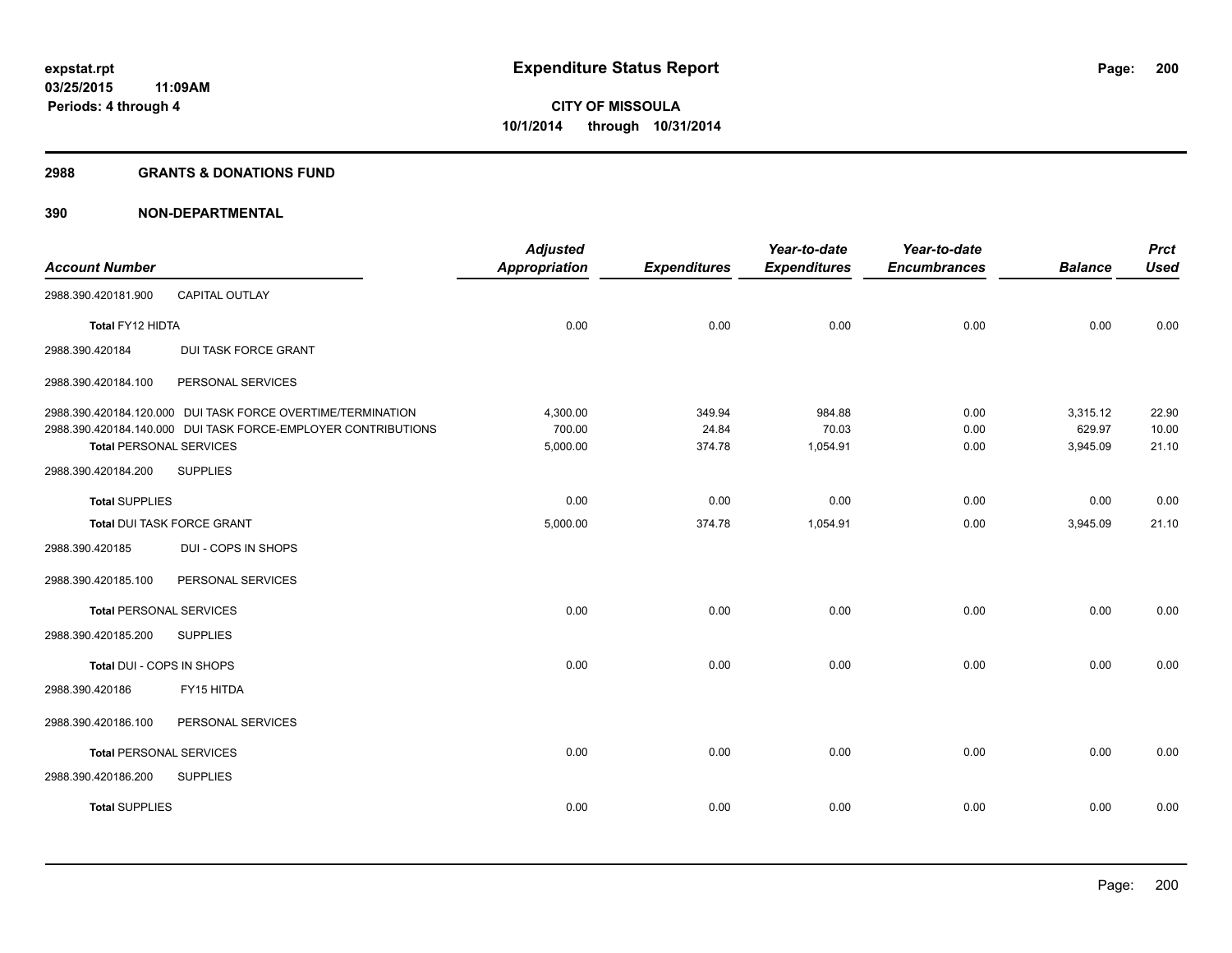#### **2988 GRANTS & DONATIONS FUND**

| <b>Account Number</b>           |                                                               | <b>Adjusted</b><br><b>Appropriation</b> | <b>Expenditures</b> | Year-to-date<br><b>Expenditures</b> | Year-to-date<br><b>Encumbrances</b> | <b>Balance</b> | <b>Prct</b><br><b>Used</b> |
|---------------------------------|---------------------------------------------------------------|-----------------------------------------|---------------------|-------------------------------------|-------------------------------------|----------------|----------------------------|
| 2988.390.420186.300             | PURCHASED SERVICES                                            |                                         |                     |                                     |                                     |                |                            |
| <b>Total PURCHASED SERVICES</b> |                                                               | 0.00                                    | 0.00                | 0.00                                | 0.00                                | 0.00           | 0.00                       |
| 2988.390.420186.500             | <b>FIXED CHARGES</b>                                          |                                         |                     |                                     |                                     |                |                            |
| Total FY15 HITDA                |                                                               | 0.00                                    | 0.00                | 0.00                                | 0.00                                | 0.00           | 0.00                       |
| 2988.390.420190                 | STATE OT SEAT BELT GRANT                                      |                                         |                     |                                     |                                     |                |                            |
| 2988.390.420190.100             | PERSONAL SERVICES                                             |                                         |                     |                                     |                                     |                |                            |
|                                 | 2988.390.420190.110.113 SALARIES AND WAGES                    | 30,000.00                               | 1,027.54            | 1,318.35                            | 0.00                                | 28,681.65      | 4.39                       |
|                                 | 2988.390.420190.120.000 OVERTIME/TERMINATION - MDOT/SEATBELT  | 0.00                                    | 2,519.23            | 13,372.38                           | 0.00                                | $-13.372.38$   | 0.00                       |
|                                 | 2988.390.420190.120.113 STEP GRANT COORD/OVERTIME/TERMINATION | 0.00                                    | 116.33              | 930.61                              | 0.00                                | $-930.61$      | 0.00                       |
|                                 | 2988.390.420190.140.000 EMPLOYER CONTRIBUTIONS-MDOT/SEATBELT  | 5,000.00                                | 258.01              | 1,081.48                            | 0.00                                | 3,918.52       | 21.63                      |
| <b>Total PERSONAL SERVICES</b>  |                                                               | 35,000.00                               | 3,921.11            | 16,702.82                           | 0.00                                | 18,297.18      | 47.72                      |
| 2988.390.420190.200             | <b>SUPPLIES</b>                                               |                                         |                     |                                     |                                     |                |                            |
| <b>Total SUPPLIES</b>           |                                                               | 0.00                                    | 0.00                | 0.00                                | 0.00                                | 0.00           | 0.00                       |
| 2988.390.420190.300             | <b>PURCHASED SERVICES</b>                                     |                                         |                     |                                     |                                     |                |                            |
| <b>Total PURCHASED SERVICES</b> |                                                               | 0.00                                    | 0.00                | 0.00                                | 0.00                                | 0.00           | 0.00                       |
|                                 | Total STATE OT SEAT BELT GRANT                                | 35,000.00                               | 3,921.11            | 16,702.82                           | 0.00                                | 18,297.18      | 47.72                      |
| 2988.390.420191                 | <b>HIDTA INITIATIVE</b>                                       |                                         |                     |                                     |                                     |                |                            |
| 2988.390.420191.100             | PERSONAL SERVICES                                             |                                         |                     |                                     |                                     |                |                            |
| <b>Total HIDTA INITIATIVE</b>   |                                                               | 0.00                                    | 0.00                | 0.00                                | 0.00                                | 0.00           | 0.00                       |
| 2988.390.420192                 | UNDERAGE DRINKING GRANT                                       |                                         |                     |                                     |                                     |                |                            |
| 2988.390.420192.100             | PERSONAL SERVICES                                             |                                         |                     |                                     |                                     |                |                            |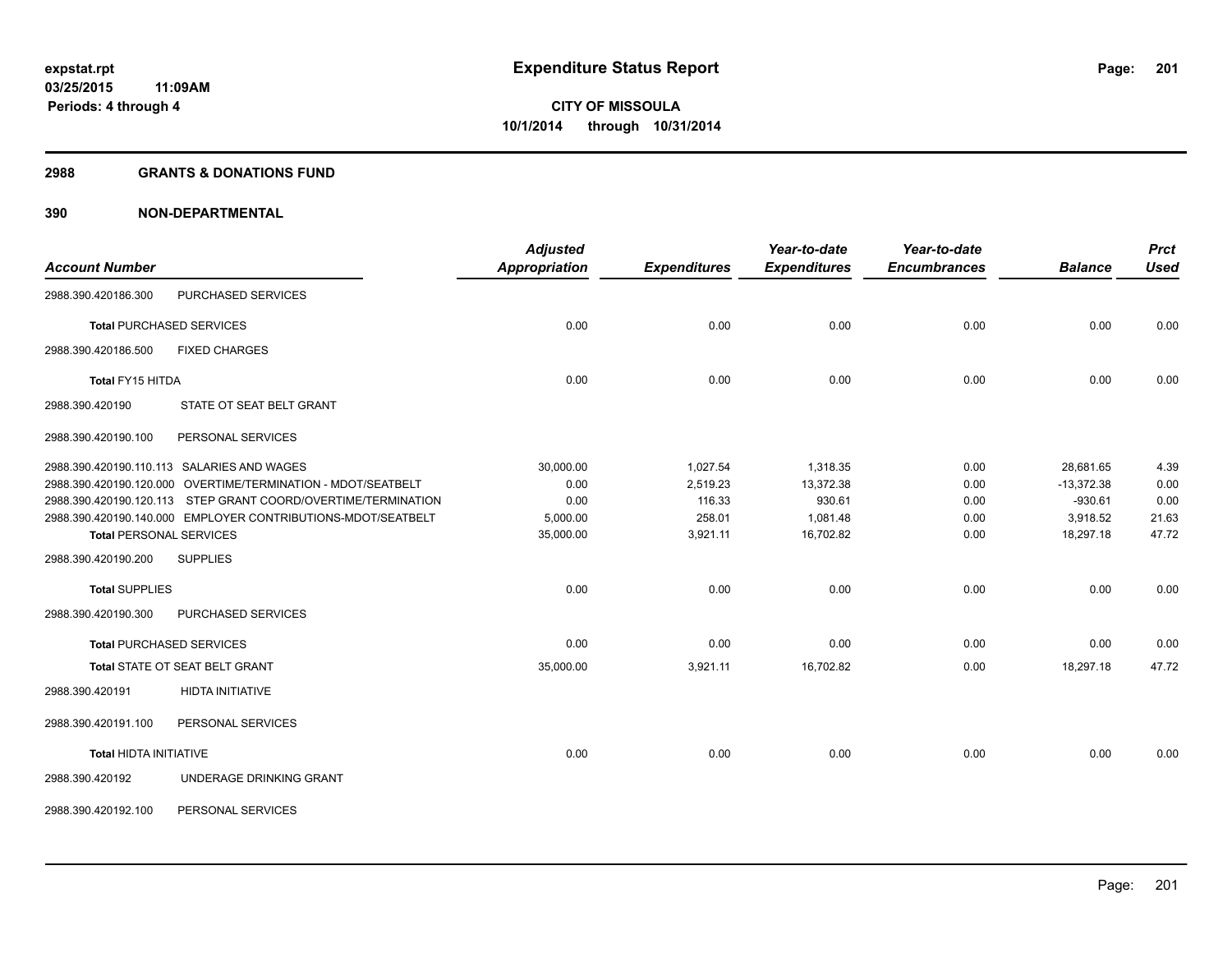#### **2988 GRANTS & DONATIONS FUND**

|                                           |                                                          | <b>Adjusted</b>      |                     | Year-to-date        | Year-to-date        |                | <b>Prct</b> |
|-------------------------------------------|----------------------------------------------------------|----------------------|---------------------|---------------------|---------------------|----------------|-------------|
| <b>Account Number</b>                     |                                                          | <b>Appropriation</b> | <b>Expenditures</b> | <b>Expenditures</b> | <b>Encumbrances</b> | <b>Balance</b> | <b>Used</b> |
|                                           | <b>Total UNDERAGE DRINKING GRANT</b>                     | 0.00                 | 0.00                | 0.00                | 0.00                | 0.00           | 0.00        |
| 2988.390.420193                           | FY13 HIDTA                                               |                      |                     |                     |                     |                |             |
| 2988.390.420193.100                       | PERSONAL SERVICES                                        |                      |                     |                     |                     |                |             |
|                                           | 2988.390.420193.120.000 OVERTIME/TERMINATION-FY13 HIDTA  | 25,000.00            | 0.00                | 0.00                | 0.00                | 25,000.00      | 0.00        |
|                                           | 2988.390.420193.140.000 EMPLOYER CONTRIBUTIONS           | 2.250.00             | 0.00                | 0.00                | 0.00                | 2.250.00       | 0.00        |
| <b>Total PERSONAL SERVICES</b>            |                                                          | 27,250.00            | 0.00                | 0.00                | 0.00                | 27,250.00      | 0.00        |
| 2988.390.420193.200                       | <b>SUPPLIES</b>                                          |                      |                     |                     |                     |                |             |
| 2988.390.420193.210.000                   | <b>OFFICE SUPPLIES</b>                                   | 1,000.00             | 0.00                | 0.00                | 0.00                | 1,000.00       | 0.00        |
| 2988.390.420193.220.000                   | <b>OPERATING SUPPLIES</b>                                | 35,000.00            | 0.00                | 0.00                | 0.00                | 35.000.00      | 0.00        |
| <b>Total SUPPLIES</b>                     |                                                          | 36,000.00            | 0.00                | 0.00                | 0.00                | 36.000.00      | 0.00        |
| 2988.390.420193.300                       | PURCHASED SERVICES                                       |                      |                     |                     |                     |                |             |
|                                           | 2988.390.420193.344.000 TELEPHONE SERVICE - FY13 HIDTA   | 1,800.00             | 0.00                | 0.00                | 0.00                | 1,800.00       | 0.00        |
|                                           | 2988.390.420193.350.000 PROFESSIONAL SERVICES-FY13 HIDTA | 48,000.00            | 0.00                | 0.00                | 0.00                | 48,000.00      | 0.00        |
|                                           | 2988.390.420193.360.000 REPAIR & MAINTENANCE             | 1,500.00             | 0.00                | 0.00                | 0.00                | 1.500.00       | 0.00        |
| 2988.390.420193.370.000 TRAVEL-FY13 HIDTA |                                                          | 3,000.00             | 0.00                | 0.00                | 0.00                | 3,000.00       | 0.00        |
| <b>Total PURCHASED SERVICES</b>           |                                                          | 54,300.00            | 0.00                | 0.00                | 0.00                | 54,300.00      | 0.00        |
| 2988.390.420193.500                       | <b>FIXED CHARGES</b>                                     |                      |                     |                     |                     |                |             |
|                                           | 2988.390.420193.500.000 FIXED CHARGES-FY13 HIDTA         | 55.000.00            | 0.00                | 0.00                | 0.00                | 55.000.00      | 0.00        |
| <b>Total FIXED CHARGES</b>                |                                                          | 55,000.00            | 0.00                | 0.00                | 0.00                | 55,000.00      | 0.00        |
| Total FY13 HIDTA                          |                                                          | 172,550.00           | 0.00                | 0.00                | 0.00                | 172.550.00     | 0.00        |
| 2988.390.420194                           | UNDERAGE DRINKING GRANT                                  |                      |                     |                     |                     |                |             |
| 2988.390.420194.100                       | PERSONAL SERVICES                                        |                      |                     |                     |                     |                |             |
|                                           | 2988.390.420194.120.000 OVERTIME/TERMINATION-FY08 EUDL   | 0.00                 | 1,039.30            | 4,588.32            | 0.00                | $-4,588.32$    | 0.00        |
|                                           | 2988.390.420194.140.000 EMPLOYER CONTRIBUTIONS-FY08 EUDL | 0.00                 | 73.08               | 324.53              | 0.00                | $-324.53$      | 0.00        |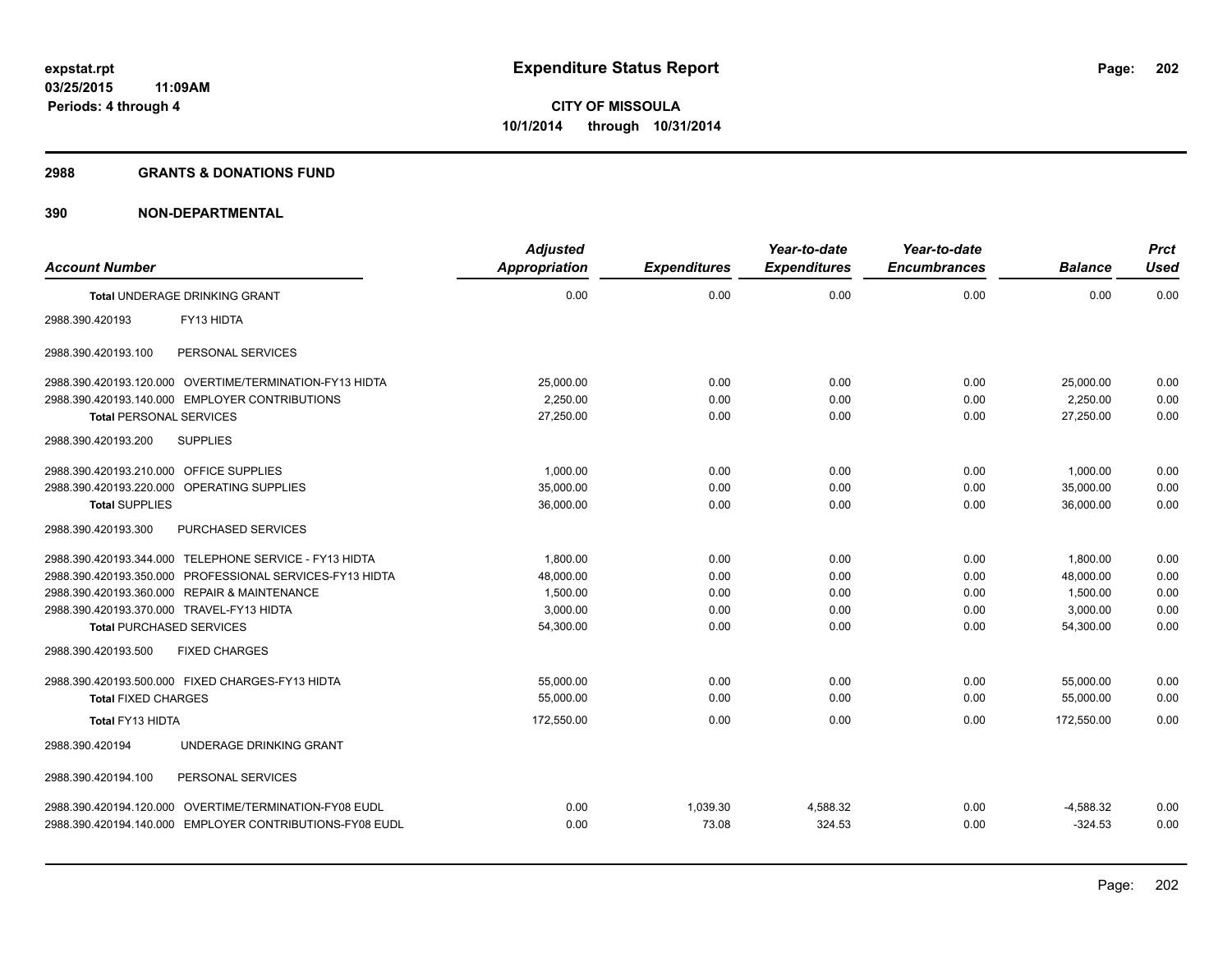#### **2988 GRANTS & DONATIONS FUND**

| <b>Account Number</b>                          | <b>Adjusted</b><br><b>Appropriation</b> | <b>Expenditures</b> | Year-to-date<br><b>Expenditures</b> | Year-to-date<br><b>Encumbrances</b> | <b>Balance</b> | <b>Prct</b><br><b>Used</b> |
|------------------------------------------------|-----------------------------------------|---------------------|-------------------------------------|-------------------------------------|----------------|----------------------------|
| <b>Total PERSONAL SERVICES</b>                 | 0.00                                    | 1,112.38            | 4,912.85                            | 0.00                                | $-4,912.85$    | 0.00                       |
| <b>SUPPLIES</b><br>2988.390.420194.200         |                                         |                     |                                     |                                     |                |                            |
| <b>Total SUPPLIES</b>                          | 0.00                                    | 0.00                | 0.00                                | 0.00                                | 0.00           | 0.00                       |
| PURCHASED SERVICES<br>2988.390.420194.300      |                                         |                     |                                     |                                     |                |                            |
| <b>Total PURCHASED SERVICES</b>                | 0.00                                    | 0.00                | 0.00                                | 0.00                                | 0.00           | 0.00                       |
| Total UNDERAGE DRINKING GRANT                  | 0.00                                    | 1,112.38            | 4,912.85                            | 0.00                                | $-4,912.85$    | 0.00                       |
| FY09 HIDTA<br>2988.390.420195                  |                                         |                     |                                     |                                     |                |                            |
| 2988.390.420195.100<br>PERSONAL SERVICES       |                                         |                     |                                     |                                     |                |                            |
| 2988.390.420195.120.000 OVERTIME/TERMINATION   | 0.00                                    | 1,423.47            | 4,904.40                            | 0.00                                | $-4,904.40$    | 0.00                       |
| 2988.390.420195.140.000 EMPLOYER CONTRIBUTIONS | 0.00                                    | 100.72              | 345.10                              | 0.00                                | $-345.10$      | 0.00                       |
| <b>Total PERSONAL SERVICES</b>                 | 0.00                                    | 1,524.19            | 5,249.50                            | 0.00                                | $-5,249.50$    | 0.00                       |
| <b>SUPPLIES</b><br>2988.390.420195.200         |                                         |                     |                                     |                                     |                |                            |
| 2988.390.420195.210.000 OFFICE SUPPLIES        | 0.00                                    | 114.88              | 114.88                              | 0.00                                | $-114.88$      | 0.00                       |
| 2988.390.420195.220.000 OPERATING SUPPLIES     | 0.00                                    | 0.00                | 844.00                              | 0.00                                | $-844.00$      | 0.00                       |
| <b>Total SUPPLIES</b>                          | 0.00                                    | 114.88              | 958.88                              | 0.00                                | $-958.88$      | 0.00                       |
| PURCHASED SERVICES<br>2988.390.420195.300      |                                         |                     |                                     |                                     |                |                            |
| 2988.390.420195.344.000 TELEPHONE SERVICE      | 0.00                                    | 264.24              | 1,020.92                            | 0.00                                | $-1,020.92$    | 0.00                       |
| 2988.390.420195.350.000 PROFESSIONAL SERVICES  | 0.00                                    | 400.00              | 1,804.00                            | 0.00                                | $-1,804.00$    | 0.00                       |
| 2988.390.420195.350.039 PROFESSIONAL SERVICES  | 0.00                                    | 13,619.50           | 13,619.50                           | 0.00                                | $-13,619.50$   | 0.00                       |
| <b>Total PURCHASED SERVICES</b>                | 0.00                                    | 14,283.74           | 16,444.42                           | 0.00                                | $-16,444.42$   | 0.00                       |
| 2988.390.420195.500<br><b>FIXED CHARGES</b>    |                                         |                     |                                     |                                     |                |                            |
| 2988.390.420195.500.000 FIXED CHARGES          | 0.00                                    | 5,470.30            | 27,351.50                           | 0.00                                | $-27,351.50$   | 0.00                       |
| <b>Total FIXED CHARGES</b>                     | 0.00                                    | 5,470.30            | 27,351.50                           | 0.00                                | $-27,351.50$   | 0.00                       |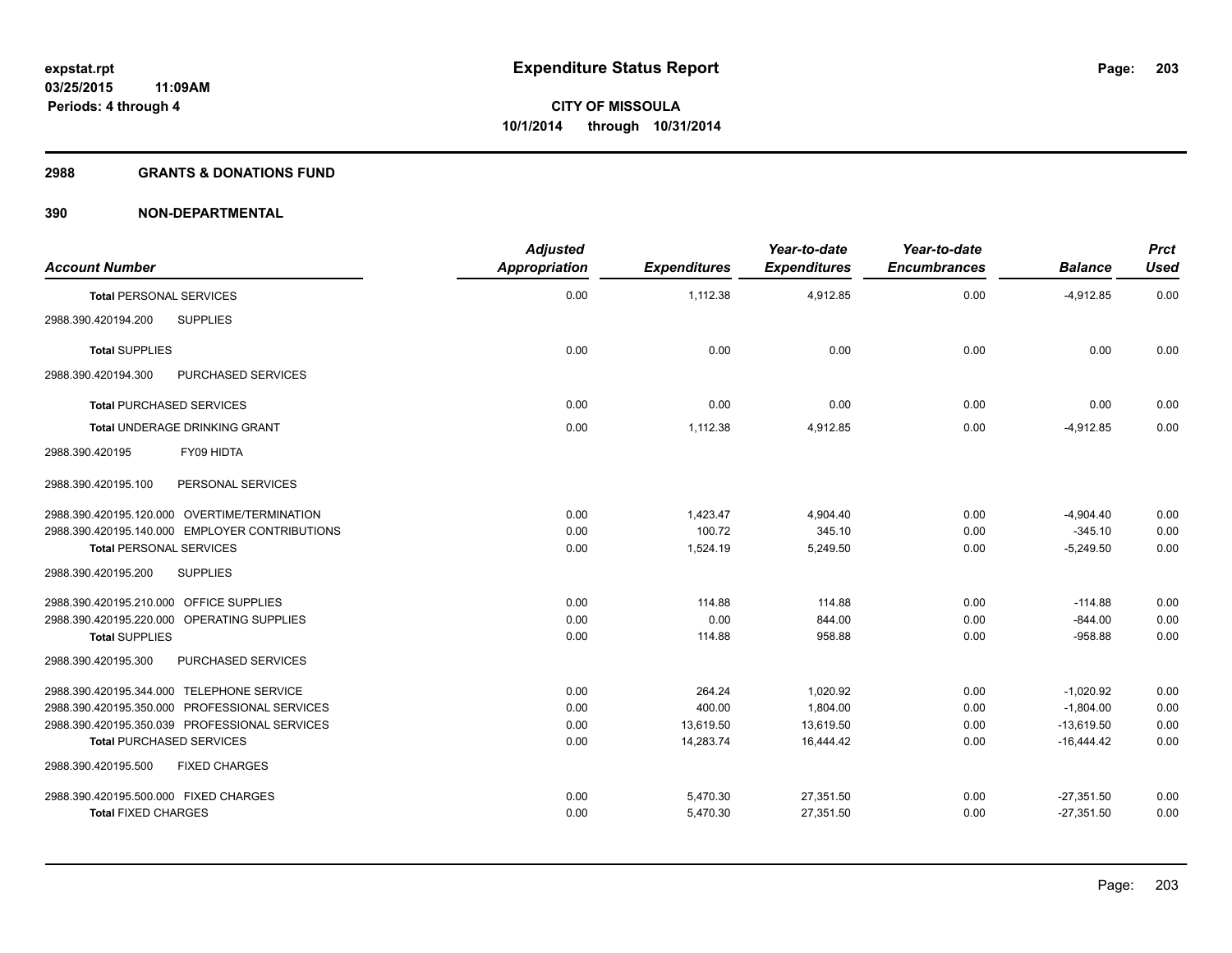#### **2988 GRANTS & DONATIONS FUND**

| <b>Account Number</b>           |                                                           | <b>Adjusted</b><br><b>Appropriation</b> | <b>Expenditures</b> | Year-to-date<br><b>Expenditures</b> | Year-to-date<br><b>Encumbrances</b> | <b>Balance</b> | <b>Prct</b><br><b>Used</b> |
|---------------------------------|-----------------------------------------------------------|-----------------------------------------|---------------------|-------------------------------------|-------------------------------------|----------------|----------------------------|
| Total FY09 HIDTA                |                                                           | 0.00                                    | 21,393.11           | 50,004.30                           | 0.00                                | $-50,004.30$   | 0.00                       |
| 2988.390.420196                 | <b>HIDTA 2010</b>                                         |                                         |                     |                                     |                                     |                |                            |
| 2988.390.420196.100             | PERSONAL SERVICES                                         |                                         |                     |                                     |                                     |                |                            |
|                                 | 2988.390.420196.120.000 HIDTA 2014-OVERTIME/TERMINATION   | 25,000.00                               | 0.00                | 0.00                                | 0.00                                | 25,000.00      | 0.00                       |
|                                 | 2988.390.420196.140.000 HIDTA 2014-EMPLOYER CONTRIBUTIONS | 2,250.00                                | 0.00                | 0.00                                | 0.00                                | 2,250.00       | 0.00                       |
| <b>Total PERSONAL SERVICES</b>  |                                                           | 27,250.00                               | 0.00                | 0.00                                | 0.00                                | 27,250.00      | 0.00                       |
| 2988.390.420196.200             | <b>SUPPLIES</b>                                           |                                         |                     |                                     |                                     |                |                            |
|                                 | 2988.390.420196.210.000 HIDTA 2014 - OFFICE SUPPLIES      | 1,000.00                                | 0.00                | 0.00                                | 0.00                                | 1,000.00       | 0.00                       |
|                                 | 2988.390.420196.220.000 HIDTA 2014-OPERATING SUPPLIES     | 29,743.00                               | 0.00                | 0.00                                | 0.00                                | 29,743.00      | 0.00                       |
| <b>Total SUPPLIES</b>           |                                                           | 30,743.00                               | 0.00                | 0.00                                | 0.00                                | 30,743.00      | 0.00                       |
| 2988.390.420196.300             | PURCHASED SERVICES                                        |                                         |                     |                                     |                                     |                |                            |
|                                 | 2988.390.420196.344.000 HIDTA 2014-TELEPHONE SERVICE      | 1.200.00                                | 0.00                | 0.00                                | 0.00                                | 1,200.00       | 0.00                       |
|                                 | 2988.390.420196.350.000 HIDTA 2014-PROFESSIONAL SERVICES  | 47,156.00                               | 0.00                | 0.00                                | 0.00                                | 47,156.00      | 0.00                       |
|                                 | 2988.390.420196.360.000 HIDTA2014-REPAIR & MAINTENANCE    | 1,000.00                                | 0.00                | 0.00                                | 0.00                                | 1,000.00       | 0.00                       |
| 2988.390.420196.370.000 TRAVEL  |                                                           | 3,250.00                                | 0.00                | 0.00                                | 0.00                                | 3,250.00       | 0.00                       |
| <b>Total PURCHASED SERVICES</b> |                                                           | 52,606.00                               | 0.00                | 0.00                                | 0.00                                | 52,606.00      | 0.00                       |
| 2988.390.420196.500             | <b>FIXED CHARGES</b>                                      |                                         |                     |                                     |                                     |                |                            |
|                                 | 2988.390.420196.500.000 HIDTA 2014-FIXED CHARGES          | 39,150.00                               | 0.00                | 0.00                                | 0.00                                | 39,150.00      | 0.00                       |
| <b>Total FIXED CHARGES</b>      |                                                           | 39,150.00                               | 0.00                | 0.00                                | 0.00                                | 39,150.00      | 0.00                       |
| 2988.390.420196.900             | <b>CAPITAL OUTLAY</b>                                     |                                         |                     |                                     |                                     |                |                            |
| <b>Total CAPITAL OUTLAY</b>     |                                                           | 0.00                                    | 0.00                | 0.00                                | 0.00                                | 0.00           | 0.00                       |
| Total HIDTA 2010                |                                                           | 149,749.00                              | 0.00                | 0.00                                | 0.00                                | 149,749.00     | 0.00                       |
| 2988.390.420197                 | *** Title Not Found ***                                   |                                         |                     |                                     |                                     |                |                            |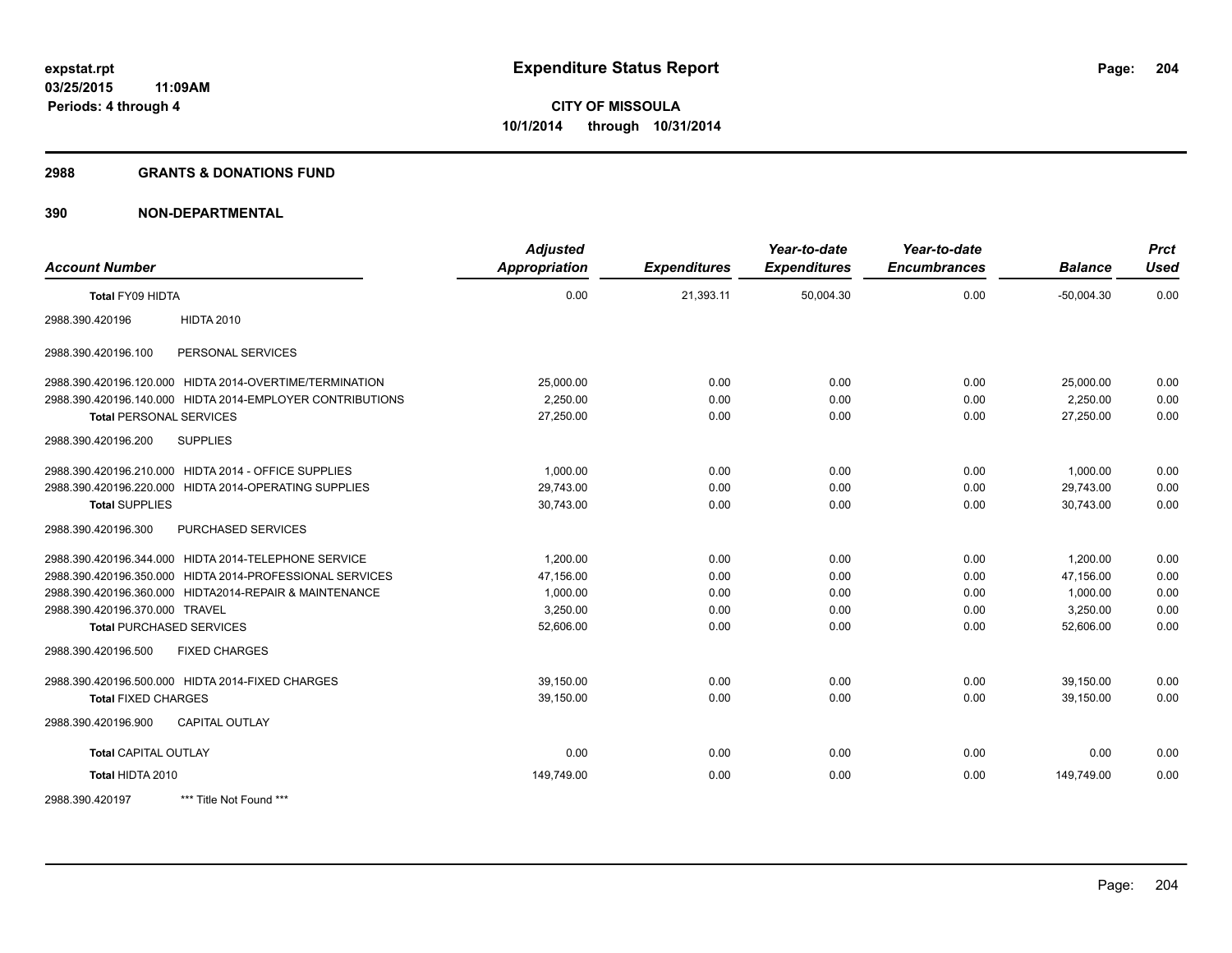#### **2988 GRANTS & DONATIONS FUND**

| <b>Account Number</b>         |                                 | <b>Adjusted</b><br><b>Appropriation</b> | <b>Expenditures</b> | Year-to-date<br><b>Expenditures</b> | Year-to-date<br><b>Encumbrances</b> | <b>Balance</b> | <b>Prct</b><br><b>Used</b> |
|-------------------------------|---------------------------------|-----------------------------------------|---------------------|-------------------------------------|-------------------------------------|----------------|----------------------------|
| 2988.390.420197.100           | PERSONAL SERVICES               |                                         |                     |                                     |                                     |                |                            |
| Total *** Title Not Found *** |                                 | 0.00                                    | 0.00                | 0.00                                | 0.00                                | 0.00           | 0.00                       |
| 2988.390.420199               | FY11 UNDERAGE DRINKING          |                                         |                     |                                     |                                     |                |                            |
| 2988.390.420199.100           | PERSONAL SERVICES               |                                         |                     |                                     |                                     |                |                            |
|                               | <b>Total PERSONAL SERVICES</b>  | 0.00                                    | 0.00                | 0.00                                | 0.00                                | 0.00           | 0.00                       |
| 2988.390.420199.200           | <b>SUPPLIES</b>                 |                                         |                     |                                     |                                     |                |                            |
| <b>Total SUPPLIES</b>         |                                 | 0.00                                    | 0.00                | 0.00                                | 0.00                                | 0.00           | 0.00                       |
| 2988.390.420199.300           | PURCHASED SERVICES              |                                         |                     |                                     |                                     |                |                            |
|                               | Total FY11 UNDERAGE DRINKING    | 0.00                                    | 0.00                | 0.00                                | 0.00                                | 0.00           | 0.00                       |
| 2988.390.420200               | FY11 HIDTA                      |                                         |                     |                                     |                                     |                |                            |
| 2988.390.420200.100           | PERSONAL SERVICES               |                                         |                     |                                     |                                     |                |                            |
|                               | <b>Total PERSONAL SERVICES</b>  | 0.00                                    | 0.00                | 0.00                                | 0.00                                | 0.00           | 0.00                       |
| 2988.390.420200.200           | <b>SUPPLIES</b>                 |                                         |                     |                                     |                                     |                |                            |
| <b>Total SUPPLIES</b>         |                                 | 0.00                                    | 0.00                | 0.00                                | 0.00                                | 0.00           | 0.00                       |
| 2988.390.420200.300           | PURCHASED SERVICES              |                                         |                     |                                     |                                     |                |                            |
|                               | <b>Total PURCHASED SERVICES</b> | 0.00                                    | 0.00                | 0.00                                | 0.00                                | 0.00           | 0.00                       |
| 2988.390.420200.500           | <b>FIXED CHARGES</b>            |                                         |                     |                                     |                                     |                |                            |
| Total FY11 HIDTA              |                                 | 0.00                                    | 0.00                | 0.00                                | 0.00                                | 0.00           | 0.00                       |
| 2988.390.420260               | *** Title Not Found ***         |                                         |                     |                                     |                                     |                |                            |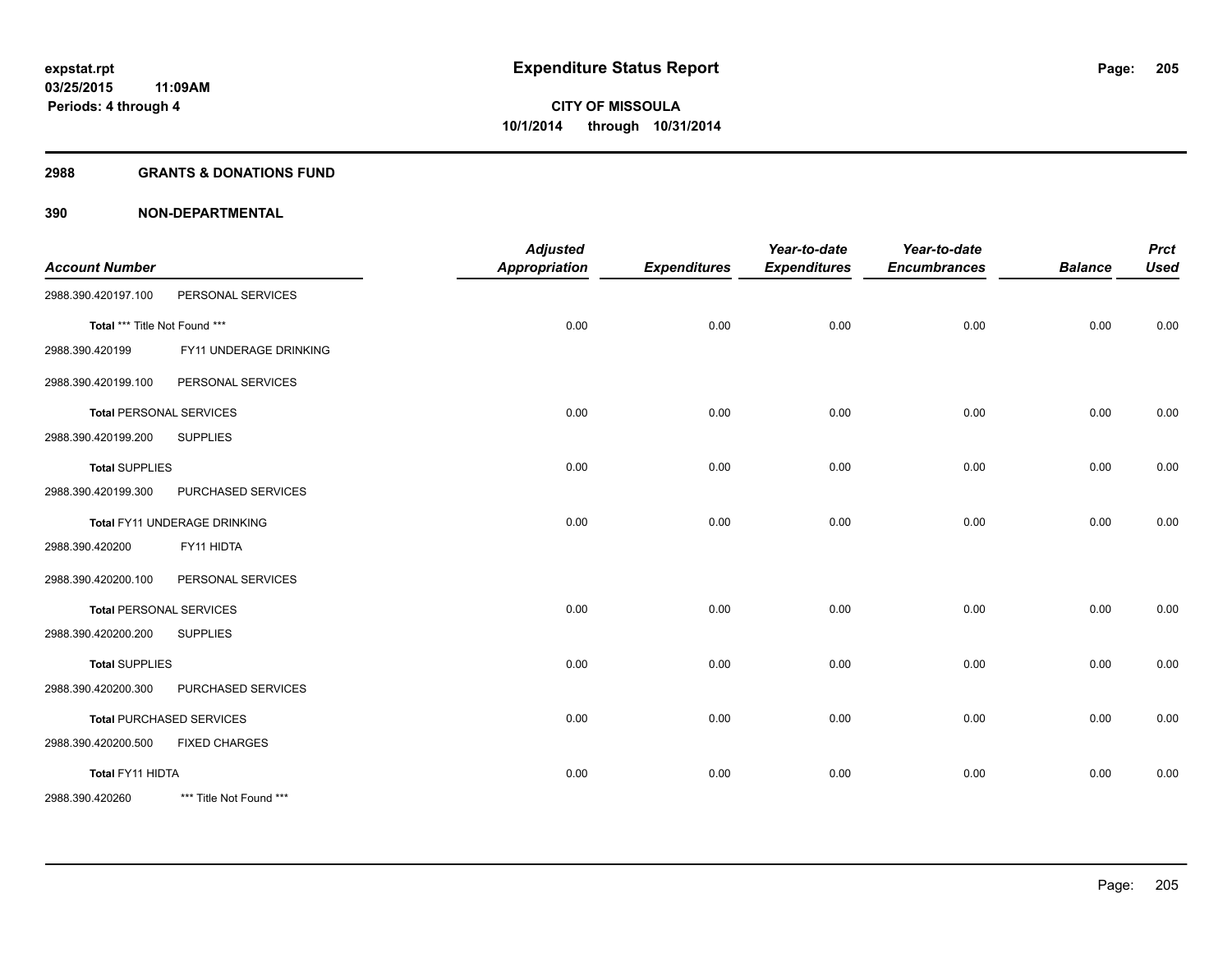#### **2988 GRANTS & DONATIONS FUND**

| <b>Account Number</b>         |                                   | <b>Adjusted</b><br><b>Appropriation</b> | <b>Expenditures</b> | Year-to-date<br><b>Expenditures</b> | Year-to-date<br><b>Encumbrances</b> | <b>Balance</b> | <b>Prct</b><br><b>Used</b> |
|-------------------------------|-----------------------------------|-----------------------------------------|---------------------|-------------------------------------|-------------------------------------|----------------|----------------------------|
| 2988.390.420260.300           | PURCHASED SERVICES                |                                         |                     |                                     |                                     |                |                            |
| Total *** Title Not Found *** |                                   | 0.00                                    | 0.00                | 0.00                                | 0.00                                | 0.00           | 0.00                       |
| 2988.390.420432               | FIRE EXPLORERS                    |                                         |                     |                                     |                                     |                |                            |
| 2988.390.420432.700           | <b>GRANTS &amp; CONTRIBUTIONS</b> |                                         |                     |                                     |                                     |                |                            |
| <b>Total FIRE EXPLORERS</b>   |                                   | 0.00                                    | 0.00                | 0.00                                | 0.00                                | 0.00           | 0.00                       |
| 2988.390.420433               | <b>COMBAT CHALLENGE</b>           |                                         |                     |                                     |                                     |                |                            |
| 2988.390.420433.200           | <b>SUPPLIES</b>                   |                                         |                     |                                     |                                     |                |                            |
| <b>Total SUPPLIES</b>         |                                   | 0.00                                    | 0.00                | 0.00                                | 0.00                                | 0.00           | 0.00                       |
| 2988.390.420433.300           | PURCHASED SERVICES                |                                         |                     |                                     |                                     |                |                            |
|                               | <b>Total PURCHASED SERVICES</b>   | 0.00                                    | 0.00                | 0.00                                | 0.00                                | 0.00           | 0.00                       |
| 2988.390.420433.700           | <b>GRANTS &amp; CONTRIBUTIONS</b> |                                         |                     |                                     |                                     |                |                            |
| <b>Total COMBAT CHALLENGE</b> |                                   | 0.00                                    | 0.00                | 0.00                                | 0.00                                | 0.00           | 0.00                       |
| 2988.390.420434               | <b>THERMAL IMAGERS</b>            |                                         |                     |                                     |                                     |                |                            |
| 2988.390.420434.900           | CAPITAL OUTLAY                    |                                         |                     |                                     |                                     |                |                            |
| <b>Total THERMAL IMAGERS</b>  |                                   | 0.00                                    | 0.00                | 0.00                                | 0.00                                | 0.00           | 0.00                       |
| 2988.390.430100               | <b>GREEN BLOCKS PILOT PROJECT</b> |                                         |                     |                                     |                                     |                |                            |
| 2988.390.430100.300           | PURCHASED SERVICES                |                                         |                     |                                     |                                     |                |                            |
|                               | <b>Total PURCHASED SERVICES</b>   | 0.00                                    | 0.00                | 0.00                                | 0.00                                | 0.00           | 0.00                       |
| 2988.390.430100.700           | <b>GRANTS &amp; CONTRIBUTIONS</b> |                                         |                     |                                     |                                     |                |                            |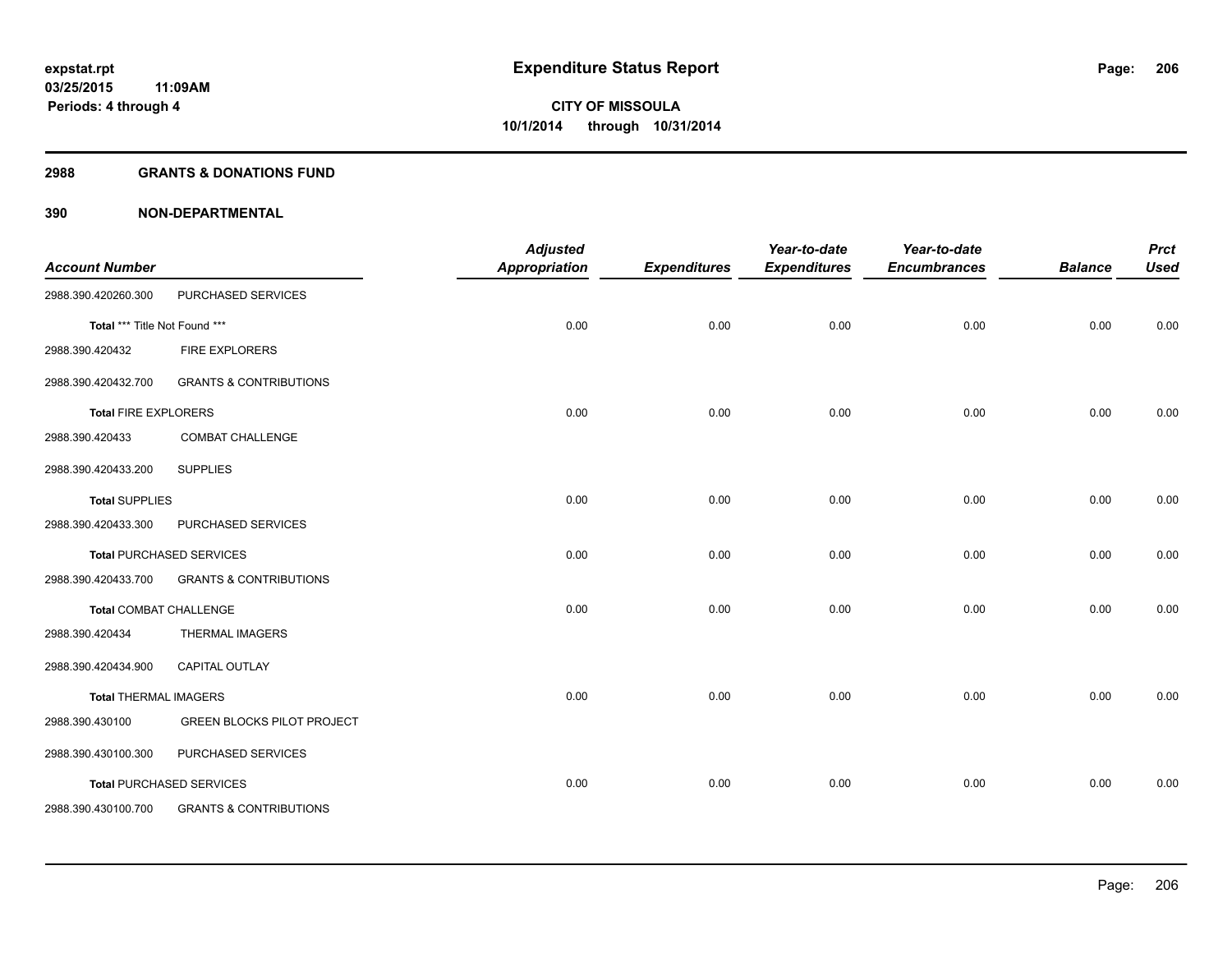#### **2988 GRANTS & DONATIONS FUND**

| <b>Account Number</b>                |                                  | <b>Adjusted</b><br>Appropriation | <b>Expenditures</b> | Year-to-date<br><b>Expenditures</b> | Year-to-date<br><b>Encumbrances</b> | <b>Balance</b>         | <b>Prct</b><br><b>Used</b> |
|--------------------------------------|----------------------------------|----------------------------------|---------------------|-------------------------------------|-------------------------------------|------------------------|----------------------------|
|                                      | Total GREEN BLOCKS PILOT PROJECT | 0.00                             | 0.00                | 0.00                                | 0.00                                | 0.00                   | 0.00                       |
| 2988.390.430230                      | STREET RESTORATION               |                                  |                     |                                     |                                     |                        |                            |
| 2988.390.430230.900                  | CAPITAL OUTLAY                   |                                  |                     |                                     |                                     |                        |                            |
| 2988.390.430230.930.000 IMPROVEMENTS | <b>Total STREET RESTORATION</b>  | 24,822.00<br>24,822.00           | 0.00<br>0.00        | 0.00<br>0.00                        | 0.00<br>0.00                        | 24,822.00<br>24,822.00 | 0.00<br>0.00               |
| 2988.390.430243                      | SCHILLING ST FOOT BRIDGE         |                                  |                     |                                     |                                     |                        |                            |
| 2988.390.430243.200                  | <b>SUPPLIES</b>                  |                                  |                     |                                     |                                     |                        |                            |
|                                      | Total SCHILLING ST FOOT BRIDGE   | 0.00                             | 0.00                | 0.00                                | 0.00                                | 0.00                   | 0.00                       |
| 2988.390.430264                      | PEDESTRIAN SAFETY                |                                  |                     |                                     |                                     |                        |                            |
| 2988.390.430264.900                  | <b>CAPITAL OUTLAY</b>            |                                  |                     |                                     |                                     |                        |                            |
| <b>Total PEDESTRIAN SAFETY</b>       |                                  | 0.00                             | 0.00                | 0.00                                | 0.00                                | 0.00                   | 0.00                       |
| 2988.390.430300                      | EECBG                            |                                  |                     |                                     |                                     |                        |                            |
| 2988.390.430300.300                  | PURCHASED SERVICES               |                                  |                     |                                     |                                     |                        |                            |
| <b>Total EECBG</b>                   |                                  | 0.00                             | 0.00                | 0.00                                | 0.00                                | 0.00                   | 0.00                       |
| 2988.390.431400                      | <b>ENGINEERING</b>               |                                  |                     |                                     |                                     |                        |                            |
| 2988.390.431400.300                  | PURCHASED SERVICES               |                                  |                     |                                     |                                     |                        |                            |
| <b>Total ENGINEERING</b>             |                                  | 0.00                             | 0.00                | 0.00                                | 0.00                                | 0.00                   | 0.00                       |
| 2988.390.460416                      | PARKS GPS TRACKING GRANT(ARRA)   |                                  |                     |                                     |                                     |                        |                            |
| 2988.390.460416.300                  | PURCHASED SERVICES               |                                  |                     |                                     |                                     |                        |                            |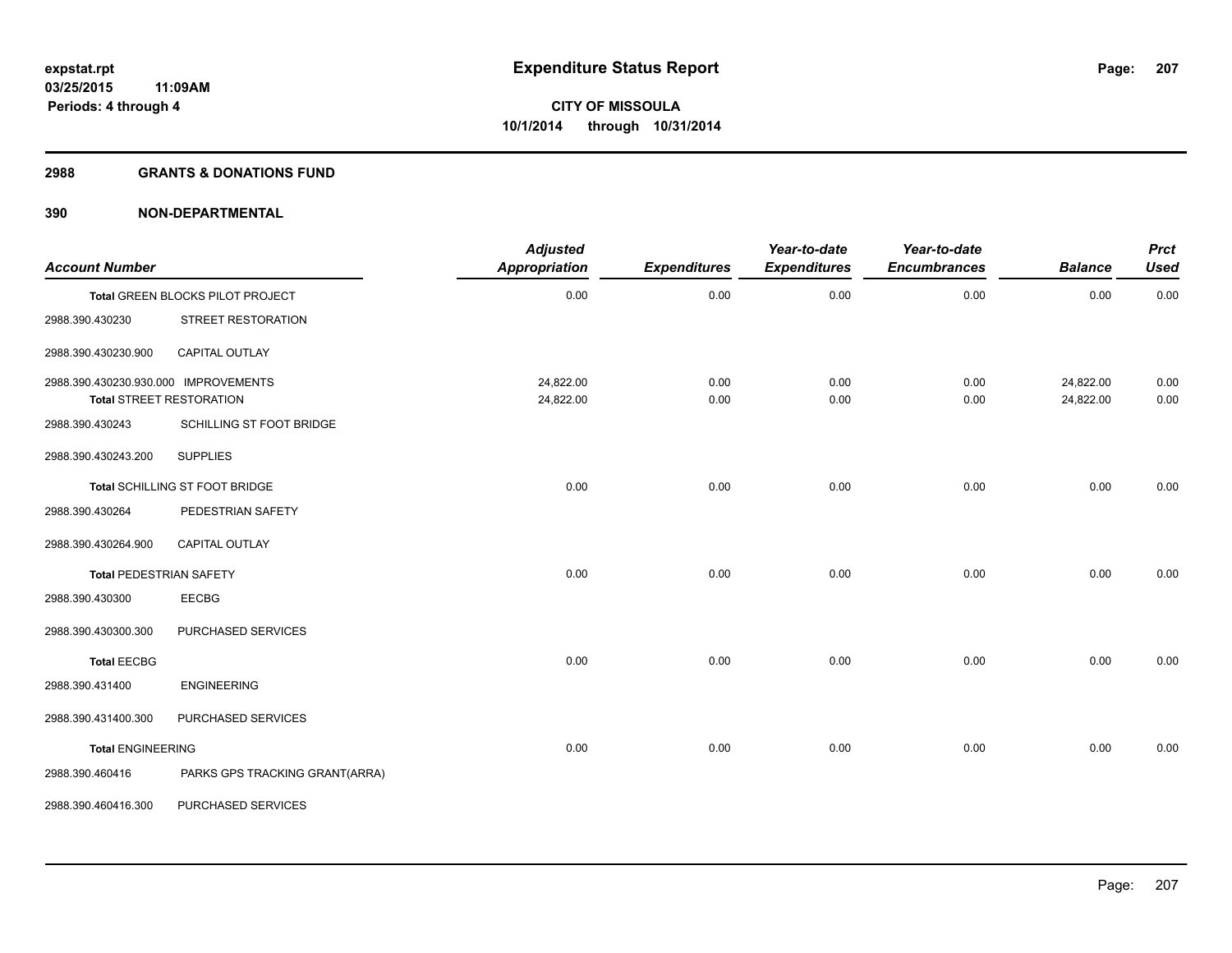#### **2988 GRANTS & DONATIONS FUND**

| <b>Account Number</b>      |                                                   | <b>Adjusted</b><br>Appropriation | <b>Expenditures</b> | Year-to-date<br><b>Expenditures</b> | Year-to-date<br><b>Encumbrances</b> | <b>Balance</b> | <b>Prct</b><br><b>Used</b> |
|----------------------------|---------------------------------------------------|----------------------------------|---------------------|-------------------------------------|-------------------------------------|----------------|----------------------------|
|                            | Total PARKS GPS TRACKING GRANT(ARRA)              | 0.00                             | 0.00                | 0.00                                | 0.00                                | 0.00           | 0.00                       |
| 2988.390.470402            | <b>BROWNFIELDS CLEANUP</b>                        |                                  |                     |                                     |                                     |                |                            |
| 2988.390.470402.700        | <b>GRANTS &amp; CONTRIBUTIONS</b>                 |                                  |                     |                                     |                                     |                |                            |
|                            | Total BROWNFIELDS CLEANUP                         | 0.00                             | 0.00                | 0.00                                | 0.00                                | 0.00           | 0.00                       |
| 2988.390.470404            | BROWNFIELDS CLEANUP RLF                           |                                  |                     |                                     |                                     |                |                            |
| 2988.390.470404.300        | PURCHASED SERVICES                                |                                  |                     |                                     |                                     |                |                            |
|                            | <b>Total PURCHASED SERVICES</b>                   | 0.00                             | 0.00                | 0.00                                | 0.00                                | 0.00           | 0.00                       |
| 2988.390.470404.700        | <b>GRANTS &amp; CONTRIBUTIONS</b>                 |                                  |                     |                                     |                                     |                |                            |
|                            | 2988.390.470404.700.000 BROWNSFIELD RLF CLEANUP   | 433,065.00                       | 0.00                | 0.00                                | 0.00                                | 433,065.00     | 0.00                       |
|                            | <b>Total GRANTS &amp; CONTRIBUTIONS</b>           | 433,065.00                       | 0.00                | 0.00                                | 0.00                                | 433,065.00     | 0.00                       |
| 2988.390.470404.800        | OTHER OBJECTS                                     |                                  |                     |                                     |                                     |                |                            |
| <b>Total OTHER OBJECTS</b> |                                                   | 0.00                             | 0.00                | 0.00                                | 0.00                                | 0.00           | 0.00                       |
|                            | Total BROWNFIELDS CLEANUP RLF                     | 433,065.00                       | 0.00                | 0.00                                | 0.00                                | 433,065.00     | 0.00                       |
| 2988.390.470405            | BROWNSFIELD AREA-WIDE PLANNING GRANT              |                                  |                     |                                     |                                     |                |                            |
| 2988.390.470405.700        | <b>GRANTS &amp; CONTRIBUTIONS</b>                 |                                  |                     |                                     |                                     |                |                            |
|                            | Total GRANTS & CONTRIBUTIONS                      | 0.00                             | 0.00                | 0.00                                | 0.00                                | 0.00           | 0.00                       |
| 2988.390.470405.800        | OTHER OBJECTS                                     |                                  |                     |                                     |                                     |                |                            |
|                            | <b>Total BROWNSFIELD AREA-WIDE PLANNING GRANT</b> | 0.00                             | 0.00                | 0.00                                | 0.00                                | 0.00           | 0.00                       |
| 2988.390.480002            | DEPT OF AG INTERN                                 |                                  |                     |                                     |                                     |                |                            |
| 2988.390.480002.100        | PERSONAL SERVICES                                 |                                  |                     |                                     |                                     |                |                            |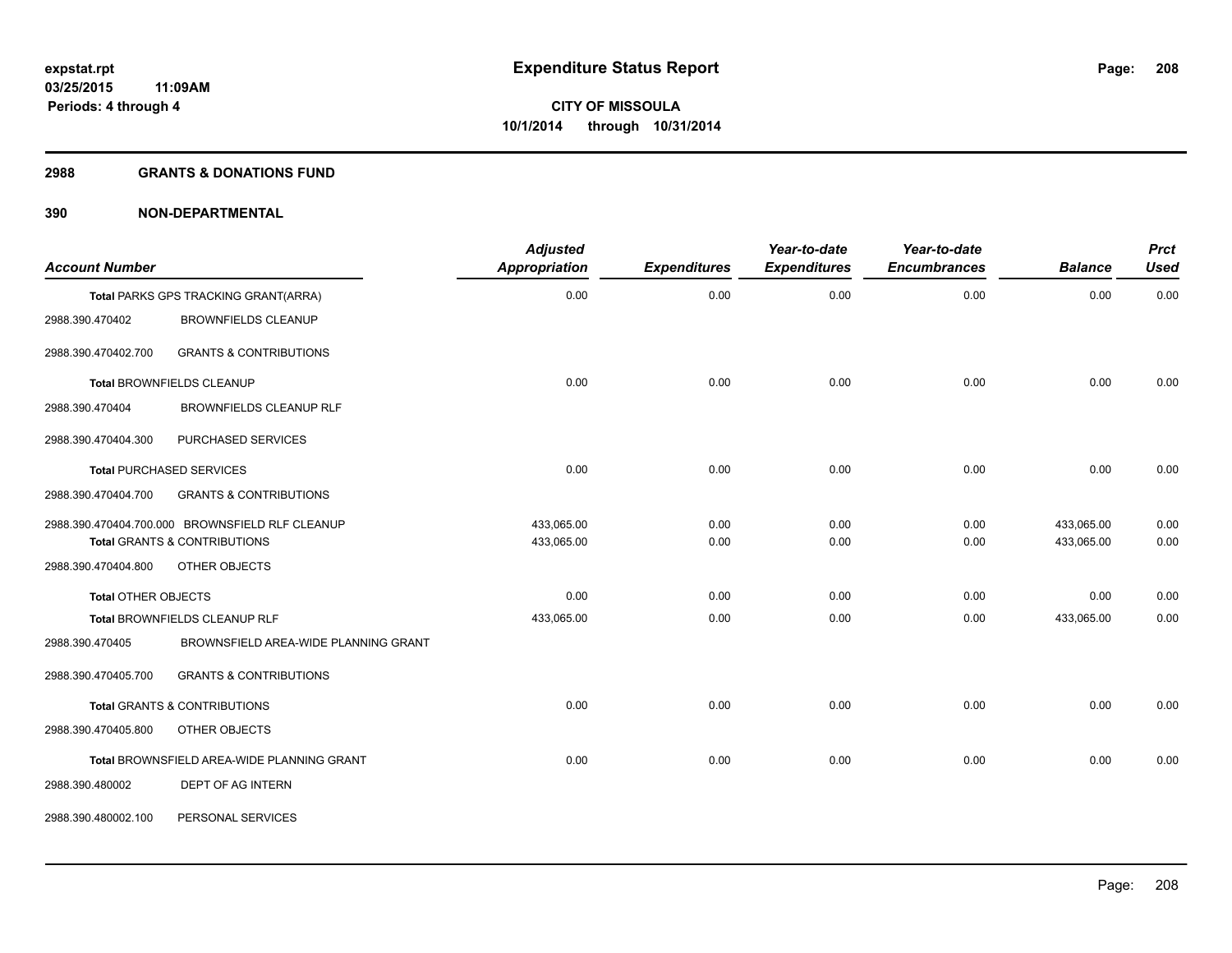## **2988 GRANTS & DONATIONS FUND**

| <b>Account Number</b>          | <b>Adiusted</b><br>Appropriation | <b>Expenditures</b> | Year-to-date<br><i><b>Expenditures</b></i> | Year-to-date<br><b>Encumbrances</b> | <b>Balance</b> | <b>Prct</b><br>Used |
|--------------------------------|----------------------------------|---------------------|--------------------------------------------|-------------------------------------|----------------|---------------------|
| <b>Total DEPT OF AG INTERN</b> | 0.00                             | 0.00                | 0.00                                       | 0.00                                | 0.00           | 0.00                |
| Total NON-DEPARTMENTAL         | 028,384.00                       | 37,154.48           | 115,013.93                                 | 0.00                                | 913.370.07     | 11.18               |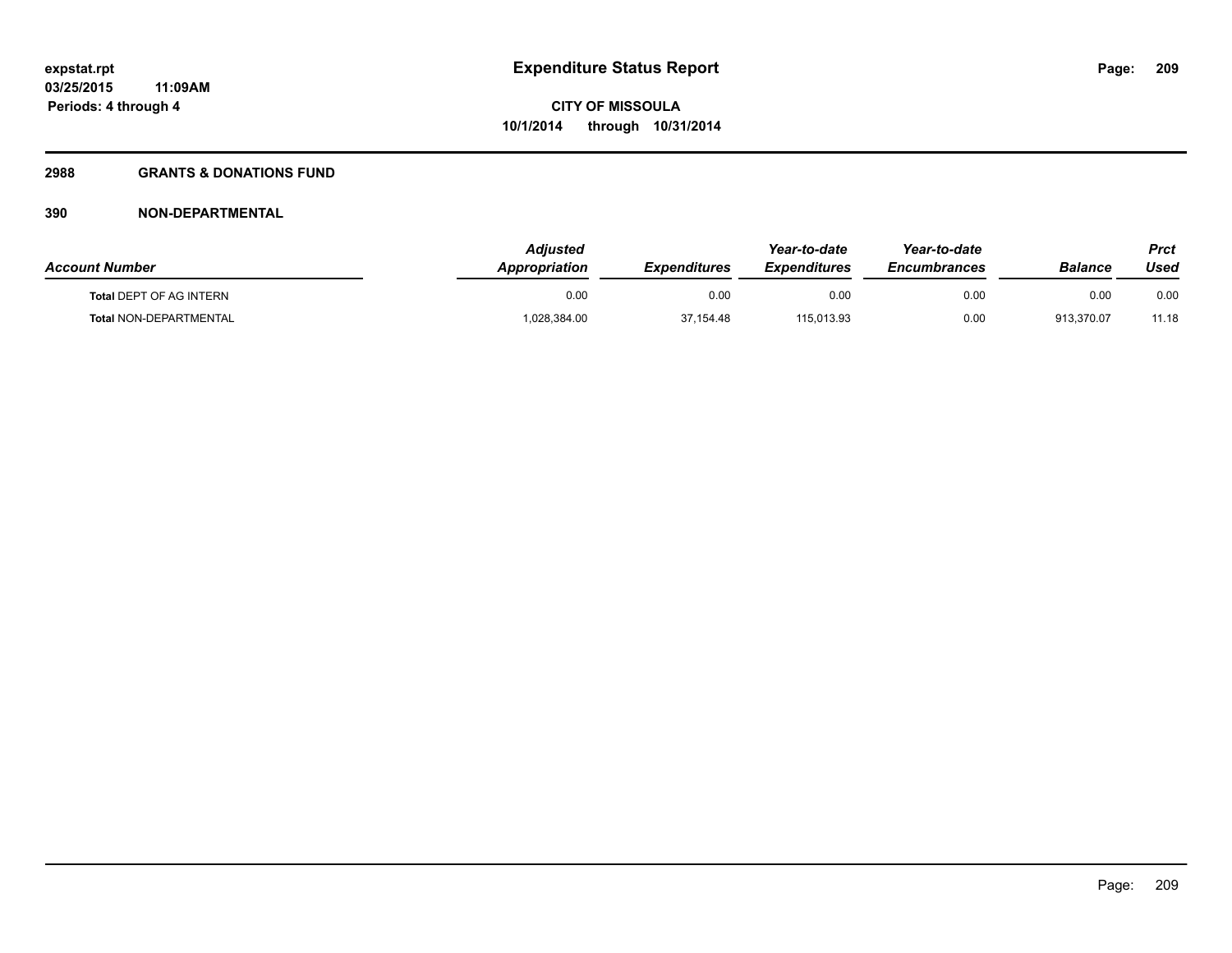#### **2988 GRANTS & DONATIONS FUND**

## **400 ENTITLEMENT GRANTS**

| <b>Account Number</b>                              |                                                  | <b>Adjusted</b><br><b>Appropriation</b><br><b>Expenditures</b> | Year-to-date<br><b>Expenditures</b> | Year-to-date<br><b>Encumbrances</b> | <b>Balance</b> | <b>Prct</b><br><b>Used</b> |       |
|----------------------------------------------------|--------------------------------------------------|----------------------------------------------------------------|-------------------------------------|-------------------------------------|----------------|----------------------------|-------|
| 2988.400.470320                                    | <b>GOOMZEE INC BSTF GRANT</b>                    |                                                                |                                     |                                     |                |                            |       |
| 2988.400.470320.700                                | <b>GRANTS &amp; CONTRIBUTIONS</b>                |                                                                |                                     |                                     |                |                            |       |
|                                                    | Total GOOMZEE INC BSTF GRANT                     | 0.00                                                           | 0.00                                | 0.00                                | 0.00           | 0.00                       | 0.00  |
| 2988.400.470321                                    | ADVANCED TECHNOLOGY GROUP/ BSTF GRANT            |                                                                |                                     |                                     |                |                            |       |
| 2988.400.470321.700                                | <b>GRANTS &amp; CONTRIBUTIONS</b>                |                                                                |                                     |                                     |                |                            |       |
| <b>Total ADVANCED TECHNOLOGY GROUP/ BSTF GRANT</b> |                                                  | 0.00                                                           | 0.00                                | 0.00                                | 0.00           | 0.00                       | 0.00  |
| 2988.400.470322                                    | <b>RIVERTOP RENEWABLES/BSTFG</b>                 |                                                                |                                     |                                     |                |                            |       |
| 2988.400.470322.700                                | <b>GRANTS &amp; CONTRIBUTIONS</b>                |                                                                |                                     |                                     |                |                            |       |
|                                                    | 2988.400.470322.700.000 RIVERTOP RENEWABLE/BSTFG | 30,000.00                                                      | 0.00                                | 0.00                                | 0.00           | 30,000.00                  | 0.00  |
|                                                    | <b>Total RIVERTOP RENEWABLES/BSTFG</b>           | 30,000.00                                                      | 0.00                                | 0.00                                | 0.00           | 30,000.00                  | 0.00  |
| 2988.400.470323                                    | <b>TERRA ECHOS/BSTFG</b>                         |                                                                |                                     |                                     |                |                            |       |
| 2988.400.470323.700                                | <b>GRANTS &amp; CONTRIBUTIONS</b>                |                                                                |                                     |                                     |                |                            |       |
| <b>Total TERRA ECHOS/BSTFG</b>                     |                                                  | 0.00                                                           | 0.00                                | 0.00                                | 0.00           | 0.00                       | 0.00  |
|                                                    | <b>Total ENTITLEMENT GRANTS</b>                  | 30,000.00                                                      | 0.00                                | 0.00                                | 0.00           | 30,000.00                  | 0.00  |
|                                                    | <b>Total GRANTS &amp; DONATIONS FUND</b>         | 1,058,384.00                                                   | 40,171.58                           | 127,279.51                          | 0.00           | 931,104.49                 | 12.03 |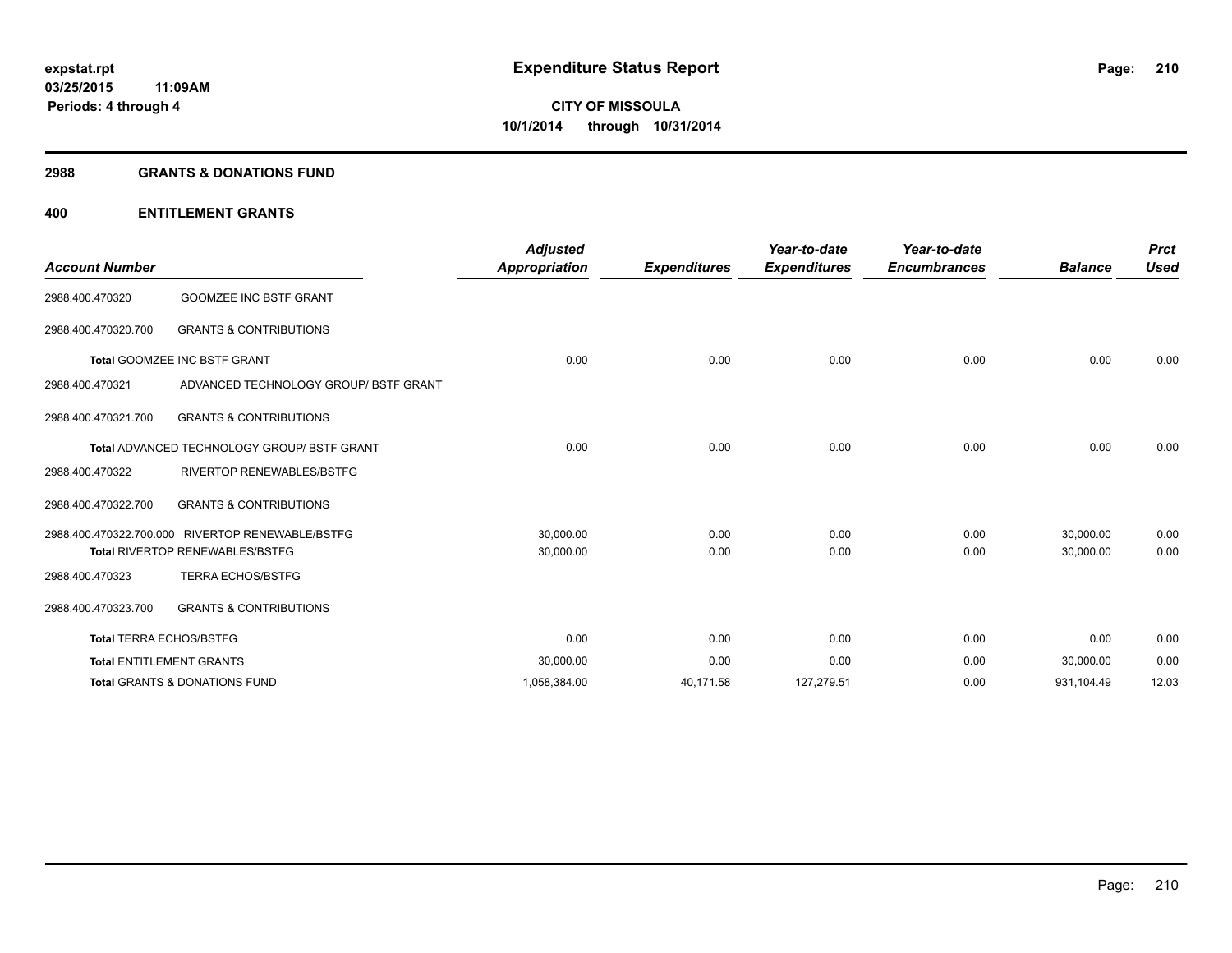## **3000 SID REVOLVING FUND**

| <b>Account Number</b>           |                                                                                                | <b>Adjusted</b><br>Appropriation | <b>Expenditures</b> | Year-to-date<br><b>Expenditures</b> | Year-to-date<br><b>Encumbrances</b> | <b>Balance</b>           | <b>Prct</b><br><b>Used</b> |
|---------------------------------|------------------------------------------------------------------------------------------------|----------------------------------|---------------------|-------------------------------------|-------------------------------------|--------------------------|----------------------------|
| 3000.390.521000                 | INTERFUND OPERATING TRANSFERS                                                                  |                                  |                     |                                     |                                     |                          |                            |
| 3000.390.521000.800             | OTHER OBJECTS                                                                                  |                                  |                     |                                     |                                     |                          |                            |
|                                 | 3000.390.521000.820.000 TRANSFERS TO OTHER FUNDS<br><b>Total INTERFUND OPERATING TRANSFERS</b> | 100,000.00<br>100,000.00         | 0.00<br>0.00        | 0.00<br>0.00                        | 0.00<br>0.00                        | 100.000.00<br>100.000.00 | 0.00<br>0.00               |
| <b>Total SID REVOLVING FUND</b> |                                                                                                | 100,000.00                       | 0.00                | 0.00                                | 0.00                                | 100.000.00               | 0.00                       |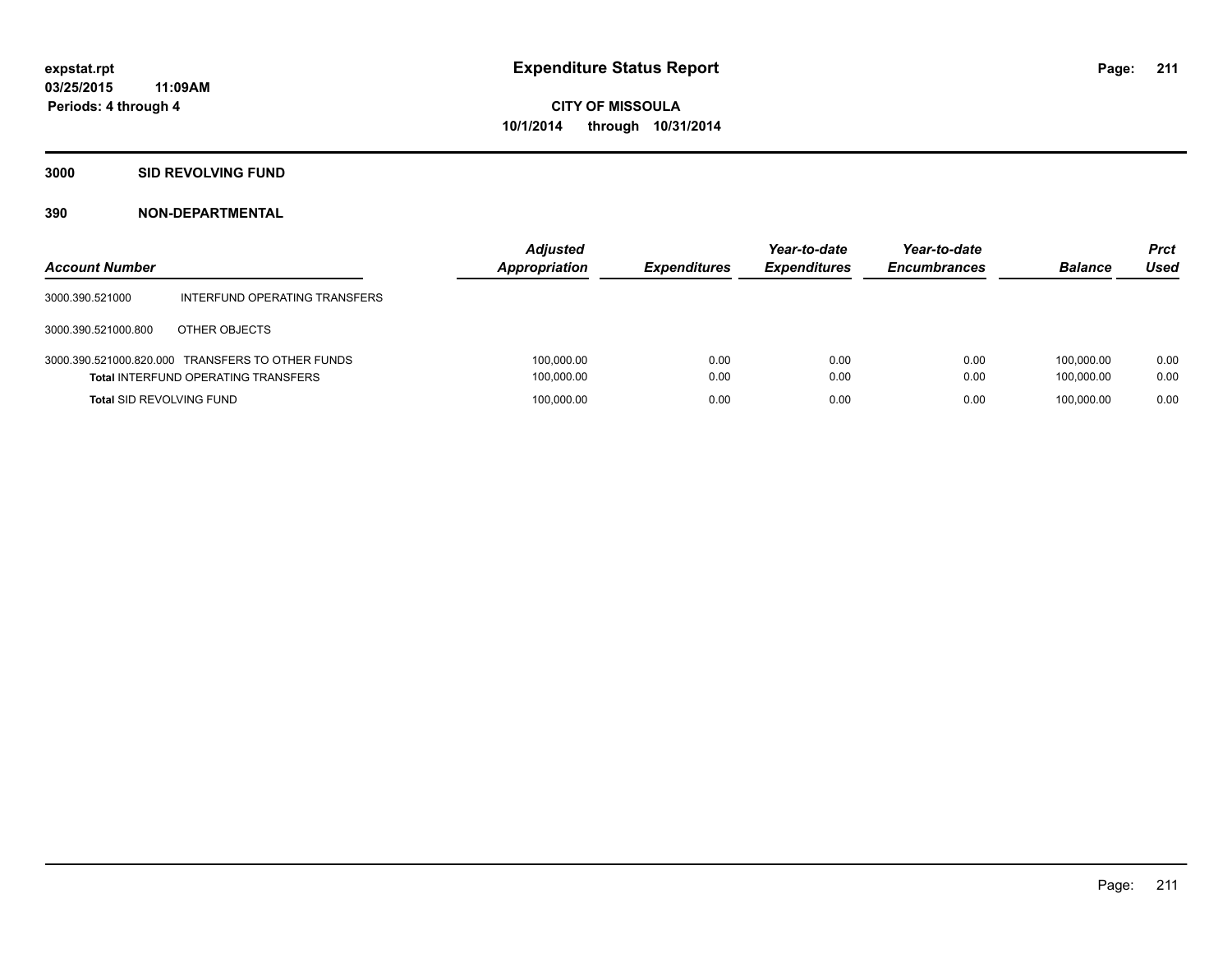## **3070 1996 OPEN SPACE GO BONDS**

| <b>Account Number</b>      |                                | Adjusted<br><b>Appropriation</b> | <b>Expenditures</b> | Year-to-date<br><b>Expenditures</b> | Year-to-date<br><b>Encumbrances</b> | <b>Balance</b> | <b>Prct</b><br>Used |
|----------------------------|--------------------------------|----------------------------------|---------------------|-------------------------------------|-------------------------------------|----------------|---------------------|
| 3070.390.490100            | <b>GO BONDS</b>                |                                  |                     |                                     |                                     |                |                     |
| 3070.390.490100.800        | OTHER OBJECTS                  |                                  |                     |                                     |                                     |                |                     |
| <b>Total OTHER OBJECTS</b> |                                | 0.00                             | 0.00                | 0.00                                | 0.00                                | 0.00           | 0.00                |
| <b>Total GO BONDS</b>      |                                | 0.00                             | 0.00                | 0.00                                | 0.00                                | 0.00           | 0.00                |
|                            | Total 1996 OPEN SPACE GO BONDS | 0.00                             | 0.00                | 0.00                                | 0.00                                | 0.00           | 0.00                |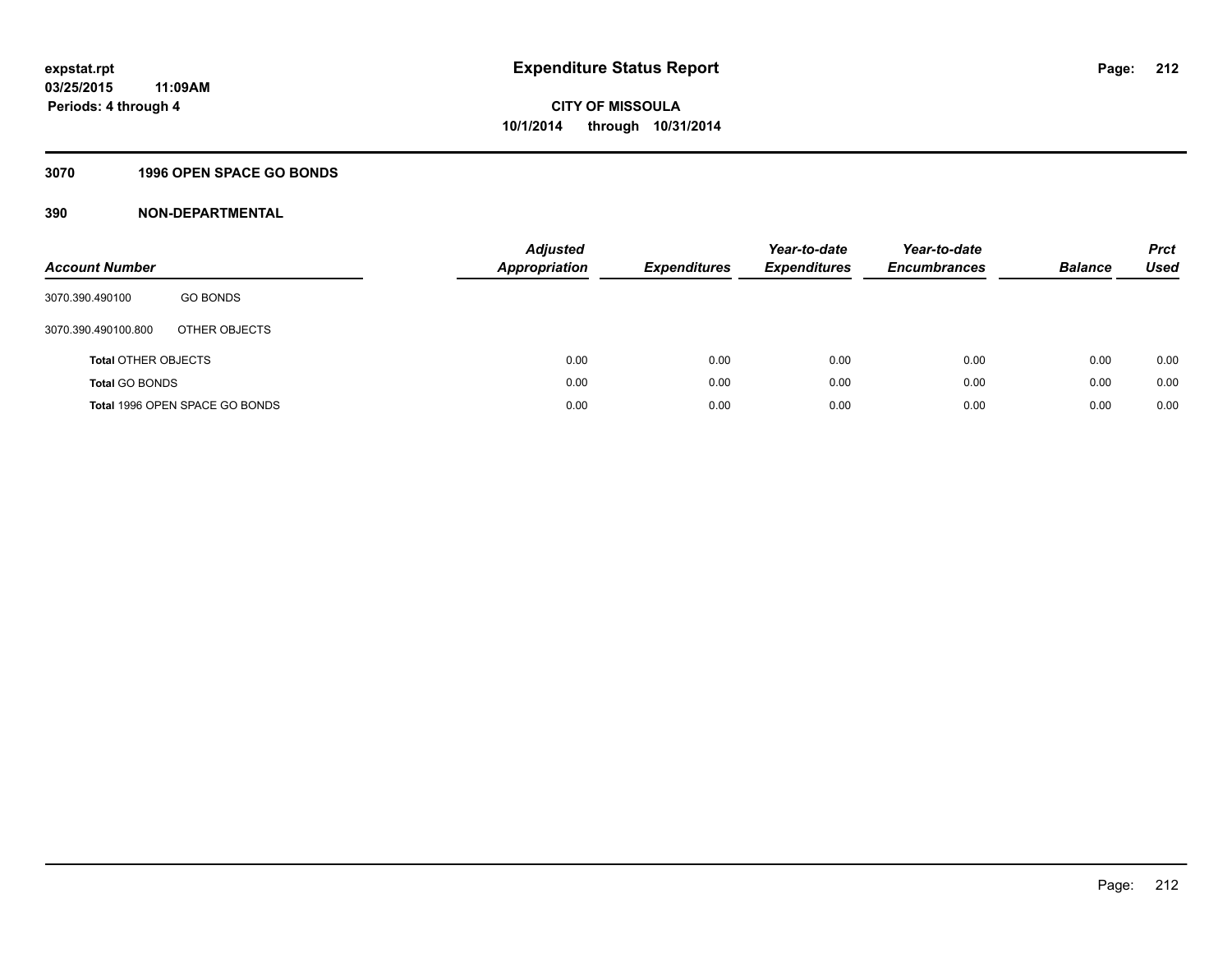## **3075 1997 OPEN SPACE G O BOND FUND**

| <b>Account Number</b>      |                                     | <b>Adjusted</b><br>Appropriation | <b>Expenditures</b> | Year-to-date<br><b>Expenditures</b> | Year-to-date<br><b>Encumbrances</b> | <b>Balance</b> | <b>Prct</b><br>Used |
|----------------------------|-------------------------------------|----------------------------------|---------------------|-------------------------------------|-------------------------------------|----------------|---------------------|
| 3075.390.490100            | <b>GO BONDS</b>                     |                                  |                     |                                     |                                     |                |                     |
| 3075.390.490100.800        | OTHER OBJECTS                       |                                  |                     |                                     |                                     |                |                     |
| <b>Total OTHER OBJECTS</b> |                                     | 0.00                             | 0.00                | 0.00                                | 0.00                                | 0.00           | 0.00                |
| <b>Total GO BONDS</b>      |                                     | 0.00                             | 0.00                | 0.00                                | 0.00                                | 0.00           | 0.00                |
|                            | Total 1997 OPEN SPACE G O BOND FUND | 0.00                             | 0.00                | 0.00                                | 0.00                                | 0.00           | 0.00                |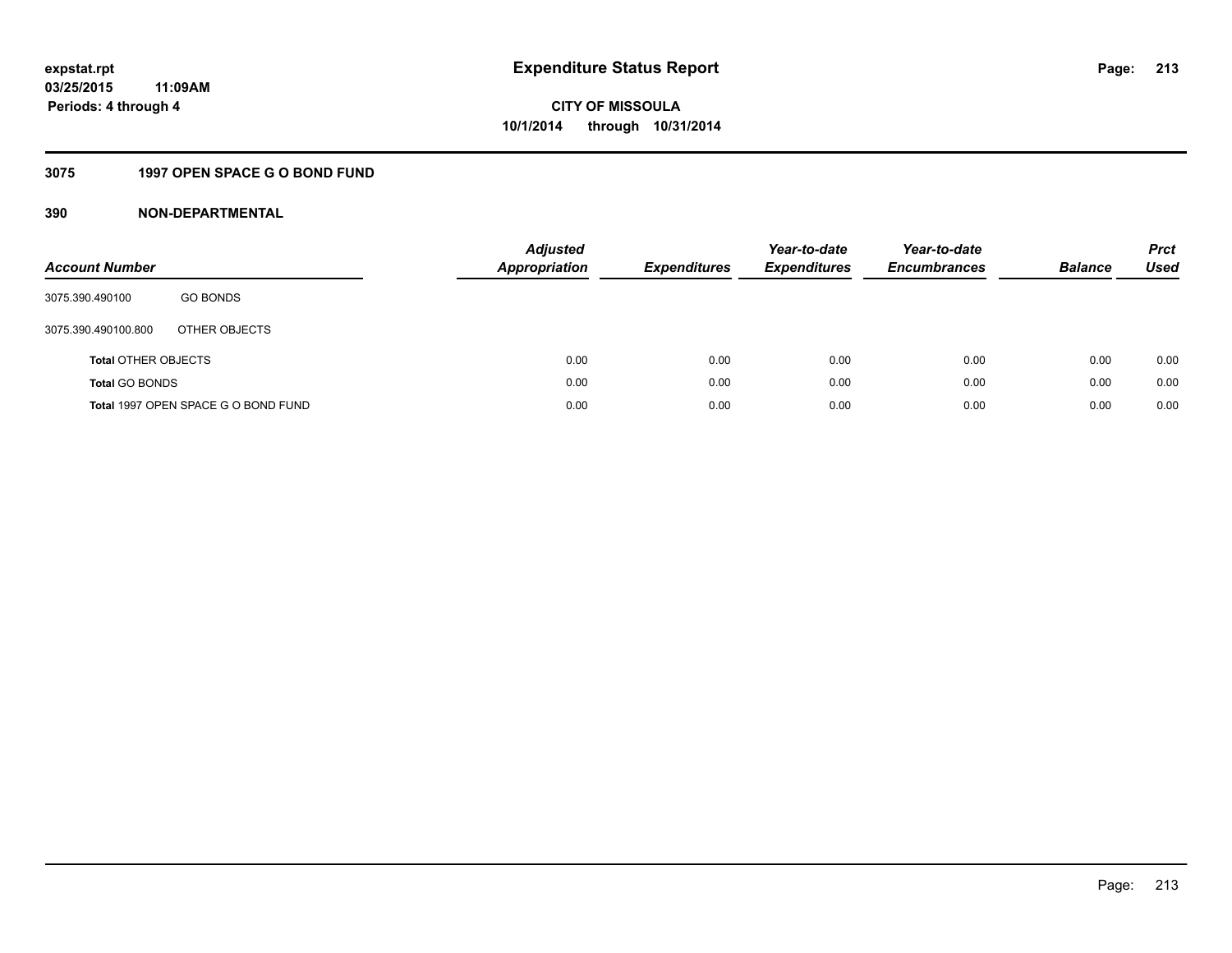**CITY OF MISSOULA 10/1/2014 through 10/31/2014**

## **3080 1994 FIRE EQUIP/CITY HALLS REFUND BOND F**

| <b>Account Number</b>      |                                                | <b>Adjusted</b><br><b>Appropriation</b> | <b>Expenditures</b> | Year-to-date<br><b>Expenditures</b> | Year-to-date<br><b>Encumbrances</b> | <b>Balance</b> | <b>Prct</b><br><b>Used</b> |
|----------------------------|------------------------------------------------|-----------------------------------------|---------------------|-------------------------------------|-------------------------------------|----------------|----------------------------|
| 3080.390.490100            | <b>GO BONDS</b>                                |                                         |                     |                                     |                                     |                |                            |
| 3080.390.490100.600        | <b>DEBT SERVICE</b>                            |                                         |                     |                                     |                                     |                |                            |
| <b>Total DEBT SERVICE</b>  |                                                | 0.00                                    | 0.00                | 0.00                                | 0.00                                | 0.00           | 0.00                       |
| 3080.390.490100.800        | OTHER OBJECTS                                  |                                         |                     |                                     |                                     |                |                            |
| <b>Total OTHER OBJECTS</b> |                                                | 0.00                                    | 0.00                | 0.00                                | 0.00                                | 0.00           | 0.00                       |
| <b>Total GO BONDS</b>      |                                                | 0.00                                    | 0.00                | 0.00                                | 0.00                                | 0.00           | 0.00                       |
|                            | Total 1994 FIRE EQUIP/CITY HALLS REFUND BOND F | 0.00                                    | 0.00                | 0.00                                | 0.00                                | 0.00           | 0.00                       |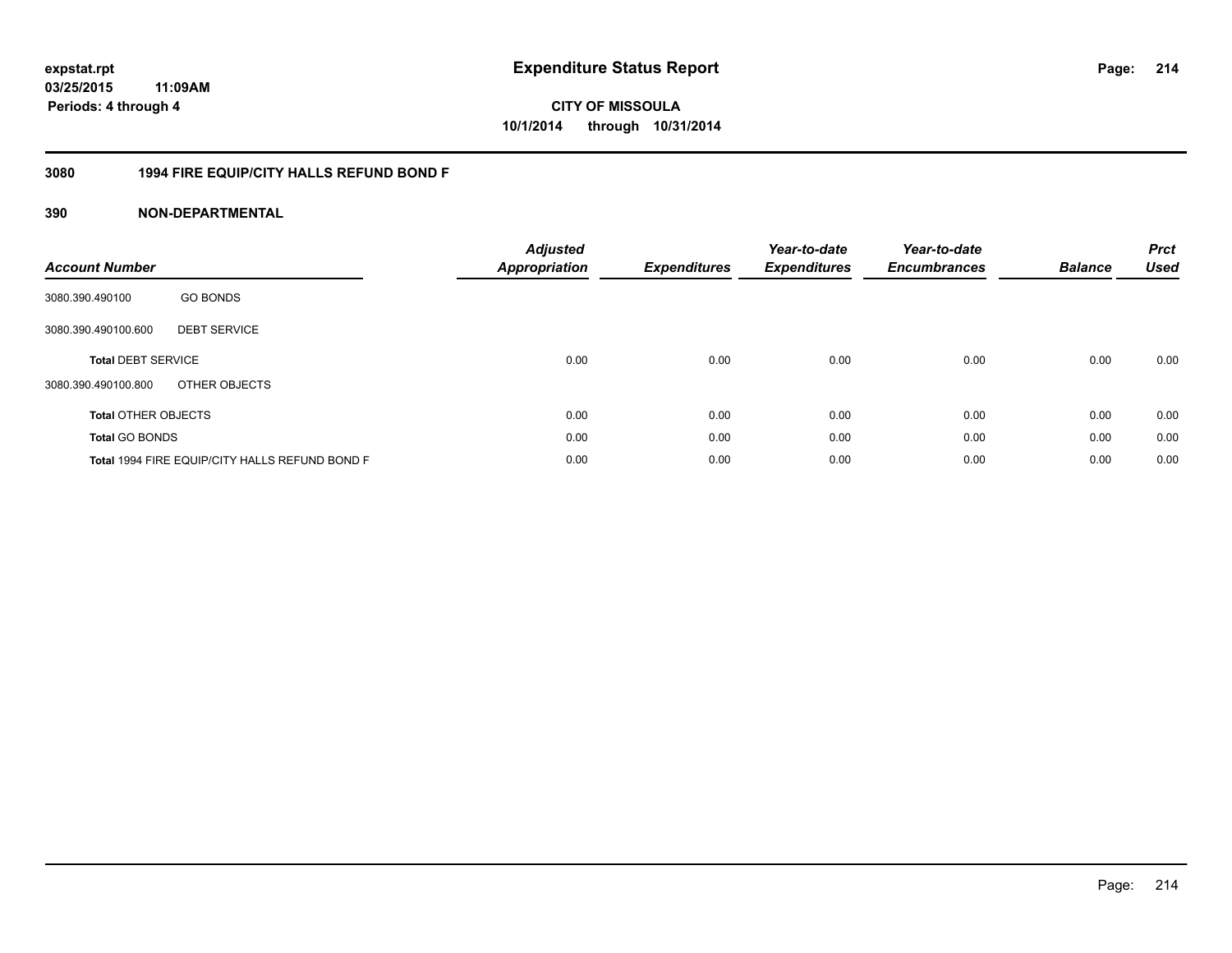## **3085 1993 FIRE STATION G O BOND FUND**

| <b>Account Number</b>      |                                       | <b>Adjusted</b><br>Appropriation | <b>Expenditures</b> | Year-to-date<br><b>Expenditures</b> | Year-to-date<br><b>Encumbrances</b> | <b>Balance</b> | <b>Prct</b><br>Used |
|----------------------------|---------------------------------------|----------------------------------|---------------------|-------------------------------------|-------------------------------------|----------------|---------------------|
| 3085.390.490100            | <b>GO BONDS</b>                       |                                  |                     |                                     |                                     |                |                     |
| 3085.390.490100.800        | OTHER OBJECTS                         |                                  |                     |                                     |                                     |                |                     |
| <b>Total OTHER OBJECTS</b> |                                       | 0.00                             | 0.00                | 0.00                                | 0.00                                | 0.00           | 0.00                |
| <b>Total GO BONDS</b>      |                                       | 0.00                             | 0.00                | 0.00                                | 0.00                                | 0.00           | 0.00                |
|                            | Total 1993 FIRE STATION G O BOND FUND | 0.00                             | 0.00                | 0.00                                | 0.00                                | 0.00           | 0.00                |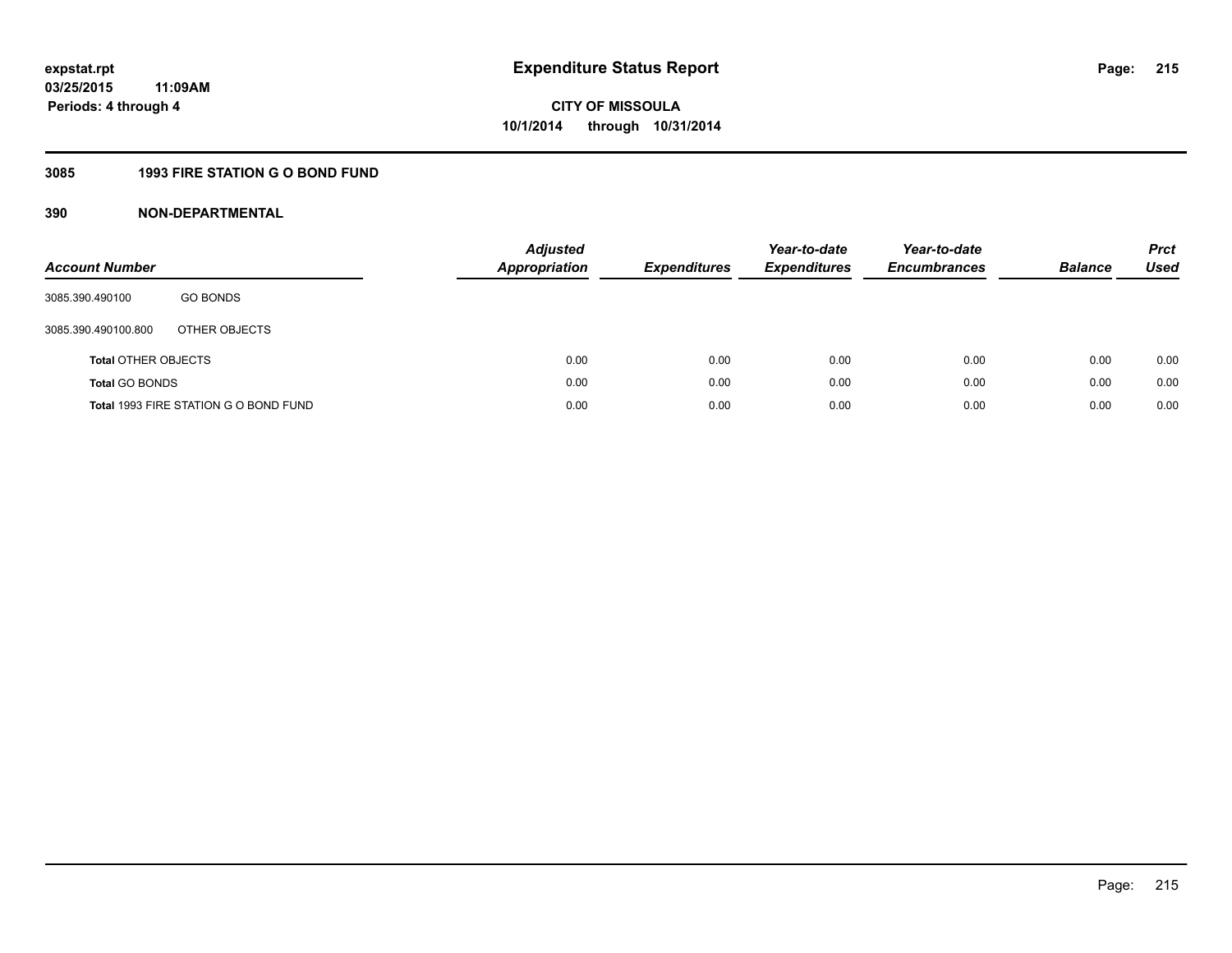## **3090 2004 AQUATICS BOND**

| <b>Account Number</b>           |                     | <b>Adjusted</b><br><b>Appropriation</b> | <b>Expenditures</b> | Year-to-date<br><b>Expenditures</b> | Year-to-date<br><b>Encumbrances</b> | <b>Balance</b> | <b>Prct</b><br><b>Used</b> |
|---------------------------------|---------------------|-----------------------------------------|---------------------|-------------------------------------|-------------------------------------|----------------|----------------------------|
| 3090.390.490100                 | <b>GO BONDS</b>     |                                         |                     |                                     |                                     |                |                            |
| 3090.390.490100.600             | <b>DEBT SERVICE</b> |                                         |                     |                                     |                                     |                |                            |
| <b>Total DEBT SERVICE</b>       |                     | 0.00                                    | 0.00                | 0.00                                | 0.00                                | 0.00           | 0.00                       |
| 3090.390.490100.800             | OTHER OBJECTS       |                                         |                     |                                     |                                     |                |                            |
| <b>Total OTHER OBJECTS</b>      |                     | 0.00                                    | 0.00                | 0.00                                | 0.00                                | 0.00           | 0.00                       |
| <b>Total GO BONDS</b>           |                     | 0.00                                    | 0.00                | 0.00                                | 0.00                                | 0.00           | 0.00                       |
| <b>Total 2004 AQUATICS BOND</b> |                     | 0.00                                    | 0.00                | 0.00                                | 0.00                                | 0.00           | 0.00                       |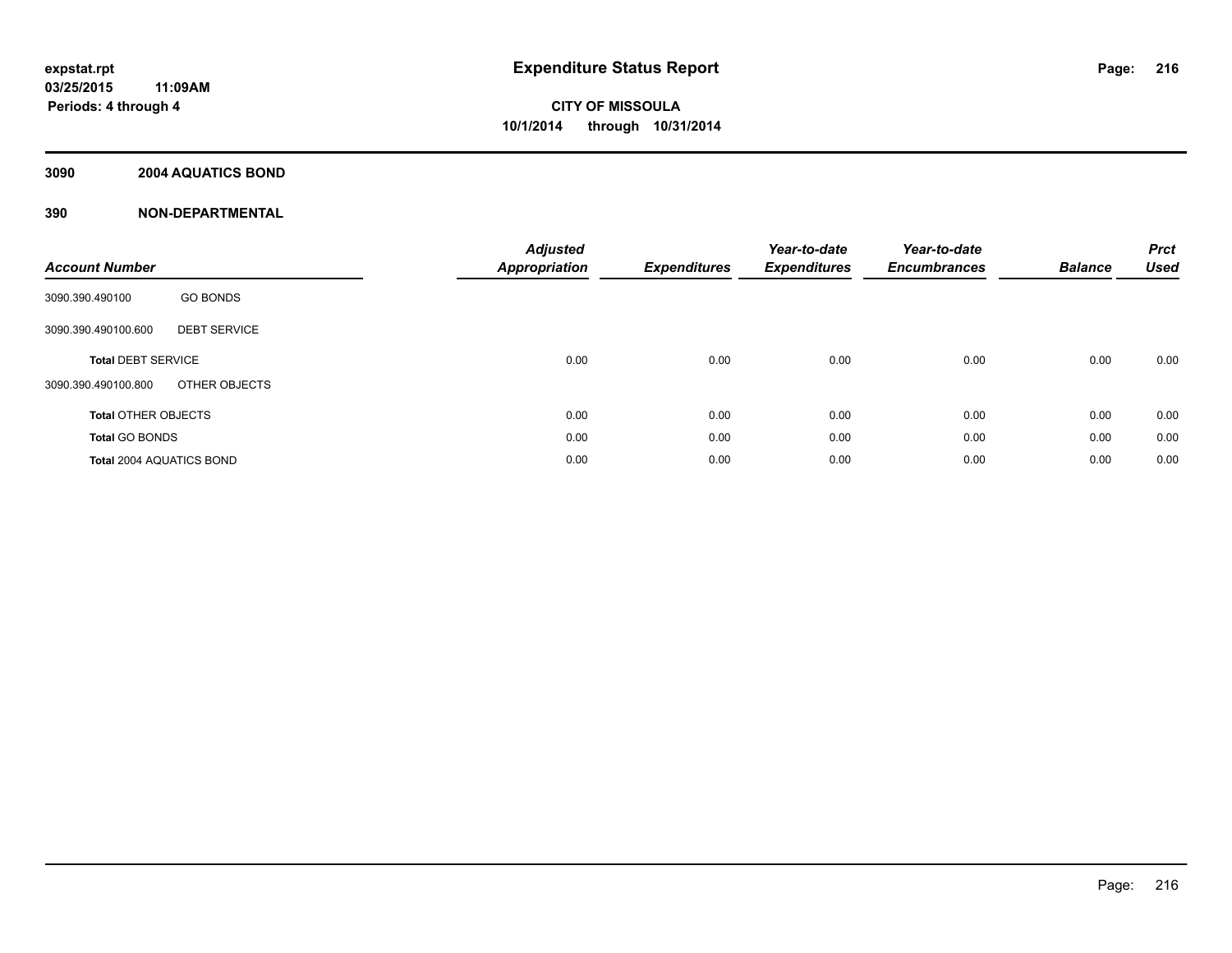### **3091 SERIES 2012A AQUATICS REFUNDING BOND**

| <b>Account Number</b>             |                                                   | <b>Adjusted</b><br><b>Appropriation</b> | <b>Expenditures</b> | Year-to-date<br><b>Expenditures</b> | Year-to-date<br><b>Encumbrances</b> | <b>Balance</b> | <b>Prct</b><br><b>Used</b> |
|-----------------------------------|---------------------------------------------------|-----------------------------------------|---------------------|-------------------------------------|-------------------------------------|----------------|----------------------------|
| 3091.390.490100                   | <b>GO BONDS</b>                                   |                                         |                     |                                     |                                     |                |                            |
| 3091.390.490100.600               | <b>DEBT SERVICE</b>                               |                                         |                     |                                     |                                     |                |                            |
| 3091.390.490100.610.000 PRINCIPAL |                                                   | 440,000.00                              | 0.00                | 0.00                                | 0.00                                | 440.000.00     | 0.00                       |
|                                   | 3091.390.490100.620.000 INTEREST / SERVICE FEES   | 99,698.00                               | 350.00              | 350.00                              | 0.00                                | 99,348.00      | 0.35                       |
| <b>Total DEBT SERVICE</b>         |                                                   | 539,698.00                              | 350.00              | 350.00                              | 0.00                                | 539,348.00     | 0.06                       |
| 3091.390.490100.800               | OTHER OBJECTS                                     |                                         |                     |                                     |                                     |                |                            |
| <b>Total OTHER OBJECTS</b>        |                                                   | 0.00                                    | 0.00                | 0.00                                | 0.00                                | 0.00           | 0.00                       |
| <b>Total GO BONDS</b>             |                                                   | 539,698.00                              | 350.00              | 350.00                              | 0.00                                | 539.348.00     | 0.06                       |
|                                   | <b>Total SERIES 2012A AQUATICS REFUNDING BOND</b> | 539.698.00                              | 350.00              | 350.00                              | 0.00                                | 539.348.00     | 0.06                       |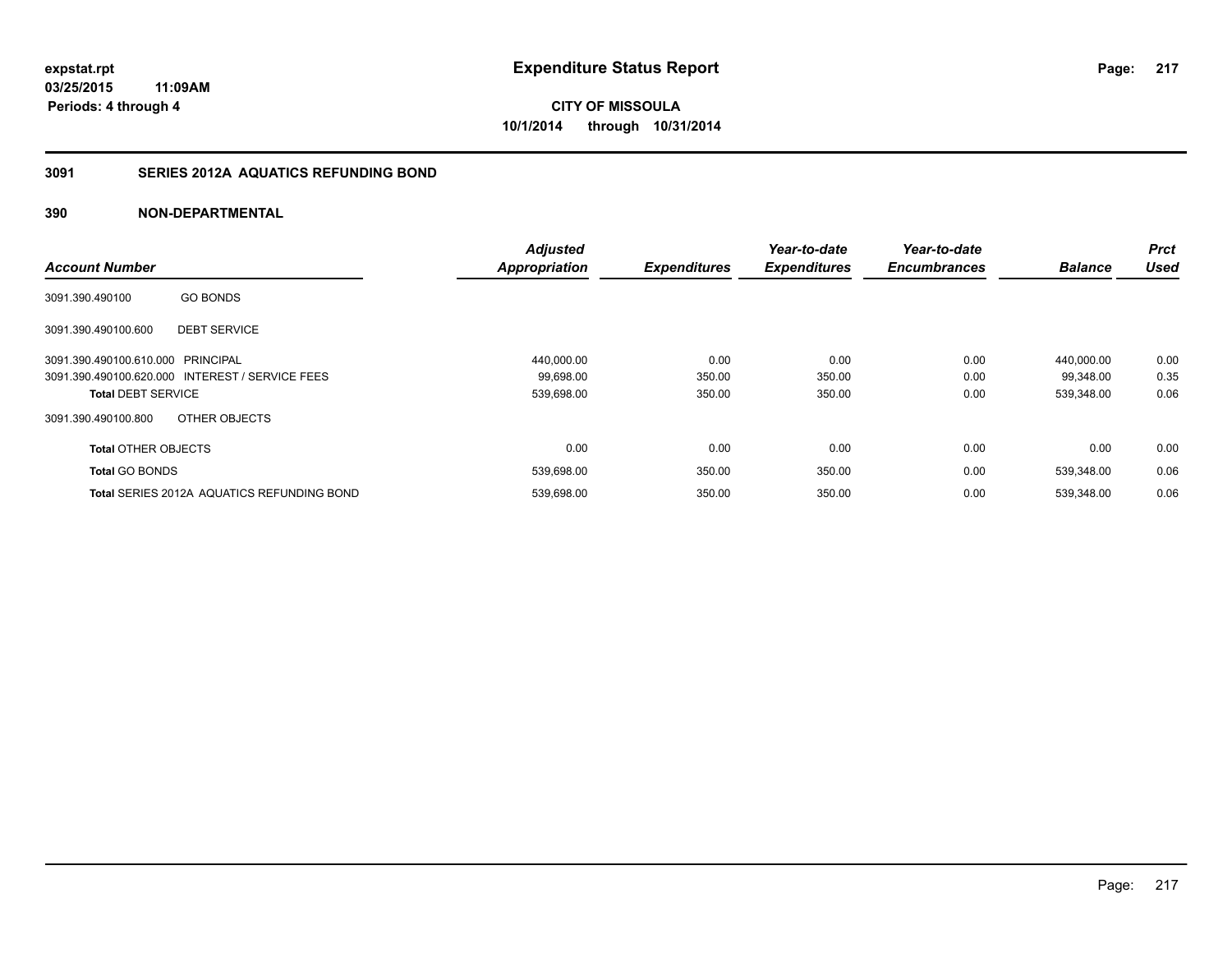### **3092 Series 2013A GO REFUNDING BONDS**

|                                   |                                                 | <b>Adjusted</b>      |                     | Year-to-date        | Year-to-date        |                | <b>Prct</b> |
|-----------------------------------|-------------------------------------------------|----------------------|---------------------|---------------------|---------------------|----------------|-------------|
| <b>Account Number</b>             |                                                 | <b>Appropriation</b> | <b>Expenditures</b> | <b>Expenditures</b> | <b>Encumbrances</b> | <b>Balance</b> | <b>Used</b> |
| 3092.390.490100                   | <b>GO BONDS</b>                                 |                      |                     |                     |                     |                |             |
| 3092.390.490100.600               | <b>DEBT SERVICE</b>                             |                      |                     |                     |                     |                |             |
| 3092.390.490100.610.000 PRINCIPAL |                                                 | 570,000.00           | 0.00                | 0.00                | 0.00                | 570.000.00     | 0.00        |
|                                   | 3092.390.490100.620.000 INTEREST / SERVICE FEES | 121,800.00           | 0.00                | 0.00                | 0.00                | 121,800.00     | 0.00        |
| <b>Total GO BONDS</b>             |                                                 | 691,800.00           | 0.00                | 0.00                | 0.00                | 691,800.00     | 0.00        |
| 3092.390.521000                   | INTERFUND OPERATING TRANSFERS                   |                      |                     |                     |                     |                |             |
| 3092.390.521000.800               | OTHER OBJECTS                                   |                      |                     |                     |                     |                |             |
|                                   | <b>Total INTERFUND OPERATING TRANSFERS</b>      | 0.00                 | 0.00                | 0.00                | 0.00                | 0.00           | 0.00        |
|                                   | <b>Total Series 2013A GO REFUNDING BONDS</b>    | 691,800.00           | 0.00                | 0.00                | 0.00                | 691,800.00     | 0.00        |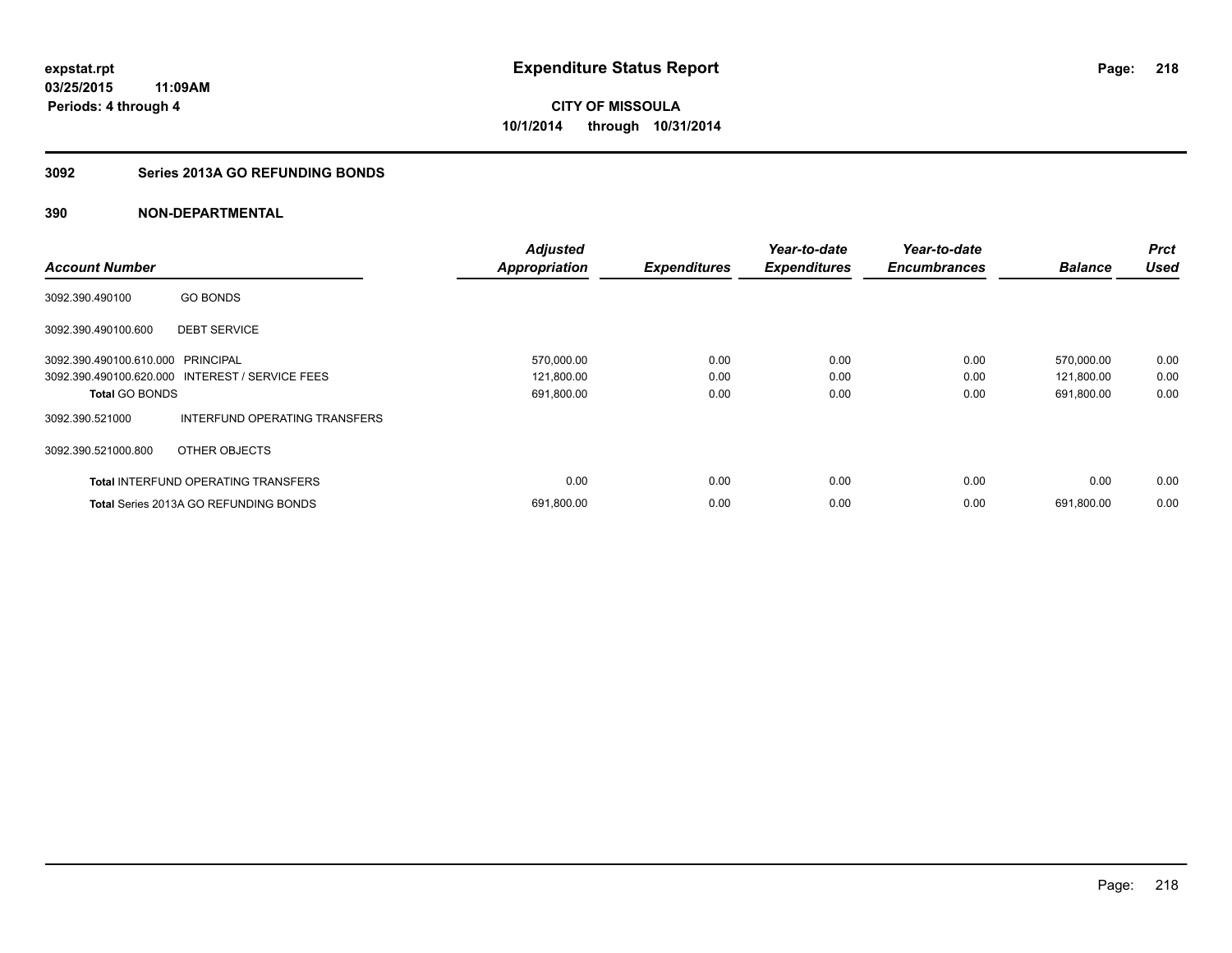#### **3095 2004 REFUNDING BONDS DEBT SERVICE**

| <b>Account Number</b>     |                                                | <b>Adjusted</b><br><b>Appropriation</b> | <b>Expenditures</b> | Year-to-date<br><b>Expenditures</b> | Year-to-date<br><b>Encumbrances</b> | <b>Balance</b> | <b>Prct</b><br><b>Used</b> |
|---------------------------|------------------------------------------------|-----------------------------------------|---------------------|-------------------------------------|-------------------------------------|----------------|----------------------------|
| 3095.390.490100           | <b>GO BONDS</b>                                |                                         |                     |                                     |                                     |                |                            |
| 3095.390.490100.600       | <b>DEBT SERVICE</b>                            |                                         |                     |                                     |                                     |                |                            |
| <b>Total DEBT SERVICE</b> |                                                | 0.00                                    | 0.00                | 0.00                                | 0.00                                | 0.00           | 0.00                       |
| <b>Total GO BONDS</b>     |                                                | 0.00                                    | 0.00                | 0.00                                | 0.00                                | 0.00           | 0.00                       |
|                           | <b>Total 2004 REFUNDING BONDS DEBT SERVICE</b> | 0.00                                    | 0.00                | 0.00                                | 0.00                                | 0.00           | 0.00                       |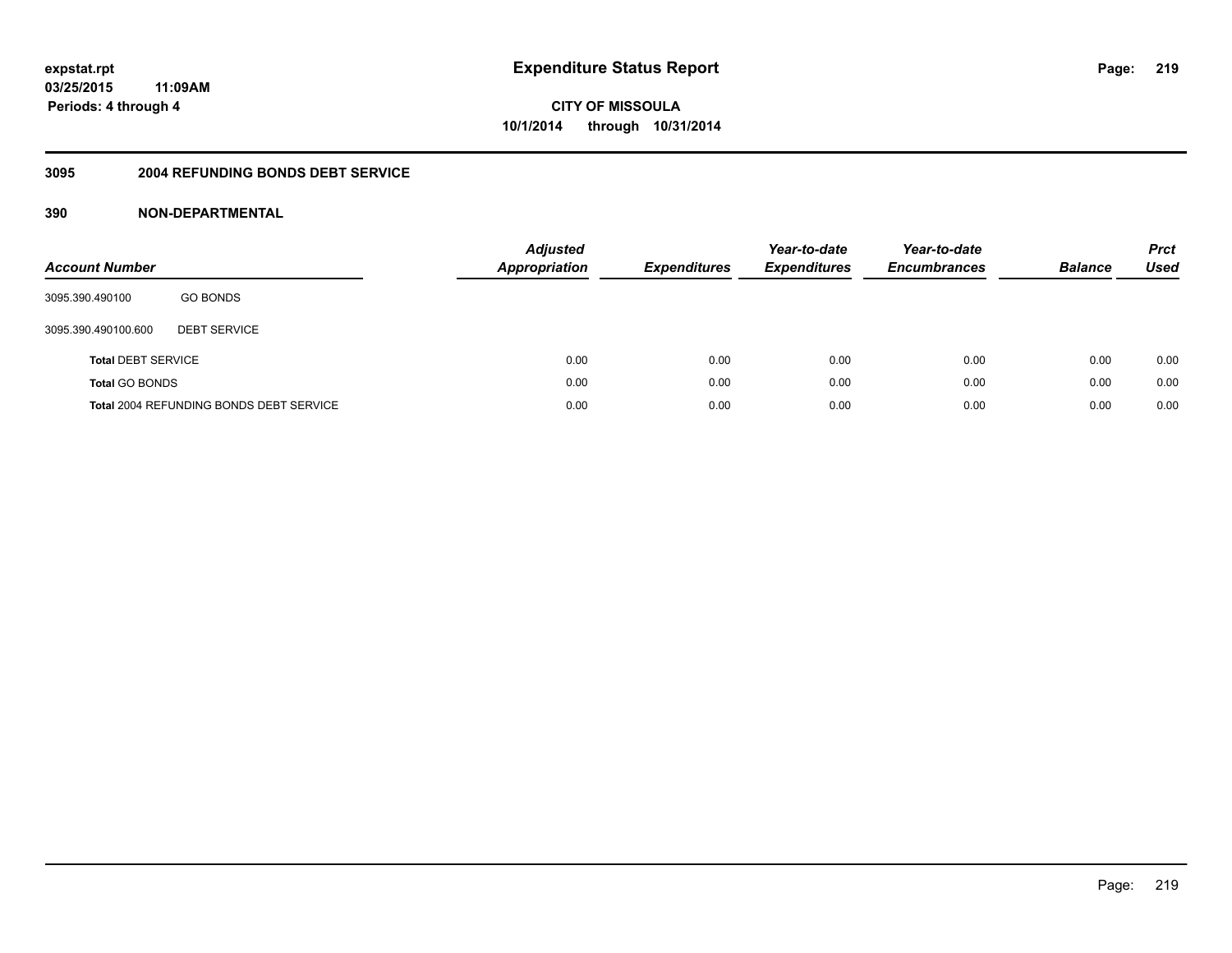### **3096 NEW FIRE STATION GO BOND**

|                                                 | <b>Adjusted</b>      |                     | Year-to-date        | Year-to-date        |                | <b>Prct</b> |
|-------------------------------------------------|----------------------|---------------------|---------------------|---------------------|----------------|-------------|
| <b>Account Number</b>                           | <b>Appropriation</b> | <b>Expenditures</b> | <b>Expenditures</b> | <b>Encumbrances</b> | <b>Balance</b> | <b>Used</b> |
| <b>GO BONDS</b><br>3096.390.490100              |                      |                     |                     |                     |                |             |
| <b>DEBT SERVICE</b><br>3096.390.490100.600      |                      |                     |                     |                     |                |             |
| 3096.390.490100.620.000 INTEREST / SERVICE FEES | 0.00                 | 0.00                | 350.00              | 0.00                | $-350.00$      | 0.00        |
| <b>Total DEBT SERVICE</b>                       | 0.00                 | 0.00                | 350.00              | 0.00                | $-350.00$      | 0.00        |
| OTHER OBJECTS<br>3096.390.490100.800            |                      |                     |                     |                     |                |             |
| <b>Total OTHER OBJECTS</b>                      | 0.00                 | 0.00                | 0.00                | 0.00                | 0.00           | 0.00        |
| <b>Total GO BONDS</b>                           | 0.00                 | 0.00                | 350.00              | 0.00                | $-350.00$      | 0.00        |
| <b>Total NEW FIRE STATION GO BOND</b>           | 0.00                 | 0.00                | 350.00              | 0.00                | $-350.00$      | 0.00        |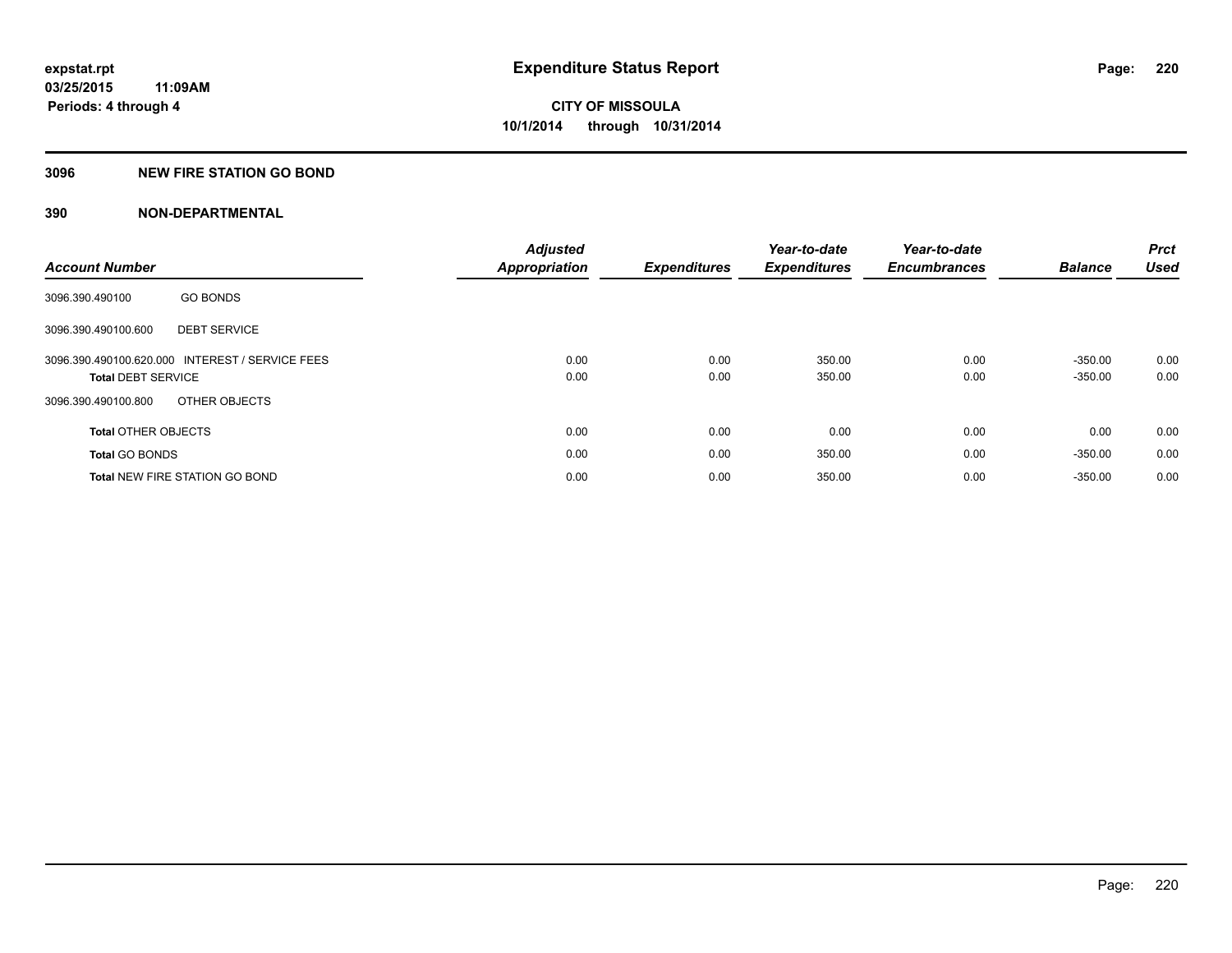### **3097 2007 REFUNDING BONDS**

| <b>Account Number</b>      |                            | <b>Adjusted</b><br><b>Appropriation</b> | <b>Expenditures</b> | Year-to-date<br><b>Expenditures</b> | Year-to-date<br><b>Encumbrances</b> | <b>Balance</b> | <b>Prct</b><br><b>Used</b> |
|----------------------------|----------------------------|-----------------------------------------|---------------------|-------------------------------------|-------------------------------------|----------------|----------------------------|
| 3097.390.490100            | <b>GO BONDS</b>            |                                         |                     |                                     |                                     |                |                            |
| 3097.390.490100.600        | <b>DEBT SERVICE</b>        |                                         |                     |                                     |                                     |                |                            |
| <b>Total GO BONDS</b>      |                            | 0.00                                    | 0.00                | 0.00                                | 0.00                                | 0.00           | 0.00                       |
| 3097.390.490500            | <b>DEBT PAYMENTS</b>       |                                         |                     |                                     |                                     |                |                            |
| 3097.390.490500.500        | <b>FIXED CHARGES</b>       |                                         |                     |                                     |                                     |                |                            |
| <b>Total DEBT PAYMENTS</b> |                            | 0.00                                    | 0.00                | 0.00                                | 0.00                                | 0.00           | 0.00                       |
|                            | Total 2007 REFUNDING BONDS | 0.00                                    | 0.00                | 0.00                                | 0.00                                | 0.00           | 0.00                       |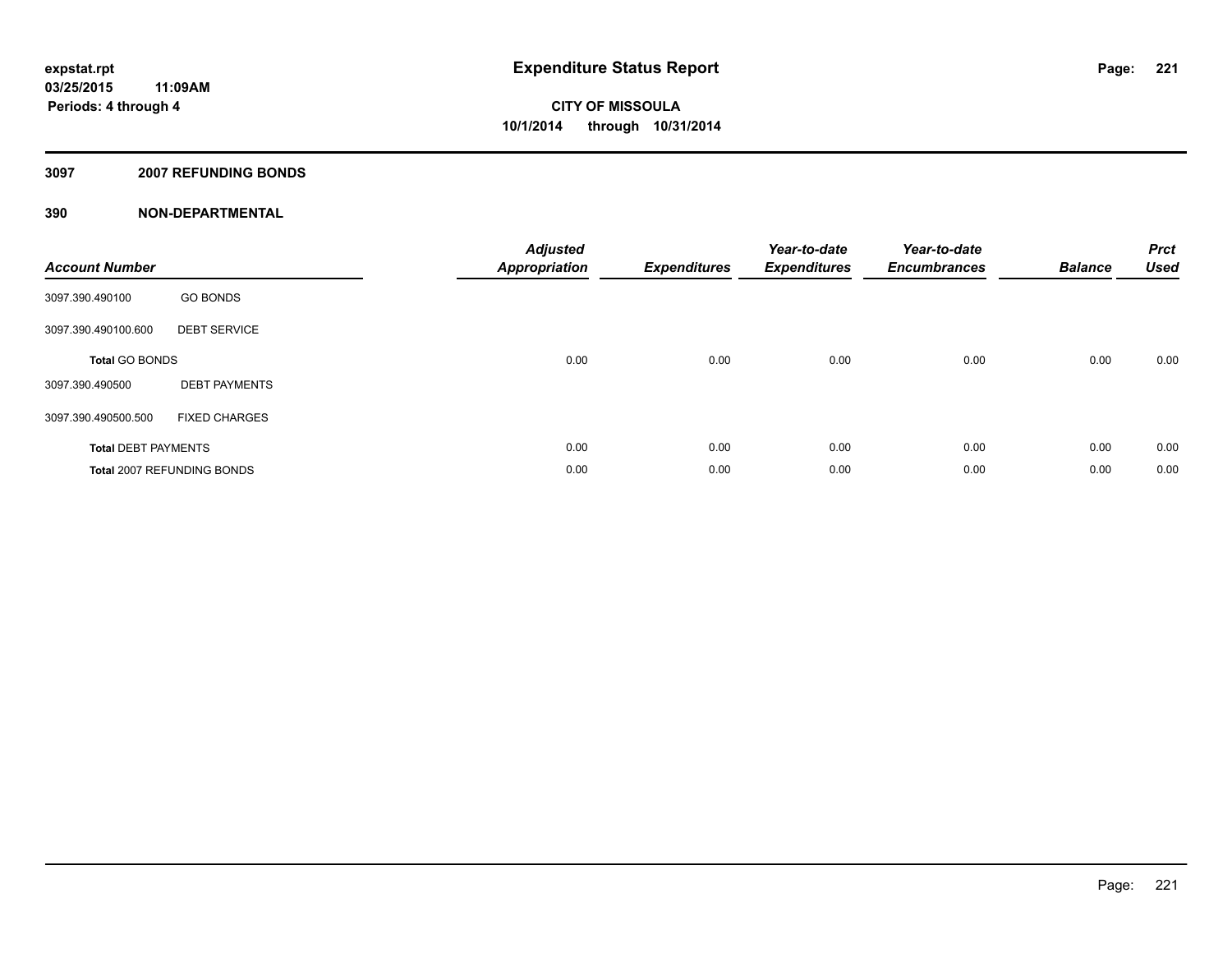### **3100 SIDEWALK & CURB WARRANTS FUND**

| <b>Account Number</b> |                                                | <b>Adjusted</b><br><b>Appropriation</b> | Expenditures | Year-to-date<br><b>Expenditures</b> | Year-to-date<br><b>Encumbrances</b> | <b>Balance</b> | <b>Prct</b><br><b>Used</b> |
|-----------------------|------------------------------------------------|-----------------------------------------|--------------|-------------------------------------|-------------------------------------|----------------|----------------------------|
| 3100.390.490300       | SPECIAL IMPROVEMENTS BONDS                     |                                         |              |                                     |                                     |                |                            |
| 3100.390.490300.600   | <b>DEBT SERVICE</b>                            |                                         |              |                                     |                                     |                |                            |
|                       | <b>Total SPECIAL IMPROVEMENTS BONDS</b>        | 0.00                                    | 0.00         | 0.00                                | 0.00                                | 0.00           | 0.00                       |
| 3100.390.521000       | INTERFUND OPERATING TRANSFERS                  |                                         |              |                                     |                                     |                |                            |
| 3100.390.521000.800   | OTHER OBJECTS                                  |                                         |              |                                     |                                     |                |                            |
|                       | <b>Total INTERFUND OPERATING TRANSFERS</b>     | 0.00                                    | 0.00         | 0.00                                | 0.00                                | 0.00           | 0.00                       |
|                       | <b>Total SIDEWALK &amp; CURB WARRANTS FUND</b> | 0.00                                    | 0.00         | 0.00                                | 0.00                                | 0.00           | 0.00                       |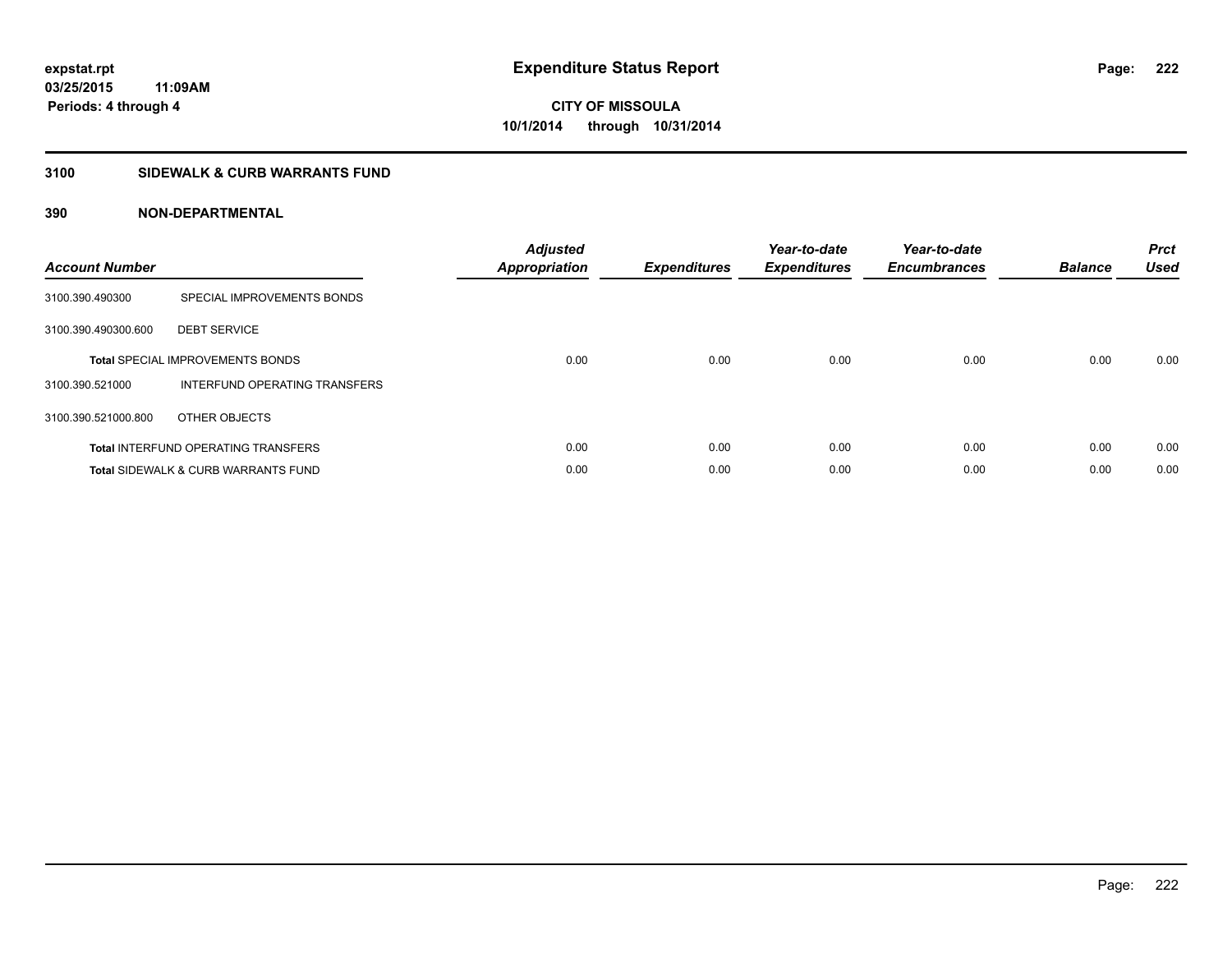### **03/25/2015 11:09AM Periods: 4 through 4**

**CITY OF MISSOULA 10/1/2014 through 10/31/2014**

### **3200 FY99 SIDEWALK & CURB DEBT SERVICE FUND**

| <b>Account Number</b>      |                                              | <b>Adjusted</b><br><b>Appropriation</b> | <b>Expenditures</b> | Year-to-date<br><b>Expenditures</b> | Year-to-date<br><b>Encumbrances</b> | <b>Balance</b> | <b>Prct</b><br><b>Used</b> |
|----------------------------|----------------------------------------------|-----------------------------------------|---------------------|-------------------------------------|-------------------------------------|----------------|----------------------------|
| 3200.390.490300            | SPECIAL IMPROVEMENTS BONDS                   |                                         |                     |                                     |                                     |                |                            |
| 3200.390.490300.600        | <b>DEBT SERVICE</b>                          |                                         |                     |                                     |                                     |                |                            |
|                            | <b>Total SPECIAL IMPROVEMENTS BONDS</b>      | 0.00                                    | 0.00                | 0.00                                | 0.00                                | 0.00           | 0.00                       |
| 3200.390.510100            | SPECIAL ASSESSMENTS                          |                                         |                     |                                     |                                     |                |                            |
| 3200.390.510100.600        | <b>DEBT SERVICE</b>                          |                                         |                     |                                     |                                     |                |                            |
| <b>Total DEBT SERVICE</b>  |                                              | 0.00                                    | 0.00                | 0.00                                | 0.00                                | 0.00           | 0.00                       |
| 3200.390.510100.800        | OTHER OBJECTS                                |                                         |                     |                                     |                                     |                |                            |
| <b>Total OTHER OBJECTS</b> |                                              | 0.00                                    | 0.00                | 0.00                                | 0.00                                | 0.00           | 0.00                       |
|                            | <b>Total SPECIAL ASSESSMENTS</b>             | 0.00                                    | 0.00                | 0.00                                | 0.00                                | 0.00           | 0.00                       |
|                            | Total FY99 SIDEWALK & CURB DEBT SERVICE FUND | 0.00                                    | 0.00                | 0.00                                | 0.00                                | 0.00           | 0.00                       |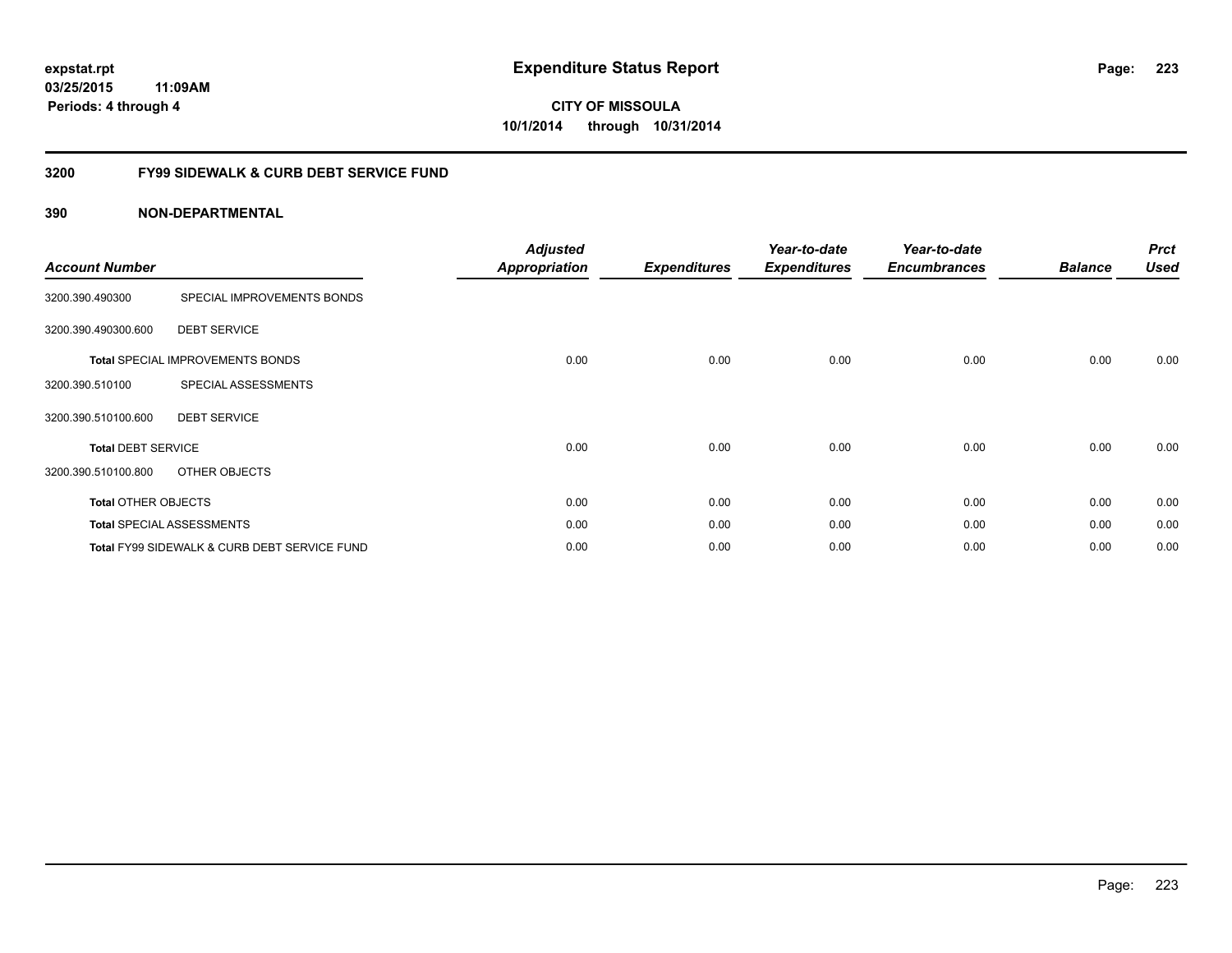### **03/25/2015 11:09AM Periods: 4 through 4**

**CITY OF MISSOULA 10/1/2014 through 10/31/2014**

### **3300 FY00 SIDEWALK & CURB DEBT SERVICE FUND**

| <b>Account Number</b> |                                              | <b>Adjusted</b><br><b>Appropriation</b> | <b>Expenditures</b> | Year-to-date<br><b>Expenditures</b> | Year-to-date<br><b>Encumbrances</b> | <b>Balance</b> | <b>Prct</b><br><b>Used</b> |
|-----------------------|----------------------------------------------|-----------------------------------------|---------------------|-------------------------------------|-------------------------------------|----------------|----------------------------|
| 3300.390.510100       | SPECIAL ASSESSMENTS                          |                                         |                     |                                     |                                     |                |                            |
| 3300.390.510100.600   | <b>DEBT SERVICE</b>                          |                                         |                     |                                     |                                     |                |                            |
|                       | <b>Total SPECIAL ASSESSMENTS</b>             | 0.00                                    | 0.00                | 0.00                                | 0.00                                | 0.00           | 0.00                       |
|                       | Total FY00 SIDEWALK & CURB DEBT SERVICE FUND | 0.00                                    | 0.00                | 0.00                                | 0.00                                | 0.00           | 0.00                       |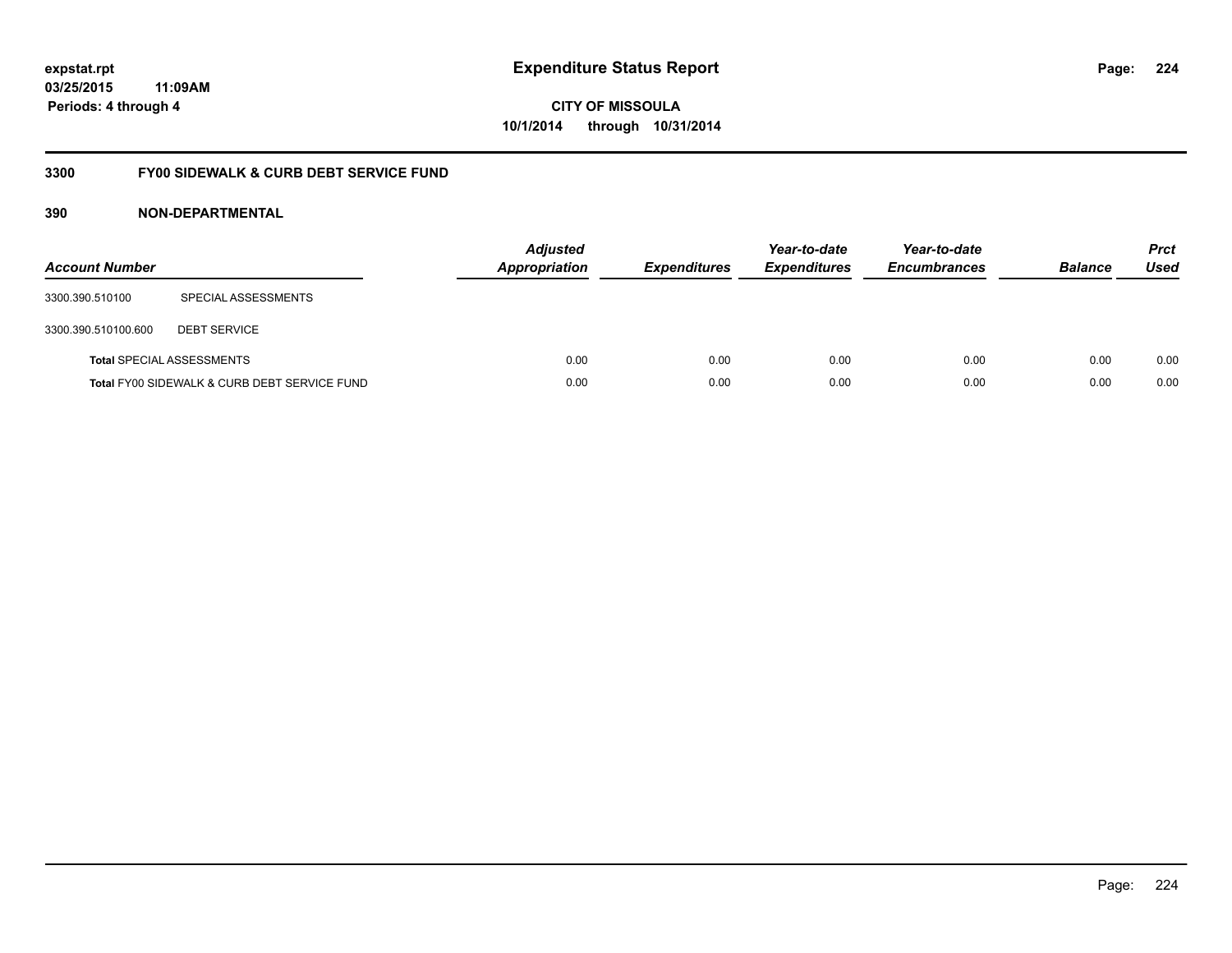### **3305 JUDGMENT LEVIES**

| <b>Account Number</b>           |                           | <b>Adjusted</b><br><b>Appropriation</b> | <b>Expenditures</b> | Year-to-date<br><b>Expenditures</b> | Year-to-date<br><b>Encumbrances</b> | <b>Balance</b> | <b>Prct</b><br><b>Used</b> |
|---------------------------------|---------------------------|-----------------------------------------|---------------------|-------------------------------------|-------------------------------------|----------------|----------------------------|
| 3305.390.490550                 | <b>JUDGMENT LEVY DEBT</b> |                                         |                     |                                     |                                     |                |                            |
| 3305.390.490550.600             | <b>DEBT SERVICE</b>       |                                         |                     |                                     |                                     |                |                            |
| <b>Total JUDGMENT LEVY DEBT</b> |                           | 0.00                                    | 0.00                | 0.00                                | 0.00                                | 0.00           | 0.00                       |
| <b>Total JUDGMENT LEVIES</b>    |                           | 0.00                                    | 0.00                | 0.00                                | 0.00                                | 0.00           | 0.00                       |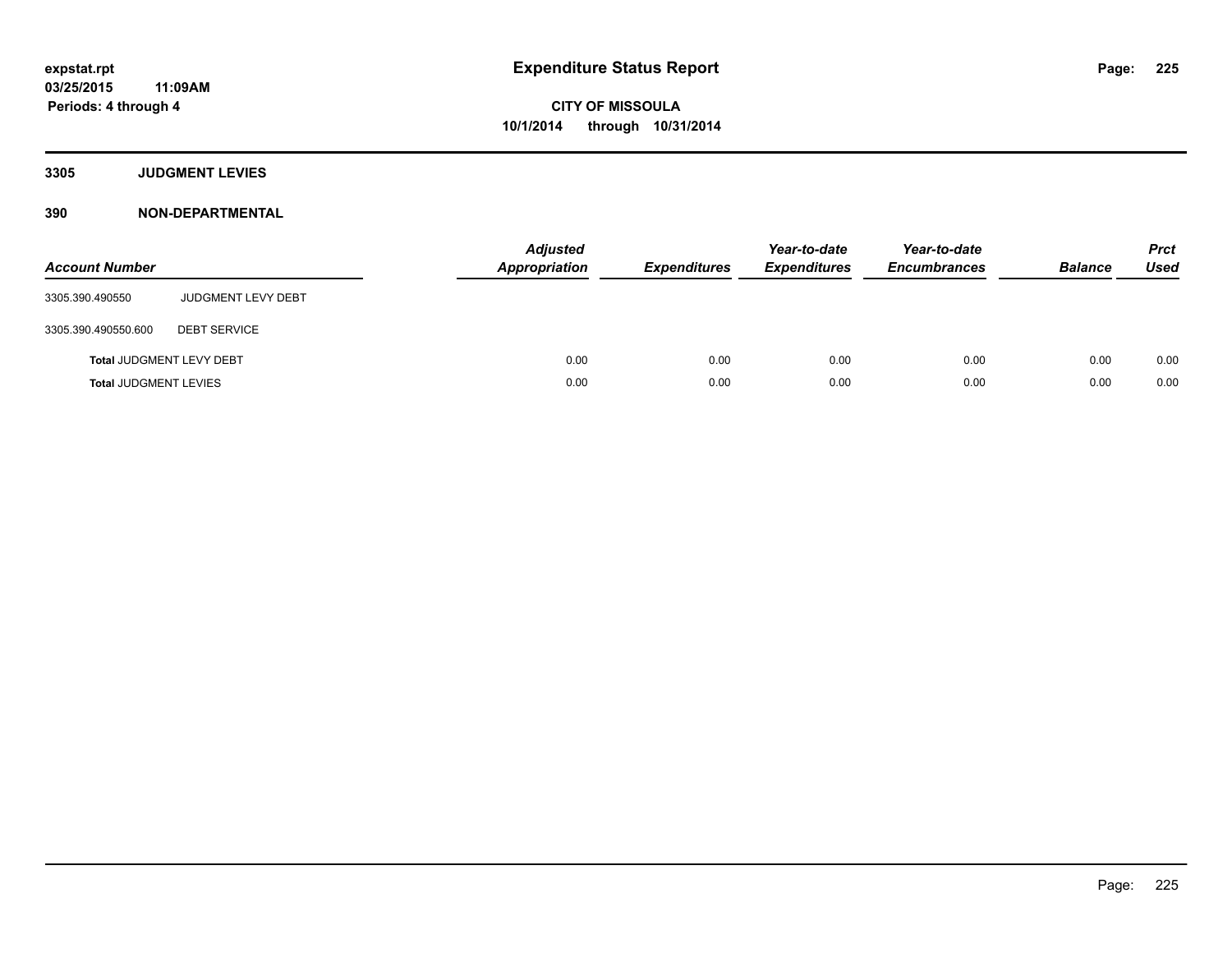### **03/25/2015 11:09AM Periods: 4 through 4**

**CITY OF MISSOULA 10/1/2014 through 10/31/2014**

### **3400 FY01 SIDEWALK & CURB DEBT SERVICE FUND**

| <b>Account Number</b>     |                                              | <b>Adjusted</b><br><b>Appropriation</b> | <b>Expenditures</b> | Year-to-date<br><b>Expenditures</b> | Year-to-date<br><b>Encumbrances</b> | <b>Balance</b> | <b>Prct</b><br><b>Used</b> |
|---------------------------|----------------------------------------------|-----------------------------------------|---------------------|-------------------------------------|-------------------------------------|----------------|----------------------------|
| 3400.390.510100           | SPECIAL ASSESSMENTS                          |                                         |                     |                                     |                                     |                |                            |
| 3400.390.510100.600       | <b>DEBT SERVICE</b>                          |                                         |                     |                                     |                                     |                |                            |
| <b>Total DEBT SERVICE</b> |                                              | 0.00                                    | 0.00                | 0.00                                | 0.00                                | 0.00           | 0.00                       |
|                           | <b>Total SPECIAL ASSESSMENTS</b>             | 0.00                                    | 0.00                | 0.00                                | 0.00                                | 0.00           | 0.00                       |
|                           | Total FY01 SIDEWALK & CURB DEBT SERVICE FUND | 0.00                                    | 0.00                | 0.00                                | 0.00                                | 0.00           | 0.00                       |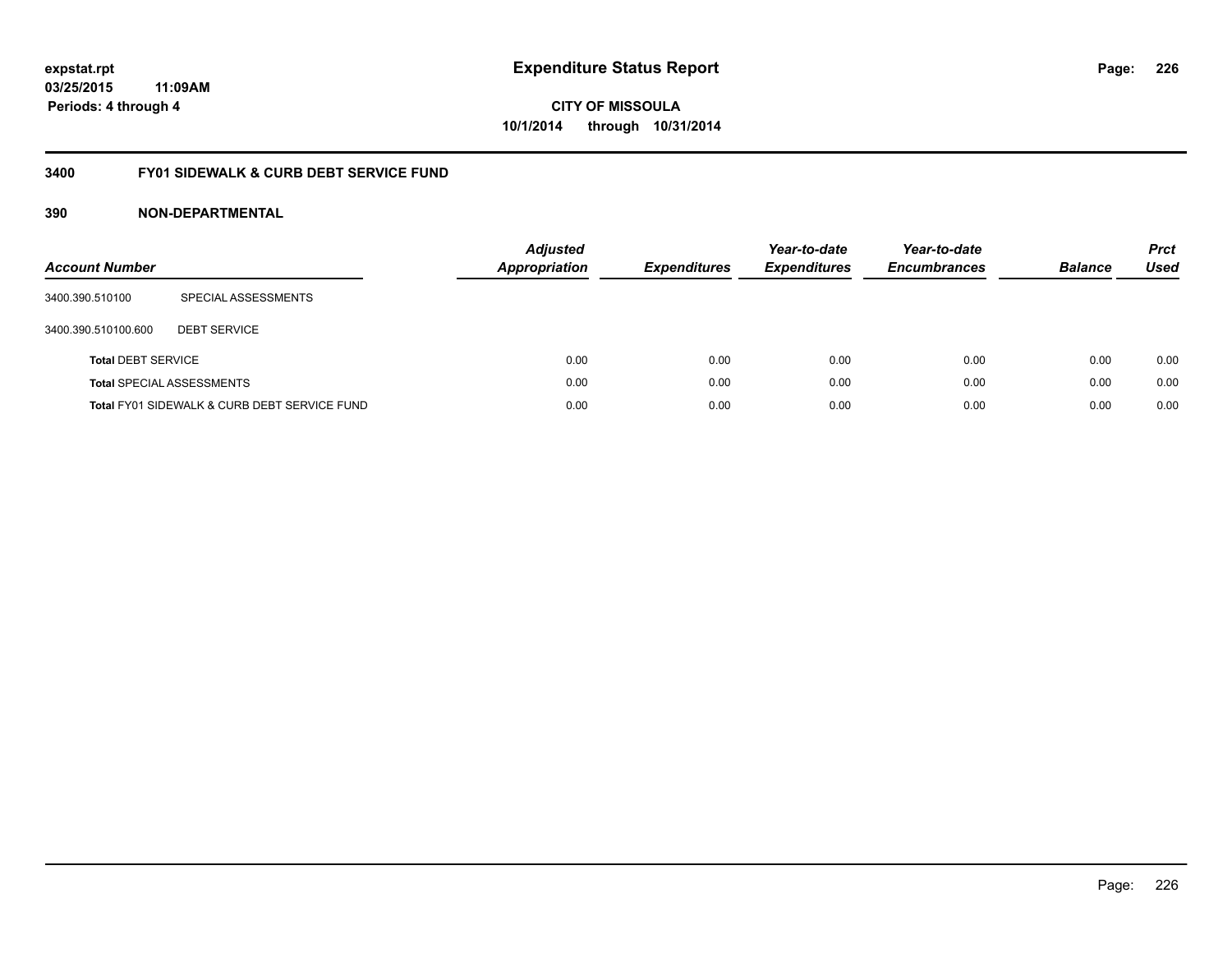### **03/25/2015 11:09AM Periods: 4 through 4**

**CITY OF MISSOULA 10/1/2014 through 10/31/2014**

### **3410 FY02 SIDEWALK & CURB DEBT SERVICE FUND**

| <b>Account Number</b>            |                                                 | <b>Adjusted</b><br><b>Appropriation</b> | <b>Expenditures</b> | Year-to-date<br><b>Expenditures</b> | Year-to-date<br><b>Encumbrances</b> | <b>Balance</b> | <b>Prct</b><br>Used |
|----------------------------------|-------------------------------------------------|-----------------------------------------|---------------------|-------------------------------------|-------------------------------------|----------------|---------------------|
| 3410.390.510100                  | SPECIAL ASSESSMENTS                             |                                         |                     |                                     |                                     |                |                     |
| 3410.390.510100.600              | <b>DEBT SERVICE</b>                             |                                         |                     |                                     |                                     |                |                     |
|                                  | 3410.390.510100.620.000 INTEREST / SERVICE FEES | 0.00                                    | 0.00                | 350.00                              | 0.00                                | $-350.00$      | 0.00                |
| <b>Total DEBT SERVICE</b>        |                                                 | 0.00                                    | 0.00                | 350.00                              | 0.00                                | $-350.00$      | 0.00                |
| <b>Total SPECIAL ASSESSMENTS</b> |                                                 | 0.00                                    | 0.00                | 350.00                              | 0.00                                | $-350.00$      | 0.00                |
|                                  | Total FY02 SIDEWALK & CURB DEBT SERVICE FUND    | 0.00                                    | 0.00                | 350.00                              | 0.00                                | $-350.00$      | 0.00                |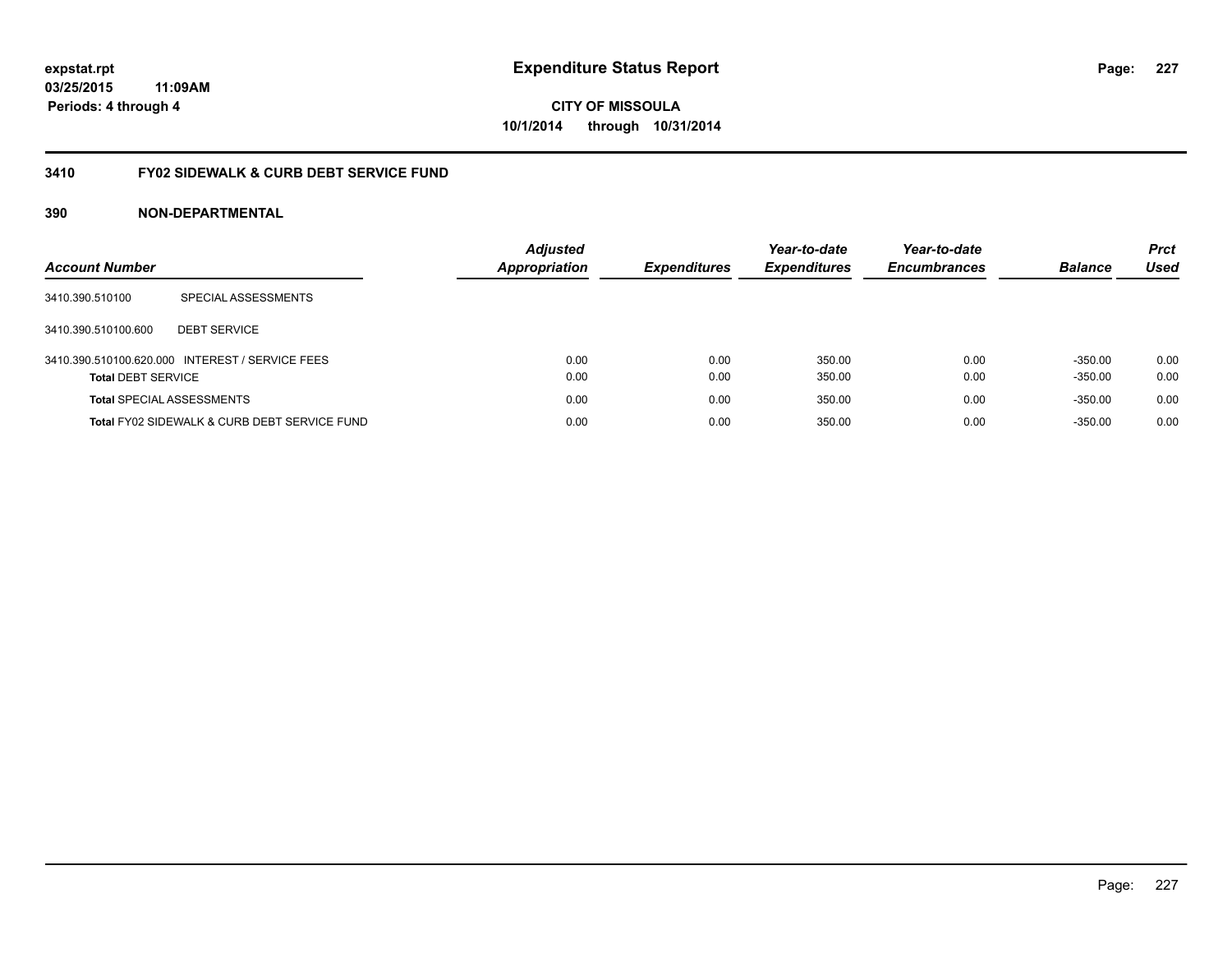### **3420 FY03 SIDEWALK & CURB DEBT SERVICE**

|                                   |                                                    | <b>Adjusted</b>      |                     | Year-to-date        | Year-to-date        |                | <b>Prct</b> |
|-----------------------------------|----------------------------------------------------|----------------------|---------------------|---------------------|---------------------|----------------|-------------|
| <b>Account Number</b>             |                                                    | <b>Appropriation</b> | <b>Expenditures</b> | <b>Expenditures</b> | <b>Encumbrances</b> | <b>Balance</b> | <b>Used</b> |
| 3420.390.510100                   | SPECIAL ASSESSMENTS                                |                      |                     |                     |                     |                |             |
| 3420.390.510100.600               | <b>DEBT SERVICE</b>                                |                      |                     |                     |                     |                |             |
| 3420.390.510100.610.000 PRINCIPAL |                                                    | 25,000.00            | 0.00                | 0.00                | 0.00                | 25,000.00      | 0.00        |
|                                   | 3420.390.510100.620.000 INTEREST / SERVICE FEES    | 1,300.00             | 0.00                | 350.00              | 0.00                | 950.00         | 26.92       |
|                                   | <b>Total SPECIAL ASSESSMENTS</b>                   | 26,300.00            | 0.00                | 350.00              | 0.00                | 25,950.00      | 1.33        |
| 3420.390.510110                   | <b>MERCHANT SERVICES</b>                           |                      |                     |                     |                     |                |             |
| 3420.390.510110.500               | <b>FIXED CHARGES</b>                               |                      |                     |                     |                     |                |             |
| <b>Total MERCHANT SERVICES</b>    |                                                    | 0.00                 | 0.00                | 0.00                | 0.00                | 0.00           | 0.00        |
|                                   | <b>Total FY03 SIDEWALK &amp; CURB DEBT SERVICE</b> | 26,300.00            | 0.00                | 350.00              | 0.00                | 25.950.00      | 1.33        |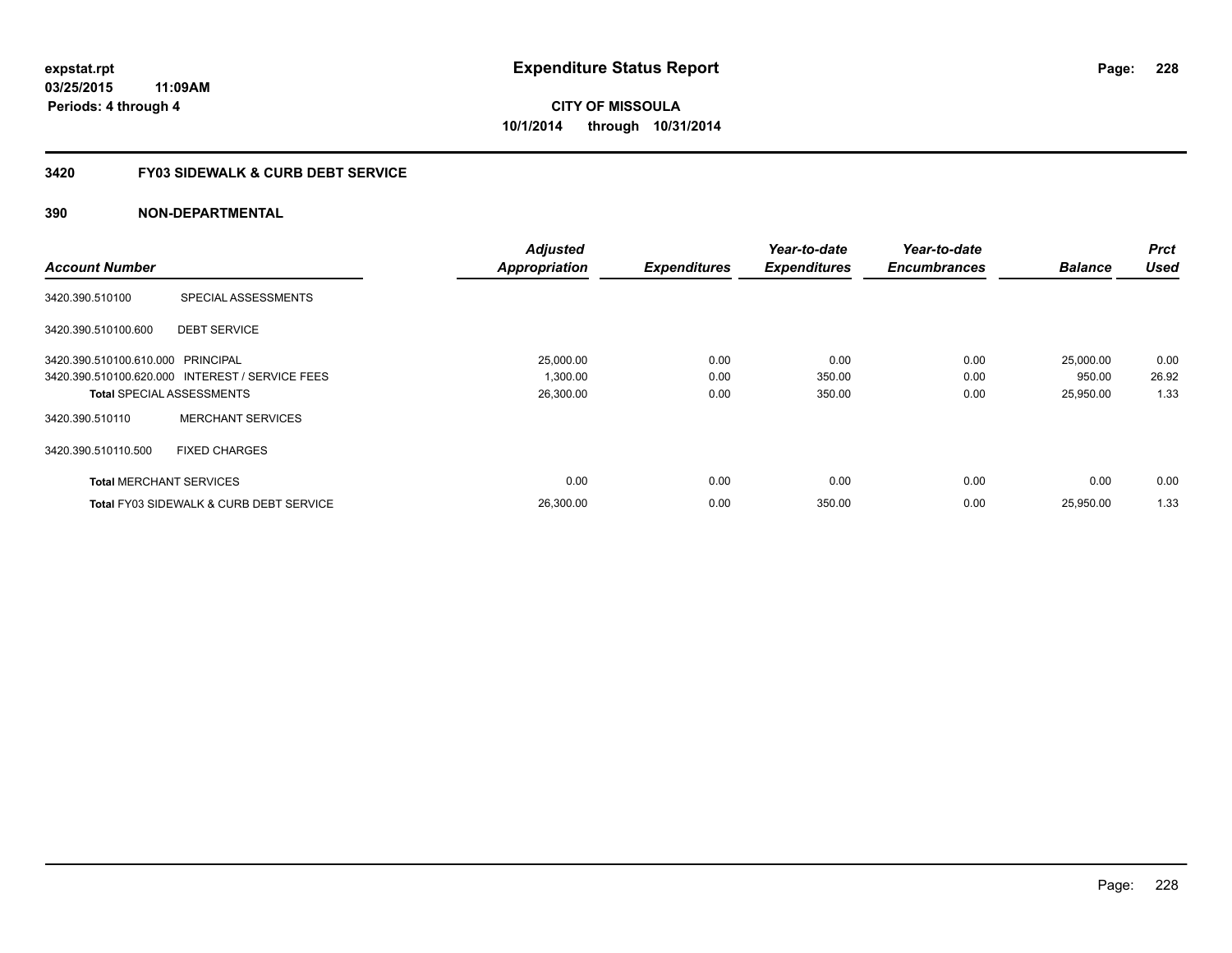### **3430 FY04 SIDEWALK CURB DEBT SERVICE**

| <b>Account Number</b>             |                                                 | <b>Adjusted</b><br>Appropriation | <b>Expenditures</b> | Year-to-date<br><b>Expenditures</b> | Year-to-date<br><b>Encumbrances</b> | <b>Balance</b> | <b>Prct</b><br><b>Used</b> |
|-----------------------------------|-------------------------------------------------|----------------------------------|---------------------|-------------------------------------|-------------------------------------|----------------|----------------------------|
| 3430.390.510100                   | SPECIAL ASSESSMENTS                             |                                  |                     |                                     |                                     |                |                            |
| 3430.390.510100.600               | <b>DEBT SERVICE</b>                             |                                  |                     |                                     |                                     |                |                            |
| 3430.390.510100.610.000 PRINCIPAL |                                                 | 10.000.00                        | 0.00                | 0.00                                | 0.00                                | 10.000.00      | 0.00                       |
|                                   | 3430.390.510100.620.000 INTEREST / SERVICE FEES | 1.295.00                         | 0.00                | 350.00                              | 0.00                                | 945.00         | 27.03                      |
| <b>Total DEBT SERVICE</b>         |                                                 | 11.295.00                        | 0.00                | 350.00                              | 0.00                                | 10.945.00      | 3.10                       |
|                                   | <b>Total SPECIAL ASSESSMENTS</b>                | 11.295.00                        | 0.00                | 350.00                              | 0.00                                | 10.945.00      | 3.10                       |
|                                   | <b>Total FY04 SIDEWALK CURB DEBT SERVICE</b>    | 11.295.00                        | 0.00                | 350.00                              | 0.00                                | 10.945.00      | 3.10                       |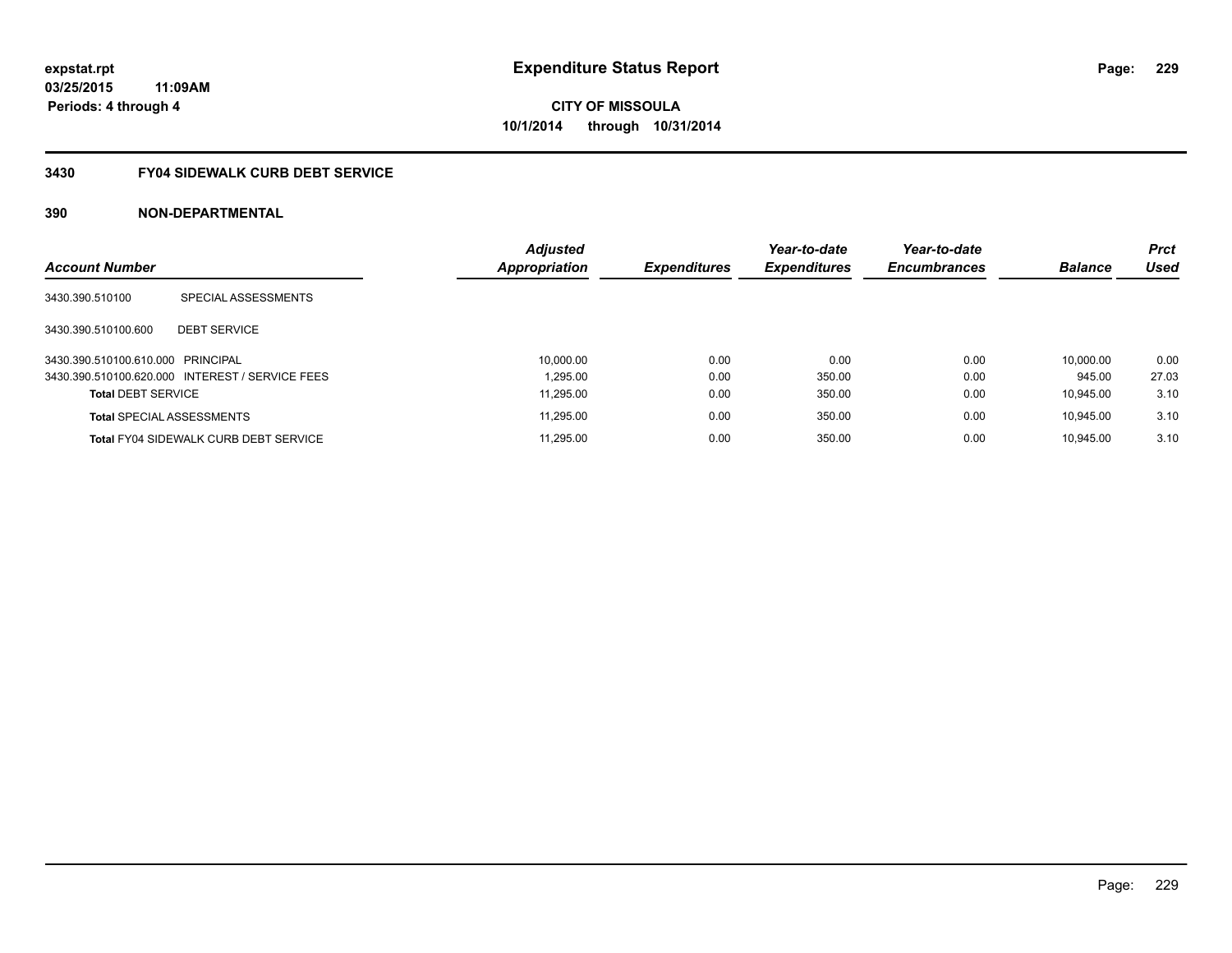#### **3440 FY 05 SIDEWALK AND CURB**

|                                   |                                                 | <b>Adjusted</b>      |                     | Year-to-date        | Year-to-date        |                | <b>Prct</b> |
|-----------------------------------|-------------------------------------------------|----------------------|---------------------|---------------------|---------------------|----------------|-------------|
| <b>Account Number</b>             |                                                 | <b>Appropriation</b> | <b>Expenditures</b> | <b>Expenditures</b> | <b>Encumbrances</b> | <b>Balance</b> | <b>Used</b> |
| 3440.390.510100                   | SPECIAL ASSESSMENTS                             |                      |                     |                     |                     |                |             |
| 3440.390.510100.600               | <b>DEBT SERVICE</b>                             |                      |                     |                     |                     |                |             |
| 3440.390.510100.610.000 PRINCIPAL |                                                 | 35,000.00            | 0.00                | 0.00                | 0.00                | 35.000.00      | 0.00        |
|                                   | 3440.390.510100.620.000 INTEREST / SERVICE FEES | 5.163.00             | 0.00                | 350.00              | 0.00                | 4.813.00       | 6.78        |
| <b>Total DEBT SERVICE</b>         |                                                 | 40,163.00            | 0.00                | 350.00              | 0.00                | 39.813.00      | 0.87        |
|                                   | <b>Total SPECIAL ASSESSMENTS</b>                | 40,163.00            | 0.00                | 350.00              | 0.00                | 39.813.00      | 0.87        |
|                                   | <b>Total FY 05 SIDEWALK AND CURB</b>            | 40,163.00            | 0.00                | 350.00              | 0.00                | 39.813.00      | 0.87        |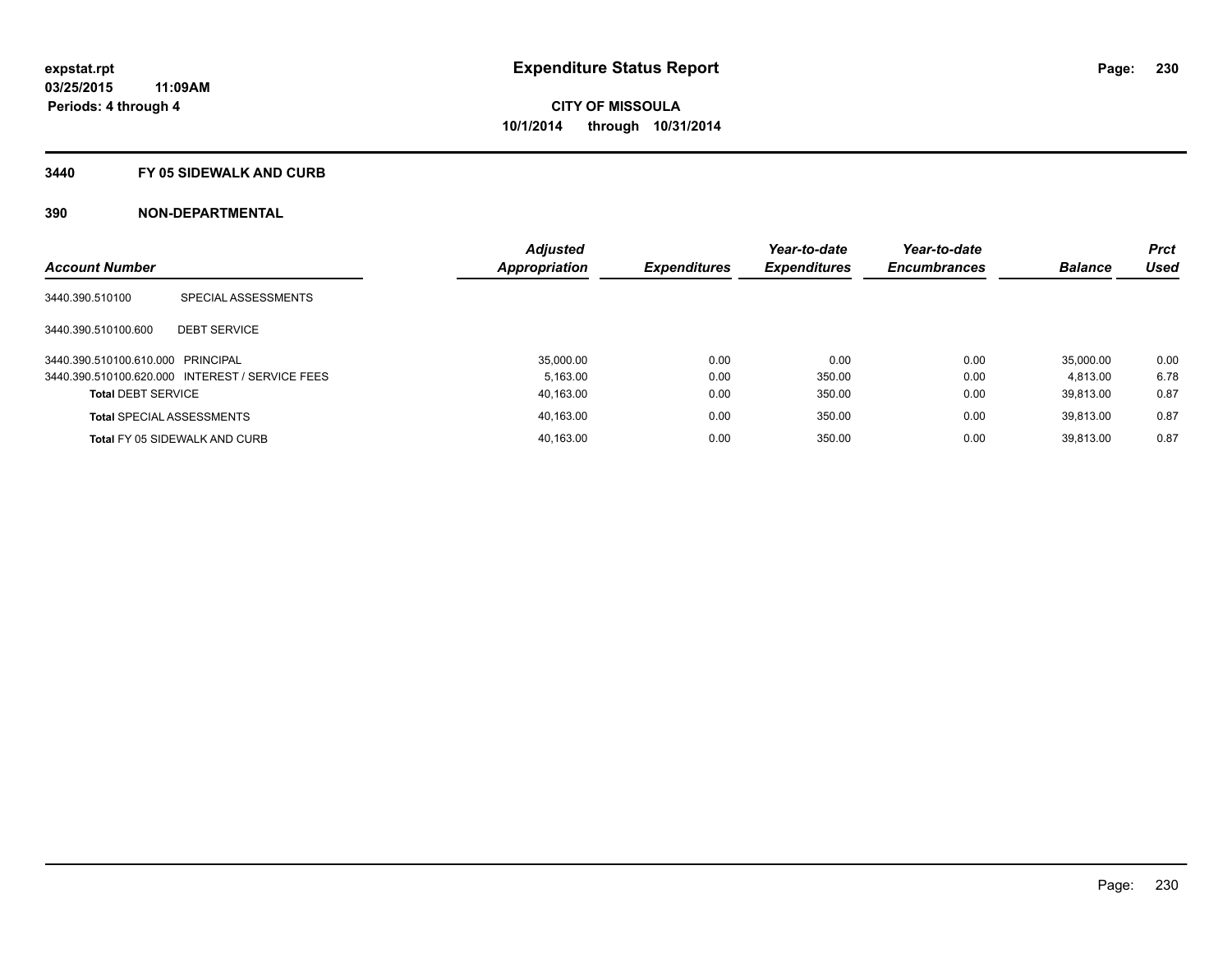#### **3450 FY 06 SIDEWALK AND CURB**

| <b>Account Number</b>             |                                                 | <b>Adjusted</b><br>Appropriation | <b>Expenditures</b> | Year-to-date<br><b>Expenditures</b> | Year-to-date<br><b>Encumbrances</b> | <b>Balance</b> | <b>Prct</b><br><b>Used</b> |
|-----------------------------------|-------------------------------------------------|----------------------------------|---------------------|-------------------------------------|-------------------------------------|----------------|----------------------------|
|                                   |                                                 |                                  |                     |                                     |                                     |                |                            |
| 3450.390.510100                   | SPECIAL ASSESSMENTS                             |                                  |                     |                                     |                                     |                |                            |
| 3450.390.510100.600               | <b>DEBT SERVICE</b>                             |                                  |                     |                                     |                                     |                |                            |
| 3450.390.510100.610.000 PRINCIPAL |                                                 | 25.000.00                        | 0.00                | 0.00                                | 0.00                                | 25.000.00      | 0.00                       |
|                                   | 3450.390.510100.620.000 INTEREST / SERVICE FEES | 4.569.00                         | 0.00                | 0.00                                | 0.00                                | 4.569.00       | 0.00                       |
| <b>Total DEBT SERVICE</b>         |                                                 | 29,569.00                        | 0.00                | 0.00                                | 0.00                                | 29.569.00      | 0.00                       |
|                                   | <b>Total SPECIAL ASSESSMENTS</b>                | 29.569.00                        | 0.00                | 0.00                                | 0.00                                | 29.569.00      | 0.00                       |
|                                   | <b>Total FY 06 SIDEWALK AND CURB</b>            | 29.569.00                        | 0.00                | 0.00                                | 0.00                                | 29.569.00      | 0.00                       |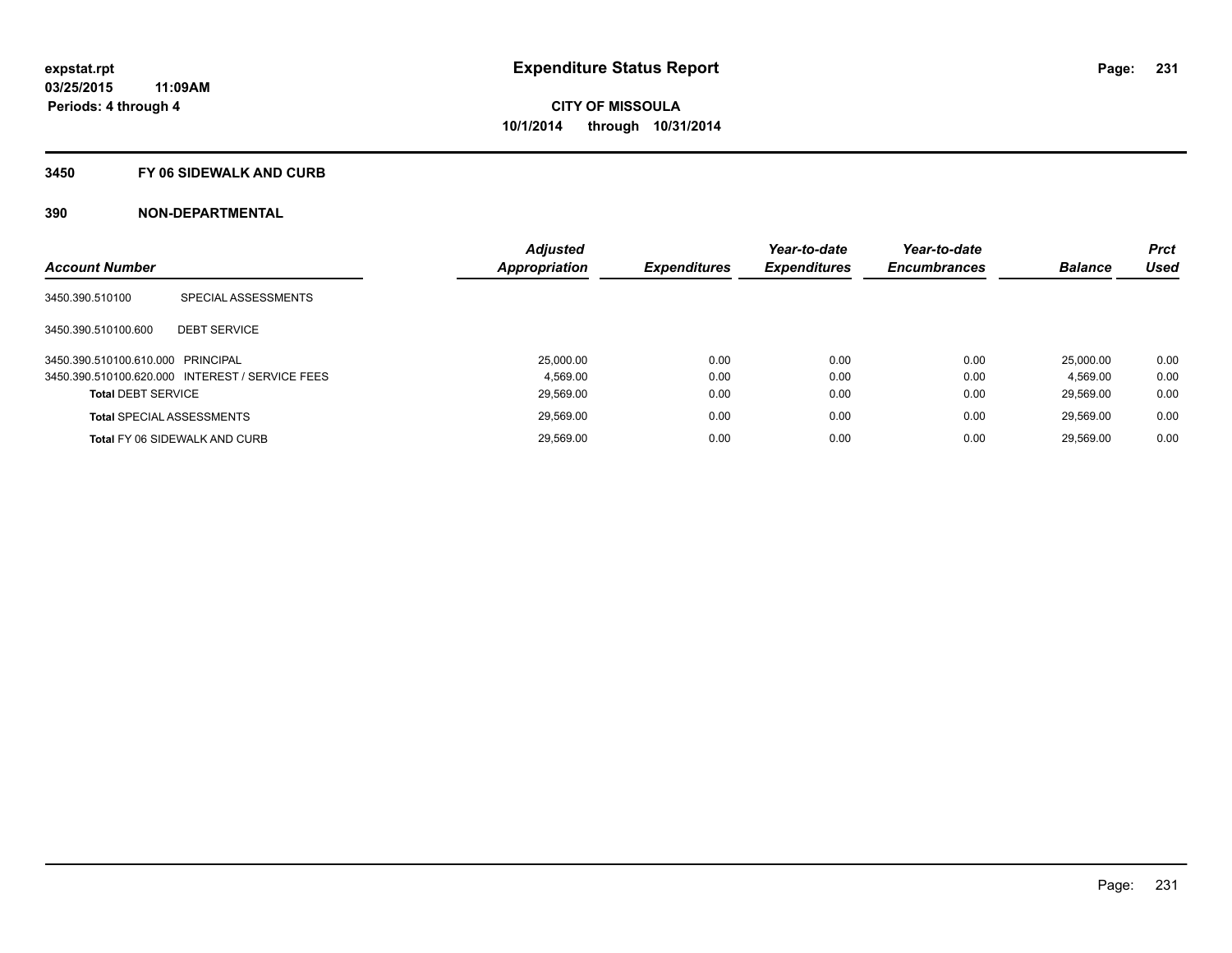#### **3460 FY07 SIDEWALK AND CURB DEBT**

| <b>Account Number</b>             |                                                 | <b>Adjusted</b><br>Appropriation | <b>Expenditures</b> | Year-to-date<br><b>Expenditures</b> | Year-to-date<br><b>Encumbrances</b> | <b>Balance</b> | Prct<br>Used |
|-----------------------------------|-------------------------------------------------|----------------------------------|---------------------|-------------------------------------|-------------------------------------|----------------|--------------|
| 3460.390.510100                   | SPECIAL ASSESSMENTS                             |                                  |                     |                                     |                                     |                |              |
| 3460.390.510100.600               | <b>DEBT SERVICE</b>                             |                                  |                     |                                     |                                     |                |              |
| 3460.390.510100.610.000 PRINCIPAL |                                                 | 75,000.00                        | 0.00                | 0.00                                | 0.00                                | 75,000.00      | 0.00         |
|                                   | 3460.390.510100.620.000 INTEREST / SERVICE FEES | 17.110.00                        | 350.00              | 350.00                              | 0.00                                | 16.760.00      | 2.05         |
|                                   | <b>Total FY07 SIDEWALK AND CURB DEBT</b>        | 92,110.00                        | 350.00              | 350.00                              | 0.00                                | 91.760.00      | 0.38         |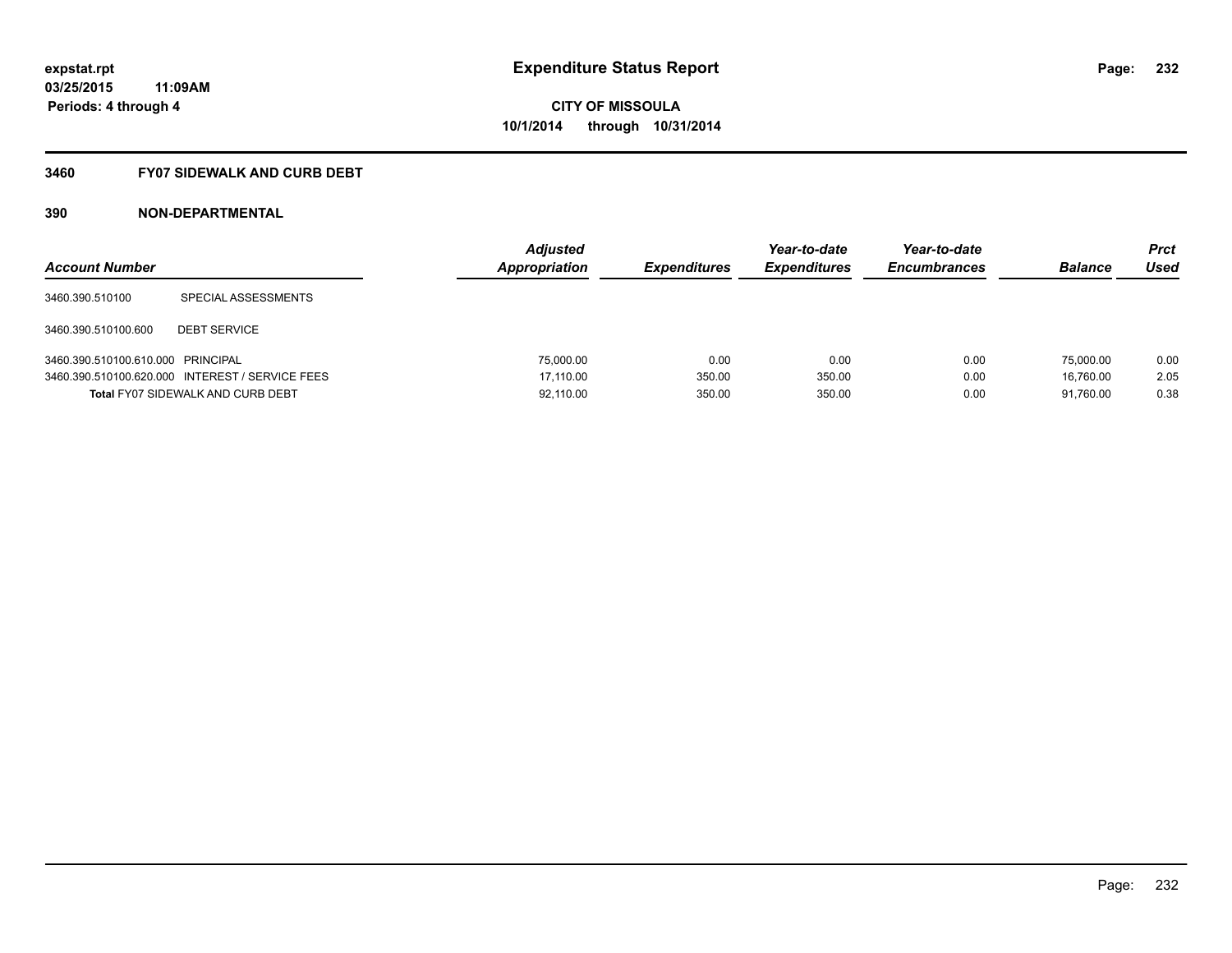**03/25/2015 11:09AM Periods: 4 through 4**

## **CITY OF MISSOULA 10/1/2014 through 10/31/2014**

### **3461 SERIES 2008A SIDEWALK AND CURB**

### **280 PUBLIC WORKS ADMIN/ENGINEERING**

| <b>Account Number</b> |                                             | <b>Adjusted</b><br>Appropriation | <b>Expenditures</b> | Year-to-date<br><b>Expenditures</b> | Year-to-date<br><b>Encumbrances</b> | <b>Balance</b> | <b>Prct</b><br><b>Used</b> |
|-----------------------|---------------------------------------------|----------------------------------|---------------------|-------------------------------------|-------------------------------------|----------------|----------------------------|
| 3461.280.521000       | INTERFUND OPERATING TRANSFERS               |                                  |                     |                                     |                                     |                |                            |
| 3461.280.521000.800   | OTHER OBJECTS                               |                                  |                     |                                     |                                     |                |                            |
|                       | <b>Total PUBLIC WORKS ADMIN/ENGINEERING</b> | 0.00                             | 0.00                | 0.00                                | 0.00                                | 0.00           | 0.00                       |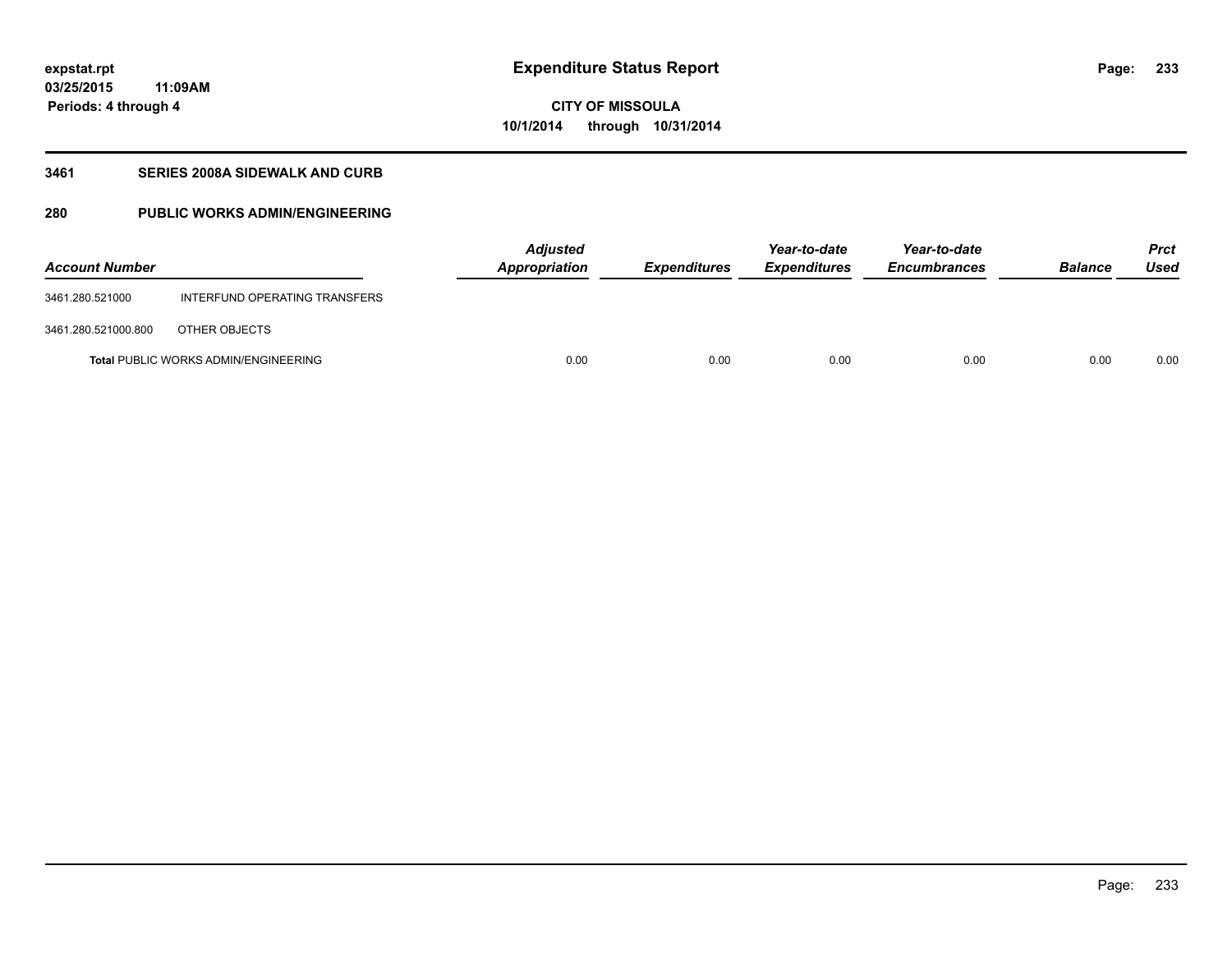### **3461 SERIES 2008A SIDEWALK AND CURB**

|                                   |                                                 | <b>Adjusted</b>      |                     | Year-to-date        | Year-to-date        |                | <b>Prct</b> |
|-----------------------------------|-------------------------------------------------|----------------------|---------------------|---------------------|---------------------|----------------|-------------|
| <b>Account Number</b>             |                                                 | <b>Appropriation</b> | <b>Expenditures</b> | <b>Expenditures</b> | <b>Encumbrances</b> | <b>Balance</b> | <b>Used</b> |
| 3461.390.510100                   | SPECIAL ASSESSMENTS                             |                      |                     |                     |                     |                |             |
| 3461.390.510100.600               | <b>DEBT SERVICE</b>                             |                      |                     |                     |                     |                |             |
| 3461.390.510100.610.000 PRINCIPAL |                                                 | 50,000.00            | 0.00                | 0.00                | 0.00                | 50,000.00      | 0.00        |
|                                   | 3461.390.510100.620.000 INTEREST / SERVICE FEES | 12,213.00            | 0.00                | 0.00                | 0.00                | 12,213.00      | 0.00        |
| <b>Total SPECIAL ASSESSMENTS</b>  |                                                 | 62,213.00            | 0.00                | 0.00                | 0.00                | 62,213.00      | 0.00        |
| 3461.390.521000                   | INTERFUND OPERATING TRANSFERS                   |                      |                     |                     |                     |                |             |
| 3461.390.521000.800               | OTHER OBJECTS                                   |                      |                     |                     |                     |                |             |
|                                   | <b>Total INTERFUND OPERATING TRANSFERS</b>      | 0.00                 | 0.00                | 0.00                | 0.00                | 0.00           | 0.00        |
|                                   | <b>Total SERIES 2008A SIDEWALK AND CURB</b>     | 62.213.00            | 0.00                | 0.00                | 0.00                | 62.213.00      | 0.00        |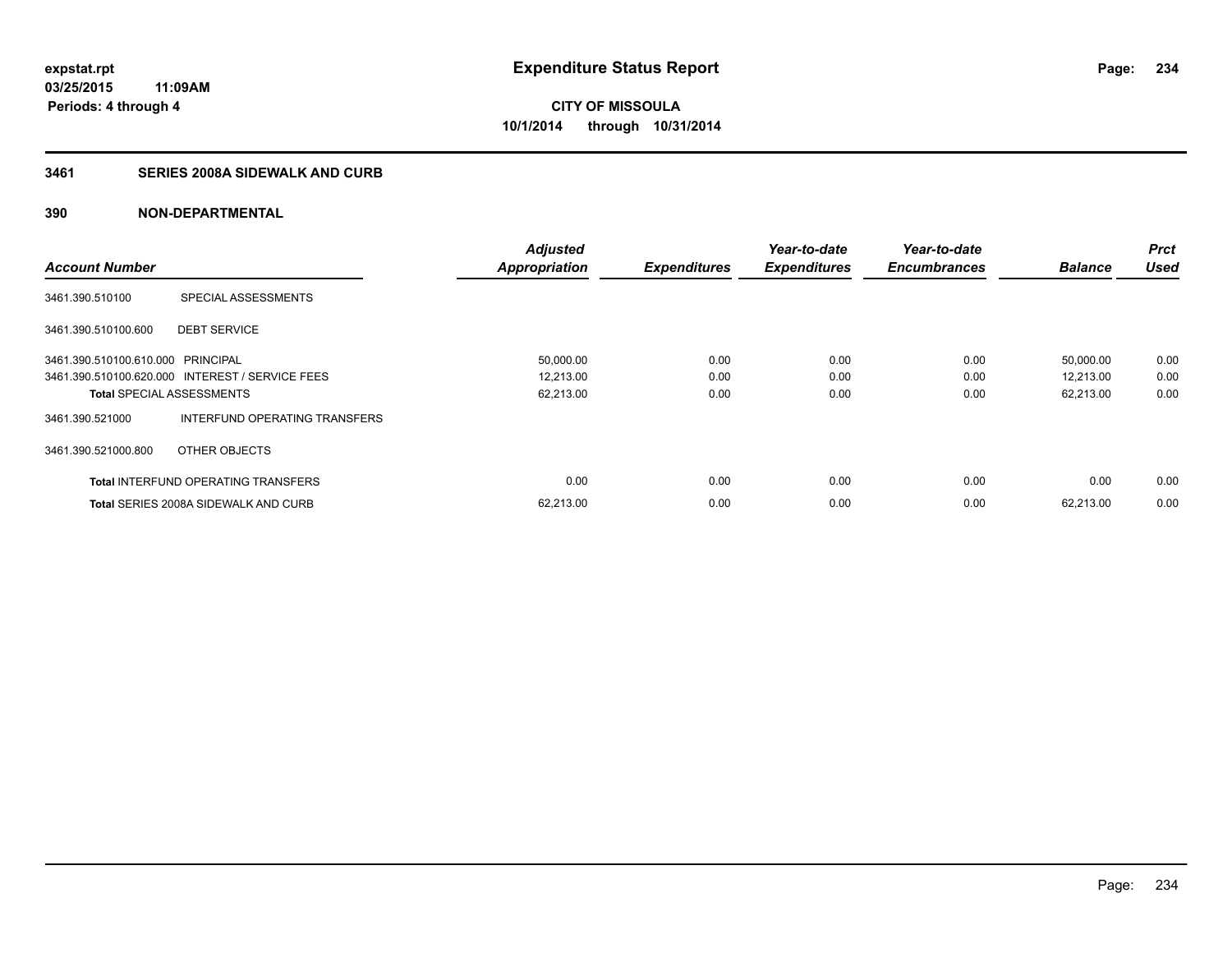### **3462 SERIES 2009 SIDEWALK AND CURB**

|                                   |                                                 | <b>Adjusted</b>      |                     | Year-to-date        | Year-to-date        |                | <b>Prct</b> |
|-----------------------------------|-------------------------------------------------|----------------------|---------------------|---------------------|---------------------|----------------|-------------|
| <b>Account Number</b>             |                                                 | <b>Appropriation</b> | <b>Expenditures</b> | <b>Expenditures</b> | <b>Encumbrances</b> | <b>Balance</b> | <b>Used</b> |
| 3462.390.510100                   | SPECIAL ASSESSMENTS                             |                      |                     |                     |                     |                |             |
| 3462.390.510100.600               | <b>DEBT SERVICE</b>                             |                      |                     |                     |                     |                |             |
| 3462.390.510100.610.000 PRINCIPAL |                                                 | 50,000.00            | 0.00                | 0.00                | 0.00                | 50,000.00      | 0.00        |
|                                   | 3462.390.510100.620.000 INTEREST / SERVICE FEES | 17,143.00            | 0.00                | 300.00              | 0.00                | 16,843.00      | 1.75        |
| <b>Total SPECIAL ASSESSMENTS</b>  |                                                 | 67,143.00            | 0.00                | 300.00              | 0.00                | 66,843.00      | 0.45        |
| 3462.390.521000                   | INTERFUND OPERATING TRANSFERS                   |                      |                     |                     |                     |                |             |
| 3462.390.521000.800               | OTHER OBJECTS                                   |                      |                     |                     |                     |                |             |
|                                   | <b>Total INTERFUND OPERATING TRANSFERS</b>      | 0.00                 | 0.00                | 0.00                | 0.00                | 0.00           | 0.00        |
|                                   | <b>Total SERIES 2009 SIDEWALK AND CURB</b>      | 67,143.00            | 0.00                | 300.00              | 0.00                | 66.843.00      | 0.45        |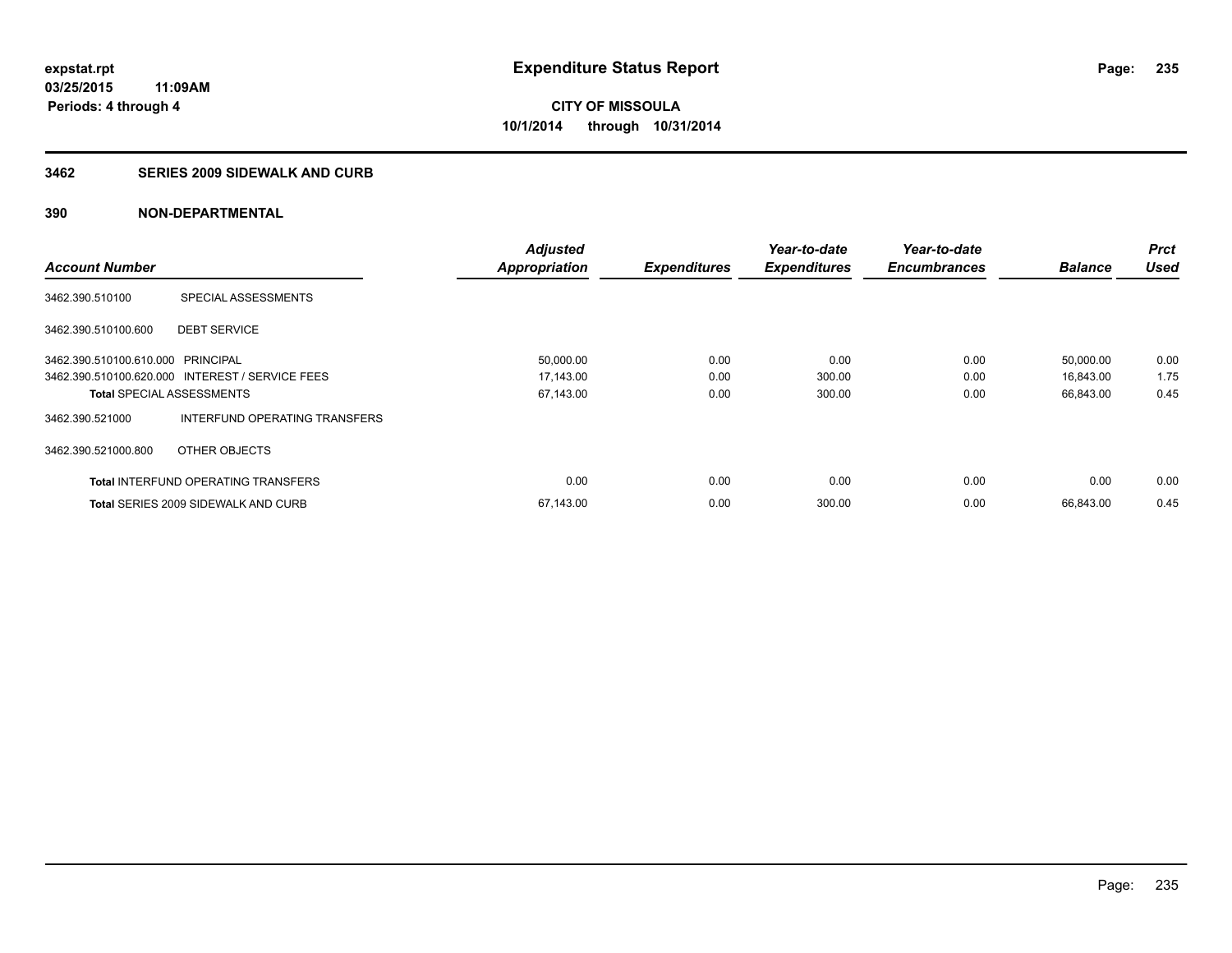### **3463 SERIES 2010 SIDEWALK AND CURB**

|                                   |                                                 | <b>Adjusted</b>      |                     | Year-to-date        | Year-to-date        |                | <b>Prct</b> |
|-----------------------------------|-------------------------------------------------|----------------------|---------------------|---------------------|---------------------|----------------|-------------|
| <b>Account Number</b>             |                                                 | <b>Appropriation</b> | <b>Expenditures</b> | <b>Expenditures</b> | <b>Encumbrances</b> | <b>Balance</b> | <b>Used</b> |
| 3463.390.510100                   | SPECIAL ASSESSMENTS                             |                      |                     |                     |                     |                |             |
| 3463.390.510100.600               | <b>DEBT SERVICE</b>                             |                      |                     |                     |                     |                |             |
| 3463.390.510100.610.000 PRINCIPAL |                                                 | 75,000.00            | 0.00                | 0.00                | 0.00                | 75,000.00      | 0.00        |
|                                   | 3463.390.510100.620.000 INTEREST / SERVICE FEES | 28,038.00            | 0.00                | 350.00              | 0.00                | 27,688.00      | 1.25        |
| <b>Total SPECIAL ASSESSMENTS</b>  |                                                 | 103,038.00           | 0.00                | 350.00              | 0.00                | 102,688.00     | 0.34        |
| 3463.390.510110                   | <b>MERCHANT SERVICES</b>                        |                      |                     |                     |                     |                |             |
| 3463.390.510110.500               | <b>FIXED CHARGES</b>                            |                      |                     |                     |                     |                |             |
| <b>Total MERCHANT SERVICES</b>    |                                                 | 0.00                 | 0.00                | 0.00                | 0.00                | 0.00           | 0.00        |
|                                   | <b>Total SERIES 2010 SIDEWALK AND CURB</b>      | 103,038.00           | 0.00                | 350.00              | 0.00                | 102.688.00     | 0.34        |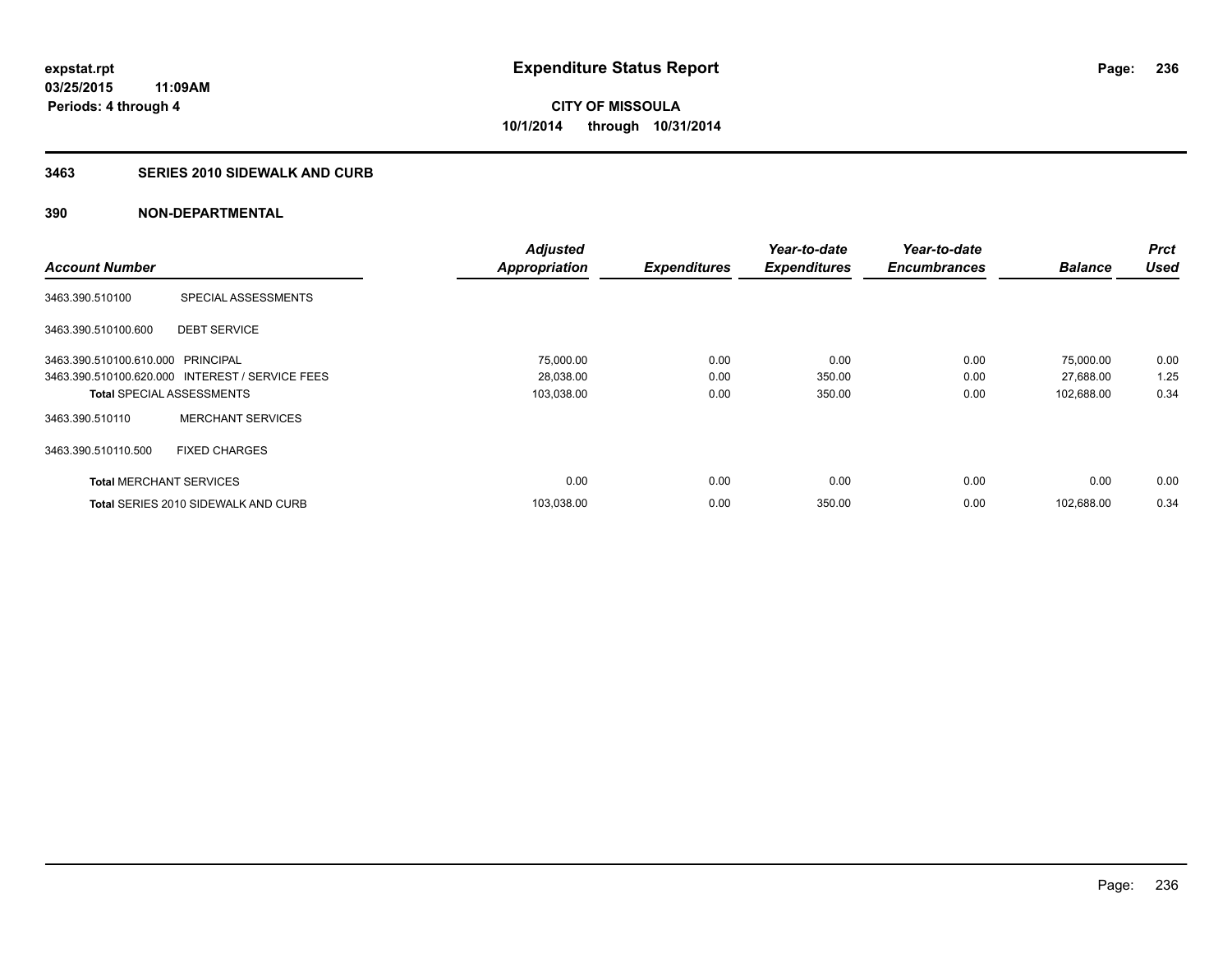#### **3464 FY12 S/C DEBT SERVICE**

| <b>Account Number</b>             |                                                 | <b>Adjusted</b><br><b>Appropriation</b> | <b>Expenditures</b> | Year-to-date<br><b>Expenditures</b> | Year-to-date<br><b>Encumbrances</b> | <b>Balance</b> | <b>Prct</b><br><b>Used</b> |
|-----------------------------------|-------------------------------------------------|-----------------------------------------|---------------------|-------------------------------------|-------------------------------------|----------------|----------------------------|
| 3464.390.510100                   | SPECIAL ASSESSMENTS                             |                                         |                     |                                     |                                     |                |                            |
| 3464.390.510100.600               | <b>DEBT SERVICE</b>                             |                                         |                     |                                     |                                     |                |                            |
| 3464.390.510100.610.000 PRINCIPAL |                                                 | 50.000.00                               | 0.00                | 0.00                                | 0.00                                | 50.000.00      | 0.00                       |
|                                   | 3464.390.510100.620.000 INTEREST / SERVICE FEES | 22.560.00                               | 0.00                | 350.00                              | 0.00                                | 22.210.00      | 1.55                       |
| <b>Total DEBT SERVICE</b>         |                                                 | 72.560.00                               | 0.00                | 350.00                              | 0.00                                | 72.210.00      | 0.48                       |
|                                   | <b>Total SPECIAL ASSESSMENTS</b>                | 72.560.00                               | 0.00                | 350.00                              | 0.00                                | 72.210.00      | 0.48                       |
|                                   | Total FY12 S/C DEBT SERVICE                     | 72.560.00                               | 0.00                | 350.00                              | 0.00                                | 72.210.00      | 0.48                       |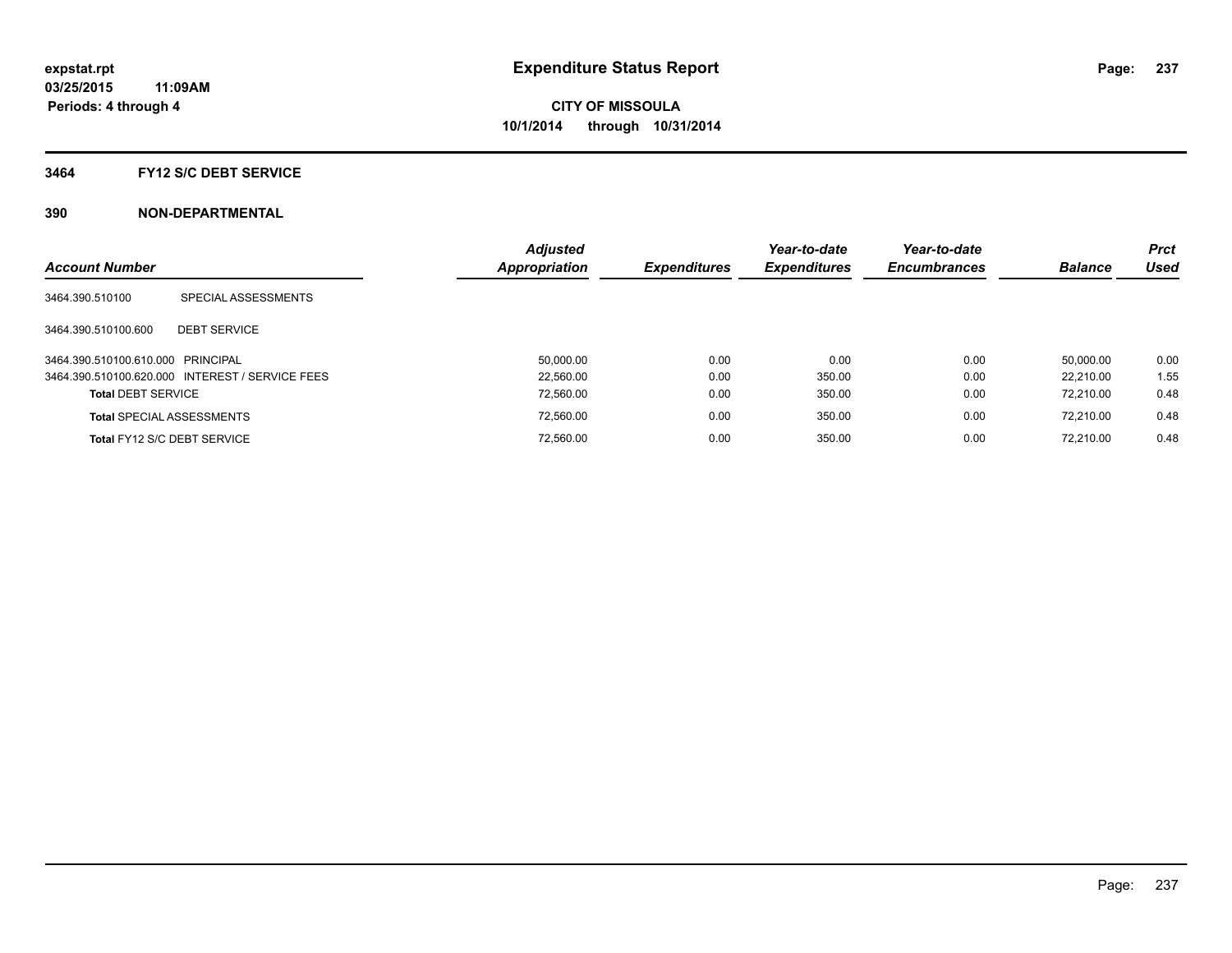### **3465 FY13 SIDEWALK/CURB DEBT SERVICE**

| <b>Account Number</b>             |                                                 | <b>Adjusted</b><br><b>Appropriation</b> | <b>Expenditures</b> | Year-to-date<br><b>Expenditures</b> | Year-to-date<br><b>Encumbrances</b> | <b>Balance</b> | <b>Prct</b><br>Used |
|-----------------------------------|-------------------------------------------------|-----------------------------------------|---------------------|-------------------------------------|-------------------------------------|----------------|---------------------|
| 3465.390.510100                   | SPECIAL ASSESSMENTS                             |                                         |                     |                                     |                                     |                |                     |
| 3465.390.510100.600               | <b>DEBT SERVICE</b>                             |                                         |                     |                                     |                                     |                |                     |
| 3465.390.510100.610.000 PRINCIPAL |                                                 | 29,000.00                               | 0.00                | 0.00                                | 0.00                                | 29.000.00      | 0.00                |
|                                   | 3465.390.510100.620.000 INTEREST / SERVICE FEES | 11.976.00                               | 0.00                | 0.00                                | 0.00                                | 11.976.00      | 0.00                |
| <b>Total DEBT SERVICE</b>         |                                                 | 40.976.00                               | 0.00                | 0.00                                | 0.00                                | 40.976.00      | 0.00                |
|                                   | <b>Total SPECIAL ASSESSMENTS</b>                | 40.976.00                               | 0.00                | 0.00                                | 0.00                                | 40.976.00      | 0.00                |
|                                   | <b>Total FY13 SIDEWALK/CURB DEBT SERVICE</b>    | 40.976.00                               | 0.00                | 0.00                                | 0.00                                | 40.976.00      | 0.00                |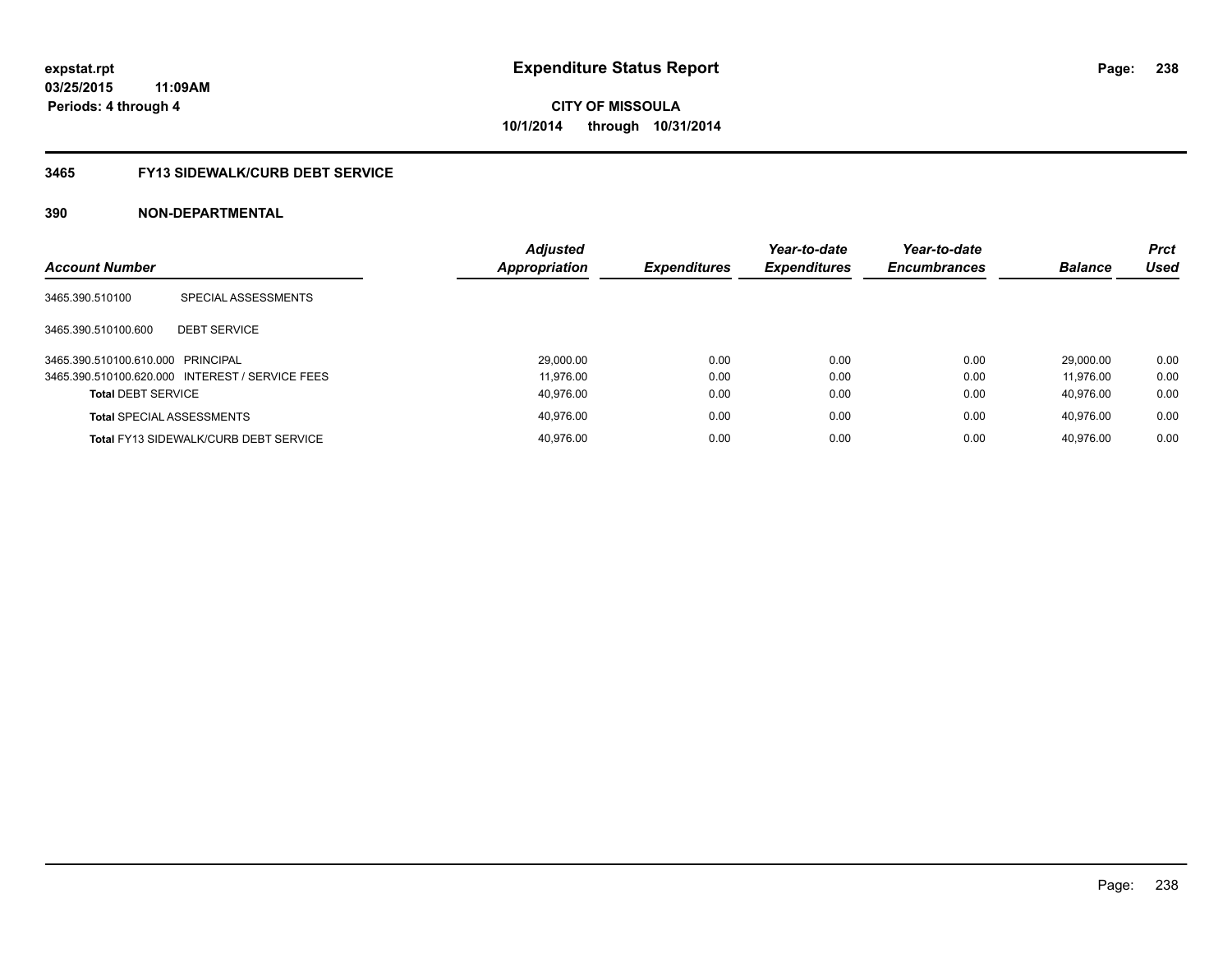### **3491 SID 491 DEBT SERVICE FUND**

| <b>Account Number</b>     |                                  | <b>Adjusted</b><br><b>Appropriation</b> | <b>Expenditures</b> | Year-to-date<br><b>Expenditures</b> | Year-to-date<br><b>Encumbrances</b> | <b>Balance</b> | <b>Prct</b><br>Used |
|---------------------------|----------------------------------|-----------------------------------------|---------------------|-------------------------------------|-------------------------------------|----------------|---------------------|
| 3491.390.510100           | SPECIAL ASSESSMENTS              |                                         |                     |                                     |                                     |                |                     |
| 3491.390.510100.600       | <b>DEBT SERVICE</b>              |                                         |                     |                                     |                                     |                |                     |
| <b>Total DEBT SERVICE</b> |                                  | 0.00                                    | 0.00                | 0.00                                | 0.00                                | 0.00           | 0.00                |
|                           | <b>Total SPECIAL ASSESSMENTS</b> | 0.00                                    | 0.00                | 0.00                                | 0.00                                | 0.00           | 0.00                |
|                           | Total SID 491 DEBT SERVICE FUND  | 0.00                                    | 0.00                | 0.00                                | 0.00                                | 0.00           | 0.00                |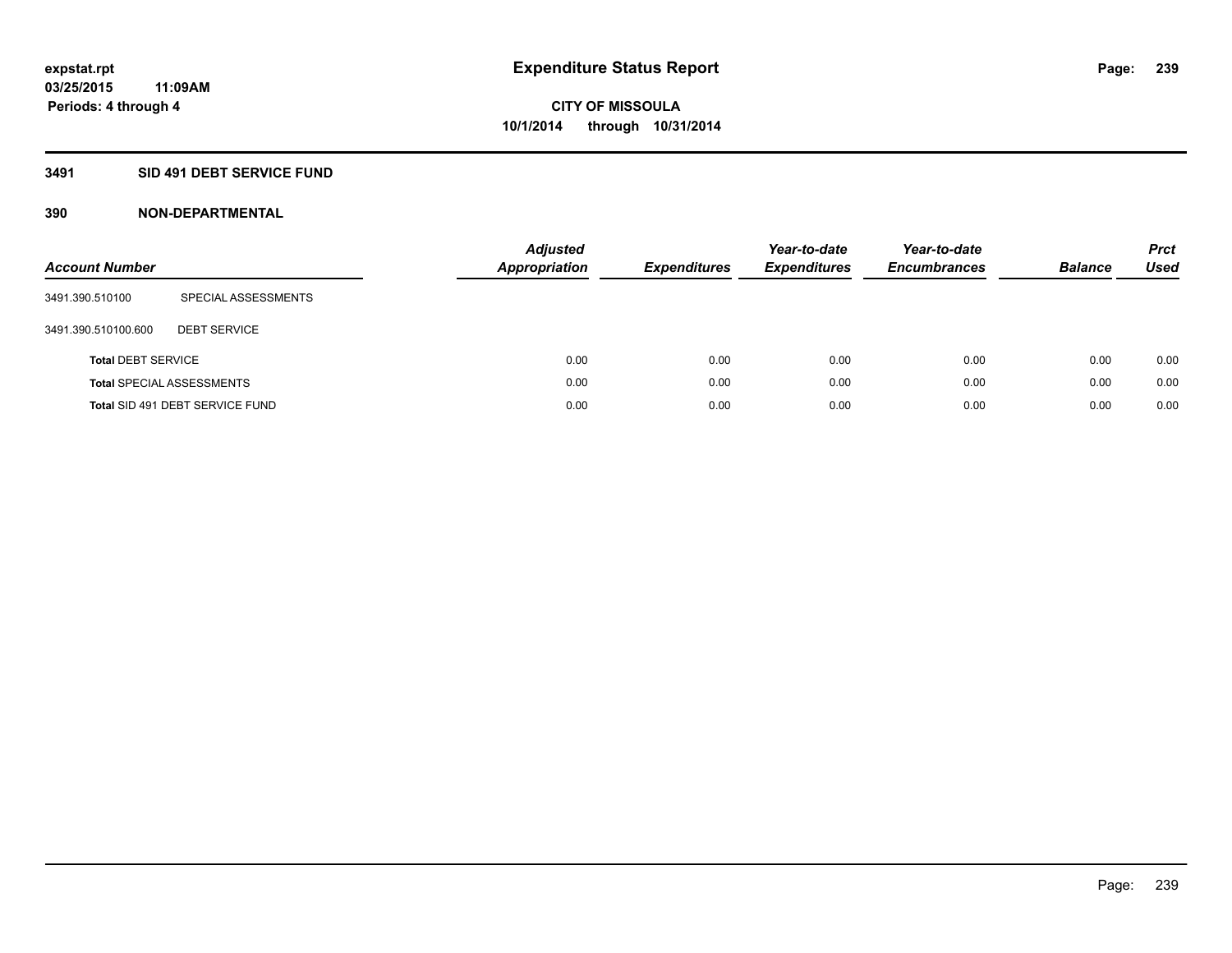### **3495 SID 495 DEBT SERVICE FUND**

| <b>Account Number</b> |                                  | <b>Adjusted</b><br>Appropriation | <b>Expenditures</b> | Year-to-date<br><b>Expenditures</b> | Year-to-date<br><b>Encumbrances</b> | <b>Balance</b> | <b>Prct</b><br><b>Used</b> |
|-----------------------|----------------------------------|----------------------------------|---------------------|-------------------------------------|-------------------------------------|----------------|----------------------------|
| 3495.390.510100       | SPECIAL ASSESSMENTS              |                                  |                     |                                     |                                     |                |                            |
| 3495.390.510100.800   | OTHER OBJECTS                    |                                  |                     |                                     |                                     |                |                            |
|                       | <b>Total SPECIAL ASSESSMENTS</b> | 0.00                             | 0.00                | 0.00                                | 0.00                                | 0.00           | 0.00                       |
|                       | Total SID 495 DEBT SERVICE FUND  | 0.00                             | 0.00                | 0.00                                | 0.00                                | 0.00           | 0.00                       |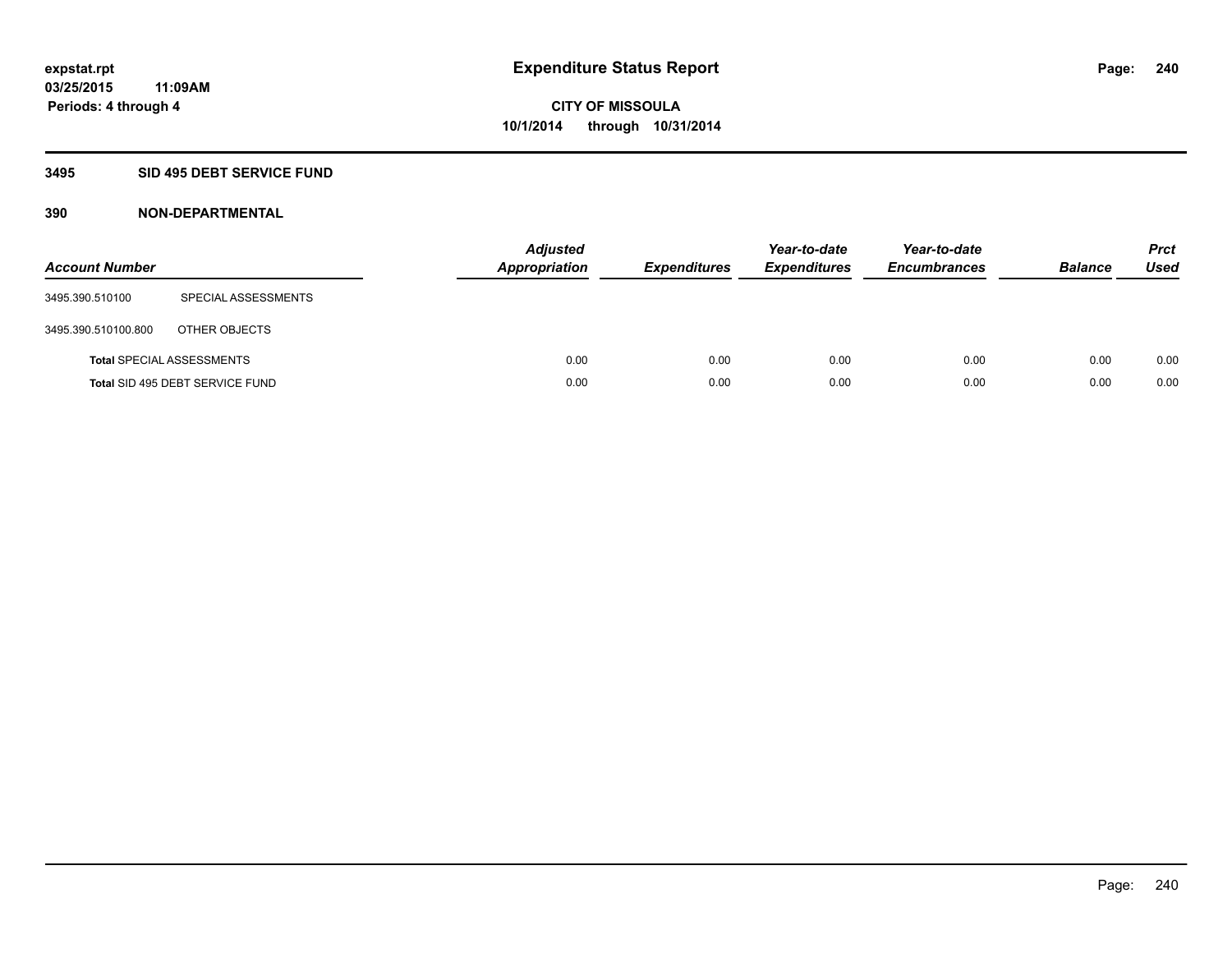### **3497 SID 497 DEBT SERVICE FUND**

| <b>Account Number</b>      |                                  | <b>Adjusted</b><br><b>Appropriation</b> | <b>Expenditures</b> | Year-to-date<br><b>Expenditures</b> | Year-to-date<br><b>Encumbrances</b> | <b>Balance</b> | <b>Prct</b><br><b>Used</b> |
|----------------------------|----------------------------------|-----------------------------------------|---------------------|-------------------------------------|-------------------------------------|----------------|----------------------------|
| 3497.390.510000            | <b>MISCELLANEOUS</b>             |                                         |                     |                                     |                                     |                |                            |
| 3497.390.510000.800        | OTHER OBJECTS                    |                                         |                     |                                     |                                     |                |                            |
| <b>Total MISCELLANEOUS</b> |                                  | 0.00                                    | 0.00                | 0.00                                | 0.00                                | 0.00           | 0.00                       |
| 3497.390.510100            | SPECIAL ASSESSMENTS              |                                         |                     |                                     |                                     |                |                            |
| 3497.390.510100.600        | <b>DEBT SERVICE</b>              |                                         |                     |                                     |                                     |                |                            |
| <b>Total DEBT SERVICE</b>  |                                  | 0.00                                    | 0.00                | 0.00                                | 0.00                                | 0.00           | 0.00                       |
| 3497.390.510100.800        | OTHER OBJECTS                    |                                         |                     |                                     |                                     |                |                            |
| <b>Total OTHER OBJECTS</b> |                                  | 0.00                                    | 0.00                | 0.00                                | 0.00                                | 0.00           | 0.00                       |
|                            | <b>Total SPECIAL ASSESSMENTS</b> | 0.00                                    | 0.00                | 0.00                                | 0.00                                | 0.00           | 0.00                       |
|                            | Total SID 497 DEBT SERVICE FUND  | 0.00                                    | 0.00                | 0.00                                | 0.00                                | 0.00           | 0.00                       |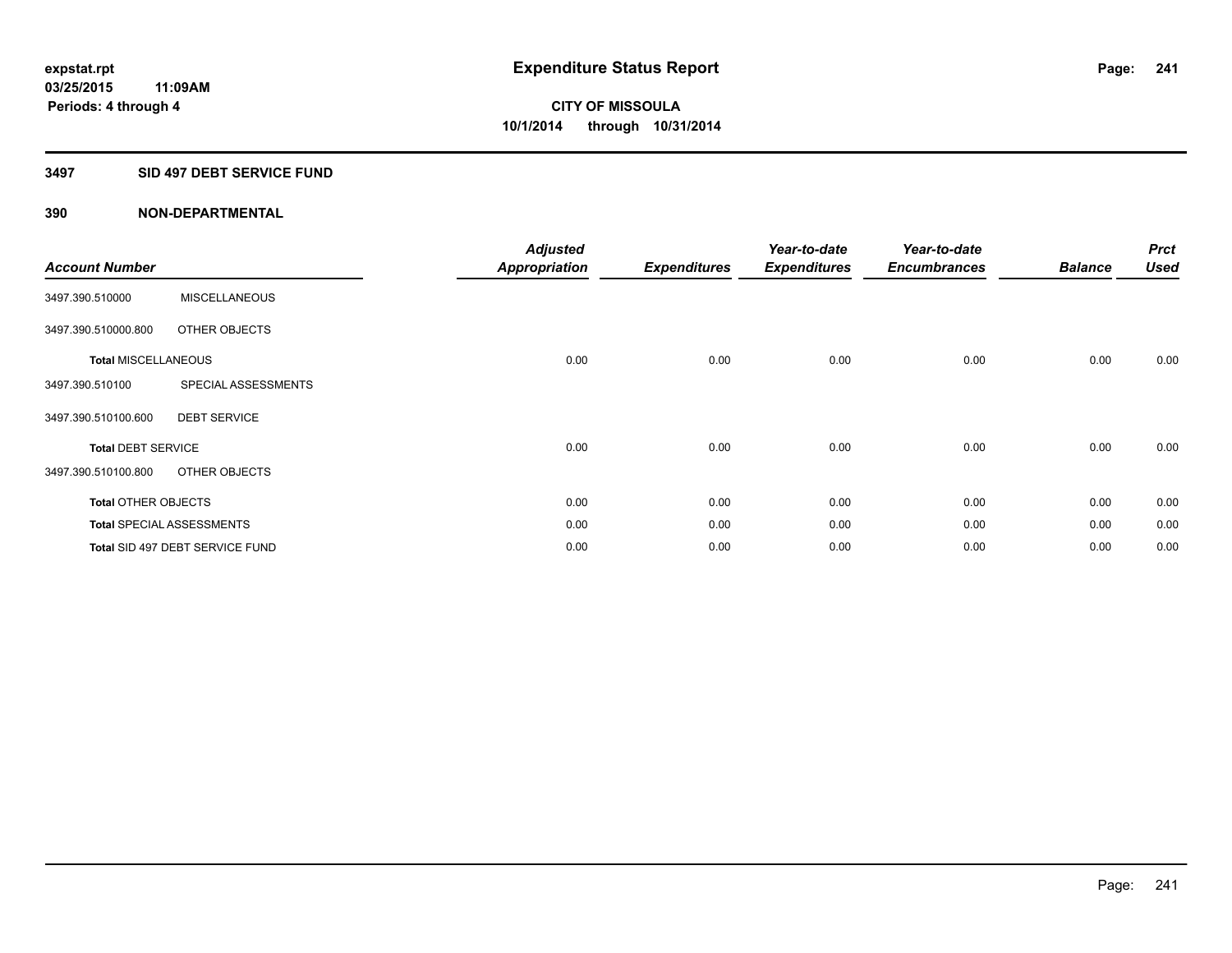### **3498 SID 498 DEBT SERVICE FUND**

| <b>Account Number</b>     |                                  | <b>Adjusted</b><br><b>Appropriation</b> | <b>Expenditures</b> | Year-to-date<br><b>Expenditures</b> | Year-to-date<br><b>Encumbrances</b> | <b>Balance</b> | <b>Prct</b><br>Used |
|---------------------------|----------------------------------|-----------------------------------------|---------------------|-------------------------------------|-------------------------------------|----------------|---------------------|
| 3498.390.510100           | SPECIAL ASSESSMENTS              |                                         |                     |                                     |                                     |                |                     |
| 3498.390.510100.600       | <b>DEBT SERVICE</b>              |                                         |                     |                                     |                                     |                |                     |
| <b>Total DEBT SERVICE</b> |                                  | 0.00                                    | 0.00                | 0.00                                | 0.00                                | 0.00           | 0.00                |
|                           | <b>Total SPECIAL ASSESSMENTS</b> | 0.00                                    | 0.00                | 0.00                                | 0.00                                | 0.00           | 0.00                |
|                           | Total SID 498 DEBT SERVICE FUND  | 0.00                                    | 0.00                | 0.00                                | 0.00                                | 0.00           | 0.00                |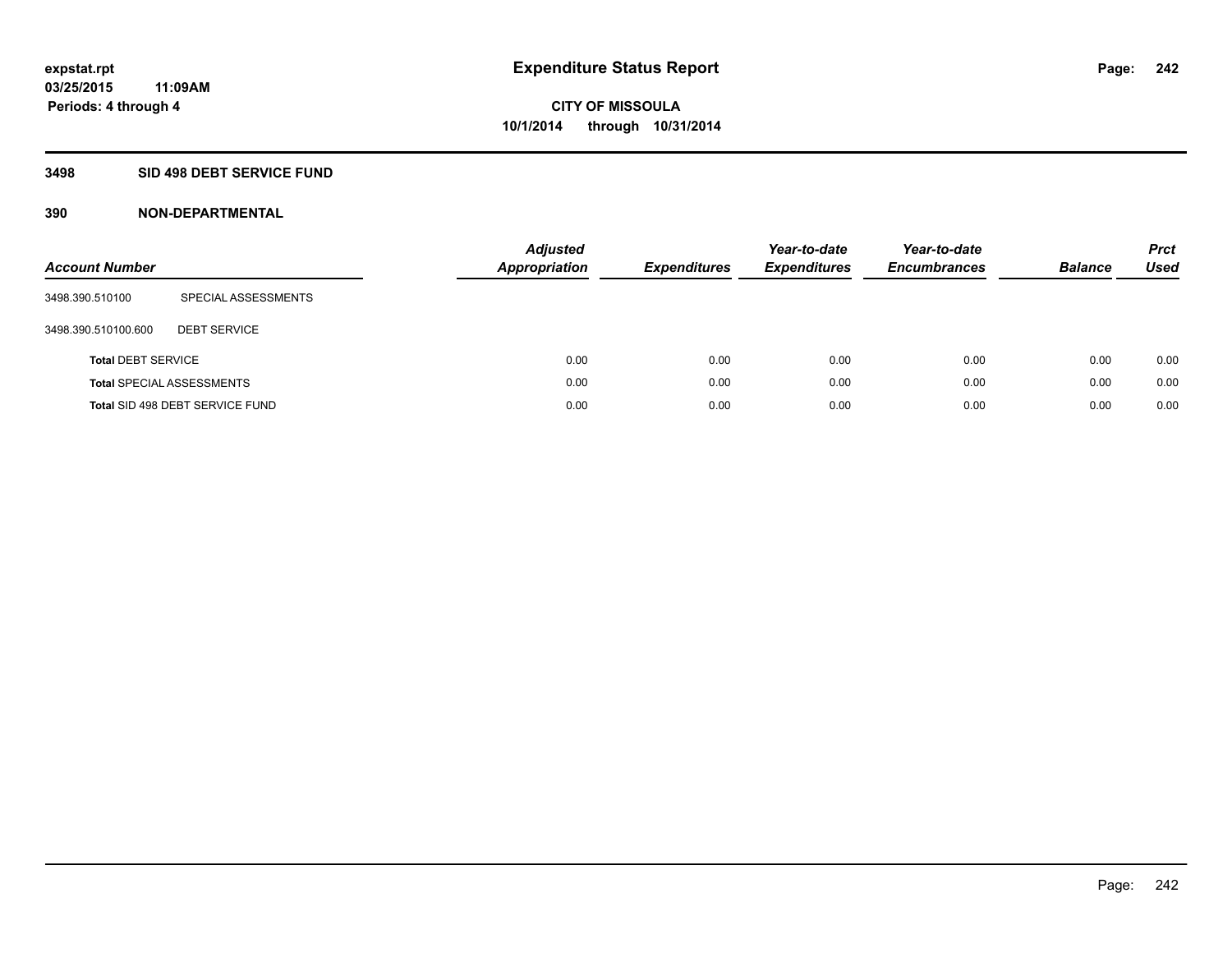#### **3500 SID 500 DEBT SERVICE FUND**

| <b>Account Number</b>      |                                  | <b>Adjusted</b><br>Appropriation | <b>Expenditures</b> | Year-to-date<br><b>Expenditures</b> | Year-to-date<br><b>Encumbrances</b> | <b>Balance</b> | <b>Prct</b><br><b>Used</b> |
|----------------------------|----------------------------------|----------------------------------|---------------------|-------------------------------------|-------------------------------------|----------------|----------------------------|
| 3500.390.510100            | SPECIAL ASSESSMENTS              |                                  |                     |                                     |                                     |                |                            |
| 3500.390.510100.600        | <b>DEBT SERVICE</b>              |                                  |                     |                                     |                                     |                |                            |
| <b>Total DEBT SERVICE</b>  |                                  | 0.00                             | 0.00                | 0.00                                | 0.00                                | 0.00           | 0.00                       |
| 3500.390.510100.800        | OTHER OBJECTS                    |                                  |                     |                                     |                                     |                |                            |
| <b>Total OTHER OBJECTS</b> |                                  | 0.00                             | 0.00                | 0.00                                | 0.00                                | 0.00           | 0.00                       |
|                            | <b>Total SPECIAL ASSESSMENTS</b> | 0.00                             | 0.00                | 0.00                                | 0.00                                | 0.00           | 0.00                       |
|                            | Total SID 500 DEBT SERVICE FUND  | 0.00                             | 0.00                | 0.00                                | 0.00                                | 0.00           | 0.00                       |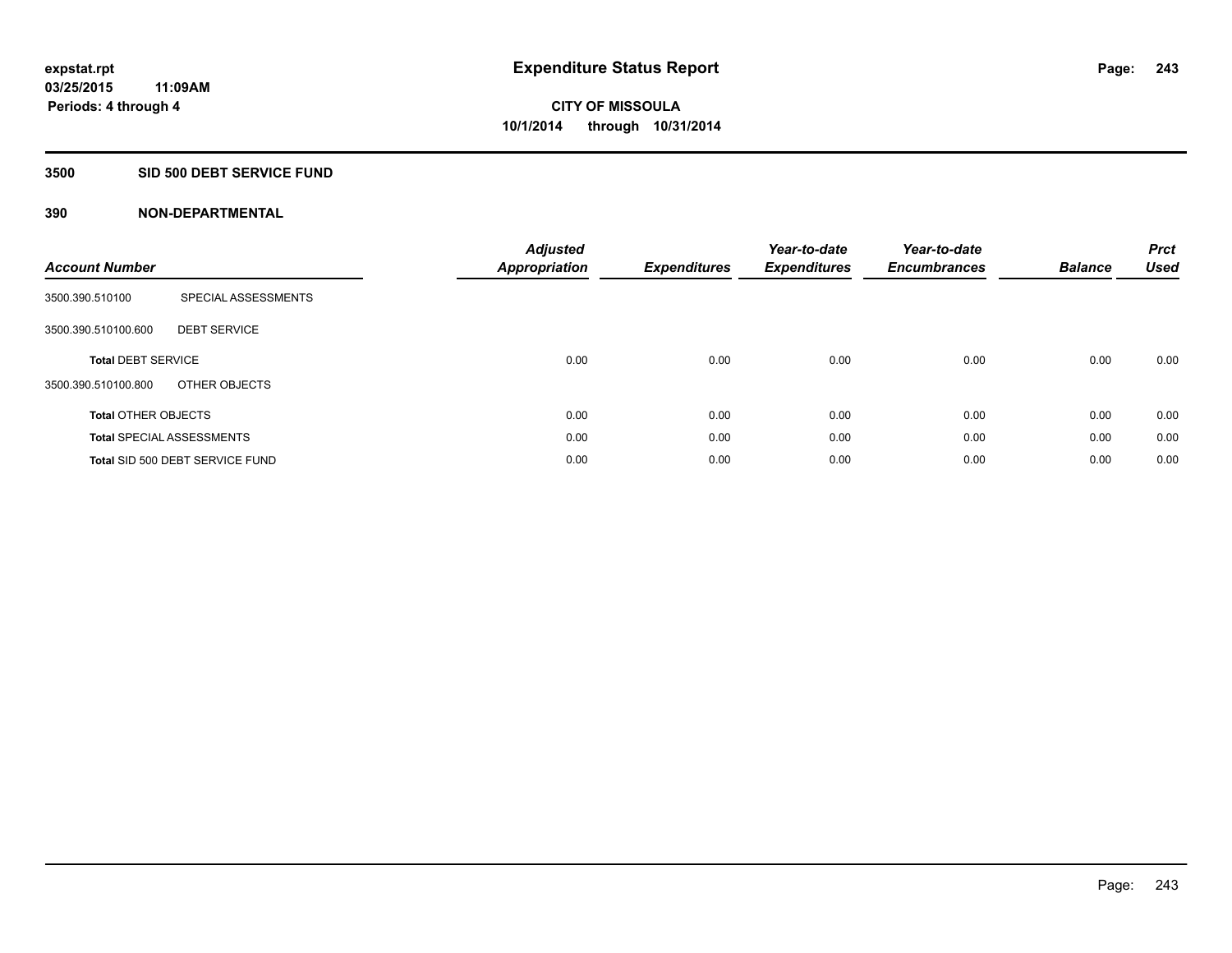### **3501 SID 501 DEBT SERVICE FUND**

| <b>Account Number</b>     |                                  | <b>Adjusted</b><br><b>Appropriation</b> | <b>Expenditures</b> | Year-to-date<br><b>Expenditures</b> | Year-to-date<br><b>Encumbrances</b> | <b>Balance</b> | <b>Prct</b><br>Used |
|---------------------------|----------------------------------|-----------------------------------------|---------------------|-------------------------------------|-------------------------------------|----------------|---------------------|
| 3501.390.510100           | SPECIAL ASSESSMENTS              |                                         |                     |                                     |                                     |                |                     |
| 3501.390.510100.600       | <b>DEBT SERVICE</b>              |                                         |                     |                                     |                                     |                |                     |
| <b>Total DEBT SERVICE</b> |                                  | 0.00                                    | 0.00                | 0.00                                | 0.00                                | 0.00           | 0.00                |
|                           | <b>Total SPECIAL ASSESSMENTS</b> | 0.00                                    | 0.00                | 0.00                                | 0.00                                | 0.00           | 0.00                |
|                           | Total SID 501 DEBT SERVICE FUND  | 0.00                                    | 0.00                | 0.00                                | 0.00                                | 0.00           | 0.00                |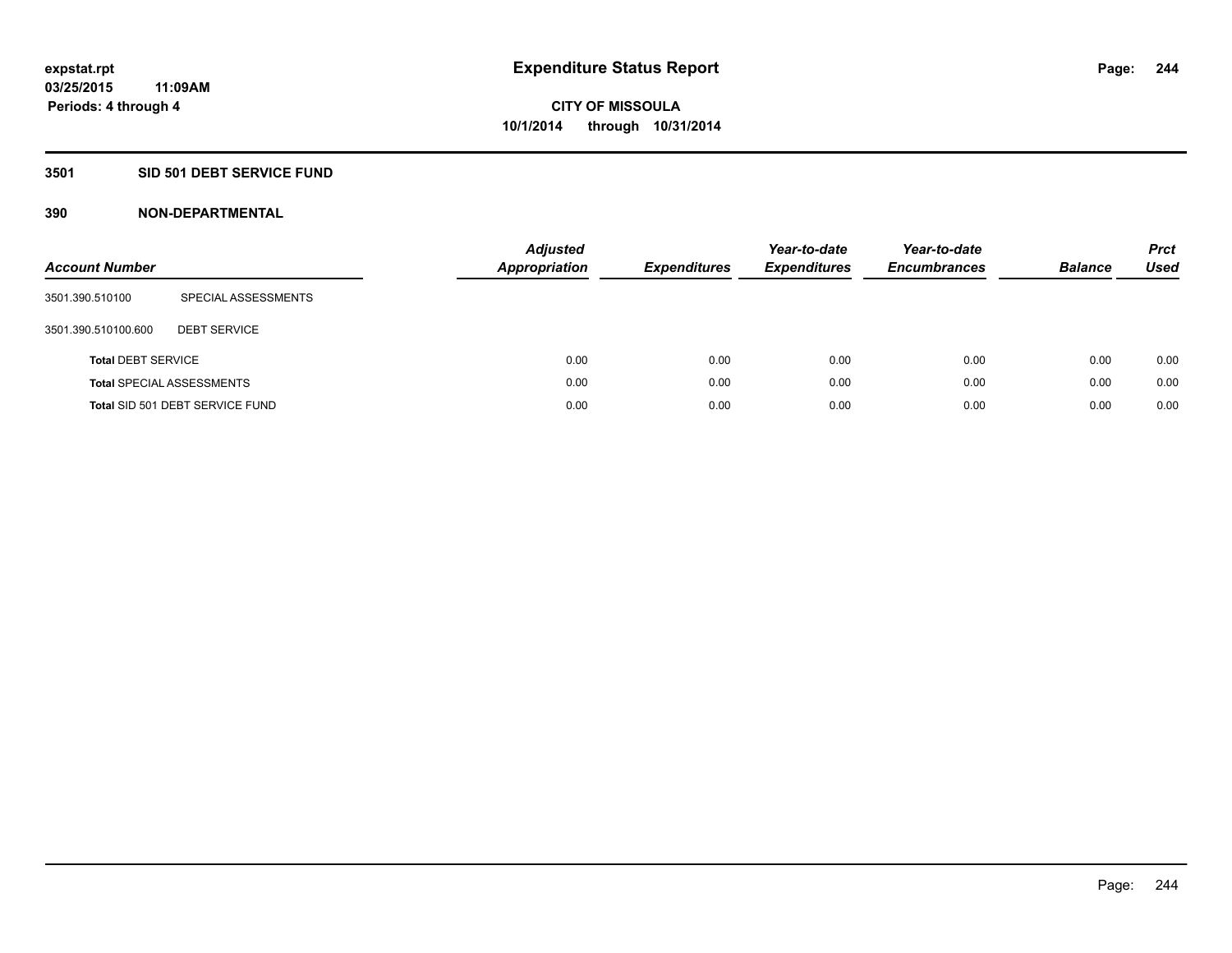### **3503 SID 503 DEBT SERVICE FUND**

| <b>Account Number</b>     |                                  | <b>Adjusted</b><br>Appropriation | <b>Expenditures</b> | Year-to-date<br><b>Expenditures</b> | Year-to-date<br><b>Encumbrances</b> | <b>Balance</b> | <b>Prct</b><br>Used |
|---------------------------|----------------------------------|----------------------------------|---------------------|-------------------------------------|-------------------------------------|----------------|---------------------|
| 3503.390.510100           | SPECIAL ASSESSMENTS              |                                  |                     |                                     |                                     |                |                     |
| 3503.390.510100.600       | <b>DEBT SERVICE</b>              |                                  |                     |                                     |                                     |                |                     |
| <b>Total DEBT SERVICE</b> |                                  | 0.00                             | 0.00                | 0.00                                | 0.00                                | 0.00           | 0.00                |
|                           | <b>Total SPECIAL ASSESSMENTS</b> | 0.00                             | 0.00                | 0.00                                | 0.00                                | 0.00           | 0.00                |
|                           | Total SID 503 DEBT SERVICE FUND  | 0.00                             | 0.00                | 0.00                                | 0.00                                | 0.00           | 0.00                |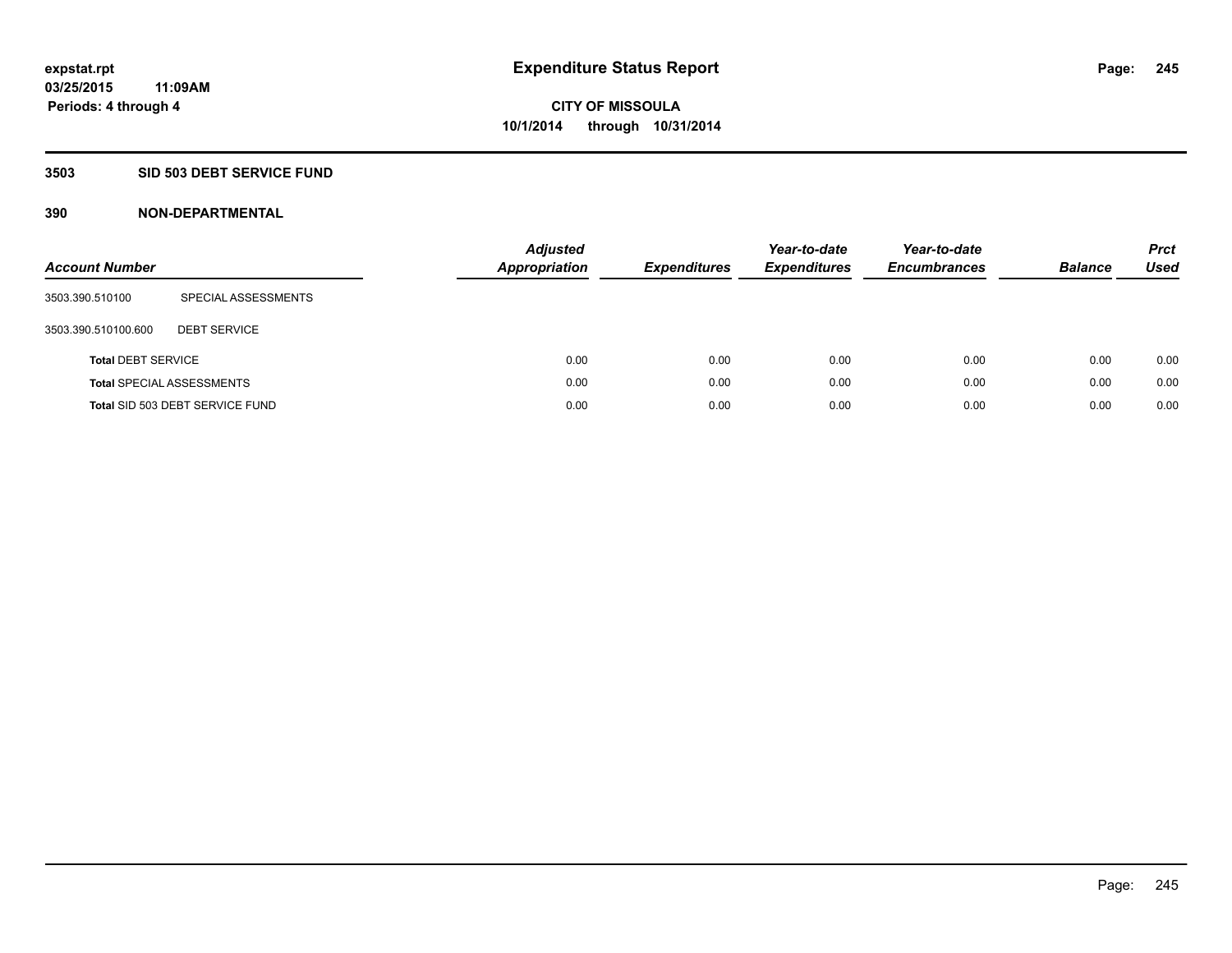#### **3505 SID 505 DEBT SERVICE FUND**

| <b>Account Number</b>     |                                  | <b>Adjusted</b><br><b>Appropriation</b> | <b>Expenditures</b> | Year-to-date<br><b>Expenditures</b> | Year-to-date<br><b>Encumbrances</b> | <b>Balance</b> | <b>Prct</b><br><b>Used</b> |
|---------------------------|----------------------------------|-----------------------------------------|---------------------|-------------------------------------|-------------------------------------|----------------|----------------------------|
| 3505.390.510100           | SPECIAL ASSESSMENTS              |                                         |                     |                                     |                                     |                |                            |
| 3505.390.510100.600       | <b>DEBT SERVICE</b>              |                                         |                     |                                     |                                     |                |                            |
| <b>Total DEBT SERVICE</b> |                                  | 0.00                                    | 0.00                | 0.00                                | 0.00                                | 0.00           | 0.00                       |
|                           | <b>Total SPECIAL ASSESSMENTS</b> | 0.00                                    | 0.00                | 0.00                                | 0.00                                | 0.00           | 0.00                       |
|                           | Total SID 505 DEBT SERVICE FUND  | 0.00                                    | 0.00                | 0.00                                | 0.00                                | 0.00           | 0.00                       |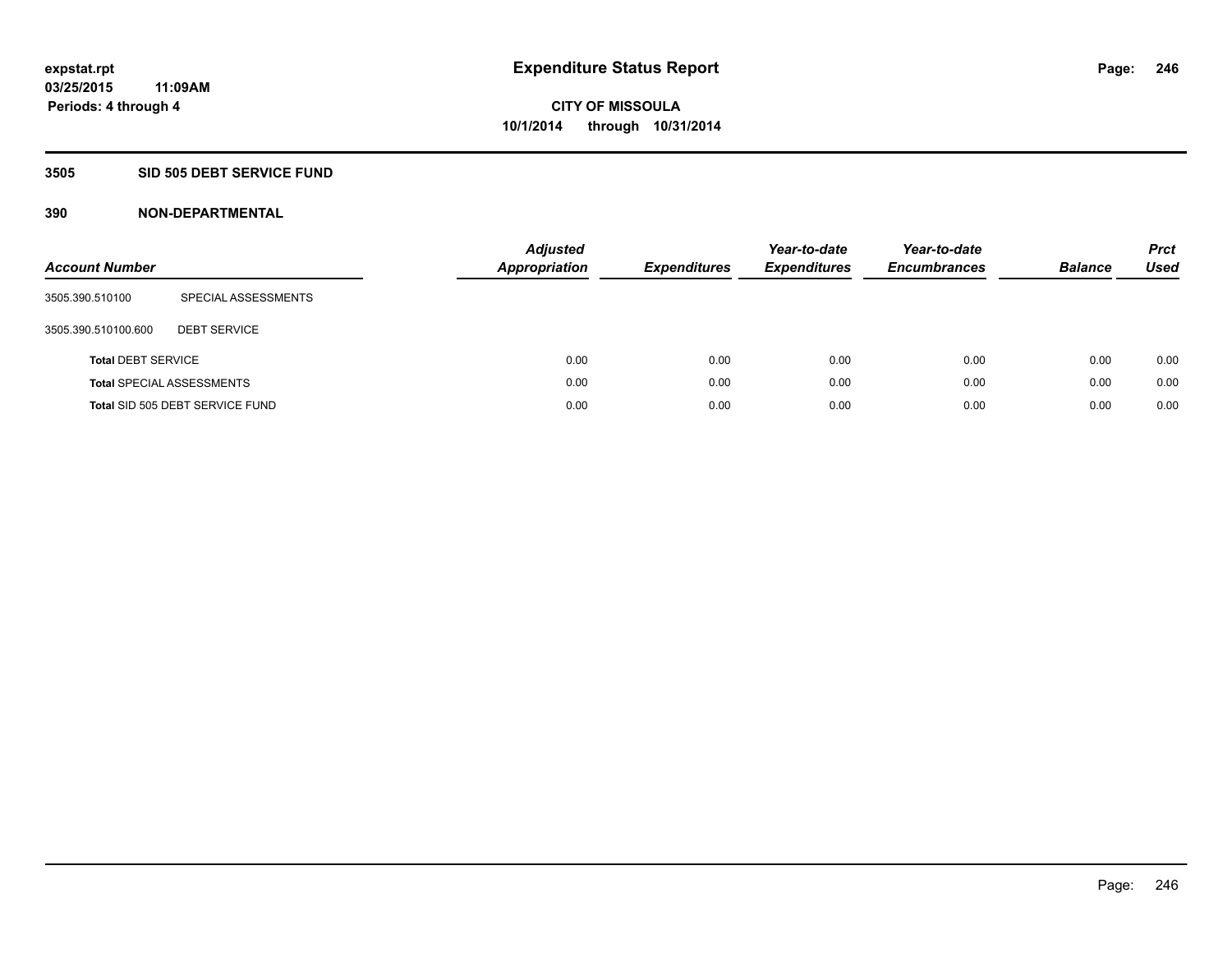### **3506 SID 506 DEBT SERVICE FUND**

| <b>Account Number</b>     |                                  | <b>Adjusted</b><br><b>Appropriation</b> | <b>Expenditures</b> | Year-to-date<br><b>Expenditures</b> | Year-to-date<br><b>Encumbrances</b> | <b>Balance</b> | <b>Prct</b><br><b>Used</b> |
|---------------------------|----------------------------------|-----------------------------------------|---------------------|-------------------------------------|-------------------------------------|----------------|----------------------------|
| 3506.390.510100           | SPECIAL ASSESSMENTS              |                                         |                     |                                     |                                     |                |                            |
| 3506.390.510100.600       | <b>DEBT SERVICE</b>              |                                         |                     |                                     |                                     |                |                            |
| <b>Total DEBT SERVICE</b> |                                  | 0.00                                    | 0.00                | 0.00                                | 0.00                                | 0.00           | 0.00                       |
|                           | <b>Total SPECIAL ASSESSMENTS</b> | 0.00                                    | 0.00                | 0.00                                | 0.00                                | 0.00           | 0.00                       |
|                           | Total SID 506 DEBT SERVICE FUND  | 0.00                                    | 0.00                | 0.00                                | 0.00                                | 0.00           | 0.00                       |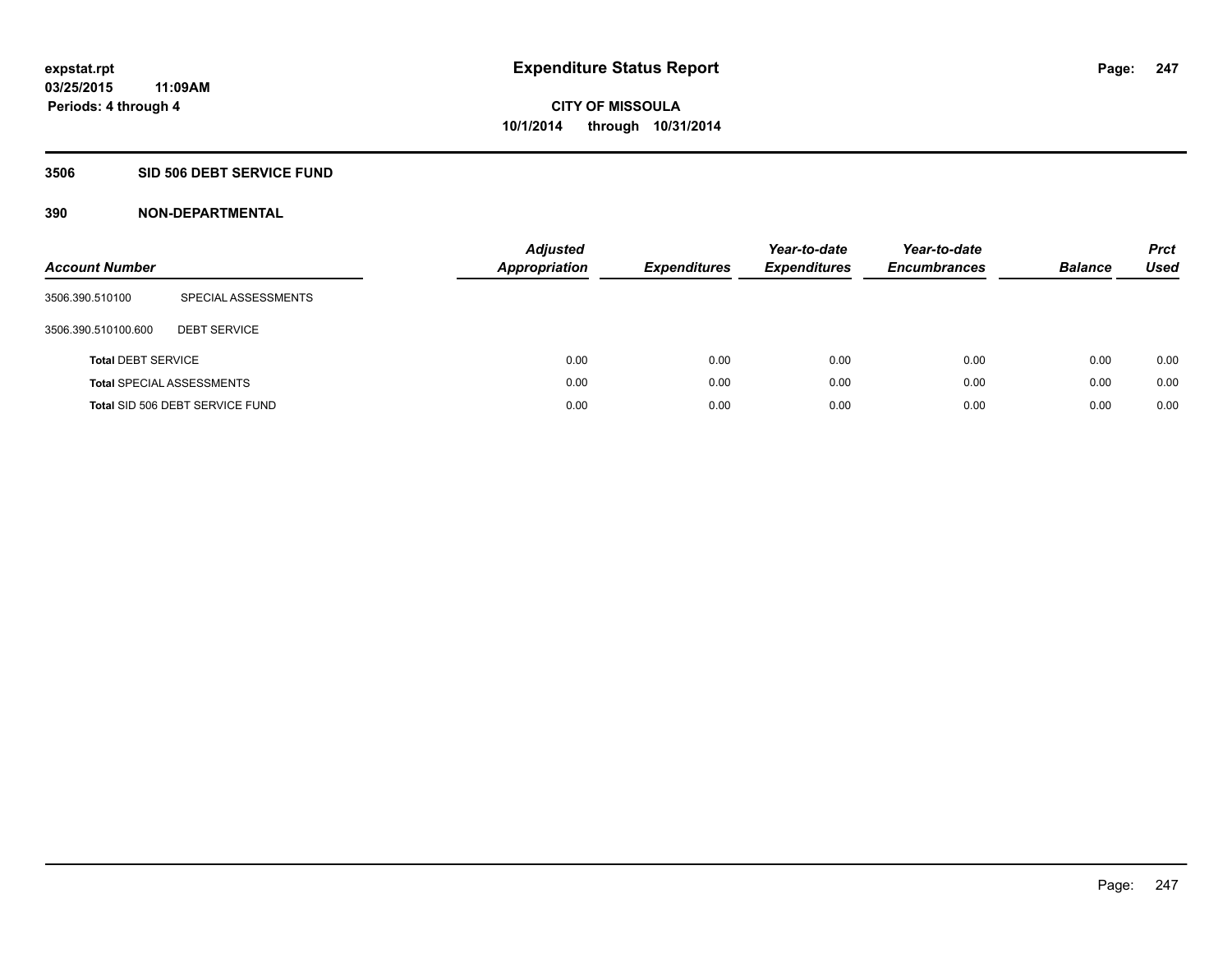### **3510 SID 510 DEBT SERVICE FUND**

| <b>Account Number</b>     |                                  | <b>Adjusted</b><br><b>Appropriation</b> | <b>Expenditures</b> | Year-to-date<br><b>Expenditures</b> | Year-to-date<br><b>Encumbrances</b> | <b>Balance</b> | <b>Prct</b><br>Used |
|---------------------------|----------------------------------|-----------------------------------------|---------------------|-------------------------------------|-------------------------------------|----------------|---------------------|
| 3510.390.510100           | SPECIAL ASSESSMENTS              |                                         |                     |                                     |                                     |                |                     |
| 3510.390.510100.600       | <b>DEBT SERVICE</b>              |                                         |                     |                                     |                                     |                |                     |
| <b>Total DEBT SERVICE</b> |                                  | 0.00                                    | 0.00                | 0.00                                | 0.00                                | 0.00           | 0.00                |
|                           | <b>Total SPECIAL ASSESSMENTS</b> | 0.00                                    | 0.00                | 0.00                                | 0.00                                | 0.00           | 0.00                |
|                           | Total SID 510 DEBT SERVICE FUND  | 0.00                                    | 0.00                | 0.00                                | 0.00                                | 0.00           | 0.00                |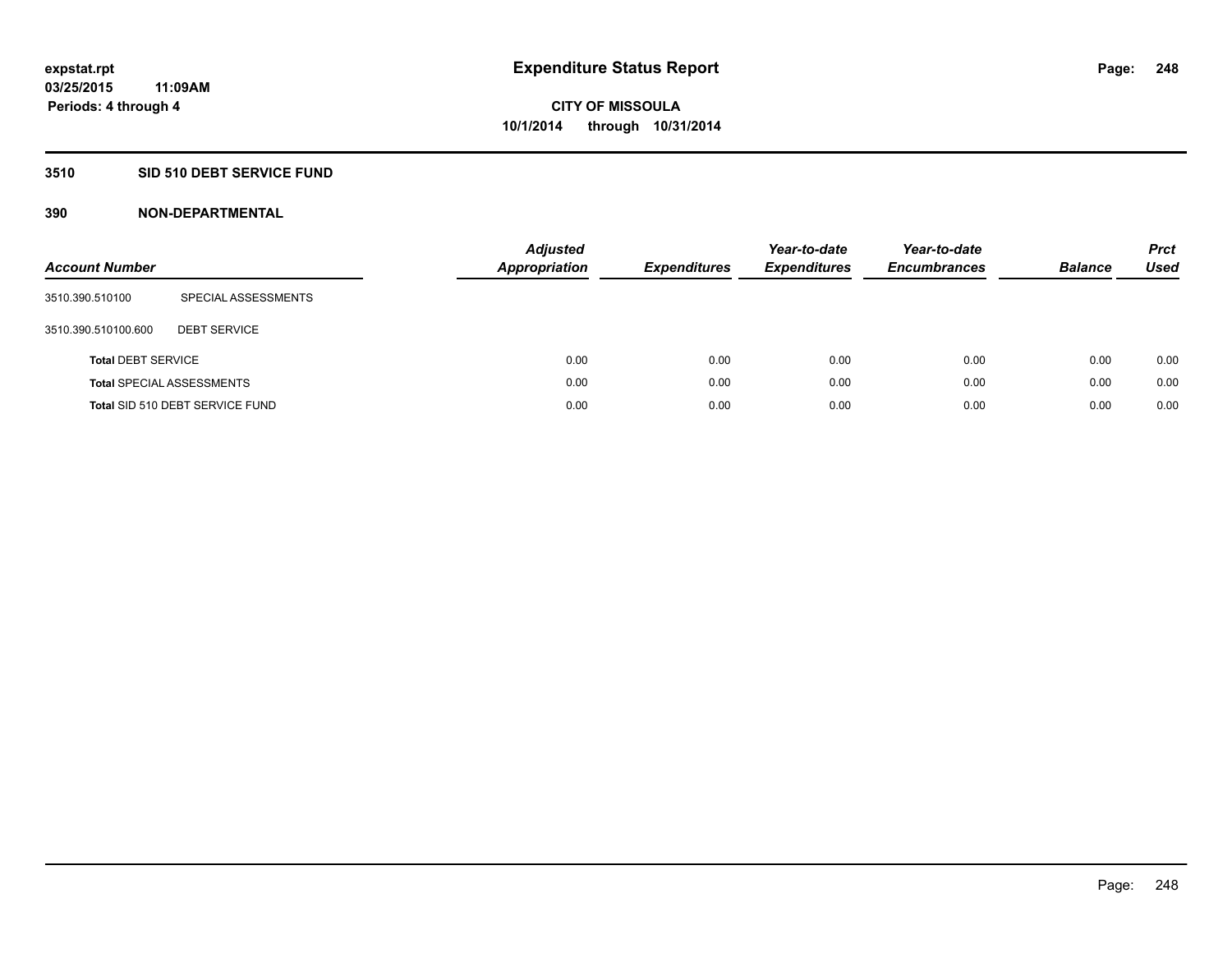### **3511 SID 511 DEBT SERVICE FUND**

| <b>Account Number</b>     |                                  | <b>Adjusted</b><br><b>Appropriation</b> | <b>Expenditures</b> | Year-to-date<br><b>Expenditures</b> | Year-to-date<br><b>Encumbrances</b> | <b>Balance</b> | <b>Prct</b><br>Used |
|---------------------------|----------------------------------|-----------------------------------------|---------------------|-------------------------------------|-------------------------------------|----------------|---------------------|
| 3511.390.510100           | SPECIAL ASSESSMENTS              |                                         |                     |                                     |                                     |                |                     |
| 3511.390.510100.600       | <b>DEBT SERVICE</b>              |                                         |                     |                                     |                                     |                |                     |
| <b>Total DEBT SERVICE</b> |                                  | 0.00                                    | 0.00                | 0.00                                | 0.00                                | 0.00           | 0.00                |
|                           | <b>Total SPECIAL ASSESSMENTS</b> | 0.00                                    | 0.00                | 0.00                                | 0.00                                | 0.00           | 0.00                |
|                           | Total SID 511 DEBT SERVICE FUND  | 0.00                                    | 0.00                | 0.00                                | 0.00                                | 0.00           | 0.00                |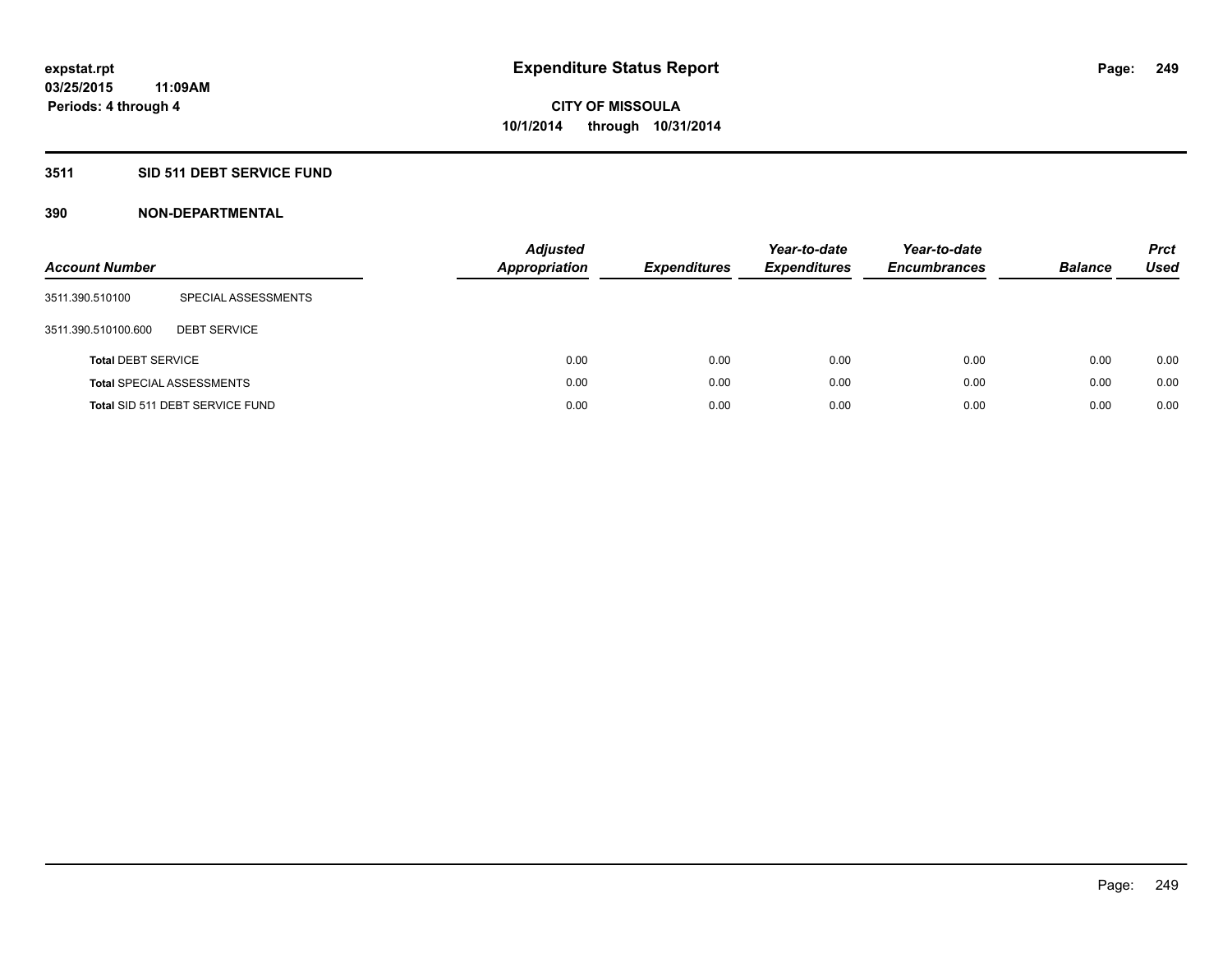### **3512 SID 512 DEBT SERVICE FUND**

| <b>Account Number</b>             |                                                 | <b>Adjusted</b><br>Appropriation | <b>Expenditures</b> | Year-to-date<br><b>Expenditures</b> | Year-to-date<br><b>Encumbrances</b> | <b>Balance</b> | <b>Prct</b><br><b>Used</b> |
|-----------------------------------|-------------------------------------------------|----------------------------------|---------------------|-------------------------------------|-------------------------------------|----------------|----------------------------|
| 3512.390.510100                   | SPECIAL ASSESSMENTS                             |                                  |                     |                                     |                                     |                |                            |
| 3512.390.510100.600               | <b>DEBT SERVICE</b>                             |                                  |                     |                                     |                                     |                |                            |
| 3512.390.510100.610.000 PRINCIPAL |                                                 | 74.175.00                        | 0.00                | 0.00                                | 0.00                                | 74.175.00      | 0.00                       |
|                                   | 3512.390.510100.620.000 INTEREST / SERVICE FEES | 7.118.00                         | 0.00                | 350.00                              | 0.00                                | 6.768.00       | 4.92                       |
|                                   | Total SID 512 DEBT SERVICE FUND                 | 81,293.00                        | 0.00                | 350.00                              | 0.00                                | 80.943.00      | 0.43                       |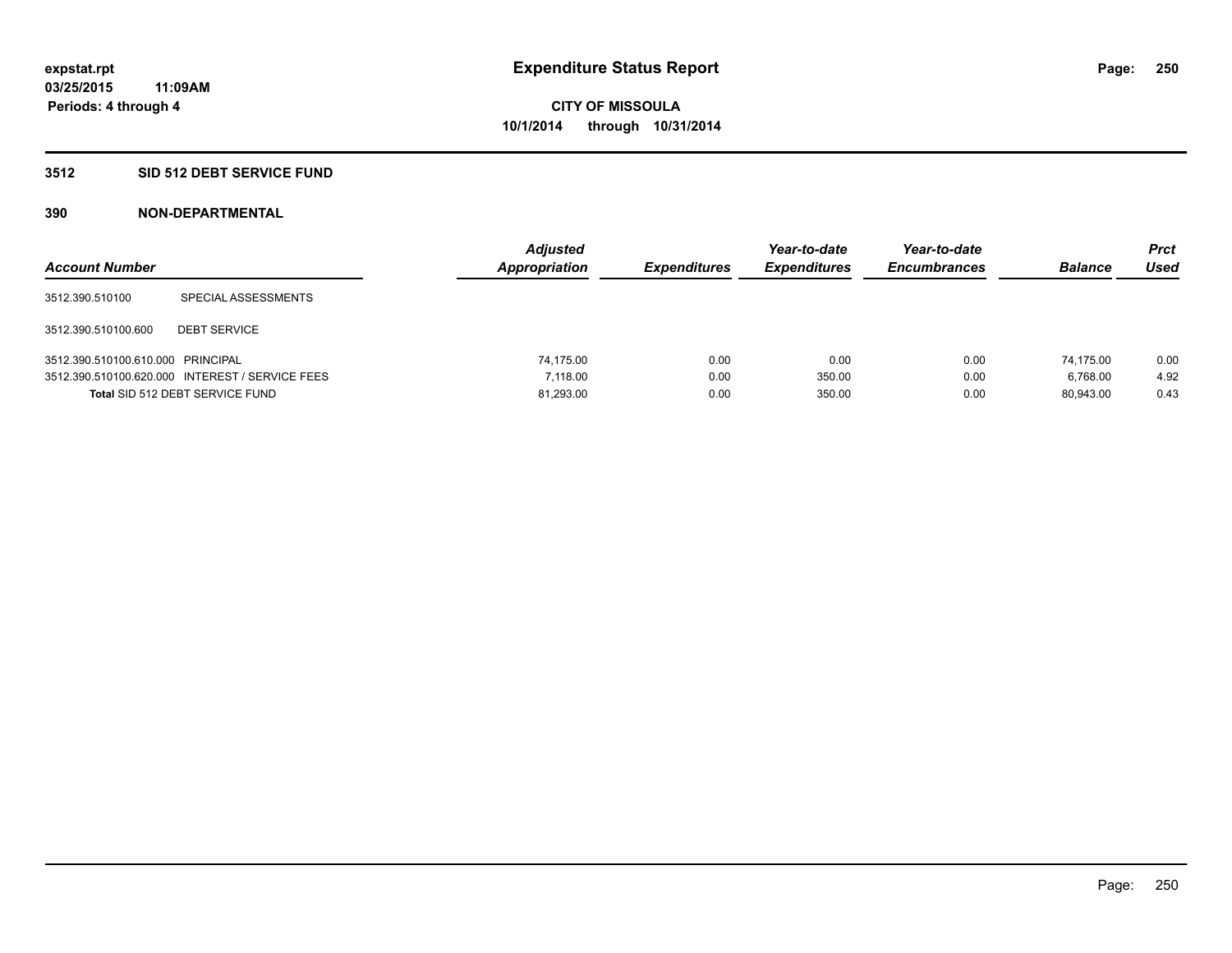### **3513 SID 513 DEBT SERVICE FUND**

### **280 PUBLIC WORKS ADMIN/ENGINEERING**

| <b>Account Number</b> |                                             | <b>Adjusted</b><br>Appropriation | <b>Expenditures</b> | Year-to-date<br><b>Expenditures</b> | Year-to-date<br><b>Encumbrances</b> | <b>Balance</b> | <b>Prct</b><br>Used |
|-----------------------|---------------------------------------------|----------------------------------|---------------------|-------------------------------------|-------------------------------------|----------------|---------------------|
| 3513.280.521000       | INTERFUND OPERATING TRANSFERS               |                                  |                     |                                     |                                     |                |                     |
| 3513.280.521000.800   | OTHER OBJECTS                               |                                  |                     |                                     |                                     |                |                     |
|                       | <b>Total PUBLIC WORKS ADMIN/ENGINEERING</b> | 0.00                             | 0.00                | 0.00                                | 0.00                                | 0.00           | 0.00                |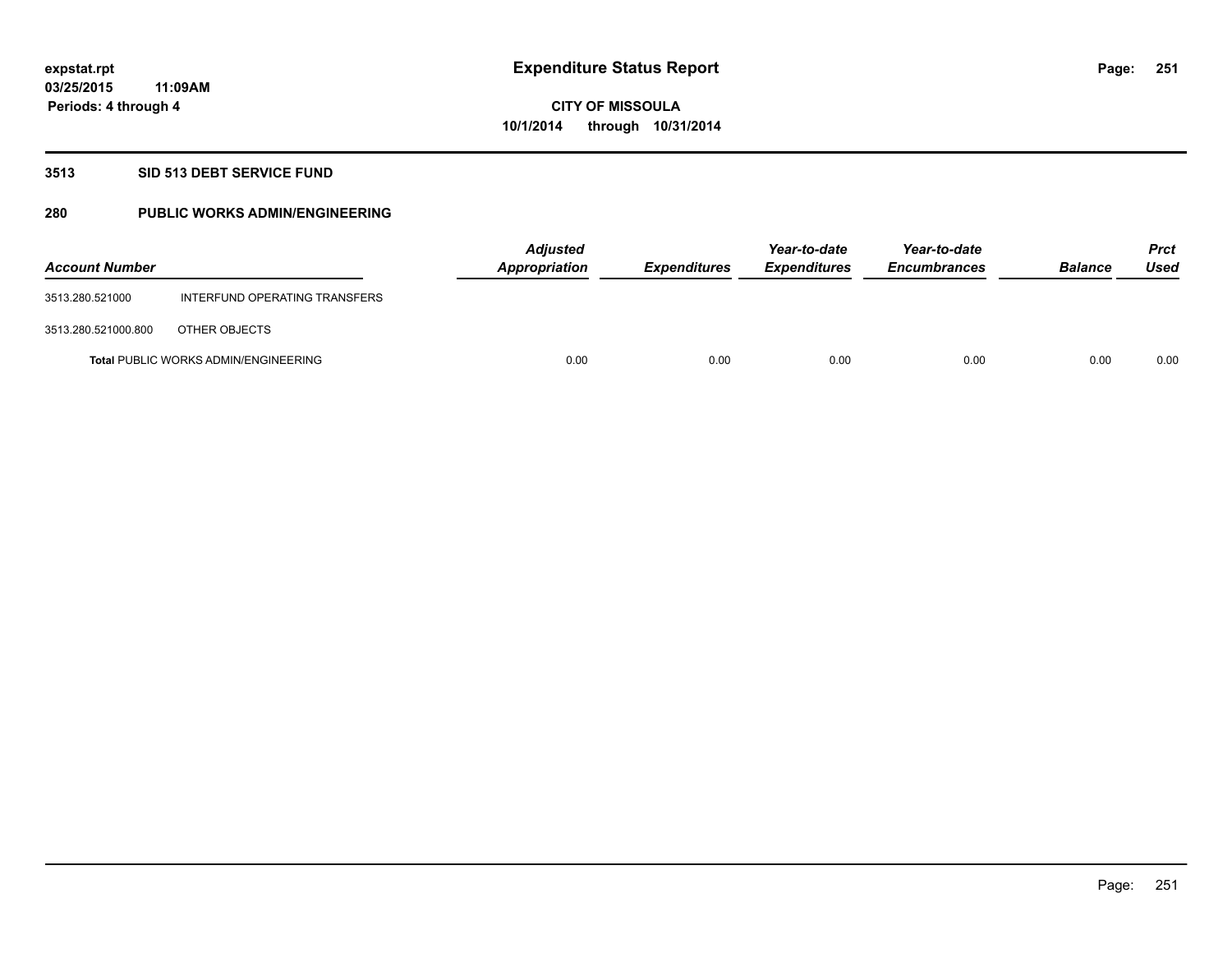### **3513 SID 513 DEBT SERVICE FUND**

| <b>Account Number</b>     |                                            | <b>Adjusted</b><br><b>Appropriation</b> | <b>Expenditures</b> | Year-to-date<br><b>Expenditures</b> | Year-to-date<br><b>Encumbrances</b> | <b>Balance</b> | <b>Prct</b><br><b>Used</b> |
|---------------------------|--------------------------------------------|-----------------------------------------|---------------------|-------------------------------------|-------------------------------------|----------------|----------------------------|
| 3513.390.510100           | SPECIAL ASSESSMENTS                        |                                         |                     |                                     |                                     |                |                            |
| 3513.390.510100.600       | <b>DEBT SERVICE</b>                        |                                         |                     |                                     |                                     |                |                            |
| <b>Total DEBT SERVICE</b> |                                            | 0.00                                    | 0.00                | 0.00                                | 0.00                                | 0.00           | 0.00                       |
| 3513.390.510100.800       | OTHER OBJECTS                              |                                         |                     |                                     |                                     |                |                            |
|                           | <b>Total SPECIAL ASSESSMENTS</b>           | 0.00                                    | 0.00                | 0.00                                | 0.00                                | 0.00           | 0.00                       |
| 3513.390.521000           | INTERFUND OPERATING TRANSFERS              |                                         |                     |                                     |                                     |                |                            |
| 3513.390.521000.800       | OTHER OBJECTS                              |                                         |                     |                                     |                                     |                |                            |
|                           | <b>Total INTERFUND OPERATING TRANSFERS</b> | 0.00                                    | 0.00                | 0.00                                | 0.00                                | 0.00           | 0.00                       |
|                           | Total SID 513 DEBT SERVICE FUND            | 0.00                                    | 0.00                | 0.00                                | 0.00                                | 0.00           | 0.00                       |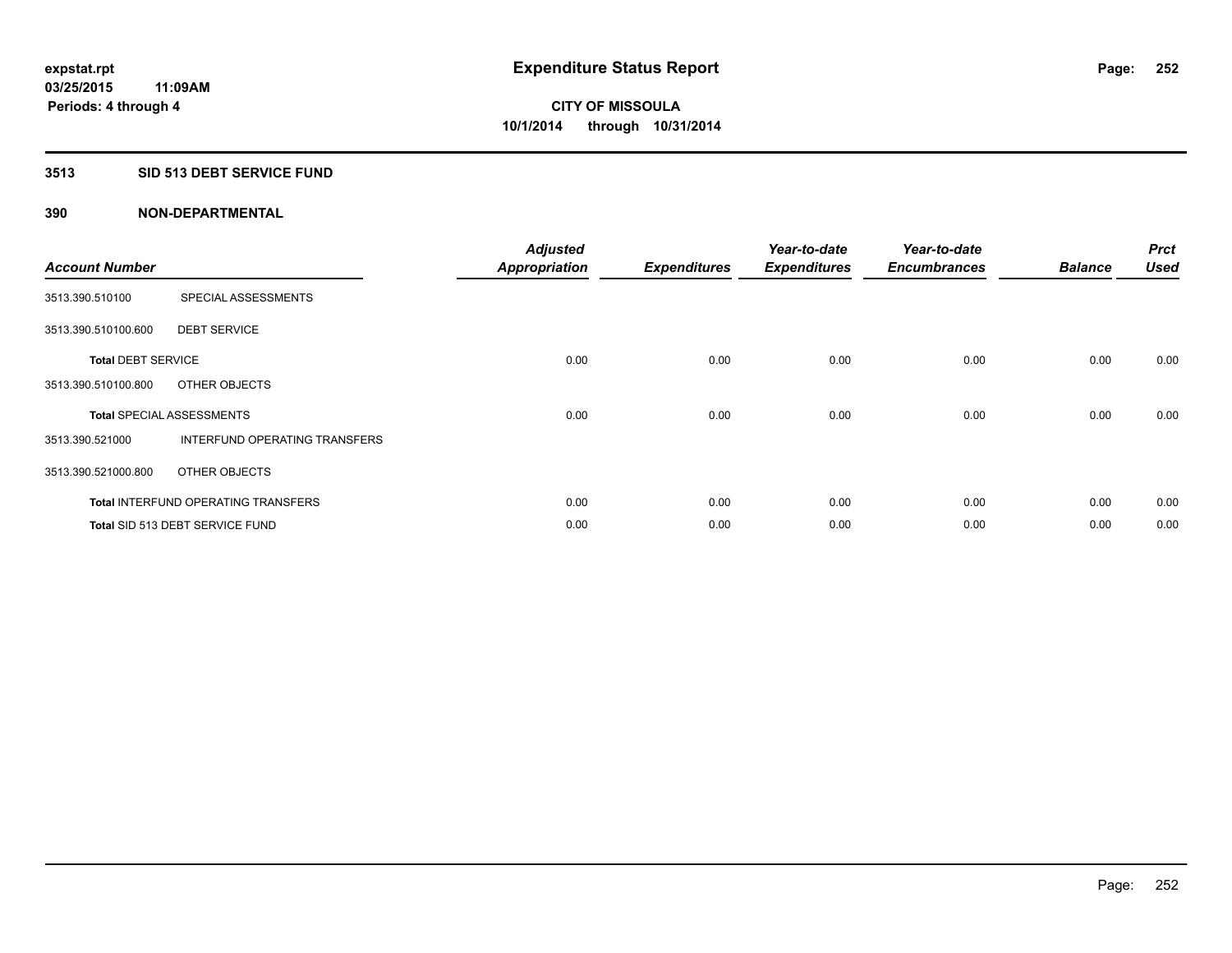# **3514 SID 514 DEBT SERVICE FUND**

| <b>Account Number</b>     |                                  | <b>Adjusted</b><br><b>Appropriation</b> | <b>Expenditures</b> | Year-to-date<br><b>Expenditures</b> | Year-to-date<br><b>Encumbrances</b> | <b>Balance</b> | <b>Prct</b><br><b>Used</b> |
|---------------------------|----------------------------------|-----------------------------------------|---------------------|-------------------------------------|-------------------------------------|----------------|----------------------------|
| 3514.390.510100           | SPECIAL ASSESSMENTS              |                                         |                     |                                     |                                     |                |                            |
| 3514.390.510100.600       | <b>DEBT SERVICE</b>              |                                         |                     |                                     |                                     |                |                            |
| <b>Total DEBT SERVICE</b> |                                  | 0.00                                    | 0.00                | 0.00                                | 0.00                                | 0.00           | 0.00                       |
|                           | <b>Total SPECIAL ASSESSMENTS</b> | 0.00                                    | 0.00                | 0.00                                | 0.00                                | 0.00           | 0.00                       |
|                           | Total SID 514 DEBT SERVICE FUND  | 0.00                                    | 0.00                | 0.00                                | 0.00                                | 0.00           | 0.00                       |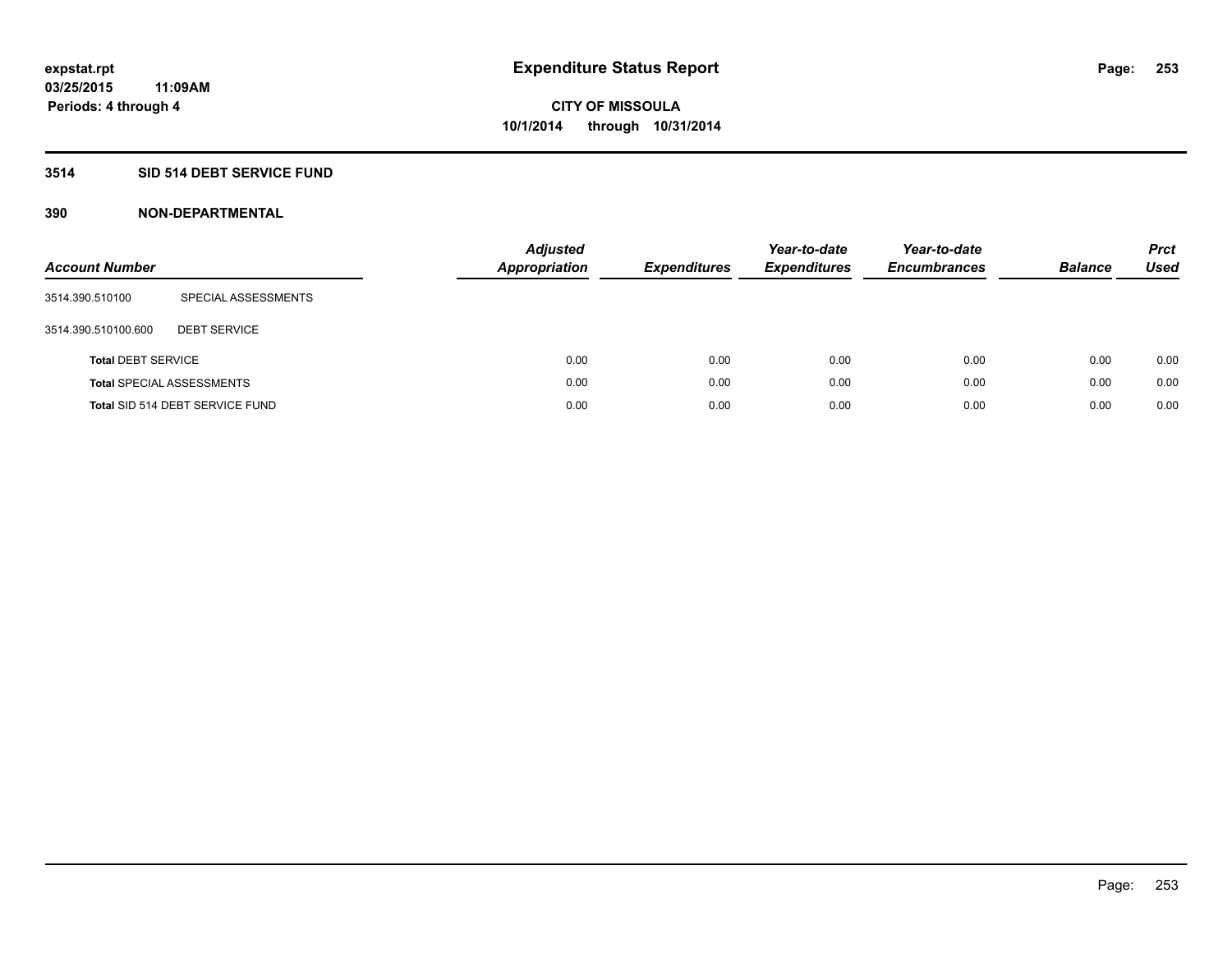# **3515 SID 515 DEBT SERVICE FUND**

| <b>Account Number</b>      |                                  | <b>Adjusted</b><br><b>Appropriation</b> | <b>Expenditures</b> | Year-to-date<br><b>Expenditures</b> | Year-to-date<br><b>Encumbrances</b> | <b>Balance</b> | <b>Prct</b><br><b>Used</b> |
|----------------------------|----------------------------------|-----------------------------------------|---------------------|-------------------------------------|-------------------------------------|----------------|----------------------------|
| 3515.390.510100            | SPECIAL ASSESSMENTS              |                                         |                     |                                     |                                     |                |                            |
| 3515.390.510100.600        | <b>DEBT SERVICE</b>              |                                         |                     |                                     |                                     |                |                            |
| <b>Total DEBT SERVICE</b>  |                                  | 0.00                                    | 0.00                | 0.00                                | 0.00                                | 0.00           | 0.00                       |
| 3515.390.510100.800        | OTHER OBJECTS                    |                                         |                     |                                     |                                     |                |                            |
| <b>Total OTHER OBJECTS</b> |                                  | 0.00                                    | 0.00                | 0.00                                | 0.00                                | 0.00           | 0.00                       |
|                            | <b>Total SPECIAL ASSESSMENTS</b> | 0.00                                    | 0.00                | 0.00                                | 0.00                                | 0.00           | 0.00                       |
|                            | Total SID 515 DEBT SERVICE FUND  | 0.00                                    | 0.00                | 0.00                                | 0.00                                | 0.00           | 0.00                       |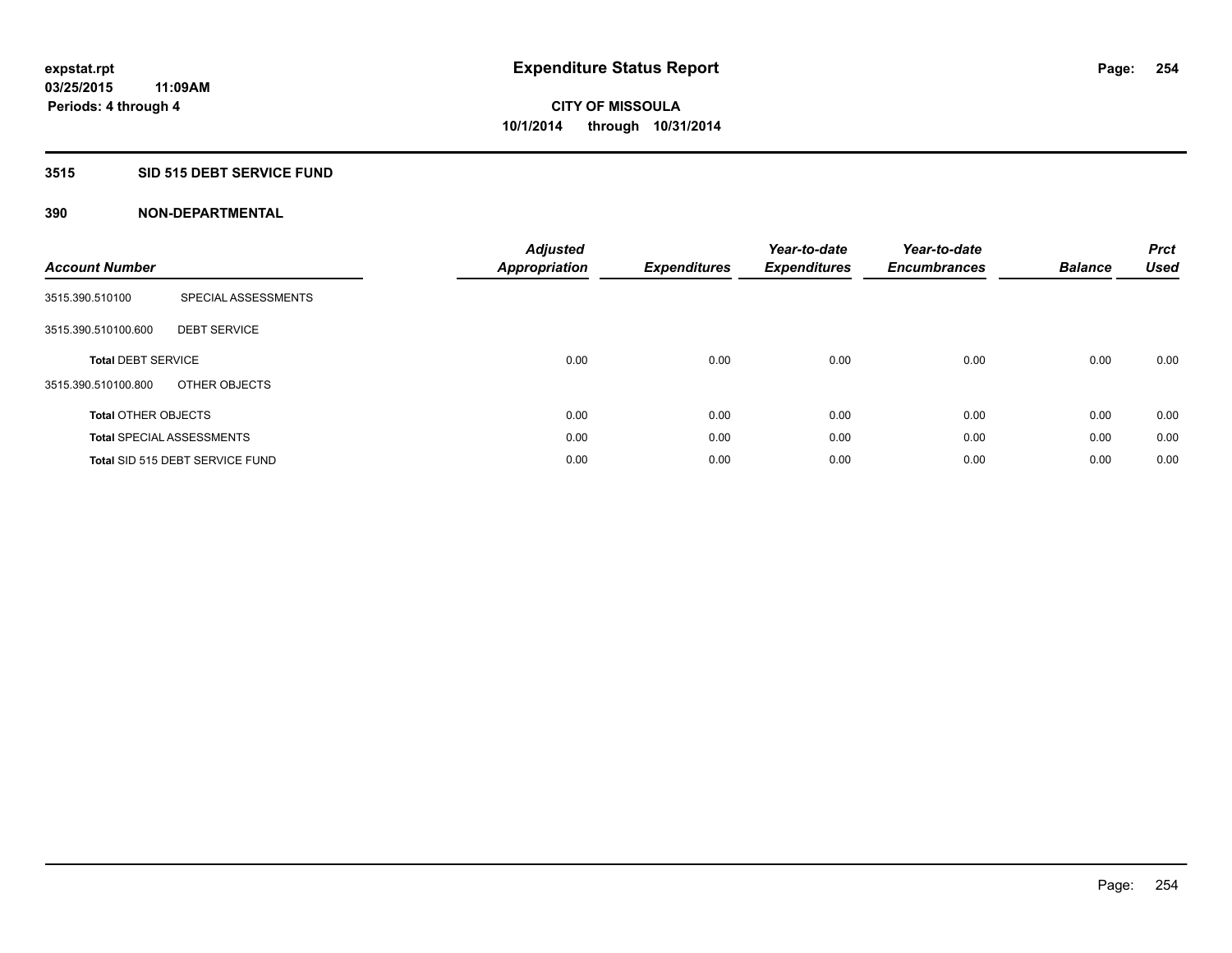# **3517 SID 517 DEBT SERVICE FUND**

| <b>Account Number</b>     |                                  | <b>Adjusted</b><br><b>Appropriation</b> | <b>Expenditures</b> | Year-to-date<br><b>Expenditures</b> | Year-to-date<br><b>Encumbrances</b> | <b>Balance</b> | <b>Prct</b><br><b>Used</b> |
|---------------------------|----------------------------------|-----------------------------------------|---------------------|-------------------------------------|-------------------------------------|----------------|----------------------------|
| 3517.390.510100           | SPECIAL ASSESSMENTS              |                                         |                     |                                     |                                     |                |                            |
| 3517.390.510100.600       | <b>DEBT SERVICE</b>              |                                         |                     |                                     |                                     |                |                            |
| <b>Total DEBT SERVICE</b> |                                  | 0.00                                    | 0.00                | 0.00                                | 0.00                                | 0.00           | 0.00                       |
|                           | <b>Total SPECIAL ASSESSMENTS</b> | 0.00                                    | 0.00                | 0.00                                | 0.00                                | 0.00           | 0.00                       |
|                           | Total SID 517 DEBT SERVICE FUND  | 0.00                                    | 0.00                | 0.00                                | 0.00                                | 0.00           | 0.00                       |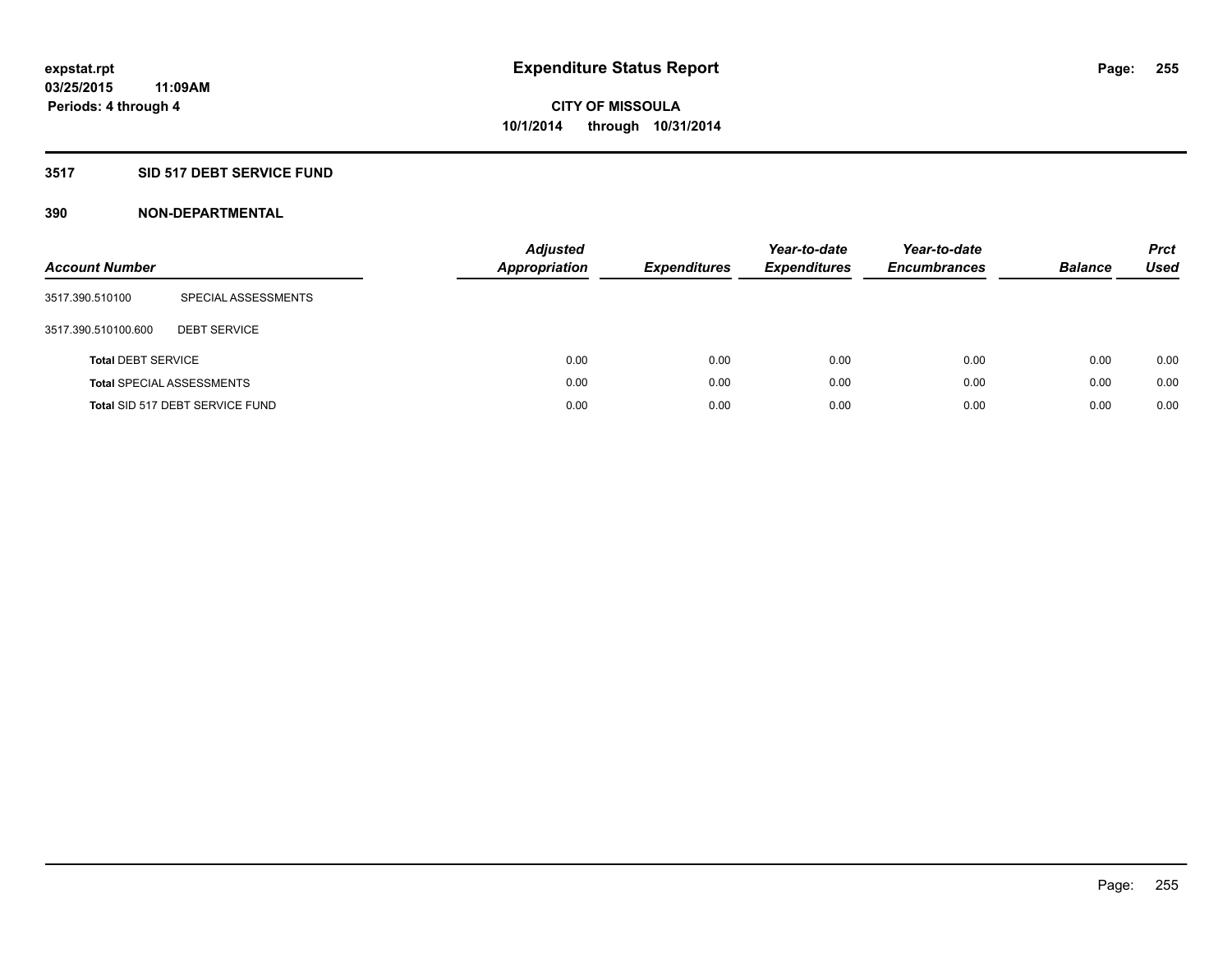## **3518 SID 518 DEBT SERVICE FUND**

| <b>Account Number</b> |                                            | <b>Adjusted</b><br>Appropriation | <b>Expenditures</b> | Year-to-date<br><b>Expenditures</b> | Year-to-date<br><b>Encumbrances</b> | <b>Balance</b> | <b>Prct</b><br><b>Used</b> |
|-----------------------|--------------------------------------------|----------------------------------|---------------------|-------------------------------------|-------------------------------------|----------------|----------------------------|
| 3518.390.510100       | SPECIAL ASSESSMENTS                        |                                  |                     |                                     |                                     |                |                            |
| 3518.390.510100.600   | <b>DEBT SERVICE</b>                        |                                  |                     |                                     |                                     |                |                            |
|                       | <b>Total SPECIAL ASSESSMENTS</b>           | 0.00                             | 0.00                | 0.00                                | 0.00                                | 0.00           | 0.00                       |
| 3518.390.521000       | INTERFUND OPERATING TRANSFERS              |                                  |                     |                                     |                                     |                |                            |
| 3518.390.521000.800   | OTHER OBJECTS                              |                                  |                     |                                     |                                     |                |                            |
|                       | <b>Total INTERFUND OPERATING TRANSFERS</b> | 0.00                             | 0.00                | 0.00                                | 0.00                                | 0.00           | 0.00                       |
|                       | Total SID 518 DEBT SERVICE FUND            | 0.00                             | 0.00                | 0.00                                | 0.00                                | 0.00           | 0.00                       |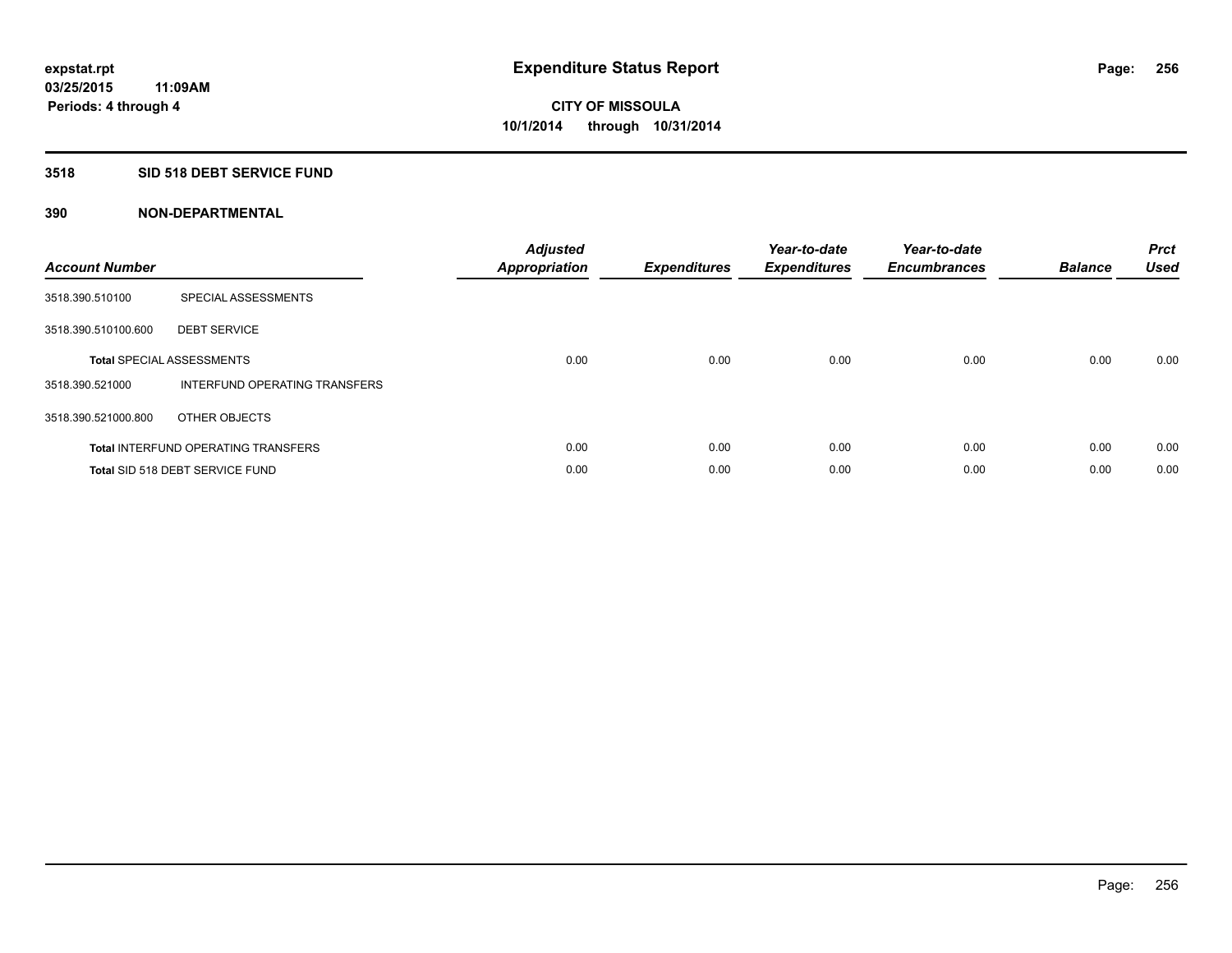# **3519 SID 519 DEBT SERVICE FUND**

| <b>Account Number</b> |                                            | <b>Adjusted</b><br><b>Appropriation</b> | <b>Expenditures</b> | Year-to-date<br><b>Expenditures</b> | Year-to-date<br><b>Encumbrances</b> | <b>Balance</b> | <b>Prct</b><br><b>Used</b> |
|-----------------------|--------------------------------------------|-----------------------------------------|---------------------|-------------------------------------|-------------------------------------|----------------|----------------------------|
| 3519.390.510100       | SPECIAL ASSESSMENTS                        |                                         |                     |                                     |                                     |                |                            |
| 3519.390.510100.600   | <b>DEBT SERVICE</b>                        |                                         |                     |                                     |                                     |                |                            |
|                       | <b>Total SPECIAL ASSESSMENTS</b>           | 0.00                                    | 0.00                | 0.00                                | 0.00                                | 0.00           | 0.00                       |
| 3519.390.521000       | INTERFUND OPERATING TRANSFERS              |                                         |                     |                                     |                                     |                |                            |
| 3519.390.521000.800   | OTHER OBJECTS                              |                                         |                     |                                     |                                     |                |                            |
|                       | <b>Total INTERFUND OPERATING TRANSFERS</b> | 0.00                                    | 0.00                | 0.00                                | 0.00                                | 0.00           | 0.00                       |
|                       | Total SID 519 DEBT SERVICE FUND            | 0.00                                    | 0.00                | 0.00                                | 0.00                                | 0.00           | 0.00                       |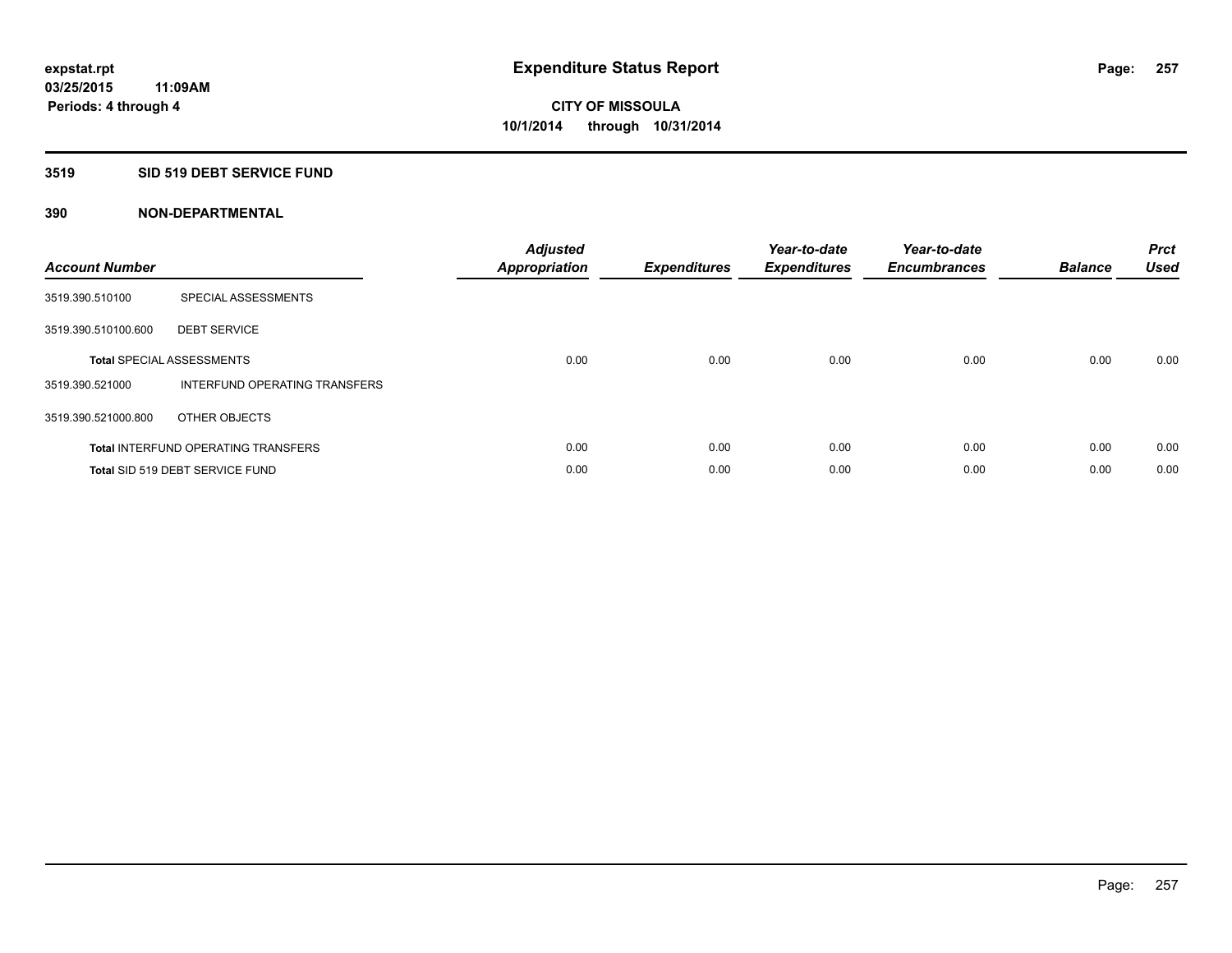## **3520 SID 520 DEBT SERVICE FUND**

|                                   |                                                 | <b>Adjusted</b>      |                     | Year-to-date        | Year-to-date        |                | Prct        |
|-----------------------------------|-------------------------------------------------|----------------------|---------------------|---------------------|---------------------|----------------|-------------|
| <b>Account Number</b>             |                                                 | <b>Appropriation</b> | <b>Expenditures</b> | <b>Expenditures</b> | <b>Encumbrances</b> | <b>Balance</b> | <b>Used</b> |
| 3520.390.510100                   | SPECIAL ASSESSMENTS                             |                      |                     |                     |                     |                |             |
| 3520.390.510100.600               | <b>DEBT SERVICE</b>                             |                      |                     |                     |                     |                |             |
| 3520.390.510100.610.000 PRINCIPAL |                                                 | 133,000.00           | 0.00                | 0.00                | 0.00                | 133.000.00     | 0.00        |
|                                   | 3520.390.510100.620.000 INTEREST / SERVICE FEES | 27,280.00            | 0.00                | 0.00                | 0.00                | 27,280.00      | 0.00        |
| <b>Total SPECIAL ASSESSMENTS</b>  |                                                 | 160,280.00           | 0.00                | 0.00                | 0.00                | 160,280.00     | 0.00        |
| 3520.390.510110                   | <b>MERCHANT SERVICES</b>                        |                      |                     |                     |                     |                |             |
| 3520.390.510110.500               | <b>FIXED CHARGES</b>                            |                      |                     |                     |                     |                |             |
| <b>Total MERCHANT SERVICES</b>    |                                                 | 0.00                 | 0.00                | 0.00                | 0.00                | 0.00           | 0.00        |
|                                   | Total SID 520 DEBT SERVICE FUND                 | 160,280.00           | 0.00                | 0.00                | 0.00                | 160.280.00     | 0.00        |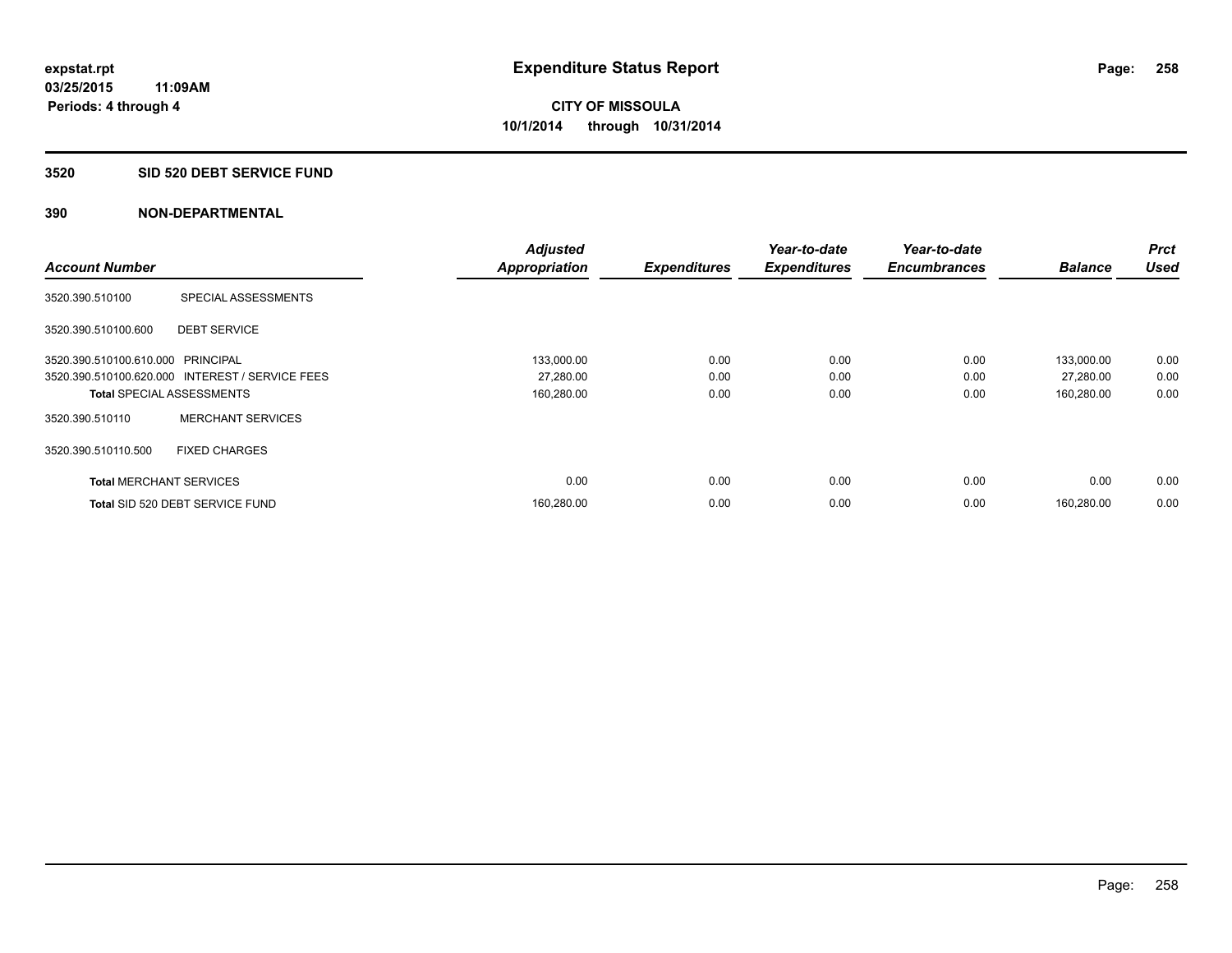## **3521 SID 521 DEBT SERVICE FUND**

| <b>Account Number</b>             |                                                 | <b>Adjusted</b><br>Appropriation | <b>Expenditures</b> | Year-to-date<br><b>Expenditures</b> | Year-to-date<br><b>Encumbrances</b> | <b>Balance</b> | <b>Prct</b><br>Used |
|-----------------------------------|-------------------------------------------------|----------------------------------|---------------------|-------------------------------------|-------------------------------------|----------------|---------------------|
| 3521.390.510100                   | SPECIAL ASSESSMENTS                             |                                  |                     |                                     |                                     |                |                     |
| 3521.390.510100.600               | <b>DEBT SERVICE</b>                             |                                  |                     |                                     |                                     |                |                     |
| 3521.390.510100.610.000 PRINCIPAL |                                                 | 338.00                           | 0.00                | 0.00                                | 0.00                                | 338.00         | 0.00                |
|                                   | 3521.390.510100.620.000 INTEREST / SERVICE FEES | 382.00                           | 0.00                | 0.00                                | 0.00                                | 382.00         | 0.00                |
| <b>Total DEBT SERVICE</b>         |                                                 | 720.00                           | 0.00                | 0.00                                | 0.00                                | 720.00         | 0.00                |
|                                   | <b>Total SPECIAL ASSESSMENTS</b>                | 720.00                           | 0.00                | 0.00                                | 0.00                                | 720.00         | 0.00                |
|                                   | Total SID 521 DEBT SERVICE FUND                 | 720.00                           | 0.00                | 0.00                                | 0.00                                | 720.00         | 0.00                |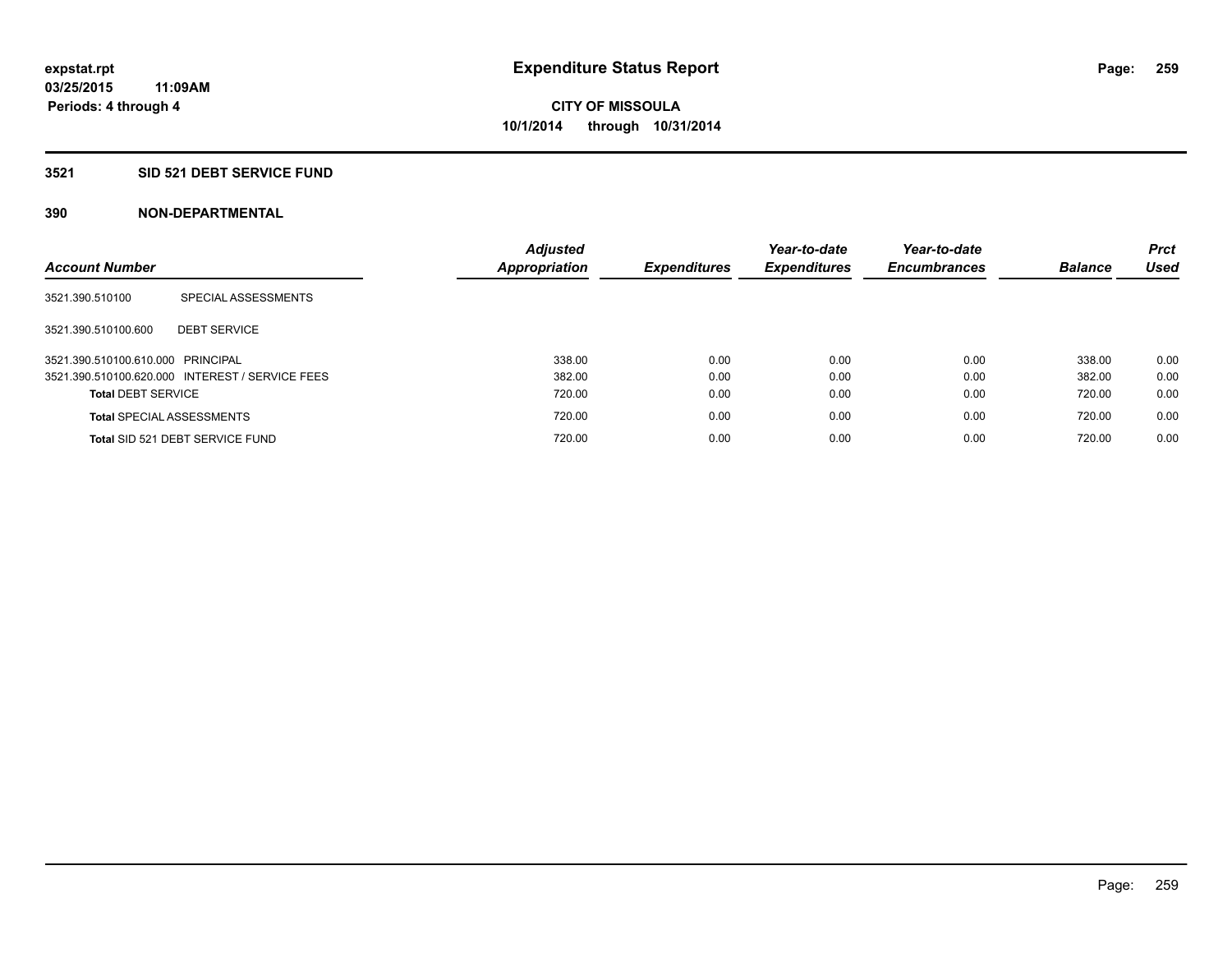### **3522 SID 522 DEBT SERVICE FUND**

| <b>Account Number</b>             |                                                 | <b>Adjusted</b><br><b>Appropriation</b> | <b>Expenditures</b> | Year-to-date<br><b>Expenditures</b> | Year-to-date<br><b>Encumbrances</b> | <b>Balance</b> | <b>Prct</b><br><b>Used</b> |
|-----------------------------------|-------------------------------------------------|-----------------------------------------|---------------------|-------------------------------------|-------------------------------------|----------------|----------------------------|
| 3522.390.510100                   | SPECIAL ASSESSMENTS                             |                                         |                     |                                     |                                     |                |                            |
| 3522.390.510100.600               | <b>DEBT SERVICE</b>                             |                                         |                     |                                     |                                     |                |                            |
| 3522.390.510100.610.000 PRINCIPAL |                                                 | 488.00                                  | 0.00                | 0.00                                | 0.00                                | 488.00         | 0.00                       |
|                                   | 3522.390.510100.620.000 INTEREST / SERVICE FEES | 47.00                                   | 0.00                | 0.00                                | 0.00                                | 47.00          | 0.00                       |
| <b>Total DEBT SERVICE</b>         |                                                 | 535.00                                  | 0.00                | 0.00                                | 0.00                                | 535.00         | 0.00                       |
|                                   | <b>Total SPECIAL ASSESSMENTS</b>                | 535.00                                  | 0.00                | 0.00                                | 0.00                                | 535.00         | 0.00                       |
|                                   | Total SID 522 DEBT SERVICE FUND                 | 535.00                                  | 0.00                | 0.00                                | 0.00                                | 535.00         | 0.00                       |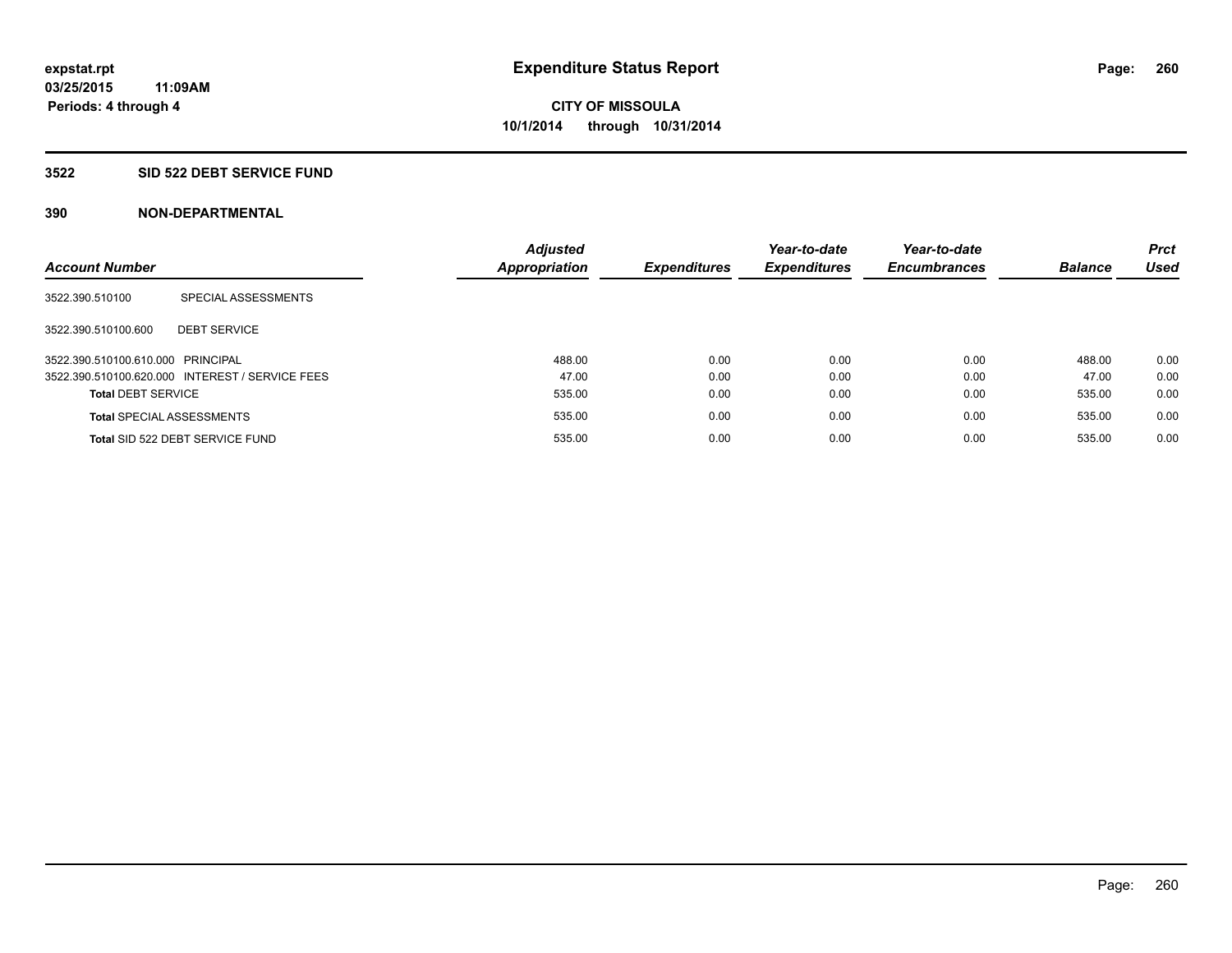### **3524 SID 524 DEBT SERVICE FUND**

|                                   |                                                 | <b>Adjusted</b>      |                     | Year-to-date        | Year-to-date        |                | <b>Prct</b> |
|-----------------------------------|-------------------------------------------------|----------------------|---------------------|---------------------|---------------------|----------------|-------------|
| <b>Account Number</b>             |                                                 | <b>Appropriation</b> | <b>Expenditures</b> | <b>Expenditures</b> | <b>Encumbrances</b> | <b>Balance</b> | <b>Used</b> |
| 3524.390.510100                   | SPECIAL ASSESSMENTS                             |                      |                     |                     |                     |                |             |
| 3524.390.510100.600               | <b>DEBT SERVICE</b>                             |                      |                     |                     |                     |                |             |
| 3524.390.510100.610.000 PRINCIPAL |                                                 | 217,000.00           | 0.00                | 0.00                | 0.00                | 217,000.00     | 0.00        |
|                                   | 3524.390.510100.620.000 INTEREST / SERVICE FEES | 89,400.00            | 0.00                | 0.00                | 0.00                | 89,400.00      | 0.00        |
| <b>Total SPECIAL ASSESSMENTS</b>  |                                                 | 306,400.00           | 0.00                | 0.00                | 0.00                | 306,400.00     | 0.00        |
| 3524.390.510110                   | <b>MERCHANT SERVICES</b>                        |                      |                     |                     |                     |                |             |
| 3524.390.510110.500               | <b>FIXED CHARGES</b>                            |                      |                     |                     |                     |                |             |
| <b>Total MERCHANT SERVICES</b>    |                                                 | 0.00                 | 0.00                | 0.00                | 0.00                | 0.00           | 0.00        |
|                                   | Total SID 524 DEBT SERVICE FUND                 | 306,400.00           | 0.00                | 0.00                | 0.00                | 306.400.00     | 0.00        |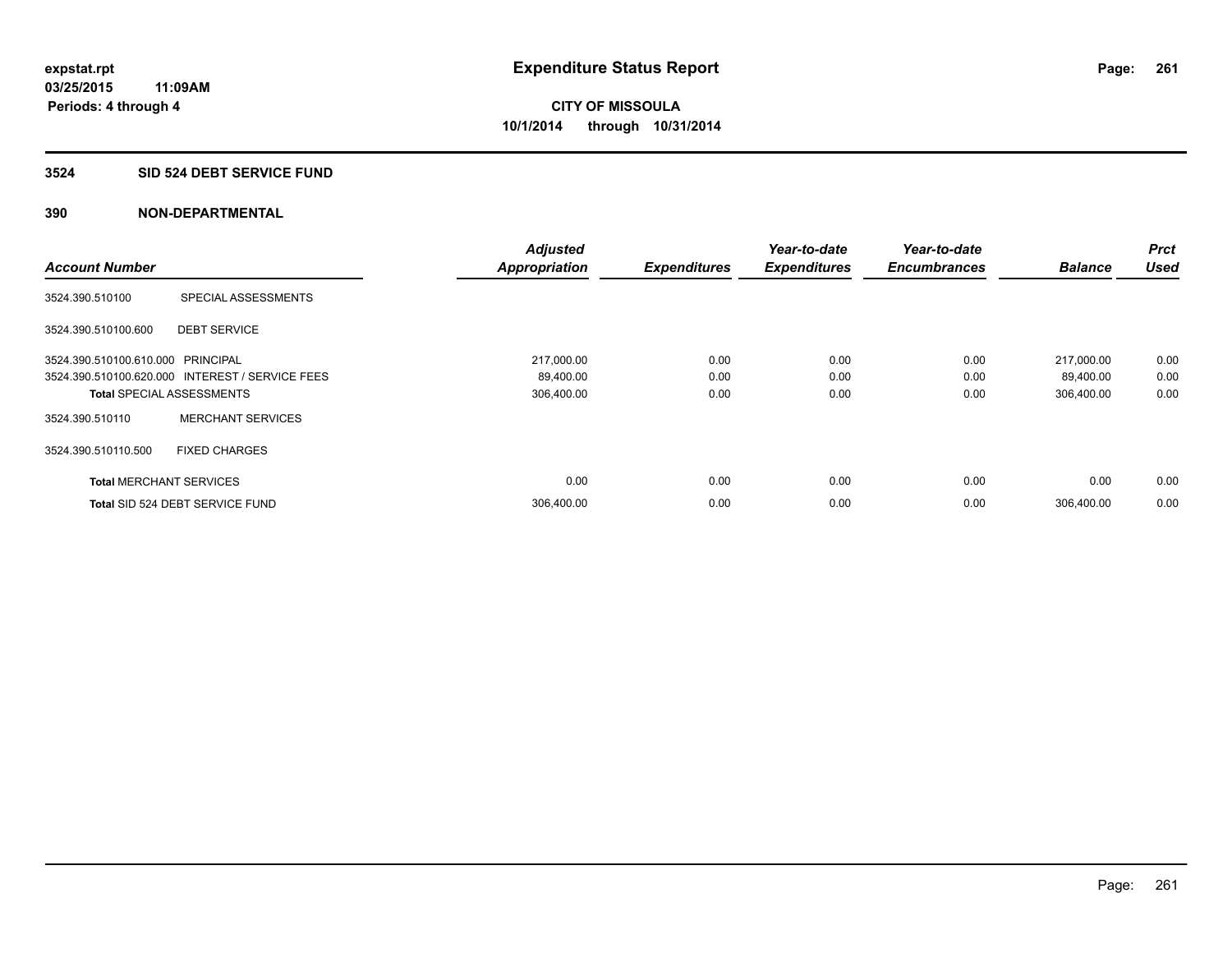### **3525 SID 525 DEBT SERVICE FUND**

| <b>Account Number</b>             |                                                 | <b>Adjusted</b><br>Appropriation | <b>Expenditures</b> | Year-to-date<br><b>Expenditures</b> | Year-to-date<br><b>Encumbrances</b> | <b>Balance</b> | <b>Prct</b><br><b>Used</b> |
|-----------------------------------|-------------------------------------------------|----------------------------------|---------------------|-------------------------------------|-------------------------------------|----------------|----------------------------|
| 3525.390.510100                   | SPECIAL ASSESSMENTS                             |                                  |                     |                                     |                                     |                |                            |
| 3525.390.510100.600               | <b>DEBT SERVICE</b>                             |                                  |                     |                                     |                                     |                |                            |
| 3525.390.510100.610.000 PRINCIPAL |                                                 | 25,000.00                        | 0.00                | 0.00                                | 0.00                                | 25,000.00      | 0.00                       |
|                                   | 3525.390.510100.620.000 INTEREST / SERVICE FEES | 6.500.00                         | 0.00                | 0.00                                | 0.00                                | 6.500.00       | 0.00                       |
| <b>Total DEBT SERVICE</b>         |                                                 | 31,500.00                        | 0.00                | 0.00                                | 0.00                                | 31.500.00      | 0.00                       |
|                                   | <b>Total SPECIAL ASSESSMENTS</b>                | 31,500.00                        | 0.00                | 0.00                                | 0.00                                | 31.500.00      | 0.00                       |
|                                   | Total SID 525 DEBT SERVICE FUND                 | 31.500.00                        | 0.00                | 0.00                                | 0.00                                | 31.500.00      | 0.00                       |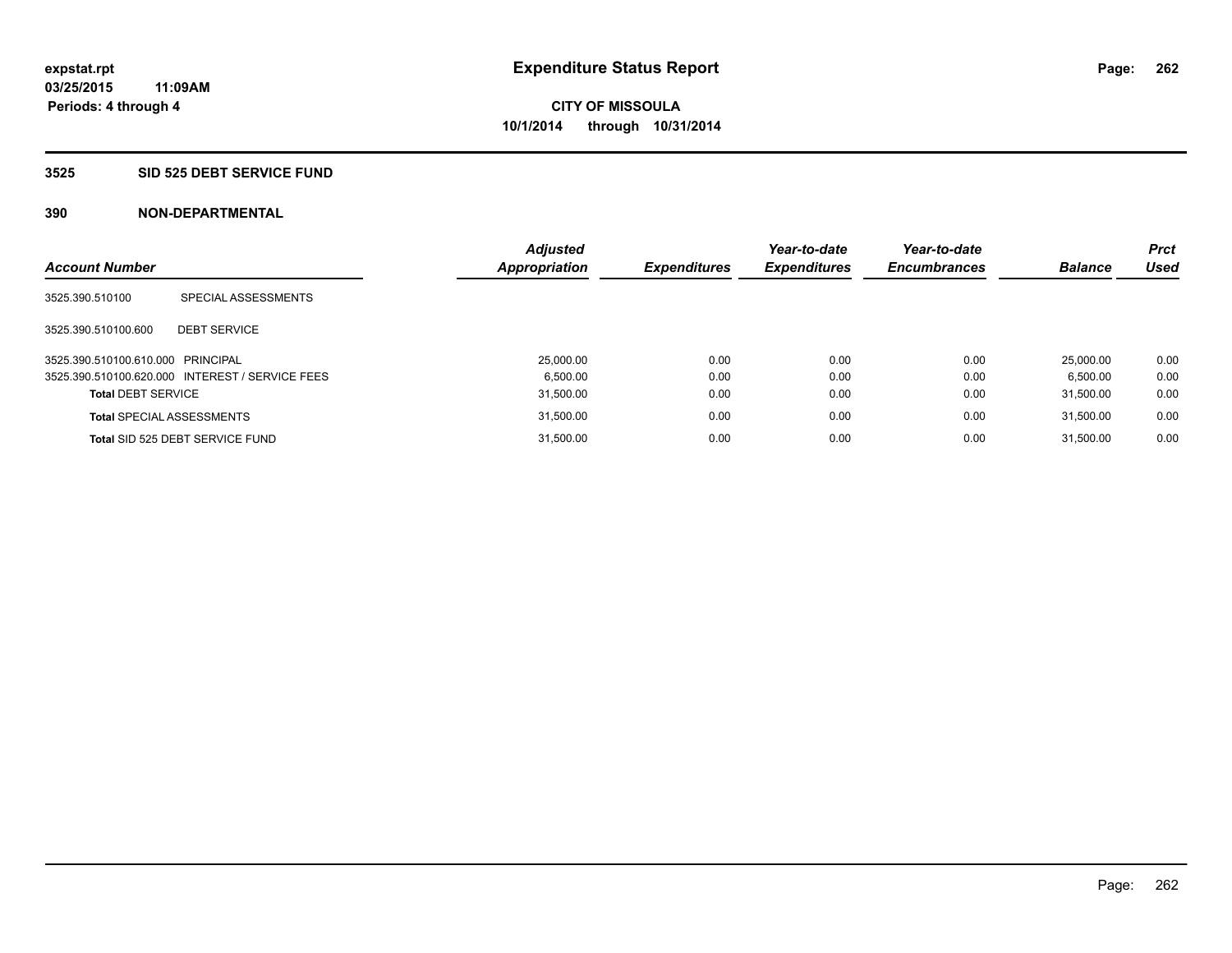## **3526 SID 526 DEBT SERVICE FUND**

| <b>Account Number</b>             |                                                 | <b>Adjusted</b><br>Appropriation | <b>Expenditures</b> | Year-to-date<br><b>Expenditures</b> | Year-to-date<br><b>Encumbrances</b> | <b>Balance</b> | <b>Prct</b><br><b>Used</b> |
|-----------------------------------|-------------------------------------------------|----------------------------------|---------------------|-------------------------------------|-------------------------------------|----------------|----------------------------|
|                                   |                                                 |                                  |                     |                                     |                                     |                |                            |
| 3526.390.510100                   | SPECIAL ASSESSMENTS                             |                                  |                     |                                     |                                     |                |                            |
|                                   |                                                 |                                  |                     |                                     |                                     |                |                            |
| 3526.390.510100.600               | <b>DEBT SERVICE</b>                             |                                  |                     |                                     |                                     |                |                            |
| 3526.390.510100.610.000 PRINCIPAL |                                                 | 148.000.00                       | 0.00                | 0.00                                | 0.00                                | 148.000.00     | 0.00                       |
|                                   | 3526.390.510100.620.000 INTEREST / SERVICE FEES | 45.300.00                        | 0.00                | 0.00                                | 0.00                                | 45.300.00      | 0.00                       |
| <b>Total DEBT SERVICE</b>         |                                                 | 193.300.00                       | 0.00                | 0.00                                | 0.00                                | 193.300.00     | 0.00                       |
|                                   | <b>Total SPECIAL ASSESSMENTS</b>                | 193,300.00                       | 0.00                | 0.00                                | 0.00                                | 193.300.00     | 0.00                       |
|                                   | Total SID 526 DEBT SERVICE FUND                 | 193.300.00                       | 0.00                | 0.00                                | 0.00                                | 193.300.00     | 0.00                       |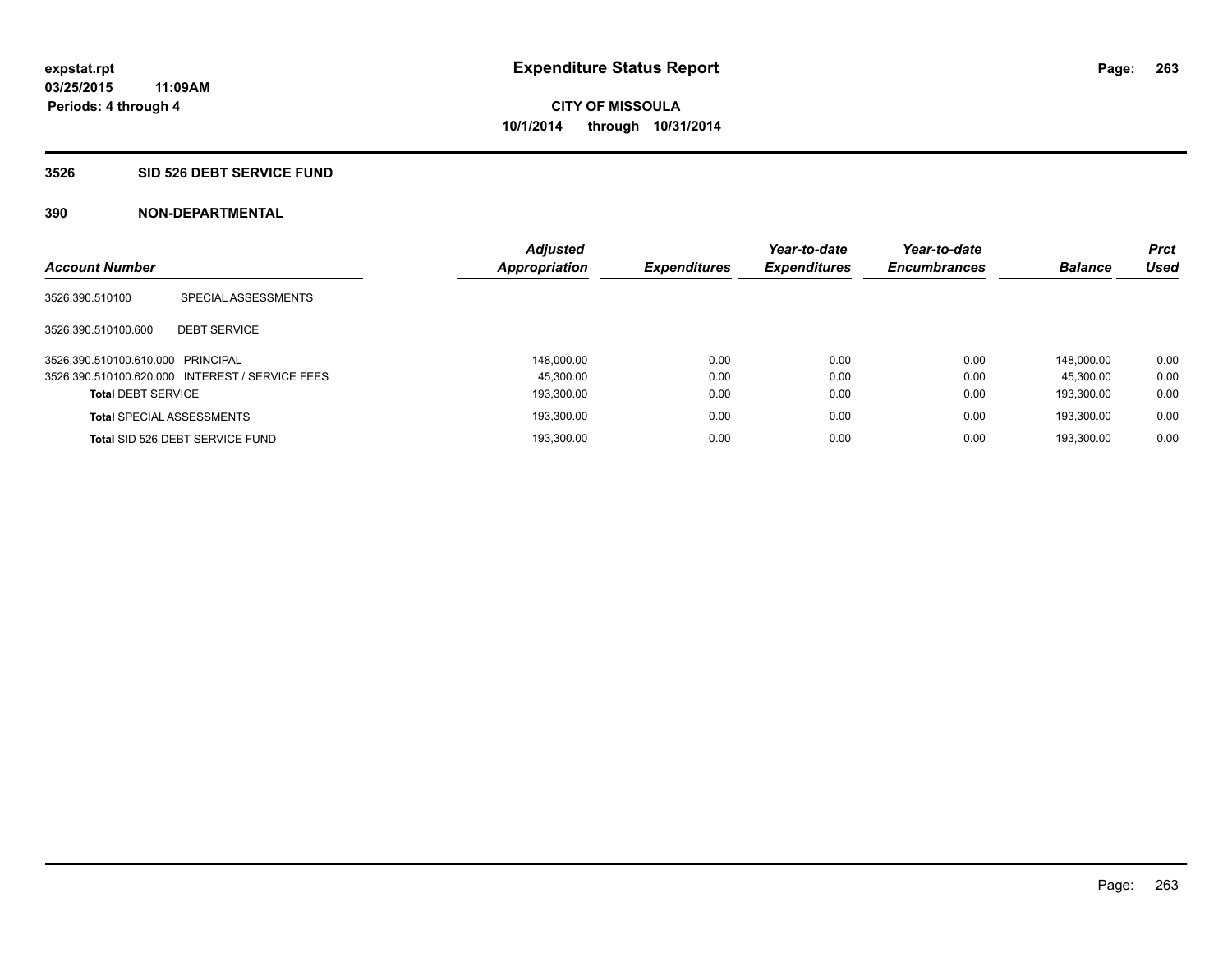# **3527 SID 527 DEBT SERVICE FUND**

| <b>Account Number</b>     |                                  | <b>Adjusted</b><br><b>Appropriation</b> | <b>Expenditures</b> | Year-to-date<br><b>Expenditures</b> | Year-to-date<br><b>Encumbrances</b> | <b>Balance</b> | <b>Prct</b><br>Used |
|---------------------------|----------------------------------|-----------------------------------------|---------------------|-------------------------------------|-------------------------------------|----------------|---------------------|
| 3527.390.510100           | SPECIAL ASSESSMENTS              |                                         |                     |                                     |                                     |                |                     |
| 3527.390.510100.600       | <b>DEBT SERVICE</b>              |                                         |                     |                                     |                                     |                |                     |
| <b>Total DEBT SERVICE</b> |                                  | 0.00                                    | 0.00                | 0.00                                | 0.00                                | 0.00           | 0.00                |
|                           | <b>Total SPECIAL ASSESSMENTS</b> | 0.00                                    | 0.00                | 0.00                                | 0.00                                | 0.00           | 0.00                |
|                           | Total SID 527 DEBT SERVICE FUND  | 0.00                                    | 0.00                | 0.00                                | 0.00                                | 0.00           | 0.00                |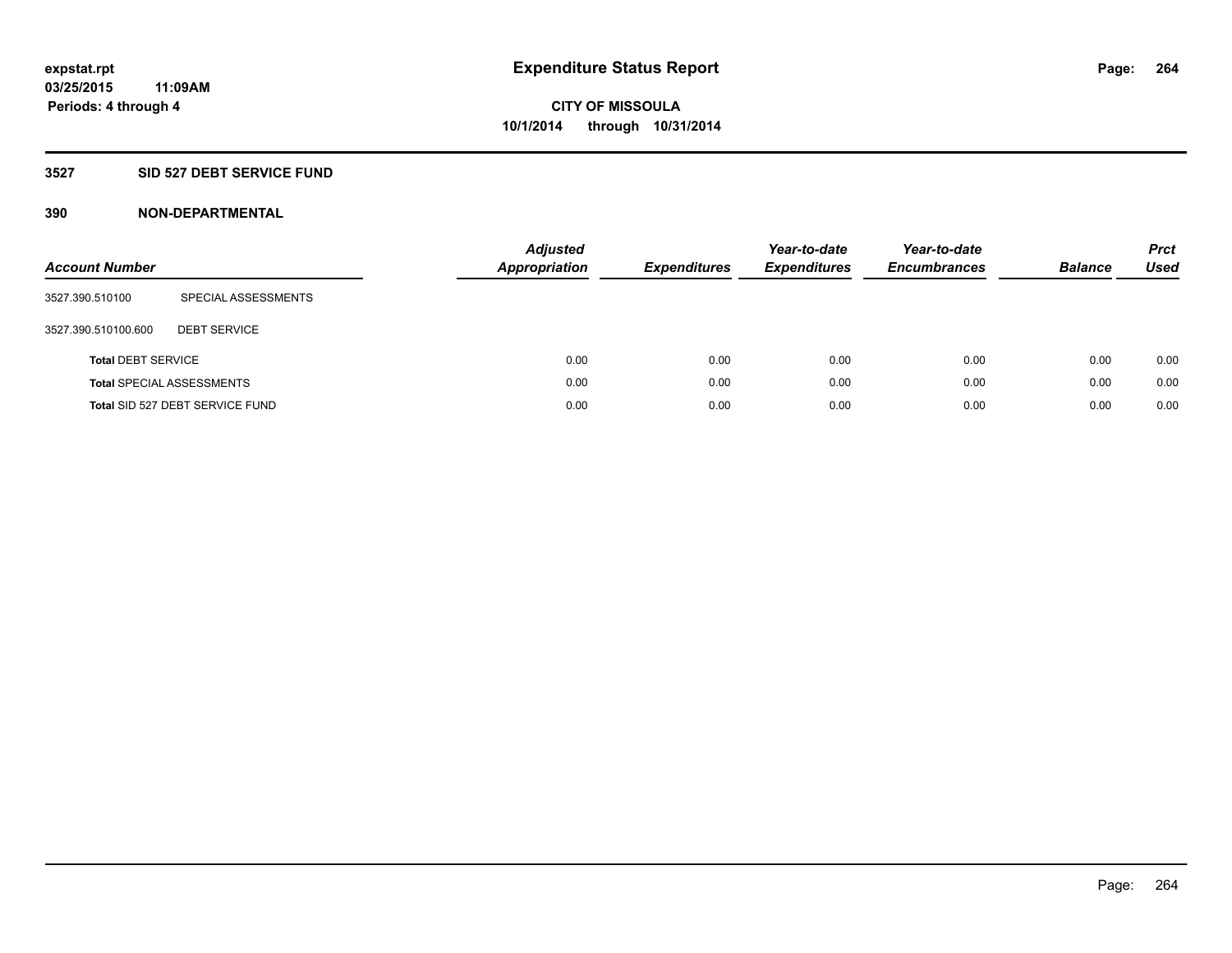## **3530 SID 530 DEBT SERVICE FUND**

| <b>Account Number</b>             |                                                 | <b>Adjusted</b><br>Appropriation | <b>Expenditures</b> | Year-to-date<br><b>Expenditures</b> | Year-to-date<br><b>Encumbrances</b> | <b>Balance</b> | <b>Prct</b><br><b>Used</b> |
|-----------------------------------|-------------------------------------------------|----------------------------------|---------------------|-------------------------------------|-------------------------------------|----------------|----------------------------|
| 3530.390.510100                   | SPECIAL ASSESSMENTS                             |                                  |                     |                                     |                                     |                |                            |
| 3530.390.510100.600               | <b>DEBT SERVICE</b>                             |                                  |                     |                                     |                                     |                |                            |
| 3530.390.510100.610.000 PRINCIPAL |                                                 | 670.00                           | 0.00                | 670.00                              | 0.00                                | 0.00           | 100.00                     |
|                                   | 3530.390.510100.620.000 INTEREST / SERVICE FEES | 10.00                            | 0.00                | 6.68                                | 0.00                                | 3.32           | 66.80                      |
|                                   | <b>Total SPECIAL ASSESSMENTS</b>                | 680.00                           | 0.00                | 676.68                              | 0.00                                | 3.32           | 99.51                      |
| 3530.390.521000                   | INTERFUND OPERATING TRANSFERS                   |                                  |                     |                                     |                                     |                |                            |
| 3530.390.521000.800               | OTHER OBJECTS                                   |                                  |                     |                                     |                                     |                |                            |
| <b>Total OTHER OBJECTS</b>        |                                                 | 0.00                             | 0.00                | 0.00                                | 0.00                                | 0.00           | 0.00                       |
|                                   | <b>Total INTERFUND OPERATING TRANSFERS</b>      | 0.00                             | 0.00                | 0.00                                | 0.00                                | 0.00           | 0.00                       |
|                                   | Total SID 530 DEBT SERVICE FUND                 | 680.00                           | 0.00                | 676.68                              | 0.00                                | 3.32           | 99.51                      |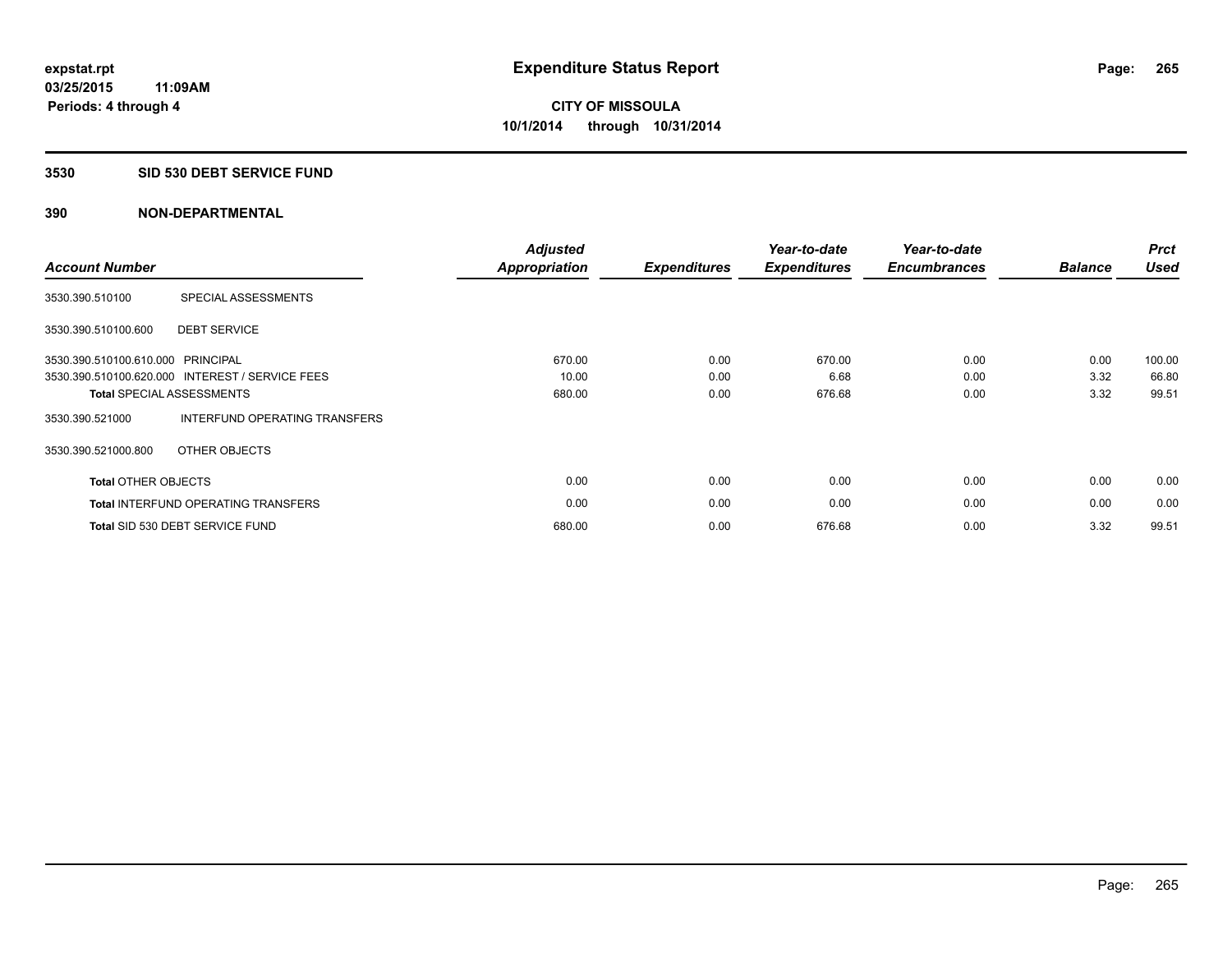# **3531 SID 531 HICKORY ST CALMING**

| <b>Account Number</b> |                                            | <b>Adjusted</b><br>Appropriation | <b>Expenditures</b> | Year-to-date<br><b>Expenditures</b> | Year-to-date<br><b>Encumbrances</b> | <b>Balance</b> | <b>Prct</b><br>Used |
|-----------------------|--------------------------------------------|----------------------------------|---------------------|-------------------------------------|-------------------------------------|----------------|---------------------|
| 3531.390.521000       | INTERFUND OPERATING TRANSFERS              |                                  |                     |                                     |                                     |                |                     |
| 3531.390.521000.800   | OTHER OBJECTS                              |                                  |                     |                                     |                                     |                |                     |
|                       | <b>Total INTERFUND OPERATING TRANSFERS</b> | 0.00                             | 0.00                | 0.00                                | 0.00                                | 0.00           | 0.00                |
|                       | <b>Total SID 531 HICKORY ST CALMING</b>    | 0.00                             | 0.00                | 0.00                                | 0.00                                | 0.00           | 0.00                |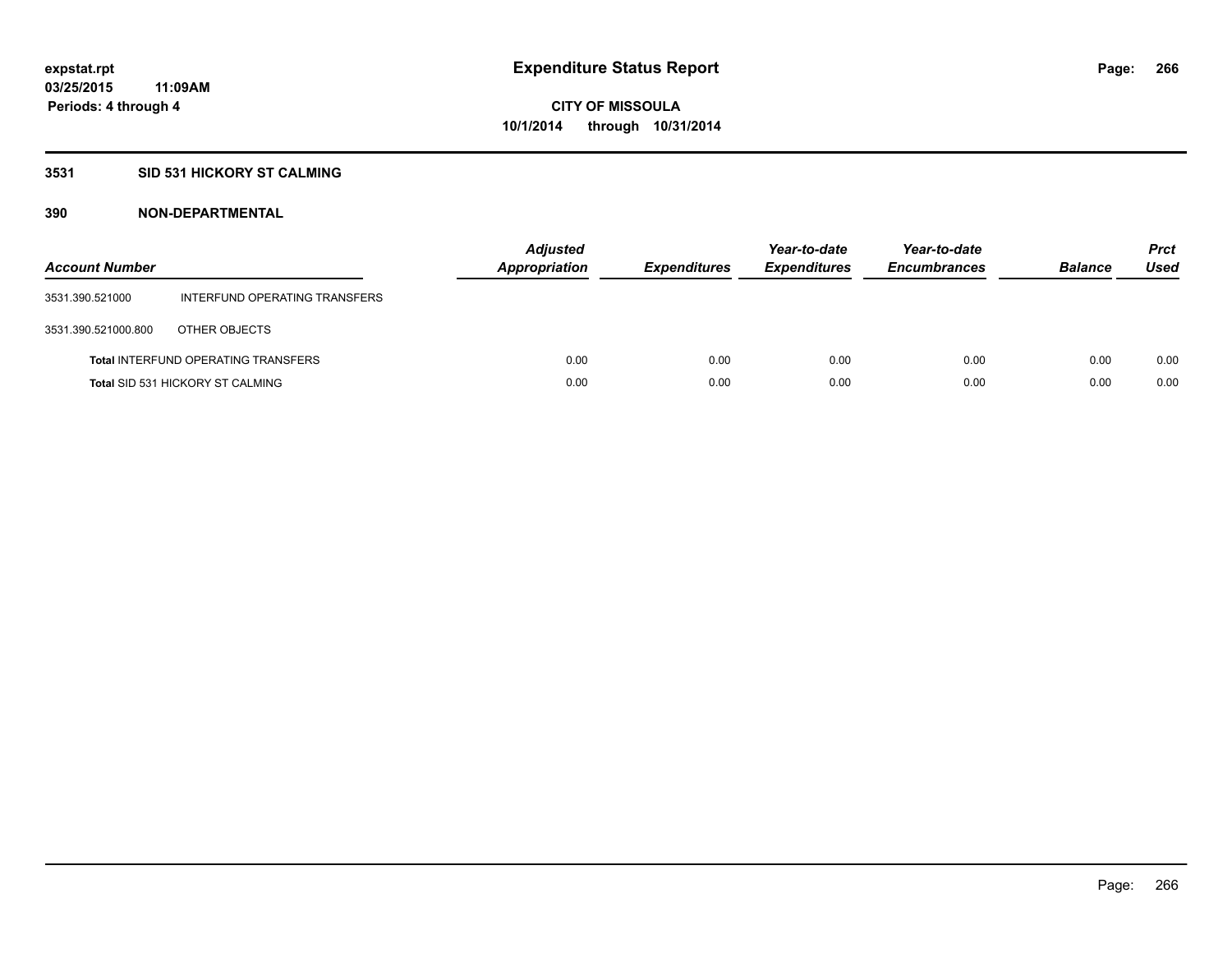### **3532 SID 532 DEBT SERVICE FUND**

| <b>Account Number</b>             |                                                 | <b>Adjusted</b><br>Appropriation | <b>Expenditures</b> | Year-to-date<br><b>Expenditures</b> | Year-to-date<br><b>Encumbrances</b> | <b>Balance</b> | <b>Prct</b><br><b>Used</b> |
|-----------------------------------|-------------------------------------------------|----------------------------------|---------------------|-------------------------------------|-------------------------------------|----------------|----------------------------|
|                                   |                                                 |                                  |                     |                                     |                                     |                |                            |
| 3532.390.510100                   | SPECIAL ASSESSMENTS                             |                                  |                     |                                     |                                     |                |                            |
|                                   |                                                 |                                  |                     |                                     |                                     |                |                            |
| 3532.390.510100.600               | <b>DEBT SERVICE</b>                             |                                  |                     |                                     |                                     |                |                            |
| 3532.390.510100.610.000 PRINCIPAL |                                                 | 30,000.00                        | 0.00                | 0.00                                | 0.00                                | 30.000.00      | 0.00                       |
|                                   | 3532.390.510100.620.000 INTEREST / SERVICE FEES | 13.363.00                        | 0.00                | 350.00                              | 0.00                                | 13.013.00      | 2.62                       |
| <b>Total DEBT SERVICE</b>         |                                                 | 43.363.00                        | 0.00                | 350.00                              | 0.00                                | 43.013.00      | 0.81                       |
|                                   | <b>Total SPECIAL ASSESSMENTS</b>                | 43,363.00                        | 0.00                | 350.00                              | 0.00                                | 43.013.00      | 0.81                       |
|                                   | Total SID 532 DEBT SERVICE FUND                 | 43,363.00                        | 0.00                | 350.00                              | 0.00                                | 43.013.00      | 0.81                       |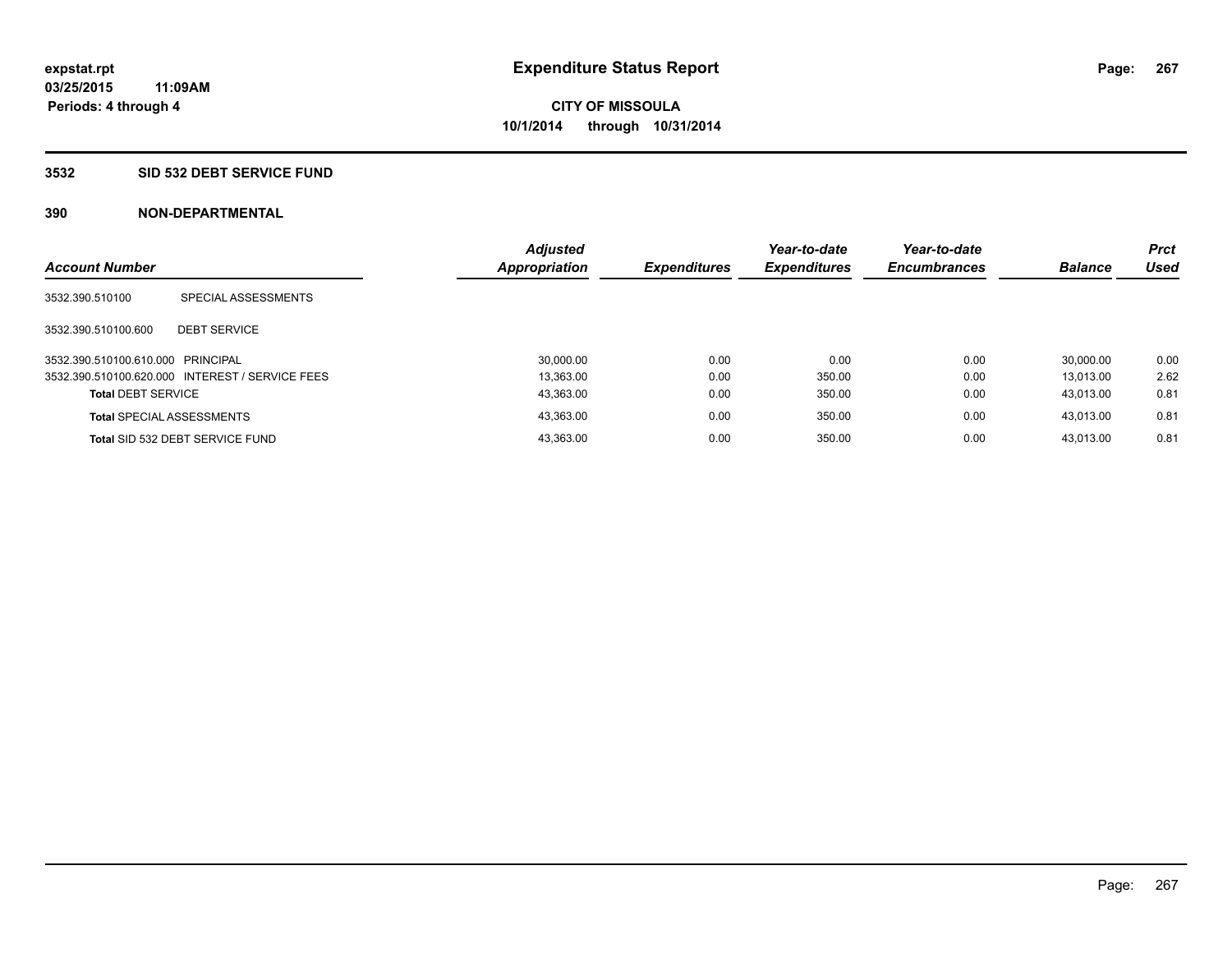# **3533 GILBERT ST SEWER SID DEBT FUND**

|                                   |                                                 | <b>Adjusted</b>      |                     | Year-to-date        | Year-to-date        |                | <b>Prct</b> |
|-----------------------------------|-------------------------------------------------|----------------------|---------------------|---------------------|---------------------|----------------|-------------|
| <b>Account Number</b>             |                                                 | <b>Appropriation</b> | <b>Expenditures</b> | <b>Expenditures</b> | <b>Encumbrances</b> | <b>Balance</b> | <b>Used</b> |
| 3533.390.510100                   | SPECIAL ASSESSMENTS                             |                      |                     |                     |                     |                |             |
| 3533.390.510100.500               | <b>FIXED CHARGES</b>                            |                      |                     |                     |                     |                |             |
| <b>Total FIXED CHARGES</b>        |                                                 | 0.00                 | 0.00                | 0.00                | 0.00                | 0.00           | 0.00        |
| 3533.390.510100.600               | <b>DEBT SERVICE</b>                             |                      |                     |                     |                     |                |             |
| 3533.390.510100.610.000 PRINCIPAL |                                                 | 12,000.00            | 0.00                | 0.00                | 0.00                | 12,000.00      | 0.00        |
|                                   | 3533.390.510100.620.000 INTEREST / SERVICE FEES | 5,775.00             | 0.00                | 0.00                | 0.00                | 5,775.00       | 0.00        |
|                                   | <b>Total SPECIAL ASSESSMENTS</b>                | 17,775.00            | 0.00                | 0.00                | 0.00                | 17,775.00      | 0.00        |
| 3533.390.521000                   | INTERFUND OPERATING TRANSFERS                   |                      |                     |                     |                     |                |             |
| 3533.390.521000.800               | OTHER OBJECTS                                   |                      |                     |                     |                     |                |             |
|                                   | <b>Total INTERFUND OPERATING TRANSFERS</b>      | 0.00                 | 0.00                | 0.00                | 0.00                | 0.00           | 0.00        |
|                                   | <b>Total GILBERT ST SEWER SID DEBT FUND</b>     | 17,775.00            | 0.00                | 0.00                | 0.00                | 17,775.00      | 0.00        |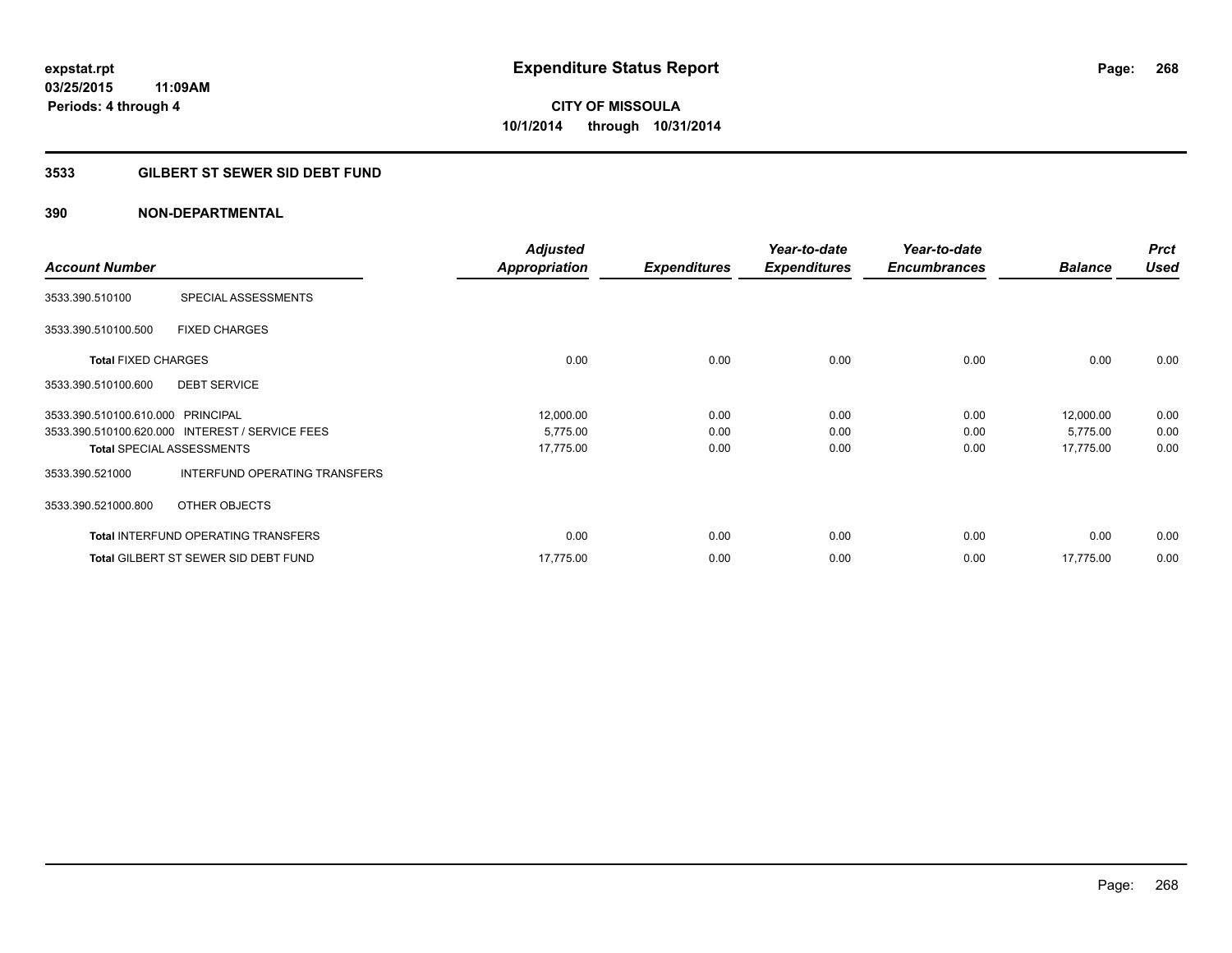# **3534 LINCOLNWOOD SEWER PHASE I**

| <b>Account Number</b>             |                                                 | <b>Adjusted</b><br><b>Appropriation</b> | <b>Expenditures</b> | Year-to-date<br><b>Expenditures</b> | Year-to-date<br><b>Encumbrances</b> | <b>Balance</b> | <b>Prct</b><br>Used |
|-----------------------------------|-------------------------------------------------|-----------------------------------------|---------------------|-------------------------------------|-------------------------------------|----------------|---------------------|
| 3534.390.510100                   | SPECIAL ASSESSMENTS                             |                                         |                     |                                     |                                     |                |                     |
| 3534.390.510100.600               | <b>DEBT SERVICE</b>                             |                                         |                     |                                     |                                     |                |                     |
| 3534.390.510100.610.000 PRINCIPAL |                                                 | 12,000.00                               | 0.00                | 0.00                                | 0.00                                | 12.000.00      | 0.00                |
|                                   | 3534.390.510100.620.000 INTEREST / SERVICE FEES | 6.413.00                                | 0.00                | 0.00                                | 0.00                                | 6.413.00       | 0.00                |
| <b>Total SPECIAL ASSESSMENTS</b>  |                                                 | 18.413.00                               | 0.00                | 0.00                                | 0.00                                | 18.413.00      | 0.00                |
|                                   | <b>Total LINCOLNWOOD SEWER PHASE I</b>          | 18.413.00                               | 0.00                | 0.00                                | 0.00                                | 18.413.00      | 0.00                |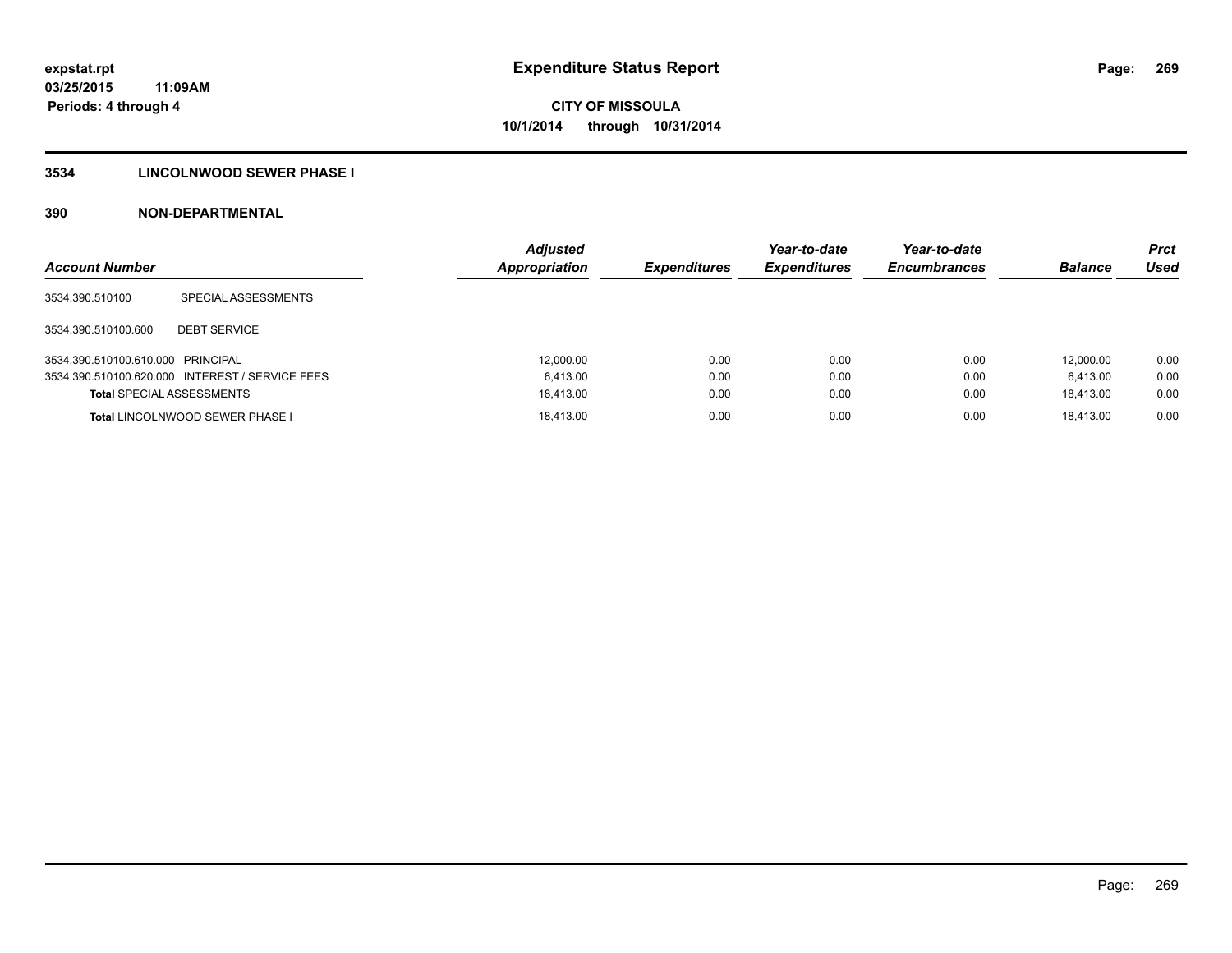# **3535 SLANT STREET TRAFFIC CALMING**

| <b>Account Number</b> |                                            | <b>Adjusted</b><br>Appropriation | <b>Expenditures</b> | Year-to-date<br><b>Expenditures</b> | Year-to-date<br><b>Encumbrances</b> | <b>Balance</b> | <b>Prct</b><br>Used |
|-----------------------|--------------------------------------------|----------------------------------|---------------------|-------------------------------------|-------------------------------------|----------------|---------------------|
| 3535.390.510110       | <b>MERCHANT SERVICES</b>                   |                                  |                     |                                     |                                     |                |                     |
| 3535.390.510110.500   | <b>FIXED CHARGES</b>                       |                                  |                     |                                     |                                     |                |                     |
|                       | <b>Total MERCHANT SERVICES</b>             | 0.00                             | 0.00                | 0.00                                | 0.00                                | 0.00           | 0.00                |
| 3535.390.521000       | INTERFUND OPERATING TRANSFERS              |                                  |                     |                                     |                                     |                |                     |
| 3535.390.521000.800   | OTHER OBJECTS                              |                                  |                     |                                     |                                     |                |                     |
|                       | <b>Total INTERFUND OPERATING TRANSFERS</b> | 0.00                             | 0.00                | 0.00                                | 0.00                                | 0.00           | 0.00                |
|                       | <b>Total SLANT STREET TRAFFIC CALMING</b>  | 0.00                             | 0.00                | 0.00                                | 0.00                                | 0.00           | 0.00                |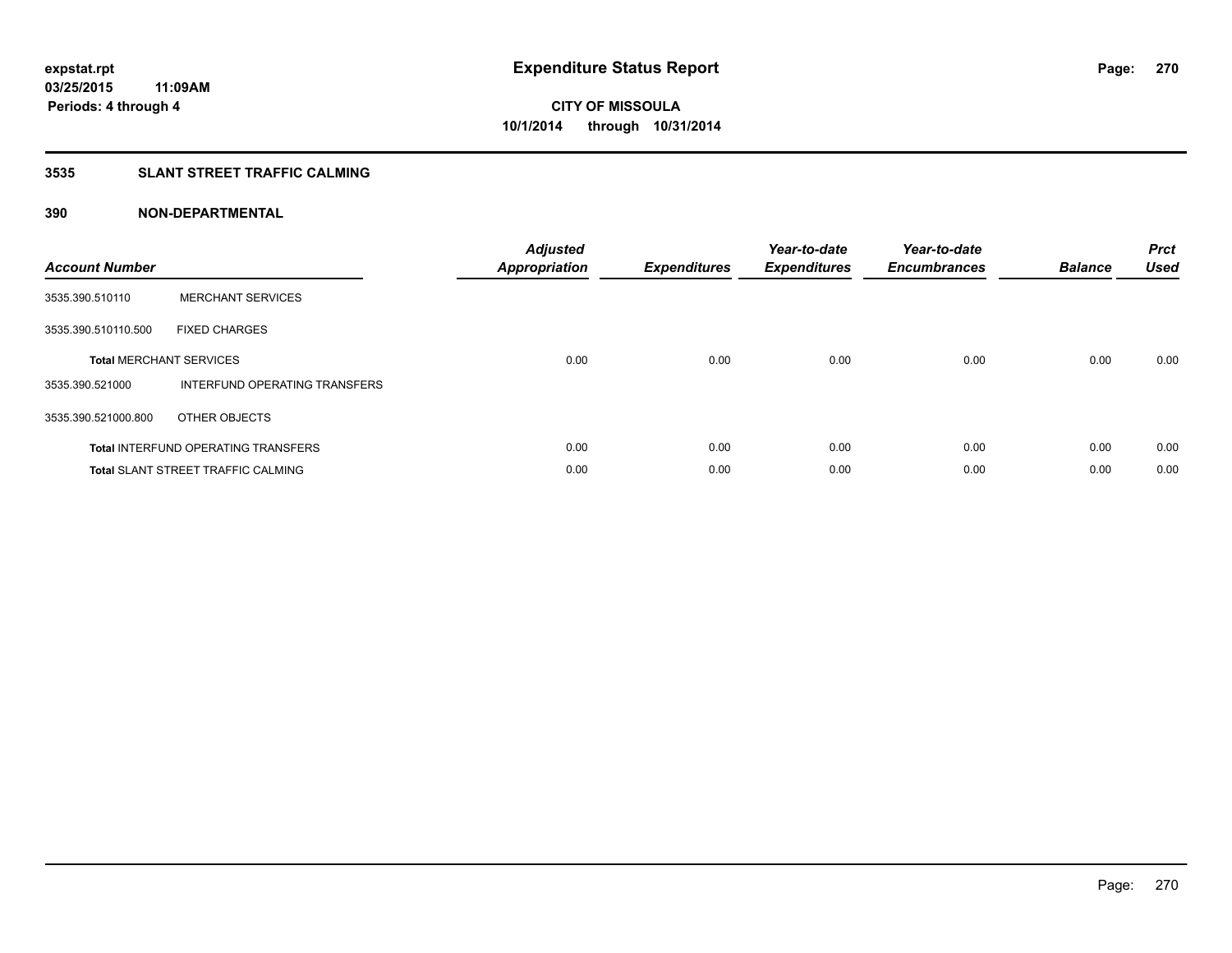# **3536 LINCOLNWOOD SEWER PHASE II**

| <b>Account Number</b>             |                                                 | <b>Adjusted</b><br>Appropriation | <b>Expenditures</b> | Year-to-date<br><b>Expenditures</b> | Year-to-date<br><b>Encumbrances</b> | <b>Balance</b> | <b>Prct</b><br>Used |
|-----------------------------------|-------------------------------------------------|----------------------------------|---------------------|-------------------------------------|-------------------------------------|----------------|---------------------|
| 3536.390.510100                   | SPECIAL ASSESSMENTS                             |                                  |                     |                                     |                                     |                |                     |
| 3536.390.510100.600               | <b>DEBT SERVICE</b>                             |                                  |                     |                                     |                                     |                |                     |
| 3536.390.510100.610.000 PRINCIPAL |                                                 | 20,000.00                        | 0.00                | 0.00                                | 0.00                                | 20,000.00      | 0.00                |
|                                   | 3536.390.510100.620.000 INTEREST / SERVICE FEES | 11,100.00                        | 0.00                | 0.00                                | 0.00                                | 11.100.00      | 0.00                |
| <b>Total SPECIAL ASSESSMENTS</b>  |                                                 | 31,100.00                        | 0.00                | 0.00                                | 0.00                                | 31,100.00      | 0.00                |
|                                   | <b>Total LINCOLNWOOD SEWER PHASE II</b>         | 31,100.00                        | 0.00                | 0.00                                | 0.00                                | 31.100.00      | 0.00                |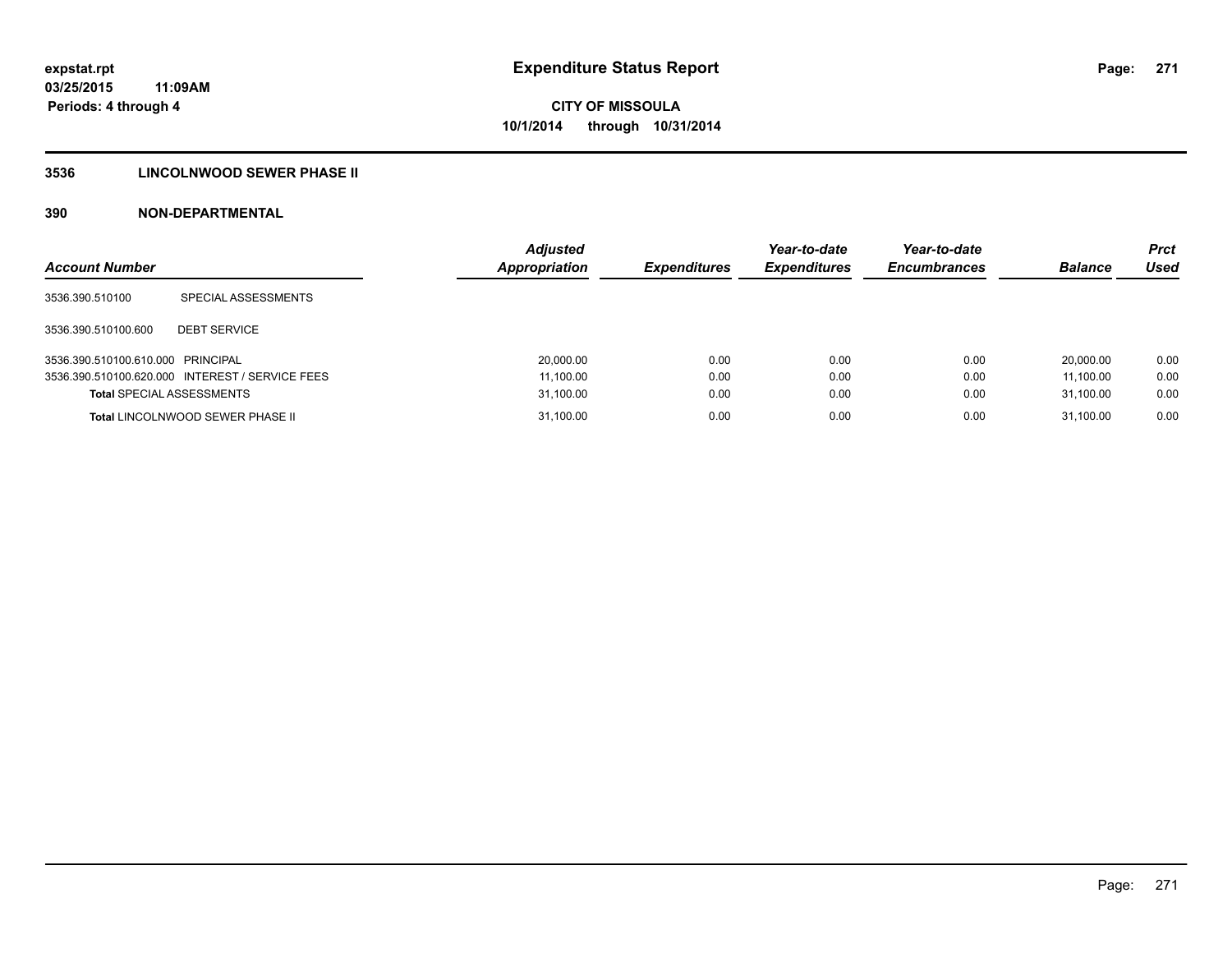# **3539 SOUTH 4TH STREET W TRAFFIC**

| <b>Account Number</b> |                                            | <b>Adjusted</b><br>Appropriation | <b>Expenditures</b> | Year-to-date<br><b>Expenditures</b> | Year-to-date<br><b>Encumbrances</b> | <b>Balance</b> | <b>Prct</b><br>Used |
|-----------------------|--------------------------------------------|----------------------------------|---------------------|-------------------------------------|-------------------------------------|----------------|---------------------|
| 3539.390.521000       | INTERFUND OPERATING TRANSFERS              |                                  |                     |                                     |                                     |                |                     |
| 3539.390.521000.800   | OTHER OBJECTS                              |                                  |                     |                                     |                                     |                |                     |
|                       | <b>Total INTERFUND OPERATING TRANSFERS</b> | 0.00                             | 0.00                | 0.00                                | 0.00                                | 0.00           | 0.00                |
|                       | <b>Total SOUTH 4TH STREET W TRAFFIC</b>    | 0.00                             | 0.00                | 0.00                                | 0.00                                | 0.00           | 0.00                |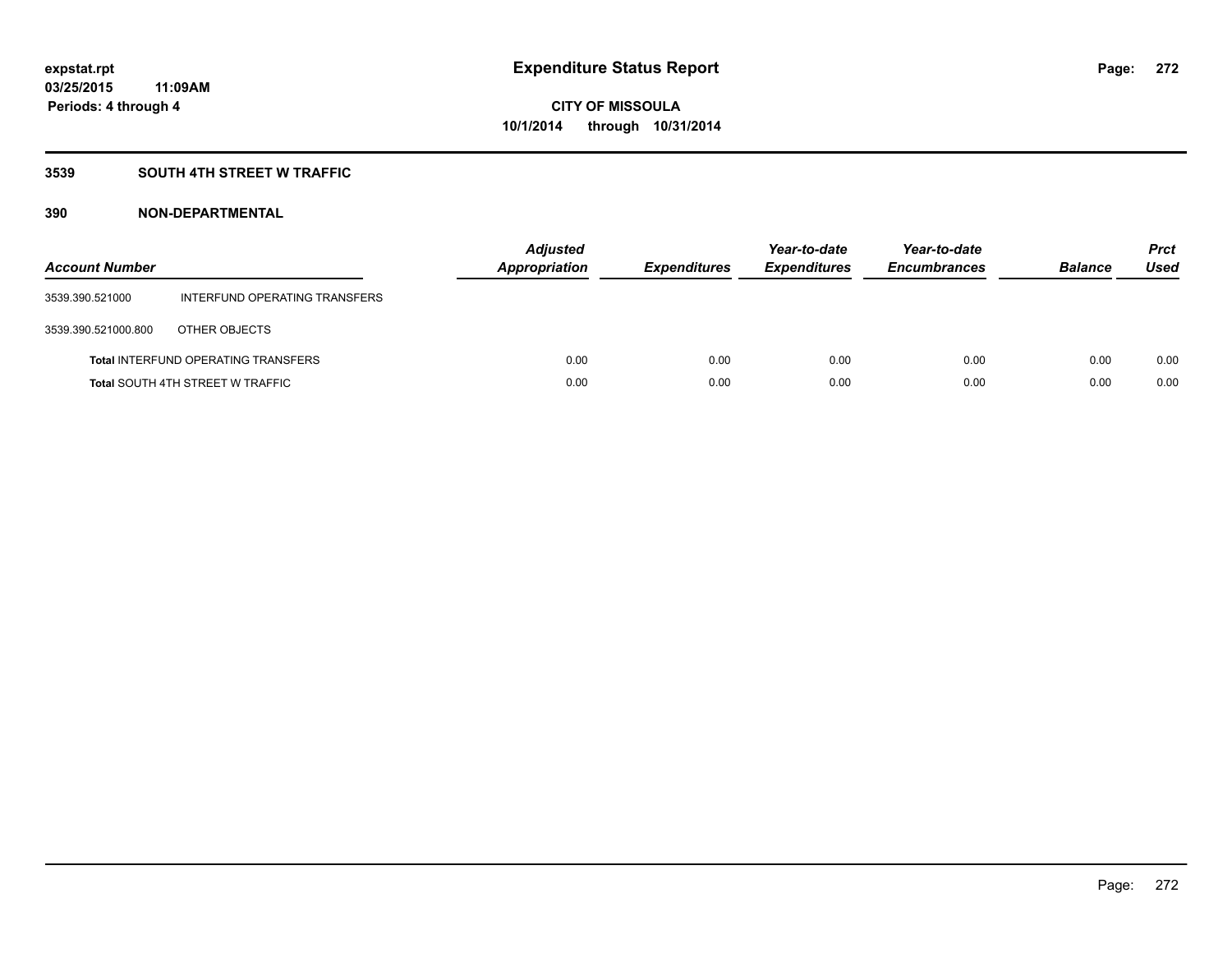## **3540 SID 540 DEBT SERVICE FUND**

| <b>Account Number</b>             |                                                 | <b>Adjusted</b><br><b>Appropriation</b> | <b>Expenditures</b> | Year-to-date<br><b>Expenditures</b> | Year-to-date<br><b>Encumbrances</b> | <b>Balance</b> | <b>Prct</b><br><b>Used</b> |
|-----------------------------------|-------------------------------------------------|-----------------------------------------|---------------------|-------------------------------------|-------------------------------------|----------------|----------------------------|
| 3540.390.510100                   | SPECIAL ASSESSMENTS                             |                                         |                     |                                     |                                     |                |                            |
| 3540.390.510100.600               | <b>DEBT SERVICE</b>                             |                                         |                     |                                     |                                     |                |                            |
| 3540.390.510100.610.000 PRINCIPAL |                                                 | 70.000.00                               | 0.00                | 0.00                                | 0.00                                | 70.000.00      | 0.00                       |
|                                   | 3540.390.510100.620.000 INTEREST / SERVICE FEES | 52.098.00                               | 0.00                | 0.00                                | 0.00                                | 52.098.00      | 0.00                       |
| <b>Total DEBT SERVICE</b>         |                                                 | 122,098.00                              | 0.00                | 0.00                                | 0.00                                | 122.098.00     | 0.00                       |
|                                   | <b>Total SPECIAL ASSESSMENTS</b>                | 122.098.00                              | 0.00                | 0.00                                | 0.00                                | 122.098.00     | 0.00                       |
|                                   | Total SID 540 DEBT SERVICE FUND                 | 122,098.00                              | 0.00                | 0.00                                | 0.00                                | 122.098.00     | 0.00                       |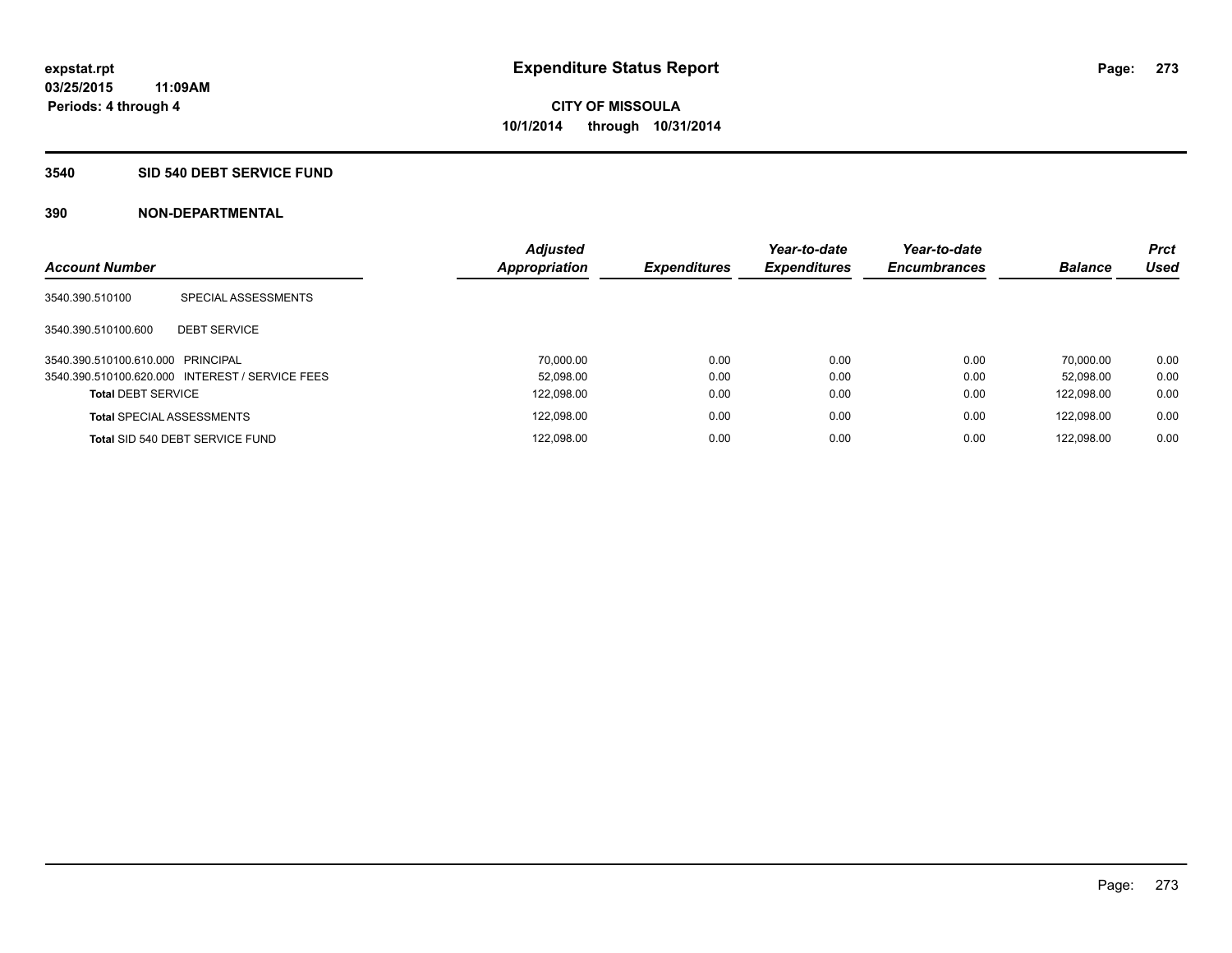# **3541 SID 541 DEBT SERVICE**

|                                           |                          | <b>Adjusted</b>      |                     | Year-to-date        | Year-to-date        |                | Prct        |
|-------------------------------------------|--------------------------|----------------------|---------------------|---------------------|---------------------|----------------|-------------|
| <b>Account Number</b>                     |                          | <b>Appropriation</b> | <b>Expenditures</b> | <b>Expenditures</b> | <b>Encumbrances</b> | <b>Balance</b> | <b>Used</b> |
| 3541.390.510100                           | SPECIAL ASSESSMENTS      |                      |                     |                     |                     |                |             |
| 3541.390.510100.600                       | <b>DEBT SERVICE</b>      |                      |                     |                     |                     |                |             |
| 3541.390.510100.610.000 PRINCIPAL         |                          | 30,000.00            | 0.00                | 0.00                | 0.00                | 30,000.00      | 0.00        |
| 3541.390.510100.620.000 PINEVIEW PARK/INT |                          | 30,383.00            | 0.00                | 300.00              | 0.00                | 30,083.00      | 0.99        |
| <b>Total SPECIAL ASSESSMENTS</b>          |                          | 60,383.00            | 0.00                | 300.00              | 0.00                | 60,083.00      | 0.50        |
| 3541.390.510110                           | <b>MERCHANT SERVICES</b> |                      |                     |                     |                     |                |             |
| 3541.390.510110.500                       | <b>FIXED CHARGES</b>     |                      |                     |                     |                     |                |             |
| <b>Total MERCHANT SERVICES</b>            |                          | 0.00                 | 0.00                | 0.00                | 0.00                | 0.00           | 0.00        |
| Total SID 541 DEBT SERVICE                |                          | 60,383.00            | 0.00                | 300.00              | 0.00                | 60,083.00      | 0.50        |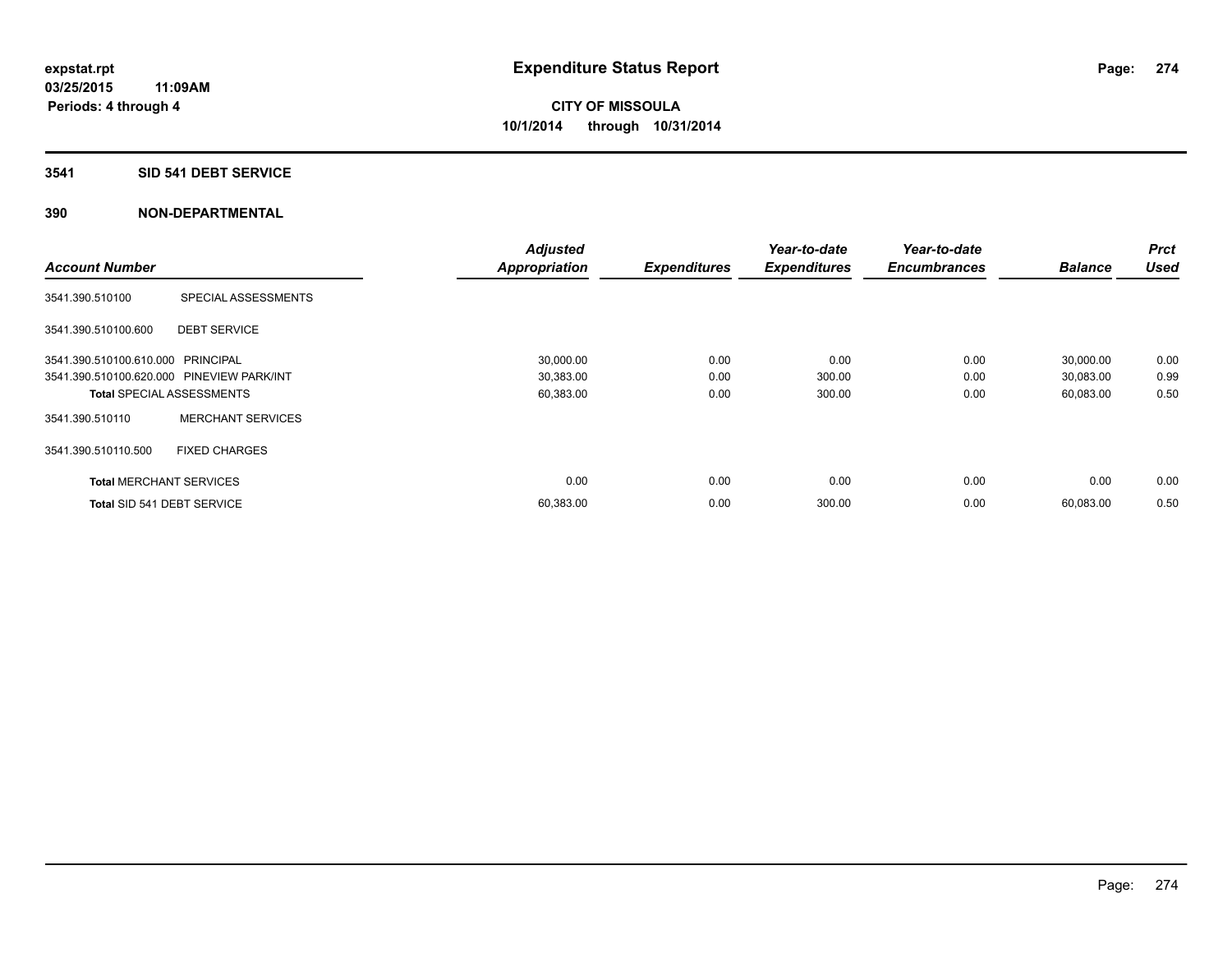### **3543 SID 543 DEBT SERVICE**

| <b>Account Number</b>      |                                     | <b>Adjusted</b><br><b>Appropriation</b> | <b>Expenditures</b> | Year-to-date<br><b>Expenditures</b> | Year-to-date<br><b>Encumbrances</b> | <b>Balance</b> | <b>Prct</b><br><b>Used</b> |
|----------------------------|-------------------------------------|-----------------------------------------|---------------------|-------------------------------------|-------------------------------------|----------------|----------------------------|
| 3543.390.510000            | <b>MISCELLANEOUS</b>                |                                         |                     |                                     |                                     |                |                            |
| 3543.390.510000.800        | OTHER OBJECTS                       |                                         |                     |                                     |                                     |                |                            |
| <b>Total MISCELLANEOUS</b> |                                     | 0.00                                    | 0.00                | 0.00                                | 0.00                                | 0.00           | 0.00                       |
| 3543.390.510100            | SPECIAL ASSESSMENTS                 |                                         |                     |                                     |                                     |                |                            |
| 3543.390.510100.600        | <b>DEBT SERVICE</b>                 |                                         |                     |                                     |                                     |                |                            |
|                            | <b>Total SPECIAL ASSESSMENTS</b>    | 0.00                                    | 0.00                | 0.00                                | 0.00                                | 0.00           | 0.00                       |
| 3543.390.521000            | INTERFUND OPERATING TRANSFERS       |                                         |                     |                                     |                                     |                |                            |
| 3543.390.521000.800        | OTHER OBJECTS                       |                                         |                     |                                     |                                     |                |                            |
|                            | Total INTERFUND OPERATING TRANSFERS | 0.00                                    | 0.00                | 0.00                                | 0.00                                | 0.00           | 0.00                       |
|                            | Total SID 543 DEBT SERVICE          | 0.00                                    | 0.00                | 0.00                                | 0.00                                | 0.00           | 0.00                       |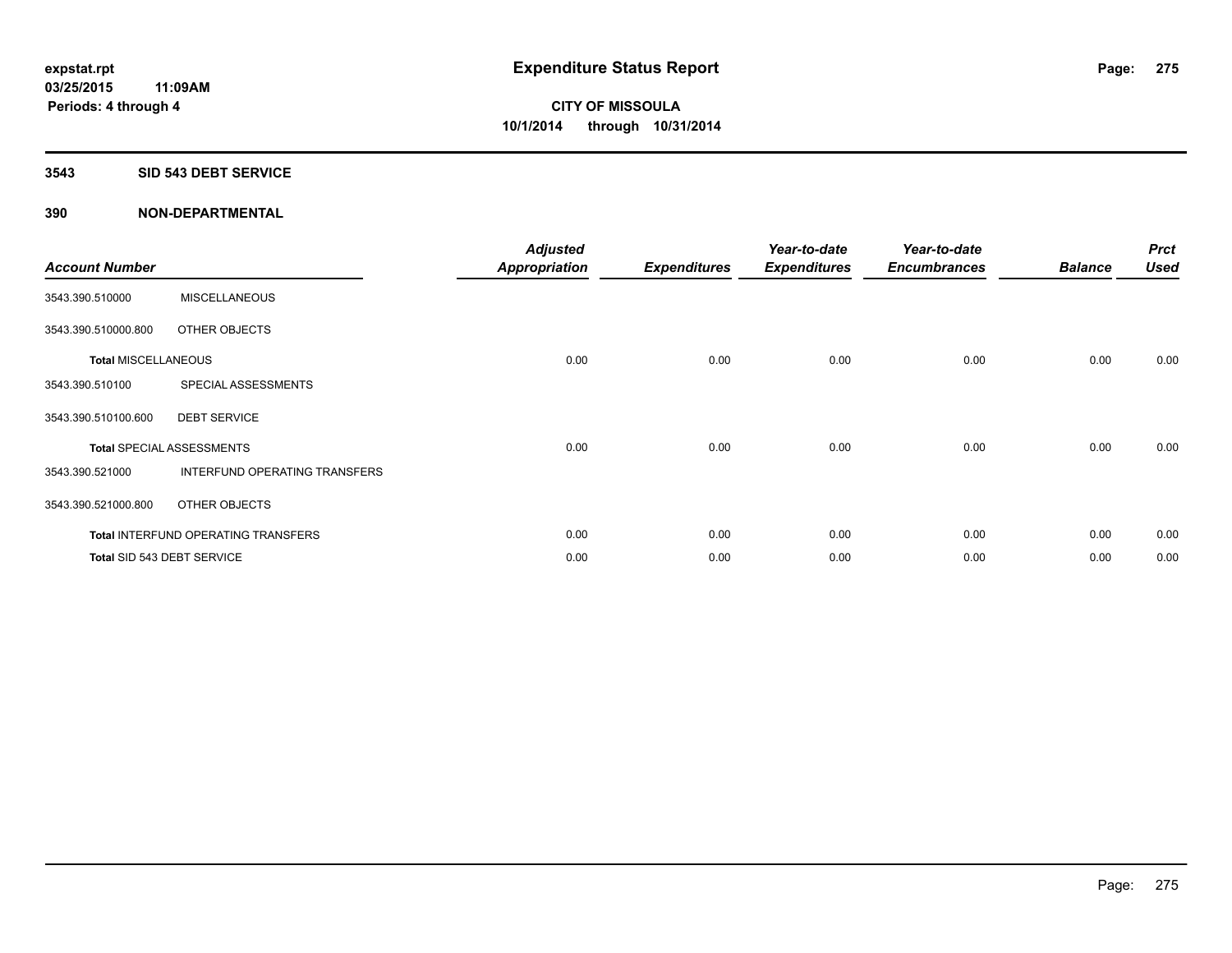# **3544 SID 544 RATTLESNAKE DEBT SERVICE**

| <b>Account Number</b>                      |                                                 | <b>Adjusted</b><br><b>Appropriation</b> | <b>Expenditures</b> | Year-to-date<br><b>Expenditures</b> | Year-to-date<br><b>Encumbrances</b> | <b>Balance</b> | <b>Prct</b><br>Used |
|--------------------------------------------|-------------------------------------------------|-----------------------------------------|---------------------|-------------------------------------|-------------------------------------|----------------|---------------------|
| 3544.390.510100                            | SPECIAL ASSESSMENTS                             |                                         |                     |                                     |                                     |                |                     |
| 3544.390.510100.600                        | <b>DEBT SERVICE</b>                             |                                         |                     |                                     |                                     |                |                     |
| 3544.390.510100.610.000 SID 544C/PRINCIPAL |                                                 | 65,000.00                               | 0.00                | 0.00                                | 0.00                                | 65.000.00      | 0.00                |
|                                            | 3544.390.510100.620.000 INTEREST / SERVICE FEES | 51,638.00                               | 0.00                | 0.00                                | 0.00                                | 51.638.00      | 0.00                |
| <b>Total DEBT SERVICE</b>                  |                                                 | 116,638.00                              | 0.00                | 0.00                                | 0.00                                | 116,638.00     | 0.00                |
| <b>Total NON-DEPARTMENTAL</b>              |                                                 | 116,638.00                              | 0.00                | 0.00                                | 0.00                                | 116.638.00     | 0.00                |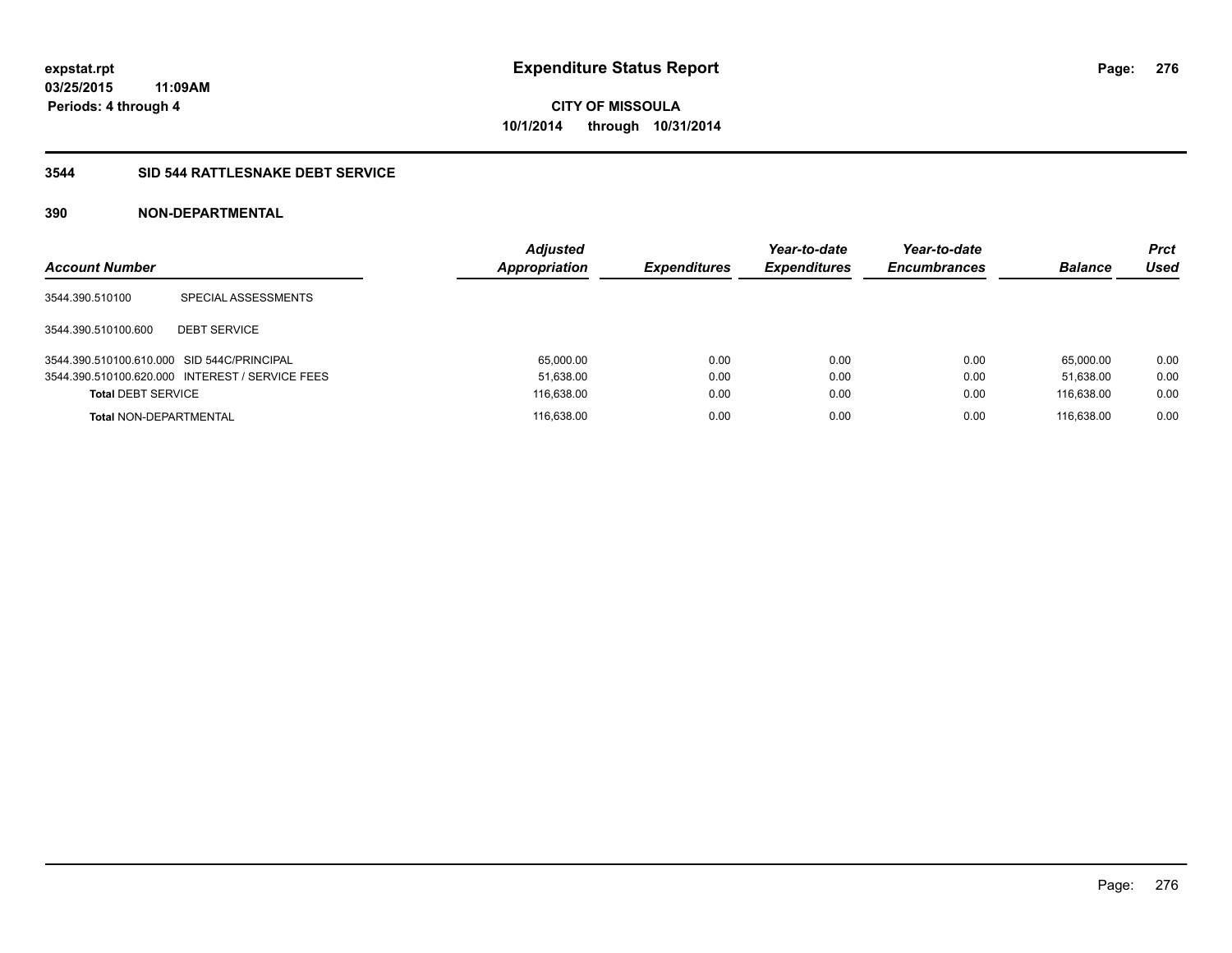# **3544 SID 544 RATTLESNAKE DEBT SERVICE**

# **550 SID 544 PROJECT**

| <b>Account Number</b>        |                                                 | <b>Adjusted</b><br>Appropriation | <b>Expenditures</b> | Year-to-date<br><b>Expenditures</b> | Year-to-date<br><b>Encumbrances</b> | <b>Balance</b> | <b>Prct</b><br><b>Used</b> |
|------------------------------|-------------------------------------------------|----------------------------------|---------------------|-------------------------------------|-------------------------------------|----------------|----------------------------|
| 3544.550.510100              | SPECIAL ASSESSMENTS                             |                                  |                     |                                     |                                     |                |                            |
| 3544.550.510100.600          | <b>DEBT SERVICE</b>                             |                                  |                     |                                     |                                     |                |                            |
|                              | 3544.550.510100.610.000 SID 544B ARRA/PRINCIPAL | 16,000.00                        | 0.00                | 0.00                                | 0.00                                | 16.000.00      | 0.00                       |
|                              | 3544.550.510100.620.000 INTEREST / SERVICE FEES | 5.110.00                         | 0.00                | 0.00                                | 0.00                                | 5.110.00       | 0.00                       |
| <b>Total DEBT SERVICE</b>    |                                                 | 21,110.00                        | 0.00                | 0.00                                | 0.00                                | 21.110.00      | 0.00                       |
| <b>Total SID 544 PROJECT</b> |                                                 | 21,110.00                        | 0.00                | 0.00                                | 0.00                                | 21.110.00      | 0.00                       |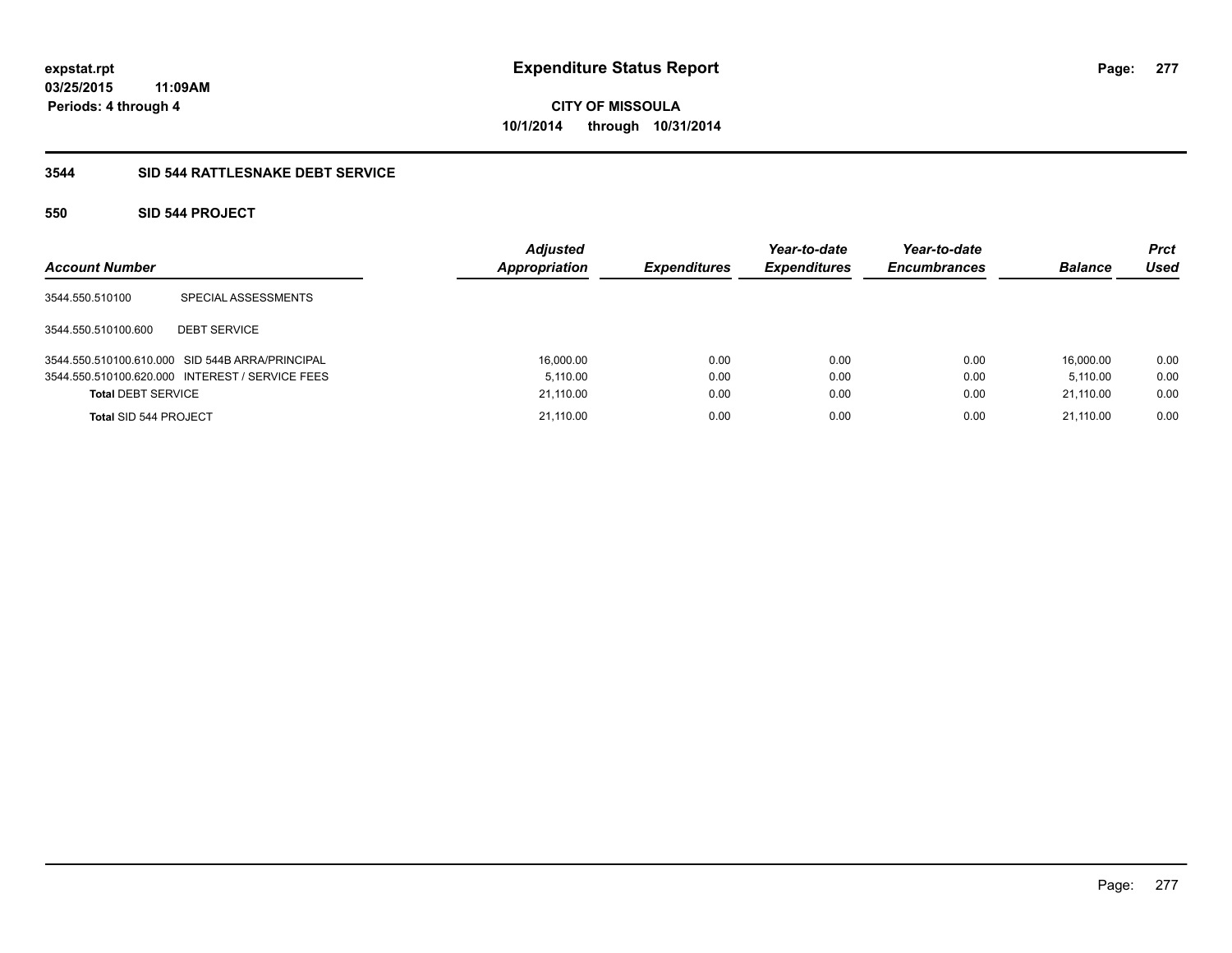### **3544 SID 544 RATTLESNAKE DEBT SERVICE**

# **555 LOLO STREET PROJECT**

| <b>Account Number</b>          |                                                           | <b>Adjusted</b><br><b>Appropriation</b> | <b>Expenditures</b> | Year-to-date<br><b>Expenditures</b> | Year-to-date<br><b>Encumbrances</b> | <b>Balance</b> | <b>Prct</b><br><b>Used</b> |
|--------------------------------|-----------------------------------------------------------|-----------------------------------------|---------------------|-------------------------------------|-------------------------------------|----------------|----------------------------|
| 3544.555.510100                | SPECIAL ASSESSMENTS                                       |                                         |                     |                                     |                                     |                |                            |
| 3544.555.510100.600            | <b>DEBT SERVICE</b>                                       |                                         |                     |                                     |                                     |                |                            |
|                                | 3544.555.510100.610.000 SID 544D LOLOD/PRINCIPAL          | 1,500.00                                | 0.00                | 0.00                                | 0.00                                | 1,500.00       | 0.00                       |
|                                | 3544.555.510100.620.000 SID 544 D INTEREST / SERVICE FEES | 928.00                                  | 0.00                | 0.00                                | 0.00                                | 928.00         | 0.00                       |
|                                | <b>Total SPECIAL ASSESSMENTS</b>                          | 2,428.00                                | 0.00                | 0.00                                | 0.00                                | 2,428.00       | 0.00                       |
| 3544.555.510110                | <b>MERCHANT SERVICES</b>                                  |                                         |                     |                                     |                                     |                |                            |
| 3544.555.510110.500            | <b>FIXED CHARGES</b>                                      |                                         |                     |                                     |                                     |                |                            |
| <b>Total MERCHANT SERVICES</b> |                                                           | 0.00                                    | 0.00                | 0.00                                | 0.00                                | 0.00           | 0.00                       |
|                                | <b>Total LOLO STREET PROJECT</b>                          | 2,428.00                                | 0.00                | 0.00                                | 0.00                                | 2,428.00       | 0.00                       |
|                                | Total SID 544 RATTLESNAKE DEBT SERVICE                    | 140,176.00                              | 0.00                | 0.00                                | 0.00                                | 140.176.00     | 0.00                       |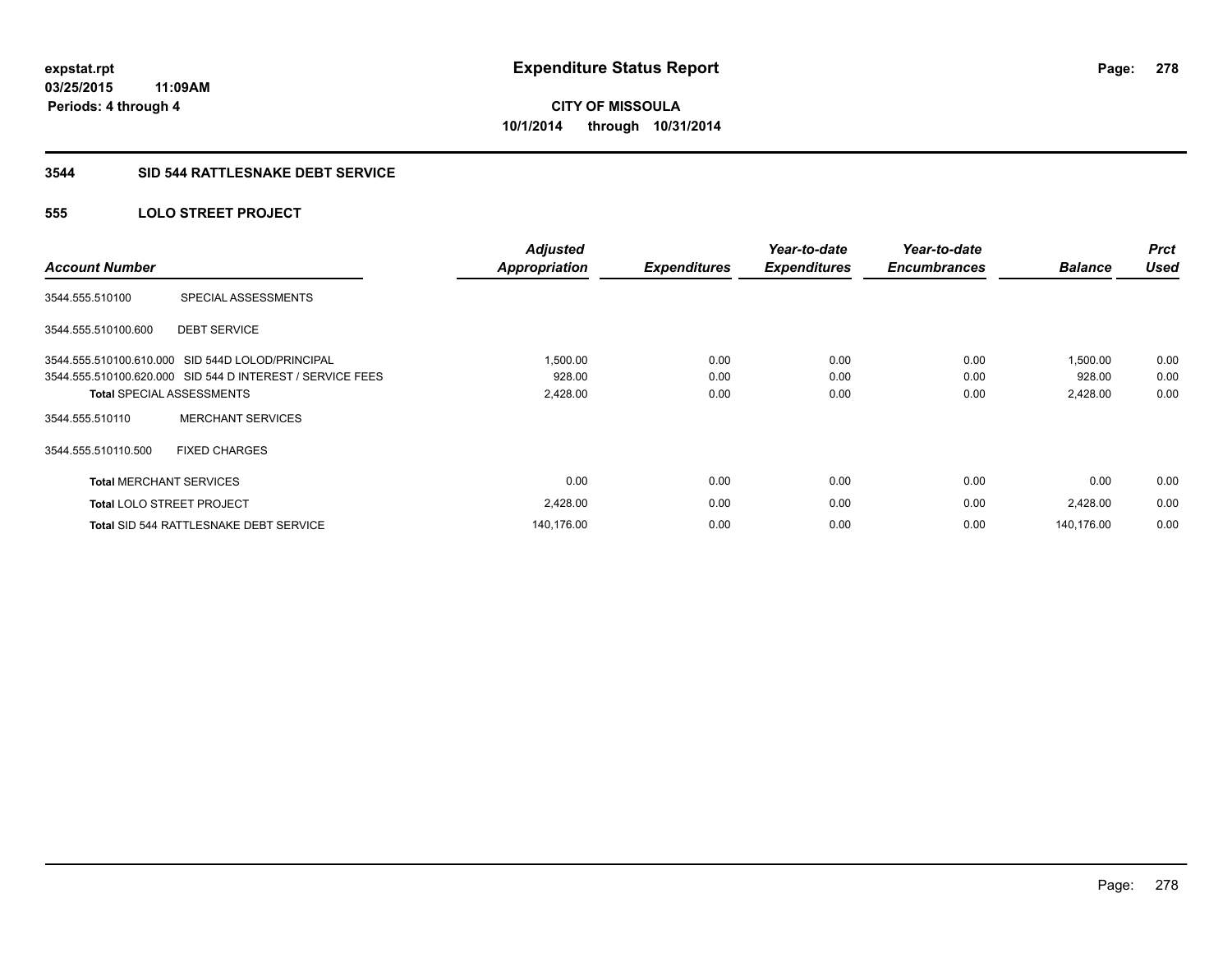### **3545 SID 545 DEBT SERVICE**

| <b>Account Number</b> |                                            | <b>Adjusted</b><br><b>Appropriation</b> | <b>Expenditures</b> | Year-to-date<br><b>Expenditures</b> | Year-to-date<br><b>Encumbrances</b> | <b>Balance</b> | <b>Prct</b><br><b>Used</b> |
|-----------------------|--------------------------------------------|-----------------------------------------|---------------------|-------------------------------------|-------------------------------------|----------------|----------------------------|
| 3545.390.510100       | SPECIAL ASSESSMENTS                        |                                         |                     |                                     |                                     |                |                            |
| 3545.390.510100.600   | <b>DEBT SERVICE</b>                        |                                         |                     |                                     |                                     |                |                            |
|                       | <b>Total SPECIAL ASSESSMENTS</b>           | 0.00                                    | 0.00                | 0.00                                | 0.00                                | 0.00           | 0.00                       |
| 3545.390.510110       | <b>MERCHANT SERVICES</b>                   |                                         |                     |                                     |                                     |                |                            |
| 3545.390.510110.500   | <b>FIXED CHARGES</b>                       |                                         |                     |                                     |                                     |                |                            |
|                       | <b>Total MERCHANT SERVICES</b>             | 0.00                                    | 0.00                | 0.00                                | 0.00                                | 0.00           | 0.00                       |
| 3545.390.521000       | INTERFUND OPERATING TRANSFERS              |                                         |                     |                                     |                                     |                |                            |
| 3545.390.521000.800   | OTHER OBJECTS                              |                                         |                     |                                     |                                     |                |                            |
|                       | <b>Total INTERFUND OPERATING TRANSFERS</b> | 0.00                                    | 0.00                | 0.00                                | 0.00                                | 0.00           | 0.00                       |
|                       | Total SID 545 DEBT SERVICE                 | 0.00                                    | 0.00                | 0.00                                | 0.00                                | 0.00           | 0.00                       |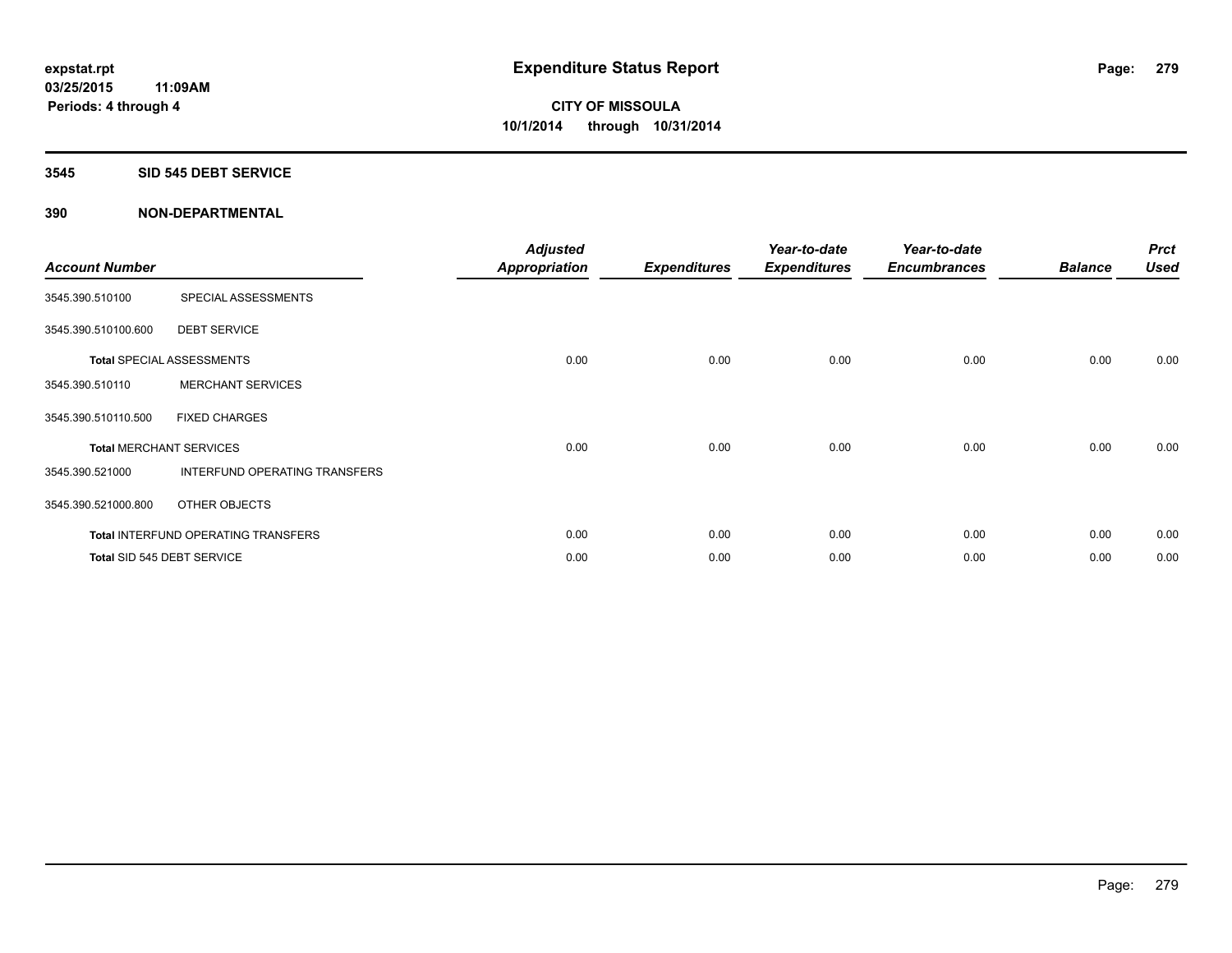### **3546 SID 546 DEBT SERVICE**

| <b>Account Number</b>     |                                  | <b>Adjusted</b><br><b>Appropriation</b> | <b>Expenditures</b> | Year-to-date<br><b>Expenditures</b> | Year-to-date<br><b>Encumbrances</b> | <b>Balance</b> | <b>Prct</b><br>Used |
|---------------------------|----------------------------------|-----------------------------------------|---------------------|-------------------------------------|-------------------------------------|----------------|---------------------|
| 3546.390.510100           | SPECIAL ASSESSMENTS              |                                         |                     |                                     |                                     |                |                     |
| 3546.390.510100.600       | <b>DEBT SERVICE</b>              |                                         |                     |                                     |                                     |                |                     |
| <b>Total DEBT SERVICE</b> |                                  | 0.00                                    | 0.00                | 0.00                                | 0.00                                | 0.00           | 0.00                |
|                           | <b>Total SPECIAL ASSESSMENTS</b> | 0.00                                    | 0.00                | 0.00                                | 0.00                                | 0.00           | 0.00                |
|                           | Total SID 546 DEBT SERVICE       | 0.00                                    | 0.00                | 0.00                                | 0.00                                | 0.00           | 0.00                |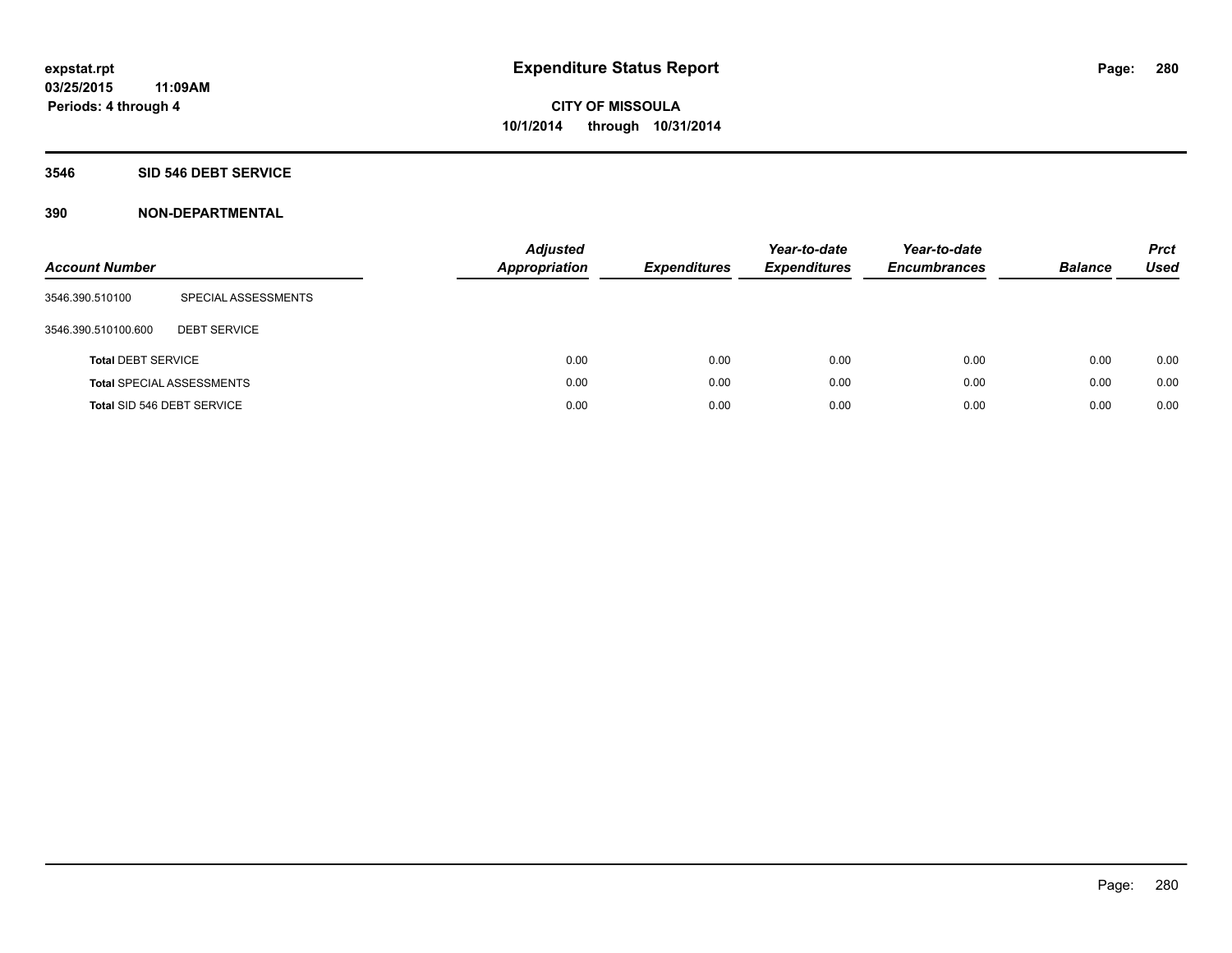# **3548 SID 548-5TH, 6TH & ARTHUR**

| <b>Account Number</b>                      |                                                 | <b>Adjusted</b><br><b>Appropriation</b> | <b>Expenditures</b> | Year-to-date<br><b>Expenditures</b> | Year-to-date<br><b>Encumbrances</b> | <b>Balance</b> | <b>Prct</b><br>Used |
|--------------------------------------------|-------------------------------------------------|-----------------------------------------|---------------------|-------------------------------------|-------------------------------------|----------------|---------------------|
| 3548.390.510100                            | SPECIAL ASSESSMENTS                             |                                         |                     |                                     |                                     |                |                     |
| 3548.390.510100.600                        | <b>DEBT SERVICE</b>                             |                                         |                     |                                     |                                     |                |                     |
| 3548.390.510100.610.000 SID 544C/PRINCIPAL |                                                 | 65.000.00                               | 0.00                | 0.00                                | 0.00                                | 65.000.00      | 0.00                |
|                                            | 3548.390.510100.620.000 INTEREST / SERVICE FEES | 48,475.00                               | 0.00                | 350.00                              | 0.00                                | 48.125.00      | 0.72                |
| <b>Total SPECIAL ASSESSMENTS</b>           |                                                 | 113.475.00                              | 0.00                | 350.00                              | 0.00                                | 113.125.00     | 0.31                |
|                                            | Total SID 548-5TH, 6TH & ARTHUR                 | 113.475.00                              | 0.00                | 350.00                              | 0.00                                | 113.125.00     | 0.31                |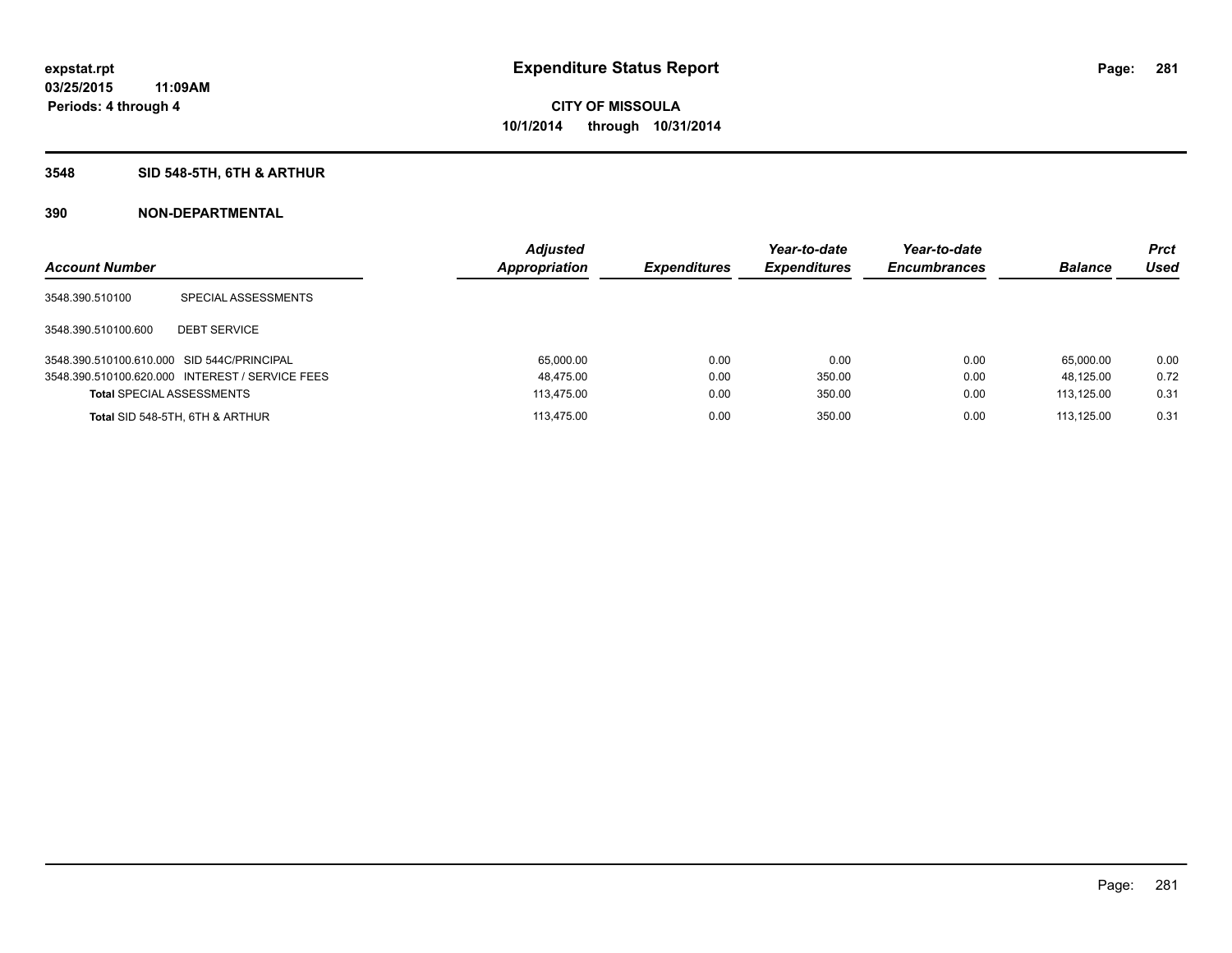### **4060 CAPITAL IMPROVEMENT PROGRAM FUND**

| <b>Account Number</b>                   |                                                            | <b>Adjusted</b><br>Appropriation | <b>Expenditures</b> | Year-to-date<br><b>Expenditures</b> | Year-to-date<br><b>Encumbrances</b> | <b>Balance</b> | <b>Prct</b><br><b>Used</b> |
|-----------------------------------------|------------------------------------------------------------|----------------------------------|---------------------|-------------------------------------|-------------------------------------|----------------|----------------------------|
| 4060.390.410000                         | <b>GENERAL GOVERNMENT</b>                                  |                                  |                     |                                     |                                     |                |                            |
| 4060.390.410000.600                     | <b>DEBT SERVICE</b>                                        |                                  |                     |                                     |                                     |                |                            |
|                                         | <b>Total GENERAL GOVERNMENT</b>                            | 0.00                             | 0.00                | 0.00                                | 0.00                                | 0.00           | 0.00                       |
| 4060.390.410001                         | CORE OPERATING LIGHT VEHICLES                              |                                  |                     |                                     |                                     |                |                            |
| 4060.390.410001.900                     | CAPITAL OUTLAY                                             |                                  |                     |                                     |                                     |                |                            |
|                                         | Total CORE OPERATING LIGHT VEHICLES                        | 0.00                             | 0.00                | 0.00                                | 0.00                                | 0.00           | 0.00                       |
| 4060.390.410211                         | MAYORS NEIGHBORHOOD OFFICE REMODEL                         |                                  |                     |                                     |                                     |                |                            |
| 4060.390.410211.900                     | <b>CAPITAL OUTLAY</b>                                      |                                  |                     |                                     |                                     |                |                            |
|                                         | 4060.390.410211.930.000 MAYORS NEIGHBORHOOD OFFICE REMODEL | 0.00                             | 9,932.33            | 10,448.99                           | 0.00                                | $-10,448.99$   | 0.00                       |
|                                         | Total MAYORS NEIGHBORHOOD OFFICE REMODEL                   | 0.00                             | 9,932.33            | 10,448.99                           | 0.00                                | $-10,448.99$   | 0.00                       |
| 4060.390.410360                         | <b>CITY HALL EXPANSION</b>                                 |                                  |                     |                                     |                                     |                |                            |
| 4060.390.410360.800                     | OTHER OBJECTS                                              |                                  |                     |                                     |                                     |                |                            |
|                                         | <b>Total CITY HALL EXPANSION</b>                           | 0.00                             | 0.00                | 0.00                                | 0.00                                | 0.00           | 0.00                       |
| 4060.390.410368                         | MUNI COURT EXPANSION DEBT SERVICE                          |                                  |                     |                                     |                                     |                |                            |
| 4060.390.410368.600                     | <b>DEBT SERVICE</b>                                        |                                  |                     |                                     |                                     |                |                            |
| 4060.390.410368.610.000 PRINCIPAL       |                                                            | 50.000.00                        | 0.00                | 0.00                                | 0.00                                | 50.000.00      | 0.00                       |
| 4060.390.410368.620.000 INTEREST & FEES |                                                            | 33,985.00                        | 0.00                | 350.00                              | 0.00                                | 33,635.00      | 1.03                       |
|                                         | Total MUNI COURT EXPANSION DEBT SERVICE                    | 83,985.00                        | 0.00                | 350.00                              | 0.00                                | 83,635.00      | 0.42                       |
| 4060.390.410550                         | <b>ACCOUNTING</b>                                          |                                  |                     |                                     |                                     |                |                            |
| 4060.390.410550.900                     | CAPITAL OUTLAY                                             |                                  |                     |                                     |                                     |                |                            |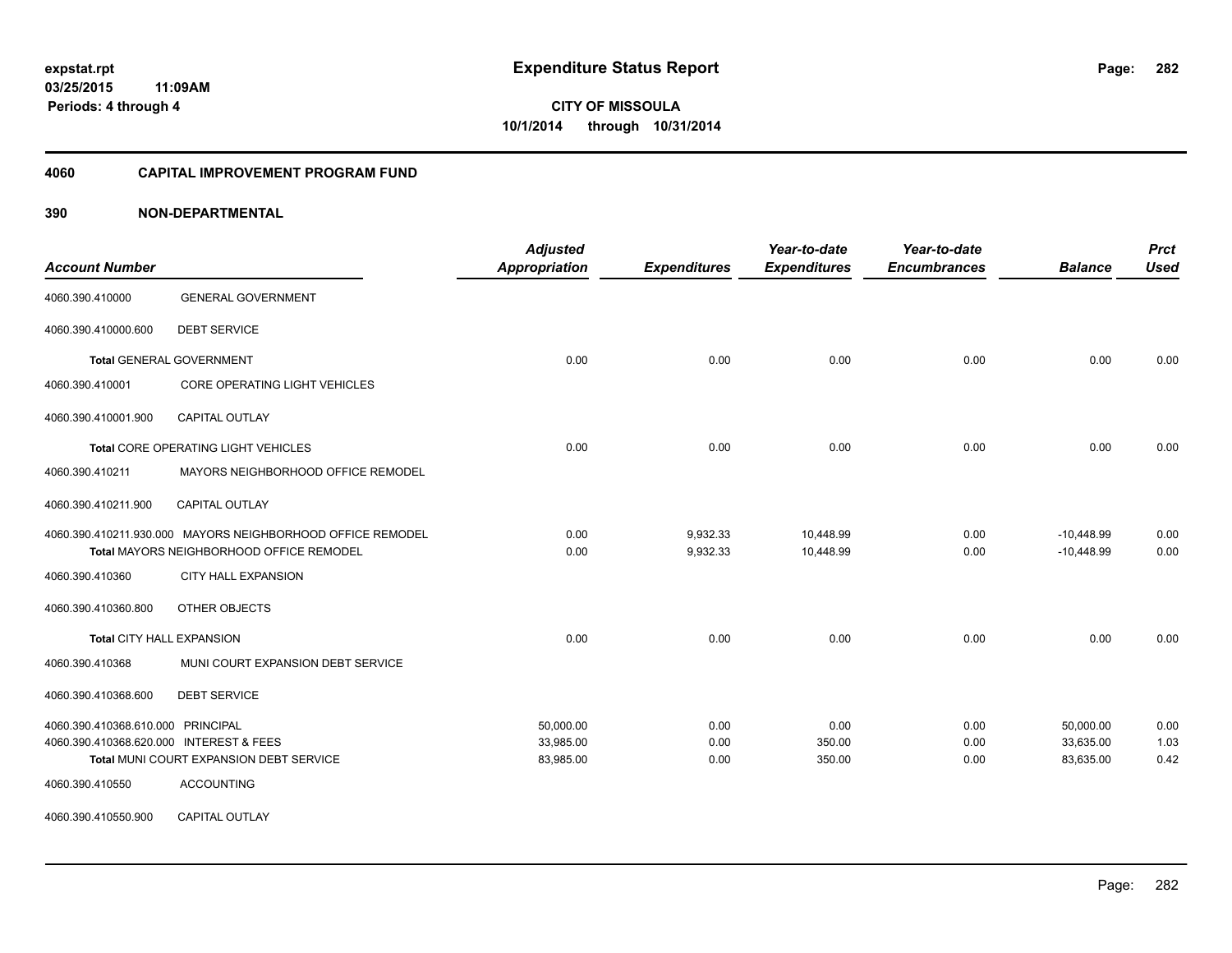### **4060 CAPITAL IMPROVEMENT PROGRAM FUND**

# **390 NON-DEPARTMENTAL**

| <b>Account Number</b>   |                                                                                  | <b>Adjusted</b><br><b>Appropriation</b> | <b>Expenditures</b>    | Year-to-date<br><b>Expenditures</b> | Year-to-date<br><b>Encumbrances</b> | <b>Balance</b>               | <b>Prct</b><br><b>Used</b> |
|-------------------------|----------------------------------------------------------------------------------|-----------------------------------------|------------------------|-------------------------------------|-------------------------------------|------------------------------|----------------------------|
| <b>Total ACCOUNTING</b> |                                                                                  | 0.00                                    | 0.00                   | 0.00                                | 0.00                                | 0.00                         | 0.00                       |
| 4060.390.410560         | COPIERS/COMPUTER EQUIP                                                           |                                         |                        |                                     |                                     |                              |                            |
| 4060.390.410560.900     | CAPITAL OUTLAY                                                                   |                                         |                        |                                     |                                     |                              |                            |
|                         | 4060.390.410560.940.000 COPIERS/COMPUTER EQUIP<br>Total COPIERS/COMPUTER EQUIP   | 0.00<br>0.00                            | 11,405.00<br>11,405.00 | 86,088.69<br>86,088.69              | 0.00<br>0.00                        | $-86,088.69$<br>$-86,088.69$ | 0.00<br>0.00               |
| 4060.390.410587         | <b>CUSTOMER SERVICE REQUEST MODULE</b>                                           |                                         |                        |                                     |                                     |                              |                            |
| 4060.390.410587.900     | <b>CAPITAL OUTLAY</b>                                                            |                                         |                        |                                     |                                     |                              |                            |
|                         | Total CUSTOMER SERVICE REQUEST MODULE                                            | 0.00                                    | 0.00                   | 0.00                                | 0.00                                | 0.00                         | 0.00                       |
| 4060.390.411011         | <b>DVS-COMPUTERS &amp; ACCESSORIES</b>                                           |                                         |                        |                                     |                                     |                              |                            |
| 4060.390.411011.900     | <b>CAPITAL OUTLAY</b>                                                            |                                         |                        |                                     |                                     |                              |                            |
|                         | Total DVS-COMPUTERS & ACCESSORIES                                                | 0.00                                    | 0.00                   | 0.00                                | 0.00                                | 0.00                         | 0.00                       |
| 4060.390.411241         | ENERGY CONSERVATION CLIMATE ACTION                                               |                                         |                        |                                     |                                     |                              |                            |
| 4060.390.411241.900     | <b>CAPITAL OUTLAY</b>                                                            |                                         |                        |                                     |                                     |                              |                            |
|                         | Total ENERGY CONSERVATION CLIMATE ACTION                                         | 0.00                                    | 0.00                   | 0.00                                | 0.00                                | 0.00                         | 0.00                       |
| 4060.390.411242         | COUNCIL CHAMBERS HVAC                                                            |                                         |                        |                                     |                                     |                              |                            |
| 4060.390.411242.900     | CAPITAL OUTLAY                                                                   |                                         |                        |                                     |                                     |                              |                            |
|                         | 4060.390.411242.930.000 CITY HALL ELEVATOR REPAIR<br>Total COUNCIL CHAMBERS HVAC | 25,000.00<br>25,000.00                  | 0.00<br>0.00           | 0.00<br>0.00                        | 0.00<br>0.00                        | 25,000.00<br>25,000.00       | 0.00<br>0.00               |
| 4060.390.411300         | <b>VOIP</b>                                                                      |                                         |                        |                                     |                                     |                              |                            |

4060.390.411300.600 DEBT SERVICE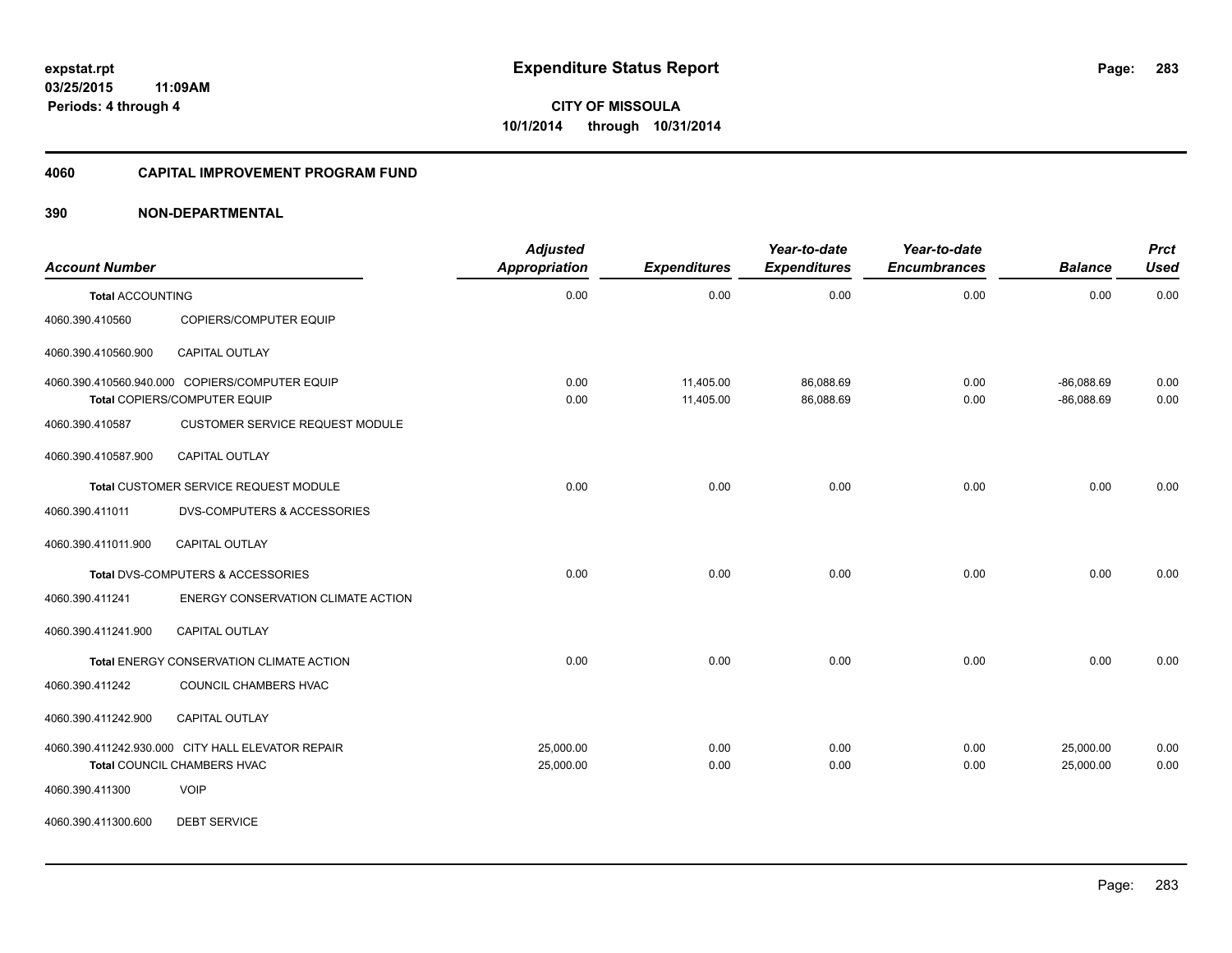#### **4060 CAPITAL IMPROVEMENT PROGRAM FUND**

|                                 |                                                             | <b>Adjusted</b>      |                     | Year-to-date        | Year-to-date        |                | <b>Prct</b> |
|---------------------------------|-------------------------------------------------------------|----------------------|---------------------|---------------------|---------------------|----------------|-------------|
| <b>Account Number</b>           |                                                             | <b>Appropriation</b> | <b>Expenditures</b> | <b>Expenditures</b> | <b>Encumbrances</b> | <b>Balance</b> | <b>Used</b> |
|                                 | 4060.390.411300.610.000 INTERNALLY FINANCED EQUIP/PRINCIPAL | 148,493.00           | 0.00                | 0.00                | 0.00                | 148,493.00     | 0.00        |
|                                 | 4060.390.411300.620.000 INTEREST / SERVICE FEES             | 11,184.00            | 0.00                | 0.00                | 0.00                | 11,184.00      | 0.00        |
| <b>Total VOIP</b>               |                                                             | 159,677.00           | 0.00                | 0.00                | 0.00                | 159.677.00     | 0.00        |
| 4060.390.420001                 | PUBLIC SAFETY OPERATING/LIGHT VEHICLES                      |                      |                     |                     |                     |                |             |
| 4060.390.420001.900             | <b>CAPITAL OUTLAY</b>                                       |                      |                     |                     |                     |                |             |
|                                 | 4060.390.420001.940.000 PS CORE OPERATING LIGHT VEHICLES    | 0.00                 | 54,345.08           | 65,402.60           | 0.00                | $-65,402.60$   | 0.00        |
|                                 | Total PUBLIC SAFETY OPERATING/LIGHT VEHICLES                | 0.00                 | 54,345.08           | 65,402.60           | 0.00                | $-65,402.60$   | 0.00        |
| 4060.390.420002                 | PUBLIC SAFETY CORE HEAVY EQUIP                              |                      |                     |                     |                     |                |             |
| 4060.390.420002.900             | <b>CAPITAL OUTLAY</b>                                       |                      |                     |                     |                     |                |             |
|                                 | 4060.390.420002.940.000 PS CORE HEAVY EQUIPMENT             | 0.00                 | 17,775.28           | 999,379.41          | 0.00                | -999,379.41    | 0.00        |
|                                 | Total PUBLIC SAFETY CORE HEAVY EQUIP                        | 0.00                 | 17,775.28           | 999,379.41          | 0.00                | -999,379.41    | 0.00        |
| 4060.390.430000                 | <b>ADA IMPLEMENTATION</b>                                   |                      |                     |                     |                     |                |             |
| 4060.390.430000.900             | <b>CAPITAL OUTLAY</b>                                       |                      |                     |                     |                     |                |             |
| <b>Total ADA IMPLEMENTATION</b> |                                                             | 0.00                 | 0.00                | 0.00                | 0.00                | 0.00           | 0.00        |
| 4060.390.430001                 | PW CORE OPERATING LIGHT VEHICLES                            |                      |                     |                     |                     |                |             |
| 4060.390.430001.900             | <b>CAPITAL OUTLAY</b>                                       |                      |                     |                     |                     |                |             |
|                                 | 4060.390.430001.940.000 PW CORE OPERATING LIGHT VEHICLES    | 0.00                 | 6,907.45            | 40,542.45           | 0.00                | $-40,542.45$   | 0.00        |
|                                 | Total PW CORE OPERATING LIGHT VEHICLES                      | 0.00                 | 6,907.45            | 40,542.45           | 0.00                | $-40,542.45$   | 0.00        |
| 4060.390.430002                 | PW CORE HEAVY EQUIPMENT                                     |                      |                     |                     |                     |                |             |
| 4060.390.430002.900             | <b>CAPITAL OUTLAY</b>                                       |                      |                     |                     |                     |                |             |
|                                 | 4060.390.430002.940.000 PW CORE HEAVY EQUIPMENT             | 0.00                 | 27,783.34           | 216,620.57          | 0.00                | $-216,620.57$  | 0.00        |
|                                 |                                                             |                      |                     |                     |                     |                |             |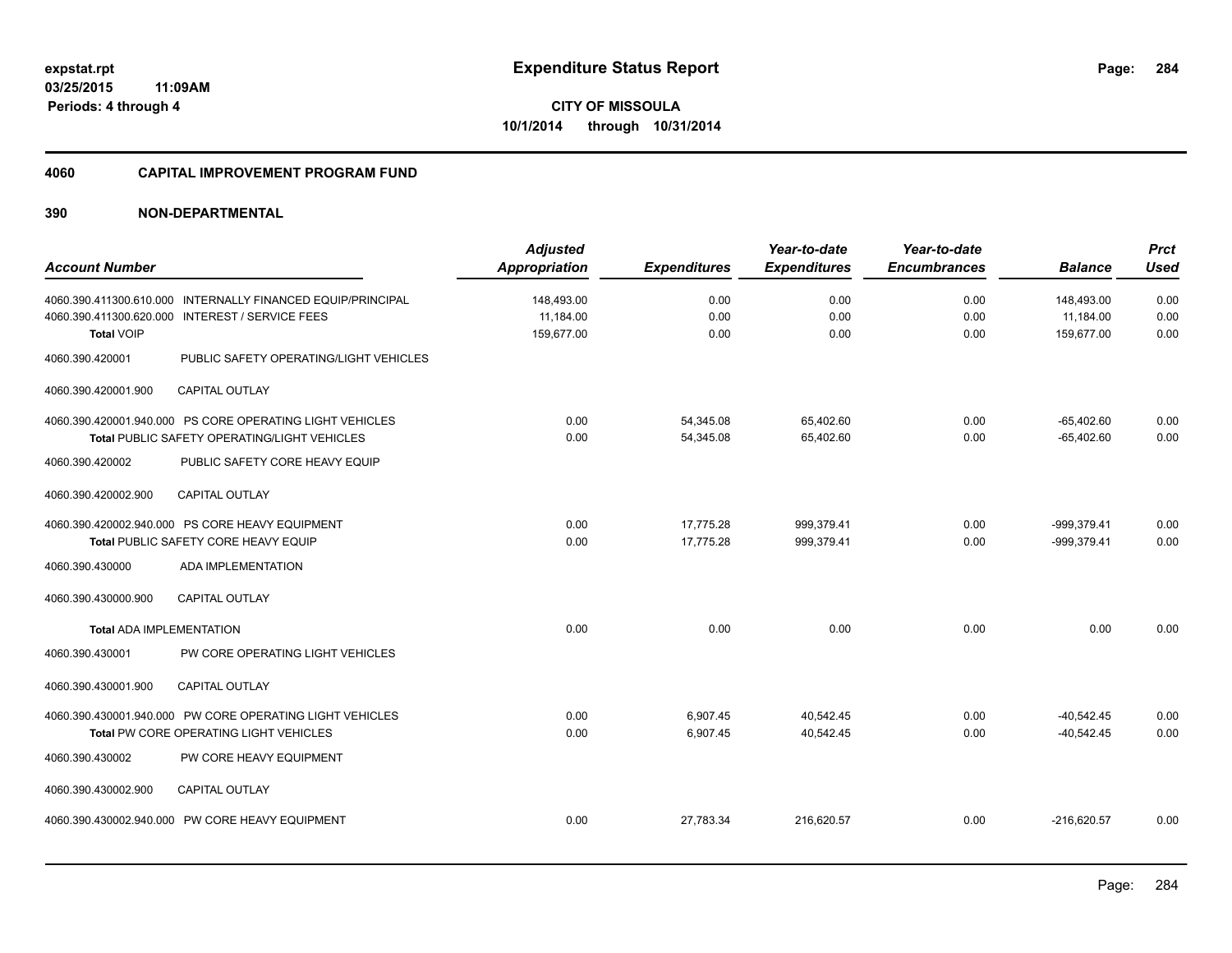## **4060 CAPITAL IMPROVEMENT PROGRAM FUND**

| <b>Account Number</b>        |                                                                                                    | <b>Adjusted</b><br><b>Appropriation</b> | <b>Expenditures</b>    | Year-to-date<br><b>Expenditures</b> | Year-to-date<br><b>Encumbrances</b> | <b>Balance</b>             | <b>Prct</b><br><b>Used</b> |
|------------------------------|----------------------------------------------------------------------------------------------------|-----------------------------------------|------------------------|-------------------------------------|-------------------------------------|----------------------------|----------------------------|
|                              | <b>Total PW CORE HEAVY EQUIPMENT</b>                                                               | 0.00                                    | 27,783.34              | 216,620.57                          | 0.00                                | $-216,620.57$              | 0.00                       |
| 4060.390.430004              | TRAFFIC SIGNAL LED CONVERSION                                                                      |                                         |                        |                                     |                                     |                            |                            |
| 4060.390.430004.900          | CAPITAL OUTLAY                                                                                     |                                         |                        |                                     |                                     |                            |                            |
|                              | Total TRAFFIC SIGNAL LED CONVERSION                                                                | 0.00                                    | 0.00                   | 0.00                                | 0.00                                | 0.00                       | 0.00                       |
| 4060.390.430013              | MAINTENANCE MANAGEMENT SYSTEM                                                                      |                                         |                        |                                     |                                     |                            |                            |
| 4060.390.430013.900          | <b>CAPITAL OUTLAY</b>                                                                              |                                         |                        |                                     |                                     |                            |                            |
|                              | Total MAINTENANCE MANAGEMENT SYSTEM                                                                | 0.00                                    | 0.00                   | 0.00                                | 0.00                                | 0.00                       | 0.00                       |
| 4060.390.430221              | CENTRALIZED MAINT, TOOLS & FENCE                                                                   |                                         |                        |                                     |                                     |                            |                            |
| 4060.390.430221.900          | <b>CAPITAL OUTLAY</b>                                                                              |                                         |                        |                                     |                                     |                            |                            |
|                              | 4060.390.430221.930.000 CENTRALIZED MAINT, TOOLS & FENCE<br>Total CENTRALIZED MAINT, TOOLS & FENCE | 0.00<br>0.00                            | 78,756.52<br>78,756.52 | 388,775.90<br>388,775.90            | 0.00<br>0.00                        | -388,775.90<br>-388,775.90 | 0.00<br>0.00               |
| 4060.390.430266              | <b>TRAFFIC CALMING</b>                                                                             |                                         |                        |                                     |                                     |                            |                            |
| 4060.390.430266.900          | <b>CAPITAL OUTLAY</b>                                                                              |                                         |                        |                                     |                                     |                            |                            |
| <b>Total TRAFFIC CALMING</b> |                                                                                                    | 0.00                                    | 0.00                   | 0.00                                | 0.00                                | 0.00                       | 0.00                       |
| 4060.390.431401              | GIS-AERIAL PHOTOGRAPHY                                                                             |                                         |                        |                                     |                                     |                            |                            |
| 4060.390.431401.300          | PURCHASED SERVICES                                                                                 |                                         |                        |                                     |                                     |                            |                            |
|                              | Total GIS-AERIAL PHOTOGRAPHY                                                                       | 0.00                                    | 0.00                   | 0.00                                | 0.00                                | 0.00                       | 0.00                       |
| 4060.390.460001              | PARKS CORE OPERATING/LIGHT VEHICLES                                                                |                                         |                        |                                     |                                     |                            |                            |
| 4060.390.460001.900          | CAPITAL OUTLAY                                                                                     |                                         |                        |                                     |                                     |                            |                            |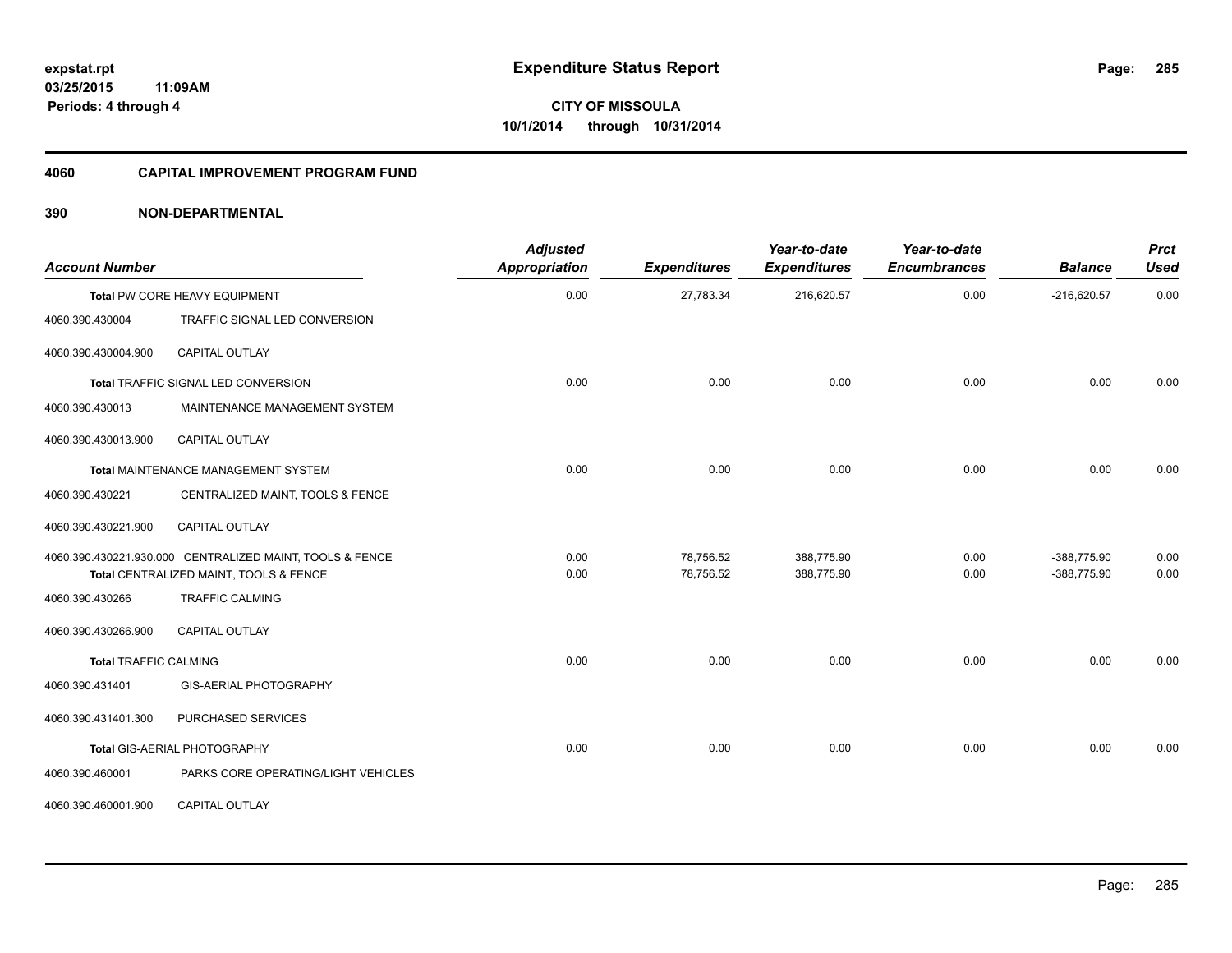#### **4060 CAPITAL IMPROVEMENT PROGRAM FUND**

| <b>Account Number</b>                   |                                           | <b>Adjusted</b><br>Appropriation | <b>Expenditures</b> | Year-to-date<br><b>Expenditures</b> | Year-to-date<br><b>Encumbrances</b> | <b>Balance</b>          | <b>Prct</b><br><b>Used</b> |
|-----------------------------------------|-------------------------------------------|----------------------------------|---------------------|-------------------------------------|-------------------------------------|-------------------------|----------------------------|
|                                         | Total PARKS CORE OPERATING/LIGHT VEHICLES | 0.00                             | 0.00                | 0.00                                | 0.00                                | 0.00                    | 0.00                       |
| 4060.390.460002                         | PARKS CORE HEAVY EQUIPMENT                |                                  |                     |                                     |                                     |                         |                            |
| 4060.390.460002.900                     | CAPITAL OUTLAY                            |                                  |                     |                                     |                                     |                         |                            |
|                                         | Total PARKS CORE HEAVY EQUIPMENT          | 0.00                             | 0.00                | 0.00                                | 0.00                                | 0.00                    | 0.00                       |
| 4060.390.460400                         | PARK MAINTENANCE & IMPROVEMENTS           |                                  |                     |                                     |                                     |                         |                            |
| 4060.390.460400.100                     | PERSONAL SERVICES                         |                                  |                     |                                     |                                     |                         |                            |
| <b>Total PERSONAL SERVICES</b>          |                                           | 0.00                             | 0.00                | 0.00                                | 0.00                                | 0.00                    | 0.00                       |
| 4060.390.460400.900                     | <b>CAPITAL OUTLAY</b>                     |                                  |                     |                                     |                                     |                         |                            |
|                                         | Total PARK MAINTENANCE & IMPROVEMENTS     | 0.00                             | 0.00                | 0.00                                | 0.00                                | 0.00                    | 0.00                       |
| 4060.390.460432                         | <b>AQUATICS SUPPORT</b>                   |                                  |                     |                                     |                                     |                         |                            |
| 4060.390.460432.900                     | <b>CAPITAL OUTLAY</b>                     |                                  |                     |                                     |                                     |                         |                            |
| <b>Total AQUATICS SUPPORT</b>           |                                           | 0.00                             | 0.00                | 0.00                                | 0.00                                | 0.00                    | 0.00                       |
| 4060.390.460438                         | MCCORMICK PARK SITE PLAN                  |                                  |                     |                                     |                                     |                         |                            |
| 4060.390.460438.900                     | <b>CAPITAL OUTLAY</b>                     |                                  |                     |                                     |                                     |                         |                            |
|                                         | Total MCCORMICK PARK SITE PLAN            | 0.00                             | 0.00                | 0.00                                | 0.00                                | 0.00                    | 0.00                       |
| 4060.390.460451                         | ART MUSEUM DEBT SERVICE                   |                                  |                     |                                     |                                     |                         |                            |
| 4060.390.460451.600                     | <b>DEBT SERVICE</b>                       |                                  |                     |                                     |                                     |                         |                            |
| 4060.390.460451.610.000 PRINCIPAL       |                                           | 8,965.00                         | 0.00                | 17,931.84                           | 0.00                                | $-8,966.84$             | 200.02                     |
| 4060.390.460451.620.000 INTEREST & FEES | <b>Total ART MUSEUM DEBT SERVICE</b>      | 45.00<br>9,010.00                | 0.00<br>0.00        | 88.93<br>18,020.77                  | 0.00<br>0.00                        | $-43.93$<br>$-9,010.77$ | 197.62<br>200.01           |
|                                         |                                           |                                  |                     |                                     |                                     |                         |                            |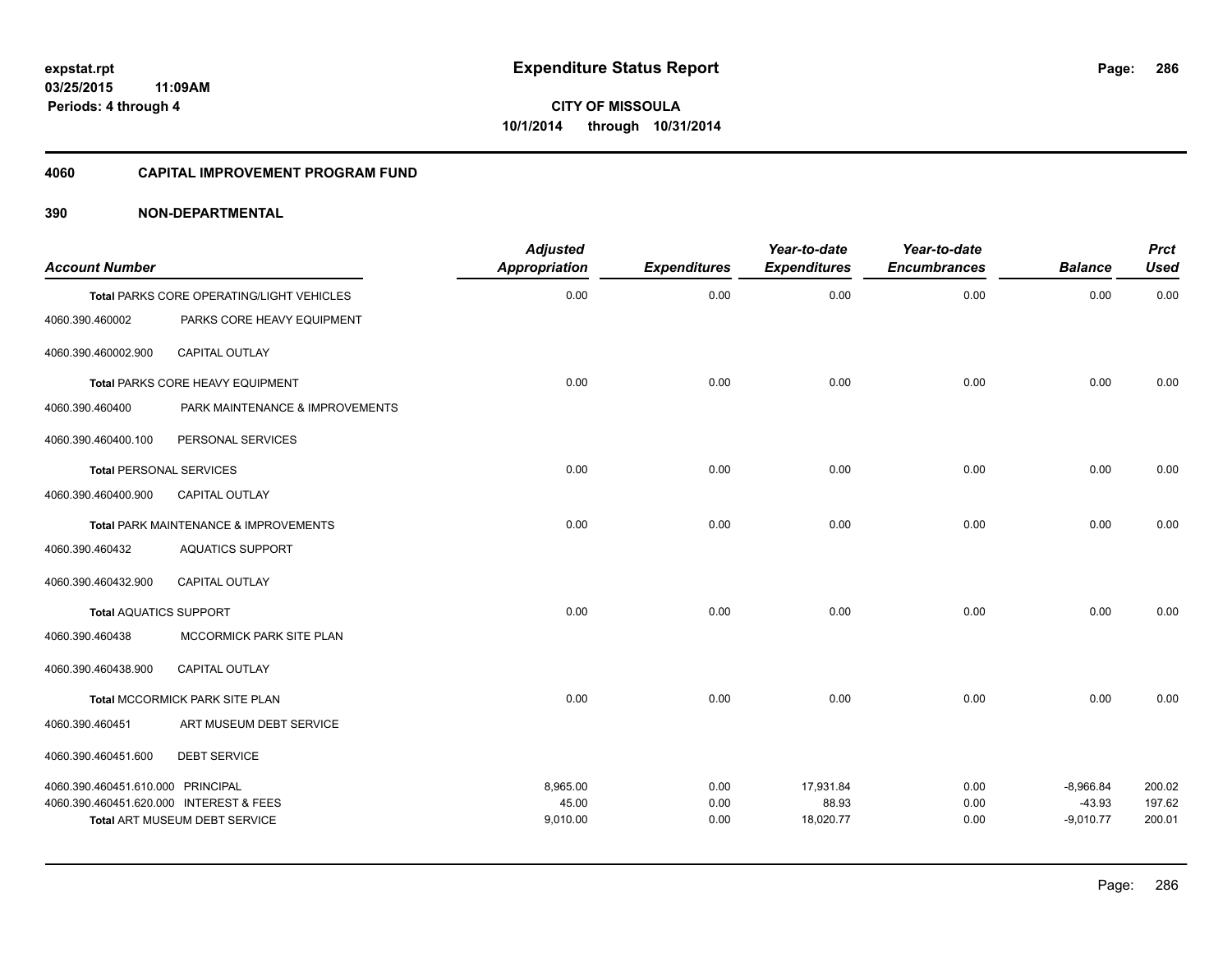### **4060 CAPITAL IMPROVEMENT PROGRAM FUND**

| <b>Account Number</b>         |                                                                  | <b>Adjusted</b><br><b>Appropriation</b> | <b>Expenditures</b> | Year-to-date<br><b>Expenditures</b> | Year-to-date<br><b>Encumbrances</b> | <b>Balance</b> | <b>Prct</b><br><b>Used</b> |
|-------------------------------|------------------------------------------------------------------|-----------------------------------------|---------------------|-------------------------------------|-------------------------------------|----------------|----------------------------|
| 4060.390.460452               | <b>ART MUSEUM</b>                                                |                                         |                     |                                     |                                     |                |                            |
| 4060.390.460452.900           | <b>CAPITAL OUTLAY</b>                                            |                                         |                     |                                     |                                     |                |                            |
| <b>Total ART MUSEUM</b>       |                                                                  | 0.00                                    | 0.00                | 0.00                                | 0.00                                | 0.00           | 0.00                       |
| 4060.390.460485               | 50 METER POOL IMPROVEMENTS                                       |                                         |                     |                                     |                                     |                |                            |
| 4060.390.460485.900           | <b>CAPITAL OUTLAY</b>                                            |                                         |                     |                                     |                                     |                |                            |
|                               | Total 50 METER POOL IMPROVEMENTS                                 | 0.00                                    | 0.00                | 0.00                                | 0.00                                | 0.00           | 0.00                       |
| 4060.390.460507               | <b>METER CONVERSION</b>                                          |                                         |                     |                                     |                                     |                |                            |
| 4060.390.460507.900           | <b>CAPITAL OUTLAY</b>                                            |                                         |                     |                                     |                                     |                |                            |
| <b>Total METER CONVERSION</b> |                                                                  | 0.00                                    | 0.00                | 0.00                                | 0.00                                | 0.00           | 0.00                       |
| 4060.390.490100               | AQUATICS GEN FUND DEBT SERVICE                                   |                                         |                     |                                     |                                     |                |                            |
| 4060.390.490100.600           | <b>DEBT SERVICE</b>                                              |                                         |                     |                                     |                                     |                |                            |
|                               | 4060.390.490100.610.000 FY08 AQUATICS GEN FUND DEBT SVS/PRINCIPL | 85,000.00                               | 0.00                | 0.00                                | 0.00                                | 85,000.00      | 0.00                       |
|                               | 4060.390.490100.620.000 FY08 AQUATICS GEN FUND DEBT SVS/INTEREST | 48.723.00                               | 0.00                | 0.00                                | 0.00                                | 48,723.00      | 0.00                       |
|                               | Total AQUATICS GEN FUND DEBT SERVICE                             | 133,723.00                              | 0.00                | 0.00                                | 0.00                                | 133,723.00     | 0.00                       |
| 4060.390.490101               | 50 METER POOL DEBT SERVICE                                       |                                         |                     |                                     |                                     |                |                            |
| 4060.390.490101.600           | <b>DEBT SERVICE</b>                                              |                                         |                     |                                     |                                     |                |                            |
|                               | 4060.390.490101.610.000 50 METER POOL DEBT SERVICE               | 35,000.00                               | 0.00                | 0.00                                | 0.00                                | 35,000.00      | 0.00                       |
|                               | 4060.390.490101.620.000 50 METER POOL DEBT SERVICE/INTEREST      | 25,138.00                               | 0.00                | 0.00                                | 0.00                                | 25,138.00      | 0.00                       |
|                               | Total 50 METER POOL DEBT SERVICE                                 | 60,138.00                               | 0.00                | 0.00                                | 0.00                                | 60,138.00      | 0.00                       |
| 4060.390.490102               | 2010C ENERGY BONDS DEBT SERVICE                                  |                                         |                     |                                     |                                     |                |                            |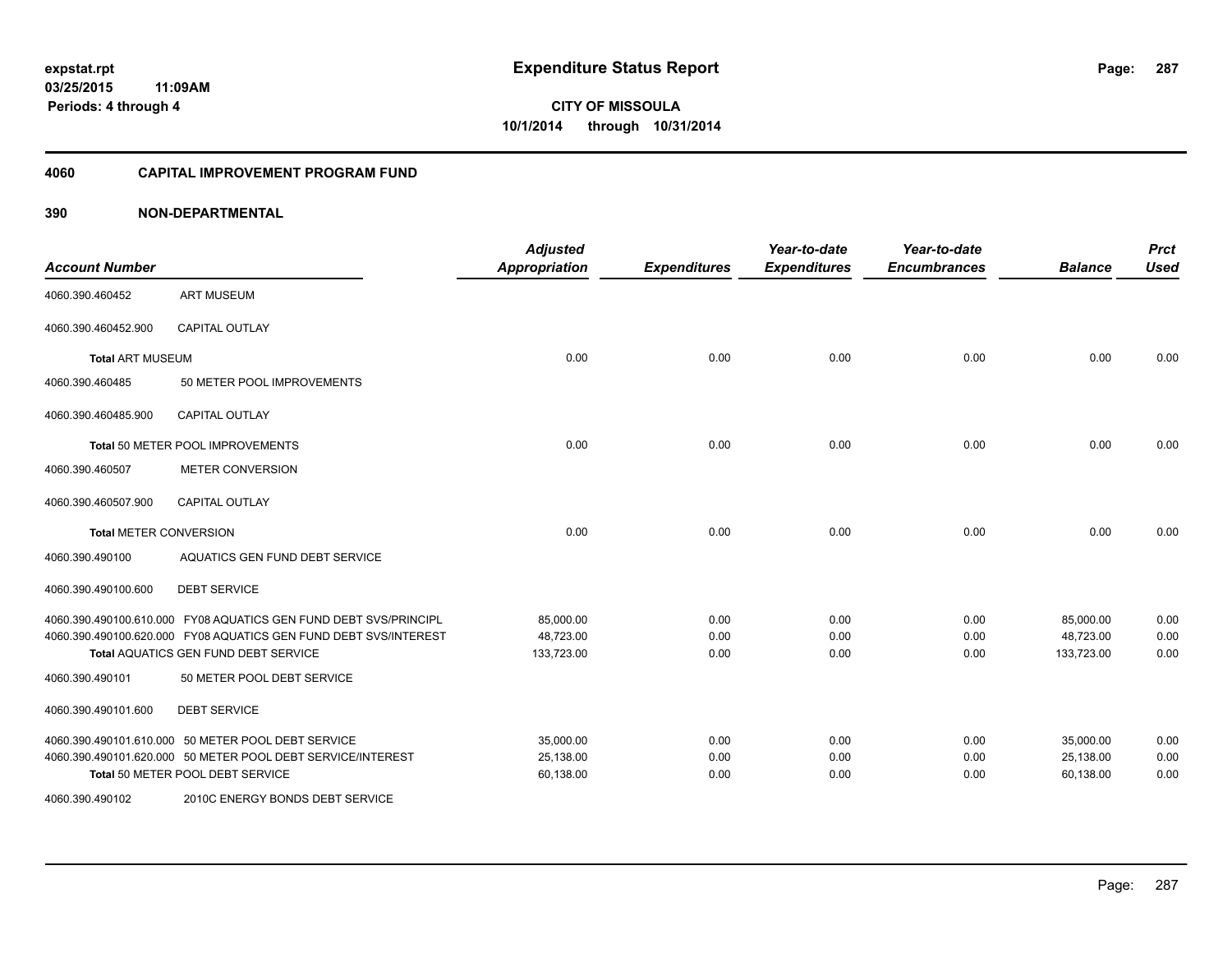#### **4060 CAPITAL IMPROVEMENT PROGRAM FUND**

# **390 NON-DEPARTMENTAL**

| <b>Account Number</b>                                       | <b>Adjusted</b><br>Appropriation | <b>Expenditures</b> | Year-to-date<br><b>Expenditures</b> | Year-to-date<br><b>Encumbrances</b> | <b>Balance</b> | <b>Prct</b><br><b>Used</b> |
|-------------------------------------------------------------|----------------------------------|---------------------|-------------------------------------|-------------------------------------|----------------|----------------------------|
|                                                             |                                  |                     |                                     |                                     |                |                            |
| <b>DEBT SERVICE</b><br>4060.390.490102.600                  |                                  |                     |                                     |                                     |                |                            |
| 4060.390.490102.610.000 PRINCIPAL-2010C BONDS               | 60,000.00                        | 0.00                | 0.00                                | 0.00                                | 60,000.00      | 0.00                       |
| 4060.390.490102.620.000 INTEREST / SERVICE FEES-2010C BONDS | 24,125.00                        | 0.00                | 0.00                                | 0.00                                | 24,125.00      | 0.00                       |
| Total 2010C ENERGY BONDS DEBT SERVICE                       | 84,125.00                        | 0.00                | 0.00                                | 0.00                                | 84.125.00      | 0.00                       |
| 4060.390.490103<br>2010A REFUNDING DEBT SERVICE             |                                  |                     |                                     |                                     |                |                            |
| <b>DEBT SERVICE</b><br>4060.390.490103.600                  |                                  |                     |                                     |                                     |                |                            |
| 4060.390.490103.610.000 PRINCIPAL                           | 105,000.00                       | 0.00                | 0.00                                | 0.00                                | 105,000.00     | 0.00                       |
| 4060.390.490103.620.000 INTEREST / SERVICE FEES             | 22,436.00                        | 0.00                | 350.00                              | 0.00                                | 22,086.00      | 1.56                       |
| Total 2010A REFUNDING DEBT SERVICE                          | 127,436.00                       | 0.00                | 350.00                              | 0.00                                | 127,086.00     | 0.27                       |
| 07 FIRE BOND DEBT SVS \$680,000<br>4060.390.490429          |                                  |                     |                                     |                                     |                |                            |
| <b>DEBT SERVICE</b><br>4060.390.490429.600                  |                                  |                     |                                     |                                     |                |                            |
| 4060.390.490429.610.000 PRINCIPAL                           | 30,000.00                        | 0.00                | 0.00                                | 0.00                                | 30,000.00      | 0.00                       |
| 4060.390.490429.620.000 INTEREST / SERVICE FEES             | 19.875.00                        | 0.00                | 350.00                              | 0.00                                | 19.525.00      | 1.76                       |
| Total 07 FIRE BOND DEBT SVS \$680,000                       | 49,875.00                        | 0.00                | 350.00                              | 0.00                                | 49,525.00      | 0.70                       |
| <b>FY09 FINANCED CORE EQUIPMENT</b><br>4060.390.490504      |                                  |                     |                                     |                                     |                |                            |
| PURCHASED SERVICES<br>4060.390.490504.300                   |                                  |                     |                                     |                                     |                |                            |
| <b>Total PURCHASED SERVICES</b>                             | 0.00                             | 0.00                | 0.00                                | 0.00                                | 0.00           | 0.00                       |
| 4060.390.490504.600<br><b>DEBT SERVICE</b>                  |                                  |                     |                                     |                                     |                |                            |
| 4060.390.490504.610.000 FY09 CORE FINANCED EQUIP-PRINCIPAL  | 150,331.00                       | 127,293.37          | 205,243.71                          | 0.00                                | $-54,912.71$   | 136.53                     |
| 4060.390.490504.620.000 FY09 FINANCED CORE EQUIP-INTEREST   | 30,531.00                        | 30,110.87           | 51,871.44                           | 0.00                                | $-21,340.44$   | 169.90                     |
| <b>Total FY09 FINANCED CORE EQUIPMENT</b>                   | 180,862.00                       | 157,404.24          | 257, 115.15                         | 0.00                                | $-76,253.15$   | 142.16                     |
| <b>CORE FINANCED EQUIPMENT</b><br>4060.390.490506           |                                  |                     |                                     |                                     |                |                            |

Page: 288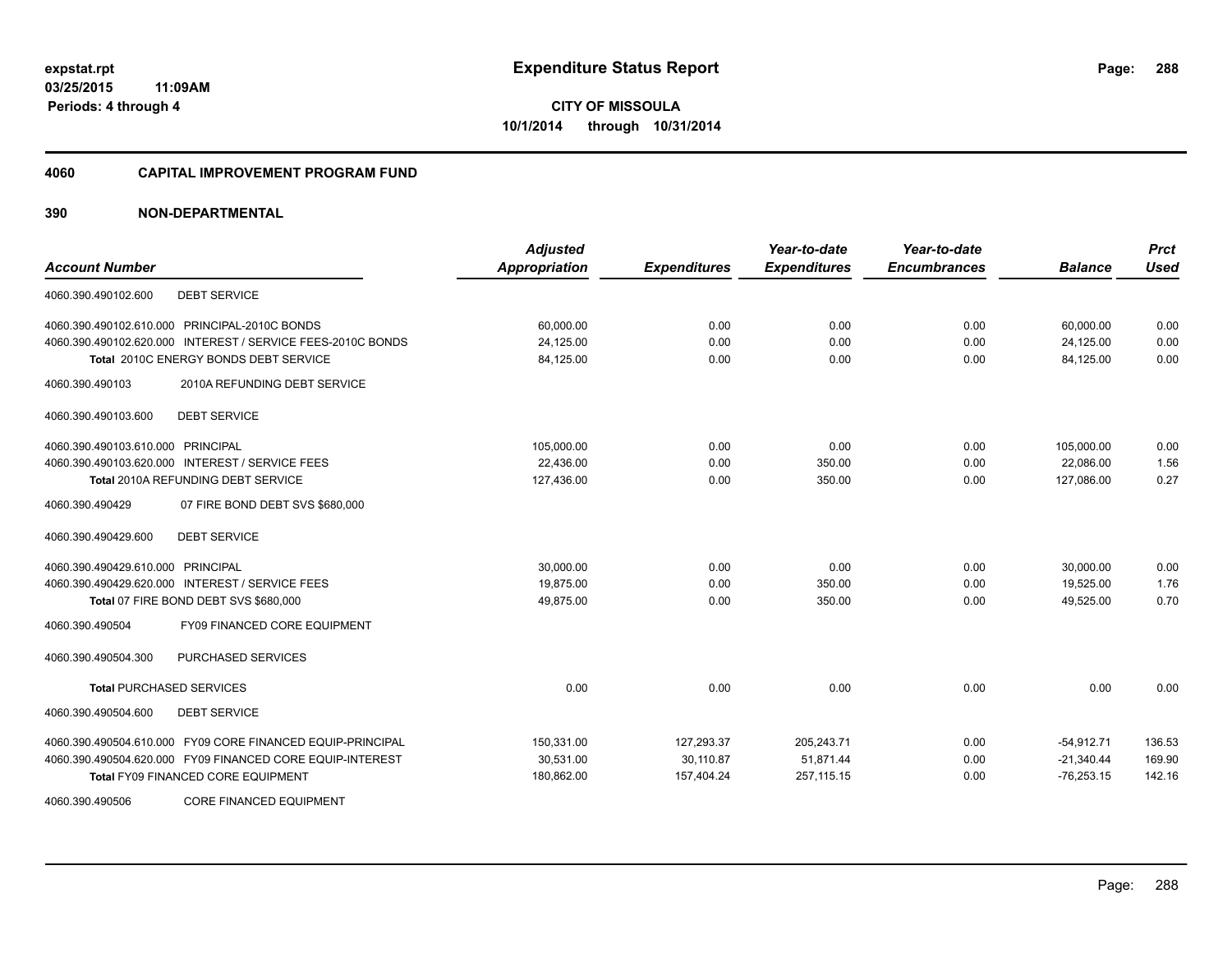### **4060 CAPITAL IMPROVEMENT PROGRAM FUND**

| <b>Account Number</b>         |                                      | <b>Adjusted</b><br><b>Appropriation</b> | <b>Expenditures</b> | Year-to-date<br><b>Expenditures</b> | Year-to-date<br><b>Encumbrances</b> | <b>Balance</b>  | <b>Prct</b><br>Used |
|-------------------------------|--------------------------------------|-----------------------------------------|---------------------|-------------------------------------|-------------------------------------|-----------------|---------------------|
| 4060.390.490506.600           | <b>DEBT SERVICE</b>                  |                                         |                     |                                     |                                     |                 |                     |
|                               | <b>Total CORE FINANCED EQUIPMENT</b> | 0.00                                    | 0.00                | 0.00                                | 0.00                                | 0.00            | 0.00                |
| 4060.390.521001               | <b>TRANSFER TO CIP</b>               |                                         |                     |                                     |                                     |                 |                     |
| 4060.390.521001.800           | OTHER OBJECTS                        |                                         |                     |                                     |                                     |                 |                     |
| <b>Total TRANSFER TO CIP</b>  |                                      | 0.00                                    | 0.00                | 0.00                                | 0.00                                | 0.00            | 0.00                |
| <b>Total NON-DEPARTMENTAL</b> |                                      | 913.831.00                              | 364.309.24          | 2.083.444.53                        | 0.00                                | $-1.169.613.53$ | 227.99              |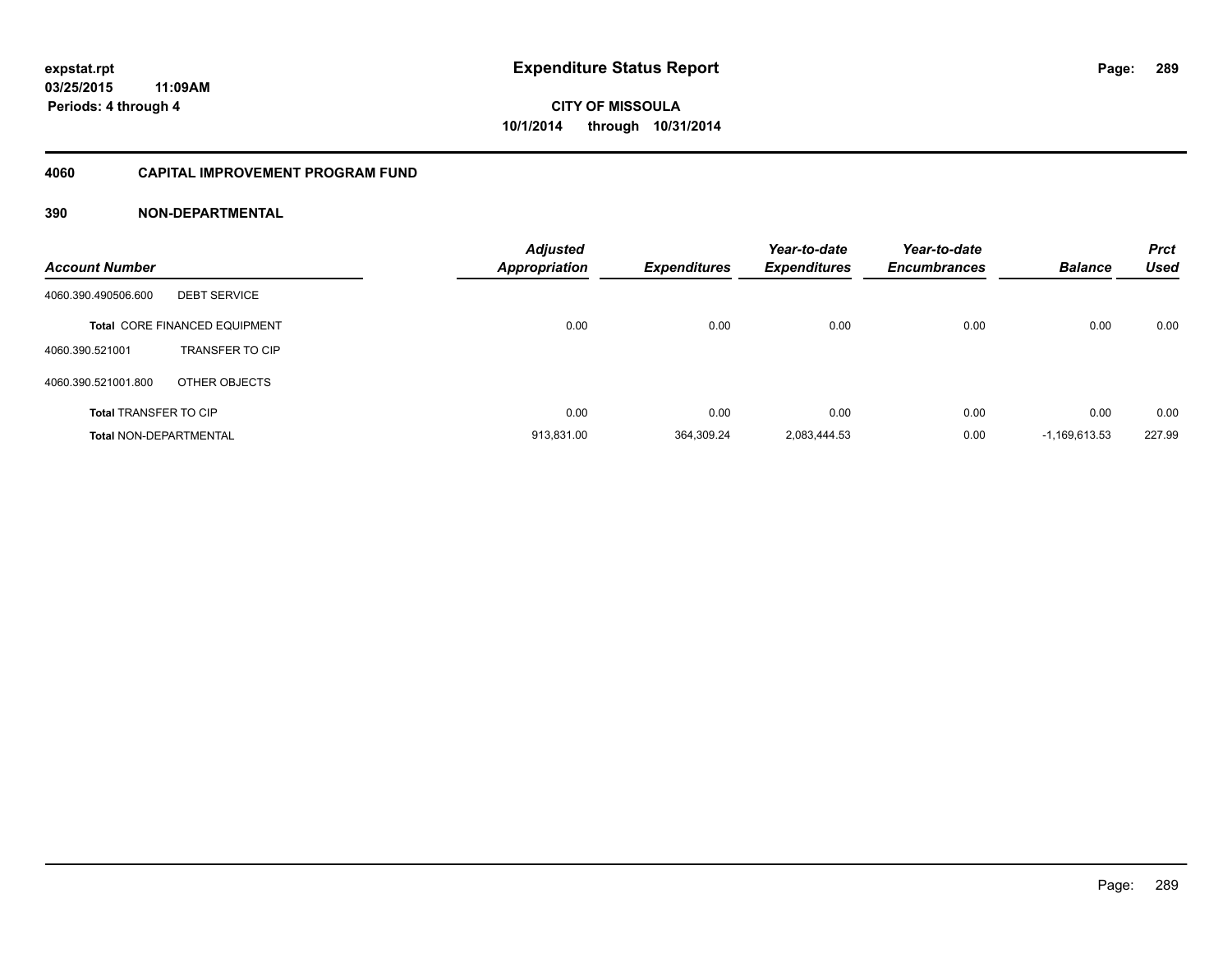#### **4060 CAPITAL IMPROVEMENT PROGRAM FUND**

### **391 ENERGY PERFORMANCE PROJ.**

|                       |                                               | <b>Adjusted</b>      |                     | Year-to-date        | Year-to-date        |                 | <b>Prct</b> |
|-----------------------|-----------------------------------------------|----------------------|---------------------|---------------------|---------------------|-----------------|-------------|
| <b>Account Number</b> |                                               | <b>Appropriation</b> | <b>Expenditures</b> | <b>Expenditures</b> | <b>Encumbrances</b> | <b>Balance</b>  | <b>Used</b> |
| 4060.391.411242       | COUNCIL CHAMBERS HVAC                         |                      |                     |                     |                     |                 |             |
| 4060.391.411242.900   | <b>CAPITAL OUTLAY</b>                         |                      |                     |                     |                     |                 |             |
|                       | Total COUNCIL CHAMBERS HVAC                   | 0.00                 | 0.00                | 0.00                | 0.00                | 0.00            | 0.00        |
| 4060.391.411257       | JCI-CONSTRUCTION AND M&V                      |                      |                     |                     |                     |                 |             |
| 4060.391.411257.300   | <b>PURCHASED SERVICES</b>                     |                      |                     |                     |                     |                 |             |
|                       | 4060.391.411257.350.000 PROFESSIONAL SERVICES | 0.00                 | 0.00                | 835.00              | 0.00                | $-835.00$       | 0.00        |
|                       | Total JCI-CONSTRUCTION AND M&V                | 0.00                 | 0.00                | 835.00              | 0.00                | $-835.00$       | 0.00        |
| 4060.391.411258       | PARKS EXTERIOR TRAIL LIGHTING(ARRA)           |                      |                     |                     |                     |                 |             |
| 4060.391.411258.900   | <b>CAPITAL OUTLAY</b>                         |                      |                     |                     |                     |                 |             |
|                       | Total PARKS EXTERIOR TRAIL LIGHTING(ARRA)     | 0.00                 | 0.00                | 0.00                | 0.00                | 0.00            | 0.00        |
| 4060.391.420421       | FIRE STATION #1 HVAC SYSTEM                   |                      |                     |                     |                     |                 |             |
| 4060.391.420421.900   | <b>CAPITAL OUTLAY</b>                         |                      |                     |                     |                     |                 |             |
|                       | Total FIRE STATION #1 HVAC SYSTEM             | 0.00                 | 0.00                | 0.00                | 0.00                | 0.00            | 0.00        |
|                       | Total ENERGY PERFORMANCE PROJ.                | 0.00                 | 0.00                | 835.00              | 0.00                | $-835.00$       | 0.00        |
|                       | <b>Total CAPITAL IMPROVEMENT PROGRAM FUND</b> | 913,831.00           | 364,309.24          | 2,084,279.53        | 0.00                | $-1,170,448.53$ | 228.08      |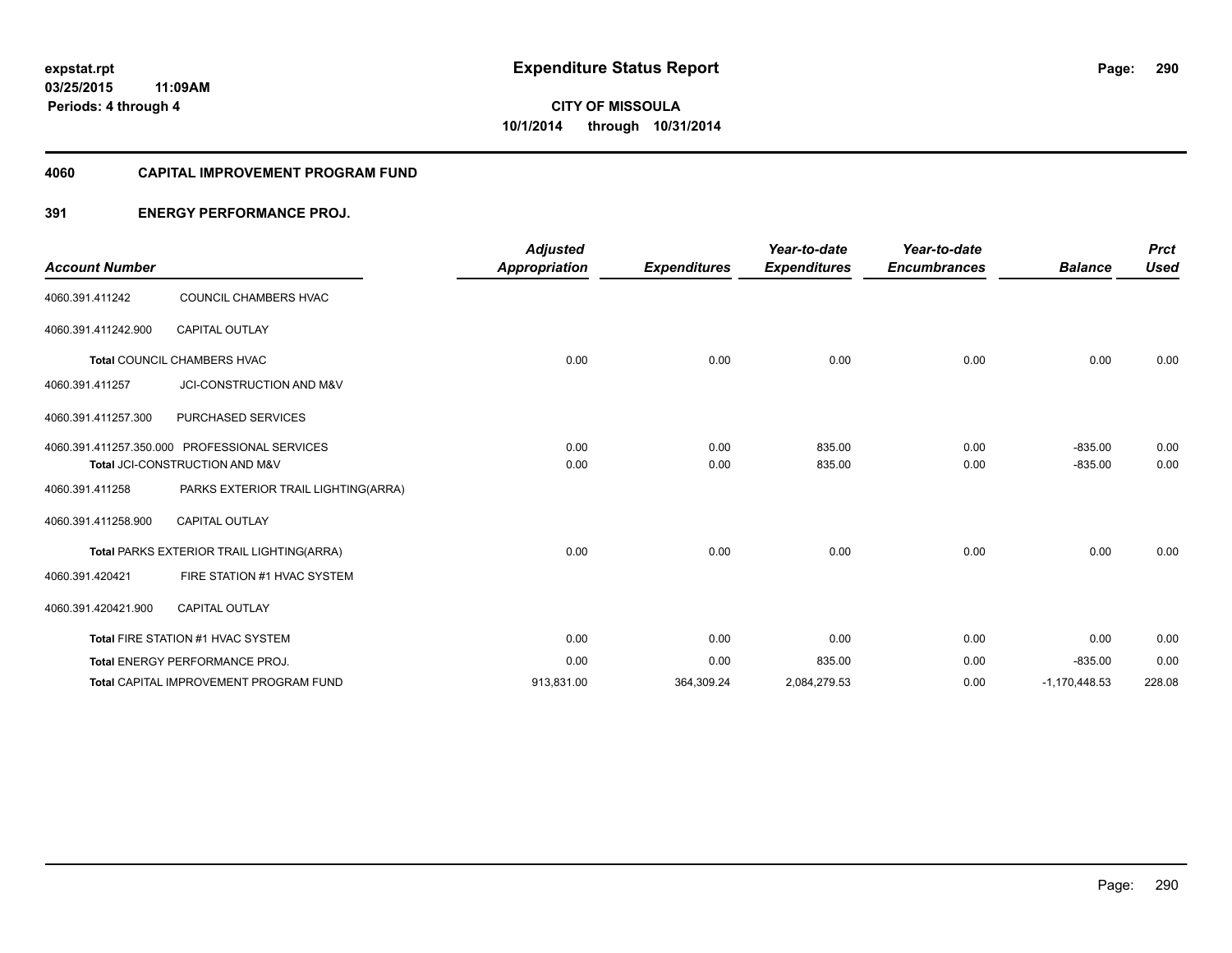**03/25/2015 11:09AM Periods: 4 through 4**

**CITY OF MISSOULA 10/1/2014 through 10/31/2014**

### **4130 1997 G O BOND OPEN SPACE PURCHASE FUND**

| <b>Account Number</b>                |                                              | <b>Adjusted</b><br>Appropriation | <b>Expenditures</b> | Year-to-date<br><b>Expenditures</b> | Year-to-date<br><b>Encumbrances</b> | <b>Balance</b> | <b>Prct</b><br>Used |
|--------------------------------------|----------------------------------------------|----------------------------------|---------------------|-------------------------------------|-------------------------------------|----------------|---------------------|
| 4130.390.460480                      | VANDALISM                                    |                                  |                     |                                     |                                     |                |                     |
| 4130.390.460480.800                  | OTHER OBJECTS                                |                                  |                     |                                     |                                     |                |                     |
| <b>Total OTHER OBJECTS</b>           |                                              | 0.00                             | 0.00                | 0.00                                | 0.00                                | 0.00           | 0.00                |
| 4130.390.460480.900                  | <b>CAPITAL OUTLAY</b>                        |                                  |                     |                                     |                                     |                |                     |
| 4130.390.460480.930.000 IMPROVEMENTS |                                              | 375.602.00                       | 0.00                | 0.00                                | 0.00                                | 375.602.00     | 0.00                |
|                                      | Total 1997 G O BOND OPEN SPACE PURCHASE FUND | 375,602.00                       | 0.00                | 0.00                                | 0.00                                | 375.602.00     | 0.00                |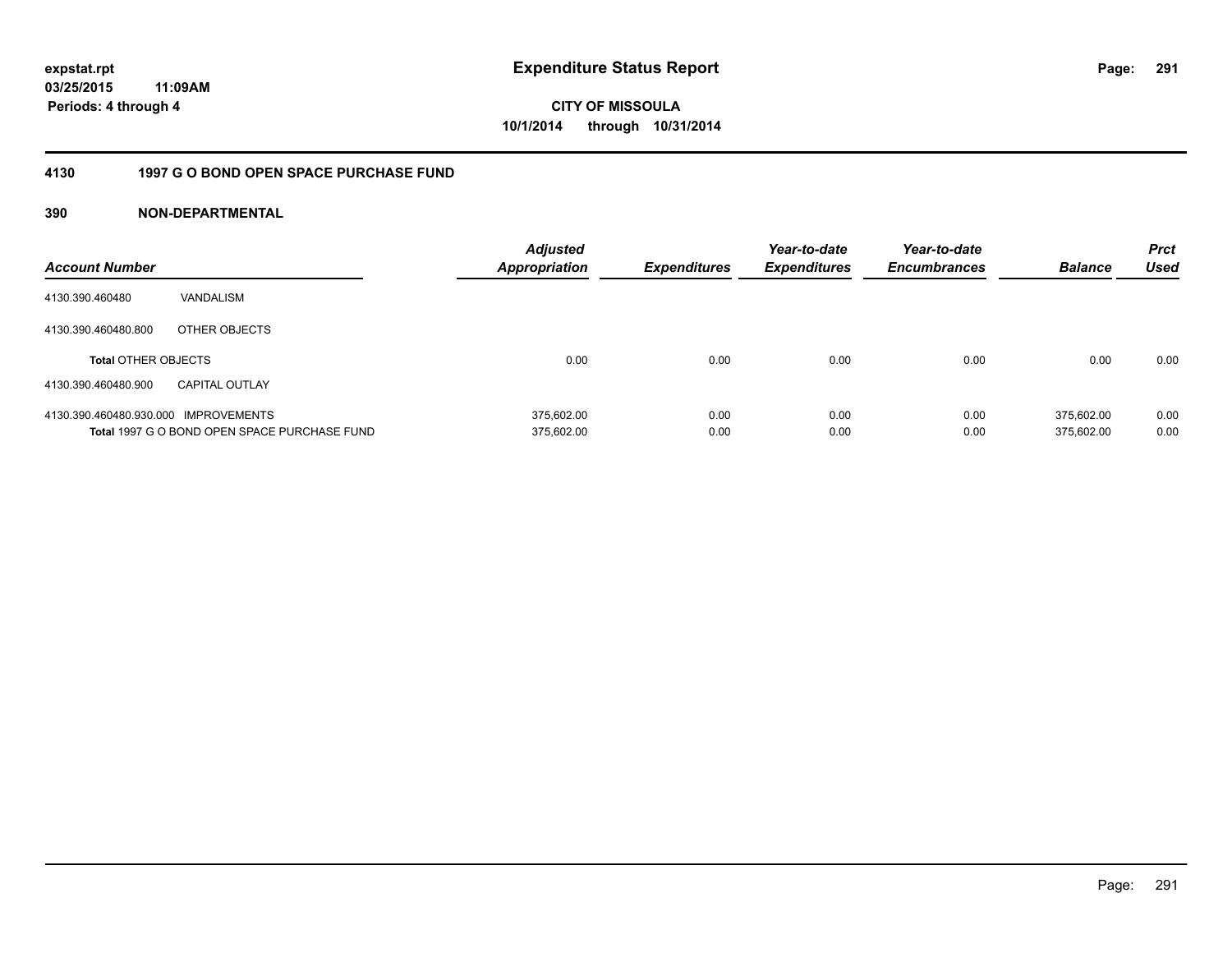### **4196 NEW FIRE STATION GO BOND**

**300 FIRE**

| <b>Account Number</b>                         |                       | <b>Adjusted</b><br><b>Appropriation</b> | <b>Expenditures</b> | Year-to-date<br><b>Expenditures</b> | Year-to-date<br><b>Encumbrances</b> | <b>Balance</b> | <b>Prct</b><br>Used |
|-----------------------------------------------|-----------------------|-----------------------------------------|---------------------|-------------------------------------|-------------------------------------|----------------|---------------------|
| 4196.300.420420                               | <b>FACILITY</b>       |                                         |                     |                                     |                                     |                |                     |
| 4196.300.420420.800                           | OTHER OBJECTS         |                                         |                     |                                     |                                     |                |                     |
| <b>Total OTHER OBJECTS</b>                    |                       | 0.00                                    | 0.00                | 0.00                                | 0.00                                | 0.00           | 0.00                |
| 4196.300.420420.900                           | <b>CAPITAL OUTLAY</b> |                                         |                     |                                     |                                     |                |                     |
| 4196.300.420420.930.000 IMPROVEMENTS          |                       | 3.020.00                                | 0.00                | 0.00                                | 0.00                                | 3.020.00       | 0.00                |
| 4196.300.420420.940.000 MACHINERY & EQUIPMENT |                       | 0.00                                    | 0.00                | 1.415.00                            | 0.00                                | $-1.415.00$    | 0.00                |
| Total NEW FIRE STATION GO BOND                |                       | 3,020.00                                | 0.00                | 1.415.00                            | 0.00                                | 1,605.00       | 46.85               |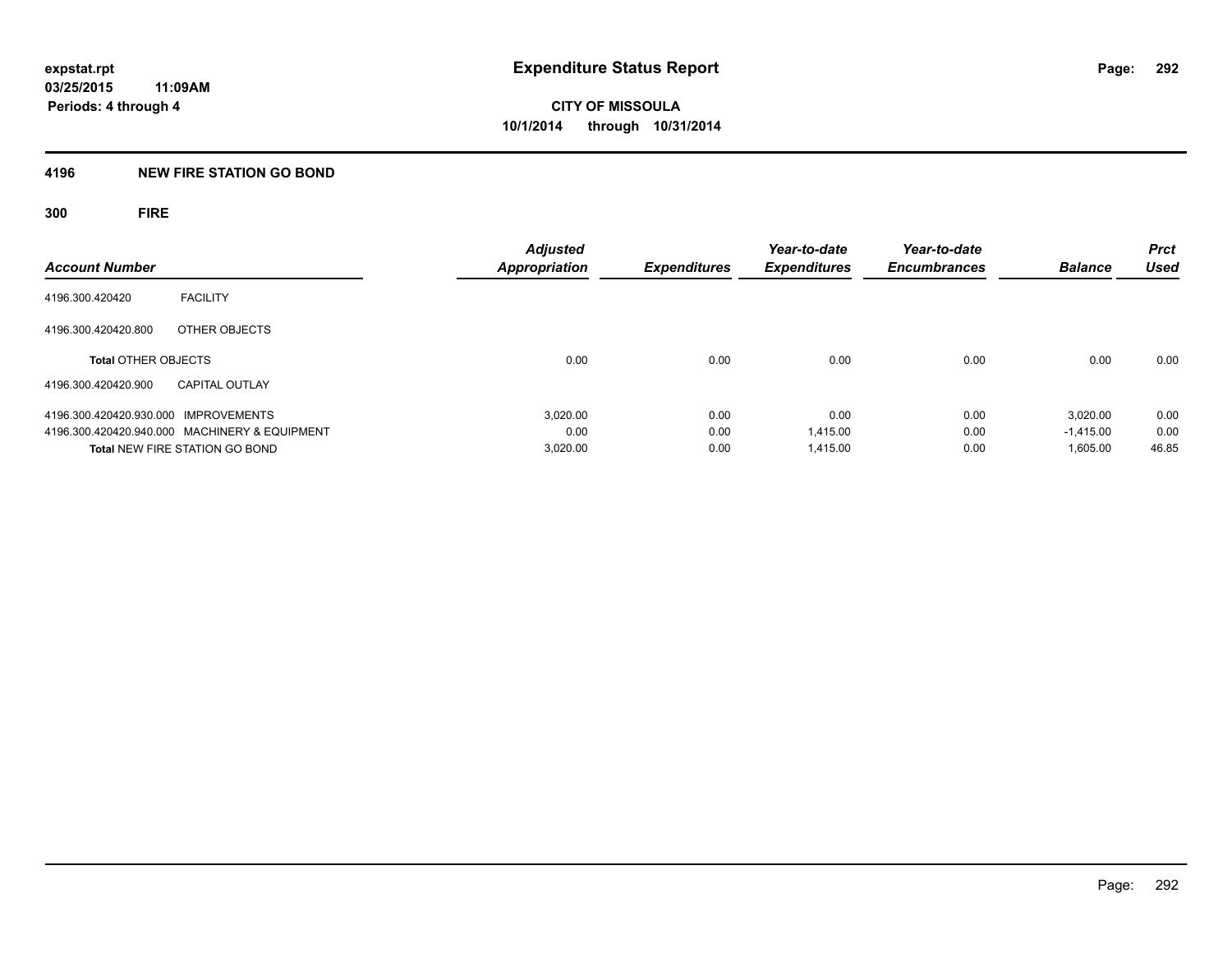**293**

**03/25/2015 11:09AM Periods: 4 through 4**

# **CITY OF MISSOULA 10/1/2014 through 10/31/2014**

### **4450 S/C CONSTRUCTION FUND FOR FY06**

| <b>Account Number</b>      |                                             | <b>Adjusted</b><br>Appropriation | <b>Expenditures</b> | Year-to-date<br><b>Expenditures</b> | Year-to-date<br><b>Encumbrances</b> | <b>Balance</b> | <b>Prct</b><br>Used |
|----------------------------|---------------------------------------------|----------------------------------|---------------------|-------------------------------------|-------------------------------------|----------------|---------------------|
| 4450.280.521000            | INTERFUND OPERATING TRANSFERS               |                                  |                     |                                     |                                     |                |                     |
| 4450.280.521000.800        | OTHER OBJECTS                               |                                  |                     |                                     |                                     |                |                     |
| <b>Total OTHER OBJECTS</b> |                                             | 0.00                             | 0.00                | 0.00                                | 0.00                                | 0.00           | 0.00                |
|                            | <b>Total INTERFUND OPERATING TRANSFERS</b>  | 0.00                             | 0.00                | 0.00                                | 0.00                                | 0.00           | 0.00                |
|                            | <b>Total S/C CONSTRUCTION FUND FOR FY06</b> | 0.00                             | 0.00                | 0.00                                | 0.00                                | 0.00           | 0.00                |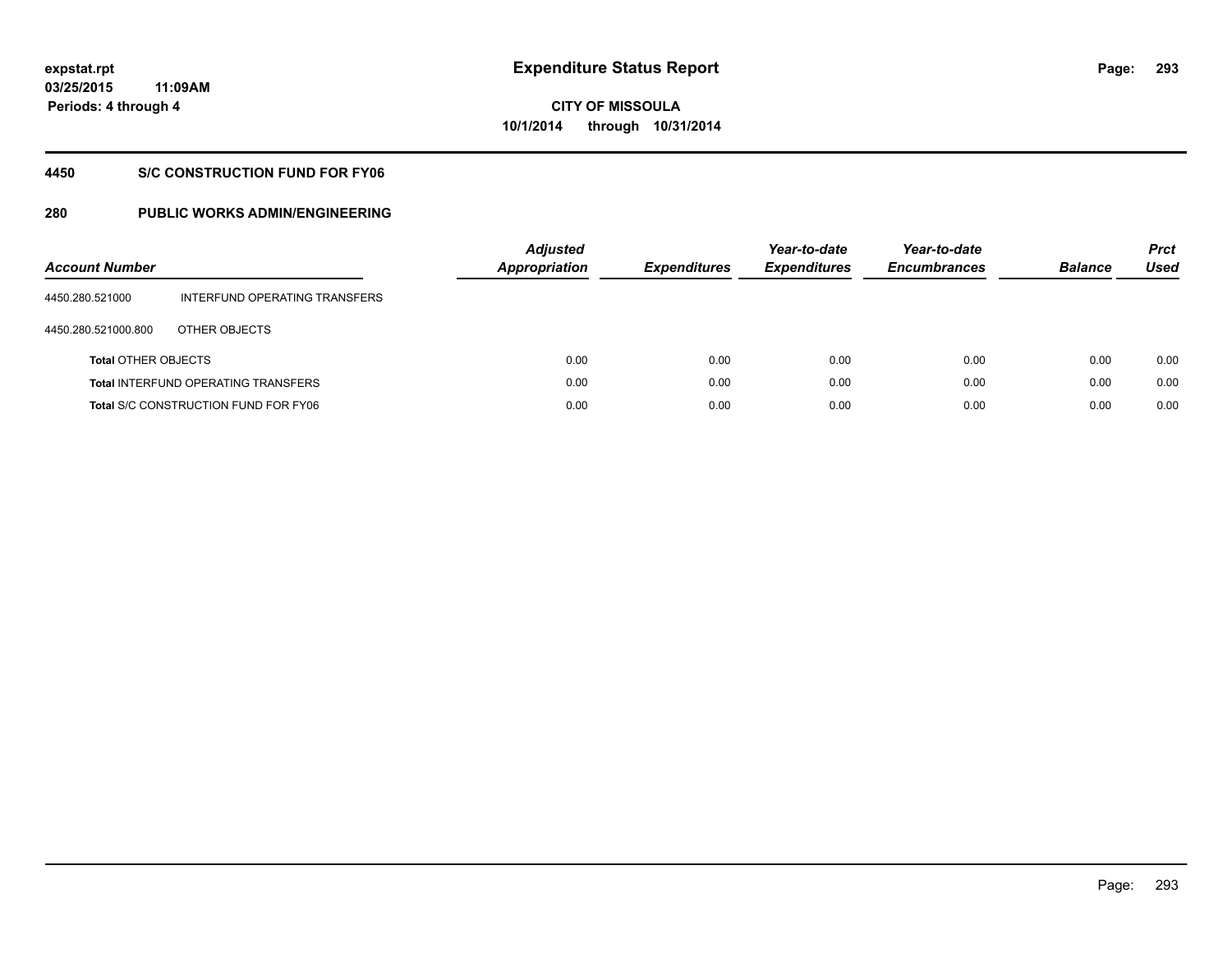### **4451 FY07 S/C BOND FUND**

| <b>Account Number</b>    |                                            | <b>Adjusted</b><br><b>Appropriation</b> | <b>Expenditures</b> | Year-to-date<br><b>Expenditures</b> | Year-to-date<br><b>Encumbrances</b> | <b>Balance</b> | <b>Prct</b><br>Used |
|--------------------------|--------------------------------------------|-----------------------------------------|---------------------|-------------------------------------|-------------------------------------|----------------|---------------------|
| 4451.280.521000          | INTERFUND OPERATING TRANSFERS              |                                         |                     |                                     |                                     |                |                     |
| 4451.280.521000.800      | OTHER OBJECTS                              |                                         |                     |                                     |                                     |                |                     |
|                          | <b>Total INTERFUND OPERATING TRANSFERS</b> | 0.00                                    | 0.00                | 0.00                                | 0.00                                | 0.00           | 0.00                |
| Total FY07 S/C BOND FUND |                                            | 0.00                                    | 0.00                | 0.00                                | 0.00                                | 0.00           | 0.00                |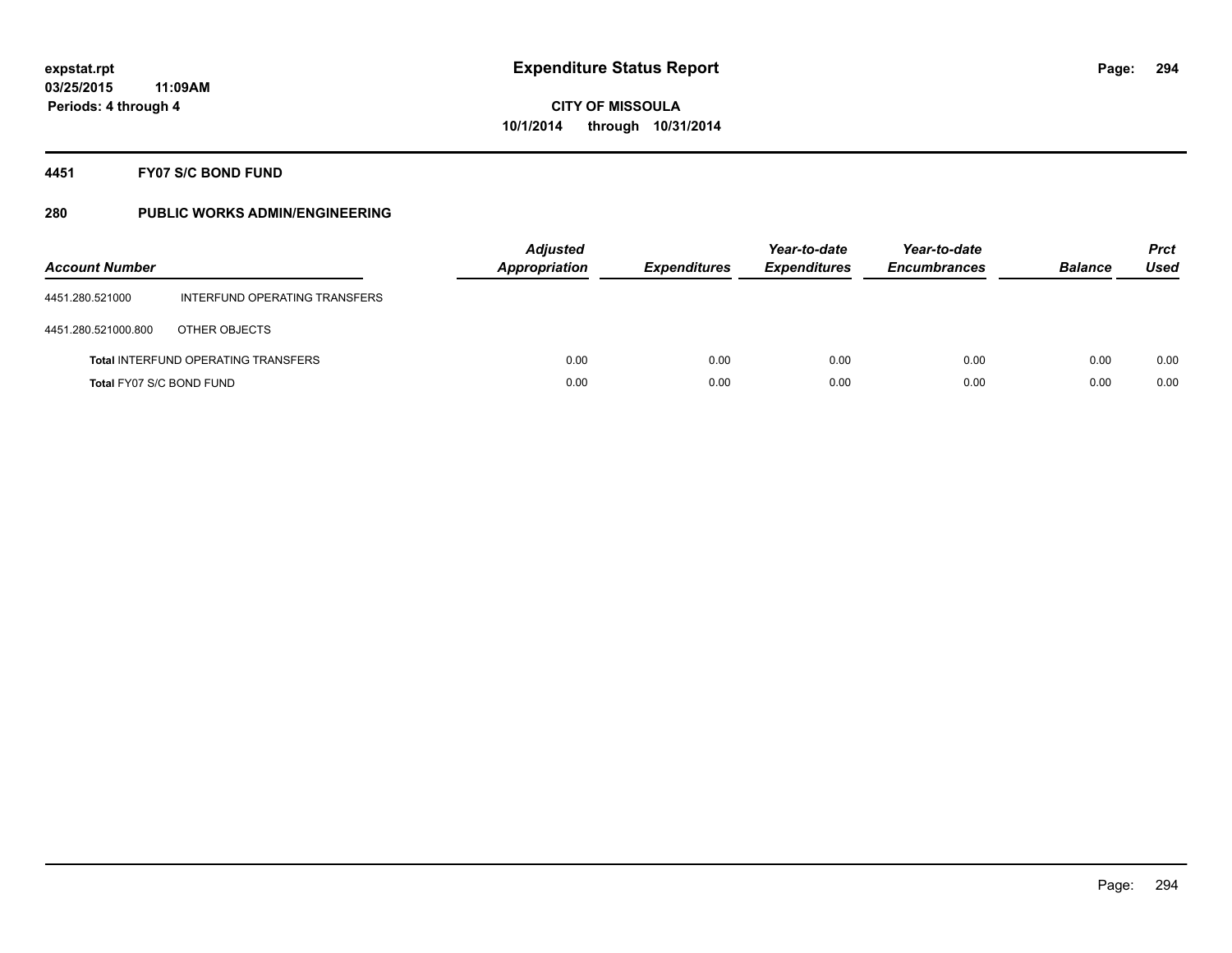**03/25/2015**

**295**

**11:09AM Periods: 4 through 4**

**CITY OF MISSOULA 10/1/2014 through 10/31/2014**

## **4452 S/C CONSTRUCTION FUND FOR FY 08 BOND SAL**

| <b>Account Number</b>       |                                                       | <b>Adjusted</b><br>Appropriation | <b>Expenditures</b> | Year-to-date<br><b>Expenditures</b> | Year-to-date<br><b>Encumbrances</b> | <b>Balance</b> | <b>Prct</b><br><b>Used</b> |
|-----------------------------|-------------------------------------------------------|----------------------------------|---------------------|-------------------------------------|-------------------------------------|----------------|----------------------------|
| 4452.280.430262             | <b>SIDEWALKS</b>                                      |                                  |                     |                                     |                                     |                |                            |
| 4452.280.430262.900         | CAPITAL OUTLAY                                        |                                  |                     |                                     |                                     |                |                            |
| <b>Total CAPITAL OUTLAY</b> |                                                       | 0.00                             | 0.00                | 0.00                                | 0.00                                | 0.00           | 0.00                       |
| <b>Total SIDEWALKS</b>      |                                                       | 0.00                             | 0.00                | 0.00                                | 0.00                                | 0.00           | 0.00                       |
|                             | <b>Total S/C CONSTRUCTION FUND FOR FY 08 BOND SAL</b> | 0.00                             | 0.00                | 0.00                                | 0.00                                | 0.00           | 0.00                       |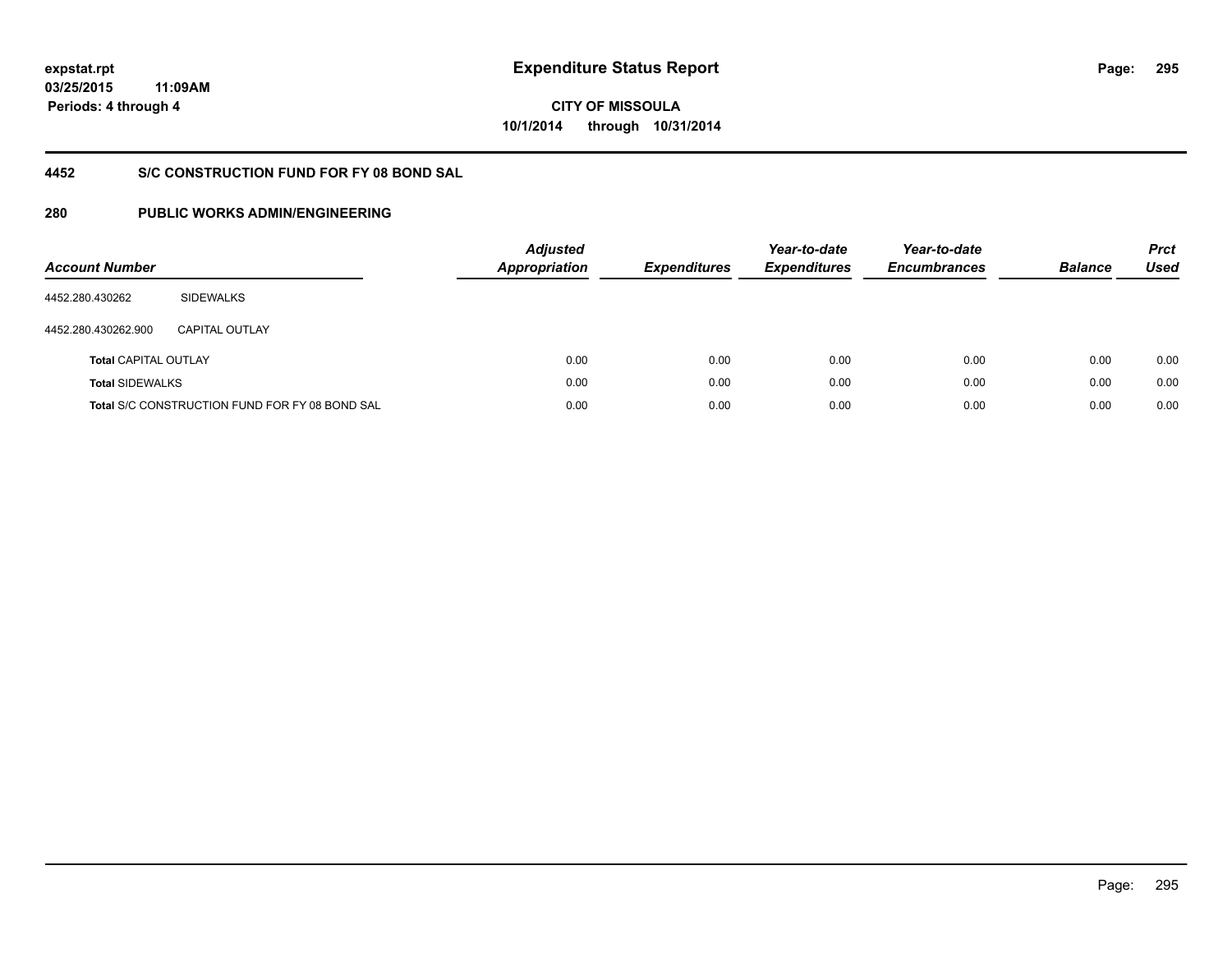**03/25/2015 11:09AM Periods: 4 through 4**

**296**

# **CITY OF MISSOULA 10/1/2014 through 10/31/2014**

### **4453 S/C CONSTRUCTION FUND FY09 BOND**

| <b>Account Number</b>  |                                             | <b>Adjusted</b><br><b>Appropriation</b> | <b>Expenditures</b> | Year-to-date<br><b>Expenditures</b> | Year-to-date<br><b>Encumbrances</b> | <b>Balance</b> | <b>Prct</b><br><b>Used</b> |
|------------------------|---------------------------------------------|-----------------------------------------|---------------------|-------------------------------------|-------------------------------------|----------------|----------------------------|
| 4453.280.430262        | <b>SIDEWALKS</b>                            |                                         |                     |                                     |                                     |                |                            |
| 4453.280.430262.900    | <b>CAPITAL OUTLAY</b>                       |                                         |                     |                                     |                                     |                |                            |
| <b>Total SIDEWALKS</b> |                                             | 0.00                                    | 0.00                | 0.00                                | 0.00                                | 0.00           | 0.00                       |
| 4453.280.521000        | INTERFUND OPERATING TRANSFERS               |                                         |                     |                                     |                                     |                |                            |
| 4453.280.521000.800    | OTHER OBJECTS                               |                                         |                     |                                     |                                     |                |                            |
|                        | <b>Total PUBLIC WORKS ADMIN/ENGINEERING</b> | 0.00                                    | 0.00                | 0.00                                | 0.00                                | 0.00           | 0.00                       |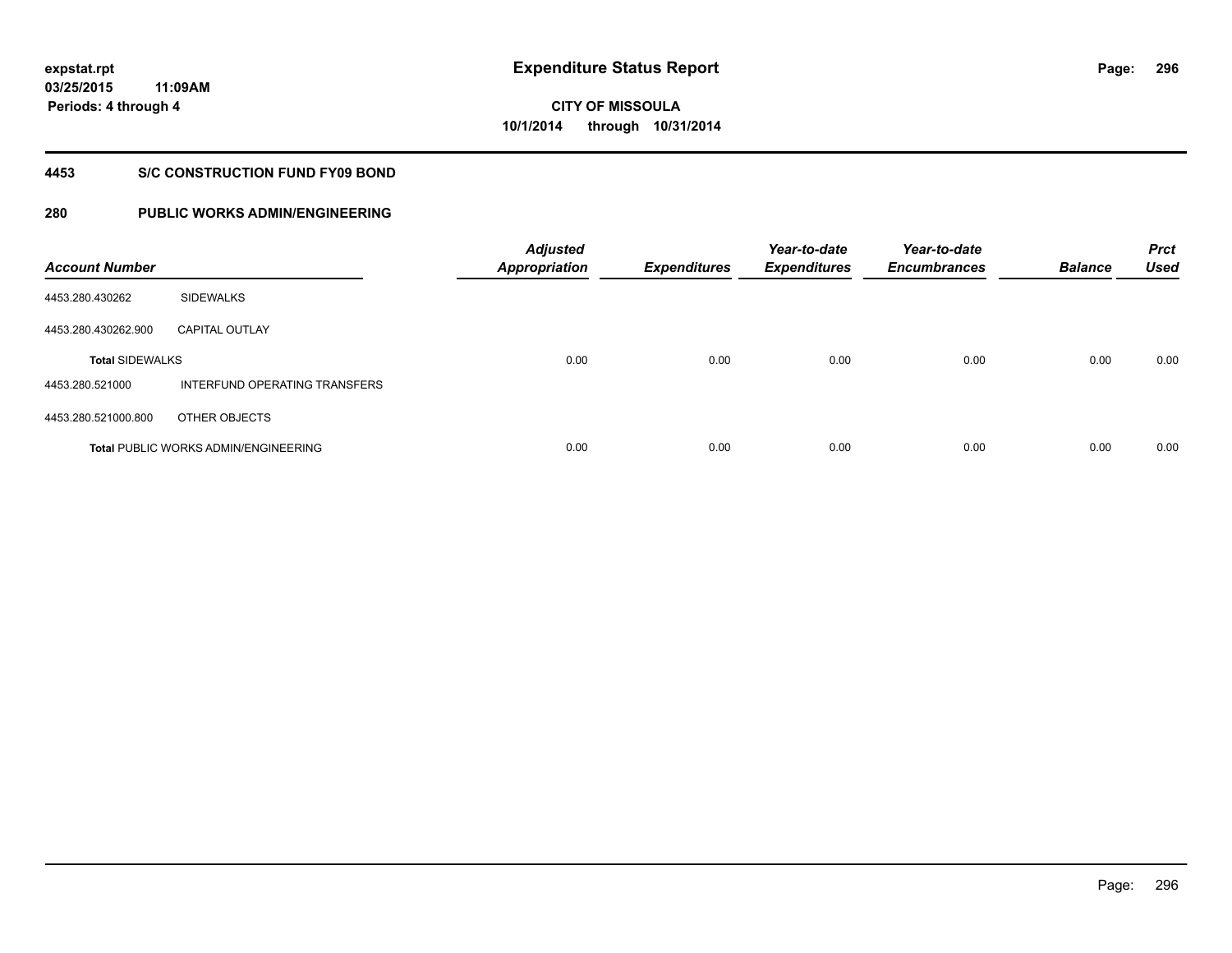## **03/25/2015 11:09AM Periods: 4 through 4**

## **CITY OF MISSOULA 10/1/2014 through 10/31/2014**

## **4453 S/C CONSTRUCTION FUND FY09 BOND**

| <b>Account Number</b> |                                       | <b>Adjusted</b><br>Appropriation | <b>Expenditures</b> | Year-to-date<br><b>Expenditures</b> | Year-to-date<br><b>Encumbrances</b> | <b>Balance</b> | <b>Prct</b><br>Used |
|-----------------------|---------------------------------------|----------------------------------|---------------------|-------------------------------------|-------------------------------------|----------------|---------------------|
| 4453.390.410710       | *** Title Not Found ***               |                                  |                     |                                     |                                     |                |                     |
| 4453.390.410710.500   | <b>FIXED CHARGES</b>                  |                                  |                     |                                     |                                     |                |                     |
|                       | Total S/C CONSTRUCTION FUND FY09 BOND | 0.00                             | 0.00                | 0.00                                | 0.00                                | 0.00           | 0.00                |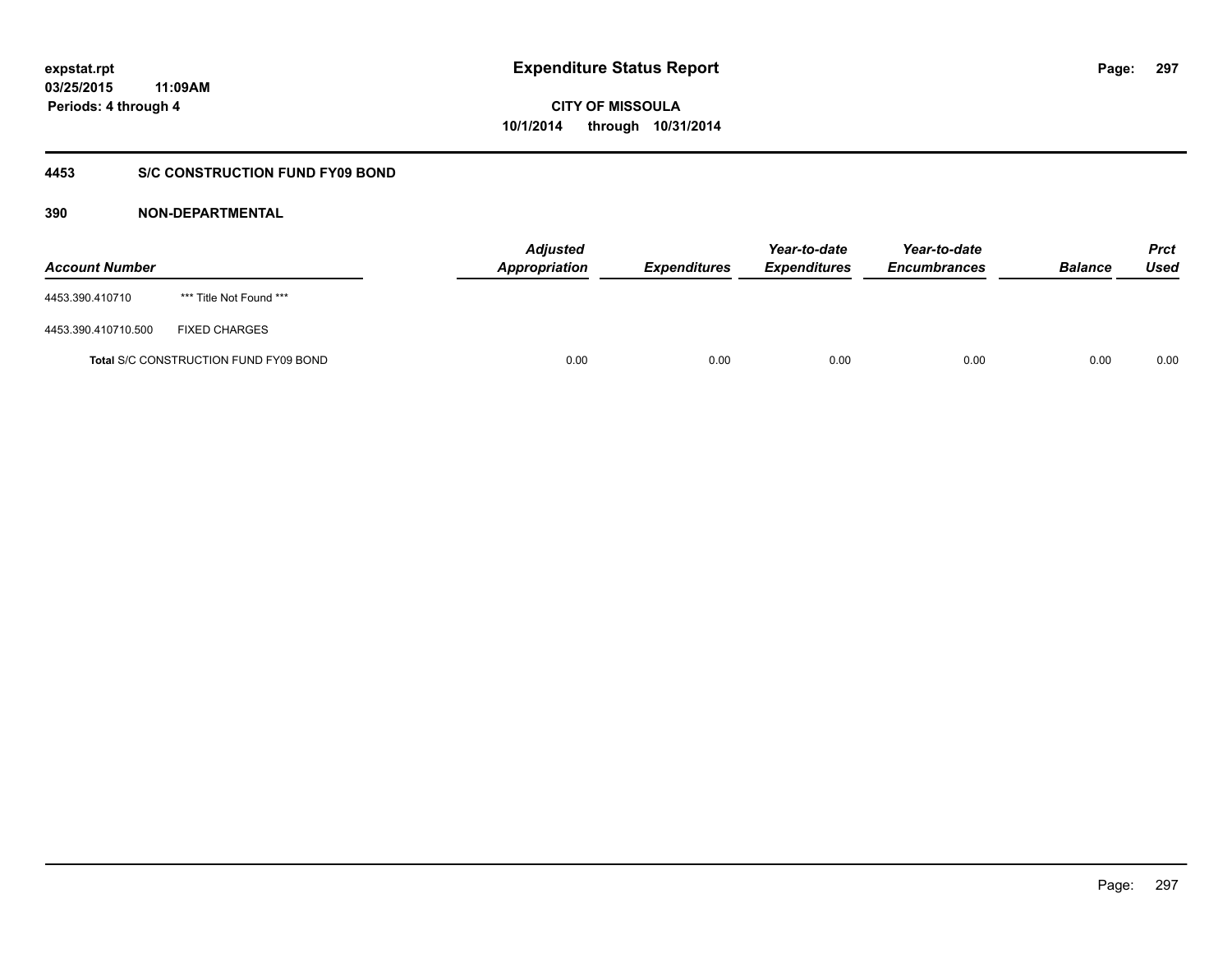## **4454 S/C CONSTRUCTION FUND FOR FY10**

| <b>Account Number</b>       |                                             | <b>Adjusted</b><br><b>Appropriation</b> | <b>Expenditures</b> | Year-to-date<br><b>Expenditures</b> | Year-to-date<br><b>Encumbrances</b> | <b>Balance</b> | <b>Prct</b><br>Used |
|-----------------------------|---------------------------------------------|-----------------------------------------|---------------------|-------------------------------------|-------------------------------------|----------------|---------------------|
| 4454.280.430262             | SIDEWALKS                                   |                                         |                     |                                     |                                     |                |                     |
| 4454.280.430262.900         | <b>CAPITAL OUTLAY</b>                       |                                         |                     |                                     |                                     |                |                     |
| <b>Total CAPITAL OUTLAY</b> |                                             | 0.00                                    | 0.00                | 0.00                                | 0.00                                | 0.00           | 0.00                |
| <b>Total SIDEWALKS</b>      |                                             | 0.00                                    | 0.00                | 0.00                                | 0.00                                | 0.00           | 0.00                |
|                             | <b>Total S/C CONSTRUCTION FUND FOR FY10</b> | 0.00                                    | 0.00                | 0.00                                | 0.00                                | 0.00           | 0.00                |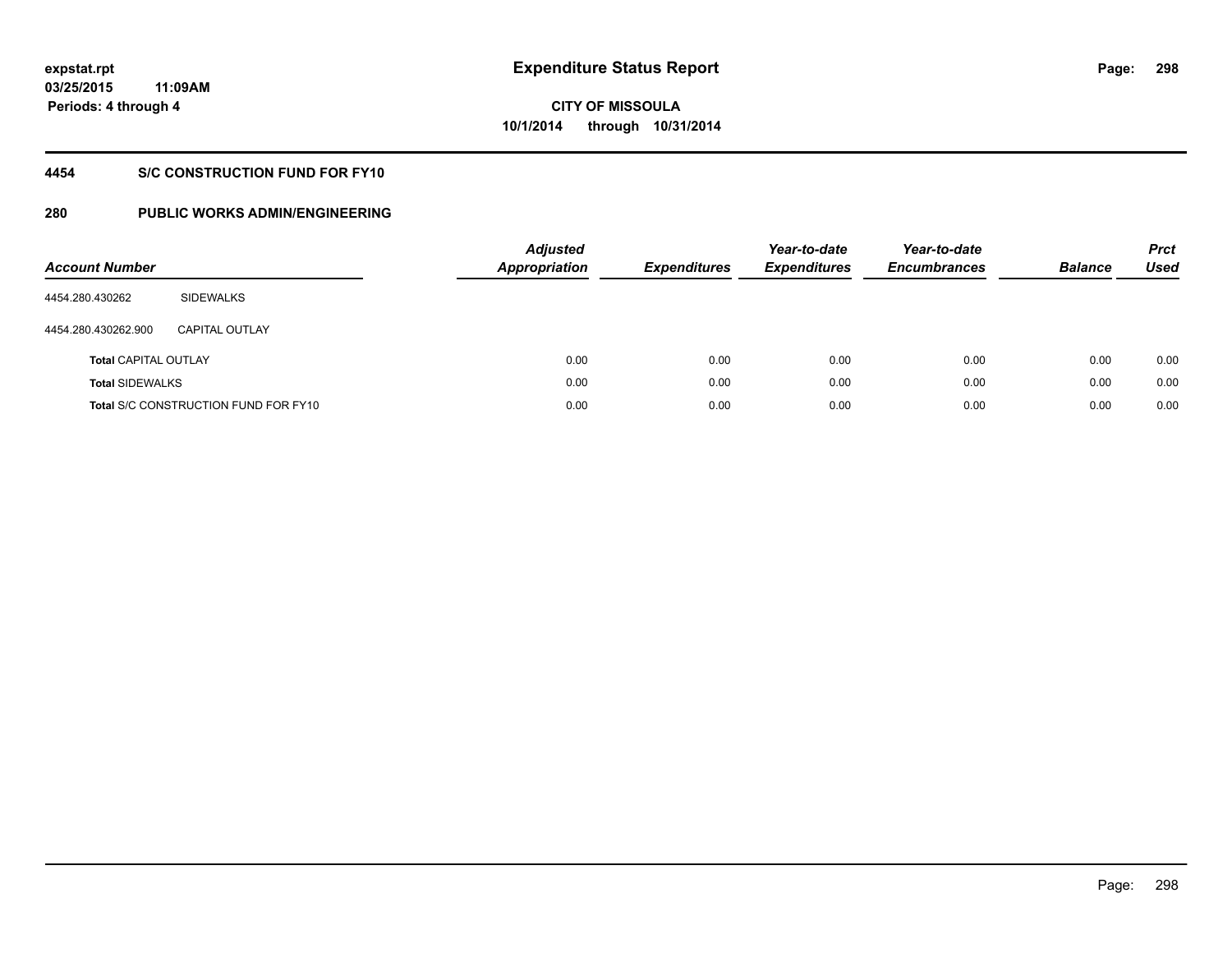### **4455 FY11 S/C CONSTRUCTION FUND**

| <b>Account Number</b>       |                                         | <b>Adjusted</b><br><b>Appropriation</b> | <b>Expenditures</b> | Year-to-date<br><b>Expenditures</b> | Year-to-date<br><b>Encumbrances</b> | <b>Balance</b> | <b>Prct</b><br>Used |
|-----------------------------|-----------------------------------------|-----------------------------------------|---------------------|-------------------------------------|-------------------------------------|----------------|---------------------|
| 4455.280.430262             | SIDEWALKS                               |                                         |                     |                                     |                                     |                |                     |
| 4455.280.430262.900         | CAPITAL OUTLAY                          |                                         |                     |                                     |                                     |                |                     |
| <b>Total CAPITAL OUTLAY</b> |                                         | 0.00                                    | 0.00                | 0.00                                | 0.00                                | 0.00           | 0.00                |
| <b>Total SIDEWALKS</b>      |                                         | 0.00                                    | 0.00                | 0.00                                | 0.00                                | 0.00           | 0.00                |
|                             | <b>Total FY11 S/C CONSTRUCTION FUND</b> | 0.00                                    | 0.00                | 0.00                                | 0.00                                | 0.00           | 0.00                |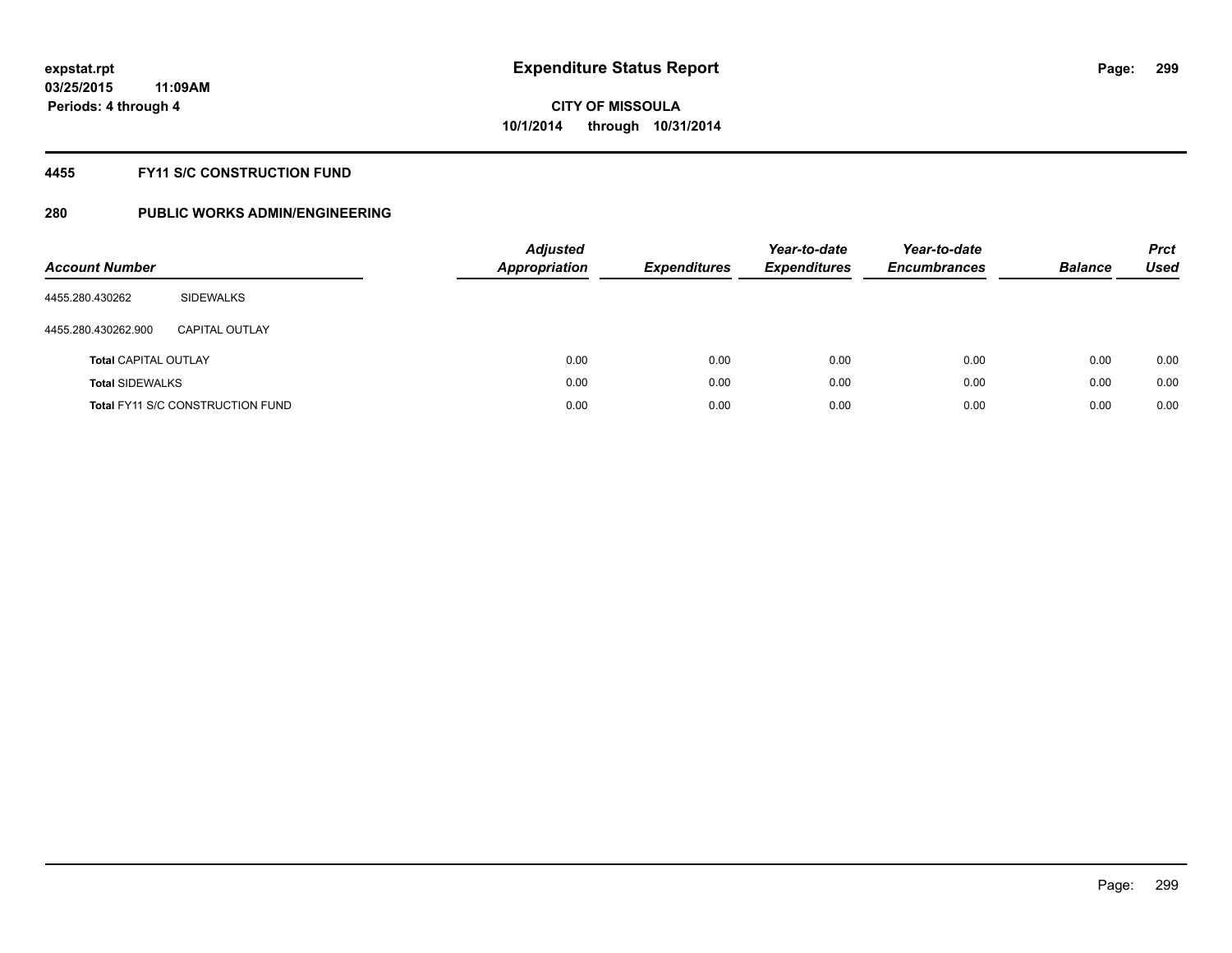### **4456 FY12 S/C CONSTRUCTION FUND**

| <b>Account Number</b>  |                                            | <b>Adjusted</b><br><b>Appropriation</b> | <b>Expenditures</b> | Year-to-date<br><b>Expenditures</b> | Year-to-date<br><b>Encumbrances</b> | <b>Balance</b> | <b>Prct</b><br><b>Used</b> |
|------------------------|--------------------------------------------|-----------------------------------------|---------------------|-------------------------------------|-------------------------------------|----------------|----------------------------|
| 4456.280.430262        | <b>SIDEWALKS</b>                           |                                         |                     |                                     |                                     |                |                            |
| 4456.280.430262.900    | <b>CAPITAL OUTLAY</b>                      |                                         |                     |                                     |                                     |                |                            |
| <b>Total SIDEWALKS</b> |                                            | 0.00                                    | 0.00                | 0.00                                | 0.00                                | 0.00           | 0.00                       |
| 4456.280.521000        | INTERFUND OPERATING TRANSFERS              |                                         |                     |                                     |                                     |                |                            |
| 4456.280.521000.800    | OTHER OBJECTS                              |                                         |                     |                                     |                                     |                |                            |
|                        | <b>Total INTERFUND OPERATING TRANSFERS</b> | 0.00                                    | 0.00                | 0.00                                | 0.00                                | 0.00           | 0.00                       |
|                        | <b>Total FY12 S/C CONSTRUCTION FUND</b>    | 0.00                                    | 0.00                | 0.00                                | 0.00                                | 0.00           | 0.00                       |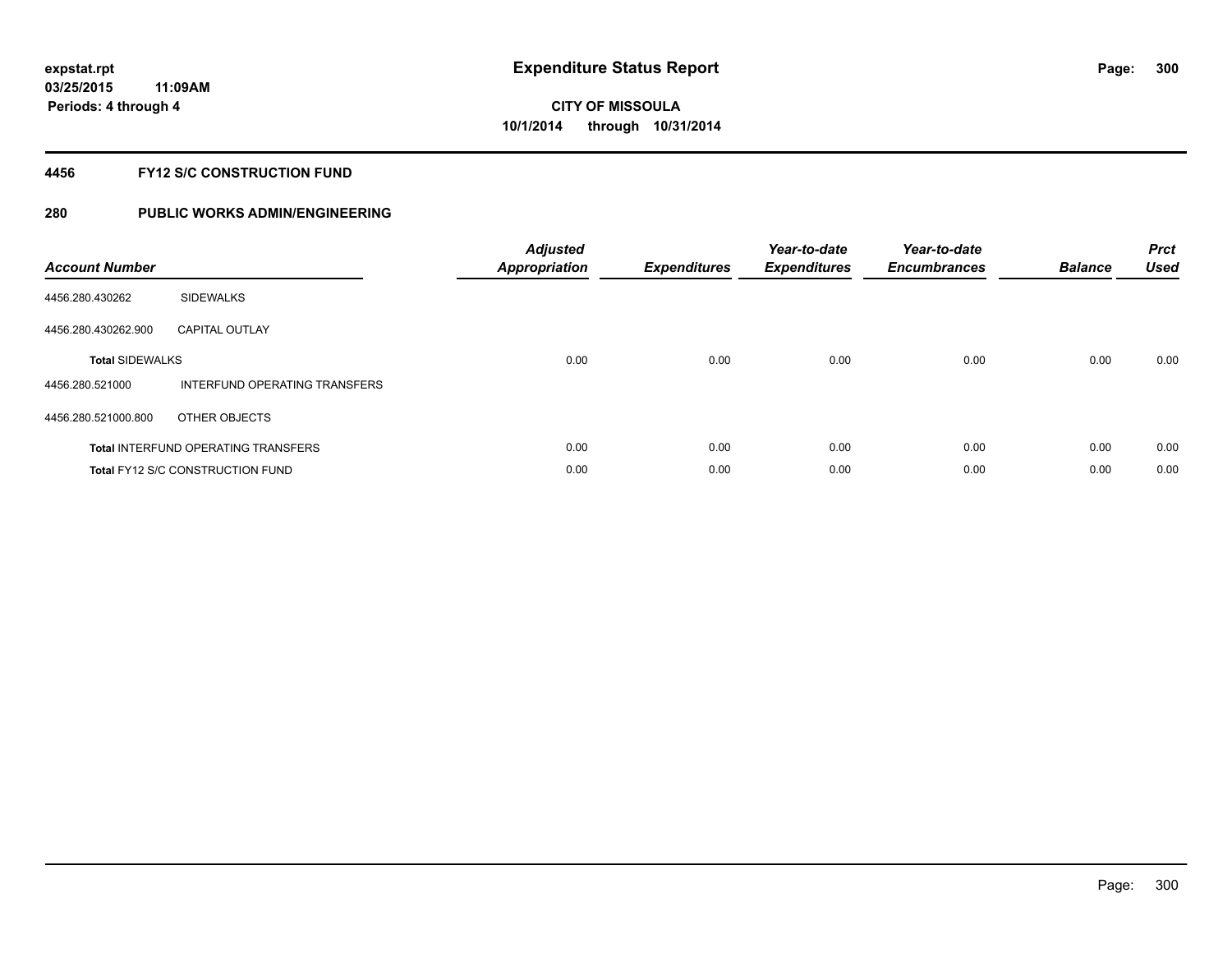### **4457 FY13 SIDEWALK/CURB CONSTRUCTION**

| <b>Account Number</b>  |                                            | <b>Adjusted</b><br><b>Appropriation</b> | <b>Expenditures</b> | Year-to-date<br><b>Expenditures</b> | Year-to-date<br><b>Encumbrances</b> | <b>Balance</b> | <b>Prct</b><br><b>Used</b> |
|------------------------|--------------------------------------------|-----------------------------------------|---------------------|-------------------------------------|-------------------------------------|----------------|----------------------------|
| 4457.280.430262        | <b>SIDEWALKS</b>                           |                                         |                     |                                     |                                     |                |                            |
| 4457.280.430262.300    | PURCHASED SERVICES                         |                                         |                     |                                     |                                     |                |                            |
|                        | <b>Total PURCHASED SERVICES</b>            | 0.00                                    | 0.00                | 0.00                                | 0.00                                | 0.00           | 0.00                       |
| 4457.280.430262.900    | <b>CAPITAL OUTLAY</b>                      |                                         |                     |                                     |                                     |                |                            |
| <b>Total SIDEWALKS</b> |                                            | 0.00                                    | 0.00                | 0.00                                | 0.00                                | 0.00           | 0.00                       |
| 4457.280.521000        | <b>INTERFUND OPERATING TRANSFERS</b>       |                                         |                     |                                     |                                     |                |                            |
| 4457.280.521000.800    | OTHER OBJECTS                              |                                         |                     |                                     |                                     |                |                            |
|                        | <b>Total INTERFUND OPERATING TRANSFERS</b> | 0.00                                    | 0.00                | 0.00                                | 0.00                                | 0.00           | 0.00                       |
|                        | Total FY13 SIDEWALK/CURB CONSTRUCTION      | 0.00                                    | 0.00                | 0.00                                | 0.00                                | 0.00           | 0.00                       |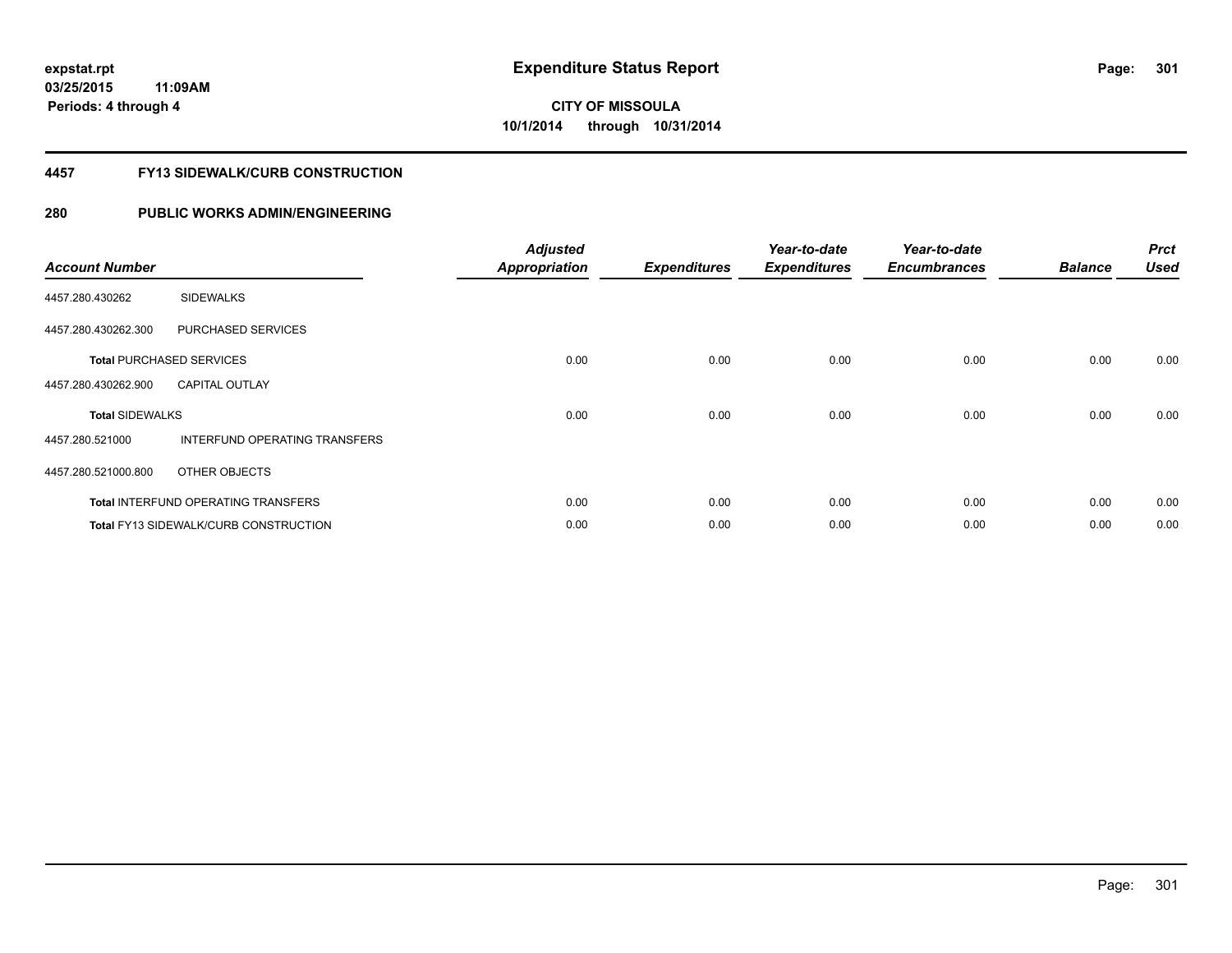**03/25/2015 11:09AM Periods: 4 through 4**

## **CITY OF MISSOULA 10/1/2014 through 10/31/2014**

### **4458 FY14 SIDEWALK & CURB CONSTRUCTION**

| <b>Account Number</b>  |                                                    | <b>Adjusted</b><br><b>Appropriation</b> | <b>Expenditures</b> | Year-to-date<br><b>Expenditures</b> | Year-to-date<br><b>Encumbrances</b> | <b>Balance</b> | <b>Prct</b><br>Used |
|------------------------|----------------------------------------------------|-----------------------------------------|---------------------|-------------------------------------|-------------------------------------|----------------|---------------------|
| 4458.280.430262        | <b>SIDEWALKS</b>                                   |                                         |                     |                                     |                                     |                |                     |
| 4458.280.430262.900    | <b>CAPITAL OUTLAY</b>                              |                                         |                     |                                     |                                     |                |                     |
| <b>Total SIDEWALKS</b> |                                                    | 0.00                                    | 0.00                | 0.00                                | 0.00                                | 0.00           | 0.00                |
| 4458.280.521000        | INTERFUND OPERATING TRANSFERS                      |                                         |                     |                                     |                                     |                |                     |
| 4458.280.521000.800    | OTHER OBJECTS                                      |                                         |                     |                                     |                                     |                |                     |
|                        | <b>Total INTERFUND OPERATING TRANSFERS</b>         | 0.00                                    | 0.00                | 0.00                                | 0.00                                | 0.00           | 0.00                |
|                        | <b>Total FY14 SIDEWALK &amp; CURB CONSTRUCTION</b> | 0.00                                    | 0.00                | 0.00                                | 0.00                                | 0.00           | 0.00                |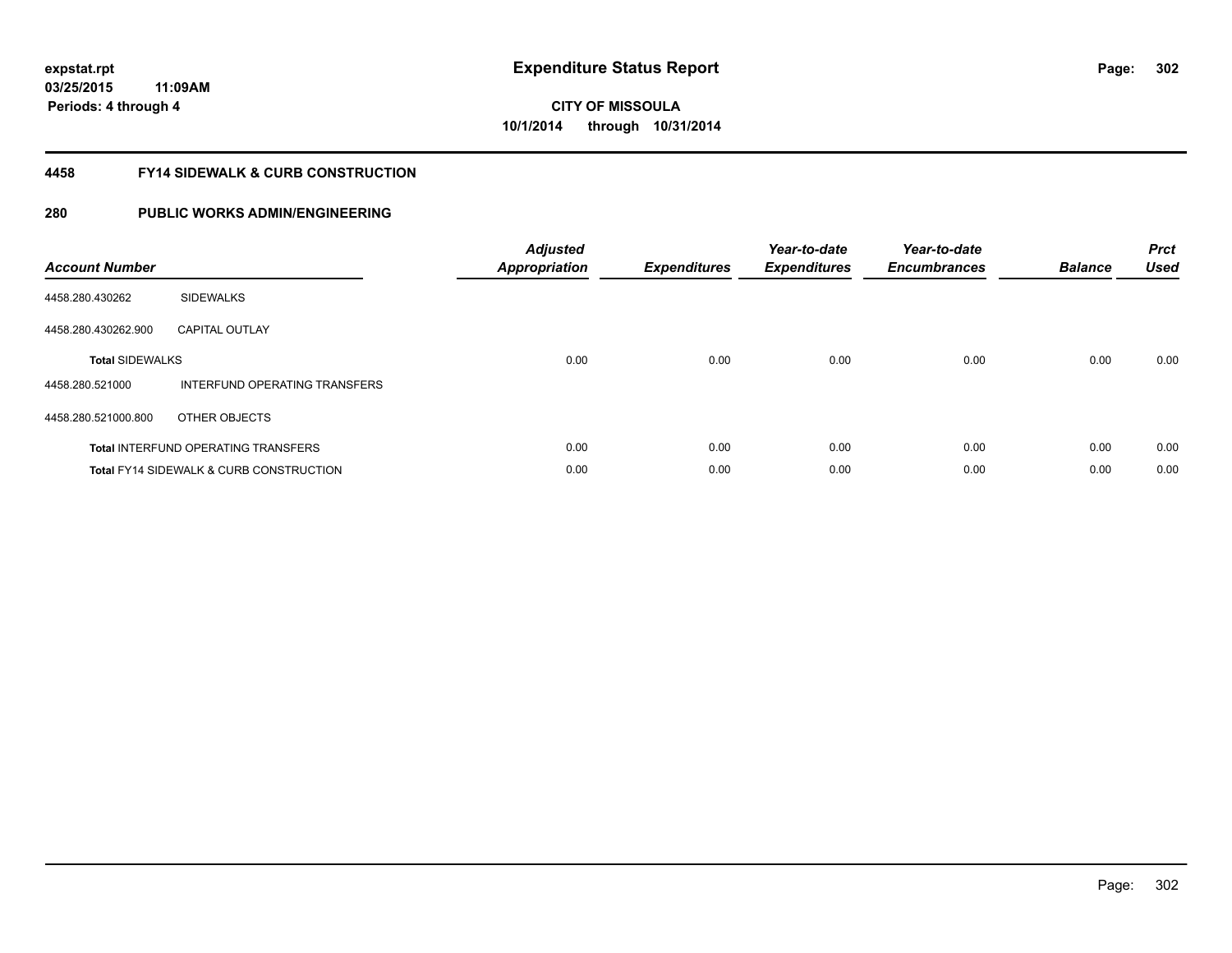**03/25/2015 11:09AM Periods: 4 through 4**

## **CITY OF MISSOULA 10/1/2014 through 10/31/2014**

#### **4459 FY15 SIDEWALK/CURB CONSTRUCTION**

| <b>Account Number</b>                |                                              | <b>Adjusted</b><br><b>Appropriation</b> | <b>Expenditures</b> | Year-to-date<br><i><b>Expenditures</b></i> | Year-to-date<br><b>Encumbrances</b> | <b>Balance</b>                 | <b>Prct</b><br>Used |
|--------------------------------------|----------------------------------------------|-----------------------------------------|---------------------|--------------------------------------------|-------------------------------------|--------------------------------|---------------------|
| 4459.280.430262                      | <b>SIDEWALKS</b>                             |                                         |                     |                                            |                                     |                                |                     |
| 4459.280.430262.900                  | <b>CAPITAL OUTLAY</b>                        |                                         |                     |                                            |                                     |                                |                     |
| 4459.280.430262.930.000 IMPROVEMENTS | <b>Total FY15 SIDEWALK/CURB CONSTRUCTION</b> | 0.00<br>0.00                            | 0.00<br>0.00        | 252.212.16<br>252,212.16                   | 0.00<br>0.00                        | $-252.212.16$<br>$-252,212.16$ | 0.00<br>0.00        |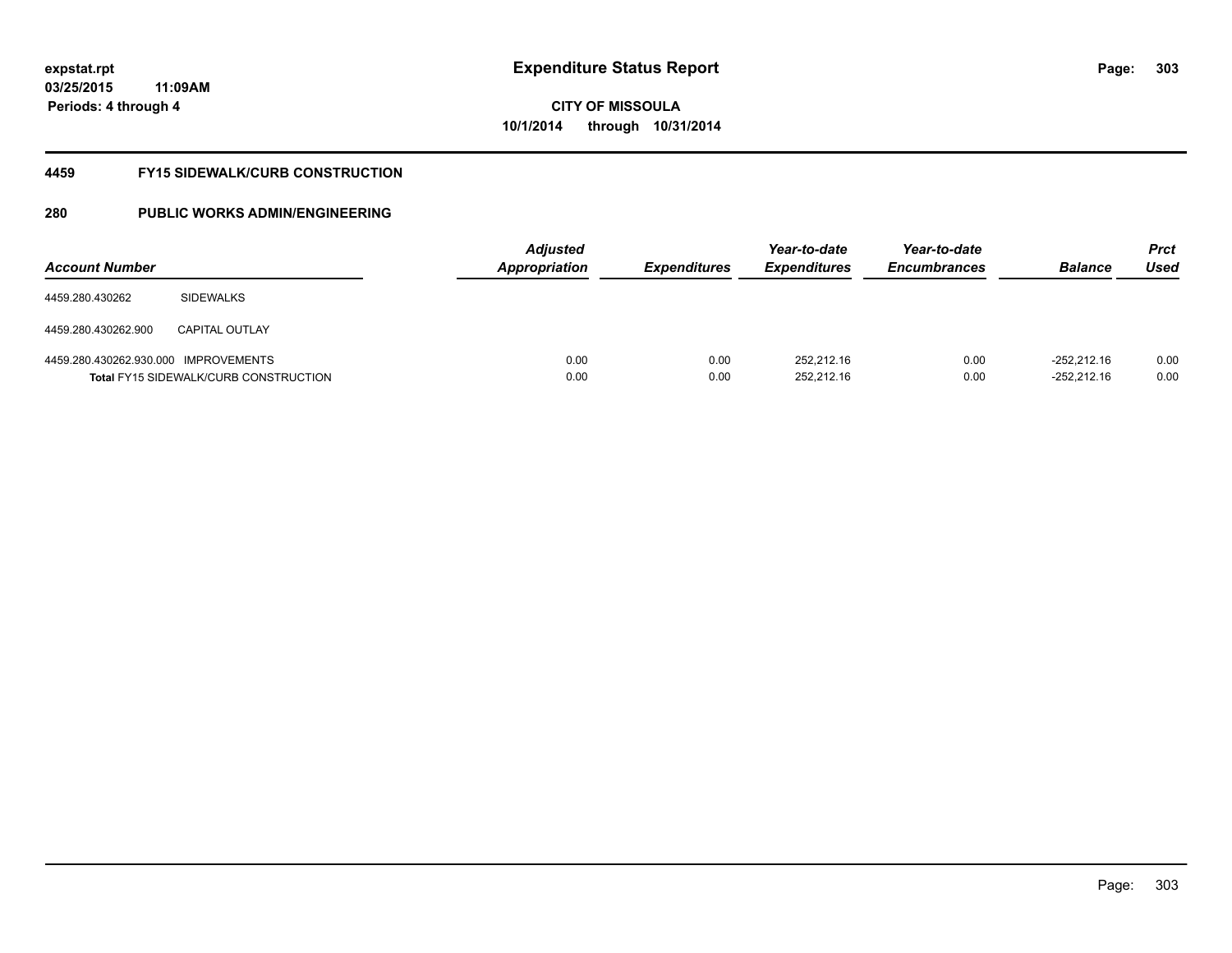## **4531 SID 531 TRAFFIC CALMING**

| <b>Account Number</b>       |                                      | <b>Adjusted</b><br><b>Appropriation</b> | <b>Expenditures</b> | Year-to-date<br><b>Expenditures</b> | Year-to-date<br><b>Encumbrances</b> | <b>Balance</b> | <b>Prct</b><br>Used |
|-----------------------------|--------------------------------------|-----------------------------------------|---------------------|-------------------------------------|-------------------------------------|----------------|---------------------|
| 4531.390.510100             | SPECIAL ASSESSMENTS                  |                                         |                     |                                     |                                     |                |                     |
| 4531.390.510100.900         | CAPITAL OUTLAY                       |                                         |                     |                                     |                                     |                |                     |
| <b>Total CAPITAL OUTLAY</b> |                                      | 0.00                                    | 0.00                | 0.00                                | 0.00                                | 0.00           | 0.00                |
|                             | <b>Total SPECIAL ASSESSMENTS</b>     | 0.00                                    | 0.00                | 0.00                                | 0.00                                | 0.00           | 0.00                |
|                             | <b>Total SID 531 TRAFFIC CALMING</b> | 0.00                                    | 0.00                | 0.00                                | 0.00                                | 0.00           | 0.00                |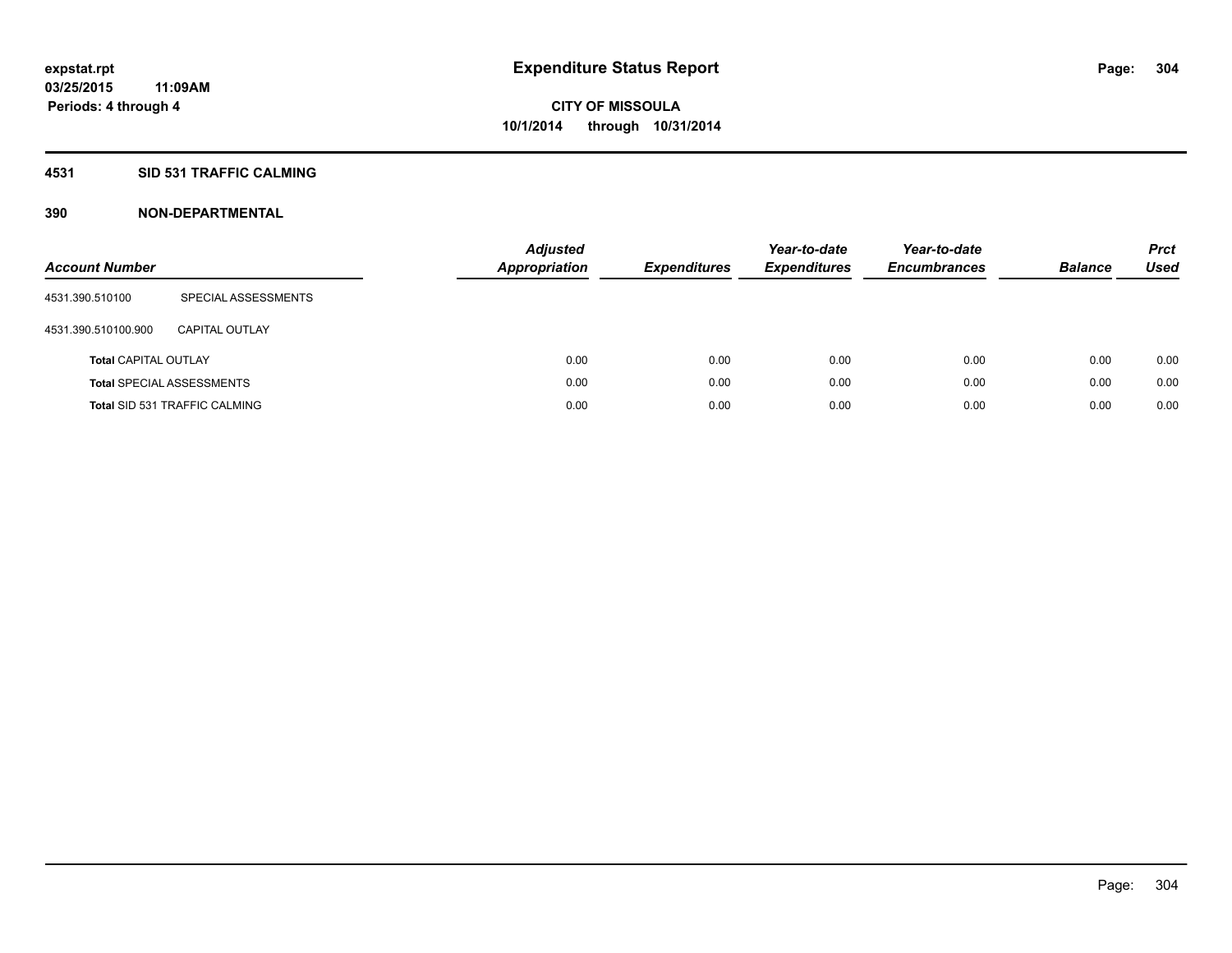## **4532 MALONEY RANCH SID**

| <b>Account Number</b>          |                                  | <b>Adjusted</b><br>Appropriation | <b>Expenditures</b> | Year-to-date<br><b>Expenditures</b> | Year-to-date<br><b>Encumbrances</b> | <b>Balance</b> | <b>Prct</b><br><b>Used</b> |
|--------------------------------|----------------------------------|----------------------------------|---------------------|-------------------------------------|-------------------------------------|----------------|----------------------------|
| 4532.390.510100                | SPECIAL ASSESSMENTS              |                                  |                     |                                     |                                     |                |                            |
| 4532.390.510100.900            | <b>CAPITAL OUTLAY</b>            |                                  |                     |                                     |                                     |                |                            |
|                                | <b>Total SPECIAL ASSESSMENTS</b> | 0.00                             | 0.00                | 0.00                                | 0.00                                | 0.00           | 0.00                       |
| <b>Total MALONEY RANCH SID</b> |                                  | 0.00                             | 0.00                | 0.00                                | 0.00                                | 0.00           | 0.00                       |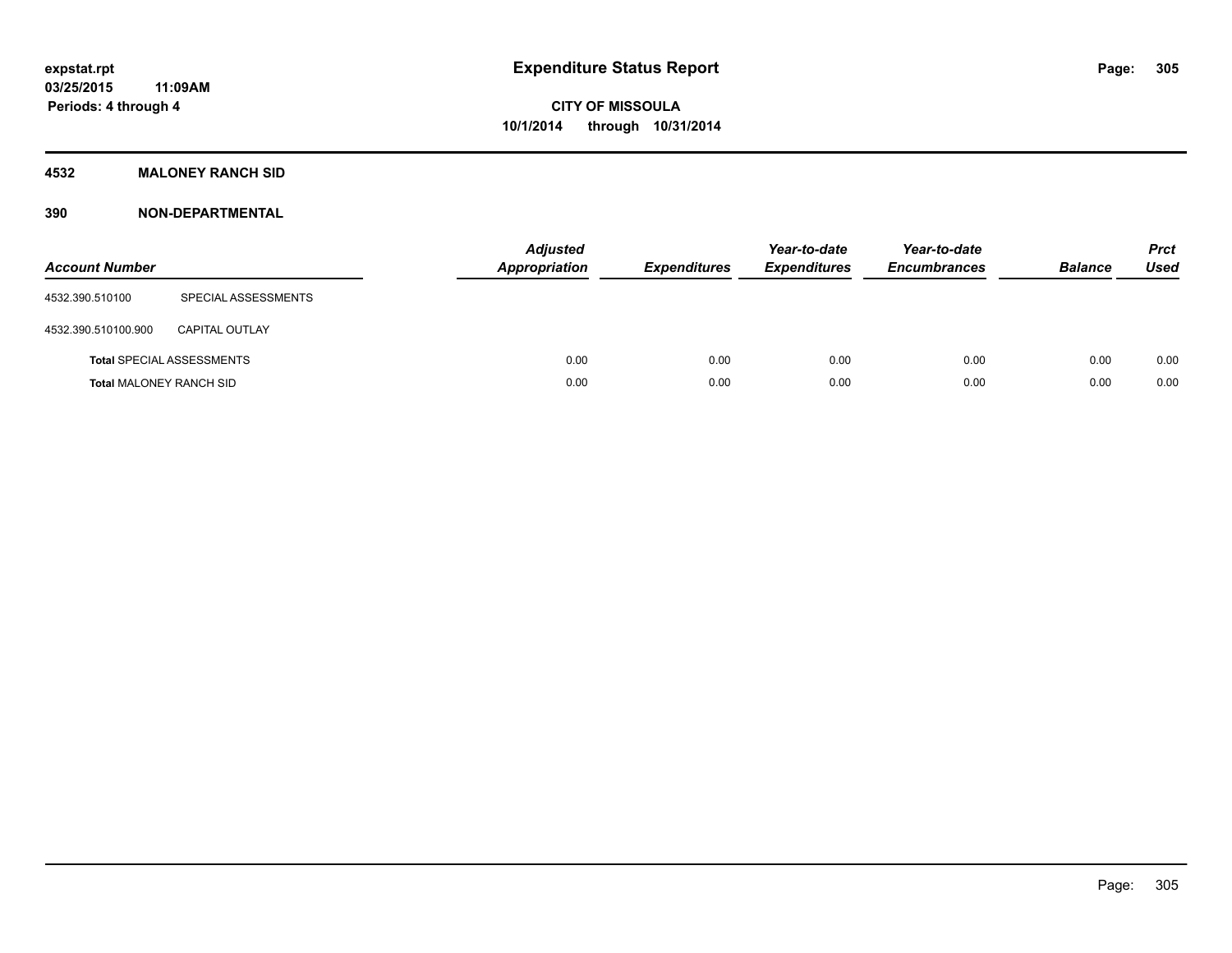### **4534 SID 534 LINCOLNWOOD**

| <b>Account Number</b>      |                                            | Adjusted<br>Appropriation | <b>Expenditures</b> | Year-to-date<br><b>Expenditures</b> | Year-to-date<br><b>Encumbrances</b> | <b>Balance</b> | <b>Prct</b><br>Used |
|----------------------------|--------------------------------------------|---------------------------|---------------------|-------------------------------------|-------------------------------------|----------------|---------------------|
| 4534.390.521000            | INTERFUND OPERATING TRANSFERS              |                           |                     |                                     |                                     |                |                     |
| 4534.390.521000.800        | OTHER OBJECTS                              |                           |                     |                                     |                                     |                |                     |
| <b>Total OTHER OBJECTS</b> |                                            | 0.00                      | 0.00                | 0.00                                | 0.00                                | 0.00           | 0.00                |
|                            | <b>Total INTERFUND OPERATING TRANSFERS</b> | 0.00                      | 0.00                | 0.00                                | 0.00                                | 0.00           | 0.00                |
| Total SID 534 LINCOLNWOOD  |                                            | 0.00                      | 0.00                | 0.00                                | 0.00                                | 0.00           | 0.00                |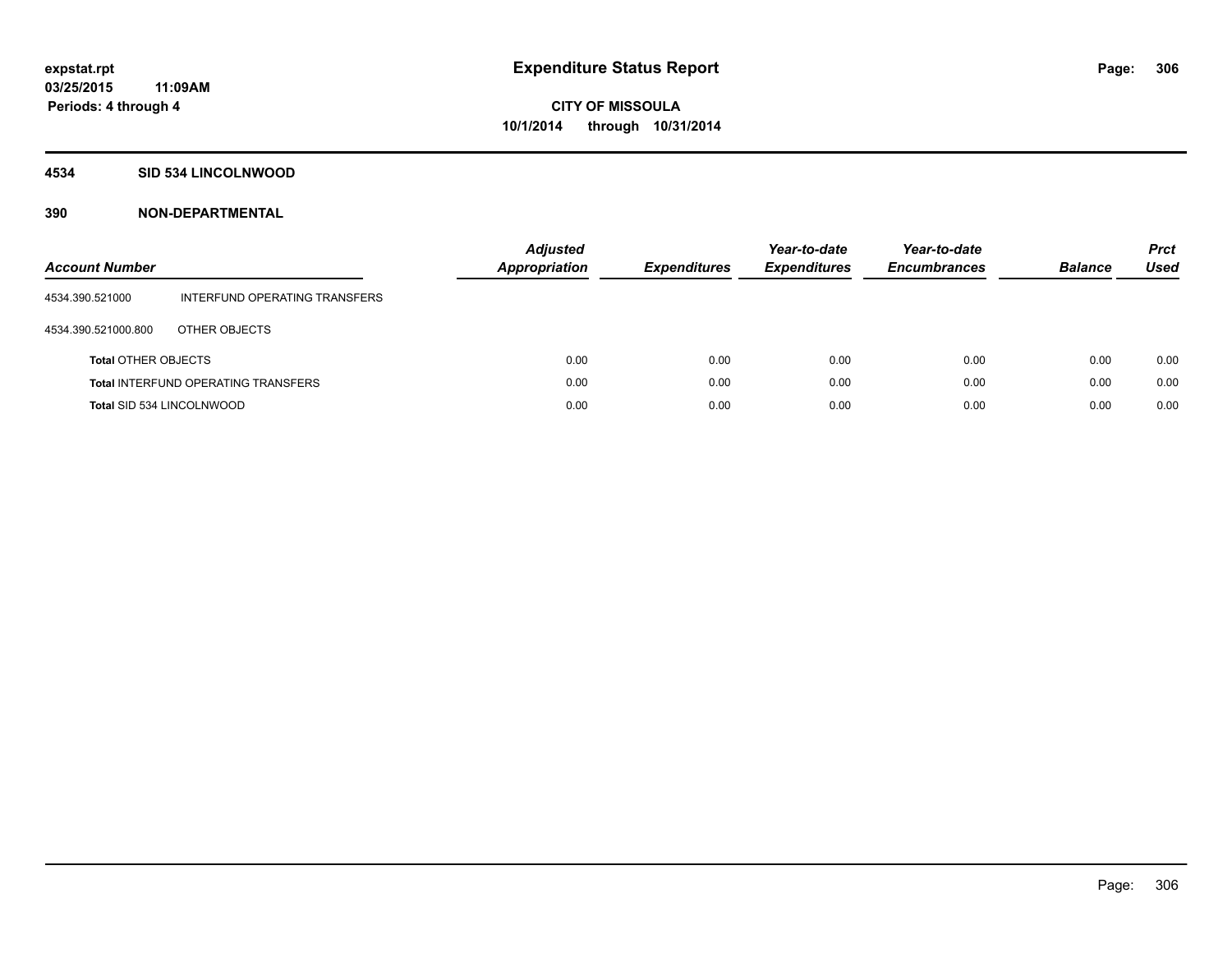### **4540 SID 540 ENGLAND BLVD**

| <b>Account Number</b> |                                            | <b>Adjusted</b><br><b>Appropriation</b> | <b>Expenditures</b> | Year-to-date<br><b>Expenditures</b> | Year-to-date<br><b>Encumbrances</b> | <b>Balance</b> | <b>Prct</b><br><b>Used</b> |
|-----------------------|--------------------------------------------|-----------------------------------------|---------------------|-------------------------------------|-------------------------------------|----------------|----------------------------|
| 4540.390.521000       | INTERFUND OPERATING TRANSFERS              |                                         |                     |                                     |                                     |                |                            |
| 4540.390.521000.800   | OTHER OBJECTS                              |                                         |                     |                                     |                                     |                |                            |
|                       | <b>Total INTERFUND OPERATING TRANSFERS</b> | 0.00                                    | 0.00                | 0.00                                | 0.00                                | 0.00           | 0.00                       |
|                       | <b>Total SID 540 ENGLAND BLVD</b>          | 0.00                                    | 0.00                | 0.00                                | 0.00                                | 0.00           | 0.00                       |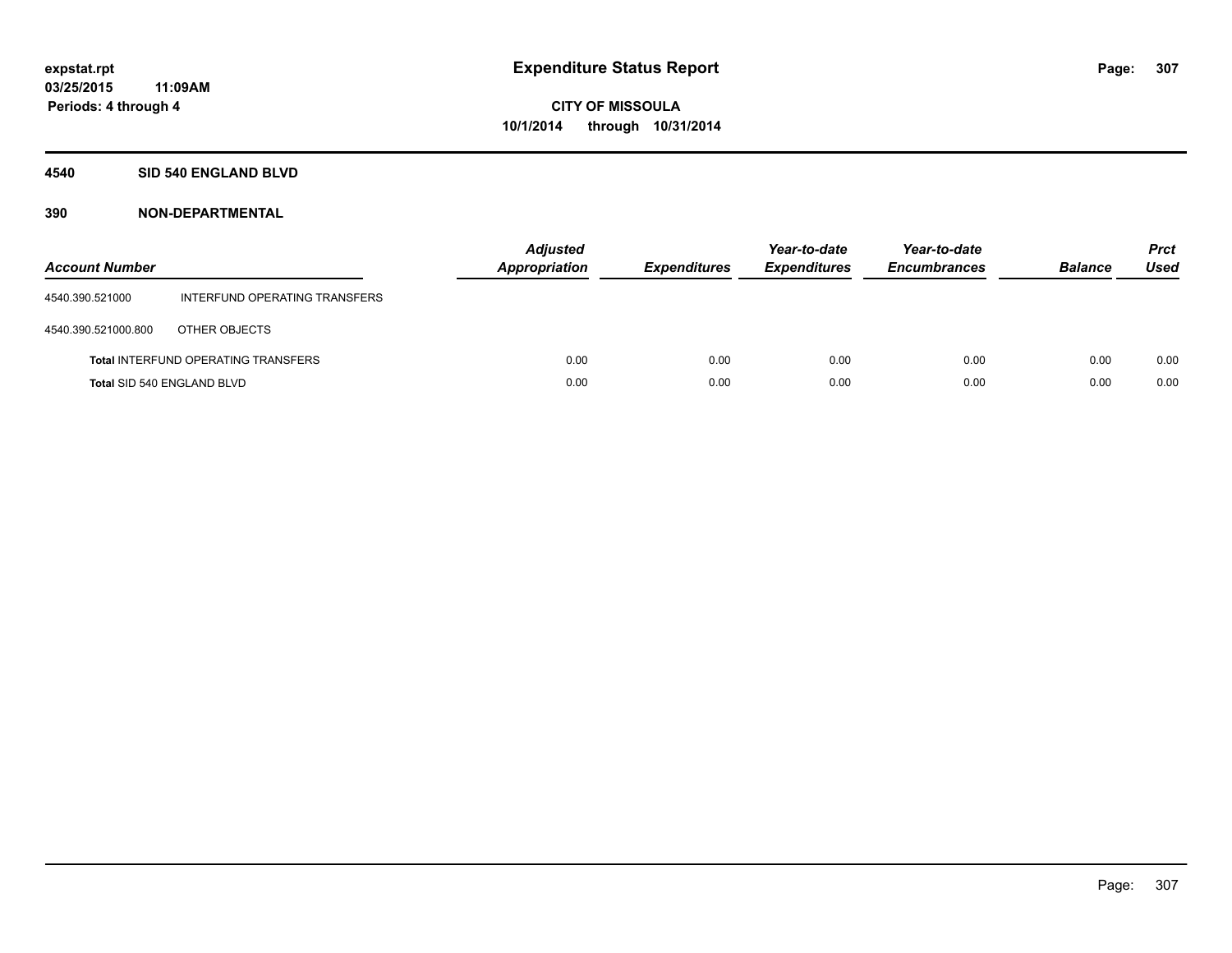## **4541 SID 541 PINEVIEW PARK**

| <b>Account Number</b>         |                                    | <b>Adjusted</b><br><b>Appropriation</b> | <b>Expenditures</b> | Year-to-date<br><b>Expenditures</b> | Year-to-date<br><b>Encumbrances</b> | <b>Balance</b> | <b>Prct</b><br><b>Used</b> |
|-------------------------------|------------------------------------|-----------------------------------------|---------------------|-------------------------------------|-------------------------------------|----------------|----------------------------|
| 4541.390.410710               | *** Title Not Found ***            |                                         |                     |                                     |                                     |                |                            |
| 4541.390.410710.500           | <b>FIXED CHARGES</b>               |                                         |                     |                                     |                                     |                |                            |
| Total *** Title Not Found *** |                                    | 0.00                                    | 0.00                | 0.00                                | 0.00                                | 0.00           | 0.00                       |
| 4541.390.510100               | SPECIAL ASSESSMENTS                |                                         |                     |                                     |                                     |                |                            |
| 4541.390.510100.900           | <b>CAPITAL OUTLAY</b>              |                                         |                     |                                     |                                     |                |                            |
| <b>Total CAPITAL OUTLAY</b>   |                                    | 0.00                                    | 0.00                | 0.00                                | 0.00                                | 0.00           | 0.00                       |
|                               | <b>Total SPECIAL ASSESSMENTS</b>   | 0.00                                    | 0.00                | 0.00                                | 0.00                                | 0.00           | 0.00                       |
|                               | <b>Total SID 541 PINEVIEW PARK</b> | 0.00                                    | 0.00                | 0.00                                | 0.00                                | 0.00           | 0.00                       |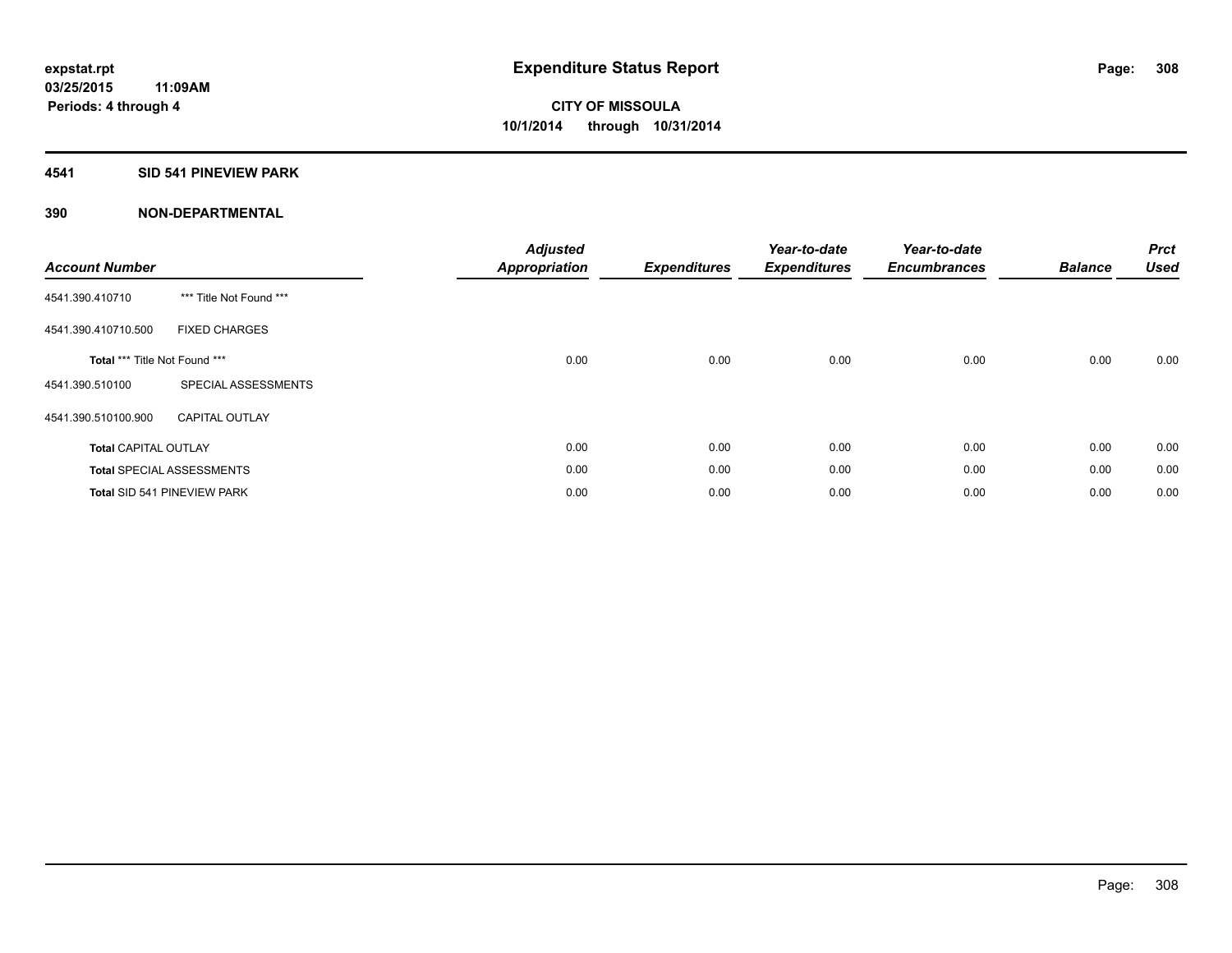### **4542 SID 542 HILLVIEW WAY**

| <b>Account Number</b>       |                                  | <b>Adjusted</b><br><b>Appropriation</b> | <b>Expenditures</b> | Year-to-date<br><b>Expenditures</b> | Year-to-date<br><b>Encumbrances</b> | <b>Balance</b> | <b>Prct</b><br>Used |
|-----------------------------|----------------------------------|-----------------------------------------|---------------------|-------------------------------------|-------------------------------------|----------------|---------------------|
| 4542.390.510100             | SPECIAL ASSESSMENTS              |                                         |                     |                                     |                                     |                |                     |
| 4542.390.510100.900         | <b>CAPITAL OUTLAY</b>            |                                         |                     |                                     |                                     |                |                     |
| <b>Total CAPITAL OUTLAY</b> |                                  | 0.00                                    | 0.00                | 0.00                                | 0.00                                | 0.00           | 0.00                |
|                             | <b>Total SPECIAL ASSESSMENTS</b> | 0.00                                    | 0.00                | 0.00                                | 0.00                                | 0.00           | 0.00                |
| Total SID 542 HILLVIEW WAY  |                                  | 0.00                                    | 0.00                | 0.00                                | 0.00                                | 0.00           | 0.00                |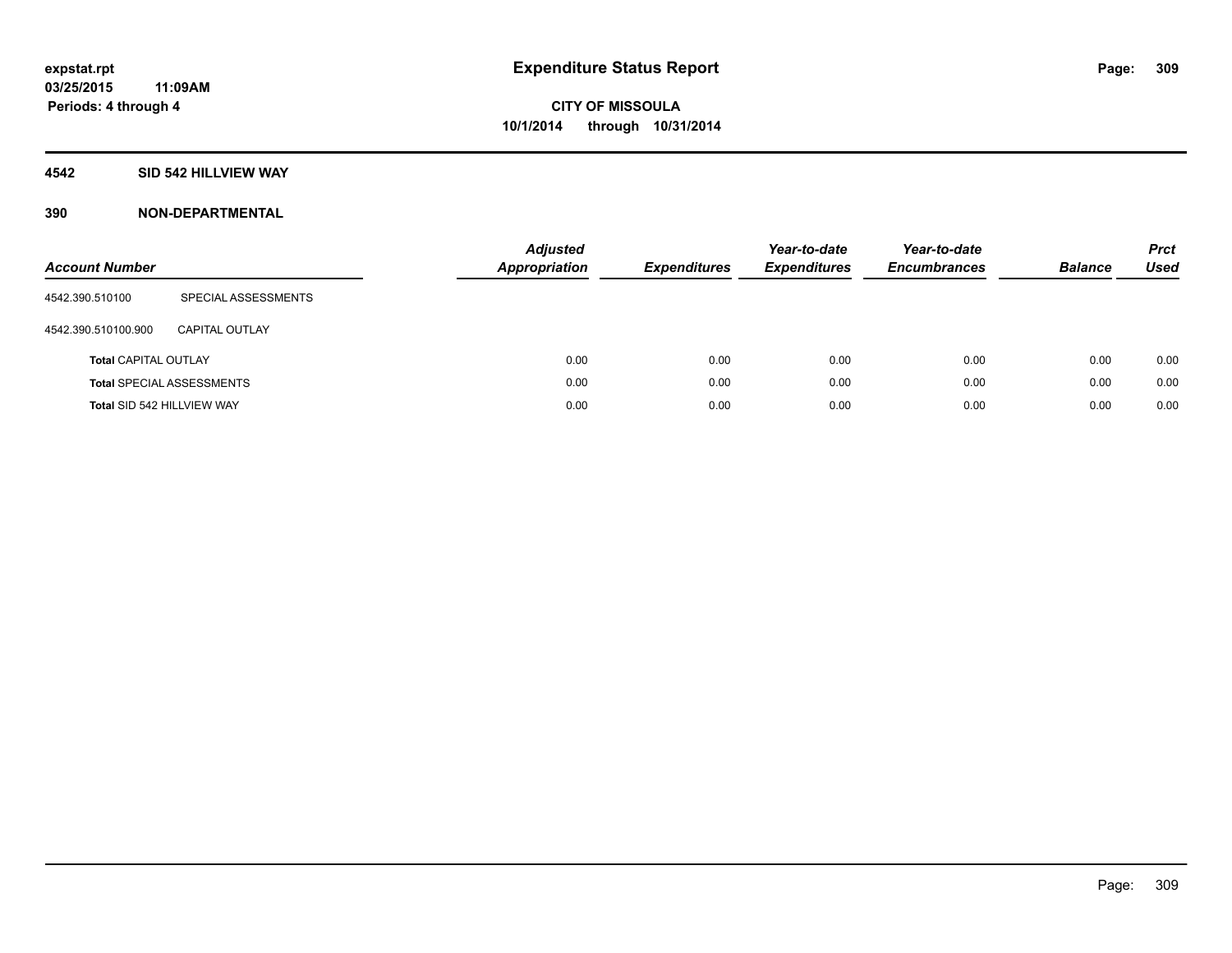### **4543 SID 543 TRAFFIC CALMING**

| <b>Account Number</b>       |                                      | <b>Adjusted</b><br>Appropriation | <b>Expenditures</b> | Year-to-date<br><b>Expenditures</b> | Year-to-date<br><b>Encumbrances</b> | <b>Balance</b> | <b>Prct</b><br><b>Used</b> |
|-----------------------------|--------------------------------------|----------------------------------|---------------------|-------------------------------------|-------------------------------------|----------------|----------------------------|
| 4543.390.510100             | SPECIAL ASSESSMENTS                  |                                  |                     |                                     |                                     |                |                            |
| 4543.390.510100.300         | PURCHASED SERVICES                   |                                  |                     |                                     |                                     |                |                            |
|                             | <b>Total PURCHASED SERVICES</b>      | 0.00                             | 0.00                | 0.00                                | 0.00                                | 0.00           | 0.00                       |
| 4543.390.510100.900         | <b>CAPITAL OUTLAY</b>                |                                  |                     |                                     |                                     |                |                            |
| <b>Total CAPITAL OUTLAY</b> |                                      | 0.00                             | 0.00                | 0.00                                | 0.00                                | 0.00           | 0.00                       |
|                             | <b>Total SPECIAL ASSESSMENTS</b>     | 0.00                             | 0.00                | 0.00                                | 0.00                                | 0.00           | 0.00                       |
|                             | <b>Total SID 543 TRAFFIC CALMING</b> | 0.00                             | 0.00                | 0.00                                | 0.00                                | 0.00           | 0.00                       |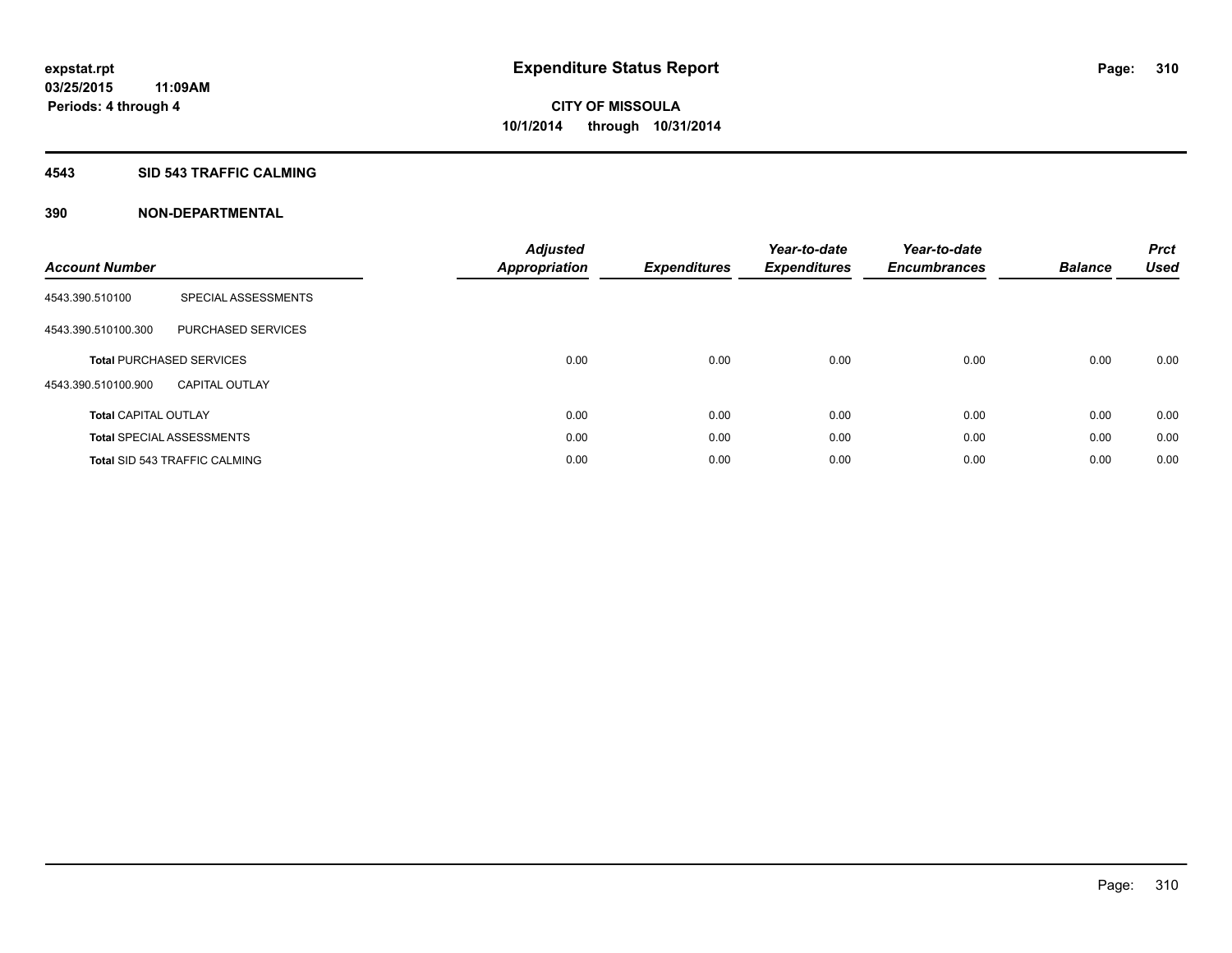## **4544 MILLER CREEK MITIGATION FUND**

| <b>Account Number</b>       |                                           | <b>Adjusted</b><br>Appropriation | <b>Expenditures</b> | Year-to-date<br><b>Expenditures</b> | Year-to-date<br><b>Encumbrances</b> | <b>Balance</b> | <b>Prct</b><br>Used |
|-----------------------------|-------------------------------------------|----------------------------------|---------------------|-------------------------------------|-------------------------------------|----------------|---------------------|
| 4544.390.510100             | SPECIAL ASSESSMENTS                       |                                  |                     |                                     |                                     |                |                     |
| 4544.390.510100.900         | CAPITAL OUTLAY                            |                                  |                     |                                     |                                     |                |                     |
| <b>Total CAPITAL OUTLAY</b> |                                           | 0.00                             | 0.00                | 0.00                                | 0.00                                | 0.00           | 0.00                |
|                             | <b>Total SPECIAL ASSESSMENTS</b>          | 0.00                             | 0.00                | 0.00                                | 0.00                                | 0.00           | 0.00                |
|                             | <b>Total MILLER CREEK MITIGATION FUND</b> | 0.00                             | 0.00                | 0.00                                | 0.00                                | 0.00           | 0.00                |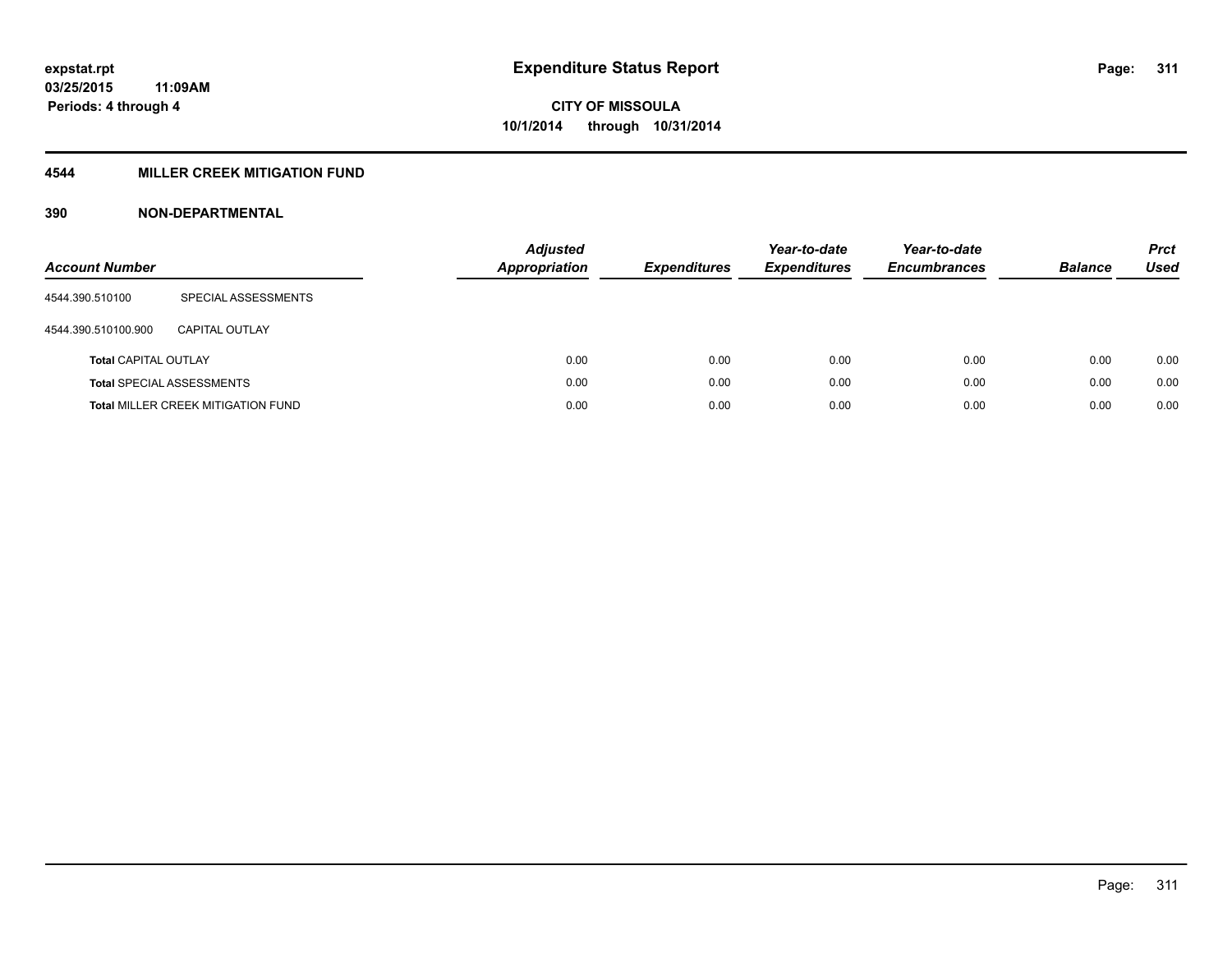### **4545 MILLER CREEK TWITE CONSTRUCTION**

| <b>Account Number</b>       |                                              | <b>Adjusted</b><br><b>Appropriation</b> | <b>Expenditures</b> | Year-to-date<br><b>Expenditures</b> | Year-to-date<br><b>Encumbrances</b> | <b>Balance</b> | <b>Prct</b><br><b>Used</b> |
|-----------------------------|----------------------------------------------|-----------------------------------------|---------------------|-------------------------------------|-------------------------------------|----------------|----------------------------|
| 4545.390.510100             | SPECIAL ASSESSMENTS                          |                                         |                     |                                     |                                     |                |                            |
| 4545.390.510100.300         | PURCHASED SERVICES                           |                                         |                     |                                     |                                     |                |                            |
|                             | <b>Total PURCHASED SERVICES</b>              | 0.00                                    | 0.00                | 0.00                                | 0.00                                | 0.00           | 0.00                       |
| 4545.390.510100.900         | <b>CAPITAL OUTLAY</b>                        |                                         |                     |                                     |                                     |                |                            |
| <b>Total CAPITAL OUTLAY</b> |                                              | 0.00                                    | 0.00                | 0.00                                | 0.00                                | 0.00           | 0.00                       |
|                             | <b>Total SPECIAL ASSESSMENTS</b>             | 0.00                                    | 0.00                | 0.00                                | 0.00                                | 0.00           | 0.00                       |
|                             | <b>Total MILLER CREEK TWITE CONSTRUCTION</b> | 0.00                                    | 0.00                | 0.00                                | 0.00                                | 0.00           | 0.00                       |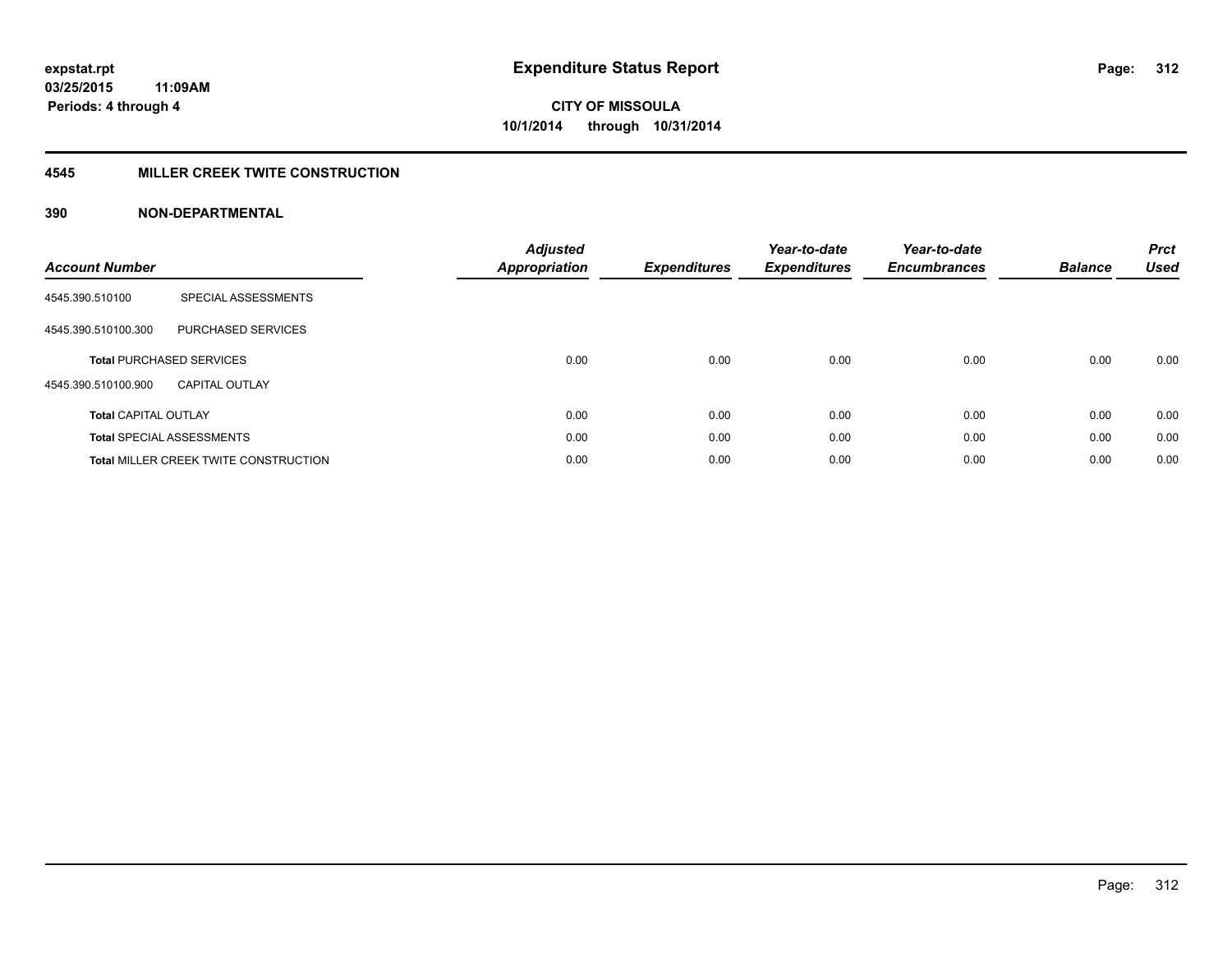## **4546 MILLER CREEK MALOHNEY CONSTRUCTION**

| <b>Account Number</b>       |                                                 | <b>Adjusted</b><br><b>Appropriation</b> | <b>Expenditures</b> | Year-to-date<br><b>Expenditures</b> | Year-to-date<br><b>Encumbrances</b> | <b>Balance</b> | <b>Prct</b><br><b>Used</b> |
|-----------------------------|-------------------------------------------------|-----------------------------------------|---------------------|-------------------------------------|-------------------------------------|----------------|----------------------------|
| 4546.390.510100             | SPECIAL ASSESSMENTS                             |                                         |                     |                                     |                                     |                |                            |
| 4546.390.510100.300         | <b>PURCHASED SERVICES</b>                       |                                         |                     |                                     |                                     |                |                            |
|                             | <b>Total PURCHASED SERVICES</b>                 | 0.00                                    | 0.00                | 0.00                                | 0.00                                | 0.00           | 0.00                       |
| 4546.390.510100.900         | <b>CAPITAL OUTLAY</b>                           |                                         |                     |                                     |                                     |                |                            |
| <b>Total CAPITAL OUTLAY</b> |                                                 | 0.00                                    | 0.00                | 0.00                                | 0.00                                | 0.00           | 0.00                       |
|                             | <b>Total SPECIAL ASSESSMENTS</b>                | 0.00                                    | 0.00                | 0.00                                | 0.00                                | 0.00           | 0.00                       |
|                             | <b>Total MILLER CREEK MALOHNEY CONSTRUCTION</b> | 0.00                                    | 0.00                | 0.00                                | 0.00                                | 0.00           | 0.00                       |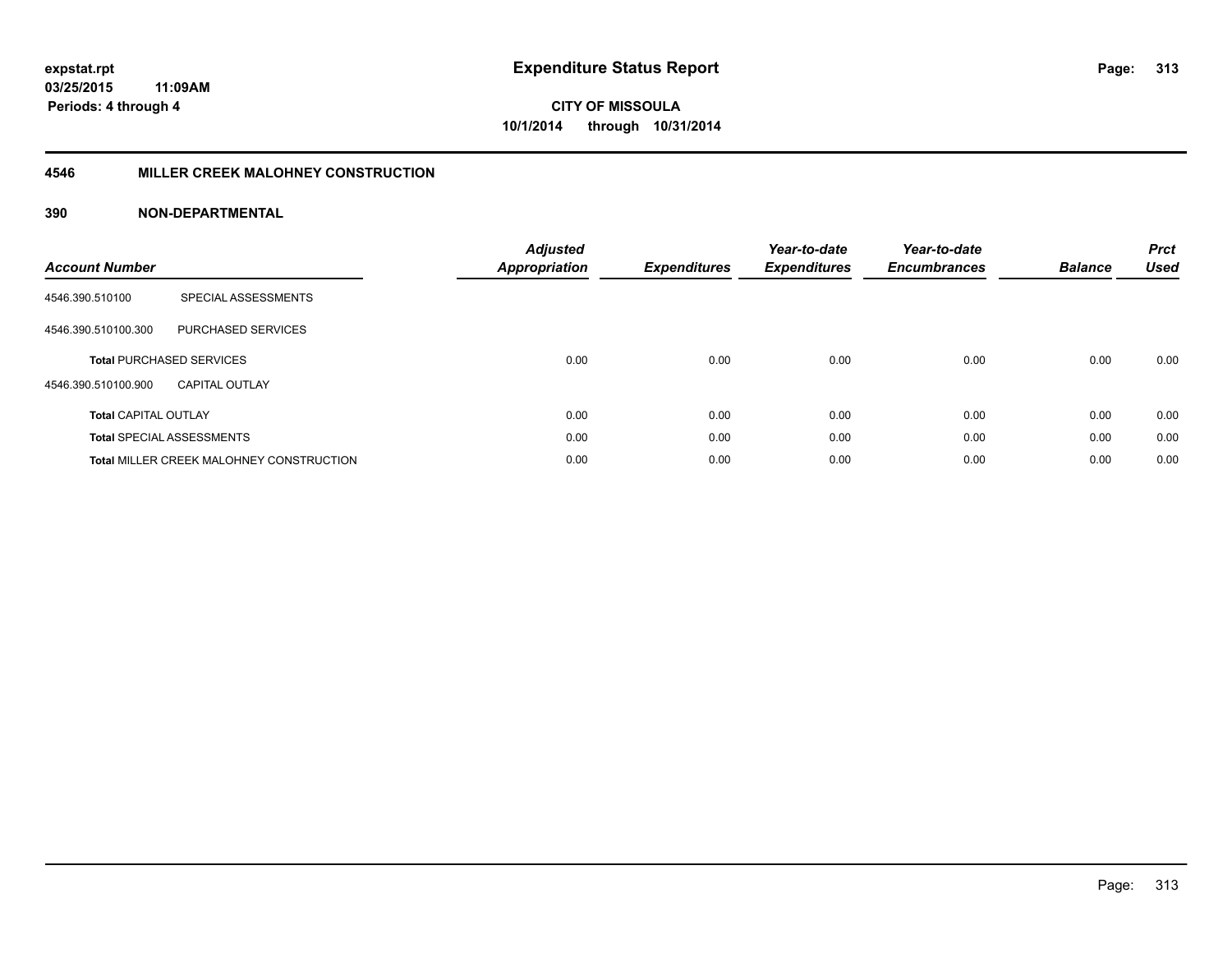#### **4547 MILLER CREEK MCCARTHY CONSTRUCTION**

| <b>Account Number</b>       |                                                 | <b>Adjusted</b><br>Appropriation | <b>Expenditures</b> | Year-to-date<br><b>Expenditures</b> | Year-to-date<br><b>Encumbrances</b> | <b>Balance</b> | <b>Prct</b><br><b>Used</b> |
|-----------------------------|-------------------------------------------------|----------------------------------|---------------------|-------------------------------------|-------------------------------------|----------------|----------------------------|
| 4547.390.510100             | SPECIAL ASSESSMENTS                             |                                  |                     |                                     |                                     |                |                            |
| 4547.390.510100.300         | <b>PURCHASED SERVICES</b>                       |                                  |                     |                                     |                                     |                |                            |
|                             | <b>Total PURCHASED SERVICES</b>                 | 0.00                             | 0.00                | 0.00                                | 0.00                                | 0.00           | 0.00                       |
| 4547.390.510100.900         | <b>CAPITAL OUTLAY</b>                           |                                  |                     |                                     |                                     |                |                            |
| <b>Total CAPITAL OUTLAY</b> |                                                 | 0.00                             | 0.00                | 0.00                                | 0.00                                | 0.00           | 0.00                       |
|                             | <b>Total SPECIAL ASSESSMENTS</b>                | 0.00                             | 0.00                | 0.00                                | 0.00                                | 0.00           | 0.00                       |
|                             | <b>Total MILLER CREEK MCCARTHY CONSTRUCTION</b> | 0.00                             | 0.00                | 0.00                                | 0.00                                | 0.00           | 0.00                       |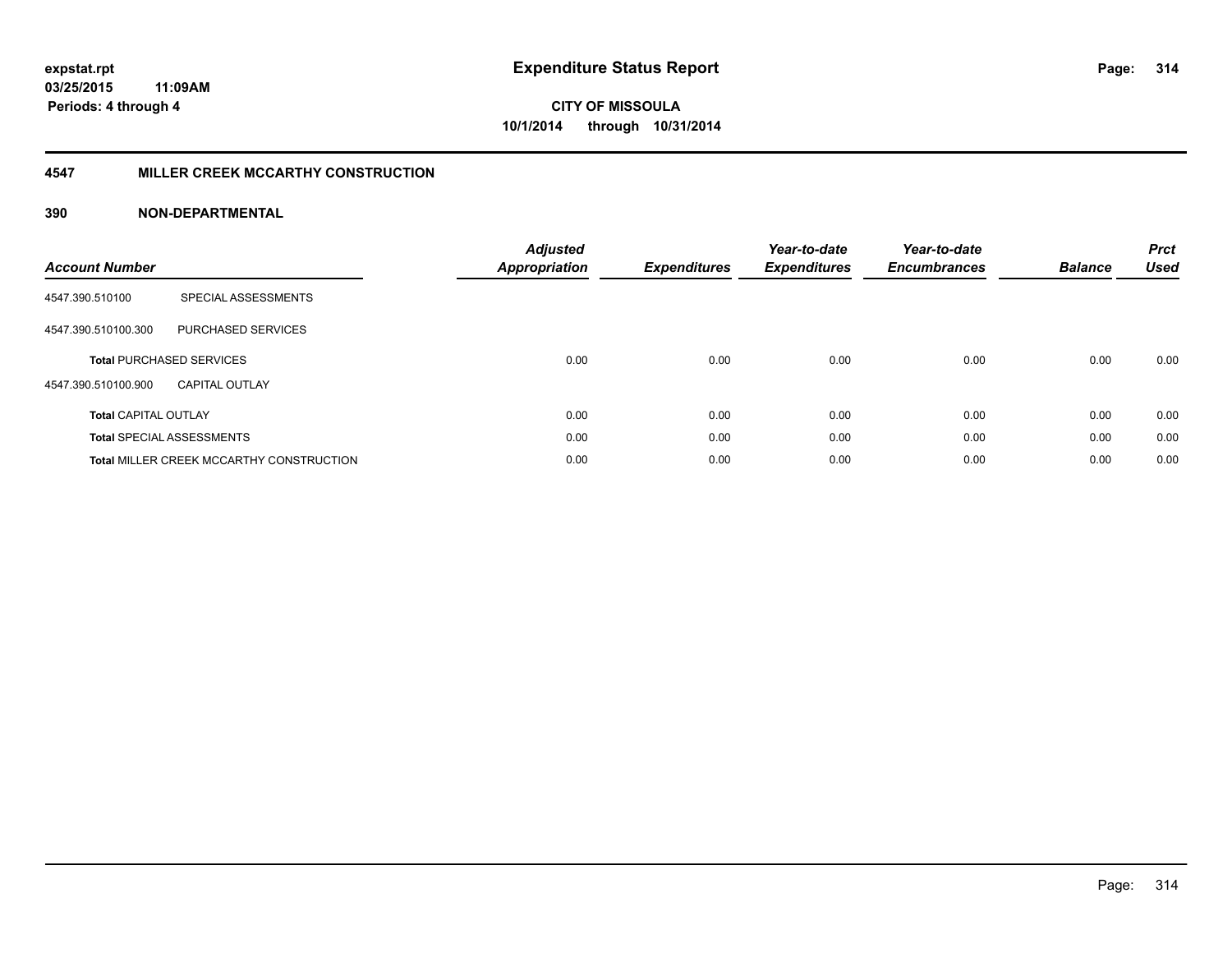## **4548 5TH,6TH & ARTHUR ROAD IMPROVEMENTS**

| <b>Account Number</b> |                                            | <b>Adjusted</b><br><b>Appropriation</b> | <b>Expenditures</b> | Year-to-date<br><b>Expenditures</b> | Year-to-date<br><b>Encumbrances</b> | <b>Balance</b> | <b>Prct</b><br><b>Used</b> |
|-----------------------|--------------------------------------------|-----------------------------------------|---------------------|-------------------------------------|-------------------------------------|----------------|----------------------------|
| 4548.390.510100       | SPECIAL ASSESSMENTS                        |                                         |                     |                                     |                                     |                |                            |
| 4548.390.510100.300   | PURCHASED SERVICES                         |                                         |                     |                                     |                                     |                |                            |
|                       | <b>Total PURCHASED SERVICES</b>            | 0.00                                    | 0.00                | 0.00                                | 0.00                                | 0.00           | 0.00                       |
| 4548.390.510100.900   | <b>CAPITAL OUTLAY</b>                      |                                         |                     |                                     |                                     |                |                            |
|                       | <b>Total SPECIAL ASSESSMENTS</b>           | 0.00                                    | 0.00                | 0.00                                | 0.00                                | 0.00           | 0.00                       |
| 4548.390.521000       | INTERFUND OPERATING TRANSFERS              |                                         |                     |                                     |                                     |                |                            |
| 4548.390.521000.800   | OTHER OBJECTS                              |                                         |                     |                                     |                                     |                |                            |
|                       | <b>Total INTERFUND OPERATING TRANSFERS</b> | 0.00                                    | 0.00                | 0.00                                | 0.00                                | 0.00           | 0.00                       |
|                       | Total 5TH.6TH & ARTHUR ROAD IMPROVEMENTS   | 0.00                                    | 0.00                | 0.00                                | 0.00                                | 0.00           | 0.00                       |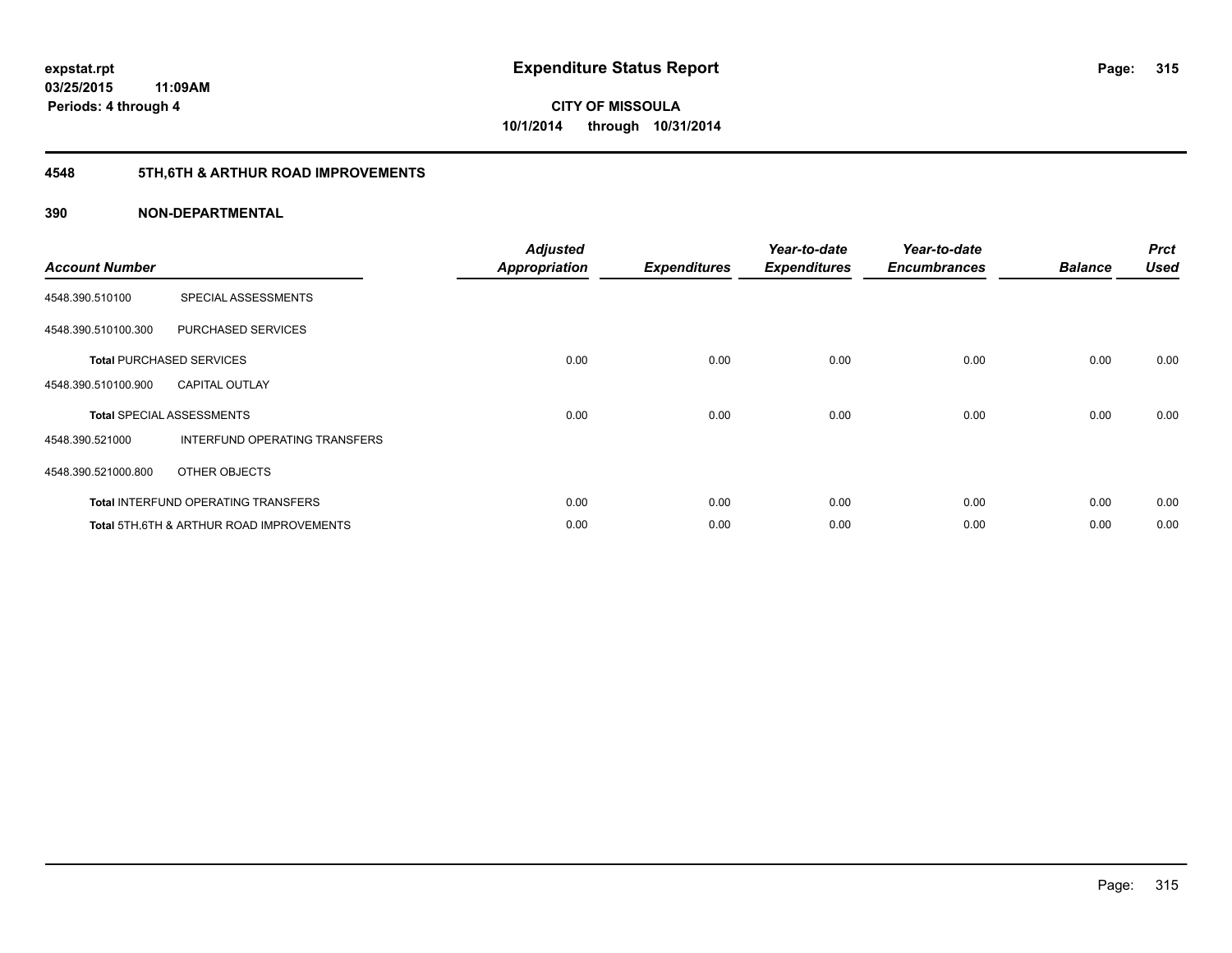### **4745 MALONEY/TWITE MILLER CR \$1.2M CONTRIB**

| <b>Account Number</b>      |                                                     | <b>Adjusted</b><br>Appropriation | <b>Expenditures</b> | Year-to-date<br><b>Expenditures</b> | Year-to-date<br><b>Encumbrances</b> | <b>Balance</b> | <b>Prct</b><br><b>Used</b> |
|----------------------------|-----------------------------------------------------|----------------------------------|---------------------|-------------------------------------|-------------------------------------|----------------|----------------------------|
| 4745.390.510100            | SPECIAL ASSESSMENTS                                 |                                  |                     |                                     |                                     |                |                            |
| 4745.390.510100.300        | PURCHASED SERVICES                                  |                                  |                     |                                     |                                     |                |                            |
|                            | <b>Total PURCHASED SERVICES</b>                     | 0.00                             | 0.00                | 0.00                                | 0.00                                | 0.00           | 0.00                       |
| 4745.390.510100.800        | OTHER OBJECTS                                       |                                  |                     |                                     |                                     |                |                            |
| <b>Total OTHER OBJECTS</b> |                                                     | 0.00                             | 0.00                | 0.00                                | 0.00                                | 0.00           | 0.00                       |
| 4745.390.510100.900        | <b>CAPITAL OUTLAY</b>                               |                                  |                     |                                     |                                     |                |                            |
|                            | <b>Total MALONEY/TWITE MILLER CR \$1.2M CONTRIB</b> | 0.00                             | 0.00                | 0.00                                | 0.00                                | 0.00           | 0.00                       |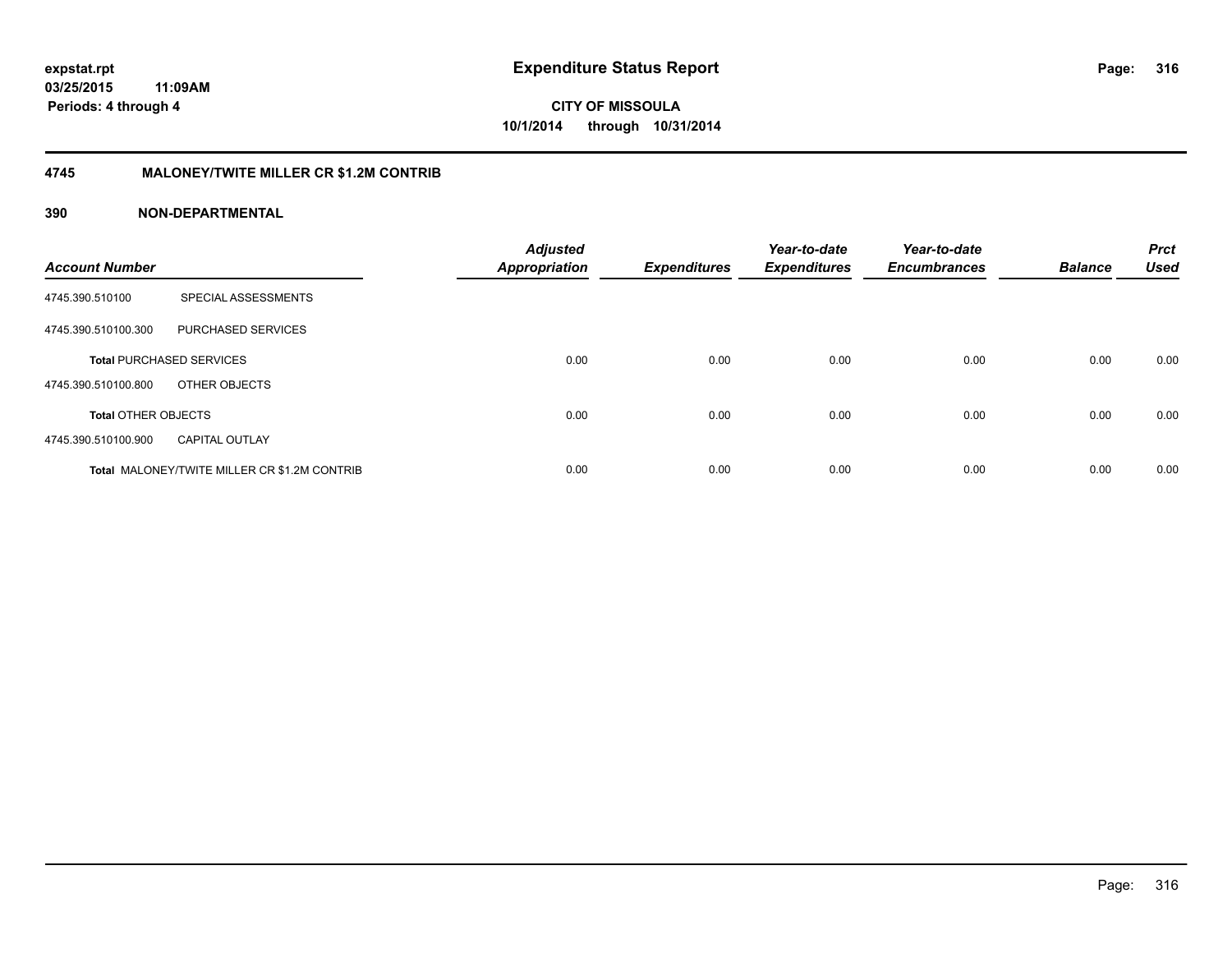### **4941 HILLVIEW WAY CONSTRUCTION**

|                                                   | <b>Adjusted</b>      |                     | Year-to-date        | Year-to-date        |                | <b>Prct</b> |
|---------------------------------------------------|----------------------|---------------------|---------------------|---------------------|----------------|-------------|
| <b>Account Number</b>                             | <b>Appropriation</b> | <b>Expenditures</b> | <b>Expenditures</b> | <b>Encumbrances</b> | <b>Balance</b> | <b>Used</b> |
| <b>CONSTRUCTION</b><br>4941.280.430034            |                      |                     |                     |                     |                |             |
| 4941.280.430034.200<br><b>SUPPLIES</b>            |                      |                     |                     |                     |                |             |
| <b>OFFICE SUPPLIES</b><br>4941.280.430034.210.000 | 0.00                 | 0.00                | 119.32              | 0.00                | $-119.32$      | 0.00        |
| <b>Total SUPPLIES</b>                             | 0.00                 | 0.00                | 119.32              | 0.00                | $-119.32$      | 0.00        |
| PURCHASED SERVICES<br>4941.280.430034.300         |                      |                     |                     |                     |                |             |
| 4941.280.430034.310.000 COMMUNICATIONS            | 0.00                 | 0.00                | 214.26              | 0.00                | $-214.26$      | 0.00        |
| 4941.280.430034.310.351 COMMUNICATIONS            | 0.00                 | 186.19              | 186.19              | 0.00                | $-186.19$      | 0.00        |
| 4941.280.430034.320.000 PRINTING & DUPLICATING    | 0.00                 | 0.00                | 370.73              | 0.00                | $-370.73$      | 0.00        |
| <b>Total PURCHASED SERVICES</b>                   | 0.00                 | 186.19              | 771.18              | 0.00                | $-771.18$      | 0.00        |
| 4941.280.430034.900<br><b>CAPITAL OUTLAY</b>      |                      |                     |                     |                     |                |             |
| <b>Total CAPITAL OUTLAY</b>                       | 0.00                 | 0.00                | 0.00                | 0.00                | 0.00           | 0.00        |
| <b>Total HILLVIEW WAY CONSTRUCTION</b>            | 0.00                 | 186.19              | 890.50              | 0.00                | $-890.50$      | 0.00        |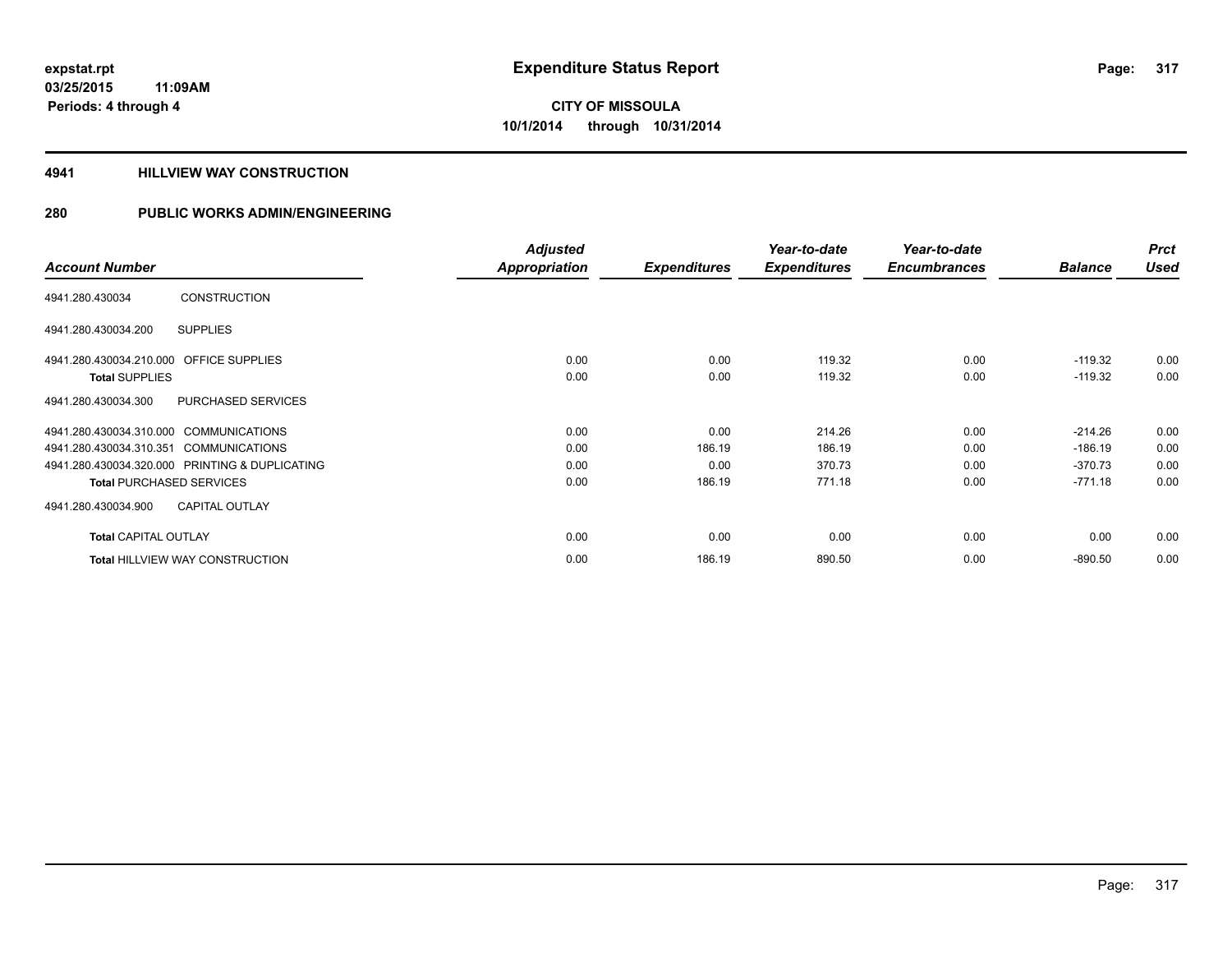## **4944 RATTLESNAKE SEWER COLLECTION (544)**

| <b>Account Number</b>         |                                 | <b>Adjusted</b><br><b>Appropriation</b> | <b>Expenditures</b> | Year-to-date<br><b>Expenditures</b> | Year-to-date<br><b>Encumbrances</b> | <b>Balance</b> | <b>Prct</b><br><b>Used</b> |
|-------------------------------|---------------------------------|-----------------------------------------|---------------------|-------------------------------------|-------------------------------------|----------------|----------------------------|
| 4944.390.510100               | SPECIAL ASSESSMENTS             |                                         |                     |                                     |                                     |                |                            |
| 4944.390.510100.300           | PURCHASED SERVICES              |                                         |                     |                                     |                                     |                |                            |
|                               | <b>Total PURCHASED SERVICES</b> | 0.00                                    | 0.00                | 0.00                                | 0.00                                | 0.00           | 0.00                       |
| 4944.390.510100.600           | <b>DEBT SERVICE</b>             |                                         |                     |                                     |                                     |                |                            |
| <b>Total DEBT SERVICE</b>     |                                 | 0.00                                    | 0.00                | 0.00                                | 0.00                                | 0.00           | 0.00                       |
| 4944.390.510100.900           | <b>CAPITAL OUTLAY</b>           |                                         |                     |                                     |                                     |                |                            |
| <b>Total NON-DEPARTMENTAL</b> |                                 | 0.00                                    | 0.00                | 0.00                                | 0.00                                | 0.00           | 0.00                       |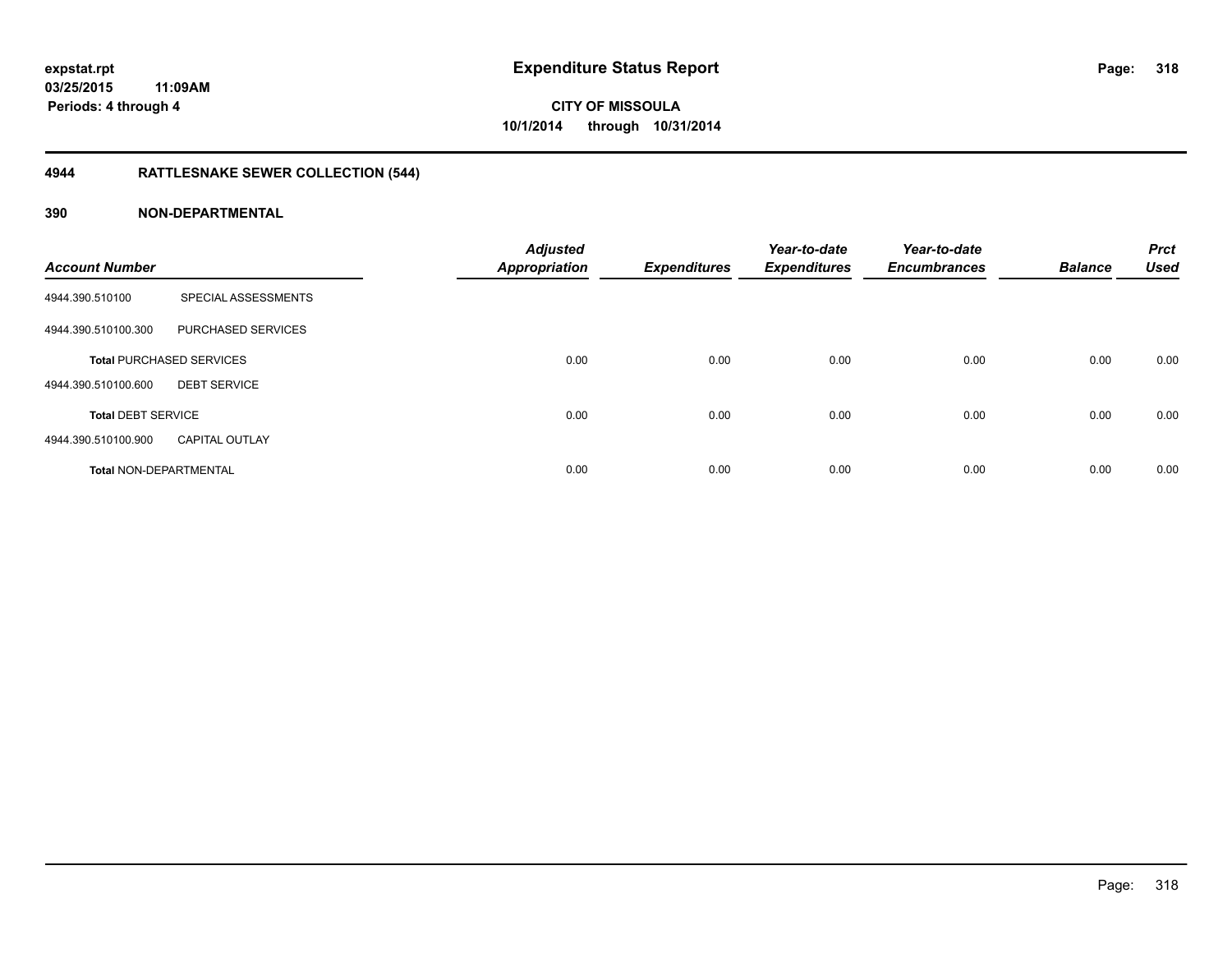## **03/25/2015 11:09AM Periods: 4 through 4**

**CITY OF MISSOULA 10/1/2014 through 10/31/2014**

## **4944 RATTLESNAKE SEWER COLLECTION (544)**

**550 SID 544 PROJECT**

| <b>Account Number</b>   |                                 | <b>Adjusted</b><br><b>Appropriation</b> | <b>Expenditures</b> | Year-to-date<br><b>Expenditures</b> | Year-to-date<br><b>Encumbrances</b> | <b>Balance</b> | <b>Prct</b><br><b>Used</b> |
|-------------------------|---------------------------------|-----------------------------------------|---------------------|-------------------------------------|-------------------------------------|----------------|----------------------------|
| 4944.550.430680         | ARRA GRANT                      |                                         |                     |                                     |                                     |                |                            |
| 4944.550.430680.900     | CAPITAL OUTLAY                  |                                         |                     |                                     |                                     |                |                            |
| <b>Total ARRA GRANT</b> |                                 | 0.00                                    | 0.00                | 0.00                                | 0.00                                | 0.00           | 0.00                       |
| 4944.550.430681         | ARRA LOAN                       |                                         |                     |                                     |                                     |                |                            |
| 4944.550.430681.900     | CAPITAL OUTLAY                  |                                         |                     |                                     |                                     |                |                            |
| <b>Total ARRA LOAN</b>  |                                 | 0.00                                    | 0.00                | 0.00                                | 0.00                                | 0.00           | 0.00                       |
| 4944.550.430682         | <b>TSEP GRANT</b>               |                                         |                     |                                     |                                     |                |                            |
| 4944.550.430682.900     | CAPITAL OUTLAY                  |                                         |                     |                                     |                                     |                |                            |
| <b>Total TSEP GRANT</b> |                                 | 0.00                                    | 0.00                | 0.00                                | 0.00                                | 0.00           | 0.00                       |
| 4944.550.430685         | SRF SID                         |                                         |                     |                                     |                                     |                |                            |
| 4944.550.430685.900     | CAPITAL OUTLAY                  |                                         |                     |                                     |                                     |                |                            |
| <b>Total SRF SID</b>    |                                 | 0.00                                    | 0.00                | 0.00                                | 0.00                                | 0.00           | 0.00                       |
| 4944.550.430686         | SRF REV BOND                    |                                         |                     |                                     |                                     |                |                            |
| 4944.550.430686.300     | PURCHASED SERVICES              |                                         |                     |                                     |                                     |                |                            |
|                         | <b>Total PURCHASED SERVICES</b> | 0.00                                    | 0.00                | 0.00                                | 0.00                                | 0.00           | 0.00                       |
| 4944.550.430686.900     | CAPITAL OUTLAY                  |                                         |                     |                                     |                                     |                |                            |
| Total SRF REV BOND      |                                 | 0.00                                    | 0.00                | 0.00                                | 0.00                                | 0.00           | 0.00                       |
| 4944.550.430687         | ARRA LOAN SID                   |                                         |                     |                                     |                                     |                |                            |
| 4944.550.430687.900     | CAPITAL OUTLAY                  |                                         |                     |                                     |                                     |                |                            |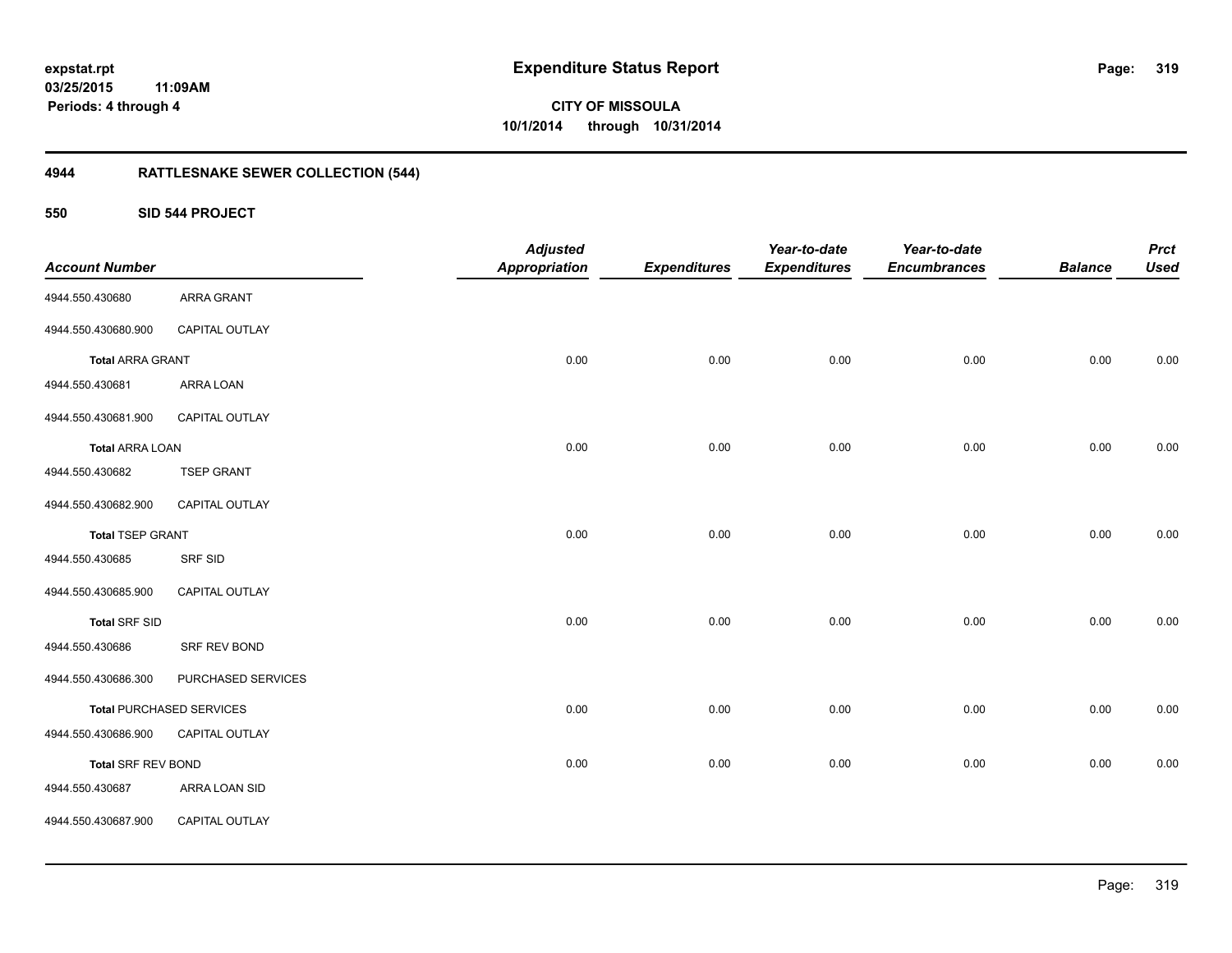## **03/25/2015 11:09AM Periods: 4 through 4**

## **CITY OF MISSOULA 10/1/2014 through 10/31/2014**

## **4944 RATTLESNAKE SEWER COLLECTION (544)**

## **550 SID 544 PROJECT**

| <b>Account Number</b> | <b>Adjusted</b><br>Appropriation | <b>Expenditures</b> | Year-to-date<br>Expenditures | Year-to-date<br>Encumbrances | Balance | <b>Prct</b><br>Used |
|-----------------------|----------------------------------|---------------------|------------------------------|------------------------------|---------|---------------------|
| Total SID 544 PROJECT | 0.00                             | 0.00                | 0.00                         | 0.00                         | 0.00    | 0.00                |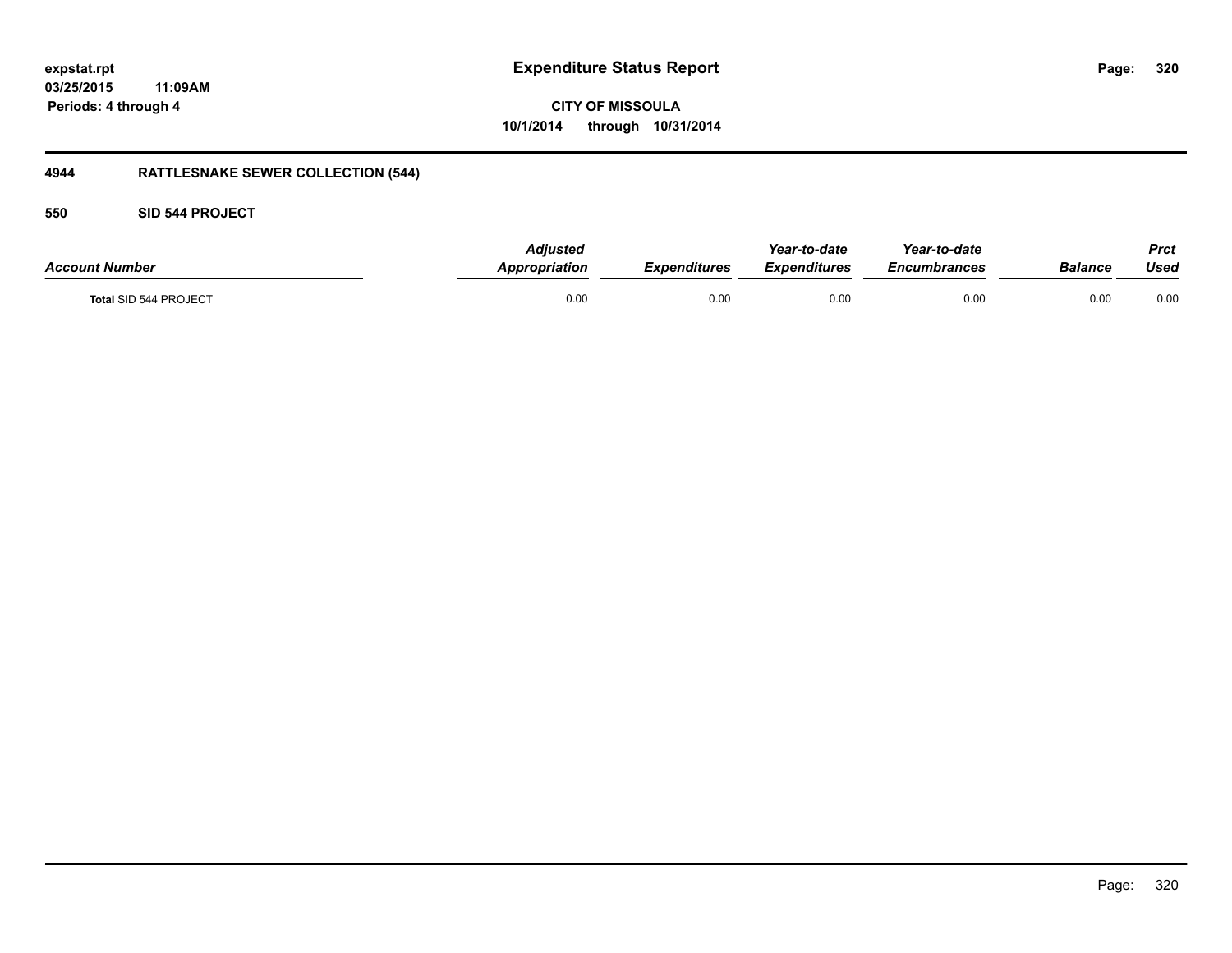## **4944 RATTLESNAKE SEWER COLLECTION (544)**

## **555 LOLO STREET PROJECT**

| <b>Account Number</b>   |                                          | <b>Adjusted</b><br><b>Appropriation</b> | <b>Expenditures</b> | Year-to-date<br><b>Expenditures</b> | Year-to-date<br><b>Encumbrances</b> | <b>Balance</b> | <b>Prct</b><br><b>Used</b> |
|-------------------------|------------------------------------------|-----------------------------------------|---------------------|-------------------------------------|-------------------------------------|----------------|----------------------------|
| 4944.555.430680         | ARRA GRANT                               |                                         |                     |                                     |                                     |                |                            |
| 4944.555.430680.900     | <b>CAPITAL OUTLAY</b>                    |                                         |                     |                                     |                                     |                |                            |
| <b>Total ARRA GRANT</b> |                                          | 0.00                                    | 0.00                | 0.00                                | 0.00                                | 0.00           | 0.00                       |
| 4944.555.430685         | SRF SID                                  |                                         |                     |                                     |                                     |                |                            |
| 4944.555.430685.900     | <b>CAPITAL OUTLAY</b>                    |                                         |                     |                                     |                                     |                |                            |
| <b>Total SRF SID</b>    |                                          | 0.00                                    | 0.00                | 0.00                                | 0.00                                | 0.00           | 0.00                       |
| 4944.555.430686         | SRF REV BOND                             |                                         |                     |                                     |                                     |                |                            |
| 4944.555.430686.900     | <b>CAPITAL OUTLAY</b>                    |                                         |                     |                                     |                                     |                |                            |
|                         | Total RATTLESNAKE SEWER COLLECTION (544) | 0.00                                    | 0.00                | 0.00                                | 0.00                                | 0.00           | 0.00                       |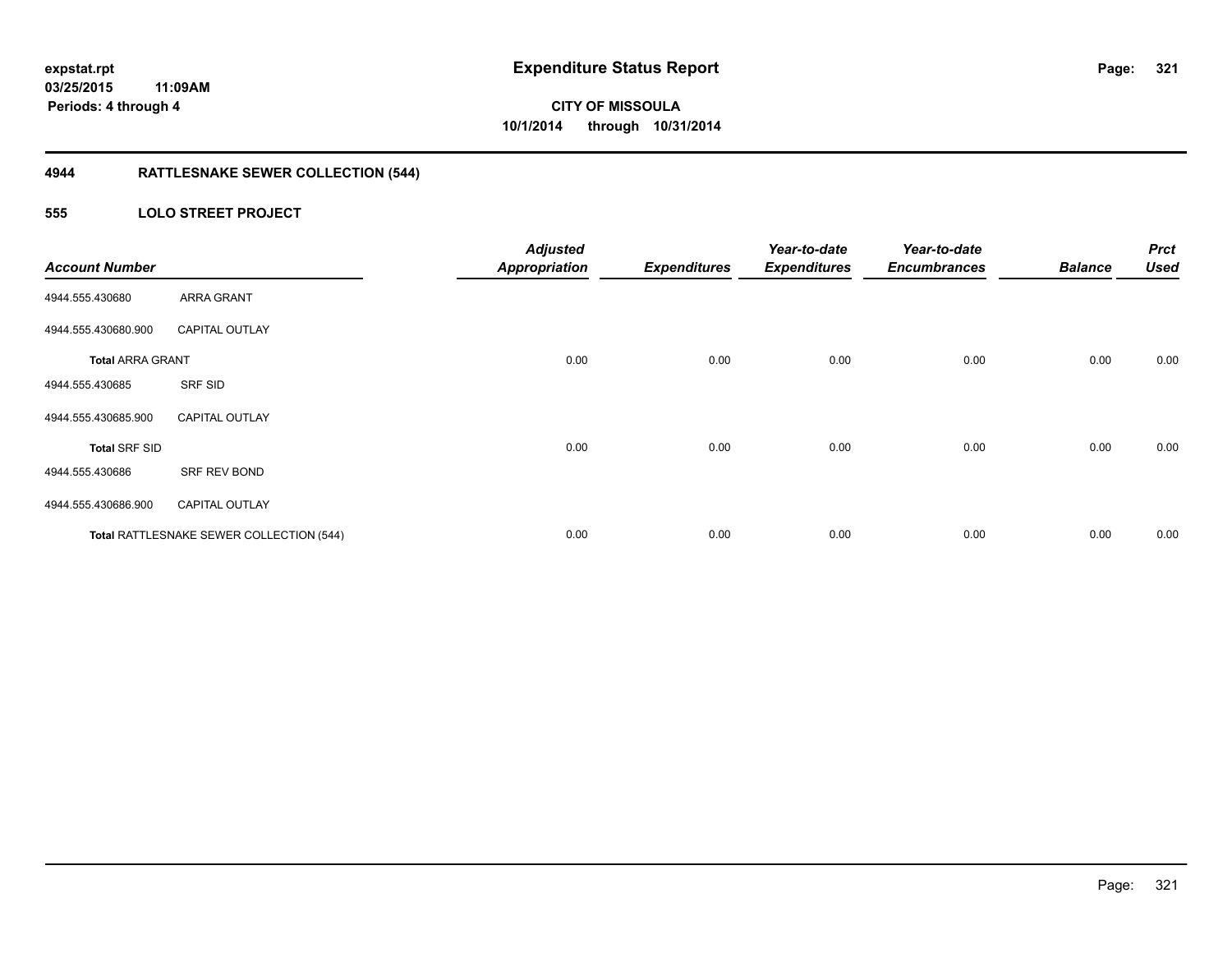### **4946 PATTEE CREEK DR. TRAFFIC CALMING**

| <b>Account Number</b> |                                               | <b>Adjusted</b><br>Appropriation | <b>Expenditures</b> | Year-to-date<br><b>Expenditures</b> | Year-to-date<br><b>Encumbrances</b> | <b>Balance</b> | <b>Prct</b><br><b>Used</b> |
|-----------------------|-----------------------------------------------|----------------------------------|---------------------|-------------------------------------|-------------------------------------|----------------|----------------------------|
| 4946.390.510100       | SPECIAL ASSESSMENTS                           |                                  |                     |                                     |                                     |                |                            |
| 4946.390.510100.300   | PURCHASED SERVICES                            |                                  |                     |                                     |                                     |                |                            |
|                       | <b>Total PURCHASED SERVICES</b>               | 0.00                             | 0.00                | 0.00                                | 0.00                                | 0.00           | 0.00                       |
| 4946.390.510100.900   | <b>CAPITAL OUTLAY</b>                         |                                  |                     |                                     |                                     |                |                            |
|                       | <b>Total SPECIAL ASSESSMENTS</b>              | 0.00                             | 0.00                | 0.00                                | 0.00                                | 0.00           | 0.00                       |
|                       | <b>Total PATTEE CREEK DR. TRAFFIC CALMING</b> | 0.00                             | 0.00                | 0.00                                | 0.00                                | 0.00           | 0.00                       |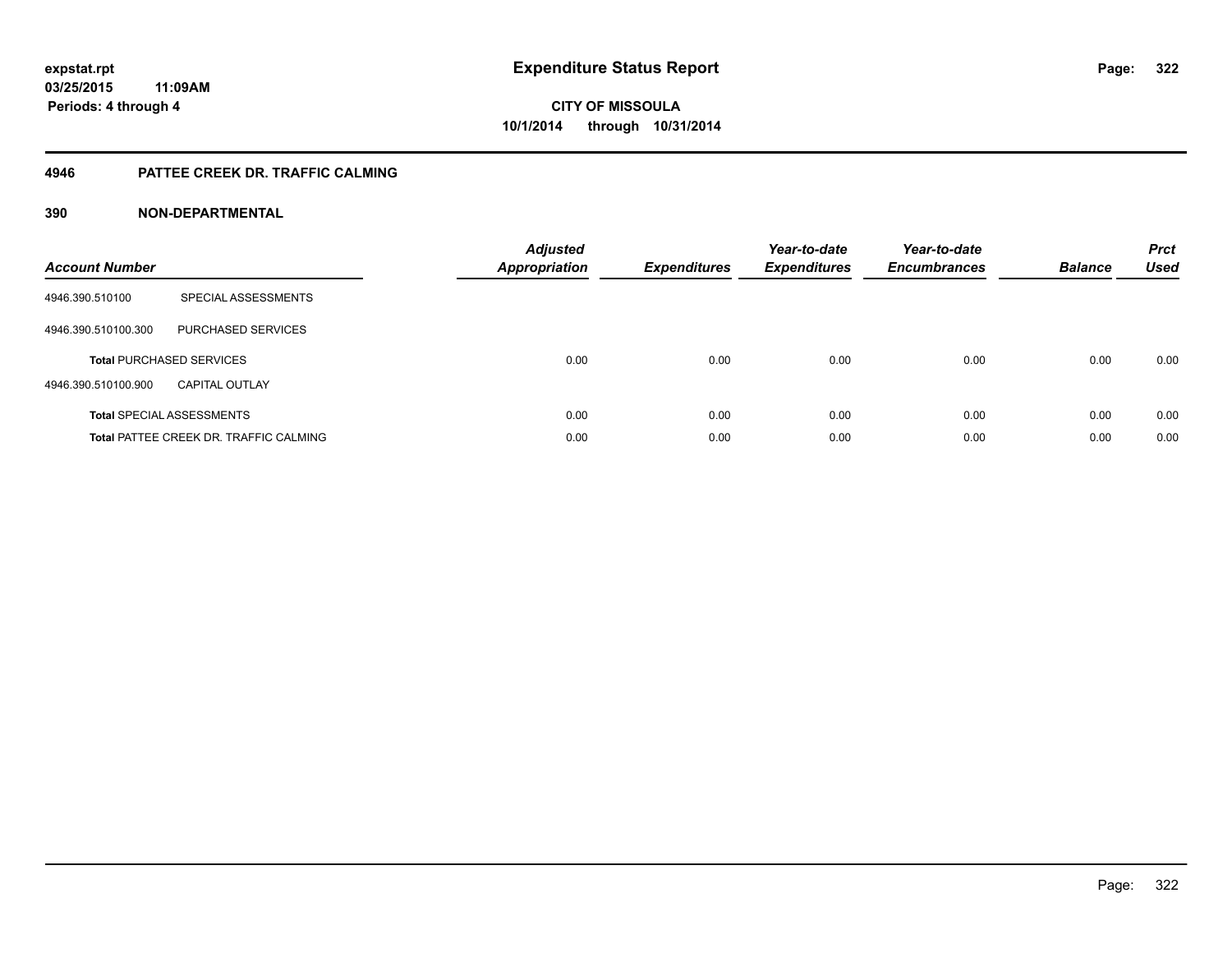### **4948 STORMWATER OUTFALL RETROFITS**

| <b>Account Number</b> |                                               | <b>Adjusted</b><br><b>Appropriation</b> | <b>Expenditures</b> | Year-to-date<br><b>Expenditures</b> | Year-to-date<br><b>Encumbrances</b> | <b>Balance</b> | <b>Prct</b><br><b>Used</b> |
|-----------------------|-----------------------------------------------|-----------------------------------------|---------------------|-------------------------------------|-------------------------------------|----------------|----------------------------|
| 4948.390.431210       | CARAS PARK STORM WATER RETROFITS              |                                         |                     |                                     |                                     |                |                            |
| 4948.390.431210.300   | PURCHASED SERVICES                            |                                         |                     |                                     |                                     |                |                            |
|                       | <b>Total CARAS PARK STORM WATER RETROFITS</b> | 0.00                                    | 0.00                | 0.00                                | 0.00                                | 0.00           | 0.00                       |
| 4948.390.431212       | BUCKHOUSE BRIDGE STORM WATER RETROFIT         |                                         |                     |                                     |                                     |                |                            |
| 4948.390.431212.300   | PURCHASED SERVICES                            |                                         |                     |                                     |                                     |                |                            |
|                       | <b>Total STORMWATER OUTFALL RETROFITS</b>     | 0.00                                    | 0.00                | 0.00                                | 0.00                                | 0.00           | 0.00                       |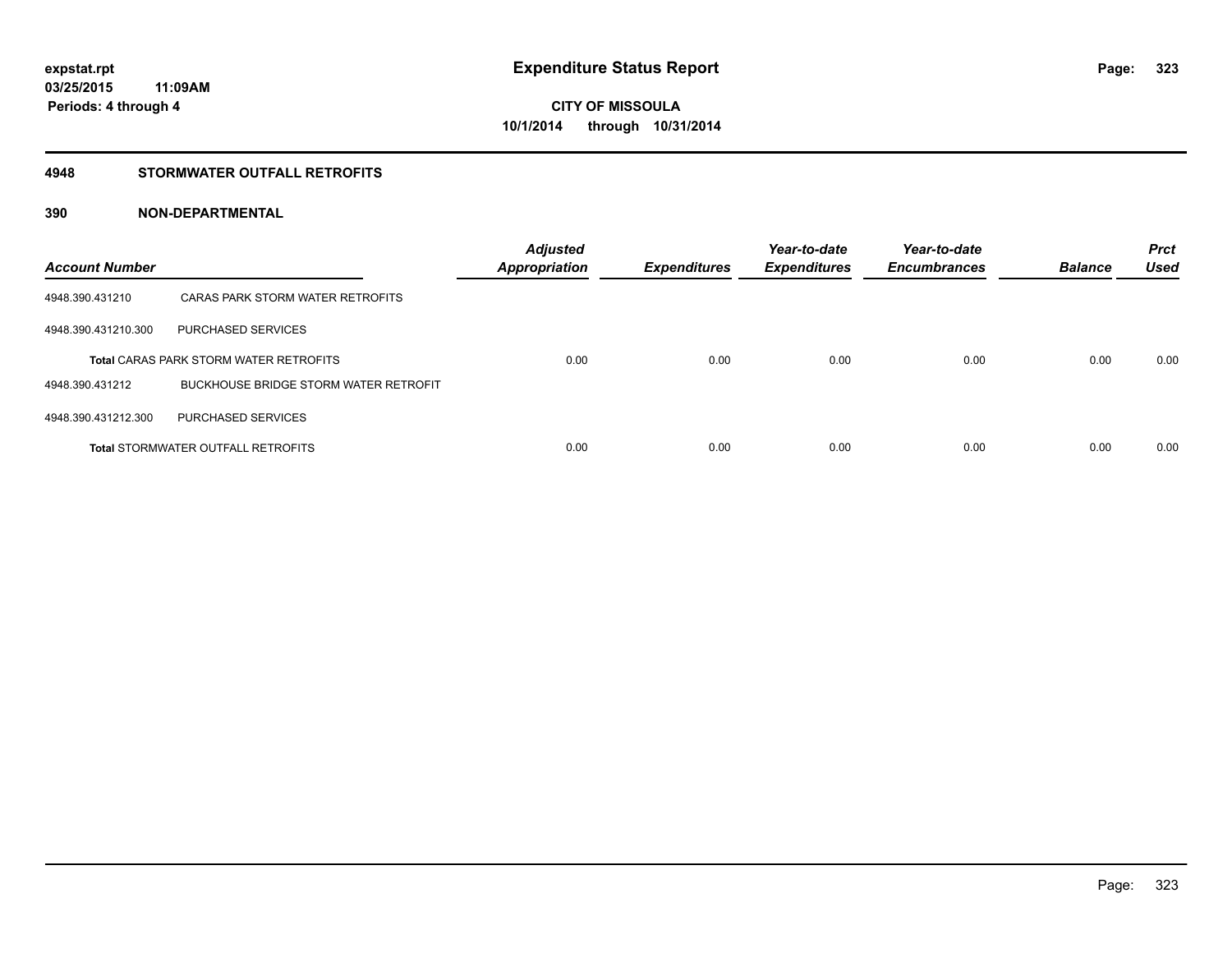#### **4990 ARRA ENHANCEMENTS**

### **500 N HIGGINS STREETSCAPE**

| <b>Account Number</b>       |                                      | <b>Adjusted</b><br><b>Appropriation</b> | <b>Expenditures</b> | Year-to-date<br><b>Expenditures</b> | Year-to-date<br><b>Encumbrances</b> | <b>Balance</b> | <b>Prct</b><br><b>Used</b> |
|-----------------------------|--------------------------------------|-----------------------------------------|---------------------|-------------------------------------|-------------------------------------|----------------|----------------------------|
| 4990.500.430030             | PRELIMINARY ENGINEERING              |                                         |                     |                                     |                                     |                |                            |
| 4990.500.430030.900         | <b>CAPITAL OUTLAY</b>                |                                         |                     |                                     |                                     |                |                            |
|                             | <b>Total PRELIMINARY ENGINEERING</b> | 0.00                                    | 0.00                | 0.00                                | 0.00                                | 0.00           | 0.00                       |
| 4990.500.430031             | <b>CONTRUCTION ENGINEERING</b>       |                                         |                     |                                     |                                     |                |                            |
| 4990.500.430031.900         | <b>CAPITAL OUTLAY</b>                |                                         |                     |                                     |                                     |                |                            |
|                             | <b>Total CONTRUCTION ENGINEERING</b> | 0.00                                    | 0.00                | 0.00                                | 0.00                                | 0.00           | 0.00                       |
| 4990.500.430032             | CONTRACTOR PAYMENTS-CONTSTRUCTION    |                                         |                     |                                     |                                     |                |                            |
| 4990.500.430032.900         | <b>CAPITAL OUTLAY</b>                |                                         |                     |                                     |                                     |                |                            |
| <b>Total CAPITAL OUTLAY</b> |                                      | 0.00                                    | 0.00                | 0.00                                | 0.00                                | 0.00           | 0.00                       |
|                             | Total N HIGGINS STREETSCAPE          | 0.00                                    | 0.00                | 0.00                                | 0.00                                | 0.00           | 0.00                       |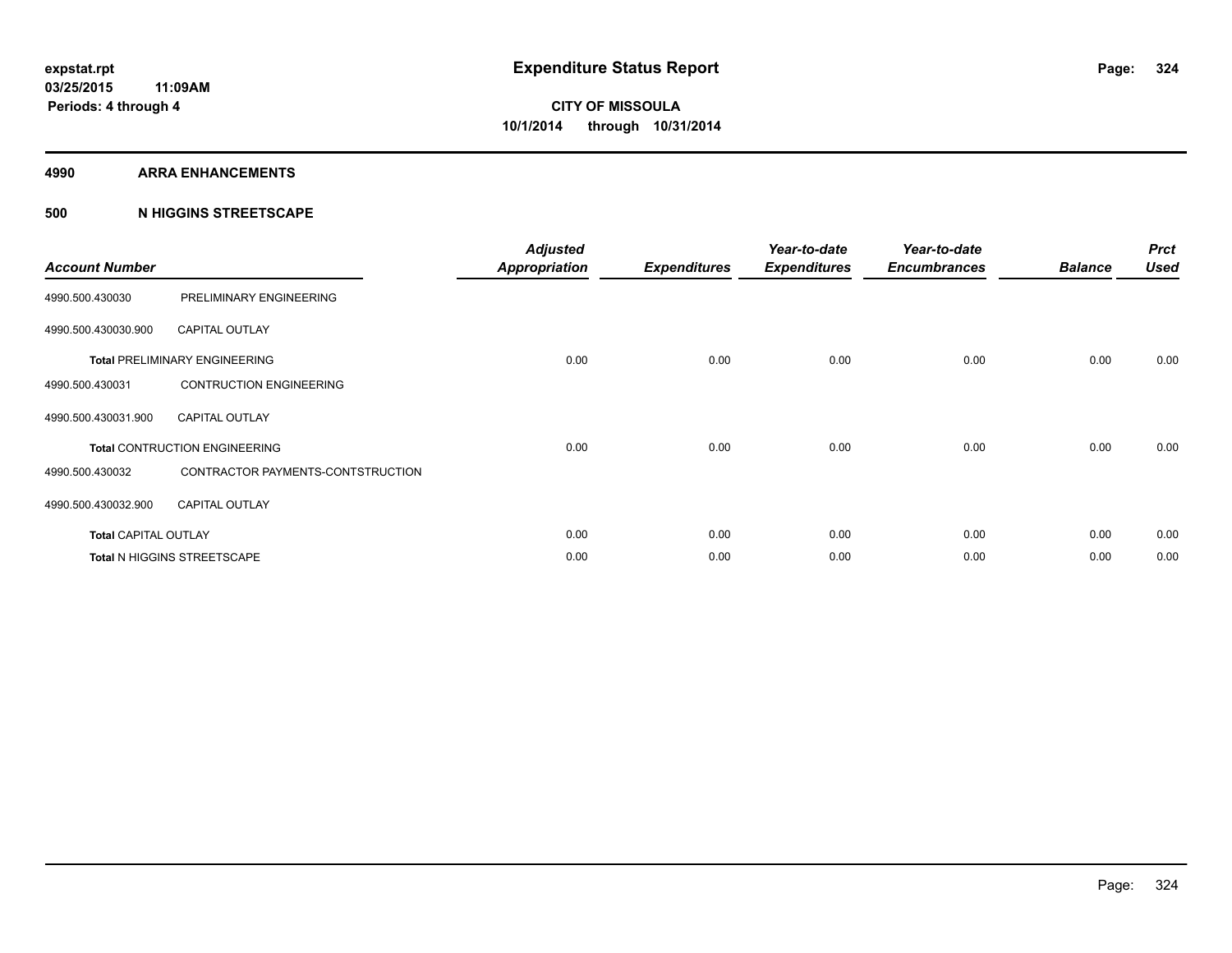#### **4990 ARRA ENHANCEMENTS**

**510 CURB RAMPS**

| <b>Account Number</b>   |                                   | <b>Adjusted</b><br><b>Appropriation</b> | <b>Expenditures</b> | Year-to-date<br><b>Expenditures</b> | Year-to-date<br><b>Encumbrances</b> | <b>Balance</b> | <b>Prct</b><br><b>Used</b> |
|-------------------------|-----------------------------------|-----------------------------------------|---------------------|-------------------------------------|-------------------------------------|----------------|----------------------------|
| 4990.510.430032         | CONTRACTOR PAYMENTS-CONTSTRUCTION |                                         |                     |                                     |                                     |                |                            |
| 4990.510.430032.900     | <b>CAPITAL OUTLAY</b>             |                                         |                     |                                     |                                     |                |                            |
| <b>Total CURB RAMPS</b> |                                   | 0.00                                    | 0.00                | 0.00                                | 0.00                                | 0.00           | 0.00                       |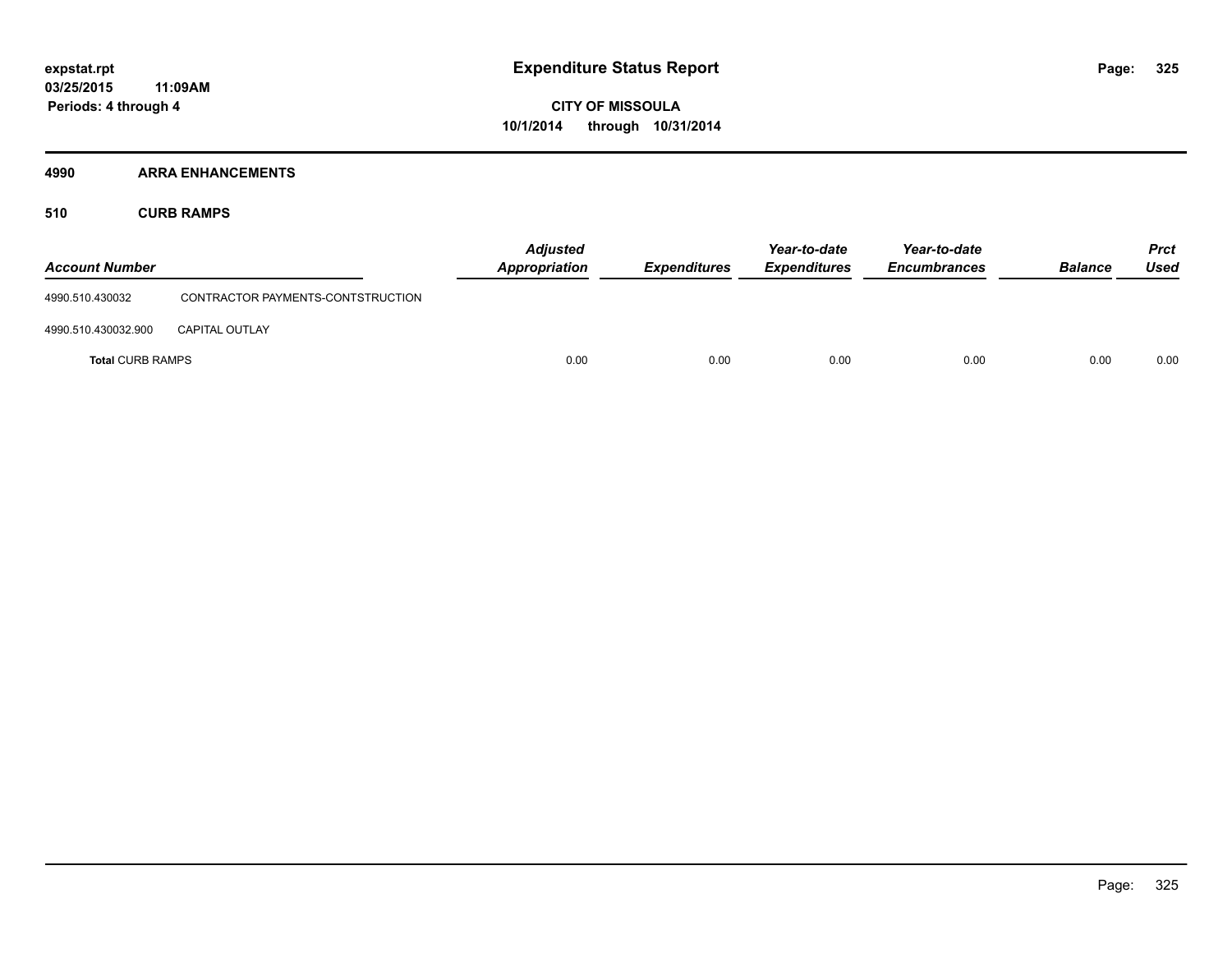#### **4990 ARRA ENHANCEMENTS**

### **515 RSNAKE GATEWAY GREENOUGH DRIVE**

| <b>Account Number</b> |                                      | <b>Adjusted</b><br><b>Appropriation</b> | <b>Expenditures</b> | Year-to-date<br><b>Expenditures</b> | Year-to-date<br><b>Encumbrances</b> | <b>Balance</b> | <b>Prct</b><br><b>Used</b> |
|-----------------------|--------------------------------------|-----------------------------------------|---------------------|-------------------------------------|-------------------------------------|----------------|----------------------------|
| 4990.515.430030       | PRELIMINARY ENGINEERING              |                                         |                     |                                     |                                     |                |                            |
| 4990.515.430030.900   | <b>CAPITAL OUTLAY</b>                |                                         |                     |                                     |                                     |                |                            |
|                       | <b>Total PRELIMINARY ENGINEERING</b> | 0.00                                    | 0.00                | 0.00                                | 0.00                                | 0.00           | 0.00                       |
| 4990.515.430031       | <b>CONTRUCTION ENGINEERING</b>       |                                         |                     |                                     |                                     |                |                            |
| 4990.515.430031.900   | <b>CAPITAL OUTLAY</b>                |                                         |                     |                                     |                                     |                |                            |
|                       | <b>Total CONTRUCTION ENGINEERING</b> | 0.00                                    | 0.00                | 0.00                                | 0.00                                | 0.00           | 0.00                       |
| 4990.515.430032       | CONTRACTOR PAYMENTS-CONTSTRUCTION    |                                         |                     |                                     |                                     |                |                            |
| 4990.515.430032.900   | <b>CAPITAL OUTLAY</b>                |                                         |                     |                                     |                                     |                |                            |
|                       | <b>Total ARRA ENHANCEMENTS</b>       | 0.00                                    | 0.00                | 0.00                                | 0.00                                | 0.00           | 0.00                       |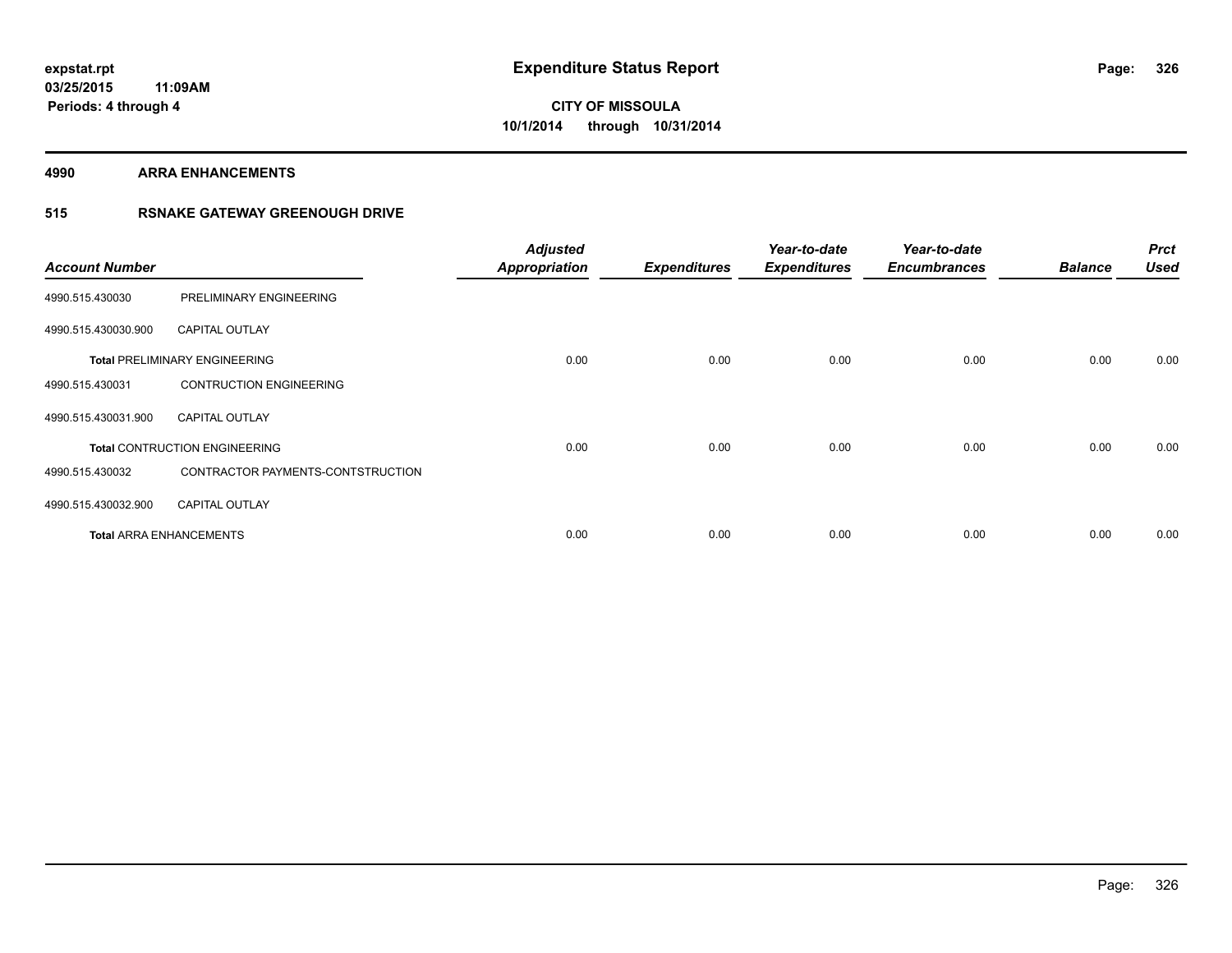#### **4991 ARRA HB645**

#### **500 N HIGGINS STREETSCAPE**

| <b>Account Number</b> |                                    | <b>Adjusted</b><br>Appropriation | <b>Expenditures</b> | Year-to-date<br><b>Expenditures</b> | Year-to-date<br><b>Encumbrances</b> | <b>Balance</b> | <b>Prct</b><br>Used |
|-----------------------|------------------------------------|----------------------------------|---------------------|-------------------------------------|-------------------------------------|----------------|---------------------|
| 4991.500.430033       | N.HIGGINS/MTN WATER                |                                  |                     |                                     |                                     |                |                     |
| 4991.500.430033.900   | <b>CAPITAL OUTLAY</b>              |                                  |                     |                                     |                                     |                |                     |
|                       | <b>Total N HIGGINS STREETSCAPE</b> | 0.00                             | 0.00                | 0.00                                | 0.00                                | 0.00           | 0.00                |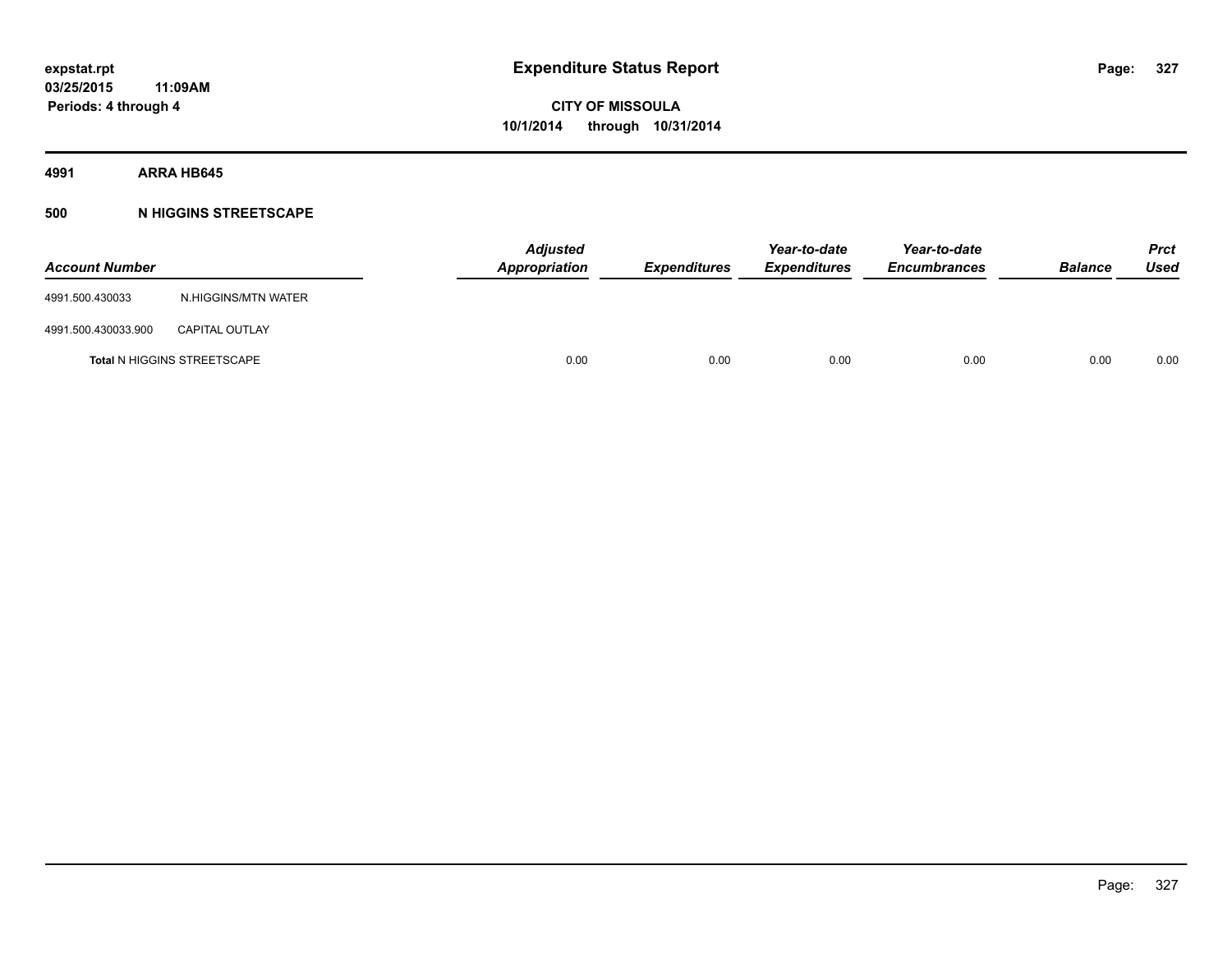**4991 ARRA HB645**

#### **520 N HIGGINS PAVING**

| <b>Account Number</b>  |                                      | <b>Adjusted</b><br><b>Appropriation</b> | <b>Expenditures</b> | Year-to-date<br><b>Expenditures</b> | Year-to-date<br><b>Encumbrances</b> | <b>Balance</b> | <b>Prct</b><br><b>Used</b> |
|------------------------|--------------------------------------|-----------------------------------------|---------------------|-------------------------------------|-------------------------------------|----------------|----------------------------|
| 4991.520.430030        | PRELIMINARY ENGINEERING              |                                         |                     |                                     |                                     |                |                            |
| 4991.520.430030.900    | <b>CAPITAL OUTLAY</b>                |                                         |                     |                                     |                                     |                |                            |
|                        | <b>Total PRELIMINARY ENGINEERING</b> | 0.00                                    | 0.00                | 0.00                                | 0.00                                | 0.00           | 0.00                       |
| 4991.520.430031        | <b>CONTRUCTION ENGINEERING</b>       |                                         |                     |                                     |                                     |                |                            |
| 4991.520.430031.900    | <b>CAPITAL OUTLAY</b>                |                                         |                     |                                     |                                     |                |                            |
|                        | <b>Total CONTRUCTION ENGINEERING</b> | 0.00                                    | 0.00                | 0.00                                | 0.00                                | 0.00           | 0.00                       |
| 4991.520.430032        | CONTRACTOR PAYMENTS-CONTSTRUCTION    |                                         |                     |                                     |                                     |                |                            |
| 4991.520.430032.900    | <b>CAPITAL OUTLAY</b>                |                                         |                     |                                     |                                     |                |                            |
| Total N HIGGINS PAVING |                                      | 0.00                                    | 0.00                | 0.00                                | 0.00                                | 0.00           | 0.00                       |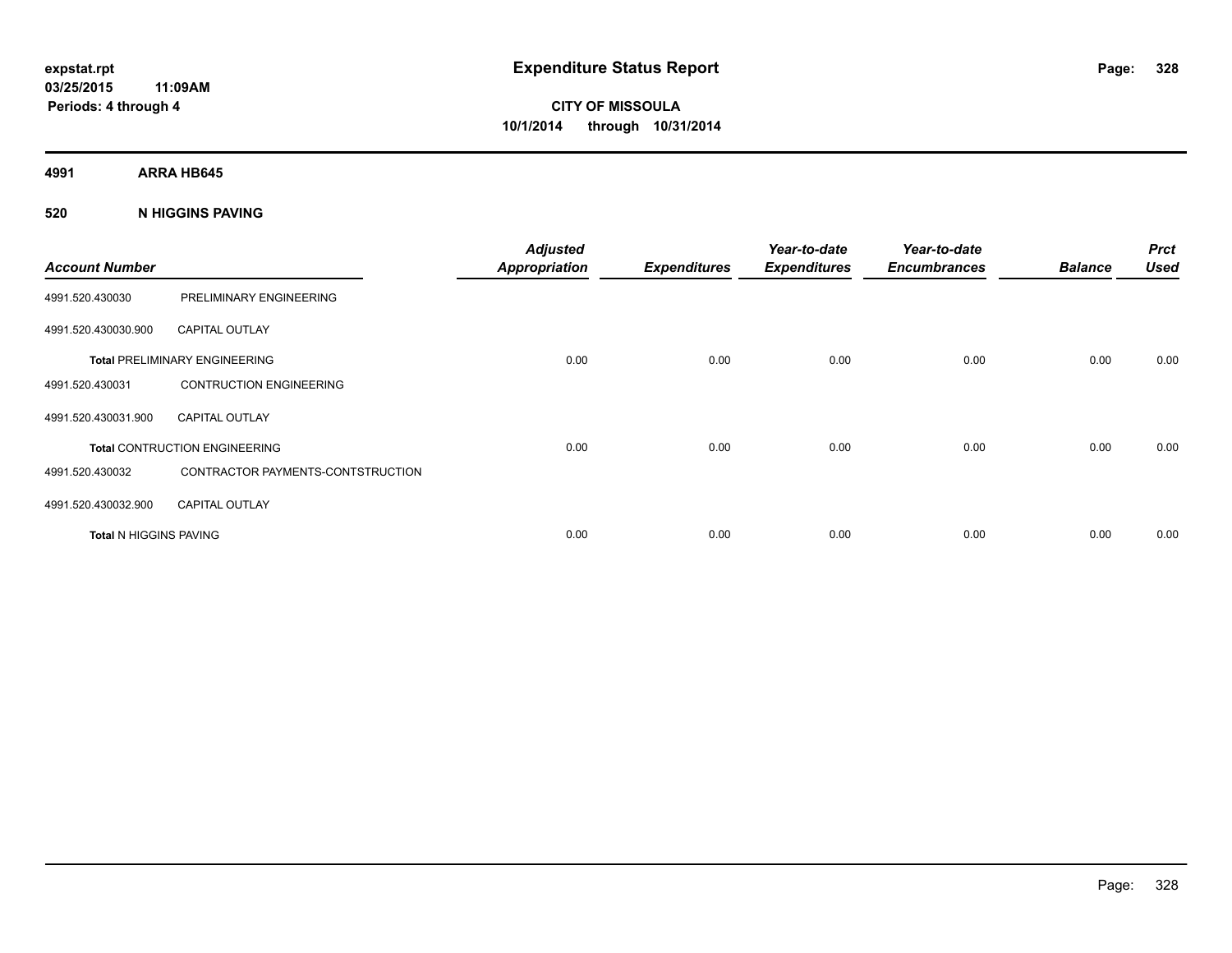**4991 ARRA HB645**

### **525 BROOKS ST CURB & SW IMPROVEMENTS**

| <b>Account Number</b> |                                                   | <b>Adjusted</b><br><b>Appropriation</b> | <b>Expenditures</b> | Year-to-date<br><b>Expenditures</b> | Year-to-date<br><b>Encumbrances</b> | <b>Balance</b> | <b>Prct</b><br><b>Used</b> |
|-----------------------|---------------------------------------------------|-----------------------------------------|---------------------|-------------------------------------|-------------------------------------|----------------|----------------------------|
| 4991.525.430030       | PRELIMINARY ENGINEERING                           |                                         |                     |                                     |                                     |                |                            |
| 4991.525.430030.900   | <b>CAPITAL OUTLAY</b>                             |                                         |                     |                                     |                                     |                |                            |
|                       | <b>Total PRELIMINARY ENGINEERING</b>              | 0.00                                    | 0.00                | 0.00                                | 0.00                                | 0.00           | 0.00                       |
| 4991.525.430031       | <b>CONTRUCTION ENGINEERING</b>                    |                                         |                     |                                     |                                     |                |                            |
| 4991.525.430031.900   | <b>CAPITAL OUTLAY</b>                             |                                         |                     |                                     |                                     |                |                            |
|                       | <b>Total CONTRUCTION ENGINEERING</b>              | 0.00                                    | 0.00                | 0.00                                | 0.00                                | 0.00           | 0.00                       |
| 4991.525.430032       | CONTRACTOR PAYMENTS-CONTSTRUCTION                 |                                         |                     |                                     |                                     |                |                            |
| 4991.525.430032.900   | <b>CAPITAL OUTLAY</b>                             |                                         |                     |                                     |                                     |                |                            |
|                       | <b>Total BROOKS ST CURB &amp; SW IMPROVEMENTS</b> | 0.00                                    | 0.00                | 0.00                                | 0.00                                | 0.00           | 0.00                       |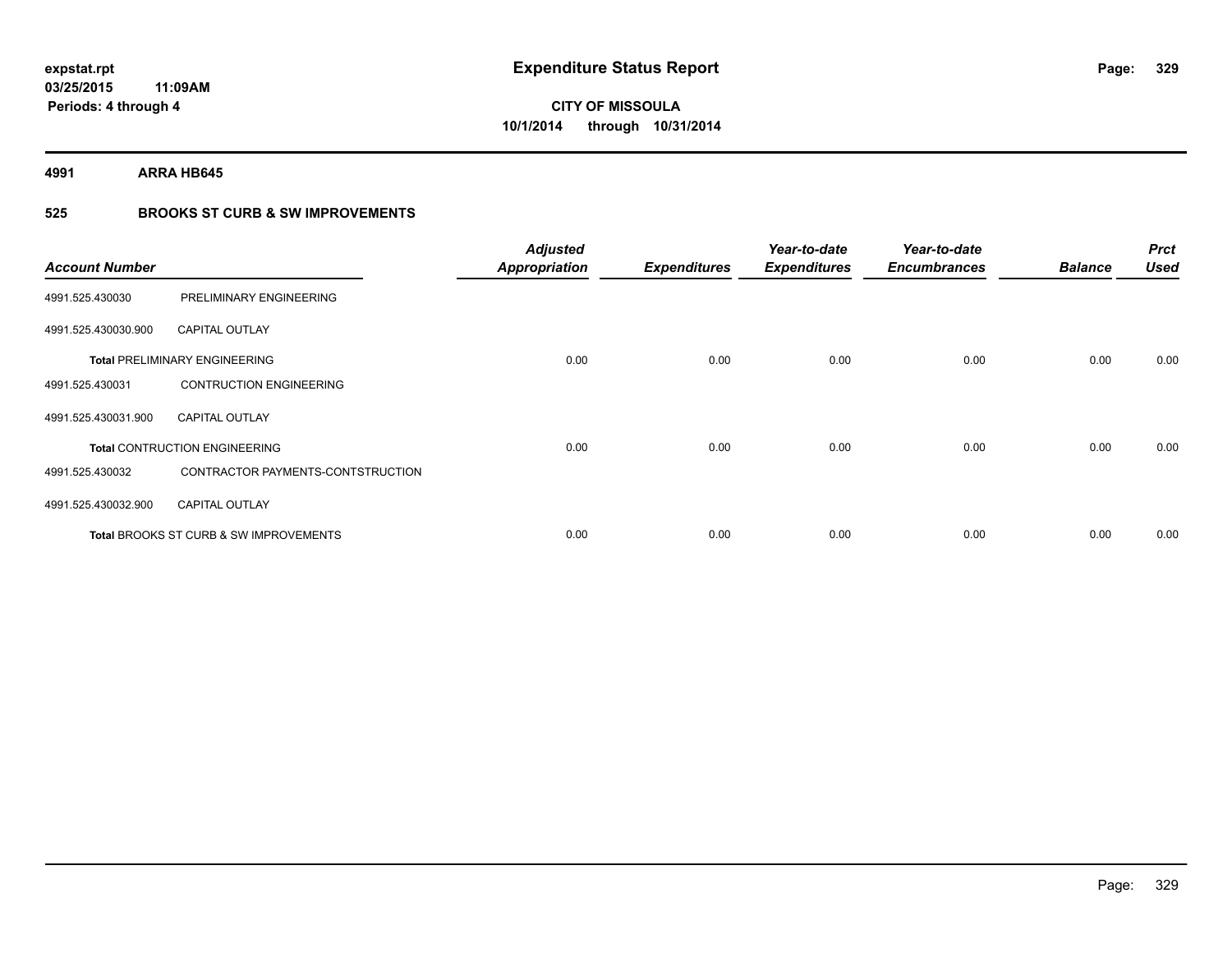**CITY OF MISSOULA 10/1/2014 through 10/31/2014**

**4991 ARRA HB645**

**530 CURB RAMPS**

|                                |                                      | <b>Adjusted</b>      |                     | Year-to-date        | Year-to-date        |                | <b>Prct</b> |
|--------------------------------|--------------------------------------|----------------------|---------------------|---------------------|---------------------|----------------|-------------|
| <b>Account Number</b>          |                                      | <b>Appropriation</b> | <b>Expenditures</b> | <b>Expenditures</b> | <b>Encumbrances</b> | <b>Balance</b> | <b>Used</b> |
| 4991.530.430030                | PRELIMINARY ENGINEERING              |                      |                     |                     |                     |                |             |
| 4991.530.430030.100            | PERSONAL SERVICES                    |                      |                     |                     |                     |                |             |
| <b>Total PERSONAL SERVICES</b> |                                      | 0.00                 | 0.00                | 0.00                | 0.00                | 0.00           | 0.00        |
| 4991.530.430030.900            | <b>CAPITAL OUTLAY</b>                |                      |                     |                     |                     |                |             |
|                                | <b>Total PRELIMINARY ENGINEERING</b> | 0.00                 | 0.00                | 0.00                | 0.00                | 0.00           | 0.00        |
| 4991.530.430031                | <b>CONTRUCTION ENGINEERING</b>       |                      |                     |                     |                     |                |             |
| 4991.530.430031.900            | <b>CAPITAL OUTLAY</b>                |                      |                     |                     |                     |                |             |
|                                | <b>Total CONTRUCTION ENGINEERING</b> | 0.00                 | 0.00                | 0.00                | 0.00                | 0.00           | 0.00        |
| 4991.530.430032                | CONTRACTOR PAYMENTS-CONTSTRUCTION    |                      |                     |                     |                     |                |             |
| 4991.530.430032.900            | <b>CAPITAL OUTLAY</b>                |                      |                     |                     |                     |                |             |
| <b>Total CURB RAMPS</b>        |                                      | 0.00                 | 0.00                | 0.00                | 0.00                | 0.00           | 0.00        |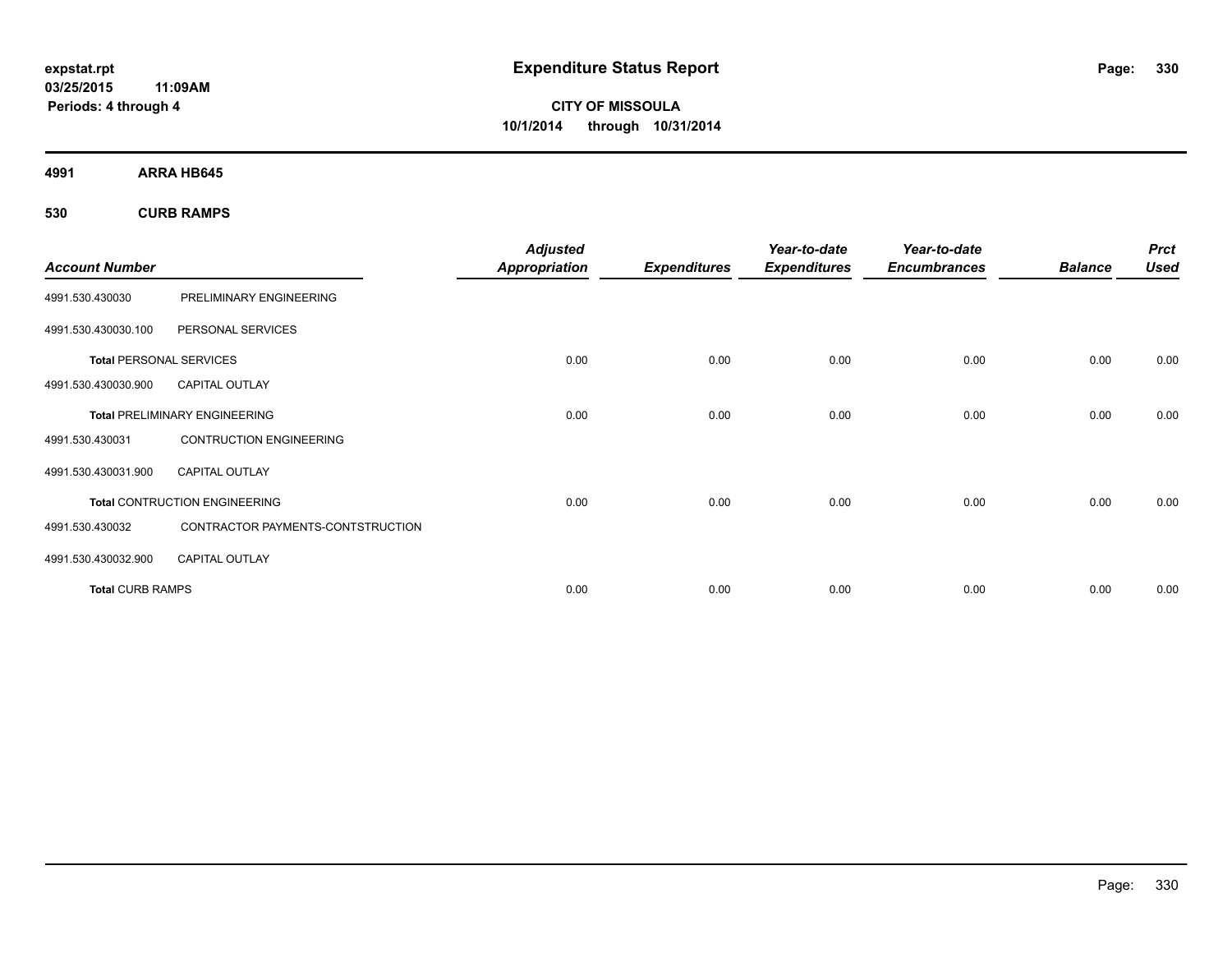**4991 ARRA HB645**

### **535 PARKS PLAYGROUND INSTALLS**

| <b>Account Number</b>          |                                        | <b>Adjusted</b><br><b>Appropriation</b> | <b>Expenditures</b> | Year-to-date<br><b>Expenditures</b> | Year-to-date<br><b>Encumbrances</b> | <b>Balance</b> | <b>Prct</b><br><b>Used</b> |
|--------------------------------|----------------------------------------|-----------------------------------------|---------------------|-------------------------------------|-------------------------------------|----------------|----------------------------|
| 4991.535.430030                | PRELIMINARY ENGINEERING                |                                         |                     |                                     |                                     |                |                            |
| 4991.535.430030.100            | PERSONAL SERVICES                      |                                         |                     |                                     |                                     |                |                            |
| <b>Total PERSONAL SERVICES</b> |                                        | 0.00                                    | 0.00                | 0.00                                | 0.00                                | 0.00           | 0.00                       |
| 4991.535.430030.900            | <b>CAPITAL OUTLAY</b>                  |                                         |                     |                                     |                                     |                |                            |
|                                | <b>Total PRELIMINARY ENGINEERING</b>   | 0.00                                    | 0.00                | 0.00                                | 0.00                                | 0.00           | 0.00                       |
| 4991.535.430031                | <b>CONTRUCTION ENGINEERING</b>         |                                         |                     |                                     |                                     |                |                            |
| 4991.535.430031.900            | <b>CAPITAL OUTLAY</b>                  |                                         |                     |                                     |                                     |                |                            |
|                                | <b>Total CONTRUCTION ENGINEERING</b>   | 0.00                                    | 0.00                | 0.00                                | 0.00                                | 0.00           | 0.00                       |
| 4991.535.430032                | CONTRACTOR PAYMENTS-CONTSTRUCTION      |                                         |                     |                                     |                                     |                |                            |
| 4991.535.430032.900            | <b>CAPITAL OUTLAY</b>                  |                                         |                     |                                     |                                     |                |                            |
|                                | <b>Total PARKS PLAYGROUND INSTALLS</b> | 0.00                                    | 0.00                | 0.00                                | 0.00                                | 0.00           | 0.00                       |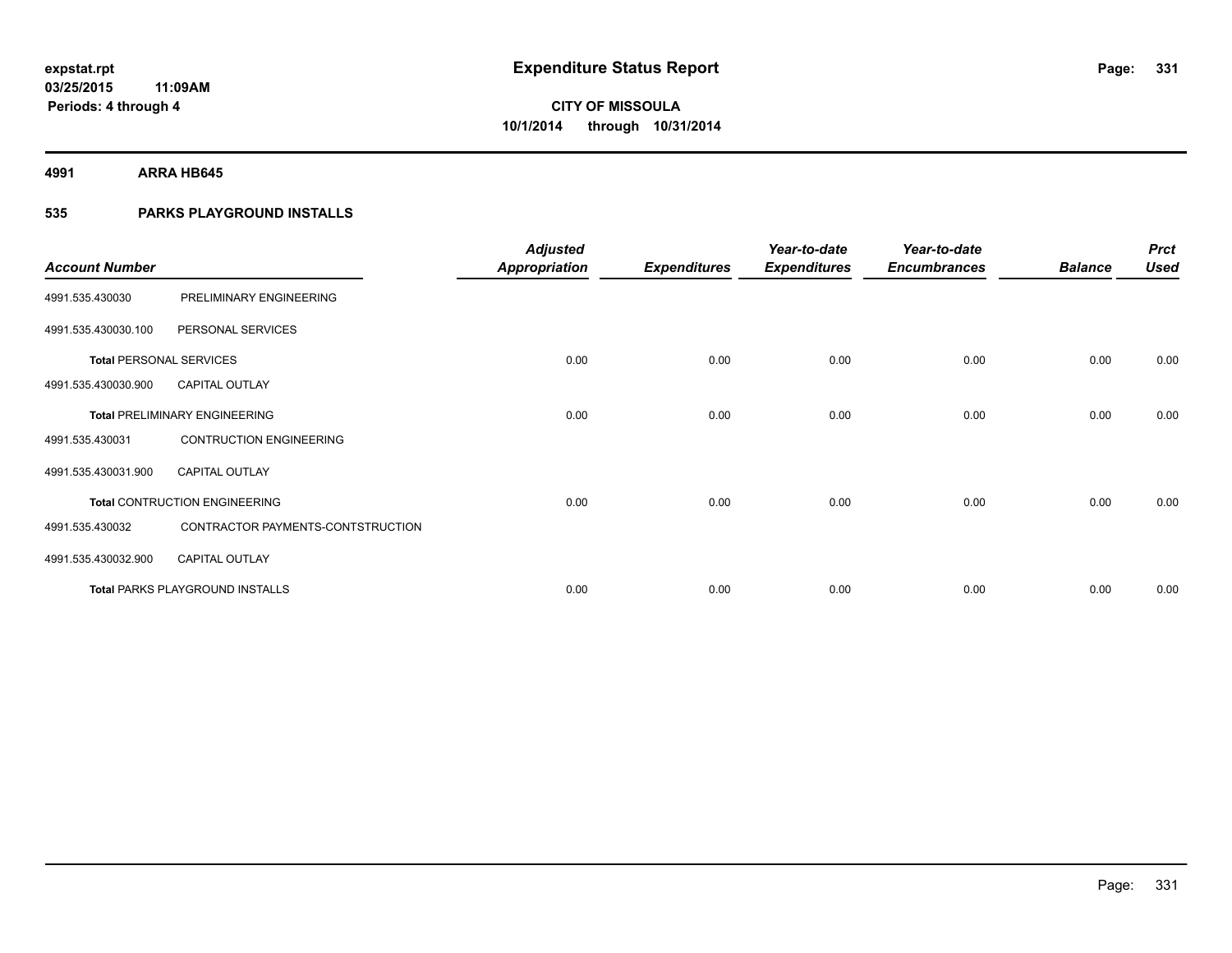**4991 ARRA HB645**

#### **540 GREENOUGH PARK BRIDGE**

| <b>Account Number</b>          |                                      | <b>Adjusted</b><br><b>Appropriation</b> | <b>Expenditures</b> | Year-to-date<br><b>Expenditures</b> | Year-to-date<br><b>Encumbrances</b> | <b>Balance</b> | <b>Prct</b><br><b>Used</b> |
|--------------------------------|--------------------------------------|-----------------------------------------|---------------------|-------------------------------------|-------------------------------------|----------------|----------------------------|
| 4991.540.430030                | PRELIMINARY ENGINEERING              |                                         |                     |                                     |                                     |                |                            |
| 4991.540.430030.900            | <b>CAPITAL OUTLAY</b>                |                                         |                     |                                     |                                     |                |                            |
|                                | <b>Total PRELIMINARY ENGINEERING</b> | 0.00                                    | 0.00                | 0.00                                | 0.00                                | 0.00           | 0.00                       |
| 4991.540.430031                | <b>CONTRUCTION ENGINEERING</b>       |                                         |                     |                                     |                                     |                |                            |
| 4991.540.430031.900            | <b>CAPITAL OUTLAY</b>                |                                         |                     |                                     |                                     |                |                            |
|                                | <b>Total CONTRUCTION ENGINEERING</b> | 0.00                                    | 0.00                | 0.00                                | 0.00                                | 0.00           | 0.00                       |
| 4991.540.430032                | CONTRACTOR PAYMENTS-CONTSTRUCTION    |                                         |                     |                                     |                                     |                |                            |
| 4991.540.430032.100            | PERSONAL SERVICES                    |                                         |                     |                                     |                                     |                |                            |
| <b>Total PERSONAL SERVICES</b> |                                      | 0.00                                    | 0.00                | 0.00                                | 0.00                                | 0.00           | 0.00                       |
| 4991.540.430032.900            | <b>CAPITAL OUTLAY</b>                |                                         |                     |                                     |                                     |                |                            |
| Total ARRA HB645               |                                      | 0.00                                    | 0.00                | 0.00                                | 0.00                                | 0.00           | 0.00                       |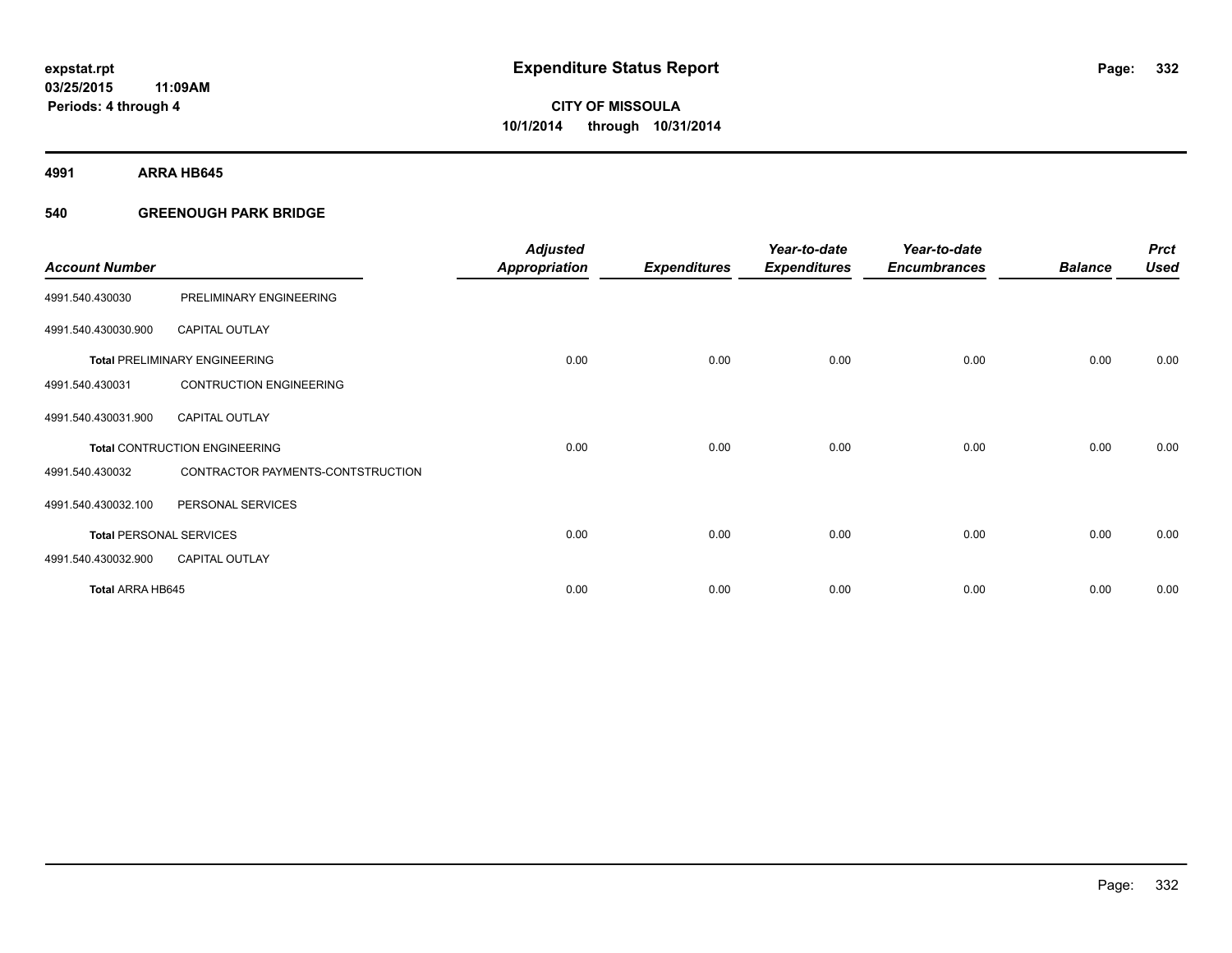### **4992 WFL MILLER CREEK ROAD**

#### **390 NON-DEPARTMENTAL**

| <b>Account Number</b> |                             | Appropriation | <b>Adjusted</b> | <b>Expenditures</b> | Year-to-date<br><b>Expenditures</b> | Year-to-date<br><b>Encumbrances</b> | <b>Balance</b> | <b>Prct</b><br><b>Used</b> |
|-----------------------|-----------------------------|---------------|-----------------|---------------------|-------------------------------------|-------------------------------------|----------------|----------------------------|
| 4992.390.430230       | STREET RESTORATION          |               |                 |                     |                                     |                                     |                |                            |
| 4992.390.430230.900   | <b>CAPITAL OUTLAY</b>       |               |                 |                     |                                     |                                     |                |                            |
|                       | Total WFL MILLER CREEK ROAD |               | 0.00            | 0.00                | 0.00                                | 0.00                                | 0.00           | 0.00                       |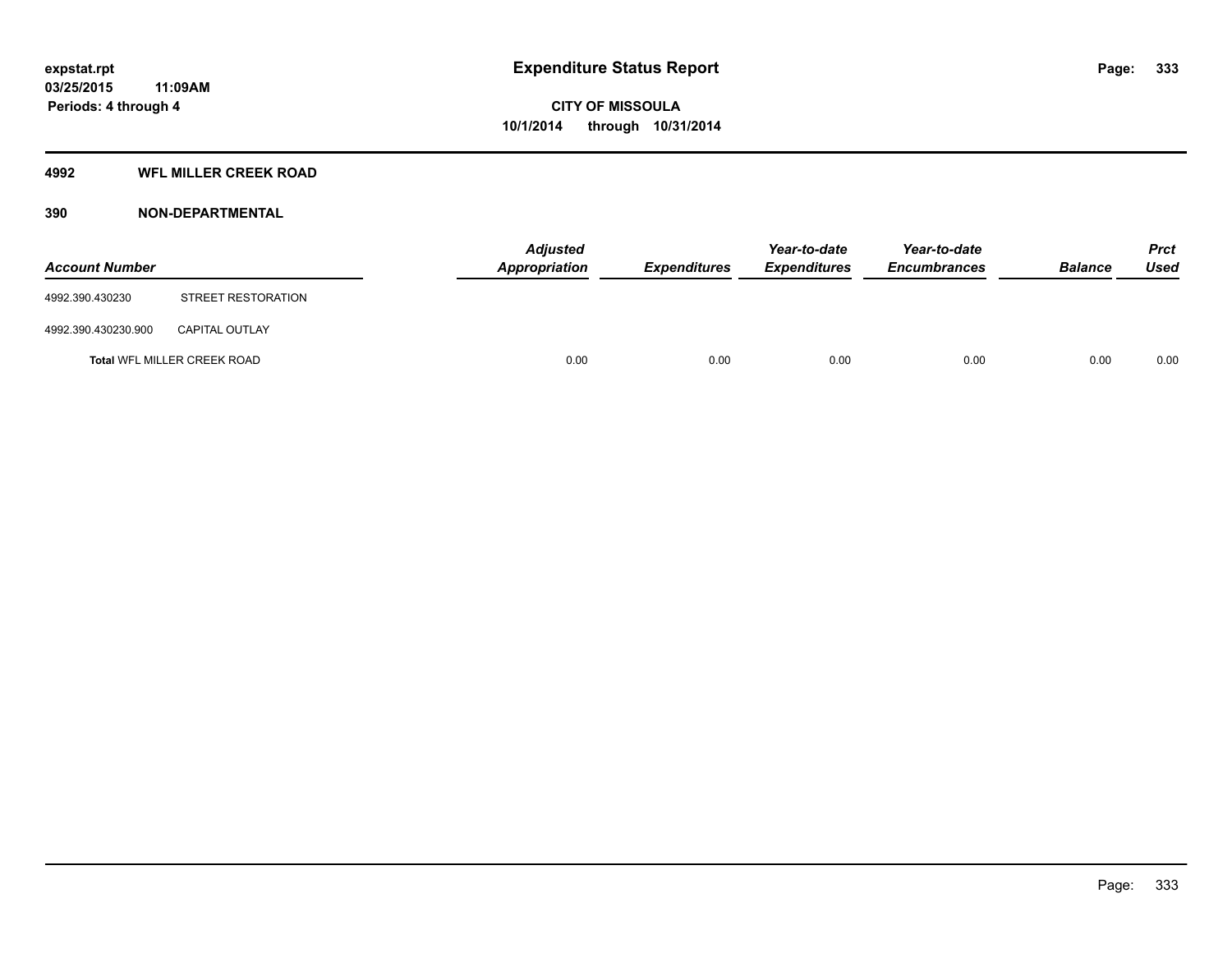#### **4993 WESTERN FEDERAL LANDS**

### **280 PUBLIC WORKS ADMIN/ENGINEERING**

| <b>Account Number</b>          |                                                                                         | <b>Adjusted</b><br>Appropriation | <b>Expenditures</b> | Year-to-date<br><b>Expenditures</b> | Year-to-date<br><b>Encumbrances</b> | <b>Balance</b>               | <b>Prct</b><br><b>Used</b> |
|--------------------------------|-----------------------------------------------------------------------------------------|----------------------------------|---------------------|-------------------------------------|-------------------------------------|------------------------------|----------------------------|
| 4993.280.430022                | RATTLESNAKE UNIVERSITY CROSSING                                                         |                                  |                     |                                     |                                     |                              |                            |
| 4993.280.430022.300            | <b>PURCHASED SERVICES</b>                                                               |                                  |                     |                                     |                                     |                              |                            |
|                                | <b>Total PURCHASED SERVICES</b>                                                         | 0.00                             | 0.00                | 0.00                                | 0.00                                | 0.00                         | 0.00                       |
| 4993.280.430022.900            | <b>CAPITAL OUTLAY</b>                                                                   |                                  |                     |                                     |                                     |                              |                            |
|                                | Total RATTLESNAKE UNIVERSITY CROSSING                                                   | 0.00                             | 0.00                | 0.00                                | 0.00                                | 0.00                         | 0.00                       |
| 4993.280.430024                | RUX PH 11/PROJ 2010-022(B)                                                              |                                  |                     |                                     |                                     |                              |                            |
| 4993.280.430024.100            | PERSONAL SERVICES                                                                       |                                  |                     |                                     |                                     |                              |                            |
| <b>Total PERSONAL SERVICES</b> |                                                                                         | 0.00                             | 0.00                | 0.00                                | 0.00                                | 0.00                         | 0.00                       |
| 4993.280.430024.900            | <b>CAPITAL OUTLAY</b>                                                                   |                                  |                     |                                     |                                     |                              |                            |
|                                | 4993.280.430024.930.000 RUX PHASE 2-PROJ 2010-022(B<br>Total RUX PH 11/PROJ 2010-022(B) | 0.00<br>0.00                     | 0.00<br>0.00        | 60,691.21<br>60,691.21              | 0.00<br>0.00                        | $-60,691.21$<br>$-60,691.21$ | 0.00<br>0.00               |
| 4993.280.430223                | <b>FACILITY MAINT ENERGY CONSERVATION</b>                                               |                                  |                     |                                     |                                     |                              |                            |
| 4993.280.430223.900            | <b>CAPITAL OUTLAY</b>                                                                   |                                  |                     |                                     |                                     |                              |                            |
|                                | <b>Total FACILITY MAINT ENERGY CONSERVATION</b>                                         | 0.00                             | 0.00                | 0.00                                | 0.00                                | 0.00                         | 0.00                       |
|                                | <b>Total WESTERN FEDERAL LANDS</b>                                                      | 0.00                             | 0.00                | 60,691.21                           | 0.00                                | $-60,691.21$                 | 0.00                       |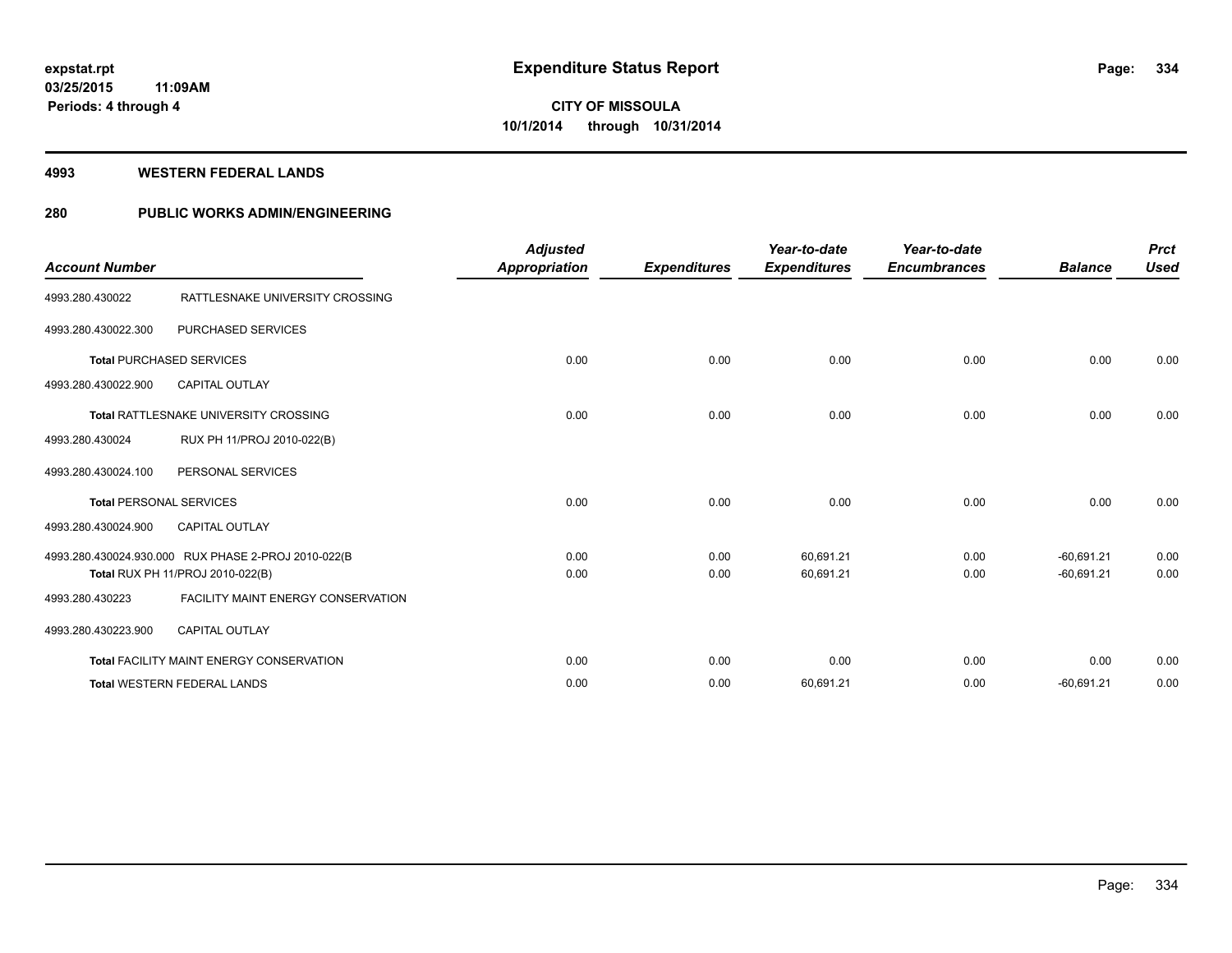**5020 CIVIC STADIUM**

#### **395 PARKING COMMISSION**

| <b>Account Number</b>                                        |                                                                                   | <b>Adjusted</b><br>Appropriation     | <b>Expenditures</b>  | Year-to-date<br><b>Expenditures</b> | Year-to-date<br><b>Encumbrances</b> | <b>Balance</b>                       | <b>Prct</b><br><b>Used</b> |
|--------------------------------------------------------------|-----------------------------------------------------------------------------------|--------------------------------------|----------------------|-------------------------------------|-------------------------------------|--------------------------------------|----------------------------|
| 5020.395.460000                                              | <b>CULTURE &amp; RECREATION</b>                                                   |                                      |                      |                                     |                                     |                                      |                            |
| 5020.395.460000.500                                          | <b>FIXED CHARGES</b>                                                              |                                      |                      |                                     |                                     |                                      |                            |
|                                                              | 5020.395.460000.500.000 CIVIC STADIUM/FIXED CHARGES<br>Total CULTURE & RECREATION | 3,000.00<br>3,000.00                 | 0.00<br>0.00         | 0.00<br>0.00                        | 0.00<br>0.00                        | 3,000.00<br>3,000.00                 | 0.00<br>0.00               |
| 5020.395.490200                                              | REVENUE BOND DEBT SERVICE                                                         |                                      |                      |                                     |                                     |                                      |                            |
| 5020.395.490200.600                                          | <b>DEBT SERVICE</b>                                                               |                                      |                      |                                     |                                     |                                      |                            |
| 5020.395.490200.610.000 PRINCIPAL<br>5020.395.490200.620.000 | <b>INTEREST / SERVICE FEES</b><br>Total REVENUE BOND DEBT SERVICE                 | 33,420.00<br>83,580.00<br>117,000.00 | 0.00<br>0.00<br>0.00 | 0.00<br>0.00<br>0.00                | 0.00<br>0.00<br>0.00                | 33,420.00<br>83,580.00<br>117,000.00 | 0.00<br>0.00<br>0.00       |
| 5020.395.510000                                              | <b>MISCELLANEOUS</b>                                                              |                                      |                      |                                     |                                     |                                      |                            |
| 5020.395.510000.800                                          | OTHER OBJECTS                                                                     |                                      |                      |                                     |                                     |                                      |                            |
| <b>Total MISCELLANEOUS</b>                                   |                                                                                   | 0.00                                 | 0.00                 | 0.00                                | 0.00                                | 0.00                                 | 0.00                       |
| <b>Total CIVIC STADIUM</b>                                   |                                                                                   | 120,000.00                           | 0.00                 | 0.00                                | 0.00                                | 120,000.00                           | 0.00                       |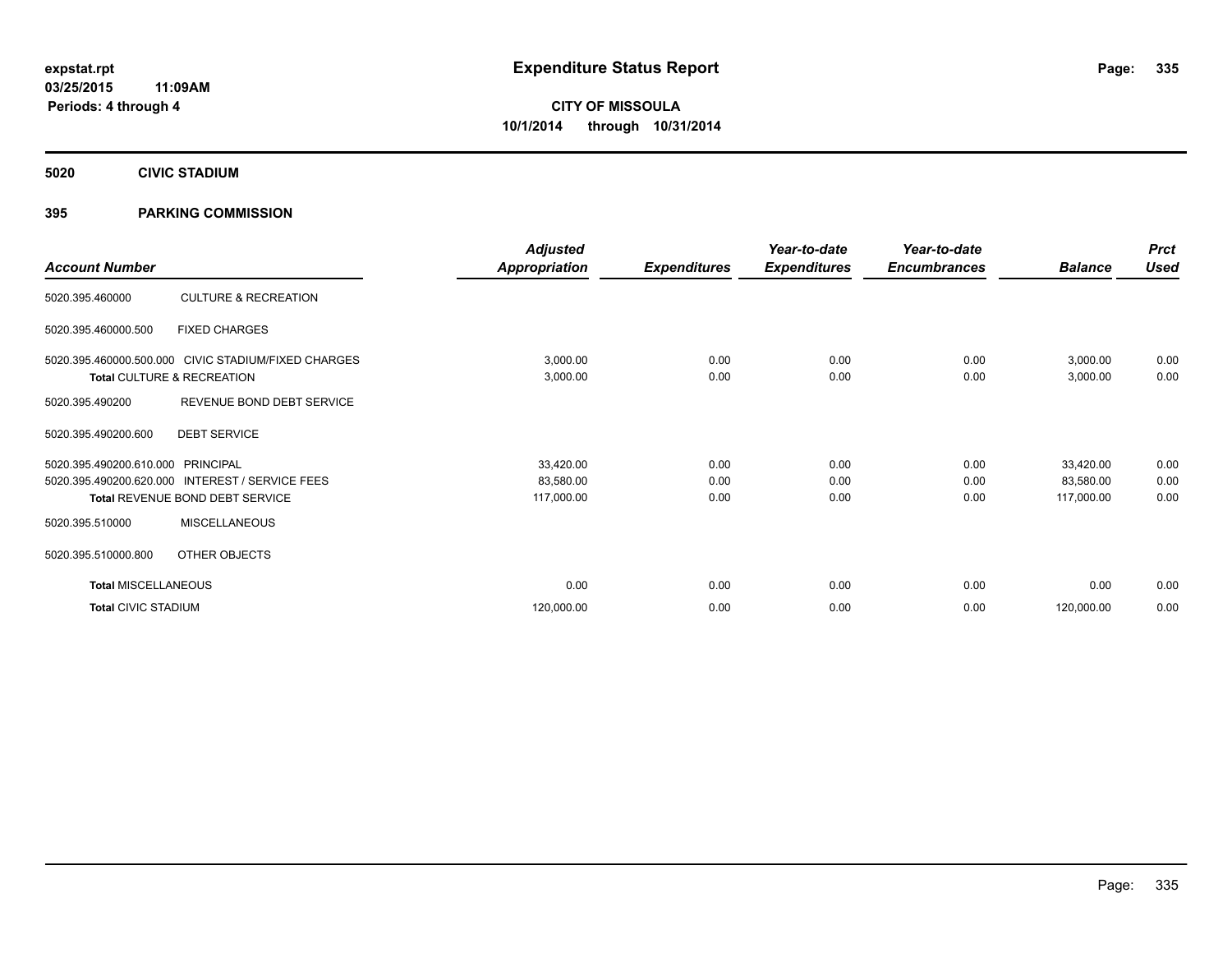# **CITY OF MISSOULA 10/1/2014 through 10/31/2014**

**5210 WATER**

## **335 WATER**

| <b>Account Number</b>           |                                                              | <b>Adjusted</b><br>Appropriation | <b>Expenditures</b> | Year-to-date<br><b>Expenditures</b> | Year-to-date<br><b>Encumbrances</b> | <b>Balance</b> | <b>Prct</b><br>Used |
|---------------------------------|--------------------------------------------------------------|----------------------------------|---------------------|-------------------------------------|-------------------------------------|----------------|---------------------|
| 5210.335.430590                 | OTHER ACTIVITIES                                             |                                  |                     |                                     |                                     |                |                     |
| 5210.335.430590.300             | <b>PURCHASED SERVICES</b>                                    |                                  |                     |                                     |                                     |                |                     |
|                                 | 5210.335.430590.350.000 ACQUISITION/PROFESSIONAL SERVICES    | 0.00                             | 78.185.03           | 305.364.50                          | 0.00                                | $-305.364.50$  | 0.00                |
|                                 | 5210.335.430590.390.000 ACQUISITION/OTHER PURCHASED SERVICES | 0.00                             | 0.00                | 370.43                              | 0.00                                | $-370.43$      | 0.00                |
| <b>Total PURCHASED SERVICES</b> |                                                              | 0.00                             | 78.185.03           | 305.734.93                          | 0.00                                | $-305.734.93$  | 0.00                |
| 5210.335.430590.900             | <b>CAPITAL OUTLAY</b>                                        |                                  |                     |                                     |                                     |                |                     |
| <b>Total CAPITAL OUTLAY</b>     |                                                              | 0.00                             | 0.00                | 0.00                                | 0.00                                | 0.00           | 0.00                |
| <b>Total WATER</b>              |                                                              | 0.00                             | 78.185.03           | 305.734.93                          | 0.00                                | $-305.734.93$  | 0.00                |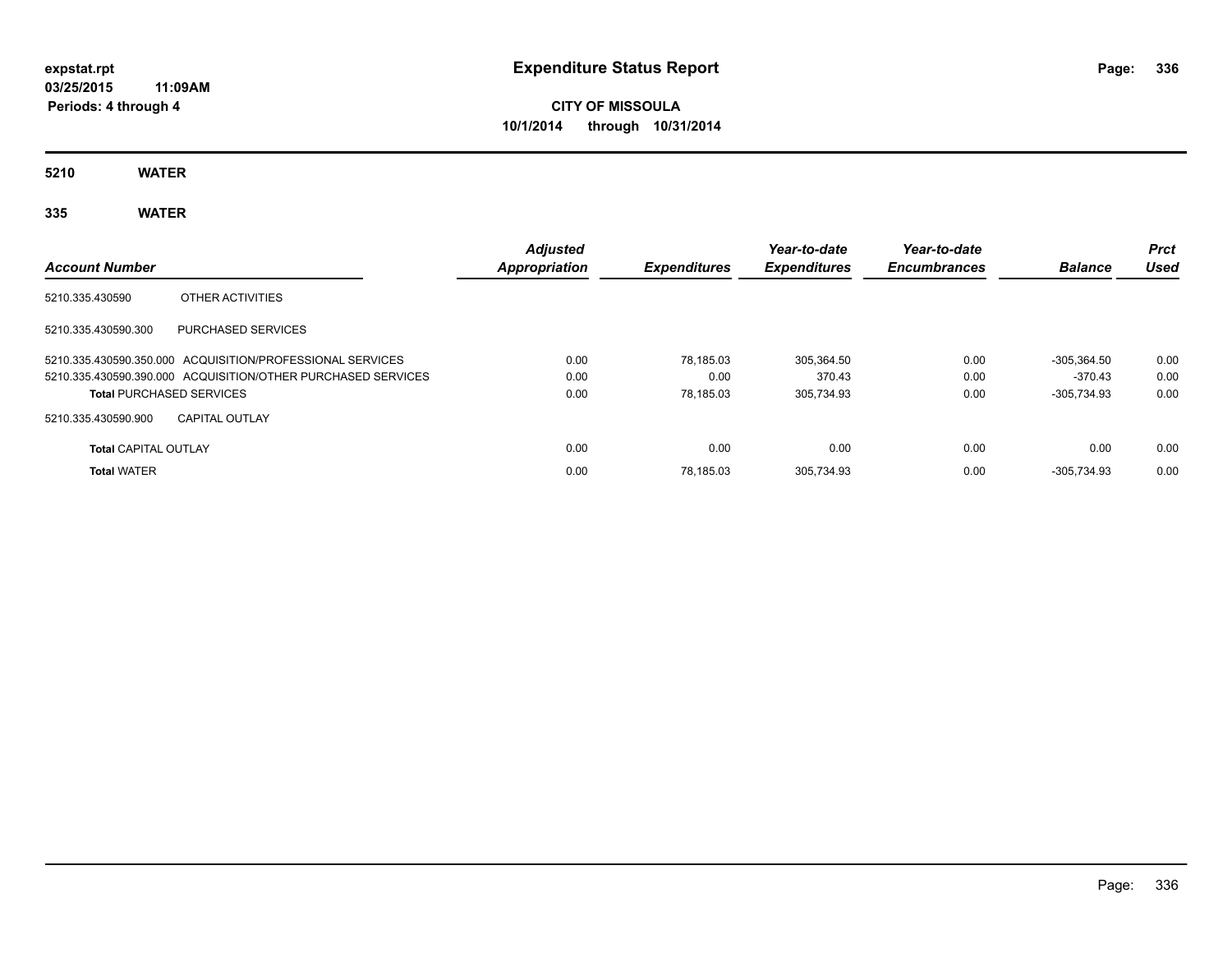#### **5310 SEWER OPERATING BUDGET FUND**

|                                         |                                                         | <b>Adjusted</b>      |                     | Year-to-date        | Year-to-date        |                | <b>Prct</b> |
|-----------------------------------------|---------------------------------------------------------|----------------------|---------------------|---------------------|---------------------|----------------|-------------|
| <b>Account Number</b>                   |                                                         | <b>Appropriation</b> | <b>Expenditures</b> | <b>Expenditures</b> | <b>Encumbrances</b> | <b>Balance</b> | <b>Used</b> |
| 5310.330.410400                         | <b>DEPRECIATION</b>                                     |                      |                     |                     |                     |                |             |
| 5310.330.410400.800                     | OTHER OBJECTS                                           |                      |                     |                     |                     |                |             |
| <b>Total DEPRECIATION</b>               |                                                         | 0.00                 | 0.00                | 0.00                | 0.00                | 0.00           | 0.00        |
| 5310.330.430610                         | <b>ADMINISTRATION</b>                                   |                      |                     |                     |                     |                |             |
| 5310.330.430610.100                     | PERSONAL SERVICES                                       |                      |                     |                     |                     |                |             |
|                                         | 5310.330.430610.110.000 SALARIES AND WAGES              | 118,720.00           | 8,590.59            | 33,905.55           | 0.00                | 84,814.45      | 28.56       |
|                                         | 5310.330.430610.140.000 EMPLOYER CONTRIBUTIONS          | 37.856.00            | 2,986.84            | 13,260.27           | 0.00                | 24,595.73      | 35.03       |
| <b>Total PERSONAL SERVICES</b>          |                                                         | 156,576.00           | 11,577.43           | 47,165.82           | 0.00                | 109,410.18     | 30.12       |
| 5310.330.430610.200                     | <b>SUPPLIES</b>                                         |                      |                     |                     |                     |                |             |
| 5310.330.430610.210.000 OFFICE SUPPLIES |                                                         | 3,400.00             | 222.86              | 469.99              | 0.00                | 2,930.01       | 13.82       |
|                                         | 5310.330.430610.220.000 OPERATING SUPPLIES              | 1,000.00             | 254.25              | 394.75              | 0.00                | 605.25         | 39.48       |
| 5310.330.430610.231.000 GASOLINE        |                                                         | 60,000.00            | 4,731.15            | 10,482.46           | 0.00                | 49,517.54      | 17.47       |
| <b>Total SUPPLIES</b>                   |                                                         | 64,400.00            | 5,208.26            | 11,347.20           | 0.00                | 53,052.80      | 17.62       |
| 5310.330.430610.300                     | <b>PURCHASED SERVICES</b>                               |                      |                     |                     |                     |                |             |
| 5310.330.430610.310.000 COMMUNICATIONS  |                                                         | 86.00                | 5.84                | 21.75               | 0.00                | 64.25          | 25.29       |
|                                         | 5310.330.430610.320.000 PRINTING & DUPLICATING          | 1,000.00             | 0.00                | 0.00                | 0.00                | 1,000.00       | 0.00        |
|                                         | 5310.330.430610.330.000 PUBLICITY, SUBSCRIPTIONS & DUES | 1,836.00             | 750.00              | 4,284.00            | 0.00                | $-2,448.00$    | 233.33      |
|                                         | 5310.330.430610.344.000 TELEPHONE SERVICE               | 16,337.00            | 3,427.95            | 8,433.55            | 0.00                | 7,903.45       | 51.62       |
|                                         | 5310.330.430610.350.000 PROFESSIONAL SERVICES           | 38,000.00            | 3,080.88            | 22,712.11           | 0.00                | 15,287.89      | 59.77       |
|                                         | 5310.330.430610.360.000 REPAIR & MAINTENANCE            | 5,794.00             | 545.84              | 2,314.36            | 0.00                | 3,479.64       | 39.94       |
| 5310.330.430610.370.000 TRAVEL          |                                                         | 3,000.00             | 2,140.60            | 3,025.60            | 0.00                | $-25.60$       | 100.85      |
| 5310.330.430610.380.000 TRAINING        |                                                         | 1,100.00             | 0.00                | 322.36              | 0.00                | 777.64         | 29.31       |
| <b>Total PURCHASED SERVICES</b>         |                                                         | 67,153.00            | 9,951.11            | 41,113.73           | 0.00                | 26,039.27      | 61.22       |
| 5310.330.430610.500                     | <b>FIXED CHARGES</b>                                    |                      |                     |                     |                     |                |             |
| 5310.330.430610.500.000 FIXED CHARGES   |                                                         | 1,173,327.00         | 100.00              | 300.00              | 0.00                | 1,173,027.00   | 0.03        |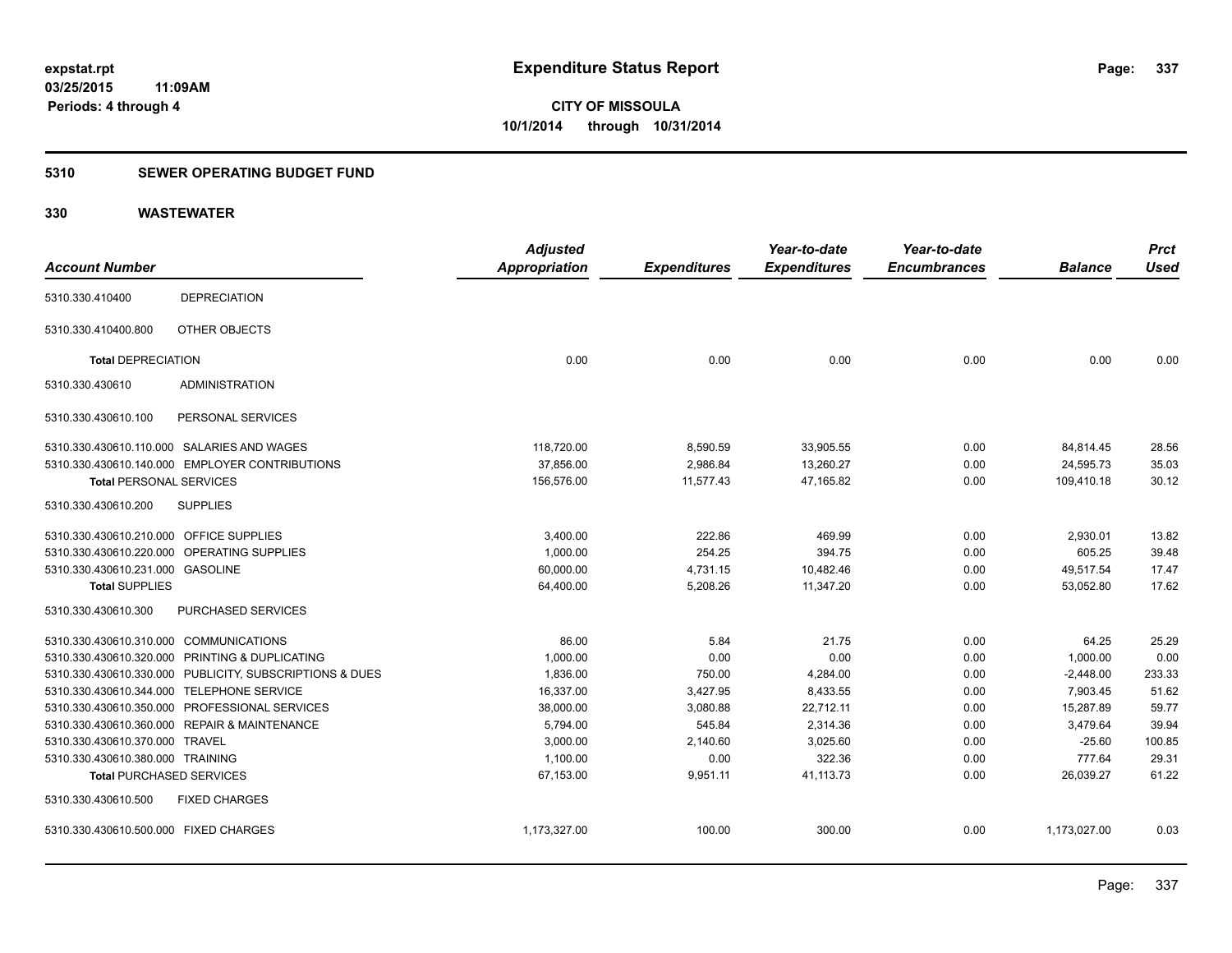#### **5310 SEWER OPERATING BUDGET FUND**

| <b>Account Number</b>                                    | <b>Adjusted</b><br><b>Appropriation</b> | <b>Expenditures</b> | Year-to-date<br><b>Expenditures</b> | Year-to-date<br><b>Encumbrances</b> | <b>Balance</b> | <b>Prct</b><br><b>Used</b> |
|----------------------------------------------------------|-----------------------------------------|---------------------|-------------------------------------|-------------------------------------|----------------|----------------------------|
| <b>Total FIXED CHARGES</b>                               | 1,173,327.00                            | 100.00              | 300.00                              | 0.00                                | 1,173,027.00   | 0.03                       |
| <b>GRANTS &amp; CONTRIBUTIONS</b><br>5310.330.430610.700 |                                         |                     |                                     |                                     |                |                            |
| 5310.330.430610.700.000 GRANTS & CONTRIBUTIONS           | 1,500.00                                | 0.00                | 0.00                                | 0.00                                | 1,500.00       | 0.00                       |
| <b>Total GRANTS &amp; CONTRIBUTIONS</b>                  | 1,500.00                                | 0.00                | 0.00                                | 0.00                                | 1,500.00       | 0.00                       |
| 5310.330.430610.800<br>OTHER OBJECTS                     |                                         |                     |                                     |                                     |                |                            |
| <b>Total OTHER OBJECTS</b>                               | 0.00                                    | 0.00                | 0.00                                | 0.00                                | 0.00           | 0.00                       |
| 5310.330.430610.900<br><b>CAPITAL OUTLAY</b>             |                                         |                     |                                     |                                     |                |                            |
| <b>Total CAPITAL OUTLAY</b>                              | 0.00                                    | 0.00                | 0.00                                | 0.00                                | 0.00           | 0.00                       |
| <b>Total ADMINISTRATION</b>                              | 1,462,956.00                            | 26,836.80           | 99,926.75                           | 0.00                                | 1,363,029.25   | 6.83                       |
| <b>COLLECTIONS</b><br>5310.330.430630                    |                                         |                     |                                     |                                     |                |                            |
| PERSONAL SERVICES<br>5310.330.430630.100                 |                                         |                     |                                     |                                     |                |                            |
| 5310.330.430630.110.000 SALARIES AND WAGES               | 438,675.00                              | 36,458.12           | 143,829.82                          | 0.00                                | 294,845.18     | 32.79                      |
| 5310.330.430630.120.000 OVERTIME/TERMINATION             | 12,000.00                               | 1,325.35            | 3,705.43                            | 0.00                                | 8,294.57       | 30.88                      |
| 5310.330.430630.130.000 OTHER                            | 5,417.00                                | 0.00                | 0.00                                | 0.00                                | 5,417.00       | 0.00                       |
| 5310.330.430630.140.000 EMPLOYER CONTRIBUTIONS           | 186,970.00                              | 15,638.75           | 68,516.91                           | 0.00                                | 118,453.09     | 36.65                      |
| 5310.330.430630.141.000 STATE RETIREMENT CONTRIBUTIONS   | 0.00                                    | 90.03               | 492.88                              | 0.00                                | $-492.88$      | 0.00                       |
| <b>Total PERSONAL SERVICES</b>                           | 643,062.00                              | 53,512.25           | 216,545.04                          | 0.00                                | 426,516.96     | 33.67                      |
| 5310.330.430630.200<br><b>SUPPLIES</b>                   |                                         |                     |                                     |                                     |                |                            |
| 5310.330.430630.220.000 OPERATING SUPPLIES               | 20,000.00                               | 219.98              | 3,039.06                            | 0.00                                | 16,960.94      | 15.20                      |
| 5310.330.430630.230.000 REPAIR/MAINTENANCE               | 77,050.00                               | 2,552.32            | 30,342.20                           | 0.00                                | 46,707.80      | 39.38                      |
| 5310.330.430630.240.000 OTHER SUPPLIES                   | 2,000.00                                | 0.00                | 187.88                              | 0.00                                | 1,812.12       | 9.39                       |
| <b>Total SUPPLIES</b>                                    | 99,050.00                               | 2,772.30            | 33,569.14                           | 0.00                                | 65,480.86      | 33.89                      |
| 5310.330.430630.300<br>PURCHASED SERVICES                |                                         |                     |                                     |                                     |                |                            |
| 5310.330.430630.310.000 COMMUNICATIONS                   | 984.00                                  | 0.00                | 0.00                                | 0.00                                | 984.00         | 0.00                       |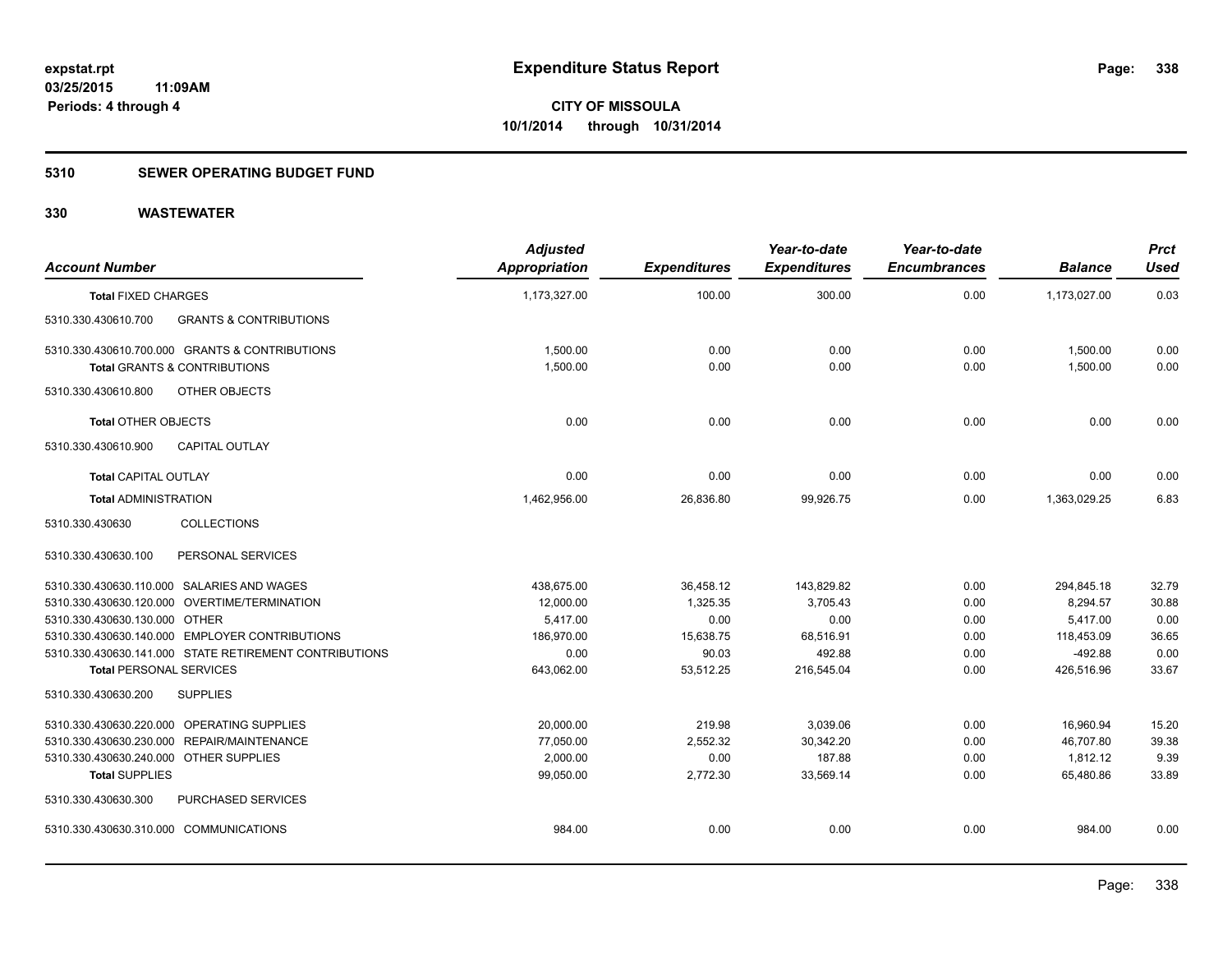#### **5310 SEWER OPERATING BUDGET FUND**

| <b>Account Number</b>                             | <b>Adjusted</b><br><b>Appropriation</b> | <b>Expenditures</b> | Year-to-date<br><b>Expenditures</b> | Year-to-date<br><b>Encumbrances</b> | <b>Balance</b> | <b>Prct</b><br><b>Used</b> |
|---------------------------------------------------|-----------------------------------------|---------------------|-------------------------------------|-------------------------------------|----------------|----------------------------|
| 5310.330.430630.341.000 ELECTRICITY & NATURAL GAS | 61,017.00                               | 5,551.65            | 16,218.24                           | 0.00                                | 44,798.76      | 26.58                      |
| 5310.330.430630.343.000 WATER CHARGES             | 6,468.00                                | 451.44              | 1,256.17                            | 0.00                                | 5,211.83       | 19.42                      |
| 5310.330.430630.350.000 PROFESSIONAL SERVICES     | 2,000.00                                | 70.00               | 70.00                               | 0.00                                | 1,930.00       | 3.50                       |
| 5310.330.430630.360.000 REPAIR & MAINTENANCE      | 104,360.00                              | 15,448.01           | 56,729.49                           | 0.00                                | 47,630.51      | 54.36                      |
| 5310.330.430630.370.000 TRAVEL                    | 3,000.00                                | 0.00                | 0.00                                | 0.00                                | 3,000.00       | 0.00                       |
| 5310.330.430630.380.000 TRAINING                  | 2,500.00                                | 0.00                | 0.00                                | 0.00                                | 2,500.00       | 0.00                       |
| <b>Total PURCHASED SERVICES</b>                   | 180,329.00                              | 21,521.10           | 74,273.90                           | 0.00                                | 106,055.10     | 41.19                      |
| 5310.330.430630.500<br><b>FIXED CHARGES</b>       |                                         |                     |                                     |                                     |                |                            |
| 5310.330.430630.500.000 FIXED CHARGES             | 60,000.00                               | 0.00                | 0.00                                | 0.00                                | 60,000.00      | 0.00                       |
| <b>Total FIXED CHARGES</b>                        | 60,000.00                               | 0.00                | 0.00                                | 0.00                                | 60,000.00      | 0.00                       |
| <b>CAPITAL OUTLAY</b><br>5310.330.430630.900      |                                         |                     |                                     |                                     |                |                            |
| <b>Total CAPITAL OUTLAY</b>                       | 0.00                                    | 0.00                | 0.00                                | 0.00                                | 0.00           | 0.00                       |
| <b>Total COLLECTIONS</b>                          | 982,441.00                              | 77,805.65           | 324,388.08                          | 0.00                                | 658,052.92     | 33.02                      |
| 5310.330.430640<br>TREATMENT AND DISPOSAL         |                                         |                     |                                     |                                     |                |                            |
| 5310.330.430640.100<br>PERSONAL SERVICES          |                                         |                     |                                     |                                     |                |                            |
| 5310.330.430640.110.000 SALARIES AND WAGES        | 407,242.00                              | 32,804.40           | 129,382.61                          | 0.00                                | 277,859.39     | 31.77                      |
| 5310.330.430640.120.000 OVERTIME/TERMINATION      | 7,000.00                                | 946.82              | 2,466.37                            | 0.00                                | 4,533.63       | 35.23                      |
| 5310.330.430640.130.000 OTHER                     | 9,223.00                                | 0.00                | 0.00                                | 0.00                                | 9,223.00       | 0.00                       |
| 5310.330.430640.140.000 EMPLOYER CONTRIBUTIONS    | 169,880.00                              | 13,867.36           | 59,835.45                           | 0.00                                | 110,044.55     | 35.22                      |
| <b>Total PERSONAL SERVICES</b>                    | 593,345.00                              | 47,618.58           | 191,684.43                          | 0.00                                | 401,660.57     | 32.31                      |
| <b>SUPPLIES</b><br>5310.330.430640.200            |                                         |                     |                                     |                                     |                |                            |
| 5310.330.430640.210.000 OFFICE SUPPLIES           | 0.00                                    | 0.00                | 54.99                               | 0.00                                | $-54.99$       | 0.00                       |
| 5310.330.430640.220.000 OPERATING SUPPLIES        | 170,170.00                              | 11,179.45           | 35,144.81                           | 0.00                                | 135,025.19     | 20.65                      |
| 5310.330.430640.230.000 REPAIR/MAINTENANCE        | 73,000.00                               | 11,847.79           | 37,557.07                           | 0.00                                | 35,442.93      | 51.45                      |
| 5310.330.430640.240.000 OTHER SUPPLIES            | 2,000.00                                | 0.00                | 145.89                              | 0.00                                | 1,854.11       | 7.29                       |
| <b>Total SUPPLIES</b>                             | 245,170.00                              | 23,027.24           | 72,902.76                           | 0.00                                | 172,267.24     | 29.74                      |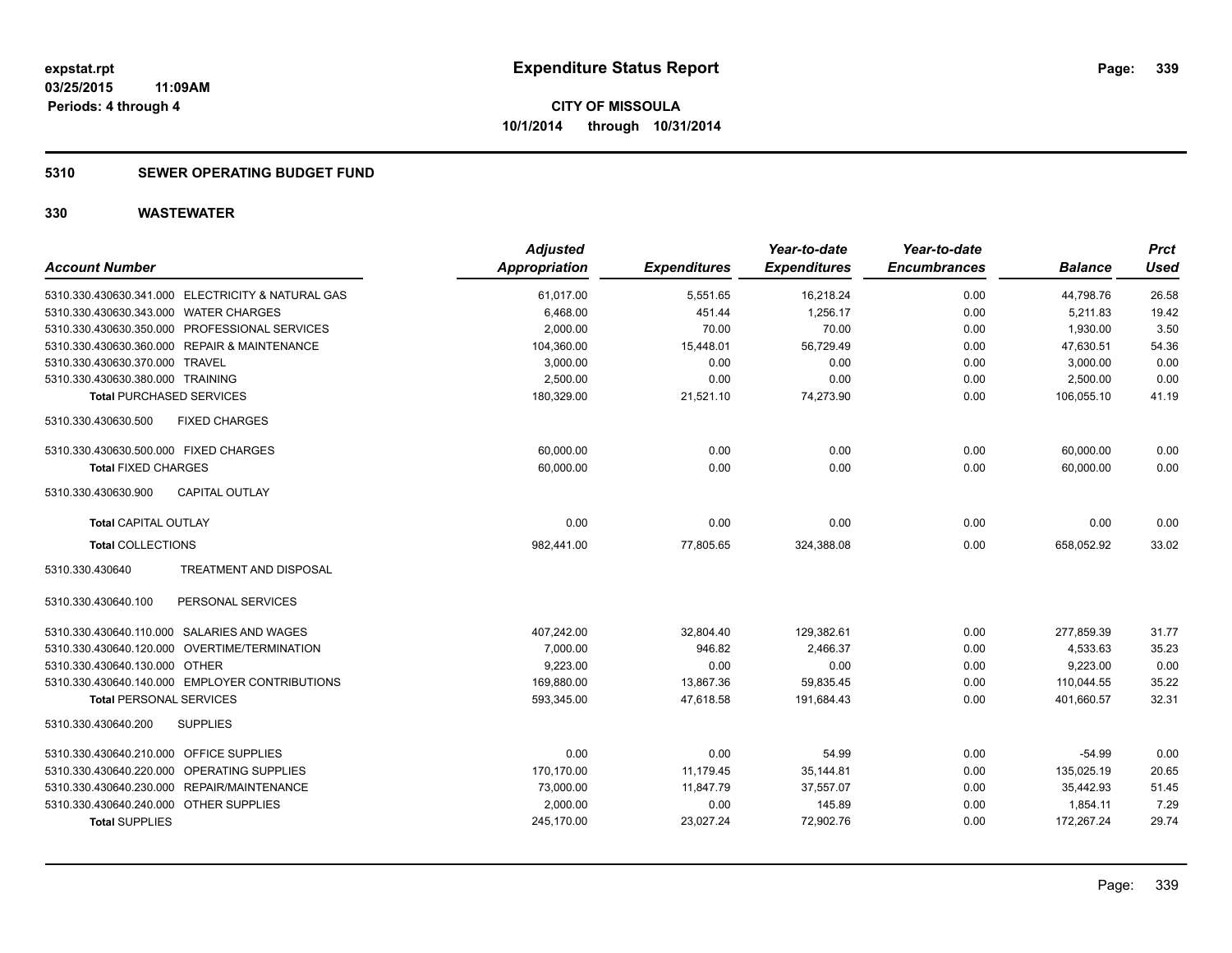#### **5310 SEWER OPERATING BUDGET FUND**

| <b>Account Number</b>                             | <b>Adjusted</b><br><b>Appropriation</b> | <b>Expenditures</b> | Year-to-date<br><b>Expenditures</b> | Year-to-date<br><b>Encumbrances</b> | <b>Balance</b> | <b>Prct</b><br><b>Used</b> |
|---------------------------------------------------|-----------------------------------------|---------------------|-------------------------------------|-------------------------------------|----------------|----------------------------|
|                                                   |                                         |                     |                                     |                                     |                |                            |
| PURCHASED SERVICES<br>5310.330.430640.300         |                                         |                     |                                     |                                     |                |                            |
| 5310.330.430640.310.000 COMMUNICATIONS            | 1,500.00                                | 9.33                | 18.87                               | 0.00                                | 1,481.13       | 1.26                       |
| 5310.330.430640.341.000 ELECTRICITY & NATURAL GAS | 439.563.00                              | 46,786.20           | 137.819.48                          | 0.00                                | 301.743.52     | 31.35                      |
| 5310.330.430640.343.000 WATER CHARGES             | 3,780.00                                | 270.72              | 848.21                              | 0.00                                | 2.931.79       | 22.44                      |
| 5310.330.430640.345.000 GARBAGE                   | 20,804.00                               | 1,831.50            | 7,548.60                            | 0.00                                | 13,255.40      | 36.28                      |
| 5310.330.430640.350.000 PROFESSIONAL SERVICES     | 1,000.00                                | 0.00                | 0.00                                | 0.00                                | 1.000.00       | 0.00                       |
| 5310.330.430640.360.000 REPAIR & MAINTENANCE      | 57,000.00                               | 12,954.63           | 32,598.94                           | 0.00                                | 24,401.06      | 57.19                      |
| 5310.330.430640.370.000 TRAVEL                    | 6.000.00                                | 791.41              | 837.41                              | 0.00                                | 5.162.59       | 13.96                      |
| 5310.330.430640.380.000 TRAINING                  | 3,000.00                                | 0.00                | 1,149.00                            | 0.00                                | 1,851.00       | 38.30                      |
| 5310.330.430640.390.000 OTHER PURCHASED SERVICES  | 403,075.00                              | 38,110.00           | 116,272.50                          | 0.00                                | 286,802.50     | 28.85                      |
| <b>Total PURCHASED SERVICES</b>                   | 935,722.00                              | 100,753.79          | 297,093.01                          | 0.00                                | 638,628.99     | 31.75                      |
| <b>CAPITAL OUTLAY</b><br>5310.330.430640.900      |                                         |                     |                                     |                                     |                |                            |
| <b>Total CAPITAL OUTLAY</b>                       | 0.00                                    | 0.00                | 0.00                                | 0.00                                | 0.00           | 0.00                       |
| <b>Total TREATMENT AND DISPOSAL</b>               | 1,774,237.00                            | 171,399.61          | 561,680.20                          | 0.00                                | 1,212,556.80   | 31.66                      |
| <b>LAB &amp; TESTING</b><br>5310.330.430650       |                                         |                     |                                     |                                     |                |                            |
| 5310.330.430650.100<br>PERSONAL SERVICES          |                                         |                     |                                     |                                     |                |                            |
| 5310.330.430650.110.000 SALARIES AND WAGES        | 156,694.00                              | 12,295.35           | 48,547.47                           | 0.00                                | 108,146.53     | 30.98                      |
| 5310.330.430650.120.000 OVERTIME/TERMINATION      | 0.00                                    | 0.00                | 194.17                              | 0.00                                | $-194.17$      | 0.00                       |
| 5310.330.430650.140.000 EMPLOYER CONTRIBUTIONS    | 62,137.00                               | 5,049.52            | 22,179.68                           | 0.00                                | 39,957.32      | 35.69                      |
| <b>Total PERSONAL SERVICES</b>                    | 218,831.00                              | 17,344.87           | 70,921.32                           | 0.00                                | 147,909.68     | 32.41                      |
| 5310.330.430650.200<br><b>SUPPLIES</b>            |                                         |                     |                                     |                                     |                |                            |
| 5310.330.430650.220.000 OPERATING SUPPLIES        | 23,000.00                               | 1,967.70            | 5,647.57                            | 0.00                                | 17,352.43      | 24.55                      |
| 5310.330.430650.230.000 REPAIR/MAINTENANCE        | 2.000.00                                | 0.00                | 2.88                                | 0.00                                | 1.997.12       | 0.14                       |
| <b>Total SUPPLIES</b>                             | 25,000.00                               | 1,967.70            | 5,650.45                            | 0.00                                | 19,349.55      | 22.60                      |
| <b>PURCHASED SERVICES</b><br>5310.330.430650.300  |                                         |                     |                                     |                                     |                |                            |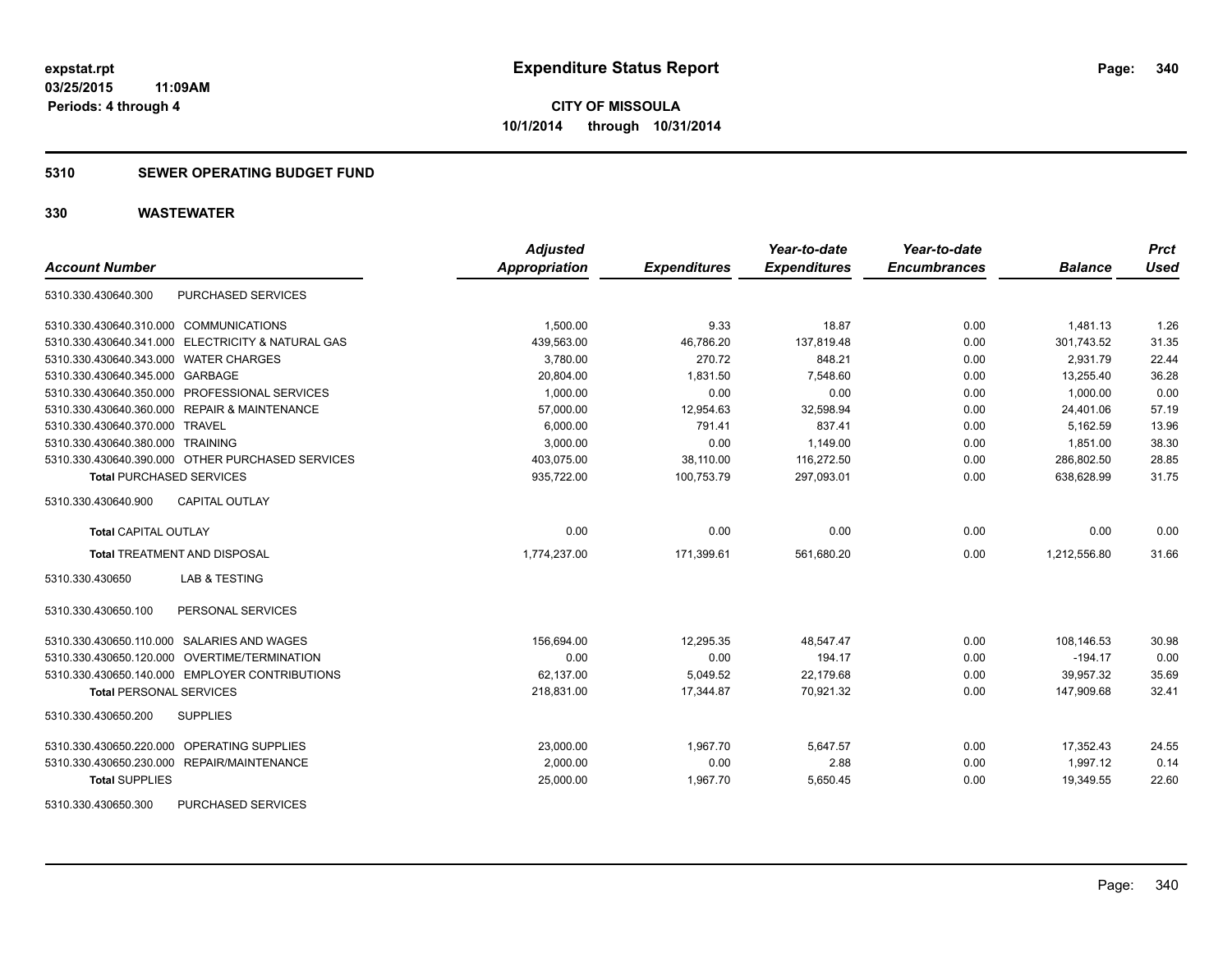#### **5310 SEWER OPERATING BUDGET FUND**

| <b>Account Number</b>            |                                               | <b>Adjusted</b><br><b>Appropriation</b> | <b>Expenditures</b> | Year-to-date<br><b>Expenditures</b> | Year-to-date<br><b>Encumbrances</b> | <b>Balance</b> | <b>Prct</b><br><b>Used</b> |
|----------------------------------|-----------------------------------------------|-----------------------------------------|---------------------|-------------------------------------|-------------------------------------|----------------|----------------------------|
|                                  | 5310.330.430650.310.000 COMMUNICATIONS        | 1,000.00                                | 75.18               | 283.93                              | 0.00                                | 716.07         | 28.39                      |
|                                  | 5310.330.430650.350.000 PROFESSIONAL SERVICES | 29,000.00                               | 0.00                | 4,514.00                            | 0.00                                | 24,486.00      | 15.57                      |
|                                  | 5310.330.430650.360.000 REPAIR & MAINTENANCE  | 4,000.00                                | 182.15              | 182.15                              | 0.00                                | 3,817.85       | 4.55                       |
| 5310.330.430650.370.000 TRAVEL   |                                               | 2,000.00                                | 0.00                | 0.00                                | 0.00                                | 2,000.00       | 0.00                       |
| 5310.330.430650.380.000 TRAINING |                                               | 1,000.00                                | 0.00                | 0.00                                | 0.00                                | 1,000.00       | 0.00                       |
|                                  | <b>Total PURCHASED SERVICES</b>               | 37,000.00                               | 257.33              | 4,980.08                            | 0.00                                | 32,019.92      | 13.46                      |
| 5310.330.430650.500              | <b>FIXED CHARGES</b>                          |                                         |                     |                                     |                                     |                |                            |
| <b>Total FIXED CHARGES</b>       |                                               | 0.00                                    | 0.00                | 0.00                                | 0.00                                | 0.00           | 0.00                       |
| 5310.330.430650.900              | <b>CAPITAL OUTLAY</b>                         |                                         |                     |                                     |                                     |                |                            |
| <b>Total CAPITAL OUTLAY</b>      |                                               | 0.00                                    | 0.00                | 0.00                                | 0.00                                | 0.00           | 0.00                       |
| <b>Total LAB &amp; TESTING</b>   |                                               | 280,831.00                              | 19,569.90           | 81,551.85                           | 0.00                                | 199,279.15     | 29.04                      |
| 5310.330.430660                  | <b>ENGINEEERING</b>                           |                                         |                     |                                     |                                     |                |                            |
| 5310.330.430660.300              | PURCHASED SERVICES                            |                                         |                     |                                     |                                     |                |                            |
|                                  | <b>Total PURCHASED SERVICES</b>               | 0.00                                    | 0.00                | 0.00                                | 0.00                                | 0.00           | 0.00                       |
| 5310.330.430660.500              | <b>FIXED CHARGES</b>                          |                                         |                     |                                     |                                     |                |                            |
| <b>Total FIXED CHARGES</b>       |                                               | 0.00                                    | 0.00                | 0.00                                | 0.00                                | 0.00           | 0.00                       |
| 5310.330.430660.900              | <b>CAPITAL OUTLAY</b>                         |                                         |                     |                                     |                                     |                |                            |
| <b>Total ENGINEEERING</b>        |                                               | 0.00                                    | 0.00                | 0.00                                | 0.00                                | 0.00           | 0.00                       |
| 5310.330.490504                  | <b>DEBT SERVICE</b>                           |                                         |                     |                                     |                                     |                |                            |
| 5310.330.490504.600              | <b>DEBT SERVICE</b>                           |                                         |                     |                                     |                                     |                |                            |
| <b>Total DEBT SERVICE</b>        |                                               | 0.00                                    | 0.00                | 0.00                                | 0.00                                | 0.00           | 0.00                       |
| 5310.330.499999                  | <b>NEW REQUESTS</b>                           |                                         |                     |                                     |                                     |                |                            |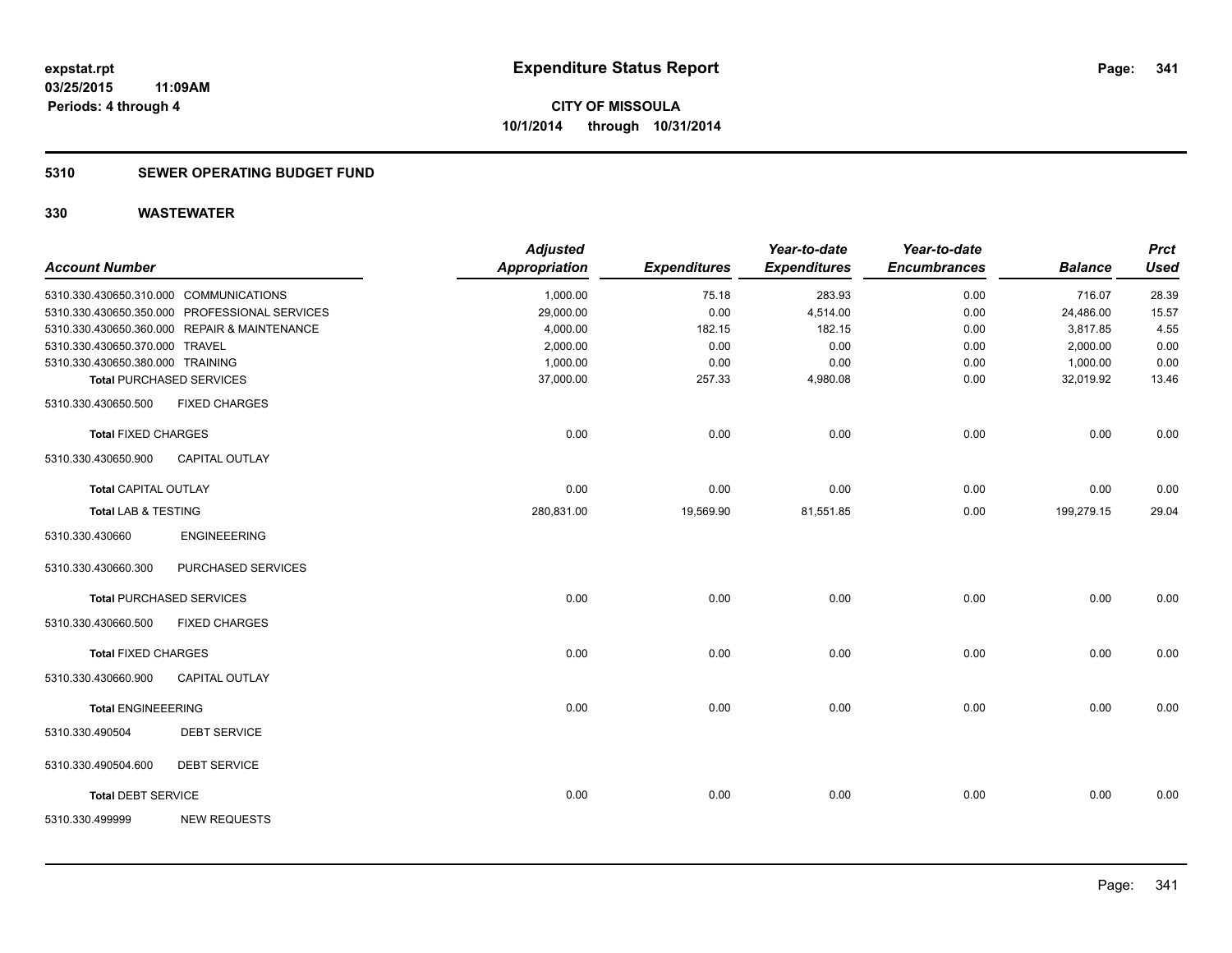### **5310 SEWER OPERATING BUDGET FUND**

| <b>Account Number</b>          |                                                              | <b>Adjusted</b><br><b>Appropriation</b> | <b>Expenditures</b> | Year-to-date<br><b>Expenditures</b> | Year-to-date<br><b>Encumbrances</b> | <b>Balance</b>         | <b>Prct</b><br><b>Used</b> |
|--------------------------------|--------------------------------------------------------------|-----------------------------------------|---------------------|-------------------------------------|-------------------------------------|------------------------|----------------------------|
| 5310.330.499999.100            | PERSONAL SERVICES                                            |                                         |                     |                                     |                                     |                        |                            |
| <b>Total PERSONAL SERVICES</b> |                                                              | 0.00                                    | 0.00                | 0.00                                | 0.00                                | 0.00                   | 0.00                       |
| 5310.330.499999.900            | <b>CAPITAL OUTLAY</b>                                        |                                         |                     |                                     |                                     |                        |                            |
| <b>Total NEW REQUESTS</b>      |                                                              | 0.00                                    | 0.00                | 0.00                                | 0.00                                | 0.00                   | 0.00                       |
| 5310.330.510000                | <b>MISCELLANEOUS</b>                                         |                                         |                     |                                     |                                     |                        |                            |
| 5310.330.510000.900            | <b>CAPITAL OUTLAY</b>                                        |                                         |                     |                                     |                                     |                        |                            |
| <b>Total MISCELLANEOUS</b>     |                                                              | 0.00                                    | 0.00                | 0.00                                | 0.00                                | 0.00                   | 0.00                       |
| 5310.330.510110                | <b>MERCHANT SERVICES</b>                                     |                                         |                     |                                     |                                     |                        |                            |
| 5310.330.510110.500            | <b>FIXED CHARGES</b>                                         |                                         |                     |                                     |                                     |                        |                            |
| <b>Total MERCHANT SERVICES</b> | 5310.330.510110.500.000 MERCHANT SERVICE FEES/FIIXED CHARGES | 34,500.00<br>34,500.00                  | 0.00<br>0.00        | 0.00<br>0.00                        | 0.00<br>0.00                        | 34,500.00<br>34,500.00 | 0.00<br>0.00               |
| 5310.330.521000                | <b>INTERFUND OPERATING TRANSFERS</b>                         |                                         |                     |                                     |                                     |                        |                            |
| 5310.330.521000.800            | OTHER OBJECTS                                                |                                         |                     |                                     |                                     |                        |                            |
|                                | Total INTERFUND OPERATING TRANSFERS                          | 0.00                                    | 0.00                | 0.00                                | 0.00                                | 0.00                   | 0.00                       |
| <b>Total WASTEWATER</b>        |                                                              | 4,534,965.00                            | 295,611.96          | 1,067,546.88                        | 0.00                                | 3,467,418.12           | 23.54                      |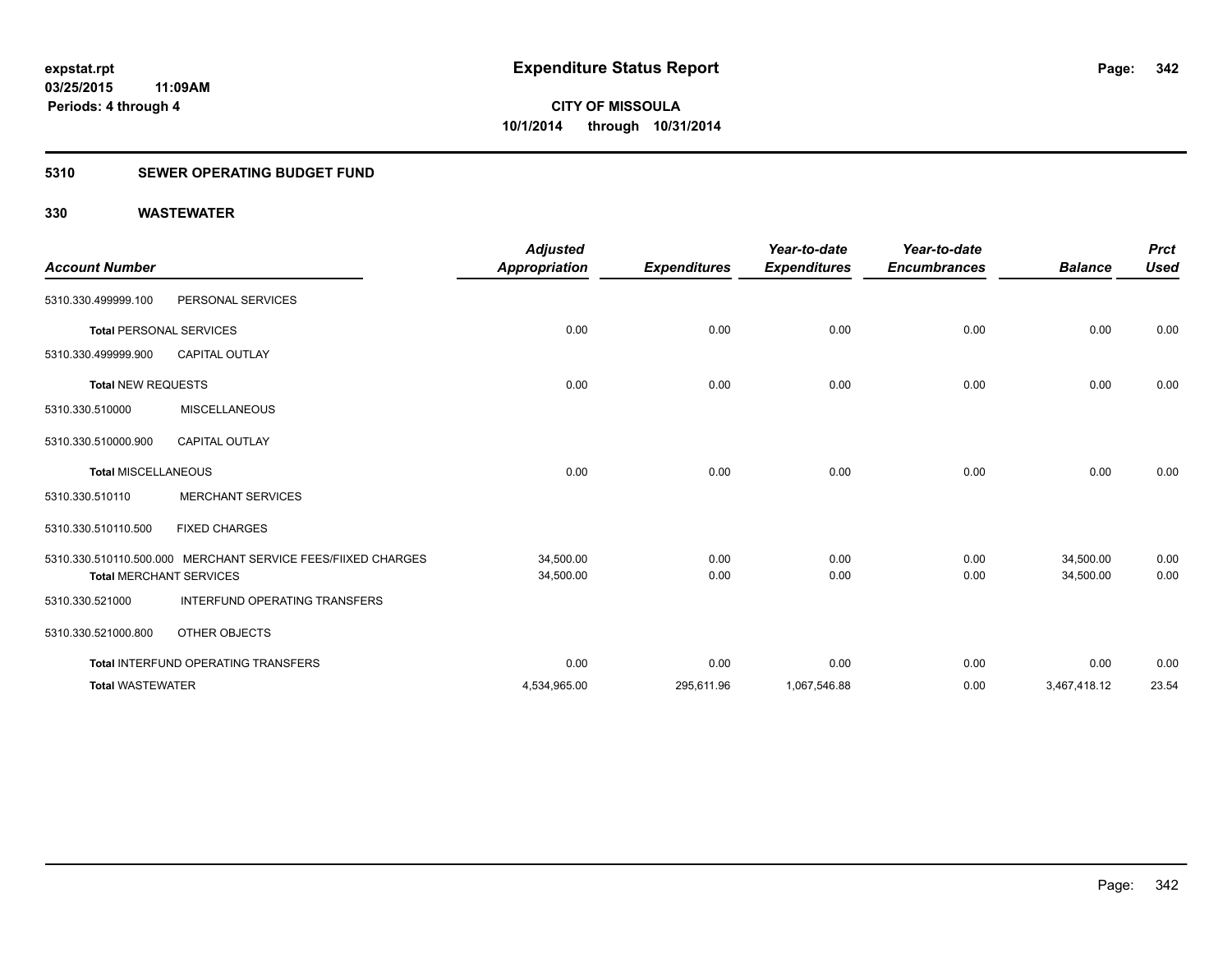### **5310 SEWER OPERATING BUDGET FUND**

#### **900 DEPRECIATION**

| <b>Account Number</b>     |                                          | <b>Adjusted</b><br><b>Appropriation</b> | <b>Expenditures</b> | Year-to-date<br><b>Expenditures</b> | Year-to-date<br><b>Encumbrances</b> | <b>Balance</b> | <b>Prct</b><br>Used |
|---------------------------|------------------------------------------|-----------------------------------------|---------------------|-------------------------------------|-------------------------------------|----------------|---------------------|
| 5310.900.510000           | <b>MISCELLANEOUS</b>                     |                                         |                     |                                     |                                     |                |                     |
| 5310.900.510000.800       | OTHER OBJECTS                            |                                         |                     |                                     |                                     |                |                     |
| <b>Total DEPRECIATION</b> |                                          | 0.00                                    | 0.00                | 0.00                                | 0.00                                | 0.00           | 0.00                |
|                           | <b>Total SEWER OPERATING BUDGET FUND</b> | 4,534,965.00                            | 295,611.96          | 1,067,546.88                        | 0.00                                | 3,467,418.12   | 23.54               |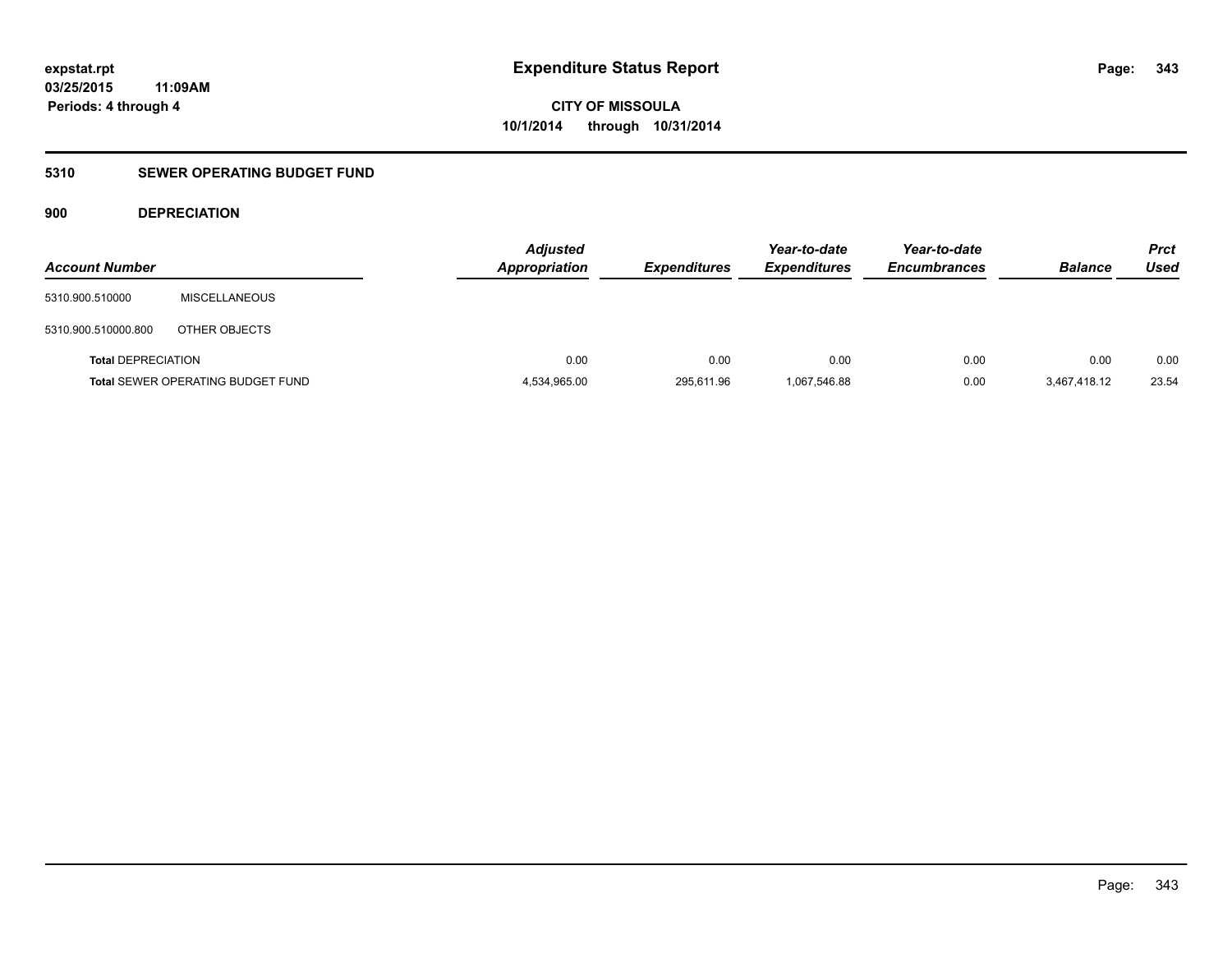**344**

**CITY OF MISSOULA 10/1/2014 through 10/31/2014**

#### **5311 SEWER REVENUE COLLECTION & CLEARING FUND**

| <b>Account Number</b>      |                                                  | <b>Adjusted</b><br><b>Appropriation</b> | <b>Expenditures</b> | Year-to-date<br><b>Expenditures</b> | Year-to-date<br><b>Encumbrances</b> | <b>Balance</b> | <b>Prct</b><br><b>Used</b> |
|----------------------------|--------------------------------------------------|-----------------------------------------|---------------------|-------------------------------------|-------------------------------------|----------------|----------------------------|
| 5311.330.430670            | <b>CUSTOMER ACCOUNTING &amp; COLLECTION</b>      |                                         |                     |                                     |                                     |                |                            |
| 5311.330.430670.800        | <b>OTHER OBJECTS</b>                             |                                         |                     |                                     |                                     |                |                            |
|                            | Total CUSTOMER ACCOUNTING & COLLECTION           | 0.00                                    | 0.00                | 0.00                                | 0.00                                | 0.00           | 0.00                       |
| 5311.330.510000            | <b>MISCELLANEOUS</b>                             |                                         |                     |                                     |                                     |                |                            |
| 5311.330.510000.800        | <b>OTHER OBJECTS</b>                             |                                         |                     |                                     |                                     |                |                            |
| <b>Total MISCELLANEOUS</b> |                                                  | 0.00                                    | 0.00                | 0.00                                | 0.00                                | 0.00           | 0.00                       |
| 5311.330.510110            | <b>MERCHANT SERVICES</b>                         |                                         |                     |                                     |                                     |                |                            |
| 5311.330.510110.500        | <b>FIXED CHARGES</b>                             |                                         |                     |                                     |                                     |                |                            |
|                            | <b>Total MERCHANT SERVICES</b>                   | 0.00                                    | 0.00                | 0.00                                | 0.00                                | 0.00           | 0.00                       |
| 5311.330.521000            | SEWER REVENUE CLEARING                           |                                         |                     |                                     |                                     |                |                            |
| 5311.330.521000.500        | <b>FIXED CHARGES</b>                             |                                         |                     |                                     |                                     |                |                            |
| <b>Total FIXED CHARGES</b> |                                                  | 0.00                                    | 0.00                | 0.00                                | 0.00                                | 0.00           | 0.00                       |
| 5311.330.521000.600        | <b>DEBT SERVICE</b>                              |                                         |                     |                                     |                                     |                |                            |
| <b>Total DEBT SERVICE</b>  |                                                  | 0.00                                    | 0.00                | 0.00                                | 0.00                                | 0.00           | 0.00                       |
| 5311.330.521000.800        | <b>OTHER OBJECTS</b>                             |                                         |                     |                                     |                                     |                |                            |
|                            | 5311.330.521000.820.000 TRANSFERS TO OTHER FUNDS | 7,200,001.00                            | 0.00                | 0.00                                | 0.00                                | 7,200,001.00   | 0.00                       |
|                            | Total SEWER REVENUE CLEARING                     | 7,200,001.00                            | 0.00                | 0.00                                | 0.00                                | 7,200,001.00   | 0.00                       |
|                            | Total SEWER REVENUE COLLECTION & CLEARING FUND   | 7,200,001.00                            | 0.00                | 0.00                                | 0.00                                | 7,200,001.00   | 0.00                       |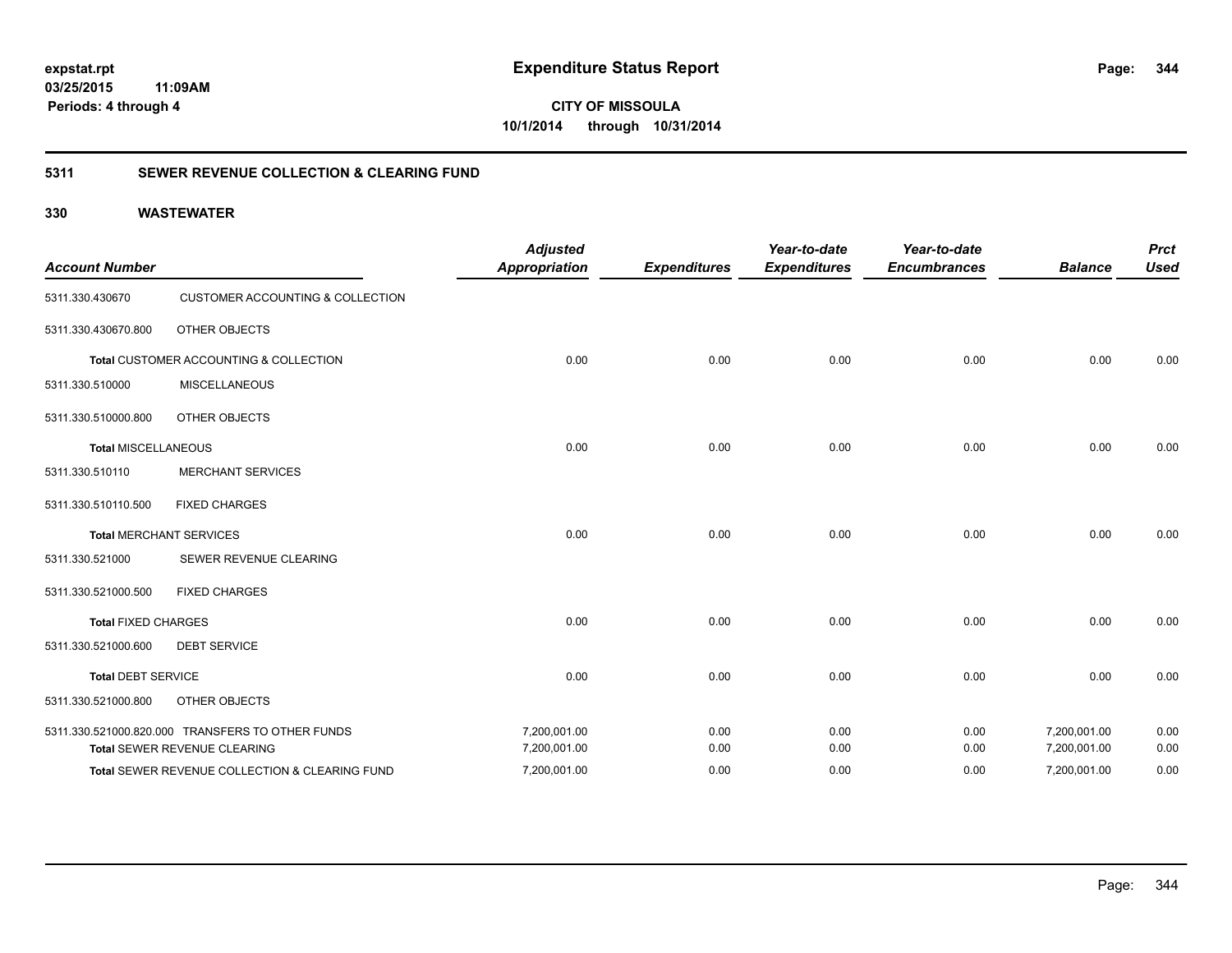#### **5315 SEWER LOAN FUND**

| <b>Account Number</b>         |                                                                                                       | Adjusted<br>Appropriation | <b>Expenditures</b> | Year-to-date<br><b>Expenditures</b> | Year-to-date<br><b>Encumbrances</b> | <b>Balance</b>               | <b>Prct</b><br><b>Used</b> |
|-------------------------------|-------------------------------------------------------------------------------------------------------|---------------------------|---------------------|-------------------------------------|-------------------------------------|------------------------------|----------------------------|
| 5315.330.430607               | *** Title Not Found ***                                                                               |                           |                     |                                     |                                     |                              |                            |
| 5315.330.430607.300           | PURCHASED SERVICES                                                                                    |                           |                     |                                     |                                     |                              |                            |
| Total *** Title Not Found *** | 5315.330.430607.390.000 OTHER PURCHASED SERVICES                                                      | 0.00<br>0.00              | 0.00<br>0.00        | 22,518.62<br>22,518.62              | 0.00<br>0.00                        | $-22,518.62$<br>$-22,518.62$ | 0.00<br>0.00               |
| 5315.330.430670               | <b>CUSTOMER ACCOUNTING &amp; COLLECTION</b>                                                           |                           |                     |                                     |                                     |                              |                            |
| 5315.330.430670.300           | PURCHASED SERVICES                                                                                    |                           |                     |                                     |                                     |                              |                            |
|                               | <b>Total PURCHASED SERVICES</b>                                                                       | 0.00                      | 0.00                | 0.00                                | 0.00                                | 0.00                         | 0.00                       |
| 5315.330.430670.600           | <b>DEBT SERVICE</b>                                                                                   |                           |                     |                                     |                                     |                              |                            |
| <b>Total DEBT SERVICE</b>     |                                                                                                       | 0.00                      | 0.00                | 0.00                                | 0.00                                | 0.00                         | 0.00                       |
| 5315.330.430670.800           | OTHER OBJECTS                                                                                         |                           |                     |                                     |                                     |                              |                            |
|                               | 5315.330.430670.820.000 TRANSFERS TO OTHER FUNDS<br><b>Total CUSTOMER ACCOUNTING &amp; COLLECTION</b> | 20,000.00<br>20,000.00    | 0.00<br>0.00        | 0.00<br>0.00                        | 0.00<br>0.00                        | 20,000.00<br>20,000.00       | 0.00<br>0.00               |
| <b>Total SEWER LOAN FUND</b>  |                                                                                                       | 20,000.00                 | 0.00                | 22,518.62                           | 0.00                                | $-2,518.62$                  | 112.59                     |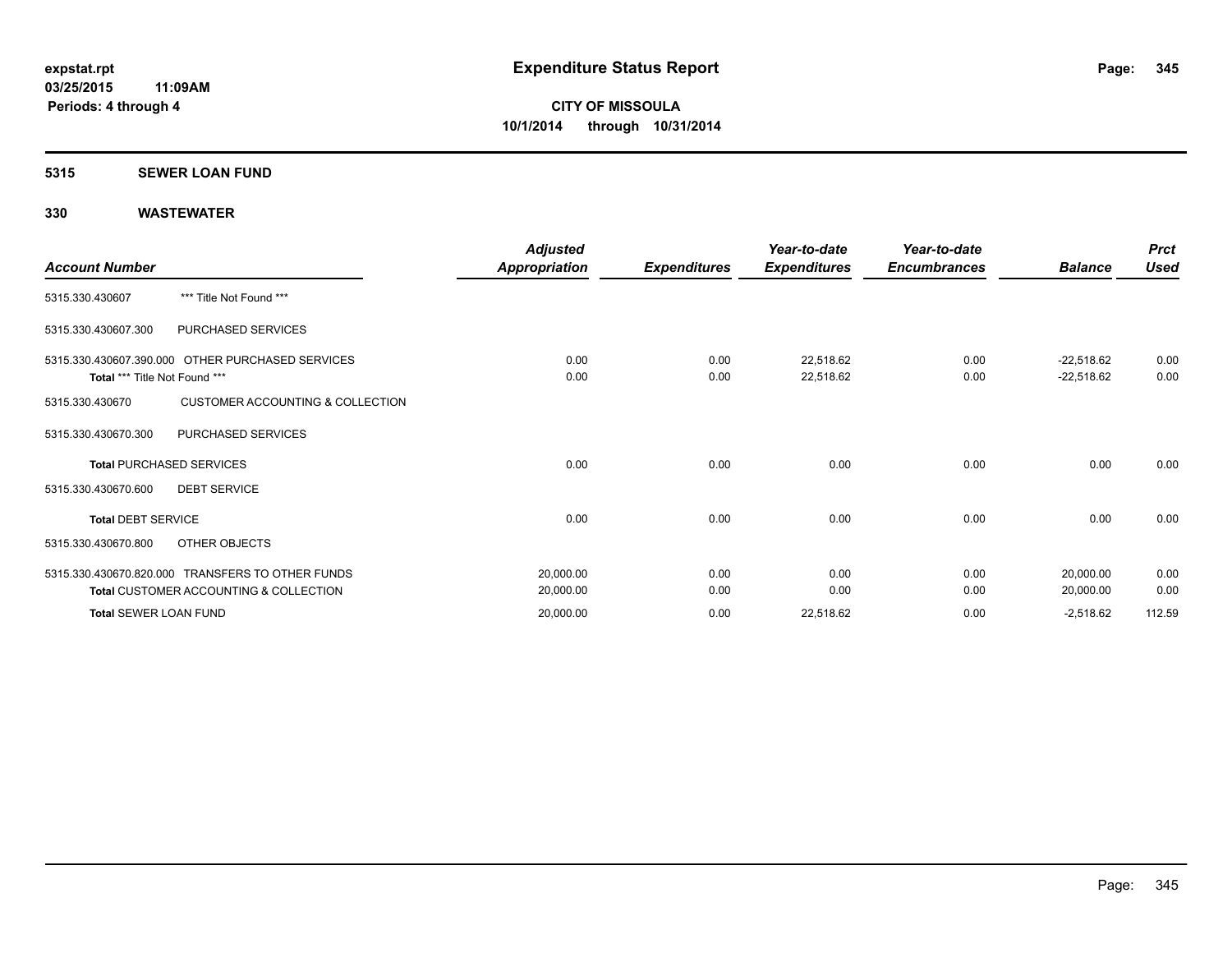# **03/25/2015**

**346**

**11:09AM Periods: 4 through 4**

**CITY OF MISSOULA 10/1/2014 through 10/31/2014**

#### **5320 SEWER REPLACEMENT & DEPRECIATION FUND**

|                                 |                                        | <b>Adjusted</b>      |                     | Year-to-date        | Year-to-date        |                | <b>Prct</b> |
|---------------------------------|----------------------------------------|----------------------|---------------------|---------------------|---------------------|----------------|-------------|
| <b>Account Number</b>           |                                        | <b>Appropriation</b> | <b>Expenditures</b> | <b>Expenditures</b> | <b>Encumbrances</b> | <b>Balance</b> | <b>Used</b> |
| 5320.330.410400                 | <b>DEPRECIATION</b>                    |                      |                     |                     |                     |                |             |
| 5320.330.410400.800             | OTHER OBJECTS                          |                      |                     |                     |                     |                |             |
| <b>Total DEPRECIATION</b>       |                                        | 0.00                 | 0.00                | 0.00                | 0.00                | 0.00           | 0.00        |
| 5320.330.410551                 | FINANCIAL SOFTWARE                     |                      |                     |                     |                     |                |             |
| 5320.330.410551.800             | OTHER OBJECTS                          |                      |                     |                     |                     |                |             |
| <b>Total FINANCIAL SOFTWARE</b> |                                        | 0.00                 | 0.00                | 0.00                | 0.00                | 0.00           | 0.00        |
| 5320.330.430611                 | FLOW BASED STUDY/CONSULTING            |                      |                     |                     |                     |                |             |
| 5320.330.430611.300             | PURCHASED SERVICES                     |                      |                     |                     |                     |                |             |
|                                 | Total FLOW BASED STUDY/CONSULTING      | 0.00                 | 0.00                | 0.00                | 0.00                | 0.00           | 0.00        |
| 5320.330.430612                 | STATE COMPLIANCE EDEN UPDATE           |                      |                     |                     |                     |                |             |
| 5320.330.430612.300             | PURCHASED SERVICES                     |                      |                     |                     |                     |                |             |
|                                 | Total STATE COMPLIANCE EDEN UPDATE     | 0.00                 | 0.00                | 0.00                | 0.00                | 0.00           | 0.00        |
| 5320.330.430613                 | <b>EQUIPMENT-TRUCKS</b>                |                      |                     |                     |                     |                |             |
| 5320.330.430613.900             | CAPITAL OUTLAY                         |                      |                     |                     |                     |                |             |
| <b>Total EQUIPMENT-TRUCKS</b>   |                                        | 0.00                 | 0.00                | 0.00                | 0.00                | 0.00           | 0.00        |
| 5320.330.430614                 | WW DEVELOPMENT FEE RECALCULATION       |                      |                     |                     |                     |                |             |
| 5320.330.430614.300             | PURCHASED SERVICES                     |                      |                     |                     |                     |                |             |
|                                 | Total WW DEVELOPMENT FEE RECALCULATION | 0.00                 | 0.00                | 0.00                | 0.00                | 0.00           | 0.00        |
| 5320.330.430615                 | WWTP OPTIMIZATION STUDY                |                      |                     |                     |                     |                |             |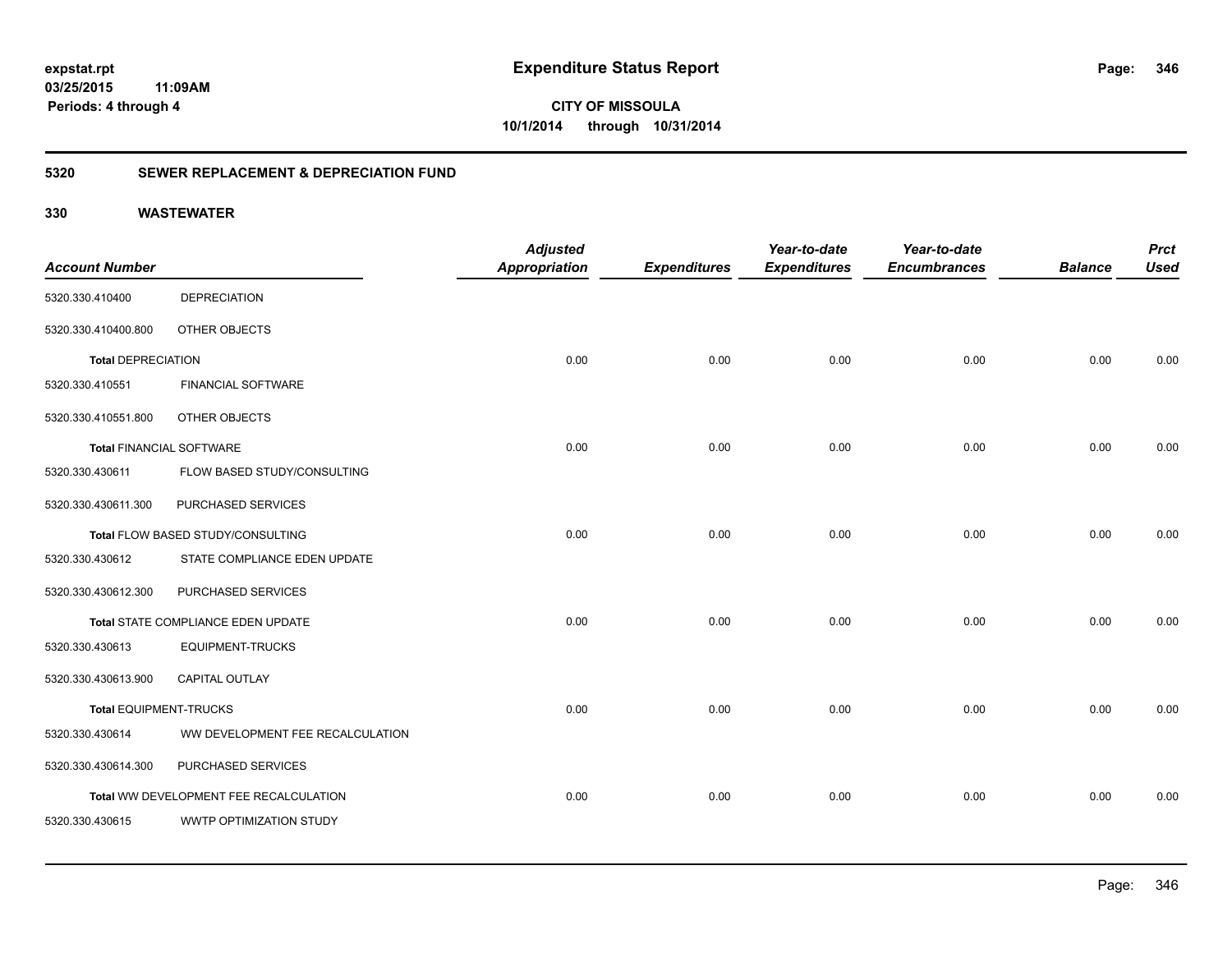**CITY OF MISSOULA 10/1/2014 through 10/31/2014**

#### **5320 SEWER REPLACEMENT & DEPRECIATION FUND**

|                                      |                                                 | <b>Adjusted</b>      |                     | Year-to-date        | Year-to-date        |                | <b>Prct</b> |
|--------------------------------------|-------------------------------------------------|----------------------|---------------------|---------------------|---------------------|----------------|-------------|
| <b>Account Number</b>                |                                                 | <b>Appropriation</b> | <b>Expenditures</b> | <b>Expenditures</b> | <b>Encumbrances</b> | <b>Balance</b> | <b>Used</b> |
| 5320.330.430615.300                  | PURCHASED SERVICES                              |                      |                     |                     |                     |                |             |
|                                      | 5320.330.430615.350.000 WWTP OPTIMIZATION STUDY | 0.00                 | 966.10              | 4,423.97            | 0.00                | $-4,423.97$    | 0.00        |
|                                      | <b>Total WWTP OPTIMIZATION STUDY</b>            | 0.00                 | 966.10              | 4,423.97            | 0.00                | $-4,423.97$    | 0.00        |
| 5320.330.430622                      | TREATMENT PLANT SOFTWARE UPGRADE                |                      |                     |                     |                     |                |             |
| 5320.330.430622.900                  | <b>CAPITAL OUTLAY</b>                           |                      |                     |                     |                     |                |             |
|                                      | Total TREATMENT PLANT SOFTWARE UPGRADE          | 0.00                 | 0.00                | 0.00                | 0.00                | 0.00           | 0.00        |
| 5320.330.430623                      | LATERAL SWR MAIN EXT                            |                      |                     |                     |                     |                |             |
| 5320.330.430623.300                  | PURCHASED SERVICES                              |                      |                     |                     |                     |                |             |
|                                      | <b>Total PURCHASED SERVICES</b>                 | 0.00                 | 0.00                | 0.00                | 0.00                | 0.00           | 0.00        |
| 5320.330.430623.900                  | <b>CAPITAL OUTLAY</b>                           |                      |                     |                     |                     |                |             |
| 5320.330.430623.930.000 IMPROVEMENTS |                                                 | 10,000.00            | 0.00                | 0.00                | 0.00                | 10,000.00      | 0.00        |
|                                      | <b>Total LATERAL SWR MAIN EXT</b>               | 10,000.00            | 0.00                | 0.00                | 0.00                | 10.000.00      | 0.00        |
| 5320.330.430624                      | <b>SEWER LINE REHAB</b>                         |                      |                     |                     |                     |                |             |
| 5320.330.430624.300                  | PURCHASED SERVICES                              |                      |                     |                     |                     |                |             |
|                                      | 5320.330.430624.360.000 REPAIR & MAINTENANCE    | 100,000.00           | 4,129.75            | 4,129.75            | 0.00                | 95,870.25      | 4.13        |
| <b>Total SEWER LINE REHAB</b>        |                                                 | 100,000.00           | 4,129.75            | 4,129.75            | 0.00                | 95,870.25      | 4.13        |
| 5320.330.430625                      | SWR MAIN MASTER PLANS                           |                      |                     |                     |                     |                |             |
| 5320.330.430625.300                  | PURCHASED SERVICES                              |                      |                     |                     |                     |                |             |
|                                      | <b>Total SWR MAIN MASTER PLANS</b>              | 0.00                 | 0.00                | 0.00                | 0.00                | 0.00           | 0.00        |
| 5320.330.430627                      | <b>BIOREACTOR NUTRIENT MONITORING</b>           |                      |                     |                     |                     |                |             |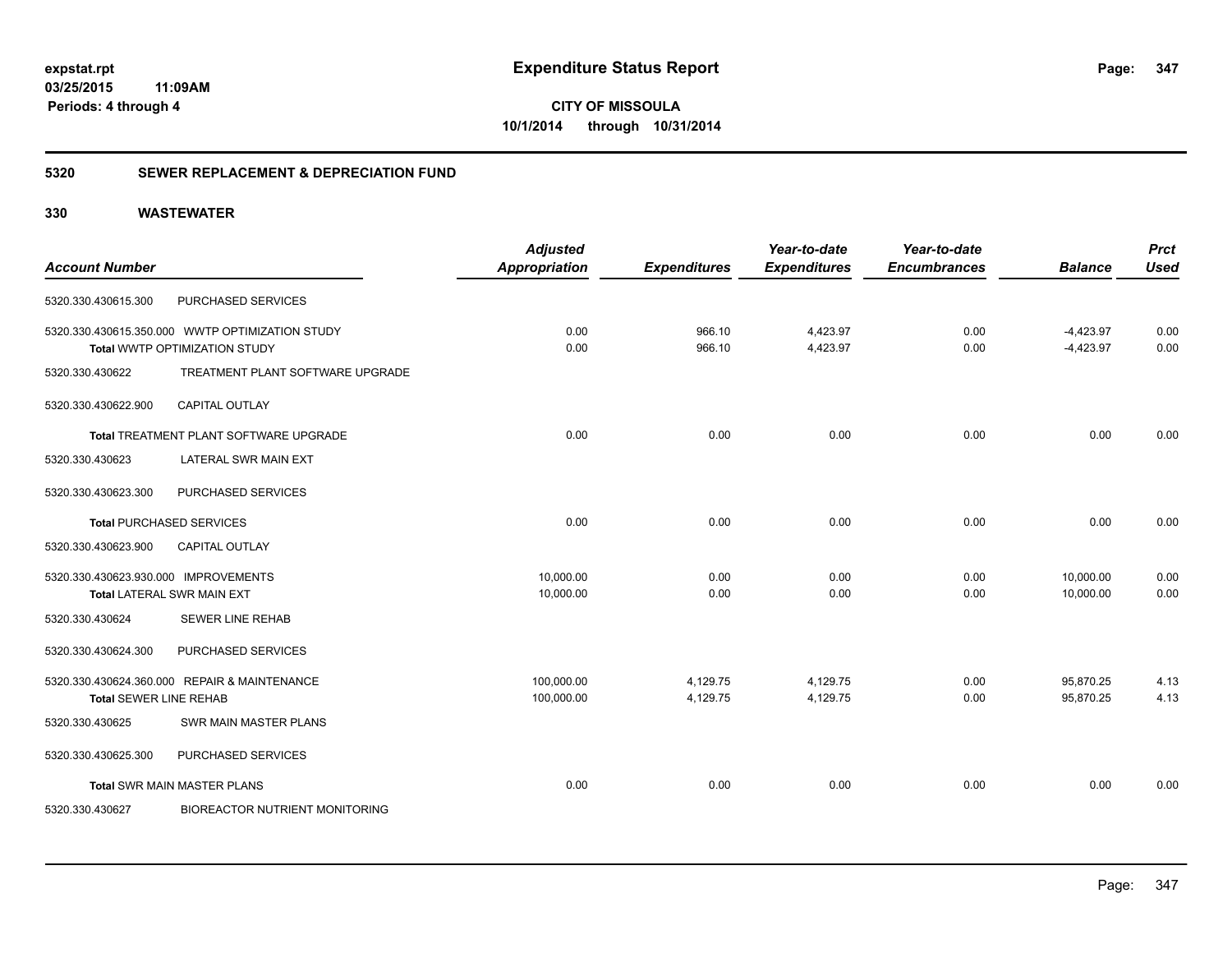**348**

**CITY OF MISSOULA 10/1/2014 through 10/31/2014**

#### **5320 SEWER REPLACEMENT & DEPRECIATION FUND**

| <b>Account Number</b>                |                                                | <b>Adjusted</b><br><b>Appropriation</b> | <b>Expenditures</b> | Year-to-date<br><b>Expenditures</b> | Year-to-date<br><b>Encumbrances</b> | <b>Balance</b> | <b>Prct</b><br><b>Used</b> |
|--------------------------------------|------------------------------------------------|-----------------------------------------|---------------------|-------------------------------------|-------------------------------------|----------------|----------------------------|
| 5320.330.430627.900                  | <b>CAPITAL OUTLAY</b>                          |                                         |                     |                                     |                                     |                |                            |
|                                      |                                                |                                         |                     |                                     |                                     |                |                            |
|                                      | Total BIOREACTOR NUTRIENT MONITORING           | 0.00                                    | 0.00                | 0.00                                | 0.00                                | 0.00           | 0.00                       |
| 5320.330.430628                      | STEP ELEC RETROFIT                             |                                         |                     |                                     |                                     |                |                            |
| 5320.330.430628.300                  | PURCHASED SERVICES                             |                                         |                     |                                     |                                     |                |                            |
| Total STEP ELEC RETROFIT             |                                                | 0.00                                    | 0.00                | 0.00                                | 0.00                                | 0.00           | 0.00                       |
| 5320.330.430630                      | <b>MISC PLANT REPAIRS</b>                      |                                         |                     |                                     |                                     |                |                            |
| 5320.330.430630.300                  | PURCHASED SERVICES                             |                                         |                     |                                     |                                     |                |                            |
|                                      | <b>Total PURCHASED SERVICES</b>                | 0.00                                    | 0.00                | 0.00                                | 0.00                                | 0.00           | 0.00                       |
| 5320.330.430630.900                  | CAPITAL OUTLAY                                 |                                         |                     |                                     |                                     |                |                            |
| 5320.330.430630.930.000 IMPROVEMENTS |                                                | 150,000.00                              | 0.00                | 0.00                                | 0.00                                | 150,000.00     | 0.00                       |
| Total MISC PLANT REPAIRS             |                                                | 150,000.00                              | 0.00                | 0.00                                | 0.00                                | 150,000.00     | 0.00                       |
| 5320.330.430631                      | <b>MISC SWR MAIN REPAIRS</b>                   |                                         |                     |                                     |                                     |                |                            |
| 5320.330.430631.300                  | PURCHASED SERVICES                             |                                         |                     |                                     |                                     |                |                            |
|                                      | 5320.330.430631.360.000 MISC SEWER LINE REPAIR | 100,000.00                              | 7,657.44            | 28,997.16                           | 0.00                                | 71,002.84      | 29.00                      |
|                                      | <b>Total MISC SWR MAIN REPAIRS</b>             | 100,000.00                              | 7,657.44            | 28,997.16                           | 0.00                                | 71,002.84      | 29.00                      |
| 5320.330.430632                      | HYBRID POPLAR EFFLUENT APP                     |                                         |                     |                                     |                                     |                |                            |
| 5320.330.430632.900                  | <b>CAPITAL OUTLAY</b>                          |                                         |                     |                                     |                                     |                |                            |
|                                      | Total HYBRID POPLAR EFFLUENT APP               | 0.00                                    | 0.00                | 0.00                                | 0.00                                | 0.00           | 0.00                       |
| 5320.330.430637                      | SEWAGE LIFT STATION UPGRADE/REHAB              |                                         |                     |                                     |                                     |                |                            |
| 5320.330.430637.300                  | PURCHASED SERVICES                             |                                         |                     |                                     |                                     |                |                            |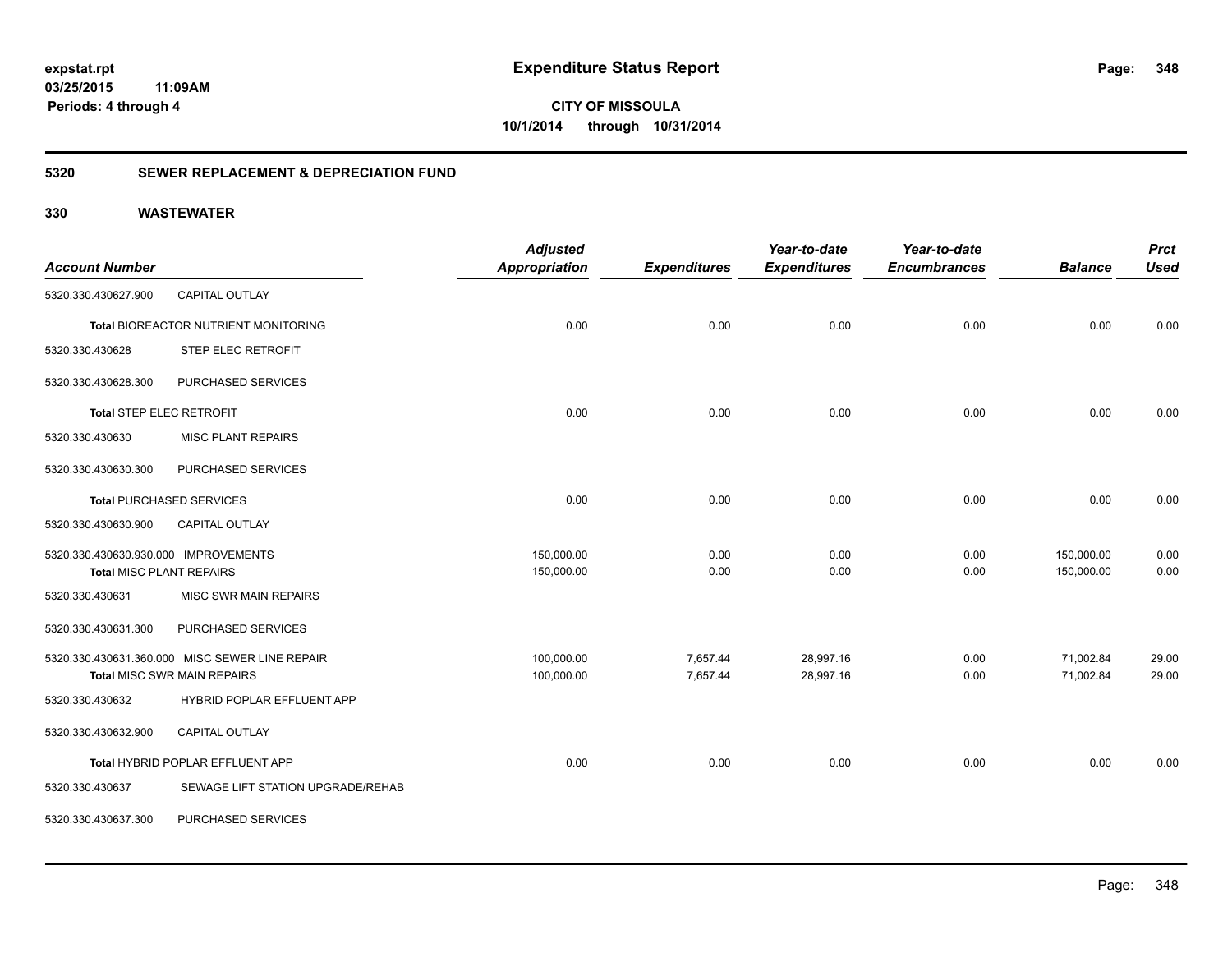**349**

**CITY OF MISSOULA 10/1/2014 through 10/31/2014**

#### **5320 SEWER REPLACEMENT & DEPRECIATION FUND**

| <b>Account Number</b>                |                                         | <b>Adjusted</b><br><b>Appropriation</b> | <b>Expenditures</b> | Year-to-date<br><b>Expenditures</b> | Year-to-date<br><b>Encumbrances</b> | <b>Balance</b> | <b>Prct</b><br><b>Used</b> |
|--------------------------------------|-----------------------------------------|-----------------------------------------|---------------------|-------------------------------------|-------------------------------------|----------------|----------------------------|
|                                      | Total SEWAGE LIFT STATION UPGRADE/REHAB | 0.00                                    | 0.00                | 0.00                                | 0.00                                | 0.00           | 0.00                       |
| 5320.330.430643                      | WWTP TELEMETRY UPGRADE PROJECT          |                                         |                     |                                     |                                     |                |                            |
| 5320.330.430643.300                  | PURCHASED SERVICES                      |                                         |                     |                                     |                                     |                |                            |
|                                      | <b>Total PURCHASED SERVICES</b>         | 0.00                                    | 0.00                | 0.00                                | 0.00                                | 0.00           | 0.00                       |
| 5320.330.430643.900                  | <b>CAPITAL OUTLAY</b>                   |                                         |                     |                                     |                                     |                |                            |
|                                      | Total WWTP TELEMETRY UPGRADE PROJECT    | 0.00                                    | 0.00                | 0.00                                | 0.00                                | 0.00           | 0.00                       |
| 5320.330.430650                      | LAB & TESTING                           |                                         |                     |                                     |                                     |                |                            |
| 5320.330.430650.300                  | PURCHASED SERVICES                      |                                         |                     |                                     |                                     |                |                            |
| <b>Total PURCHASED SERVICES</b>      |                                         | 0.00                                    | 0.00                | 0.00                                | 0.00                                | 0.00           | 0.00                       |
| 5320.330.430650.900                  | <b>CAPITAL OUTLAY</b>                   |                                         |                     |                                     |                                     |                |                            |
| <b>Total LAB &amp; TESTING</b>       |                                         | 0.00                                    | 0.00                | 0.00                                | 0.00                                | 0.00           | 0.00                       |
| 5320.330.430651                      | TRANSFER TO SEWER LOAN                  |                                         |                     |                                     |                                     |                |                            |
| 5320.330.430651.800                  | OTHER OBJECTS                           |                                         |                     |                                     |                                     |                |                            |
|                                      | Total TRANSFER TO SEWER LOAN            | 0.00                                    | 0.00                | 0.00                                | 0.00                                | 0.00           | 0.00                       |
| 5320.330.430660                      | <b>ENGINEEERING</b>                     |                                         |                     |                                     |                                     |                |                            |
| 5320.330.430660.900                  | <b>CAPITAL OUTLAY</b>                   |                                         |                     |                                     |                                     |                |                            |
| 5320.330.430660.930.000 IMPROVEMENTS |                                         | 50,000.00                               | 2,118.47            | 108,120.90                          | 0.00                                | $-58,120.90$   | 216.24                     |
| <b>Total ENGINEEERING</b>            |                                         | 50,000.00                               | 2,118.47            | 108,120.90                          | 0.00                                | $-58,120.90$   | 216.24                     |
| 5320.330.430680                      | <b>WWTP REHAB</b>                       |                                         |                     |                                     |                                     |                |                            |
| 5320.330.430680.300                  | PURCHASED SERVICES                      |                                         |                     |                                     |                                     |                |                            |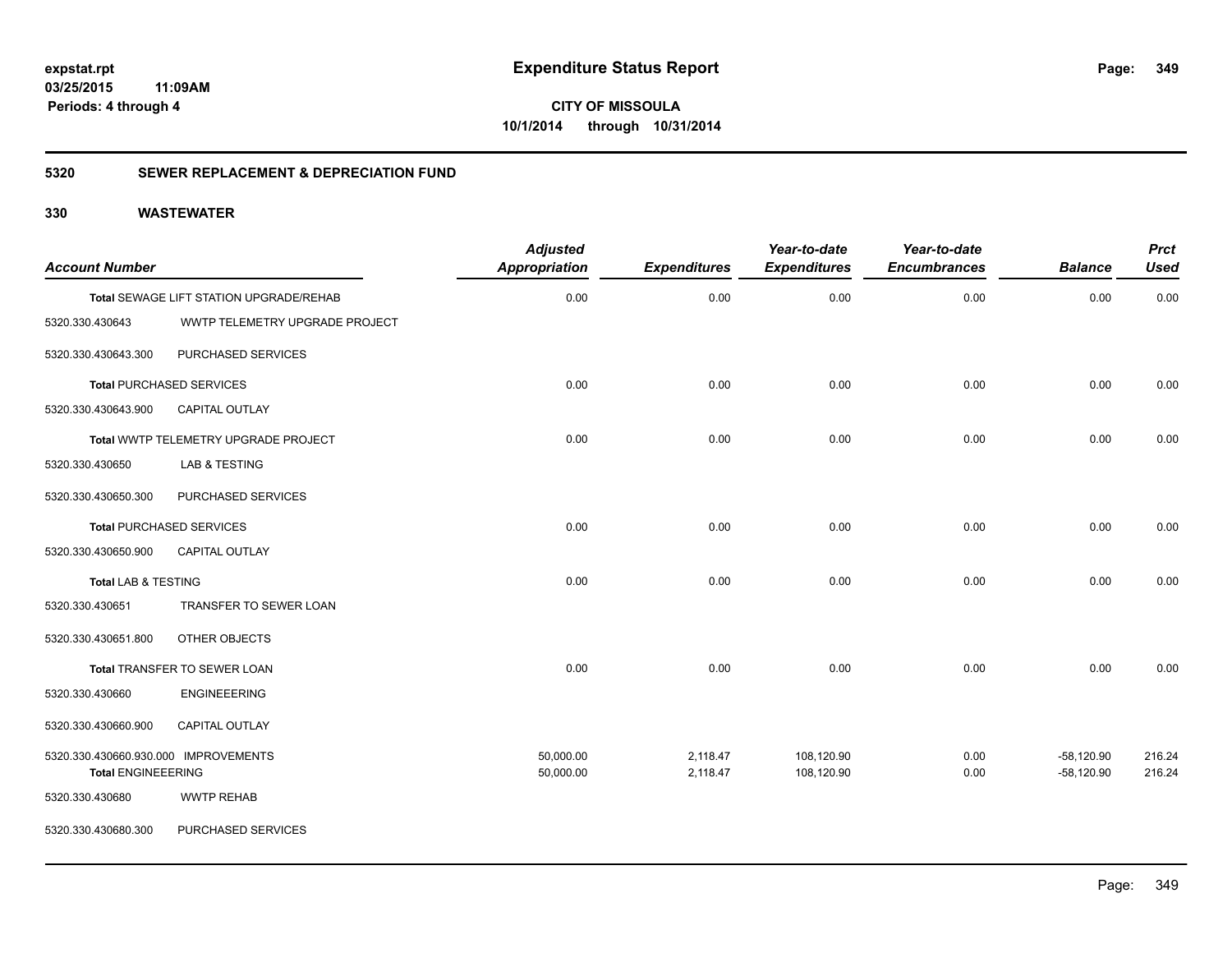**CITY OF MISSOULA 10/1/2014 through 10/31/2014**

### **5320 SEWER REPLACEMENT & DEPRECIATION FUND**

| <b>Account Number</b>   |                                                                                  | <b>Adjusted</b><br><b>Appropriation</b> | <b>Expenditures</b> | Year-to-date<br><b>Expenditures</b> | Year-to-date<br><b>Encumbrances</b> | <b>Balance</b>               | <b>Prct</b><br><b>Used</b> |
|-------------------------|----------------------------------------------------------------------------------|-----------------------------------------|---------------------|-------------------------------------|-------------------------------------|------------------------------|----------------------------|
| <b>Total WWTP REHAB</b> |                                                                                  | 0.00                                    | 0.00                | 0.00                                | 0.00                                | 0.00                         | 0.00                       |
| 5320.330.430681         | EAST BROADWAY LIFT STATION                                                       |                                         |                     |                                     |                                     |                              |                            |
| 5320.330.430681.300     | PURCHASED SERVICES                                                               |                                         |                     |                                     |                                     |                              |                            |
|                         | <b>Total PURCHASED SERVICES</b>                                                  | 0.00                                    | 0.00                | 0.00                                | 0.00                                | 0.00                         | 0.00                       |
| 5320.330.430681.900     | <b>CAPITAL OUTLAY</b>                                                            |                                         |                     |                                     |                                     |                              |                            |
|                         | Total EAST BROADWAY LIFT STATION                                                 | 0.00                                    | 0.00                | 0.00                                | 0.00                                | 0.00                         | 0.00                       |
| 5320.330.430682         | <b>RESERVE ST LIFT STATION</b>                                                   |                                         |                     |                                     |                                     |                              |                            |
| 5320.330.430682.300     | PURCHASED SERVICES                                                               |                                         |                     |                                     |                                     |                              |                            |
|                         | <b>Total PURCHASED SERVICES</b>                                                  | 0.00                                    | 0.00                | 0.00                                | 0.00                                | 0.00                         | 0.00                       |
| 5320.330.430682.900     | <b>CAPITAL OUTLAY</b>                                                            |                                         |                     |                                     |                                     |                              |                            |
|                         | 5320.330.430682.930.000 RESERVE ST LIFT STATION<br>Total RESERVE ST LIFT STATION | 0.00<br>0.00                            | 0.00<br>0.00        | 10,542.33<br>10,542.33              | 0.00<br>0.00                        | $-10,542.33$<br>$-10,542.33$ | 0.00<br>0.00               |
| 5320.330.430683         | DICKENS ST LIFT STATION                                                          |                                         |                     |                                     |                                     |                              |                            |
| 5320.330.430683.900     | <b>CAPITAL OUTLAY</b>                                                            |                                         |                     |                                     |                                     |                              |                            |
|                         | <b>Total DICKENS ST LIFT STATION</b>                                             | 0.00                                    | 0.00                | 0.00                                | 0.00                                | 0.00                         | 0.00                       |
| 5320.330.430684         | MILLER CREEK SEWER INTERCEPTOR                                                   |                                         |                     |                                     |                                     |                              |                            |
| 5320.330.430684.300     | PURCHASED SERVICES                                                               |                                         |                     |                                     |                                     |                              |                            |
|                         | <b>Total PURCHASED SERVICES</b>                                                  | 0.00                                    | 0.00                | 0.00                                | 0.00                                | 0.00                         | 0.00                       |
| 5320.330.430684.800     | OTHER OBJECTS                                                                    |                                         |                     |                                     |                                     |                              |                            |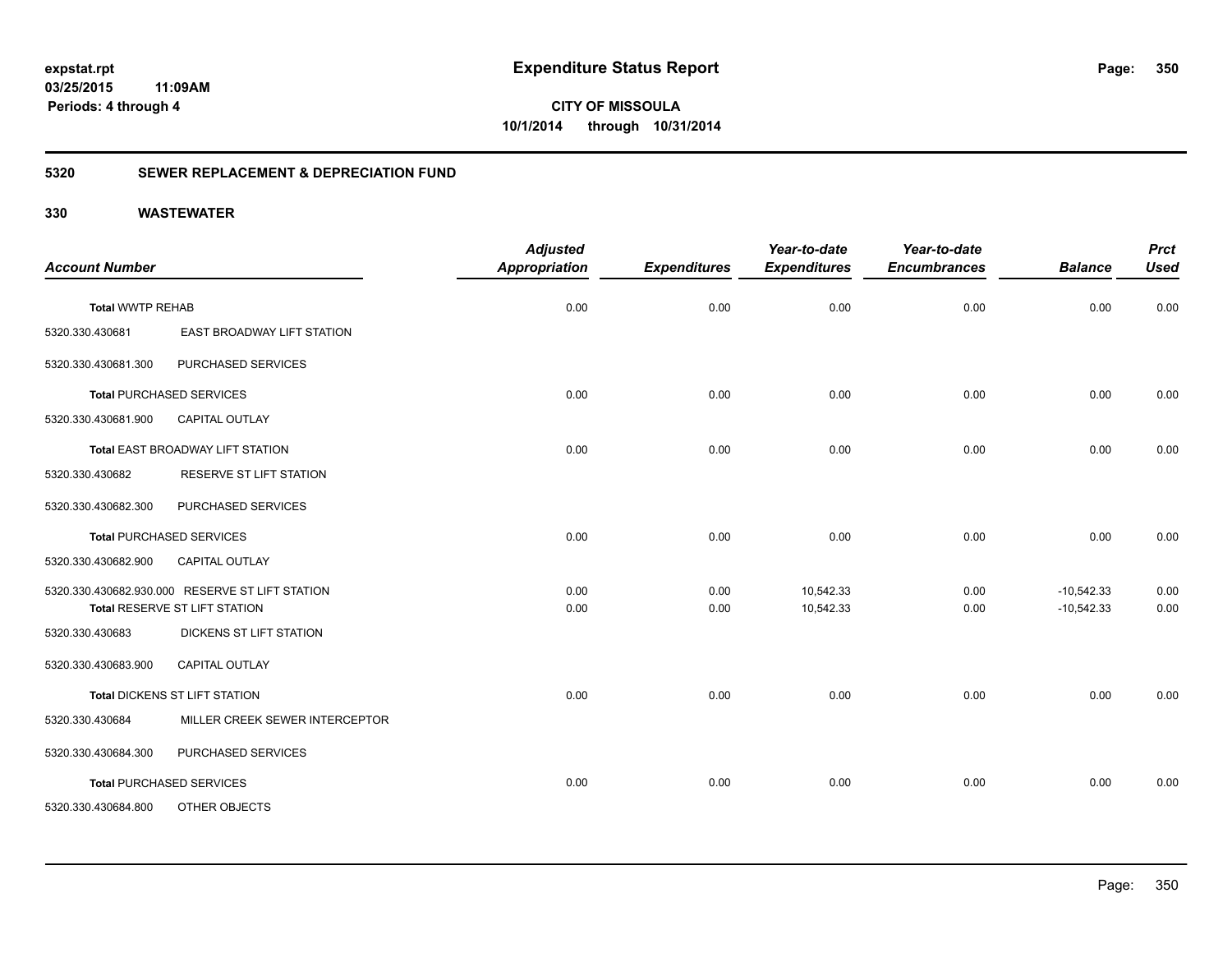**351**

**CITY OF MISSOULA 10/1/2014 through 10/31/2014**

#### **5320 SEWER REPLACEMENT & DEPRECIATION FUND**

| <b>Account Number</b>         |                                            | <b>Adjusted</b><br><b>Appropriation</b> | <b>Expenditures</b> | Year-to-date<br><b>Expenditures</b> | Year-to-date<br><b>Encumbrances</b> | <b>Balance</b> | <b>Prct</b><br><b>Used</b> |
|-------------------------------|--------------------------------------------|-----------------------------------------|---------------------|-------------------------------------|-------------------------------------|----------------|----------------------------|
|                               | Total MILLER CREEK SEWER INTERCEPTOR       | 0.00                                    | 0.00                | 0.00                                | 0.00                                | 0.00           | 0.00                       |
| 5320.330.430685               | TWAS ODOR CONTROL                          |                                         |                     |                                     |                                     |                |                            |
| 5320.330.430685.300           | PURCHASED SERVICES                         |                                         |                     |                                     |                                     |                |                            |
|                               | Total TWAS ODOR CONTROL                    | 0.00                                    | 0.00                | 0.00                                | 0.00                                | 0.00           | 0.00                       |
| 5320.330.430688               | *** Title Not Found ***                    |                                         |                     |                                     |                                     |                |                            |
| 5320.330.430688.300           | PURCHASED SERVICES                         |                                         |                     |                                     |                                     |                |                            |
| Total *** Title Not Found *** |                                            | 0.00                                    | 0.00                | 0.00                                | 0.00                                | 0.00           | 0.00                       |
| 5320.330.430689               | FY11 \$1.29M Sewer Bond Construction       |                                         |                     |                                     |                                     |                |                            |
| 5320.330.430689.800           | OTHER OBJECTS                              |                                         |                     |                                     |                                     |                |                            |
|                               | Total FY11 \$1.29M Sewer Bond Construction | 0.00                                    | 0.00                | 0.00                                | 0.00                                | 0.00           | 0.00                       |
| 5320.330.430690               | OTHER ACTIVITIES                           |                                         |                     |                                     |                                     |                |                            |
| 5320.330.430690.300           | PURCHASED SERVICES                         |                                         |                     |                                     |                                     |                |                            |
| <b>Total OTHER ACTIVITIES</b> |                                            | 0.00                                    | 0.00                | 0.00                                | 0.00                                | 0.00           | 0.00                       |
| 5320.330.430691               | HYBRID POPLAR SEWER PROJECT                |                                         |                     |                                     |                                     |                |                            |
| 5320.330.430691.900           | CAPITAL OUTLAY                             |                                         |                     |                                     |                                     |                |                            |
|                               | Total HYBRID POPLAR SEWER PROJECT          | 0.00                                    | 0.00                | 0.00                                | 0.00                                | 0.00           | 0.00                       |
| 5320.330.430695               | FY13 SEWER REFUNDING                       |                                         |                     |                                     |                                     |                |                            |
| 5320.330.430695.300           | PURCHASED SERVICES                         |                                         |                     |                                     |                                     |                |                            |
|                               | <b>Total FY13 SEWER REFUNDING</b>          | 0.00                                    | 0.00                | 0.00                                | 0.00                                | 0.00           | 0.00                       |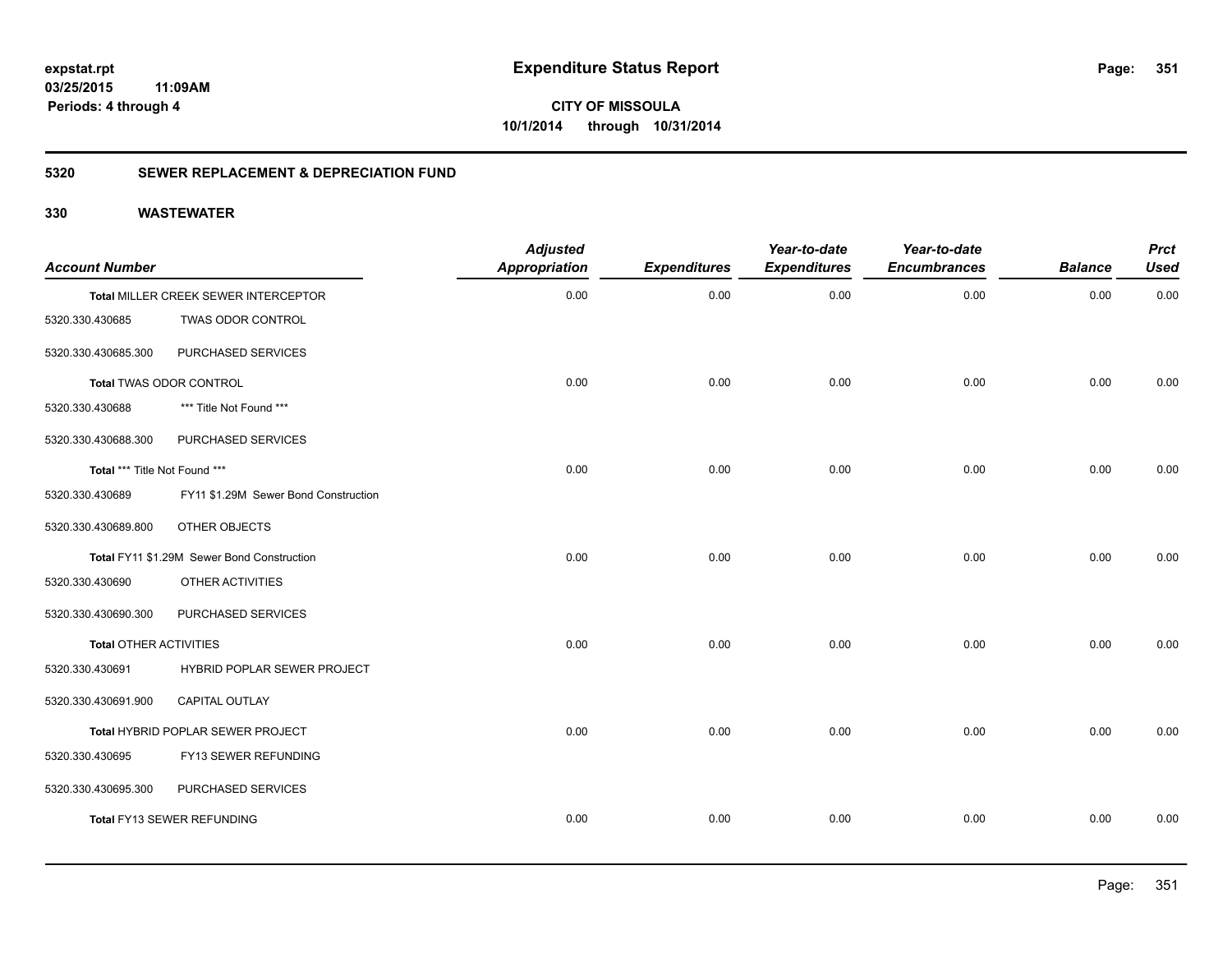**CITY OF MISSOULA 10/1/2014 through 10/31/2014**

#### **5320 SEWER REPLACEMENT & DEPRECIATION FUND**

|                             |                                                | <b>Adjusted</b>      |                     | Year-to-date        | Year-to-date        |                | <b>Prct</b> |
|-----------------------------|------------------------------------------------|----------------------|---------------------|---------------------|---------------------|----------------|-------------|
| <b>Account Number</b>       |                                                | <b>Appropriation</b> | <b>Expenditures</b> | <b>Expenditures</b> | <b>Encumbrances</b> | <b>Balance</b> | <b>Used</b> |
| 5320.330.430697             | <b>ALLEY PAVING</b>                            |                      |                     |                     |                     |                |             |
| 5320.330.430697.300         | PURCHASED SERVICES                             |                      |                     |                     |                     |                |             |
| <b>Total ALLEY PAVING</b>   |                                                | 0.00                 | 0.00                | 0.00                | 0.00                | 0.00           | 0.00        |
| 5320.330.430700             | LINDA VISTA/MALONEY RANCH CAPACITY CONST       |                      |                     |                     |                     |                |             |
| 5320.330.430700.900         | <b>CAPITAL OUTLAY</b>                          |                      |                     |                     |                     |                |             |
|                             | Total LINDA VISTA/MALONEY RANCH CAPACITY CONST | 0.00                 | 0.00                | 0.00                | 0.00                | 0.00           | 0.00        |
| 5320.330.430701             | <b>HEADWORKS PROJECT</b>                       |                      |                     |                     |                     |                |             |
| 5320.330.430701.900         | <b>CAPITAL OUTLAY</b>                          |                      |                     |                     |                     |                |             |
| Total HEADWORKS PROJECT     |                                                | 0.00                 | 0.00                | 0.00                | 0.00                | 0.00           | 0.00        |
| 5320.330.430702             | COUNTY RSID WYE SEWER PROJECT                  |                      |                     |                     |                     |                |             |
| 5320.330.430702.300         | PURCHASED SERVICES                             |                      |                     |                     |                     |                |             |
|                             | 5320.330.430702.360.000 REPAIR & MAINTENANCE   | 0.00                 | 0.00                | 1,599.95            | 0.00                | $-1,599.95$    | 0.00        |
|                             | <b>Total PURCHASED SERVICES</b>                | 0.00                 | 0.00                | 1,599.95            | 0.00                | $-1,599.95$    | 0.00        |
| 5320.330.430702.900         | CAPITAL OUTLAY                                 |                      |                     |                     |                     |                |             |
| <b>Total CAPITAL OUTLAY</b> |                                                | 0.00                 | 0.00                | 0.00                | 0.00                | 0.00           | 0.00        |
|                             | Total COUNTY RSID WYE SEWER PROJECT            | 0.00                 | 0.00                | 1,599.95            | 0.00                | $-1,599.95$    | 0.00        |
| 5320.330.430706             | <b>RUSSELL ST INTERCEPTOR</b>                  |                      |                     |                     |                     |                |             |
| 5320.330.430706.300         | PURCHASED SERVICES                             |                      |                     |                     |                     |                |             |
|                             | Total RUSSELL ST INTERCEPTOR                   | 0.00                 | 0.00                | 0.00                | 0.00                | 0.00           | 0.00        |
| 5320.330.430707             | RATTLESNAKE COLLECTION SYSTEM                  |                      |                     |                     |                     |                |             |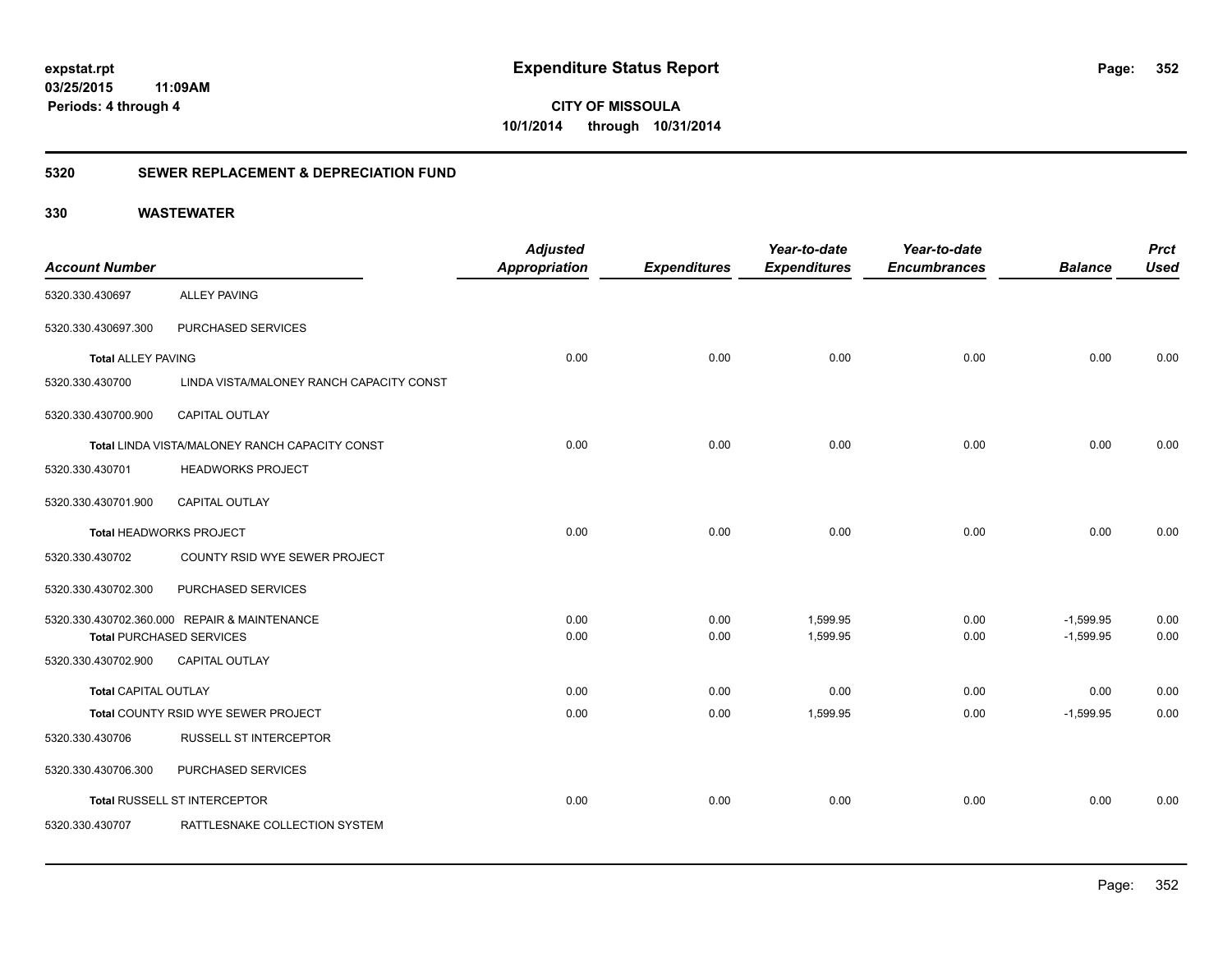**CITY OF MISSOULA 10/1/2014 through 10/31/2014**

#### **5320 SEWER REPLACEMENT & DEPRECIATION FUND**

| <b>Account Number</b>     |                                                        | <b>Adjusted</b><br><b>Appropriation</b> | <b>Expenditures</b> | Year-to-date<br><b>Expenditures</b> | Year-to-date<br><b>Encumbrances</b> | <b>Balance</b> | <b>Prct</b><br><b>Used</b> |
|---------------------------|--------------------------------------------------------|-----------------------------------------|---------------------|-------------------------------------|-------------------------------------|----------------|----------------------------|
|                           |                                                        |                                         |                     |                                     |                                     |                |                            |
| 5320.330.430707.900       | <b>CAPITAL OUTLAY</b>                                  |                                         |                     |                                     |                                     |                |                            |
|                           | Total RATTLESNAKE COLLECTION SYSTEM                    | 0.00                                    | 0.00                | 0.00                                | 0.00                                | 0.00           | 0.00                       |
| 5320.330.490505           | ACCELA LOAN DEBT SERVICE                               |                                         |                     |                                     |                                     |                |                            |
| 5320.330.490505.600       | <b>DEBT SERVICE</b>                                    |                                         |                     |                                     |                                     |                |                            |
|                           | 5320.330.490505.610.000 ACCELA LOAN DEBT/PRINCIPAL     | 50,213.00                               | 0.00                | 44,446.63                           | 0.00                                | 5,766.37       | 88.52                      |
|                           | 5320.330.490505.620.000 ACCELA LOAN DEBT/INTEREST      | 0.00                                    | 0.00                | 5,766.38                            | 0.00                                | $-5,766.38$    | 0.00                       |
|                           | Total ACCELA LOAN DEBT SERVICE                         | 50,213.00                               | 0.00                | 50,213.01                           | 0.00                                | $-0.01$        | 100.00                     |
| 5320.330.490506           | <b>CORE FINANCED EQUIPMENT</b>                         |                                         |                     |                                     |                                     |                |                            |
| 5320.330.490506.600       | <b>DEBT SERVICE</b>                                    |                                         |                     |                                     |                                     |                |                            |
|                           | 5320.330.490506.610.000 FINANCED EQUIPMENT/PRINCIPAL   | 83,015.00                               | 0.00                | 0.00                                | 0.00                                | 83,015.00      | 0.00                       |
|                           | 5320.330.490506.620.000 INTEREST / SERVICE FEES        | 6,363.00                                | 0.00                | 0.00                                | 0.00                                | 6.363.00       | 0.00                       |
|                           | Total CORE FINANCED EQUIPMENT                          | 89,378.00                               | 0.00                | 0.00                                | 0.00                                | 89,378.00      | 0.00                       |
| 5320.330.499999           | <b>NEW REQUESTS</b>                                    |                                         |                     |                                     |                                     |                |                            |
| 5320.330.499999.900       | <b>CAPITAL OUTLAY</b>                                  |                                         |                     |                                     |                                     |                |                            |
| <b>Total NEW REQUESTS</b> |                                                        | 0.00                                    | 0.00                | 0.00                                | 0.00                                | 0.00           | 0.00                       |
| 5320.330.521000           | INTERFUND OPERATING TRANSFERS                          |                                         |                     |                                     |                                     |                |                            |
| 5320.330.521000.800       | OTHER OBJECTS                                          |                                         |                     |                                     |                                     |                |                            |
|                           | <b>Total INTERFUND OPERATING TRANSFERS</b>             | 0.00                                    | 0.00                | 0.00                                | 0.00                                | 0.00           | 0.00                       |
|                           | <b>Total SEWER REPLACEMENT &amp; DEPRECIATION FUND</b> | 549,591.00                              | 14,871.76           | 208,027.07                          | 0.00                                | 341,563.93     | 37.85                      |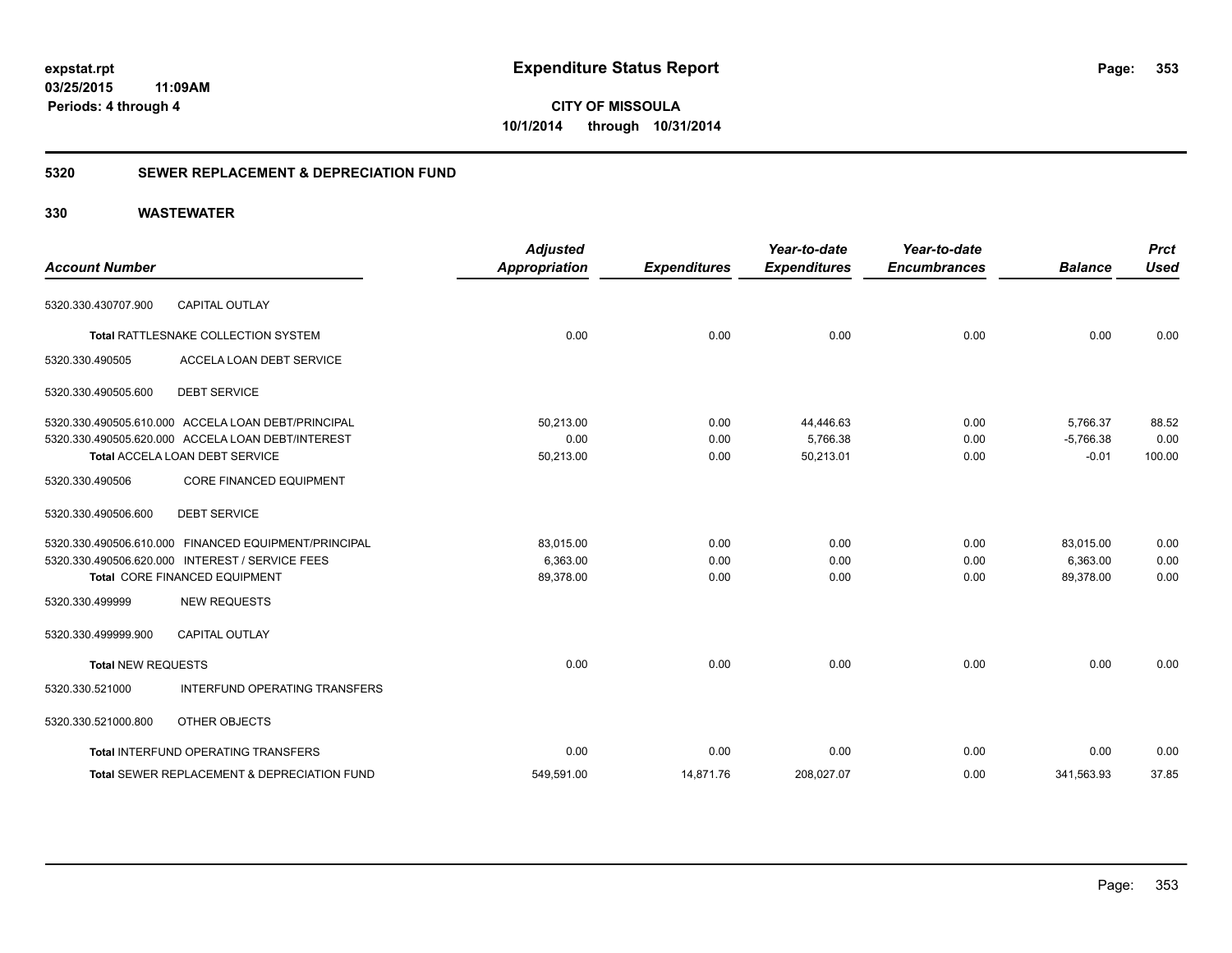#### **5325 SEWER DEVELOPMENT FEE FUND**

| <b>Account Number</b>             |                                                            | <b>Adjusted</b><br>Appropriation | <b>Expenditures</b> | Year-to-date<br><b>Expenditures</b> | Year-to-date<br><b>Encumbrances</b> | <b>Balance</b> | <b>Prct</b><br><b>Used</b> |
|-----------------------------------|------------------------------------------------------------|----------------------------------|---------------------|-------------------------------------|-------------------------------------|----------------|----------------------------|
| 5325.330.430620                   | <b>FACILITIES</b>                                          |                                  |                     |                                     |                                     |                |                            |
| 5325.330.430620.900               | <b>CAPITAL OUTLAY</b>                                      |                                  |                     |                                     |                                     |                |                            |
| <b>Total FACILITIES</b>           |                                                            | 0.00                             | 0.00                | 0.00                                | 0.00                                | 0.00           | 0.00                       |
| 5325.330.430630                   | <b>COLLECTIONS</b>                                         |                                  |                     |                                     |                                     |                |                            |
| 5325.330.430630.300               | PURCHASED SERVICES                                         |                                  |                     |                                     |                                     |                |                            |
|                                   | <b>Total PURCHASED SERVICES</b>                            | 0.00                             | 0.00                | 0.00                                | 0.00                                | 0.00           | 0.00                       |
| 5325.330.430630.800               | OTHER OBJECTS                                              |                                  |                     |                                     |                                     |                |                            |
| <b>Total OTHER OBJECTS</b>        |                                                            | 0.00                             | 0.00                | 0.00                                | 0.00                                | 0.00           | 0.00                       |
| 5325.330.430630.900               | <b>CAPITAL OUTLAY</b>                                      |                                  |                     |                                     |                                     |                |                            |
| <b>Total COLLECTIONS</b>          |                                                            | 0.00                             | 0.00                | 0.00                                | 0.00                                | 0.00           | 0.00                       |
| 5325.330.430632                   | HYBRID POPLAR EFFLUENT APP                                 |                                  |                     |                                     |                                     |                |                            |
| 5325.330.430632.300               | PURCHASED SERVICES                                         |                                  |                     |                                     |                                     |                |                            |
|                                   | 5325.330.430632.360.000 HYBRID POPLAR EFFLUENT APPLICATION | 60,000.00                        | 0.00                | 0.00                                | 0.00                                | 60,000.00      | 0.00                       |
|                                   | <b>Total PURCHASED SERVICES</b>                            | 60,000.00                        | 0.00                | 0.00                                | 0.00                                | 60,000.00      | 0.00                       |
| 5325.330.430632.900               | <b>CAPITAL OUTLAY</b>                                      |                                  |                     |                                     |                                     |                |                            |
| 5325.330.430632.920.000 BUILDINGS |                                                            | 242,000.00                       | 42,014.90           | 164,945.02                          | 0.00                                | 77,054.98      | 68.16                      |
| <b>Total CAPITAL OUTLAY</b>       |                                                            | 242,000.00                       | 42,014.90           | 164,945.02                          | 0.00                                | 77,054.98      | 68.16                      |
|                                   | Total HYBRID POPLAR EFFLUENT APP                           | 302,000.00                       | 42,014.90           | 164,945.02                          | 0.00                                | 137,054.98     | 54.62                      |
| 5325.330.430636                   | OVERSIZING ASSISTANCE                                      |                                  |                     |                                     |                                     |                |                            |
| 5325.330.430636.900               | CAPITAL OUTLAY                                             |                                  |                     |                                     |                                     |                |                            |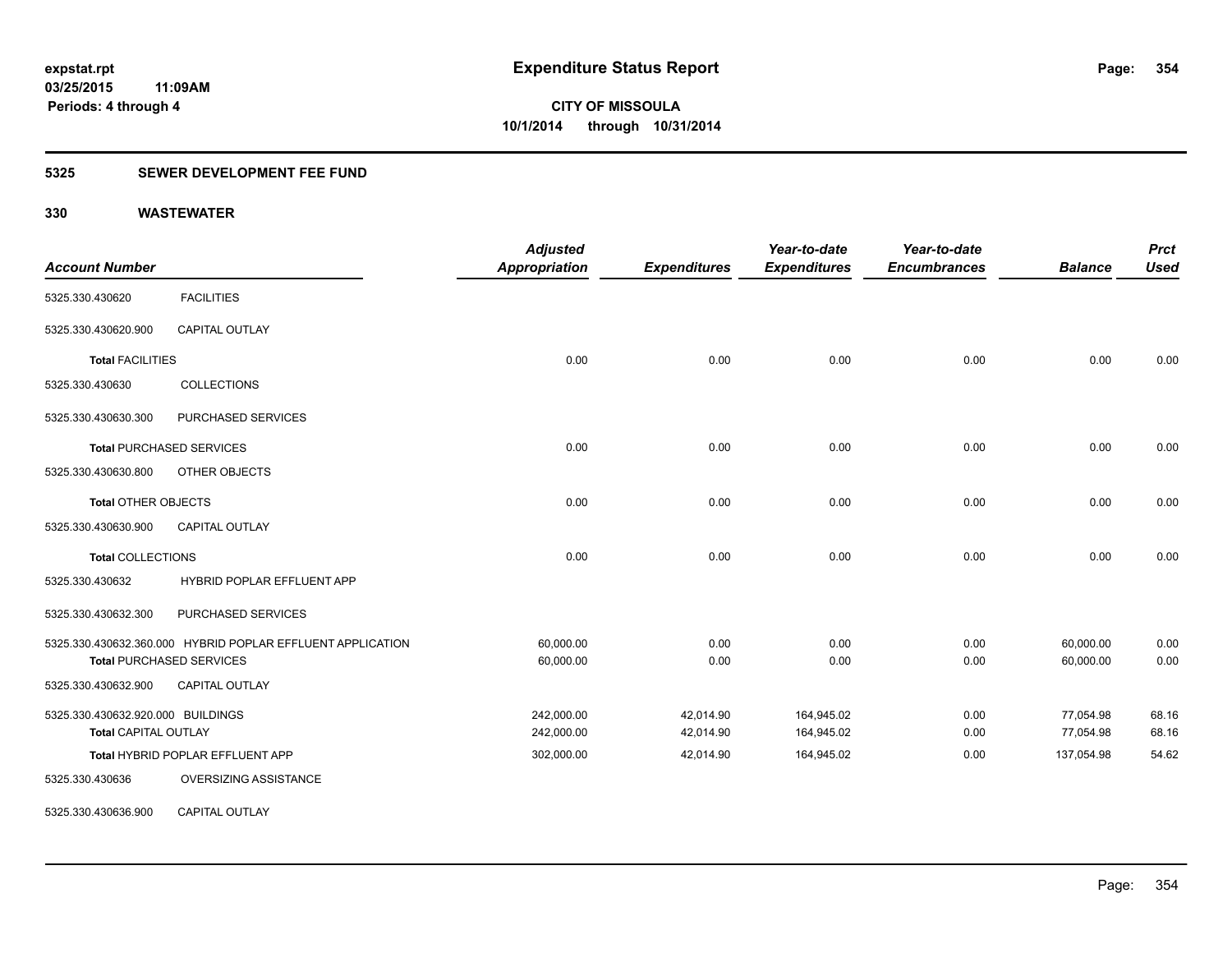#### **5325 SEWER DEVELOPMENT FEE FUND**

| <b>Account Number</b>           |                                                                              | <b>Adjusted</b><br><b>Appropriation</b> | <b>Expenditures</b> | Year-to-date<br><b>Expenditures</b> | Year-to-date<br><b>Encumbrances</b> | <b>Balance</b>         | <b>Prct</b><br><b>Used</b> |
|---------------------------------|------------------------------------------------------------------------------|-----------------------------------------|---------------------|-------------------------------------|-------------------------------------|------------------------|----------------------------|
|                                 | 5325.330.430636.930.000 OVERSIZING ASSISTANCE<br>Total OVERSIZING ASSISTANCE | 50,000.00<br>50,000.00                  | 0.00<br>0.00        | 0.00<br>0.00                        | 0.00<br>0.00                        | 50,000.00<br>50,000.00 | 0.00<br>0.00               |
| 5325.330.430637                 | SEWAGE LIFT STATION UPGRADE/REHAB                                            |                                         |                     |                                     |                                     |                        |                            |
| 5325.330.430637.300             | PURCHASED SERVICES                                                           |                                         |                     |                                     |                                     |                        |                            |
|                                 | <b>Total SEWAGE LIFT STATION UPGRADE/REHAB</b>                               | 0.00                                    | 0.00                | 0.00                                | 0.00                                | 0.00                   | 0.00                       |
| 5325.330.430660                 | <b>ENGINEEERING</b>                                                          |                                         |                     |                                     |                                     |                        |                            |
| 5325.330.430660.300             | PURCHASED SERVICES                                                           |                                         |                     |                                     |                                     |                        |                            |
| <b>Total ENGINEEERING</b>       |                                                                              | 0.00                                    | 0.00                | 0.00                                | 0.00                                | 0.00                   | 0.00                       |
| 5325.330.430663                 | AIRPORT INTECEPTOR                                                           |                                         |                     |                                     |                                     |                        |                            |
| 5325.330.430663.300             | PURCHASED SERVICES                                                           |                                         |                     |                                     |                                     |                        |                            |
|                                 | <b>Total PURCHASED SERVICES</b>                                              | 0.00                                    | 0.00                | 0.00                                | 0.00                                | 0.00                   | 0.00                       |
| 5325.330.430663.900             | <b>CAPITAL OUTLAY</b>                                                        |                                         |                     |                                     |                                     |                        |                            |
| <b>Total AIRPORT INTECEPTOR</b> |                                                                              | 0.00                                    | 0.00                | 0.00                                | 0.00                                | 0.00                   | 0.00                       |
| 5325.330.430683                 | <b>TWITE PUMP STATION</b>                                                    |                                         |                     |                                     |                                     |                        |                            |
| 5325.330.430683.900             | CAPITAL OUTLAY                                                               |                                         |                     |                                     |                                     |                        |                            |
|                                 | 5325.330.430683.930.000 TWITE PUMP STATION                                   | 58,559.00                               | 0.00                | 0.00                                | 0.00                                | 58,559.00              | 0.00                       |
| <b>Total TWITE PUMP STATION</b> |                                                                              | 58,559.00                               | 0.00                | 0.00                                | 0.00                                | 58,559.00              | 0.00                       |
| 5325.330.430684                 | MILLER CREEK INTERCEPTOR                                                     |                                         |                     |                                     |                                     |                        |                            |
| 5325.330.430684.900             | CAPITAL OUTLAY                                                               |                                         |                     |                                     |                                     |                        |                            |
|                                 | <b>Total MILLER CREEK INTERCEPTOR</b>                                        | 0.00                                    | 0.00                | 0.00                                | 0.00                                | 0.00                   | 0.00                       |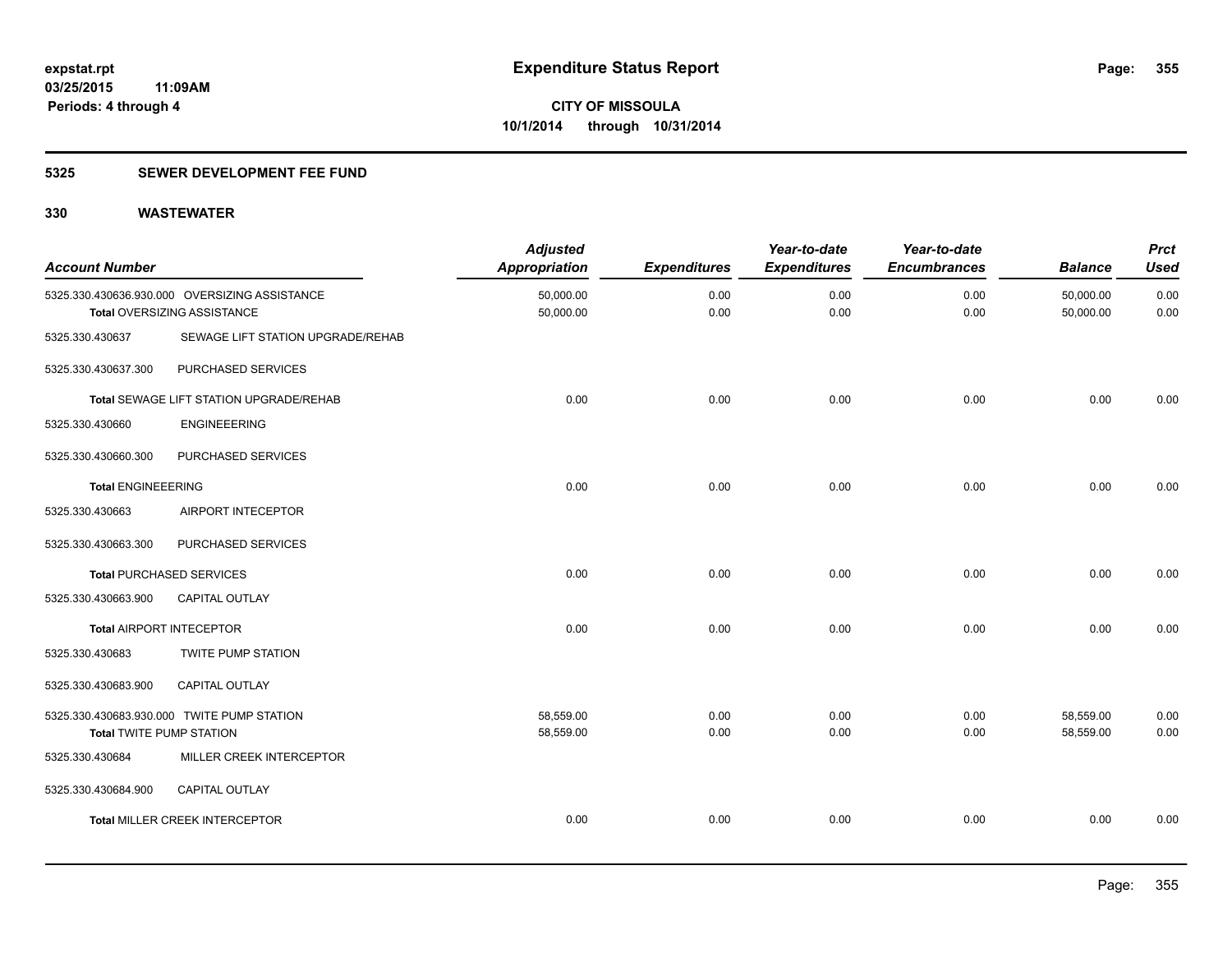#### **5325 SEWER DEVELOPMENT FEE FUND**

|                               |                                                    | <b>Adjusted</b>      |                     | Year-to-date        | Year-to-date        |                | <b>Prct</b> |
|-------------------------------|----------------------------------------------------|----------------------|---------------------|---------------------|---------------------|----------------|-------------|
| <b>Account Number</b>         |                                                    | <b>Appropriation</b> | <b>Expenditures</b> | <b>Expenditures</b> | <b>Encumbrances</b> | <b>Balance</b> | <b>Used</b> |
| 5325.330.430690               | OTHER ACTIVITIES                                   |                      |                     |                     |                     |                |             |
| 5325.330.430690.300           | PURCHASED SERVICES                                 |                      |                     |                     |                     |                |             |
|                               | <b>Total PURCHASED SERVICES</b>                    | 0.00                 | 0.00                | 0.00                | 0.00                | 0.00           | 0.00        |
| 5325.330.430690.800           | OTHER OBJECTS                                      |                      |                     |                     |                     |                |             |
| <b>Total OTHER OBJECTS</b>    |                                                    | 0.00                 | 0.00                | 0.00                | 0.00                | 0.00           | 0.00        |
| 5325.330.430690.900           | <b>CAPITAL OUTLAY</b>                              |                      |                     |                     |                     |                |             |
| <b>Total OTHER ACTIVITIES</b> |                                                    | 0.00                 | 0.00                | 0.00                | 0.00                | 0.00           | 0.00        |
| 5325.330.430706               | <b>RUSSELL ST INTERCEPTOR</b>                      |                      |                     |                     |                     |                |             |
| 5325.330.430706.300           | PURCHASED SERVICES                                 |                      |                     |                     |                     |                |             |
|                               | Total RUSSELL ST INTERCEPTOR                       | 0.00                 | 0.00                | 0.00                | 0.00                | 0.00           | 0.00        |
| 5325.330.430711               | *** Title Not Found ***                            |                      |                     |                     |                     |                |             |
| 5325.330.430711.900           | CAPITAL OUTLAY                                     |                      |                     |                     |                     |                |             |
| Total *** Title Not Found *** |                                                    | 0.00                 | 0.00                | 0.00                | 0.00                | 0.00           | 0.00        |
| 5325.330.490508               | EKO COMPOST LAND PURCHASE                          |                      |                     |                     |                     |                |             |
| 5325.330.490508.300           | PURCHASED SERVICES                                 |                      |                     |                     |                     |                |             |
|                               | 5325.330.490508.360.000 REPAIR & MAINTENANCE       | 5,000.00             | 0.00                | 0.00                | 0.00                | 5,000.00       | 0.00        |
|                               | <b>Total PURCHASED SERVICES</b>                    | 5,000.00             | 0.00                | 0.00                | 0.00                | 5,000.00       | 0.00        |
| 5325.330.490508.600           | <b>DEBT SERVICE</b>                                |                      |                     |                     |                     |                |             |
|                               | 5325.330.490508.610.000 EKO LAND/PRINCIPAL         | 247,185.00           | 59,306.05           | 59,306.05           | 0.00                | 187,878.95     | 23.99       |
|                               | 5325.330.490508.620.000 EKO LAND PURCHASE-INTEREST | 12,162.00            | 5,530.71            | 5,530.71            | 0.00                | 6,631.29       | 45.48       |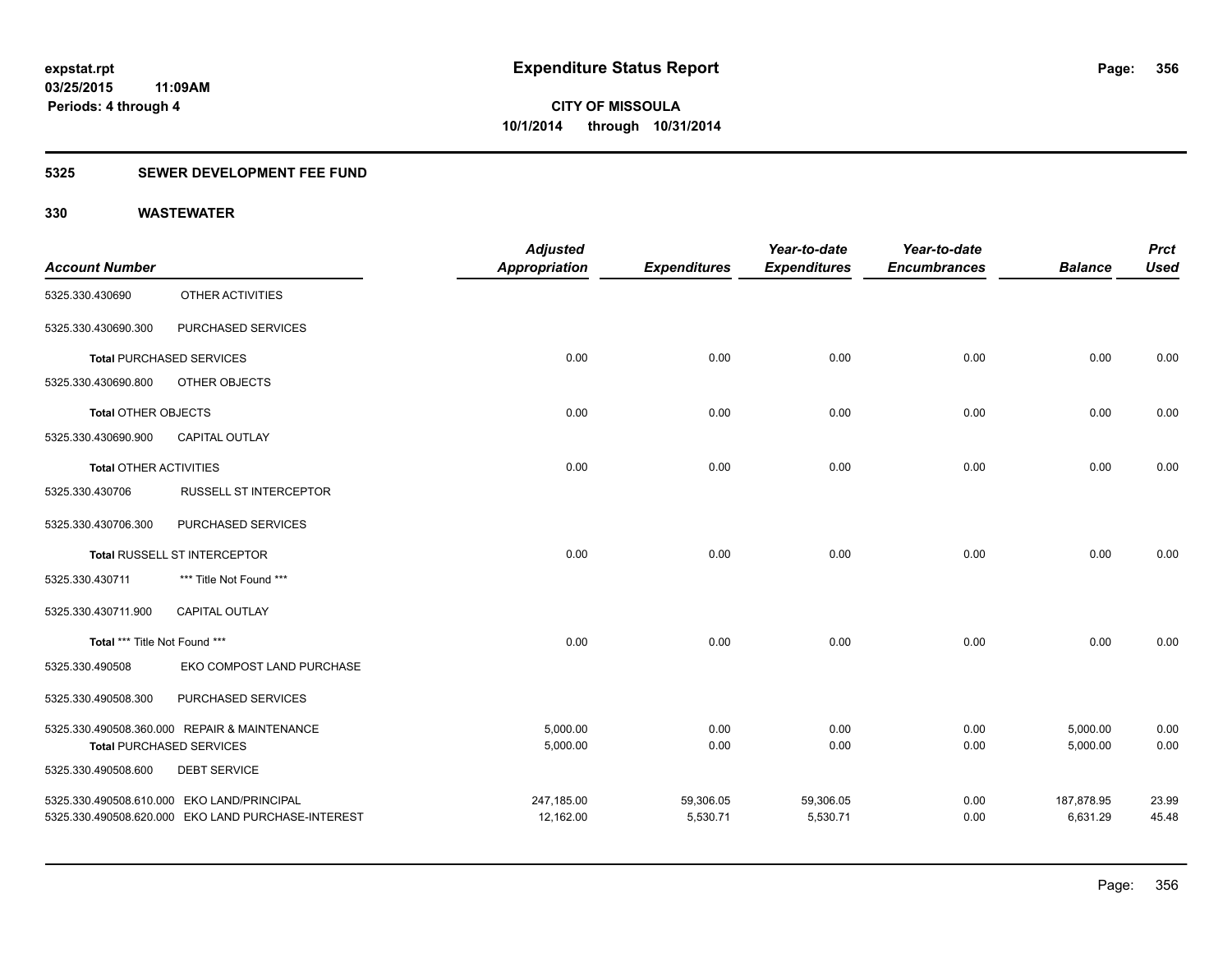#### **5325 SEWER DEVELOPMENT FEE FUND**

| <b>Account Number</b>       |                                         | <b>Adjusted</b><br><b>Appropriation</b> | <b>Expenditures</b> | Year-to-date<br><b>Expenditures</b> | Year-to-date<br><b>Encumbrances</b> | <b>Balance</b> | <b>Prct</b><br><b>Used</b> |
|-----------------------------|-----------------------------------------|-----------------------------------------|---------------------|-------------------------------------|-------------------------------------|----------------|----------------------------|
| <b>Total DEBT SERVICE</b>   |                                         | 259,347.00                              | 64,836.76           | 64,836.76                           | 0.00                                | 194,510.24     | 25.00                      |
| 5325.330.490508.900         | <b>CAPITAL OUTLAY</b>                   |                                         |                     |                                     |                                     |                |                            |
| <b>Total CAPITAL OUTLAY</b> |                                         | 0.00                                    | 0.00                | 0.00                                | 0.00                                | 0.00           | 0.00                       |
|                             | <b>Total EKO COMPOST LAND PURCHASE</b>  | 264,347.00                              | 64,836.76           | 64,836.76                           | 0.00                                | 199,510.24     | 24.53                      |
| 5325.330.499999             | <b>NEW REQUESTS</b>                     |                                         |                     |                                     |                                     |                |                            |
| 5325.330.499999.900         | <b>CAPITAL OUTLAY</b>                   |                                         |                     |                                     |                                     |                |                            |
| <b>Total NEW REQUESTS</b>   |                                         | 0.00                                    | 0.00                | 0.00                                | 0.00                                | 0.00           | 0.00                       |
|                             | <b>Total SEWER DEVELOPMENT FEE FUND</b> | 674,906.00                              | 106.851.66          | 229,781.78                          | 0.00                                | 445.124.22     | 34.05                      |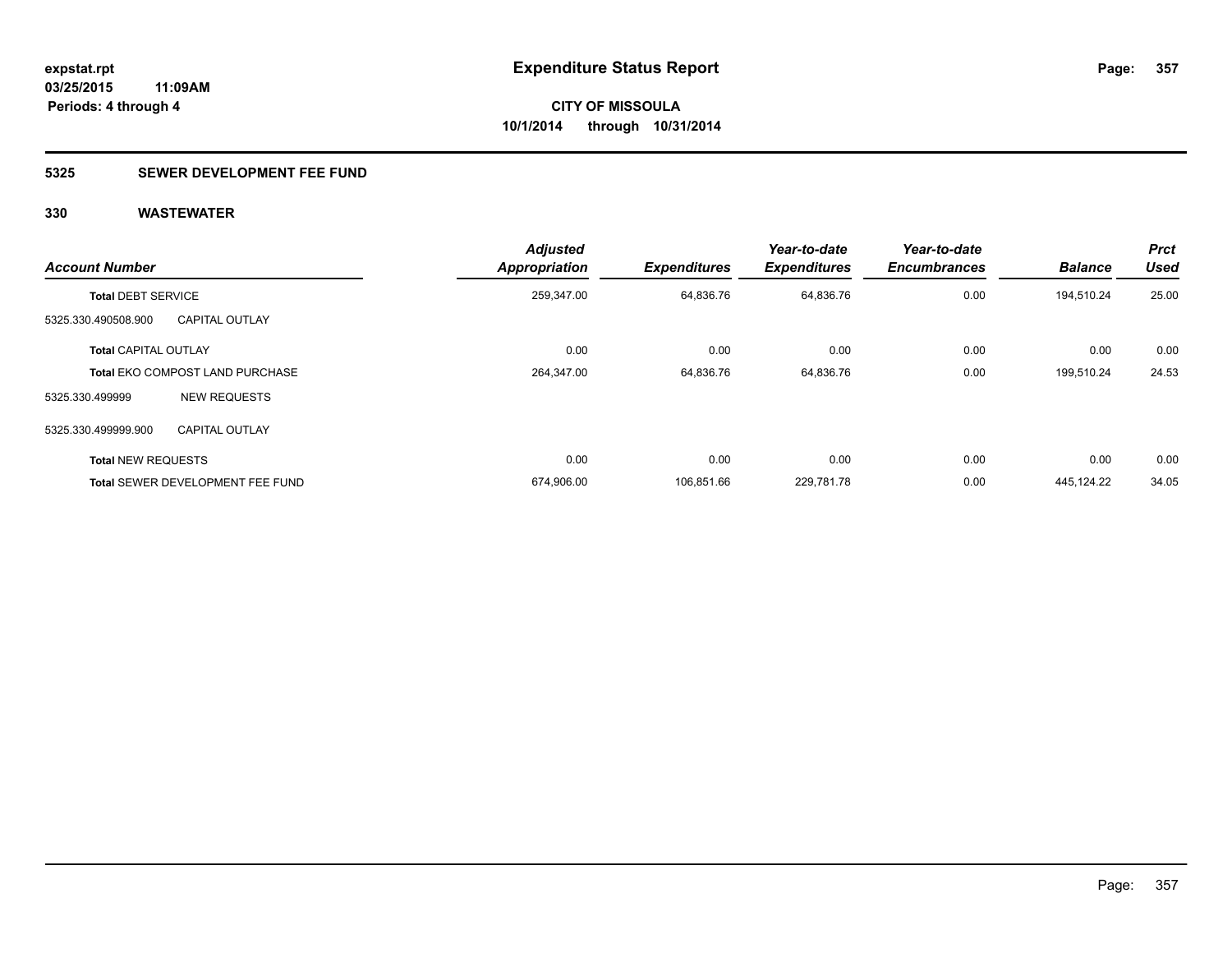#### **5340 SEWER CONSTRUCTION FUND**

| <b>Account Number</b>      |                                                                                           | <b>Adjusted</b><br><b>Appropriation</b> | <b>Expenditures</b> | Year-to-date<br><b>Expenditures</b> | Year-to-date<br><b>Encumbrances</b> | <b>Balance</b>           | <b>Prct</b><br><b>Used</b> |
|----------------------------|-------------------------------------------------------------------------------------------|-----------------------------------------|---------------------|-------------------------------------|-------------------------------------|--------------------------|----------------------------|
| 5340.330.430632            | HYBRID POPLAR EFFLUENT APP                                                                |                                         |                     |                                     |                                     |                          |                            |
| 5340.330.430632.900        | <b>CAPITAL OUTLAY</b>                                                                     |                                         |                     |                                     |                                     |                          |                            |
|                            | 5340.330.430632.930.000 SOLIDS DEWATERING SCREW PRESS<br>Total HYBRID POPLAR EFFLUENT APP | 900.000.00<br>900,000.00                | 0.00<br>0.00        | 0.00<br>0.00                        | 0.00<br>0.00                        | 900.000.00<br>900,000.00 | 0.00<br>0.00               |
| 5340.330.430697            | <b>ALLEY PAVING</b>                                                                       |                                         |                     |                                     |                                     |                          |                            |
| 5340.330.430697.300        | PURCHASED SERVICES                                                                        |                                         |                     |                                     |                                     |                          |                            |
| <b>Total ALLEY PAVING</b>  | 5340.330.430697.350.000 BROAWAY INTECEPTOR                                                | 20.000.00<br>20,000.00                  | 0.00<br>0.00        | 0.00<br>0.00                        | 0.00<br>0.00                        | 20,000.00<br>20.000.00   | 0.00<br>0.00               |
| 5340.330.430701            | E RESERVE ST COLLECTOR                                                                    |                                         |                     |                                     |                                     |                          |                            |
| 5340.330.430701.800        | <b>OTHER OBJECTS</b>                                                                      |                                         |                     |                                     |                                     |                          |                            |
| <b>Total OTHER OBJECTS</b> |                                                                                           | 0.00                                    | 0.00                | 0.00                                | 0.00                                | 0.00                     | 0.00                       |
| 5340.330.430701.900        | <b>CAPITAL OUTLAY</b>                                                                     |                                         |                     |                                     |                                     |                          |                            |
|                            | Total E RESERVE ST COLLECTOR                                                              | 0.00                                    | 0.00                | 0.00                                | 0.00                                | 0.00                     | 0.00                       |
| 5340.330.430707            | RATTLESNAKE COLLECTION SYSTEM                                                             |                                         |                     |                                     |                                     |                          |                            |
| 5340.330.430707.800        | OTHER OBJECTS                                                                             |                                         |                     |                                     |                                     |                          |                            |
|                            | Total RATTLESNAKE COLLECTION SYSTEM                                                       | 0.00                                    | 0.00                | 0.00                                | 0.00                                | 0.00                     | 0.00                       |
| <b>Total WASTEWATER</b>    |                                                                                           | 920,000.00                              | 0.00                | 0.00                                | 0.00                                | 920,000.00               | 0.00                       |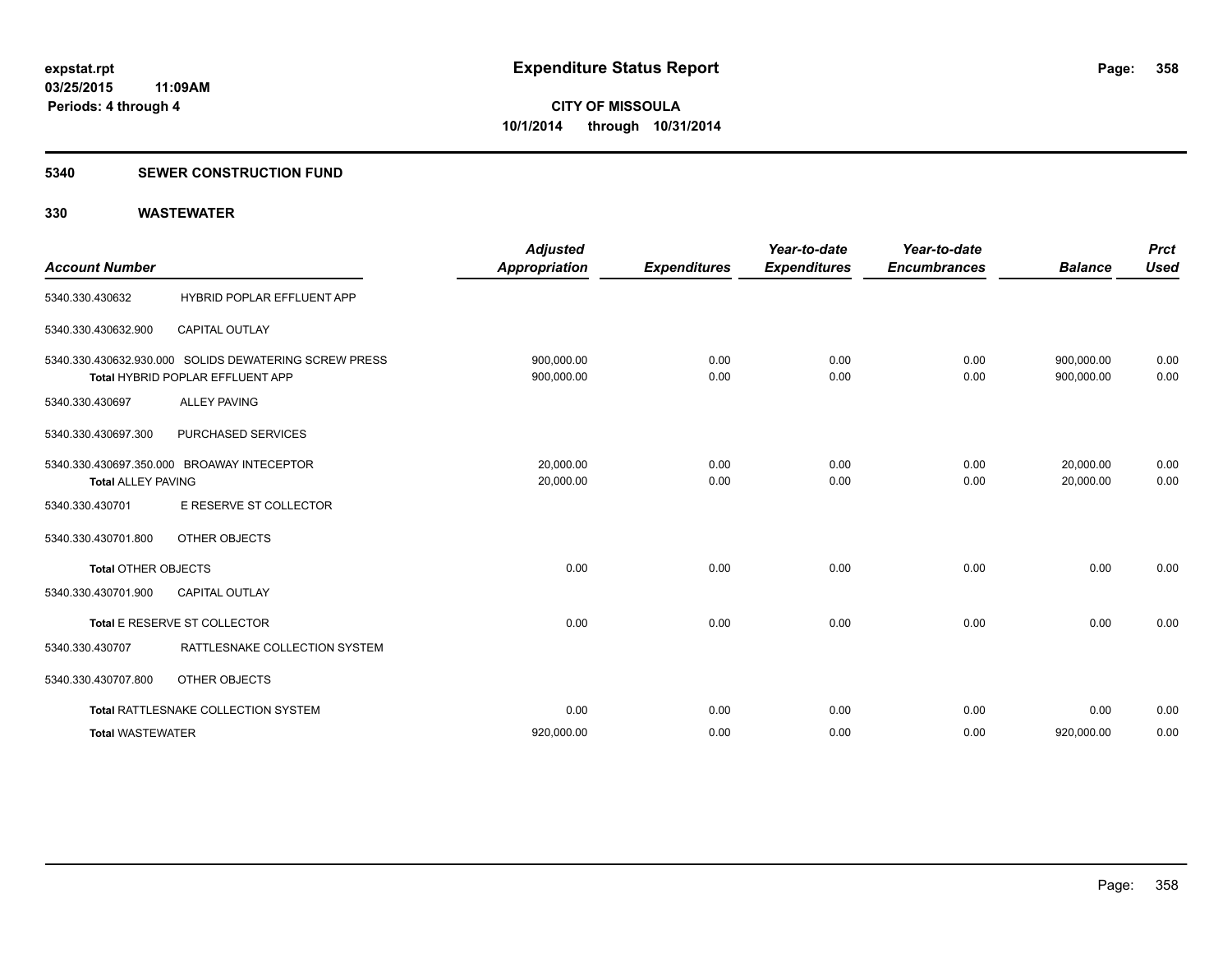#### **5340 SEWER CONSTRUCTION FUND**

#### **390 NON-DEPARTMENTAL**

| <b>Account Number</b>         |                                      | <b>Adjusted</b><br><b>Appropriation</b> | <b>Expenditures</b> | Year-to-date<br><b>Expenditures</b> | Year-to-date<br><b>Encumbrances</b> | <b>Balance</b> | <b>Prct</b><br>Used |
|-------------------------------|--------------------------------------|-----------------------------------------|---------------------|-------------------------------------|-------------------------------------|----------------|---------------------|
| 5340.390.430963               | <b>BIOGAS ELECTRICAL GENERATION</b>  |                                         |                     |                                     |                                     |                |                     |
| 5340.390.430963.900           | <b>CAPITAL OUTLAY</b>                |                                         |                     |                                     |                                     |                |                     |
| <b>Total NON-DEPARTMENTAL</b> |                                      | 0.00                                    | 0.00                | 0.00                                | 0.00                                | 0.00           | 0.00                |
|                               | <b>Total SEWER CONSTRUCTION FUND</b> | 920,000.00                              | 0.00                | 0.00                                | 0.00                                | 920,000.00     | 0.00                |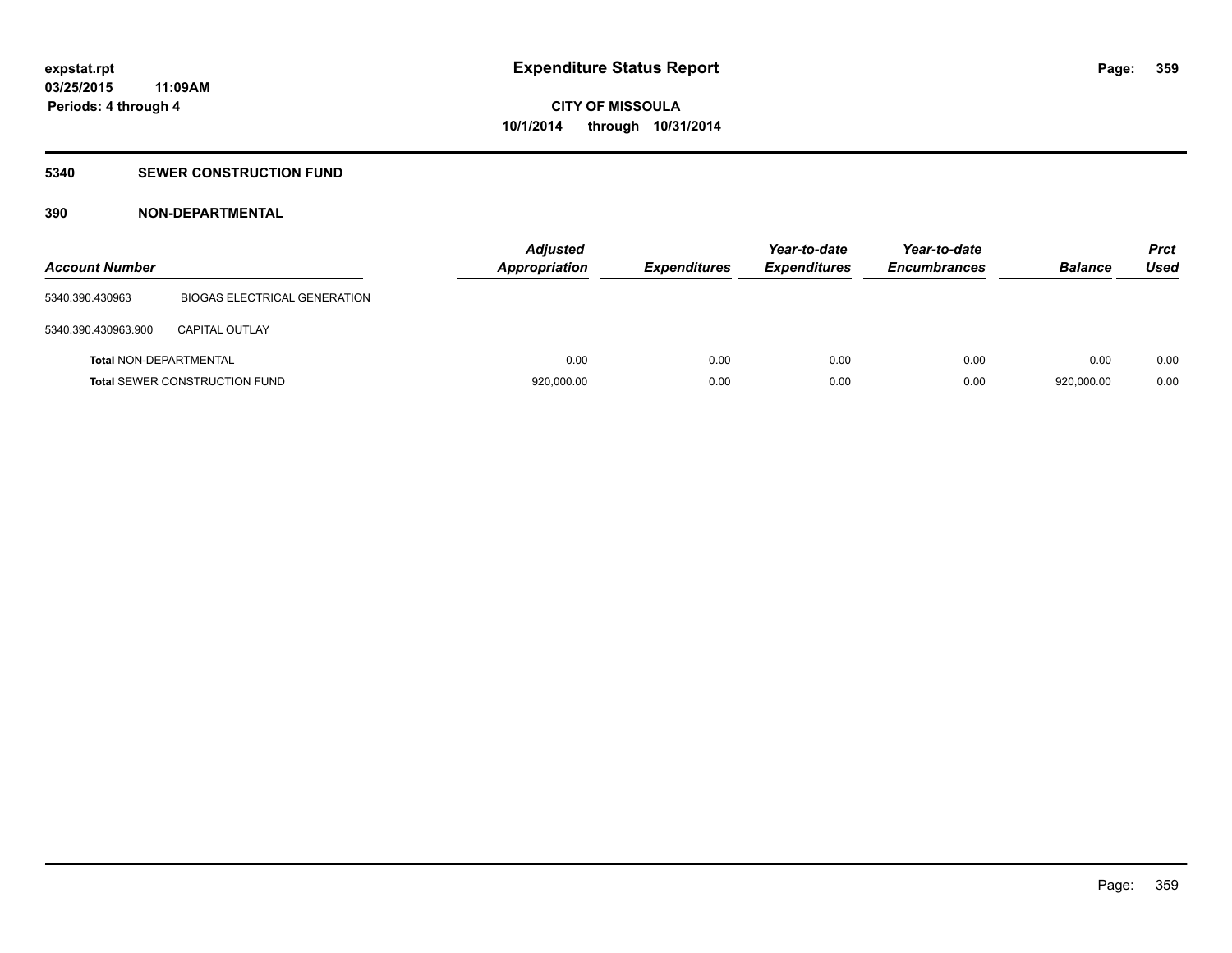# **03/25/2015**

**11:09AM Periods: 4 through 4**

**CITY OF MISSOULA 10/1/2014 through 10/31/2014**

#### **5361 2001 SEWER REVENUE BONDS-DEBT SERVICE**

| <b>Account Number</b>             |                                                    | <b>Adjusted</b><br><b>Appropriation</b> | Expenditures | Year-to-date<br><b>Expenditures</b> | Year-to-date<br><b>Encumbrances</b> | <b>Balance</b> | <b>Prct</b><br>Used |
|-----------------------------------|----------------------------------------------------|-----------------------------------------|--------------|-------------------------------------|-------------------------------------|----------------|---------------------|
| 5361.330.490200                   | REVENUE BOND DEBT SERVICE                          |                                         |              |                                     |                                     |                |                     |
| 5361.330.490200.600               | <b>DEBT SERVICE</b>                                |                                         |              |                                     |                                     |                |                     |
| 5361.330.490200.610.000 PRINCIPAL |                                                    | 27,000.00                               | 0.00         | 0.00                                | 0.00                                | 27.000.00      | 0.00                |
|                                   | 5361.330.490200.620.000 INTEREST / SERVICE FEES    | 3.590.00                                | 0.00         | 0.00                                | 0.00                                | 3.590.00       | 0.00                |
| <b>Total DEBT SERVICE</b>         |                                                    | 30,590.00                               | 0.00         | 0.00                                | 0.00                                | 30.590.00      | 0.00                |
|                                   | <b>Total REVENUE BOND DEBT SERVICE</b>             | 30,590.00                               | 0.00         | 0.00                                | 0.00                                | 30.590.00      | 0.00                |
|                                   | <b>Total 2001 SEWER REVENUE BONDS-DEBT SERVICE</b> | 30,590.00                               | 0.00         | 0.00                                | 0.00                                | 30.590.00      | 0.00                |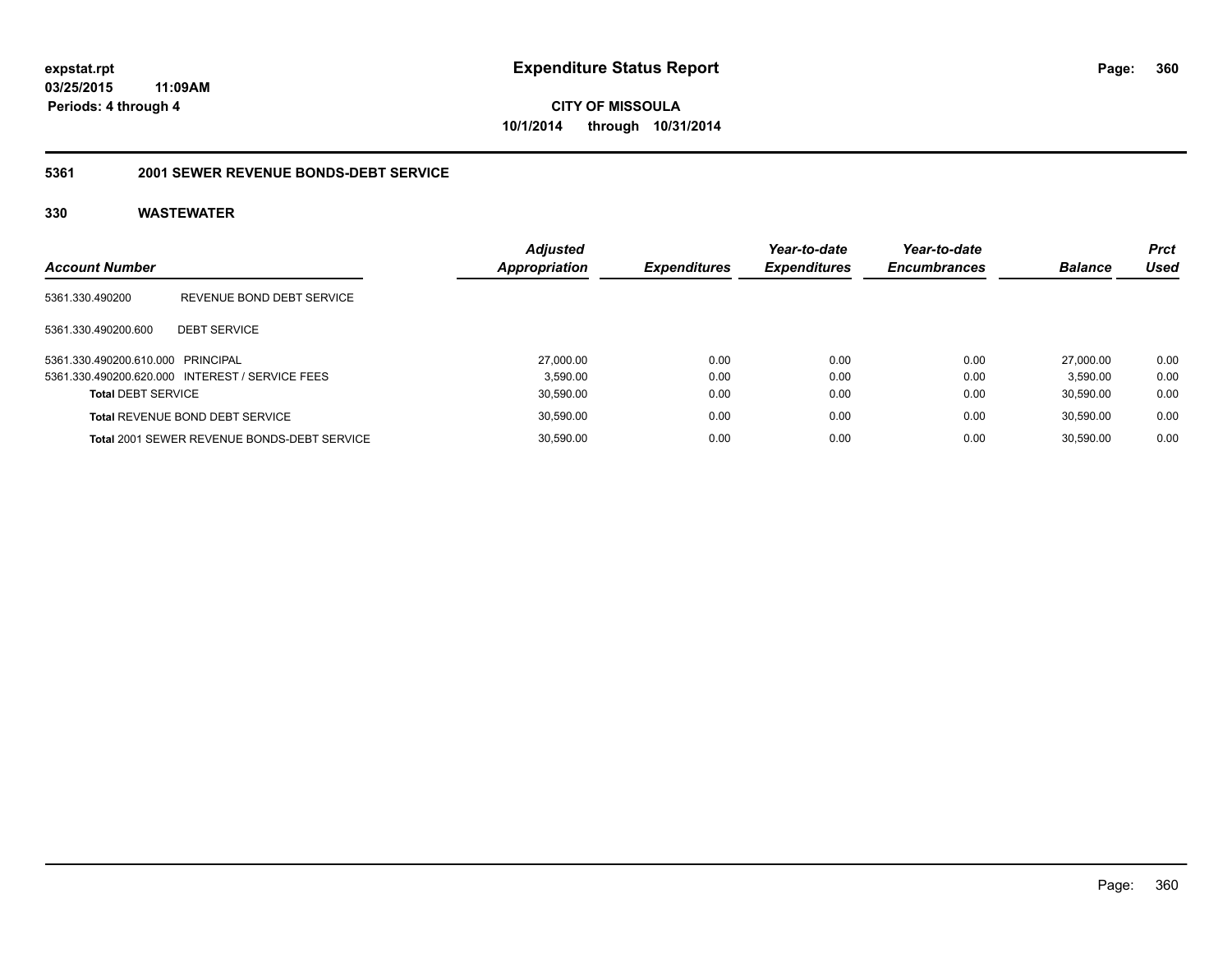### **5362 00 SEWER REVENUE BOND - SERIES B DEBT SE**

| <b>Account Number</b>             |                                                 | <b>Adjusted</b><br><b>Appropriation</b> | <b>Expenditures</b> | Year-to-date<br><b>Expenditures</b> | Year-to-date<br><b>Encumbrances</b> | <b>Balance</b> | <b>Prct</b><br><b>Used</b> |
|-----------------------------------|-------------------------------------------------|-----------------------------------------|---------------------|-------------------------------------|-------------------------------------|----------------|----------------------------|
| 5362.330.490200                   | REVENUE BOND DEBT SERVICE                       |                                         |                     |                                     |                                     |                |                            |
| 5362.330.490200.600               | <b>DEBT SERVICE</b>                             |                                         |                     |                                     |                                     |                |                            |
| 5362.330.490200.610.000 PRINCIPAL |                                                 | 44,000.00                               | 0.00                | 0.00                                | 0.00                                | 44.000.00      | 0.00                       |
|                                   | 5362.330.490200.620.000 INTEREST / SERVICE FEES | 5,240.00                                | 0.00                | 0.00                                | 0.00                                | 5,240.00       | 0.00                       |
| <b>Total DEBT SERVICE</b>         |                                                 | 49,240.00                               | 0.00                | 0.00                                | 0.00                                | 49.240.00      | 0.00                       |
| 5362.330.490200.800               | OTHER OBJECTS                                   |                                         |                     |                                     |                                     |                |                            |
| <b>Total OTHER OBJECTS</b>        |                                                 | 0.00                                    | 0.00                | 0.00                                | 0.00                                | 0.00           | 0.00                       |
|                                   | <b>Total REVENUE BOND DEBT SERVICE</b>          | 49,240.00                               | 0.00                | 0.00                                | 0.00                                | 49.240.00      | 0.00                       |
|                                   | Total 00 SEWER REVENUE BOND - SERIES B DEBT SE  | 49.240.00                               | 0.00                | 0.00                                | 0.00                                | 49.240.00      | 0.00                       |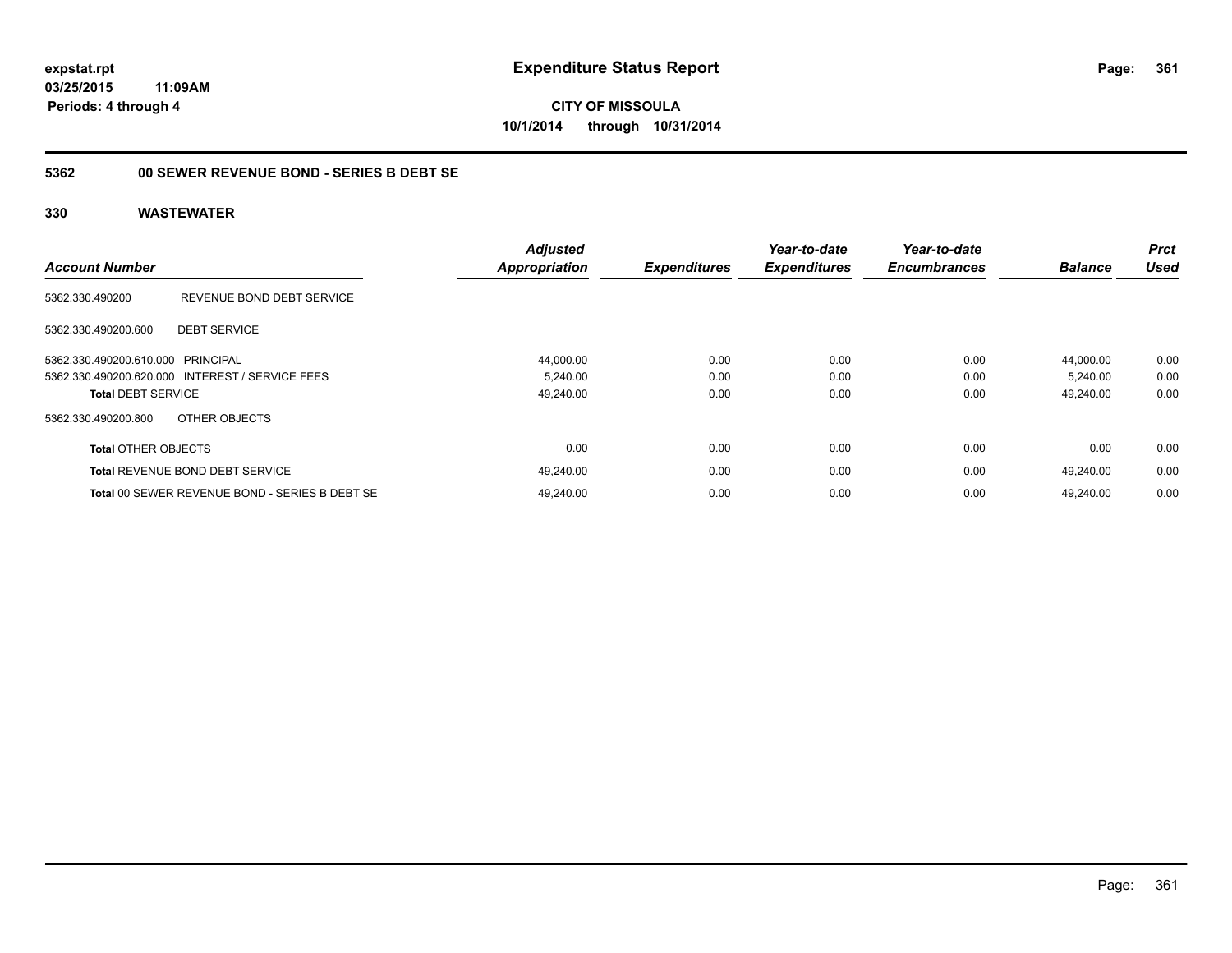**362**

**03/25/2015 11:09AM Periods: 4 through 4**

**CITY OF MISSOULA 10/1/2014 through 10/31/2014**

# **5363 92 SEWER REVENUE BOND SERIES A DEBT SERV**

| Account Number            |                                                | <b>Adjusted</b><br><b>Appropriation</b> | <i><b>Expenditures</b></i> | Year-to-date<br><b>Expenditures</b> | Year-to-date<br><b>Encumbrances</b> | <b>Balance</b> | <b>Prct</b><br>Used |
|---------------------------|------------------------------------------------|-----------------------------------------|----------------------------|-------------------------------------|-------------------------------------|----------------|---------------------|
| 5363.330.490200           | REVENUE BOND DEBT SERVICE                      |                                         |                            |                                     |                                     |                |                     |
| 5363.330.490200.600       | <b>DEBT SERVICE</b>                            |                                         |                            |                                     |                                     |                |                     |
| <b>Total DEBT SERVICE</b> |                                                | 0.00                                    | 0.00                       | 0.00                                | 0.00                                | 0.00           | 0.00                |
|                           | <b>Total REVENUE BOND DEBT SERVICE</b>         | 0.00                                    | 0.00                       | 0.00                                | 0.00                                | 0.00           | 0.00                |
|                           | Total 92 SEWER REVENUE BOND SERIES A DEBT SERV | 0.00                                    | 0.00                       | 0.00                                | 0.00                                | 0.00           | 0.00                |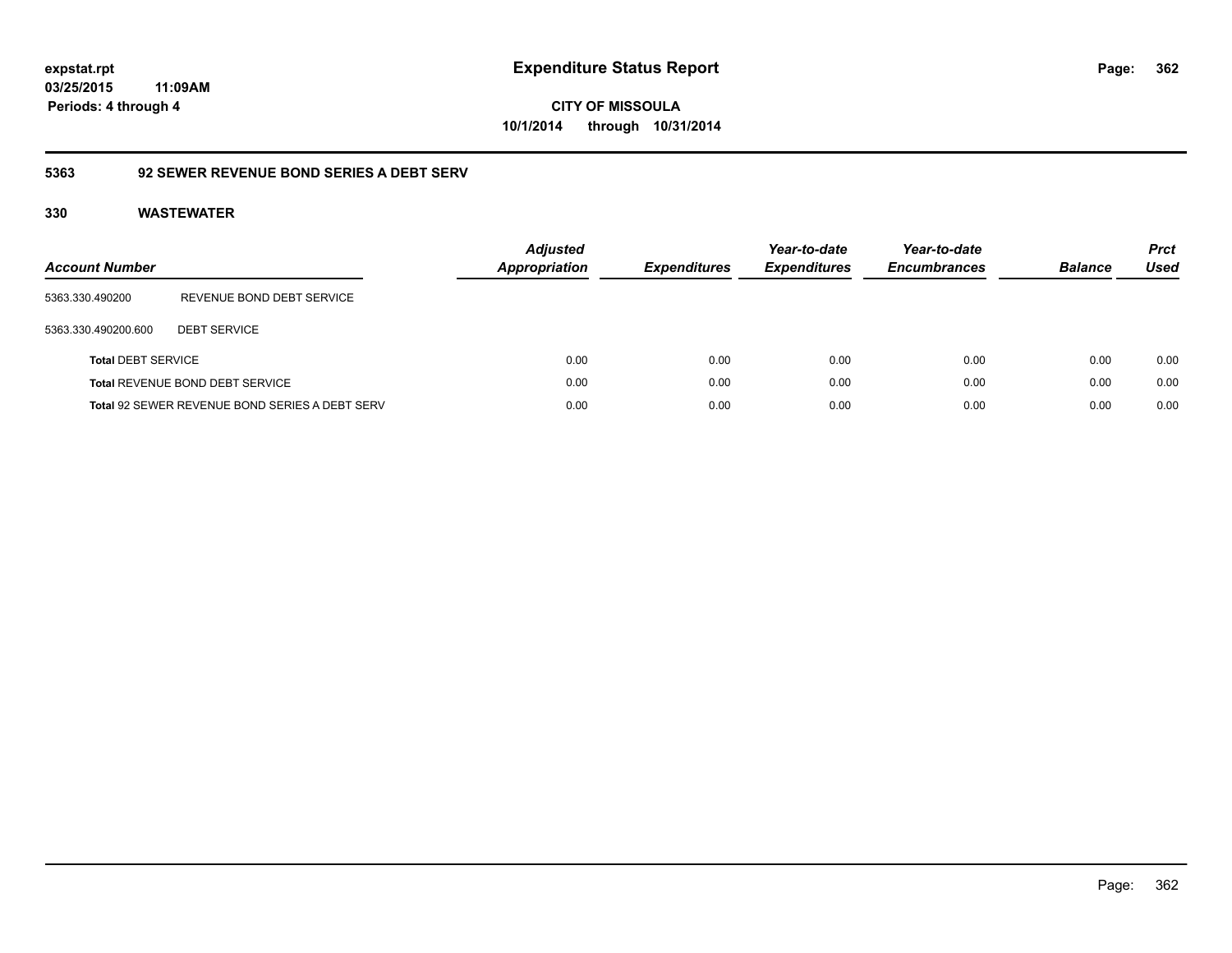# **03/25/2015**

**363**

**11:09AM Periods: 4 through 4**

**CITY OF MISSOULA 10/1/2014 through 10/31/2014**

#### **5364 92 SEWER REVENUE BOND - SERIES B DEBT S**

| <b>Account Number</b>     |                                               | <b>Adjusted</b><br><b>Appropriation</b> | <b>Expenditures</b> | Year-to-date<br><b>Expenditures</b> | Year-to-date<br><b>Encumbrances</b> | <b>Balance</b> | <b>Prct</b><br><b>Used</b> |
|---------------------------|-----------------------------------------------|-----------------------------------------|---------------------|-------------------------------------|-------------------------------------|----------------|----------------------------|
| 5364.330.490200           | REVENUE BOND DEBT SERVICE                     |                                         |                     |                                     |                                     |                |                            |
| 5364.330.490200.600       | <b>DEBT SERVICE</b>                           |                                         |                     |                                     |                                     |                |                            |
| <b>Total DEBT SERVICE</b> |                                               | 0.00                                    | 0.00                | 0.00                                | 0.00                                | 0.00           | 0.00                       |
|                           | Total REVENUE BOND DEBT SERVICE               | 0.00                                    | 0.00                | 0.00                                | 0.00                                | 0.00           | 0.00                       |
|                           | Total 92 SEWER REVENUE BOND - SERIES B DEBT S | 0.00                                    | 0.00                | 0.00                                | 0.00                                | 0.00           | 0.00                       |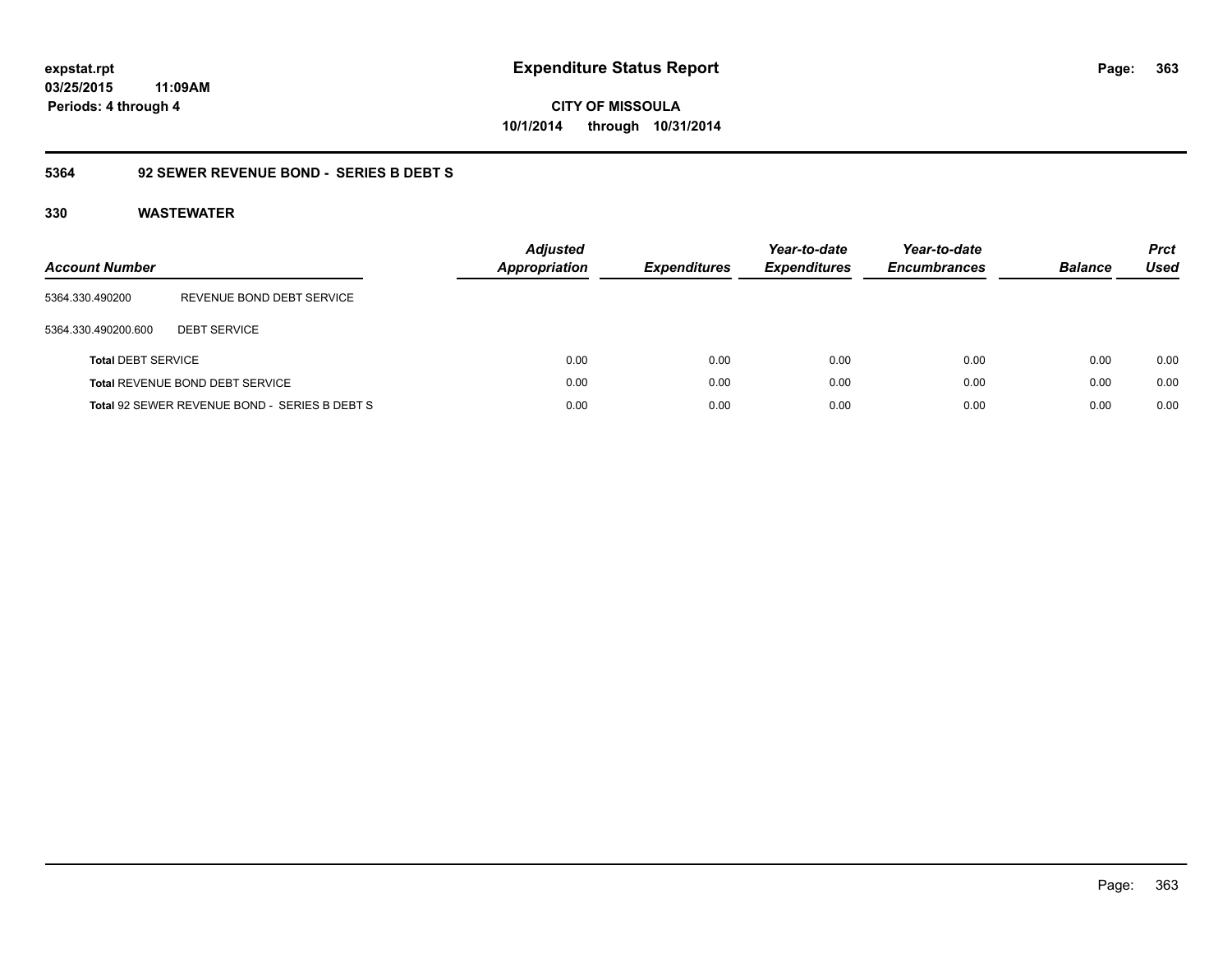**03/25/2015 11:09AM Periods: 4 through 4**

**CITY OF MISSOULA 10/1/2014 through 10/31/2014**

#### **5365 99 SEWER REVENUE BONDS DEBT SERVICE FUND**

| <b>Account Number</b>             |                                                 | <b>Adjusted</b><br>Appropriation | <b>Expenditures</b> | Year-to-date<br><b>Expenditures</b> | Year-to-date<br><b>Encumbrances</b> | <b>Balance</b> | <b>Prct</b><br>Used |
|-----------------------------------|-------------------------------------------------|----------------------------------|---------------------|-------------------------------------|-------------------------------------|----------------|---------------------|
| 5365.330.490200                   | REVENUE BOND DEBT SERVICE                       |                                  |                     |                                     |                                     |                |                     |
| 5365.330.490200.600               | <b>DEBT SERVICE</b>                             |                                  |                     |                                     |                                     |                |                     |
| 5365.330.490200.610.000 PRINCIPAL |                                                 | 113,000.00                       | 0.00                | 0.00                                | 0.00                                | 113.000.00     | 0.00                |
|                                   | 5365.330.490200.620.000 INTEREST / SERVICE FEES | 11,180.00                        | 0.00                | 0.00                                | 0.00                                | 11.180.00      | 0.00                |
|                                   | Total REVENUE BOND DEBT SERVICE                 | 124,180.00                       | 0.00                | 0.00                                | 0.00                                | 124,180.00     | 0.00                |
|                                   | Total 99 SEWER REVENUE BONDS DEBT SERVICE FUND  | 124,180.00                       | 0.00                | 0.00                                | 0.00                                | 124.180.00     | 0.00                |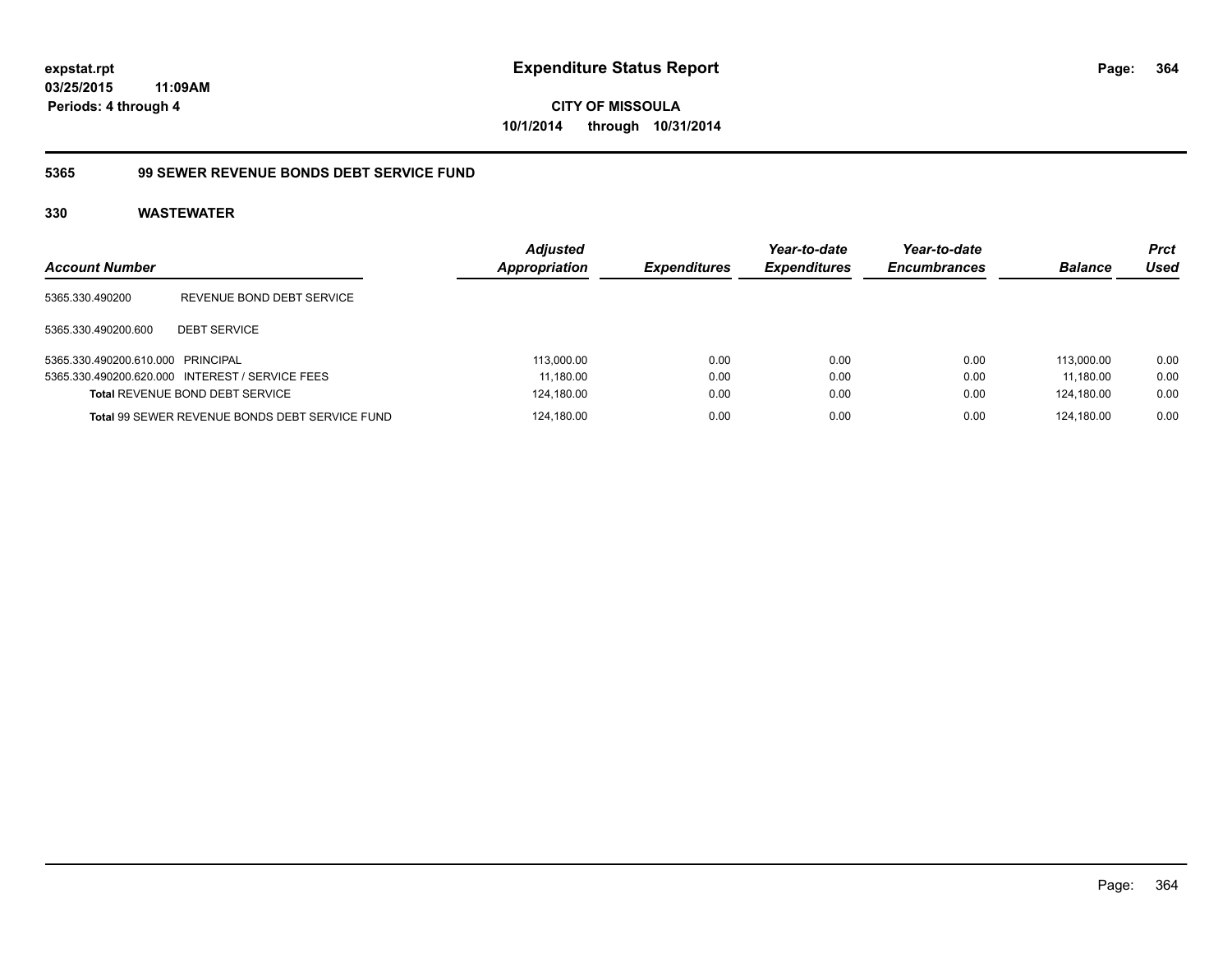**365**

**03/25/2015 11:09AM Periods: 4 through 4**

**CITY OF MISSOULA 10/1/2014 through 10/31/2014**

#### **5366 92 SEWER REVENUE BOND - SERIES A BOND RE**

| <b>Account Number</b>       |                                                | <b>Adjusted</b><br>Appropriation | <b>Expenditures</b> | Year-to-date<br><b>Expenditures</b> | Year-to-date<br><b>Encumbrances</b> | <b>Balance</b> | <b>Prct</b><br><b>Used</b> |
|-----------------------------|------------------------------------------------|----------------------------------|---------------------|-------------------------------------|-------------------------------------|----------------|----------------------------|
| 5366.330.430610             | ADMINISTRATION                                 |                                  |                     |                                     |                                     |                |                            |
| 5366.330.430610.800         | OTHER OBJECTS                                  |                                  |                     |                                     |                                     |                |                            |
| <b>Total OTHER OBJECTS</b>  |                                                | 0.00                             | 0.00                | 0.00                                | 0.00                                | 0.00           | 0.00                       |
| <b>Total ADMINISTRATION</b> |                                                | 0.00                             | 0.00                | 0.00                                | 0.00                                | 0.00           | 0.00                       |
|                             | Total 92 SEWER REVENUE BOND - SERIES A BOND RE | 0.00                             | 0.00                | 0.00                                | 0.00                                | 0.00           | 0.00                       |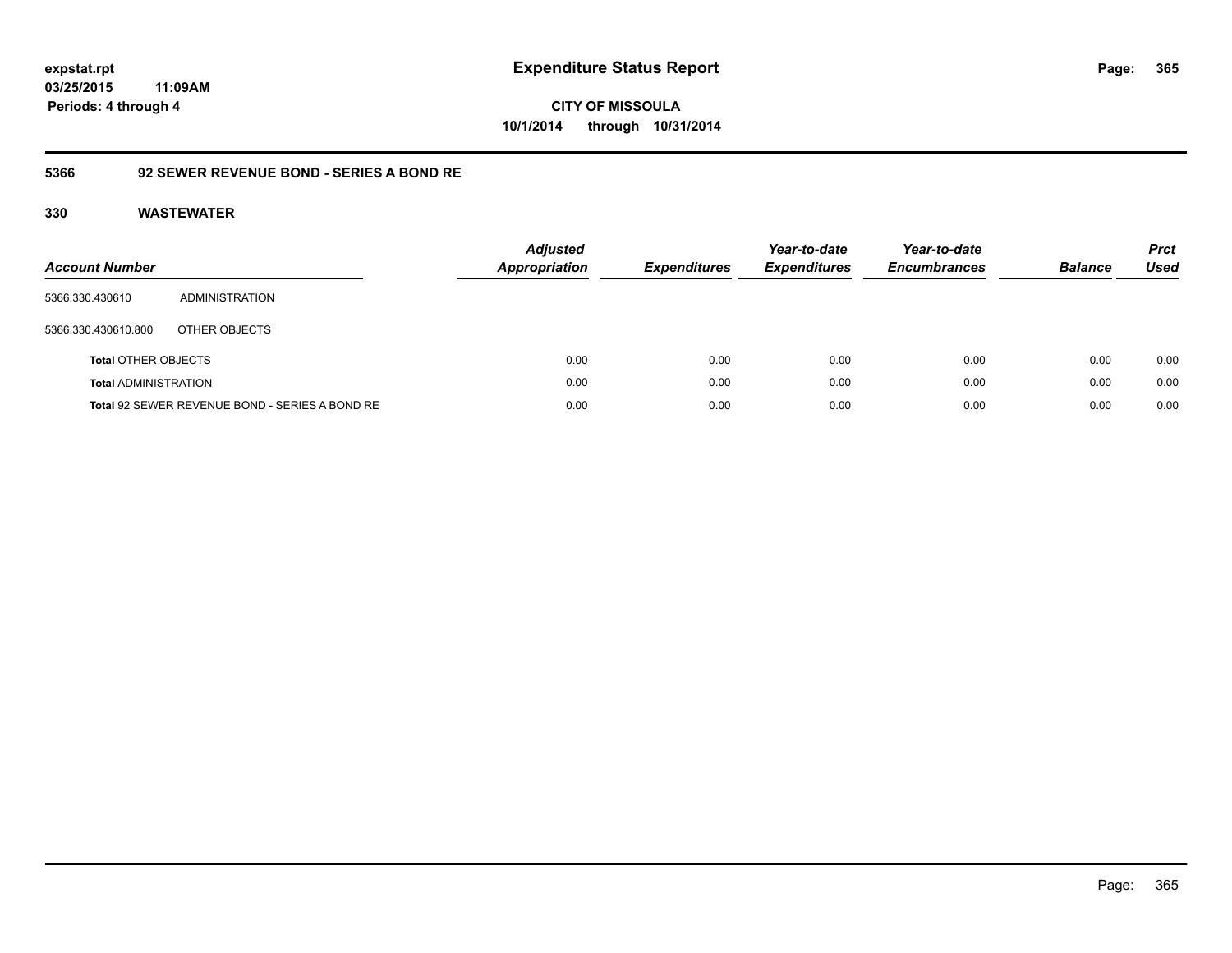**366**

**03/25/2015 11:09AM Periods: 4 through 4**

**CITY OF MISSOULA 10/1/2014 through 10/31/2014**

#### **5367 92 SEWER REVENUE BOND - SERIES B BOND RE**

| <b>Account Number</b>       |                                                | <b>Adjusted</b><br><b>Appropriation</b> | <b>Expenditures</b> | Year-to-date<br><b>Expenditures</b> | Year-to-date<br><b>Encumbrances</b> | <b>Balance</b> | <b>Prct</b><br><b>Used</b> |
|-----------------------------|------------------------------------------------|-----------------------------------------|---------------------|-------------------------------------|-------------------------------------|----------------|----------------------------|
| 5367.330.430610             | ADMINISTRATION                                 |                                         |                     |                                     |                                     |                |                            |
| 5367.330.430610.800         | OTHER OBJECTS                                  |                                         |                     |                                     |                                     |                |                            |
| <b>Total OTHER OBJECTS</b>  |                                                | 0.00                                    | 0.00                | 0.00                                | 0.00                                | 0.00           | 0.00                       |
| <b>Total ADMINISTRATION</b> |                                                | 0.00                                    | 0.00                | 0.00                                | 0.00                                | 0.00           | 0.00                       |
|                             | Total 92 SEWER REVENUE BOND - SERIES B BOND RE | 0.00                                    | 0.00                | 0.00                                | 0.00                                | 0.00           | 0.00                       |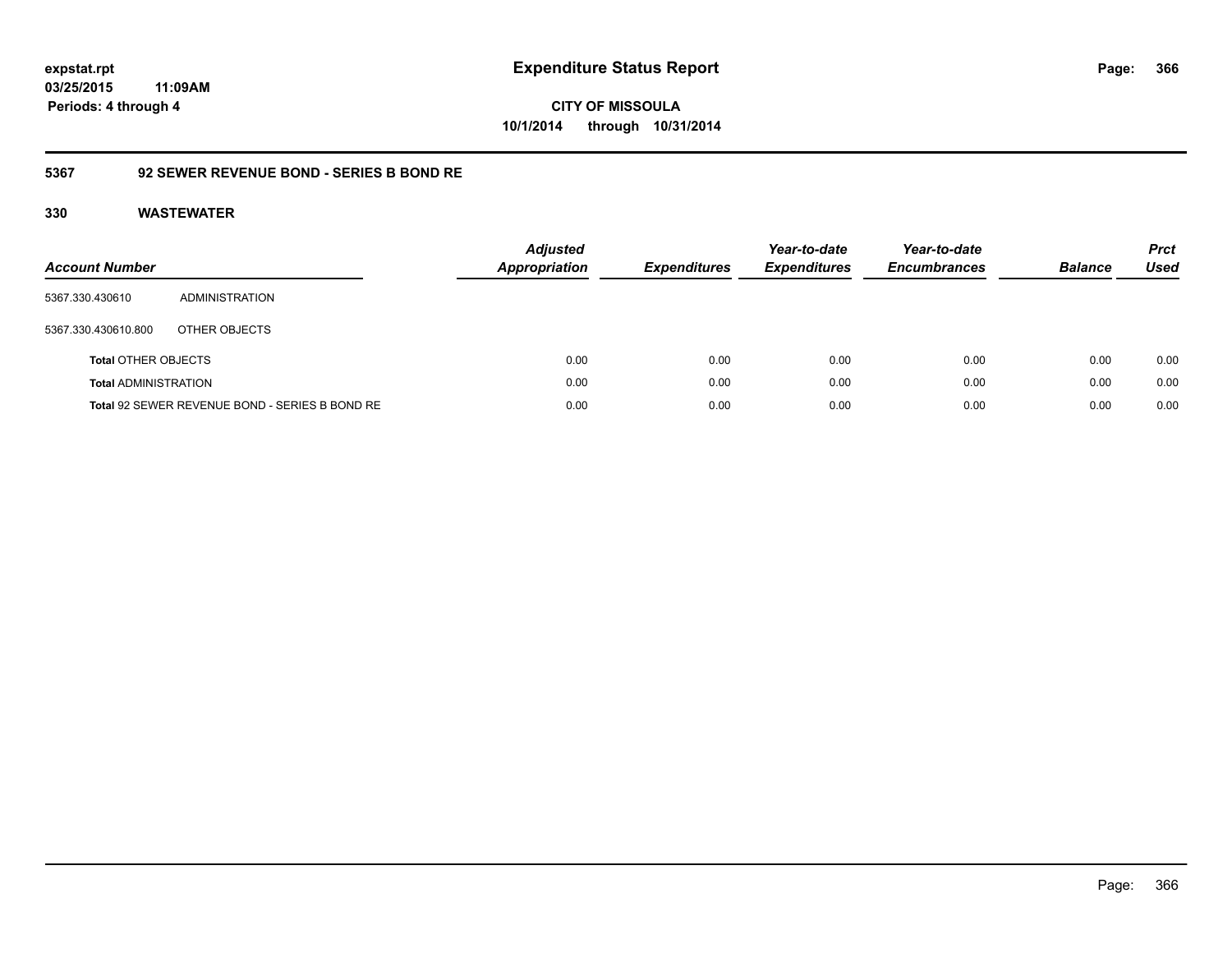### **03/25/2015 11:09AM Periods: 4 through 4**

**CITY OF MISSOULA 10/1/2014 through 10/31/2014**

# **5368 00 SEWER REVENUE BOND RESERVE FUND**

| <b>Account Number</b>       |                                                  | <b>Adjusted</b><br><b>Appropriation</b> | <b>Expenditures</b> | Year-to-date<br><b>Expenditures</b> | Year-to-date<br><b>Encumbrances</b> | <b>Balance</b>       | <b>Prct</b><br>Used |
|-----------------------------|--------------------------------------------------|-----------------------------------------|---------------------|-------------------------------------|-------------------------------------|----------------------|---------------------|
| 5368.330.430610             | ADMINISTRATION                                   |                                         |                     |                                     |                                     |                      |                     |
| 5368.330.430610.800         | OTHER OBJECTS                                    |                                         |                     |                                     |                                     |                      |                     |
| <b>Total OTHER OBJECTS</b>  | 5368.330.430610.820.000 TRANSFERS TO OTHER FUNDS | 4.280.00<br>4,280.00                    | 0.00<br>0.00        | 0.00<br>0.00                        | 0.00<br>0.00                        | 4.280.00<br>4.280.00 | 0.00<br>0.00        |
| <b>Total ADMINISTRATION</b> |                                                  | 4.280.00                                | 0.00                | 0.00                                | 0.00                                | 4.280.00             | 0.00                |
|                             | Total 00 SEWER REVENUE BOND RESERVE FUND         | 4.280.00                                | 0.00                | 0.00                                | 0.00                                | 4.280.00             | 0.00                |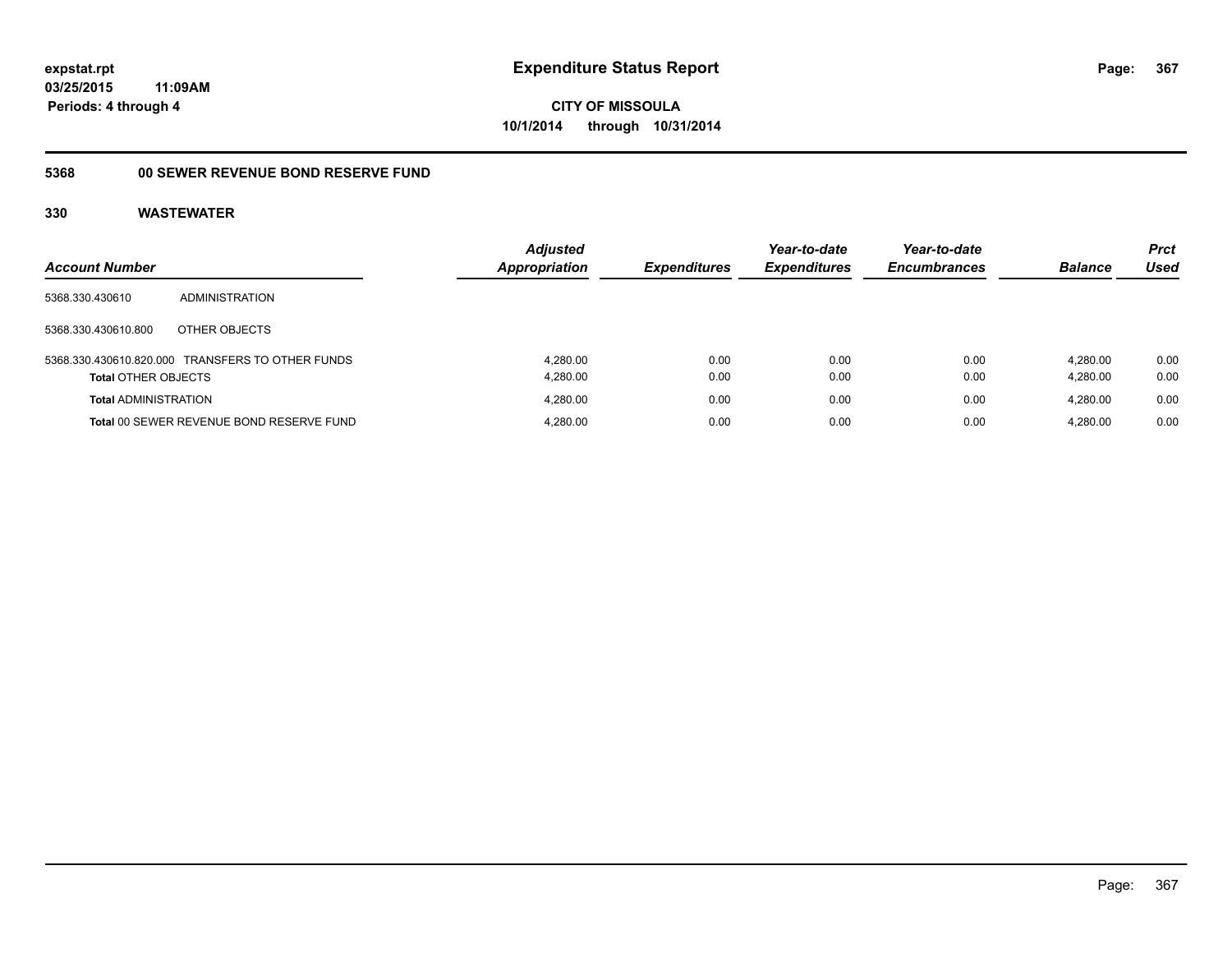#### **5369 2001 SEWER REVENUE BOND**

| <b>Account Number</b>       |                                                  | <b>Adjusted</b><br>Appropriation | <b>Expenditures</b> | Year-to-date<br><b>Expenditures</b> | Year-to-date<br><b>Encumbrances</b> | <b>Balance</b>       | <b>Prct</b><br>Used |
|-----------------------------|--------------------------------------------------|----------------------------------|---------------------|-------------------------------------|-------------------------------------|----------------------|---------------------|
| 5369.330.430610             | ADMINISTRATION                                   |                                  |                     |                                     |                                     |                      |                     |
| 5369.330.430610.800         | OTHER OBJECTS                                    |                                  |                     |                                     |                                     |                      |                     |
| <b>Total OTHER OBJECTS</b>  | 5369.330.430610.820.000 TRANSFERS TO OTHER FUNDS | 2.290.00<br>2,290.00             | 0.00<br>0.00        | 0.00<br>0.00                        | 0.00<br>0.00                        | 2.290.00<br>2,290.00 | 0.00<br>0.00        |
| <b>Total ADMINISTRATION</b> |                                                  | 2.290.00                         | 0.00                | 0.00                                | 0.00                                | 2.290.00             | 0.00                |
|                             | Total 2001 SEWER REVENUE BOND                    | 2.290.00                         | 0.00                | 0.00                                | 0.00                                | 2.290.00             | 0.00                |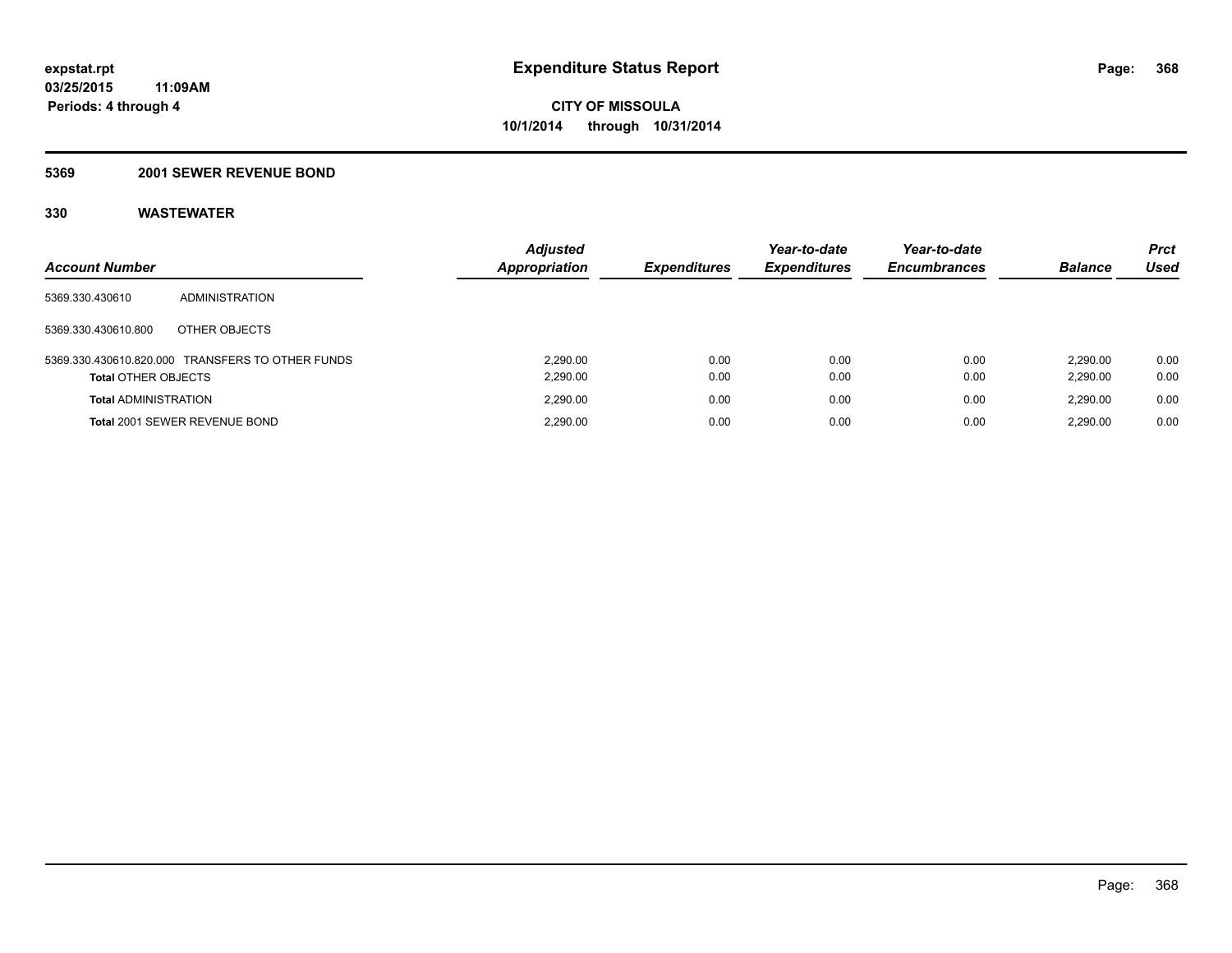### **03/25/2015 11:09AM Periods: 4 through 4**

**CITY OF MISSOULA 10/1/2014 through 10/31/2014**

#### **5370 99 SEWER REVENUE BOND RESERVE FUND**

| <b>Account Number</b>       |                                                  | <b>Adjusted</b><br><b>Appropriation</b> | <b>Expenditures</b> | Year-to-date<br><b>Expenditures</b> | Year-to-date<br><b>Encumbrances</b> | <b>Balance</b>       | <b>Prct</b><br>Used |
|-----------------------------|--------------------------------------------------|-----------------------------------------|---------------------|-------------------------------------|-------------------------------------|----------------------|---------------------|
| 5370.330.430610             | <b>ADMINISTRATION</b>                            |                                         |                     |                                     |                                     |                      |                     |
| 5370.330.430610.800         | OTHER OBJECTS                                    |                                         |                     |                                     |                                     |                      |                     |
| <b>Total ADMINISTRATION</b> | 5370.330.430610.820.000 TRANSFERS TO OTHER FUNDS | 8.970.00<br>8.970.00                    | 0.00<br>0.00        | 0.00<br>0.00                        | 0.00<br>0.00                        | 8.970.00<br>8.970.00 | 0.00<br>0.00        |
|                             | Total 99 SEWER REVENUE BOND RESERVE FUND         | 8.970.00                                | 0.00                | 0.00                                | 0.00                                | 8.970.00             | 0.00                |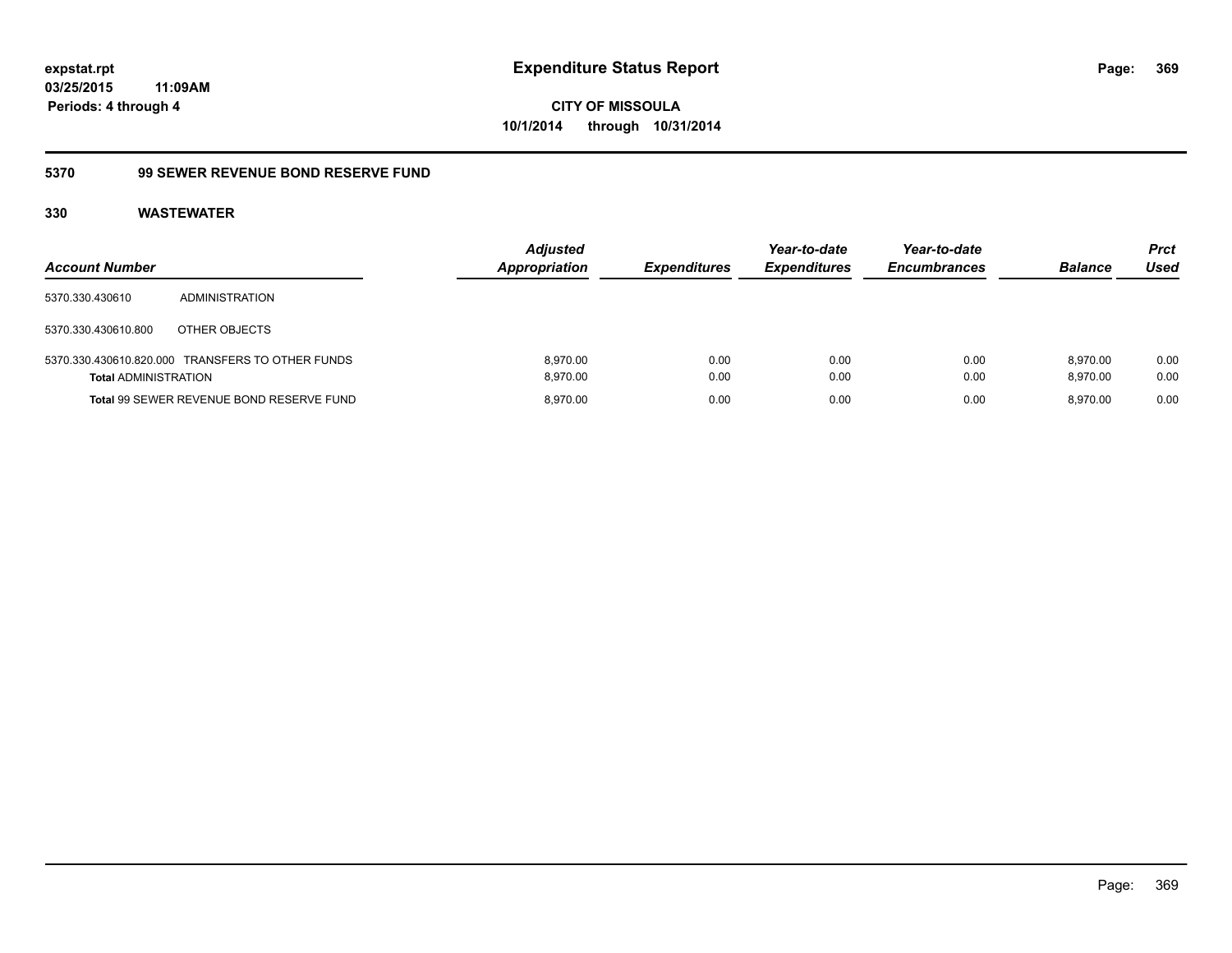**5371 2002 SEWER BONDS**

| <b>Account Number</b>             |                                                 | <b>Adjusted</b><br><b>Appropriation</b> | <b>Expenditures</b> | Year-to-date<br><b>Expenditures</b> | Year-to-date<br><b>Encumbrances</b> | <b>Balance</b> | <b>Prct</b><br><b>Used</b> |
|-----------------------------------|-------------------------------------------------|-----------------------------------------|---------------------|-------------------------------------|-------------------------------------|----------------|----------------------------|
| 5371.330.490200                   | REVENUE BOND DEBT SERVICE                       |                                         |                     |                                     |                                     |                |                            |
| 5371.330.490200.600               | <b>DEBT SERVICE</b>                             |                                         |                     |                                     |                                     |                |                            |
| 5371.330.490200.610.000 PRINCIPAL |                                                 | 74,000.00                               | 0.00                | 0.00                                | 0.00                                | 74.000.00      | 0.00                       |
|                                   | 5371.330.490200.620.000 INTEREST / SERVICE FEES | 11.410.00                               | 0.00                | 0.00                                | 0.00                                | 11.410.00      | 0.00                       |
|                                   | <b>Total REVENUE BOND DEBT SERVICE</b>          | 85,410.00                               | 0.00                | 0.00                                | 0.00                                | 85.410.00      | 0.00                       |
| Total 2002 SEWER BONDS            |                                                 | 85,410.00                               | 0.00                | 0.00                                | 0.00                                | 85.410.00      | 0.00                       |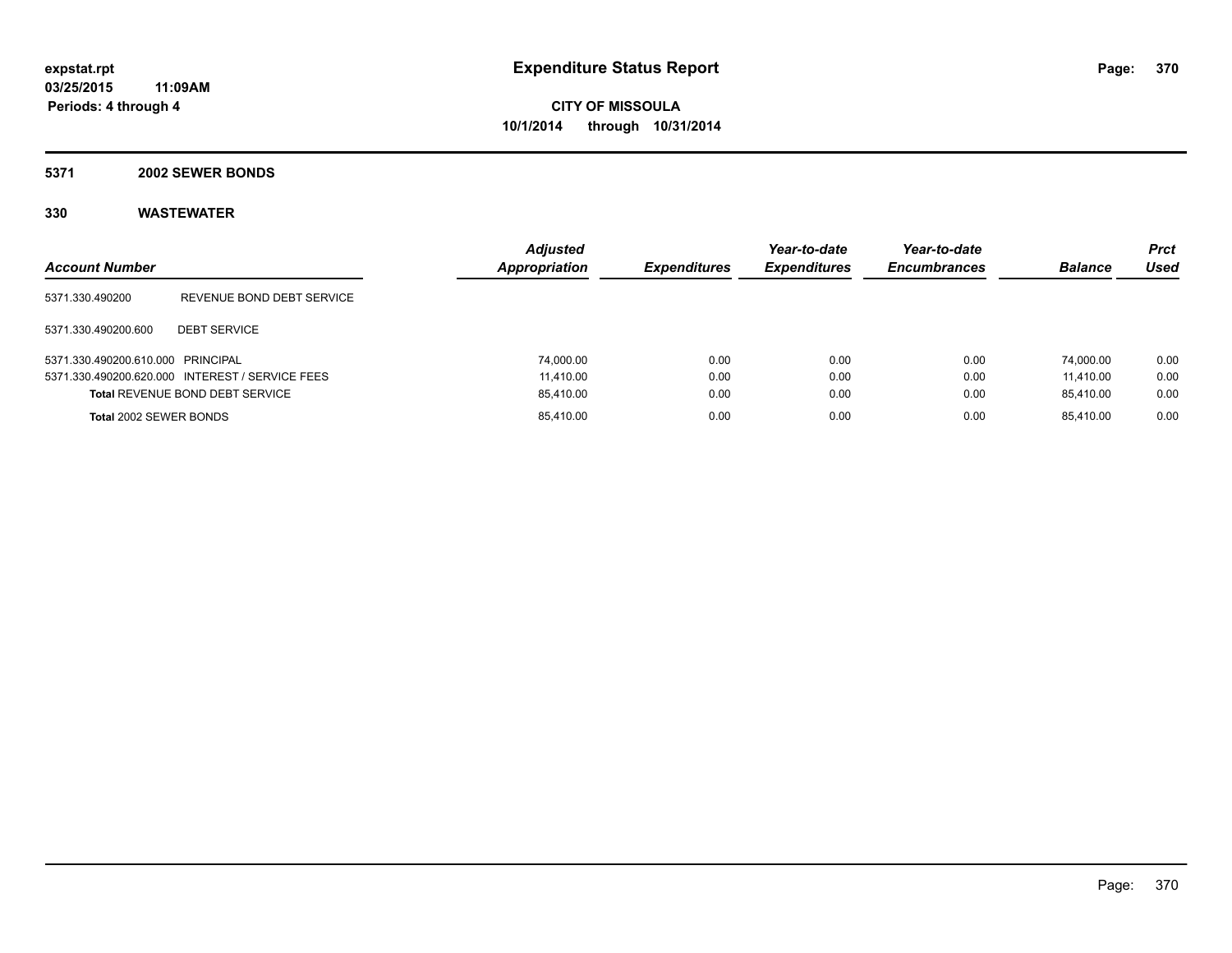#### **5372 2002 SEWER REVENUE BOND**

| <b>Account Number</b>       |                                                  | <b>Adjusted</b><br><b>Appropriation</b> | <b>Expenditures</b> | Year-to-date<br><b>Expenditures</b> | Year-to-date<br><b>Encumbrances</b> | <b>Balance</b>       | <b>Prct</b><br><b>Used</b> |
|-----------------------------|--------------------------------------------------|-----------------------------------------|---------------------|-------------------------------------|-------------------------------------|----------------------|----------------------------|
| 5372.330.430610             | ADMINISTRATION                                   |                                         |                     |                                     |                                     |                      |                            |
| 5372.330.430610.800         | OTHER OBJECTS                                    |                                         |                     |                                     |                                     |                      |                            |
| <b>Total ADMINISTRATION</b> | 5372.330.430610.820.000 TRANSFERS TO OTHER FUNDS | 8.840.00<br>8.840.00                    | 0.00<br>0.00        | 0.00<br>0.00                        | 0.00<br>0.00                        | 8.840.00<br>8.840.00 | 0.00<br>0.00               |
|                             | Total 2002 SEWER REVENUE BOND                    | 8.840.00                                | 0.00                | 0.00                                | 0.00                                | 8.840.00             | 0.00                       |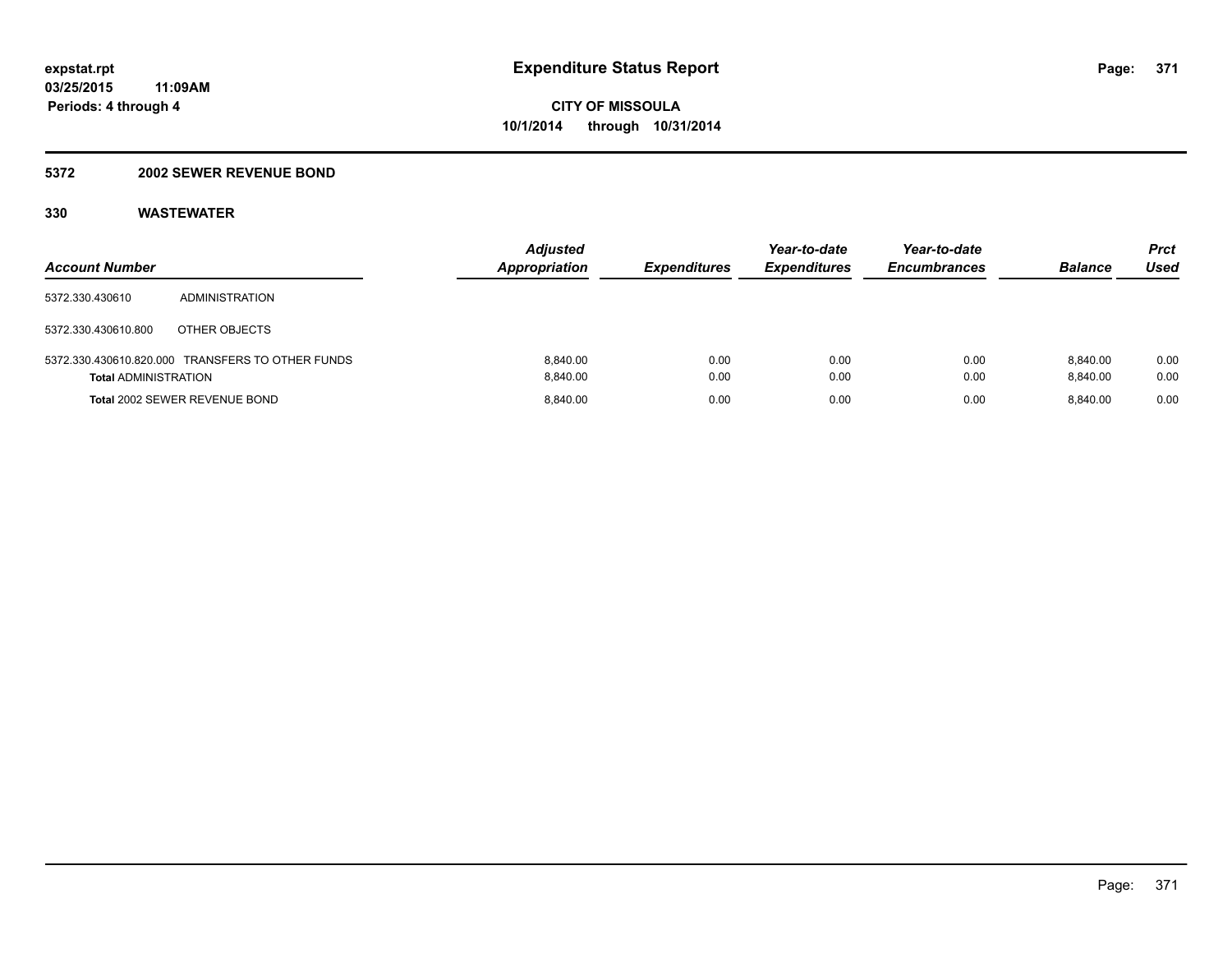#### **5373 2002 WWTP UPGRADE REVENUE BOND**

| <b>Account Number</b>             |                                                 | <b>Adiusted</b><br><b>Appropriation</b> | <b>Expenditures</b> | Year-to-date<br><b>Expenditures</b> | Year-to-date<br><b>Encumbrances</b> | <b>Balance</b> | Prct<br>Used |
|-----------------------------------|-------------------------------------------------|-----------------------------------------|---------------------|-------------------------------------|-------------------------------------|----------------|--------------|
| 5373.330.490200                   | REVENUE BOND DEBT SERVICE                       |                                         |                     |                                     |                                     |                |              |
| 5373.330.490200.600               | <b>DEBT SERVICE</b>                             |                                         |                     |                                     |                                     |                |              |
| 5373.330.490200.610.000 PRINCIPAL |                                                 | 284,000.00                              | 0.00                | 0.00                                | 0.00                                | 284.000.00     | 0.00         |
|                                   | 5373.330.490200.620.000 INTEREST / SERVICE FEES | 47,350.00                               | 0.00                | 0.00                                | 0.00                                | 47.350.00      | 0.00         |
|                                   | <b>Total REVENUE BOND DEBT SERVICE</b>          | 331,350.00                              | 0.00                | 0.00                                | 0.00                                | 331,350.00     | 0.00         |
|                                   | Total 2002 WWTP UPGRADE REVENUE BOND            | 331,350.00                              | 0.00                | 0.00                                | 0.00                                | 331.350.00     | 0.00         |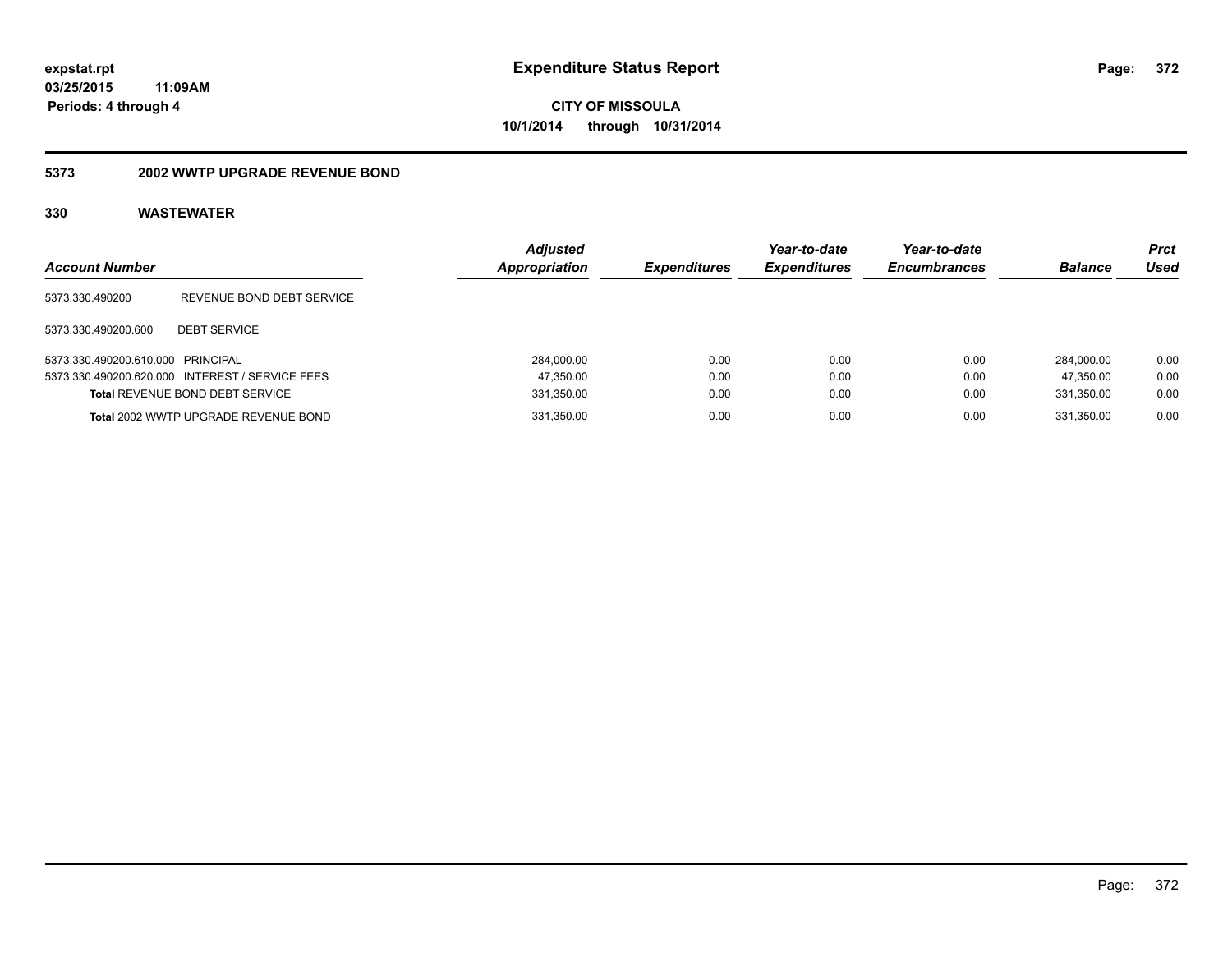#### **5374 2002 WWTP UPGRADE RESERVE**

| <b>Account Number</b>       |                                                  | <b>Adjusted</b><br><b>Appropriation</b> | <b>Expenditures</b> | Year-to-date<br><b>Expenditures</b> | Year-to-date<br><b>Encumbrances</b> | <b>Balance</b>         | <b>Prct</b><br><b>Used</b> |
|-----------------------------|--------------------------------------------------|-----------------------------------------|---------------------|-------------------------------------|-------------------------------------|------------------------|----------------------------|
| 5374.330.430610             | <b>ADMINISTRATION</b>                            |                                         |                     |                                     |                                     |                        |                            |
| 5374.330.430610.800         | OTHER OBJECTS                                    |                                         |                     |                                     |                                     |                        |                            |
| <b>Total ADMINISTRATION</b> | 5374.330.430610.820.000 TRANSFERS TO OTHER FUNDS | 30,132.00<br>30,132.00                  | 0.00<br>0.00        | 0.00<br>0.00                        | 0.00<br>0.00                        | 30,132.00<br>30,132.00 | 0.00<br>0.00               |
| 5374.330.490200             | REVENUE BOND DEBT SERVICE                        |                                         |                     |                                     |                                     |                        |                            |
| 5374.330.490200.600         | <b>DEBT SERVICE</b>                              |                                         |                     |                                     |                                     |                        |                            |
| <b>Total DEBT SERVICE</b>   |                                                  | 0.00                                    | 0.00                | 0.00                                | 0.00                                | 0.00                   | 0.00                       |
|                             | <b>Total REVENUE BOND DEBT SERVICE</b>           | 0.00                                    | 0.00                | 0.00                                | 0.00                                | 0.00                   | 0.00                       |
|                             | Total 2002 WWTP UPGRADE RESERVE                  | 30,132.00                               | 0.00                | 0.00                                | 0.00                                | 30.132.00              | 0.00                       |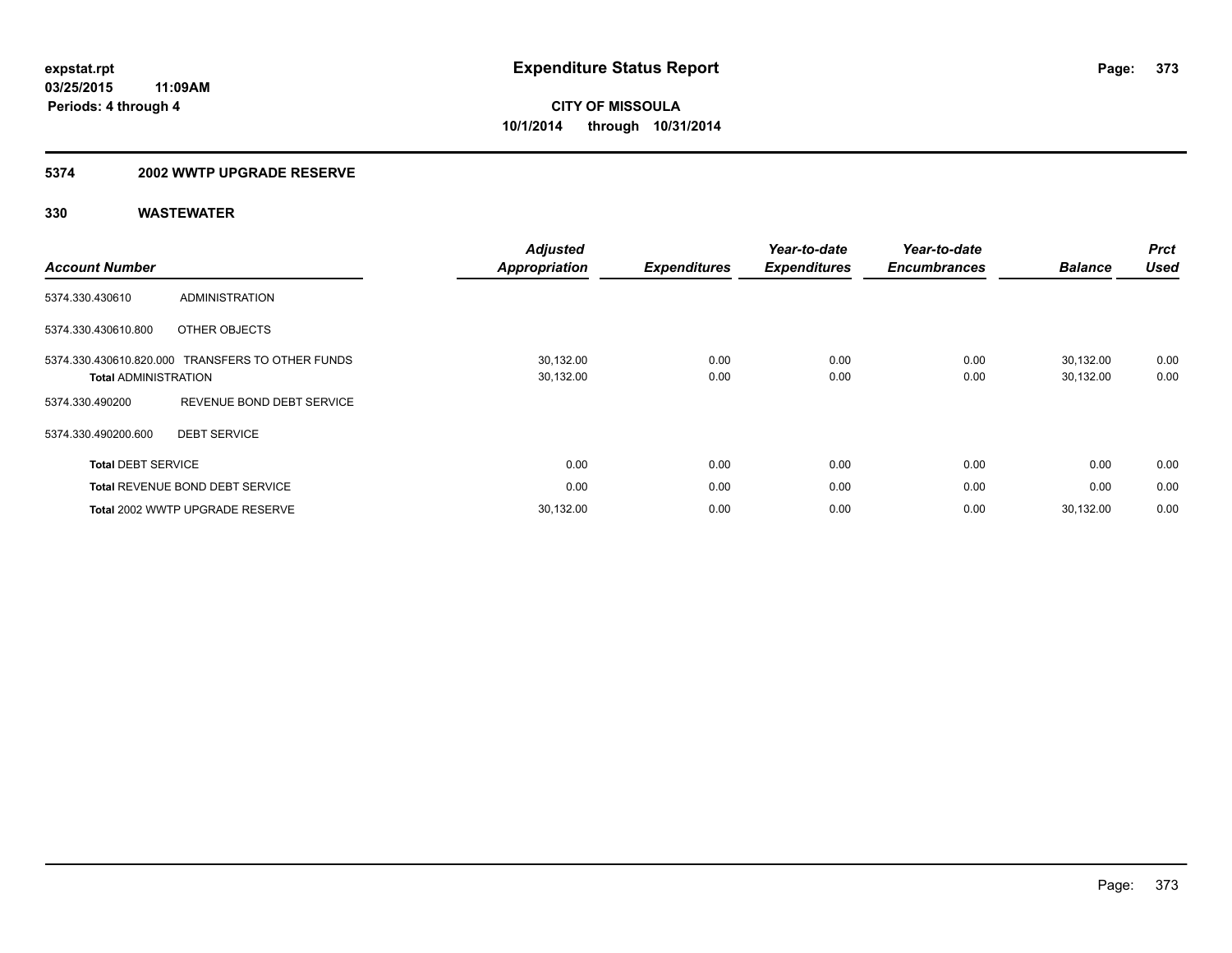### **5375 2003 WWTP SRF \$3.8M EPA DEBT**

| <b>Account Number</b>             |                                                 | <b>Adjusted</b><br><b>Appropriation</b> | <b>Expenditures</b> | Year-to-date<br><b>Expenditures</b> | Year-to-date<br><b>Encumbrances</b> | <b>Balance</b> | Prct<br>Used |
|-----------------------------------|-------------------------------------------------|-----------------------------------------|---------------------|-------------------------------------|-------------------------------------|----------------|--------------|
| 5375.330.490200                   | REVENUE BOND DEBT SERVICE                       |                                         |                     |                                     |                                     |                |              |
| 5375.330.490200.600               | <b>DEBT SERVICE</b>                             |                                         |                     |                                     |                                     |                |              |
| 5375.330.490200.610.000 PRINCIPAL |                                                 | 206,000.00                              | 0.00                | 0.00                                | 0.00                                | 206.000.00     | 0.00         |
|                                   | 5375.330.490200.620.000 INTEREST / SERVICE FEES | 44,595.00                               | 0.00                | 0.00                                | 0.00                                | 44.595.00      | 0.00         |
|                                   | Total REVENUE BOND DEBT SERVICE                 | 250,595.00                              | 0.00                | 0.00                                | 0.00                                | 250,595.00     | 0.00         |
|                                   | Total 2003 WWTP SRF \$3.8M EPA DEBT             | 250.595.00                              | 0.00                | 0.00                                | 0.00                                | 250.595.00     | 0.00         |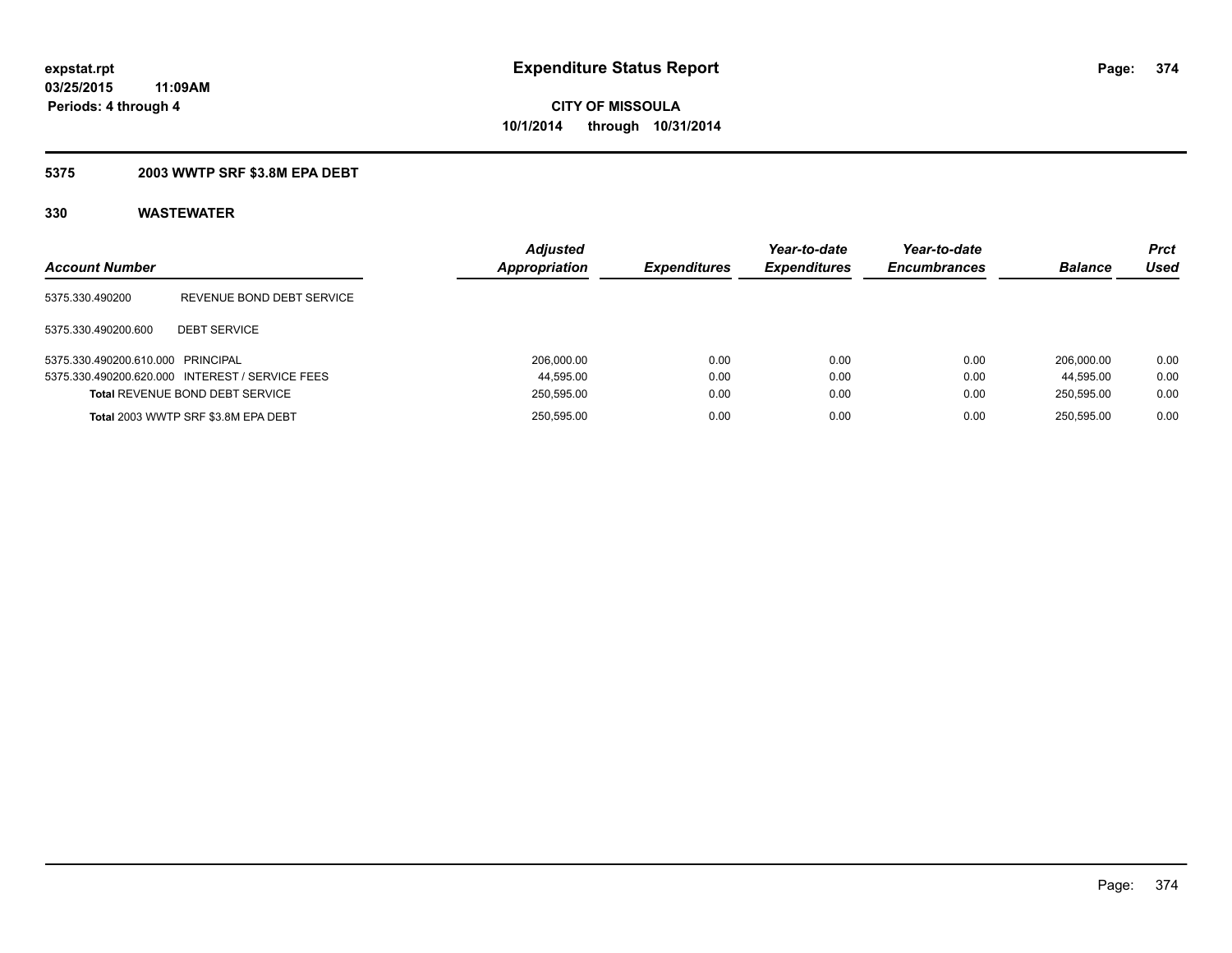### **5376 2003 WWTP SRF \$3.8M EPA RESERVE**

| <b>Account Number</b>       |                                                  | <b>Adjusted</b><br><b>Appropriation</b> | <b>Expenditures</b> | Year-to-date<br><b>Expenditures</b> | Year-to-date<br><b>Encumbrances</b> | <b>Balance</b>         | Prct<br>Used |
|-----------------------------|--------------------------------------------------|-----------------------------------------|---------------------|-------------------------------------|-------------------------------------|------------------------|--------------|
| 5376.330.430610             | ADMINISTRATION                                   |                                         |                     |                                     |                                     |                        |              |
| 5376.330.430610.800         | OTHER OBJECTS                                    |                                         |                     |                                     |                                     |                        |              |
| <b>Total ADMINISTRATION</b> | 5376.330.430610.820.000 TRANSFERS TO OTHER FUNDS | 21,190.00<br>21,190.00                  | 0.00<br>0.00        | 0.00<br>0.00                        | 0.00<br>0.00                        | 21.190.00<br>21.190.00 | 0.00<br>0.00 |
|                             | Total 2003 WWTP SRF \$3.8M EPA RESERVE           | 21,190.00                               | 0.00                | 0.00                                | 0.00                                | 21.190.00              | 0.00         |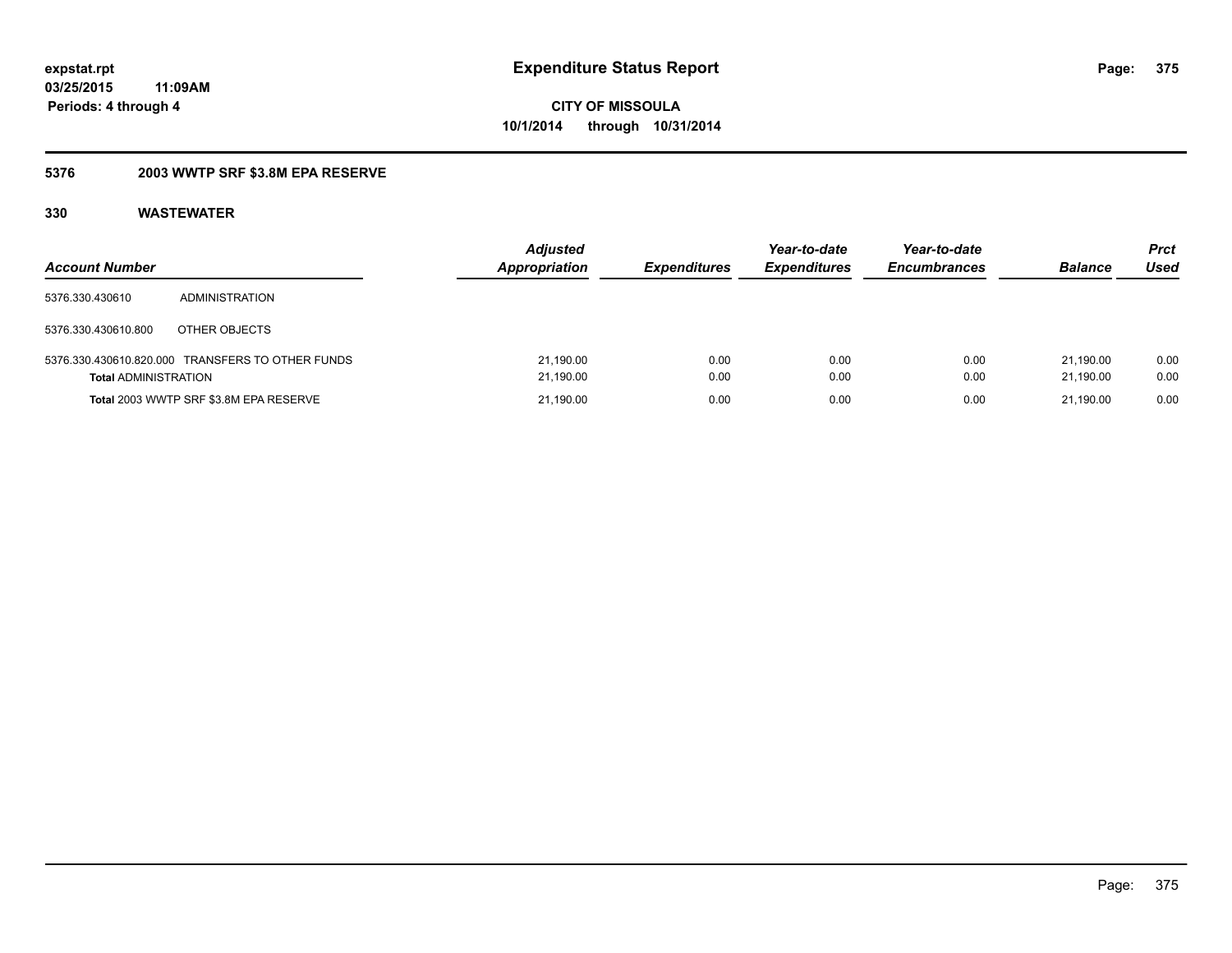### **03/25/2015 11:09AM Periods: 4 through 4**

**CITY OF MISSOULA 10/1/2014 through 10/31/2014**

# **5377 2004 WWTP \$3.023 LOAN DEBT SERVICE**

| <b>Account Number</b>             |                                                 | <b>Adjusted</b><br>Appropriation | <b>Expenditures</b> | Year-to-date<br><b>Expenditures</b> | Year-to-date<br><b>Encumbrances</b> | <b>Balance</b> | <b>Prct</b><br>Used |
|-----------------------------------|-------------------------------------------------|----------------------------------|---------------------|-------------------------------------|-------------------------------------|----------------|---------------------|
| 5377.330.490200                   | REVENUE BOND DEBT SERVICE                       |                                  |                     |                                     |                                     |                |                     |
| 5377.330.490200.600               | <b>DEBT SERVICE</b>                             |                                  |                     |                                     |                                     |                |                     |
| 5377.330.490200.610.000 PRINCIPAL |                                                 | 197,000.00                       | 0.00                | 0.00                                | 0.00                                | 197.000.00     | 0.00                |
|                                   | 5377.330.490200.620.000 INTEREST / SERVICE FEES | 45.473.00                        | 0.00                | 0.00                                | 0.00                                | 45.473.00      | 0.00                |
|                                   | <b>Total REVENUE BOND DEBT SERVICE</b>          | 242,473.00                       | 0.00                | 0.00                                | 0.00                                | 242.473.00     | 0.00                |
|                                   | Total 2004 WWTP \$3.023 LOAN DEBT SERVICE       | 242.473.00                       | 0.00                | 0.00                                | 0.00                                | 242.473.00     | 0.00                |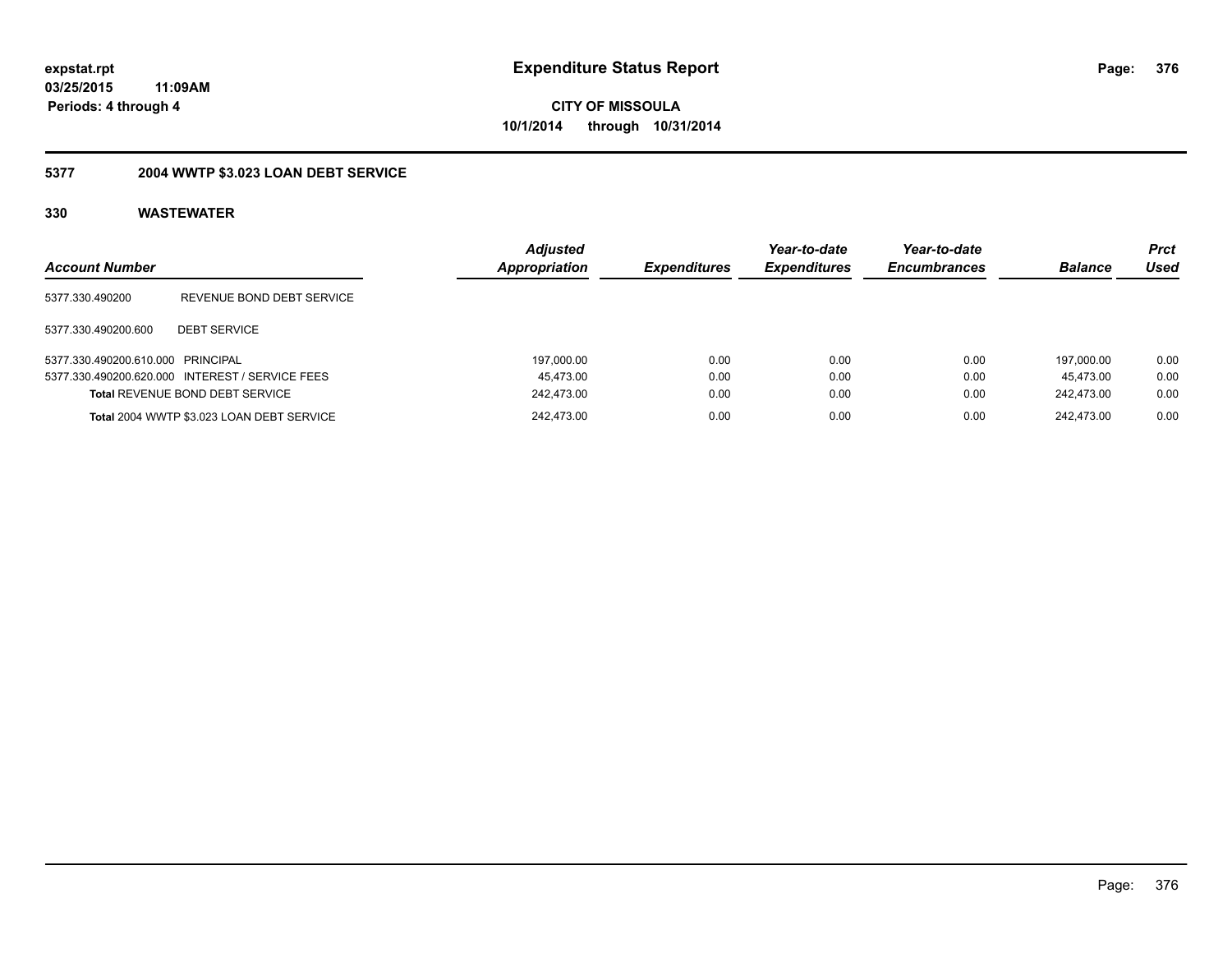# **5378 2004 WWTP \$3.023 LOAN RESERVE**

| <b>Account Number</b>       |                                                  | <b>Adjusted</b><br><b>Appropriation</b> | <b>Expenditures</b> | Year-to-date<br><b>Expenditures</b> | Year-to-date<br><b>Encumbrances</b> | <b>Balance</b>         | Prct<br><b>Used</b> |
|-----------------------------|--------------------------------------------------|-----------------------------------------|---------------------|-------------------------------------|-------------------------------------|------------------------|---------------------|
| 5378.330.430610             | <b>ADMINISTRATION</b>                            |                                         |                     |                                     |                                     |                        |                     |
| 5378.330.430610.800         | OTHER OBJECTS                                    |                                         |                     |                                     |                                     |                        |                     |
| <b>Total ADMINISTRATION</b> | 5378.330.430610.820.000 TRANSFERS TO OTHER FUNDS | 21,200.00<br>21,200.00                  | 0.00<br>0.00        | 0.00<br>0.00                        | 0.00<br>0.00                        | 21.200.00<br>21,200.00 | 0.00<br>0.00        |
| 5378.330.490200             | REVENUE BOND DEBT SERVICE                        |                                         |                     |                                     |                                     |                        |                     |
| 5378.330.490200.600         | <b>DEBT SERVICE</b>                              |                                         |                     |                                     |                                     |                        |                     |
|                             | <b>Total REVENUE BOND DEBT SERVICE</b>           | 0.00                                    | 0.00                | 0.00                                | 0.00                                | 0.00                   | 0.00                |
|                             | Total 2004 WWTP \$3.023 LOAN RESERVE             | 21,200.00                               | 0.00                | 0.00                                | 0.00                                | 21,200.00              | 0.00                |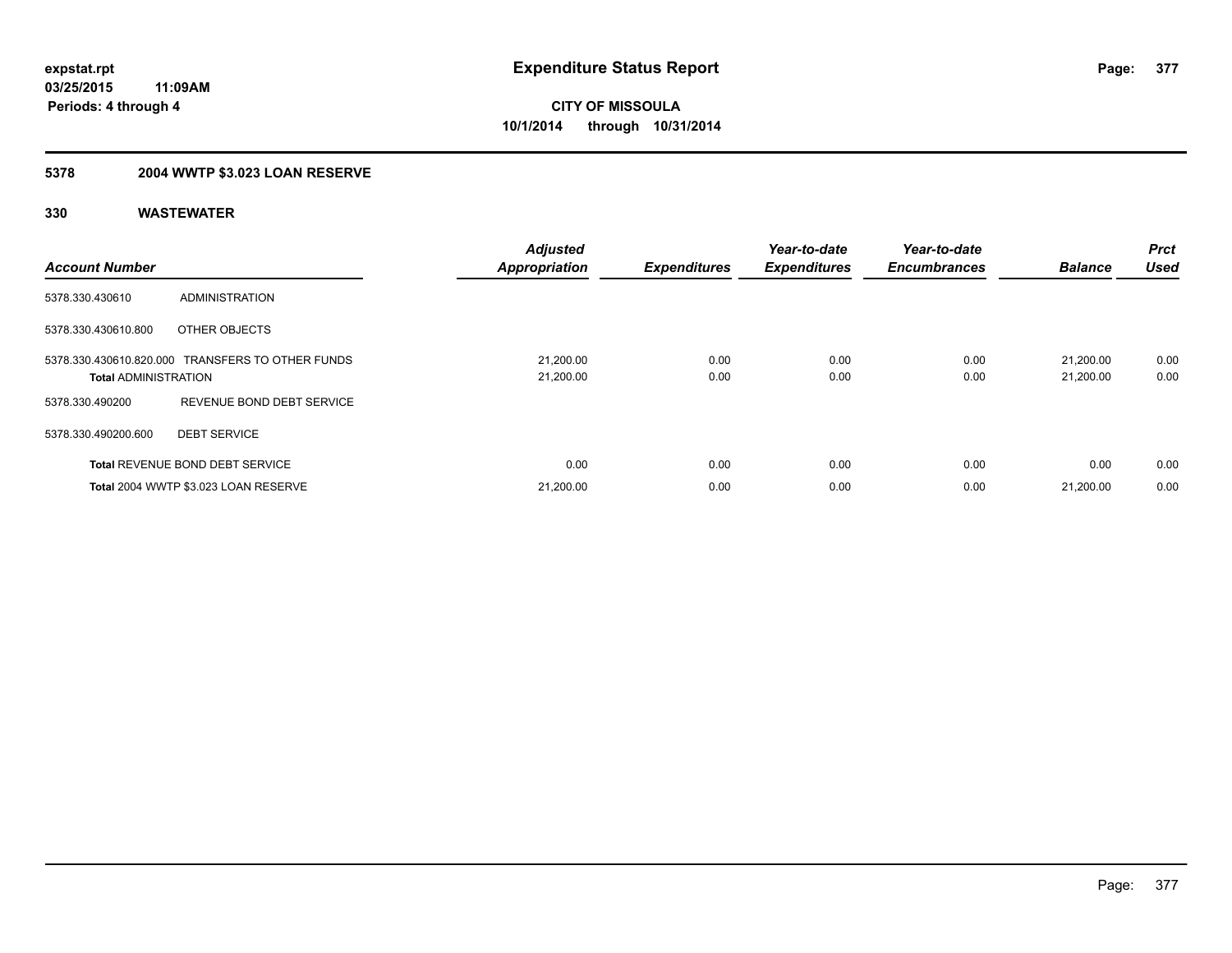### **5379 2005 BRICH/BRDY/LIN/GIL SRF DEBT**

| <b>Account Number</b>             |                                                 | <b>Adjusted</b><br><b>Appropriation</b> | <b>Expenditures</b> | Year-to-date<br><b>Expenditures</b> | Year-to-date<br><b>Encumbrances</b> | <b>Balance</b> | <b>Prct</b><br><b>Used</b> |
|-----------------------------------|-------------------------------------------------|-----------------------------------------|---------------------|-------------------------------------|-------------------------------------|----------------|----------------------------|
| 5379.330.430610                   | ADMINISTRATION                                  |                                         |                     |                                     |                                     |                |                            |
| 5379.330.430610.800               | OTHER OBJECTS                                   |                                         |                     |                                     |                                     |                |                            |
| <b>Total ADMINISTRATION</b>       |                                                 | 0.00                                    | 0.00                | 0.00                                | 0.00                                | 0.00           | 0.00                       |
| 5379.330.490200                   | REVENUE BOND DEBT SERVICE                       |                                         |                     |                                     |                                     |                |                            |
| 5379.330.490200.600               | <b>DEBT SERVICE</b>                             |                                         |                     |                                     |                                     |                |                            |
| 5379.330.490200.610.000 PRINCIPAL |                                                 | 86,000.00                               | 0.00                | 0.00                                | 0.00                                | 86,000.00      | 0.00                       |
|                                   | 5379.330.490200.620.000 INTEREST / SERVICE FEES | 23,389.00                               | 0.00                | 0.00                                | 0.00                                | 23,389.00      | 0.00                       |
|                                   | <b>Total REVENUE BOND DEBT SERVICE</b>          | 109,389.00                              | 0.00                | 0.00                                | 0.00                                | 109,389.00     | 0.00                       |
|                                   | Total 2005 BRICH/BRDY/LIN/GIL SRF DEBT          | 109,389.00                              | 0.00                | 0.00                                | 0.00                                | 109,389.00     | 0.00                       |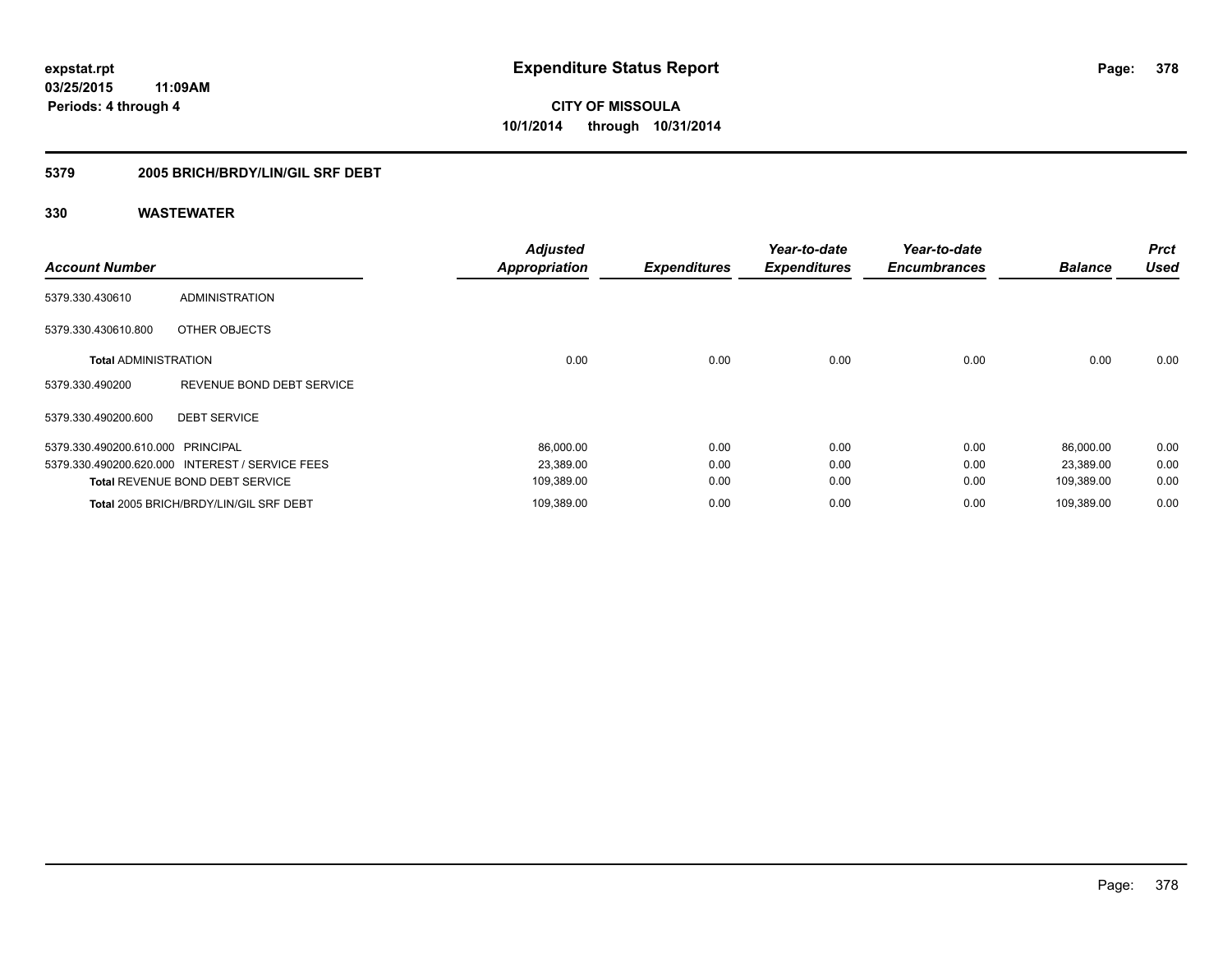#### **5380 BRDWY/BIRCH/GILBERT/LINCOLNWOOD**

| <b>Account Number</b>       |                                                  | <b>Adjusted</b><br><b>Appropriation</b> | <b>Expenditures</b> | Year-to-date<br><b>Expenditures</b> | Year-to-date<br><b>Encumbrances</b> | <b>Balance</b>         | <b>Prct</b><br><b>Used</b> |
|-----------------------------|--------------------------------------------------|-----------------------------------------|---------------------|-------------------------------------|-------------------------------------|------------------------|----------------------------|
| 5380.330.430610             | <b>ADMINISTRATION</b>                            |                                         |                     |                                     |                                     |                        |                            |
| 5380.330.430610.800         | OTHER OBJECTS                                    |                                         |                     |                                     |                                     |                        |                            |
| <b>Total ADMINISTRATION</b> | 5380.330.430610.820.000 TRANSFERS TO OTHER FUNDS | 10,840.00<br>10,840.00                  | 0.00<br>0.00        | 0.00<br>0.00                        | 0.00<br>0.00                        | 10.840.00<br>10,840.00 | 0.00<br>0.00               |
| 5380.330.490200             | REVENUE BOND DEBT SERVICE                        |                                         |                     |                                     |                                     |                        |                            |
| 5380.330.490200.600         | <b>DEBT SERVICE</b>                              |                                         |                     |                                     |                                     |                        |                            |
|                             | <b>Total REVENUE BOND DEBT SERVICE</b>           | 0.00                                    | 0.00                | 0.00                                | 0.00                                | 0.00                   | 0.00                       |
|                             | Total BRDWY/BIRCH/GILBERT/LINCOLNWOOD            | 10.840.00                               | 0.00                | 0.00                                | 0.00                                | 10.840.00              | 0.00                       |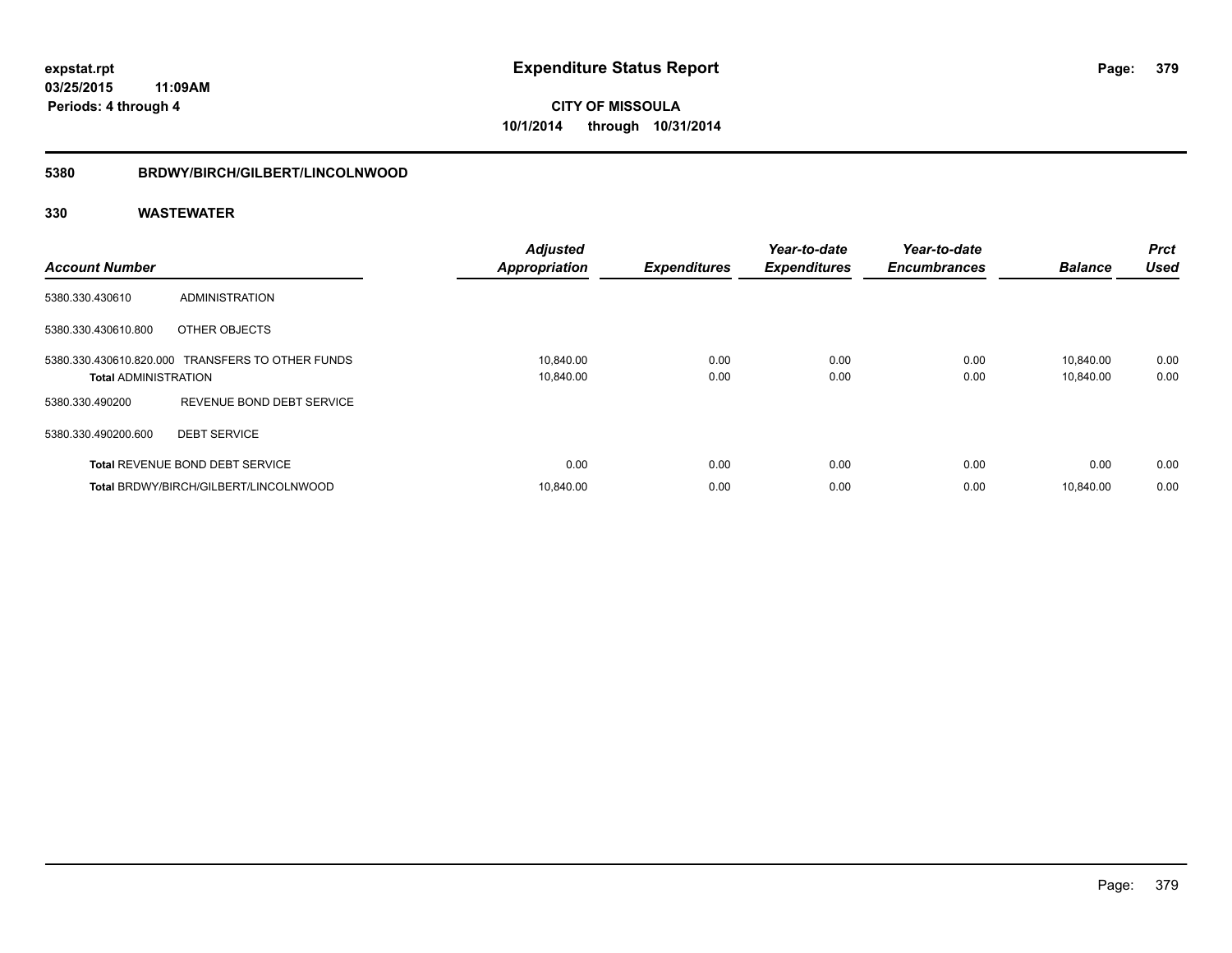### **5381 LINCOLNWOOD PH2 DEBT SERVICE**

| <b>Account Number</b>       |                                        | <b>Adjusted</b><br><b>Appropriation</b> | <b>Expenditures</b> | Year-to-date<br><b>Expenditures</b> | Year-to-date<br><b>Encumbrances</b> | <b>Balance</b> | <b>Prct</b><br><b>Used</b> |
|-----------------------------|----------------------------------------|-----------------------------------------|---------------------|-------------------------------------|-------------------------------------|----------------|----------------------------|
| 5381.330.430610             | <b>ADMINISTRATION</b>                  |                                         |                     |                                     |                                     |                |                            |
| 5381.330.430610.800         | OTHER OBJECTS                          |                                         |                     |                                     |                                     |                |                            |
| <b>Total ADMINISTRATION</b> |                                        | 0.00                                    | 0.00                | 0.00                                | 0.00                                | 0.00           | 0.00                       |
| 5381.330.490200             | REVENUE BOND DEBT SERVICE              |                                         |                     |                                     |                                     |                |                            |
| 5381.330.490200.600         | <b>DEBT SERVICE</b>                    |                                         |                     |                                     |                                     |                |                            |
|                             | <b>Total REVENUE BOND DEBT SERVICE</b> | 0.00                                    | 0.00                | 0.00                                | 0.00                                | 0.00           | 0.00                       |
|                             | Total LINCOLNWOOD PH2 DEBT SERVICE     | 0.00                                    | 0.00                | 0.00                                | 0.00                                | 0.00           | 0.00                       |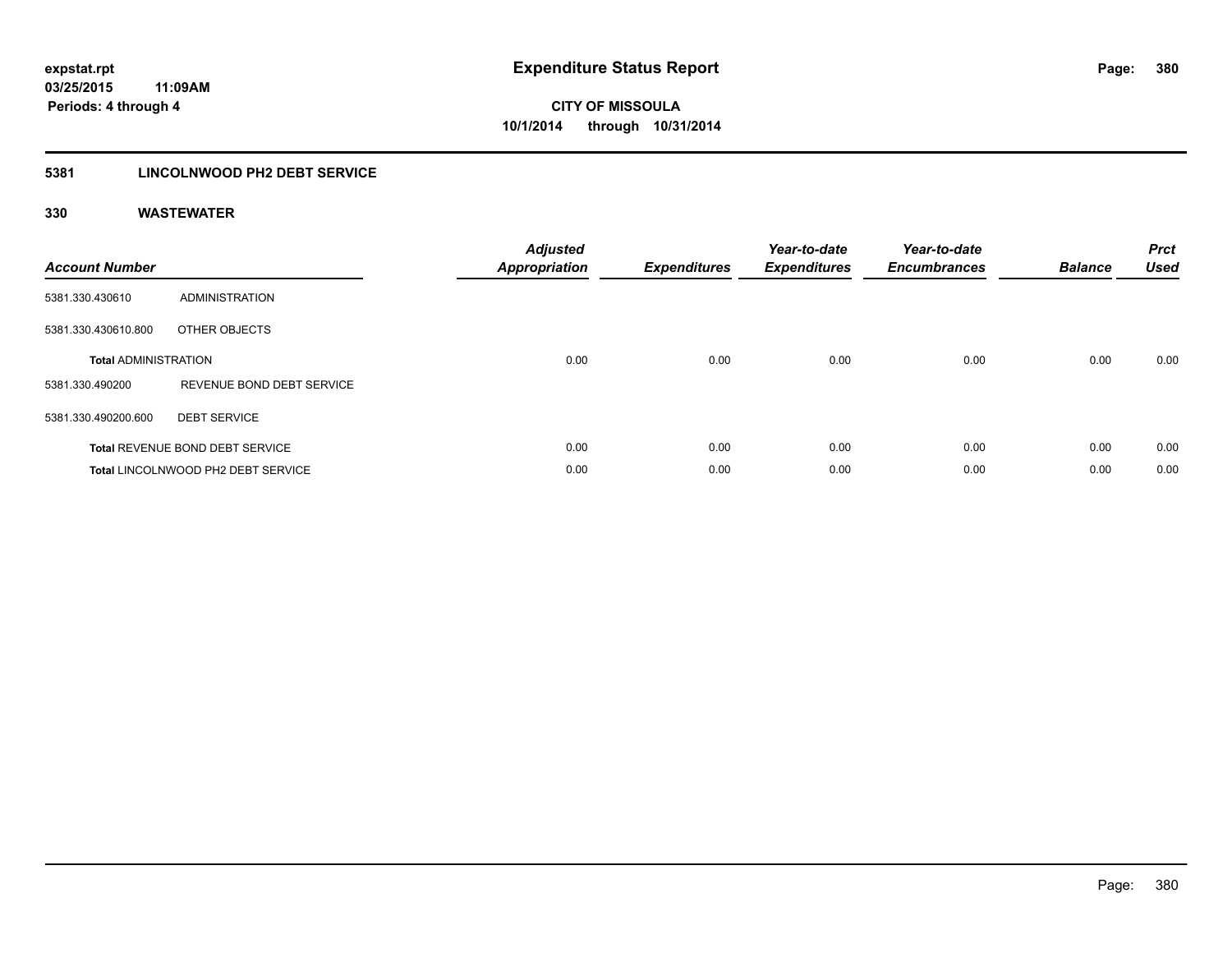### **5382 LINCOLNWOOD PH2 RESERVE FUND**

| <b>Account Number</b>       |                                                  | <b>Adjusted</b><br><b>Appropriation</b> | <b>Expenditures</b> | Year-to-date<br><b>Expenditures</b> | Year-to-date<br><b>Encumbrances</b> | <b>Balance</b>         | Prct<br><b>Used</b> |
|-----------------------------|--------------------------------------------------|-----------------------------------------|---------------------|-------------------------------------|-------------------------------------|------------------------|---------------------|
| 5382.330.430610             | ADMINISTRATION                                   |                                         |                     |                                     |                                     |                        |                     |
| 5382.330.430610.800         | OTHER OBJECTS                                    |                                         |                     |                                     |                                     |                        |                     |
| <b>Total ADMINISTRATION</b> | 5382.330.430610.820.000 TRANSFERS TO OTHER FUNDS | 21,850.00<br>21,850.00                  | 0.00<br>0.00        | 0.00<br>0.00                        | 0.00<br>0.00                        | 21,850.00<br>21,850.00 | 0.00<br>0.00        |
| 5382.330.490200             | REVENUE BOND DEBT SERVICE                        |                                         |                     |                                     |                                     |                        |                     |
| 5382.330.490200.600         | <b>DEBT SERVICE</b>                              |                                         |                     |                                     |                                     |                        |                     |
|                             | <b>Total REVENUE BOND DEBT SERVICE</b>           | 0.00                                    | 0.00                | 0.00                                | 0.00                                | 0.00                   | 0.00                |
|                             | Total LINCOLNWOOD PH2 RESERVE FUND               | 21,850.00                               | 0.00                | 0.00                                | 0.00                                | 21,850.00              | 0.00                |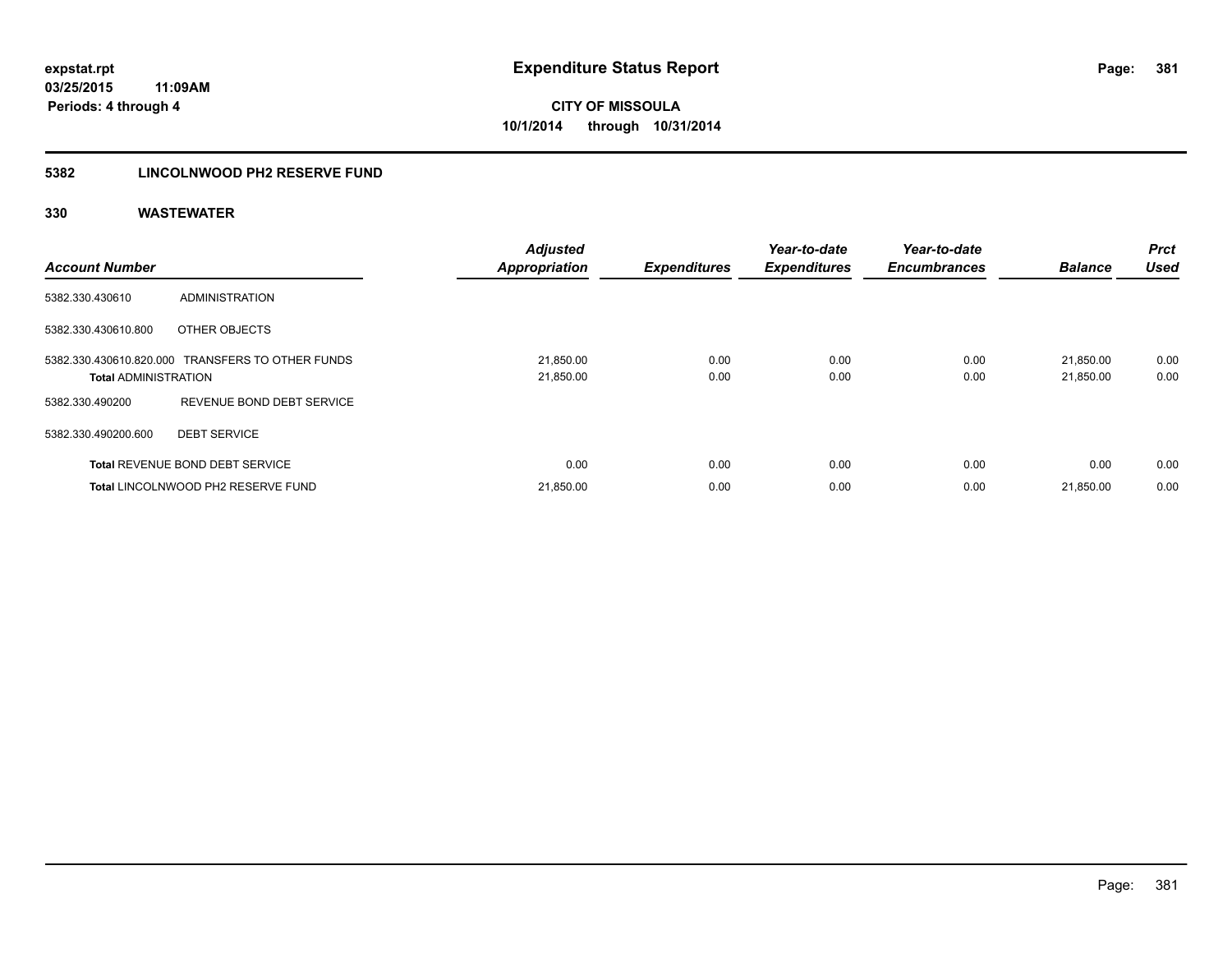### **03/25/2015 11:09AM Periods: 4 through 4**

# **CITY OF MISSOULA 10/1/2014 through 10/31/2014**

#### **5383 FY09 RATTLESNAKE SEWER DEBT SVS**

| <b>Account Number</b>       |                           | <b>Adjusted</b><br>Appropriation | <b>Expenditures</b> | Year-to-date<br><b>Expenditures</b> | Year-to-date<br><b>Encumbrances</b> | <b>Balance</b> | <b>Prct</b><br><b>Used</b> |
|-----------------------------|---------------------------|----------------------------------|---------------------|-------------------------------------|-------------------------------------|----------------|----------------------------|
| 5383.330.430610             | ADMINISTRATION            |                                  |                     |                                     |                                     |                |                            |
| 5383.330.430610.800         | OTHER OBJECTS             |                                  |                     |                                     |                                     |                |                            |
| <b>Total ADMINISTRATION</b> |                           | 0.00                             | 0.00                | 0.00                                | 0.00                                | 0.00           | 0.00                       |
| 5383.330.490200             | REVENUE BOND DEBT SERVICE |                                  |                     |                                     |                                     |                |                            |
| 5383.330.490200.600         | <b>DEBT SERVICE</b>       |                                  |                     |                                     |                                     |                |                            |
| <b>Total DEBT SERVICE</b>   |                           | 0.00                             | 0.00                | 0.00                                | 0.00                                | 0.00           | 0.00                       |
| <b>Total WASTEWATER</b>     |                           | 0.00                             | 0.00                | 0.00                                | 0.00                                | 0.00           | 0.00                       |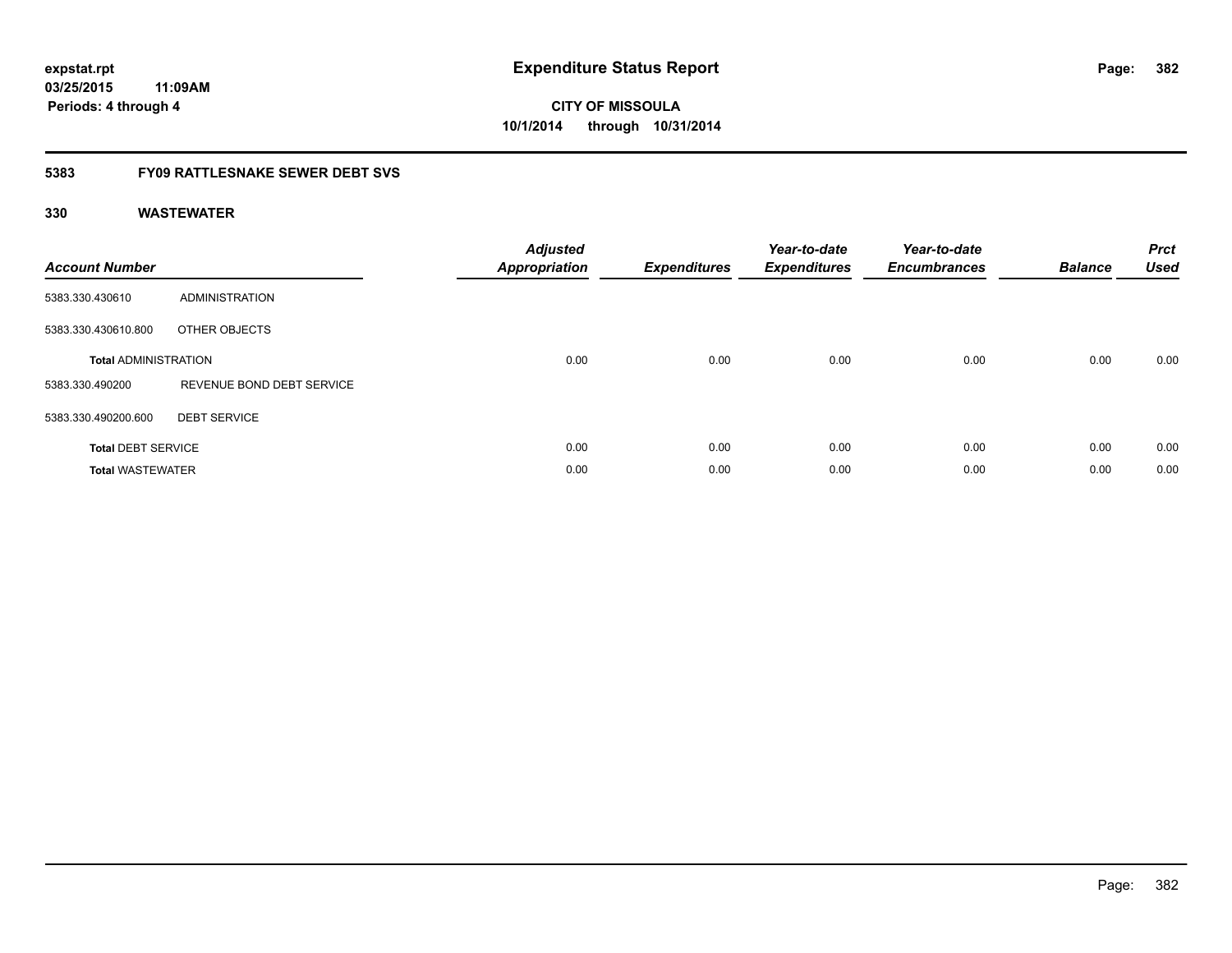**03/25/2015 11:09AM Periods: 4 through 4**

**CITY OF MISSOULA 10/1/2014 through 10/31/2014**

#### **5383 FY09 RATTLESNAKE SEWER DEBT SVS**

#### **550 SID 544 PROJECT**

| <b>Account Number</b>             |                                                 | <b>Adjusted</b><br><b>Appropriation</b> | <b>Expenditures</b> | Year-to-date<br><b>Expenditures</b> | Year-to-date<br><b>Encumbrances</b> | <b>Balance</b> | <b>Prct</b><br>Used |
|-----------------------------------|-------------------------------------------------|-----------------------------------------|---------------------|-------------------------------------|-------------------------------------|----------------|---------------------|
| 5383.550.490200                   | REVENUE BOND DEBT SERVICE                       |                                         |                     |                                     |                                     |                |                     |
| 5383.550.490200.600               | <b>DEBT SERVICE</b>                             |                                         |                     |                                     |                                     |                |                     |
| 5383.550.490200.610.000 PRINCIPAL |                                                 | 20,000.00                               | 0.00                | 0.00                                | 0.00                                | 20.000.00      | 0.00                |
|                                   | 5383.550.490200.620.000 INTEREST / SERVICE FEES | 11,550.00                               | 0.00                | 0.00                                | 0.00                                | 11.550.00      | 0.00                |
| <b>Total DEBT SERVICE</b>         |                                                 | 31,550.00                               | 0.00                | 0.00                                | 0.00                                | 31.550.00      | 0.00                |
|                                   | <b>Total FY09 RATTLESNAKE SEWER DEBT SVS</b>    | 31,550.00                               | 0.00                | 0.00                                | 0.00                                | 31.550.00      | 0.00                |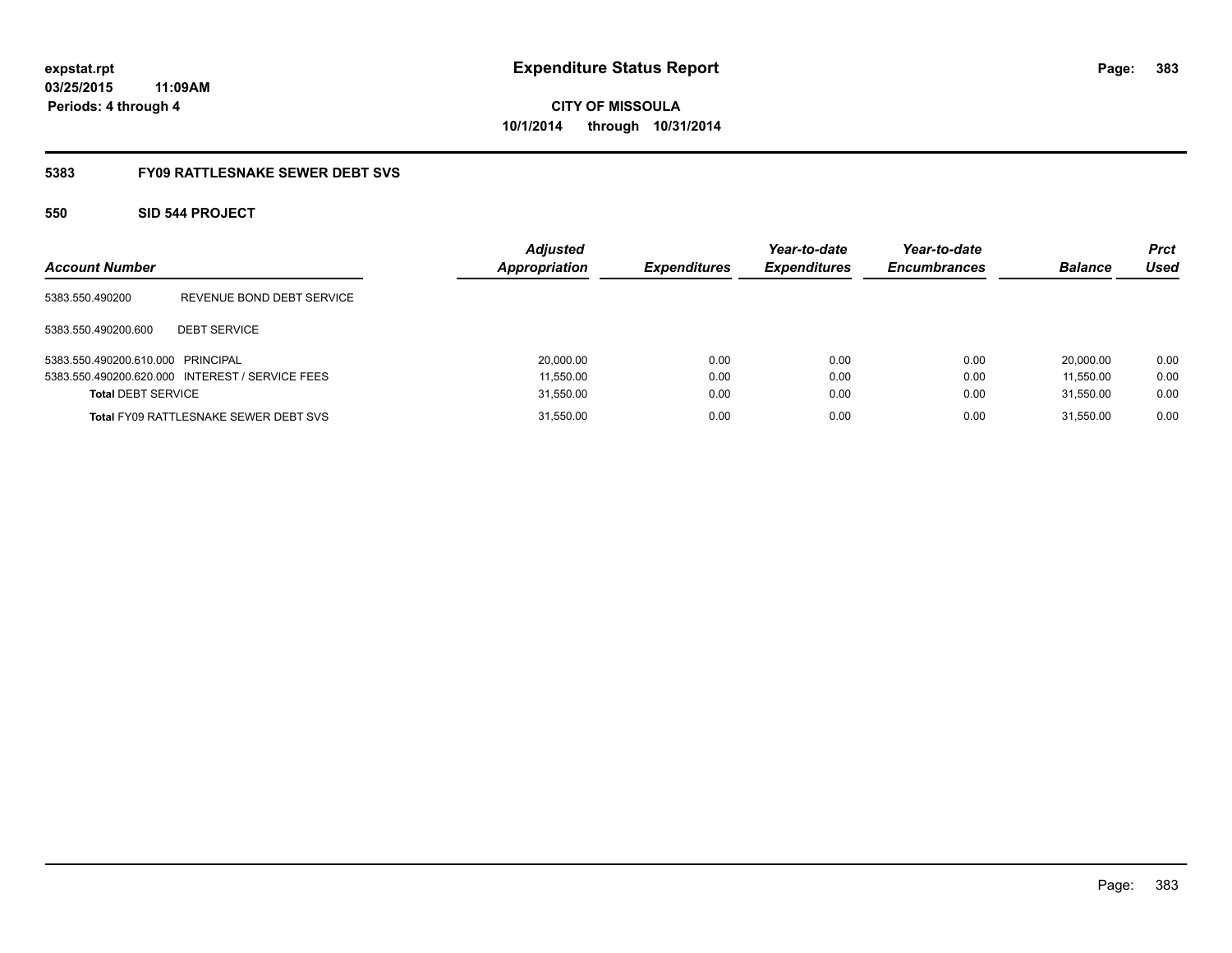#### **5384 09 LOLO BOND RESERVE**

| <b>Account Number</b>      |                                                  | <b>Adjusted</b><br><b>Appropriation</b> | <b>Expenditures</b> | Year-to-date<br><b>Expenditures</b> | Year-to-date<br><b>Encumbrances</b> | <b>Balance</b> | <b>Prct</b><br>Used |
|----------------------------|--------------------------------------------------|-----------------------------------------|---------------------|-------------------------------------|-------------------------------------|----------------|---------------------|
| 5384.330.490200            | REVENUE BOND DEBT SERVICE                        |                                         |                     |                                     |                                     |                |                     |
| 5384.330.490200.800        | OTHER OBJECTS                                    |                                         |                     |                                     |                                     |                |                     |
|                            | 5384.330.490200.820.000 TRANSFERS TO OTHER FUNDS | 4.644.00                                | 0.00                | 0.00                                | 0.00                                | 4.644.00       | 0.00                |
| <b>Total OTHER OBJECTS</b> |                                                  | 4.644.00                                | 0.00                | 0.00                                | 0.00                                | 4.644.00       | 0.00                |
|                            | <b>Total REVENUE BOND DEBT SERVICE</b>           | 4.644.00                                | 0.00                | 0.00                                | 0.00                                | 4.644.00       | 0.00                |
| Total 09 LOLO BOND RESERVE |                                                  | 4.644.00                                | 0.00                | 0.00                                | 0.00                                | 4.644.00       | 0.00                |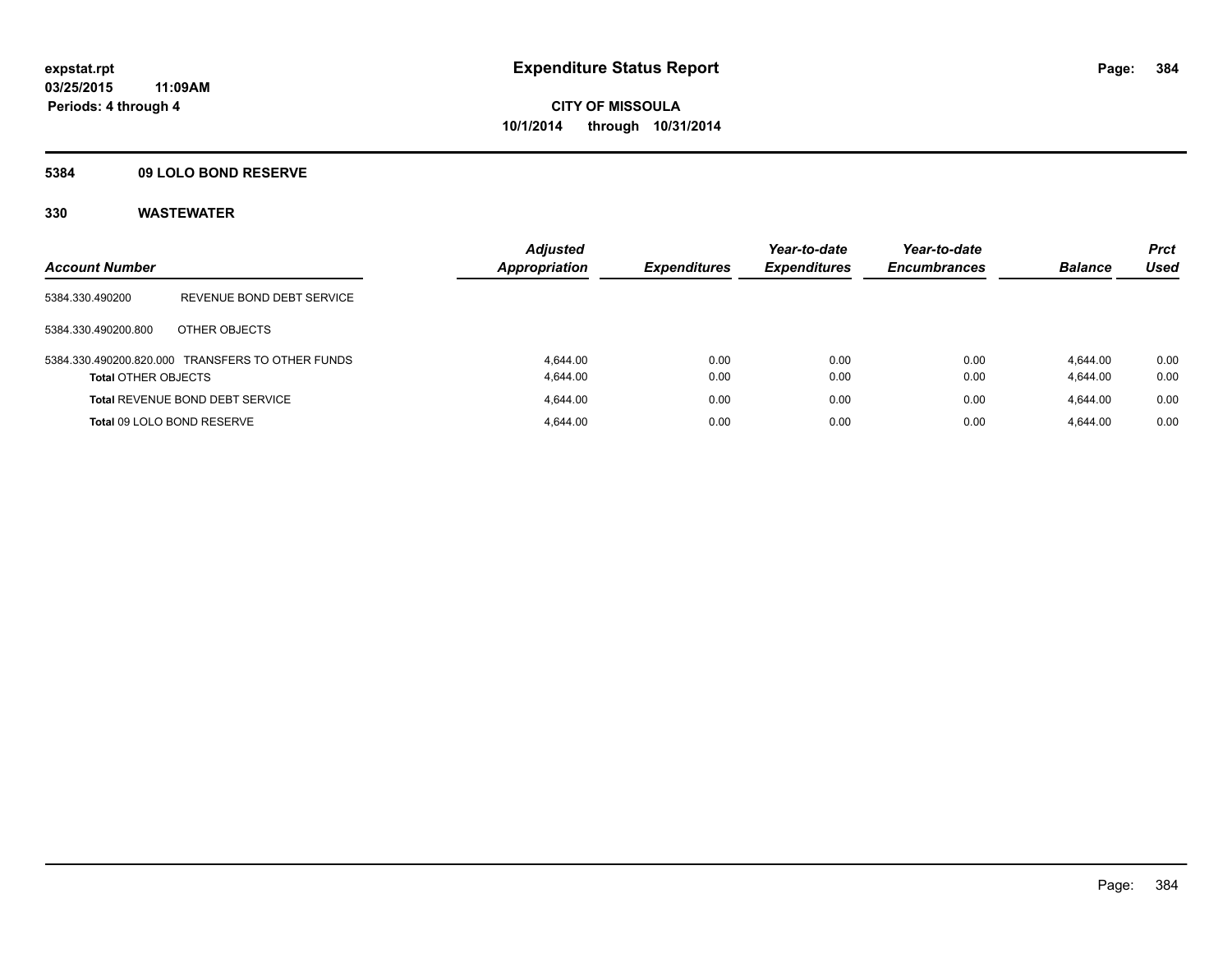# **5386 FY10 HEADWORKS DEBT SERVICE**

| <b>Account Number</b>             |                                                 | <b>Adjusted</b><br>Appropriation | <b>Expenditures</b> | Year-to-date<br><b>Expenditures</b> | Year-to-date<br><b>Encumbrances</b> | <b>Balance</b> | <b>Prct</b><br><b>Used</b> |
|-----------------------------------|-------------------------------------------------|----------------------------------|---------------------|-------------------------------------|-------------------------------------|----------------|----------------------------|
|                                   |                                                 |                                  |                     |                                     |                                     |                |                            |
| 5386.330.490200                   | REVENUE BOND DEBT SERVICE                       |                                  |                     |                                     |                                     |                |                            |
| 5386.330.490200.600               | <b>DEBT SERVICE</b>                             |                                  |                     |                                     |                                     |                |                            |
| 5386.330.490200.610.000 PRINCIPAL |                                                 | 130.000.00                       | 0.00                | 0.00                                | 0.00                                | 130.000.00     | 0.00                       |
|                                   | 5386.330.490200.620.000 INTEREST / SERVICE FEES | 566.949.00                       | 0.00                | 0.00                                | 0.00                                | 566.949.00     | 0.00                       |
| <b>Total DEBT SERVICE</b>         |                                                 | 696.949.00                       | 0.00                | 0.00                                | 0.00                                | 696.949.00     | 0.00                       |
|                                   | <b>Total REVENUE BOND DEBT SERVICE</b>          | 696,949.00                       | 0.00                | 0.00                                | 0.00                                | 696.949.00     | 0.00                       |
|                                   | <b>Total FY10 HEADWORKS DEBT SERVICE</b>        | 696.949.00                       | 0.00                | 0.00                                | 0.00                                | 696.949.00     | 0.00                       |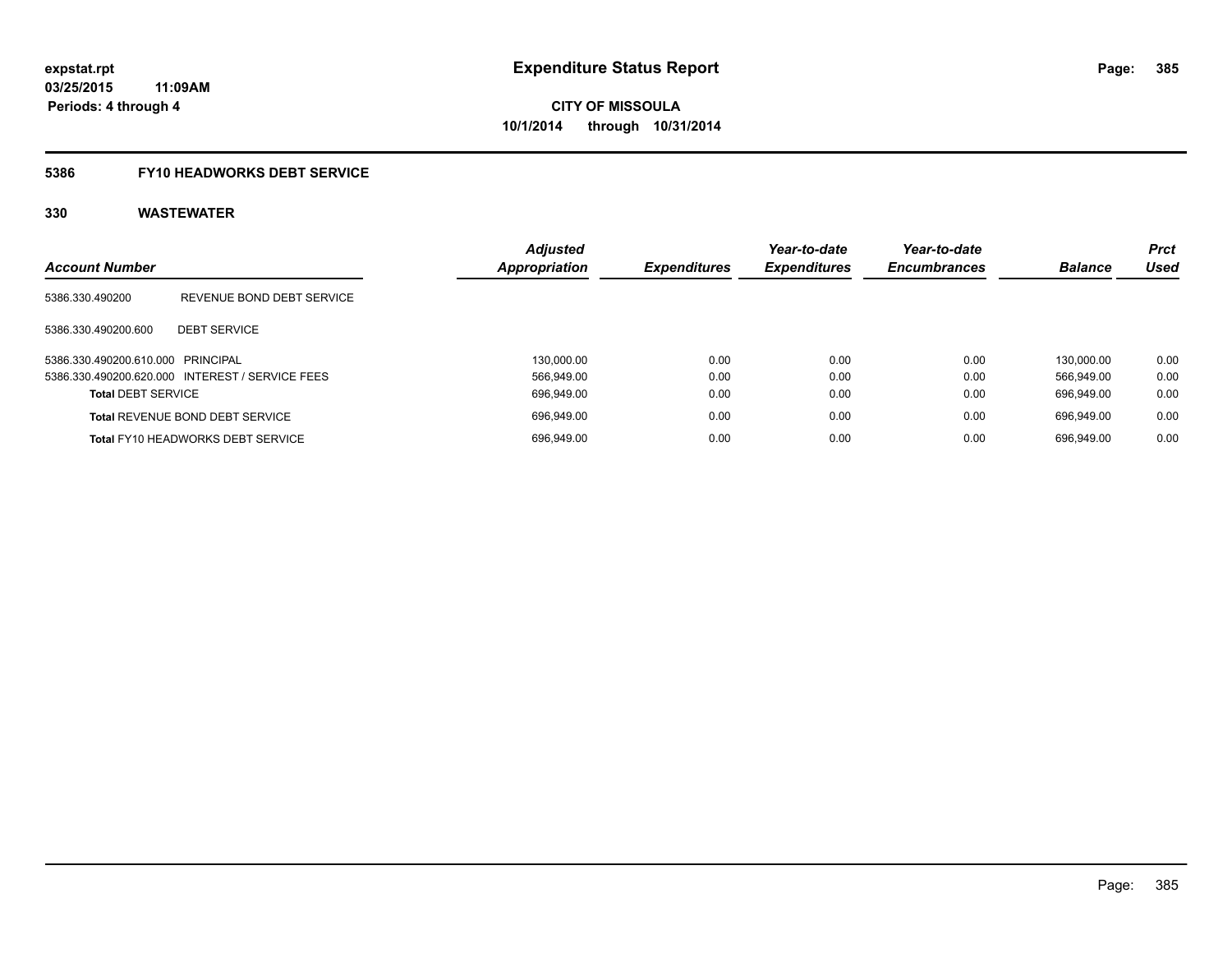**386**

**03/25/2015 11:09AM Periods: 4 through 4**

**CITY OF MISSOULA 10/1/2014 through 10/31/2014**

#### **5387 FY11 SEWER \$1.29M BOND DEBT SERVICE**

| <b>Account Number</b>             |                                                 | <b>Adjusted</b><br>Appropriation | <b>Expenditures</b> | Year-to-date<br><b>Expenditures</b> | Year-to-date<br><b>Encumbrances</b> | <b>Balance</b> | <b>Prct</b><br>Used |
|-----------------------------------|-------------------------------------------------|----------------------------------|---------------------|-------------------------------------|-------------------------------------|----------------|---------------------|
| 5387.330.490200                   | REVENUE BOND DEBT SERVICE                       |                                  |                     |                                     |                                     |                |                     |
| 5387.330.490200.600               | <b>DEBT SERVICE</b>                             |                                  |                     |                                     |                                     |                |                     |
| 5387.330.490200.610.000 PRINCIPAL |                                                 | 45,000.00                        | 0.00                | 0.00                                | 0.00                                | 45.000.00      | 0.00                |
|                                   | 5387.330.490200.620.000 INTEREST / SERVICE FEES | 58.430.00                        | 0.00                | 0.00                                | 0.00                                | 58.430.00      | 0.00                |
|                                   | <b>Total REVENUE BOND DEBT SERVICE</b>          | 103,430.00                       | 0.00                | 0.00                                | 0.00                                | 103.430.00     | 0.00                |
|                                   | Total FY11 SEWER \$1.29M BOND DEBT SERVICE      | 103.430.00                       | 0.00                | 0.00                                | 0.00                                | 103.430.00     | 0.00                |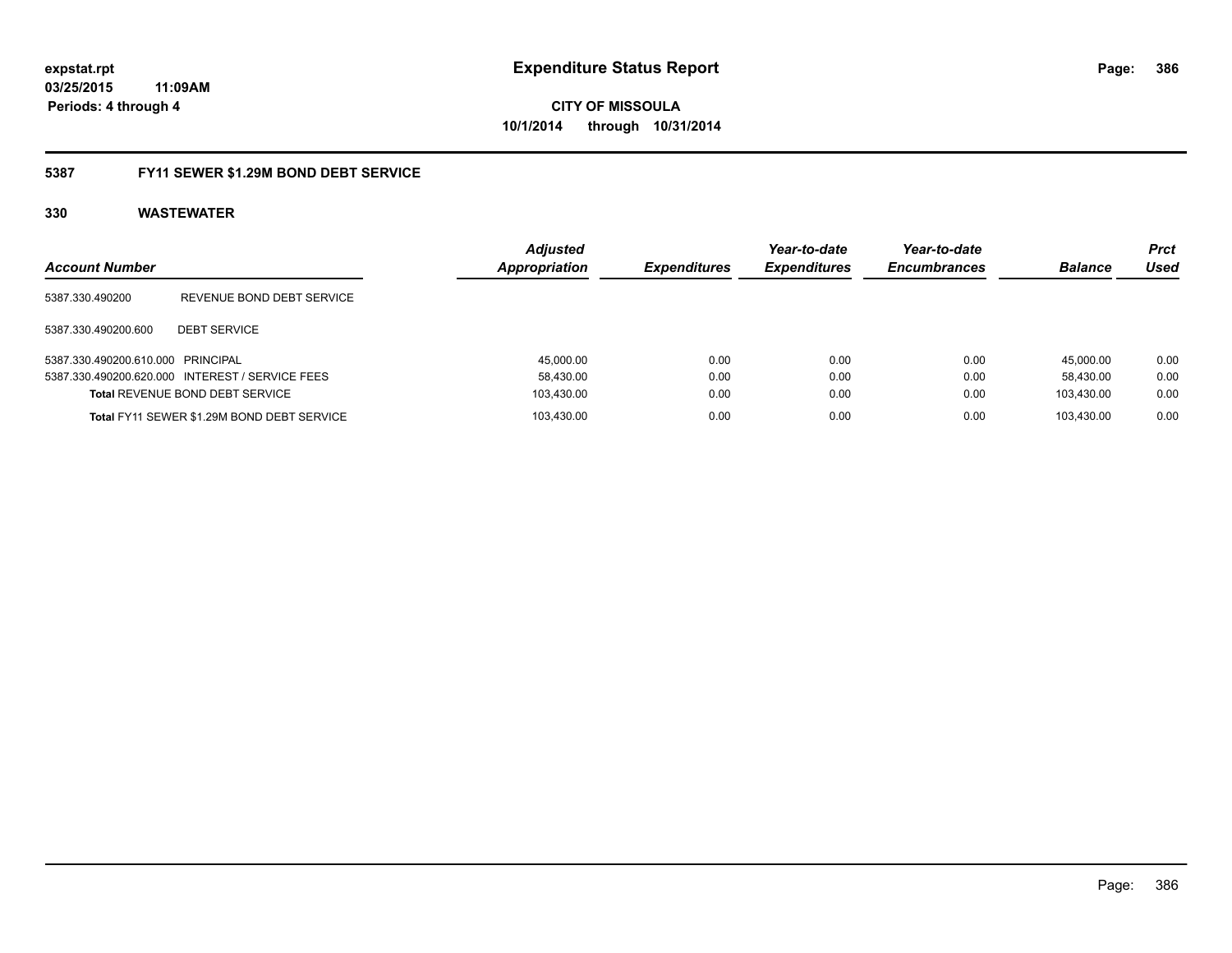### **5388 FY11 \$1.29M SEWER BOND RESERVE**

| <b>Account Number</b> |                                       | <b>Adjusted</b><br>Appropriation | <b>Expenditures</b> | Year-to-date<br><b>Expenditures</b> | Year-to-date<br><b>Encumbrances</b> | <b>Balance</b> | Prct<br><b>Used</b> |
|-----------------------|---------------------------------------|----------------------------------|---------------------|-------------------------------------|-------------------------------------|----------------|---------------------|
| 5388.330.430610       | ADMINISTRATION                        |                                  |                     |                                     |                                     |                |                     |
| 5388.330.430610.800   | OTHER OBJECTS                         |                                  |                     |                                     |                                     |                |                     |
|                       | Total FY11 \$1.29M SEWER BOND RESERVE | 0.00                             | 0.00                | 0.00                                | 0.00                                | 0.00           | 0.00                |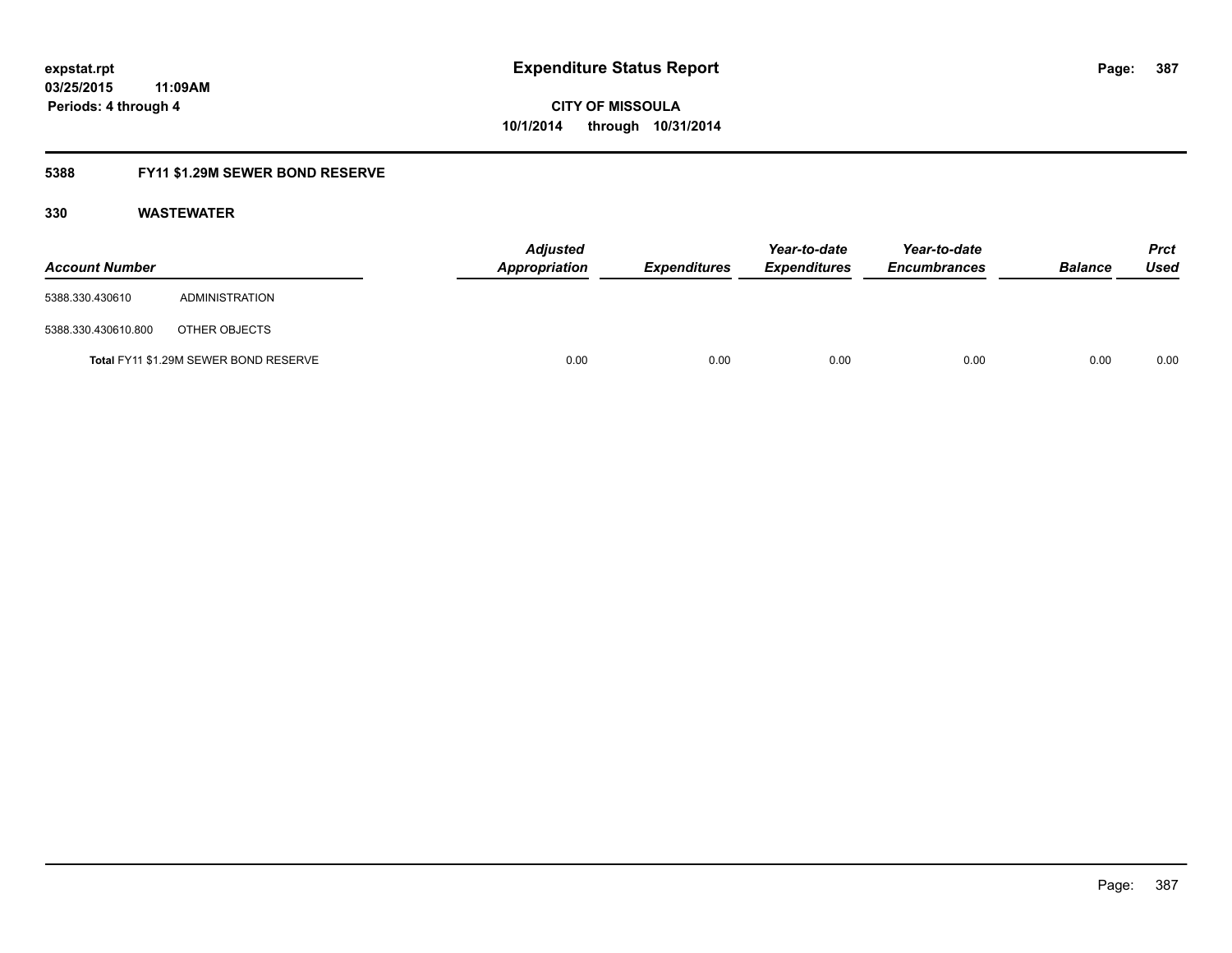**5711 AQUATICS**

| <b>Account Number</b>          |                                                             | <b>Adjusted</b><br>Appropriation | <b>Expenditures</b> | Year-to-date<br><b>Expenditures</b> | Year-to-date<br><b>Encumbrances</b> | <b>Balance</b> | <b>Prct</b><br><b>Used</b> |
|--------------------------------|-------------------------------------------------------------|----------------------------------|---------------------|-------------------------------------|-------------------------------------|----------------|----------------------------|
| 5711.370.460000                | <b>CULTURE &amp; RECREATION</b>                             |                                  |                     |                                     |                                     |                |                            |
| 5711.370.460000.100            | PERSONAL SERVICES                                           |                                  |                     |                                     |                                     |                |                            |
|                                | Total CULTURE & RECREATION                                  | 0.00                             | 0.00                | 0.00                                | 0.00                                | 0.00           | 0.00                       |
| 5711.370.460449                | <b>GRILL VAN</b>                                            |                                  |                     |                                     |                                     |                |                            |
| 5711.370.460449.100            | PERSONAL SERVICES                                           |                                  |                     |                                     |                                     |                |                            |
| <b>Total PERSONAL SERVICES</b> |                                                             | 0.00                             | 0.00                | 0.00                                | 0.00                                | 0.00           | 0.00                       |
| 5711.370.460449.200            | <b>SUPPLIES</b>                                             |                                  |                     |                                     |                                     |                |                            |
| <b>Total SUPPLIES</b>          |                                                             | 0.00                             | 0.00                | 0.00                                | 0.00                                | 0.00           | 0.00                       |
| 5711.370.460449.300            | PURCHASED SERVICES                                          |                                  |                     |                                     |                                     |                |                            |
| <b>Total GRILL VAN</b>         |                                                             | 0.00                             | 0.00                | 0.00                                | 0.00                                | 0.00           | 0.00                       |
| 5711.370.460477                | <b>GRILL VAN</b>                                            |                                  |                     |                                     |                                     |                |                            |
| 5711.370.460477.100            | PERSONAL SERVICES                                           |                                  |                     |                                     |                                     |                |                            |
|                                | 5711.370.460477.110.000 GRILL VAN/SALARIES AND WAGES        | 20,256.00                        | 0.00                | 5,478.12                            | 0.00                                | 14,777.88      | 27.04                      |
|                                | 5711.370.460477.120.000 OVERTIME/TERMINATION                | 0.00                             | 0.00                | 7.91                                | 0.00                                | $-7.91$        | 0.00                       |
|                                | 5711.370.460477.140.000 EMPLOYER CONTRIBUTIONS              | 2,975.00                         | 0.00                | 795.64                              | 0.00                                | 2,179.36       | 26.74                      |
| <b>Total PERSONAL SERVICES</b> |                                                             | 23,231.00                        | 0.00                | 6,281.67                            | 0.00                                | 16,949.33      | 27.04                      |
| 5711.370.460477.200            | <b>SUPPLIES</b>                                             |                                  |                     |                                     |                                     |                |                            |
|                                | 5711.370.460477.240.000 GRILL VAN/OTHER SUPPLIES            | 35,000.00                        | 101.89              | 171.87                              | 0.00                                | 34,828.13      | 0.49                       |
| <b>Total SUPPLIES</b>          |                                                             | 35,000.00                        | 101.89              | 171.87                              | 0.00                                | 34,828.13      | 0.49                       |
| 5711.370.460477.300            | PURCHASED SERVICES                                          |                                  |                     |                                     |                                     |                |                            |
|                                | 5711.370.460477.341.000 GRILL VAN/ELECTRICITY & NATURAL GAS | 5,000.00                         | 0.00                | 0.00                                | 0.00                                | 5,000.00       | 0.00                       |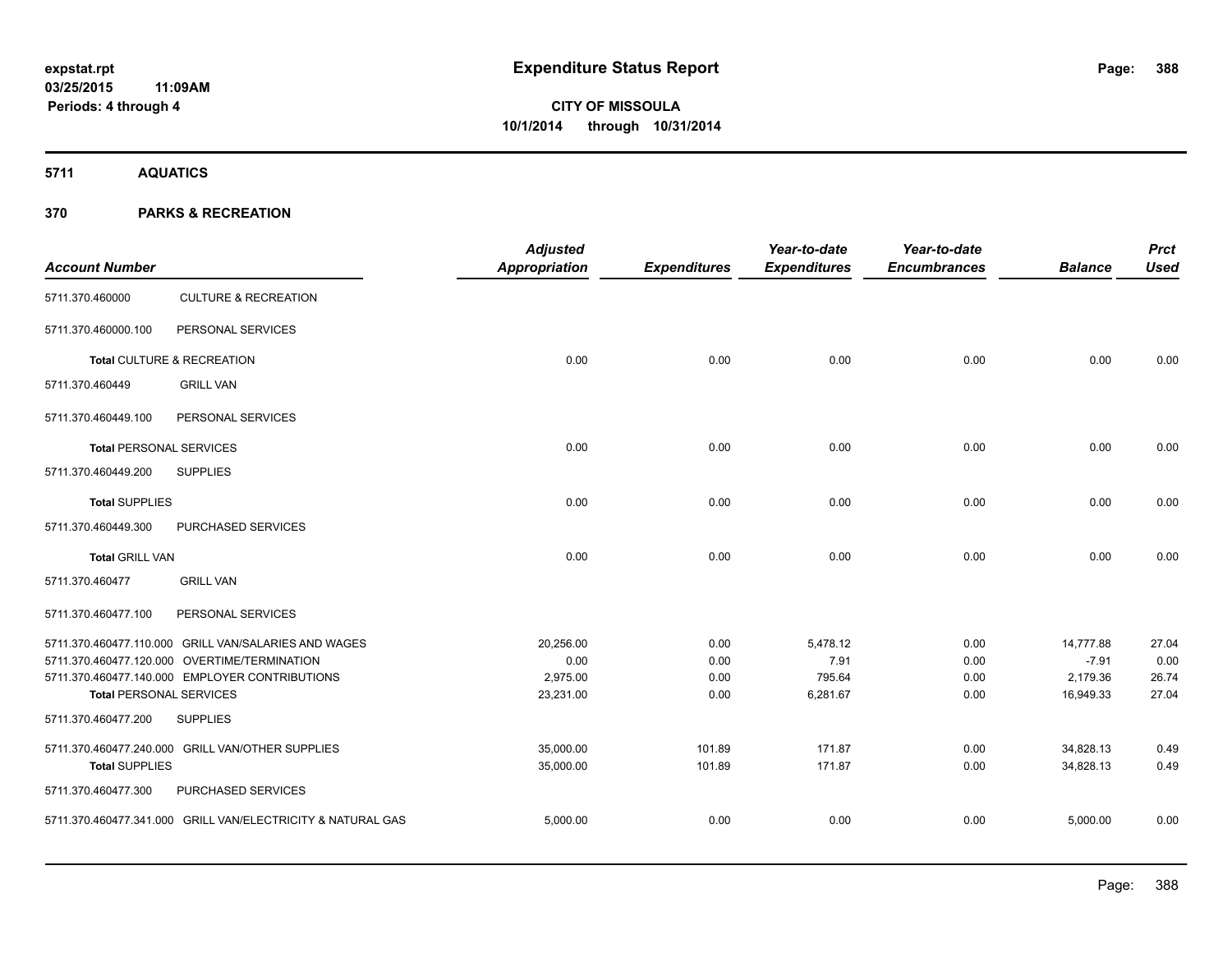**5711 AQUATICS**

| <b>Account Number</b>                                   | <b>Adjusted</b><br>Appropriation | <b>Expenditures</b> | Year-to-date<br><b>Expenditures</b> | Year-to-date<br><b>Encumbrances</b> | <b>Balance</b> | <b>Prct</b><br><b>Used</b> |
|---------------------------------------------------------|----------------------------------|---------------------|-------------------------------------|-------------------------------------|----------------|----------------------------|
| 5711.370.460477.360.000 GRILL VAN/REPAIR & MAINTENANCE  | 2,000.00                         | 0.00                | 0.00                                | 0.00                                | 2,000.00       | 0.00                       |
| <b>Total PURCHASED SERVICES</b>                         | 7,000.00                         | 0.00                | 0.00                                | 0.00                                | 7,000.00       | 0.00                       |
| <b>Total GRILL VAN</b>                                  | 65,231.00                        | 101.89              | 6,453.54                            | 0.00                                | 58,777.46      | 9.89                       |
| 5711.370.460490<br><b>CURRENTS POOL EXPENSES</b>        |                                  |                     |                                     |                                     |                |                            |
| PERSONAL SERVICES<br>5711.370.460490.100                |                                  |                     |                                     |                                     |                |                            |
| 5711.370.460490.110.000 SALARIES AND WAGES              | 304,220.00                       | 22,553.02           | 155,514.58                          | 0.00                                | 148,705.42     | 51.12                      |
| 5711.370.460490.120.000 OVERTIME/TERMINATION            | 500.00                           | 0.00                | 101.03                              | 0.00                                | 398.97         | 20.21                      |
| 5711.370.460490.140.000 EMPLOYER CONTRIBUTIONS          | 84,736.00                        | 7,126.56            | 41,251.20                           | 0.00                                | 43,484.80      | 48.68                      |
| 5711.370.460490.141.000 STATE RETIREMENT CONTRIBUTIONS  | 0.00                             | 35.82               | 369.91                              | 0.00                                | $-369.91$      | 0.00                       |
| <b>Total PERSONAL SERVICES</b>                          | 389,456.00                       | 29,715.40           | 197,236.72                          | 0.00                                | 192,219.28     | 50.64                      |
| 5711.370.460490.200<br><b>SUPPLIES</b>                  |                                  |                     |                                     |                                     |                |                            |
| 5711.370.460490.210.000 OFFICE SUPPLIES                 | 4,000.00                         | 81.29               | 81.29                               | 0.00                                | 3,918.71       | 2.03                       |
| 5711.370.460490.220.000 OPERATING SUPPLIES              | 15,000.00                        | 517.30              | 542.79                              | 0.00                                | 14,457.21      | 3.62                       |
| 5711.370.460490.220.172 OPERATING SUPPLIES              | 0.00                             | 0.00                | 35.00                               | 0.00                                | $-35.00$       | 0.00                       |
| 5711.370.460490.230.000 REPAIR/MAINTENANCE              | 28,750.00                        | 0.00                | 13.87                               | 0.00                                | 28,736.13      | 0.05                       |
| 5711.370.460490.230.171 REPAIR/MAINTENANCE              | 0.00                             | 585.41              | 15,547.85                           | 0.00                                | $-15,547.85$   | 0.00                       |
| 5711.370.460490.230.178 REPAIR/MAINTENANCE              | 0.00                             | 601.88              | 1,130.68                            | 0.00                                | $-1,130.68$    | 0.00                       |
| 5711.370.460490.230.194 REPAIR/MAINTENANCE              | 0.00                             | 2,409.05            | 6.152.15                            | 0.00                                | $-6.152.15$    | 0.00                       |
| 5711.370.460490.240.000 OTHER SUPPLIES                  | 12,000.00                        | 136.67              | 242.15                              | 0.00                                | 11,757.85      | 2.02                       |
| 5711.370.460490.240.174 OTHER SUPPLIES                  | 0.00                             | 0.00                | 2,521.62                            | 0.00                                | $-2,521.62$    | 0.00                       |
| 5711.370.460490.240.175 OTHER SUPPLIES                  | 0.00                             | 0.00                | 184.10                              | 0.00                                | $-184.10$      | 0.00                       |
| 5711.370.460490.240.194 OTHER SUPPLIES                  | 0.00                             | 0.00                | 56.93                               | 0.00                                | $-56.93$       | 0.00                       |
| <b>Total SUPPLIES</b>                                   | 59,750.00                        | 4,331.60            | 26,508.43                           | 0.00                                | 33,241.57      | 44.37                      |
| <b>PURCHASED SERVICES</b><br>5711.370.460490.300        |                                  |                     |                                     |                                     |                |                            |
| 5711.370.460490.310.000 COMMUNICATIONS                  | 250.00                           | 0.00                | 0.00                                | 0.00                                | 250.00         | 0.00                       |
| 5711.370.460490.320.000 PRINTING & DUPLICATING          | 6,500.00                         | 0.00                | 0.00                                | 0.00                                | 6,500.00       | 0.00                       |
| 5711.370.460490.330.000 PUBLICITY, SUBSCRIPTIONS & DUES | 13,700.00                        | 350.00              | 774.50                              | 0.00                                | 12.925.50      | 5.65                       |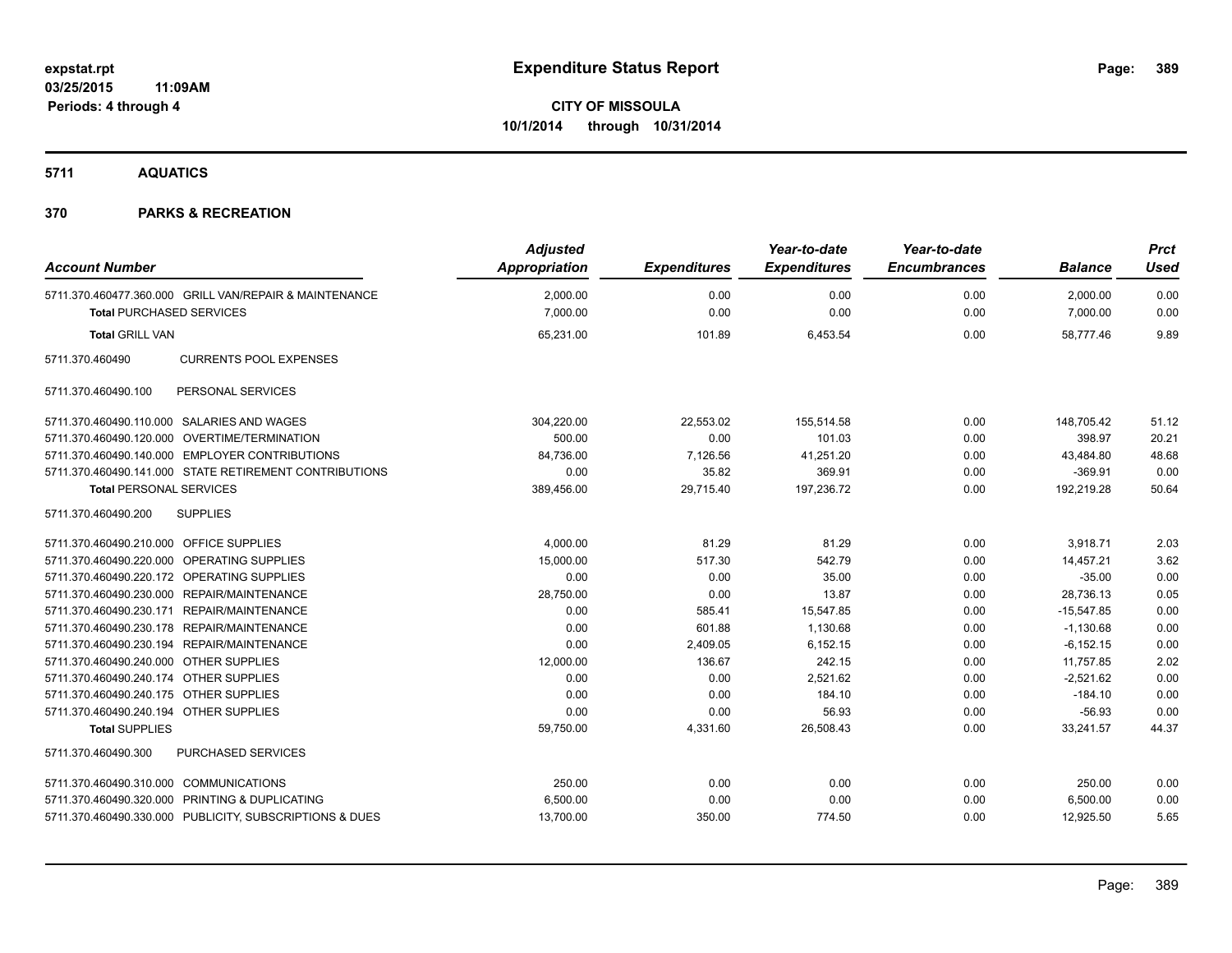**5711 AQUATICS**

|                                           |                                                         | <b>Adjusted</b>      |                     | Year-to-date        | Year-to-date        |                | <b>Prct</b> |
|-------------------------------------------|---------------------------------------------------------|----------------------|---------------------|---------------------|---------------------|----------------|-------------|
| <b>Account Number</b>                     |                                                         | <b>Appropriation</b> | <b>Expenditures</b> | <b>Expenditures</b> | <b>Encumbrances</b> | <b>Balance</b> | Used        |
|                                           | 5711.370.460490.330.176 PUBLICITY, SUBSCRIPTIONS & DUES | 0.00                 | 0.00                | 150.00              | 0.00                | $-150.00$      | 0.00        |
| 5711.370.460490.340.000 SEWER             |                                                         | 3,245.00             | 0.00                | 2,131.14            | 0.00                | 1,113.86       | 65.67       |
|                                           | 5711.370.460490.341.000 ELECTRICITY & NATURAL GAS       | 121,000.00           | 0.00                | 23,161.75           | 0.00                | 97,838.25      | 19.14       |
| 5711.370.460490.343.000 WATER CHARGES     |                                                         | 5,556.00             | 990.25              | 2,339.81            | 0.00                | 3,216.19       | 42.11       |
| 5711.370.460490.344.000 TELEPHONE SERVICE |                                                         | 3,439.00             | 347.07              | 1,219.95            | 0.00                | 2,219.05       | 35.47       |
| 5711.370.460490.345.000 GARBAGE           |                                                         | 2,620.00             | 103.48              | 103.48              | 0.00                | 2,516.52       | 3.95        |
|                                           | 5711.370.460490.350.000 PROFESSIONAL SERVICES           | 20,000.00            | 4,153.25            | 9,514.10            | 0.00                | 10,485.90      | 47.57       |
|                                           | 5711.370.460490.360.000 REPAIR & MAINTENANCE            | 4,000.00             | 0.00                | 85.00               | 0.00                | 3,915.00       | 2.13        |
|                                           | 5711.370.460490.360.178 REPAIR & MAINTENANCE            | 0.00                 | 1,490.90            | 1,490.90            | 0.00                | $-1,490.90$    | 0.00        |
|                                           | 5711.370.460490.360.194 REPAIR & MAINTENANCE            | 0.00                 | 1,931.18            | 3,707.66            | 0.00                | $-3,707.66$    | 0.00        |
| 5711.370.460490.370.000 TRAVEL            |                                                         | 2,000.00             | 0.00                | 0.00                | 0.00                | 2,000.00       | 0.00        |
| 5711.370.460490.380.000 TRAINING          |                                                         | 2,000.00             | 249.00              | 986.00              | 0.00                | 1,014.00       | 49.30       |
|                                           | 5711.370.460490.390.000 OTHER PURCHASED SERVICES        | 9,000.00             | 0.00                | 121.61              | 0.00                | 8,878.39       | 1.35        |
|                                           | 5711.370.460490.390.194 OTHER PURCHASED SERVICES        | 0.00                 | 450.00              | 1,011.26            | 0.00                | $-1,011.26$    | 0.00        |
| <b>Total PURCHASED SERVICES</b>           |                                                         | 193,310.00           | 10,065.13           | 46,797.16           | 0.00                | 146,512.84     | 24.21       |
| 5711.370.460490.500                       | <b>FIXED CHARGES</b>                                    |                      |                     |                     |                     |                |             |
| 5711.370.460490.500.000 FIXED CHARGES     |                                                         | 381.00               | 0.00                | 0.00                | 0.00                | 381.00         | 0.00        |
| <b>Total FIXED CHARGES</b>                |                                                         | 381.00               | 0.00                | 0.00                | 0.00                | 381.00         | 0.00        |
| 5711.370.460490.800                       | <b>OTHER OBJECTS</b>                                    |                      |                     |                     |                     |                |             |
| <b>Total OTHER OBJECTS</b>                |                                                         | 0.00                 | 0.00                | 0.00                | 0.00                | 0.00           | 0.00        |
| 5711.370.460490.900                       | <b>CAPITAL OUTLAY</b>                                   |                      |                     |                     |                     |                |             |
| <b>Total CAPITAL OUTLAY</b>               |                                                         | 0.00                 | 0.00                | 0.00                | 0.00                | 0.00           | 0.00        |
|                                           | Total CURRENTS POOL EXPENSES                            | 642,897.00           | 44, 112. 13         | 270,542.31          | 0.00                | 372,354.69     | 42.08       |
| 5711.370.460491                           | SPLASH POOLS EXPENSES                                   |                      |                     |                     |                     |                |             |
| 5711.370.460491.100                       | PERSONAL SERVICES                                       |                      |                     |                     |                     |                |             |
|                                           | 5711.370.460491.110.000 SALARIES AND WAGES              | 204,088.00           | 6,355.32            | 73,345.39           | 0.00                | 130,742.61     | 35.94       |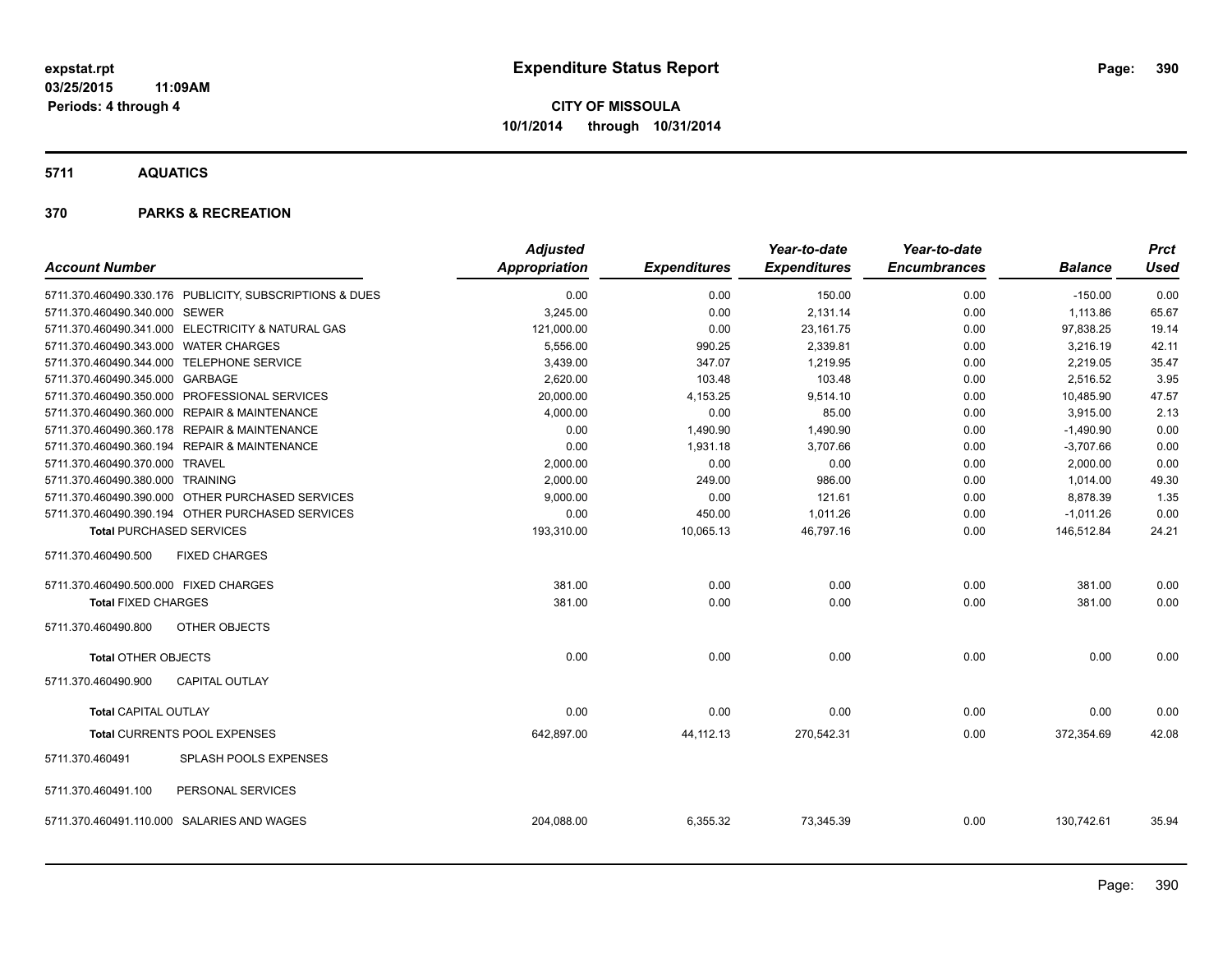**5711 AQUATICS**

| <b>Account Number</b>                                            | <b>Adjusted</b><br>Appropriation | <b>Expenditures</b> | Year-to-date<br><b>Expenditures</b> | Year-to-date<br><b>Encumbrances</b> | <b>Balance</b> | <b>Prct</b><br><b>Used</b> |
|------------------------------------------------------------------|----------------------------------|---------------------|-------------------------------------|-------------------------------------|----------------|----------------------------|
| 5711.370.460491.120.000 OVERTIME/TERMINATION                     | 500.00                           | 0.00                | 78.52                               | 0.00                                | 421.48         | 15.70                      |
| 5711.370.460491.140.000 EMPLOYER CONTRIBUTIONS                   | 45,071.00                        | 1,444.30            | 13,508.22                           | 0.00                                | 31,562.78      | 29.97                      |
| <b>Total PERSONAL SERVICES</b>                                   | 249,659.00                       | 7,799.62            | 86,932.13                           | 0.00                                | 162,726.87     | 34.82                      |
| <b>SUPPLIES</b><br>5711.370.460491.200                           |                                  |                     |                                     |                                     |                |                            |
| 5711.370.460491.210.000 OFFICE SUPPLIES                          | 500.00                           | 0.00                | 0.00                                | 0.00                                | 500.00         | 0.00                       |
| 5711.370.460491.220.000 OPERATING SUPPLIES                       | 15,000.00                        | 0.00                | 0.00                                | 0.00                                | 15,000.00      | 0.00                       |
| 5711.370.460491.220.172 OPERATING SUPPLIES                       | 0.00                             | 0.00                | 484.60                              | 0.00                                | $-484.60$      | 0.00                       |
| 5711.370.460491.220.174 OPERATING SUPPLIES                       | 0.00                             | 0.00                | 1,365.51                            | 0.00                                | $-1,365.51$    | 0.00                       |
| 5711.370.460491.220.194 OPERATING SUPPLIES                       | 0.00                             | 0.00                | 618.43                              | 0.00                                | $-618.43$      | 0.00                       |
| 5711.370.460491.230.000 REPAIR/MAINTENANCE                       | 29,250.00                        | 23.98               | 81.90                               | 0.00                                | 29,168.10      | 0.28                       |
| 5711.370.460491.230.171 REPAIR/MAINTENANCE                       | 0.00                             | 0.00                | 14,489.34                           | 0.00                                | $-14,489.34$   | 0.00                       |
| 5711.370.460491.230.174 REPAIR/MAINTENANCE                       | 0.00                             | 0.00                | 150.42                              | 0.00                                | $-150.42$      | 0.00                       |
| 5711.370.460491.230.178 REPAIR/MAINTENANCE                       | 0.00                             | 416.67              | 2,224.73                            | 0.00                                | $-2,224.73$    | 0.00                       |
| 5711.370.460491.230.194 REPAIR/MAINTENANCE                       | 0.00                             | 486.28              | 2,611.14                            | 0.00                                | $-2,611.14$    | 0.00                       |
| 5711.370.460491.240.000 OTHER SUPPLIES                           | 74,000.00                        | 0.00                | 0.00                                | 0.00                                | 74,000.00      | 0.00                       |
| 5711.370.460491.240.171 OTHER SUPPLIES                           | 0.00                             | 0.00                | 1,995.90                            | 0.00                                | $-1,995.90$    | 0.00                       |
| 5711.370.460491.240.174 OTHER SUPPLIES                           | 0.00                             | 295.67              | 45,937.80                           | 0.00                                | $-45,937.80$   | 0.00                       |
| 5711.370.460491.240.175 OTHER SUPPLIES                           | 0.00                             | 555.00              | 765.69                              | 0.00                                | $-765.69$      | 0.00                       |
| 5711.370.460491.240.180 OTHER SUPPLIES-MERCHANDISE SALES FRNTDSK | 0.00                             | 0.00                | 1,477.46                            | 0.00                                | $-1,477.46$    | 0.00                       |
| <b>Total SUPPLIES</b>                                            | 118,750.00                       | 1,777.60            | 72,202.92                           | 0.00                                | 46,547.08      | 60.80                      |
| 5711.370.460491.300<br>PURCHASED SERVICES                        |                                  |                     |                                     |                                     |                |                            |
| 5711.370.460491.310.000 COMMUNICATIONS                           | 250.00                           | 0.00                | 0.00                                | 0.00                                | 250.00         | 0.00                       |
| 5711.370.460491.320.000 PRINTING & DUPLICATING                   | 4,000.00                         | 0.00                | 575.00                              | 0.00                                | 3,425.00       | 14.38                      |
| 5711.370.460491.320.174 PRINTING & DUPLICATING                   | 0.00                             | 0.00                | 405.00                              | 0.00                                | $-405.00$      | 0.00                       |
| 5711.370.460491.330.000 PUBLICITY, SUBSCRIPTIONS & DUES          | 3,500.00                         | 0.00                | 2,376.50                            | 0.00                                | 1,123.50       | 67.90                      |
| 5711.370.460491.330.176 PUBLICITY, SUBSCRIPTIONS & DUES          | 0.00                             | 0.00                | 500.00                              | 0.00                                | $-500.00$      | 0.00                       |
| 5711.370.460491.340.000 SEWER                                    | 7,030.00                         | 0.00                | 134.09                              | 0.00                                | 6,895.91       | 1.91                       |
| 5711.370.460491.341.000 ELECTRICITY & NATURAL GAS                | 65,000.00                        | 9,848.34            | 46,352.99                           | 0.00                                | 18,647.01      | 71.31                      |
| 5711.370.460491.343.000 WATER CHARGES                            | 8,088.00                         | 2,233.98            | 8,504.63                            | 0.00                                | $-416.63$      | 105.15                     |
| 5711.370.460491.344.000 TELEPHONE SERVICE                        | 4,100.00                         | 589.13              | 1,669.44                            | 0.00                                | 2,430.56       | 40.72                      |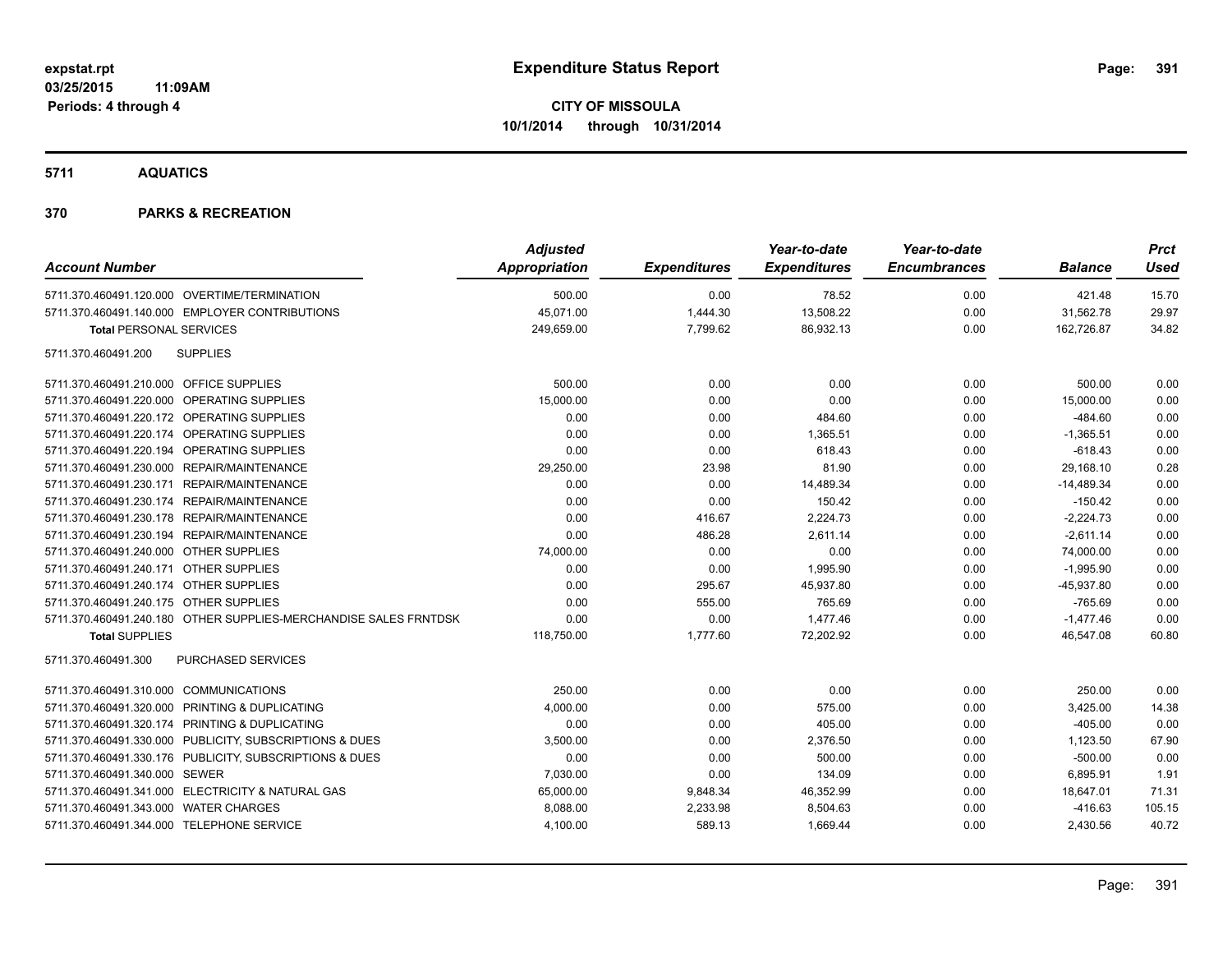#### **5711 AQUATICS**

| <b>Account Number</b>                            |                             | <b>Adjusted</b><br>Appropriation | <b>Expenditures</b> | Year-to-date<br><b>Expenditures</b> | Year-to-date<br><b>Encumbrances</b> | <b>Balance</b> | <b>Prct</b><br><b>Used</b> |
|--------------------------------------------------|-----------------------------|----------------------------------|---------------------|-------------------------------------|-------------------------------------|----------------|----------------------------|
| 5711.370.460491.345.000 GARBAGE                  |                             | 2,031.00                         | 0.00                | 693.59                              | 0.00                                | 1,337.41       | 34.15                      |
| 5711.370.460491.350.000 PROFESSIONAL SERVICES    |                             | 10,000.00                        | 0.00                | 880.00                              | 0.00                                | 9,120.00       | 8.80                       |
| 5711.370.460491.360.000 REPAIR & MAINTENANCE     |                             | 4,500.00                         | 0.00                | 883.77                              | 0.00                                | 3,616.23       | 19.64                      |
| 5711.370.460491.360.174 REPAIR & MAINTENANCE     |                             | 0.00                             | 107.89              | 107.89                              | 0.00                                | $-107.89$      | 0.00                       |
| 5711.370.460491.360.194 REPAIR & MAINTENANCE     |                             | 0.00                             | 0.00                | 681.00                              | 0.00                                | $-681.00$      | 0.00                       |
| 5711.370.460491.380.000 TRAINING                 |                             | 3,000.00                         | 0.00                | 0.00                                | 0.00                                | 3,000.00       | 0.00                       |
| 5711.370.460491.390.000 OTHER PURCHASED SERVICES |                             | 5,300.00                         | 0.00                | 170.00                              | 0.00                                | 5,130.00       | 3.21                       |
| <b>Total PURCHASED SERVICES</b>                  |                             | 116,799.00                       | 12,779.34           | 63,933.90                           | 0.00                                | 52,865.10      | 54.74                      |
| 5711.370.460491.800                              | OTHER OBJECTS               |                                  |                     |                                     |                                     |                |                            |
| <b>Total OTHER OBJECTS</b>                       |                             | 0.00                             | 0.00                | 0.00                                | 0.00                                | 0.00           | 0.00                       |
| 5711.370.460491.900                              | <b>CAPITAL OUTLAY</b>       |                                  |                     |                                     |                                     |                |                            |
| <b>Total CAPITAL OUTLAY</b>                      |                             | 0.00                             | 0.00                | 0.00                                | 0.00                                | 0.00           | 0.00                       |
| Total SPLASH POOLS EXPENSES                      |                             | 485,208.00                       | 22,356.56           | 223,068.95                          | 0.00                                | 262,139.05     | 45.97                      |
| 5711.370.460493                                  | <b>AQUATICS MAINTENANCE</b> |                                  |                     |                                     |                                     |                |                            |
| 5711.370.460493.300                              | PURCHASED SERVICES          |                                  |                     |                                     |                                     |                |                            |
| <b>Total PURCHASED SERVICES</b>                  |                             | 0.00                             | 0.00                | 0.00                                | 0.00                                | 0.00           | 0.00                       |
| 5711.370.460493.500                              | <b>FIXED CHARGES</b>        |                                  |                     |                                     |                                     |                |                            |
| <b>Total FIXED CHARGES</b>                       |                             | 0.00                             | 0.00                | 0.00                                | 0.00                                | 0.00           | 0.00                       |
| 5711.370.460493.900                              | <b>CAPITAL OUTLAY</b>       |                                  |                     |                                     |                                     |                |                            |
| 5711.370.460493.920.000 BUILDINGS                |                             | 35,000.00                        | 0.00                | 0.00                                | 0.00                                | 35,000.00      | 0.00                       |
| 5711.370.460493.930.000 IMPROVEMENTS             |                             | 0.00                             | 0.00                | 26,569.40                           | 0.00                                | $-26,569.40$   | 0.00                       |
| <b>Total AQUATICS MAINTENANCE</b>                |                             | 35,000.00                        | 0.00                | 26,569.40                           | 0.00                                | 8,430.60       | 75.91                      |
| 5711.370.460512                                  | PARK MEMORIALS              |                                  |                     |                                     |                                     |                |                            |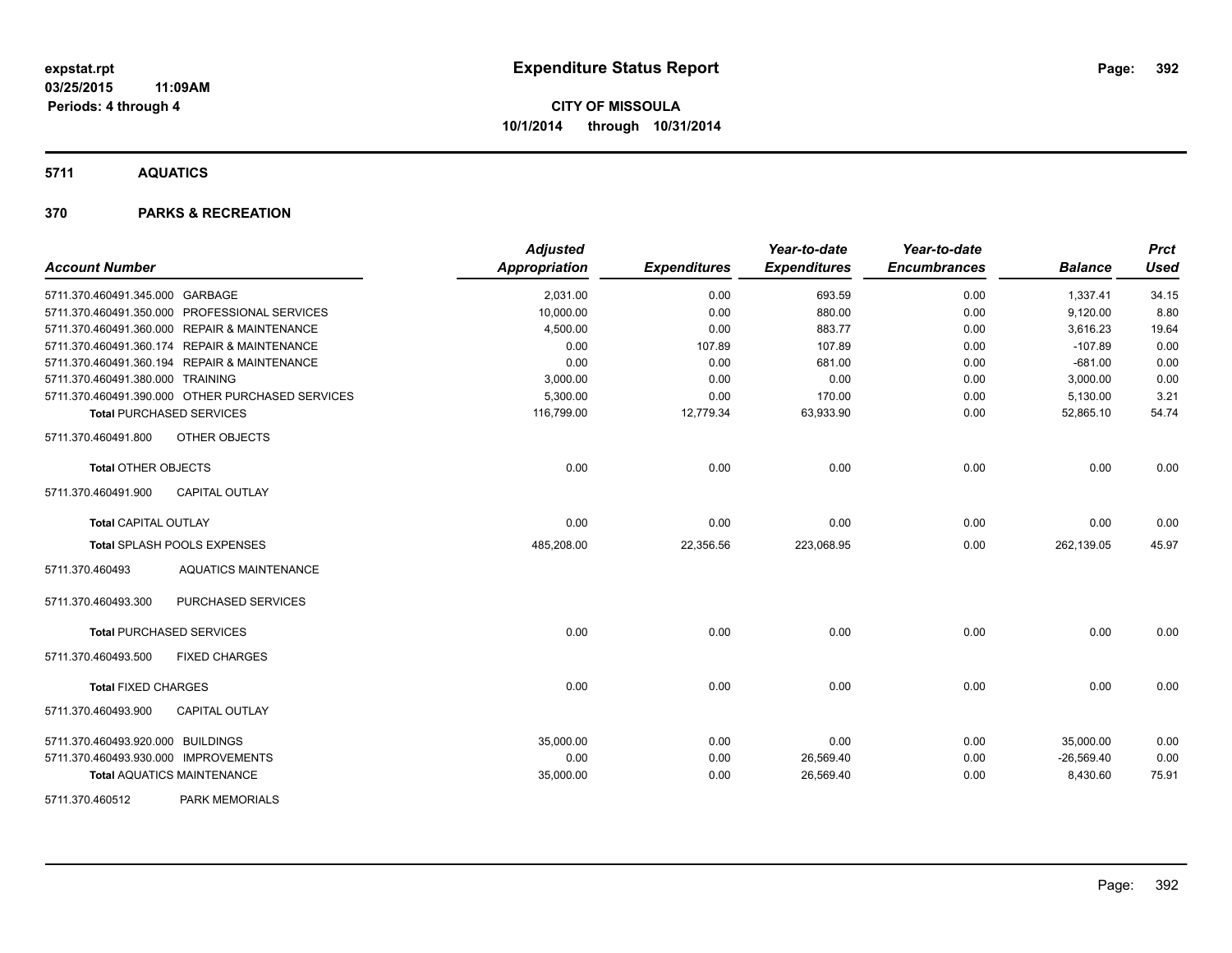**5711 AQUATICS**

#### **370 PARKS & RECREATION**

|                                 |                                                                | <b>Adjusted</b>      |                     | Year-to-date        | Year-to-date        |                | <b>Prct</b> |
|---------------------------------|----------------------------------------------------------------|----------------------|---------------------|---------------------|---------------------|----------------|-------------|
| <b>Account Number</b>           |                                                                | <b>Appropriation</b> | <b>Expenditures</b> | <b>Expenditures</b> | <b>Encumbrances</b> | <b>Balance</b> | <b>Used</b> |
| 5711.370.460512.200             | <b>SUPPLIES</b>                                                |                      |                     |                     |                     |                |             |
|                                 | 5711.370.460512.220.000 PARTNERS IN PARK/OPERATING SUPPLIES    | 15,000.00            | 0.00                | 0.00                | 0.00                | 15,000.00      | 0.00        |
|                                 | 5711.370.460512.230.000 PARTNERS IN PARK/REPAIR/MAINTENANCE    | 10,000.00            | 0.00                | 0.00                | 0.00                | 10,000.00      | 0.00        |
| <b>Total SUPPLIES</b>           |                                                                | 25,000.00            | 0.00                | 0.00                | 0.00                | 25,000.00      | 0.00        |
| 5711.370.460512.300             | PURCHASED SERVICES                                             |                      |                     |                     |                     |                |             |
|                                 | 5711.370.460512.350.000 PARTNERS IN PARK/PROFESSIONAL SERVICES | 10,000.00            | 0.00                | 0.00                | 0.00                | 10,000.00      | 0.00        |
|                                 | 5711.370.460512.360.000 PARTNERS IN PARK/REPAIR & MAINTENANCE  | 10,000.00            | 0.00                | 0.00                | 0.00                | 10,000.00      | 0.00        |
|                                 | 5711.370.460512.390.000 OTHER PURCHASED SERVICES               | 5,000.00             | 0.00                | 0.00                | 0.00                | 5,000.00       | 0.00        |
| <b>Total PURCHASED SERVICES</b> |                                                                | 25,000.00            | 0.00                | 0.00                | 0.00                | 25,000.00      | 0.00        |
| 5711.370.460512.900             | <b>CAPITAL OUTLAY</b>                                          |                      |                     |                     |                     |                |             |
|                                 | 5711.370.460512.920.000 PARTNERS IN PARK/BUILDINGS             | 10,000.00            | 0.00                | 0.00                | 0.00                | 10,000.00      | 0.00        |
|                                 | 5711.370.460512.930.000 PARTNERS IN PARK/IMPROVEMENTS          | 70,000.00            | 0.00                | 0.00                | 0.00                | 70,000.00      | 0.00        |
|                                 | 5711.370.460512.940.000 PARTNERS IN PARK/EQUIPMENT             | 20,000.00            | 0.00                | 0.00                | 0.00                | 20,000.00      | 0.00        |
| <b>Total CAPITAL OUTLAY</b>     |                                                                | 100,000.00           | 0.00                | 0.00                | 0.00                | 100,000.00     | 0.00        |
| <b>Total PARK MEMORIALS</b>     |                                                                | 150,000.00           | 0.00                | 0.00                | 0.00                | 150,000.00     | 0.00        |
| 5711.370.460519                 | <b>AQUATICS CAPITAL</b>                                        |                      |                     |                     |                     |                |             |
| 5711.370.460519.900             | <b>CAPITAL OUTLAY</b>                                          |                      |                     |                     |                     |                |             |
| <b>Total AQUATICS CAPITAL</b>   |                                                                | 0.00                 | 0.00                | 0.00                | 0.00                | 0.00           | 0.00        |
| 5711.370.490500                 | <b>DEBT PAYMENTS</b>                                           |                      |                     |                     |                     |                |             |
| 5711.370.490500.600             | <b>DEBT SERVICE</b>                                            |                      |                     |                     |                     |                |             |
| <b>Total DEBT PAYMENTS</b>      |                                                                | 0.00                 | 0.00                | 0.00                | 0.00                | 0.00           | 0.00        |
| 5711.370.490506                 | <b>CORE FINANCED EQUIPMENT</b>                                 |                      |                     |                     |                     |                |             |
|                                 |                                                                |                      |                     |                     |                     |                |             |

5711.370.490506.600 DEBT SERVICE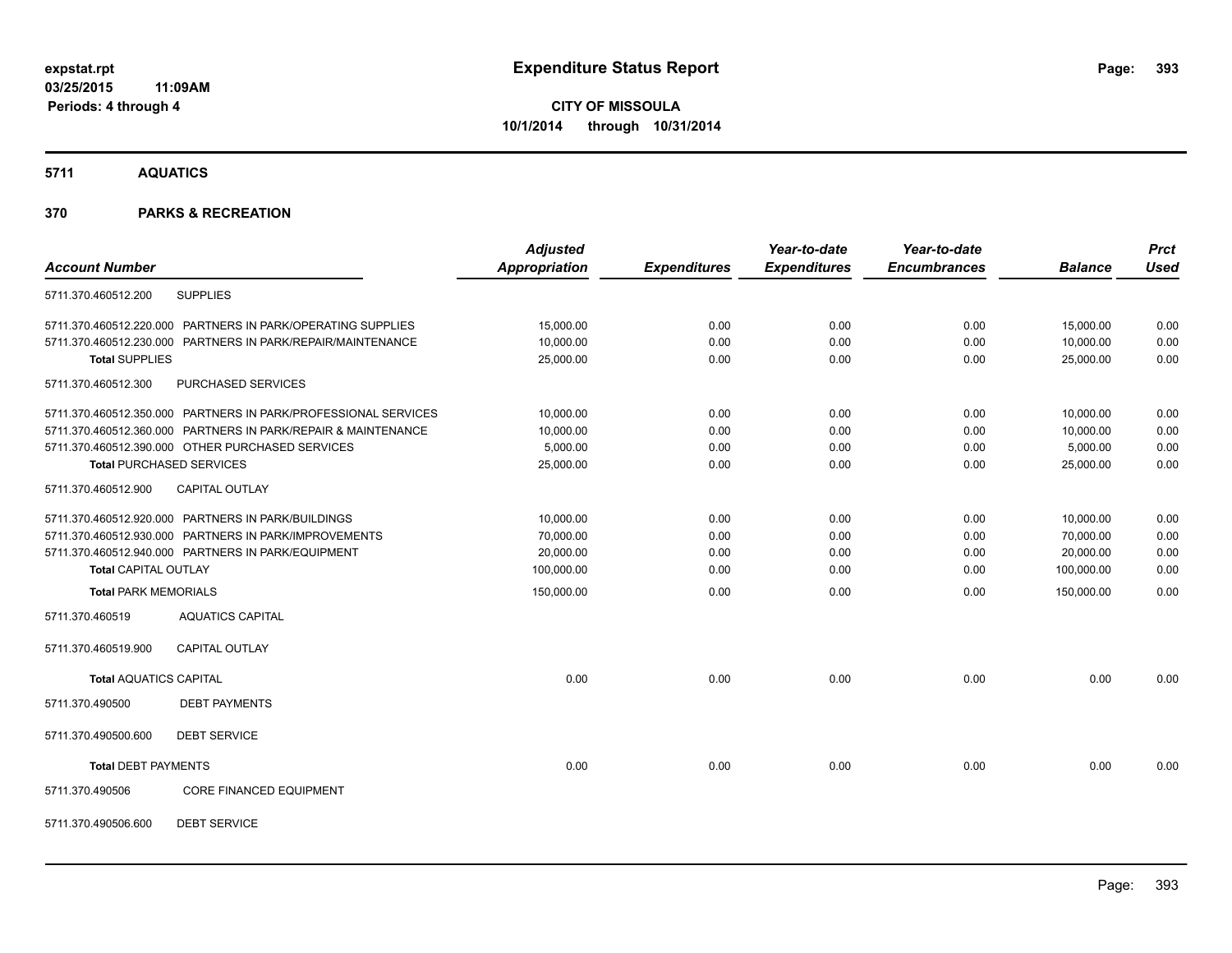**5711 AQUATICS**

| <b>Account Number</b>                            | <b>Adjusted</b><br>Appropriation | <b>Expenditures</b> | Year-to-date<br><b>Expenditures</b> | Year-to-date<br><b>Encumbrances</b> | <b>Balance</b> | <b>Prct</b><br><b>Used</b> |
|--------------------------------------------------|----------------------------------|---------------------|-------------------------------------|-------------------------------------|----------------|----------------------------|
| 5711.370.490506.610.000 GRILL VAN DEBT-PRINCIPAL | 12.377.00                        | 0.00                | 0.00                                | 0.00                                | 12.377.00      | 0.00                       |
| <b>Total CORE FINANCED EQUIPMENT</b>             | 12.377.00                        | 0.00                | 0.00                                | 0.00                                | 12.377.00      | 0.00                       |
| <b>MERCHANT SERVICES</b><br>5711.370.510110      |                                  |                     |                                     |                                     |                |                            |
| 5711.370.510110.500<br><b>FIXED CHARGES</b>      |                                  |                     |                                     |                                     |                |                            |
| 5711.370.510110.550.000 MERCHANT SERVICE FEES    | 14.000.00                        | 0.00                | 0.00                                | 0.00                                | 14.000.00      | 0.00                       |
| <b>Total MERCHANT SERVICES</b>                   | 14,000.00                        | 0.00                | 0.00                                | 0.00                                | 14.000.00      | 0.00                       |
| <b>Total PARKS &amp; RECREATION</b>              | 1.404.713.00                     | 66.570.58           | 526.634.20                          | 0.00                                | 878.078.80     | 37.49                      |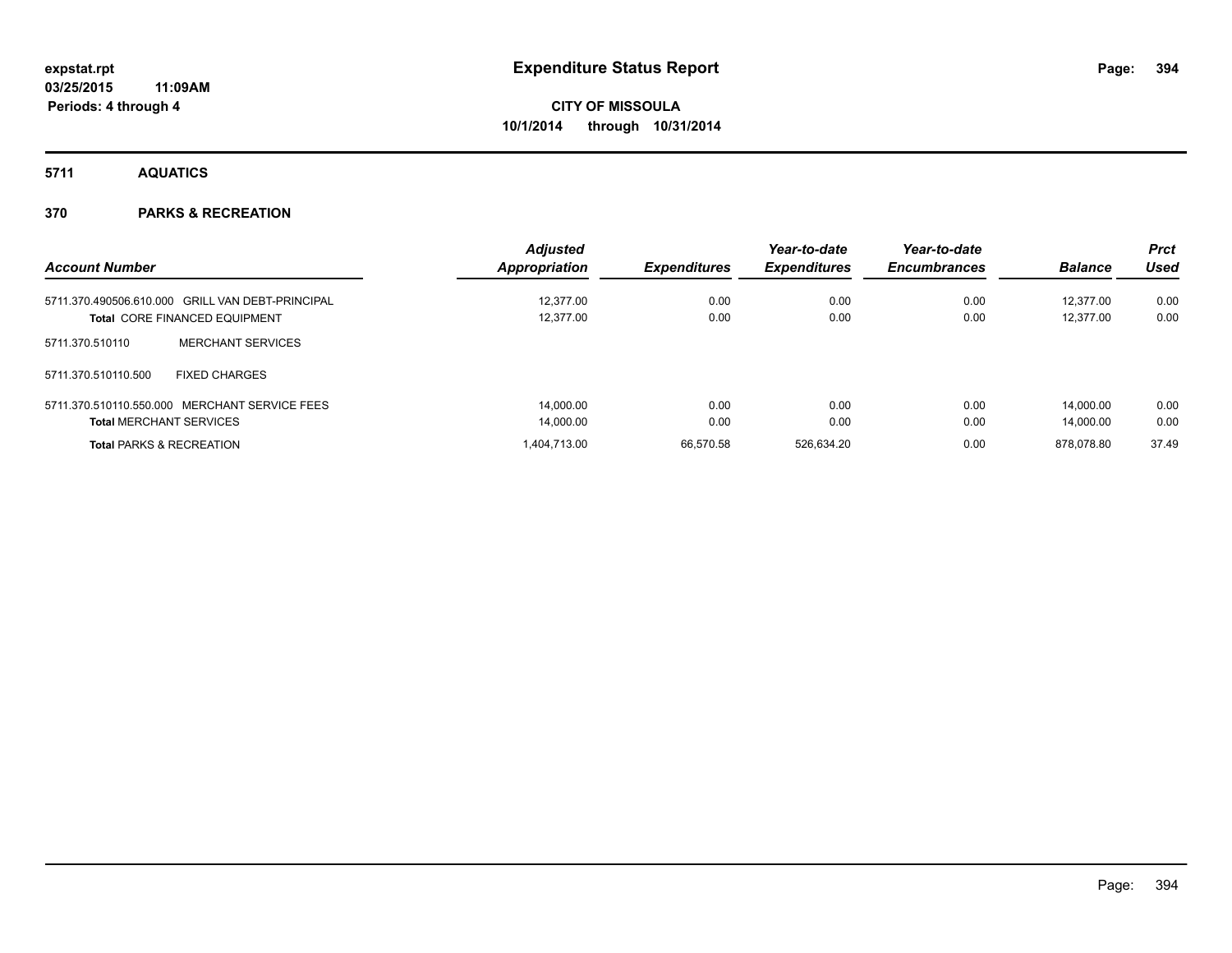**5711 AQUATICS**

#### **371 AQUATICS SALARIES**

| <b>Account Number</b>          |                                 | <b>Adjusted</b><br><b>Appropriation</b> | <b>Expenditures</b> | Year-to-date<br><b>Expenditures</b> | Year-to-date<br><b>Encumbrances</b> | <b>Balance</b> | <b>Prct</b><br><b>Used</b> |
|--------------------------------|---------------------------------|-----------------------------------------|---------------------|-------------------------------------|-------------------------------------|----------------|----------------------------|
| 5711.371.460000                | <b>CULTURE &amp; RECREATION</b> |                                         |                     |                                     |                                     |                |                            |
| 5711.371.460000.100            | PERSONAL SERVICES               |                                         |                     |                                     |                                     |                |                            |
|                                | Total CULTURE & RECREATION      | 0.00                                    | 0.00                | 0.00                                | 0.00                                | 0.00           | 0.00                       |
| 5711.371.460477                | <b>GRILL VAN</b>                |                                         |                     |                                     |                                     |                |                            |
| 5711.371.460477.100            | PERSONAL SERVICES               |                                         |                     |                                     |                                     |                |                            |
| <b>Total GRILL VAN</b>         |                                 | 0.00                                    | 0.00                | 0.00                                | 0.00                                | 0.00           | 0.00                       |
| 5711.371.460490                | <b>CURRENTS POOL EXPENSES</b>   |                                         |                     |                                     |                                     |                |                            |
| 5711.371.460490.100            | PERSONAL SERVICES               |                                         |                     |                                     |                                     |                |                            |
|                                | Total CURRENTS POOL EXPENSES    | 0.00                                    | 0.00                | 0.00                                | 0.00                                | 0.00           | 0.00                       |
| 5711.371.460491                | SPLASH POOLS EXPENSES           |                                         |                     |                                     |                                     |                |                            |
| 5711.371.460491.100            | PERSONAL SERVICES               |                                         |                     |                                     |                                     |                |                            |
| <b>Total AQUATICS SALARIES</b> |                                 | 0.00                                    | 0.00                | 0.00                                | 0.00                                | 0.00           | 0.00                       |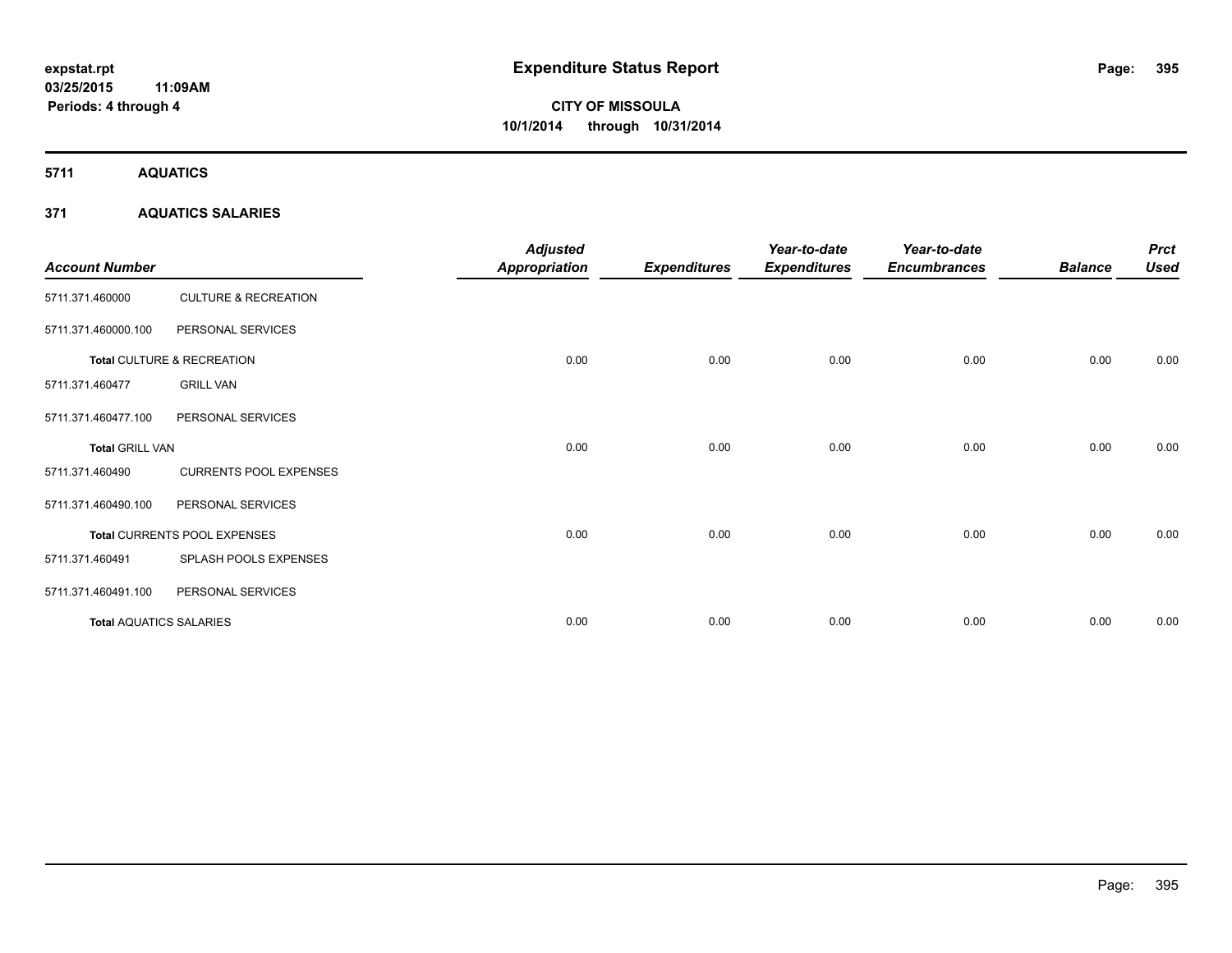**5711 AQUATICS**

#### **390 NON-DEPARTMENTAL**

| <b>Account Number</b>         |                       | <b>Adjusted</b><br><b>Appropriation</b> | <b>Expenditures</b> | Year-to-date<br><b>Expenditures</b> | Year-to-date<br><b>Encumbrances</b> | <b>Balance</b> | <b>Prct</b><br><b>Used</b> |
|-------------------------------|-----------------------|-----------------------------------------|---------------------|-------------------------------------|-------------------------------------|----------------|----------------------------|
| 5711.390.510000               | <b>MISCELLANEOUS</b>  |                                         |                     |                                     |                                     |                |                            |
| 5711.390.510000.800           | OTHER OBJECTS         |                                         |                     |                                     |                                     |                |                            |
| <b>Total OTHER OBJECTS</b>    |                       | 0.00                                    | 0.00                | 0.00                                | 0.00                                | 0.00           | 0.00                       |
| 5711.390.510000.900           | <b>CAPITAL OUTLAY</b> |                                         |                     |                                     |                                     |                |                            |
| <b>Total MISCELLANEOUS</b>    |                       | 0.00                                    | 0.00                | 0.00                                | 0.00                                | 0.00           | 0.00                       |
| <b>Total NON-DEPARTMENTAL</b> |                       | 0.00                                    | 0.00                | 0.00                                | 0.00                                | 0.00           | 0.00                       |
| <b>Total AQUATICS</b>         |                       | 1,404,713.00                            | 66,570.58           | 526,634.20                          | 0.00                                | 878.078.80     | 37.49                      |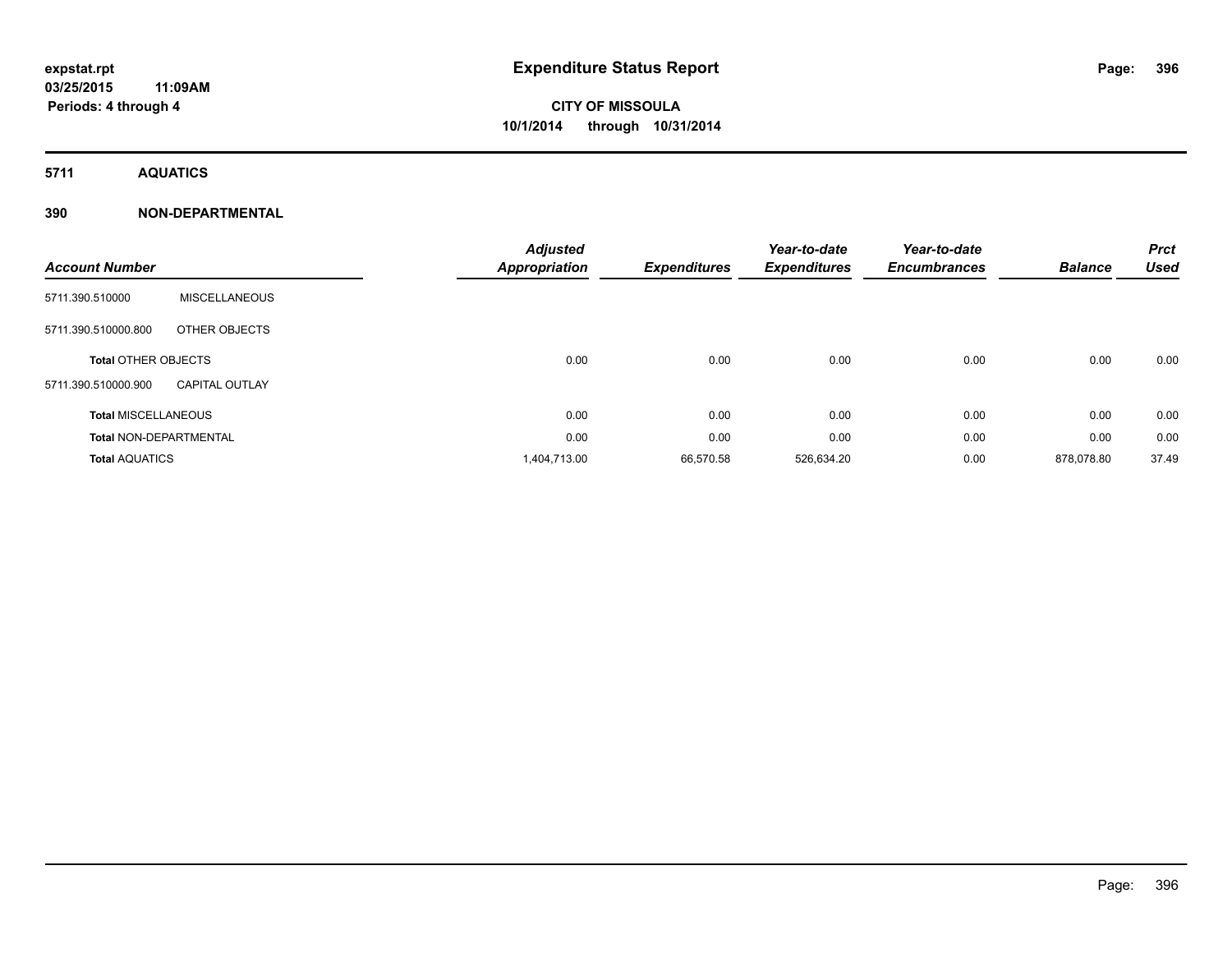### **6050 EMPLOYEE BENEFIT PLAN FUND**

|                                          |                                                     | <b>Adjusted</b> |                     | Year-to-date        | Year-to-date        |                | <b>Prct</b> |
|------------------------------------------|-----------------------------------------------------|-----------------|---------------------|---------------------|---------------------|----------------|-------------|
| <b>Account Number</b>                    |                                                     | Appropriation   | <b>Expenditures</b> | <b>Expenditures</b> | <b>Encumbrances</b> | <b>Balance</b> | Used        |
| 6050.390.520800                          | <b>EMPLOYEE BENEFITS</b>                            |                 |                     |                     |                     |                |             |
| 6050.390.520800.300                      | PURCHASED SERVICES                                  |                 |                     |                     |                     |                |             |
|                                          | 6050.390.520800.350.000 PROFESSIONAL SERVICES       | 51.840.00       | 0.00                | 0.00                | 0.00                | 51.840.00      | 0.00        |
| 6050.390.520800.351.000 INSURANCE CLAIMS |                                                     | 5.091.229.00    | 344.883.98          | 1.004.426.22        | 0.00                | 4.086.802.78   | 19.73       |
| 6050.390.520800.352.000 HEALTH PROGRAMS  |                                                     | 80.000.00       | 0.00                | 3.661.54            | 0.00                | 76.338.46      | 4.58        |
|                                          | 6050.390.520800.353.000 ADMINISTRATION EXPENDITURES | 582.161.00      | 53.566.88           | 272.302.69          | 0.00                | 309.858.31     | 46.77       |
|                                          | <b>Total EMPLOYEE BENEFIT PLAN FUND</b>             | 5.805.230.00    | 398.450.86          | 1.280.390.45        | 0.00                | 4.524.839.55   | 22.06       |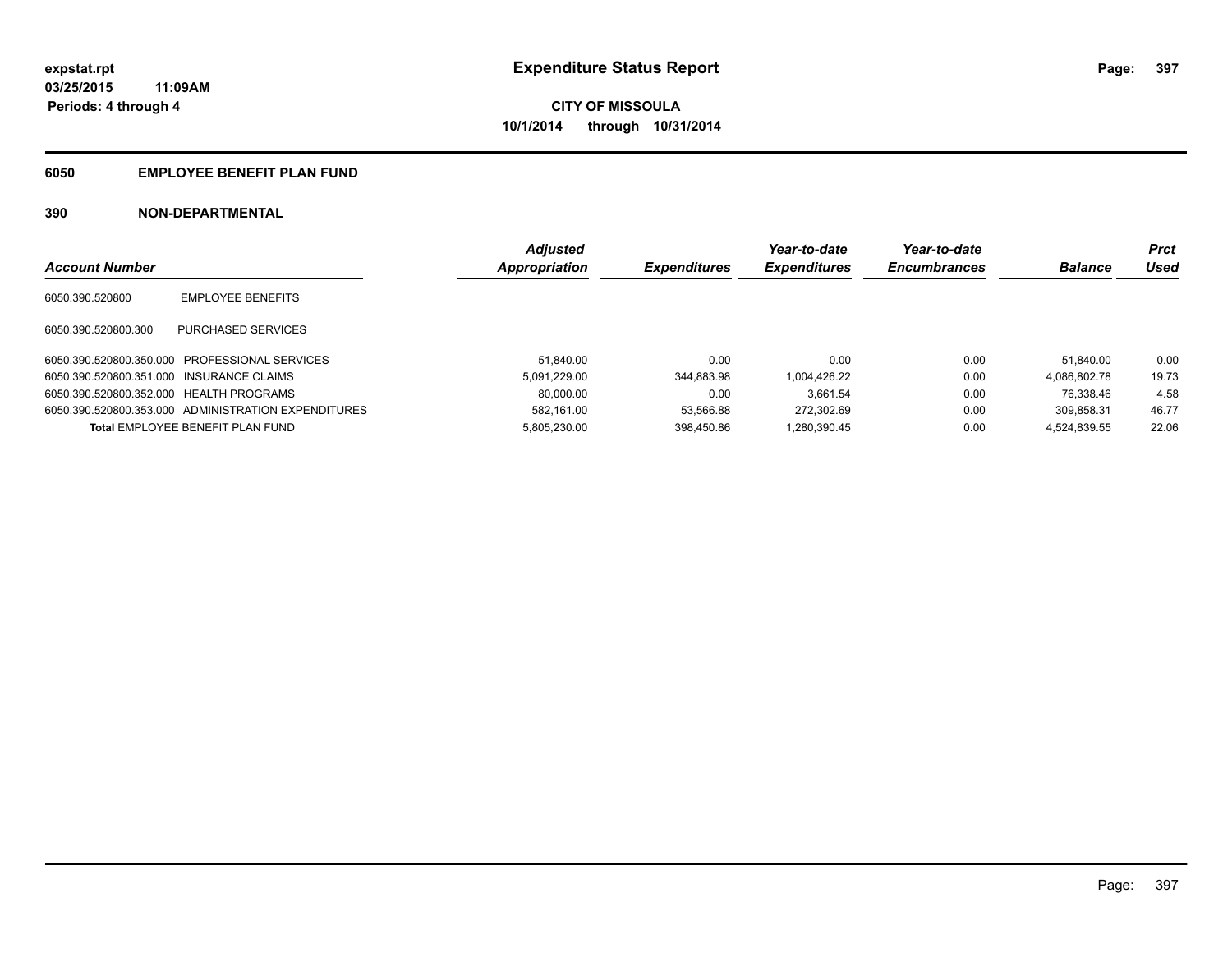#### **7370 PARKING COMMISSION FUND**

|                                           |                                                         | <b>Adjusted</b> |                     | Year-to-date        | Year-to-date        |                | <b>Prct</b> |
|-------------------------------------------|---------------------------------------------------------|-----------------|---------------------|---------------------|---------------------|----------------|-------------|
| <b>Account Number</b>                     |                                                         | Appropriation   | <b>Expenditures</b> | <b>Expenditures</b> | <b>Encumbrances</b> | <b>Balance</b> | <b>Used</b> |
| 7370.395.430266                           | PARKING DIVISION                                        |                 |                     |                     |                     |                |             |
| 7370.395.430266.100                       | PERSONAL SERVICES                                       |                 |                     |                     |                     |                |             |
|                                           | 7370.395.430266.110.000 SALARIES AND WAGES              | 417,868.00      | 31,773.56           | 139,790.22          | 0.00                | 278,077.78     | 33.45       |
| 7370.395.430266.120.000                   | OVERTIME/TERMINATION                                    | 7,234.00        | 17.01               | 21.35               | 0.00                | 7,212.65       | 0.30        |
|                                           | 7370.395.430266.140.000 EMPLOYER CONTRIBUTIONS          | 198.517.00      | 13,653.24           | 69.326.81           | 0.00                | 129.190.19     | 34.92       |
|                                           | 7370.395.430266.141.000 STATE RETIREMENT CONTRIBUTIONS  | 0.00            | 42.03               | 200.67              | 0.00                | $-200.67$      | 0.00        |
| <b>Total PERSONAL SERVICES</b>            |                                                         | 623,619.00      | 45,485.84           | 209,339.05          | 0.00                | 414,279.95     | 33.57       |
| 7370.395.430266.200                       | <b>SUPPLIES</b>                                         |                 |                     |                     |                     |                |             |
| 7370.395.430266.210.000 OFFICE SUPPLIES   |                                                         | 5.400.00        | 302.43              | 3,342.36            | 0.00                | 2,057.64       | 61.90       |
| 7370.395.430266.220.000                   | OPERATING SUPPLIES                                      | 15,000.00       | $-811.06$           | 2,153.74            | 0.00                | 12,846.26      | 14.36       |
| 7370.395.430266.220.311 CLOTHING SUPPLIES |                                                         | 0.00            | 352.91              | 1,205.88            | 0.00                | $-1,205.88$    | 0.00        |
| 7370.395.430266.230.000                   | REPAIR/MAINTENANCE                                      | 18,000.00       | 0.00                | 316.94              | 0.00                | 17,683.06      | 1.76        |
| 7370.395.430266.231.000 GASOLINE          |                                                         | 8,000.00        | 382.42              | 1,247.83            | 0.00                | 6,752.17       | 15.60       |
| <b>Total SUPPLIES</b>                     |                                                         | 46,400.00       | 226.70              | 8,266.75            | 0.00                | 38,133.25      | 17.82       |
| 7370.395.430266.300                       | PURCHASED SERVICES                                      |                 |                     |                     |                     |                |             |
| 7370.395.430266.310.000                   | <b>COMMUNICATIONS</b>                                   | 17,338.00       | 716.33              | 2,849.64            | 0.00                | 14,488.36      | 16.44       |
|                                           | 7370.395.430266.320.000 PRINTING & DUPLICATING          | 10,000.00       | 763.40              | 5,175.33            | 0.00                | 4,824.67       | 51.75       |
|                                           | 7370.395.430266.330.000 PUBLICITY, SUBSCRIPTIONS & DUES | 5,000.00        | 0.00                | 0.00                | 0.00                | 5.000.00       | 0.00        |
| 7370.395.430266.340.000 SEWER             |                                                         | 137.00          | 0.00                | 70.25               | 0.00                | 66.75          | 51.28       |
|                                           | 7370.395.430266.341.000 ELECTRICITY & NATURAL GAS       | 36,440.00       | 3,313.87            | 9,849.44            | 0.00                | 26,590.56      | 27.03       |
| 7370.395.430266.343.000                   | <b>WATER CHARGES</b>                                    | 4,000.00        | 510.20              | 1,933.33            | 0.00                | 2,066.67       | 48.33       |
|                                           | 7370.395.430266.343.717 MARKET ON FRONT WATER CHARGES   | 0.00            | 189.04              | 579.15              | 0.00                | $-579.15$      | 0.00        |
|                                           | 7370.395.430266.344.000 TELEPHONE SERVICE               | 5,200.00        | 373.99              | 1,099.90            | 0.00                | 4,100.10       | 21.15       |
| 7370.395.430266.345.000 GARBAGE           |                                                         | 3,000.00        | 251.57              | 986.99              | 0.00                | 2,013.01       | 32.90       |
| 7370.395.430266.345.717                   | GARBAGE                                                 | 0.00            | 117.65              | 487.53              | 0.00                | $-487.53$      | 0.00        |
|                                           | 7370.395.430266.350.000 PROFESSIONAL SERVICES           | 61,250.00       | 0.00                | 65.00               | 0.00                | 61,185.00      | 0.11        |
| 7370.395.430266.350.700 ACCOUNTING        |                                                         | 0.00            | 0.00                | 885.00              | 0.00                | $-885.00$      | 0.00        |
|                                           | 7370.395.430266.350.702 SECURITY FOR GARAGES            | 0.00            | 1,071.00            | 4,088.50            | 0.00                | $-4,088.50$    | 0.00        |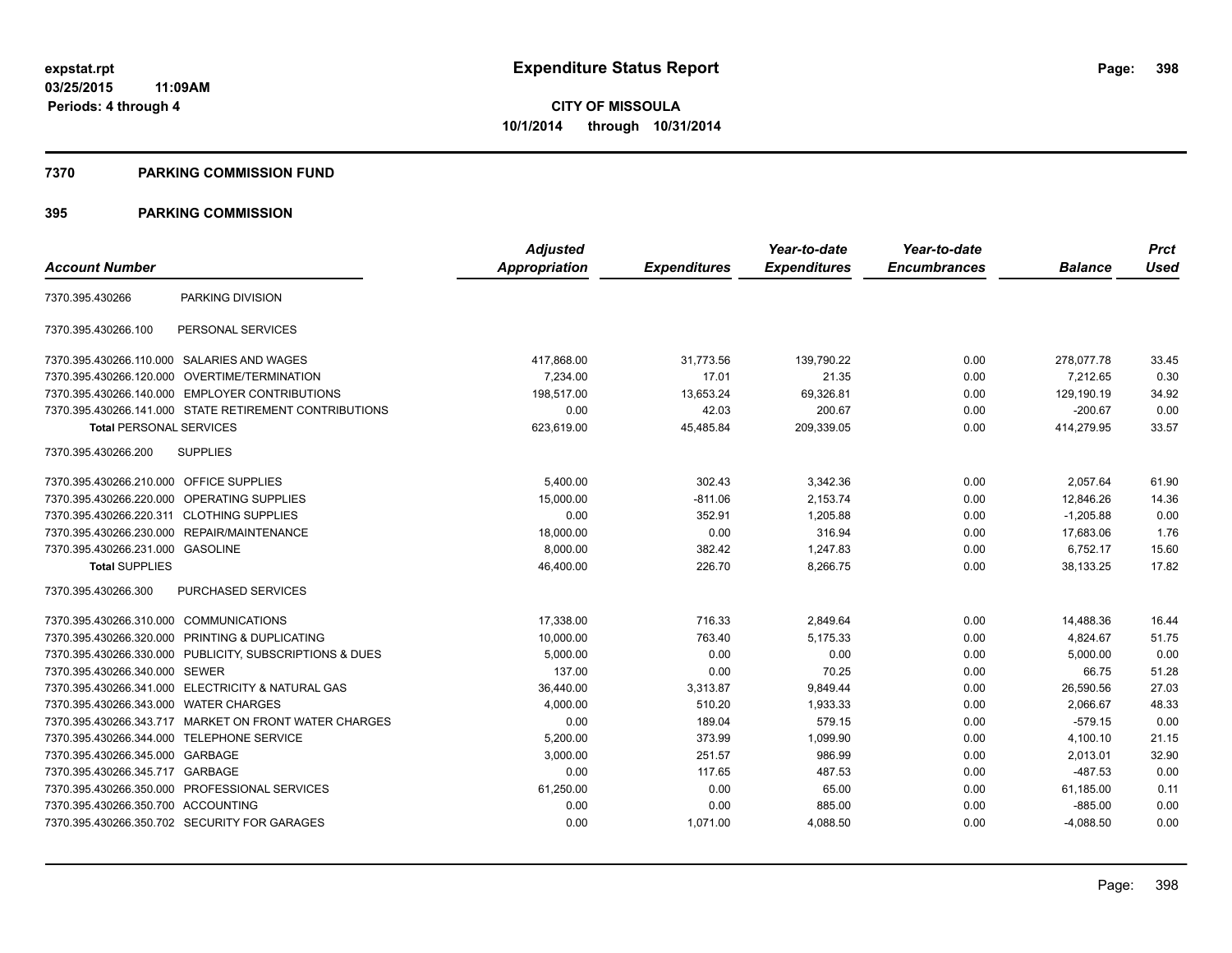#### **7370 PARKING COMMISSION FUND**

| <b>Account Number</b>                                    | <b>Adjusted</b><br>Appropriation | <b>Expenditures</b> | Year-to-date<br><b>Expenditures</b> | Year-to-date<br><b>Encumbrances</b> | <b>Balance</b> | <b>Prct</b><br><b>Used</b> |
|----------------------------------------------------------|----------------------------------|---------------------|-------------------------------------|-------------------------------------|----------------|----------------------------|
| 7370.395.430266.350.703 STATE LICENSE INQUIRY            | 0.00                             | 95.36               | 252.48                              | 0.00                                | $-252.48$      | 0.00                       |
| 7370.395.430266.360.000 REPAIR & MAINTENANCE             | 72,500.00                        | 0.00                | $-2.04$                             | 0.00                                | 72,502.04      | 0.00                       |
| 7370.395.430266.360.710 REPAIR & MAINTENANCE             | 0.00                             | 0.00                | 553.50                              | 0.00                                | $-553.50$      | 0.00                       |
| 7370.395.430266.360.711 REPAIR & MAINTENANCE             | 0.00                             | 0.00                | 2,888.76                            | 0.00                                | $-2,888.76$    | 0.00                       |
| 7370.395.430266.360.712 REPAIR & MAINTENANCE             | 0.00                             | 4,541.00            | 10.295.57                           | 0.00                                | $-10.295.57$   | 0.00                       |
| 7370.395.430266.360.713 REPAIR & MAINTENANCE             | 0.00                             | 631.00              | 11,825.07                           | 0.00                                | $-11,825.07$   | 0.00                       |
| 7370.395.430266.360.714 BANK ST/REPAIR & MAINTENANCE     | 0.00                             | 394.25              | 1,388.00                            | 0.00                                | $-1,388.00$    | 0.00                       |
| 7370.395.430266.360.715 REPAIR & MAINTENANCE             | 0.00                             | 3,663.77            | 9,085.97                            | 0.00                                | $-9,085.97$    | 0.00                       |
| 7370.395.430266.360.716 REPAIR & MAINTENANCE             | 0.00                             | 3,113.12            | 3,213.73                            | 0.00                                | $-3,213.73$    | 0.00                       |
| 7370.395.430266.370.000 TRAVEL                           | 1,600.00                         | 0.00                | 1,403.94                            | 0.00                                | 196.06         | 87.75                      |
| 7370.395.430266.380.000 TRAINING                         | 1,900.00                         | 121.43              | 210.43                              | 0.00                                | 1,689.57       | 11.08                      |
| 7370.395.430266.390.000 OTHER PURCHASED SERVICES         | 161,059.00                       | 0.00                | 0.00                                | 0.00                                | 161,059.00     | 0.00                       |
| 7370.395.430266.390.044 JANITORIAL                       | 0.00                             | 809.65              | 3,189.22                            | 0.00                                | $-3,189.22$    | 0.00                       |
| <b>Total PURCHASED SERVICES</b>                          | 379,424.00                       | 20,676.63           | 72,374.69                           | 0.00                                | 307,049.31     | 19.07                      |
| 7370.395.430266.400<br><b>BUILDING MATERIALS</b>         |                                  |                     |                                     |                                     |                |                            |
| <b>Total BUILDING MATERIALS</b>                          | 0.00                             | 0.00                | 0.00                                | 0.00                                | 0.00           | 0.00                       |
| 7370.395.430266.500<br><b>FIXED CHARGES</b>              |                                  |                     |                                     |                                     |                |                            |
| 7370.395.430266.500.000 FIXED CHARGES                    | 190,121.00                       | 0.00                | 0.00                                | 0.00                                | 190,121.00     | 0.00                       |
| 7370.395.430266.500.731 FIXED CHARGES                    | 0.00                             | 2,550.00            | 2,550.00                            | 0.00                                | $-2,550.00$    | 0.00                       |
| 7370.395.430266.500.733 FIXED CHARGES                    | 0.00                             | 0.00                | 3,300.00                            | 0.00                                | $-3,300.00$    | 0.00                       |
| <b>Total FIXED CHARGES</b>                               | 190,121.00                       | 2,550.00            | 5,850.00                            | 0.00                                | 184,271.00     | 3.08                       |
| <b>DEBT SERVICE</b><br>7370.395.430266.600               |                                  |                     |                                     |                                     |                |                            |
| <b>Total DEBT SERVICE</b>                                | 0.00                             | 0.00                | 0.00                                | 0.00                                | 0.00           | 0.00                       |
| 7370.395.430266.700<br><b>GRANTS &amp; CONTRIBUTIONS</b> |                                  |                     |                                     |                                     |                |                            |
| 7370.395.430266.700.000 GRANTS & CONTRIBUTIONS           | 74,000.00                        | 5,500.00            | 23,006.75                           | 0.00                                | 50,993.25      | 31.09                      |
| Total GRANTS & CONTRIBUTIONS                             | 74,000.00                        | 5,500.00            | 23,006.75                           | 0.00                                | 50,993.25      | 31.09                      |
| OTHER OBJECTS<br>7370.395.430266.800                     |                                  |                     |                                     |                                     |                |                            |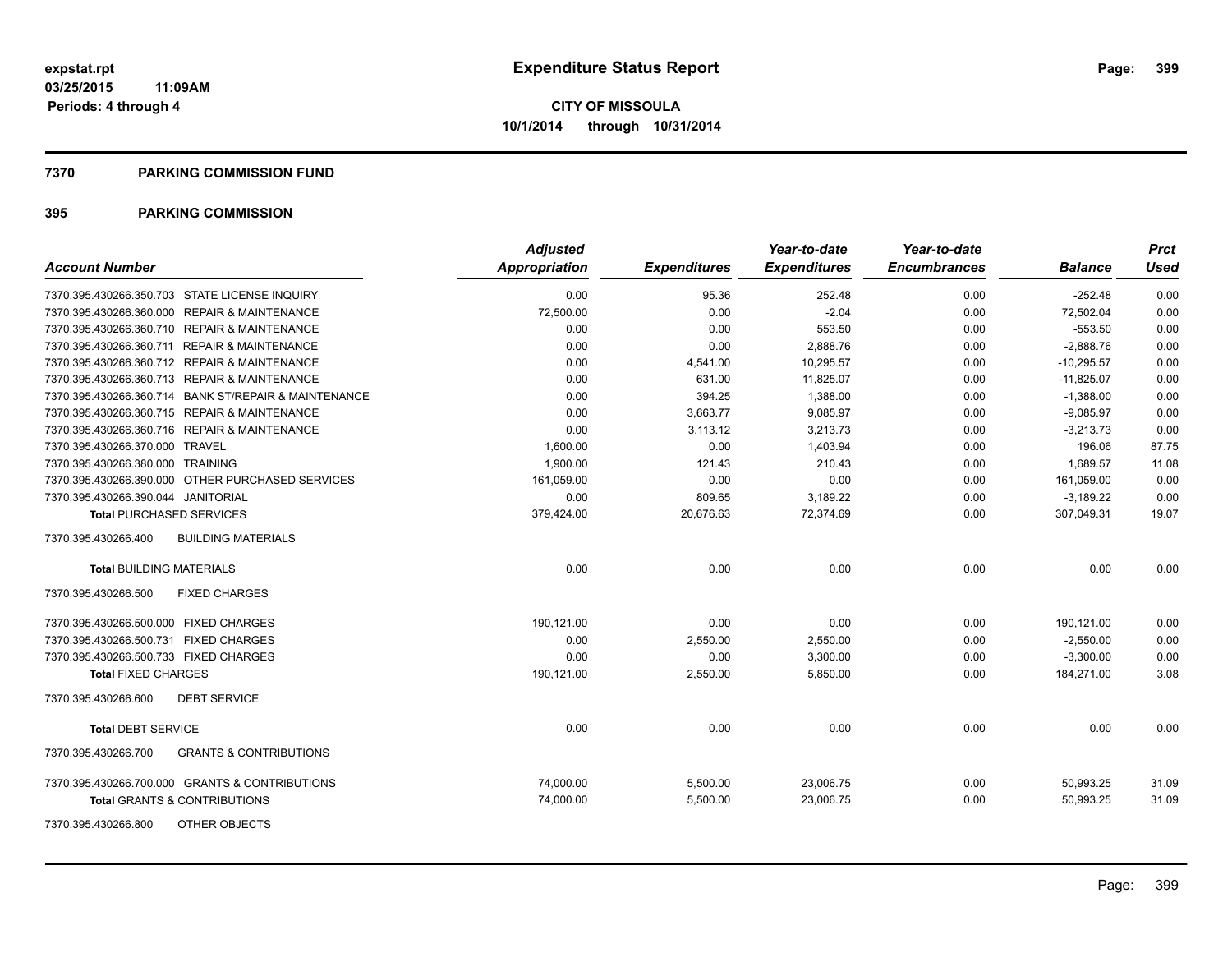#### **7370 PARKING COMMISSION FUND**

|                                     |                                                                                            | <b>Adjusted</b>              |                        | Year-to-date           | Year-to-date        |                              | <b>Prct</b>  |
|-------------------------------------|--------------------------------------------------------------------------------------------|------------------------------|------------------------|------------------------|---------------------|------------------------------|--------------|
| <b>Account Number</b>               |                                                                                            | <b>Appropriation</b>         | <b>Expenditures</b>    | <b>Expenditures</b>    | <b>Encumbrances</b> | <b>Balance</b>               | <b>Used</b>  |
| 7370.395.430266.845.000 CONTINGENCY | 7370.395.430266.820.000 TRANSFERS TO OTHER FUNDS                                           | 162,328.00<br>48,965.00      | 0.00<br>0.00           | 0.00<br>0.00           | 0.00<br>0.00        | 162,328.00<br>48,965.00      | 0.00<br>0.00 |
| Total OTHER OBJECTS                 |                                                                                            | 211,293.00                   | 0.00                   | 0.00                   | 0.00                | 211,293.00                   | 0.00         |
| 7370.395.430266.900                 | <b>CAPITAL OUTLAY</b>                                                                      |                              |                        |                        |                     |                              |              |
| <b>Total CAPITAL OUTLAY</b>         | 7370.395.430266.940.000 MACHINERY & EQUIPMENT                                              | 1,000,000.00<br>1,000,000.00 | 0.00<br>0.00           | 0.00<br>0.00           | 0.00<br>0.00        | 1,000,000.00<br>1,000,000.00 | 0.00<br>0.00 |
| <b>Total PARKING DIVISION</b>       |                                                                                            | 2,524,857.00                 | 74,439.17              | 318,837.24             | 0.00                | 2,206,019.76                 | 12.63        |
| 7370.395.430267                     | ON STREET TECHNOLOGY PROJECT                                                               |                              |                        |                        |                     |                              |              |
| 7370.395.430267.900                 | CAPITAL OUTLAY                                                                             |                              |                        |                        |                     |                              |              |
|                                     | 7370.395.430267.940.000 ON STREET TECHNOLOGY PROJECT<br>Total ON STREET TECHNOLOGY PROJECT | 0.00<br>0.00                 | 10,066.00<br>10,066.00 | 17,615.50<br>17,615.50 | 0.00<br>0.00        | $-17,615.50$<br>$-17,615.50$ | 0.00<br>0.00 |
| 7370.395.430271                     | <b>TICKET DIVISION</b>                                                                     |                              |                        |                        |                     |                              |              |
| 7370.395.430271.100                 | PERSONAL SERVICES                                                                          |                              |                        |                        |                     |                              |              |
| <b>Total TICKET DIVISION</b>        |                                                                                            | 0.00                         | 0.00                   | 0.00                   | 0.00                | 0.00                         | 0.00         |
| 7370.395.430622                     | REVISED STEP SEWER DESIGN                                                                  |                              |                        |                        |                     |                              |              |
| 7370.395.430622.200                 | <b>SUPPLIES</b>                                                                            |                              |                        |                        |                     |                              |              |
|                                     | Total REVISED STEP SEWER DESIGN                                                            | 0.00                         | 0.00                   | 0.00                   | 0.00                | 0.00                         | 0.00         |
| 7370.395.499999                     | <b>NEW REQUESTS</b>                                                                        |                              |                        |                        |                     |                              |              |
| 7370.395.499999.100                 | PERSONAL SERVICES                                                                          |                              |                        |                        |                     |                              |              |
| <b>Total NEW REQUESTS</b>           |                                                                                            | 0.00                         | 0.00                   | 0.00                   | 0.00                | 0.00                         | 0.00         |
| 7370.395.510110                     | <b>MERCHANT SERVICES</b>                                                                   |                              |                        |                        |                     |                              |              |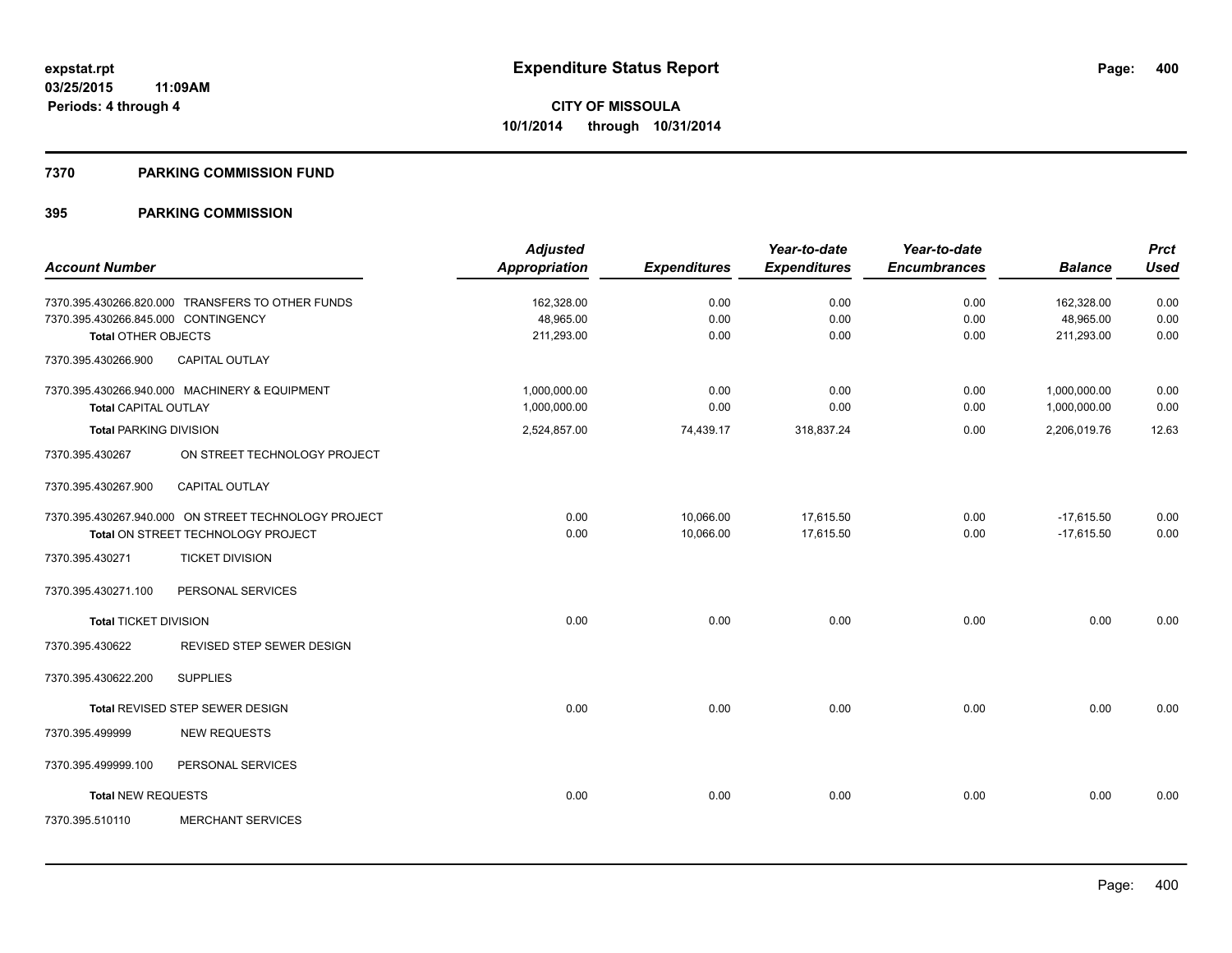### **7370 PARKING COMMISSION FUND**

| <b>Account Number</b>                       | <b>Adjusted</b><br>Appropriation | <i><b>Expenditures</b></i> | Year-to-date<br><b>Expenditures</b> | Year-to-date<br><b>Encumbrances</b> | <b>Balance</b> | <b>Prct</b><br>Used |
|---------------------------------------------|----------------------------------|----------------------------|-------------------------------------|-------------------------------------|----------------|---------------------|
| 7370.395.510110.500<br><b>FIXED CHARGES</b> |                                  |                            |                                     |                                     |                |                     |
| <b>Total MERCHANT SERVICES</b>              | 0.00                             | 0.00                       | 0.00                                | 0.00                                | 0.00           | 0.00                |
| <b>Total PARKING COMMISSION</b>             | 2,524,857.00                     | 84,505.17                  | 336,452.74                          | 0.00                                | 2.188.404.26   | 13.33               |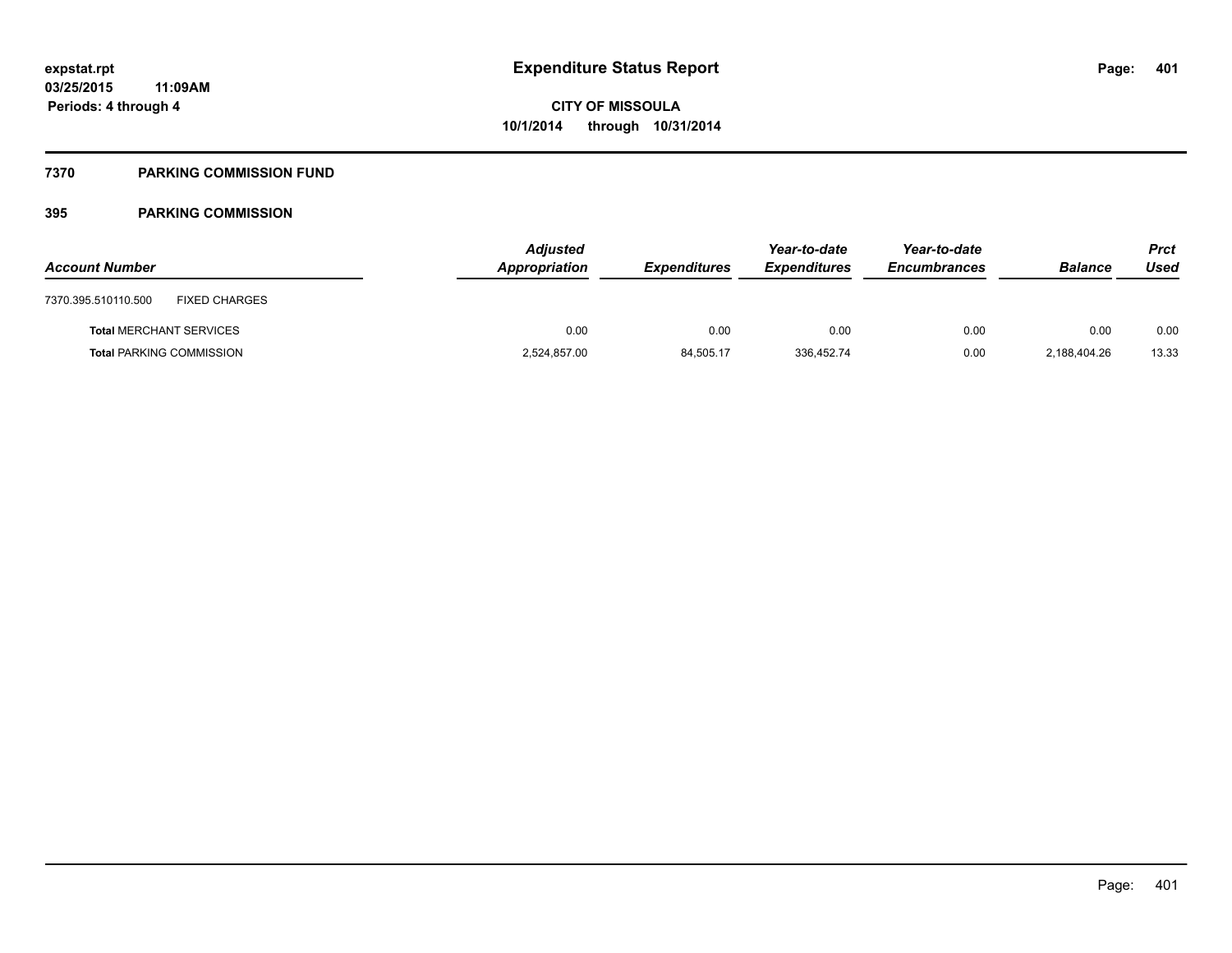#### **7370 PARKING COMMISSION FUND**

#### **900 DEPRECIATION**

| <b>Account Number</b>      |                                      | <b>Adjusted</b><br><b>Appropriation</b> | <b>Expenditures</b> | Year-to-date<br><b>Expenditures</b> | Year-to-date<br><b>Encumbrances</b> | <b>Balance</b> | <b>Prct</b><br><b>Used</b> |
|----------------------------|--------------------------------------|-----------------------------------------|---------------------|-------------------------------------|-------------------------------------|----------------|----------------------------|
|                            |                                      |                                         |                     |                                     |                                     |                |                            |
| 7370.900.510000            | <b>MISCELLANEOUS</b>                 |                                         |                     |                                     |                                     |                |                            |
| 7370.900.510000.800        | OTHER OBJECTS                        |                                         |                     |                                     |                                     |                |                            |
| <b>Total OTHER OBJECTS</b> |                                      | 0.00                                    | 0.00                | 0.00                                | 0.00                                | 0.00           | 0.00                       |
| 7370.900.510000.900        | <b>CAPITAL OUTLAY</b>                |                                         |                     |                                     |                                     |                |                            |
| <b>Total DEPRECIATION</b>  |                                      | 0.00                                    | 0.00                | 0.00                                | 0.00                                | 0.00           | 0.00                       |
|                            | <b>Total PARKING COMMISSION FUND</b> | 2,524,857.00                            | 84,505.17           | 336,452.74                          | 0.00                                | 2,188,404.26   | 13.33                      |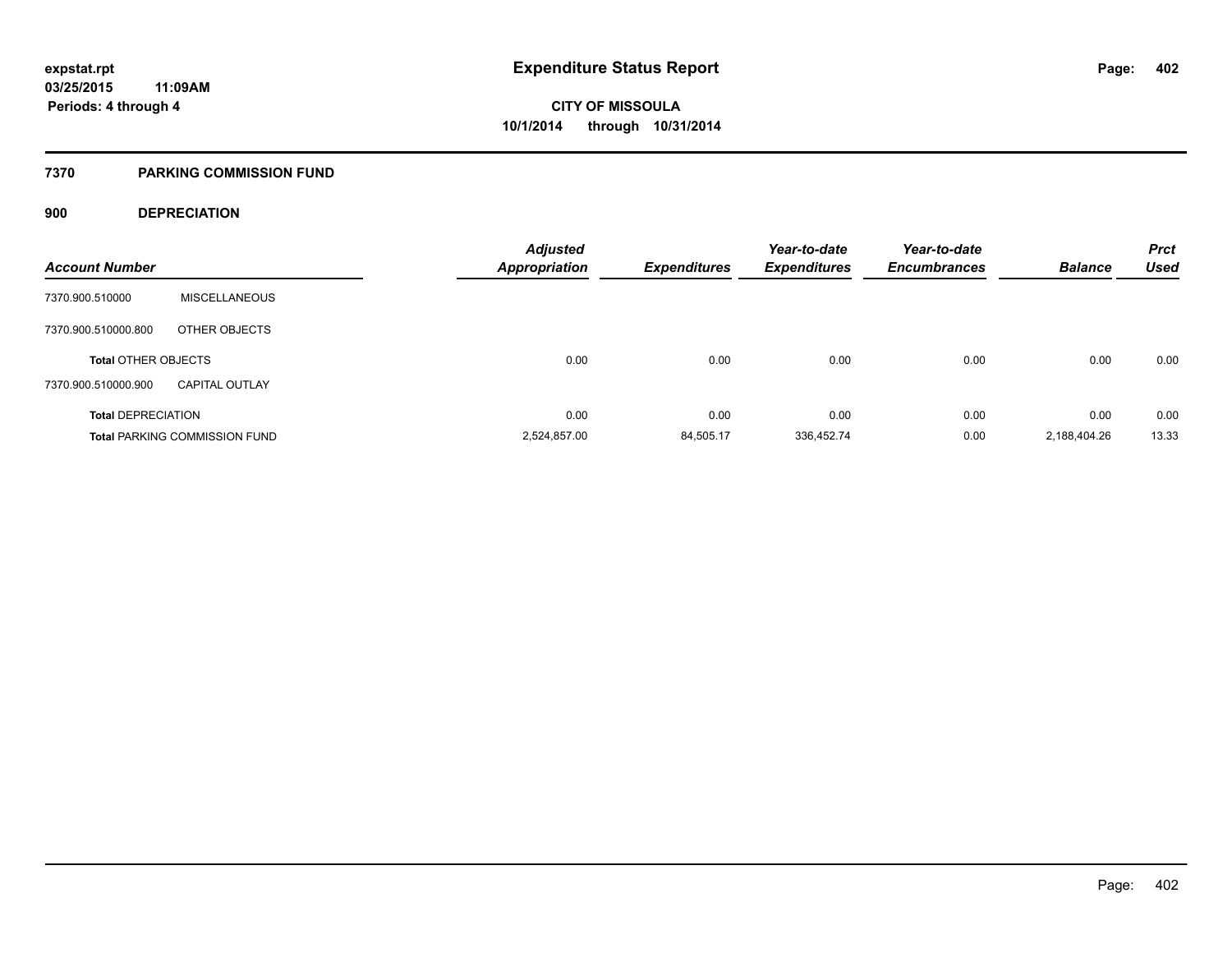### **7371 FRONT STREET PARKING BONDS**

|                               |                                                 | <b>Adjusted</b>      |                     | Year-to-date        | Year-to-date        |                | <b>Prct</b> |
|-------------------------------|-------------------------------------------------|----------------------|---------------------|---------------------|---------------------|----------------|-------------|
| <b>Account Number</b>         |                                                 | <b>Appropriation</b> | <b>Expenditures</b> | <b>Expenditures</b> | <b>Encumbrances</b> | <b>Balance</b> | <b>Used</b> |
| 7371.395.430266               | PARKING DIVISION                                |                      |                     |                     |                     |                |             |
| 7371.395.430266.800           | OTHER OBJECTS                                   |                      |                     |                     |                     |                |             |
| <b>Total PARKING DIVISION</b> |                                                 | 0.00                 | 0.00                | 0.00                | 0.00                | 0.00           | 0.00        |
| 7371.395.490200               | REVENUE BOND DEBT SERVICE                       |                      |                     |                     |                     |                |             |
| 7371.395.490200.600           | <b>DEBT SERVICE</b>                             |                      |                     |                     |                     |                |             |
|                               | 7371.395.490200.620.000 INTEREST / SERVICE FEES | 0.00                 | 0.00                | $-61,615.45$        | 0.00                | 61,615.45      | 0.00        |
|                               | Total REVENUE BOND DEBT SERVICE                 | 0.00                 | 0.00                | $-61,615.45$        | 0.00                | 61,615.45      | 0.00        |
| 7371.395.490201               | SERIES 2014 MPC DEBT                            |                      |                     |                     |                     |                |             |
| 7371.395.490201.600           | <b>DEBT SERVICE</b>                             |                      |                     |                     |                     |                |             |
|                               | 7371.395.490201.620.000 INTEREST / SERVICE FEES | 269,059.00           | 131,496.39          | 131,496.39          | 0.00                | 137,562.61     | 48.87       |
|                               | Total SERIES 2014 MPC DEBT                      | 269,059.00           | 131,496.39          | 131,496.39          | 0.00                | 137,562.61     | 48.87       |
| 7371.395.490202               | *** Title Not Found ***                         |                      |                     |                     |                     |                |             |
| 7371.395.490202.600           | <b>DEBT SERVICE</b>                             |                      |                     |                     |                     |                |             |
| Total *** Title Not Found *** |                                                 | 0.00                 | 0.00                | 0.00                | 0.00                | 0.00           | 0.00        |
|                               | Total FRONT STREET PARKING BONDS                | 269,059.00           | 131,496.39          | 69,880.94           | 0.00                | 199,178.06     | 25.97       |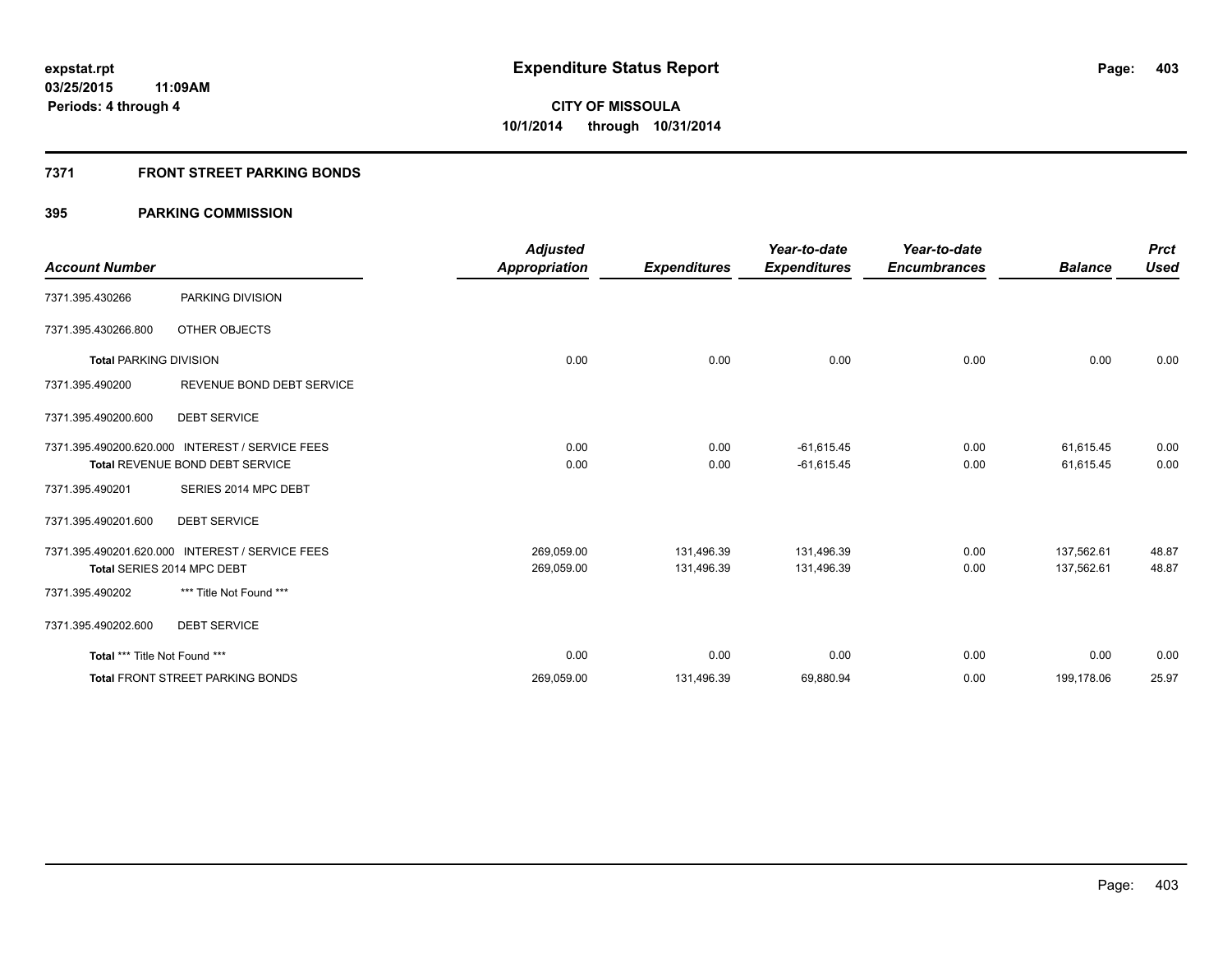#### **7372 SINKING FUND/FRONT ST PARKING BONDS**

| <b>Account Number</b>         |                                                    | <b>Adjusted</b><br><b>Appropriation</b> | <b>Expenditures</b> | Year-to-date<br><b>Expenditures</b> | Year-to-date<br><b>Encumbrances</b> | <b>Balance</b> | <b>Prct</b><br><b>Used</b> |
|-------------------------------|----------------------------------------------------|-----------------------------------------|---------------------|-------------------------------------|-------------------------------------|----------------|----------------------------|
| 7372.395.430266               | PARKING DIVISION                                   |                                         |                     |                                     |                                     |                |                            |
| 7372.395.430266.800           | OTHER OBJECTS                                      |                                         |                     |                                     |                                     |                |                            |
| <b>Total PARKING DIVISION</b> |                                                    | 0.00                                    | 0.00                | 0.00                                | 0.00                                | 0.00           | 0.00                       |
| 7372.395.490200               | REVENUE BOND DEBT SERVICE                          |                                         |                     |                                     |                                     |                |                            |
| 7372.395.490200.600           | <b>DEBT SERVICE</b>                                |                                         |                     |                                     |                                     |                |                            |
|                               | <b>Total REVENUE BOND DEBT SERVICE</b>             | 0.00                                    | 0.00                | 0.00                                | 0.00                                | 0.00           | 0.00                       |
| 7372.395.490201               | SERIES 2014 MPC DEBT                               |                                         |                     |                                     |                                     |                |                            |
| 7372.395.490201.600           | <b>DEBT SERVICE</b>                                |                                         |                     |                                     |                                     |                |                            |
|                               | 7372.395.490201.610.000 SERIES 2014 BOND-PRINCIPAL | 40,000.00                               | 40,000.00           | 40,000.00                           | 0.00                                | 0.00           | 100.00                     |
|                               | Total SERIES 2014 MPC DEBT                         | 40,000.00                               | 40,000.00           | 40,000.00                           | 0.00                                | 0.00           | 100.00                     |
|                               | <b>Total SINKING FUND/FRONT ST PARKING BONDS</b>   | 40,000.00                               | 40,000.00           | 40,000.00                           | 0.00                                | 0.00           | 100.00                     |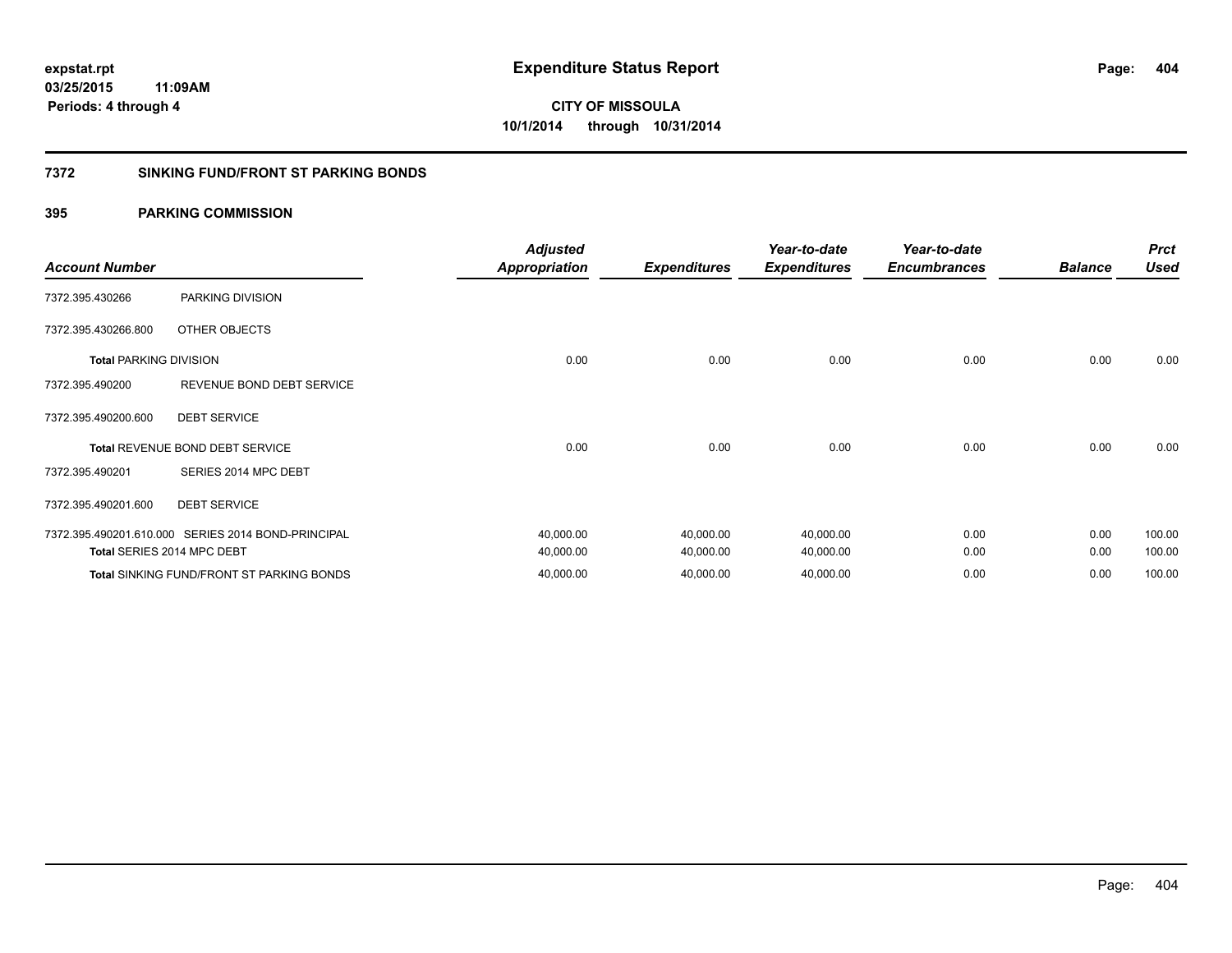#### **7373 MPC SERIES 2010B CONSTRUCTION**

| <b>Account Number</b>         |                                 | <b>Adjusted</b><br><b>Appropriation</b> | <b>Expenditures</b> | Year-to-date<br><b>Expenditures</b> | Year-to-date<br><b>Encumbrances</b> | <b>Balance</b> | <b>Prct</b><br><b>Used</b> |
|-------------------------------|---------------------------------|-----------------------------------------|---------------------|-------------------------------------|-------------------------------------|----------------|----------------------------|
| 7373.395.430266               | PARKING DIVISION                |                                         |                     |                                     |                                     |                |                            |
| 7373.395.430266.600           | <b>DEBT SERVICE</b>             |                                         |                     |                                     |                                     |                |                            |
| <b>Total DEBT SERVICE</b>     |                                 | 0.00                                    | 0.00                | 0.00                                | 0.00                                | 0.00           | 0.00                       |
| 7373.395.430266.800           | OTHER OBJECTS                   |                                         |                     |                                     |                                     |                |                            |
| <b>Total PARKING DIVISION</b> |                                 | 0.00                                    | 0.00                | 0.00                                | 0.00                                | 0.00           | 0.00                       |
| 7373.395.430273               | PARKING STRUCTURES              |                                         |                     |                                     |                                     |                |                            |
| 7373.395.430273.300           | PURCHASED SERVICES              |                                         |                     |                                     |                                     |                |                            |
|                               | <b>Total PURCHASED SERVICES</b> | 0.00                                    | 0.00                | 0.00                                | 0.00                                | 0.00           | 0.00                       |
| 7373.395.430273.900           | CAPITAL OUTLAY                  |                                         |                     |                                     |                                     |                |                            |
|                               | <b>Total PARKING STRUCTURES</b> | 0.00                                    | 0.00                | 0.00                                | 0.00                                | 0.00           | 0.00                       |
| 7373.395.490200               | REVENUE BOND DEBT SERVICE       |                                         |                     |                                     |                                     |                |                            |
| 7373.395.490200.300           | PURCHASED SERVICES              |                                         |                     |                                     |                                     |                |                            |
|                               | <b>Total PURCHASED SERVICES</b> | 0.00                                    | 0.00                | 0.00                                | 0.00                                | 0.00           | 0.00                       |
| 7373.395.490200.600           | <b>DEBT SERVICE</b>             |                                         |                     |                                     |                                     |                |                            |
|                               | Total REVENUE BOND DEBT SERVICE | 0.00                                    | 0.00                | 0.00                                | 0.00                                | 0.00           | 0.00                       |
| 7373.395.499999               | <b>NEW REQUESTS</b>             |                                         |                     |                                     |                                     |                |                            |
| 7373.395.499999.900           | CAPITAL OUTLAY                  |                                         |                     |                                     |                                     |                |                            |
| <b>Total NEW REQUESTS</b>     |                                 | 0.00                                    | 0.00                | 0.00                                | 0.00                                | 0.00           | 0.00                       |
| 7373.395.520000               | OTHER FINANCING USES            |                                         |                     |                                     |                                     |                |                            |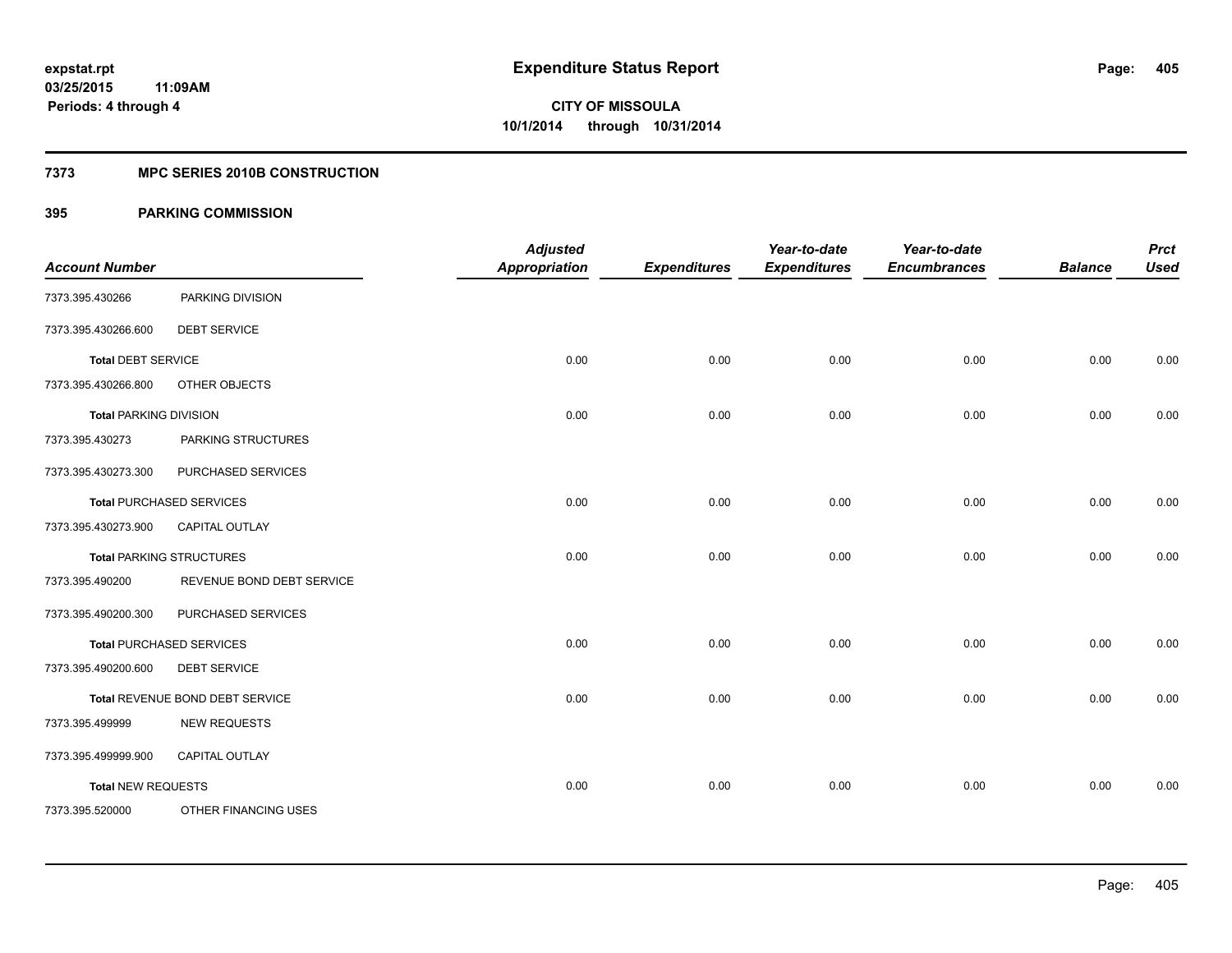### **7373 MPC SERIES 2010B CONSTRUCTION**

| <b>Account Number</b>                      | <b>Adjusted</b><br>Appropriation | <b>Expenditures</b> | Year-to-date<br><b>Expenditures</b> | Year-to-date<br><b>Encumbrances</b> | <b>Balance</b> | Prct<br>Used |
|--------------------------------------------|----------------------------------|---------------------|-------------------------------------|-------------------------------------|----------------|--------------|
| 7373.395.520000.600<br><b>DEBT SERVICE</b> |                                  |                     |                                     |                                     |                |              |
| <b>Total PARKING COMMISSION</b>            | 0.00                             | 0.00                | 0.00                                | 0.00                                | 0.00           | 0.00         |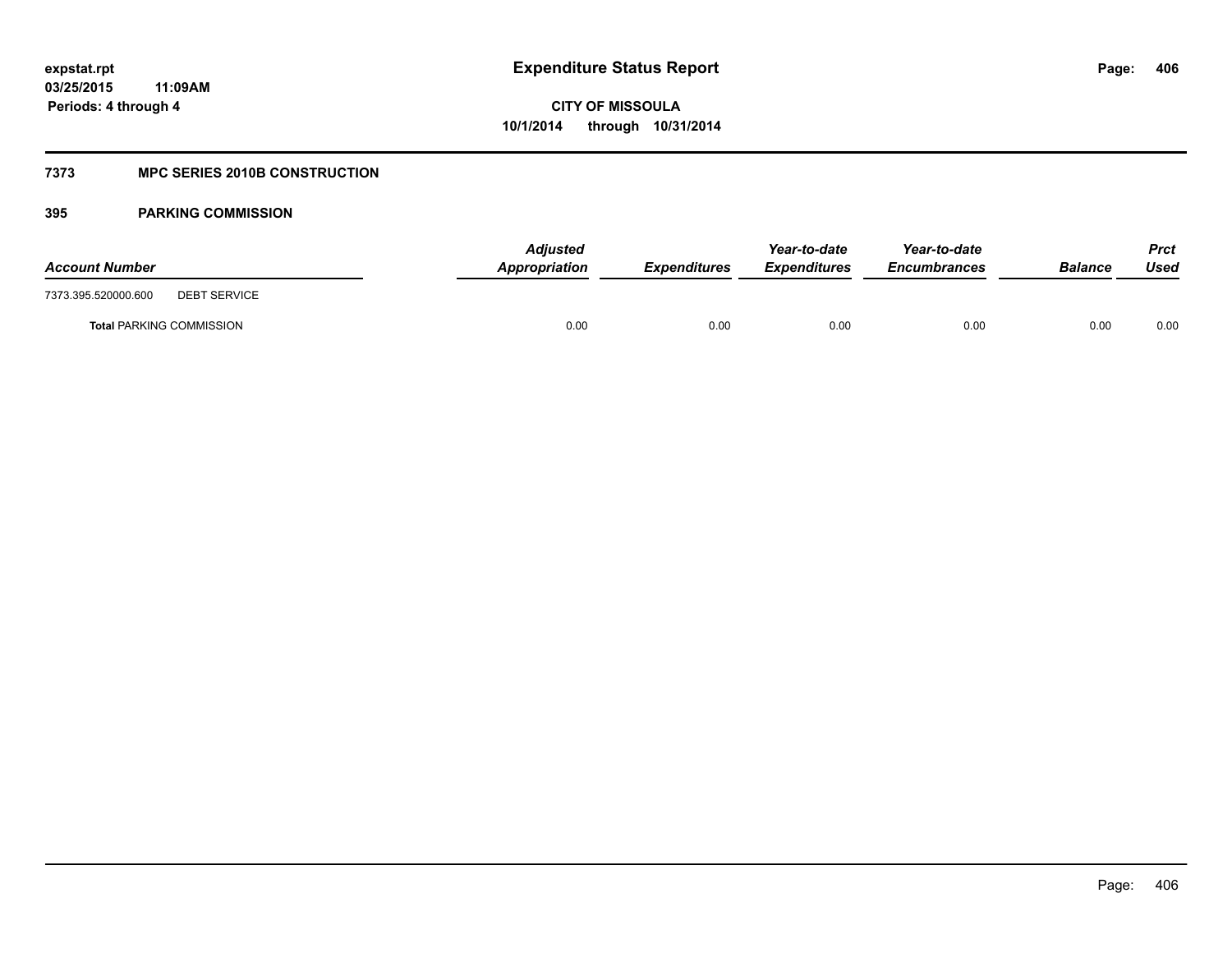### **03/25/2015 11:09AM Periods: 4 through 4**

**CITY OF MISSOULA 10/1/2014 through 10/31/2014**

### **7373 MPC SERIES 2010B CONSTRUCTION**

**900 DEPRECIATION**

| <b>Account Number</b> |                                            | <b>Adjusted</b><br>Appropriation | <b>Expenditures</b> | Year-to-date<br><b>Expenditures</b> | Year-to-date<br><b>Encumbrances</b> | <b>Balance</b> | <b>Prct</b><br>Used |
|-----------------------|--------------------------------------------|----------------------------------|---------------------|-------------------------------------|-------------------------------------|----------------|---------------------|
| 7373.900.510000       | <b>MISCELLANEOUS</b>                       |                                  |                     |                                     |                                     |                |                     |
| 7373.900.510000.800   | OTHER OBJECTS                              |                                  |                     |                                     |                                     |                |                     |
|                       | <b>Total MPC SERIES 2010B CONSTRUCTION</b> | 0.00                             | 0.00                | 0.00                                | 0.00                                | 0.00           | 0.00                |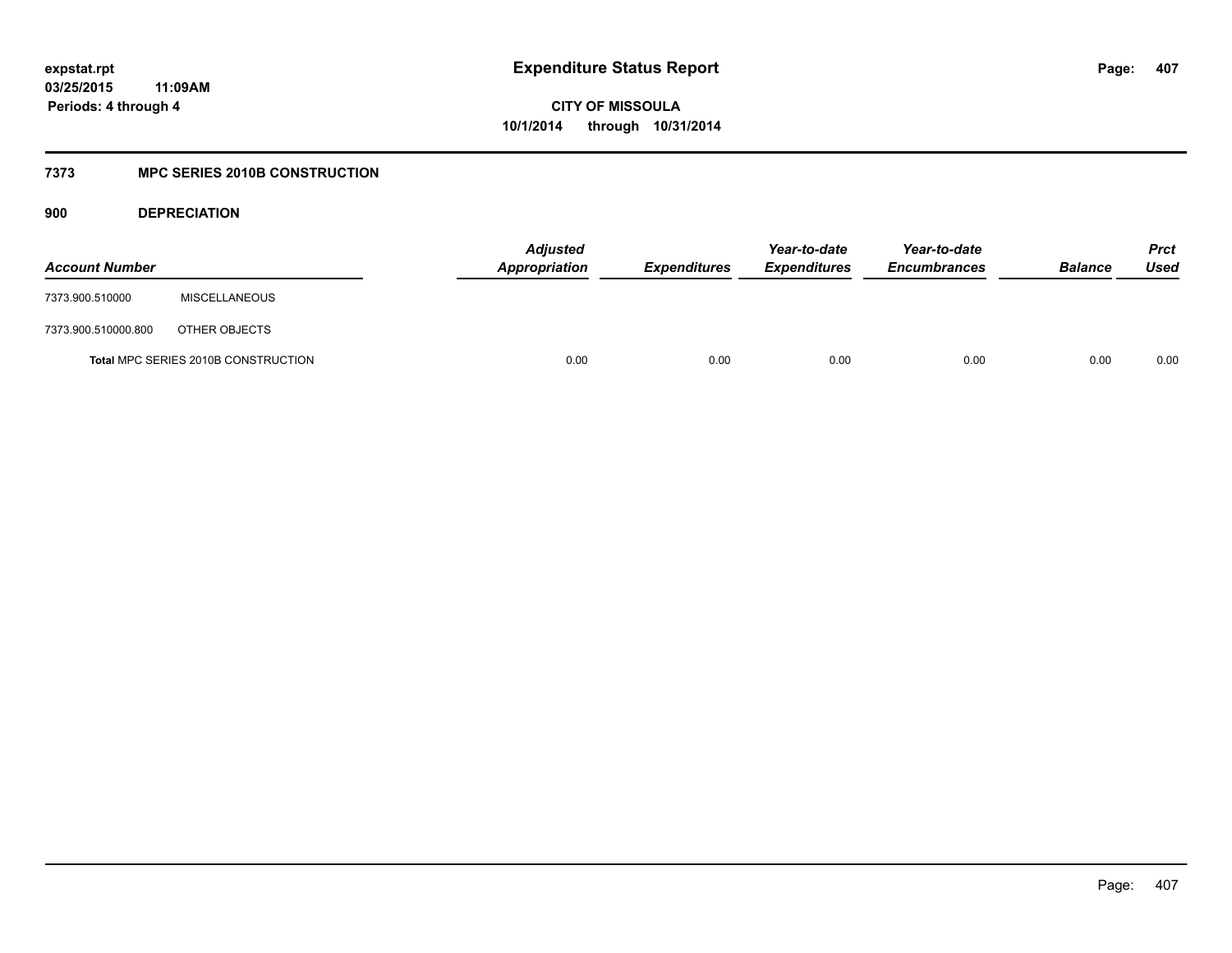### **7374 RESERVE FUND-PARKING BONDS**

| <b>Account Number</b> |                                         | <b>Adjusted</b><br><b>Appropriation</b> | <b>Expenditures</b> | Year-to-date<br><b>Expenditures</b> | Year-to-date<br><b>Encumbrances</b> | <b>Balance</b> | <b>Prct</b><br>Used |
|-----------------------|-----------------------------------------|-----------------------------------------|---------------------|-------------------------------------|-------------------------------------|----------------|---------------------|
| 7374.395.430273       | <b>PARKING STRUCTURES</b>               |                                         |                     |                                     |                                     |                |                     |
| 7374.395.430273.900   | <b>CAPITAL OUTLAY</b>                   |                                         |                     |                                     |                                     |                |                     |
|                       | <b>Total PARKING STRUCTURES</b>         | 0.00                                    | 0.00                | 0.00                                | 0.00                                | 0.00           | 0.00                |
|                       | <b>Total RESERVE FUND-PARKING BONDS</b> | 0.00                                    | 0.00                | 0.00                                | 0.00                                | 0.00           | 0.00                |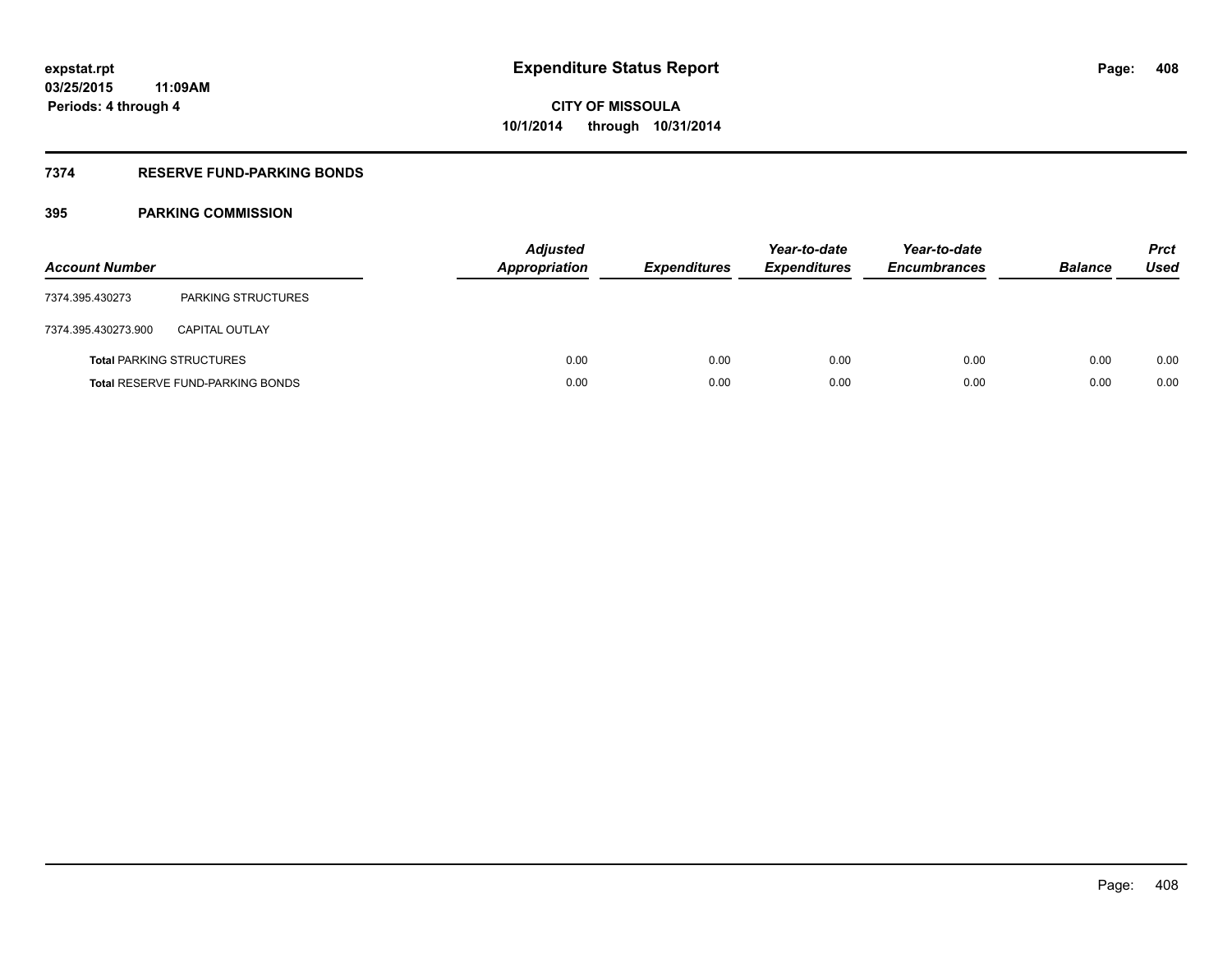#### **7375 PLEDGED TAX INCREMENT-2010B BOND**

| <b>Account Number</b>                                                                          | Adjusted<br><b>Appropriation</b> | <b>Expenditures</b>    | Year-to-date<br><b>Expenditures</b> | Year-to-date<br><b>Encumbrances</b> | <b>Balance</b>           | <b>Prct</b><br><b>Used</b> |
|------------------------------------------------------------------------------------------------|----------------------------------|------------------------|-------------------------------------|-------------------------------------|--------------------------|----------------------------|
| 7375.395.430266<br>PARKING DIVISION                                                            |                                  |                        |                                     |                                     |                          |                            |
| 7375.395.430266.800<br>OTHER OBJECTS                                                           |                                  |                        |                                     |                                     |                          |                            |
| 7375.395.430266.820.000 TRANSFERS TO OTHER FUNDS<br><b>Total PARKING DIVISION</b>              | 146,731.00<br>146,731.00         | 0.00<br>0.00           | 0.00<br>0.00                        | 0.00<br>0.00                        | 146,731.00<br>146,731.00 | 0.00<br>0.00               |
| REVENUE BOND DEBT SERVICE<br>7375.395.490200                                                   |                                  |                        |                                     |                                     |                          |                            |
| 7375.395.490200.300<br><b>PURCHASED SERVICES</b>                                               |                                  |                        |                                     |                                     |                          |                            |
| 7375.395.490200.390.000 EXCESS PLEDGED TAX INCREMENT<br><b>Total REVENUE BOND DEBT SERVICE</b> | 121,431.00<br>121,431.00         | 64,826.73<br>64,826.73 | 64,826.73<br>64,826.73              | 0.00<br>0.00                        | 56.604.27<br>56,604.27   | 53.39<br>53.39             |
| Total PLEDGED TAX INCREMENT-2010B BOND                                                         | 268.162.00                       | 64.826.73              | 64.826.73                           | 0.00                                | 203.335.27               | 24.17                      |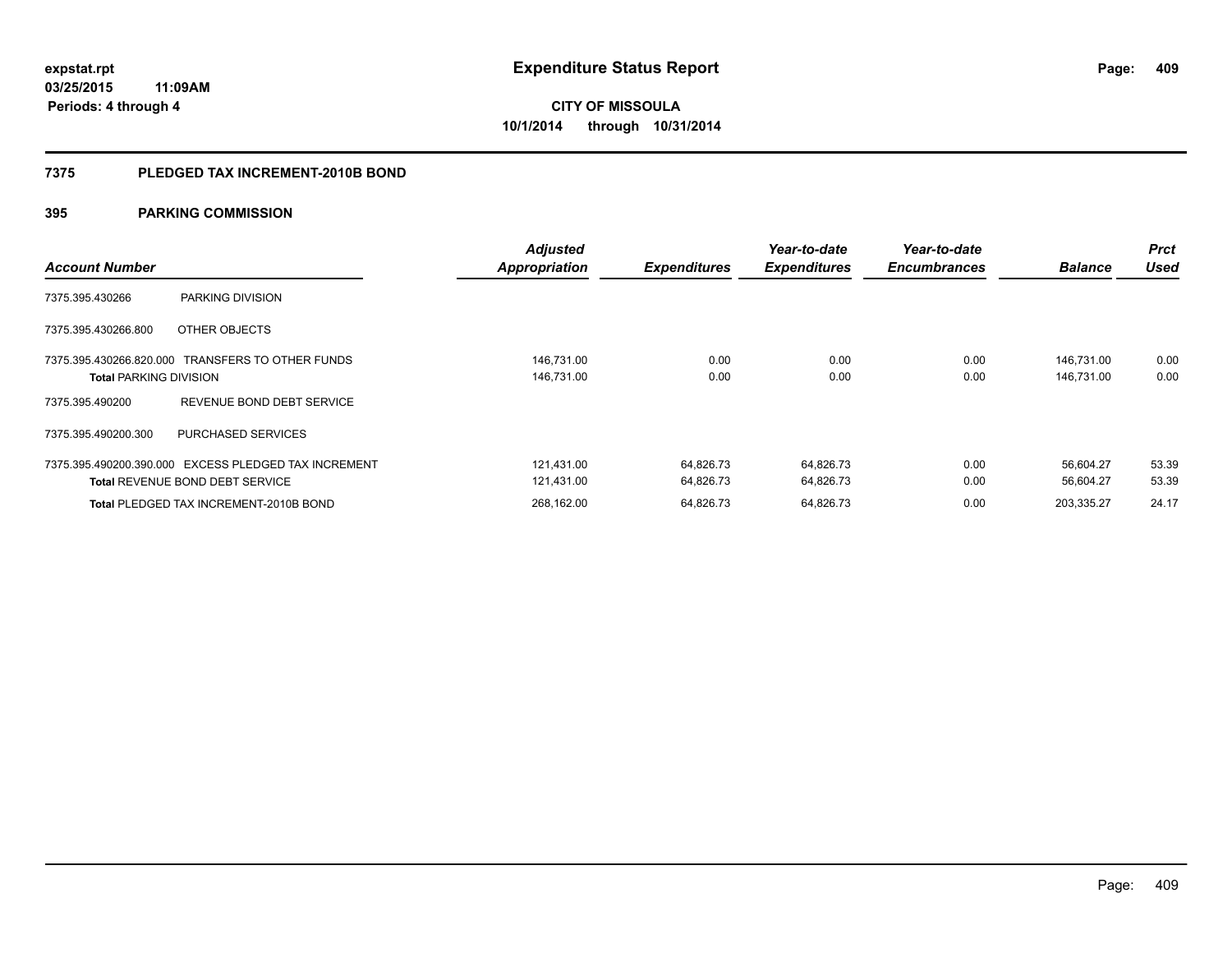### **7376 MPC 2010A BONDS DEBT INTEREST**

| <b>Account Number</b>         |                                        | <b>Adjusted</b><br><b>Appropriation</b> | <b>Expenditures</b> | Year-to-date<br><b>Expenditures</b> | Year-to-date<br><b>Encumbrances</b> | <b>Balance</b> | <b>Prct</b><br><b>Used</b> |
|-------------------------------|----------------------------------------|-----------------------------------------|---------------------|-------------------------------------|-------------------------------------|----------------|----------------------------|
| 7376.395.430266               | PARKING DIVISION                       |                                         |                     |                                     |                                     |                |                            |
| 7376.395.430266.800           | OTHER OBJECTS                          |                                         |                     |                                     |                                     |                |                            |
| <b>Total PARKING DIVISION</b> |                                        | 0.00                                    | 0.00                | 0.00                                | 0.00                                | 0.00           | 0.00                       |
| 7376.395.490200               | REVENUE BOND DEBT SERVICE              |                                         |                     |                                     |                                     |                |                            |
| 7376.395.490200.600           | <b>DEBT SERVICE</b>                    |                                         |                     |                                     |                                     |                |                            |
|                               | <b>Total REVENUE BOND DEBT SERVICE</b> | 0.00                                    | 0.00                | 0.00                                | 0.00                                | 0.00           | 0.00                       |
|                               | Total MPC 2010A BONDS DEBT INTEREST    | 0.00                                    | 0.00                | 0.00                                | 0.00                                | 0.00           | 0.00                       |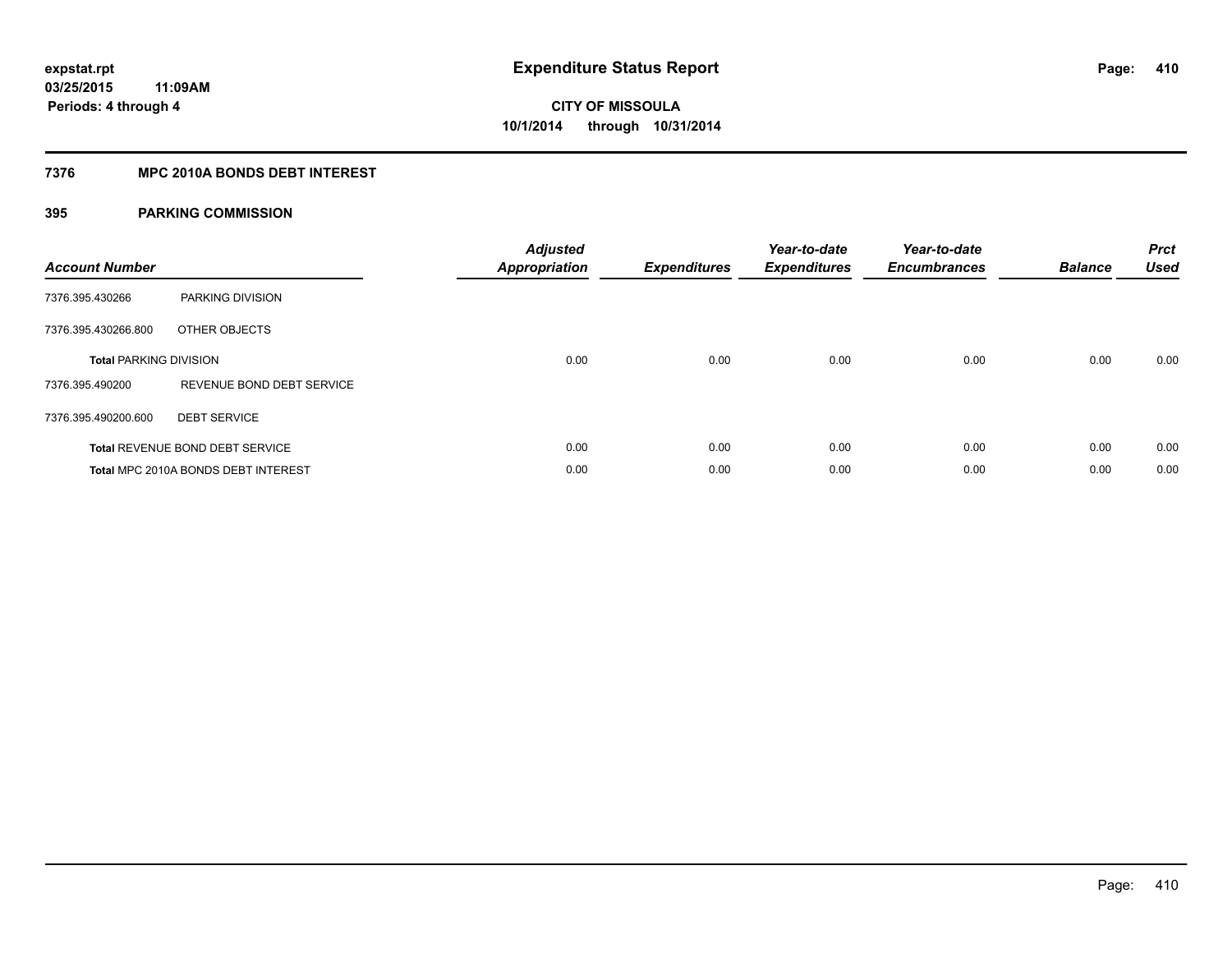#### **7377 MPC 2010A BONDS SINKING FUND**

| <b>Account Number</b>         |                                           | <b>Adjusted</b><br><b>Appropriation</b> | <b>Expenditures</b> | Year-to-date<br><b>Expenditures</b> | Year-to-date<br><b>Encumbrances</b> | <b>Balance</b> | <b>Prct</b><br>Used |
|-------------------------------|-------------------------------------------|-----------------------------------------|---------------------|-------------------------------------|-------------------------------------|----------------|---------------------|
| 7377.395.430266               | PARKING DIVISION                          |                                         |                     |                                     |                                     |                |                     |
| 7377.395.430266.800           | OTHER OBJECTS                             |                                         |                     |                                     |                                     |                |                     |
| <b>Total PARKING DIVISION</b> |                                           | 0.00                                    | 0.00                | 0.00                                | 0.00                                | 0.00           | 0.00                |
| 7377.395.490200               | REVENUE BOND DEBT SERVICE                 |                                         |                     |                                     |                                     |                |                     |
| 7377.395.490200.600           | <b>DEBT SERVICE</b>                       |                                         |                     |                                     |                                     |                |                     |
|                               | Total REVENUE BOND DEBT SERVICE           | 0.00                                    | 0.00                | 0.00                                | 0.00                                | 0.00           | 0.00                |
|                               | <b>Total MPC 2010A BONDS SINKING FUND</b> | 0.00                                    | 0.00                | 0.00                                | 0.00                                | 0.00           | 0.00                |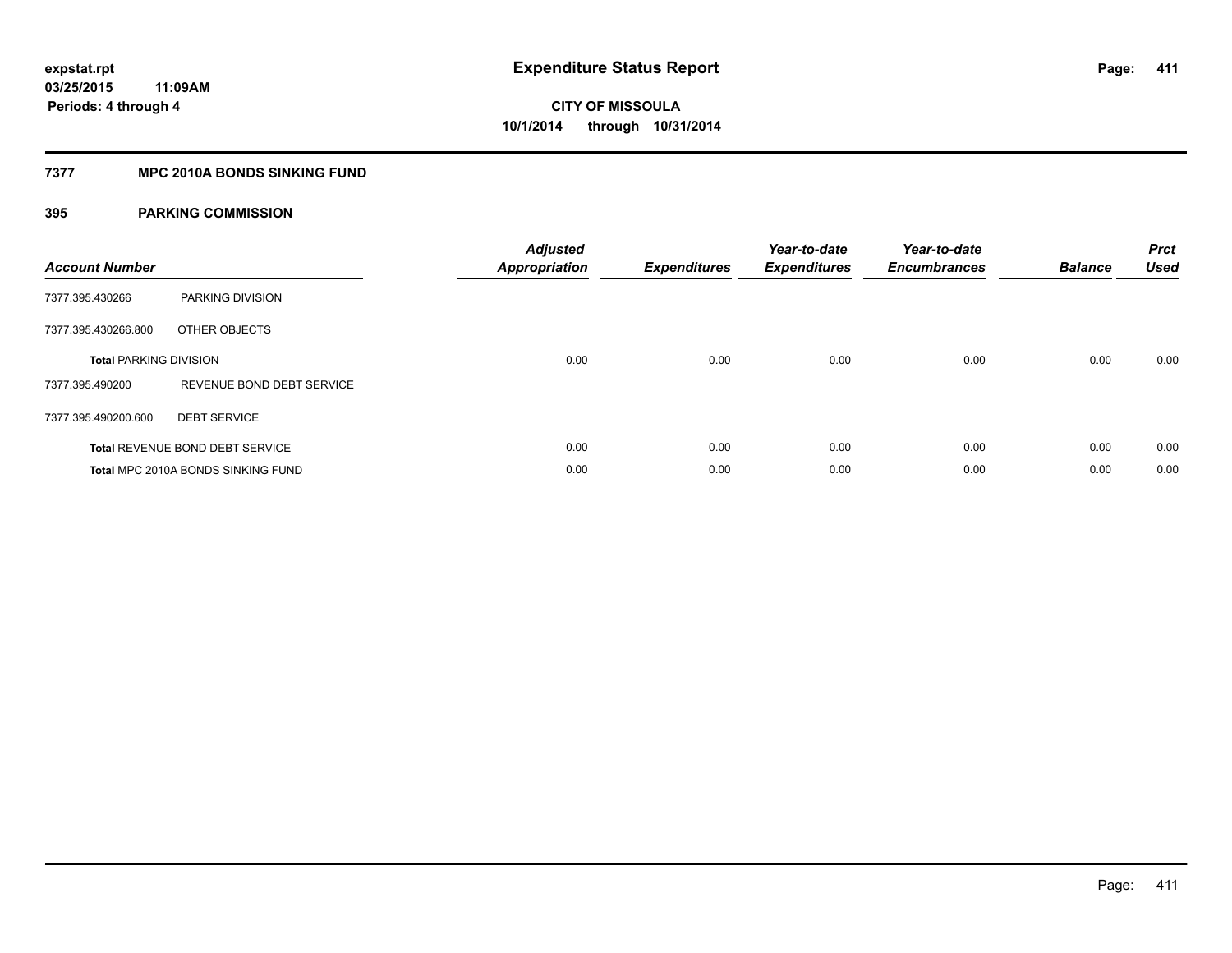#### **7378 MPC 2010A BOND RESERVE**

| <b>Account Number</b>         |                                 | <b>Adjusted</b><br><b>Appropriation</b> | <b>Expenditures</b> | Year-to-date<br><b>Expenditures</b> | Year-to-date<br><b>Encumbrances</b> | <b>Balance</b> | <b>Prct</b><br><b>Used</b> |
|-------------------------------|---------------------------------|-----------------------------------------|---------------------|-------------------------------------|-------------------------------------|----------------|----------------------------|
| 7378.395.430266               | PARKING DIVISION                |                                         |                     |                                     |                                     |                |                            |
| 7378.395.430266.800           | OTHER OBJECTS                   |                                         |                     |                                     |                                     |                |                            |
| <b>Total PARKING DIVISION</b> |                                 | 0.00                                    | 0.00                | 0.00                                | 0.00                                | 0.00           | 0.00                       |
| 7378.395.430273               | PARKING STRUCTURES              |                                         |                     |                                     |                                     |                |                            |
| 7378.395.430273.900           | <b>CAPITAL OUTLAY</b>           |                                         |                     |                                     |                                     |                |                            |
|                               | <b>Total PARKING STRUCTURES</b> | 0.00                                    | 0.00                | 0.00                                | 0.00                                | 0.00           | 0.00                       |
|                               | Total MPC 2010A BOND RESERVE    | 0.00                                    | 0.00                | 0.00                                | 0.00                                | 0.00           | 0.00                       |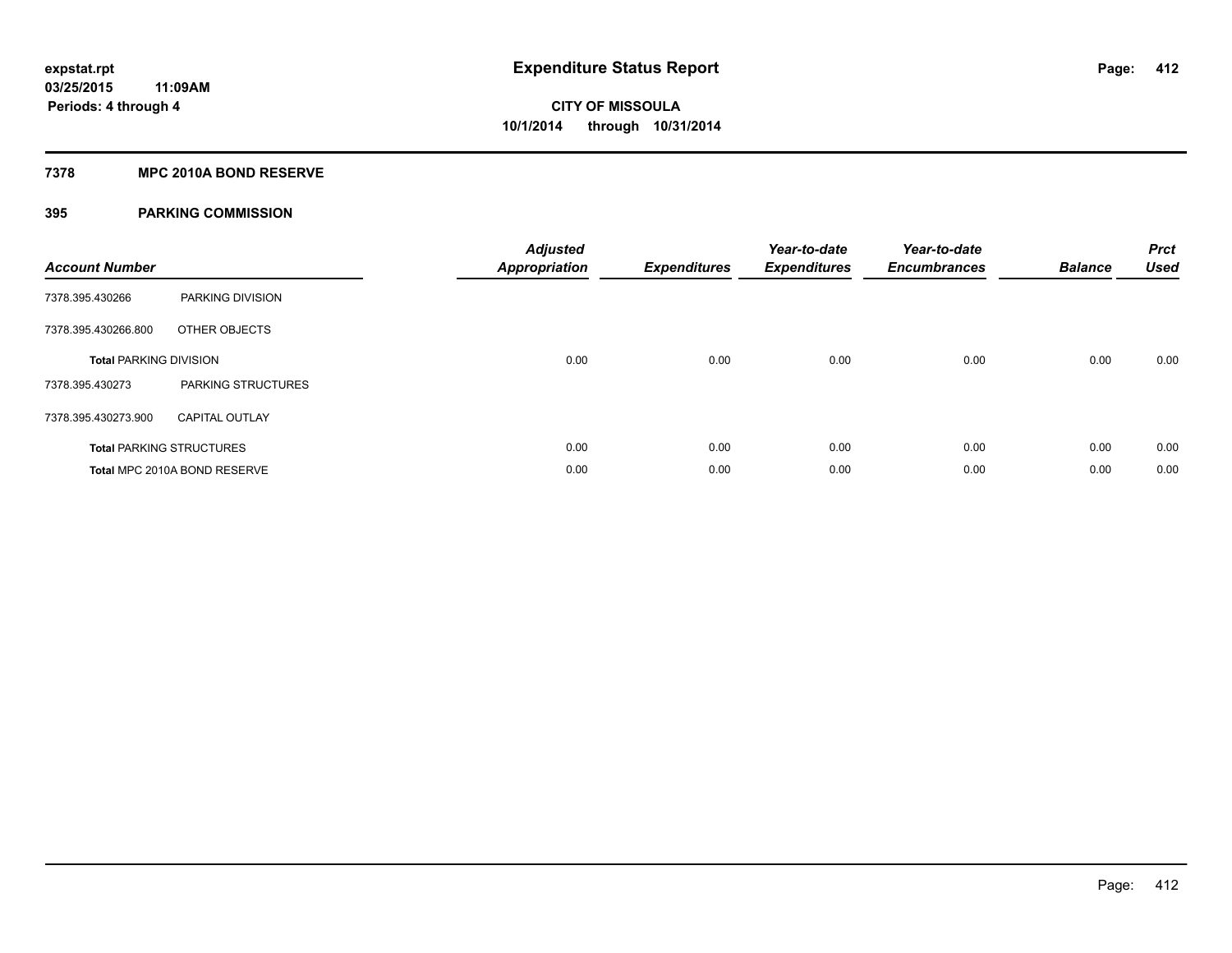### **7379 MPC 2010A BOND CONSTRUCTION**

| <b>Account Number</b>         |                                          | <b>Adjusted</b><br><b>Appropriation</b> | <b>Expenditures</b> | Year-to-date<br><b>Expenditures</b> | Year-to-date<br><b>Encumbrances</b> | <b>Balance</b> | <b>Prct</b><br><b>Used</b> |
|-------------------------------|------------------------------------------|-----------------------------------------|---------------------|-------------------------------------|-------------------------------------|----------------|----------------------------|
| 7379.395.430266               | PARKING DIVISION                         |                                         |                     |                                     |                                     |                |                            |
| 7379.395.430266.800           | OTHER OBJECTS                            |                                         |                     |                                     |                                     |                |                            |
| <b>Total PARKING DIVISION</b> |                                          | 0.00                                    | 0.00                | 0.00                                | 0.00                                | 0.00           | 0.00                       |
| 7379.395.430273               | PARKING STRUCTURES                       |                                         |                     |                                     |                                     |                |                            |
| 7379.395.430273.900           | <b>CAPITAL OUTLAY</b>                    |                                         |                     |                                     |                                     |                |                            |
|                               | <b>Total PARKING STRUCTURES</b>          | 0.00                                    | 0.00                | 0.00                                | 0.00                                | 0.00           | 0.00                       |
| 7379.395.490200               | REVENUE BOND DEBT SERVICE                |                                         |                     |                                     |                                     |                |                            |
| 7379.395.490200.600           | <b>DEBT SERVICE</b>                      |                                         |                     |                                     |                                     |                |                            |
|                               | <b>Total MPC 2010A BOND CONSTRUCTION</b> | 0.00                                    | 0.00                | 0.00                                | 0.00                                | 0.00           | 0.00                       |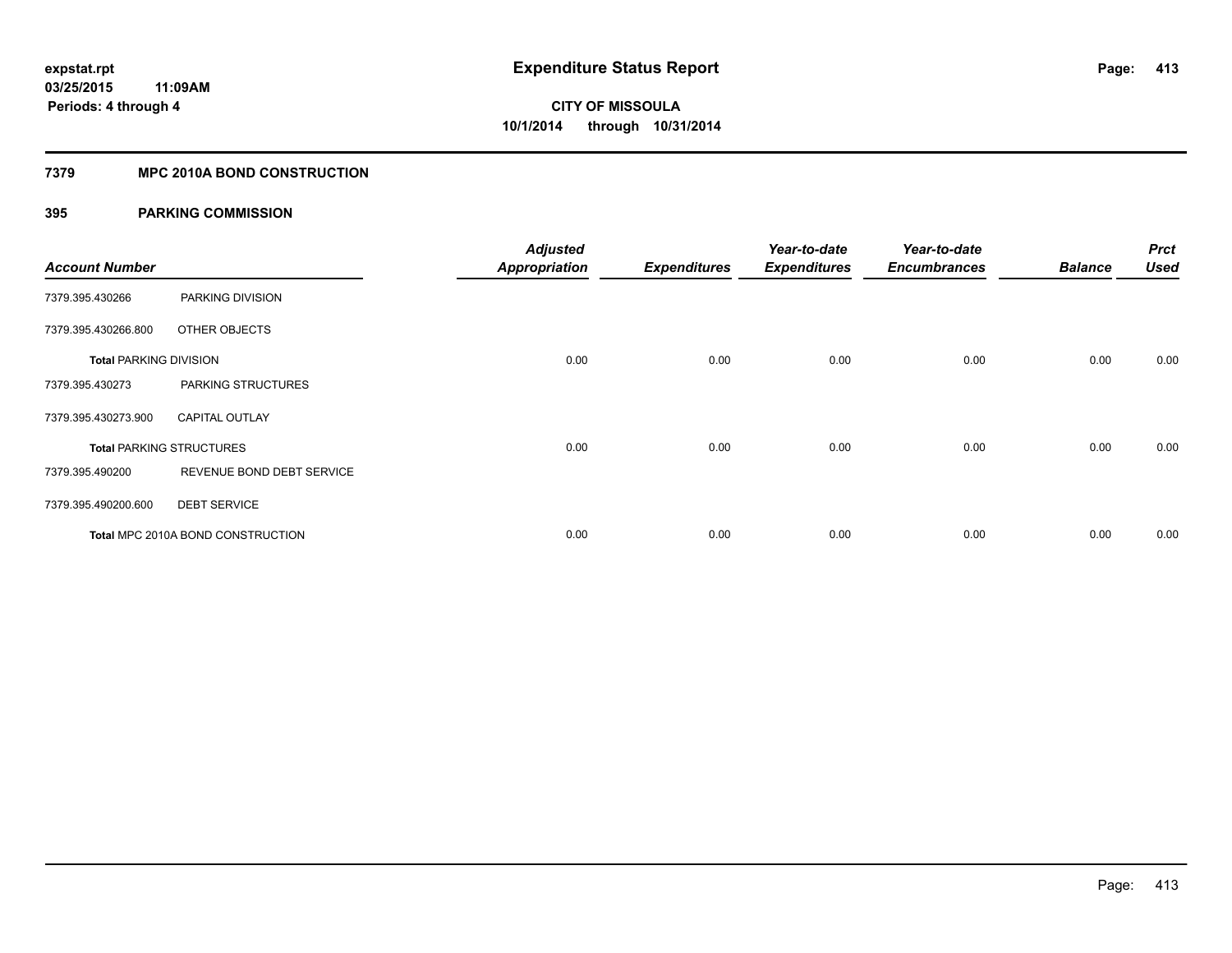**Periods: 4 through 4**

**CITY OF MISSOULA 10/1/2014 through 10/31/2014**

#### **7380 BUSINESS IMPROVEMENT DISTRICT**

**11:09AM**

### **375 BUSINESS IMPROVEMENT DISTRICT**

|                                                            | <b>Adjusted</b>      |                     | Year-to-date        | Year-to-date        |                | <b>Prct</b> |
|------------------------------------------------------------|----------------------|---------------------|---------------------|---------------------|----------------|-------------|
| <b>Account Number</b>                                      | <b>Appropriation</b> | <b>Expenditures</b> | <b>Expenditures</b> | <b>Encumbrances</b> | <b>Balance</b> | <b>Used</b> |
| <b>BUSINESS IMPROVEMENT DISTRICT</b><br>7380.375.471210    |                      |                     |                     |                     |                |             |
| 7380.375.471210.300<br>PURCHASED SERVICES                  |                      |                     |                     |                     |                |             |
| 7380.375.471210.350.000 PROFESSIONAL SERVICES              | 310.904.00           | 0.00                | 0.00                | 0.00                | 310,904.00     | 0.00        |
| <b>Total PURCHASED SERVICES</b>                            | 310,904.00           | 0.00                | 0.00                | 0.00                | 310.904.00     | 0.00        |
| OTHER OBJECTS<br>7380.375.471210.800                       |                      |                     |                     |                     |                |             |
| 7380.375.471210.845.000 CONTINGENCY                        | 5,000.00             | 0.00                | 0.00                | 0.00                | 5,000.00       | 0.00        |
| <b>Total OTHER OBJECTS</b>                                 | 5,000.00             | 0.00                | 0.00                | 0.00                | 5,000.00       | 0.00        |
| <b>Total BUSINESS IMPROVEMENT DISTRICT</b>                 | 315,904.00           | 0.00                | 0.00                | 0.00                | 315,904.00     | 0.00        |
| <b>BID MARKETING</b><br>7380.375.471220                    |                      |                     |                     |                     |                |             |
| 7380.375.471220.300<br>PURCHASED SERVICES                  |                      |                     |                     |                     |                |             |
| 7380.375.471220.350.000 PROFESSIONAL SERVICES              | 45,100.00            | 0.00                | 0.00                | 0.00                | 45,100.00      | 0.00        |
| <b>Total BID MARKETING</b>                                 | 45,100.00            | 0.00                | 0.00                | 0.00                | 45,100.00      | 0.00        |
| 7380.375.471230<br>STREETSCAPE MAINTENANCE-BID             |                      |                     |                     |                     |                |             |
| PURCHASED SERVICES<br>7380.375.471230.300                  |                      |                     |                     |                     |                |             |
| 7380.375.471230.350.000 PROFESSIONAL SERVICES              | 60.000.00            | 0.00                | 0.00                | 0.00                | 60,000.00      | 0.00        |
| Total STREETSCAPE MAINTENANCE-BID                          | 60,000.00            | 0.00                | 0.00                | 0.00                | 60,000.00      | 0.00        |
| 7380.375.471240<br>SAFETY-BID                              |                      |                     |                     |                     |                |             |
| 7380.375.471240.300<br>PURCHASED SERVICES                  |                      |                     |                     |                     |                |             |
| 7380.375.471240.350.000 PROFESSIONAL SERVICES - BID SAFETY | 0.00                 | 0.00                | 100,000.00          | 0.00                | $-100,000.00$  | 0.00        |
| <b>Total SAFETY-BID</b>                                    | 0.00                 | 0.00                | 100,000.00          | 0.00                | $-100,000.00$  | 0.00        |
| <b>Total BUSINESS IMPROVEMENT DISTRICT</b>                 | 421,004.00           | 0.00                | 100,000.00          | 0.00                | 321,004.00     | 23.75       |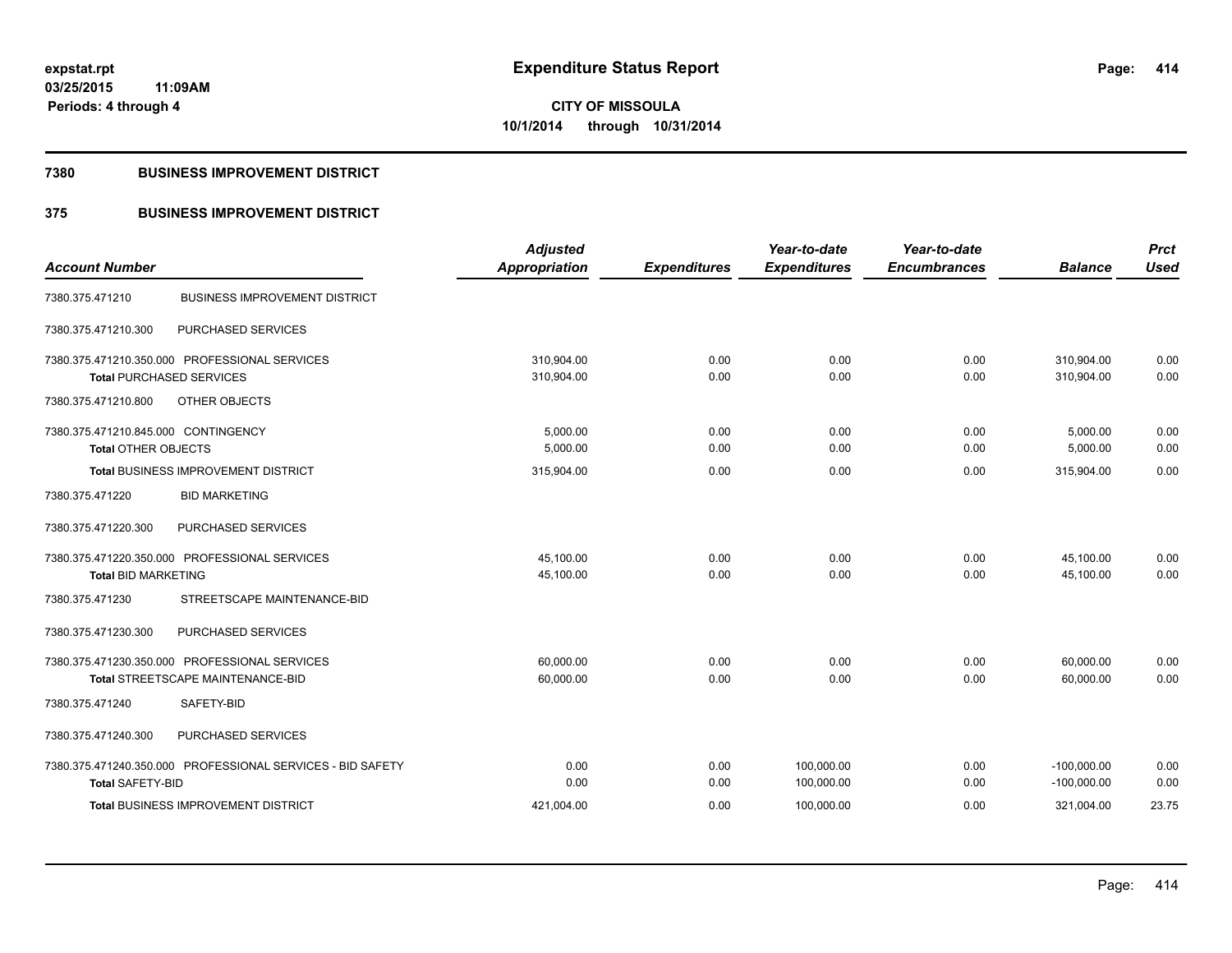**03/25/2015 11:09AM Periods: 4 through 4**

**CITY OF MISSOULA 10/1/2014 through 10/31/2014**

#### **7381 TOURISM BUSINESS IMPROVEMENT DISTRICT**

### **375 BUSINESS IMPROVEMENT DISTRICT**

| <b>Account Number</b> |                                                                                                        | <b>Adjusted</b><br><b>Appropriation</b> | <i><b>Expenditures</b></i> | Year-to-date<br><b>Expenditures</b> | Year-to-date<br><b>Encumbrances</b> | <b>Balance</b>           | <b>Prct</b><br>Used |
|-----------------------|--------------------------------------------------------------------------------------------------------|-----------------------------------------|----------------------------|-------------------------------------|-------------------------------------|--------------------------|---------------------|
| 7381.375.471210       | <b>BUSINESS IMPROVEMENT DISTRICT</b>                                                                   |                                         |                            |                                     |                                     |                          |                     |
| 7381.375.471210.300   | <b>PURCHASED SERVICES</b>                                                                              |                                         |                            |                                     |                                     |                          |                     |
|                       | 7381.375.471210.390.000 OTHER PURCHASED SERVICES<br><b>Total TOURISM BUSINESS IMPROVEMENT DISTRICT</b> | 620,494.00<br>620,494.00                | 0.00<br>0.00               | 0.00<br>0.00                        | 0.00<br>0.00                        | 620.494.00<br>620,494.00 | 0.00<br>0.00        |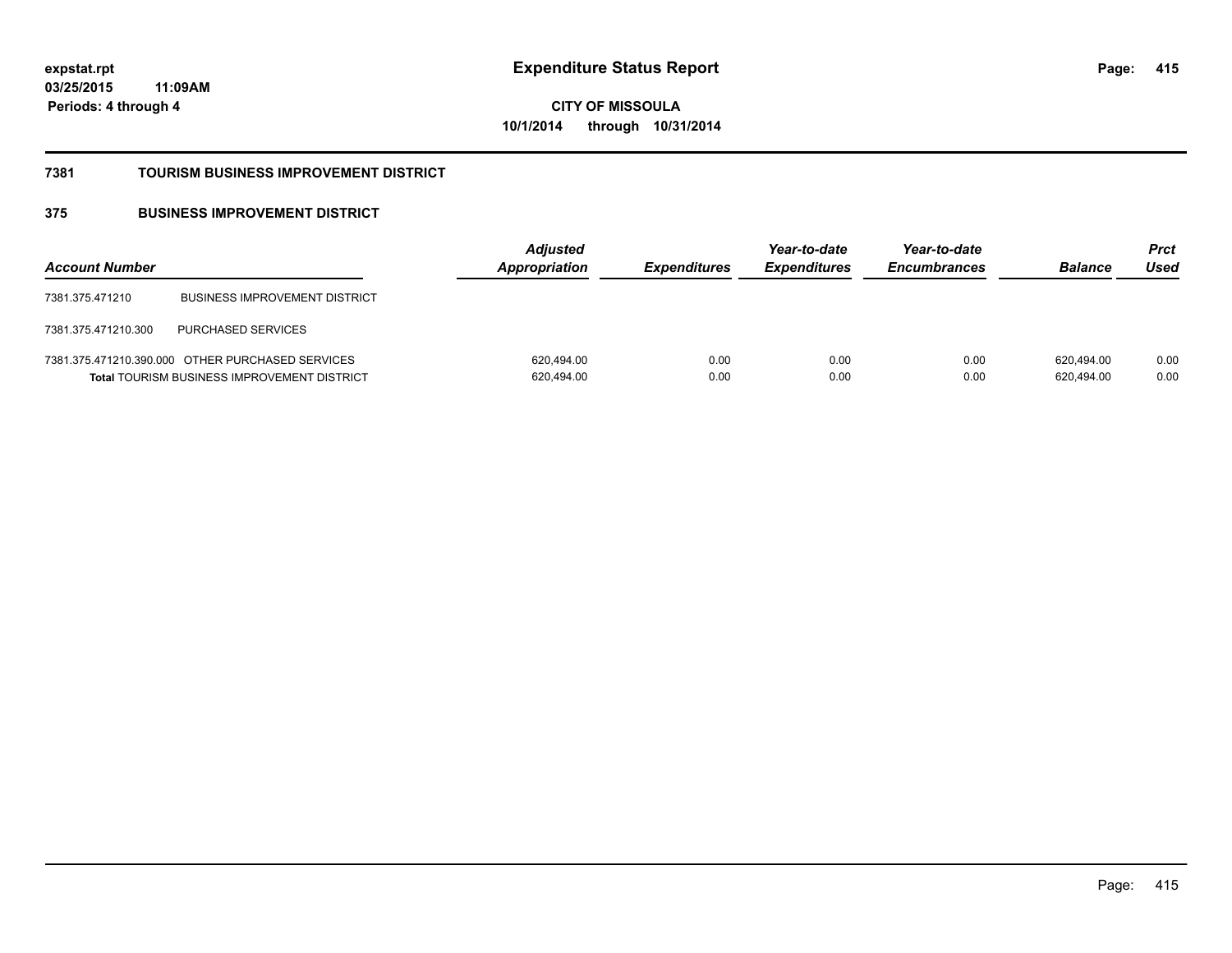#### **7382 5.75M TIF RESERVE**

| <b>Account Number</b>   |                                | <b>Adjusted</b><br>Appropriation | <b>Expenditures</b> | Year-to-date<br><b>Expenditures</b> | Year-to-date<br><b>Encumbrances</b> | <b>Balance</b> | Prct<br><b>Used</b> |
|-------------------------|--------------------------------|----------------------------------|---------------------|-------------------------------------|-------------------------------------|----------------|---------------------|
| 7382.390.490607         | <b>TRANSFERS TO BROWNFIELD</b> |                                  |                     |                                     |                                     |                |                     |
| 7382.390.490607.800     | OTHER OBJECTS                  |                                  |                     |                                     |                                     |                |                     |
| Total 5.75M TIF RESERVE |                                | 0.00                             | 0.00                | 0.00                                | 0.00                                | 0.00           | 0.00                |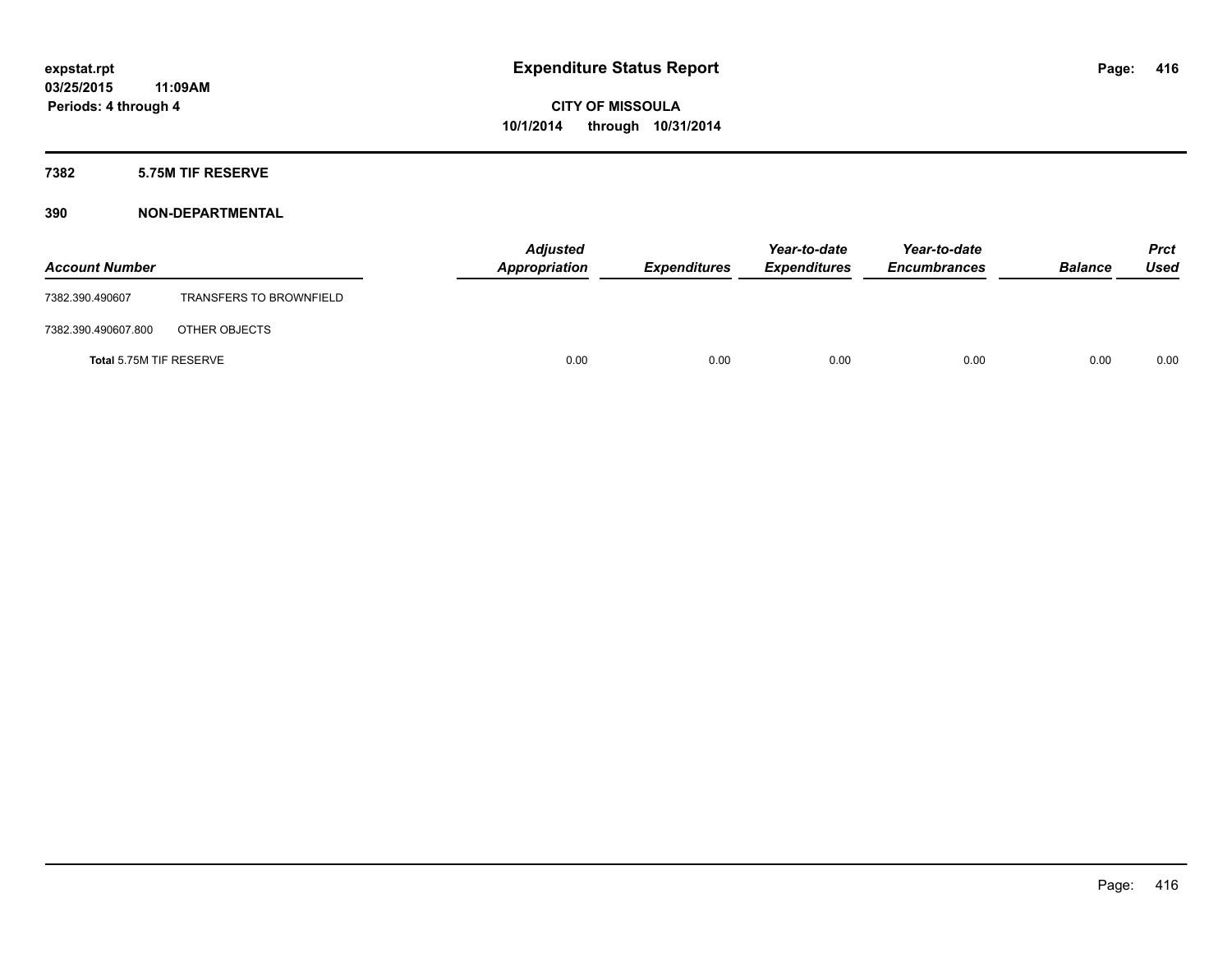### **7383 RIVERFRONT TRIANGLE URD**

|                                     |                                                | <b>Adjusted</b>      |                     | Year-to-date        | Year-to-date        |                | <b>Prct</b> |
|-------------------------------------|------------------------------------------------|----------------------|---------------------|---------------------|---------------------|----------------|-------------|
| <b>Account Number</b>               |                                                | <b>Appropriation</b> | <b>Expenditures</b> | <b>Expenditures</b> | <b>Encumbrances</b> | <b>Balance</b> | <b>Used</b> |
| 7383.385.470210                     | <b>ADMINISTRATION</b>                          |                      |                     |                     |                     |                |             |
| 7383.385.470210.800                 | <b>OTHER OBJECTS</b>                           |                      |                     |                     |                     |                |             |
| <b>Total ADMINISTRATION</b>         |                                                | 0.00                 | 0.00                | 0.00                | 0.00                | 0.00           | 0.00        |
| 7383.385.470230                     | <b>PW FACILITY</b>                             |                      |                     |                     |                     |                |             |
| 7383.385.470230.700                 | <b>GRANTS &amp; CONTRIBUTIONS</b>              |                      |                     |                     |                     |                |             |
|                                     | <b>Total GRANTS &amp; CONTRIBUTIONS</b>        | 0.00                 | 0.00                | 0.00                | 0.00                | 0.00           | 0.00        |
| 7383.385.470230.800                 | OTHER OBJECTS                                  |                      |                     |                     |                     |                |             |
| 7383.385.470230.845.000 CONTINGENCY |                                                | 11,862.00            | 0.00                | 0.00                | 0.00                | 11,862.00      | 0.00        |
| <b>Total PW FACILITY</b>            |                                                | 11,862.00            | 0.00                | 0.00                | 0.00                | 11,862.00      | 0.00        |
| 7383.385.470260                     | <b>PLANNING &amp; MGMT</b>                     |                      |                     |                     |                     |                |             |
| 7383.385.470260.300                 | PURCHASED SERVICES                             |                      |                     |                     |                     |                |             |
|                                     | <b>Total PURCHASED SERVICES</b>                | 0.00                 | 0.00                | 0.00                | 0.00                | 0.00           | 0.00        |
| 7383.385.470260.700                 | <b>GRANTS &amp; CONTRIBUTIONS</b>              |                      |                     |                     |                     |                |             |
|                                     | 7383.385.470260.700.000 GRANTS & CONTRIBUTIONS | 15,000.00            | 0.00                | 2,333.00            | 0.00                | 12,667.00      | 15.55       |
| <b>Total PLANNING &amp; MGMT</b>    |                                                | 15,000.00            | 0.00                | 2,333.00            | 0.00                | 12,667.00      | 15.55       |
|                                     | Total RIVERFRONT TRIANGLE URD                  | 26,862.00            | 0.00                | 2,333.00            | 0.00                | 24,529.00      | 8.69        |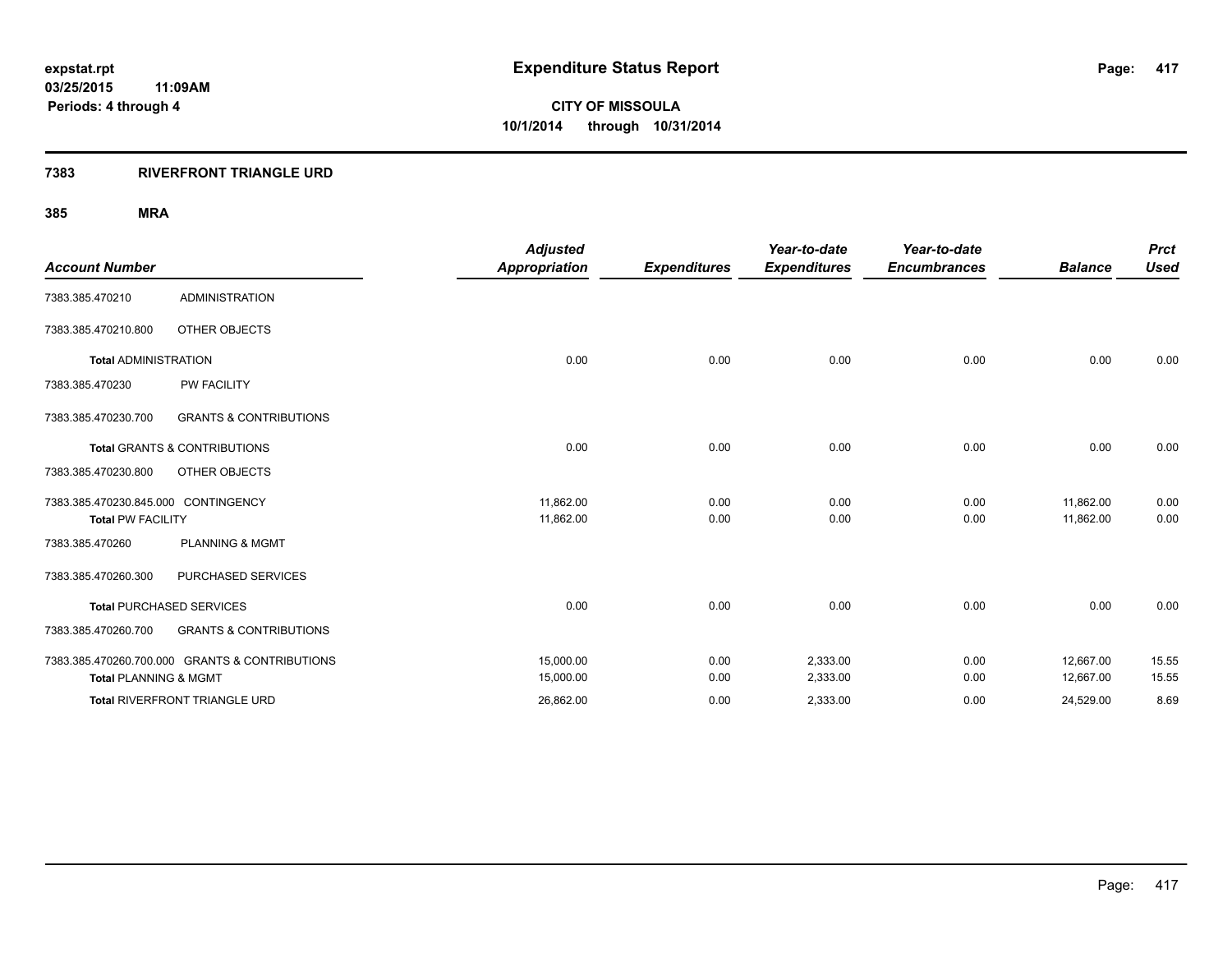### **7384 MILLSITE TAX INCREMENT FUND**

| <b>Account Number</b>       |                                          | <b>Adjusted</b><br><b>Appropriation</b> | <b>Expenditures</b> | Year-to-date<br><b>Expenditures</b> | Year-to-date<br><b>Encumbrances</b> | <b>Balance</b> | <b>Prct</b><br><b>Used</b> |
|-----------------------------|------------------------------------------|-----------------------------------------|---------------------|-------------------------------------|-------------------------------------|----------------|----------------------------|
| 7384.385.470210             | <b>ADMINISTRATION</b>                    |                                         |                     |                                     |                                     |                |                            |
| 7384.385.470210.800         | OTHER OBJECTS                            |                                         |                     |                                     |                                     |                |                            |
| <b>Total ADMINISTRATION</b> |                                          | 0.00                                    | 0.00                | 0.00                                | 0.00                                | 0.00           | 0.00                       |
| 7384.385.490200             | REVENUE BOND DEBT SERVICE                |                                         |                     |                                     |                                     |                |                            |
| 7384.385.490200.600         | <b>DEBT SERVICE</b>                      |                                         |                     |                                     |                                     |                |                            |
|                             | Total REVENUE BOND DEBT SERVICE          | 0.00                                    | 0.00                | 0.00                                | 0.00                                | 0.00           | 0.00                       |
|                             | <b>Total MILLSITE TAX INCREMENT FUND</b> | 0.00                                    | 0.00                | 0.00                                | 0.00                                | 0.00           | 0.00                       |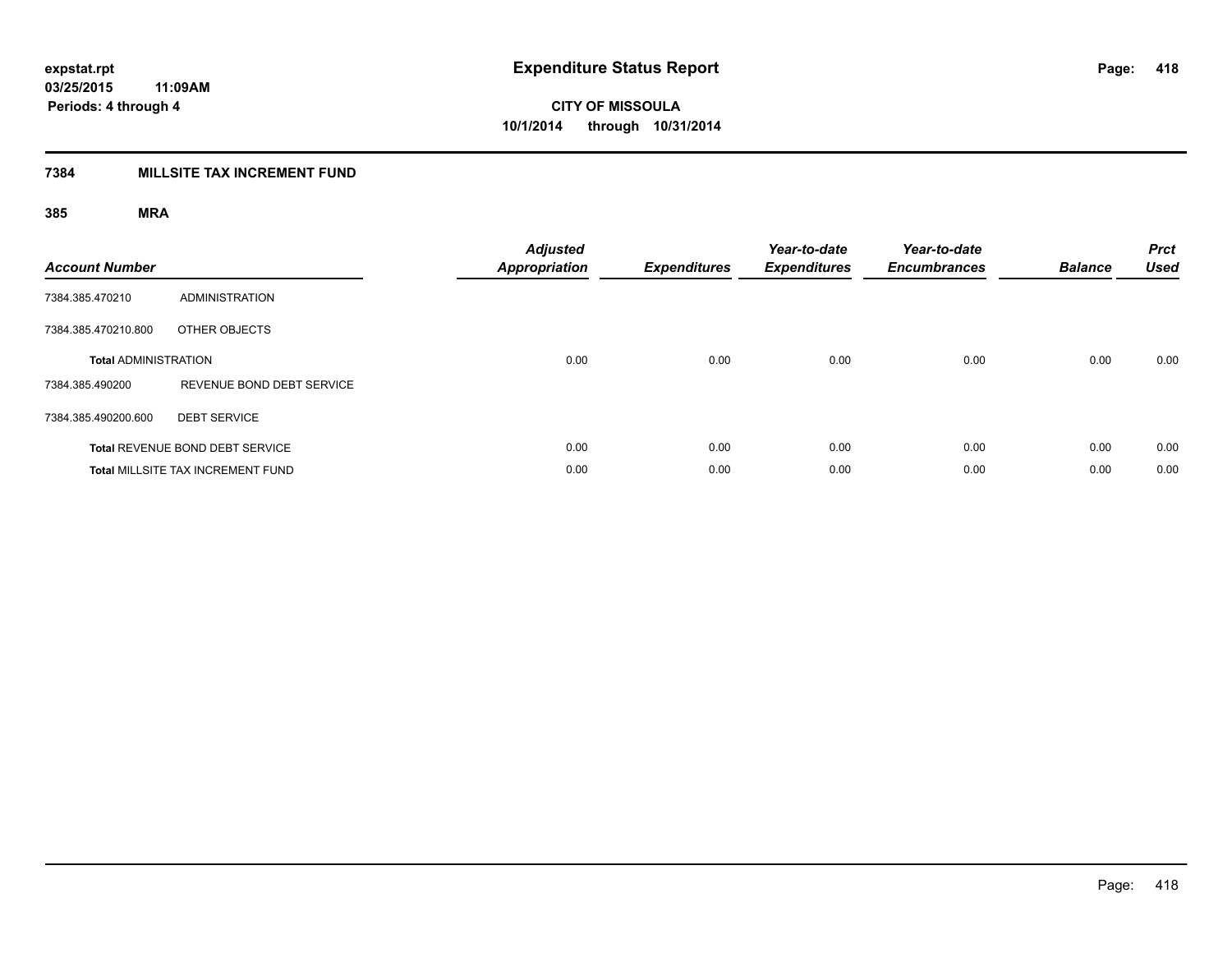#### **7385 FRONT STREET URD**

|                                                                | <b>Adjusted</b>      |                     | Year-to-date        | Year-to-date        |                | <b>Prct</b> |
|----------------------------------------------------------------|----------------------|---------------------|---------------------|---------------------|----------------|-------------|
| <b>Account Number</b>                                          | <b>Appropriation</b> | <b>Expenditures</b> | <b>Expenditures</b> | <b>Encumbrances</b> | <b>Balance</b> | <b>Used</b> |
| <b>TENNIS COURT REBUILD</b><br>7385.385.460436                 |                      |                     |                     |                     |                |             |
| PURCHASED SERVICES<br>7385.385.460436.300                      |                      |                     |                     |                     |                |             |
| 7385.385.460436.350.000 PROFESSIONAL SERVICES                  | 0.00                 | 0.00                | 23,799.09           | 0.00                | $-23,799.09$   | 0.00        |
| <b>Total TENNIS COURT REBUILD</b>                              | 0.00                 | 0.00                | 23,799.09           | 0.00                | $-23,799.09$   | 0.00        |
| <b>PW FACILITY</b><br>7385.385.470230                          |                      |                     |                     |                     |                |             |
| 7385.385.470230.300<br>PURCHASED SERVICES                      |                      |                     |                     |                     |                |             |
| 7385.385.470230.350.000 PROFESSIONAL SERVICES                  | 0.00                 | 6,936.07            | 12,202.82           | 0.00                | $-12,202.82$   | 0.00        |
| <b>Total PURCHASED SERVICES</b>                                | 0.00                 | 6,936.07            | 12,202.82           | 0.00                | $-12,202.82$   | 0.00        |
| 7385.385.470230.700<br><b>GRANTS &amp; CONTRIBUTIONS</b>       |                      |                     |                     |                     |                |             |
| 7385.385.470230.700.000 PROJECT EXPENSE-PUBLIC WORKS           | 164,560.00           | 0.00                | 0.00                | 0.00                | 164,560.00     | 0.00        |
| <b>Total GRANTS &amp; CONTRIBUTIONS</b>                        | 164,560.00           | 0.00                | 0.00                | 0.00                | 164,560.00     | 0.00        |
| 7385.385.470230.800<br>OTHER OBJECTS                           |                      |                     |                     |                     |                |             |
| 7385.385.470230.845.000 CONTINGENCY                            | 303,524.00           | 0.00                | 0.00                | 0.00                | 303,524.00     | 0.00        |
| <b>Total OTHER OBJECTS</b>                                     | 303.524.00           | 0.00                | 0.00                | 0.00                | 303.524.00     | 0.00        |
| <b>Total PW FACILITY</b>                                       | 468,084.00           | 6,936.07            | 12.202.82           | 0.00                | 455.881.18     | 2.61        |
| 7385.385.470260<br><b>PLANNING &amp; MGMT</b>                  |                      |                     |                     |                     |                |             |
| 7385.385.470260.300<br>PURCHASED SERVICES                      |                      |                     |                     |                     |                |             |
| 7385.385.470260.350.000 PROFESSIONAL SERVICES                  | 2.168.00             | 0.00                | 0.00                | 0.00                | 2,168.00       | 0.00        |
| <b>Total PURCHASED SERVICES</b>                                | 2,168.00             | 0.00                | 0.00                | 0.00                | 2,168.00       | 0.00        |
| 7385.385.470260.700<br><b>GRANTS &amp; CONTRIBUTIONS</b>       |                      |                     |                     |                     |                |             |
| 7385.385.470260.700.000 PLANNING & MGMT/GRANTS & CONTRIBUTIONS | 10,000.00            | 0.00                | 0.00                | 0.00                | 10,000.00      | 0.00        |
| <b>Total GRANTS &amp; CONTRIBUTIONS</b>                        | 10.000.00            | 0.00                | 0.00                | 0.00                | 10.000.00      | 0.00        |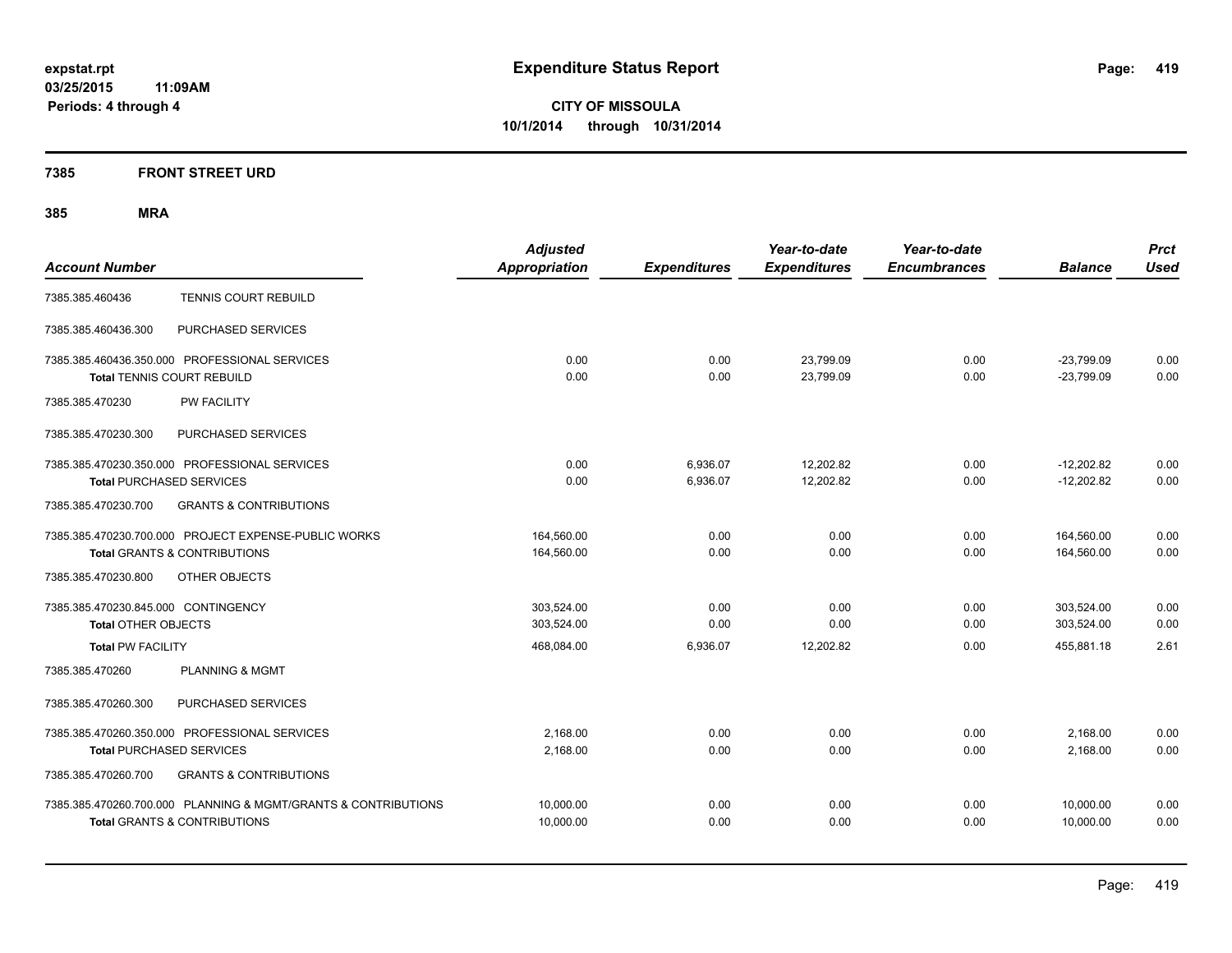**7385 FRONT STREET URD**

| <b>Account Number</b>                                    | <b>Adjusted</b><br><b>Appropriation</b> | <b>Expenditures</b> | Year-to-date<br><b>Expenditures</b> | Year-to-date<br><b>Encumbrances</b> | <b>Balance</b> | <b>Prct</b><br><b>Used</b> |
|----------------------------------------------------------|-----------------------------------------|---------------------|-------------------------------------|-------------------------------------|----------------|----------------------------|
| Total PLANNING & MGMT                                    | 12,168.00                               | 0.00                | 0.00                                | 0.00                                | 12,168.00      | 0.00                       |
| <b>CLEARING &amp; DEMO</b><br>7385.385.470270            |                                         |                     |                                     |                                     |                |                            |
| 7385.385.470270.700<br><b>GRANTS &amp; CONTRIBUTIONS</b> |                                         |                     |                                     |                                     |                |                            |
| <b>Total GRANTS &amp; CONTRIBUTIONS</b>                  | 0.00                                    | 0.00                | 0.00                                | 0.00                                | 0.00           | 0.00                       |
| OTHER OBJECTS<br>7385.385.470270.800                     |                                         |                     |                                     |                                     |                |                            |
| 7385.385.470270.845.000 CONTINGENCY                      | 50,000.00                               | 0.00                | 0.00                                | 0.00                                | 50,000.00      | 0.00                       |
| <b>Total CLEARING &amp; DEMO</b>                         | 50,000.00                               | 0.00                | 0.00                                | 0.00                                | 50,000.00      | 0.00                       |
| FRONT STREET PARKING STRUCTURE<br>7385.385.470281        |                                         |                     |                                     |                                     |                |                            |
| <b>CAPITAL OUTLAY</b><br>7385.385.470281.900             |                                         |                     |                                     |                                     |                |                            |
| <b>Total FRONT STREET PARKING STRUCTURE</b>              | 0.00                                    | 0.00                | 0.00                                | 0.00                                | 0.00           | 0.00                       |
| <b>Total FRONT STREET URD</b>                            | 530,252.00                              | 6,936.07            | 36,001.91                           | 0.00                                | 494,250.09     | 6.79                       |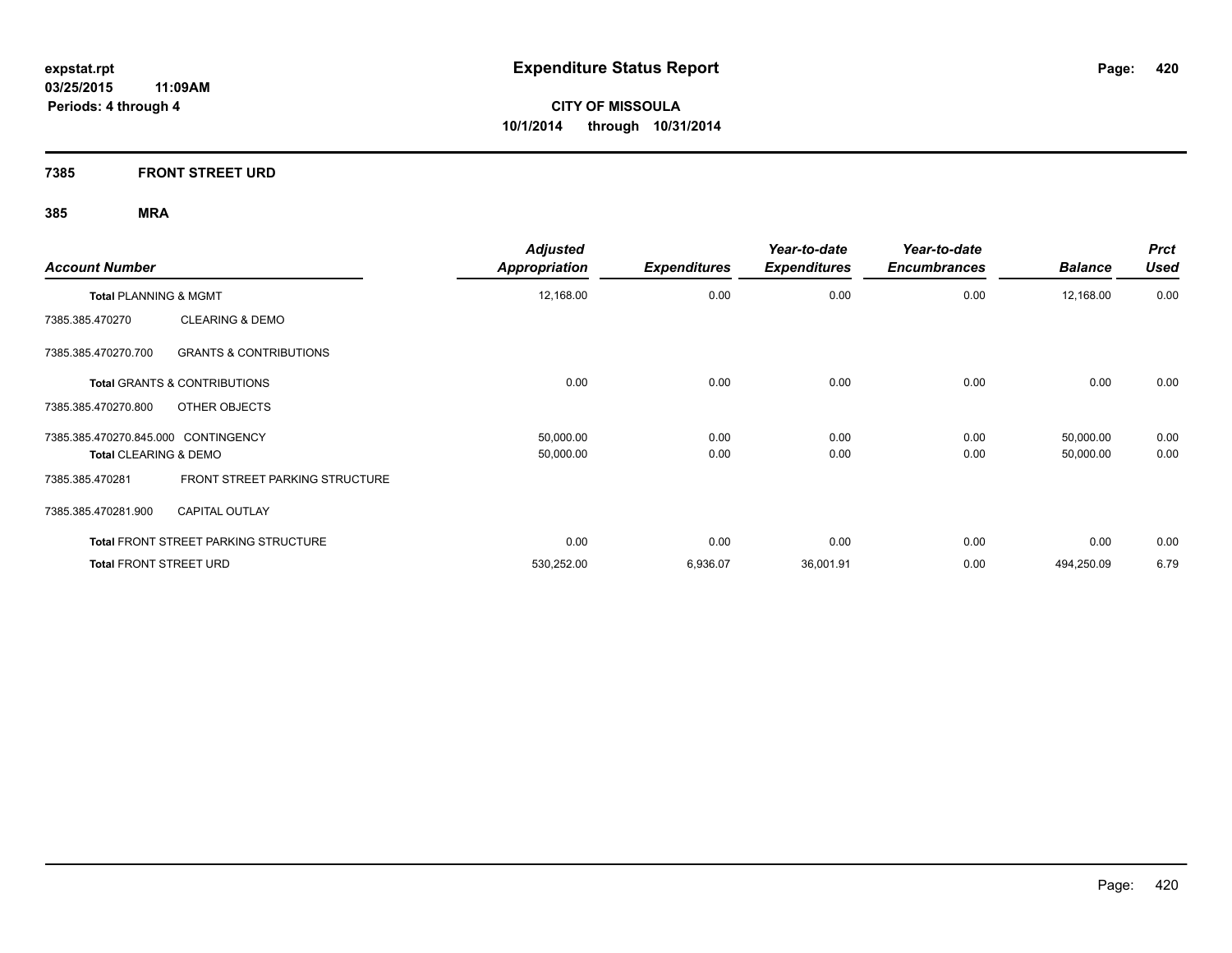**421**

**03/25/2015 11:09AM Periods: 4 through 4**

# **CITY OF MISSOULA 10/1/2014 through 10/31/2014**

#### **7386 DEBT SERVICE-SAFEWAY/ST PAT 1.5M**

| <b>Account Number</b> |                                | <b>Adjusted</b><br>Appropriation | <b>Expenditures</b> | Year-to-date<br><b>Expenditures</b> | Year-to-date<br><b>Encumbrances</b> | <b>Balance</b> | <b>Prct</b><br><b>Used</b> |
|-----------------------|--------------------------------|----------------------------------|---------------------|-------------------------------------|-------------------------------------|----------------|----------------------------|
| 7386.385.470220       | <b>ACQUISITION OF PROPERTY</b> |                                  |                     |                                     |                                     |                |                            |
| 7386.385.470220.900   | <b>CAPITAL OUTLAY</b>          |                                  |                     |                                     |                                     |                |                            |
| <b>Total MRA</b>      |                                | 0.00                             | 0.00                | 0.00                                | 0.00                                | 0.00           | 0.00                       |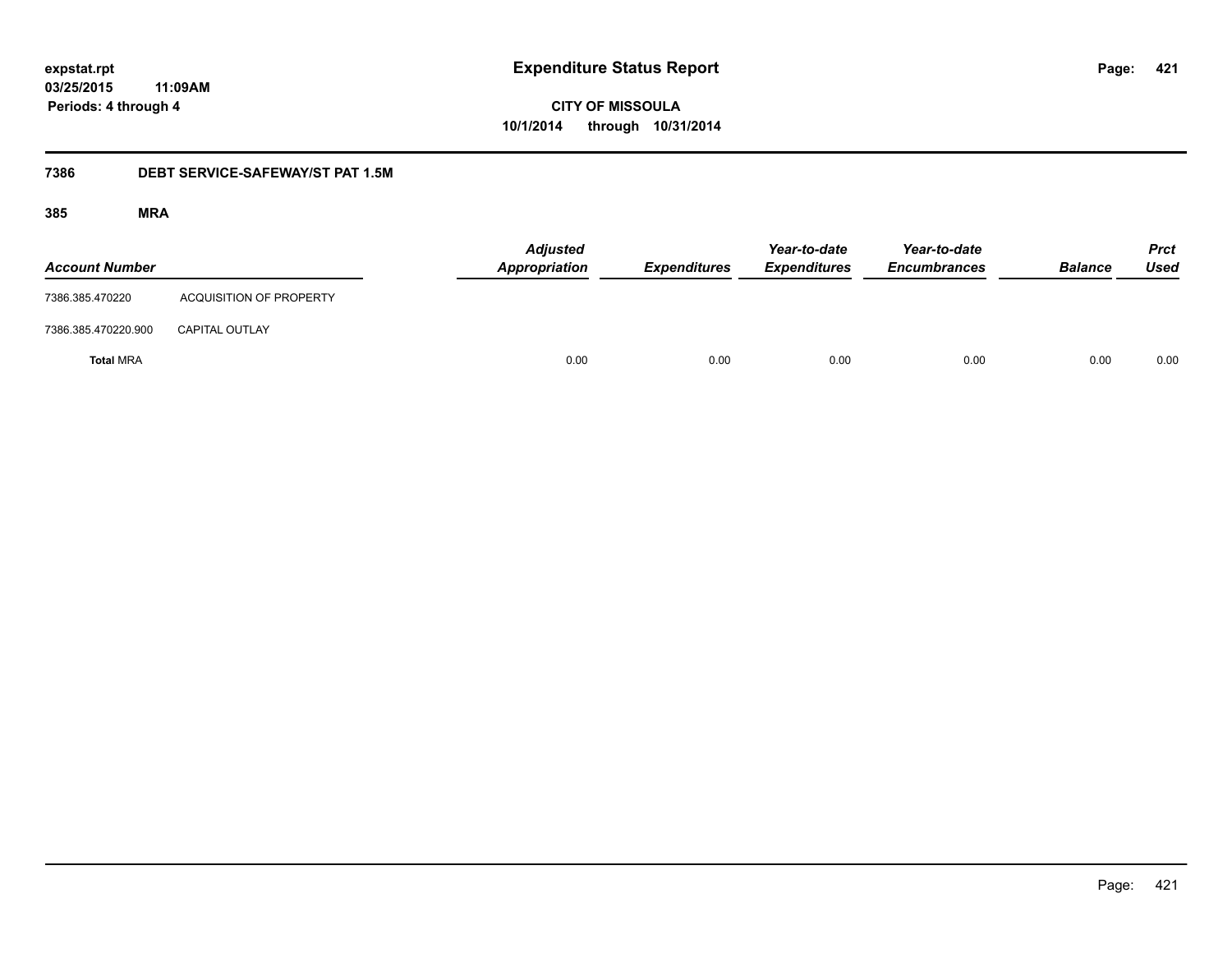### **03/25/2015 11:09AM Periods: 4 through 4**

# **CITY OF MISSOULA 10/1/2014 through 10/31/2014**

#### **7386 DEBT SERVICE-SAFEWAY/ST PAT 1.5M**

| <b>Account Number</b>             |                                                 | <b>Adjusted</b><br><b>Appropriation</b> | <b>Expenditures</b> | Year-to-date<br><b>Expenditures</b> | Year-to-date<br><b>Encumbrances</b> | <b>Balance</b> | <b>Prct</b><br><b>Used</b> |
|-----------------------------------|-------------------------------------------------|-----------------------------------------|---------------------|-------------------------------------|-------------------------------------|----------------|----------------------------|
| 7386.390.490200                   | DEBT SERVICE-SAFEWAY/ST PAT 1.5M                |                                         |                     |                                     |                                     |                |                            |
| 7386.390.490200.600               | <b>DEBT SERVICE</b>                             |                                         |                     |                                     |                                     |                |                            |
| 7386.390.490200.610.000 PRINCIPAL |                                                 | 40,000.00                               | 0.00                | 20,000.00                           | 0.00                                | 20,000.00      | 50.00                      |
|                                   | 7386.390.490200.620.000 INTEREST / SERVICE FEES | 94,728.00                               | 0.00                | 48,336.25                           | 0.00                                | 46,391.75      | 51.03                      |
|                                   | <b>Total DEBT SERVICE-SAFEWAY/ST PAT 1.5M</b>   | 134,728.00                              | 0.00                | 68,336.25                           | 0.00                                | 66,391.75      | 50.72                      |
| 7386.390.490510                   | DS PAYMENTS TO GUARANTOR                        |                                         |                     |                                     |                                     |                |                            |
| 7386.390.490510.600               | <b>DEBT SERVICE</b>                             |                                         |                     |                                     |                                     |                |                            |
| 7386.390.490510.610.000 PRINCIPAL |                                                 | 21,147.00                               | 0.00                | 9.601.00                            | 0.00                                | 11.546.00      | 45.40                      |
|                                   | <b>Total DS PAYMENTS TO GUARANTOR</b>           | 21,147.00                               | 0.00                | 9,601.00                            | 0.00                                | 11,546.00      | 45.40                      |
|                                   | <b>Total DEBT SERVICE-SAFEWAY/ST PAT 1.5M</b>   | 155,875.00                              | 0.00                | 77,937.25                           | 0.00                                | 77,937.75      | 50.00                      |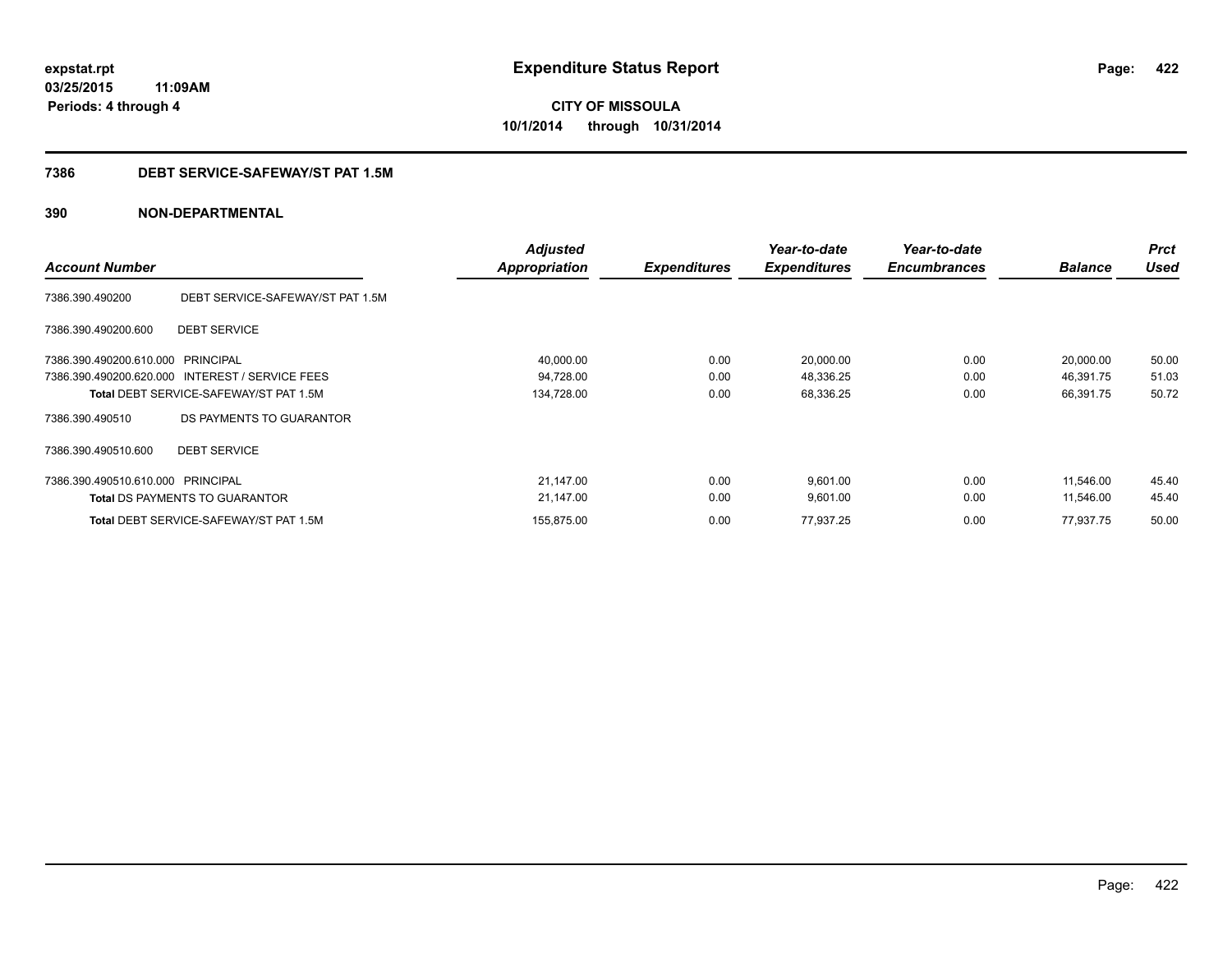### **03/25/2015 11:09AM Periods: 4 through 4**

**CITY OF MISSOULA 10/1/2014 through 10/31/2014**

#### **7387 DEBT SERVICE-BROWNFIELD RLF 1.125M**

| <b>Account Number</b>             |                                                 | <b>Adjusted</b><br><b>Appropriation</b> | <b>Expenditures</b> | Year-to-date<br><b>Expenditures</b> | Year-to-date<br><b>Encumbrances</b> | <b>Balance</b> | <b>Prct</b><br>Used |
|-----------------------------------|-------------------------------------------------|-----------------------------------------|---------------------|-------------------------------------|-------------------------------------|----------------|---------------------|
| 7387.390.490200                   | DEBT SERVICE-BROWNFIELD RLF 1.125M              |                                         |                     |                                     |                                     |                |                     |
| 7387.390.490200.600               | <b>DEBT SERVICE</b>                             |                                         |                     |                                     |                                     |                |                     |
| 7387.390.490200.610.000 PRINCIPAL |                                                 | 26.625.00                               | 0.00                | 0.00                                | 0.00                                | 26.625.00      | 0.00                |
|                                   | 7387.390.490200.620.000 INTEREST / SERVICE FEES | 5.316.00                                | 0.00                | 0.00                                | 0.00                                | 5.316.00       | 0.00                |
|                                   | Total DEBT SERVICE-BROWNFIELD RLF 1.125M        | 31.941.00                               | 0.00                | 0.00                                | 0.00                                | 31.941.00      | 0.00                |
|                                   | Total DEBT SERVICE-BROWNFIELD RLF 1.125M        | 31,941.00                               | 0.00                | 0.00                                | 0.00                                | 31.941.00      | 0.00                |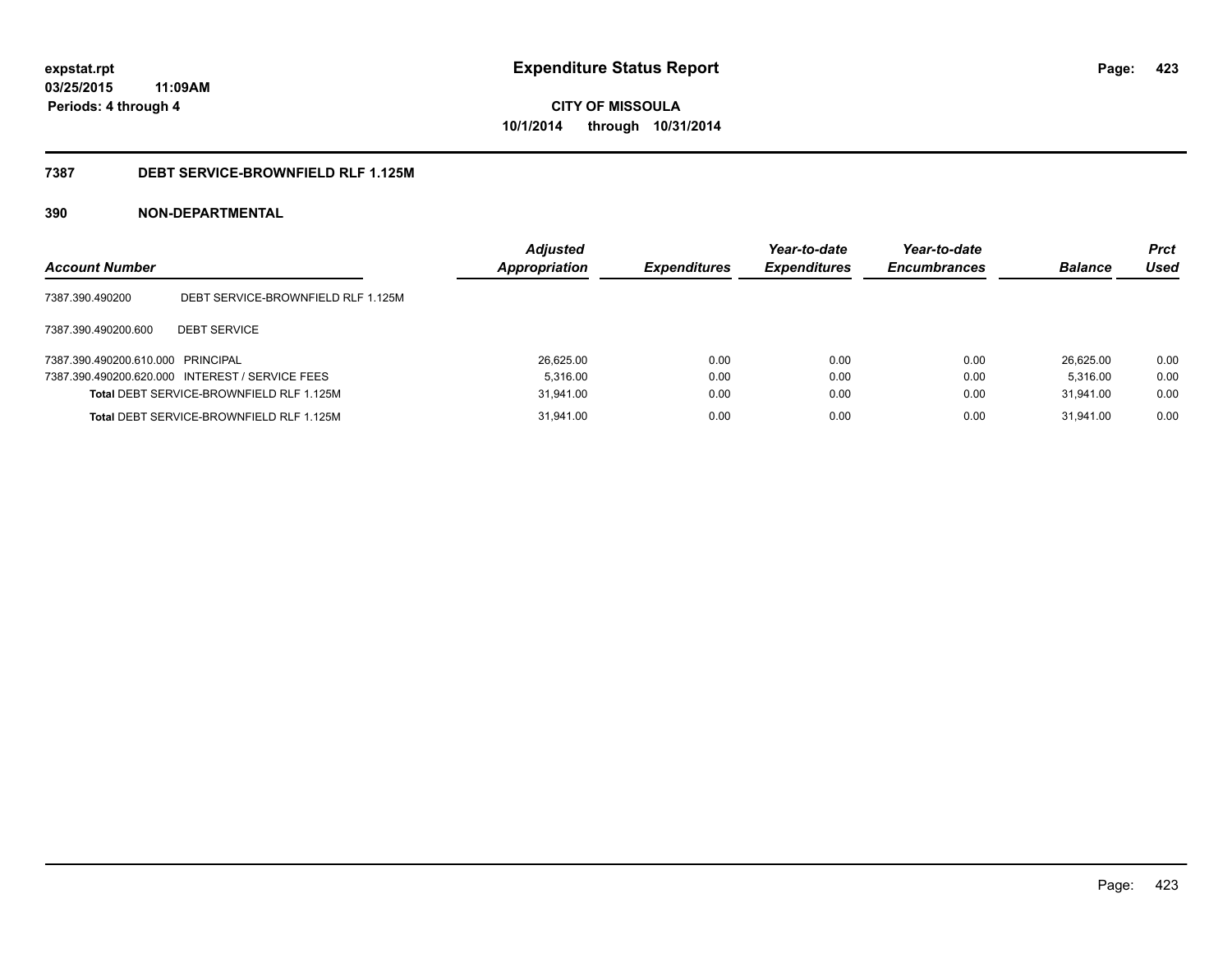**7388 RESERVE-3.6m TIF**

| <b>Account Number</b>  |                                | Appropriation | <b>Adjusted</b> | <b>Expenditures</b> | Year-to-date<br><b>Expenditures</b> | Year-to-date<br><b>Encumbrances</b> | <b>Balance</b> | <b>Prct</b><br><b>Used</b> |
|------------------------|--------------------------------|---------------|-----------------|---------------------|-------------------------------------|-------------------------------------|----------------|----------------------------|
| 7388.390.490607        | <b>TRANSFERS TO BROWNFIELD</b> |               |                 |                     |                                     |                                     |                |                            |
| 7388.390.490607.800    | OTHER OBJECTS                  |               |                 |                     |                                     |                                     |                |                            |
| Total RESERVE-3.6m TIF |                                |               | 0.00            | 0.00                | 0.00                                | 0.00                                | 0.00           | 0.00                       |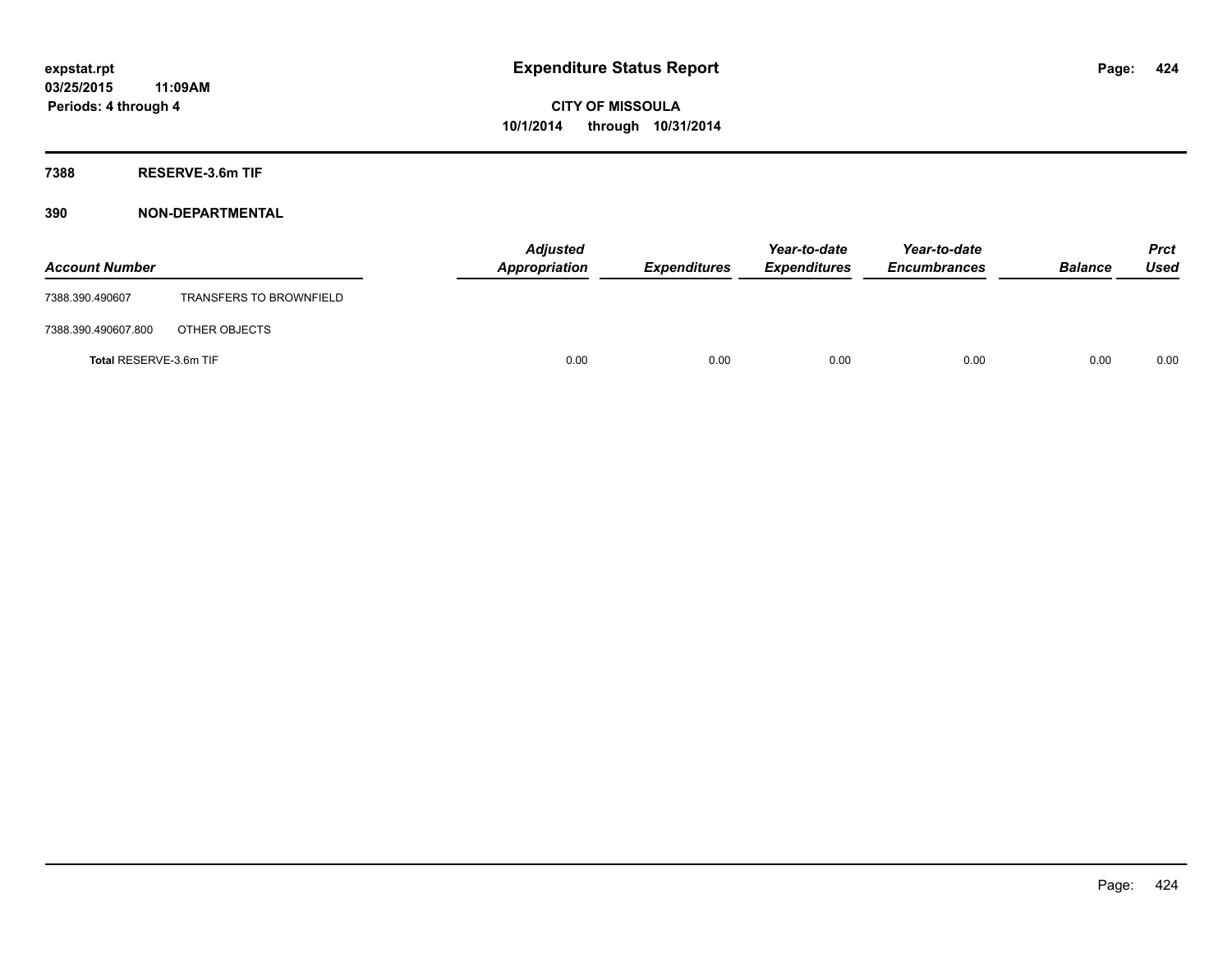#### **7389 DEBT SERVICE - 3.6M/5.75M**

| <b>Account Number</b>                                 |                                | <b>Adjusted</b><br><b>Appropriation</b> | <b>Expenditures</b> | Year-to-date<br><b>Expenditures</b> | Year-to-date<br><b>Encumbrances</b> | <b>Balance</b>           | Prct<br><b>Used</b> |
|-------------------------------------------------------|--------------------------------|-----------------------------------------|---------------------|-------------------------------------|-------------------------------------|--------------------------|---------------------|
| 7389.385.470220                                       | <b>ACQUISITION OF PROPERTY</b> |                                         |                     |                                     |                                     |                          |                     |
| 7389.385.470220.600                                   | <b>DEBT SERVICE</b>            |                                         |                     |                                     |                                     |                          |                     |
| 7389.385.470220.610.000 PRINCIPAL<br><b>Total MRA</b> |                                | 500,000.00<br>500,000.00                | 0.00<br>0.00        | 250,000.00<br>250,000.00            | 0.00<br>0.00                        | 250.000.00<br>250,000.00 | 50.00<br>50.00      |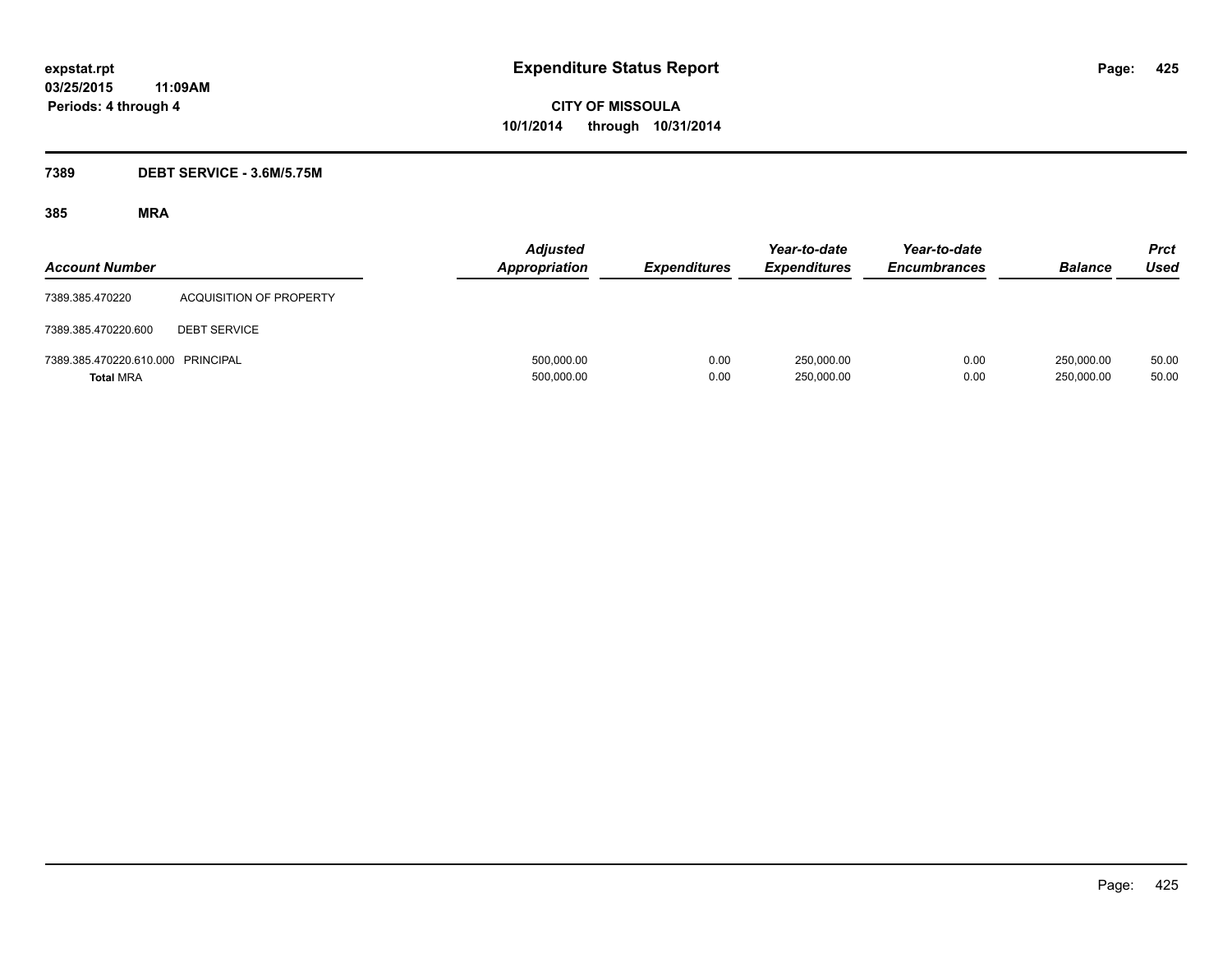#### **7389 DEBT SERVICE - 3.6M/5.75M**

|                                                       | <b>Adjusted</b>      |                     | Year-to-date        | Year-to-date        |                | <b>Prct</b> |
|-------------------------------------------------------|----------------------|---------------------|---------------------|---------------------|----------------|-------------|
| <b>Account Number</b>                                 | <b>Appropriation</b> | <b>Expenditures</b> | <b>Expenditures</b> | <b>Encumbrances</b> | <b>Balance</b> | <b>Used</b> |
| REVENUE BOND DEBT SERVICE<br>7389.390.490200          |                      |                     |                     |                     |                |             |
| <b>DEBT SERVICE</b><br>7389.390.490200.600            |                      |                     |                     |                     |                |             |
| 7389.390.490200.610.000 PRINCIPAL                     | 110,000.00           | 0.00                | 0.00                | 0.00                | 110,000.00     | 0.00        |
| 7389.390.490200.620.000 INTEREST / SERVICE FEES       | 135,850.00           | 0.00                | 350.00              | 0.00                | 135,500.00     | 0.26        |
| <b>Total REVENUE BOND DEBT SERVICE</b>                | 245,850.00           | 0.00                | 350.00              | 0.00                | 245,500.00     | 0.14        |
| FY13 \$5.75M DEBT SERVICE<br>7389.390.490210          |                      |                     |                     |                     |                |             |
| 7389.390.490210.600<br><b>DEBT SERVICE</b>            |                      |                     |                     |                     |                |             |
| 7389.390.490210.610.000 FY13 5.75M DEBT SVS/PRINCIPAL | 252,000.00           | 0.00                | 0.00                | 0.00                | 252,000.00     | 0.00        |
| 7389.390.490210.620.000 INTEREST / SERVICE FEES       | 174,066.00           | 0.00                | 0.00                | 0.00                | 174,066.00     | 0.00        |
| Total FY13 \$5.75M DEBT SERVICE                       | 426,066.00           | 0.00                | 0.00                | 0.00                | 426,066.00     | 0.00        |
| <b>Total NON-DEPARTMENTAL</b>                         | 671,916.00           | 0.00                | 350.00              | 0.00                | 671,566.00     | 0.05        |
| Total DEBT SERVICE - 3.6M/5.75M                       | 1,171,916.00         | 0.00                | 250,350.00          | 0.00                | 921,566.00     | 21.36       |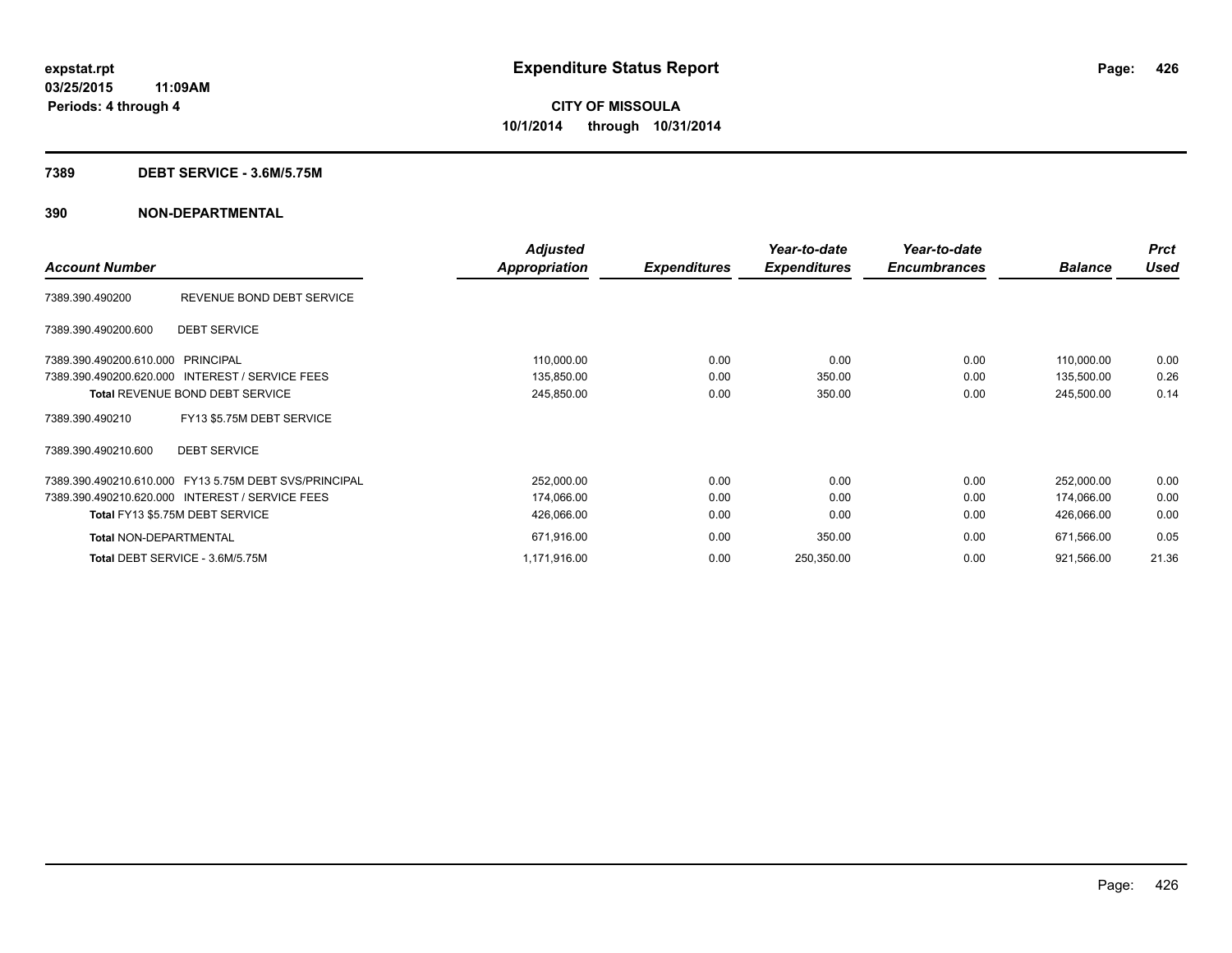#### **7390 URDII CLEARING - 3.6M TIF**

| <b>Account Number</b> |                                | <b>Adjusted</b><br>Appropriation | <b>Expenditures</b> | Year-to-date<br><b>Expenditures</b> | Year-to-date<br><b>Encumbrances</b> | <b>Balance</b> | <b>Prct</b><br><b>Used</b> |
|-----------------------|--------------------------------|----------------------------------|---------------------|-------------------------------------|-------------------------------------|----------------|----------------------------|
| 7390.385.490607       | <b>TRANSFERS TO BROWNFIELD</b> |                                  |                     |                                     |                                     |                |                            |
| 7390.385.490607.800   | OTHER OBJECTS                  |                                  |                     |                                     |                                     |                |                            |
| <b>Total MRA</b>      |                                | 0.00                             | 0.00                | 0.00                                | 0.00                                | 0.00           | 0.00                       |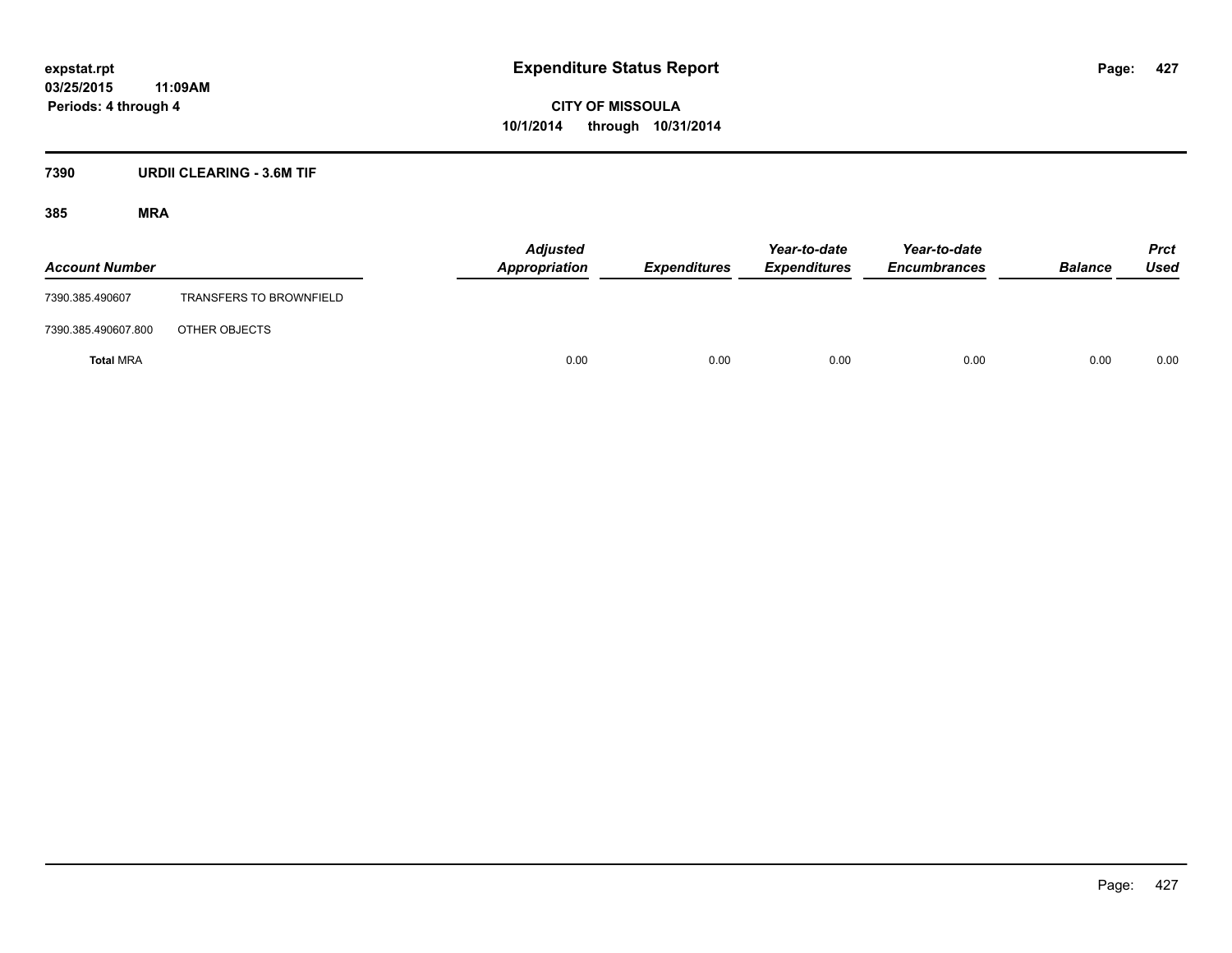#### **7390 URDII CLEARING - 3.6M TIF**

| <b>Account Number</b>  |                                                                                               | <b>Adjusted</b><br><b>Appropriation</b> | <b>Expenditures</b> | Year-to-date<br><b>Expenditures</b> | Year-to-date<br><b>Encumbrances</b> | <b>Balance</b>           | <b>Prct</b><br><b>Used</b> |
|------------------------|-----------------------------------------------------------------------------------------------|-----------------------------------------|---------------------|-------------------------------------|-------------------------------------|--------------------------|----------------------------|
| 7390.390.490601        | TI BOND CLEARING                                                                              |                                         |                     |                                     |                                     |                          |                            |
| 7390.390.490601.800    | OTHER OBJECTS                                                                                 |                                         |                     |                                     |                                     |                          |                            |
| Total TI BOND CLEARING |                                                                                               | 0.00                                    | 0.00                | 0.00                                | 0.00                                | 0.00                     | 0.00                       |
| 7390.390.490604        | TI BOND RESERVE                                                                               |                                         |                     |                                     |                                     |                          |                            |
| 7390.390.490604.800    | OTHER OBJECTS                                                                                 |                                         |                     |                                     |                                     |                          |                            |
| Total TI BOND RESERVE  | 7390.390.490604.820.000 TRANSFER TO INTERMOUNTAIN BOND DS 7399                                | 146,788.00<br>146.788.00                | 0.00<br>0.00        | 0.00<br>0.00                        | 0.00<br>0.00                        | 146,788.00<br>146.788.00 | 0.00<br>0.00               |
| 7390.390.490605        | TRANSFER TO DEBT SERVICE 7389                                                                 |                                         |                     |                                     |                                     |                          |                            |
| 7390.390.490605.800    | OTHER OBJECTS                                                                                 |                                         |                     |                                     |                                     |                          |                            |
|                        | 7390.390.490605.820.000 TRANSFERS TO DEBT SERVICE<br>Total TRANSFER TO DEBT SERVICE 7389      | 921,916.00<br>921,916.00                | 0.00<br>0.00        | 0.00<br>0.00                        | 0.00<br>0.00                        | 921,916.00<br>921,916.00 | 0.00<br>0.00               |
| 7390.390.490606        | <b>DEVELOPMENT TRANSFERS</b>                                                                  |                                         |                     |                                     |                                     |                          |                            |
| 7390.390.490606.800    | OTHER OBJECTS                                                                                 |                                         |                     |                                     |                                     |                          |                            |
|                        | 7390.390.490606.820.000 TRANSFERS TO URD II DEVELOPMENT<br><b>Total DEVELOPMENT TRANSFERS</b> | 616,365.00<br>616,365.00                | 0.00<br>0.00        | 0.00<br>0.00                        | 0.00<br>0.00                        | 616,365.00<br>616,365.00 | 0.00<br>0.00               |
| 7390.390.490607        | <b>TRANSFERS TO BROWNFIELD</b>                                                                |                                         |                     |                                     |                                     |                          |                            |
| 7390.390.490607.800    | OTHER OBJECTS                                                                                 |                                         |                     |                                     |                                     |                          |                            |
|                        | 7390.390.490607.820.000 TRANSFERS TO OTHER FUNDS<br><b>Total TRANSFERS TO BROWNFIELD</b>      | 31,941.00<br>31,941.00                  | 0.00<br>0.00        | 0.00<br>0.00                        | 0.00<br>0.00                        | 31,941.00<br>31,941.00   | 0.00<br>0.00               |
| 7390.390.490608        | TRANSFERS TO SAFEWA/ST PAT                                                                    |                                         |                     |                                     |                                     |                          |                            |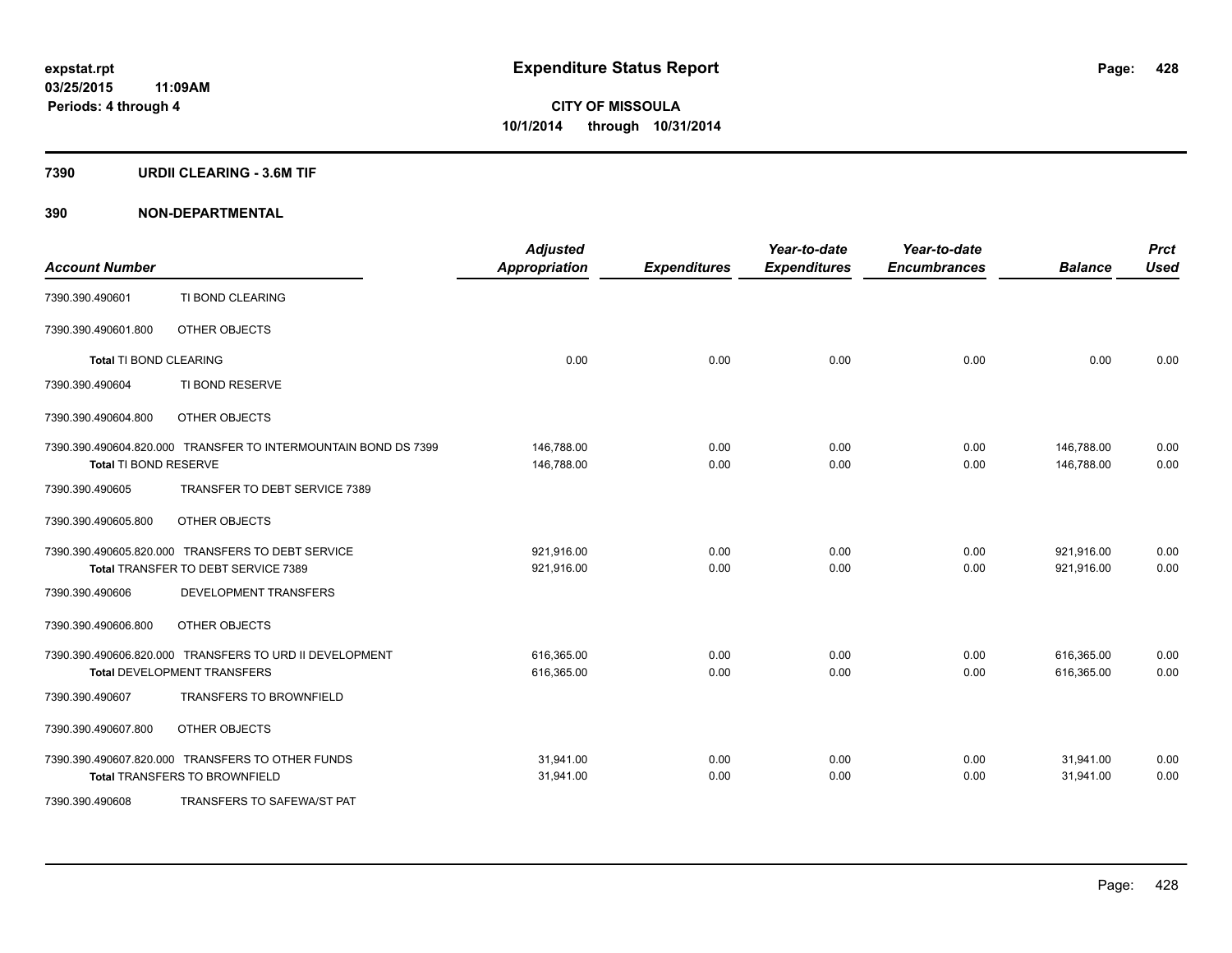#### **7390 URDII CLEARING - 3.6M TIF**

|                                                                  | Adjusted      |                     | Year-to-date        | Year-to-date        |                | <b>Prct</b> |
|------------------------------------------------------------------|---------------|---------------------|---------------------|---------------------|----------------|-------------|
| <b>Account Number</b>                                            | Appropriation | <b>Expenditures</b> | <b>Expenditures</b> | <b>Encumbrances</b> | <b>Balance</b> | Used        |
| OTHER OBJECTS<br>7390.390.490608.800                             |               |                     |                     |                     |                |             |
| 7390.390.490608.820.000 TRANSFERS TO OTHER FUNDS-SAFEWAY/ST PATS | 155.875.00    | 0.00                | 0.00                | 0.00                | 155.875.00     | 0.00        |
| <b>Total TRANSFERS TO SAFEWA/ST PAT</b>                          | 155.875.00    | 0.00                | 0.00                | 0.00                | 155.875.00     | 0.00        |
| <b>Total URDII CLEARING - 3.6M TIF</b>                           | 1,872,885.00  | 0.00                | 0.00                | 0.00                | 1.872.885.00   | 0.00        |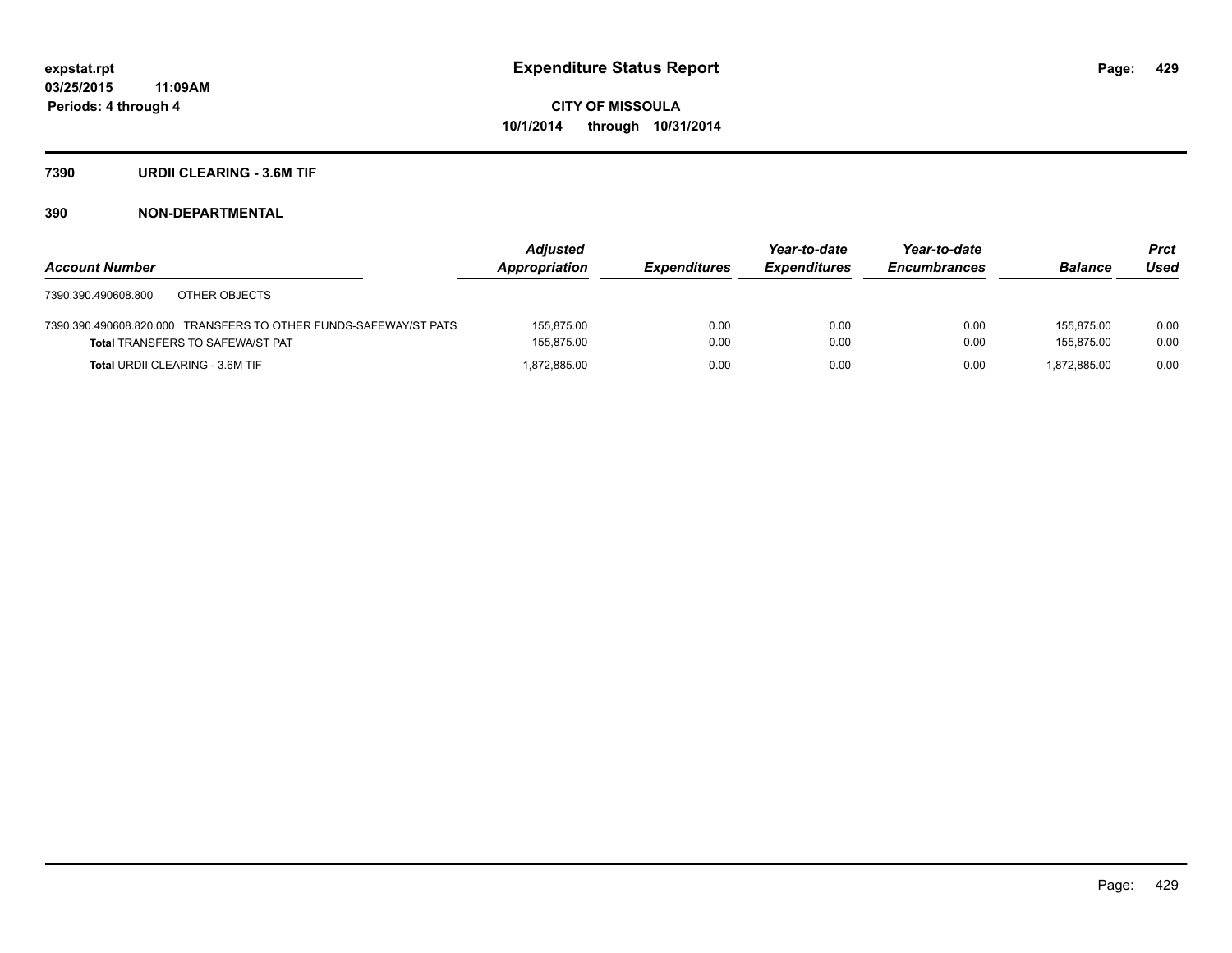**03/25/2015 11:09AM Periods: 4 through 4**

**CITY OF MISSOULA 10/1/2014 through 10/31/2014**

**7392 MRA - URD II FUND**

| <b>Account Number</b>                                             |                                                  | <b>Adjusted</b><br><b>Appropriation</b> | <b>Expenditures</b> | Year-to-date<br><b>Expenditures</b> | Year-to-date<br><b>Encumbrances</b> | <b>Balance</b>                 | <b>Prct</b><br><b>Used</b> |
|-------------------------------------------------------------------|--------------------------------------------------|-----------------------------------------|---------------------|-------------------------------------|-------------------------------------|--------------------------------|----------------------------|
| 7392.385.460436                                                   | <b>MRA CTEP/CMAQ</b>                             |                                         |                     |                                     |                                     |                                |                            |
| 7392.385.460436.300                                               | PURCHASED SERVICES                               |                                         |                     |                                     |                                     |                                |                            |
| <b>Total PURCHASED SERVICES</b>                                   |                                                  | 0.00                                    | 0.00                | 0.00                                | 0.00                                | 0.00                           | 0.00                       |
| 7392.385.460436.900                                               | <b>CAPITAL OUTLAY</b>                            |                                         |                     |                                     |                                     |                                |                            |
| 7392.385.460436.930.000 IMPROVEMENTS<br>Total MRA CTEP/CMAQ       |                                                  | 0.00<br>0.00                            | 0.00<br>0.00        | 13,395.00<br>13,395.00              | 0.00<br>0.00                        | $-13,395.00$<br>$-13,395.00$   | 0.00<br>0.00               |
| 7392.385.470210                                                   | <b>ADMINISTRATION</b>                            |                                         |                     |                                     |                                     |                                |                            |
| 7392.385.470210.300                                               | PURCHASED SERVICES                               |                                         |                     |                                     |                                     |                                |                            |
| <b>Total PURCHASED SERVICES</b>                                   |                                                  | 0.00                                    | 0.00                | 0.00                                | 0.00                                | 0.00                           | 0.00                       |
| 7392.385.470210.800                                               | OTHER OBJECTS                                    |                                         |                     |                                     |                                     |                                |                            |
| <b>Total ADMINISTRATION</b>                                       | 7392.385.470210.820.000 TRANSFERS TO OTHER FUNDS | 250,000.00<br>250,000.00                | 0.00<br>0.00        | 0.00<br>0.00                        | 0.00<br>0.00                        | 250,000.00<br>250,000.00       | 0.00<br>0.00               |
| 7392.385.470220                                                   | <b>ACQUISITION OF PROPERTY</b>                   |                                         |                     |                                     |                                     |                                |                            |
| 7392.385.470220.800                                               | OTHER OBJECTS                                    |                                         |                     |                                     |                                     |                                |                            |
| 7392.385.470220.845.000 CONTINGENCY<br><b>Total OTHER OBJECTS</b> |                                                  | 50,000.00<br>50,000.00                  | 0.00<br>0.00        | 0.00<br>0.00                        | 0.00<br>0.00                        | 50,000.00<br>50,000.00         | 0.00<br>0.00               |
| 7392.385.470220.900                                               | CAPITAL OUTLAY                                   |                                         |                     |                                     |                                     |                                |                            |
| 7392.385.470220.910.000 LAND<br>Total CAPITAL OUTLAY              |                                                  | 0.00<br>0.00                            | 0.00<br>0.00        | 115,264.00<br>115,264.00            | 0.00<br>0.00                        | $-115,264.00$<br>$-115,264.00$ | 0.00<br>0.00               |
|                                                                   | Total ACQUISITION OF PROPERTY                    | 50,000.00                               | 0.00                | 115,264.00                          | 0.00                                | $-65,264.00$                   | 230.53                     |
| 7392.385.470230                                                   | <b>PW FACILITY</b>                               |                                         |                     |                                     |                                     |                                |                            |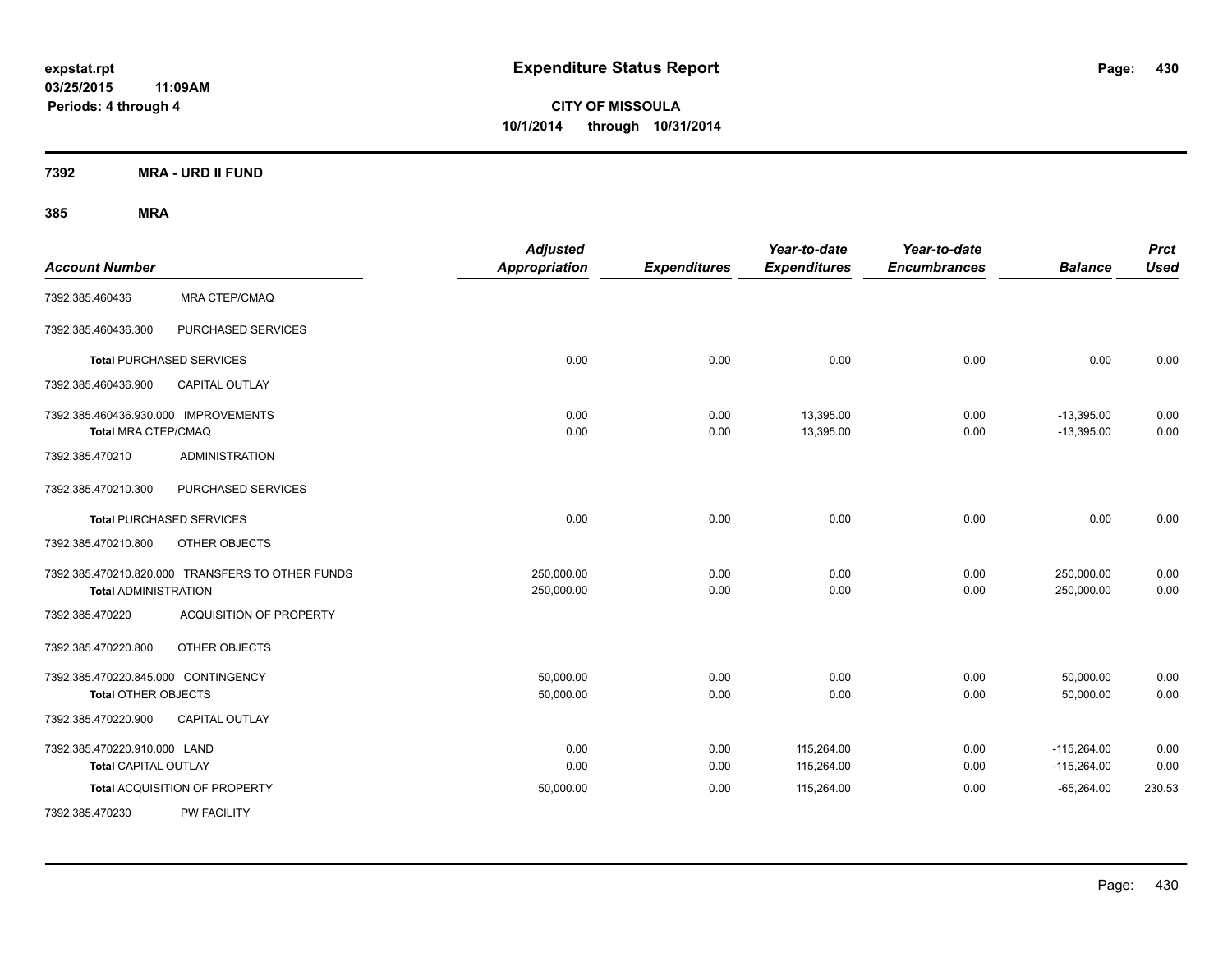**7392 MRA - URD II FUND**

| <b>Account Number</b>                                                                     | <b>Adjusted</b><br><b>Appropriation</b> | <b>Expenditures</b>      | Year-to-date<br><b>Expenditures</b> | Year-to-date<br><b>Encumbrances</b> | <b>Balance</b>           | <b>Prct</b><br><b>Used</b> |
|-------------------------------------------------------------------------------------------|-----------------------------------------|--------------------------|-------------------------------------|-------------------------------------|--------------------------|----------------------------|
| PURCHASED SERVICES<br>7392.385.470230.300                                                 |                                         |                          |                                     |                                     |                          |                            |
| 7392.385.470230.350.000 PROFESSIONAL SERVICES<br><b>Total PURCHASED SERVICES</b>          | 159,272.00<br>159,272.00                | 16,007.72<br>16,007.72   | 29,885.02<br>29,885.02              | 0.00<br>0.00                        | 129,386.98<br>129,386.98 | 18.76<br>18.76             |
| 7392.385.470230.700<br><b>GRANTS &amp; CONTRIBUTIONS</b>                                  |                                         |                          |                                     |                                     |                          |                            |
| 7392.385.470230.700.000 GRANTS & CONTRIBUTIONS<br><b>Total GRANTS &amp; CONTRIBUTIONS</b> | 6,207.00<br>6,207.00                    | 0.00<br>0.00             | 0.00<br>0.00                        | 0.00<br>0.00                        | 6,207.00<br>6,207.00     | 0.00<br>0.00               |
| 7392.385.470230.800<br>OTHER OBJECTS                                                      |                                         |                          |                                     |                                     |                          |                            |
| 7392.385.470230.845.000 CONTINGENCY<br><b>Total OTHER OBJECTS</b>                         | 411,369.00<br>411,369.00                | 0.00<br>0.00             | 0.00<br>0.00                        | 0.00<br>0.00                        | 411,369.00<br>411,369.00 | 0.00<br>0.00               |
| 7392.385.470230.900<br><b>CAPITAL OUTLAY</b>                                              |                                         |                          |                                     |                                     |                          |                            |
| 7392.385.470230.930.000 IMPROVEMENTS<br><b>Total CAPITAL OUTLAY</b>                       | 680,000.00<br>680,000.00                | 174,203.74<br>174,203.74 | 252,050.03<br>252,050.03            | 0.00<br>0.00                        | 427,949.97<br>427,949.97 | 37.07<br>37.07             |
| <b>Total PW FACILITY</b>                                                                  | 1,256,848.00                            | 190,211.46               | 281,935.05                          | 0.00                                | 974,912.95               | 22.43                      |
| <b>REHAB LOANS</b><br>7392.385.470240                                                     |                                         |                          |                                     |                                     |                          |                            |
| <b>GRANTS &amp; CONTRIBUTIONS</b><br>7392.385.470240.700                                  |                                         |                          |                                     |                                     |                          |                            |
| 7392.385.470240.700.000 GRANTS & CONTRIBUTIONS<br><b>Total REHAB LOANS</b>                | 75,000.00<br>75,000.00                  | 0.00<br>0.00             | 0.00<br>0.00                        | 0.00<br>0.00                        | 75,000.00<br>75,000.00   | 0.00<br>0.00               |
| 7392.385.470241<br>*** Title Not Found ***                                                |                                         |                          |                                     |                                     |                          |                            |
| PURCHASED SERVICES<br>7392.385.470241.300                                                 |                                         |                          |                                     |                                     |                          |                            |
| <b>Total PURCHASED SERVICES</b>                                                           | 0.00                                    | 0.00                     | 0.00                                | 0.00                                | 0.00                     | 0.00                       |
| 7392.385.470241.700<br><b>GRANTS &amp; CONTRIBUTIONS</b>                                  |                                         |                          |                                     |                                     |                          |                            |
| <b>Total GRANTS &amp; CONTRIBUTIONS</b>                                                   | 0.00                                    | 0.00                     | 0.00                                | 0.00                                | 0.00                     | 0.00                       |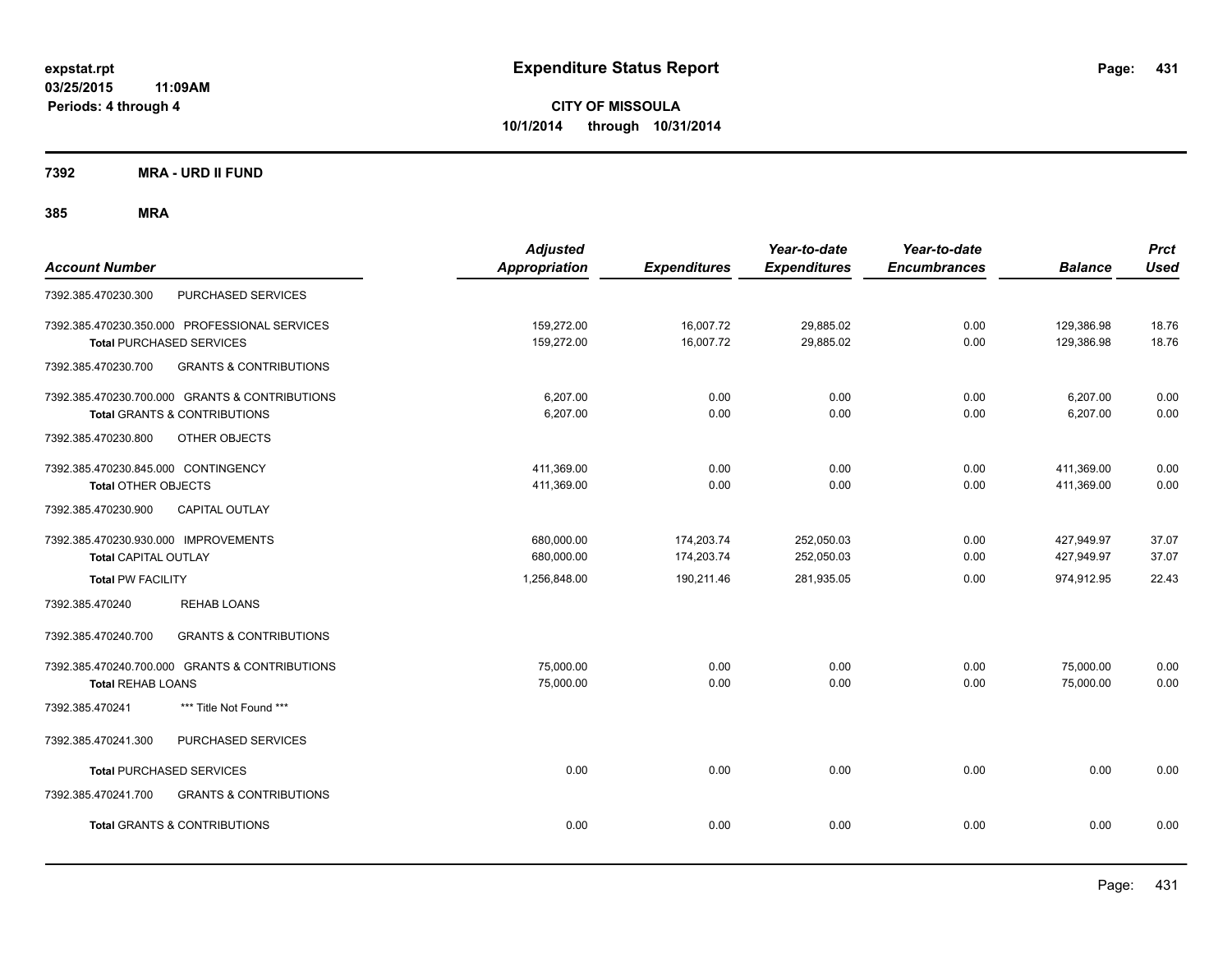**03/25/2015 11:09AM Periods: 4 through 4**

**CITY OF MISSOULA 10/1/2014 through 10/31/2014**

**7392 MRA - URD II FUND**

| <b>Account Number</b>               |                                                | <b>Adjusted</b><br><b>Appropriation</b> | <b>Expenditures</b> | Year-to-date<br><b>Expenditures</b> | Year-to-date<br><b>Encumbrances</b> | <b>Balance</b> | <b>Prct</b><br><b>Used</b> |
|-------------------------------------|------------------------------------------------|-----------------------------------------|---------------------|-------------------------------------|-------------------------------------|----------------|----------------------------|
| 7392.385.470241.800                 | OTHER OBJECTS                                  |                                         |                     |                                     |                                     |                |                            |
| Total OTHER OBJECTS                 |                                                | 0.00                                    | 0.00                | 0.00                                | 0.00                                | 0.00           | 0.00                       |
| 7392.385.470241.900                 | <b>CAPITAL OUTLAY</b>                          |                                         |                     |                                     |                                     |                |                            |
| Total *** Title Not Found ***       |                                                | 0.00                                    | 0.00                | 0.00                                | 0.00                                | 0.00           | 0.00                       |
| 7392.385.470250                     | <b>RELOCATION PAYMENTS</b>                     |                                         |                     |                                     |                                     |                |                            |
| 7392.385.470250.800                 | OTHER OBJECTS                                  |                                         |                     |                                     |                                     |                |                            |
|                                     | <b>Total RELOCATION PAYMENTS</b>               | 0.00                                    | 0.00                | 0.00                                | 0.00                                | 0.00           | 0.00                       |
| 7392.385.470260                     | <b>PLANNING &amp; MGMT</b>                     |                                         |                     |                                     |                                     |                |                            |
| 7392.385.470260.300                 | PURCHASED SERVICES                             |                                         |                     |                                     |                                     |                |                            |
|                                     | 7392.385.470260.350.000 PROFESSIONAL SERVICES  | 10,000.00                               | 0.00                | 0.00                                | 0.00                                | 10,000.00      | 0.00                       |
|                                     | <b>Total PURCHASED SERVICES</b>                | 10,000.00                               | 0.00                | 0.00                                | 0.00                                | 10,000.00      | 0.00                       |
| 7392.385.470260.700                 | <b>GRANTS &amp; CONTRIBUTIONS</b>              |                                         |                     |                                     |                                     |                |                            |
|                                     | <b>Total GRANTS &amp; CONTRIBUTIONS</b>        | 0.00                                    | 0.00                | 0.00                                | 0.00                                | 0.00           | 0.00                       |
| 7392.385.470260.800                 | OTHER OBJECTS                                  |                                         |                     |                                     |                                     |                |                            |
| 7392.385.470260.845.000 CONTINGENCY |                                                | 50,000.00                               | 0.00                | 0.00                                | 0.00                                | 50,000.00      | 0.00                       |
| <b>Total OTHER OBJECTS</b>          |                                                | 50,000.00                               | 0.00                | 0.00                                | 0.00                                | 50,000.00      | 0.00                       |
| <b>Total PLANNING &amp; MGMT</b>    |                                                | 60,000.00                               | 0.00                | 0.00                                | 0.00                                | 60,000.00      | 0.00                       |
| 7392.385.470270                     | <b>CLEARING &amp; DEMO</b>                     |                                         |                     |                                     |                                     |                |                            |
| 7392.385.470270.700                 | <b>GRANTS &amp; CONTRIBUTIONS</b>              |                                         |                     |                                     |                                     |                |                            |
|                                     | 7392.385.470270.700.000 GRANTS & CONTRIBUTIONS | 17,400.00                               | 0.00                | 0.00                                | 0.00                                | 17,400.00      | 0.00                       |
|                                     | <b>Total GRANTS &amp; CONTRIBUTIONS</b>        | 17,400.00                               | 0.00                | 0.00                                | 0.00                                | 17,400.00      | 0.00                       |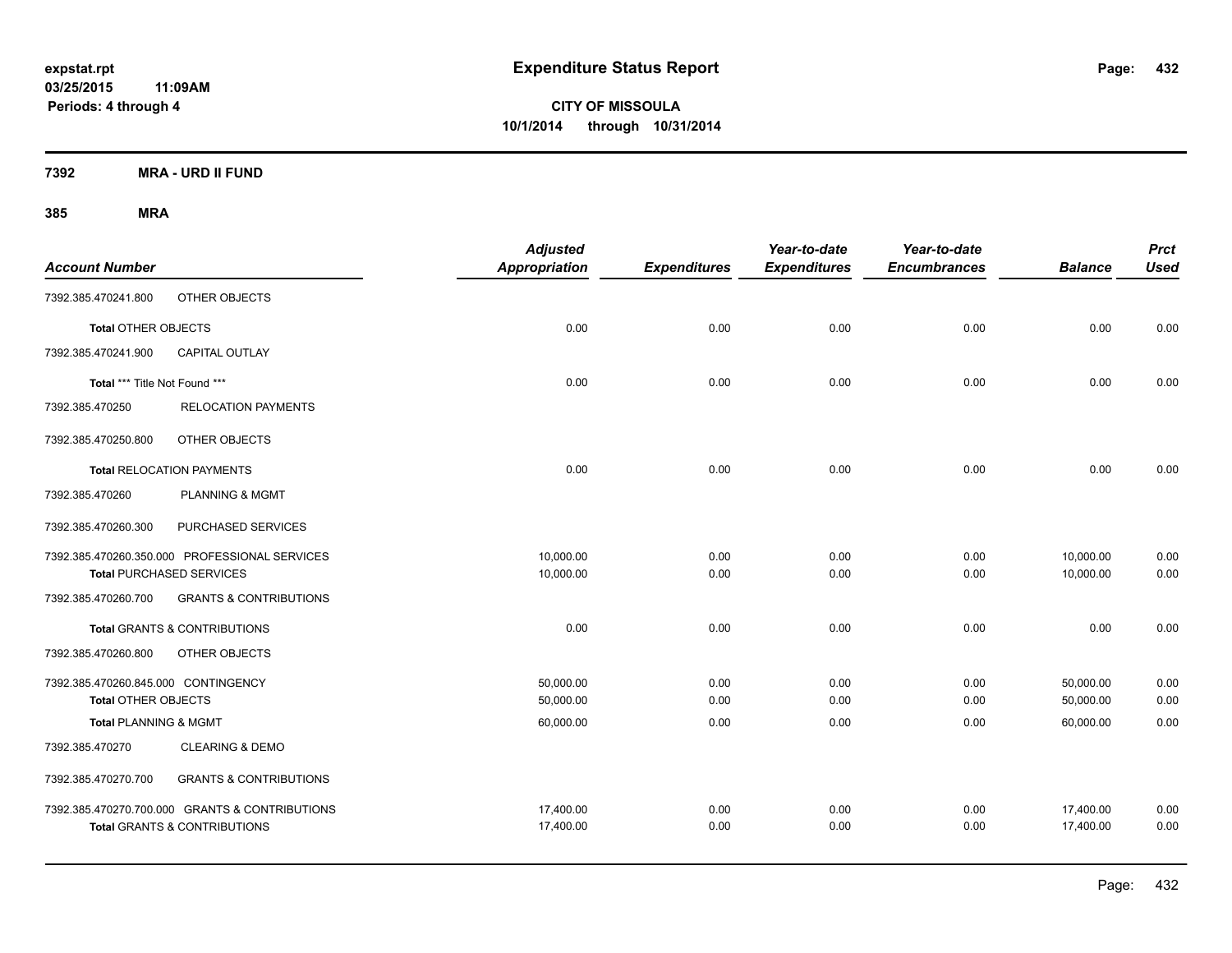**7392 MRA - URD II FUND**

| <b>Account Number</b>                                             |                                                   | <b>Adjusted</b><br><b>Appropriation</b> | <b>Expenditures</b> | Year-to-date<br><b>Expenditures</b> | Year-to-date<br><b>Encumbrances</b> | <b>Balance</b>           | <b>Prct</b><br><b>Used</b> |
|-------------------------------------------------------------------|---------------------------------------------------|-----------------------------------------|---------------------|-------------------------------------|-------------------------------------|--------------------------|----------------------------|
| 7392.385.470270.800                                               | OTHER OBJECTS                                     |                                         |                     |                                     |                                     |                          |                            |
| 7392.385.470270.845.000 CONTINGENCY<br><b>Total OTHER OBJECTS</b> |                                                   | 100,000.00<br>100,000.00                | 0.00<br>0.00        | 0.00<br>0.00                        | 0.00<br>0.00                        | 100,000.00<br>100,000.00 | 0.00<br>0.00               |
| 7392.385.470270.900                                               | CAPITAL OUTLAY                                    |                                         |                     |                                     |                                     |                          |                            |
| <b>Total CAPITAL OUTLAY</b>                                       |                                                   | 0.00                                    | 0.00                | 0.00                                | 0.00                                | 0.00                     | 0.00                       |
| Total CLEARING & DEMO<br>7392.385.470280                          | 2006 Millsite TIF - 3.6M                          | 117,400.00                              | 0.00                | 0.00                                | 0.00                                | 117,400.00               | 0.00                       |
| 7392.385.470280.900                                               | <b>CAPITAL OUTLAY</b>                             |                                         |                     |                                     |                                     |                          |                            |
| Total 2006 Millsite TIF - 3.6M                                    |                                                   | 0.00                                    | 0.00                | 0.00                                | 0.00                                | 0.00                     | 0.00                       |
| 7392.385.470290                                                   | BROWNFIELD RLF 1.125M                             |                                         |                     |                                     |                                     |                          |                            |
| 7392.385.470290.700                                               | <b>GRANTS &amp; CONTRIBUTIONS</b>                 |                                         |                     |                                     |                                     |                          |                            |
|                                                                   | Total GRANTS & CONTRIBUTIONS                      | 0.00                                    | 0.00                | 0.00                                | 0.00                                | 0.00                     | 0.00                       |
| 7392.385.470290.900                                               | <b>CAPITAL OUTLAY</b>                             |                                         |                     |                                     |                                     |                          |                            |
|                                                                   | Total BROWNFIELD RLF 1.125M                       | 0.00                                    | 0.00                | 0.00                                | 0.00                                | 0.00                     | 0.00                       |
| 7392.385.470300                                                   | SAFEWAY/ST PAT 1.5M                               |                                         |                     |                                     |                                     |                          |                            |
| 7392.385.470300.900                                               | <b>CAPITAL OUTLAY</b>                             |                                         |                     |                                     |                                     |                          |                            |
| Total SAFEWAY/ST PAT 1.5M                                         |                                                   | 0.00                                    | 0.00                | 0.00                                | 0.00                                | 0.00                     | 0.00                       |
| 7392.385.470301                                                   | 5.75M SILVER PARK/WYOMIN/MRL                      |                                         |                     |                                     |                                     |                          |                            |
| 7392.385.470301.300                                               | PURCHASED SERVICES                                |                                         |                     |                                     |                                     |                          |                            |
|                                                                   | 7392.385.470301.350.000 5.75M SILVER PARK/WYO/MRL | 0.00                                    | 3,127.46            | 13,083.00                           | 0.00                                | $-13,083.00$             | 0.00                       |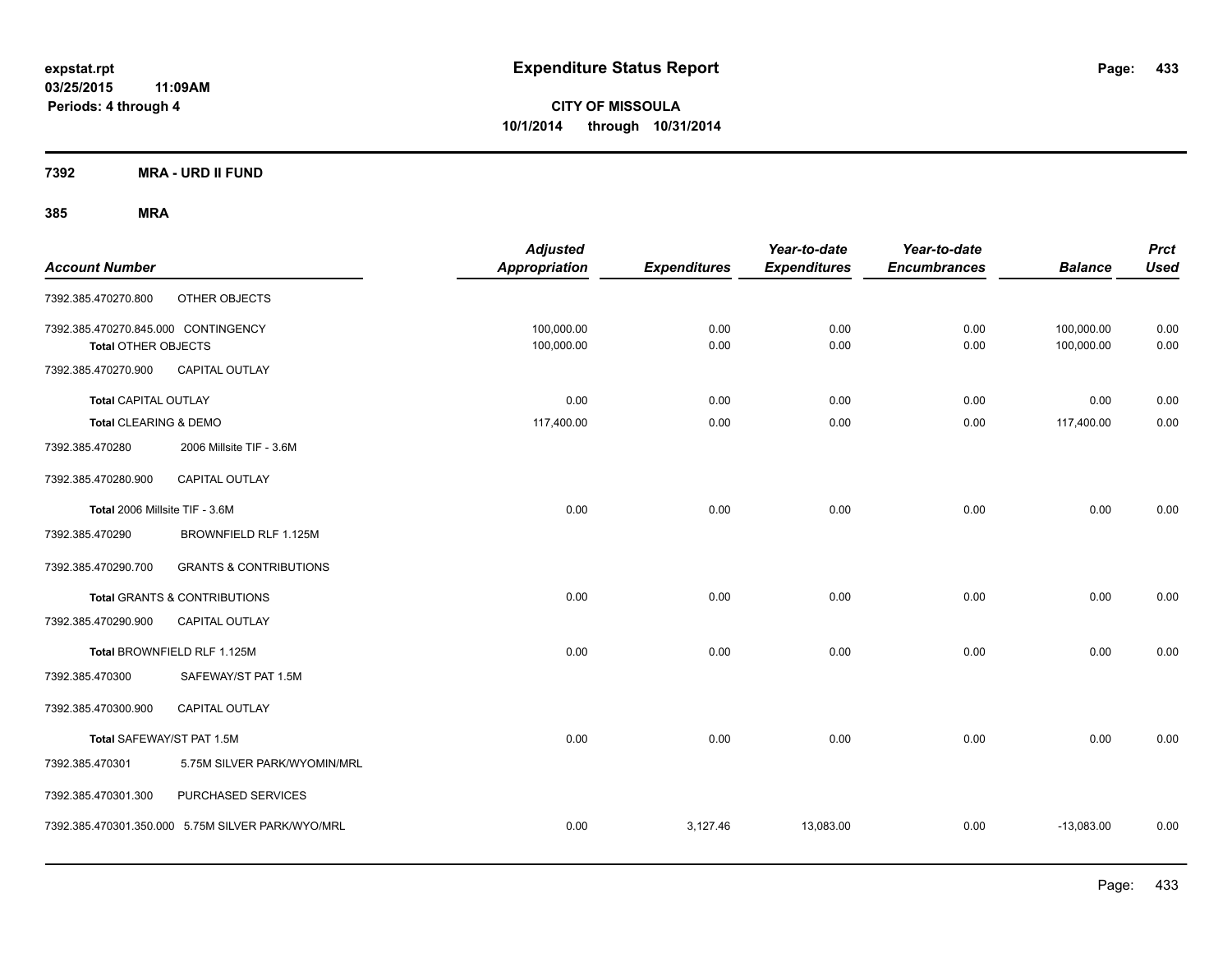**7392 MRA - URD II FUND**

| <b>Account Number</b>                            | <b>Adjusted</b><br>Appropriation | <b>Expenditures</b> | Year-to-date<br><b>Expenditures</b> | Year-to-date<br><b>Encumbrances</b> | <b>Balance</b> | <b>Prct</b><br>Used |
|--------------------------------------------------|----------------------------------|---------------------|-------------------------------------|-------------------------------------|----------------|---------------------|
| <b>Total PURCHASED SERVICES</b>                  | 0.00                             | 3.127.46            | 13,083.00                           | 0.00                                | $-13,083.00$   | 0.00                |
| OTHER OBJECTS<br>7392.385.470301.800             |                                  |                     |                                     |                                     |                |                     |
| <b>Total OTHER OBJECTS</b>                       | 0.00                             | 0.00                | 0.00                                | 0.00                                | 0.00           | 0.00                |
| 7392.385.470301.900<br><b>CAPITAL OUTLAY</b>     |                                  |                     |                                     |                                     |                |                     |
| 7392.385.470301.930.000 5.75M SILVERPARK/WYO/MRL | 0.00                             | 0.00                | 4.744.00                            | 0.00                                | $-4.744.00$    | 0.00                |
| <b>Total CAPITAL OUTLAY</b>                      | 0.00                             | 0.00                | 4.744.00                            | 0.00                                | $-4.744.00$    | 0.00                |
| Total 5.75M SILVER PARK/WYOMIN/MRL               | 0.00                             | 3,127.46            | 17.827.00                           | 0.00                                | $-17.827.00$   | 0.00                |
| Total MRA - URD II FUND                          | 1.809.248.00                     | 193.338.92          | 428.421.05                          | 0.00                                | 1.380.826.95   | 23.68               |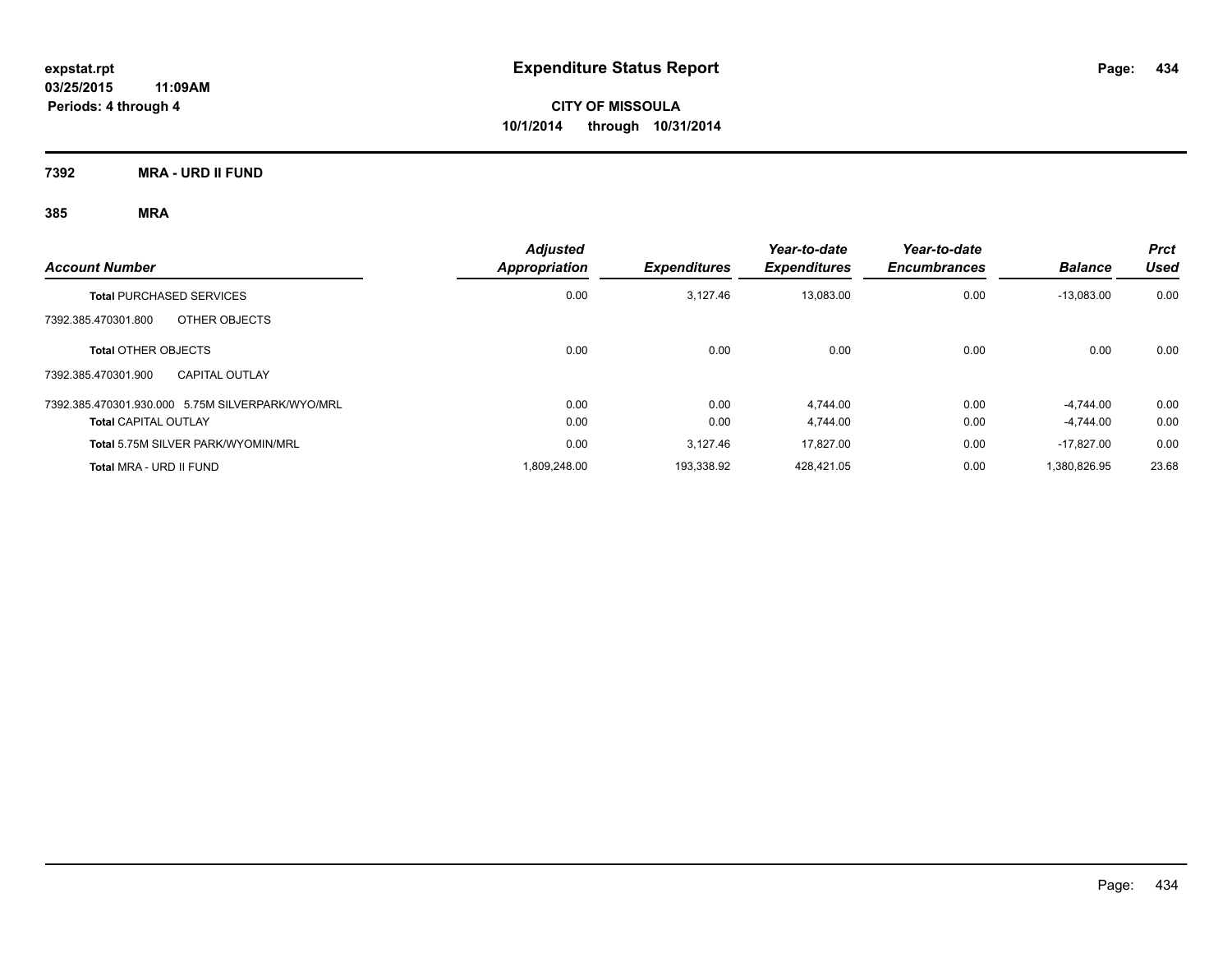**CITY OF MISSOULA 10/1/2014 through 10/31/2014**

**7393 MRA - URD III FUND**

**385 MRA**

| <b>Account Number</b>                   |                                                         | <b>Adjusted</b><br><b>Appropriation</b> | <b>Expenditures</b> | Year-to-date<br><b>Expenditures</b> | Year-to-date<br><b>Encumbrances</b> | <b>Balance</b> | <b>Prct</b><br><b>Used</b> |
|-----------------------------------------|---------------------------------------------------------|-----------------------------------------|---------------------|-------------------------------------|-------------------------------------|----------------|----------------------------|
| 7393.385.470210                         | <b>ADMINISTRATION</b>                                   |                                         |                     |                                     |                                     |                |                            |
| 7393.385.470210.100                     | PERSONAL SERVICES                                       |                                         |                     |                                     |                                     |                |                            |
|                                         | 7393.385.470210.110.000 SALARIES AND WAGES              | 331,208.00                              | 22,983.28           | 90,738.25                           | 0.00                                | 240.469.75     | 27.40                      |
|                                         | 7393.385.470210.120.000 OVERTIME/TERMINATION            | 5.000.00                                | 0.00                | 0.00                                | 0.00                                | 5.000.00       | 0.00                       |
|                                         | 7393.385.470210.140.000 EMPLOYER CONTRIBUTIONS          | 111,443.00                              | 7,834.65            | 34,601.66                           | 0.00                                | 76,841.34      | 31.05                      |
|                                         | 7393.385.470210.141.000 STATE RETIREMENT CONTRIBUTIONS  | 319.00                                  | 22.98               | 125.46                              | 0.00                                | 193.54         | 39.33                      |
| <b>Total PERSONAL SERVICES</b>          |                                                         | 447,970.00                              | 30,840.91           | 125,465.37                          | 0.00                                | 322,504.63     | 28.01                      |
| 7393.385.470210.200                     | <b>SUPPLIES</b>                                         |                                         |                     |                                     |                                     |                |                            |
| 7393.385.470210.210.000 OFFICE SUPPLIES |                                                         | 4,000.00                                | 0.00                | 321.85                              | 0.00                                | 3,678.15       | 8.05                       |
|                                         | 7393.385.470210.220.000 OPERATING SUPPLIES              | 500.00                                  | 0.00                | 0.00                                | 0.00                                | 500.00         | 0.00                       |
| 7393.385.470210.230.000                 | REPAIR/MAINTENANCE                                      | 828.00                                  | 0.00                | 0.00                                | 0.00                                | 828.00         | 0.00                       |
| 7393.385.470210.231.000                 | <b>GASOLINE</b>                                         | 400.00                                  | 65.49               | 97.75                               | 0.00                                | 302.25         | 24.44                      |
| 7393.385.470210.240.000 OTHER SUPPLIES  |                                                         | 3,398.00                                | 0.00                | 0.00                                | 0.00                                | 3,398.00       | 0.00                       |
| <b>Total SUPPLIES</b>                   |                                                         | 9,126.00                                | 65.49               | 419.60                              | 0.00                                | 8,706.40       | 4.60                       |
| 7393.385.470210.300                     | <b>PURCHASED SERVICES</b>                               |                                         |                     |                                     |                                     |                |                            |
| 7393.385.470210.310.000                 | <b>COMMUNICATIONS</b>                                   | 800.00                                  | 10.62               | 791.82                              | 0.00                                | 8.18           | 98.98                      |
| 7393.385.470210.320.000                 | PRINTING & DUPLICATING                                  | 3,000.00                                | 0.00                | 336.09                              | 0.00                                | 2,663.91       | 11.20                      |
|                                         | 7393.385.470210.330.000 PUBLICITY, SUBSCRIPTIONS & DUES | 3,000.00                                | 50.00               | 730.00                              | 0.00                                | 2,270.00       | 24.33                      |
| 7393.385.470210.344.000                 | TELEPHONE SERVICE                                       | 1,300.00                                | 117.22              | 346.09                              | 0.00                                | 953.91         | 26.62                      |
| 7393.385.470210.345.000 GARBAGE         |                                                         | 565.00                                  | 44.12               | 176.71                              | 0.00                                | 388.29         | 31.28                      |
|                                         | 7393.385.470210.350.000 PROFESSIONAL SERVICES           | 130.823.00                              | 0.00                | 0.00                                | 0.00                                | 130,823.00     | 0.00                       |
|                                         | 7393.385.470210.360.000 REPAIR & MAINTENANCE            | 6,990.00                                | 325.83              | 959.45                              | 0.00                                | 6,030.55       | 13.73                      |
| 7393.385.470210.370.000 TRAVEL          |                                                         | 3,500.00                                | 503.90              | 503.90                              | 0.00                                | 2,996.10       | 14.40                      |
| 7393.385.470210.380.000 TRAINING        |                                                         | 4,500.00                                | 0.00                | 100.00                              | 0.00                                | 4,400.00       | 2.22                       |
|                                         | 7393.385.470210.390.000 OTHER PURCHASED SERVICES        | 500.00                                  | 0.00                | 0.00                                | 0.00                                | 500.00         | 0.00                       |
| <b>Total PURCHASED SERVICES</b>         |                                                         | 154,978.00                              | 1,051.69            | 3,944.06                            | 0.00                                | 151,033.94     | 2.54                       |

7393.385.470210.700 GRANTS & CONTRIBUTIONS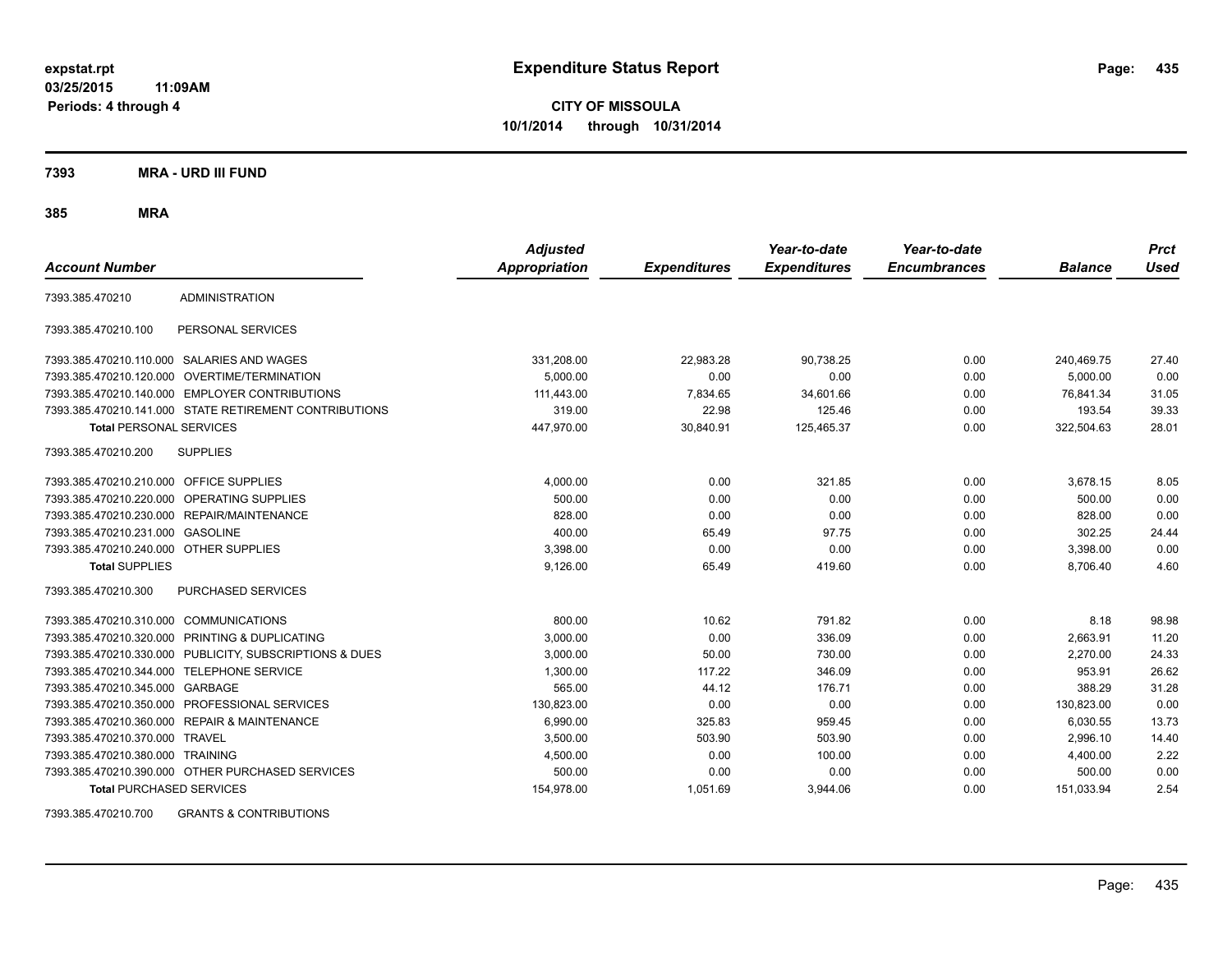**7393 MRA - URD III FUND**

| <b>Account Number</b>                                                        | <b>Adjusted</b><br><b>Appropriation</b> | <b>Expenditures</b> | Year-to-date<br><b>Expenditures</b> | Year-to-date<br><b>Encumbrances</b> | <b>Balance</b>         | <b>Prct</b><br><b>Used</b> |
|------------------------------------------------------------------------------|-----------------------------------------|---------------------|-------------------------------------|-------------------------------------|------------------------|----------------------------|
| Total GRANTS & CONTRIBUTIONS                                                 | 0.00                                    | 0.00                | 0.00                                | 0.00                                | 0.00                   | 0.00                       |
| 7393.385.470210.800<br>OTHER OBJECTS                                         |                                         |                     |                                     |                                     |                        |                            |
| <b>Total OTHER OBJECTS</b>                                                   | 0.00                                    | 0.00                | 0.00                                | 0.00                                | 0.00                   | 0.00                       |
| <b>CAPITAL OUTLAY</b><br>7393.385.470210.900                                 |                                         |                     |                                     |                                     |                        |                            |
| 7393.385.470210.940.000 MACHINERY & EQUIPMENT<br><b>Total CAPITAL OUTLAY</b> | 30,000.00<br>30,000.00                  | 0.00<br>0.00        | 0.00<br>0.00                        | 0.00<br>0.00                        | 30,000.00<br>30,000.00 | 0.00<br>0.00               |
| <b>Total ADMINISTRATION</b>                                                  | 642,074.00                              | 31,958.09           | 129,829.03                          | 0.00                                | 512,244.97             | 20.22                      |
| 7393.385.470220<br><b>ACQUISITION OF PROPERTY</b>                            |                                         |                     |                                     |                                     |                        |                            |
| 7393.385.470220.800<br>OTHER OBJECTS                                         |                                         |                     |                                     |                                     |                        |                            |
| Total ACQUISITION OF PROPERTY                                                | 0.00                                    | 0.00                | 0.00                                | 0.00                                | 0.00                   | 0.00                       |
| 7393.385.470230<br><b>PW FACILITY</b>                                        |                                         |                     |                                     |                                     |                        |                            |
| PURCHASED SERVICES<br>7393.385.470230.300                                    |                                         |                     |                                     |                                     |                        |                            |
| 7393.385.470230.350.000 PROFESSIONAL SERVICES                                | 233.117.00                              | 84,730.45           | 120.474.68                          | 0.00                                | 112.642.32             | 51.68                      |
| <b>Total PURCHASED SERVICES</b>                                              | 233,117.00                              | 84,730.45           | 120,474.68                          | 0.00                                | 112,642.32             | 51.68                      |
| 7393.385.470230.700<br><b>GRANTS &amp; CONTRIBUTIONS</b>                     |                                         |                     |                                     |                                     |                        |                            |
| 7393.385.470230.700.000 GRANTS & CONTRIBUTIONS                               | 1,857,624.00                            | 20,309.01           | 979,026.49                          | 0.00                                | 878,597.51             | 52.70                      |
| <b>Total GRANTS &amp; CONTRIBUTIONS</b>                                      | 1,857,624.00                            | 20,309.01           | 979,026.49                          | 0.00                                | 878,597.51             | 52.70                      |
| 7393.385.470230.800<br>OTHER OBJECTS                                         |                                         |                     |                                     |                                     |                        |                            |
| 7393.385.470230.845.000 CONTINGENCY                                          | 534,332.00                              | 0.00                | 0.00                                | 0.00                                | 534,332.00             | 0.00                       |
| <b>Total OTHER OBJECTS</b>                                                   | 534,332.00                              | 0.00                | 0.00                                | 0.00                                | 534,332.00             | 0.00                       |
| 7393.385.470230.900<br><b>CAPITAL OUTLAY</b>                                 |                                         |                     |                                     |                                     |                        |                            |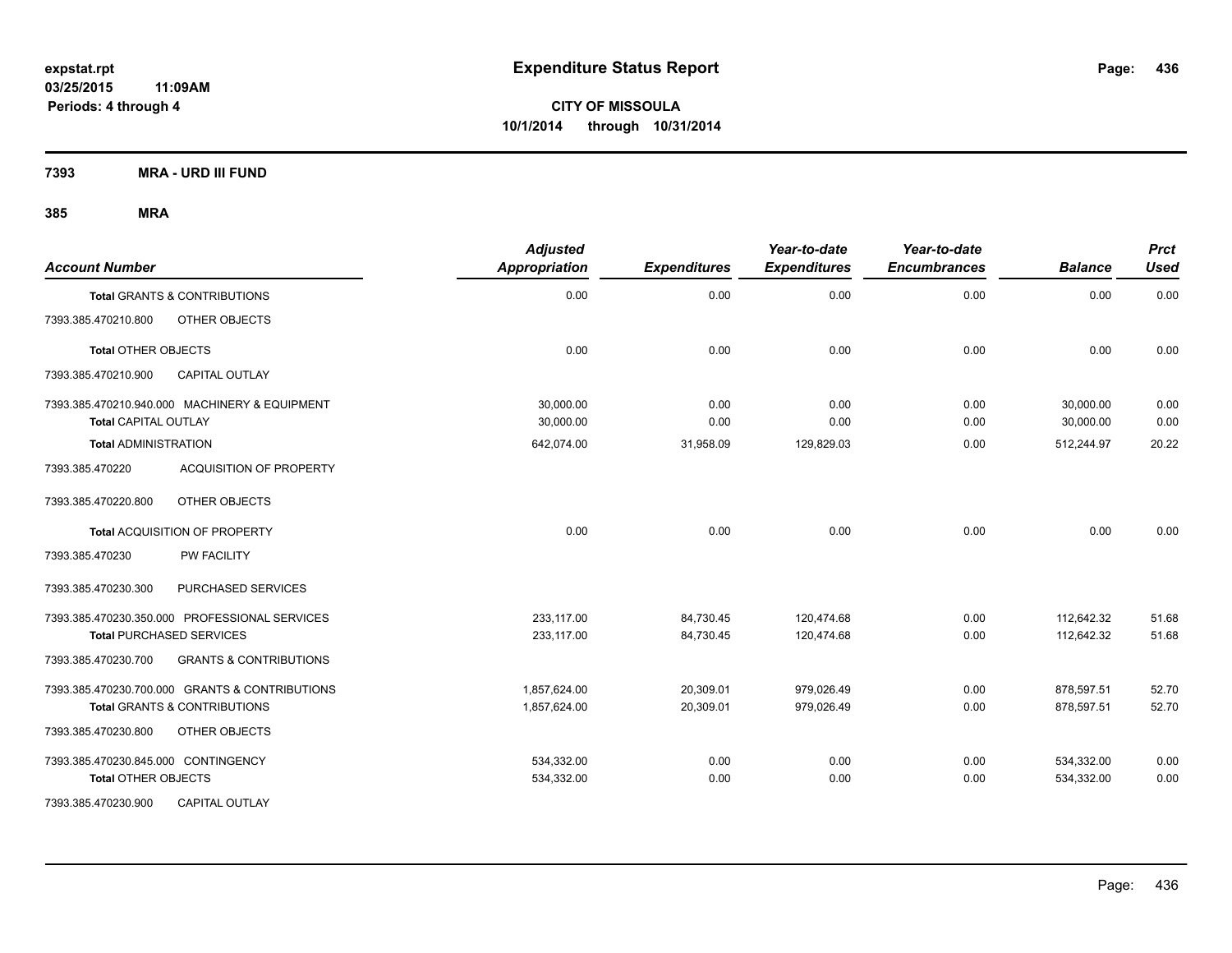**7393 MRA - URD III FUND**

| <b>Account Number</b>                                               |                                                                                  | <b>Adjusted</b><br>Appropriation | <b>Expenditures</b>      | Year-to-date<br><b>Expenditures</b> | Year-to-date<br><b>Encumbrances</b> | <b>Balance</b>               | <b>Prct</b><br><b>Used</b> |
|---------------------------------------------------------------------|----------------------------------------------------------------------------------|----------------------------------|--------------------------|-------------------------------------|-------------------------------------|------------------------------|----------------------------|
| 7393.385.470230.930.000 IMPROVEMENTS<br><b>Total CAPITAL OUTLAY</b> |                                                                                  | 2,115,956.00<br>2,115,956.00     | 265,685.46<br>265,685.46 | 389,916.07<br>389,916.07            | 0.00<br>0.00                        | 1,726,039.93<br>1,726,039.93 | 18.43<br>18.43             |
| <b>Total PW FACILITY</b>                                            |                                                                                  | 4,741,029.00                     | 370,724.92               | 1,489,417.24                        | 0.00                                | 3,251,611.76                 | 31.42                      |
| 7393.385.470240                                                     | <b>REHAB LOANS</b>                                                               |                                  |                          |                                     |                                     |                              |                            |
| 7393.385.470240.700                                                 | <b>GRANTS &amp; CONTRIBUTIONS</b>                                                |                                  |                          |                                     |                                     |                              |                            |
| <b>Total REHAB LOANS</b>                                            | 7393.385.470240.700.000 GRANTS & CONTRIBUTIONS                                   | 300,000.00<br>300,000.00         | 0.00<br>0.00             | 6,906.66<br>6,906.66                | 0.00<br>0.00                        | 293,093.34<br>293,093.34     | 2.30<br>2.30               |
| 7393.385.470250                                                     | <b>RELOCATION PAYMENTS</b>                                                       |                                  |                          |                                     |                                     |                              |                            |
| 7393.385.470250.800                                                 | OTHER OBJECTS                                                                    |                                  |                          |                                     |                                     |                              |                            |
| 7393.385.470250.845.000 CONTINGENCY                                 | <b>Total RELOCATION PAYMENTS</b>                                                 | 50,000.00<br>50,000.00           | 0.00<br>0.00             | 0.00<br>0.00                        | 0.00<br>0.00                        | 50,000.00<br>50,000.00       | 0.00<br>0.00               |
| 7393.385.470260                                                     | <b>PLANNING &amp; MGMT</b>                                                       |                                  |                          |                                     |                                     |                              |                            |
| 7393.385.470260.300                                                 | PURCHASED SERVICES                                                               |                                  |                          |                                     |                                     |                              |                            |
|                                                                     | 7393.385.470260.350.000 PROFESSIONAL SERVICES<br><b>Total PURCHASED SERVICES</b> | 134,867.00<br>134,867.00         | 0.00<br>0.00             | 9,084.04<br>9,084.04                | 0.00<br>0.00                        | 125,782.96<br>125,782.96     | 6.74<br>6.74               |
| 7393.385.470260.700                                                 | <b>GRANTS &amp; CONTRIBUTIONS</b>                                                |                                  |                          |                                     |                                     |                              |                            |
|                                                                     | <b>Total GRANTS &amp; CONTRIBUTIONS</b>                                          | 0.00                             | 0.00                     | 0.00                                | 0.00                                | 0.00                         | 0.00                       |
| 7393.385.470260.800                                                 | OTHER OBJECTS                                                                    |                                  |                          |                                     |                                     |                              |                            |
| 7393.385.470260.845.000 CONTINGENCY<br><b>Total OTHER OBJECTS</b>   |                                                                                  | 100,000.00<br>100,000.00         | 0.00<br>0.00             | 0.00<br>0.00                        | 0.00<br>0.00                        | 100,000.00<br>100,000.00     | 0.00<br>0.00               |
| <b>Total PLANNING &amp; MGMT</b>                                    |                                                                                  | 234,867.00                       | 0.00                     | 9,084.04                            | 0.00                                | 225,782.96                   | 3.87                       |
| 7393.385.470270                                                     | <b>CLEARING &amp; DEMO</b>                                                       |                                  |                          |                                     |                                     |                              |                            |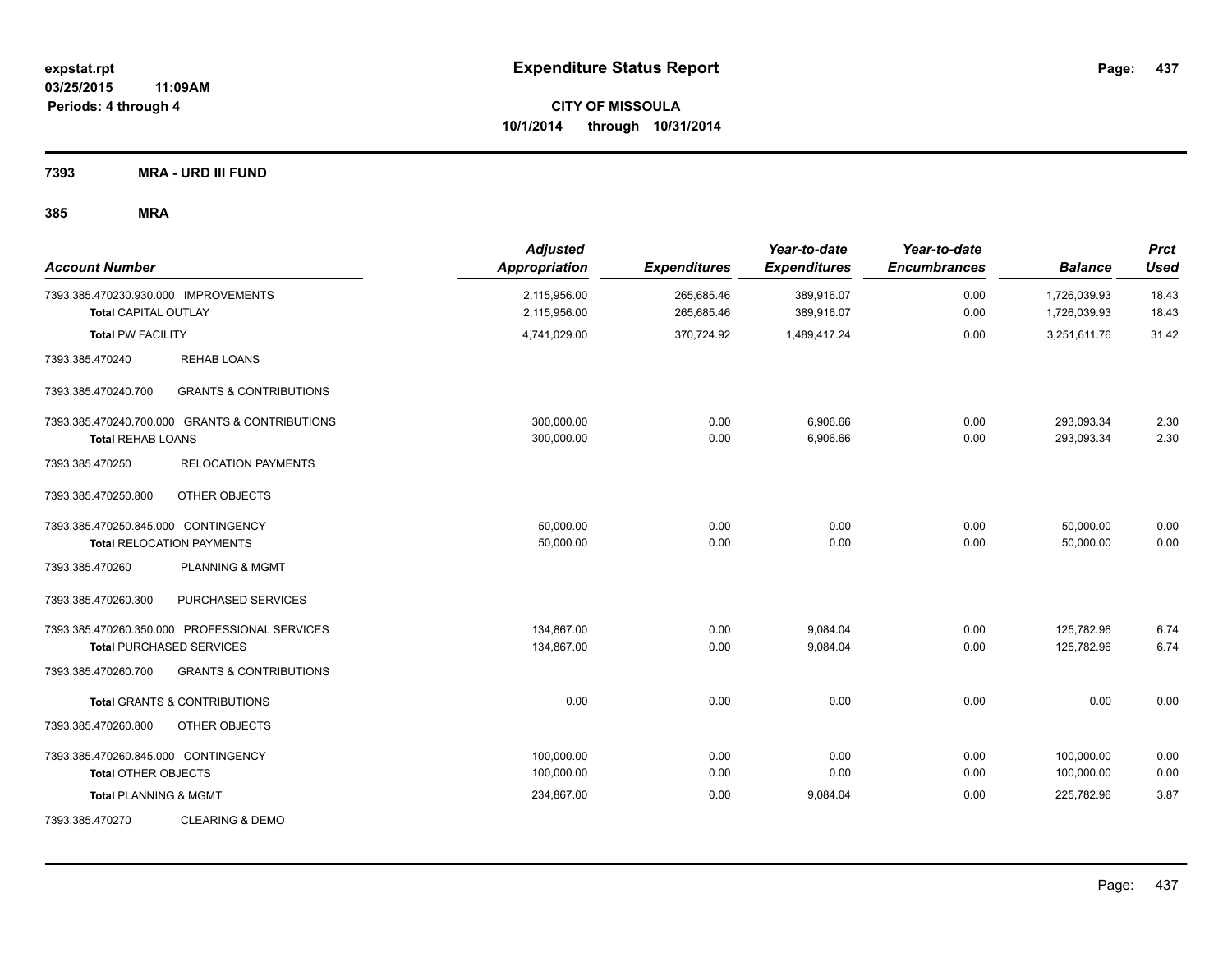**CITY OF MISSOULA 10/1/2014 through 10/31/2014**

**7393 MRA - URD III FUND**

| <b>Account Number</b>                                    | <b>Adjusted</b><br><b>Appropriation</b> | <b>Expenditures</b> | Year-to-date<br><b>Expenditures</b> | Year-to-date<br><b>Encumbrances</b> | <b>Balance</b> | <b>Prct</b><br><b>Used</b> |
|----------------------------------------------------------|-----------------------------------------|---------------------|-------------------------------------|-------------------------------------|----------------|----------------------------|
| 7393.385.470270.300<br><b>PURCHASED SERVICES</b>         |                                         |                     |                                     |                                     |                |                            |
| <b>Total PURCHASED SERVICES</b>                          | 0.00                                    | 0.00                | 0.00                                | 0.00                                | 0.00           | 0.00                       |
| <b>GRANTS &amp; CONTRIBUTIONS</b><br>7393.385.470270.700 |                                         |                     |                                     |                                     |                |                            |
| 7393.385.470270.700.000 GRANTS & CONTRIBUTIONS           | 40,800.00                               | 31,779.00           | 31,779.00                           | 0.00                                | 9,021.00       | 77.89                      |
| <b>Total GRANTS &amp; CONTRIBUTIONS</b>                  | 40,800.00                               | 31,779.00           | 31,779.00                           | 0.00                                | 9,021.00       | 77.89                      |
| OTHER OBJECTS<br>7393.385.470270.800                     |                                         |                     |                                     |                                     |                |                            |
| 7393.385.470270.845.000 CONTINGENCY                      | 100,000.00                              | 0.00                | 0.00                                | 0.00                                | 100,000.00     | 0.00                       |
| <b>Total OTHER OBJECTS</b>                               | 100,000.00                              | 0.00                | 0.00                                | 0.00                                | 100,000.00     | 0.00                       |
| <b>Total CLEARING &amp; DEMO</b>                         | 140,800.00                              | 31.779.00           | 31,779.00                           | 0.00                                | 109,021.00     | 22.57                      |
| <b>Total MRA</b>                                         | 6,108,770.00                            | 434,462.01          | 1,667,015.97                        | 0.00                                | 4,441,754.03   | 27.29                      |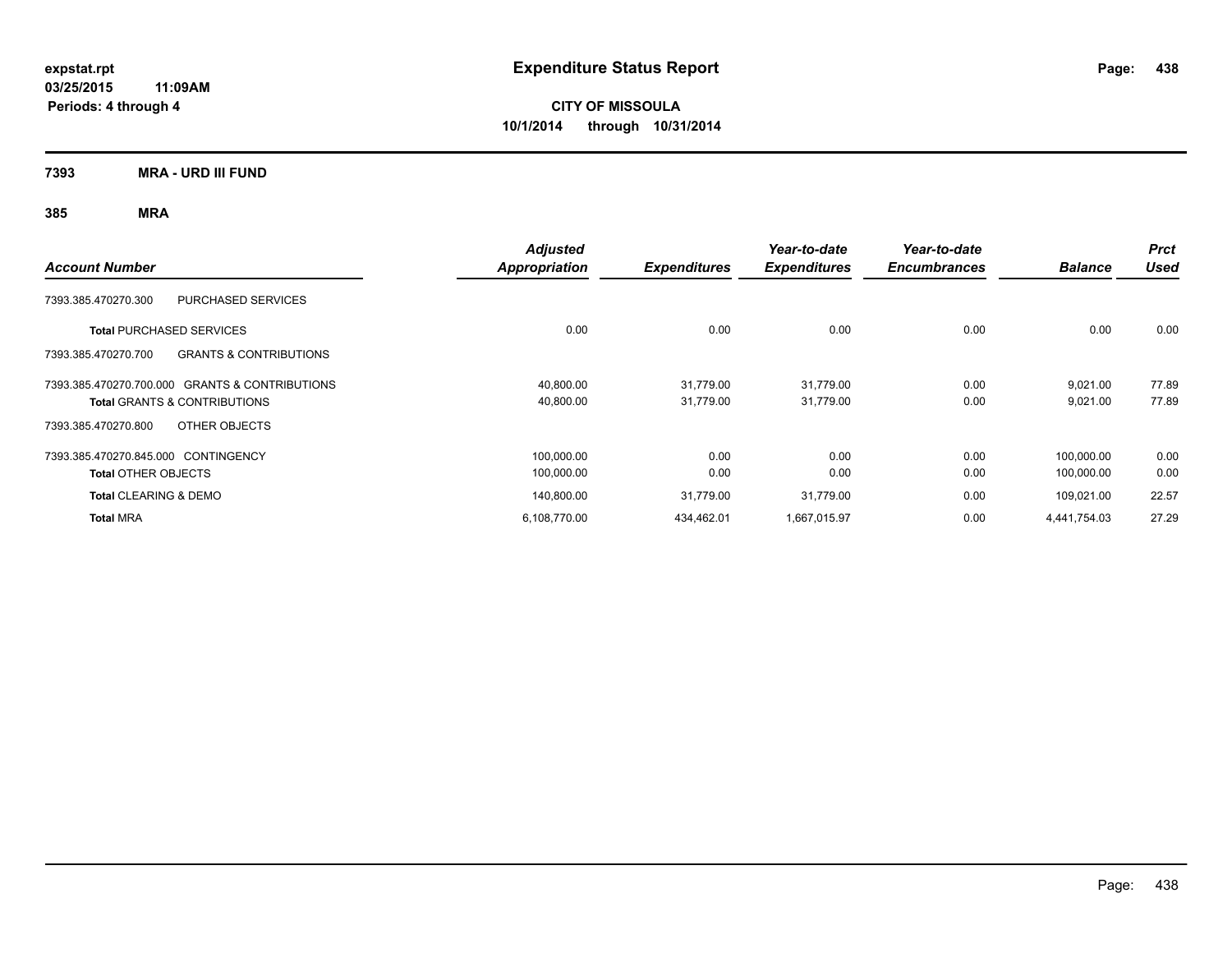**7393 MRA - URD III FUND**

**900 DEPRECIATION**

| <b>Account Number</b>     |                      | <b>Adjusted</b><br><b>Appropriation</b> | <b>Expenditures</b> | Year-to-date<br><b>Expenditures</b> | Year-to-date<br><b>Encumbrances</b> | <b>Balance</b> | <b>Prct</b><br><b>Used</b> |
|---------------------------|----------------------|-----------------------------------------|---------------------|-------------------------------------|-------------------------------------|----------------|----------------------------|
| 7393.900.510000           | <b>MISCELLANEOUS</b> |                                         |                     |                                     |                                     |                |                            |
| 7393.900.510000.800       | OTHER OBJECTS        |                                         |                     |                                     |                                     |                |                            |
| <b>Total DEPRECIATION</b> |                      | 0.00                                    | 0.00                | 0.00                                | 0.00                                | 0.00           | 0.00                       |
| Total MRA - URD III FUND  |                      | 6,108,770.00                            | 434,462.01          | 1,667,015.97                        | 0.00                                | 4,441,754.03   | 27.29                      |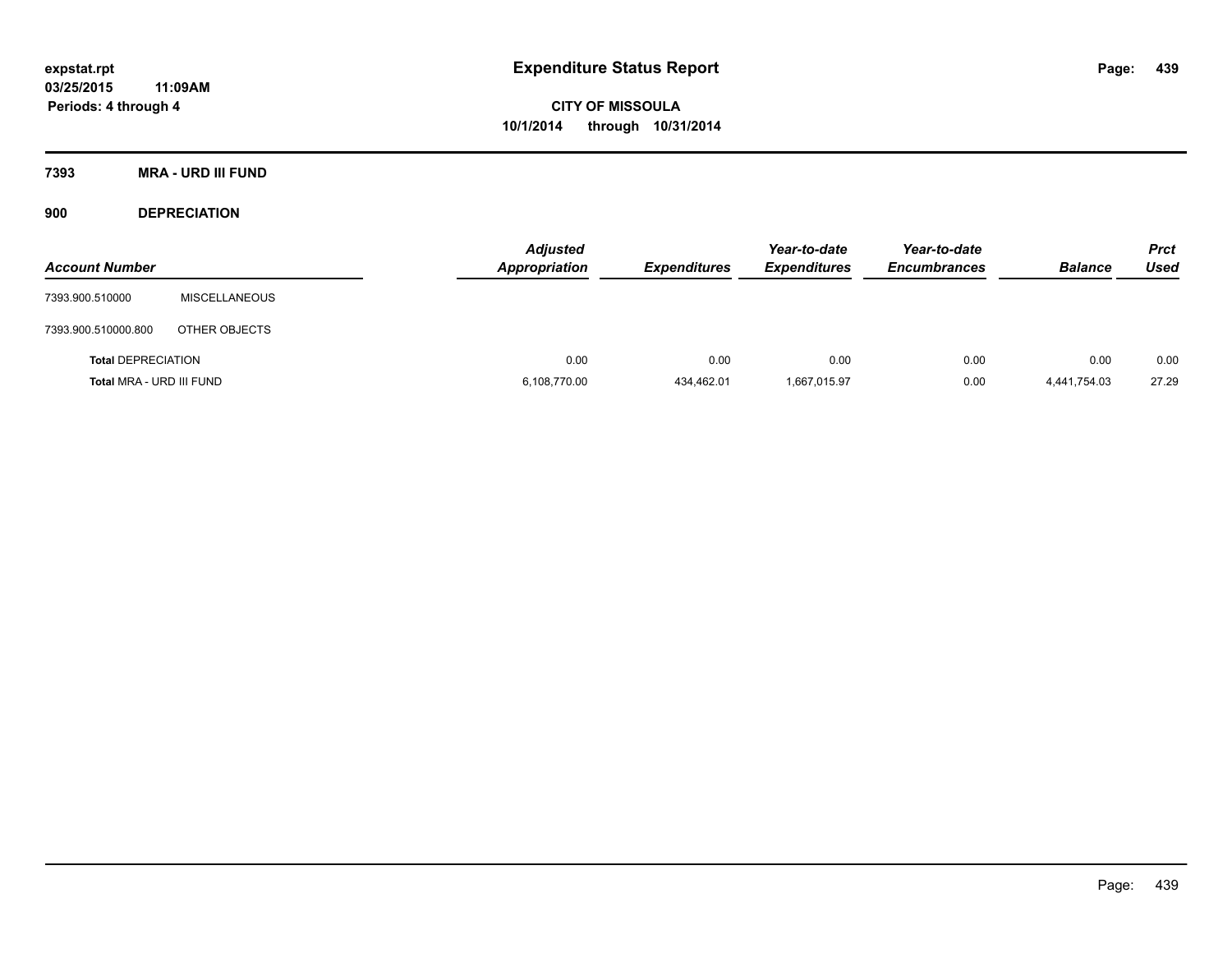# **CITY OF MISSOULA 10/1/2014 through 10/31/2014**

#### **7394 MRA TAX INCREMENT DEBT CLEARING FUND**

| <b>Account Number</b>         |                                                   | <b>Adjusted</b><br>Appropriation | <b>Expenditures</b> | Year-to-date<br><b>Expenditures</b> | Year-to-date<br><b>Encumbrances</b> | <b>Balance</b> | <b>Prct</b><br><b>Used</b> |
|-------------------------------|---------------------------------------------------|----------------------------------|---------------------|-------------------------------------|-------------------------------------|----------------|----------------------------|
| 7394.390.490601               | TI BOND CLEARING                                  |                                  |                     |                                     |                                     |                |                            |
| 7394.390.490601.800           | OTHER OBJECTS                                     |                                  |                     |                                     |                                     |                |                            |
| <b>Total TI BOND CLEARING</b> |                                                   | 0.00                             | 0.00                | 0.00                                | 0.00                                | 0.00           | 0.00                       |
| 7394.390.521000               | INTERFUND OPERATING TRANSFERS                     |                                  |                     |                                     |                                     |                |                            |
| 7394.390.521000.800           | OTHER OBJECTS                                     |                                  |                     |                                     |                                     |                |                            |
|                               | <b>Total INTERFUND OPERATING TRANSFERS</b>        | 0.00                             | 0.00                | 0.00                                | 0.00                                | 0.00           | 0.00                       |
|                               | <b>Total MRA TAX INCREMENT DEBT CLEARING FUND</b> | 0.00                             | 0.00                | 0.00                                | 0.00                                | 0.00           | 0.00                       |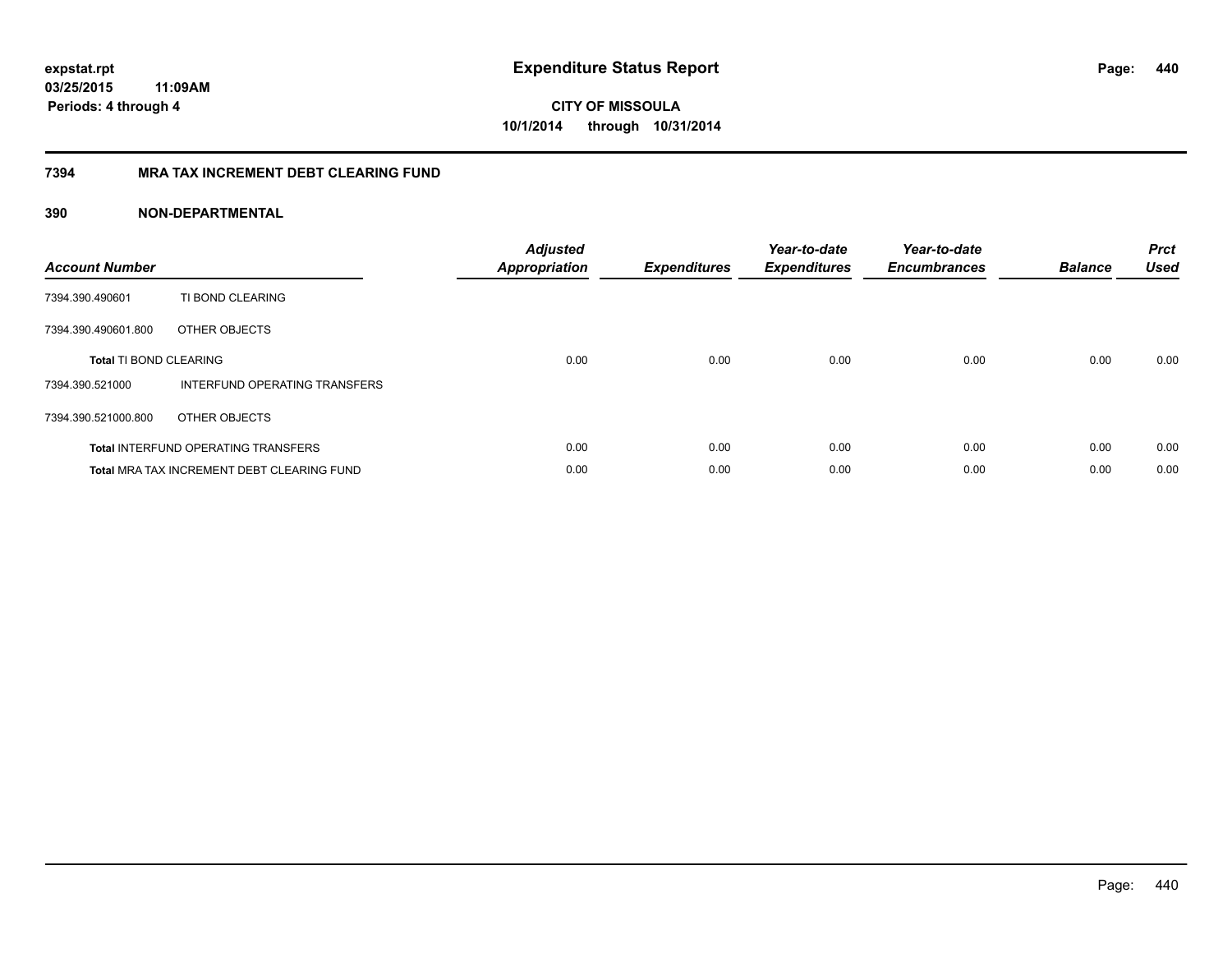**441**

**CITY OF MISSOULA 10/1/2014 through 10/31/2014**

#### **7395 MRA TAX INCREMENT DEBT SERVICE INTEREST**

| <b>Account Number</b>     |                                               | <b>Adjusted</b><br><b>Appropriation</b> | <b>Expenditures</b> | Year-to-date<br><b>Expenditures</b> | Year-to-date<br><b>Encumbrances</b> | <b>Balance</b> | <b>Prct</b><br><b>Used</b> |
|---------------------------|-----------------------------------------------|-----------------------------------------|---------------------|-------------------------------------|-------------------------------------|----------------|----------------------------|
| 7395.390.490200           | REVENUE BOND DEBT SERVICE                     |                                         |                     |                                     |                                     |                |                            |
| 7395.390.490200.600       | <b>DEBT SERVICE</b>                           |                                         |                     |                                     |                                     |                |                            |
| <b>Total DEBT SERVICE</b> |                                               | 0.00                                    | 0.00                | 0.00                                | 0.00                                | 0.00           | 0.00                       |
| 7395.390.490200.800       | OTHER OBJECTS                                 |                                         |                     |                                     |                                     |                |                            |
|                           | Total REVENUE BOND DEBT SERVICE               | 0.00                                    | 0.00                | 0.00                                | 0.00                                | 0.00           | 0.00                       |
| 7395.390.490602           | TI BOND INTEREST                              |                                         |                     |                                     |                                     |                |                            |
| 7395.390.490602.600       | <b>DEBT SERVICE</b>                           |                                         |                     |                                     |                                     |                |                            |
| <b>Total DEBT SERVICE</b> |                                               | 0.00                                    | 0.00                | 0.00                                | 0.00                                | 0.00           | 0.00                       |
| 7395.390.490602.800       | OTHER OBJECTS                                 |                                         |                     |                                     |                                     |                |                            |
| Total TI BOND INTEREST    |                                               | 0.00                                    | 0.00                | 0.00                                | 0.00                                | 0.00           | 0.00                       |
|                           | Total MRA TAX INCREMENT DEBT SERVICE INTEREST | 0.00                                    | 0.00                | 0.00                                | 0.00                                | 0.00           | 0.00                       |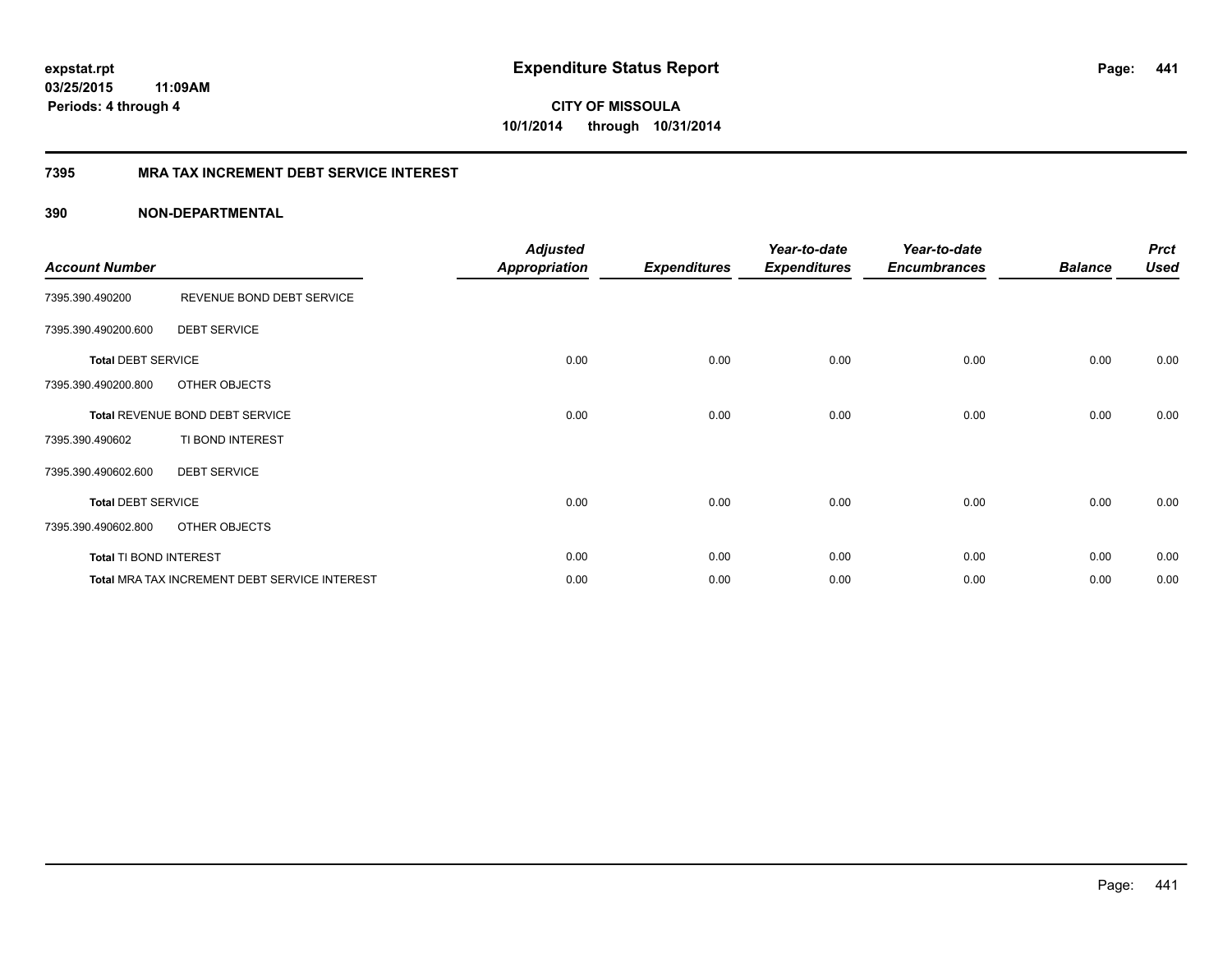**CITY OF MISSOULA 10/1/2014 through 10/31/2014**

#### **7396 MRA TAX INCREMENT DEBT SERVICE SINKING F**

| <b>Account Number</b>        |                                                | <b>Adjusted</b><br>Appropriation | <b>Expenditures</b> | Year-to-date<br><b>Expenditures</b> | Year-to-date<br><b>Encumbrances</b> | <b>Balance</b> | <b>Prct</b><br><b>Used</b> |
|------------------------------|------------------------------------------------|----------------------------------|---------------------|-------------------------------------|-------------------------------------|----------------|----------------------------|
| 7396.390.490200              | REVENUE BOND DEBT SERVICE                      |                                  |                     |                                     |                                     |                |                            |
| 7396.390.490200.600          | <b>DEBT SERVICE</b>                            |                                  |                     |                                     |                                     |                |                            |
|                              | Total REVENUE BOND DEBT SERVICE                | 0.00                             | 0.00                | 0.00                                | 0.00                                | 0.00           | 0.00                       |
| 7396.390.490603              | TI BOND SINKING                                |                                  |                     |                                     |                                     |                |                            |
| 7396.390.490603.600          | <b>DEBT SERVICE</b>                            |                                  |                     |                                     |                                     |                |                            |
| <b>Total DEBT SERVICE</b>    |                                                | 0.00                             | 0.00                | 0.00                                | 0.00                                | 0.00           | 0.00                       |
| 7396.390.490603.800          | OTHER OBJECTS                                  |                                  |                     |                                     |                                     |                |                            |
| <b>Total TI BOND SINKING</b> |                                                | 0.00                             | 0.00                | 0.00                                | 0.00                                | 0.00           | 0.00                       |
|                              | Total MRA TAX INCREMENT DEBT SERVICE SINKING F | 0.00                             | 0.00                | 0.00                                | 0.00                                | 0.00           | 0.00                       |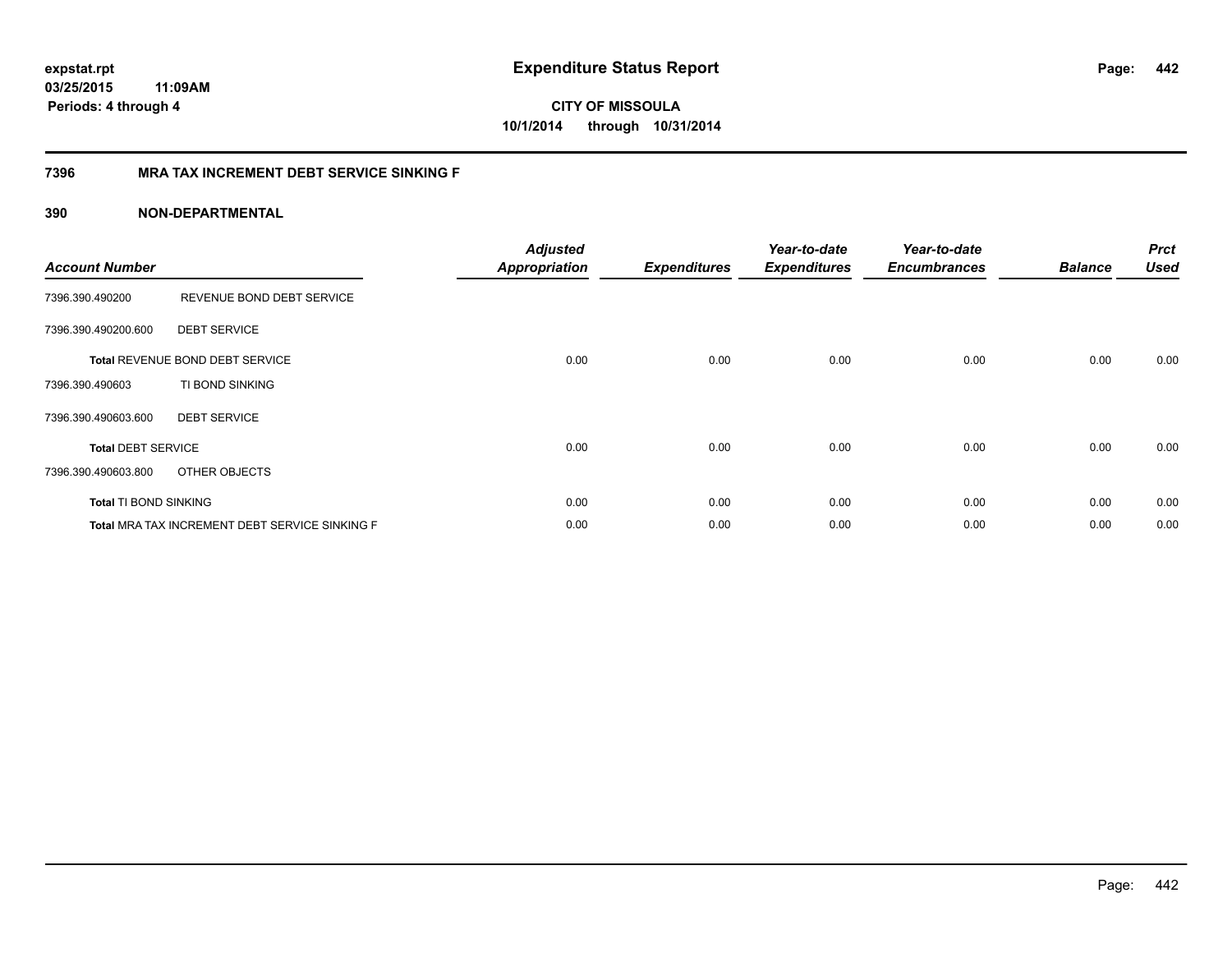**443**

**CITY OF MISSOULA 10/1/2014 through 10/31/2014**

#### **7397 MRA TAX INCREMENT BOND RESERVE FUND**

| <b>Account Number</b>        |                                           | <b>Adjusted</b><br><b>Appropriation</b> | <b>Expenditures</b> | Year-to-date<br><b>Expenditures</b> | Year-to-date<br><b>Encumbrances</b> | <b>Balance</b> | <b>Prct</b><br><b>Used</b> |
|------------------------------|-------------------------------------------|-----------------------------------------|---------------------|-------------------------------------|-------------------------------------|----------------|----------------------------|
| 7397.390.490604              | TI BOND RESERVE                           |                                         |                     |                                     |                                     |                |                            |
| 7397.390.490604.800          | OTHER OBJECTS                             |                                         |                     |                                     |                                     |                |                            |
| <b>Total TI BOND RESERVE</b> |                                           | 0.00                                    | 0.00                | 0.00                                | 0.00                                | 0.00           | 0.00                       |
| 7397.390.521000              | INTERFUND OPERATING TRANSFERS             |                                         |                     |                                     |                                     |                |                            |
| 7397.390.521000.800          | OTHER OBJECTS                             |                                         |                     |                                     |                                     |                |                            |
|                              | Total MRA TAX INCREMENT BOND RESERVE FUND | 0.00                                    | 0.00                | 0.00                                | 0.00                                | 0.00           | 0.00                       |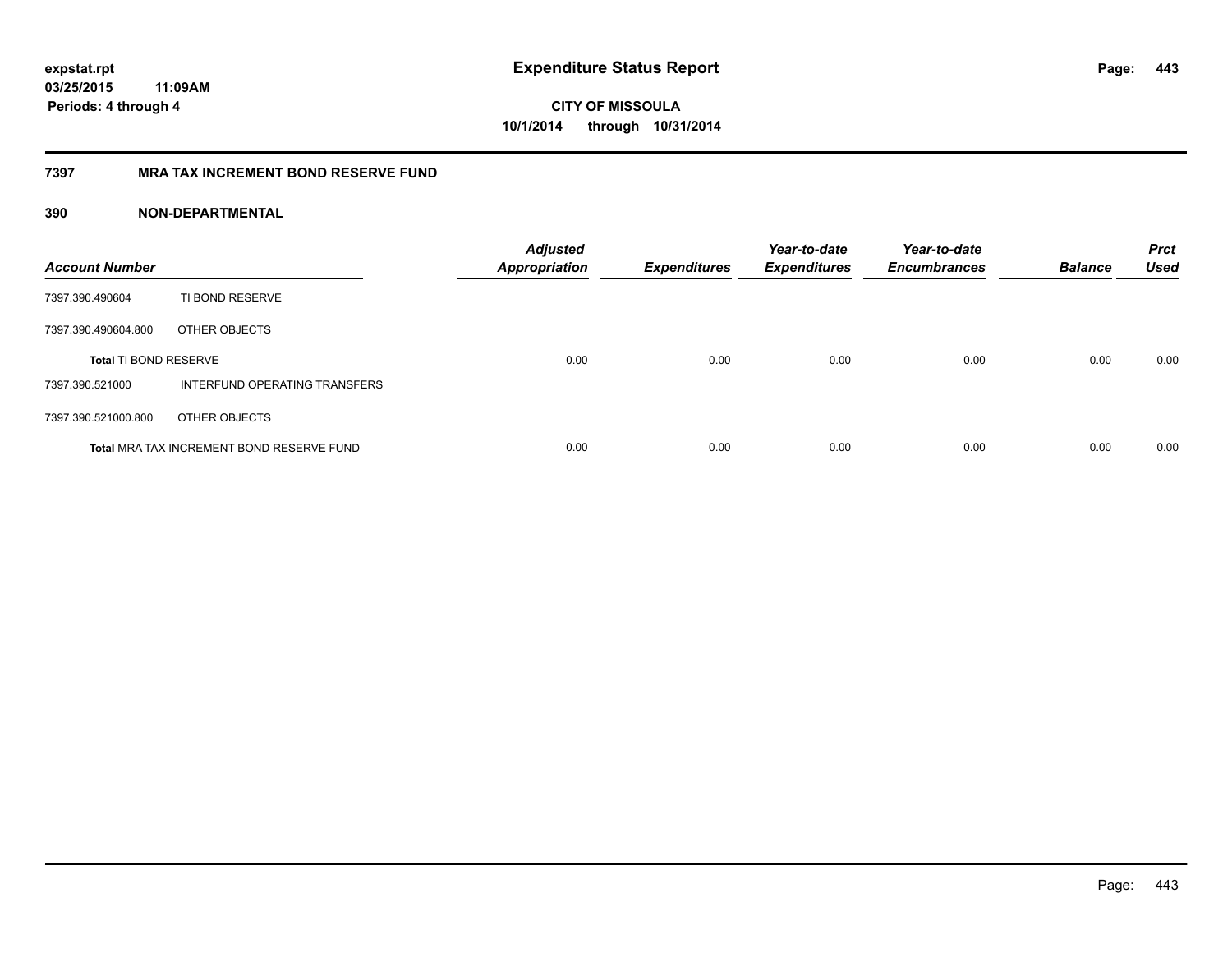**444**

**03/25/2015 11:09AM Periods: 4 through 4**

**CITY OF MISSOULA 10/1/2014 through 10/31/2014**

#### **7399 INTERMOUNTAIN BOND DEBT SERVICE**

| <b>Account Number</b>             |                           | <b>Adjusted</b><br>Appropriation | <b>Expenditures</b> | Year-to-date<br><b>Expenditures</b> | Year-to-date<br><b>Encumbrances</b> | <b>Balance</b> | <b>Prct</b><br><b>Used</b> |
|-----------------------------------|---------------------------|----------------------------------|---------------------|-------------------------------------|-------------------------------------|----------------|----------------------------|
| 7399.385.490200                   | REVENUE BOND DEBT SERVICE |                                  |                     |                                     |                                     |                |                            |
| 7399.385.490200.600               | <b>DEBT SERVICE</b>       |                                  |                     |                                     |                                     |                |                            |
| 7399.385.490200.610.000 PRINCIPAL |                           | 72,000.00                        | 0.00                | 0.00                                | 0.00                                | 72,000.00      | 0.00                       |
| 7399.385.490200.620.000 INTEREST  |                           | 73.769.00                        | 0.00                | 600.00                              | 0.00                                | 73.169.00      | 0.81                       |
| <b>Total MRA</b>                  |                           | 145,769.00                       | 0.00                | 600.00                              | 0.00                                | 145.169.00     | 0.41                       |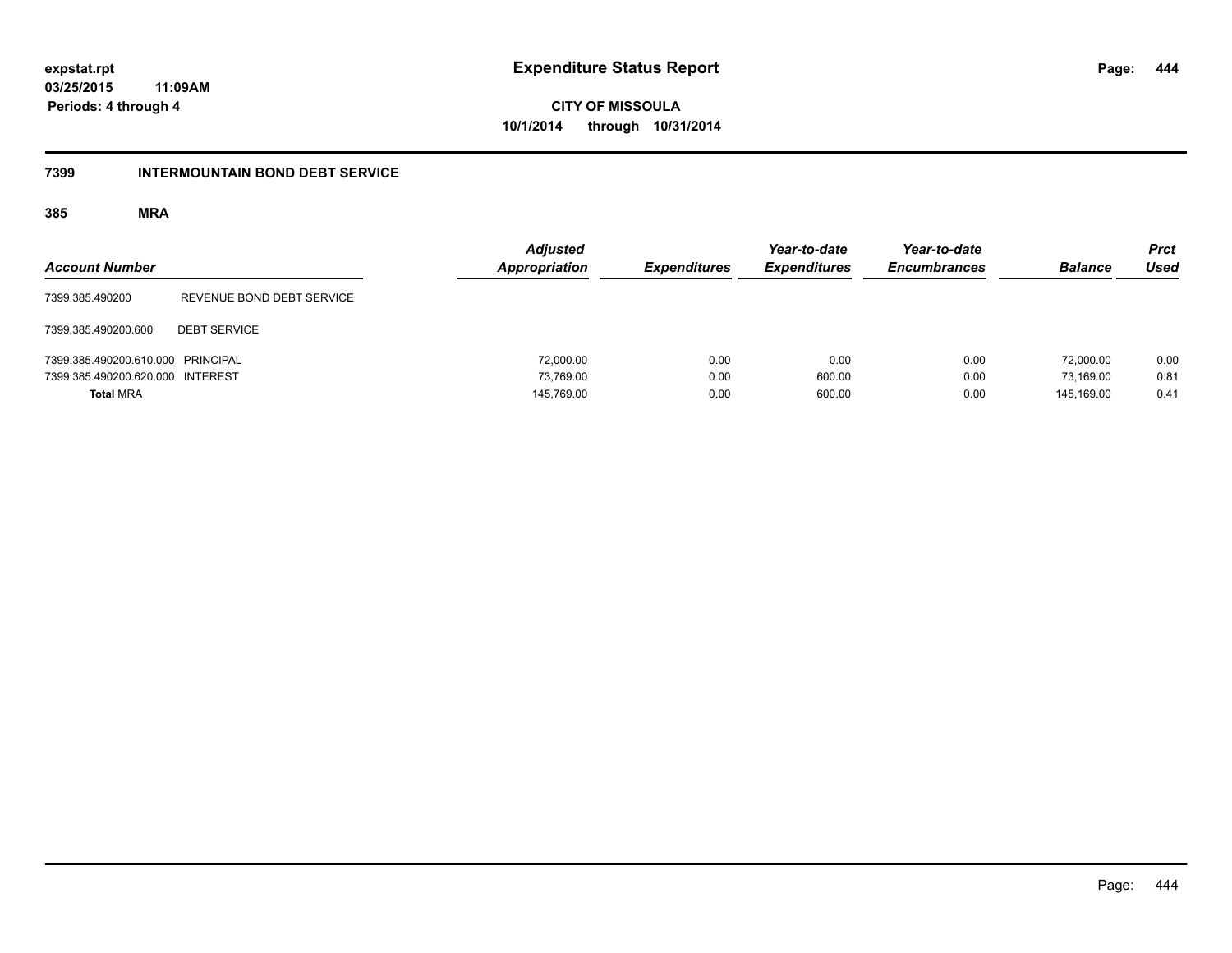### **7399 INTERMOUNTAIN BOND DEBT SERVICE**

| <b>Account Number</b>         |                                              | <b>Adjusted</b><br><b>Appropriation</b> | <b>Expenditures</b> | Year-to-date<br><b>Expenditures</b> | Year-to-date<br><b>Encumbrances</b> | <b>Balance</b> | <b>Prct</b><br>Used |
|-------------------------------|----------------------------------------------|-----------------------------------------|---------------------|-------------------------------------|-------------------------------------|----------------|---------------------|
| 7399.390.490604               | TI BOND RESERVE                              |                                         |                     |                                     |                                     |                |                     |
| 7399.390.490604.800           | OTHER OBJECTS                                |                                         |                     |                                     |                                     |                |                     |
| <b>Total NON-DEPARTMENTAL</b> |                                              | 0.00                                    | 0.00                | 0.00                                | 0.00                                | 0.00           | 0.00                |
|                               | <b>Total INTERMOUNTAIN BOND DEBT SERVICE</b> | 145,769.00                              | 0.00                | 600.00                              | 0.00                                | 145.169.00     | 0.41                |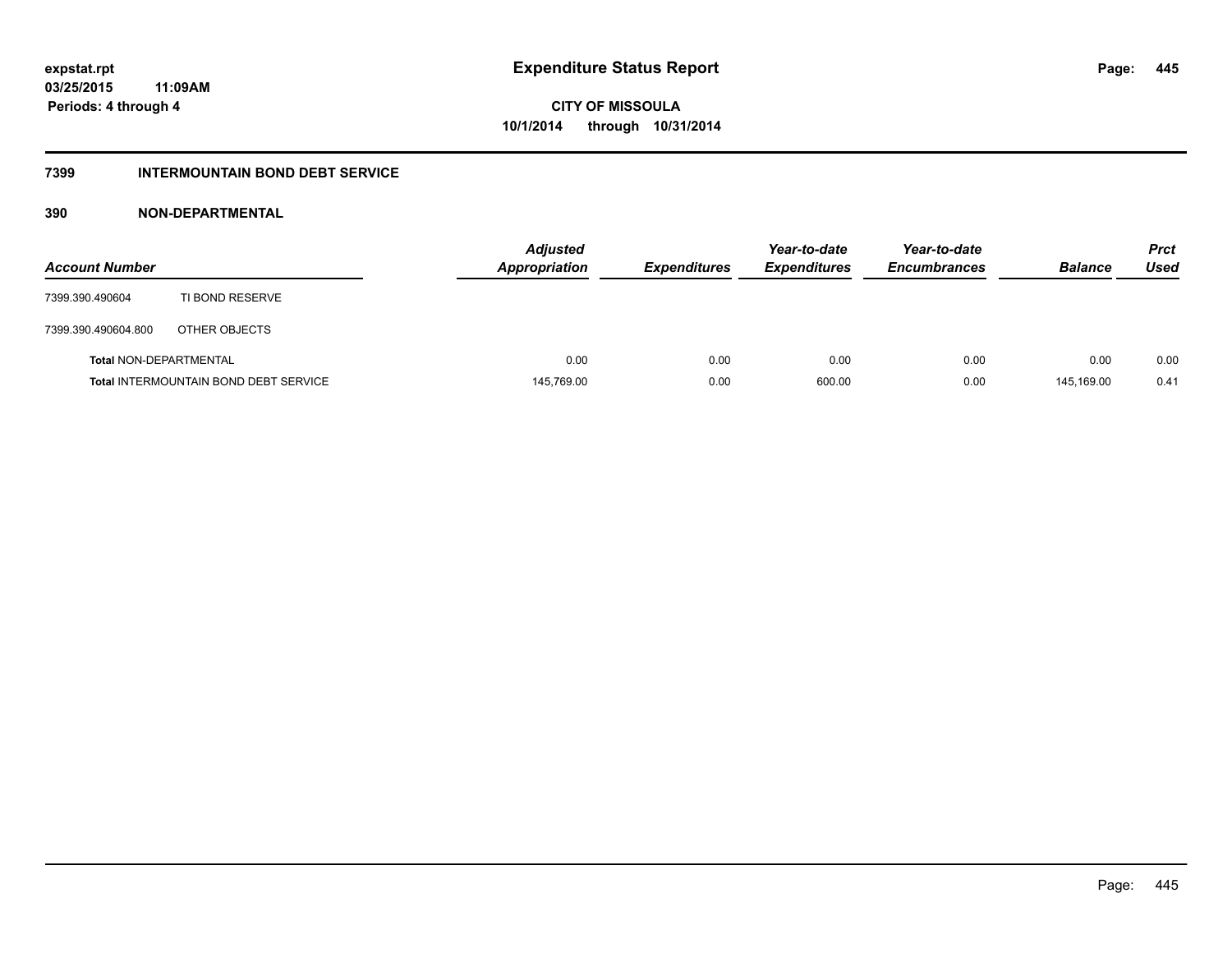#### **7400 FRONT ST BOND CLEARING**

| <b>Account Number</b>            |                                                  | <b>Adjusted</b><br>Appropriation | <b>Expenditures</b> | Year-to-date<br><b>Expenditures</b> | Year-to-date<br><b>Encumbrances</b> | <b>Balance</b> | <b>Prct</b><br><b>Used</b> |
|----------------------------------|--------------------------------------------------|----------------------------------|---------------------|-------------------------------------|-------------------------------------|----------------|----------------------------|
| 7400.385.470210                  | <b>ADMINISTRATION</b>                            |                                  |                     |                                     |                                     |                |                            |
| 7400.385.470210.800              | OTHER OBJECTS                                    |                                  |                     |                                     |                                     |                |                            |
|                                  | 7400.385.470210.820.603 TRANSFERS TO OTHER FUNDS | 146,472.00                       | 0.00                | 0.00                                | 0.00                                | 146,472.00     | 0.00                       |
|                                  | 7400.385.470210.820.604 TRANSFERS TO OTHER FUNDS | 142,630.00                       | 0.00                | 0.00                                | 0.00                                | 142,630.00     | 0.00                       |
|                                  | 7400.385.470210.820.605 TRANSFERS TO OTHER FUNDS | 164,160.00                       | 0.00                | 0.00                                | 0.00                                | 164,160.00     | 0.00                       |
| <b>Total ADMINISTRATION</b>      |                                                  | 453,262.00                       | 0.00                | 0.00                                | 0.00                                | 453,262.00     | 0.00                       |
| 7400.385.470260                  | <b>PLANNING &amp; MGMT</b>                       |                                  |                     |                                     |                                     |                |                            |
| 7400.385.470260.700              | <b>GRANTS &amp; CONTRIBUTIONS</b>                |                                  |                     |                                     |                                     |                |                            |
| <b>Total PLANNING &amp; MGMT</b> |                                                  | 0.00                             | 0.00                | 0.00                                | 0.00                                | 0.00           | 0.00                       |
|                                  | <b>Total FRONT ST BOND CLEARING</b>              | 453,262.00                       | 0.00                | 0.00                                | 0.00                                | 453,262.00     | 0.00                       |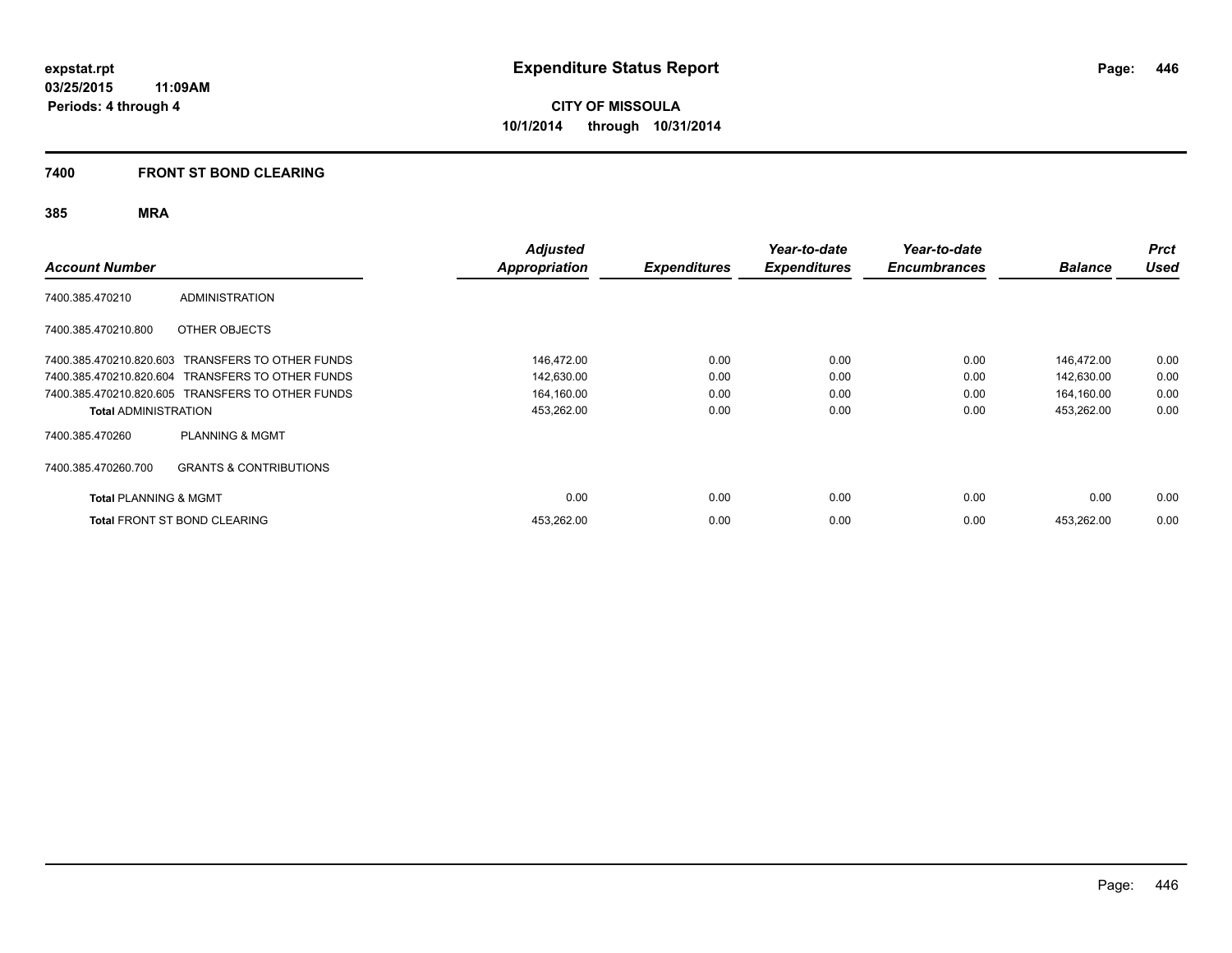### **7401 FRONT ST PARKING STRUCTURE**

|                                   |                                                 | <b>Adjusted</b>      |                     | Year-to-date        | Year-to-date        |                | <b>Prct</b> |
|-----------------------------------|-------------------------------------------------|----------------------|---------------------|---------------------|---------------------|----------------|-------------|
| <b>Account Number</b>             |                                                 | <b>Appropriation</b> | <b>Expenditures</b> | <b>Expenditures</b> | <b>Encumbrances</b> | <b>Balance</b> | <b>Used</b> |
| 7401.385.470210                   | <b>ADMINISTRATION</b>                           |                      |                     |                     |                     |                |             |
| 7401.385.470210.800               | OTHER OBJECTS                                   |                      |                     |                     |                     |                |             |
| <b>Total ADMINISTRATION</b>       |                                                 | 0.00                 | 0.00                | 0.00                | 0.00                | 0.00           | 0.00        |
| 7401.385.490000                   | <b>DEBT SERVICE</b>                             |                      |                     |                     |                     |                |             |
| 7401.385.490000.600               | <b>DEBT SERVICE</b>                             |                      |                     |                     |                     |                |             |
| 7401.385.490000.610.000 PRINCIPAL |                                                 | 30,000.00            | 0.00                | 16,000.00           | 0.00                | 14,000.00      | 53.33       |
|                                   | 7401.385.490000.620.000 INTEREST / SERVICE FEES | 116,134.00           | 0.00                | 48,385.09           | 0.00                | 67,748.91      | 41.66       |
| <b>Total DEBT SERVICE</b>         |                                                 | 146,134.00           | 0.00                | 64,385.09           | 0.00                | 81,748.91      | 44.06       |
| 7401.385.522000                   | PTI PAYMENT TO MPC                              |                      |                     |                     |                     |                |             |
| 7401.385.522000.300               | PURCHASED SERVICES                              |                      |                     |                     |                     |                |             |
| <b>Total PTI PAYMENT TO MPC</b>   |                                                 | 0.00                 | 0.00                | 0.00                | 0.00                | 0.00           | 0.00        |
|                                   | <b>Total FRONT ST PARKING STRUCTURE</b>         | 146,134.00           | 0.00                | 64,385.09           | 0.00                | 81,748.91      | 44.06       |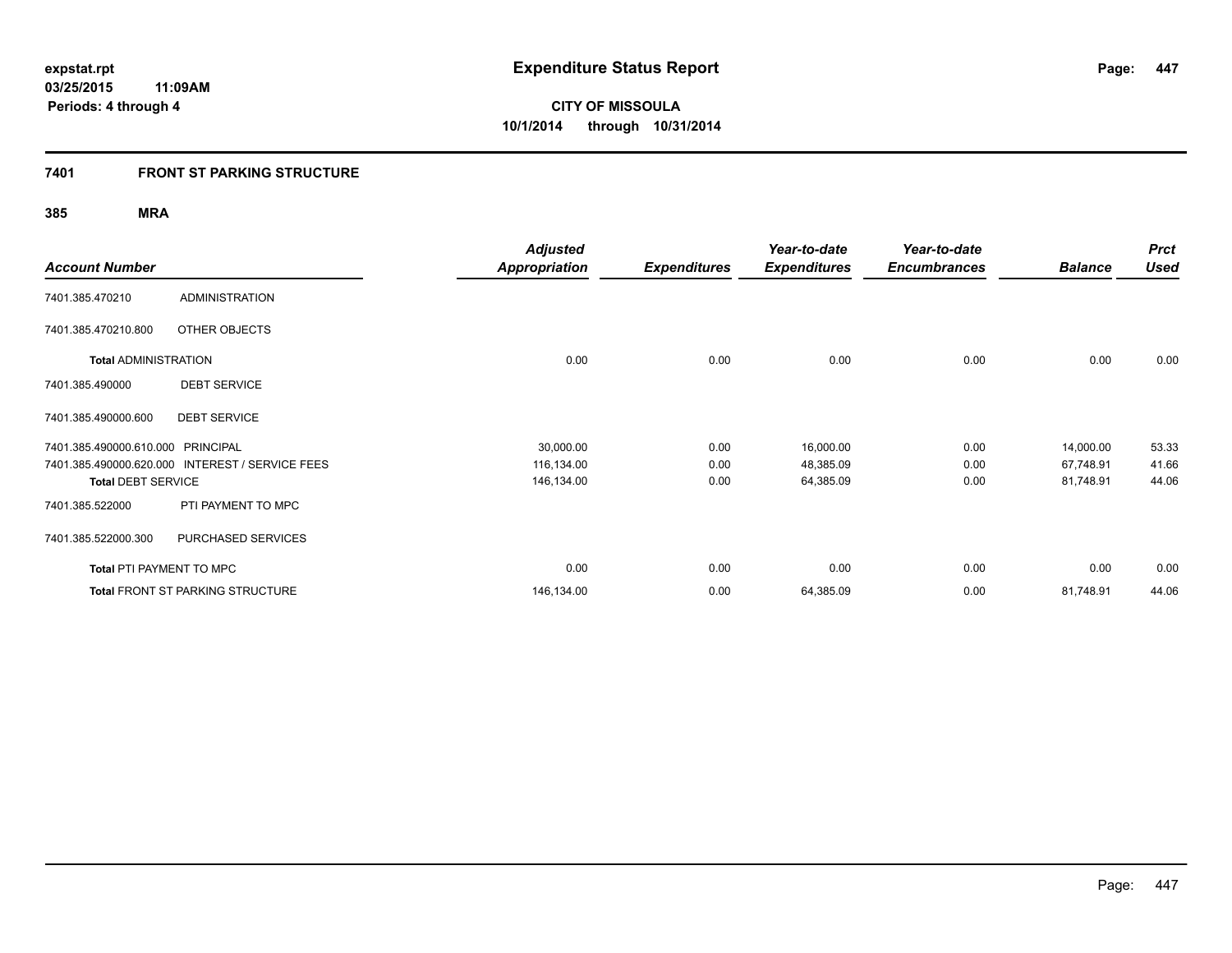### **7402 FRONT ST SUBORDINATE LIEN NOTE**

**385 MRA**

| <b>Account Number</b>                   |                                                              | <b>Adjusted</b><br>Appropriation | <b>Expenditures</b> | Year-to-date<br><b>Expenditures</b> | Year-to-date<br><b>Encumbrances</b> | <b>Balance</b> | <b>Prct</b><br><b>Used</b> |
|-----------------------------------------|--------------------------------------------------------------|----------------------------------|---------------------|-------------------------------------|-------------------------------------|----------------|----------------------------|
| 7402.385.470210                         | <b>ADMINISTRATION</b>                                        |                                  |                     |                                     |                                     |                |                            |
| 7402.385.470210.800                     | OTHER OBJECTS                                                |                                  |                     |                                     |                                     |                |                            |
| <b>Total ADMINISTRATION</b>             |                                                              | 0.00                             | 0.00                | 0.00                                | 0.00                                | 0.00           | 0.00                       |
| 7402.385.470333                         | THE WILMA NOTE                                               |                                  |                     |                                     |                                     |                |                            |
| 7402.385.470333.600                     | <b>DEBT SERVICE</b>                                          |                                  |                     |                                     |                                     |                |                            |
|                                         | 7402.385.470333.610.000 WILMA NOTE/PRINCIPAL                 | 34,526.00                        | 0.00                | 0.00                                | 0.00                                | 34,526.00      | 0.00                       |
|                                         | 7402.385.470333.620.000 WILMA NOTE/NTEREST / SERVICE FEES    | 725.00                           | 0.00                | 0.00                                | 0.00                                | 725.00         | 0.00                       |
| <b>Total DEBT SERVICE</b>               |                                                              | 35,251.00                        | 0.00                | 0.00                                | 0.00                                | 35,251.00      | 0.00                       |
| 7402.385.470333.700                     | <b>GRANTS &amp; CONTRIBUTIONS</b>                            |                                  |                     |                                     |                                     |                |                            |
| <b>Total GRANTS &amp; CONTRIBUTIONS</b> |                                                              | 0.00                             | 0.00                | 0.00                                | 0.00                                | 0.00           | 0.00                       |
| <b>Total THE WILMA NOTE</b>             |                                                              | 35,251.00                        | 0.00                | 0.00                                | 0.00                                | 35,251.00      | 0.00                       |
| 7402.385.470334                         | <b>CARAS PARK OBLIGATION</b>                                 |                                  |                     |                                     |                                     |                |                            |
| 7402.385.470334.700                     | <b>GRANTS &amp; CONTRIBUTIONS</b>                            |                                  |                     |                                     |                                     |                |                            |
|                                         | <b>Total CARAS PARK OBLIGATION</b>                           | 0.00                             | 0.00                | 0.00                                | 0.00                                | 0.00           | 0.00                       |
| 7402.385.490507                         | FIB SUBORDINATE LIEN NOTE PARKING STRUCT                     |                                  |                     |                                     |                                     |                |                            |
| 7402.385.490507.600                     | <b>DEBT SERVICE</b>                                          |                                  |                     |                                     |                                     |                |                            |
|                                         | 7402.385.490507.610.000 FIB SUB LIEN NOTE-PRINCIPAL          | 32.783.00                        | 32,782.62           | 32,782.62                           | 0.00                                | 0.38           | 100.00                     |
|                                         | 7402.385.490507.620.000 FIB SUB LIEN NOTE-INTEREST/ SVS FEES | 98,523.00                        | 49,798.27           | 49,798.27                           | 0.00                                | 48,724.73      | 50.54                      |
|                                         | Total FIB SUBORDINATE LIEN NOTE PARKING STRUCT               | 131,306.00                       | 82,580.89           | 82,580.89                           | 0.00                                | 48,725.11      | 62.89                      |
| 7402.385.490509                         | WILMA NOTE DEBT SERVICE                                      |                                  |                     |                                     |                                     |                |                            |

7402.385.490509.600 DEBT SERVICE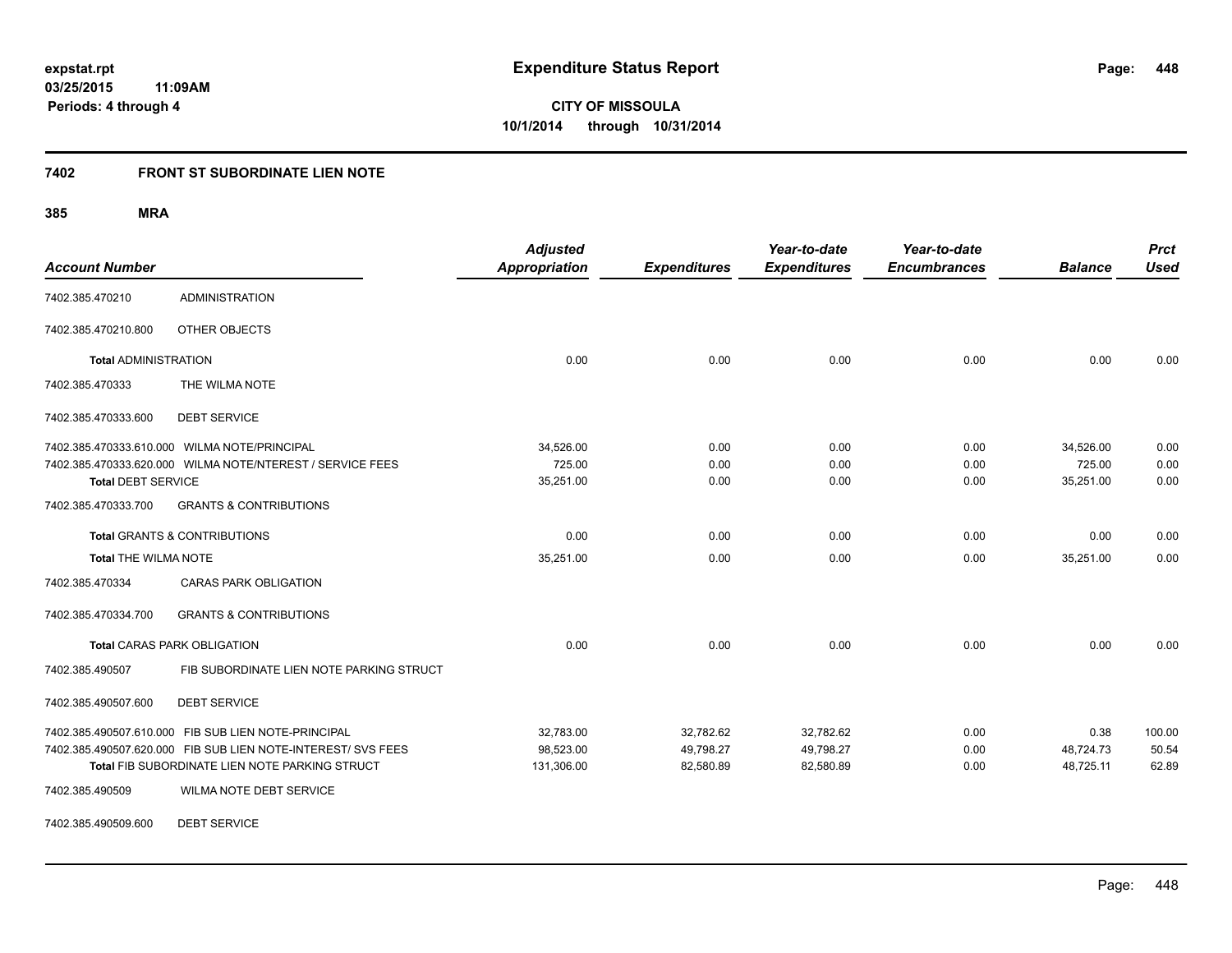## **7402 FRONT ST SUBORDINATE LIEN NOTE**

| <b>Account Number</b>                       | <b>Adiusted</b><br>Appropriation | <b>Expenditures</b> | Year-to-date<br><b>Expenditures</b> | Year-to-date<br><b>Encumbrances</b> | Balance   | Prct<br>Used |
|---------------------------------------------|----------------------------------|---------------------|-------------------------------------|-------------------------------------|-----------|--------------|
| Total WILMA NOTE DEBT SERVICE               | 0.00                             | 0.00                | 0.00                                | 0.00                                | 0.00      | 0.00         |
| <b>Total FRONT ST SUBORDINATE LIEN NOTE</b> | 166,557.00                       | 82,580.89           | 82,580.89                           | 0.00                                | 83,976.11 | 49.58        |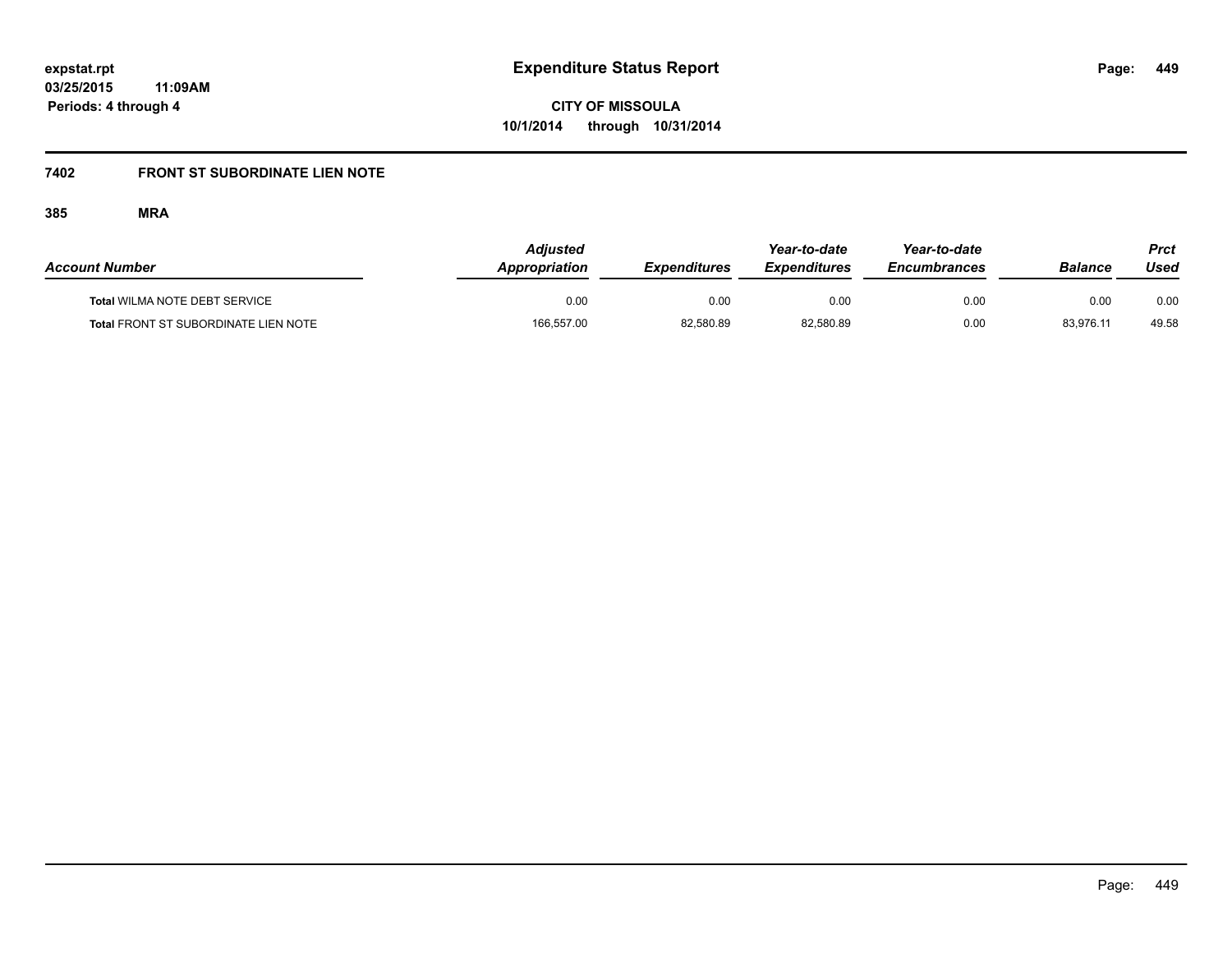# **7447 COURT COLLECTED PARKING FINES**

#### **230 MUNICIPAL COURT**

| <b>Account Number</b>      |                                            | <b>Adjusted</b><br><b>Appropriation</b> | <b>Expenditures</b> | Year-to-date<br><b>Expenditures</b> | Year-to-date<br><b>Encumbrances</b> | <b>Balance</b> | <b>Prct</b><br>Used |
|----------------------------|--------------------------------------------|-----------------------------------------|---------------------|-------------------------------------|-------------------------------------|----------------|---------------------|
| 7447.230.410360            | CITY/MUNICIPAL COURT                       |                                         |                     |                                     |                                     |                |                     |
| 7447.230.410360.500        | <b>FIXED CHARGES</b>                       |                                         |                     |                                     |                                     |                |                     |
| <b>Total FIXED CHARGES</b> |                                            | 0.00                                    | 0.00                | 0.00                                | 0.00                                | 0.00           | 0.00                |
|                            | <b>Total CITY/MUNICIPAL COURT</b>          | 0.00                                    | 0.00                | 0.00                                | 0.00                                | 0.00           | 0.00                |
|                            | <b>Total COURT COLLECTED PARKING FINES</b> | 0.00                                    | 0.00                | 0.00                                | 0.00                                | 0.00           | 0.00                |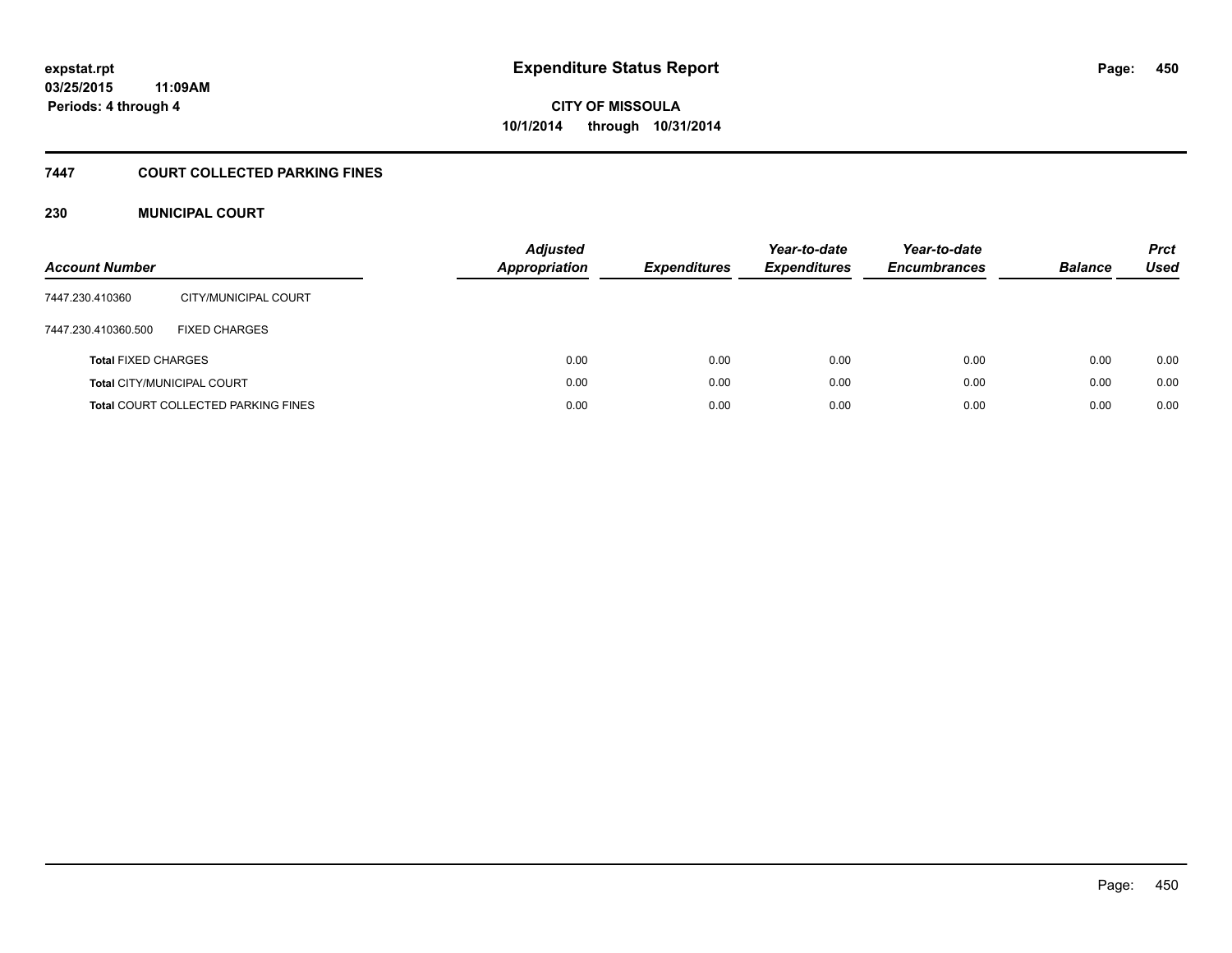### **7458 COURT SURCHARGE**

#### **230 MUNICIPAL COURT**

| <b>Account Number</b>        |                                   | <b>Adjusted</b><br><b>Appropriation</b> | <b>Expenditures</b> | Year-to-date<br><b>Expenditures</b> | Year-to-date<br><b>Encumbrances</b> | <b>Balance</b> | <b>Prct</b><br>Used |
|------------------------------|-----------------------------------|-----------------------------------------|---------------------|-------------------------------------|-------------------------------------|----------------|---------------------|
| 7458.230.410360              | CITY/MUNICIPAL COURT              |                                         |                     |                                     |                                     |                |                     |
| 7458.230.410360.500          | <b>FIXED CHARGES</b>              |                                         |                     |                                     |                                     |                |                     |
| <b>Total FIXED CHARGES</b>   |                                   | 0.00                                    | 0.00                | 0.00                                | 0.00                                | 0.00           | 0.00                |
|                              | <b>Total CITY/MUNICIPAL COURT</b> | 0.00                                    | 0.00                | 0.00                                | 0.00                                | 0.00           | 0.00                |
| <b>Total COURT SURCHARGE</b> |                                   | 0.00                                    | 0.00                | 0.00                                | 0.00                                | 0.00           | 0.00                |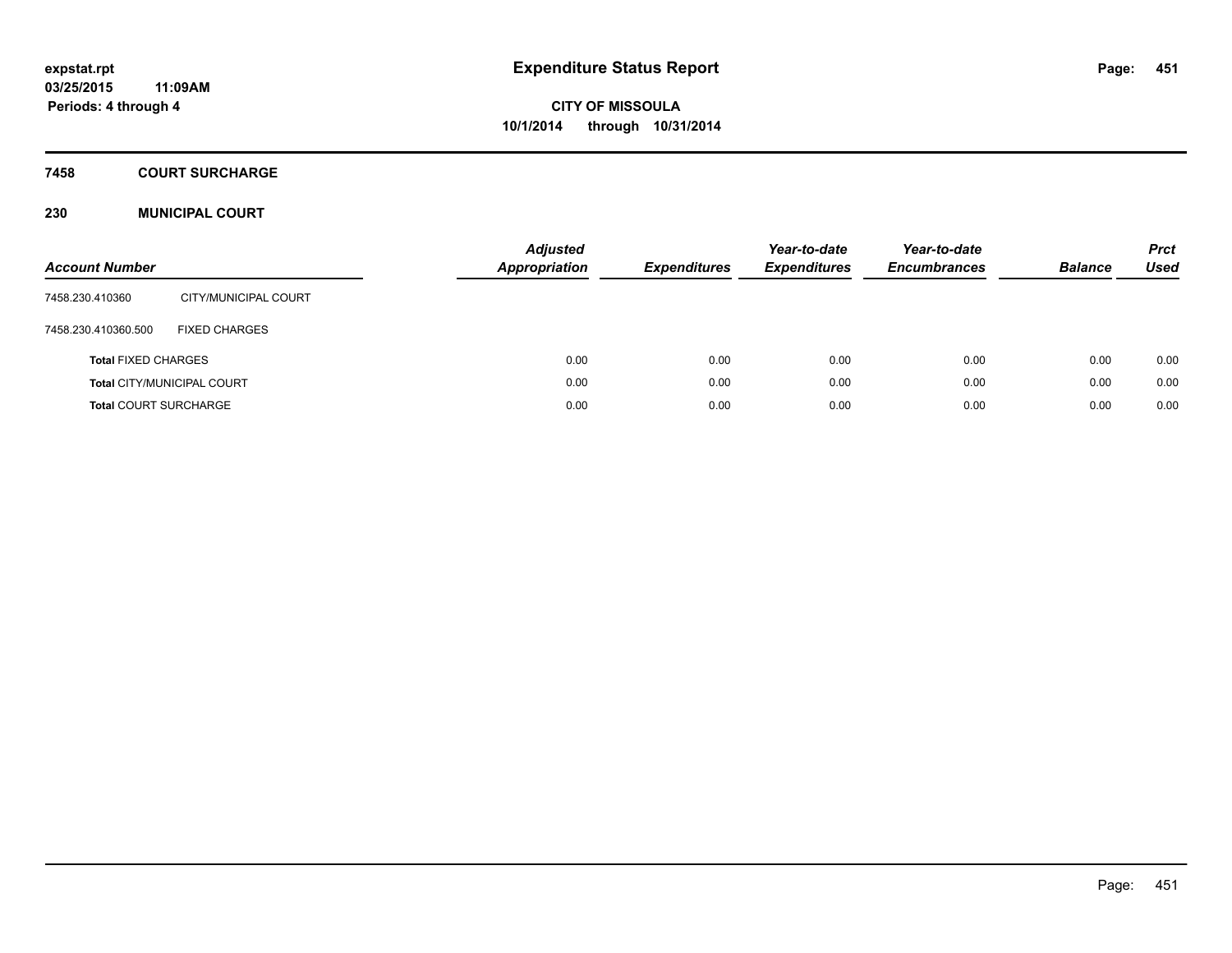#### **7469 PUBLIC DEFENDER FEES**

#### **230 MUNICIPAL COURT**

| <b>Account Number</b> |                                   | <b>Adjusted</b><br><b>Appropriation</b> | <b>Expenditures</b> | Year-to-date<br><b>Expenditures</b> | Year-to-date<br><b>Encumbrances</b> | <b>Balance</b> | Prct<br><b>Used</b> |
|-----------------------|-----------------------------------|-----------------------------------------|---------------------|-------------------------------------|-------------------------------------|----------------|---------------------|
| 7469.230.410360       | CITY/MUNICIPAL COURT              |                                         |                     |                                     |                                     |                |                     |
| 7469.230.410360.500   | <b>FIXED CHARGES</b>              |                                         |                     |                                     |                                     |                |                     |
|                       | <b>Total PUBLIC DEFENDER FEES</b> | 0.00                                    | 0.00                | 0.00                                | 0.00                                | 0.00           | 0.00                |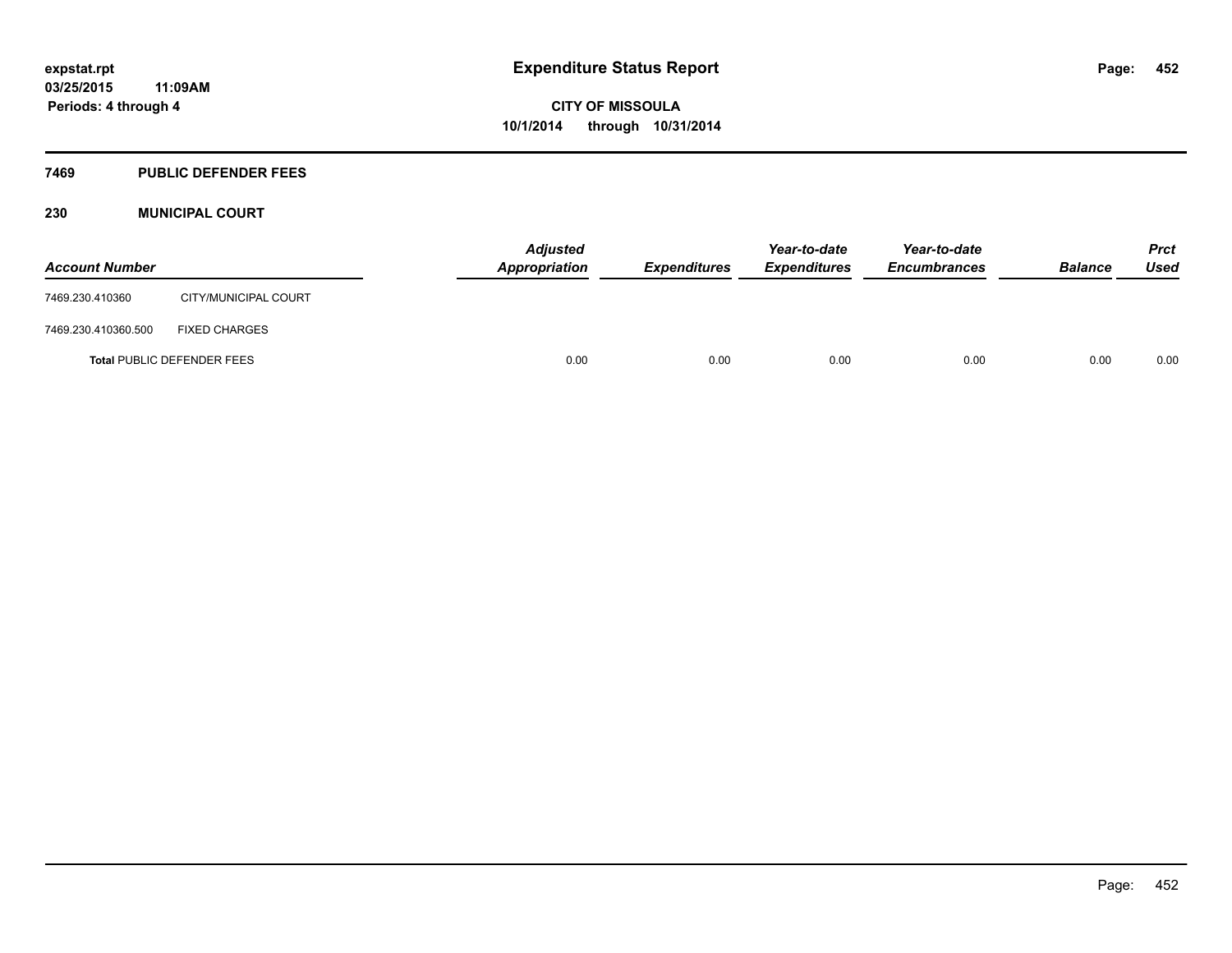### **7903 COUNTY CLEARING**

| <b>Account Number</b>        |                                                    | <b>Adjusted</b><br>Appropriation | <b>Expenditures</b> | Year-to-date<br><b>Expenditures</b> | Year-to-date<br><b>Encumbrances</b> | <b>Balance</b>         | <b>Prct</b><br><b>Used</b> |
|------------------------------|----------------------------------------------------|----------------------------------|---------------------|-------------------------------------|-------------------------------------|------------------------|----------------------------|
| 7903.390.440600              | ANIMAL CONTROL SERVICES                            |                                  |                     |                                     |                                     |                        |                            |
| 7903.390.440600.800          | OTHER OBJECTS                                      |                                  |                     |                                     |                                     |                        |                            |
| <b>Total COUNTY CLEARING</b> | 7903.390.440600.845.000 CONTINGENCY - DOG LICENSES | 0.00<br>0.00                     | 0.00<br>0.00        | 809.25<br>809.25                    | 0.00<br>0.00                        | $-809.25$<br>$-809.25$ | 0.00<br>0.00               |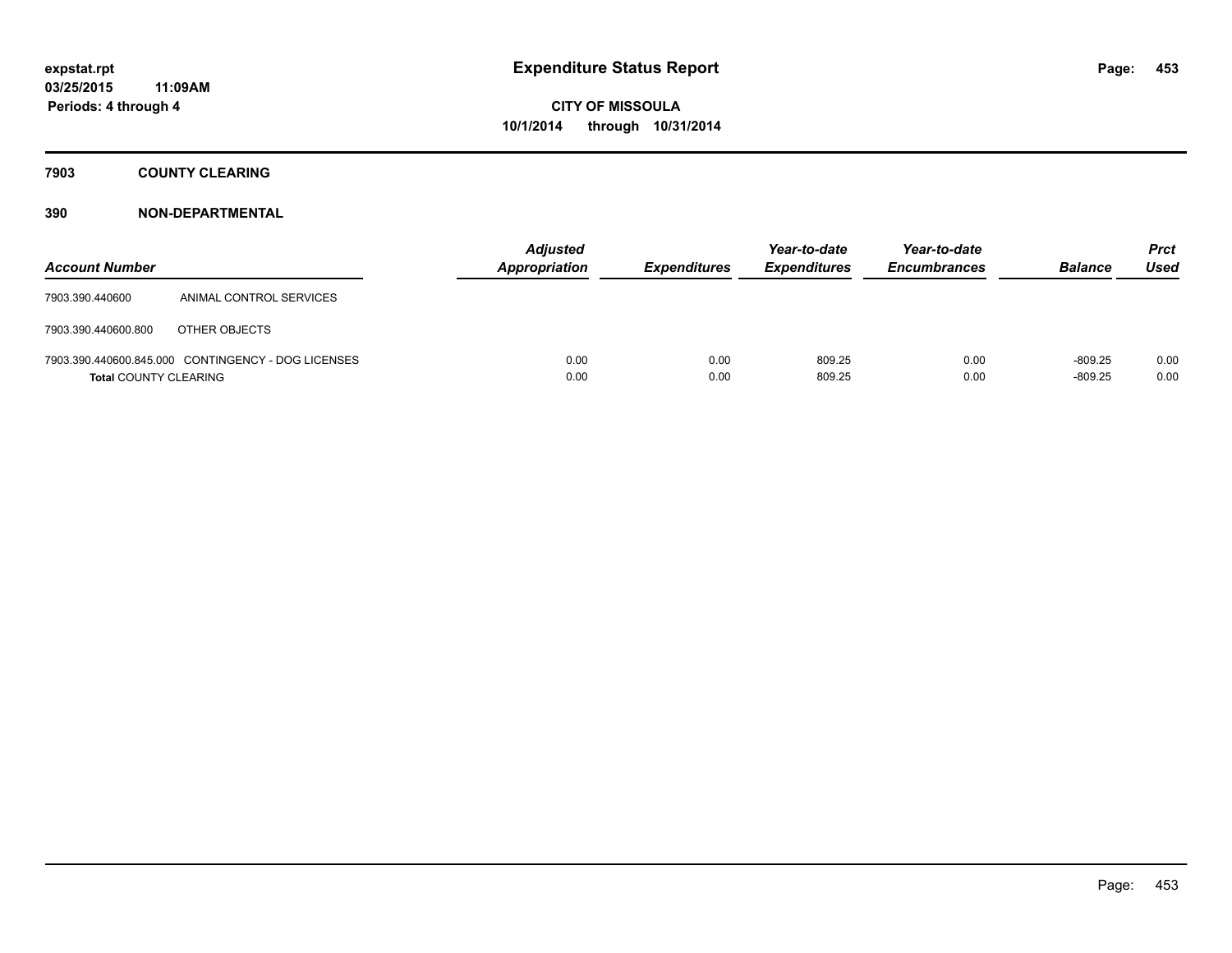### **7904 SEWER REBATE**

### **280 PUBLIC WORKS ADMIN/ENGINEERING**

| <b>Account Number</b>        |                        | <b>Adjusted</b><br><b>Appropriation</b> | <b>Expenditures</b> | Year-to-date<br><b>Expenditures</b> | Year-to-date<br><b>Encumbrances</b> | <b>Balance</b> | <b>Prct</b><br><b>Used</b> |
|------------------------------|------------------------|-----------------------------------------|---------------------|-------------------------------------|-------------------------------------|----------------|----------------------------|
| 7904.280.430600              | <b>SEWER UTILITIES</b> |                                         |                     |                                     |                                     |                |                            |
| 7904.280.430600.500          | <b>FIXED CHARGES</b>   |                                         |                     |                                     |                                     |                |                            |
| <b>Total FIXED CHARGES</b>   |                        | 0.00                                    | 0.00                | 0.00                                | 0.00                                | 0.00           | 0.00                       |
| 7904.280.430600.800          | OTHER OBJECTS          |                                         |                     |                                     |                                     |                |                            |
| <b>Total OTHER OBJECTS</b>   |                        | 0.00                                    | 0.00                | 0.00                                | 0.00                                | 0.00           | 0.00                       |
| <b>Total SEWER UTILITIES</b> |                        | 0.00                                    | 0.00                | 0.00                                | 0.00                                | 0.00           | 0.00                       |
| <b>Total SEWER REBATE</b>    |                        | 0.00                                    | 0.00                | 0.00                                | 0.00                                | 0.00           | 0.00                       |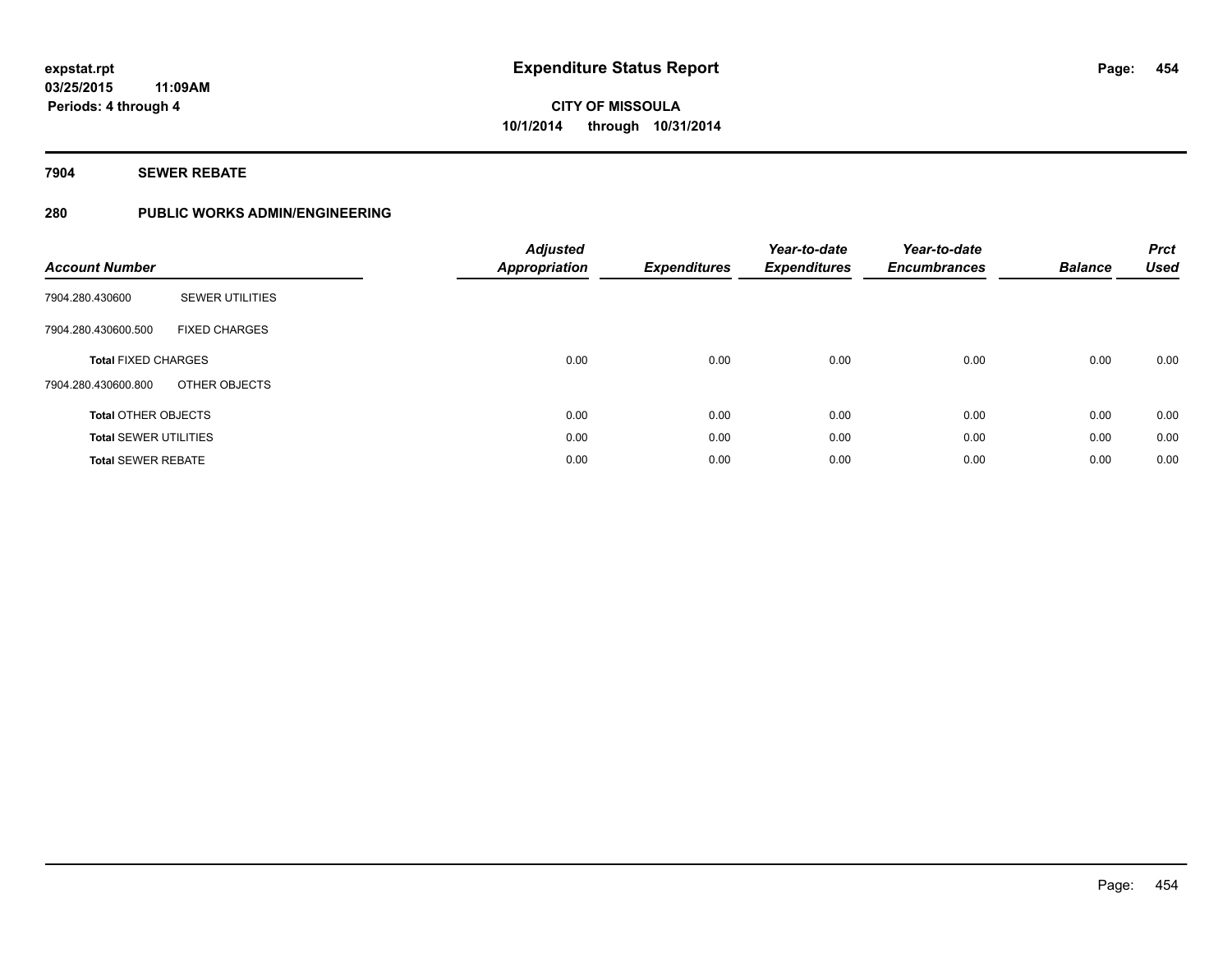### **7905 WYE SEWER RSID 8489**

### **280 PUBLIC WORKS ADMIN/ENGINEERING**

| <b>Account Number</b> |                           | <b>Adjusted</b><br><b>Appropriation</b> | <b>Expenditures</b> | Year-to-date<br><b>Expenditures</b> | Year-to-date<br><b>Encumbrances</b> | <b>Balance</b> | <b>Prct</b><br><b>Used</b> |
|-----------------------|---------------------------|-----------------------------------------|---------------------|-------------------------------------|-------------------------------------|----------------|----------------------------|
| 7905.280.430600       | <b>SEWER UTILITIES</b>    |                                         |                     |                                     |                                     |                |                            |
| 7905.280.430600.500   | <b>FIXED CHARGES</b>      |                                         |                     |                                     |                                     |                |                            |
|                       | Total WYE SEWER RSID 8489 | 0.00                                    | 0.00                | 0.00                                | 0.00                                | 0.00           | 0.00                       |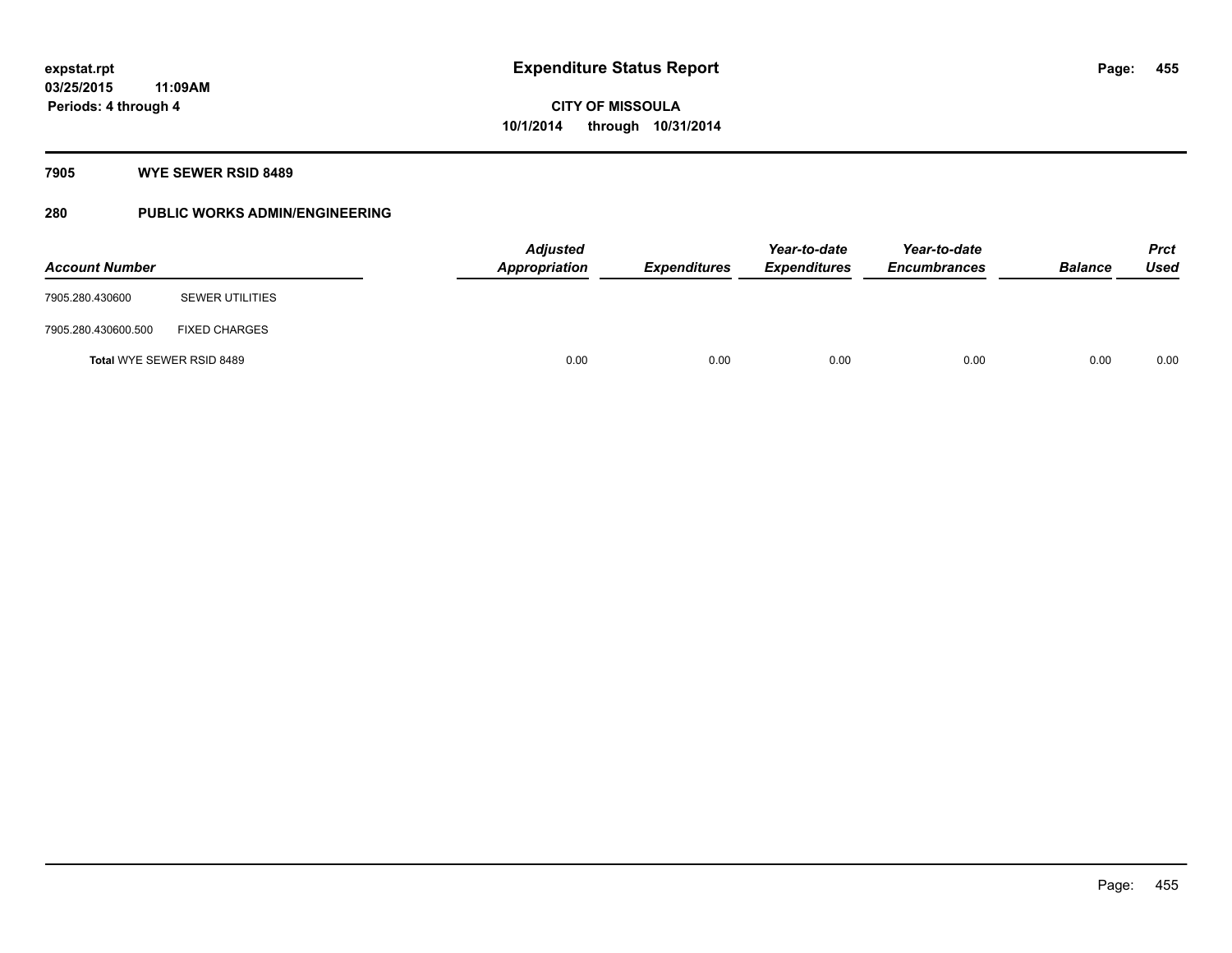#### **7911 RESIDENTIAL INSPECTION FUND**

#### **310 BUILDING INSPECTION**

| <b>Account Number</b>         |                                                                                                             | <b>Adjusted</b><br><b>Appropriation</b> | <b>Expenditures</b> | Year-to-date<br><b>Expenditures</b> | Year-to-date<br><b>Encumbrances</b> | <b>Balance</b>       | <b>Prct</b><br><b>Used</b> |
|-------------------------------|-------------------------------------------------------------------------------------------------------------|-----------------------------------------|---------------------|-------------------------------------|-------------------------------------|----------------------|----------------------------|
| 7911.310.420501               | CONTRACTUAL SERVICE AGRMNTS - BUILDING                                                                      |                                         |                     |                                     |                                     |                      |                            |
| 7911.310.420501.200           | <b>SUPPLIES</b>                                                                                             |                                         |                     |                                     |                                     |                      |                            |
| <b>Total SUPPLIES</b>         |                                                                                                             | 0.00                                    | 0.00                | 0.00                                | 0.00                                | 0.00                 | 0.00                       |
| 7911.310.420501.300           | PURCHASED SERVICES                                                                                          |                                         |                     |                                     |                                     |                      |                            |
|                               | 7911.310.420501.310.000 COMMUNICATIONS-UOFM DONATION<br><b>Total CONTRACTUAL SERVICE AGRMNTS - BUILDING</b> | 0.00<br>0.00                            | 15.00<br>15.00      | 45.00<br>45.00                      | 0.00<br>0.00                        | $-45.00$<br>$-45.00$ | 0.00<br>0.00               |
| 7911.310.420502               | *** Title Not Found ***                                                                                     |                                         |                     |                                     |                                     |                      |                            |
| 7911.310.420502.200           | <b>SUPPLIES</b>                                                                                             |                                         |                     |                                     |                                     |                      |                            |
| Total *** Title Not Found *** |                                                                                                             | 0.00                                    | 0.00                | 0.00                                | 0.00                                | 0.00                 | 0.00                       |
|                               | <b>Total RESIDENTIAL INSPECTION FUND</b>                                                                    | 0.00                                    | 15.00               | 45.00                               | 0.00                                | $-45.00$             | 0.00                       |